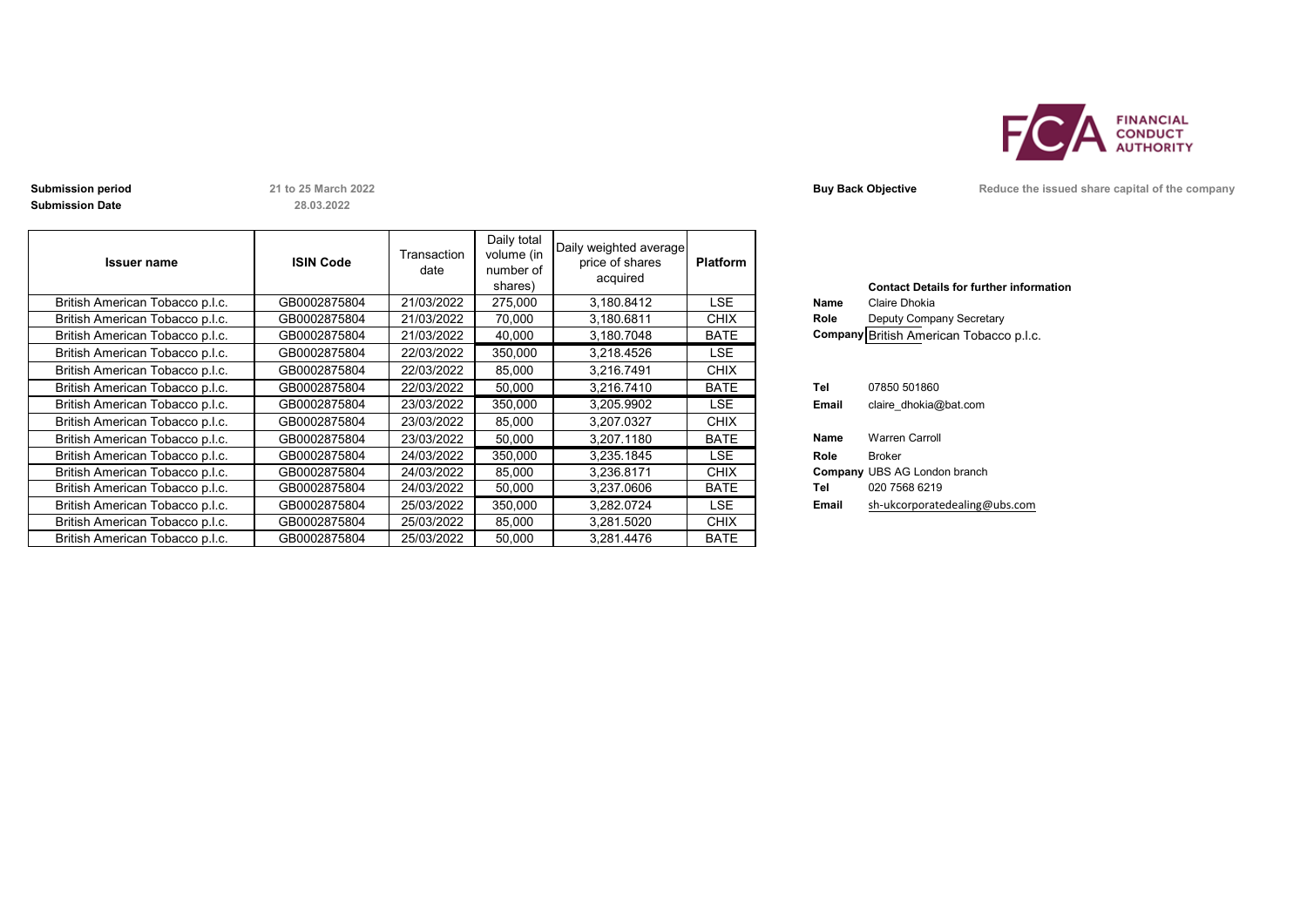

| <b>Issuer name</b>              | <b>ISIN</b>  | Intermediary name           | <b>Intermediary Code</b> | <b>Transaction Date</b> | <b>Transaction Time</b> | <b>Time Zone</b> | Volume | Price    | Currency   | <b>Platform</b> | <b>Transaction reference</b> |
|---------------------------------|--------------|-----------------------------|--------------------------|-------------------------|-------------------------|------------------|--------|----------|------------|-----------------|------------------------------|
|                                 |              |                             |                          |                         |                         |                  |        |          |            | Code            | number                       |
| British American Tobacco p.l.c. | GB0002875804 | <b>UBS AG London Branch</b> | UBSWGB2L                 | 21/03/2022              | 16:24:18                | <b>GMT</b>       | 90     | 3,170.50 | GBP        | <b>CHIX</b>     | G220321000000613             |
| British American Tobacco p.l.c. | GB0002875804 | <b>UBS AG London Branch</b> | UBSWGB2L                 | 21/03/2022              | 16:24:18                | <b>GMT</b>       | 90     | 3,170.50 | <b>GBP</b> | <b>CHIX</b>     | G220321000000613             |
| British American Tobacco p.l.c. | GB0002875804 | <b>UBS AG London Branch</b> | UBSWGB2L                 | 21/03/2022              | 16:24:18                | <b>GMT</b>       | 24     | 3,170.50 | GBP        | <b>BATE</b>     | G220321000000613             |
| British American Tobacco p.l.c. | GB0002875804 | <b>UBS AG London Branch</b> | UBSWGB2L                 | 21/03/2022              | 16:23:57                | <b>GMT</b>       | 619    | 3,171.00 | GBP        | LSE             | G220321000000613             |
| British American Tobacco p.l.c. | GB0002875804 | <b>UBS AG London Branch</b> | UBSWGB2L                 | 21/03/2022              | 16:23:42                | <b>GMT</b>       | 31     | 3,170.50 | <b>GBP</b> | <b>BATE</b>     | G220321000000613             |
| British American Tobacco p.l.c. | GB0002875804 | <b>UBS AG London Branch</b> | UBSWGB2L                 | 21/03/2022              | 16:23:27                | <b>GMT</b>       | 88     | 3,171.00 | GBP        | <b>CHIX</b>     | G220321000000613             |
| British American Tobacco p.l.c. | GB0002875804 | <b>UBS AG London Branch</b> | UBSWGB2L                 | 21/03/2022              | 16:23:27                | <b>GMT</b>       | 648    | 3,171.00 | <b>GBP</b> | <b>LSE</b>      | G220321000000613             |
| British American Tobacco p.l.c. | GB0002875804 | <b>UBS AG London Branch</b> | UBSWGB2L                 | 21/03/2022              | 16:23:27                | <b>GMT</b>       | 114    | 3,171.00 | <b>GBP</b> | <b>BATE</b>     | G220321000000613             |
| British American Tobacco p.l.c. | GB0002875804 | <b>UBS AG London Branch</b> | UBSWGB2L                 | 21/03/2022              | 16:23:17                | <b>GMT</b>       | 94     | 3,171.00 | GBP        | <b>CHIX</b>     | G220321000000613             |
| British American Tobacco p.l.c. | GB0002875804 | <b>UBS AG London Branch</b> | UBSWGB2L                 | 21/03/2022              | 16:23:01                | <b>GMT</b>       | 308    | 3,171.50 | <b>GBP</b> | <b>BATE</b>     | G220321000000613             |
| British American Tobacco p.l.c. | GB0002875804 | <b>UBS AG London Branch</b> | UBSWGB2L                 | 21/03/2022              | 16:23:01                | <b>GMT</b>       | 367    | 3,171.50 | GBP        | <b>CHIX</b>     | G220321000000613             |
| British American Tobacco p.l.c. | GB0002875804 | <b>UBS AG London Branch</b> | UBSWGB2L                 | 21/03/2022              | 16:23:00                | <b>GMT</b>       | 780    | 3,171.50 | <b>GBP</b> | LSE             | G220321000000613             |
| British American Tobacco p.l.c. | GB0002875804 | <b>UBS AG London Branch</b> | UBSWGB2L                 | 21/03/2022              | 16:23:00                | <b>GMT</b>       | 311    | 3,171.50 | <b>GBP</b> | LSE             | G220321000000613             |
| British American Tobacco p.l.c. | GB0002875804 | <b>UBS AG London Branch</b> | UBSWGB2L                 | 21/03/2022              | 16:23:00                | <b>GMT</b>       | 287    | 3,171.50 | GBP        | LSE             | G220321000000613             |
| British American Tobacco p.l.c. | GB0002875804 | <b>UBS AG London Branch</b> | UBSWGB2L                 | 21/03/2022              | 16:22:26                | <b>GMT</b>       | 182    | 3,171.00 | <b>GBP</b> | LSE             | G220321000000613             |
| British American Tobacco p.l.c. | GB0002875804 | <b>UBS AG London Branch</b> | UBSWGB2L                 | 21/03/2022              | 16:22:26                | <b>GMT</b>       | 1000   | 3,171.00 | GBP        | LSE             | G220321000000613             |
| British American Tobacco p.l.c. | GB0002875804 | <b>UBS AG London Branch</b> | UBSWGB2L                 | 21/03/2022              | 16:22:26                | <b>GMT</b>       | 45     | 3,170.50 | <b>GBP</b> | <b>CHIX</b>     | G220321000000613             |
| British American Tobacco p.l.c. | GB0002875804 | <b>UBS AG London Branch</b> | UBSWGB2L                 | 21/03/2022              | 16:22:26                | <b>GMT</b>       | 42     | 3,170.50 | <b>GBP</b> | <b>CHIX</b>     | G220321000000613             |
| British American Tobacco p.l.c. | GB0002875804 | <b>UBS AG London Branch</b> | UBSWGB2L                 | 21/03/2022              | 16:22:06                | <b>GMT</b>       | 48     | 3,170.50 | <b>GBP</b> | <b>BATE</b>     | G220321000000613             |
| British American Tobacco p.l.c. | GB0002875804 | <b>UBS AG London Branch</b> | UBSWGB2L                 | 21/03/2022              | 16:22:06                | <b>GMT</b>       | 56     | 3,170.50 | GBP        | <b>BATE</b>     | G220321000000613             |
| British American Tobacco p.l.c. | GB0002875804 | <b>UBS AG London Branch</b> | UBSWGB2L                 | 21/03/2022              | 16:21:59                | <b>GMT</b>       | 75     | 3,170.50 | GBP        | <b>CHIX</b>     | G220321000000613             |
| British American Tobacco p.l.c. | GB0002875804 | <b>UBS AG London Branch</b> | UBSWGB2L                 | 21/03/2022              | 16:21:59                | <b>GMT</b>       | 45     | 3,170.50 | GBP        | <b>CHIX</b>     | G220321000000613             |
| British American Tobacco p.l.c. | GB0002875804 | <b>UBS AG London Branch</b> | UBSWGB2L                 | 21/03/2022              | 16:21:24                | <b>GMT</b>       | 58     | 3,170.00 | <b>GBP</b> | <b>BATE</b>     | G220321000000613             |
| British American Tobacco p.l.c. | GB0002875804 | <b>UBS AG London Branch</b> | UBSWGB2L                 | 21/03/2022              | 16:21:24                | <b>GMT</b>       | 99     | 3,170.00 | GBP        | <b>CHIX</b>     | G220321000000613             |
| British American Tobacco p.l.c. | GB0002875804 | <b>UBS AG London Branch</b> | UBSWGB2L                 | 21/03/2022              | 16:21:20                | <b>GMT</b>       | 574    | 3,170.00 | <b>GBP</b> | <b>LSE</b>      | G220321000000613             |
| British American Tobacco p.l.c. | GB0002875804 | <b>UBS AG London Branch</b> | UBSWGB2L                 | 21/03/2022              | 16:21:20                | <b>GMT</b>       | 49     | 3,170.50 | <b>GBP</b> | <b>BATE</b>     | G220321000000613             |
| British American Tobacco p.l.c. | GB0002875804 | <b>UBS AG London Branch</b> | UBSWGB2L                 | 21/03/2022              | 16:21:20                | <b>GMT</b>       | 11     | 3,170.50 | <b>GBP</b> | <b>BATE</b>     | G220321000000613             |
| British American Tobacco p.l.c. | GB0002875804 | <b>UBS AG London Branch</b> | UBSWGB2L                 | 21/03/2022              | 16:21:20                | <b>GMT</b>       | 42     | 3,170.50 | <b>GBP</b> | <b>BATE</b>     | G220321000000613             |
| British American Tobacco p.l.c. | GB0002875804 | <b>UBS AG London Branch</b> | UBSWGB2L                 | 21/03/2022              | 16:21:20                | <b>GMT</b>       | 88     | 3,170.50 | GBP        | <b>CHIX</b>     | G220321000000613             |
| British American Tobacco p.l.c. | GB0002875804 | <b>UBS AG London Branch</b> | UBSWGB2L                 | 21/03/2022              | 16:20:50                | <b>GMT</b>       | 108    | 3,170.50 | <b>GBP</b> | <b>BATE</b>     | G220321000000613             |
| British American Tobacco p.l.c. | GB0002875804 | <b>UBS AG London Branch</b> | UBSWGB2L                 | 21/03/2022              | 16:20:50                | <b>GMT</b>       | 91     | 3,170.00 | <b>GBP</b> | <b>CHIX</b>     | G220321000000613             |
| British American Tobacco p.l.c. | GB0002875804 | <b>UBS AG London Branch</b> | UBSWGB2L                 | 21/03/2022              | 16:20:44                | <b>GMT</b>       | 603    | 3,171.00 | GBP        | LSE             | G220321000000613             |
| British American Tobacco p.l.c. | GB0002875804 | <b>UBS AG London Branch</b> | UBSWGB2L                 | 21/03/2022              | 16:20:41                | <b>GMT</b>       | 102    | 3,171.50 | GBP        | <b>CHIX</b>     | G220321000000613             |
| British American Tobacco p.l.c. | GB0002875804 | <b>UBS AG London Branch</b> | UBSWGB2L                 | 21/03/2022              | 16:20:09                | <b>GMT</b>       | 93     | 3,170.50 | <b>GBP</b> | <b>BATE</b>     | G220321000000613             |
| British American Tobacco p.l.c. | GB0002875804 | <b>UBS AG London Branch</b> | UBSWGB2L                 | 21/03/2022              | 16:20:09                | <b>GMT</b>       | 31     | 3,170.50 | GBP        | <b>BATE</b>     | G220321000000613             |
| British American Tobacco p.l.c. | GB0002875804 | <b>UBS AG London Branch</b> | UBSWGB2L                 | 21/03/2022              | 16:20:03                | <b>GMT</b>       | 680    | 3,171.00 | GBP        | LSE             | G220321000000613             |
| British American Tobacco p.l.c. | GB0002875804 | <b>UBS AG London Branch</b> | UBSWGB2L                 | 21/03/2022              | 16:20:03                | <b>GMT</b>       | 33     | 3,171.00 | <b>GBP</b> | <b>CHIX</b>     | G220321000000613             |
| British American Tobacco p.l.c. | GB0002875804 | <b>UBS AG London Branch</b> | UBSWGB2L                 | 21/03/2022              | 16:20:03                | <b>GMT</b>       | 28     | 3,171.00 | GBP        | <b>CHIX</b>     | G220321000000613             |
| British American Tobacco p.l.c. | GB0002875804 | <b>UBS AG London Branch</b> | UBSWGB2L                 | 21/03/2022              | 16:20:03                | <b>GMT</b>       | 33     | 3,171.00 | <b>GBP</b> | <b>CHIX</b>     | G220321000000613             |
| British American Tobacco p.l.c. | GB0002875804 | <b>UBS AG London Branch</b> | UBSWGB2L                 | 21/03/2022              | 16:20:00                | <b>GMT</b>       | 96     | 3,171.50 | <b>GBP</b> | <b>CHIX</b>     | G220321000000613             |
| British American Tobacco p.l.c. | GB0002875804 | <b>UBS AG London Branch</b> | UBSWGB2L                 | 21/03/2022              | 16:19:32                | <b>GMT</b>       | 85     | 3,171.00 | GBP        | <b>CHIX</b>     | G220321000000613             |
| British American Tobacco p.l.c. | GB0002875804 | <b>UBS AG London Branch</b> | UBSWGB2L                 | 21/03/2022              | 16:19:32                | <b>GMT</b>       | 190    | 3,171.00 | <b>GBP</b> | <b>BATE</b>     | G220321000000613             |
| British American Tobacco p.l.c. | GB0002875804 | <b>UBS AG London Branch</b> | UBSWGB2L                 | 21/03/2022              | 16:19:32                | <b>GMT</b>       | 575    | 3,171.00 | GBP        | <b>LSE</b>      | G220321000000613             |
| British American Tobacco p.l.c. | GB0002875804 | <b>UBS AG London Branch</b> | UBSWGB2L                 | 21/03/2022              | 16:19:24                | <b>GMT</b>       | 25     | 3,171.50 | <b>GBP</b> | <b>CHIX</b>     | G220321000000613             |
| British American Tobacco p.l.c. | GB0002875804 | <b>UBS AG London Branch</b> | UBSWGB2L                 | 21/03/2022              | 16:19:24                | <b>GMT</b>       | 100    | 3.171.50 | GBP        | <b>CHIX</b>     | G220321000000613             |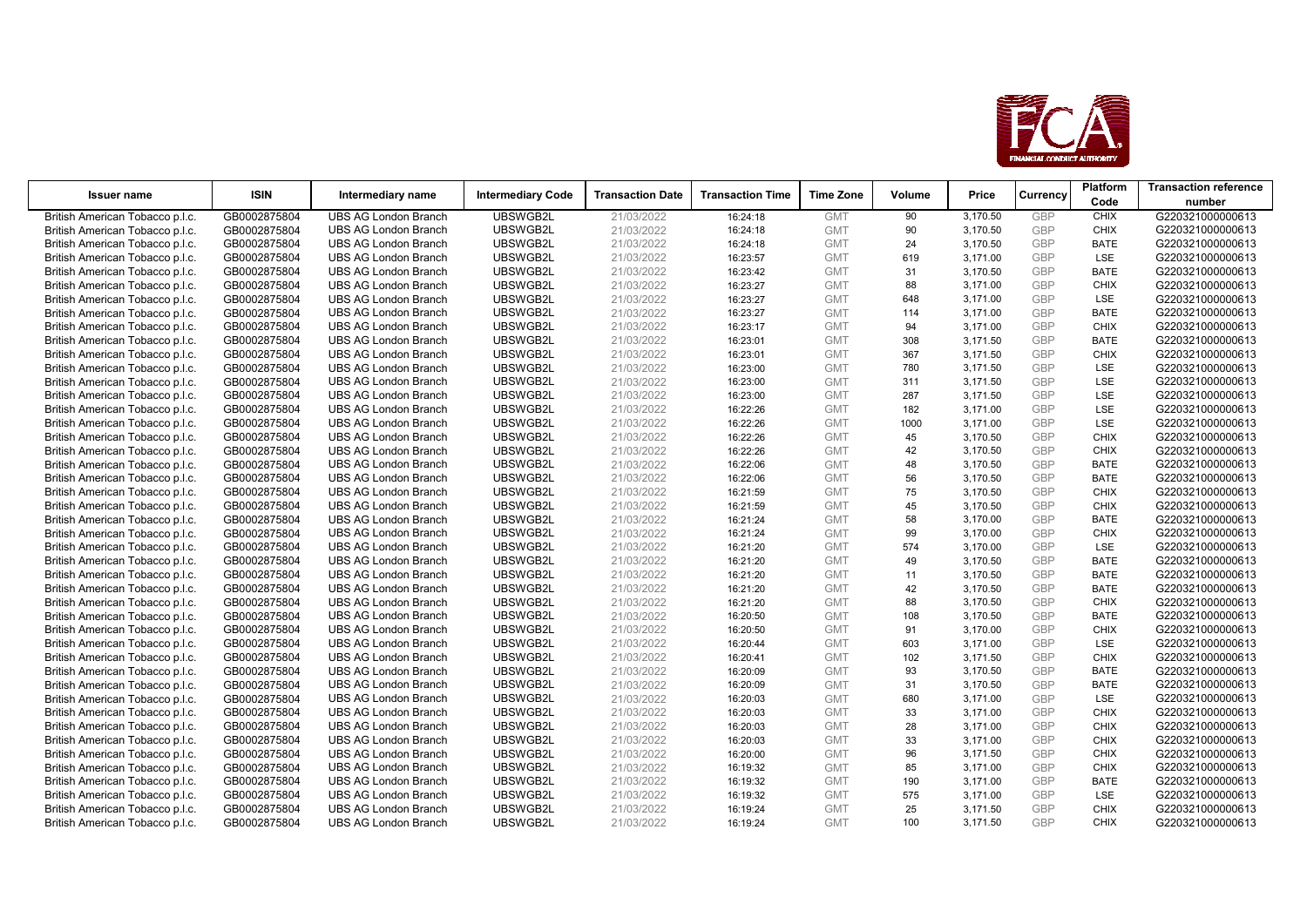| British American Tobacco p.l.c. | GB0002875804 | <b>UBS AG London Branch</b> | UBSWGB2L | 21/03/2022 | 16:19:03 | <b>GMT</b> | 112            | 3,171.00 | <b>GBP</b> | <b>CHIX</b> | G220321000000613 |
|---------------------------------|--------------|-----------------------------|----------|------------|----------|------------|----------------|----------|------------|-------------|------------------|
| British American Tobacco p.l.c. | GB0002875804 | <b>UBS AG London Branch</b> | UBSWGB2L | 21/03/2022 | 16:18:30 | <b>GMT</b> | 616            | 3,171.00 | <b>GBP</b> | <b>LSE</b>  | G220321000000613 |
| British American Tobacco p.l.c. | GB0002875804 | <b>UBS AG London Branch</b> | UBSWGB2L | 21/03/2022 | 16:18:29 | <b>GMT</b> | 85             | 3,171.50 | <b>GBP</b> | <b>CHIX</b> | G220321000000613 |
| British American Tobacco p.l.c. | GB0002875804 | <b>UBS AG London Branch</b> | UBSWGB2L | 21/03/2022 | 16:17:35 | <b>GMT</b> | 13             | 3,169.50 | GBP        | <b>CHIX</b> | G220321000000613 |
| British American Tobacco p.l.c. | GB0002875804 | <b>UBS AG London Branch</b> | UBSWGB2L | 21/03/2022 | 16:17:35 | <b>GMT</b> | 75             | 3,169.50 | <b>GBP</b> | <b>CHIX</b> | G220321000000613 |
| British American Tobacco p.l.c. | GB0002875804 | <b>UBS AG London Branch</b> | UBSWGB2L | 21/03/2022 | 16:17:35 | <b>GMT</b> | 10             | 3,169.50 | <b>GBP</b> | <b>CHIX</b> | G220321000000613 |
| British American Tobacco p.l.c. | GB0002875804 | <b>UBS AG London Branch</b> | UBSWGB2L | 21/03/2022 | 16:17:35 | <b>GMT</b> | 119            | 3,169.50 | <b>GBP</b> | <b>BATE</b> | G220321000000613 |
| British American Tobacco p.l.c. | GB0002875804 | <b>UBS AG London Branch</b> | UBSWGB2L | 21/03/2022 | 16:17:35 | <b>GMT</b> | 621            | 3,169.50 | GBP        | LSE         | G220321000000613 |
| British American Tobacco p.l.c. | GB0002875804 | <b>UBS AG London Branch</b> | UBSWGB2L | 21/03/2022 | 16:17:35 | <b>GMT</b> | 98             | 3,169.50 | <b>GBP</b> | <b>CHIX</b> | G220321000000613 |
| British American Tobacco p.l.c. | GB0002875804 | <b>UBS AG London Branch</b> | UBSWGB2L | 21/03/2022 | 16:17:28 | <b>GMT</b> | 23             | 3,170.00 | <b>GBP</b> | <b>CHIX</b> | G220321000000613 |
| British American Tobacco p.l.c. | GB0002875804 | <b>UBS AG London Branch</b> | UBSWGB2L | 21/03/2022 | 16:17:28 | <b>GMT</b> | 74             | 3,170.00 | <b>GBP</b> | <b>CHIX</b> | G220321000000613 |
| British American Tobacco p.l.c. | GB0002875804 | <b>UBS AG London Branch</b> | UBSWGB2L | 21/03/2022 | 16:17:01 | <b>GMT</b> | 105            | 3,169.00 | <b>GBP</b> | <b>BATE</b> | G220321000000613 |
| British American Tobacco p.l.c. | GB0002875804 | <b>UBS AG London Branch</b> | UBSWGB2L | 21/03/2022 | 16:17:01 | <b>GMT</b> | 11             | 3,169.00 | <b>GBP</b> | <b>BATE</b> | G220321000000613 |
| British American Tobacco p.l.c. | GB0002875804 | <b>UBS AG London Branch</b> | UBSWGB2L | 21/03/2022 | 16:17:01 | <b>GMT</b> | 84             | 3,169.00 | <b>GBP</b> | <b>CHIX</b> | G220321000000613 |
| British American Tobacco p.l.c. | GB0002875804 | <b>UBS AG London Branch</b> | UBSWGB2L | 21/03/2022 | 16:17:01 | <b>GMT</b> | 664            | 3,169.00 | <b>GBP</b> | <b>LSE</b>  | G220321000000613 |
| British American Tobacco p.l.c. | GB0002875804 | <b>UBS AG London Branch</b> | UBSWGB2L | 21/03/2022 | 16:17:01 | <b>GMT</b> | 18             | 3,169.00 | <b>GBP</b> | <b>CHIX</b> | G220321000000613 |
| British American Tobacco p.l.c. | GB0002875804 | <b>UBS AG London Branch</b> | UBSWGB2L | 21/03/2022 | 16:17:01 | <b>GMT</b> | 76             | 3,169.00 | <b>GBP</b> | <b>CHIX</b> | G220321000000613 |
| British American Tobacco p.l.c. | GB0002875804 | <b>UBS AG London Branch</b> | UBSWGB2L | 21/03/2022 | 16:16:24 | <b>GMT</b> | 85             | 3,169.50 | <b>GBP</b> | <b>CHIX</b> | G220321000000613 |
| British American Tobacco p.l.c. | GB0002875804 | <b>UBS AG London Branch</b> | UBSWGB2L | 21/03/2022 | 16:16:23 | <b>GMT</b> | 656            | 3,169.50 | GBP        | <b>LSE</b>  | G220321000000613 |
| British American Tobacco p.l.c. | GB0002875804 | <b>UBS AG London Branch</b> | UBSWGB2L | 21/03/2022 | 16:15:47 | <b>GMT</b> | 138            | 3,168.50 | <b>GBP</b> | LSE         | G220321000000613 |
| British American Tobacco p.l.c. | GB0002875804 | <b>UBS AG London Branch</b> | UBSWGB2L | 21/03/2022 | 16:15:47 | <b>GMT</b> | 519            | 3,168.50 | GBP        | LSE         | G220321000000613 |
| British American Tobacco p.l.c. | GB0002875804 | <b>UBS AG London Branch</b> | UBSWGB2L | 21/03/2022 | 16:15:39 | <b>GMT</b> | 54             | 3,169.00 | <b>GBP</b> | <b>CHIX</b> | G220321000000613 |
| British American Tobacco p.l.c. | GB0002875804 | <b>UBS AG London Branch</b> | UBSWGB2L | 21/03/2022 | 16:15:39 | <b>GMT</b> | 53             | 3,169.00 | <b>GBP</b> | <b>CHIX</b> | G220321000000613 |
| British American Tobacco p.l.c. | GB0002875804 | <b>UBS AG London Branch</b> | UBSWGB2L | 21/03/2022 | 16:15:34 | <b>GMT</b> | 123            | 3,169.50 | GBP        | <b>BATE</b> | G220321000000613 |
| British American Tobacco p.l.c. | GB0002875804 | <b>UBS AG London Branch</b> | UBSWGB2L | 21/03/2022 | 16:15:34 | <b>GMT</b> | 81             | 3,169.50 | <b>GBP</b> | <b>CHIX</b> | G220321000000613 |
| British American Tobacco p.l.c. | GB0002875804 | <b>UBS AG London Branch</b> | UBSWGB2L | 21/03/2022 | 16:15:34 | <b>GMT</b> | 106            | 3,169.50 | <b>GBP</b> | <b>BATE</b> | G220321000000613 |
| British American Tobacco p.l.c. | GB0002875804 | <b>UBS AG London Branch</b> | UBSWGB2L | 21/03/2022 | 16:15:15 | <b>GMT</b> | $\overline{4}$ | 3,169.50 | <b>GBP</b> | <b>CHIX</b> | G220321000000613 |
| British American Tobacco p.l.c. | GB0002875804 | <b>UBS AG London Branch</b> | UBSWGB2L | 21/03/2022 | 16:14:57 | <b>GMT</b> | 81             | 3,170.50 | GBP        | <b>CHIX</b> | G220321000000613 |
| British American Tobacco p.l.c. | GB0002875804 | <b>UBS AG London Branch</b> | UBSWGB2L | 21/03/2022 | 16:14:57 | <b>GMT</b> | 123            | 3,170.00 | <b>GBP</b> | <b>BATE</b> | G220321000000613 |
| British American Tobacco p.l.c. | GB0002875804 | <b>UBS AG London Branch</b> | UBSWGB2L | 21/03/2022 | 16:14:57 | <b>GMT</b> | 628            | 3,170.50 | GBP        | LSE         | G220321000000613 |
| British American Tobacco p.l.c. | GB0002875804 | <b>UBS AG London Branch</b> | UBSWGB2L | 21/03/2022 | 16:14:40 | <b>GMT</b> | 677            | 3,170.50 | GBP        | LSE         | G220321000000613 |
| British American Tobacco p.l.c. | GB0002875804 | <b>UBS AG London Branch</b> | UBSWGB2L | 21/03/2022 | 16:14:40 | <b>GMT</b> | 92             | 3,170.50 | <b>GBP</b> | <b>CHIX</b> | G220321000000613 |
| British American Tobacco p.l.c. | GB0002875804 | <b>UBS AG London Branch</b> | UBSWGB2L | 21/03/2022 | 16:14:36 | <b>GMT</b> | 87             | 3,171.50 | <b>GBP</b> | <b>CHIX</b> | G220321000000613 |
| British American Tobacco p.l.c. | GB0002875804 | <b>UBS AG London Branch</b> | UBSWGB2L | 21/03/2022 | 16:14:27 | <b>GMT</b> | 97             | 3,170.50 | GBP        | <b>CHIX</b> | G220321000000613 |
| British American Tobacco p.l.c. | GB0002875804 | <b>UBS AG London Branch</b> | UBSWGB2L | 21/03/2022 | 16:14:27 | <b>GMT</b> | 116            | 3,170.50 | GBP        | <b>BATE</b> | G220321000000613 |
| British American Tobacco p.l.c. | GB0002875804 | <b>UBS AG London Branch</b> | UBSWGB2L | 21/03/2022 | 16:13:38 | <b>GMT</b> | 83             | 3,171.00 | GBP        | <b>CHIX</b> | G220321000000613 |
| British American Tobacco p.l.c. | GB0002875804 | <b>UBS AG London Branch</b> | UBSWGB2L | 21/03/2022 | 16:13:31 | <b>GMT</b> | 657            | 3,171.50 | GBP        | <b>LSE</b>  | G220321000000613 |
| British American Tobacco p.l.c. | GB0002875804 | <b>UBS AG London Branch</b> | UBSWGB2L | 21/03/2022 | 16:13:31 | <b>GMT</b> | 80             | 3,171.50 | <b>GBP</b> | <b>CHIX</b> | G220321000000613 |
| British American Tobacco p.l.c. | GB0002875804 | <b>UBS AG London Branch</b> | UBSWGB2L | 21/03/2022 | 16:13:04 | <b>GMT</b> | 102            | 3,171.00 | <b>GBP</b> | <b>CHIX</b> | G220321000000613 |
| British American Tobacco p.l.c. | GB0002875804 | <b>UBS AG London Branch</b> | UBSWGB2L | 21/03/2022 | 16:13:04 | <b>GMT</b> | 625            | 3,171.00 | <b>GBP</b> | <b>LSE</b>  | G220321000000613 |
| British American Tobacco p.l.c. | GB0002875804 | <b>UBS AG London Branch</b> | UBSWGB2L | 21/03/2022 | 16:12:42 | <b>GMT</b> | 101            | 3,171.50 | GBP        | <b>BATE</b> | G220321000000613 |
| British American Tobacco p.l.c. | GB0002875804 | <b>UBS AG London Branch</b> | UBSWGB2L | 21/03/2022 | 16:12:16 | <b>GMT</b> | 103            | 3,172.00 | <b>GBP</b> | <b>CHIX</b> | G220321000000613 |
| British American Tobacco p.l.c. | GB0002875804 | <b>UBS AG London Branch</b> | UBSWGB2L | 21/03/2022 | 16:12:14 | <b>GMT</b> | 66             | 3,172.50 | GBP        | <b>CHIX</b> | G220321000000613 |
| British American Tobacco p.l.c. | GB0002875804 | <b>UBS AG London Branch</b> | UBSWGB2L | 21/03/2022 | 16:12:14 | <b>GMT</b> | 92             | 3,172.50 | GBP        | <b>CHIX</b> | G220321000000613 |
| British American Tobacco p.l.c. | GB0002875804 | <b>UBS AG London Branch</b> | UBSWGB2L | 21/03/2022 | 16:12:14 | <b>GMT</b> | 462            | 3,172.50 | <b>GBP</b> | <b>LSE</b>  | G220321000000613 |
| British American Tobacco p.l.c. | GB0002875804 | <b>UBS AG London Branch</b> | UBSWGB2L | 21/03/2022 | 16:12:14 | <b>GMT</b> | 270            | 3,172.50 | <b>GBP</b> | LSE         | G220321000000613 |
| British American Tobacco p.l.c. | GB0002875804 | <b>UBS AG London Branch</b> | UBSWGB2L | 21/03/2022 | 16:12:14 | <b>GMT</b> | 160            | 3,172.50 | <b>GBP</b> | LSE         | G220321000000613 |
| British American Tobacco p.l.c. | GB0002875804 | <b>UBS AG London Branch</b> | UBSWGB2L | 21/03/2022 | 16:12:14 | <b>GMT</b> | 121            | 3,172.50 | GBP        | <b>BATE</b> | G220321000000613 |
| British American Tobacco p.l.c. | GB0002875804 | <b>UBS AG London Branch</b> | UBSWGB2L | 21/03/2022 | 16:11:29 | <b>GMT</b> | 40             | 3,172.50 | <b>GBP</b> | LSE         | G220321000000613 |
| British American Tobacco p.l.c. | GB0002875804 | <b>UBS AG London Branch</b> | UBSWGB2L | 21/03/2022 | 16:11:29 | <b>GMT</b> | 154            | 3,172.50 | GBP        | <b>BATE</b> | G220321000000613 |
| British American Tobacco p.l.c. | GB0002875804 | <b>UBS AG London Branch</b> | UBSWGB2L | 21/03/2022 | 16:11:29 | <b>GMT</b> | 521            | 3,172.50 | GBP        | LSE         | G220321000000613 |
| British American Tobacco p.l.c. | GB0002875804 | <b>UBS AG London Branch</b> | UBSWGB2L | 21/03/2022 | 16:11:29 | <b>GMT</b> | 81             | 3,172.50 | <b>GBP</b> | <b>CHIX</b> | G220321000000613 |
| British American Tobacco p.l.c. | GB0002875804 | <b>UBS AG London Branch</b> | UBSWGB2L | 21/03/2022 | 16:11:14 | <b>GMT</b> | 92             | 3,173.00 | GBP        | <b>CHIX</b> | G220321000000613 |
| British American Tobacco p.l.c. | GB0002875804 | <b>UBS AG London Branch</b> | UBSWGB2L | 21/03/2022 | 16:11:13 | <b>GMT</b> | 104            | 3,173.00 | GBP        | <b>BATE</b> | G220321000000613 |
|                                 |              |                             |          |            |          |            |                |          |            |             |                  |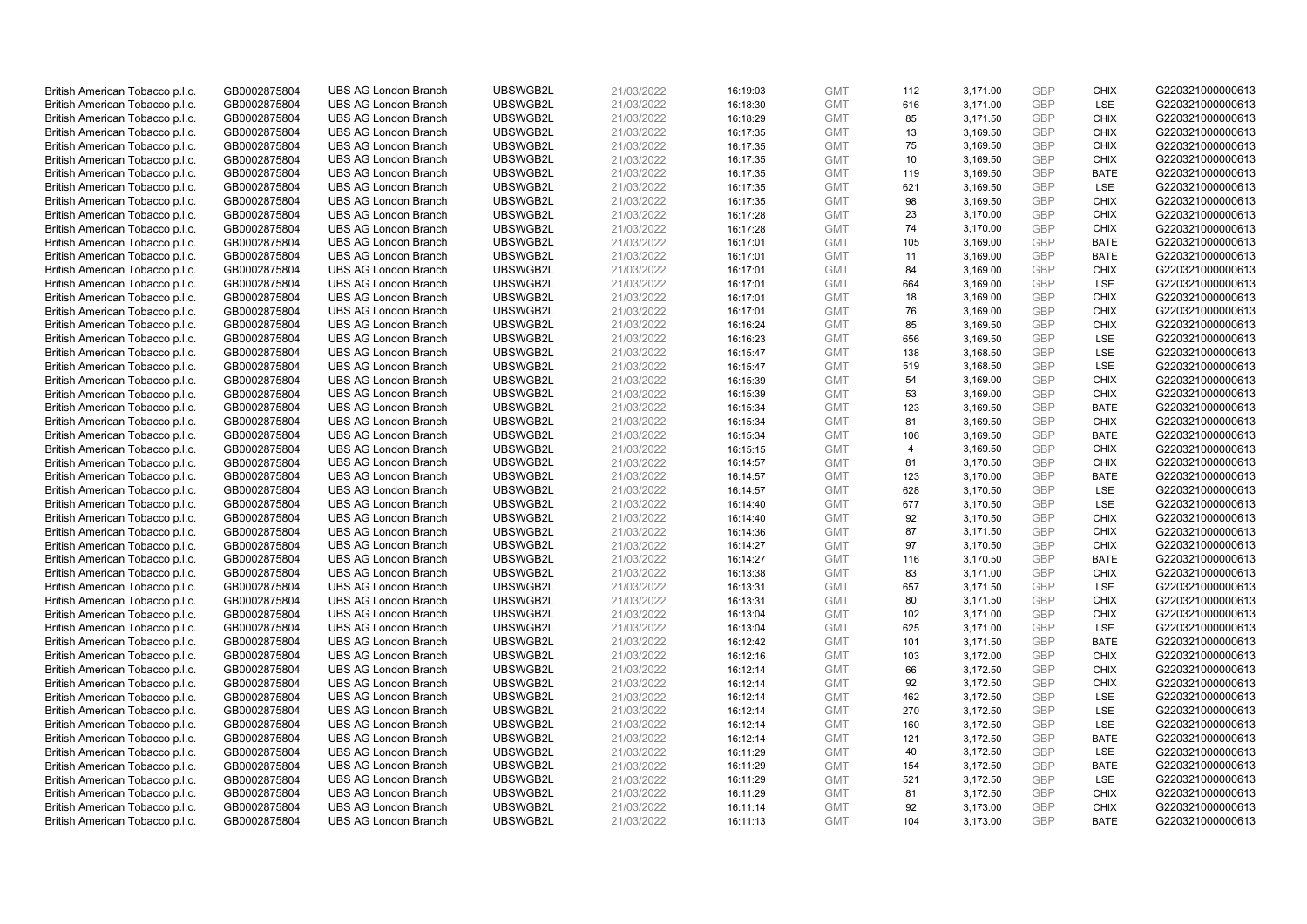| British American Tobacco p.l.c.                                    | GB0002875804 | <b>UBS AG London Branch</b> | UBSWGB2L | 21/03/2022 | 16:11:13 | <b>GMT</b> | 96             | 3,173.00 | <b>GBP</b> | <b>CHIX</b> | G220321000000613 |
|--------------------------------------------------------------------|--------------|-----------------------------|----------|------------|----------|------------|----------------|----------|------------|-------------|------------------|
| British American Tobacco p.l.c.                                    | GB0002875804 | <b>UBS AG London Branch</b> | UBSWGB2L | 21/03/2022 | 16:10:23 | <b>GMT</b> | 96             | 3,172.00 | GBP        | <b>CHIX</b> | G220321000000613 |
| British American Tobacco p.l.c.                                    | GB0002875804 | <b>UBS AG London Branch</b> | UBSWGB2L | 21/03/2022 | 16:10:23 | <b>GMT</b> | 97             | 3,172.00 | <b>GBP</b> | <b>LSE</b>  | G220321000000613 |
| British American Tobacco p.l.c.                                    | GB0002875804 | <b>UBS AG London Branch</b> | UBSWGB2L | 21/03/2022 | 16:10:23 | <b>GMT</b> | 310            | 3,172.00 | GBP        | <b>LSE</b>  | G220321000000613 |
| British American Tobacco p.l.c.                                    | GB0002875804 | <b>UBS AG London Branch</b> | UBSWGB2L | 21/03/2022 | 16:10:23 | <b>GMT</b> | 250            | 3,172.00 | <b>GBP</b> | <b>LSE</b>  | G220321000000613 |
| British American Tobacco p.l.c.                                    | GB0002875804 | <b>UBS AG London Branch</b> | UBSWGB2L | 21/03/2022 | 16:10:08 | <b>GMT</b> | 703            | 3,171.50 | GBP        | LSE         | G220321000000613 |
| British American Tobacco p.l.c.                                    | GB0002875804 | <b>UBS AG London Branch</b> | UBSWGB2L | 21/03/2022 | 16:10:08 | <b>GMT</b> | 93             | 3,171.50 | <b>GBP</b> | <b>CHIX</b> | G220321000000613 |
| British American Tobacco p.l.c.                                    | GB0002875804 | <b>UBS AG London Branch</b> | UBSWGB2L | 21/03/2022 | 16:10:08 | <b>GMT</b> | 118            | 3,171.50 | GBP        | <b>BATE</b> | G220321000000613 |
| British American Tobacco p.l.c.                                    | GB0002875804 | <b>UBS AG London Branch</b> | UBSWGB2L | 21/03/2022 | 16:10:08 | <b>GMT</b> | 92             | 3,171.50 | <b>GBP</b> | <b>CHIX</b> | G220321000000613 |
| British American Tobacco p.l.c.                                    | GB0002875804 | <b>UBS AG London Branch</b> | UBSWGB2L | 21/03/2022 | 16:09:28 | <b>GMT</b> | 533            | 3,172.00 | GBP        | <b>LSE</b>  | G220321000000613 |
| British American Tobacco p.l.c.                                    | GB0002875804 | <b>UBS AG London Branch</b> | UBSWGB2L | 21/03/2022 | 16:09:28 | <b>GMT</b> | 178            | 3,172.00 | <b>GBP</b> | LSE         | G220321000000613 |
| British American Tobacco p.l.c.                                    | GB0002875804 | <b>UBS AG London Branch</b> | UBSWGB2L | 21/03/2022 | 16:09:28 | <b>GMT</b> | 23             | 3,172.00 | <b>GBP</b> | LSE         | G220321000000613 |
| British American Tobacco p.l.c.                                    | GB0002875804 | <b>UBS AG London Branch</b> | UBSWGB2L | 21/03/2022 | 16:09:24 | <b>GMT</b> | 18             | 3,171.50 | GBP        | <b>CHIX</b> | G220321000000613 |
| British American Tobacco p.l.c.                                    | GB0002875804 | <b>UBS AG London Branch</b> | UBSWGB2L | 21/03/2022 | 16:09:24 | <b>GMT</b> | 117            | 3,171.50 | <b>GBP</b> | <b>CHIX</b> | G220321000000613 |
| British American Tobacco p.l.c.                                    | GB0002875804 | <b>UBS AG London Branch</b> | UBSWGB2L | 21/03/2022 | 16:09:24 | <b>GMT</b> | 116            | 3,171.50 | <b>GBP</b> | <b>BATE</b> | G220321000000613 |
| British American Tobacco p.l.c.                                    | GB0002875804 | <b>UBS AG London Branch</b> | UBSWGB2L | 21/03/2022 | 16:09:24 | <b>GMT</b> | 85             | 3,171.50 | <b>GBP</b> | <b>CHIX</b> | G220321000000613 |
| British American Tobacco p.l.c.                                    | GB0002875804 | <b>UBS AG London Branch</b> | UBSWGB2L | 21/03/2022 | 16:08:30 | <b>GMT</b> | 25             | 3,171.50 | <b>GBP</b> | <b>CHIX</b> | G220321000000613 |
| British American Tobacco p.l.c.                                    | GB0002875804 | <b>UBS AG London Branch</b> | UBSWGB2L | 21/03/2022 | 16:08:30 | <b>GMT</b> | $\overline{7}$ | 3,171.50 | <b>GBP</b> | <b>CHIX</b> | G220321000000613 |
|                                                                    | GB0002875804 | <b>UBS AG London Branch</b> | UBSWGB2L | 21/03/2022 | 16:08:30 | <b>GMT</b> | 2              | 3,171.50 | <b>GBP</b> | <b>CHIX</b> | G220321000000613 |
| British American Tobacco p.l.c.<br>British American Tobacco p.l.c. | GB0002875804 | <b>UBS AG London Branch</b> | UBSWGB2L | 21/03/2022 | 16:08:30 | <b>GMT</b> | 54             | 3,171.50 | <b>GBP</b> | <b>CHIX</b> | G220321000000613 |
|                                                                    |              |                             |          |            |          |            |                |          |            | <b>LSE</b>  |                  |
| British American Tobacco p.l.c.                                    | GB0002875804 | <b>UBS AG London Branch</b> | UBSWGB2L | 21/03/2022 | 16:07:30 | <b>GMT</b> | 632            | 3,171.50 | <b>GBP</b> |             | G220321000000613 |
| British American Tobacco p.l.c.                                    | GB0002875804 | <b>UBS AG London Branch</b> | UBSWGB2L | 21/03/2022 | 16:07:30 | <b>GMT</b> | 94             | 3,172.00 | GBP        | <b>CHIX</b> | G220321000000613 |
| British American Tobacco p.l.c.                                    | GB0002875804 | <b>UBS AG London Branch</b> | UBSWGB2L | 21/03/2022 | 16:07:30 | <b>GMT</b> | 120            | 3,172.00 | <b>GBP</b> | <b>BATE</b> | G220321000000613 |
| British American Tobacco p.l.c.                                    | GB0002875804 | <b>UBS AG London Branch</b> | UBSWGB2L | 21/03/2022 | 16:07:30 | <b>GMT</b> | 81             | 3.172.00 | GBP        | <b>CHIX</b> | G220321000000613 |
| British American Tobacco p.l.c.                                    | GB0002875804 | <b>UBS AG London Branch</b> | UBSWGB2L | 21/03/2022 | 16:07:29 | <b>GMT</b> | 601            | 3,172.50 | <b>GBP</b> | <b>LSE</b>  | G220321000000613 |
| British American Tobacco p.l.c.                                    | GB0002875804 | <b>UBS AG London Branch</b> | UBSWGB2L | 21/03/2022 | 16:07:29 | <b>GMT</b> | 166            | 3,172.50 | <b>GBP</b> | <b>CHIX</b> | G220321000000613 |
| British American Tobacco p.l.c.                                    | GB0002875804 | <b>UBS AG London Branch</b> | UBSWGB2L | 21/03/2022 | 16:07:29 | <b>GMT</b> | 224            | 3,172.50 | <b>GBP</b> | <b>BATE</b> | G220321000000613 |
| British American Tobacco p.l.c.                                    | GB0002875804 | <b>UBS AG London Branch</b> | UBSWGB2L | 21/03/2022 | 16:07:29 | <b>GMT</b> | 53             | 3,172.50 | GBP        | <b>CHIX</b> | G220321000000613 |
| British American Tobacco p.l.c.                                    | GB0002875804 | <b>UBS AG London Branch</b> | UBSWGB2L | 21/03/2022 | 16:07:22 | <b>GMT</b> | 156            | 3,172.50 | <b>GBP</b> | <b>LSE</b>  | G220321000000613 |
| British American Tobacco p.l.c.                                    | GB0002875804 | <b>UBS AG London Branch</b> | UBSWGB2L | 21/03/2022 | 16:07:22 | <b>GMT</b> | 143            | 3,172.50 | <b>GBP</b> | LSE         | G220321000000613 |
| British American Tobacco p.l.c.                                    | GB0002875804 | <b>UBS AG London Branch</b> | UBSWGB2L | 21/03/2022 | 16:07:22 | <b>GMT</b> | 54             | 3,172.50 | GBP        | <b>LSE</b>  | G220321000000613 |
| British American Tobacco p.l.c.                                    | GB0002875804 | <b>UBS AG London Branch</b> | UBSWGB2L | 21/03/2022 | 16:07:22 | <b>GMT</b> | 268            | 3,172.50 | <b>GBP</b> | <b>LSE</b>  | G220321000000613 |
| British American Tobacco p.l.c.                                    | GB0002875804 | <b>UBS AG London Branch</b> | UBSWGB2L | 21/03/2022 | 16:07:22 | <b>GMT</b> | 201            | 3,172.50 | <b>GBP</b> | LSE         | G220321000000613 |
| British American Tobacco p.l.c.                                    | GB0002875804 | <b>UBS AG London Branch</b> | UBSWGB2L | 21/03/2022 | 16:06:33 | <b>GMT</b> | 54             | 3,171.50 | <b>GBP</b> | <b>BATE</b> | G220321000000613 |
| British American Tobacco p.l.c.                                    | GB0002875804 | <b>UBS AG London Branch</b> | UBSWGB2L | 21/03/2022 | 16:06:22 | <b>GMT</b> | 81             | 3,171.00 | <b>GBP</b> | <b>CHIX</b> | G220321000000613 |
| British American Tobacco p.l.c.                                    | GB0002875804 | <b>UBS AG London Branch</b> | UBSWGB2L | 21/03/2022 | 16:06:22 | <b>GMT</b> | 450            | 3,170.50 | <b>GBP</b> | LSE         | G220321000000613 |
| British American Tobacco p.l.c.                                    | GB0002875804 | <b>UBS AG London Branch</b> | UBSWGB2L | 21/03/2022 | 16:06:22 | <b>GMT</b> | 83             | 3,171.00 | <b>GBP</b> | <b>CHIX</b> | G220321000000613 |
| British American Tobacco p.l.c.                                    | GB0002875804 | <b>UBS AG London Branch</b> | UBSWGB2L | 21/03/2022 | 16:06:02 | <b>GMT</b> | 20             | 3,169.50 | GBP        | <b>CHIX</b> | G220321000000613 |
| British American Tobacco p.l.c.                                    | GB0002875804 | <b>UBS AG London Branch</b> | UBSWGB2L | 21/03/2022 | 16:05:26 | <b>GMT</b> | 99             | 3,170.00 | <b>GBP</b> | <b>CHIX</b> | G220321000000613 |
| British American Tobacco p.l.c.                                    | GB0002875804 | <b>UBS AG London Branch</b> | UBSWGB2L | 21/03/2022 | 16:05:11 | <b>GMT</b> | 43             | 3,171.00 | <b>GBP</b> | <b>CHIX</b> | G220321000000613 |
| British American Tobacco p.l.c.                                    | GB0002875804 | <b>UBS AG London Branch</b> | UBSWGB2L | 21/03/2022 | 16:05:11 | <b>GMT</b> | 38             | 3,171.00 | <b>GBP</b> | <b>CHIX</b> | G220321000000613 |
| British American Tobacco p.l.c.                                    | GB0002875804 | <b>UBS AG London Branch</b> | UBSWGB2L | 21/03/2022 | 16:05:09 | <b>GMT</b> | 629            | 3,171.00 | GBP        | LSE         | G220321000000613 |
| British American Tobacco p.l.c.                                    | GB0002875804 | <b>UBS AG London Branch</b> | UBSWGB2L | 21/03/2022 | 16:04:46 | <b>GMT</b> | 67             | 3,171.50 | <b>GBP</b> | <b>BATE</b> | G220321000000613 |
| British American Tobacco p.l.c.                                    | GB0002875804 | <b>UBS AG London Branch</b> | UBSWGB2L | 21/03/2022 | 16:04:33 | <b>GMT</b> | 92             | 3,171.50 | GBP        | <b>CHIX</b> | G220321000000613 |
| British American Tobacco p.l.c.                                    | GB0002875804 | <b>UBS AG London Branch</b> | UBSWGB2L | 21/03/2022 | 16:04:33 | <b>GMT</b> | 567            | 3,171.50 | <b>GBP</b> | <b>LSE</b>  | G220321000000613 |
| British American Tobacco p.l.c.                                    | GB0002875804 | <b>UBS AG London Branch</b> | UBSWGB2L | 21/03/2022 | 16:04:33 | <b>GMT</b> | 108            | 3,172.00 | GBP        | <b>BATE</b> | G220321000000613 |
| British American Tobacco p.l.c.                                    | GB0002875804 | <b>UBS AG London Branch</b> | UBSWGB2L | 21/03/2022 | 16:04:33 | <b>GMT</b> | 98             | 3,172.00 | <b>GBP</b> | <b>CHIX</b> | G220321000000613 |
| British American Tobacco p.l.c.                                    | GB0002875804 | <b>UBS AG London Branch</b> | UBSWGB2L | 21/03/2022 | 16:04:33 | <b>GMT</b> | 648            | 3,172.00 | <b>GBP</b> | LSE         | G220321000000613 |
| British American Tobacco p.l.c.                                    | GB0002875804 | <b>UBS AG London Branch</b> | UBSWGB2L | 21/03/2022 | 16:04:33 | <b>GMT</b> | 280            | 3,172.00 | GBP        | <b>BATE</b> | G220321000000613 |
| British American Tobacco p.l.c.                                    | GB0002875804 | <b>UBS AG London Branch</b> | UBSWGB2L | 21/03/2022 | 16:04:33 | <b>GMT</b> | 145            | 3,172.00 | <b>GBP</b> | <b>CHIX</b> | G220321000000613 |
| British American Tobacco p.l.c.                                    | GB0002875804 | <b>UBS AG London Branch</b> | UBSWGB2L | 21/03/2022 | 16:04:12 | <b>GMT</b> | 179            | 3,171.50 | <b>GBP</b> | <b>CHIX</b> | G220321000000613 |
| British American Tobacco p.l.c.                                    | GB0002875804 | <b>UBS AG London Branch</b> | UBSWGB2L | 21/03/2022 | 16:03:34 | <b>GMT</b> | 3              | 3,171.00 | <b>GBP</b> | <b>CHIX</b> | G220321000000613 |
| British American Tobacco p.l.c.                                    | GB0002875804 | <b>UBS AG London Branch</b> | UBSWGB2L | 21/03/2022 | 16:03:10 | <b>GMT</b> | 593            | 3,169.00 | GBP        | LSE         | G220321000000613 |
| British American Tobacco p.l.c.                                    | GB0002875804 | <b>UBS AG London Branch</b> | UBSWGB2L | 21/03/2022 | 16:03:10 | <b>GMT</b> | 90             | 3.169.50 | GBP        | <b>CHIX</b> | G220321000000613 |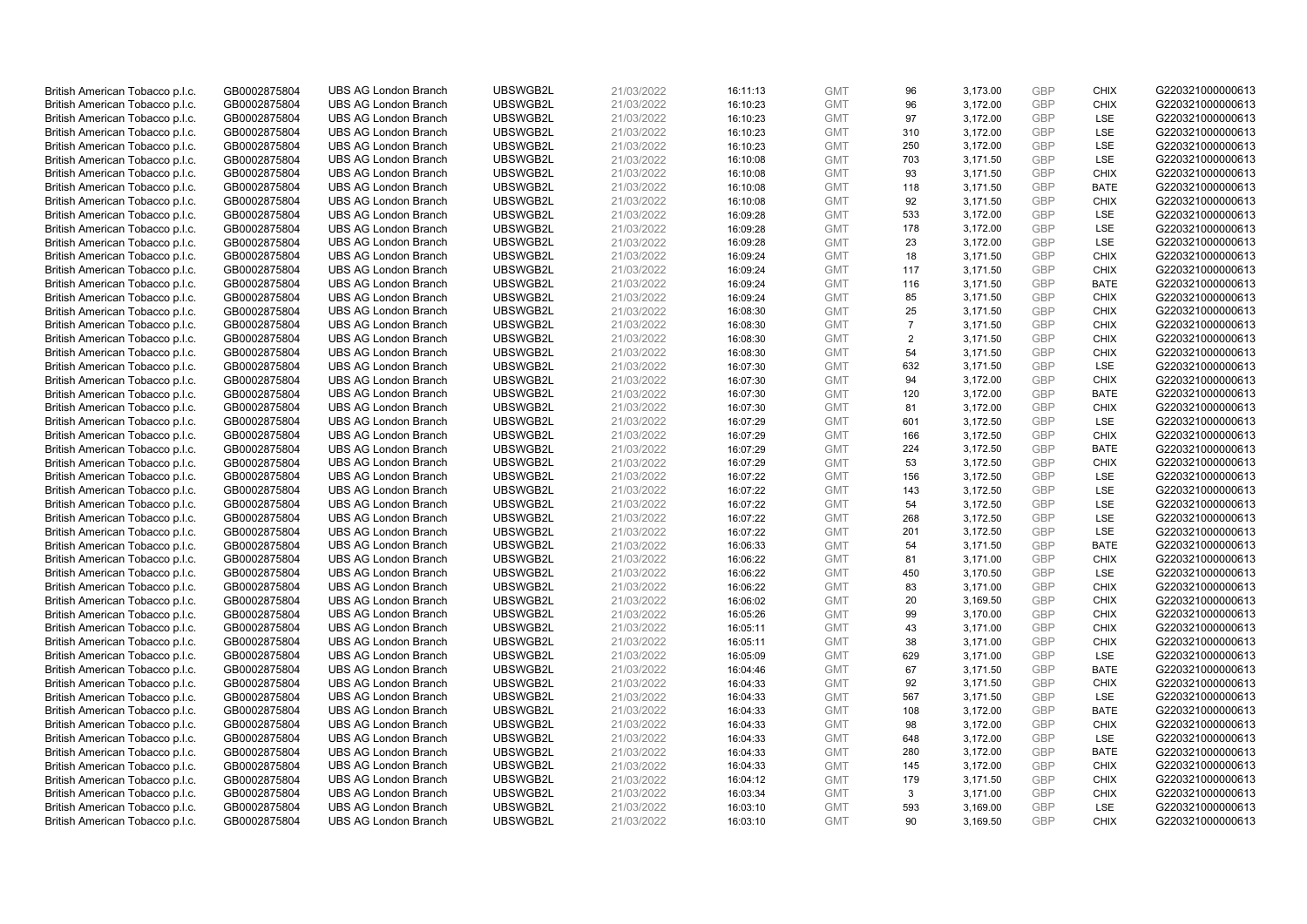| British American Tobacco p.l.c. | GB0002875804 | <b>UBS AG London Branch</b> | UBSWGB2L | 21/03/2022 | 16:02:19 | <b>GMT</b> | 100          | 3,168.50 | <b>GBP</b> | <b>BATE</b> | G220321000000613 |
|---------------------------------|--------------|-----------------------------|----------|------------|----------|------------|--------------|----------|------------|-------------|------------------|
| British American Tobacco p.l.c. | GB0002875804 | <b>UBS AG London Branch</b> | UBSWGB2L | 21/03/2022 | 16:02:19 | <b>GMT</b> | 553          | 3,168.00 | GBP        | <b>LSE</b>  | G220321000000613 |
| British American Tobacco p.l.c. | GB0002875804 | <b>UBS AG London Branch</b> | UBSWGB2L | 21/03/2022 | 16:02:19 | <b>GMT</b> | 110          | 3,168.00 | GBP        | <b>CHIX</b> | G220321000000613 |
| British American Tobacco p.l.c. | GB0002875804 | <b>UBS AG London Branch</b> | UBSWGB2L | 21/03/2022 | 16:02:19 | <b>GMT</b> | 589          | 3,168.00 | GBP        | <b>LSE</b>  | G220321000000613 |
| British American Tobacco p.l.c. | GB0002875804 | <b>UBS AG London Branch</b> | UBSWGB2L | 21/03/2022 | 16:02:19 | <b>GMT</b> | 33           | 3,168.00 | <b>GBP</b> | <b>CHIX</b> | G220321000000613 |
| British American Tobacco p.l.c. | GB0002875804 | <b>UBS AG London Branch</b> | UBSWGB2L | 21/03/2022 | 16:02:19 | <b>GMT</b> | 62           | 3,168.00 | <b>GBP</b> | <b>CHIX</b> | G220321000000613 |
| British American Tobacco p.l.c. | GB0002875804 | <b>UBS AG London Branch</b> | UBSWGB2L | 21/03/2022 | 16:02:03 | <b>GMT</b> | 125          | 3,168.50 | GBP        | <b>CHIX</b> | G220321000000613 |
| British American Tobacco p.l.c. | GB0002875804 | <b>UBS AG London Branch</b> | UBSWGB2L | 21/03/2022 | 16:00:53 | <b>GMT</b> | 33           | 3,168.00 | GBP        | <b>CHIX</b> | G220321000000613 |
| British American Tobacco p.l.c. | GB0002875804 | <b>UBS AG London Branch</b> | UBSWGB2L | 21/03/2022 | 16:00:53 | <b>GMT</b> | 97           | 3,168.00 | GBP        | <b>CHIX</b> | G220321000000613 |
| British American Tobacco p.l.c. | GB0002875804 | <b>UBS AG London Branch</b> | UBSWGB2L | 21/03/2022 | 16:00:53 | <b>GMT</b> | 643          | 3,167.50 | GBP        | <b>LSE</b>  | G220321000000613 |
| British American Tobacco p.l.c. | GB0002875804 | <b>UBS AG London Branch</b> | UBSWGB2L | 21/03/2022 | 16:00:50 | <b>GMT</b> | 95           | 3,168.50 | <b>GBP</b> | <b>CHIX</b> | G220321000000613 |
| British American Tobacco p.l.c. | GB0002875804 | <b>UBS AG London Branch</b> | UBSWGB2L | 21/03/2022 | 16:00:50 | <b>GMT</b> | 108          | 3,168.00 | <b>GBP</b> | <b>BATE</b> | G220321000000613 |
| British American Tobacco p.l.c. | GB0002875804 | <b>UBS AG London Branch</b> | UBSWGB2L | 21/03/2022 | 16:00:50 | <b>GMT</b> | 762          | 3,168.00 | <b>GBP</b> | <b>LSE</b>  | G220321000000613 |
| British American Tobacco p.l.c. | GB0002875804 | <b>UBS AG London Branch</b> | UBSWGB2L | 21/03/2022 | 16:00:42 | <b>GMT</b> | 97           | 3,169.00 | <b>GBP</b> | <b>CHIX</b> | G220321000000613 |
| British American Tobacco p.l.c. | GB0002875804 | <b>UBS AG London Branch</b> | UBSWGB2L | 21/03/2022 | 15:59:42 | <b>GMT</b> | 10           | 3,169.00 | <b>GBP</b> | <b>BATE</b> | G220321000000613 |
| British American Tobacco p.l.c. | GB0002875804 | <b>UBS AG London Branch</b> | UBSWGB2L | 21/03/2022 | 15:59:42 | <b>GMT</b> | 20           | 3,169.00 | GBP        | <b>BATE</b> | G220321000000613 |
| British American Tobacco p.l.c. | GB0002875804 | <b>UBS AG London Branch</b> | UBSWGB2L | 21/03/2022 | 15:59:42 | <b>GMT</b> | 79           | 3,169.00 | <b>GBP</b> | <b>BATE</b> | G220321000000613 |
| British American Tobacco p.l.c. | GB0002875804 | <b>UBS AG London Branch</b> | UBSWGB2L | 21/03/2022 | 15:59:42 | <b>GMT</b> | 263          | 3,169.50 | <b>GBP</b> | LSE         | G220321000000613 |
| British American Tobacco p.l.c. | GB0002875804 | <b>UBS AG London Branch</b> | UBSWGB2L | 21/03/2022 | 15:59:42 | <b>GMT</b> | 300          | 3,169.50 | GBP        | <b>LSE</b>  | G220321000000613 |
| British American Tobacco p.l.c. | GB0002875804 | <b>UBS AG London Branch</b> | UBSWGB2L | 21/03/2022 | 15:59:42 | <b>GMT</b> | 20           | 3,169.50 | <b>GBP</b> | <b>BATE</b> | G220321000000613 |
| British American Tobacco p.l.c. | GB0002875804 | <b>UBS AG London Branch</b> | UBSWGB2L | 21/03/2022 | 15:59:42 | <b>GMT</b> | 140          | 3,169.50 | GBP        | <b>CHIX</b> | G220321000000613 |
| British American Tobacco p.l.c. | GB0002875804 | <b>UBS AG London Branch</b> | UBSWGB2L | 21/03/2022 | 15:59:38 | <b>GMT</b> | 28           | 3,170.00 | <b>GBP</b> | <b>CHIX</b> | G220321000000613 |
| British American Tobacco p.l.c. | GB0002875804 | <b>UBS AG London Branch</b> | UBSWGB2L | 21/03/2022 | 15:59:36 | <b>GMT</b> | 57           | 3,170.00 | GBP        | <b>CHIX</b> | G220321000000613 |
| British American Tobacco p.l.c. | GB0002875804 | <b>UBS AG London Branch</b> | UBSWGB2L | 21/03/2022 | 15:59:34 | <b>GMT</b> | 41           | 3,170.00 | <b>GBP</b> | <b>LSE</b>  | G220321000000613 |
| British American Tobacco p.l.c. | GB0002875804 | <b>UBS AG London Branch</b> | UBSWGB2L | 21/03/2022 | 15:59:34 | <b>GMT</b> | 575          | 3,170.00 | <b>GBP</b> | LSE         | G220321000000613 |
| British American Tobacco p.l.c. | GB0002875804 | <b>UBS AG London Branch</b> | UBSWGB2L | 21/03/2022 | 15:59:24 | <b>GMT</b> | 8            | 3,170.50 | <b>GBP</b> | <b>CHIX</b> | G220321000000613 |
| British American Tobacco p.l.c. | GB0002875804 | <b>UBS AG London Branch</b> | UBSWGB2L | 21/03/2022 | 15:59:24 | <b>GMT</b> | 13           | 3,170.50 | <b>GBP</b> | <b>CHIX</b> | G220321000000613 |
| British American Tobacco p.l.c. | GB0002875804 | <b>UBS AG London Branch</b> | UBSWGB2L | 21/03/2022 | 15:59:24 | <b>GMT</b> | $\mathbf{1}$ | 3,170.50 | <b>GBP</b> | <b>CHIX</b> | G220321000000613 |
| British American Tobacco p.l.c. | GB0002875804 | <b>UBS AG London Branch</b> | UBSWGB2L | 21/03/2022 | 15:59:24 | <b>GMT</b> | 60           | 3,170.50 | <b>GBP</b> | <b>CHIX</b> | G220321000000613 |
| British American Tobacco p.l.c. | GB0002875804 | <b>UBS AG London Branch</b> | UBSWGB2L | 21/03/2022 | 15:59:17 | <b>GMT</b> | 81           | 3,169.50 | <b>GBP</b> | <b>CHIX</b> | G220321000000613 |
| British American Tobacco p.l.c. | GB0002875804 | <b>UBS AG London Branch</b> | UBSWGB2L | 21/03/2022 | 15:59:17 | <b>GMT</b> | 97           | 3,169.50 | GBP        | <b>BATE</b> | G220321000000613 |
| British American Tobacco p.l.c. | GB0002875804 | <b>UBS AG London Branch</b> | UBSWGB2L | 21/03/2022 | 15:59:17 | <b>GMT</b> | 3            | 3,169.50 | <b>GBP</b> | <b>BATE</b> | G220321000000613 |
| British American Tobacco p.l.c. | GB0002875804 | <b>UBS AG London Branch</b> | UBSWGB2L | 21/03/2022 | 15:58:51 | <b>GMT</b> | 21           | 3,169.50 | <b>GBP</b> | <b>BATE</b> | G220321000000613 |
| British American Tobacco p.l.c. | GB0002875804 | <b>UBS AG London Branch</b> | UBSWGB2L | 21/03/2022 | 15:58:24 | <b>GMT</b> | 82           | 3,169.50 | GBP        | <b>BATE</b> | G220321000000613 |
| British American Tobacco p.l.c. | GB0002875804 | <b>UBS AG London Branch</b> | UBSWGB2L | 21/03/2022 | 15:58:22 | <b>GMT</b> | 85           | 3,170.00 | <b>GBP</b> | <b>CHIX</b> | G220321000000613 |
| British American Tobacco p.l.c. | GB0002875804 | <b>UBS AG London Branch</b> | UBSWGB2L | 21/03/2022 | 15:58:20 | <b>GMT</b> | 136          | 3,170.00 | GBP        | <b>CHIX</b> | G220321000000613 |
| British American Tobacco p.l.c. | GB0002875804 | <b>UBS AG London Branch</b> | UBSWGB2L | 21/03/2022 | 15:58:20 | <b>GMT</b> | 665          | 3,170.00 | <b>GBP</b> | <b>LSE</b>  | G220321000000613 |
| British American Tobacco p.l.c. | GB0002875804 | <b>UBS AG London Branch</b> | UBSWGB2L | 21/03/2022 | 15:58:20 | <b>GMT</b> | 90           | 3,170.00 | <b>GBP</b> | <b>BATE</b> | G220321000000613 |
| British American Tobacco p.l.c. | GB0002875804 | <b>UBS AG London Branch</b> | UBSWGB2L | 21/03/2022 | 15:58:20 | <b>GMT</b> | 34           | 3,170.00 | <b>GBP</b> | <b>BATE</b> | G220321000000613 |
| British American Tobacco p.l.c. | GB0002875804 | <b>UBS AG London Branch</b> | UBSWGB2L | 21/03/2022 | 15:58:02 | <b>GMT</b> | 663          | 3,170.00 | <b>GBP</b> | <b>LSE</b>  | G220321000000613 |
| British American Tobacco p.l.c. | GB0002875804 | <b>UBS AG London Branch</b> | UBSWGB2L | 21/03/2022 | 15:57:19 | <b>GMT</b> | 237          | 3,169.50 | <b>GBP</b> | <b>LSE</b>  | G220321000000613 |
| British American Tobacco p.l.c. | GB0002875804 | <b>UBS AG London Branch</b> | UBSWGB2L | 21/03/2022 | 15:57:19 | <b>GMT</b> | 491          | 3,169.50 | <b>GBP</b> | LSE         | G220321000000613 |
| British American Tobacco p.l.c. | GB0002875804 | <b>UBS AG London Branch</b> | UBSWGB2L | 21/03/2022 | 15:57:14 | <b>GMT</b> | 3            | 3,170.50 | <b>GBP</b> | <b>CHIX</b> | G220321000000613 |
| British American Tobacco p.l.c. | GB0002875804 | <b>UBS AG London Branch</b> | UBSWGB2L | 21/03/2022 | 15:57:13 | <b>GMT</b> | 106          | 3,170.50 | GBP        | <b>CHIX</b> | G220321000000613 |
| British American Tobacco p.l.c. | GB0002875804 | <b>UBS AG London Branch</b> | UBSWGB2L | 21/03/2022 | 15:57:13 | <b>GMT</b> | 32           | 3,170.50 | <b>GBP</b> | <b>BATE</b> | G220321000000613 |
| British American Tobacco p.l.c. | GB0002875804 | <b>UBS AG London Branch</b> | UBSWGB2L | 21/03/2022 | 15:57:13 | <b>GMT</b> | 10           | 3,170.50 | GBP        | <b>BATE</b> | G220321000000613 |
| British American Tobacco p.l.c. | GB0002875804 | <b>UBS AG London Branch</b> | UBSWGB2L | 21/03/2022 | 15:57:13 | <b>GMT</b> | 68           | 3,170.50 | <b>GBP</b> | <b>BATE</b> | G220321000000613 |
| British American Tobacco p.l.c. | GB0002875804 | <b>UBS AG London Branch</b> | UBSWGB2L | 21/03/2022 | 15:57:13 | <b>GMT</b> | $\mathbf{1}$ | 3,171.00 | <b>GBP</b> | LSE         | G220321000000613 |
| British American Tobacco p.l.c. | GB0002875804 | <b>UBS AG London Branch</b> | UBSWGB2L | 21/03/2022 | 15:57:13 | <b>GMT</b> | 943          | 3,171.00 | <b>GBP</b> | LSE         | G220321000000613 |
| British American Tobacco p.l.c. | GB0002875804 | <b>UBS AG London Branch</b> | UBSWGB2L | 21/03/2022 | 15:57:13 | <b>GMT</b> | 114          | 3,171.00 | <b>GBP</b> | <b>BATE</b> | G220321000000613 |
| British American Tobacco p.l.c. | GB0002875804 | <b>UBS AG London Branch</b> | UBSWGB2L | 21/03/2022 | 15:57:13 | <b>GMT</b> | 97           | 3,171.00 | GBP        | <b>CHIX</b> | G220321000000613 |
| British American Tobacco p.l.c. | GB0002875804 | <b>UBS AG London Branch</b> | UBSWGB2L | 21/03/2022 | 15:56:56 | <b>GMT</b> | 99           | 3,171.50 | <b>GBP</b> | <b>CHIX</b> | G220321000000613 |
| British American Tobacco p.l.c. | GB0002875804 | <b>UBS AG London Branch</b> | UBSWGB2L | 21/03/2022 | 15:56:48 | <b>GMT</b> | 124          | 3,171.50 | GBP        | <b>BATE</b> | G220321000000613 |
| British American Tobacco p.l.c. | GB0002875804 | <b>UBS AG London Branch</b> | UBSWGB2L | 21/03/2022 | 15:56:47 | <b>GMT</b> | 118          | 3,171.50 | GBP        | <b>CHIX</b> | G220321000000613 |
|                                 |              |                             |          |            |          |            |              |          |            |             |                  |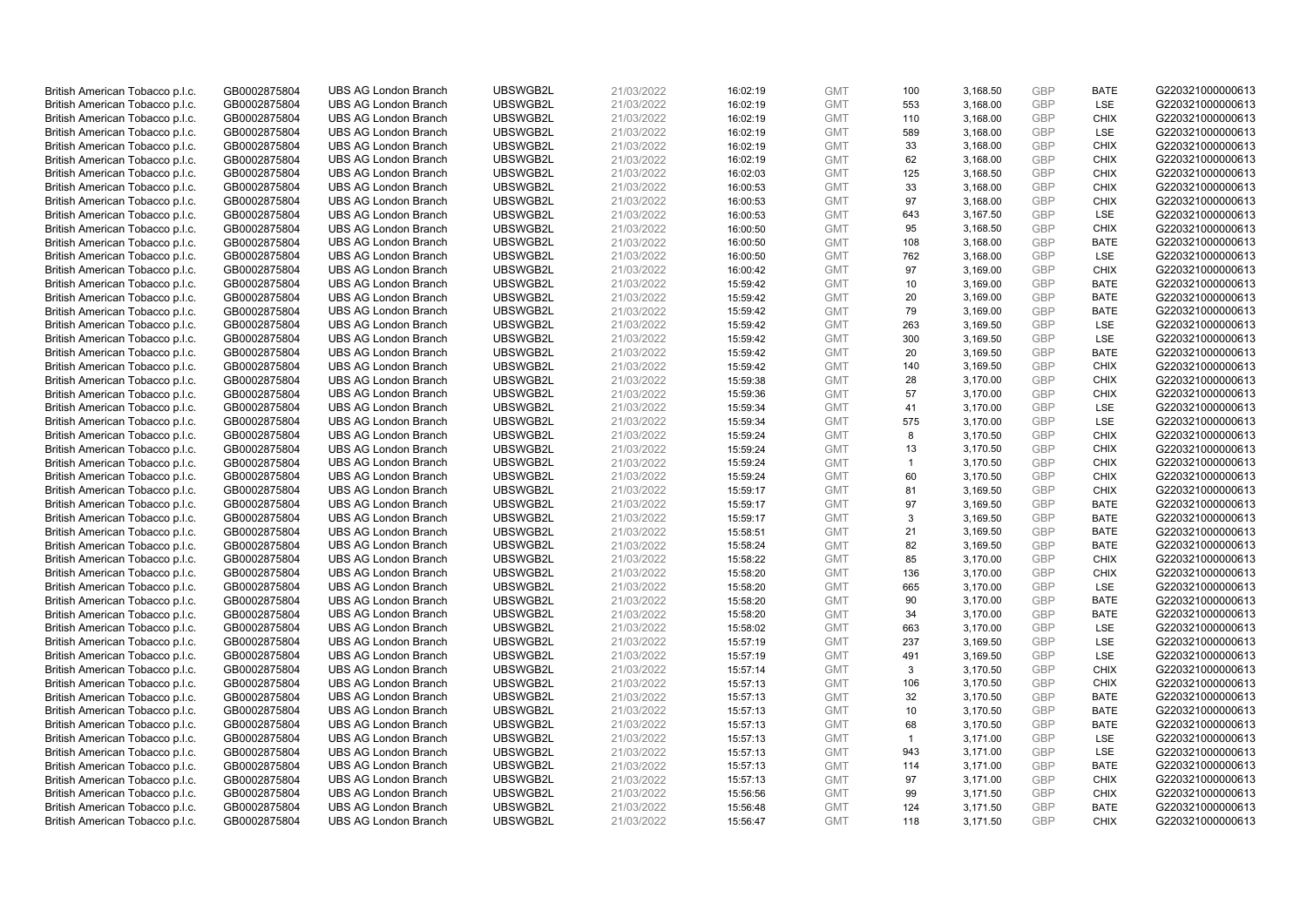| British American Tobacco p.l.c. | GB0002875804 | <b>UBS AG London Branch</b> | UBSWGB2L | 21/03/2022 | 15:56:47 | <b>GMT</b> | 54             | 3,171.50 | <b>GBP</b> | <b>CHIX</b> | G220321000000613 |
|---------------------------------|--------------|-----------------------------|----------|------------|----------|------------|----------------|----------|------------|-------------|------------------|
| British American Tobacco p.l.c. | GB0002875804 | <b>UBS AG London Branch</b> | UBSWGB2L | 21/03/2022 | 15:56:47 | <b>GMT</b> | 87             | 3,171.50 | GBP        | <b>CHIX</b> | G220321000000613 |
| British American Tobacco p.l.c. | GB0002875804 | <b>UBS AG London Branch</b> | UBSWGB2L | 21/03/2022 | 15:56:25 | <b>GMT</b> | 833            | 3,171.00 | <b>GBP</b> | LSE         | G220321000000613 |
| British American Tobacco p.l.c. | GB0002875804 | <b>UBS AG London Branch</b> | UBSWGB2L | 21/03/2022 | 15:55:53 | <b>GMT</b> | 110            | 3,171.00 | GBP        | <b>BATE</b> | G220321000000613 |
| British American Tobacco p.l.c. | GB0002875804 | <b>UBS AG London Branch</b> | UBSWGB2L | 21/03/2022 | 15:55:00 | <b>GMT</b> | 81             | 3,170.50 | <b>GBP</b> | <b>CHIX</b> | G220321000000613 |
| British American Tobacco p.l.c. | GB0002875804 | <b>UBS AG London Branch</b> | UBSWGB2L | 21/03/2022 | 15:55:00 | <b>GMT</b> | 66             | 3,170.50 | <b>GBP</b> | <b>CHIX</b> | G220321000000613 |
| British American Tobacco p.l.c. | GB0002875804 | <b>UBS AG London Branch</b> | UBSWGB2L | 21/03/2022 | 15:55:00 | <b>GMT</b> | 59             | 3,170.50 | <b>GBP</b> | <b>CHIX</b> | G220321000000613 |
| British American Tobacco p.l.c. | GB0002875804 | <b>UBS AG London Branch</b> | UBSWGB2L | 21/03/2022 | 15:55:00 | <b>GMT</b> | $\overline{7}$ | 3,170.50 | GBP        | <b>CHIX</b> | G220321000000613 |
| British American Tobacco p.l.c. | GB0002875804 | <b>UBS AG London Branch</b> | UBSWGB2L | 21/03/2022 | 15:55:00 | <b>GMT</b> | 86             | 3,170.50 | <b>GBP</b> | <b>CHIX</b> | G220321000000613 |
| British American Tobacco p.l.c. | GB0002875804 | <b>UBS AG London Branch</b> | UBSWGB2L | 21/03/2022 | 15:54:26 | <b>GMT</b> | 98             | 3,170.50 | GBP        | <b>CHIX</b> | G220321000000613 |
| British American Tobacco p.l.c. | GB0002875804 | <b>UBS AG London Branch</b> | UBSWGB2L | 21/03/2022 | 15:54:22 | <b>GMT</b> | 581            | 3.171.00 | <b>GBP</b> | <b>LSE</b>  | G220321000000613 |
| British American Tobacco p.l.c. | GB0002875804 | <b>UBS AG London Branch</b> | UBSWGB2L | 21/03/2022 | 15:54:05 | <b>GMT</b> | 160            | 3,170.50 | <b>GBP</b> | <b>BATE</b> | G220321000000613 |
| British American Tobacco p.l.c. | GB0002875804 | <b>UBS AG London Branch</b> | UBSWGB2L | 21/03/2022 | 15:54:05 | <b>GMT</b> | 90             | 3,170.50 | <b>GBP</b> | <b>LSE</b>  | G220321000000613 |
| British American Tobacco p.l.c. | GB0002875804 | <b>UBS AG London Branch</b> | UBSWGB2L | 21/03/2022 | 15:54:05 | <b>GMT</b> | 213            | 3,170.50 | <b>GBP</b> | <b>LSE</b>  | G220321000000613 |
| British American Tobacco p.l.c. | GB0002875804 | <b>UBS AG London Branch</b> | UBSWGB2L | 21/03/2022 | 15:54:05 | <b>GMT</b> | 143            | 3,170.50 | GBP        | <b>LSE</b>  | G220321000000613 |
| British American Tobacco p.l.c. | GB0002875804 | <b>UBS AG London Branch</b> | UBSWGB2L | 21/03/2022 | 15:54:05 | <b>GMT</b> | 115            | 3,170.50 | <b>GBP</b> | LSE         | G220321000000613 |
| British American Tobacco p.l.c. | GB0002875804 | <b>UBS AG London Branch</b> | UBSWGB2L | 21/03/2022 | 15:53:57 | <b>GMT</b> | 10             | 3,171.00 | <b>GBP</b> | <b>BATE</b> | G220321000000613 |
| British American Tobacco p.l.c. | GB0002875804 | <b>UBS AG London Branch</b> | UBSWGB2L | 21/03/2022 | 15:53:21 | <b>GMT</b> | 89             | 3,171.50 | <b>GBP</b> | <b>CHIX</b> | G220321000000613 |
| British American Tobacco p.l.c. | GB0002875804 | <b>UBS AG London Branch</b> | UBSWGB2L | 21/03/2022 | 15:53:21 | <b>GMT</b> | 2              | 3,171.50 | GBP        | <b>CHIX</b> | G220321000000613 |
| British American Tobacco p.l.c. | GB0002875804 | <b>UBS AG London Branch</b> | UBSWGB2L | 21/03/2022 | 15:52:33 | <b>GMT</b> | 109            | 3,171.00 | <b>GBP</b> | LSE         | G220321000000613 |
| British American Tobacco p.l.c. | GB0002875804 | <b>UBS AG London Branch</b> | UBSWGB2L | 21/03/2022 | 15:52:33 | <b>GMT</b> | 556            | 3,171.00 | GBP        | LSE         | G220321000000613 |
| British American Tobacco p.l.c. | GB0002875804 | <b>UBS AG London Branch</b> | UBSWGB2L | 21/03/2022 | 15:52:33 | <b>GMT</b> | 121            | 3,171.00 | <b>GBP</b> | <b>CHIX</b> | G220321000000613 |
| British American Tobacco p.l.c. | GB0002875804 | <b>UBS AG London Branch</b> | UBSWGB2L | 21/03/2022 | 15:52:33 | <b>GMT</b> | 114            | 3,171.00 | GBP        | <b>BATE</b> | G220321000000613 |
| British American Tobacco p.l.c. | GB0002875804 | <b>UBS AG London Branch</b> | UBSWGB2L | 21/03/2022 | 15:52:29 | <b>GMT</b> | 613            | 3,171.50 | <b>GBP</b> | <b>LSE</b>  | G220321000000613 |
| British American Tobacco p.l.c. | GB0002875804 | <b>UBS AG London Branch</b> | UBSWGB2L | 21/03/2022 | 15:52:26 | <b>GMT</b> | 107            | 3,172.00 | <b>GBP</b> | <b>CHIX</b> | G220321000000613 |
| British American Tobacco p.l.c. | GB0002875804 | <b>UBS AG London Branch</b> | UBSWGB2L | 21/03/2022 | 15:52:24 | <b>GMT</b> | 96             | 3,172.50 | <b>GBP</b> | <b>CHIX</b> | G220321000000613 |
| British American Tobacco p.l.c. | GB0002875804 | <b>UBS AG London Branch</b> | UBSWGB2L | 21/03/2022 | 15:52:24 | <b>GMT</b> | $\mathbf{1}$   | 3,172.50 | <b>GBP</b> | <b>CHIX</b> | G220321000000613 |
| British American Tobacco p.l.c. | GB0002875804 | <b>UBS AG London Branch</b> | UBSWGB2L | 21/03/2022 | 15:51:43 | <b>GMT</b> | 102            | 3,171.00 | GBP        | <b>BATE</b> | G220321000000613 |
| British American Tobacco p.l.c. | GB0002875804 | <b>UBS AG London Branch</b> | UBSWGB2L | 21/03/2022 | 15:51:08 | <b>GMT</b> | 90             | 3,171.50 | <b>GBP</b> | <b>CHIX</b> | G220321000000613 |
| British American Tobacco p.l.c. | GB0002875804 | <b>UBS AG London Branch</b> | UBSWGB2L | 21/03/2022 | 15:51:07 | <b>GMT</b> | 86             | 3,172.00 | GBP        | <b>CHIX</b> | G220321000000613 |
| British American Tobacco p.l.c. | GB0002875804 | <b>UBS AG London Branch</b> | UBSWGB2L | 21/03/2022 | 15:51:07 | <b>GMT</b> | 120            | 3,172.00 | GBP        | <b>BATE</b> | G220321000000613 |
| British American Tobacco p.l.c. | GB0002875804 | <b>UBS AG London Branch</b> | UBSWGB2L | 21/03/2022 | 15:51:07 | <b>GMT</b> | 605            | 3,172.00 | <b>GBP</b> | <b>LSE</b>  | G220321000000613 |
| British American Tobacco p.l.c. | GB0002875804 | <b>UBS AG London Branch</b> | UBSWGB2L | 21/03/2022 | 15:51:07 | <b>GMT</b> | 92             | 3,172.00 | <b>GBP</b> | <b>CHIX</b> | G220321000000613 |
| British American Tobacco p.l.c. | GB0002875804 | <b>UBS AG London Branch</b> | UBSWGB2L | 21/03/2022 | 15:50:44 | <b>GMT</b> | 118            | 3,173.00 | GBP        | <b>CHIX</b> | G220321000000613 |
| British American Tobacco p.l.c. | GB0002875804 | <b>UBS AG London Branch</b> | UBSWGB2L | 21/03/2022 | 15:50:44 | <b>GMT</b> | 40             | 3,173.00 | GBP        | <b>CHIX</b> | G220321000000613 |
| British American Tobacco p.l.c. | GB0002875804 | <b>UBS AG London Branch</b> | UBSWGB2L | 21/03/2022 | 15:50:09 | <b>GMT</b> | 112            | 3,172.50 | GBP        | <b>BATE</b> | G220321000000613 |
| British American Tobacco p.l.c. | GB0002875804 | <b>UBS AG London Branch</b> | UBSWGB2L | 21/03/2022 | 15:50:09 | <b>GMT</b> | $\overline{4}$ | 3,172.50 | GBP        | <b>BATE</b> | G220321000000613 |
| British American Tobacco p.l.c. | GB0002875804 | <b>UBS AG London Branch</b> | UBSWGB2L | 21/03/2022 | 15:50:09 | <b>GMT</b> | 657            | 3,172.50 | <b>GBP</b> | LSE         | G220321000000613 |
| British American Tobacco p.l.c. | GB0002875804 | <b>UBS AG London Branch</b> | UBSWGB2L | 21/03/2022 | 15:50:07 | <b>GMT</b> | 780            | 3,173.00 | <b>GBP</b> | LSE         | G220321000000613 |
| British American Tobacco p.l.c. | GB0002875804 | <b>UBS AG London Branch</b> | UBSWGB2L | 21/03/2022 | 15:49:43 | <b>GMT</b> | 76             | 3,173.50 | <b>GBP</b> | <b>CHIX</b> | G220321000000613 |
| British American Tobacco p.l.c. | GB0002875804 | <b>UBS AG London Branch</b> | UBSWGB2L | 21/03/2022 | 15:49:43 | <b>GMT</b> | 13             | 3,173.50 | <b>GBP</b> | <b>CHIX</b> | G220321000000613 |
| British American Tobacco p.l.c. | GB0002875804 | <b>UBS AG London Branch</b> | UBSWGB2L | 21/03/2022 | 15:49:09 | <b>GMT</b> | 58             | 3,173.00 | <b>GBP</b> | <b>BATE</b> | G220321000000613 |
| British American Tobacco p.l.c. | GB0002875804 | <b>UBS AG London Branch</b> | UBSWGB2L | 21/03/2022 | 15:49:06 | <b>GMT</b> | 99             | 3,173.00 | <b>GBP</b> | <b>CHIX</b> | G220321000000613 |
| British American Tobacco p.l.c. | GB0002875804 | <b>UBS AG London Branch</b> | UBSWGB2L | 21/03/2022 | 15:48:41 | <b>GMT</b> | 586            | 3,173.50 | GBP        | <b>LSE</b>  | G220321000000613 |
| British American Tobacco p.l.c. | GB0002875804 | <b>UBS AG London Branch</b> | UBSWGB2L | 21/03/2022 | 15:48:41 | <b>GMT</b> | 418            | 3,173.50 | <b>GBP</b> | <b>LSE</b>  | G220321000000613 |
| British American Tobacco p.l.c. | GB0002875804 | <b>UBS AG London Branch</b> | UBSWGB2L | 21/03/2022 | 15:48:41 | <b>GMT</b> | 115            | 3,173.50 | GBP        | <b>BATE</b> | G220321000000613 |
| British American Tobacco p.l.c. | GB0002875804 | <b>UBS AG London Branch</b> | UBSWGB2L | 21/03/2022 | 15:48:41 | <b>GMT</b> | 112            | 3,173.50 | <b>GBP</b> | <b>BATE</b> | G220321000000613 |
| British American Tobacco p.l.c. | GB0002875804 | <b>UBS AG London Branch</b> | UBSWGB2L | 21/03/2022 | 15:48:41 | <b>GMT</b> | 95             | 3,173.50 | <b>GBP</b> | <b>CHIX</b> | G220321000000613 |
| British American Tobacco p.l.c. | GB0002875804 | <b>UBS AG London Branch</b> | UBSWGB2L | 21/03/2022 | 15:48:24 | <b>GMT</b> | $\mathbf{1}$   | 3,174.00 | <b>GBP</b> | <b>BATE</b> | G220321000000613 |
| British American Tobacco p.l.c. | GB0002875804 | <b>UBS AG London Branch</b> | UBSWGB2L | 21/03/2022 | 15:48:24 | <b>GMT</b> | 2              | 3,174.00 | <b>GBP</b> | <b>CHIX</b> | G220321000000613 |
| British American Tobacco p.l.c. | GB0002875804 | <b>UBS AG London Branch</b> | UBSWGB2L | 21/03/2022 | 15:48:24 | <b>GMT</b> | 71             | 3,174.00 | GBP        | <b>CHIX</b> | G220321000000613 |
| British American Tobacco p.l.c. | GB0002875804 | <b>UBS AG London Branch</b> | UBSWGB2L | 21/03/2022 | 15:48:23 | <b>GMT</b> | 56             | 3,174.00 | <b>GBP</b> | <b>CHIX</b> | G220321000000613 |
| British American Tobacco p.l.c. | GB0002875804 | <b>UBS AG London Branch</b> | UBSWGB2L | 21/03/2022 | 15:48:23 | <b>GMT</b> | 10             | 3,174.00 | GBP        | <b>CHIX</b> | G220321000000613 |
| British American Tobacco p.l.c. | GB0002875804 | <b>UBS AG London Branch</b> | UBSWGB2L | 21/03/2022 | 15:48:17 | <b>GMT</b> | 188            | 3,173.50 | GBP        | <b>LSE</b>  | G220321000000613 |
|                                 |              |                             |          |            |          |            |                |          |            |             |                  |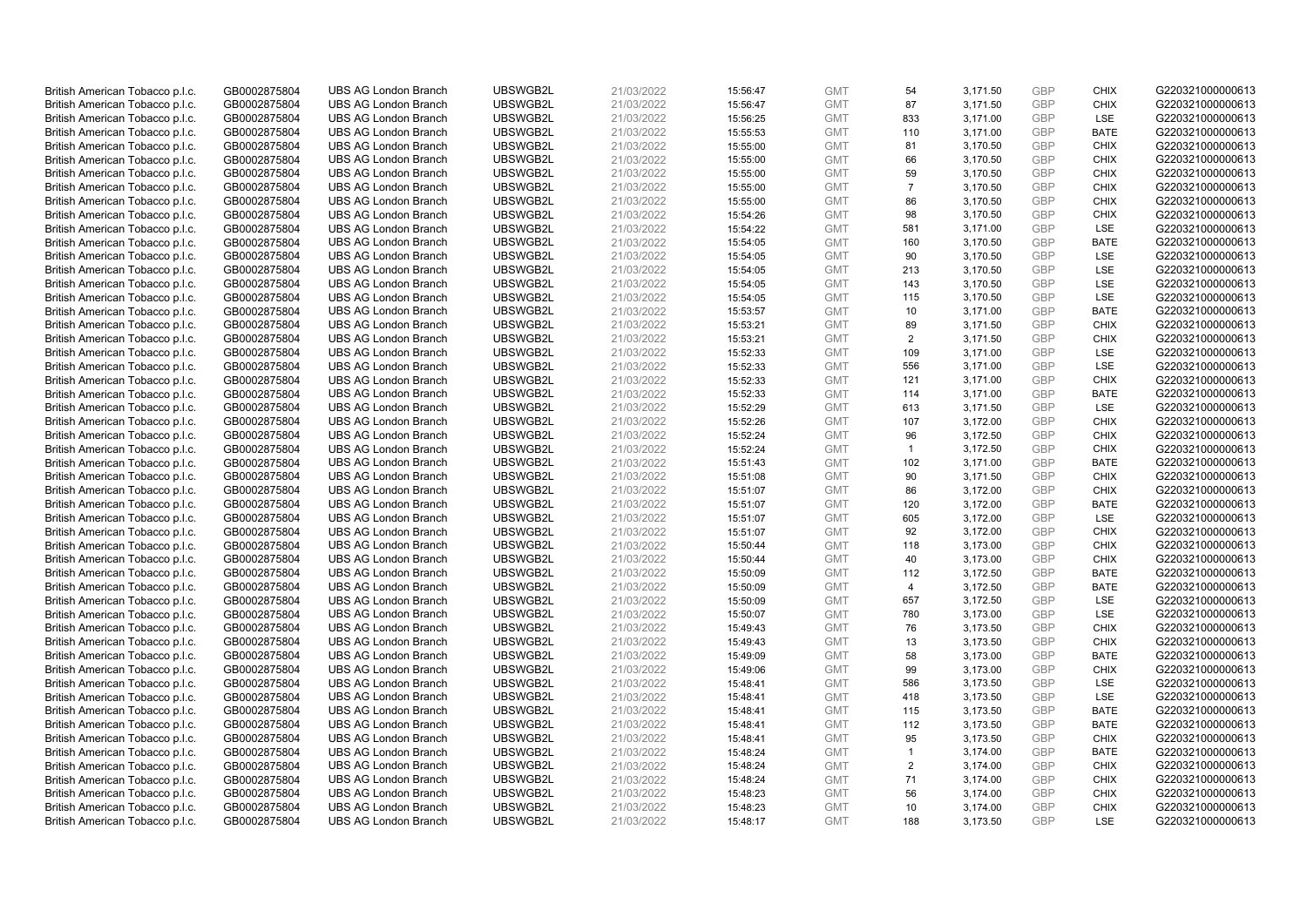| British American Tobacco p.l.c. | GB0002875804 | <b>UBS AG London Branch</b> | UBSWGB2L | 21/03/2022 | 15:47:25 | <b>GMT</b> | 107 | 3,173.00 | <b>GBP</b> | <b>BATE</b> | G220321000000613 |
|---------------------------------|--------------|-----------------------------|----------|------------|----------|------------|-----|----------|------------|-------------|------------------|
| British American Tobacco p.l.c. | GB0002875804 | <b>UBS AG London Branch</b> | UBSWGB2L | 21/03/2022 | 15:47:23 | <b>GMT</b> | 98  | 3,174.00 | <b>GBP</b> | <b>CHIX</b> | G220321000000613 |
| British American Tobacco p.l.c. | GB0002875804 | <b>UBS AG London Branch</b> | UBSWGB2L | 21/03/2022 | 15:47:23 | <b>GMT</b> | 30  | 3,174.00 | <b>GBP</b> | <b>CHIX</b> | G220321000000613 |
| British American Tobacco p.l.c. | GB0002875804 | <b>UBS AG London Branch</b> | UBSWGB2L | 21/03/2022 | 15:47:23 | <b>GMT</b> | 58  | 3,174.00 | GBP        | <b>CHIX</b> | G220321000000613 |
| British American Tobacco p.l.c. | GB0002875804 | <b>UBS AG London Branch</b> | UBSWGB2L | 21/03/2022 | 15:46:54 | <b>GMT</b> | 96  | 3,172.00 | <b>GBP</b> | <b>CHIX</b> | G220321000000613 |
| British American Tobacco p.l.c. | GB0002875804 | <b>UBS AG London Branch</b> | UBSWGB2L | 21/03/2022 | 15:46:49 | <b>GMT</b> | 142 | 3,173.00 | <b>GBP</b> | <b>LSE</b>  | G220321000000613 |
| British American Tobacco p.l.c. | GB0002875804 | <b>UBS AG London Branch</b> | UBSWGB2L | 21/03/2022 | 15:46:49 | <b>GMT</b> | 446 | 3,173.00 | <b>GBP</b> | LSE         | G220321000000613 |
| British American Tobacco p.l.c. | GB0002875804 | <b>UBS AG London Branch</b> | UBSWGB2L | 21/03/2022 | 15:46:49 | <b>GMT</b> | 94  | 3,173.00 | GBP        | <b>CHIX</b> | G220321000000613 |
| British American Tobacco p.l.c. | GB0002875804 | <b>UBS AG London Branch</b> | UBSWGB2L | 21/03/2022 | 15:46:05 | <b>GMT</b> | 289 | 3,173.50 | <b>GBP</b> | LSE         | G220321000000613 |
| British American Tobacco p.l.c. | GB0002875804 | <b>UBS AG London Branch</b> | UBSWGB2L | 21/03/2022 | 15:46:05 | <b>GMT</b> | 306 | 3,173.50 | <b>GBP</b> | LSE         | G220321000000613 |
| British American Tobacco p.l.c. | GB0002875804 | <b>UBS AG London Branch</b> | UBSWGB2L | 21/03/2022 | 15:46:05 | <b>GMT</b> | 124 | 3,173.50 | <b>GBP</b> | <b>BATE</b> | G220321000000613 |
| British American Tobacco p.l.c. | GB0002875804 | <b>UBS AG London Branch</b> | UBSWGB2L | 21/03/2022 | 15:45:41 | <b>GMT</b> | 138 | 3,174.00 | <b>GBP</b> | <b>CHIX</b> | G220321000000613 |
| British American Tobacco p.l.c. | GB0002875804 | <b>UBS AG London Branch</b> | UBSWGB2L | 21/03/2022 | 15:45:41 | <b>GMT</b> | 466 | 3,174.00 | <b>GBP</b> | LSE         | G220321000000613 |
| British American Tobacco p.l.c. | GB0002875804 | <b>UBS AG London Branch</b> | UBSWGB2L | 21/03/2022 | 15:45:41 | <b>GMT</b> | 243 | 3,174.00 | <b>GBP</b> | <b>LSE</b>  | G220321000000613 |
| British American Tobacco p.l.c. | GB0002875804 | <b>UBS AG London Branch</b> | UBSWGB2L | 21/03/2022 | 15:45:36 | <b>GMT</b> | 90  | 3,174.50 | <b>GBP</b> | <b>CHIX</b> | G220321000000613 |
| British American Tobacco p.l.c. | GB0002875804 | <b>UBS AG London Branch</b> | UBSWGB2L | 21/03/2022 | 15:45:36 | <b>GMT</b> | 99  | 3,174.50 | <b>GBP</b> | <b>CHIX</b> | G220321000000613 |
| British American Tobacco p.l.c. | GB0002875804 | <b>UBS AG London Branch</b> | UBSWGB2L | 21/03/2022 | 15:44:08 | <b>GMT</b> | 114 | 3,174.00 | <b>GBP</b> | <b>BATE</b> | G220321000000613 |
| British American Tobacco p.l.c. | GB0002875804 | <b>UBS AG London Branch</b> | UBSWGB2L | 21/03/2022 | 15:44:08 | <b>GMT</b> | 109 | 3,174.00 | <b>GBP</b> | <b>CHIX</b> | G220321000000613 |
| British American Tobacco p.l.c. | GB0002875804 | <b>UBS AG London Branch</b> | UBSWGB2L | 21/03/2022 | 15:44:08 | <b>GMT</b> | 259 | 3,174.00 | GBP        | <b>LSE</b>  | G220321000000613 |
| British American Tobacco p.l.c. | GB0002875804 | <b>UBS AG London Branch</b> | UBSWGB2L | 21/03/2022 | 15:44:08 | <b>GMT</b> | 373 | 3,174.00 | <b>GBP</b> | LSE         | G220321000000613 |
| British American Tobacco p.l.c. | GB0002875804 | <b>UBS AG London Branch</b> | UBSWGB2L | 21/03/2022 | 15:43:57 | <b>GMT</b> | 146 | 3,174.50 | GBP        | <b>BATE</b> | G220321000000613 |
| British American Tobacco p.l.c. | GB0002875804 | <b>UBS AG London Branch</b> | UBSWGB2L | 21/03/2022 | 15:43:51 | <b>GMT</b> | 591 | 3,175.50 | <b>GBP</b> | LSE         | G220321000000613 |
| British American Tobacco p.l.c. | GB0002875804 | <b>UBS AG London Branch</b> | UBSWGB2L | 21/03/2022 | 15:43:51 | <b>GMT</b> | 84  | 3,175.50 | GBP        | <b>CHIX</b> | G220321000000613 |
| British American Tobacco p.l.c. | GB0002875804 | <b>UBS AG London Branch</b> | UBSWGB2L | 21/03/2022 | 15:43:51 | <b>GMT</b> | 114 | 3,175.50 | <b>GBP</b> | <b>BATE</b> | G220321000000613 |
| British American Tobacco p.l.c. | GB0002875804 | <b>UBS AG London Branch</b> | UBSWGB2L | 21/03/2022 | 15:43:43 | <b>GMT</b> | 820 | 3,176.00 | <b>GBP</b> | LSE         | G220321000000613 |
| British American Tobacco p.l.c. | GB0002875804 | <b>UBS AG London Branch</b> | UBSWGB2L | 21/03/2022 | 15:43:16 | <b>GMT</b> | 238 | 3,176.50 | <b>GBP</b> | <b>CHIX</b> | G220321000000613 |
| British American Tobacco p.l.c. | GB0002875804 | <b>UBS AG London Branch</b> | UBSWGB2L | 21/03/2022 | 15:42:44 | <b>GMT</b> | 86  | 3,175.50 | <b>GBP</b> | <b>CHIX</b> | G220321000000613 |
| British American Tobacco p.l.c. | GB0002875804 | <b>UBS AG London Branch</b> | UBSWGB2L | 21/03/2022 | 15:42:02 | <b>GMT</b> | 83  | 3,175.50 | GBP        | <b>CHIX</b> | G220321000000613 |
| British American Tobacco p.l.c. | GB0002875804 | <b>UBS AG London Branch</b> | UBSWGB2L | 21/03/2022 | 15:42:02 | <b>GMT</b> | 153 | 3,175.50 | <b>GBP</b> | <b>BATE</b> | G220321000000613 |
| British American Tobacco p.l.c. | GB0002875804 | <b>UBS AG London Branch</b> | UBSWGB2L | 21/03/2022 | 15:42:02 | <b>GMT</b> | 683 | 3,176.00 | GBP        | LSE         | G220321000000613 |
| British American Tobacco p.l.c. | GB0002875804 | <b>UBS AG London Branch</b> | UBSWGB2L | 21/03/2022 | 15:42:02 | <b>GMT</b> | 85  | 3,176.00 | GBP        | <b>CHIX</b> | G220321000000613 |
| British American Tobacco p.l.c. | GB0002875804 | <b>UBS AG London Branch</b> | UBSWGB2L | 21/03/2022 | 15:41:50 | <b>GMT</b> | 150 | 3,176.50 | <b>GBP</b> | <b>CHIX</b> | G220321000000613 |
| British American Tobacco p.l.c. | GB0002875804 | <b>UBS AG London Branch</b> | UBSWGB2L | 21/03/2022 | 15:41:50 | <b>GMT</b> | 643 | 3,176.50 | <b>GBP</b> | LSE         | G220321000000613 |
| British American Tobacco p.l.c. | GB0002875804 | <b>UBS AG London Branch</b> | UBSWGB2L | 21/03/2022 | 15:41:50 | <b>GMT</b> | 41  | 3,176.50 | GBP        | <b>CHIX</b> | G220321000000613 |
| British American Tobacco p.l.c. | GB0002875804 | <b>UBS AG London Branch</b> | UBSWGB2L | 21/03/2022 | 15:41:50 | <b>GMT</b> | 86  | 3,176.50 | GBP        | <b>BATE</b> | G220321000000613 |
| British American Tobacco p.l.c. | GB0002875804 | <b>UBS AG London Branch</b> | UBSWGB2L | 21/03/2022 | 15:41:50 | <b>GMT</b> | 47  | 3,176.50 | <b>GBP</b> | <b>CHIX</b> | G220321000000613 |
| British American Tobacco p.l.c. | GB0002875804 | <b>UBS AG London Branch</b> | UBSWGB2L | 21/03/2022 | 15:41:50 | <b>GMT</b> | 35  | 3,176.50 | GBP        | <b>BATE</b> | G220321000000613 |
| British American Tobacco p.l.c. | GB0002875804 | <b>UBS AG London Branch</b> | UBSWGB2L | 21/03/2022 | 15:41:50 | <b>GMT</b> | 91  | 3,176.50 | <b>GBP</b> | <b>CHIX</b> | G220321000000613 |
| British American Tobacco p.l.c. | GB0002875804 | <b>UBS AG London Branch</b> | UBSWGB2L | 21/03/2022 | 15:40:21 | <b>GMT</b> | 69  | 3,176.00 | <b>GBP</b> | <b>CHIX</b> | G220321000000613 |
| British American Tobacco p.l.c. | GB0002875804 | <b>UBS AG London Branch</b> | UBSWGB2L | 21/03/2022 | 15:40:21 | <b>GMT</b> | 24  | 3,176.00 | <b>GBP</b> | <b>CHIX</b> | G220321000000613 |
| British American Tobacco p.l.c. | GB0002875804 | <b>UBS AG London Branch</b> | UBSWGB2L | 21/03/2022 | 15:40:21 | <b>GMT</b> | 569 | 3,176.00 | GBP        | <b>LSE</b>  | G220321000000613 |
| British American Tobacco p.l.c. | GB0002875804 | <b>UBS AG London Branch</b> | UBSWGB2L | 21/03/2022 | 15:39:03 | <b>GMT</b> | 234 | 3,176.50 | <b>GBP</b> | LSE         | G220321000000613 |
| British American Tobacco p.l.c. | GB0002875804 | <b>UBS AG London Branch</b> | UBSWGB2L | 21/03/2022 | 15:39:03 | <b>GMT</b> | 87  | 3,176.50 | GBP        | <b>CHIX</b> | G220321000000613 |
| British American Tobacco p.l.c. | GB0002875804 | <b>UBS AG London Branch</b> | UBSWGB2L | 21/03/2022 | 15:39:03 | <b>GMT</b> | 398 | 3,176.50 | GBP        | <b>LSE</b>  | G220321000000613 |
| British American Tobacco p.l.c. | GB0002875804 | <b>UBS AG London Branch</b> | UBSWGB2L | 21/03/2022 | 15:39:01 | <b>GMT</b> | 140 | 3,177.00 | <b>GBP</b> | <b>CHIX</b> | G220321000000613 |
| British American Tobacco p.l.c. | GB0002875804 | <b>UBS AG London Branch</b> | UBSWGB2L | 21/03/2022 | 15:39:01 | <b>GMT</b> | 103 | 3,177.00 | <b>GBP</b> | <b>BATE</b> | G220321000000613 |
| British American Tobacco p.l.c. | GB0002875804 | <b>UBS AG London Branch</b> | UBSWGB2L | 21/03/2022 | 15:38:59 | <b>GMT</b> | 89  | 3,177.50 | <b>GBP</b> | <b>CHIX</b> | G220321000000613 |
| British American Tobacco p.l.c. | GB0002875804 | <b>UBS AG London Branch</b> | UBSWGB2L | 21/03/2022 | 15:38:59 | <b>GMT</b> | 665 | 3,177.50 | GBP        | LSE         | G220321000000613 |
| British American Tobacco p.l.c. | GB0002875804 | <b>UBS AG London Branch</b> | UBSWGB2L | 21/03/2022 | 15:38:59 | <b>GMT</b> | 118 | 3,177.50 | <b>GBP</b> | <b>BATE</b> | G220321000000613 |
| British American Tobacco p.l.c. | GB0002875804 | <b>UBS AG London Branch</b> | UBSWGB2L | 21/03/2022 | 15:38:59 | <b>GMT</b> | 40  | 3,177.50 | GBP        | <b>BATE</b> | G220321000000613 |
| British American Tobacco p.l.c. | GB0002875804 | <b>UBS AG London Branch</b> | UBSWGB2L | 21/03/2022 | 15:38:59 | <b>GMT</b> | 66  | 3,177.50 | GBP        | <b>BATE</b> | G220321000000613 |
| British American Tobacco p.l.c. | GB0002875804 | <b>UBS AG London Branch</b> | UBSWGB2L | 21/03/2022 | 15:37:43 | <b>GMT</b> | 98  | 3,178.00 | <b>GBP</b> | <b>CHIX</b> | G220321000000613 |
| British American Tobacco p.l.c. | GB0002875804 | <b>UBS AG London Branch</b> | UBSWGB2L | 21/03/2022 | 15:37:43 | <b>GMT</b> | 567 | 3,177.50 | GBP        | <b>LSE</b>  | G220321000000613 |
| British American Tobacco p.l.c. | GB0002875804 | <b>UBS AG London Branch</b> | UBSWGB2L | 21/03/2022 | 15:37:43 | <b>GMT</b> | 95  | 3.178.00 | GBP        | <b>CHIX</b> | G220321000000613 |
|                                 |              |                             |          |            |          |            |     |          |            |             |                  |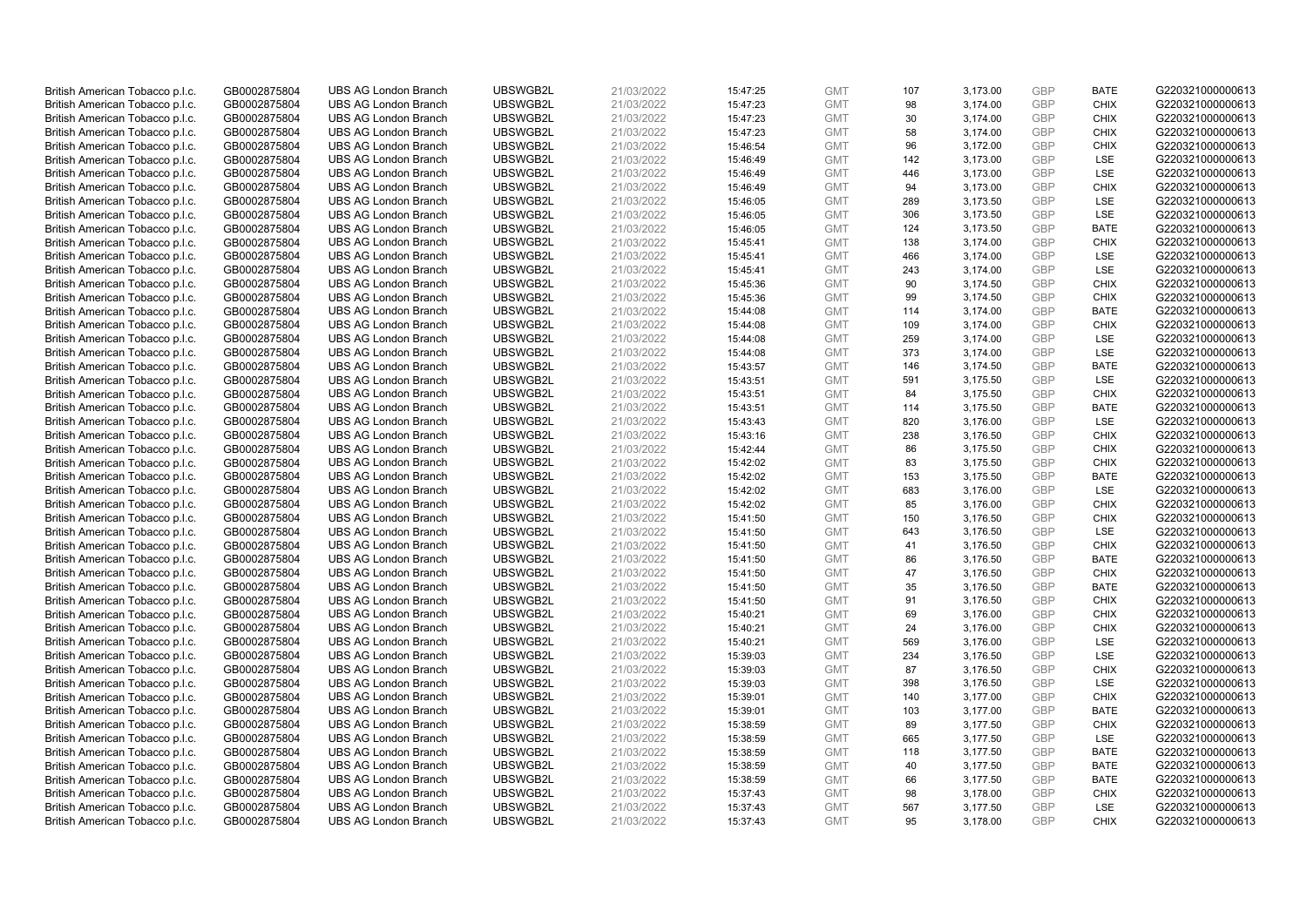| British American Tobacco p.l.c. | GB0002875804 | <b>UBS AG London Branch</b> | UBSWGB2L | 21/03/2022 | 15:37:43 | <b>GMT</b> | 91             | 3,178.00 | <b>GBP</b> | <b>CHIX</b> | G220321000000613 |
|---------------------------------|--------------|-----------------------------|----------|------------|----------|------------|----------------|----------|------------|-------------|------------------|
| British American Tobacco p.l.c. | GB0002875804 | <b>UBS AG London Branch</b> | UBSWGB2L | 21/03/2022 | 15:37:36 | <b>GMT</b> | 111            | 3,178.50 | GBP        | <b>BATE</b> | G220321000000613 |
| British American Tobacco p.l.c. | GB0002875804 | <b>UBS AG London Branch</b> | UBSWGB2L | 21/03/2022 | 15:37:36 | <b>GMT</b> | 670            | 3,178.50 | GBP        | LSE         | G220321000000613 |
| British American Tobacco p.l.c. | GB0002875804 | <b>UBS AG London Branch</b> | UBSWGB2L | 21/03/2022 | 15:37:21 | <b>GMT</b> | 80             | 3,179.00 | GBP        | <b>CHIX</b> | G220321000000613 |
| British American Tobacco p.l.c. | GB0002875804 | <b>UBS AG London Branch</b> | UBSWGB2L | 21/03/2022 | 15:37:03 | <b>GMT</b> | 109            | 3,178.50 | <b>GBP</b> | <b>BATE</b> | G220321000000613 |
| British American Tobacco p.l.c. | GB0002875804 | <b>UBS AG London Branch</b> | UBSWGB2L | 21/03/2022 | 15:37:03 | <b>GMT</b> | 643            | 3,179.00 | <b>GBP</b> | <b>LSE</b>  | G220321000000613 |
| British American Tobacco p.l.c. | GB0002875804 | <b>UBS AG London Branch</b> | UBSWGB2L | 21/03/2022 | 15:36:49 | <b>GMT</b> | 59             | 3,179.50 | <b>GBP</b> | <b>CHIX</b> | G220321000000613 |
| British American Tobacco p.l.c. | GB0002875804 | <b>UBS AG London Branch</b> | UBSWGB2L | 21/03/2022 | 15:36:49 | <b>GMT</b> | 60             | 3,179.50 | GBP        | <b>CHIX</b> | G220321000000613 |
| British American Tobacco p.l.c. | GB0002875804 | <b>UBS AG London Branch</b> | UBSWGB2L | 21/03/2022 | 15:36:43 | <b>GMT</b> | 59             | 3,179.50 | GBP        | <b>CHIX</b> | G220321000000613 |
| British American Tobacco p.l.c. | GB0002875804 | <b>UBS AG London Branch</b> | UBSWGB2L | 21/03/2022 | 15:36:43 | <b>GMT</b> | 58             | 3,179.50 | <b>GBP</b> | <b>CHIX</b> | G220321000000613 |
| British American Tobacco p.l.c. | GB0002875804 | <b>UBS AG London Branch</b> | UBSWGB2L | 21/03/2022 | 15:36:26 | <b>GMT</b> | 34             | 3.179.00 | GBP        | <b>CHIX</b> | G220321000000613 |
| British American Tobacco p.l.c. | GB0002875804 | <b>UBS AG London Branch</b> | UBSWGB2L | 21/03/2022 | 15:35:38 | <b>GMT</b> | 37             | 3,178.00 | <b>GBP</b> | <b>BATE</b> | G220321000000613 |
| British American Tobacco p.l.c. | GB0002875804 | <b>UBS AG London Branch</b> | UBSWGB2L | 21/03/2022 | 15:35:38 | <b>GMT</b> | 79             | 3,178.00 | GBP        | <b>BATE</b> | G220321000000613 |
| British American Tobacco p.l.c. | GB0002875804 | <b>UBS AG London Branch</b> | UBSWGB2L | 21/03/2022 | 15:35:33 | <b>GMT</b> | 664            | 3,178.00 | <b>GBP</b> | <b>LSE</b>  | G220321000000613 |
| British American Tobacco p.l.c. | GB0002875804 | <b>UBS AG London Branch</b> | UBSWGB2L | 21/03/2022 | 15:35:19 | <b>GMT</b> | $\overline{2}$ | 3,178.00 | GBP        | <b>CHIX</b> | G220321000000613 |
| British American Tobacco p.l.c. | GB0002875804 | <b>UBS AG London Branch</b> | UBSWGB2L | 21/03/2022 | 15:35:19 | <b>GMT</b> | 112            | 3,178.00 | <b>GBP</b> | <b>CHIX</b> | G220321000000613 |
| British American Tobacco p.l.c. | GB0002875804 | <b>UBS AG London Branch</b> | UBSWGB2L | 21/03/2022 | 15:34:38 | <b>GMT</b> | 89             | 3,177.50 | GBP        | <b>BATE</b> | G220321000000613 |
| British American Tobacco p.l.c. | GB0002875804 | <b>UBS AG London Branch</b> | UBSWGB2L | 21/03/2022 | 15:34:38 | <b>GMT</b> | 23             | 3,177.50 | <b>GBP</b> | <b>BATE</b> | G220321000000613 |
| British American Tobacco p.l.c. | GB0002875804 | <b>UBS AG London Branch</b> | UBSWGB2L | 21/03/2022 | 15:34:36 | <b>GMT</b> | 119            | 3,178.00 | GBP        | <b>BATE</b> | G220321000000613 |
| British American Tobacco p.l.c. | GB0002875804 | <b>UBS AG London Branch</b> | UBSWGB2L | 21/03/2022 | 15:34:35 | <b>GMT</b> | 613            | 3,178.00 | <b>GBP</b> | LSE         | G220321000000613 |
| British American Tobacco p.l.c. | GB0002875804 | <b>UBS AG London Branch</b> | UBSWGB2L | 21/03/2022 | 15:34:35 | <b>GMT</b> | 80             | 3,178.50 | GBP        | <b>CHIX</b> | G220321000000613 |
| British American Tobacco p.l.c. | GB0002875804 | <b>UBS AG London Branch</b> | UBSWGB2L | 21/03/2022 | 15:34:35 | <b>GMT</b> | 92             | 3,178.50 | GBP        | <b>CHIX</b> | G220321000000613 |
| British American Tobacco p.l.c. | GB0002875804 | <b>UBS AG London Branch</b> | UBSWGB2L | 21/03/2022 | 15:34:26 | <b>GMT</b> | 87             | 3,179.00 | GBP        | <b>CHIX</b> | G220321000000613 |
| British American Tobacco p.l.c. | GB0002875804 | <b>UBS AG London Branch</b> | UBSWGB2L | 21/03/2022 | 15:34:26 | <b>GMT</b> | 1077           | 3,179.00 | GBP        | <b>LSE</b>  | G220321000000613 |
| British American Tobacco p.l.c. | GB0002875804 | <b>UBS AG London Branch</b> | UBSWGB2L | 21/03/2022 | 15:33:36 | <b>GMT</b> | 451            | 3,178.50 | <b>GBP</b> | LSE         | G220321000000613 |
| British American Tobacco p.l.c. | GB0002875804 | <b>UBS AG London Branch</b> | UBSWGB2L | 21/03/2022 | 15:33:25 | <b>GMT</b> | 60             | 3,178.00 | <b>GBP</b> | <b>CHIX</b> | G220321000000613 |
| British American Tobacco p.l.c. | GB0002875804 | <b>UBS AG London Branch</b> | UBSWGB2L | 21/03/2022 | 15:33:25 | <b>GMT</b> | 29             | 3,178.00 | <b>GBP</b> | <b>CHIX</b> | G220321000000613 |
| British American Tobacco p.l.c. | GB0002875804 | <b>UBS AG London Branch</b> | UBSWGB2L | 21/03/2022 | 15:33:25 | <b>GMT</b> | 91             | 3,178.00 | GBP        | <b>CHIX</b> | G220321000000613 |
| British American Tobacco p.l.c. | GB0002875804 | <b>UBS AG London Branch</b> | UBSWGB2L | 21/03/2022 | 15:33:25 | <b>GMT</b> | 100            | 3,178.00 | <b>GBP</b> | <b>BATE</b> | G220321000000613 |
| British American Tobacco p.l.c. | GB0002875804 | <b>UBS AG London Branch</b> | UBSWGB2L | 21/03/2022 | 15:33:25 | <b>GMT</b> | 639            | 3,178.00 | GBP        | LSE         | G220321000000613 |
| British American Tobacco p.l.c. | GB0002875804 | <b>UBS AG London Branch</b> | UBSWGB2L | 21/03/2022 | 15:33:25 | <b>GMT</b> | $\overline{7}$ | 3,178.00 | GBP        | <b>CHIX</b> | G220321000000613 |
| British American Tobacco p.l.c. | GB0002875804 | <b>UBS AG London Branch</b> | UBSWGB2L | 21/03/2022 | 15:33:25 | <b>GMT</b> | 104            | 3,178.00 | <b>GBP</b> | <b>BATE</b> | G220321000000613 |
| British American Tobacco p.l.c. | GB0002875804 | <b>UBS AG London Branch</b> | UBSWGB2L | 21/03/2022 | 15:33:25 | <b>GMT</b> | 153            | 3,178.00 | <b>GBP</b> | <b>CHIX</b> | G220321000000613 |
| British American Tobacco p.l.c. | GB0002875804 | <b>UBS AG London Branch</b> | UBSWGB2L | 21/03/2022 | 15:33:06 | <b>GMT</b> | 41             | 3,178.00 | GBP        | LSE         | G220321000000613 |
| British American Tobacco p.l.c. | GB0002875804 | <b>UBS AG London Branch</b> | UBSWGB2L | 21/03/2022 | 15:33:06 | <b>GMT</b> | 632            | 3,178.00 | GBP        | LSE         | G220321000000613 |
| British American Tobacco p.l.c. | GB0002875804 | <b>UBS AG London Branch</b> | UBSWGB2L | 21/03/2022 | 15:32:33 | <b>GMT</b> | 93             | 3,177.00 | GBP        | <b>CHIX</b> | G220321000000613 |
| British American Tobacco p.l.c. | GB0002875804 | <b>UBS AG London Branch</b> | UBSWGB2L | 21/03/2022 | 15:32:33 | <b>GMT</b> | 67             | 3,176.50 | GBP        | <b>CHIX</b> | G220321000000613 |
| British American Tobacco p.l.c. | GB0002875804 | <b>UBS AG London Branch</b> | UBSWGB2L | 21/03/2022 | 15:32:33 | <b>GMT</b> | 90             | 3,177.00 | <b>GBP</b> | LSE         | G220321000000613 |
| British American Tobacco p.l.c. | GB0002875804 | <b>UBS AG London Branch</b> | UBSWGB2L | 21/03/2022 | 15:32:33 | <b>GMT</b> | 59             | 3,177.00 | <b>GBP</b> | LSE         | G220321000000613 |
| British American Tobacco p.l.c. | GB0002875804 | <b>UBS AG London Branch</b> | UBSWGB2L | 21/03/2022 | 15:32:28 | <b>GMT</b> | 142            | 3,177.50 | <b>GBP</b> | <b>BATE</b> | G220321000000613 |
| British American Tobacco p.l.c. | GB0002875804 | <b>UBS AG London Branch</b> | UBSWGB2L | 21/03/2022 | 15:31:57 | <b>GMT</b> | 102            | 3,177.00 | GBP        | <b>CHIX</b> | G220321000000613 |
| British American Tobacco p.l.c. | GB0002875804 | <b>UBS AG London Branch</b> | UBSWGB2L | 21/03/2022 | 15:30:24 | <b>GMT</b> | 93             | 3,175.50 | <b>GBP</b> | <b>CHIX</b> | G220321000000613 |
| British American Tobacco p.l.c. | GB0002875804 | <b>UBS AG London Branch</b> | UBSWGB2L | 21/03/2022 | 15:30:24 | <b>GMT</b> | 121            | 3,175.50 | GBP        | <b>CHIX</b> | G220321000000613 |
| British American Tobacco p.l.c. | GB0002875804 | <b>UBS AG London Branch</b> | UBSWGB2L | 21/03/2022 | 15:29:35 | <b>GMT</b> | 109            | 3,173.50 | GBP        | <b>BATE</b> | G220321000000613 |
| British American Tobacco p.l.c. | GB0002875804 | <b>UBS AG London Branch</b> | UBSWGB2L | 21/03/2022 | 15:29:35 | <b>GMT</b> | 102            | 3,173.50 | <b>GBP</b> | <b>BATE</b> | G220321000000613 |
| British American Tobacco p.l.c. | GB0002875804 | <b>UBS AG London Branch</b> | UBSWGB2L | 21/03/2022 | 15:29:35 | <b>GMT</b> | 651            | 3,174.00 | <b>GBP</b> | LSE         | G220321000000613 |
| British American Tobacco p.l.c. | GB0002875804 | <b>UBS AG London Branch</b> | UBSWGB2L | 21/03/2022 | 15:29:35 | <b>GMT</b> | 82             | 3,174.00 | <b>GBP</b> | <b>CHIX</b> | G220321000000613 |
| British American Tobacco p.l.c. | GB0002875804 | <b>UBS AG London Branch</b> | UBSWGB2L | 21/03/2022 | 15:29:35 | <b>GMT</b> | 139            | 3,174.00 | GBP        | LSE         | G220321000000613 |
| British American Tobacco p.l.c. | GB0002875804 | <b>UBS AG London Branch</b> | UBSWGB2L | 21/03/2022 | 15:29:35 | <b>GMT</b> | 506            | 3,174.00 | <b>GBP</b> | LSE         | G220321000000613 |
| British American Tobacco p.l.c. | GB0002875804 | <b>UBS AG London Branch</b> | UBSWGB2L | 21/03/2022 | 15:29:35 | <b>GMT</b> | 85             | 3,174.00 | GBP        | <b>CHIX</b> | G220321000000613 |
| British American Tobacco p.l.c. | GB0002875804 | <b>UBS AG London Branch</b> | UBSWGB2L | 21/03/2022 | 15:28:52 | <b>GMT</b> | 147            | 3,174.50 | <b>GBP</b> | <b>CHIX</b> | G220321000000613 |
| British American Tobacco p.l.c. | GB0002875804 | <b>UBS AG London Branch</b> | UBSWGB2L | 21/03/2022 | 15:28:52 | <b>GMT</b> | 6              | 3,174.50 | <b>GBP</b> | <b>CHIX</b> | G220321000000613 |
| British American Tobacco p.l.c. | GB0002875804 | <b>UBS AG London Branch</b> | UBSWGB2L | 21/03/2022 | 15:28:51 | <b>GMT</b> | 645            | 3,174.50 | GBP        | <b>LSE</b>  | G220321000000613 |
| British American Tobacco p.l.c. | GB0002875804 | <b>UBS AG London Branch</b> | UBSWGB2L | 21/03/2022 | 15:28:49 | <b>GMT</b> | 6              | 3.175.00 | GBP        | <b>CHIX</b> | G220321000000613 |
|                                 |              |                             |          |            |          |            |                |          |            |             |                  |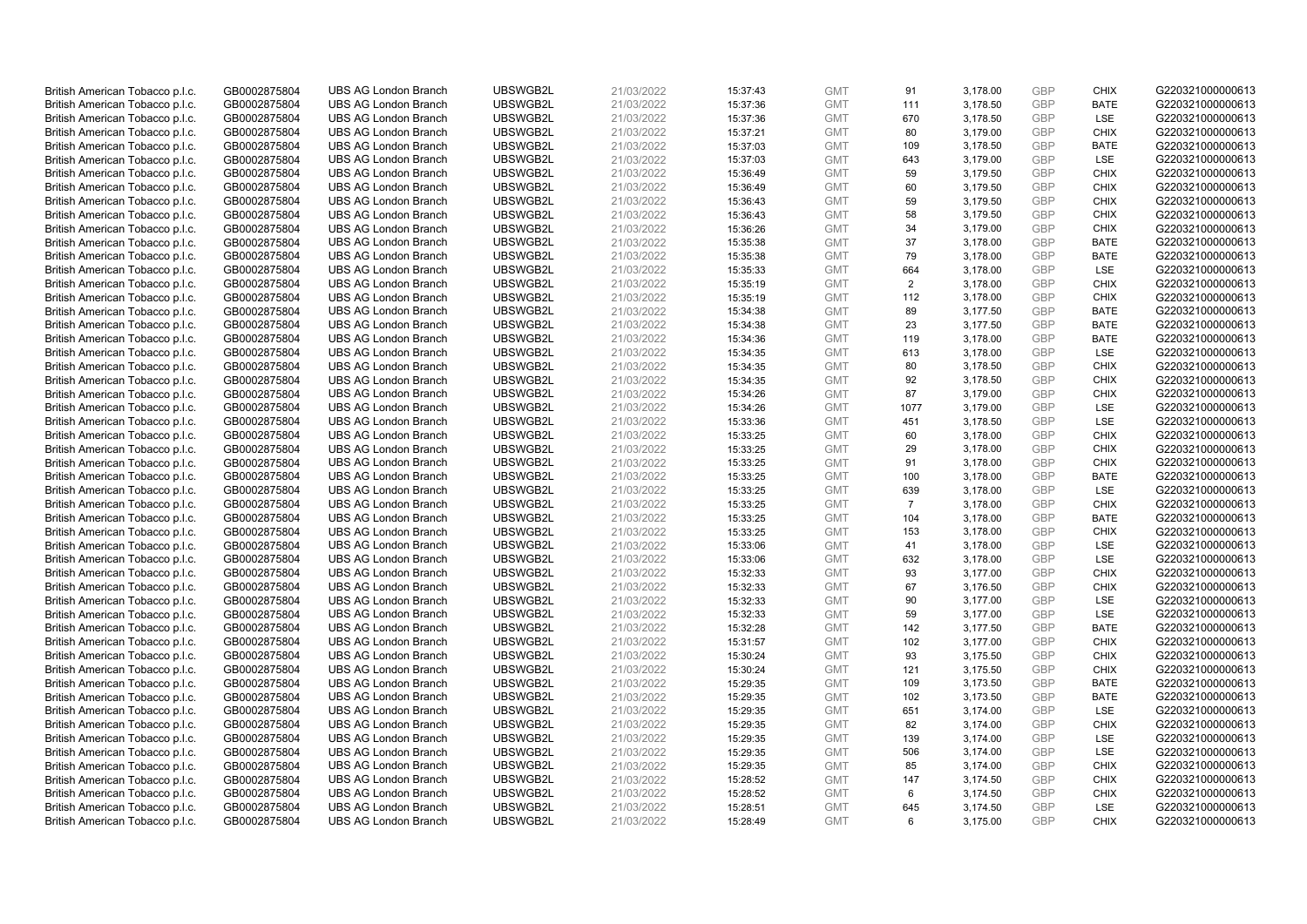| British American Tobacco p.l.c. | GB0002875804 | <b>UBS AG London Branch</b> | UBSWGB2L | 21/03/2022 | 15:28:49 | <b>GMT</b> | 100            | 3,175.00 | <b>GBP</b> | <b>CHIX</b> | G220321000000613 |
|---------------------------------|--------------|-----------------------------|----------|------------|----------|------------|----------------|----------|------------|-------------|------------------|
| British American Tobacco p.l.c. | GB0002875804 | <b>UBS AG London Branch</b> | UBSWGB2L | 21/03/2022 | 15:28:48 | <b>GMT</b> | 41             | 3,175.00 | GBP        | <b>CHIX</b> | G220321000000613 |
| British American Tobacco p.l.c. | GB0002875804 | <b>UBS AG London Branch</b> | UBSWGB2L | 21/03/2022 | 15:27:37 | <b>GMT</b> | 657            | 3,175.00 | GBP        | LSE         | G220321000000613 |
| British American Tobacco p.l.c. | GB0002875804 | <b>UBS AG London Branch</b> | UBSWGB2L | 21/03/2022 | 15:27:37 | <b>GMT</b> | 25             | 3,175.00 | GBP        | <b>BATE</b> | G220321000000613 |
| British American Tobacco p.l.c. | GB0002875804 | <b>UBS AG London Branch</b> | UBSWGB2L | 21/03/2022 | 15:27:37 | <b>GMT</b> | 28             | 3,175.00 | GBP        | <b>BATE</b> | G220321000000613 |
| British American Tobacco p.l.c. | GB0002875804 | <b>UBS AG London Branch</b> | UBSWGB2L | 21/03/2022 | 15:27:37 | <b>GMT</b> | 67             | 3,175.00 | <b>GBP</b> | <b>BATE</b> | G220321000000613 |
| British American Tobacco p.l.c. | GB0002875804 | <b>UBS AG London Branch</b> | UBSWGB2L | 21/03/2022 | 15:27:27 | <b>GMT</b> | 86             | 3,175.50 | <b>GBP</b> | <b>CHIX</b> | G220321000000613 |
| British American Tobacco p.l.c. | GB0002875804 | <b>UBS AG London Branch</b> | UBSWGB2L | 21/03/2022 | 15:27:27 | <b>GMT</b> | 84             | 3,175.50 | GBP        | <b>CHIX</b> | G220321000000613 |
| British American Tobacco p.l.c. | GB0002875804 | <b>UBS AG London Branch</b> | UBSWGB2L | 21/03/2022 | 15:27:26 | <b>GMT</b> | 344            | 3,176.00 | GBP        | LSE         | G220321000000613 |
| British American Tobacco p.l.c. | GB0002875804 | <b>UBS AG London Branch</b> | UBSWGB2L | 21/03/2022 | 15:27:26 | <b>GMT</b> | 217            | 3,176.00 | GBP        | LSE         | G220321000000613 |
| British American Tobacco p.l.c. | GB0002875804 | <b>UBS AG London Branch</b> | UBSWGB2L | 21/03/2022 | 15:27:26 | <b>GMT</b> | 99             | 3,176.00 | GBP        | <b>CHIX</b> | G220321000000613 |
| British American Tobacco p.l.c. | GB0002875804 | <b>UBS AG London Branch</b> | UBSWGB2L | 21/03/2022 | 15:26:46 | <b>GMT</b> | 90             | 3,176.50 | <b>GBP</b> | <b>CHIX</b> | G220321000000613 |
| British American Tobacco p.l.c. | GB0002875804 | <b>UBS AG London Branch</b> | UBSWGB2L | 21/03/2022 | 15:26:31 | <b>GMT</b> | $\overline{7}$ | 3,176.00 | GBP        | <b>BATE</b> | G220321000000613 |
| British American Tobacco p.l.c. | GB0002875804 | <b>UBS AG London Branch</b> | UBSWGB2L | 21/03/2022 | 15:26:31 | <b>GMT</b> | $\overline{7}$ | 3,176.00 | <b>GBP</b> | <b>BATE</b> | G220321000000613 |
| British American Tobacco p.l.c. | GB0002875804 | <b>UBS AG London Branch</b> | UBSWGB2L | 21/03/2022 | 15:26:31 | <b>GMT</b> | $\overline{7}$ | 3,176.00 | <b>GBP</b> | <b>BATE</b> | G220321000000613 |
| British American Tobacco p.l.c. | GB0002875804 | <b>UBS AG London Branch</b> | UBSWGB2L | 21/03/2022 | 15:26:31 | <b>GMT</b> | $\overline{7}$ | 3,176.00 | <b>GBP</b> | <b>BATE</b> | G220321000000613 |
| British American Tobacco p.l.c. | GB0002875804 | <b>UBS AG London Branch</b> | UBSWGB2L | 21/03/2022 | 15:26:31 | <b>GMT</b> | $\overline{7}$ | 3,176.00 | GBP        | <b>BATE</b> | G220321000000613 |
| British American Tobacco p.l.c. | GB0002875804 | <b>UBS AG London Branch</b> | UBSWGB2L | 21/03/2022 | 15:26:31 | <b>GMT</b> | $\overline{7}$ | 3,176.00 | GBP        | <b>BATE</b> | G220321000000613 |
| British American Tobacco p.l.c. | GB0002875804 | <b>UBS AG London Branch</b> | UBSWGB2L | 21/03/2022 | 15:26:31 | <b>GMT</b> | $\overline{7}$ | 3,176.00 | GBP        | <b>BATE</b> | G220321000000613 |
| British American Tobacco p.l.c. | GB0002875804 | <b>UBS AG London Branch</b> | UBSWGB2L | 21/03/2022 | 15:26:31 | <b>GMT</b> | $\overline{7}$ | 3,176.00 | GBP        | <b>BATE</b> | G220321000000613 |
| British American Tobacco p.l.c. | GB0002875804 | <b>UBS AG London Branch</b> | UBSWGB2L | 21/03/2022 | 15:26:31 | <b>GMT</b> | $\overline{7}$ | 3,176.00 | GBP        | <b>BATE</b> | G220321000000613 |
| British American Tobacco p.l.c. | GB0002875804 | <b>UBS AG London Branch</b> | UBSWGB2L | 21/03/2022 | 15:26:31 | <b>GMT</b> | $\overline{7}$ | 3,176.00 | GBP        | <b>BATE</b> | G220321000000613 |
| British American Tobacco p.l.c. | GB0002875804 | <b>UBS AG London Branch</b> | UBSWGB2L | 21/03/2022 | 15:26:31 | <b>GMT</b> | $\overline{7}$ | 3,176.00 | <b>GBP</b> | <b>BATE</b> | G220321000000613 |
| British American Tobacco p.l.c. | GB0002875804 | <b>UBS AG London Branch</b> | UBSWGB2L | 21/03/2022 | 15:26:31 | <b>GMT</b> | $\overline{7}$ | 3,176.00 | GBP        | <b>BATE</b> | G220321000000613 |
| British American Tobacco p.l.c. | GB0002875804 | <b>UBS AG London Branch</b> | UBSWGB2L | 21/03/2022 | 15:26:31 | <b>GMT</b> | $\overline{7}$ | 3,176.00 | <b>GBP</b> | <b>BATE</b> | G220321000000613 |
| British American Tobacco p.l.c. | GB0002875804 | <b>UBS AG London Branch</b> | UBSWGB2L | 21/03/2022 | 15:26:31 | <b>GMT</b> | $\overline{7}$ | 3,176.00 | <b>GBP</b> | <b>BATE</b> | G220321000000613 |
| British American Tobacco p.l.c. | GB0002875804 | <b>UBS AG London Branch</b> | UBSWGB2L | 21/03/2022 | 15:26:31 | <b>GMT</b> | $\overline{7}$ | 3,176.00 | <b>GBP</b> | <b>BATE</b> | G220321000000613 |
| British American Tobacco p.l.c. | GB0002875804 | <b>UBS AG London Branch</b> | UBSWGB2L | 21/03/2022 | 15:26:31 | <b>GMT</b> | $\overline{7}$ | 3,176.00 | <b>GBP</b> | <b>BATE</b> | G220321000000613 |
| British American Tobacco p.l.c. | GB0002875804 | <b>UBS AG London Branch</b> | UBSWGB2L | 21/03/2022 | 15:26:31 | <b>GMT</b> | $\overline{7}$ | 3,176.00 | <b>GBP</b> | <b>BATE</b> | G220321000000613 |
| British American Tobacco p.l.c. | GB0002875804 | <b>UBS AG London Branch</b> | UBSWGB2L | 21/03/2022 | 15:26:31 | <b>GMT</b> | $\overline{7}$ | 3,176.00 | GBP        | <b>BATE</b> | G220321000000613 |
| British American Tobacco p.l.c. | GB0002875804 | <b>UBS AG London Branch</b> | UBSWGB2L | 21/03/2022 | 15:26:31 | <b>GMT</b> | $\overline{7}$ | 3,176.00 | GBP        | <b>BATE</b> | G220321000000613 |
| British American Tobacco p.l.c. | GB0002875804 | <b>UBS AG London Branch</b> | UBSWGB2L | 21/03/2022 | 15:26:31 | <b>GMT</b> | $\overline{7}$ | 3,176.00 | <b>GBP</b> | <b>BATE</b> | G220321000000613 |
| British American Tobacco p.l.c. | GB0002875804 | <b>UBS AG London Branch</b> | UBSWGB2L | 21/03/2022 | 15:26:31 | <b>GMT</b> | $\overline{7}$ | 3,176.00 | GBP        | <b>BATE</b> | G220321000000613 |
| British American Tobacco p.l.c. | GB0002875804 | <b>UBS AG London Branch</b> | UBSWGB2L | 21/03/2022 | 15:26:31 | <b>GMT</b> | $\overline{7}$ | 3,176.00 | GBP        | <b>BATE</b> | G220321000000613 |
| British American Tobacco p.l.c. | GB0002875804 | <b>UBS AG London Branch</b> | UBSWGB2L | 21/03/2022 | 15:26:31 | <b>GMT</b> | 100            | 3,176.00 | GBP        | <b>BATE</b> | G220321000000613 |
| British American Tobacco p.l.c. | GB0002875804 | <b>UBS AG London Branch</b> | UBSWGB2L | 21/03/2022 | 15:26:31 | <b>GMT</b> | $\overline{7}$ | 3,176.00 | GBP        | <b>BATE</b> | G220321000000613 |
| British American Tobacco p.l.c. | GB0002875804 | <b>UBS AG London Branch</b> | UBSWGB2L | 21/03/2022 | 15:26:31 | <b>GMT</b> | $\overline{7}$ | 3,176.00 | GBP        | <b>BATE</b> | G220321000000613 |
| British American Tobacco p.l.c. | GB0002875804 | <b>UBS AG London Branch</b> | UBSWGB2L | 21/03/2022 | 15:26:31 | <b>GMT</b> | $\overline{7}$ | 3,176.00 | <b>GBP</b> | <b>BATE</b> | G220321000000613 |
| British American Tobacco p.l.c. | GB0002875804 | <b>UBS AG London Branch</b> | UBSWGB2L | 21/03/2022 | 15:26:29 | <b>GMT</b> | 99             | 3,176.00 | <b>GBP</b> | <b>CHIX</b> | G220321000000613 |
| British American Tobacco p.l.c. | GB0002875804 | <b>UBS AG London Branch</b> | UBSWGB2L | 21/03/2022 | 15:26:06 | <b>GMT</b> | 592            | 3,176.50 | <b>GBP</b> | <b>LSE</b>  | G220321000000613 |
| British American Tobacco p.l.c. | GB0002875804 | <b>UBS AG London Branch</b> | UBSWGB2L | 21/03/2022 | 15:25:29 | <b>GMT</b> | 103            | 3,175.50 | GBP        | <b>BATE</b> | G220321000000613 |
| British American Tobacco p.l.c. | GB0002875804 | <b>UBS AG London Branch</b> | UBSWGB2L | 21/03/2022 | 15:25:29 | <b>GMT</b> | 569            | 3,175.50 | <b>GBP</b> | <b>LSE</b>  | G220321000000613 |
| British American Tobacco p.l.c. | GB0002875804 | <b>UBS AG London Branch</b> | UBSWGB2L | 21/03/2022 | 15:25:29 | <b>GMT</b> | 14             | 3,175.50 | <b>GBP</b> | <b>BATE</b> | G220321000000613 |
| British American Tobacco p.l.c. | GB0002875804 | <b>UBS AG London Branch</b> | UBSWGB2L | 21/03/2022 | 15:25:11 | <b>GMT</b> | 88             | 3,176.00 | GBP        | <b>CHIX</b> | G220321000000613 |
| British American Tobacco p.l.c. | GB0002875804 | <b>UBS AG London Branch</b> | UBSWGB2L | 21/03/2022 | 15:25:11 | <b>GMT</b> | 93             | 3,176.00 | <b>GBP</b> | <b>CHIX</b> | G220321000000613 |
| British American Tobacco p.l.c. | GB0002875804 | <b>UBS AG London Branch</b> | UBSWGB2L | 21/03/2022 | 15:25:11 | <b>GMT</b> | 94             | 3,176.50 | <b>GBP</b> | <b>CHIX</b> | G220321000000613 |
| British American Tobacco p.l.c. | GB0002875804 | <b>UBS AG London Branch</b> | UBSWGB2L | 21/03/2022 | 15:25:06 | <b>GMT</b> | 629            | 3,176.50 | <b>GBP</b> | LSE         | G220321000000613 |
| British American Tobacco p.l.c. | GB0002875804 | <b>UBS AG London Branch</b> | UBSWGB2L | 21/03/2022 | 15:25:03 | <b>GMT</b> | 91             | 3,176.50 | GBP        | <b>CHIX</b> | G220321000000613 |
| British American Tobacco p.l.c. | GB0002875804 | <b>UBS AG London Branch</b> | UBSWGB2L | 21/03/2022 | 15:24:09 | <b>GMT</b> | 323            | 3,175.50 | <b>GBP</b> | LSE         | G220321000000613 |
| British American Tobacco p.l.c. | GB0002875804 | <b>UBS AG London Branch</b> | UBSWGB2L | 21/03/2022 | 15:24:09 | <b>GMT</b> | 299            | 3,175.50 | <b>GBP</b> | LSE         | G220321000000613 |
| British American Tobacco p.l.c. | GB0002875804 | <b>UBS AG London Branch</b> | UBSWGB2L | 21/03/2022 | 15:23:30 | <b>GMT</b> | 222            | 3,176.50 | <b>GBP</b> | LSE         | G220321000000613 |
| British American Tobacco p.l.c. | GB0002875804 | <b>UBS AG London Branch</b> | UBSWGB2L | 21/03/2022 | 15:23:30 | <b>GMT</b> | 119            | 3,176.50 | <b>GBP</b> | LSE         | G220321000000613 |
| British American Tobacco p.l.c. | GB0002875804 | <b>UBS AG London Branch</b> | UBSWGB2L | 21/03/2022 | 15:23:30 | <b>GMT</b> | 289            | 3,176.50 | GBP        | LSE         | G220321000000613 |
| British American Tobacco p.l.c. | GB0002875804 | <b>UBS AG London Branch</b> | UBSWGB2L | 21/03/2022 | 15:23:30 | <b>GMT</b> | 131            | 3.176.00 | GBP        | <b>CHIX</b> | G220321000000613 |
|                                 |              |                             |          |            |          |            |                |          |            |             |                  |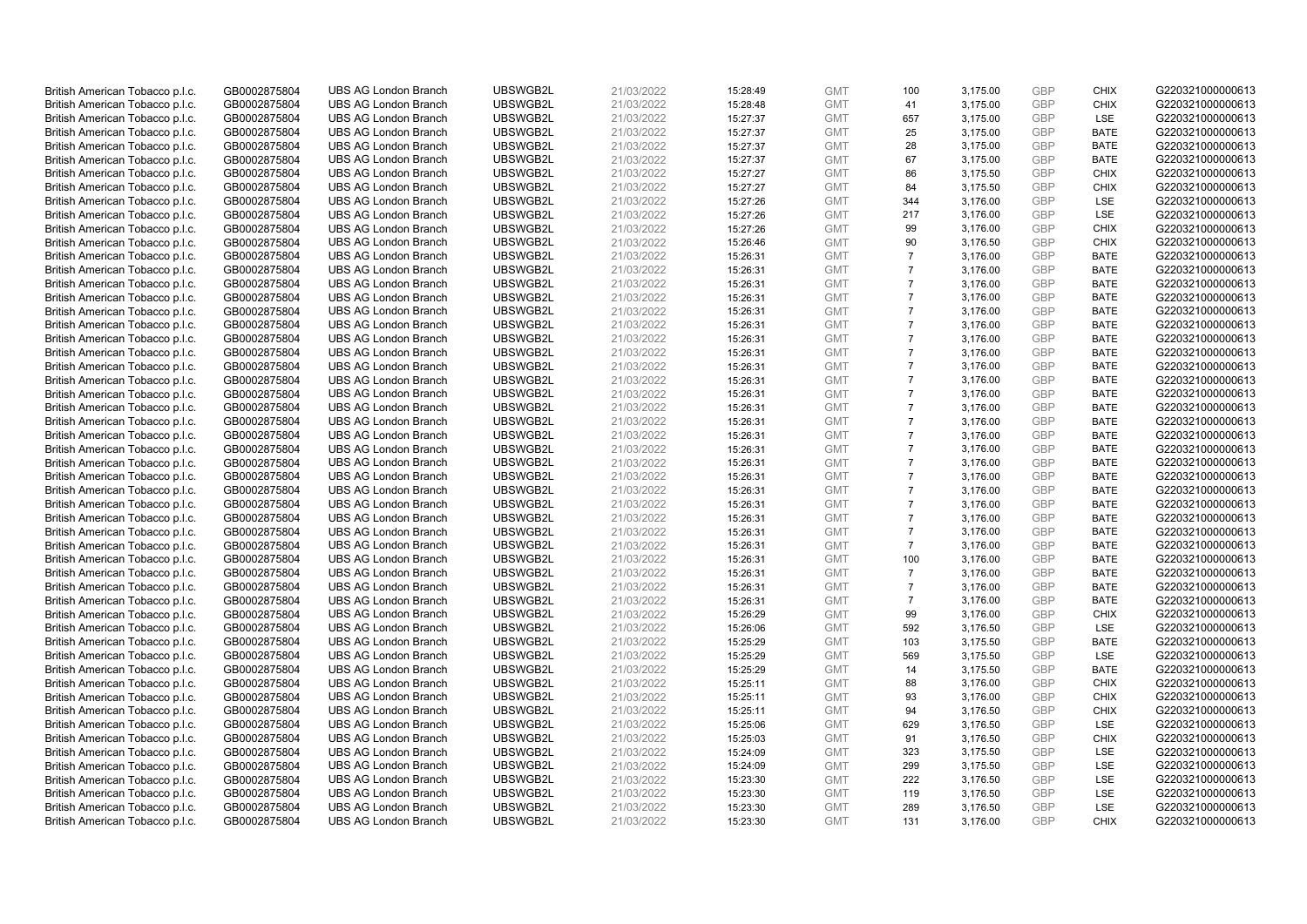| British American Tobacco p.l.c. | GB0002875804 | <b>UBS AG London Branch</b> | UBSWGB2L | 21/03/2022 | 15:23:30 | <b>GMT</b> | 74             | 3,176.00 | <b>GBP</b> | <b>BATE</b> | G220321000000613 |
|---------------------------------|--------------|-----------------------------|----------|------------|----------|------------|----------------|----------|------------|-------------|------------------|
| British American Tobacco p.l.c. | GB0002875804 | <b>UBS AG London Branch</b> | UBSWGB2L | 21/03/2022 | 15:23:30 | <b>GMT</b> | 29             | 3,176.00 | GBP        | <b>BATE</b> | G220321000000613 |
| British American Tobacco p.l.c. | GB0002875804 | <b>UBS AG London Branch</b> | UBSWGB2L | 21/03/2022 | 15:23:30 | <b>GMT</b> | 114            | 3,176.00 | GBP        | <b>BATE</b> | G220321000000613 |
| British American Tobacco p.l.c. | GB0002875804 | <b>UBS AG London Branch</b> | UBSWGB2L | 21/03/2022 | 15:23:30 | <b>GMT</b> | 92             | 3,176.00 | GBP        | <b>CHIX</b> | G220321000000613 |
| British American Tobacco p.l.c. | GB0002875804 | <b>UBS AG London Branch</b> | UBSWGB2L | 21/03/2022 | 15:23:30 | <b>GMT</b> | 655            | 3,176.50 | <b>GBP</b> | LSE         | G220321000000613 |
| British American Tobacco p.l.c. | GB0002875804 | <b>UBS AG London Branch</b> | UBSWGB2L | 21/03/2022 | 15:23:30 | <b>GMT</b> | 85             | 3,176.50 | GBP        | <b>CHIX</b> | G220321000000613 |
| British American Tobacco p.l.c. | GB0002875804 | <b>UBS AG London Branch</b> | UBSWGB2L | 21/03/2022 | 15:22:24 | <b>GMT</b> | 38             | 3,176.50 | <b>GBP</b> | <b>BATE</b> | G220321000000613 |
| British American Tobacco p.l.c. | GB0002875804 | <b>UBS AG London Branch</b> | UBSWGB2L | 21/03/2022 | 15:22:21 | <b>GMT</b> | 3              | 3,176.50 | GBP        | <b>BATE</b> | G220321000000613 |
| British American Tobacco p.l.c. | GB0002875804 | <b>UBS AG London Branch</b> | UBSWGB2L | 21/03/2022 | 15:22:20 | <b>GMT</b> | 71             | 3,176.50 | GBP        | <b>BATE</b> | G220321000000613 |
| British American Tobacco p.l.c. | GB0002875804 | <b>UBS AG London Branch</b> | UBSWGB2L | 21/03/2022 | 15:22:20 | <b>GMT</b> | 112            | 3,176.50 | <b>GBP</b> | <b>BATE</b> | G220321000000613 |
| British American Tobacco p.l.c. | GB0002875804 | <b>UBS AG London Branch</b> | UBSWGB2L | 21/03/2022 | 15:22:20 | <b>GMT</b> | 121            | 3,176.50 | GBP        | <b>CHIX</b> | G220321000000613 |
| British American Tobacco p.l.c. | GB0002875804 | <b>UBS AG London Branch</b> | UBSWGB2L | 21/03/2022 | 15:22:20 | <b>GMT</b> | 165            | 3,177.00 | <b>GBP</b> | <b>CHIX</b> | G220321000000613 |
| British American Tobacco p.l.c. | GB0002875804 | <b>UBS AG London Branch</b> | UBSWGB2L | 21/03/2022 | 15:22:20 | <b>GMT</b> | 157            | 3,177.00 | <b>GBP</b> | <b>LSE</b>  | G220321000000613 |
| British American Tobacco p.l.c. | GB0002875804 | <b>UBS AG London Branch</b> | UBSWGB2L | 21/03/2022 | 15:22:20 | <b>GMT</b> | 25             | 3,177.00 | <b>GBP</b> | <b>LSE</b>  | G220321000000613 |
| British American Tobacco p.l.c. | GB0002875804 | <b>UBS AG London Branch</b> | UBSWGB2L | 21/03/2022 | 15:22:20 | <b>GMT</b> | 648            | 3,177.00 | <b>GBP</b> | <b>LSE</b>  | G220321000000613 |
| British American Tobacco p.l.c. | GB0002875804 | <b>UBS AG London Branch</b> | UBSWGB2L | 21/03/2022 | 15:21:23 | <b>GMT</b> | 90             | 3,177.00 | <b>GBP</b> | <b>CHIX</b> | G220321000000613 |
| British American Tobacco p.l.c. | GB0002875804 | <b>UBS AG London Branch</b> | UBSWGB2L | 21/03/2022 | 15:21:23 | <b>GMT</b> | 263            | 3,177.00 | GBP        | <b>LSE</b>  | G220321000000613 |
| British American Tobacco p.l.c. | GB0002875804 | <b>UBS AG London Branch</b> | UBSWGB2L | 21/03/2022 | 15:21:23 | <b>GMT</b> | 353            | 3,177.00 | GBP        | LSE         | G220321000000613 |
| British American Tobacco p.l.c. | GB0002875804 | <b>UBS AG London Branch</b> | UBSWGB2L | 21/03/2022 | 15:20:29 | <b>GMT</b> | 9              | 3,177.50 | GBP        | <b>BATE</b> | G220321000000613 |
| British American Tobacco p.l.c. | GB0002875804 | <b>UBS AG London Branch</b> | UBSWGB2L | 21/03/2022 | 15:20:29 | <b>GMT</b> | 26             | 3,177.50 | <b>GBP</b> | <b>BATE</b> | G220321000000613 |
| British American Tobacco p.l.c. | GB0002875804 | <b>UBS AG London Branch</b> | UBSWGB2L | 21/03/2022 | 15:20:29 | <b>GMT</b> | 56             | 3,177.50 | GBP        | <b>BATE</b> | G220321000000613 |
| British American Tobacco p.l.c. | GB0002875804 | <b>UBS AG London Branch</b> | UBSWGB2L | 21/03/2022 | 15:20:29 | <b>GMT</b> | 13             | 3,177.50 | GBP        | <b>BATE</b> | G220321000000613 |
| British American Tobacco p.l.c. | GB0002875804 | <b>UBS AG London Branch</b> | UBSWGB2L | 21/03/2022 | 15:20:29 | <b>GMT</b> | $\mathbf{1}$   | 3,177.50 | GBP        | <b>BATE</b> | G220321000000613 |
| British American Tobacco p.l.c. | GB0002875804 | <b>UBS AG London Branch</b> | UBSWGB2L | 21/03/2022 | 15:20:29 | <b>GMT</b> | 90             | 3,177.50 | GBP        | <b>BATE</b> | G220321000000613 |
| British American Tobacco p.l.c. | GB0002875804 | <b>UBS AG London Branch</b> | UBSWGB2L | 21/03/2022 | 15:20:29 | <b>GMT</b> | 17             | 3,177.50 | <b>GBP</b> | <b>BATE</b> | G220321000000613 |
| British American Tobacco p.l.c. | GB0002875804 | <b>UBS AG London Branch</b> | UBSWGB2L | 21/03/2022 | 15:20:29 | <b>GMT</b> | $\overline{7}$ | 3,177.50 | <b>GBP</b> | <b>BATE</b> | G220321000000613 |
| British American Tobacco p.l.c. | GB0002875804 | <b>UBS AG London Branch</b> | UBSWGB2L | 21/03/2022 | 15:20:07 | <b>GMT</b> | 92             | 3,179.00 | <b>GBP</b> | <b>CHIX</b> | G220321000000613 |
| British American Tobacco p.l.c. | GB0002875804 | <b>UBS AG London Branch</b> | UBSWGB2L | 21/03/2022 | 15:20:07 | <b>GMT</b> | 97             | 3,179.00 | <b>GBP</b> | <b>CHIX</b> | G220321000000613 |
| British American Tobacco p.l.c. | GB0002875804 | <b>UBS AG London Branch</b> | UBSWGB2L | 21/03/2022 | 15:20:07 | <b>GMT</b> | 105            | 3,179.50 | <b>GBP</b> | <b>CHIX</b> | G220321000000613 |
| British American Tobacco p.l.c. | GB0002875804 | <b>UBS AG London Branch</b> | UBSWGB2L | 21/03/2022 | 15:20:07 | <b>GMT</b> | 663            | 3,179.50 | <b>GBP</b> | LSE         | G220321000000613 |
| British American Tobacco p.l.c. | GB0002875804 | <b>UBS AG London Branch</b> | UBSWGB2L | 21/03/2022 | 15:19:32 | <b>GMT</b> | 64             | 3,179.00 | <b>GBP</b> | <b>LSE</b>  | G220321000000613 |
| British American Tobacco p.l.c. | GB0002875804 | <b>UBS AG London Branch</b> | UBSWGB2L | 21/03/2022 | 15:19:32 | <b>GMT</b> | 138            | 3,179.00 | <b>GBP</b> | <b>LSE</b>  | G220321000000613 |
| British American Tobacco p.l.c. | GB0002875804 | <b>UBS AG London Branch</b> | UBSWGB2L | 21/03/2022 | 15:19:32 | <b>GMT</b> | 99             | 3,179.00 | <b>GBP</b> | <b>CHIX</b> | G220321000000613 |
| British American Tobacco p.l.c. | GB0002875804 | <b>UBS AG London Branch</b> | UBSWGB2L | 21/03/2022 | 15:19:32 | <b>GMT</b> | 119            | 3,179.00 | GBP        | LSE         | G220321000000613 |
| British American Tobacco p.l.c. | GB0002875804 | <b>UBS AG London Branch</b> | UBSWGB2L | 21/03/2022 | 15:19:32 | <b>GMT</b> | 119            | 3,179.00 | GBP        | LSE         | G220321000000613 |
| British American Tobacco p.l.c. | GB0002875804 | <b>UBS AG London Branch</b> | UBSWGB2L | 21/03/2022 | 15:19:32 | <b>GMT</b> | 119            | 3,179.00 | GBP        | LSE         | G220321000000613 |
| British American Tobacco p.l.c. | GB0002875804 | <b>UBS AG London Branch</b> | UBSWGB2L | 21/03/2022 | 15:19:05 | <b>GMT</b> | 80             | 3,179.50 | GBP        | <b>CHIX</b> | G220321000000613 |
| British American Tobacco p.l.c. | GB0002875804 | <b>UBS AG London Branch</b> | UBSWGB2L | 21/03/2022 | 15:19:05 | <b>GMT</b> | 80             | 3,179.00 | <b>GBP</b> | <b>CHIX</b> | G220321000000613 |
| British American Tobacco p.l.c. | GB0002875804 | <b>UBS AG London Branch</b> | UBSWGB2L | 21/03/2022 | 15:19:05 | <b>GMT</b> | 102            | 3,179.50 | <b>GBP</b> | <b>BATE</b> | G220321000000613 |
| British American Tobacco p.l.c. | GB0002875804 | <b>UBS AG London Branch</b> | UBSWGB2L | 21/03/2022 | 15:19:05 | <b>GMT</b> | 690            | 3,179.50 | <b>GBP</b> | <b>LSE</b>  | G220321000000613 |
| British American Tobacco p.l.c. | GB0002875804 | <b>UBS AG London Branch</b> | UBSWGB2L | 21/03/2022 | 15:19:01 | <b>GMT</b> | 40             | 3,180.50 | GBP        | <b>CHIX</b> | G220321000000613 |
| British American Tobacco p.l.c. | GB0002875804 | <b>UBS AG London Branch</b> | UBSWGB2L | 21/03/2022 | 15:18:59 | <b>GMT</b> | 160            | 3,180.00 | <b>GBP</b> | <b>BATE</b> | G220321000000613 |
| British American Tobacco p.l.c. | GB0002875804 | <b>UBS AG London Branch</b> | UBSWGB2L | 21/03/2022 | 15:18:51 | <b>GMT</b> | 84             | 3,180.00 | <b>GBP</b> | <b>CHIX</b> | G220321000000613 |
| British American Tobacco p.l.c. | GB0002875804 | <b>UBS AG London Branch</b> | UBSWGB2L | 21/03/2022 | 15:17:50 | <b>GMT</b> | 603            | 3,178.50 | GBP        | <b>LSE</b>  | G220321000000613 |
| British American Tobacco p.l.c. | GB0002875804 | <b>UBS AG London Branch</b> | UBSWGB2L | 21/03/2022 | 15:17:29 | <b>GMT</b> | 88             | 3,178.00 | <b>GBP</b> | <b>CHIX</b> | G220321000000613 |
| British American Tobacco p.l.c. | GB0002875804 | <b>UBS AG London Branch</b> | UBSWGB2L | 21/03/2022 | 15:17:29 | <b>GMT</b> | 46             | 3,178.00 | <b>GBP</b> | <b>CHIX</b> | G220321000000613 |
| British American Tobacco p.l.c. | GB0002875804 | <b>UBS AG London Branch</b> | UBSWGB2L | 21/03/2022 | 15:17:29 | <b>GMT</b> | 37             | 3,178.00 | <b>GBP</b> | <b>CHIX</b> | G220321000000613 |
| British American Tobacco p.l.c. | GB0002875804 | <b>UBS AG London Branch</b> | UBSWGB2L | 21/03/2022 | 15:17:26 | <b>GMT</b> | 81             | 3,178.50 | GBP        | <b>CHIX</b> | G220321000000613 |
| British American Tobacco p.l.c. | GB0002875804 | <b>UBS AG London Branch</b> | UBSWGB2L | 21/03/2022 | 15:17:26 | <b>GMT</b> | 834            | 3,178.50 | <b>GBP</b> | LSE         | G220321000000613 |
| British American Tobacco p.l.c. | GB0002875804 | <b>UBS AG London Branch</b> | UBSWGB2L | 21/03/2022 | 15:17:26 | <b>GMT</b> | 9              | 3,178.50 | <b>GBP</b> | <b>BATE</b> | G220321000000613 |
| British American Tobacco p.l.c. | GB0002875804 | <b>UBS AG London Branch</b> | UBSWGB2L | 21/03/2022 | 15:17:26 | <b>GMT</b> | 96             | 3,178.50 | GBP        | <b>BATE</b> | G220321000000613 |
| British American Tobacco p.l.c. | GB0002875804 | <b>UBS AG London Branch</b> | UBSWGB2L | 21/03/2022 | 15:17:11 | <b>GMT</b> | 69             | 3,179.00 | <b>GBP</b> | LSE         | G220321000000613 |
| British American Tobacco p.l.c. | GB0002875804 | <b>UBS AG London Branch</b> | UBSWGB2L | 21/03/2022 | 15:17:11 | <b>GMT</b> | 532            | 3,179.00 | GBP        | LSE         | G220321000000613 |
| British American Tobacco p.l.c. | GB0002875804 | <b>UBS AG London Branch</b> | UBSWGB2L | 21/03/2022 | 15:17:11 | <b>GMT</b> | 82             | 3.179.00 | GBP        | <b>CHIX</b> | G220321000000613 |
|                                 |              |                             |          |            |          |            |                |          |            |             |                  |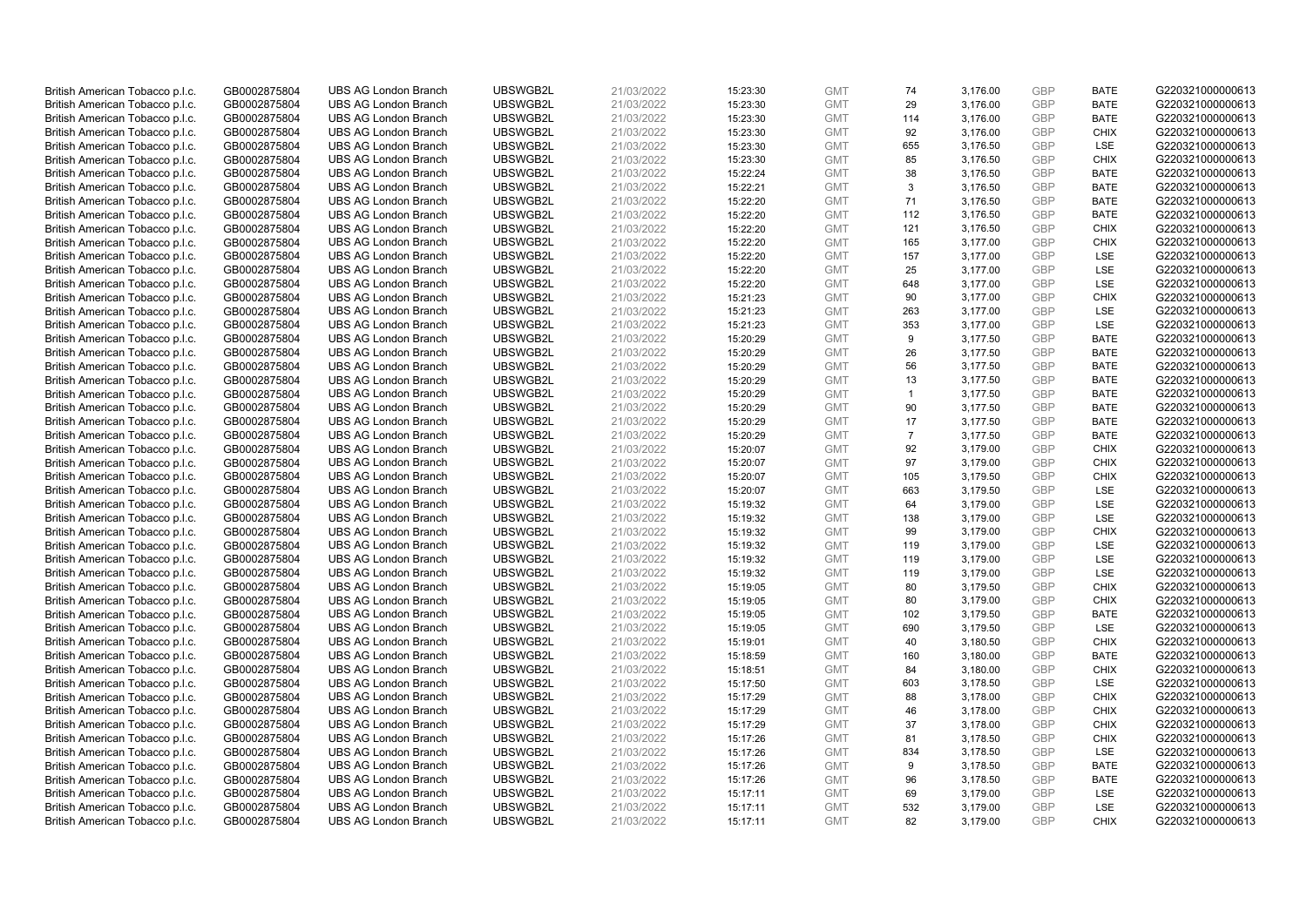| British American Tobacco p.l.c. | GB0002875804 | <b>UBS AG London Branch</b> | UBSWGB2L | 21/03/2022 | 15:15:46 | <b>GMT</b> | 96             | 3,178.00 | <b>GBP</b> | <b>CHIX</b> | G220321000000613 |
|---------------------------------|--------------|-----------------------------|----------|------------|----------|------------|----------------|----------|------------|-------------|------------------|
| British American Tobacco p.l.c. | GB0002875804 | <b>UBS AG London Branch</b> | UBSWGB2L | 21/03/2022 | 15:15:28 | <b>GMT</b> | 97             | 3,179.00 | GBP        | <b>CHIX</b> | G220321000000613 |
| British American Tobacco p.l.c. | GB0002875804 | <b>UBS AG London Branch</b> | UBSWGB2L | 21/03/2022 | 15:15:28 | <b>GMT</b> | 90             | 3,179.00 | GBP        | <b>CHIX</b> | G220321000000613 |
| British American Tobacco p.l.c. | GB0002875804 | <b>UBS AG London Branch</b> | UBSWGB2L | 21/03/2022 | 15:15:28 | <b>GMT</b> | 105            | 3,179.00 | GBP        | <b>BATE</b> | G220321000000613 |
| British American Tobacco p.l.c. | GB0002875804 | <b>UBS AG London Branch</b> | UBSWGB2L | 21/03/2022 | 15:15:15 | <b>GMT</b> | 103            | 3,180.00 | GBP        | <b>BATE</b> | G220321000000613 |
| British American Tobacco p.l.c. | GB0002875804 | <b>UBS AG London Branch</b> | UBSWGB2L | 21/03/2022 | 15:15:15 | <b>GMT</b> | 148            | 3,180.50 | <b>GBP</b> | <b>BATE</b> | G220321000000613 |
| British American Tobacco p.l.c. | GB0002875804 | <b>UBS AG London Branch</b> | UBSWGB2L | 21/03/2022 | 15:15:15 | <b>GMT</b> | 80             | 3,180.50 | <b>GBP</b> | <b>CHIX</b> | G220321000000613 |
| British American Tobacco p.l.c. | GB0002875804 | <b>UBS AG London Branch</b> | UBSWGB2L | 21/03/2022 | 15:15:15 | <b>GMT</b> | 90             | 3,180.50 | GBP        | <b>CHIX</b> | G220321000000613 |
| British American Tobacco p.l.c. | GB0002875804 | <b>UBS AG London Branch</b> | UBSWGB2L | 21/03/2022 | 15:15:15 | <b>GMT</b> | 84             | 3,180.50 | <b>GBP</b> | <b>CHIX</b> | G220321000000613 |
| British American Tobacco p.l.c. | GB0002875804 | <b>UBS AG London Branch</b> | UBSWGB2L | 21/03/2022 | 15:15:09 | <b>GMT</b> | 648            | 3,181.00 | GBP        | <b>LSE</b>  | G220321000000613 |
| British American Tobacco p.l.c. | GB0002875804 | <b>UBS AG London Branch</b> | UBSWGB2L | 21/03/2022 | 15:15:09 | <b>GMT</b> | 156            | 3,181.00 | <b>GBP</b> | LSE         | G220321000000613 |
| British American Tobacco p.l.c. | GB0002875804 | <b>UBS AG London Branch</b> | UBSWGB2L | 21/03/2022 | 15:15:09 | <b>GMT</b> | 497            | 3,181.00 | <b>GBP</b> | LSE         | G220321000000613 |
| British American Tobacco p.l.c. | GB0002875804 | <b>UBS AG London Branch</b> | UBSWGB2L | 21/03/2022 | 15:14:29 | <b>GMT</b> | 89             | 3,179.50 | <b>GBP</b> | <b>CHIX</b> | G220321000000613 |
| British American Tobacco p.l.c. | GB0002875804 | <b>UBS AG London Branch</b> | UBSWGB2L | 21/03/2022 | 15:14:23 | <b>GMT</b> | 100            | 3,179.50 | <b>GBP</b> | <b>BATE</b> | G220321000000613 |
| British American Tobacco p.l.c. | GB0002875804 | <b>UBS AG London Branch</b> | UBSWGB2L | 21/03/2022 | 15:14:23 | <b>GMT</b> | $\overline{1}$ | 3,179.50 | <b>GBP</b> | <b>BATE</b> | G220321000000613 |
| British American Tobacco p.l.c. | GB0002875804 | <b>UBS AG London Branch</b> | UBSWGB2L | 21/03/2022 | 15:14:01 | <b>GMT</b> | 289            | 3,179.00 | <b>GBP</b> | LSE         | G220321000000613 |
| British American Tobacco p.l.c. | GB0002875804 | <b>UBS AG London Branch</b> | UBSWGB2L | 21/03/2022 | 15:13:54 | <b>GMT</b> | 100            | 3,179.50 | <b>GBP</b> | <b>CHIX</b> | G220321000000613 |
| British American Tobacco p.l.c. | GB0002875804 | <b>UBS AG London Branch</b> | UBSWGB2L | 21/03/2022 | 15:13:54 | <b>GMT</b> | 82             | 3,179.50 | <b>GBP</b> | <b>CHIX</b> | G220321000000613 |
| British American Tobacco p.l.c. | GB0002875804 | <b>UBS AG London Branch</b> | UBSWGB2L | 21/03/2022 | 15:13:54 | <b>GMT</b> | 74             | 3,179.50 | GBP        | <b>LSE</b>  | G220321000000613 |
| British American Tobacco p.l.c. | GB0002875804 | <b>UBS AG London Branch</b> | UBSWGB2L | 21/03/2022 | 15:13:54 | <b>GMT</b> | 656            | 3,179.50 | <b>GBP</b> | LSE         | G220321000000613 |
| British American Tobacco p.l.c. | GB0002875804 | <b>UBS AG London Branch</b> | UBSWGB2L | 21/03/2022 | 15:12:37 | <b>GMT</b> | 3              | 3,178.50 | GBP        | <b>CHIX</b> | G220321000000613 |
| British American Tobacco p.l.c. | GB0002875804 | <b>UBS AG London Branch</b> | UBSWGB2L | 21/03/2022 | 15:12:34 | <b>GMT</b> | 49             | 3,178.50 | <b>GBP</b> | <b>CHIX</b> | G220321000000613 |
| British American Tobacco p.l.c. | GB0002875804 | <b>UBS AG London Branch</b> | UBSWGB2L | 21/03/2022 | 15:12:09 | <b>GMT</b> | 20             | 3,178.00 | GBP        | LSE         | G220321000000613 |
| British American Tobacco p.l.c. | GB0002875804 | <b>UBS AG London Branch</b> | UBSWGB2L | 21/03/2022 | 15:12:09 | <b>GMT</b> | 193            | 3,178.00 | <b>GBP</b> | LSE         | G220321000000613 |
| British American Tobacco p.l.c. | GB0002875804 | <b>UBS AG London Branch</b> | UBSWGB2L | 21/03/2022 | 15:12:09 | <b>GMT</b> | 119            | 3,178.00 | <b>GBP</b> | LSE         | G220321000000613 |
| British American Tobacco p.l.c. | GB0002875804 | <b>UBS AG London Branch</b> | UBSWGB2L | 21/03/2022 | 15:12:09 | <b>GMT</b> | 250            | 3,178.00 | <b>GBP</b> | LSE         | G220321000000613 |
| British American Tobacco p.l.c. | GB0002875804 | <b>UBS AG London Branch</b> | UBSWGB2L | 21/03/2022 | 15:12:09 | <b>GMT</b> | 112            | 3,177.50 | <b>GBP</b> | <b>BATE</b> | G220321000000613 |
| British American Tobacco p.l.c. | GB0002875804 | <b>UBS AG London Branch</b> | UBSWGB2L | 21/03/2022 | 15:12:09 | <b>GMT</b> | 106            | 3,177.50 | <b>GBP</b> | <b>CHIX</b> | G220321000000613 |
| British American Tobacco p.l.c. | GB0002875804 | <b>UBS AG London Branch</b> | UBSWGB2L | 21/03/2022 | 15:12:09 | <b>GMT</b> | 159            | 3,177.50 | <b>GBP</b> | <b>CHIX</b> | G220321000000613 |
| British American Tobacco p.l.c. | GB0002875804 | <b>UBS AG London Branch</b> | UBSWGB2L | 21/03/2022 | 15:12:09 | <b>GMT</b> | 190            | 3,178.00 | <b>GBP</b> | LSE         | G220321000000613 |
| British American Tobacco p.l.c. | GB0002875804 | <b>UBS AG London Branch</b> | UBSWGB2L | 21/03/2022 | 15:12:09 | <b>GMT</b> | 403            | 3,178.00 | GBP        | <b>LSE</b>  | G220321000000613 |
| British American Tobacco p.l.c. | GB0002875804 | <b>UBS AG London Branch</b> | UBSWGB2L | 21/03/2022 | 15:11:52 | <b>GMT</b> | 79             | 3,178.50 | <b>GBP</b> | <b>BATE</b> | G220321000000613 |
| British American Tobacco p.l.c. | GB0002875804 | <b>UBS AG London Branch</b> | UBSWGB2L | 21/03/2022 | 15:11:52 | <b>GMT</b> | 32             | 3,178.50 | <b>GBP</b> | <b>BATE</b> | G220321000000613 |
| British American Tobacco p.l.c. | GB0002875804 | <b>UBS AG London Branch</b> | UBSWGB2L | 21/03/2022 | 15:11:51 | <b>GMT</b> | 50             | 3,179.00 | GBP        | <b>CHIX</b> | G220321000000613 |
| British American Tobacco p.l.c. | GB0002875804 | <b>UBS AG London Branch</b> | UBSWGB2L | 21/03/2022 | 15:11:51 | <b>GMT</b> | 120            | 3,179.00 | <b>GBP</b> | <b>CHIX</b> | G220321000000613 |
| British American Tobacco p.l.c. | GB0002875804 | <b>UBS AG London Branch</b> | UBSWGB2L | 21/03/2022 | 15:11:51 | <b>GMT</b> | 680            | 3,179.00 | GBP        | LSE         | G220321000000613 |
| British American Tobacco p.l.c. | GB0002875804 | <b>UBS AG London Branch</b> | UBSWGB2L | 21/03/2022 | 15:11:51 | <b>GMT</b> | 705            | 3,179.00 | <b>GBP</b> | <b>LSE</b>  | G220321000000613 |
| British American Tobacco p.l.c. | GB0002875804 | <b>UBS AG London Branch</b> | UBSWGB2L | 21/03/2022 | 15:11:48 | <b>GMT</b> | 123            | 3,179.50 | <b>GBP</b> | <b>BATE</b> | G220321000000613 |
| British American Tobacco p.l.c. | GB0002875804 | <b>UBS AG London Branch</b> | UBSWGB2L | 21/03/2022 | 15:11:48 | <b>GMT</b> | $\overline{1}$ | 3,179.50 | <b>GBP</b> | <b>BATE</b> | G220321000000613 |
| British American Tobacco p.l.c. | GB0002875804 | <b>UBS AG London Branch</b> | UBSWGB2L | 21/03/2022 | 15:11:48 | <b>GMT</b> | 159            | 3,179.50 | <b>GBP</b> | <b>BATE</b> | G220321000000613 |
| British American Tobacco p.l.c. | GB0002875804 | <b>UBS AG London Branch</b> | UBSWGB2L | 21/03/2022 | 15:11:12 | <b>GMT</b> | 113            | 3,178.50 | GBP        | <b>CHIX</b> | G220321000000613 |
| British American Tobacco p.l.c. | GB0002875804 | <b>UBS AG London Branch</b> | UBSWGB2L | 21/03/2022 | 15:11:12 | <b>GMT</b> | 5              | 3,178.50 | <b>GBP</b> | <b>LSE</b>  | G220321000000613 |
| British American Tobacco p.l.c. | GB0002875804 | <b>UBS AG London Branch</b> | UBSWGB2L | 21/03/2022 | 15:10:44 | <b>GMT</b> | 28             | 3,178.00 | <b>GBP</b> | <b>BATE</b> | G220321000000613 |
| British American Tobacco p.l.c. | GB0002875804 | <b>UBS AG London Branch</b> | UBSWGB2L | 21/03/2022 | 15:10:44 | <b>GMT</b> | 125            | 3,178.00 | GBP        | <b>CHIX</b> | G220321000000613 |
| British American Tobacco p.l.c. | GB0002875804 | <b>UBS AG London Branch</b> | UBSWGB2L | 21/03/2022 | 15:10:44 | <b>GMT</b> | 82             | 3,178.00 | <b>GBP</b> | <b>CHIX</b> | G220321000000613 |
| British American Tobacco p.l.c. | GB0002875804 | <b>UBS AG London Branch</b> | UBSWGB2L | 21/03/2022 | 15:10:42 | <b>GMT</b> | 39             | 3,178.00 | <b>GBP</b> | <b>CHIX</b> | G220321000000613 |
| British American Tobacco p.l.c. | GB0002875804 | <b>UBS AG London Branch</b> | UBSWGB2L | 21/03/2022 | 15:10:42 | <b>GMT</b> | 80             | 3,178.00 | <b>GBP</b> | <b>BATE</b> | G220321000000613 |
| British American Tobacco p.l.c. | GB0002875804 | <b>UBS AG London Branch</b> | UBSWGB2L | 21/03/2022 | 15:10:39 | <b>GMT</b> | 29             | 3,177.50 | GBP        | <b>CHIX</b> | G220321000000613 |
| British American Tobacco p.l.c. | GB0002875804 | <b>UBS AG London Branch</b> | UBSWGB2L | 21/03/2022 | 15:09:08 | <b>GMT</b> | $\overline{4}$ | 3,178.00 | <b>GBP</b> | <b>BATE</b> | G220321000000613 |
| British American Tobacco p.l.c. | GB0002875804 | <b>UBS AG London Branch</b> | UBSWGB2L | 21/03/2022 | 15:08:56 | <b>GMT</b> | 677            | 3,178.00 | <b>GBP</b> | LSE         | G220321000000613 |
| British American Tobacco p.l.c. | GB0002875804 | <b>UBS AG London Branch</b> | UBSWGB2L | 21/03/2022 | 15:08:56 | <b>GMT</b> | 617            | 3,178.00 | <b>GBP</b> | LSE         | G220321000000613 |
| British American Tobacco p.l.c. | GB0002875804 | <b>UBS AG London Branch</b> | UBSWGB2L | 21/03/2022 | 15:08:39 | <b>GMT</b> | 105            | 3,176.50 | <b>GBP</b> | <b>CHIX</b> | G220321000000613 |
| British American Tobacco p.l.c. | GB0002875804 | <b>UBS AG London Branch</b> | UBSWGB2L | 21/03/2022 | 15:08:39 | <b>GMT</b> | $\overline{1}$ | 3,176.50 | GBP        | <b>CHIX</b> | G220321000000613 |
| British American Tobacco p.l.c. | GB0002875804 | <b>UBS AG London Branch</b> | UBSWGB2L | 21/03/2022 | 15:08:39 | <b>GMT</b> | 124            | 3.176.50 | GBP        | <b>CHIX</b> | G220321000000613 |
|                                 |              |                             |          |            |          |            |                |          |            |             |                  |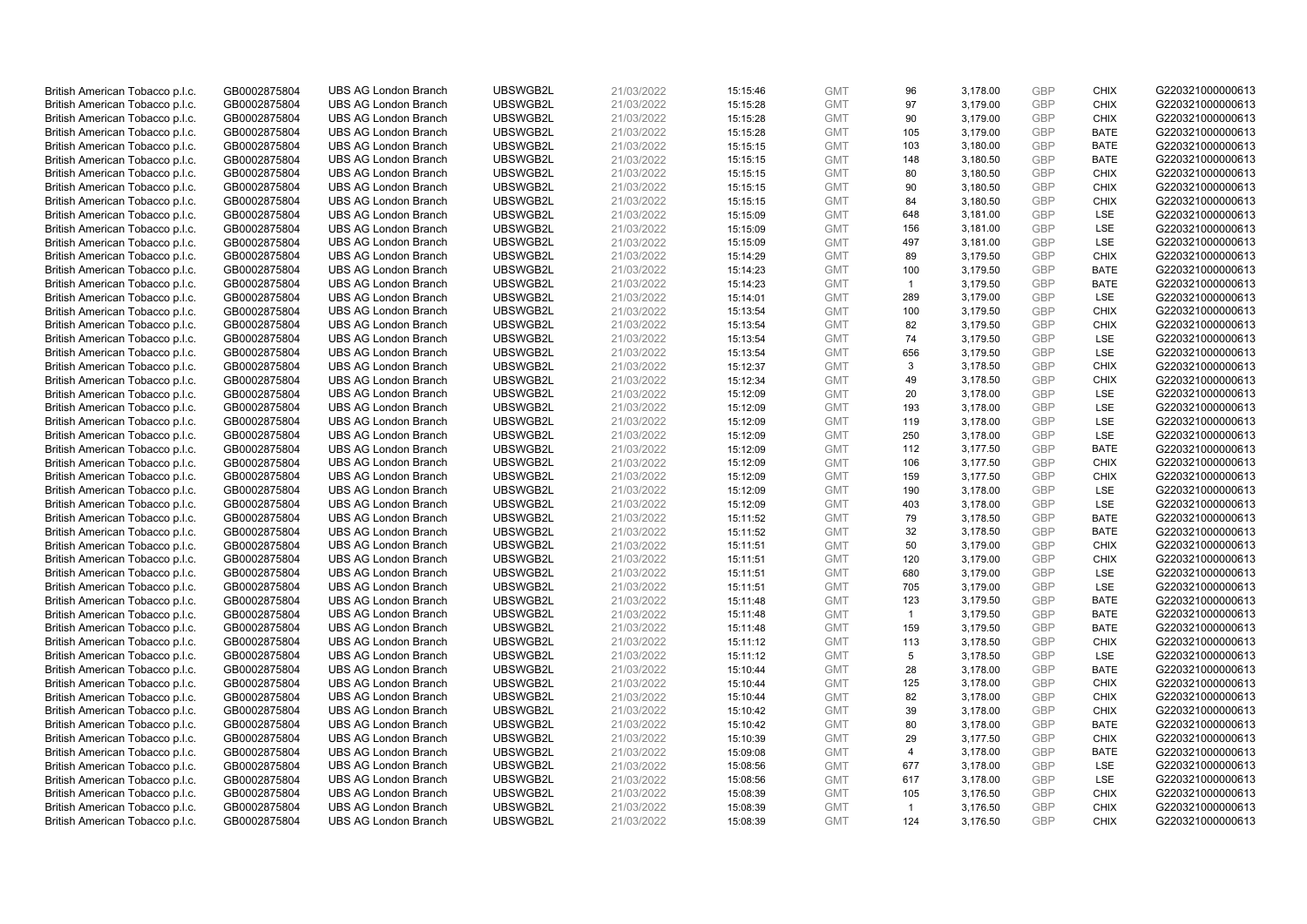| British American Tobacco p.l.c. | GB0002875804 | <b>UBS AG London Branch</b> | UBSWGB2L             | 21/03/2022               | 15:08:37             | <b>GMT</b>               | 122          | 3,177.00             | <b>GBP</b>               | <b>BATE</b>        | G220321000000613                     |
|---------------------------------|--------------|-----------------------------|----------------------|--------------------------|----------------------|--------------------------|--------------|----------------------|--------------------------|--------------------|--------------------------------------|
| British American Tobacco p.l.c. | GB0002875804 | <b>UBS AG London Branch</b> | UBSWGB2L             | 21/03/2022               | 15:08:37             | <b>GMT</b>               | 592          | 3,177.00             | GBP                      | LSE                | G220321000000613                     |
| British American Tobacco p.l.c. | GB0002875804 | <b>UBS AG London Branch</b> | UBSWGB2L             | 21/03/2022               | 15:08:31             | <b>GMT</b>               | 148          | 3,177.50             | <b>GBP</b>               | <b>CHIX</b>        | G220321000000613                     |
| British American Tobacco p.l.c. | GB0002875804 | <b>UBS AG London Branch</b> | UBSWGB2L             | 21/03/2022               | 15:08:31             | <b>GMT</b>               | 3            | 3.177.50             | GBP                      | <b>CHIX</b>        | G220321000000613                     |
| British American Tobacco p.l.c. | GB0002875804 | <b>UBS AG London Branch</b> | UBSWGB2L             | 21/03/2022               | 15:08:31             | <b>GMT</b>               | 79           | 3,177.50             | <b>GBP</b>               | <b>CHIX</b>        | G220321000000613                     |
| British American Tobacco p.l.c. | GB0002875804 | <b>UBS AG London Branch</b> | UBSWGB2L             | 21/03/2022               | 15:07:53             | <b>GMT</b>               | 645          | 3,177.50             | GBP                      | <b>LSE</b>         | G220321000000613                     |
| British American Tobacco p.l.c. | GB0002875804 | <b>UBS AG London Branch</b> | UBSWGB2L             | 21/03/2022               | 15:07:53             | <b>GMT</b>               | 107          | 3,177.50             | <b>GBP</b>               | <b>CHIX</b>        | G220321000000613                     |
| British American Tobacco p.l.c. | GB0002875804 | <b>UBS AG London Branch</b> | UBSWGB2L             | 21/03/2022               | 15:06:20             | <b>GMT</b>               | 93           | 3,176.50             | GBP                      | <b>CHIX</b>        | G220321000000613                     |
| British American Tobacco p.l.c. | GB0002875804 | <b>UBS AG London Branch</b> | UBSWGB2L             | 21/03/2022               | 15:06:20             | <b>GMT</b>               | 119          | 3,178.00             | GBP                      | <b>BATE</b>        | G220321000000613                     |
| British American Tobacco p.l.c. | GB0002875804 | <b>UBS AG London Branch</b> | UBSWGB2L             | 21/03/2022               | 15:06:04             | <b>GMT</b>               | 114          | 3,179.00             | GBP                      | <b>CHIX</b>        | G220321000000613                     |
| British American Tobacco p.l.c. | GB0002875804 | <b>UBS AG London Branch</b> | UBSWGB2L             | 21/03/2022               | 15:06:04             | <b>GMT</b>               | 556          | 3,179.00             | <b>GBP</b>               | LSE                | G220321000000613                     |
| British American Tobacco p.l.c. | GB0002875804 | <b>UBS AG London Branch</b> | UBSWGB2L             | 21/03/2022               | 15:05:59             | <b>GMT</b>               | 264          | 3,179.50             | <b>GBP</b>               | <b>CHIX</b>        | G220321000000613                     |
| British American Tobacco p.l.c. | GB0002875804 | <b>UBS AG London Branch</b> | UBSWGB2L             | 21/03/2022               | 15:05:59             | <b>GMT</b>               | 14           | 3,179.50             | GBP                      | <b>CHIX</b>        | G220321000000613                     |
| British American Tobacco p.l.c. | GB0002875804 | <b>UBS AG London Branch</b> | UBSWGB2L             | 21/03/2022               | 15:05:59             | <b>GMT</b>               | 112          | 3,179.50             | <b>GBP</b>               | <b>BATE</b>        | G220321000000613                     |
| British American Tobacco p.l.c. | GB0002875804 | <b>UBS AG London Branch</b> | UBSWGB2L             | 21/03/2022               | 15:05:59             | <b>GMT</b>               | 158          | 3,179.50             | <b>GBP</b>               | <b>BATE</b>        | G220321000000613                     |
| British American Tobacco p.l.c. | GB0002875804 | <b>UBS AG London Branch</b> | UBSWGB2L             | 21/03/2022               | 15:05:59             | <b>GMT</b>               | 58           | 3,179.50             | <b>GBP</b>               | LSE                | G220321000000613                     |
| British American Tobacco p.l.c. | GB0002875804 | <b>UBS AG London Branch</b> | UBSWGB2L             | 21/03/2022               | 15:05:59             | <b>GMT</b>               | 164          | 3,179.50             | <b>GBP</b>               | LSE                | G220321000000613                     |
| British American Tobacco p.l.c. | GB0002875804 | <b>UBS AG London Branch</b> | UBSWGB2L             | 21/03/2022               | 15:05:59             | <b>GMT</b>               | 410          | 3,179.50             | <b>GBP</b>               | LSE                | G220321000000613                     |
| British American Tobacco p.l.c. | GB0002875804 | <b>UBS AG London Branch</b> | UBSWGB2L             | 21/03/2022               | 15:05:49             | <b>GMT</b>               | 108          | 3,180.00             | <b>GBP</b>               | <b>BATE</b>        | G220321000000613                     |
| British American Tobacco p.l.c. | GB0002875804 | <b>UBS AG London Branch</b> | UBSWGB2L             | 21/03/2022               | 15:05:39             | <b>GMT</b>               | 52           | 3,180.00             | <b>GBP</b>               | LSE                | G220321000000613                     |
| British American Tobacco p.l.c. | GB0002875804 | <b>UBS AG London Branch</b> | UBSWGB2L             | 21/03/2022               | 15:05:39             | <b>GMT</b>               | 643          | 3,180.00             | <b>GBP</b>               | LSE                | G220321000000613                     |
| British American Tobacco p.l.c. | GB0002875804 | <b>UBS AG London Branch</b> | UBSWGB2L             | 21/03/2022               | 15:05:39             | <b>GMT</b>               | 250          | 3,180.50             | GBP                      | LSE                | G220321000000613                     |
| British American Tobacco p.l.c. | GB0002875804 | <b>UBS AG London Branch</b> | UBSWGB2L             | 21/03/2022               | 15:05:28             | <b>GMT</b>               | 123          | 3,180.50             | <b>GBP</b>               | <b>CHIX</b>        | G220321000000613                     |
| British American Tobacco p.l.c. | GB0002875804 | <b>UBS AG London Branch</b> | UBSWGB2L             | 21/03/2022               | 15:05:28             | <b>GMT</b>               | 204          | 3,180.50             | GBP                      | <b>BATE</b>        | G220321000000613                     |
| British American Tobacco p.l.c. | GB0002875804 | <b>UBS AG London Branch</b> | UBSWGB2L             | 21/03/2022               | 15:04:42             | <b>GMT</b>               | 84           | 3,180.00             | <b>GBP</b>               | <b>CHIX</b>        | G220321000000613                     |
| British American Tobacco p.l.c. | GB0002875804 | <b>UBS AG London Branch</b> | UBSWGB2L             | 21/03/2022               | 15:04:42             | <b>GMT</b>               | 27           | 3,180.00             | GBP                      | <b>CHIX</b>        | G220321000000613                     |
| British American Tobacco p.l.c. | GB0002875804 | <b>UBS AG London Branch</b> | UBSWGB2L             | 21/03/2022               | 15:04:42             | <b>GMT</b>               | 20           | 3,180.00             | <b>GBP</b>               | <b>CHIX</b>        | G220321000000613                     |
| British American Tobacco p.l.c. | GB0002875804 | <b>UBS AG London Branch</b> | UBSWGB2L             | 21/03/2022               | 15:04:42             | <b>GMT</b>               | 39           | 3,180.00             | GBP                      | <b>CHIX</b>        | G220321000000613                     |
| British American Tobacco p.l.c. | GB0002875804 | <b>UBS AG London Branch</b> | UBSWGB2L             | 21/03/2022               | 15:04:26             | <b>GMT</b>               | 85           | 3,180.00             | <b>GBP</b>               | <b>CHIX</b>        | G220321000000613                     |
| British American Tobacco p.l.c. | GB0002875804 | <b>UBS AG London Branch</b> | UBSWGB2L             | 21/03/2022               | 15:03:09             | <b>GMT</b>               | $\mathbf{1}$ | 3,180.00             | <b>GBP</b>               | <b>CHIX</b>        | G220321000000613                     |
|                                 |              | <b>UBS AG London Branch</b> | UBSWGB2L             | 21/03/2022               |                      | <b>GMT</b>               | 100          |                      | <b>GBP</b>               | <b>CHIX</b>        |                                      |
| British American Tobacco p.l.c. | GB0002875804 | <b>UBS AG London Branch</b> | UBSWGB2L             |                          | 15:03:09<br>15:03:09 | <b>GMT</b>               | 120          | 3,180.00<br>3,179.50 | <b>GBP</b>               | <b>CHIX</b>        | G220321000000613<br>G220321000000613 |
| British American Tobacco p.l.c. | GB0002875804 | <b>UBS AG London Branch</b> | UBSWGB2L             | 21/03/2022<br>21/03/2022 |                      |                          |              |                      | <b>GBP</b>               | LSE                |                                      |
| British American Tobacco p.l.c. | GB0002875804 |                             |                      |                          | 15:03:09             | <b>GMT</b><br><b>GMT</b> | 633<br>43    | 3,179.50             | <b>GBP</b>               | <b>CHIX</b>        | G220321000000613                     |
| British American Tobacco p.l.c. | GB0002875804 | <b>UBS AG London Branch</b> | UBSWGB2L<br>UBSWGB2L | 21/03/2022               | 15:03:09             |                          |              | 3,180.00             |                          |                    | G220321000000613                     |
| British American Tobacco p.l.c. | GB0002875804 | <b>UBS AG London Branch</b> |                      | 21/03/2022               | 15:03:09             | <b>GMT</b><br><b>GMT</b> | 100          | 3,180.00             | <b>GBP</b><br><b>GBP</b> | <b>CHIX</b>        | G220321000000613                     |
| British American Tobacco p.l.c. | GB0002875804 | <b>UBS AG London Branch</b> | UBSWGB2L             | 21/03/2022               | 15:03:09             |                          | 137          | 3,180.00             | <b>GBP</b>               | <b>BATE</b>        | G220321000000613                     |
| British American Tobacco p.l.c. | GB0002875804 | <b>UBS AG London Branch</b> | UBSWGB2L             | 21/03/2022               | 15:03:09             | <b>GMT</b>               | 100          | 3,180.00             |                          | <b>BATE</b><br>LSE | G220321000000613                     |
| British American Tobacco p.l.c. | GB0002875804 | <b>UBS AG London Branch</b> | UBSWGB2L             | 21/03/2022               | 15:03:09             | <b>GMT</b>               | 394          | 3,180.00             | <b>GBP</b>               | LSE                | G220321000000613                     |
| British American Tobacco p.l.c. | GB0002875804 | <b>UBS AG London Branch</b> | UBSWGB2L             | 21/03/2022               | 15:03:09             | <b>GMT</b>               | 247          | 3,180.00             | <b>GBP</b>               |                    | G220321000000613                     |
| British American Tobacco p.l.c. | GB0002875804 | <b>UBS AG London Branch</b> | UBSWGB2L             | 21/03/2022               | 15:03:09             | <b>GMT</b>               | 109          | 3,180.00             | GBP                      | <b>BATE</b>        | G220321000000613                     |
| British American Tobacco p.l.c. | GB0002875804 | <b>UBS AG London Branch</b> | UBSWGB2L             | 21/03/2022               | 15:02:37             | <b>GMT</b>               | 150          | 3,179.50             | <b>GBP</b>               | <b>CHIX</b>        | G220321000000613                     |
| British American Tobacco p.l.c. | GB0002875804 | <b>UBS AG London Branch</b> | UBSWGB2L             | 21/03/2022               | 15:02:37             | <b>GMT</b>               | 84           | 3,179.50             | GBP                      | <b>CHIX</b>        | G220321000000613                     |
| British American Tobacco p.l.c. | GB0002875804 | <b>UBS AG London Branch</b> | UBSWGB2L             | 21/03/2022               | 15:02:16             | <b>GMT</b>               | 84           | 3,179.50             | GBP                      | <b>CHIX</b>        | G220321000000613                     |
| British American Tobacco p.l.c. | GB0002875804 | <b>UBS AG London Branch</b> | UBSWGB2L             | 21/03/2022               | 15:01:58             | <b>GMT</b>               | 637          | 3,179.00             | GBP                      | LSE                | G220321000000613                     |
| British American Tobacco p.l.c. | GB0002875804 | <b>UBS AG London Branch</b> | UBSWGB2L             | 21/03/2022               | 15:01:32             | <b>GMT</b>               | 55           | 3,178.50             | <b>GBP</b>               | <b>BATE</b>        | G220321000000613                     |
| British American Tobacco p.l.c. | GB0002875804 | <b>UBS AG London Branch</b> | UBSWGB2L             | 21/03/2022               | 15:01:32             | <b>GMT</b>               | 100          | 3,178.50             | GBP                      | <b>BATE</b>        | G220321000000613                     |
| British American Tobacco p.l.c. | GB0002875804 | <b>UBS AG London Branch</b> | UBSWGB2L             | 21/03/2022               | 15:01:32             | <b>GMT</b>               | 303          | 3,178.50             | <b>GBP</b>               | LSE                | G220321000000613                     |
| British American Tobacco p.l.c. | GB0002875804 | <b>UBS AG London Branch</b> | UBSWGB2L             | 21/03/2022               | 15:01:32             | <b>GMT</b>               | 297          | 3,178.50             | <b>GBP</b>               | LSE                | G220321000000613                     |
| British American Tobacco p.l.c. | GB0002875804 | <b>UBS AG London Branch</b> | UBSWGB2L             | 21/03/2022               | 15:01:11             | <b>GMT</b>               | 95           | 3,179.00             | GBP                      | <b>CHIX</b>        | G220321000000613                     |
| British American Tobacco p.l.c. | GB0002875804 | <b>UBS AG London Branch</b> | UBSWGB2L             | 21/03/2022               | 15:01:11             | <b>GMT</b>               | 91           | 3,179.00             | <b>GBP</b>               | <b>CHIX</b>        | G220321000000613                     |
| British American Tobacco p.l.c. | GB0002875804 | <b>UBS AG London Branch</b> | UBSWGB2L             | 21/03/2022               | 15:01:09             | <b>GMT</b>               | 672          | 3,179.50             | <b>GBP</b>               | <b>LSE</b>         | G220321000000613                     |
| British American Tobacco p.l.c. | GB0002875804 | <b>UBS AG London Branch</b> | UBSWGB2L             | 21/03/2022               | 15:01:07             | <b>GMT</b>               | 106          | 3,180.50             | <b>GBP</b>               | <b>CHIX</b>        | G220321000000613                     |
| British American Tobacco p.l.c. | GB0002875804 | <b>UBS AG London Branch</b> | UBSWGB2L             | 21/03/2022               | 15:01:07             | <b>GMT</b>               | 70           | 3,180.50             | GBP                      | <b>CHIX</b>        | G220321000000613                     |
| British American Tobacco p.l.c. | GB0002875804 | <b>UBS AG London Branch</b> | UBSWGB2L             | 21/03/2022               | 15:01:07             | <b>GMT</b>               | 120          | 3,180.50             | GBP                      | <b>CHIX</b>        | G220321000000613                     |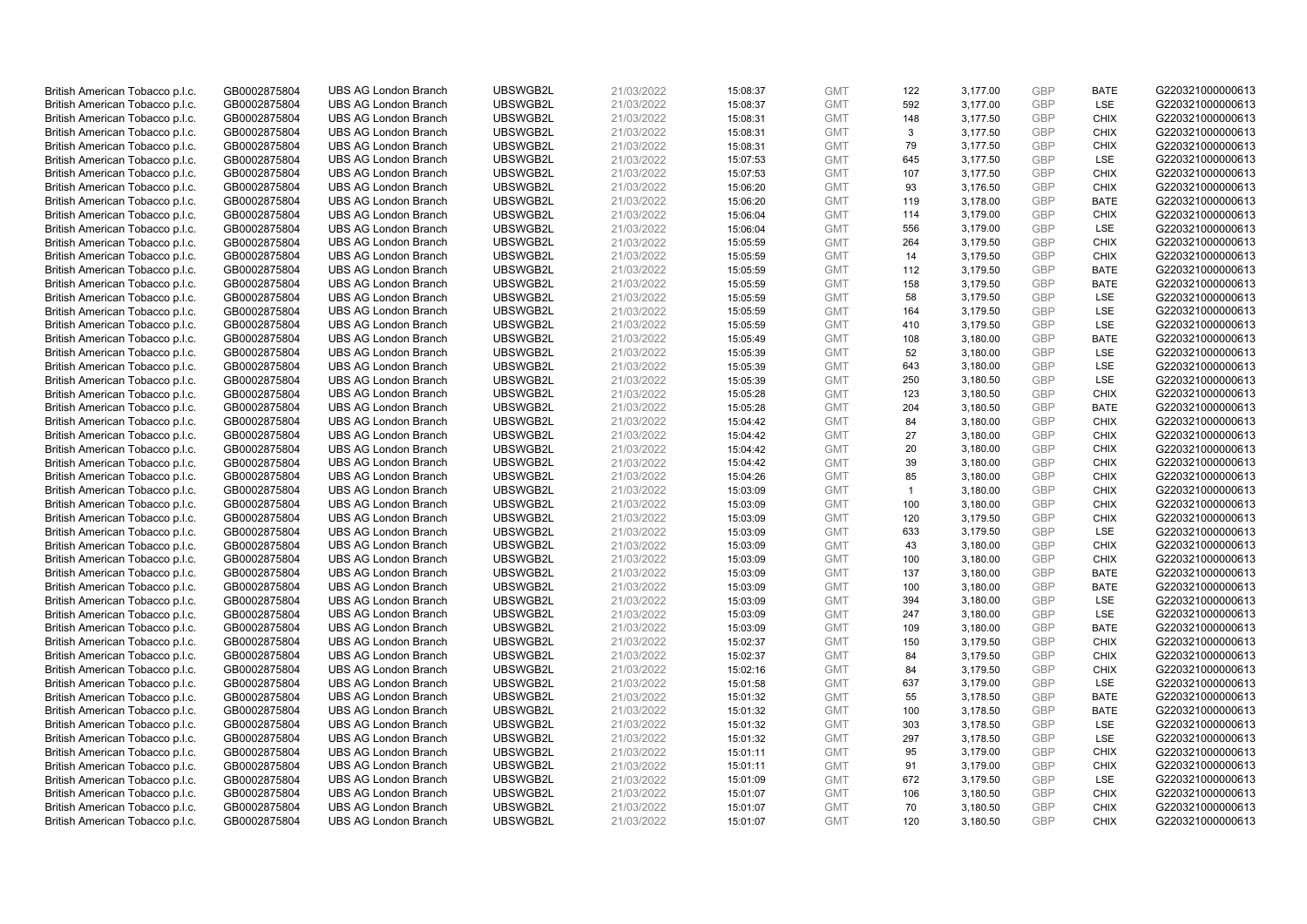| British American Tobacco p.l.c. | GB0002875804 | <b>UBS AG London Branch</b> | UBSWGB2L | 21/03/2022 | 15:01:07 | <b>GMT</b> | 124            | 3,180.50 | <b>GBP</b> | <b>CHIX</b> | G220321000000613 |
|---------------------------------|--------------|-----------------------------|----------|------------|----------|------------|----------------|----------|------------|-------------|------------------|
| British American Tobacco p.l.c. | GB0002875804 | <b>UBS AG London Branch</b> | UBSWGB2L | 21/03/2022 | 15:00:23 | <b>GMT</b> | 58             | 3,180.00 | GBP        | <b>LSE</b>  | G220321000000613 |
| British American Tobacco p.l.c. | GB0002875804 | <b>UBS AG London Branch</b> | UBSWGB2L | 21/03/2022 | 15:00:23 | <b>GMT</b> | 618            | 3,180.00 | <b>GBP</b> | LSE         | G220321000000613 |
| British American Tobacco p.l.c. | GB0002875804 | <b>UBS AG London Branch</b> | UBSWGB2L | 21/03/2022 | 14:59:32 | <b>GMT</b> | 81             | 3,179.50 | GBP        | <b>CHIX</b> | G220321000000613 |
| British American Tobacco p.l.c. | GB0002875804 | <b>UBS AG London Branch</b> | UBSWGB2L | 21/03/2022 | 14:58:55 | <b>GMT</b> | $\overline{1}$ | 3,179.50 | <b>GBP</b> | <b>BATE</b> | G220321000000613 |
| British American Tobacco p.l.c. | GB0002875804 | <b>UBS AG London Branch</b> | UBSWGB2L | 21/03/2022 | 14:58:50 | <b>GMT</b> | 226            | 3,180.00 | <b>GBP</b> | <b>LSE</b>  | G220321000000613 |
| British American Tobacco p.l.c. | GB0002875804 | <b>UBS AG London Branch</b> | UBSWGB2L | 21/03/2022 | 14:58:50 | <b>GMT</b> | 250            | 3,180.00 | <b>GBP</b> | LSE         | G220321000000613 |
| British American Tobacco p.l.c. | GB0002875804 | <b>UBS AG London Branch</b> | UBSWGB2L | 21/03/2022 | 14:58:50 | <b>GMT</b> | 72             | 3,180.00 | GBP        | LSE         | G220321000000613 |
| British American Tobacco p.l.c. | GB0002875804 | <b>UBS AG London Branch</b> | UBSWGB2L | 21/03/2022 | 14:58:50 | <b>GMT</b> | 125            | 3,179.50 | GBP        | <b>BATE</b> | G220321000000613 |
| British American Tobacco p.l.c. | GB0002875804 | <b>UBS AG London Branch</b> | UBSWGB2L | 21/03/2022 | 14:58:50 | <b>GMT</b> | 226            | 3,180.00 | <b>GBP</b> | <b>LSE</b>  | G220321000000613 |
| British American Tobacco p.l.c. | GB0002875804 | <b>UBS AG London Branch</b> | UBSWGB2L | 21/03/2022 | 14:58:50 | <b>GMT</b> | 250            | 3,180.00 | GBP        | LSE         | G220321000000613 |
| British American Tobacco p.l.c. | GB0002875804 | <b>UBS AG London Branch</b> | UBSWGB2L | 21/03/2022 | 14:58:50 | <b>GMT</b> | 292            | 3,180.00 | <b>GBP</b> | LSE         | G220321000000613 |
| British American Tobacco p.l.c. | GB0002875804 | <b>UBS AG London Branch</b> | UBSWGB2L | 21/03/2022 | 14:58:50 | <b>GMT</b> | 175            | 3,179.00 | GBP        | <b>CHIX</b> | G220321000000613 |
| British American Tobacco p.l.c. | GB0002875804 | <b>UBS AG London Branch</b> | UBSWGB2L | 21/03/2022 | 14:58:50 | <b>GMT</b> | 103            | 3,180.00 | <b>GBP</b> | <b>BATE</b> | G220321000000613 |
| British American Tobacco p.l.c. | GB0002875804 | <b>UBS AG London Branch</b> | UBSWGB2L | 21/03/2022 | 14:58:50 | <b>GMT</b> | $\overline{7}$ | 3,179.50 | GBP        | <b>BATE</b> | G220321000000613 |
| British American Tobacco p.l.c. | GB0002875804 | <b>UBS AG London Branch</b> | UBSWGB2L | 21/03/2022 | 14:58:50 | <b>GMT</b> | 45             | 3,179.50 | GBP        | <b>BATE</b> | G220321000000613 |
| British American Tobacco p.l.c. | GB0002875804 | <b>UBS AG London Branch</b> | UBSWGB2L | 21/03/2022 | 14:58:50 | <b>GMT</b> | 25             | 3,179.50 | GBP        | <b>BATE</b> | G220321000000613 |
| British American Tobacco p.l.c. | GB0002875804 | <b>UBS AG London Branch</b> | UBSWGB2L | 21/03/2022 | 14:58:50 | <b>GMT</b> | 37             | 3,179.50 | GBP        | <b>BATE</b> | G220321000000613 |
| British American Tobacco p.l.c. | GB0002875804 | <b>UBS AG London Branch</b> | UBSWGB2L | 21/03/2022 | 14:58:50 | <b>GMT</b> | 24             | 3,180.00 | GBP        | <b>BATE</b> | G220321000000613 |
| British American Tobacco p.l.c. | GB0002875804 | <b>UBS AG London Branch</b> | UBSWGB2L | 21/03/2022 | 14:58:50 | <b>GMT</b> | 593            | 3,180.00 | <b>GBP</b> | LSE         | G220321000000613 |
| British American Tobacco p.l.c. | GB0002875804 | <b>UBS AG London Branch</b> | UBSWGB2L | 21/03/2022 | 14:58:50 | <b>GMT</b> | 187            | 3,180.00 | GBP        | <b>BATE</b> | G220321000000613 |
| British American Tobacco p.l.c. | GB0002875804 | <b>UBS AG London Branch</b> | UBSWGB2L | 21/03/2022 | 14:58:50 | <b>GMT</b> | 45             | 3,180.00 | GBP        | <b>BATE</b> | G220321000000613 |
| British American Tobacco p.l.c. | GB0002875804 | <b>UBS AG London Branch</b> | UBSWGB2L | 21/03/2022 | 14:58:50 | <b>GMT</b> | 91             | 3,179.00 | GBP        | <b>CHIX</b> | G220321000000613 |
| British American Tobacco p.l.c. | GB0002875804 | <b>UBS AG London Branch</b> | UBSWGB2L | 21/03/2022 | 14:58:10 | <b>GMT</b> | 82             | 3,180.50 | GBP        | <b>CHIX</b> | G220321000000613 |
| British American Tobacco p.l.c. | GB0002875804 | <b>UBS AG London Branch</b> | UBSWGB2L | 21/03/2022 | 14:58:10 | <b>GMT</b> | 187            | 3,180.50 | <b>GBP</b> | <b>CHIX</b> | G220321000000613 |
| British American Tobacco p.l.c. | GB0002875804 | <b>UBS AG London Branch</b> | UBSWGB2L | 21/03/2022 | 14:58:10 | <b>GMT</b> | 119            | 3,180.50 | <b>GBP</b> | <b>CHIX</b> | G220321000000613 |
| British American Tobacco p.l.c. | GB0002875804 | <b>UBS AG London Branch</b> | UBSWGB2L | 21/03/2022 | 14:56:49 | <b>GMT</b> | 130            | 3,180.00 | <b>GBP</b> | <b>CHIX</b> | G220321000000613 |
| British American Tobacco p.l.c. | GB0002875804 | <b>UBS AG London Branch</b> | UBSWGB2L | 21/03/2022 | 14:56:49 | <b>GMT</b> | 120            | 3,180.00 | GBP        | <b>BATE</b> | G220321000000613 |
| British American Tobacco p.l.c. | GB0002875804 | <b>UBS AG London Branch</b> | UBSWGB2L | 21/03/2022 | 14:56:49 | <b>GMT</b> | 641            | 3,180.00 | <b>GBP</b> | <b>LSE</b>  | G220321000000613 |
| British American Tobacco p.l.c. | GB0002875804 | <b>UBS AG London Branch</b> | UBSWGB2L | 21/03/2022 | 14:56:43 | <b>GMT</b> | 644            | 3,180.50 | <b>GBP</b> | LSE         | G220321000000613 |
| British American Tobacco p.l.c. | GB0002875804 | <b>UBS AG London Branch</b> | UBSWGB2L | 21/03/2022 | 14:56:43 | <b>GMT</b> | 98             | 3,180.50 | <b>GBP</b> | <b>CHIX</b> | G220321000000613 |
| British American Tobacco p.l.c. | GB0002875804 | <b>UBS AG London Branch</b> | UBSWGB2L | 21/03/2022 | 14:56:07 | <b>GMT</b> | 429            | 3,179.50 | <b>GBP</b> | <b>LSE</b>  | G220321000000613 |
| British American Tobacco p.l.c. | GB0002875804 | <b>UBS AG London Branch</b> | UBSWGB2L | 21/03/2022 | 14:56:07 | <b>GMT</b> | 271            | 3,179.50 | <b>GBP</b> | LSE         | G220321000000613 |
| British American Tobacco p.l.c. | GB0002875804 | <b>UBS AG London Branch</b> | UBSWGB2L | 21/03/2022 | 14:56:03 | <b>GMT</b> | 240            | 3,180.50 | GBP        | LSE         | G220321000000613 |
| British American Tobacco p.l.c. | GB0002875804 | <b>UBS AG London Branch</b> | UBSWGB2L | 21/03/2022 | 14:56:03 | <b>GMT</b> | 566            | 3,180.00 | GBP        | LSE         | G220321000000613 |
| British American Tobacco p.l.c. | GB0002875804 | <b>UBS AG London Branch</b> | UBSWGB2L | 21/03/2022 | 14:55:32 | <b>GMT</b> | 83             | 3,179.50 | GBP        | <b>CHIX</b> | G220321000000613 |
| British American Tobacco p.l.c. | GB0002875804 | <b>UBS AG London Branch</b> | UBSWGB2L | 21/03/2022 | 14:55:32 | <b>GMT</b> | 139            | 3,179.50 | GBP        | <b>CHIX</b> | G220321000000613 |
| British American Tobacco p.l.c. | GB0002875804 | <b>UBS AG London Branch</b> | UBSWGB2L | 21/03/2022 | 14:55:32 | <b>GMT</b> | 70             | 3,179.50 | <b>GBP</b> | <b>CHIX</b> | G220321000000613 |
| British American Tobacco p.l.c. | GB0002875804 | <b>UBS AG London Branch</b> | UBSWGB2L | 21/03/2022 | 14:55:32 | <b>GMT</b> | 170            | 3,179.50 | <b>GBP</b> | <b>BATE</b> | G220321000000613 |
| British American Tobacco p.l.c. | GB0002875804 | <b>UBS AG London Branch</b> | UBSWGB2L | 21/03/2022 | 14:55:32 | <b>GMT</b> | 856            | 3,179.00 | <b>GBP</b> | <b>LSE</b>  | G220321000000613 |
| British American Tobacco p.l.c. | GB0002875804 | <b>UBS AG London Branch</b> | UBSWGB2L | 21/03/2022 | 14:55:32 | <b>GMT</b> | 213            | 3,179.00 | <b>GBP</b> | <b>LSE</b>  | G220321000000613 |
| British American Tobacco p.l.c. | GB0002875804 | <b>UBS AG London Branch</b> | UBSWGB2L | 21/03/2022 | 14:55:32 | <b>GMT</b> | 95             | 3,179.50 | <b>GBP</b> | <b>CHIX</b> | G220321000000613 |
| British American Tobacco p.l.c. | GB0002875804 | <b>UBS AG London Branch</b> | UBSWGB2L | 21/03/2022 | 14:55:32 | <b>GMT</b> | 135            | 3,179.50 | <b>GBP</b> | <b>CHIX</b> | G220321000000613 |
| British American Tobacco p.l.c. | GB0002875804 | <b>UBS AG London Branch</b> | UBSWGB2L | 21/03/2022 | 14:55:06 | <b>GMT</b> | 577            | 3,180.00 | GBP        | <b>LSE</b>  | G220321000000613 |
| British American Tobacco p.l.c. | GB0002875804 | <b>UBS AG London Branch</b> | UBSWGB2L | 21/03/2022 | 14:54:28 | <b>GMT</b> | 89             | 3,178.00 | <b>GBP</b> | <b>CHIX</b> | G220321000000613 |
| British American Tobacco p.l.c. | GB0002875804 | <b>UBS AG London Branch</b> | UBSWGB2L | 21/03/2022 | 14:54:28 | <b>GMT</b> | 196            | 3,178.00 | <b>GBP</b> | <b>CHIX</b> | G220321000000613 |
| British American Tobacco p.l.c. | GB0002875804 | <b>UBS AG London Branch</b> | UBSWGB2L | 21/03/2022 | 14:53:54 | <b>GMT</b> | 108            | 3,177.00 | <b>GBP</b> | <b>BATE</b> | G220321000000613 |
| British American Tobacco p.l.c. | GB0002875804 | <b>UBS AG London Branch</b> | UBSWGB2L | 21/03/2022 | 14:53:54 | <b>GMT</b> | 9              | 3,177.00 | GBP        | <b>BATE</b> | G220321000000613 |
| British American Tobacco p.l.c. | GB0002875804 | <b>UBS AG London Branch</b> | UBSWGB2L | 21/03/2022 | 14:53:54 | <b>GMT</b> | 727            | 3,177.00 | <b>GBP</b> | LSE         | G220321000000613 |
| British American Tobacco p.l.c. | GB0002875804 | <b>UBS AG London Branch</b> | UBSWGB2L | 21/03/2022 | 14:53:17 | <b>GMT</b> | 114            | 3,177.00 | <b>GBP</b> | <b>BATE</b> | G220321000000613 |
| British American Tobacco p.l.c. | GB0002875804 | <b>UBS AG London Branch</b> | UBSWGB2L | 21/03/2022 | 14:53:15 | <b>GMT</b> | 213            | 3,177.50 | GBP        | <b>CHIX</b> | G220321000000613 |
| British American Tobacco p.l.c. | GB0002875804 | <b>UBS AG London Branch</b> | UBSWGB2L | 21/03/2022 | 14:53:15 | <b>GMT</b> | 740            | 3,177.50 | <b>GBP</b> | LSE         | G220321000000613 |
| British American Tobacco p.l.c. | GB0002875804 | <b>UBS AG London Branch</b> | UBSWGB2L | 21/03/2022 | 14:53:15 | <b>GMT</b> | 157            | 3,177.50 | GBP        | <b>BATE</b> | G220321000000613 |
| British American Tobacco p.l.c. | GB0002875804 | <b>UBS AG London Branch</b> | UBSWGB2L | 21/03/2022 | 14:53:10 | <b>GMT</b> | 114            | 3.178.00 | GBP        | <b>BATE</b> | G220321000000613 |
|                                 |              |                             |          |            |          |            |                |          |            |             |                  |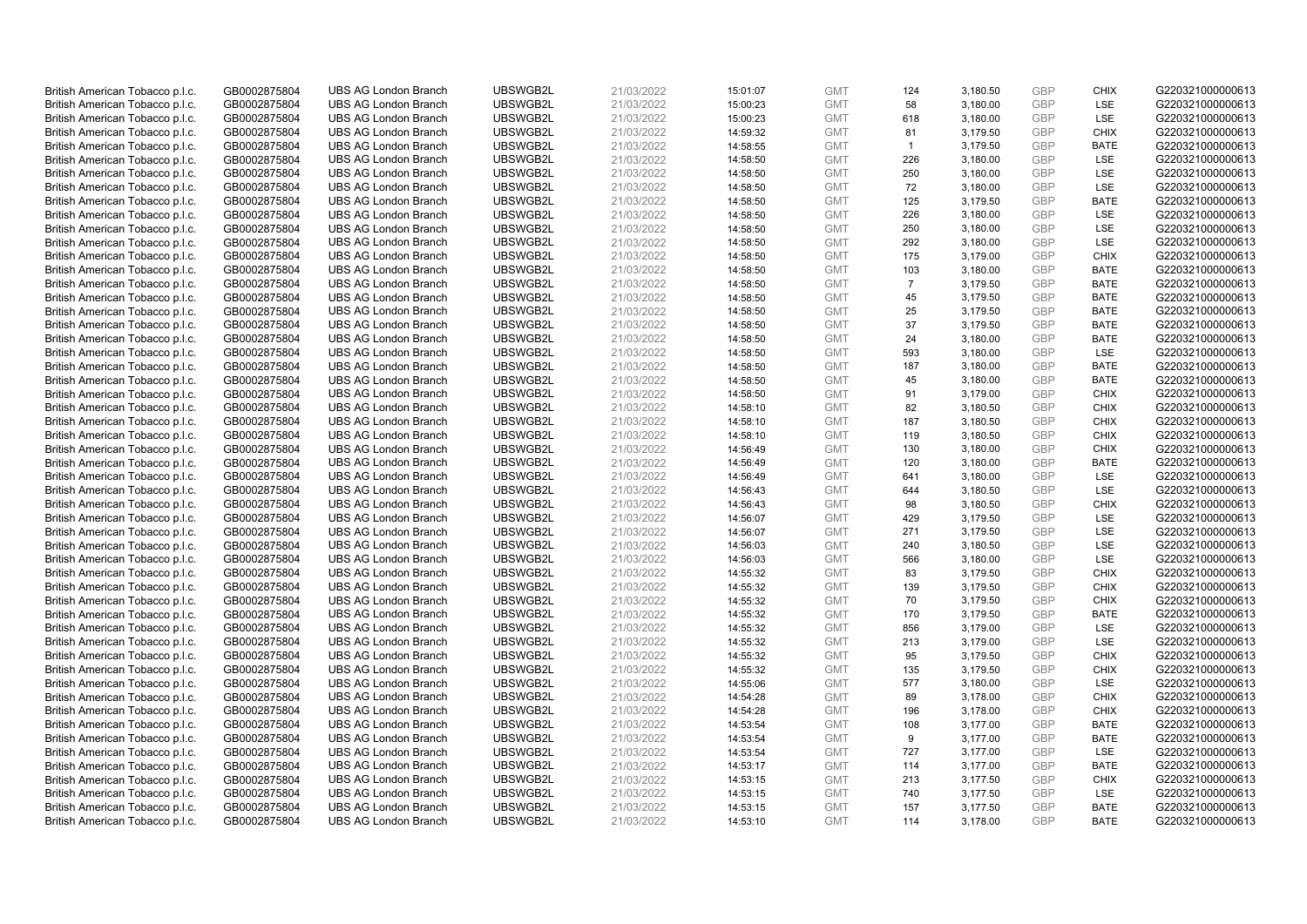| British American Tobacco p.l.c. | GB0002875804 | <b>UBS AG London Branch</b> | UBSWGB2L | 21/03/2022 | 14:52:29 | <b>GMT</b> | 325            | 3,177.50 | <b>GBP</b> | LSE         | G220321000000613 |
|---------------------------------|--------------|-----------------------------|----------|------------|----------|------------|----------------|----------|------------|-------------|------------------|
| British American Tobacco p.l.c. | GB0002875804 | <b>UBS AG London Branch</b> | UBSWGB2L | 21/03/2022 | 14:52:29 | <b>GMT</b> | 192            | 3,177.50 | GBP        | LSE         | G220321000000613 |
| British American Tobacco p.l.c. | GB0002875804 | <b>UBS AG London Branch</b> | UBSWGB2L | 21/03/2022 | 14:52:29 | <b>GMT</b> | 95             | 3,177.50 | GBP        | LSE         | G220321000000613 |
| British American Tobacco p.l.c. | GB0002875804 | <b>UBS AG London Branch</b> | UBSWGB2L | 21/03/2022 | 14:52:28 | <b>GMT</b> | $\overline{7}$ | 3,178.00 | GBP        | <b>CHIX</b> | G220321000000613 |
| British American Tobacco p.l.c. | GB0002875804 | <b>UBS AG London Branch</b> | UBSWGB2L | 21/03/2022 | 14:52:28 | <b>GMT</b> | 114            | 3,178.00 | <b>GBP</b> | <b>CHIX</b> | G220321000000613 |
| British American Tobacco p.l.c. | GB0002875804 | <b>UBS AG London Branch</b> | UBSWGB2L | 21/03/2022 | 14:52:15 | <b>GMT</b> | 80             | 3,178.00 | <b>GBP</b> | <b>CHIX</b> | G220321000000613 |
| British American Tobacco p.l.c. | GB0002875804 | <b>UBS AG London Branch</b> | UBSWGB2L | 21/03/2022 | 14:52:02 | <b>GMT</b> | 3              | 3,177.50 | GBP        | <b>BATE</b> | G220321000000613 |
| British American Tobacco p.l.c. | GB0002875804 | <b>UBS AG London Branch</b> | UBSWGB2L | 21/03/2022 | 14:52:00 | <b>GMT</b> | 90             | 3,178.00 | GBP        | <b>CHIX</b> | G220321000000613 |
| British American Tobacco p.l.c. | GB0002875804 | <b>UBS AG London Branch</b> | UBSWGB2L | 21/03/2022 | 14:52:00 | <b>GMT</b> | 626            | 3,178.00 | GBP        | LSE         | G220321000000613 |
| British American Tobacco p.l.c. | GB0002875804 | <b>UBS AG London Branch</b> | UBSWGB2L | 21/03/2022 | 14:52:00 | <b>GMT</b> | 231            | 3,178.00 | GBP        | <b>LSE</b>  | G220321000000613 |
| British American Tobacco p.l.c. | GB0002875804 | <b>UBS AG London Branch</b> | UBSWGB2L | 21/03/2022 | 14:52:00 | <b>GMT</b> | 137            | 3,178.00 | GBP        | <b>BATE</b> | G220321000000613 |
| British American Tobacco p.l.c. | GB0002875804 | <b>UBS AG London Branch</b> | UBSWGB2L | 21/03/2022 | 14:52:00 | <b>GMT</b> | 5              | 3,178.00 | <b>GBP</b> | <b>BATE</b> | G220321000000613 |
| British American Tobacco p.l.c. | GB0002875804 | <b>UBS AG London Branch</b> | UBSWGB2L | 21/03/2022 | 14:52:00 | <b>GMT</b> | 8              | 3,178.00 | <b>GBP</b> | <b>BATE</b> | G220321000000613 |
| British American Tobacco p.l.c. | GB0002875804 | <b>UBS AG London Branch</b> | UBSWGB2L | 21/03/2022 | 14:52:00 | <b>GMT</b> | 113            | 3,178.00 | <b>GBP</b> | <b>BATE</b> | G220321000000613 |
| British American Tobacco p.l.c. | GB0002875804 | <b>UBS AG London Branch</b> | UBSWGB2L | 21/03/2022 | 14:52:00 | <b>GMT</b> | 80             | 3,178.00 | <b>GBP</b> | <b>CHIX</b> | G220321000000613 |
| British American Tobacco p.l.c. | GB0002875804 | <b>UBS AG London Branch</b> | UBSWGB2L | 21/03/2022 | 14:50:29 | <b>GMT</b> | 88             | 3,176.00 | <b>GBP</b> | <b>CHIX</b> | G220321000000613 |
| British American Tobacco p.l.c. | GB0002875804 | <b>UBS AG London Branch</b> | UBSWGB2L | 21/03/2022 | 14:50:29 | <b>GMT</b> | 282            | 3,176.00 | GBP        | LSE         | G220321000000613 |
| British American Tobacco p.l.c. | GB0002875804 | <b>UBS AG London Branch</b> | UBSWGB2L | 21/03/2022 | 14:50:29 | <b>GMT</b> | 342            | 3,176.00 | <b>GBP</b> | LSE         | G220321000000613 |
| British American Tobacco p.l.c. | GB0002875804 | <b>UBS AG London Branch</b> | UBSWGB2L | 21/03/2022 | 14:50:05 | <b>GMT</b> | 98             | 3,176.50 | GBP        | <b>CHIX</b> | G220321000000613 |
| British American Tobacco p.l.c. | GB0002875804 | <b>UBS AG London Branch</b> | UBSWGB2L | 21/03/2022 | 14:50:05 | <b>GMT</b> | 119            | 3,177.00 | <b>GBP</b> | LSE         | G220321000000613 |
| British American Tobacco p.l.c. | GB0002875804 | <b>UBS AG London Branch</b> | UBSWGB2L | 21/03/2022 | 14:50:05 | <b>GMT</b> | 468            | 3,177.00 | GBP        | LSE         | G220321000000613 |
| British American Tobacco p.l.c. | GB0002875804 | <b>UBS AG London Branch</b> | UBSWGB2L | 21/03/2022 | 14:50:05 | <b>GMT</b> | 712            | 3,177.00 | GBP        | LSE         | G220321000000613 |
| British American Tobacco p.l.c. | GB0002875804 | <b>UBS AG London Branch</b> | UBSWGB2L | 21/03/2022 | 14:50:01 | <b>GMT</b> | 81             | 3,178.00 | GBP        | <b>CHIX</b> | G220321000000613 |
| British American Tobacco p.l.c. | GB0002875804 | <b>UBS AG London Branch</b> | UBSWGB2L | 21/03/2022 | 14:50:01 | <b>GMT</b> | 281            | 3,178.00 | GBP        | <b>CHIX</b> | G220321000000613 |
| British American Tobacco p.l.c. | GB0002875804 | <b>UBS AG London Branch</b> | UBSWGB2L | 21/03/2022 | 14:48:17 | <b>GMT</b> | 84             | 3,178.00 | <b>GBP</b> | <b>BATE</b> | G220321000000613 |
| British American Tobacco p.l.c. | GB0002875804 | <b>UBS AG London Branch</b> | UBSWGB2L | 21/03/2022 | 14:48:15 | <b>GMT</b> | 40             | 3,178.00 | <b>GBP</b> | <b>BATE</b> | G220321000000613 |
| British American Tobacco p.l.c. | GB0002875804 | <b>UBS AG London Branch</b> | UBSWGB2L | 21/03/2022 | 14:48:15 | <b>GMT</b> | 83             | 3,179.00 | <b>GBP</b> | <b>CHIX</b> | G220321000000613 |
| British American Tobacco p.l.c. | GB0002875804 | <b>UBS AG London Branch</b> | UBSWGB2L | 21/03/2022 | 14:48:15 | <b>GMT</b> | 124            | 3,179.00 | GBP        | <b>CHIX</b> | G220321000000613 |
| British American Tobacco p.l.c. | GB0002875804 | <b>UBS AG London Branch</b> | UBSWGB2L | 21/03/2022 | 14:48:15 | <b>GMT</b> | 123            | 3,179.00 | <b>GBP</b> | <b>BATE</b> | G220321000000613 |
| British American Tobacco p.l.c. | GB0002875804 | <b>UBS AG London Branch</b> | UBSWGB2L | 21/03/2022 | 14:48:15 | <b>GMT</b> | 637            | 3,179.00 | GBP        | LSE         | G220321000000613 |
| British American Tobacco p.l.c. | GB0002875804 | <b>UBS AG London Branch</b> | UBSWGB2L | 21/03/2022 | 14:48:15 | <b>GMT</b> | 117            | 3,179.00 | GBP        | <b>CHIX</b> | G220321000000613 |
| British American Tobacco p.l.c. | GB0002875804 | <b>UBS AG London Branch</b> | UBSWGB2L | 21/03/2022 | 14:48:15 | <b>GMT</b> | 122            | 3,179.00 | <b>GBP</b> | <b>BATE</b> | G220321000000613 |
| British American Tobacco p.l.c. | GB0002875804 | <b>UBS AG London Branch</b> | UBSWGB2L | 21/03/2022 | 14:48:04 | <b>GMT</b> | 100            | 3,179.50 | <b>GBP</b> | <b>CHIX</b> | G220321000000613 |
| British American Tobacco p.l.c. | GB0002875804 | <b>UBS AG London Branch</b> | UBSWGB2L | 21/03/2022 | 14:48:04 | <b>GMT</b> | 578            | 3,179.50 | GBP        | LSE         | G220321000000613 |
| British American Tobacco p.l.c. | GB0002875804 | <b>UBS AG London Branch</b> | UBSWGB2L | 21/03/2022 | 14:47:57 | <b>GMT</b> | 93             | 3,180.00 | GBP        | <b>CHIX</b> | G220321000000613 |
| British American Tobacco p.l.c. | GB0002875804 | <b>UBS AG London Branch</b> | UBSWGB2L | 21/03/2022 | 14:47:42 | <b>GMT</b> | 19             | 3,179.50 | GBP        | <b>CHIX</b> | G220321000000613 |
| British American Tobacco p.l.c. | GB0002875804 | <b>UBS AG London Branch</b> | UBSWGB2L | 21/03/2022 | 14:47:42 | <b>GMT</b> | 9              | 3,179.50 | GBP        | <b>CHIX</b> | G220321000000613 |
| British American Tobacco p.l.c. | GB0002875804 | <b>UBS AG London Branch</b> | UBSWGB2L | 21/03/2022 | 14:47:09 | <b>GMT</b> | 639            | 3,179.00 | <b>GBP</b> | LSE         | G220321000000613 |
| British American Tobacco p.l.c. | GB0002875804 | <b>UBS AG London Branch</b> | UBSWGB2L | 21/03/2022 | 14:47:09 | <b>GMT</b> | 107            | 3,179.00 | <b>GBP</b> | <b>BATE</b> | G220321000000613 |
| British American Tobacco p.l.c. | GB0002875804 | <b>UBS AG London Branch</b> | UBSWGB2L | 21/03/2022 | 14:47:09 | <b>GMT</b> | 148            | 3,179.00 | <b>GBP</b> | <b>CHIX</b> | G220321000000613 |
| British American Tobacco p.l.c. | GB0002875804 | <b>UBS AG London Branch</b> | UBSWGB2L | 21/03/2022 | 14:46:42 | <b>GMT</b> | 143            | 3,180.00 | <b>GBP</b> | <b>LSE</b>  | G220321000000613 |
| British American Tobacco p.l.c. | GB0002875804 | <b>UBS AG London Branch</b> | UBSWGB2L | 21/03/2022 | 14:46:42 | <b>GMT</b> | 285            | 3,180.00 | <b>GBP</b> | LSE         | G220321000000613 |
| British American Tobacco p.l.c. | GB0002875804 | <b>UBS AG London Branch</b> | UBSWGB2L | 21/03/2022 | 14:46:42 | <b>GMT</b> | 233            | 3,180.00 | <b>GBP</b> | LSE         | G220321000000613 |
| British American Tobacco p.l.c. | GB0002875804 | <b>UBS AG London Branch</b> | UBSWGB2L | 21/03/2022 | 14:46:38 | <b>GMT</b> | 90             | 3,180.50 | GBP        | <b>CHIX</b> | G220321000000613 |
| British American Tobacco p.l.c. | GB0002875804 | <b>UBS AG London Branch</b> | UBSWGB2L | 21/03/2022 | 14:46:38 | <b>GMT</b> | 486            | 3,181.00 | <b>GBP</b> | <b>LSE</b>  | G220321000000613 |
| British American Tobacco p.l.c. | GB0002875804 | <b>UBS AG London Branch</b> | UBSWGB2L | 21/03/2022 | 14:46:38 | <b>GMT</b> | 271            | 3,181.00 | <b>GBP</b> | LSE         | G220321000000613 |
| British American Tobacco p.l.c. | GB0002875804 | <b>UBS AG London Branch</b> | UBSWGB2L | 21/03/2022 | 14:46:38 | <b>GMT</b> | 448            | 3,181.00 | <b>GBP</b> | LSE         | G220321000000613 |
| British American Tobacco p.l.c. | GB0002875804 | <b>UBS AG London Branch</b> | UBSWGB2L | 21/03/2022 | 14:46:21 | <b>GMT</b> | 80             | 3,180.50 | GBP        | <b>CHIX</b> | G220321000000613 |
| British American Tobacco p.l.c. | GB0002875804 | <b>UBS AG London Branch</b> | UBSWGB2L | 21/03/2022 | 14:46:21 | <b>GMT</b> | 100            | 3,180.50 | <b>GBP</b> | <b>BATE</b> | G220321000000613 |
| British American Tobacco p.l.c. | GB0002875804 | <b>UBS AG London Branch</b> | UBSWGB2L | 21/03/2022 | 14:46:21 | <b>GMT</b> | 115            | 3,180.50 | GBP        | <b>BATE</b> | G220321000000613 |
| British American Tobacco p.l.c. | GB0002875804 | <b>UBS AG London Branch</b> | UBSWGB2L | 21/03/2022 | 14:46:21 | <b>GMT</b> | 99             | 3,180.50 | GBP        | <b>CHIX</b> | G220321000000613 |
| British American Tobacco p.l.c. | GB0002875804 | <b>UBS AG London Branch</b> | UBSWGB2L | 21/03/2022 | 14:46:09 | <b>GMT</b> | 84             | 3,181.00 | <b>GBP</b> | <b>CHIX</b> | G220321000000613 |
| British American Tobacco p.l.c. | GB0002875804 | <b>UBS AG London Branch</b> | UBSWGB2L | 21/03/2022 | 14:46:09 | <b>GMT</b> | 110            | 3,181.00 | GBP        | <b>BATE</b> | G220321000000613 |
| British American Tobacco p.l.c. | GB0002875804 | <b>UBS AG London Branch</b> | UBSWGB2L | 21/03/2022 | 14:46:09 | <b>GMT</b> | 658            | 3,181.00 | GBP        | <b>LSE</b>  | G220321000000613 |
|                                 |              |                             |          |            |          |            |                |          |            |             |                  |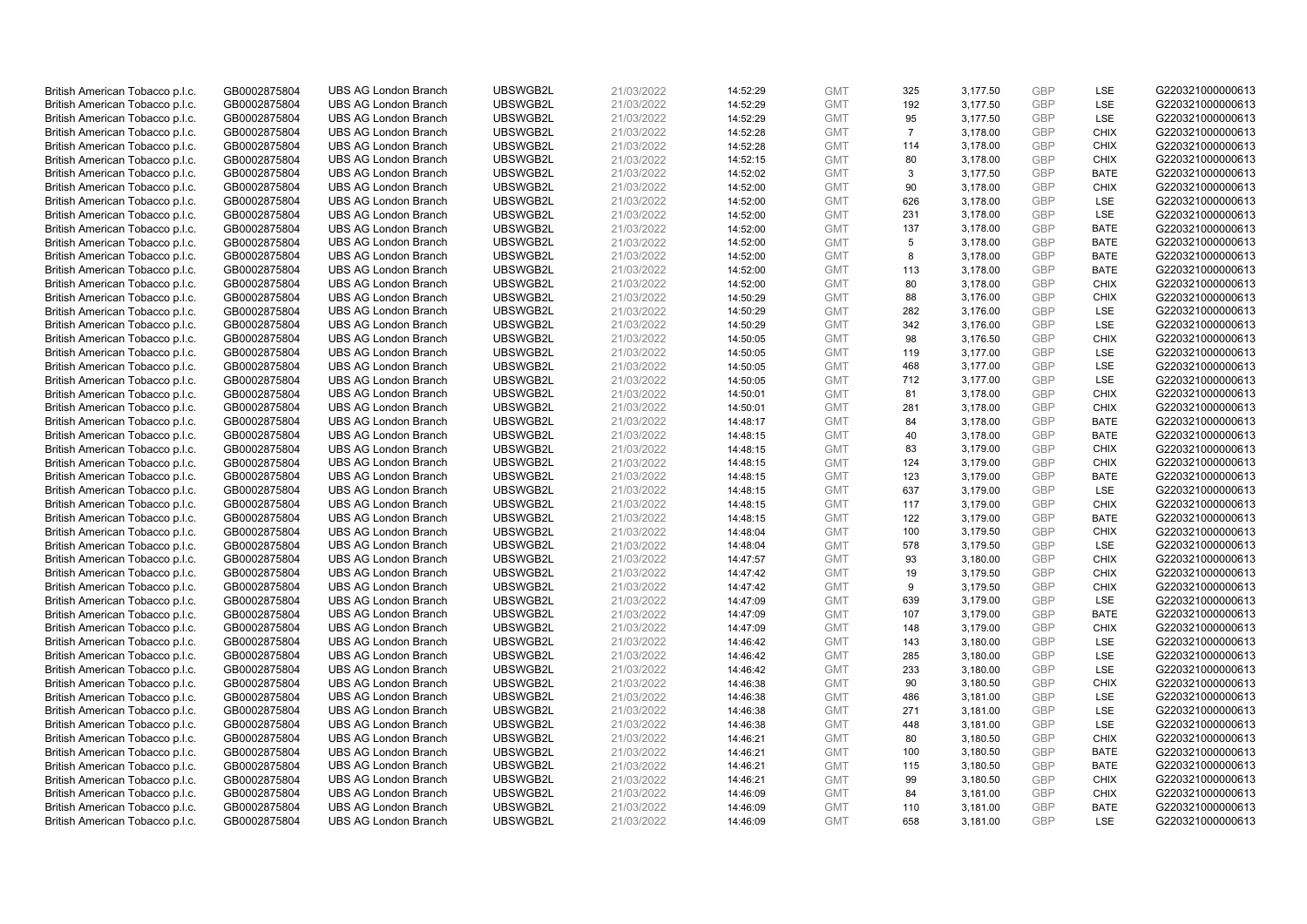| British American Tobacco p.l.c. | GB0002875804 | <b>UBS AG London Branch</b> | UBSWGB2L | 21/03/2022 | 14:46:09 | <b>GMT</b> | 35  | 3,181.00 | <b>GBP</b> | <b>CHIX</b> | G220321000000613 |
|---------------------------------|--------------|-----------------------------|----------|------------|----------|------------|-----|----------|------------|-------------|------------------|
| British American Tobacco p.l.c. | GB0002875804 | <b>UBS AG London Branch</b> | UBSWGB2L | 21/03/2022 | 14:46:09 | <b>GMT</b> | 108 | 3,181.00 | GBP        | <b>BATE</b> | G220321000000613 |
| British American Tobacco p.l.c. | GB0002875804 | <b>UBS AG London Branch</b> | UBSWGB2L | 21/03/2022 | 14:46:09 | <b>GMT</b> | 280 | 3,181.00 | GBP        | <b>CHIX</b> | G220321000000613 |
| British American Tobacco p.l.c. | GB0002875804 | <b>UBS AG London Branch</b> | UBSWGB2L | 21/03/2022 | 14:45:30 | <b>GMT</b> | 60  | 3,181.00 | GBP        | <b>LSE</b>  | G220321000000613 |
| British American Tobacco p.l.c. | GB0002875804 | <b>UBS AG London Branch</b> | UBSWGB2L | 21/03/2022 | 14:44:47 | <b>GMT</b> | 28  | 3,180.00 | <b>GBP</b> | <b>CHIX</b> | G220321000000613 |
| British American Tobacco p.l.c. | GB0002875804 | <b>UBS AG London Branch</b> | UBSWGB2L | 21/03/2022 | 14:44:36 | <b>GMT</b> | 93  | 3,179.00 | <b>GBP</b> | <b>CHIX</b> | G220321000000613 |
| British American Tobacco p.l.c. | GB0002875804 | <b>UBS AG London Branch</b> | UBSWGB2L | 21/03/2022 | 14:44:36 | <b>GMT</b> | 90  | 3,179.00 | GBP        | <b>CHIX</b> | G220321000000613 |
| British American Tobacco p.l.c. | GB0002875804 | <b>UBS AG London Branch</b> | UBSWGB2L | 21/03/2022 | 14:44:07 | <b>GMT</b> | 81  | 3,177.50 | GBP        | <b>CHIX</b> | G220321000000613 |
| British American Tobacco p.l.c. | GB0002875804 | <b>UBS AG London Branch</b> | UBSWGB2L | 21/03/2022 | 14:44:07 | <b>GMT</b> | 54  | 3,177.50 | GBP        | <b>CHIX</b> | G220321000000613 |
| British American Tobacco p.l.c. | GB0002875804 | <b>UBS AG London Branch</b> | UBSWGB2L | 21/03/2022 | 14:44:03 | <b>GMT</b> | 587 | 3,177.00 | GBP        | <b>LSE</b>  | G220321000000613 |
| British American Tobacco p.l.c. | GB0002875804 | <b>UBS AG London Branch</b> | UBSWGB2L | 21/03/2022 | 14:44:03 | <b>GMT</b> | 104 | 3,177.00 | GBP        | <b>BATE</b> | G220321000000613 |
| British American Tobacco p.l.c. | GB0002875804 | <b>UBS AG London Branch</b> | UBSWGB2L | 21/03/2022 | 14:44:03 | <b>GMT</b> | 140 | 3,177.00 | <b>GBP</b> | <b>BATE</b> | G220321000000613 |
| British American Tobacco p.l.c. | GB0002875804 | <b>UBS AG London Branch</b> | UBSWGB2L | 21/03/2022 | 14:43:49 | <b>GMT</b> | 149 | 3,177.50 | GBP        | <b>CHIX</b> | G220321000000613 |
| British American Tobacco p.l.c. | GB0002875804 | <b>UBS AG London Branch</b> | UBSWGB2L | 21/03/2022 | 14:43:49 | <b>GMT</b> | 604 | 3,177.50 | <b>GBP</b> | <b>LSE</b>  | G220321000000613 |
| British American Tobacco p.l.c. | GB0002875804 | <b>UBS AG London Branch</b> | UBSWGB2L | 21/03/2022 | 14:43:08 | <b>GMT</b> | 190 | 3,178.00 | GBP        | <b>BATE</b> | G220321000000613 |
| British American Tobacco p.l.c. | GB0002875804 | <b>UBS AG London Branch</b> | UBSWGB2L | 21/03/2022 | 14:43:08 | <b>GMT</b> | 337 | 3,178.00 | <b>GBP</b> | LSE         | G220321000000613 |
| British American Tobacco p.l.c. | GB0002875804 | <b>UBS AG London Branch</b> | UBSWGB2L | 21/03/2022 | 14:43:08 | <b>GMT</b> | 99  | 3,178.00 | GBP        | <b>CHIX</b> | G220321000000613 |
| British American Tobacco p.l.c. | GB0002875804 | <b>UBS AG London Branch</b> | UBSWGB2L | 21/03/2022 | 14:43:08 | <b>GMT</b> | 238 | 3,178.00 | <b>GBP</b> | LSE         | G220321000000613 |
| British American Tobacco p.l.c. | GB0002875804 | <b>UBS AG London Branch</b> | UBSWGB2L | 21/03/2022 | 14:43:00 | <b>GMT</b> | 774 | 3,178.50 | GBP        | <b>LSE</b>  | G220321000000613 |
| British American Tobacco p.l.c. | GB0002875804 | <b>UBS AG London Branch</b> | UBSWGB2L | 21/03/2022 | 14:42:34 | <b>GMT</b> | 598 | 3,178.50 | <b>GBP</b> | LSE         | G220321000000613 |
| British American Tobacco p.l.c. | GB0002875804 | <b>UBS AG London Branch</b> | UBSWGB2L | 21/03/2022 | 14:42:34 | <b>GMT</b> | 120 | 3,178.50 | GBP        | <b>BATE</b> | G220321000000613 |
| British American Tobacco p.l.c. | GB0002875804 | <b>UBS AG London Branch</b> | UBSWGB2L | 21/03/2022 | 14:42:34 | <b>GMT</b> | 124 | 3,178.50 | GBP        | <b>BATE</b> | G220321000000613 |
| British American Tobacco p.l.c. | GB0002875804 | <b>UBS AG London Branch</b> | UBSWGB2L | 21/03/2022 | 14:42:34 | <b>GMT</b> | 108 | 3,179.00 | GBP        | <b>CHIX</b> | G220321000000613 |
| British American Tobacco p.l.c. | GB0002875804 | <b>UBS AG London Branch</b> | UBSWGB2L | 21/03/2022 | 14:42:26 | <b>GMT</b> | 99  | 3,179.50 | GBP        | <b>CHIX</b> | G220321000000613 |
| British American Tobacco p.l.c. | GB0002875804 | <b>UBS AG London Branch</b> | UBSWGB2L | 21/03/2022 | 14:42:26 | <b>GMT</b> | 152 | 3,179.50 | <b>GBP</b> | <b>CHIX</b> | G220321000000613 |
| British American Tobacco p.l.c. | GB0002875804 | <b>UBS AG London Branch</b> | UBSWGB2L | 21/03/2022 | 14:41:59 | <b>GMT</b> | 65  | 3,179.50 | <b>GBP</b> | <b>CHIX</b> | G220321000000613 |
| British American Tobacco p.l.c. | GB0002875804 | <b>UBS AG London Branch</b> | UBSWGB2L | 21/03/2022 | 14:41:36 | <b>GMT</b> | 82  | 3,178.00 | <b>GBP</b> | <b>CHIX</b> | G220321000000613 |
| British American Tobacco p.l.c. | GB0002875804 | <b>UBS AG London Branch</b> | UBSWGB2L | 21/03/2022 | 14:41:36 | <b>GMT</b> | 85  | 3,178.00 | GBP        | <b>CHIX</b> | G220321000000613 |
| British American Tobacco p.l.c. | GB0002875804 | <b>UBS AG London Branch</b> | UBSWGB2L | 21/03/2022 | 14:41:11 | <b>GMT</b> | 554 | 3,177.00 | <b>GBP</b> | <b>LSE</b>  | G220321000000613 |
| British American Tobacco p.l.c. | GB0002875804 | <b>UBS AG London Branch</b> | UBSWGB2L | 21/03/2022 | 14:41:00 | <b>GMT</b> | 99  | 3,177.00 | GBP        | <b>CHIX</b> | G220321000000613 |
| British American Tobacco p.l.c. | GB0002875804 | <b>UBS AG London Branch</b> | UBSWGB2L | 21/03/2022 | 14:41:00 | <b>GMT</b> | 9   | 3,177.00 | GBP        | <b>CHIX</b> | G220321000000613 |
| British American Tobacco p.l.c. | GB0002875804 | <b>UBS AG London Branch</b> | UBSWGB2L | 21/03/2022 | 14:41:00 | <b>GMT</b> | 86  | 3,177.00 | <b>GBP</b> | <b>CHIX</b> | G220321000000613 |
| British American Tobacco p.l.c. | GB0002875804 | <b>UBS AG London Branch</b> | UBSWGB2L | 21/03/2022 | 14:40:45 | <b>GMT</b> | 85  | 3,177.00 | <b>GBP</b> | <b>BATE</b> | G220321000000613 |
| British American Tobacco p.l.c. | GB0002875804 | <b>UBS AG London Branch</b> | UBSWGB2L | 21/03/2022 | 14:40:45 | <b>GMT</b> | 117 | 3,177.00 | GBP        | <b>BATE</b> | G220321000000613 |
| British American Tobacco p.l.c. | GB0002875804 | <b>UBS AG London Branch</b> | UBSWGB2L | 21/03/2022 | 14:40:42 | <b>GMT</b> | 621 | 3,177.50 | GBP        | LSE         | G220321000000613 |
| British American Tobacco p.l.c. | GB0002875804 | <b>UBS AG London Branch</b> | UBSWGB2L | 21/03/2022 | 14:40:23 | <b>GMT</b> | 48  | 3,178.00 | GBP        | <b>CHIX</b> | G220321000000613 |
| British American Tobacco p.l.c. | GB0002875804 | <b>UBS AG London Branch</b> | UBSWGB2L | 21/03/2022 | 14:40:23 | <b>GMT</b> | 100 | 3,178.00 | GBP        | <b>CHIX</b> | G220321000000613 |
| British American Tobacco p.l.c. | GB0002875804 | <b>UBS AG London Branch</b> | UBSWGB2L | 21/03/2022 | 14:40:06 | <b>GMT</b> | 83  | 3,178.00 | <b>GBP</b> | <b>BATE</b> | G220321000000613 |
| British American Tobacco p.l.c. | GB0002875804 | <b>UBS AG London Branch</b> | UBSWGB2L | 21/03/2022 | 14:40:06 | <b>GMT</b> | 114 | 3,178.00 | <b>GBP</b> | <b>BATE</b> | G220321000000613 |
| British American Tobacco p.l.c. | GB0002875804 | <b>UBS AG London Branch</b> | UBSWGB2L | 21/03/2022 | 14:40:06 | <b>GMT</b> | 90  | 3,178.00 | <b>GBP</b> | <b>BATE</b> | G220321000000613 |
| British American Tobacco p.l.c. | GB0002875804 | <b>UBS AG London Branch</b> | UBSWGB2L | 21/03/2022 | 14:40:05 | <b>GMT</b> | 80  | 3,177.50 | GBP        | <b>CHIX</b> | G220321000000613 |
| British American Tobacco p.l.c. | GB0002875804 | <b>UBS AG London Branch</b> | UBSWGB2L | 21/03/2022 | 14:40:05 | <b>GMT</b> | 100 | 3,177.50 | <b>GBP</b> | <b>CHIX</b> | G220321000000613 |
| British American Tobacco p.l.c. | GB0002875804 | <b>UBS AG London Branch</b> | UBSWGB2L | 21/03/2022 | 14:40:05 | <b>GMT</b> | 652 | 3,177.50 | <b>GBP</b> | LSE         | G220321000000613 |
| British American Tobacco p.l.c. | GB0002875804 | <b>UBS AG London Branch</b> | UBSWGB2L | 21/03/2022 | 14:39:26 | <b>GMT</b> | 220 | 3,178.00 | GBP        | <b>CHIX</b> | G220321000000613 |
| British American Tobacco p.l.c. | GB0002875804 | <b>UBS AG London Branch</b> | UBSWGB2L | 21/03/2022 | 14:39:24 | <b>GMT</b> | 35  | 3,177.50 | <b>GBP</b> | <b>LSE</b>  | G220321000000613 |
| British American Tobacco p.l.c. | GB0002875804 | <b>UBS AG London Branch</b> | UBSWGB2L | 21/03/2022 | 14:39:24 | <b>GMT</b> | 588 | 3,177.50 | <b>GBP</b> | LSE         | G220321000000613 |
| British American Tobacco p.l.c. | GB0002875804 | <b>UBS AG London Branch</b> | UBSWGB2L | 21/03/2022 | 14:39:24 | <b>GMT</b> | 35  | 3,177.50 | <b>GBP</b> | LSE         | G220321000000613 |
| British American Tobacco p.l.c. | GB0002875804 | <b>UBS AG London Branch</b> | UBSWGB2L | 21/03/2022 | 14:38:51 | <b>GMT</b> | 48  | 3,178.50 | GBP        | <b>CHIX</b> | G220321000000613 |
| British American Tobacco p.l.c. | GB0002875804 | <b>UBS AG London Branch</b> | UBSWGB2L | 21/03/2022 | 14:38:46 | <b>GMT</b> | 651 | 3,178.50 | <b>GBP</b> | LSE         | G220321000000613 |
| British American Tobacco p.l.c. | GB0002875804 | <b>UBS AG London Branch</b> | UBSWGB2L | 21/03/2022 | 14:38:46 | <b>GMT</b> | 15  | 3,179.00 | <b>GBP</b> | <b>CHIX</b> | G220321000000613 |
| British American Tobacco p.l.c. | GB0002875804 | <b>UBS AG London Branch</b> | UBSWGB2L | 21/03/2022 | 14:38:46 | <b>GMT</b> | 80  | 3,179.00 | GBP        | <b>CHIX</b> | G220321000000613 |
| British American Tobacco p.l.c. | GB0002875804 | <b>UBS AG London Branch</b> | UBSWGB2L | 21/03/2022 | 14:38:46 | <b>GMT</b> | 634 | 3,178.50 | <b>GBP</b> | LSE         | G220321000000613 |
| British American Tobacco p.l.c. | GB0002875804 | <b>UBS AG London Branch</b> | UBSWGB2L | 21/03/2022 | 14:38:30 | <b>GMT</b> | 88  | 3,179.50 | GBP        | <b>CHIX</b> | G220321000000613 |
| British American Tobacco p.l.c. | GB0002875804 | <b>UBS AG London Branch</b> | UBSWGB2L | 21/03/2022 | 14:38:30 | <b>GMT</b> | 85  | 3.179.50 | GBP        | <b>CHIX</b> | G220321000000613 |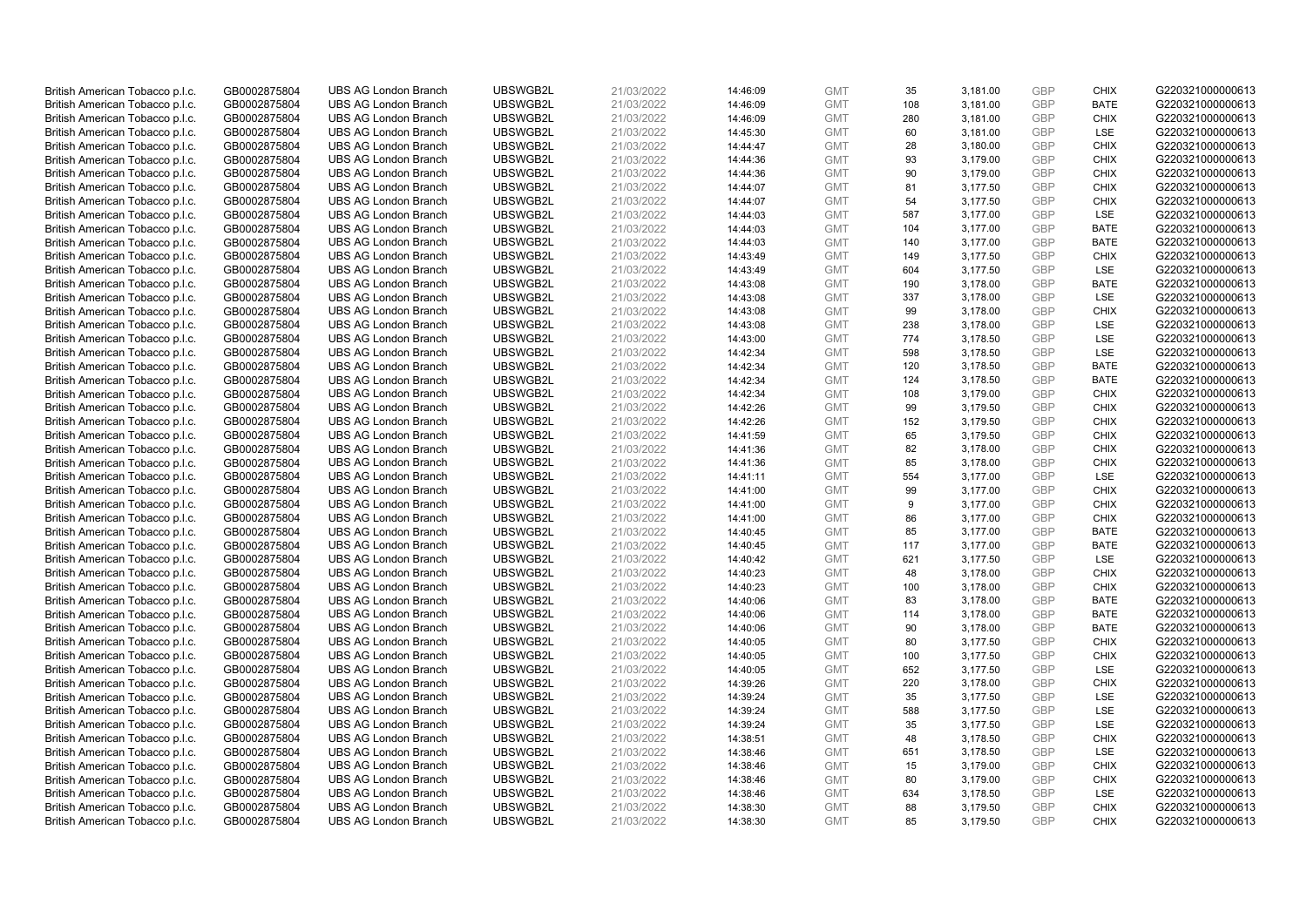| British American Tobacco p.l.c. | GB0002875804 | <b>UBS AG London Branch</b> | UBSWGB2L | 21/03/2022 | 14:38:30 | <b>GMT</b> | 33             | 3,179.50 | <b>GBP</b> | <b>CHIX</b> | G220321000000613 |
|---------------------------------|--------------|-----------------------------|----------|------------|----------|------------|----------------|----------|------------|-------------|------------------|
| British American Tobacco p.l.c. | GB0002875804 | <b>UBS AG London Branch</b> | UBSWGB2L | 21/03/2022 | 14:37:53 | <b>GMT</b> | 83             | 3,178.50 | GBP        | <b>CHIX</b> | G220321000000613 |
| British American Tobacco p.l.c. | GB0002875804 | <b>UBS AG London Branch</b> | UBSWGB2L | 21/03/2022 | 14:37:53 | <b>GMT</b> | 663            | 3,178.50 | GBP        | LSE         | G220321000000613 |
| British American Tobacco p.l.c. | GB0002875804 | <b>UBS AG London Branch</b> | UBSWGB2L | 21/03/2022 | 14:37:11 | <b>GMT</b> | 103            | 3,180.00 | GBP        | <b>BATE</b> | G220321000000613 |
| British American Tobacco p.l.c. | GB0002875804 | <b>UBS AG London Branch</b> | UBSWGB2L | 21/03/2022 | 14:37:03 | <b>GMT</b> | 122            | 3,181.00 | <b>GBP</b> | <b>BATE</b> | G220321000000613 |
| British American Tobacco p.l.c. | GB0002875804 | <b>UBS AG London Branch</b> | UBSWGB2L | 21/03/2022 | 14:37:03 | <b>GMT</b> | 121            | 3,181.50 | <b>GBP</b> | <b>CHIX</b> | G220321000000613 |
| British American Tobacco p.l.c. | GB0002875804 | <b>UBS AG London Branch</b> | UBSWGB2L | 21/03/2022 | 14:37:03 | <b>GMT</b> | 237            | 3,181.50 | <b>GBP</b> | LSE         | G220321000000613 |
| British American Tobacco p.l.c. | GB0002875804 | <b>UBS AG London Branch</b> | UBSWGB2L | 21/03/2022 | 14:37:03 | <b>GMT</b> | 333            | 3,181.50 | GBP        | LSE         | G220321000000613 |
| British American Tobacco p.l.c. | GB0002875804 | <b>UBS AG London Branch</b> | UBSWGB2L | 21/03/2022 | 14:37:03 | <b>GMT</b> | 83             | 3,181.50 | GBP        | <b>CHIX</b> | G220321000000613 |
| British American Tobacco p.l.c. | GB0002875804 | <b>UBS AG London Branch</b> | UBSWGB2L | 21/03/2022 | 14:37:03 | <b>GMT</b> | 84             | 3,181.50 | GBP        | <b>CHIX</b> | G220321000000613 |
| British American Tobacco p.l.c. | GB0002875804 | <b>UBS AG London Branch</b> | UBSWGB2L | 21/03/2022 | 14:37:00 | <b>GMT</b> | 759            | 3,182.00 | GBP        | <b>LSE</b>  | G220321000000613 |
| British American Tobacco p.l.c. | GB0002875804 | <b>UBS AG London Branch</b> | UBSWGB2L | 21/03/2022 | 14:37:00 | <b>GMT</b> | 110            | 3,182.00 | <b>GBP</b> | <b>BATE</b> | G220321000000613 |
| British American Tobacco p.l.c. | GB0002875804 | <b>UBS AG London Branch</b> | UBSWGB2L | 21/03/2022 | 14:36:50 | <b>GMT</b> | 609            | 3,183.00 | <b>GBP</b> | LSE         | G220321000000613 |
| British American Tobacco p.l.c. | GB0002875804 | <b>UBS AG London Branch</b> | UBSWGB2L | 21/03/2022 | 14:36:50 | <b>GMT</b> | 672            | 3,183.00 | <b>GBP</b> | <b>LSE</b>  | G220321000000613 |
| British American Tobacco p.l.c. | GB0002875804 | <b>UBS AG London Branch</b> | UBSWGB2L | 21/03/2022 | 14:36:50 | <b>GMT</b> | 131            | 3,183.00 | GBP        | <b>BATE</b> | G220321000000613 |
| British American Tobacco p.l.c. | GB0002875804 | <b>UBS AG London Branch</b> | UBSWGB2L | 21/03/2022 | 14:36:50 | <b>GMT</b> | 100            | 3,183.00 | <b>GBP</b> | <b>CHIX</b> | G220321000000613 |
| British American Tobacco p.l.c. | GB0002875804 | <b>UBS AG London Branch</b> | UBSWGB2L | 21/03/2022 | 14:36:42 | <b>GMT</b> | $\overline{2}$ | 3,183.50 | GBP        | <b>CHIX</b> | G220321000000613 |
| British American Tobacco p.l.c. | GB0002875804 | <b>UBS AG London Branch</b> | UBSWGB2L | 21/03/2022 | 14:36:42 | <b>GMT</b> | 90             | 3,183.50 | GBP        | <b>CHIX</b> | G220321000000613 |
| British American Tobacco p.l.c. | GB0002875804 | <b>UBS AG London Branch</b> | UBSWGB2L | 21/03/2022 | 14:36:42 | <b>GMT</b> | $\overline{4}$ | 3,184.00 | GBP        | <b>CHIX</b> | G220321000000613 |
| British American Tobacco p.l.c. | GB0002875804 | <b>UBS AG London Branch</b> | UBSWGB2L | 21/03/2022 | 14:36:42 | <b>GMT</b> | 35             | 3,184.00 | <b>GBP</b> | <b>CHIX</b> | G220321000000613 |
| British American Tobacco p.l.c. | GB0002875804 | <b>UBS AG London Branch</b> | UBSWGB2L | 21/03/2022 | 14:36:42 | <b>GMT</b> | 90             | 3,183.50 | GBP        | <b>BATE</b> | G220321000000613 |
| British American Tobacco p.l.c. | GB0002875804 | <b>UBS AG London Branch</b> | UBSWGB2L | 21/03/2022 | 14:36:42 | <b>GMT</b> | 122            | 3,183.50 | GBP        | <b>BATE</b> | G220321000000613 |
| British American Tobacco p.l.c. | GB0002875804 | <b>UBS AG London Branch</b> | UBSWGB2L | 21/03/2022 | 14:36:30 | <b>GMT</b> | 370            | 3,183.50 | GBP        | LSE         | G220321000000613 |
| British American Tobacco p.l.c. | GB0002875804 | <b>UBS AG London Branch</b> | UBSWGB2L | 21/03/2022 | 14:36:28 | <b>GMT</b> | 3              | 3,183.50 | GBP        | <b>CHIX</b> | G220321000000613 |
| British American Tobacco p.l.c. | GB0002875804 | <b>UBS AG London Branch</b> | UBSWGB2L | 21/03/2022 | 14:36:11 | <b>GMT</b> | 100            | 3,183.00 | <b>GBP</b> | <b>CHIX</b> | G220321000000613 |
| British American Tobacco p.l.c. | GB0002875804 | <b>UBS AG London Branch</b> | UBSWGB2L | 21/03/2022 | 14:36:11 | <b>GMT</b> | 43             | 3,183.00 | GBP        | <b>CHIX</b> | G220321000000613 |
| British American Tobacco p.l.c. | GB0002875804 | <b>UBS AG London Branch</b> | UBSWGB2L | 21/03/2022 | 14:36:06 | <b>GMT</b> | 101            | 3,182.50 | <b>GBP</b> | <b>BATE</b> | G220321000000613 |
| British American Tobacco p.l.c. | GB0002875804 | <b>UBS AG London Branch</b> | UBSWGB2L | 21/03/2022 | 14:35:59 | <b>GMT</b> | 49             | 3,183.00 | GBP        | <b>CHIX</b> | G220321000000613 |
| British American Tobacco p.l.c. | GB0002875804 | <b>UBS AG London Branch</b> | UBSWGB2L | 21/03/2022 | 14:35:59 | <b>GMT</b> | 37             | 3,183.00 | <b>GBP</b> | <b>CHIX</b> | G220321000000613 |
| British American Tobacco p.l.c. | GB0002875804 | <b>UBS AG London Branch</b> | UBSWGB2L | 21/03/2022 | 14:35:53 | <b>GMT</b> | 81             | 3,182.50 | GBP        | <b>CHIX</b> | G220321000000613 |
| British American Tobacco p.l.c. | GB0002875804 | <b>UBS AG London Branch</b> | UBSWGB2L | 21/03/2022 | 14:35:53 | <b>GMT</b> | 84             | 3,182.50 | GBP        | <b>CHIX</b> | G220321000000613 |
| British American Tobacco p.l.c. | GB0002875804 | <b>UBS AG London Branch</b> | UBSWGB2L | 21/03/2022 | 14:35:47 | <b>GMT</b> | $\overline{1}$ | 3,182.50 | <b>GBP</b> | <b>CHIX</b> | G220321000000613 |
| British American Tobacco p.l.c. | GB0002875804 | <b>UBS AG London Branch</b> | UBSWGB2L | 21/03/2022 | 14:35:46 | <b>GMT</b> | 197            | 3,182.00 | <b>GBP</b> | <b>BATE</b> | G220321000000613 |
| British American Tobacco p.l.c. | GB0002875804 | <b>UBS AG London Branch</b> | UBSWGB2L | 21/03/2022 | 14:35:08 | <b>GMT</b> | 72             | 3,179.00 | GBP        | <b>CHIX</b> | G220321000000613 |
| British American Tobacco p.l.c. | GB0002875804 | <b>UBS AG London Branch</b> | UBSWGB2L | 21/03/2022 | 14:35:08 | <b>GMT</b> | 110            | 3,179.00 | GBP        | <b>CHIX</b> | G220321000000613 |
| British American Tobacco p.l.c. | GB0002875804 | <b>UBS AG London Branch</b> | UBSWGB2L | 21/03/2022 | 14:35:08 | <b>GMT</b> | 93             | 3,179.00 | GBP        | <b>CHIX</b> | G220321000000613 |
| British American Tobacco p.l.c. | GB0002875804 | <b>UBS AG London Branch</b> | UBSWGB2L | 21/03/2022 | 14:34:46 | <b>GMT</b> | 113            | 3,179.00 | GBP        | <b>CHIX</b> | G220321000000613 |
| British American Tobacco p.l.c. | GB0002875804 | <b>UBS AG London Branch</b> | UBSWGB2L | 21/03/2022 | 14:34:41 | <b>GMT</b> | 462            | 3,178.50 | <b>GBP</b> | LSE         | G220321000000613 |
| British American Tobacco p.l.c. | GB0002875804 | <b>UBS AG London Branch</b> | UBSWGB2L | 21/03/2022 | 14:34:41 | <b>GMT</b> | 149            | 3,178.50 | <b>GBP</b> | LSE         | G220321000000613 |
| British American Tobacco p.l.c. | GB0002875804 | <b>UBS AG London Branch</b> | UBSWGB2L | 21/03/2022 | 14:34:03 | <b>GMT</b> | 100            | 3,177.00 | <b>GBP</b> | <b>BATE</b> | G220321000000613 |
| British American Tobacco p.l.c. | GB0002875804 | <b>UBS AG London Branch</b> | UBSWGB2L | 21/03/2022 | 14:34:03 | <b>GMT</b> | $\overline{1}$ | 3,177.00 | GBP        | <b>BATE</b> | G220321000000613 |
| British American Tobacco p.l.c. | GB0002875804 | <b>UBS AG London Branch</b> | UBSWGB2L | 21/03/2022 | 14:34:03 | <b>GMT</b> | 119            | 3,177.00 | <b>GBP</b> | <b>BATE</b> | G220321000000613 |
| British American Tobacco p.l.c. | GB0002875804 | <b>UBS AG London Branch</b> | UBSWGB2L | 21/03/2022 | 14:34:02 | <b>GMT</b> | 92             | 3,177.50 | <b>GBP</b> | <b>CHIX</b> | G220321000000613 |
| British American Tobacco p.l.c. | GB0002875804 | <b>UBS AG London Branch</b> | UBSWGB2L | 21/03/2022 | 14:34:02 | <b>GMT</b> | 65             | 3,177.50 | GBP        | <b>CHIX</b> | G220321000000613 |
| British American Tobacco p.l.c. | GB0002875804 | <b>UBS AG London Branch</b> | UBSWGB2L | 21/03/2022 | 14:34:02 | <b>GMT</b> | 89             | 3,177.50 | <b>GBP</b> | <b>CHIX</b> | G220321000000613 |
| British American Tobacco p.l.c. | GB0002875804 | <b>UBS AG London Branch</b> | UBSWGB2L | 21/03/2022 | 14:34:02 | <b>GMT</b> | 636            | 3,177.50 | <b>GBP</b> | LSE         | G220321000000613 |
| British American Tobacco p.l.c. | GB0002875804 | <b>UBS AG London Branch</b> | UBSWGB2L | 21/03/2022 | 14:33:56 | <b>GMT</b> | 183            | 3,178.00 | <b>GBP</b> | <b>CHIX</b> | G220321000000613 |
| British American Tobacco p.l.c. | GB0002875804 | <b>UBS AG London Branch</b> | UBSWGB2L | 21/03/2022 | 14:33:50 | <b>GMT</b> | 581            | 3,178.00 | <b>GBP</b> | LSE         | G220321000000613 |
| British American Tobacco p.l.c. | GB0002875804 | <b>UBS AG London Branch</b> | UBSWGB2L | 21/03/2022 | 14:33:45 | <b>GMT</b> | 214            | 3,178.50 | <b>GBP</b> | <b>CHIX</b> | G220321000000613 |
| British American Tobacco p.l.c. | GB0002875804 | <b>UBS AG London Branch</b> | UBSWGB2L | 21/03/2022 | 14:32:56 | <b>GMT</b> | 117            | 3,178.00 | <b>GBP</b> | <b>BATE</b> | G220321000000613 |
| British American Tobacco p.l.c. | GB0002875804 | <b>UBS AG London Branch</b> | UBSWGB2L | 21/03/2022 | 14:32:56 | <b>GMT</b> | 23             | 3,178.00 | GBP        | <b>BATE</b> | G220321000000613 |
| British American Tobacco p.l.c. | GB0002875804 | <b>UBS AG London Branch</b> | UBSWGB2L | 21/03/2022 | 14:32:45 | <b>GMT</b> | 50             | 3,178.00 | <b>GBP</b> | <b>CHIX</b> | G220321000000613 |
| British American Tobacco p.l.c. | GB0002875804 | <b>UBS AG London Branch</b> | UBSWGB2L | 21/03/2022 | 14:32:45 | <b>GMT</b> | 30             | 3,178.00 | GBP        | <b>CHIX</b> | G220321000000613 |
| British American Tobacco p.l.c. | GB0002875804 | <b>UBS AG London Branch</b> | UBSWGB2L | 21/03/2022 | 14:32:45 | <b>GMT</b> | 160            | 3.178.00 | GBP        | <b>BATE</b> | G220321000000613 |
|                                 |              |                             |          |            |          |            |                |          |            |             |                  |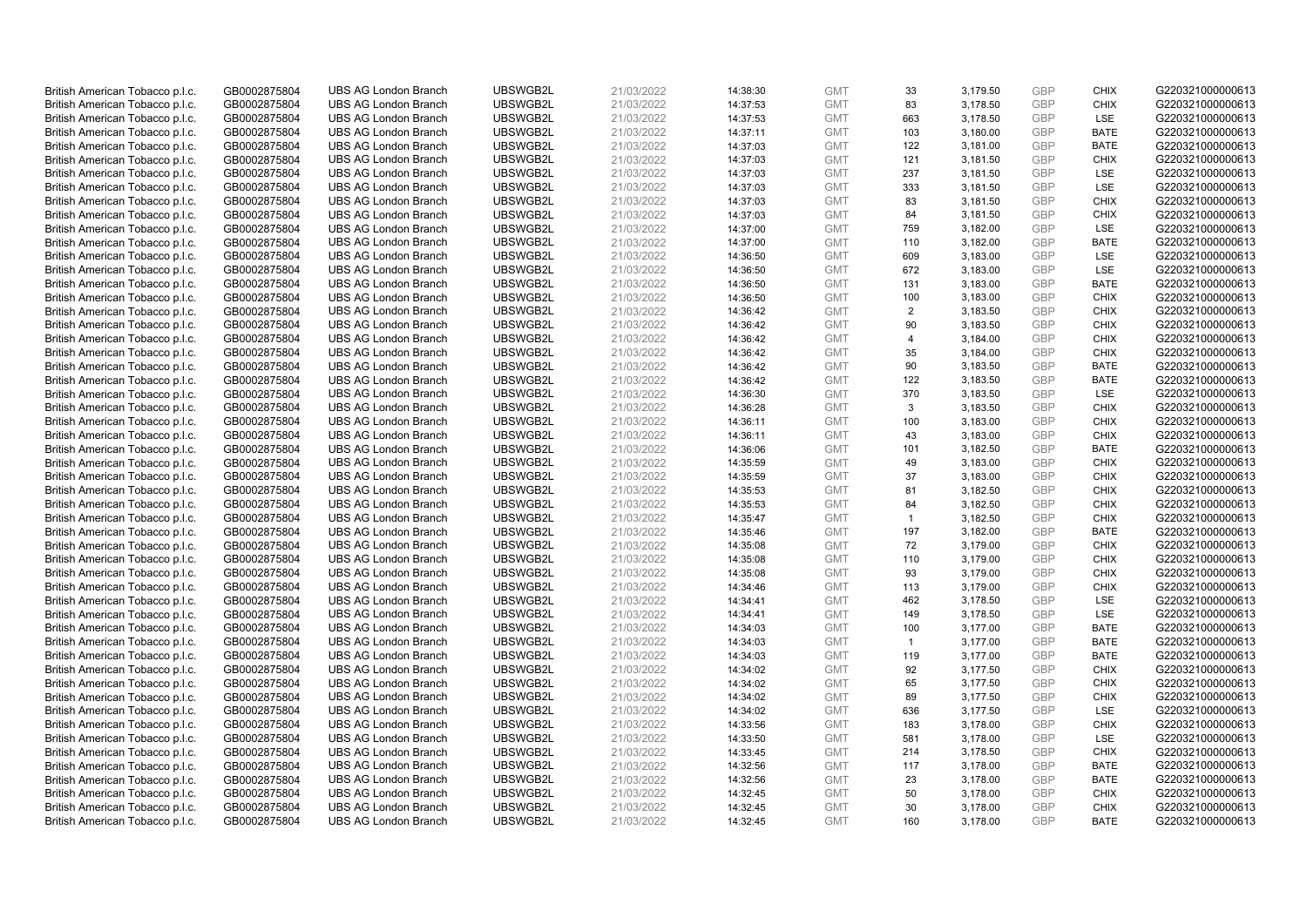| British American Tobacco p.l.c. | GB0002875804 | <b>UBS AG London Branch</b> | UBSWGB2L | 21/03/2022 | 14:32:45 | <b>GMT</b> | 9   | 3,178.00 | <b>GBP</b> | <b>CHIX</b> | G220321000000613 |
|---------------------------------|--------------|-----------------------------|----------|------------|----------|------------|-----|----------|------------|-------------|------------------|
| British American Tobacco p.l.c. | GB0002875804 | <b>UBS AG London Branch</b> | UBSWGB2L | 21/03/2022 | 14:32:45 | <b>GMT</b> | 81  | 3,178.00 | <b>GBP</b> | <b>CHIX</b> | G220321000000613 |
| British American Tobacco p.l.c. | GB0002875804 | <b>UBS AG London Branch</b> | UBSWGB2L | 21/03/2022 | 14:32:45 | <b>GMT</b> | 110 | 3,178.50 | GBP        | <b>BATE</b> | G220321000000613 |
| British American Tobacco p.l.c. | GB0002875804 | <b>UBS AG London Branch</b> | UBSWGB2L | 21/03/2022 | 14:32:45 | <b>GMT</b> | 245 | 3,178.50 | GBP        | <b>CHIX</b> | G220321000000613 |
| British American Tobacco p.l.c. | GB0002875804 | <b>UBS AG London Branch</b> | UBSWGB2L | 21/03/2022 | 14:32:45 | <b>GMT</b> | 657 | 3,178.50 | <b>GBP</b> | LSE         | G220321000000613 |
| British American Tobacco p.l.c. | GB0002875804 | <b>UBS AG London Branch</b> | UBSWGB2L | 21/03/2022 | 14:32:45 | <b>GMT</b> | 108 | 3,178.50 | <b>GBP</b> | <b>BATE</b> | G220321000000613 |
| British American Tobacco p.l.c. | GB0002875804 | <b>UBS AG London Branch</b> | UBSWGB2L | 21/03/2022 | 14:32:45 | <b>GMT</b> | 54  | 3,178.50 | <b>GBP</b> | <b>CHIX</b> | G220321000000613 |
| British American Tobacco p.l.c. | GB0002875804 | <b>UBS AG London Branch</b> | UBSWGB2L | 21/03/2022 | 14:32:45 | <b>GMT</b> | 74  | 3,178.50 | GBP        | <b>CHIX</b> | G220321000000613 |
| British American Tobacco p.l.c. | GB0002875804 | <b>UBS AG London Branch</b> | UBSWGB2L | 21/03/2022 | 14:32:25 | <b>GMT</b> | 676 | 3,178.50 | <b>GBP</b> | LSE         | G220321000000613 |
| British American Tobacco p.l.c. | GB0002875804 | <b>UBS AG London Branch</b> | UBSWGB2L | 21/03/2022 | 14:32:25 | <b>GMT</b> | 107 | 3,178.50 | GBP        | <b>BATE</b> | G220321000000613 |
| British American Tobacco p.l.c. | GB0002875804 | <b>UBS AG London Branch</b> | UBSWGB2L | 21/03/2022 | 14:32:25 | <b>GMT</b> | 83  | 3,178.50 | <b>GBP</b> | <b>CHIX</b> | G220321000000613 |
| British American Tobacco p.l.c. | GB0002875804 | <b>UBS AG London Branch</b> | UBSWGB2L | 21/03/2022 | 14:32:05 | <b>GMT</b> | 162 | 3,178.50 | <b>GBP</b> | <b>CHIX</b> | G220321000000613 |
| British American Tobacco p.l.c. | GB0002875804 | <b>UBS AG London Branch</b> | UBSWGB2L | 21/03/2022 | 14:32:05 | <b>GMT</b> | 59  | 3,178.50 | <b>GBP</b> | <b>CHIX</b> | G220321000000613 |
| British American Tobacco p.l.c. | GB0002875804 | <b>UBS AG London Branch</b> | UBSWGB2L | 21/03/2022 | 14:32:01 | <b>GMT</b> | 79  | 3,178.00 | <b>GBP</b> | <b>BATE</b> | G220321000000613 |
| British American Tobacco p.l.c. | GB0002875804 | <b>UBS AG London Branch</b> | UBSWGB2L | 21/03/2022 | 14:32:01 | <b>GMT</b> | 27  | 3,178.00 | <b>GBP</b> | <b>BATE</b> | G220321000000613 |
| British American Tobacco p.l.c. | GB0002875804 | <b>UBS AG London Branch</b> | UBSWGB2L | 21/03/2022 | 14:31:56 | <b>GMT</b> | 586 | 3,177.50 | <b>GBP</b> | LSE         | G220321000000613 |
| British American Tobacco p.l.c. | GB0002875804 | <b>UBS AG London Branch</b> | UBSWGB2L | 21/03/2022 | 14:31:26 | <b>GMT</b> | 66  | 3,178.00 | <b>GBP</b> | <b>CHIX</b> | G220321000000613 |
| British American Tobacco p.l.c. | GB0002875804 | <b>UBS AG London Branch</b> | UBSWGB2L | 21/03/2022 | 14:31:26 | <b>GMT</b> | 28  | 3,178.00 | GBP        | <b>CHIX</b> | G220321000000613 |
| British American Tobacco p.l.c. | GB0002875804 | <b>UBS AG London Branch</b> | UBSWGB2L | 21/03/2022 | 14:31:22 | <b>GMT</b> | 22  | 3,178.00 | GBP        | <b>CHIX</b> | G220321000000613 |
| British American Tobacco p.l.c. | GB0002875804 | <b>UBS AG London Branch</b> | UBSWGB2L | 21/03/2022 | 14:31:22 | <b>GMT</b> | 61  | 3,178.00 | <b>GBP</b> | <b>CHIX</b> | G220321000000613 |
| British American Tobacco p.l.c. | GB0002875804 | <b>UBS AG London Branch</b> | UBSWGB2L | 21/03/2022 | 14:31:18 | <b>GMT</b> | 291 | 3,178.50 | GBP        | <b>CHIX</b> | G220321000000613 |
| British American Tobacco p.l.c. | GB0002875804 | <b>UBS AG London Branch</b> | UBSWGB2L | 21/03/2022 | 14:31:14 | <b>GMT</b> | 112 | 3,178.00 | <b>GBP</b> | LSE         | G220321000000613 |
| British American Tobacco p.l.c. | GB0002875804 | <b>UBS AG London Branch</b> | UBSWGB2L | 21/03/2022 | 14:31:14 | <b>GMT</b> | 79  | 3,178.00 | GBP        | LSE         | G220321000000613 |
| British American Tobacco p.l.c. | GB0002875804 | <b>UBS AG London Branch</b> | UBSWGB2L | 21/03/2022 | 14:31:14 | <b>GMT</b> | 250 | 3,178.00 | <b>GBP</b> | LSE         | G220321000000613 |
| British American Tobacco p.l.c. | GB0002875804 | <b>UBS AG London Branch</b> | UBSWGB2L | 21/03/2022 | 14:31:14 | <b>GMT</b> | 200 | 3,177.50 | <b>GBP</b> | LSE         | G220321000000613 |
| British American Tobacco p.l.c. | GB0002875804 | <b>UBS AG London Branch</b> | UBSWGB2L | 21/03/2022 | 14:31:14 | <b>GMT</b> | 3   | 3,177.50 | <b>GBP</b> | <b>BATE</b> | G220321000000613 |
| British American Tobacco p.l.c. | GB0002875804 | <b>UBS AG London Branch</b> | UBSWGB2L | 21/03/2022 | 14:31:14 | <b>GMT</b> | 119 | 3,177.50 | <b>GBP</b> | <b>BATE</b> | G220321000000613 |
| British American Tobacco p.l.c. | GB0002875804 | <b>UBS AG London Branch</b> | UBSWGB2L | 21/03/2022 | 14:31:14 | <b>GMT</b> | 169 | 3,178.00 | <b>GBP</b> | <b>LSE</b>  | G220321000000613 |
| British American Tobacco p.l.c. | GB0002875804 | <b>UBS AG London Branch</b> | UBSWGB2L | 21/03/2022 | 14:31:14 | <b>GMT</b> | 500 | 3,178.00 | <b>GBP</b> | LSE         | G220321000000613 |
| British American Tobacco p.l.c. | GB0002875804 | <b>UBS AG London Branch</b> | UBSWGB2L | 21/03/2022 | 14:30:45 | <b>GMT</b> | 95  | 3,179.00 | <b>GBP</b> | <b>CHIX</b> | G220321000000613 |
| British American Tobacco p.l.c. | GB0002875804 | <b>UBS AG London Branch</b> | UBSWGB2L | 21/03/2022 | 14:30:29 | <b>GMT</b> | 98  | 3,178.00 | GBP        | <b>CHIX</b> | G220321000000613 |
| British American Tobacco p.l.c. | GB0002875804 | <b>UBS AG London Branch</b> | UBSWGB2L | 21/03/2022 | 14:30:29 | <b>GMT</b> | 117 | 3,178.00 | <b>GBP</b> | <b>BATE</b> | G220321000000613 |
| British American Tobacco p.l.c. | GB0002875804 | <b>UBS AG London Branch</b> | UBSWGB2L | 21/03/2022 | 14:30:29 | <b>GMT</b> | 601 | 3,178.00 | <b>GBP</b> | LSE         | G220321000000613 |
| British American Tobacco p.l.c. | GB0002875804 | <b>UBS AG London Branch</b> | UBSWGB2L | 21/03/2022 | 14:30:29 | <b>GMT</b> | 236 | 3,178.00 | GBP        | <b>BATE</b> | G220321000000613 |
| British American Tobacco p.l.c. | GB0002875804 | <b>UBS AG London Branch</b> | UBSWGB2L | 21/03/2022 | 14:30:29 | <b>GMT</b> | 189 | 3,178.00 | <b>GBP</b> | <b>CHIX</b> | G220321000000613 |
| British American Tobacco p.l.c. | GB0002875804 | <b>UBS AG London Branch</b> | UBSWGB2L | 21/03/2022 | 14:30:02 | <b>GMT</b> | 71  | 3,178.50 | GBP        | <b>CHIX</b> | G220321000000613 |
| British American Tobacco p.l.c. | GB0002875804 | <b>UBS AG London Branch</b> | UBSWGB2L | 21/03/2022 | 14:30:02 | <b>GMT</b> | 106 | 3,178.50 | <b>GBP</b> | <b>CHIX</b> | G220321000000613 |
| British American Tobacco p.l.c. | GB0002875804 | <b>UBS AG London Branch</b> | UBSWGB2L | 21/03/2022 | 14:29:29 | <b>GMT</b> | 61  | 3,179.00 | <b>GBP</b> | <b>CHIX</b> | G220321000000613 |
| British American Tobacco p.l.c. | GB0002875804 | <b>UBS AG London Branch</b> | UBSWGB2L | 21/03/2022 | 14:28:38 | <b>GMT</b> | 607 | 3,177.50 | <b>GBP</b> | LSE         | G220321000000613 |
| British American Tobacco p.l.c. | GB0002875804 | <b>UBS AG London Branch</b> | UBSWGB2L | 21/03/2022 | 14:28:38 | <b>GMT</b> | 116 | 3,177.50 | <b>GBP</b> | <b>BATE</b> | G220321000000613 |
| British American Tobacco p.l.c. | GB0002875804 | <b>UBS AG London Branch</b> | UBSWGB2L | 21/03/2022 | 14:28:32 | <b>GMT</b> | 125 | 3,178.00 | <b>GBP</b> | <b>CHIX</b> | G220321000000613 |
| British American Tobacco p.l.c. | GB0002875804 | <b>UBS AG London Branch</b> | UBSWGB2L | 21/03/2022 | 14:28:32 | <b>GMT</b> | 83  | 3,178.00 | <b>GBP</b> | <b>CHIX</b> | G220321000000613 |
| British American Tobacco p.l.c. | GB0002875804 | <b>UBS AG London Branch</b> | UBSWGB2L | 21/03/2022 | 14:27:57 | <b>GMT</b> | 549 | 3,177.50 | <b>GBP</b> | LSE         | G220321000000613 |
| British American Tobacco p.l.c. | GB0002875804 | <b>UBS AG London Branch</b> | UBSWGB2L | 21/03/2022 | 14:27:57 | <b>GMT</b> | 94  | 3,177.50 | GBP        | <b>CHIX</b> | G220321000000613 |
| British American Tobacco p.l.c. | GB0002875804 | <b>UBS AG London Branch</b> | UBSWGB2L | 21/03/2022 | 14:27:46 | <b>GMT</b> | 48  | 3,178.50 | <b>GBP</b> | <b>CHIX</b> | G220321000000613 |
| British American Tobacco p.l.c. | GB0002875804 | <b>UBS AG London Branch</b> | UBSWGB2L | 21/03/2022 | 14:27:19 | <b>GMT</b> | 29  | 3,177.00 | <b>GBP</b> | <b>CHIX</b> | G220321000000613 |
| British American Tobacco p.l.c. | GB0002875804 | <b>UBS AG London Branch</b> | UBSWGB2L | 21/03/2022 | 14:27:19 | <b>GMT</b> | 67  | 3,177.00 | <b>GBP</b> | <b>CHIX</b> | G220321000000613 |
| British American Tobacco p.l.c. | GB0002875804 | <b>UBS AG London Branch</b> | UBSWGB2L | 21/03/2022 | 14:26:57 | <b>GMT</b> | 87  | 3,177.50 | <b>GBP</b> | <b>CHIX</b> | G220321000000613 |
| British American Tobacco p.l.c. | GB0002875804 | <b>UBS AG London Branch</b> | UBSWGB2L | 21/03/2022 | 14:26:44 | <b>GMT</b> | 58  | 3,177.00 | <b>GBP</b> | LSE         | G220321000000613 |
| British American Tobacco p.l.c. | GB0002875804 | <b>UBS AG London Branch</b> | UBSWGB2L | 21/03/2022 | 14:26:44 | <b>GMT</b> | 383 | 3,177.00 | <b>GBP</b> | LSE         | G220321000000613 |
| British American Tobacco p.l.c. | GB0002875804 | <b>UBS AG London Branch</b> | UBSWGB2L | 21/03/2022 | 14:26:44 | <b>GMT</b> | 167 | 3,177.00 | <b>GBP</b> | LSE         | G220321000000613 |
| British American Tobacco p.l.c. | GB0002875804 | <b>UBS AG London Branch</b> | UBSWGB2L | 21/03/2022 | 14:26:44 | <b>GMT</b> | 102 | 3,178.00 | <b>GBP</b> | <b>BATE</b> | G220321000000613 |
| British American Tobacco p.l.c. | GB0002875804 | <b>UBS AG London Branch</b> | UBSWGB2L | 21/03/2022 | 14:26:44 | <b>GMT</b> | 610 | 3,178.00 | GBP        | LSE         | G220321000000613 |
| British American Tobacco p.l.c. | GB0002875804 | <b>UBS AG London Branch</b> | UBSWGB2L | 21/03/2022 | 14:25:19 | <b>GMT</b> | 82  | 3,180.50 | GBP        | <b>CHIX</b> | G220321000000613 |
|                                 |              |                             |          |            |          |            |     |          |            |             |                  |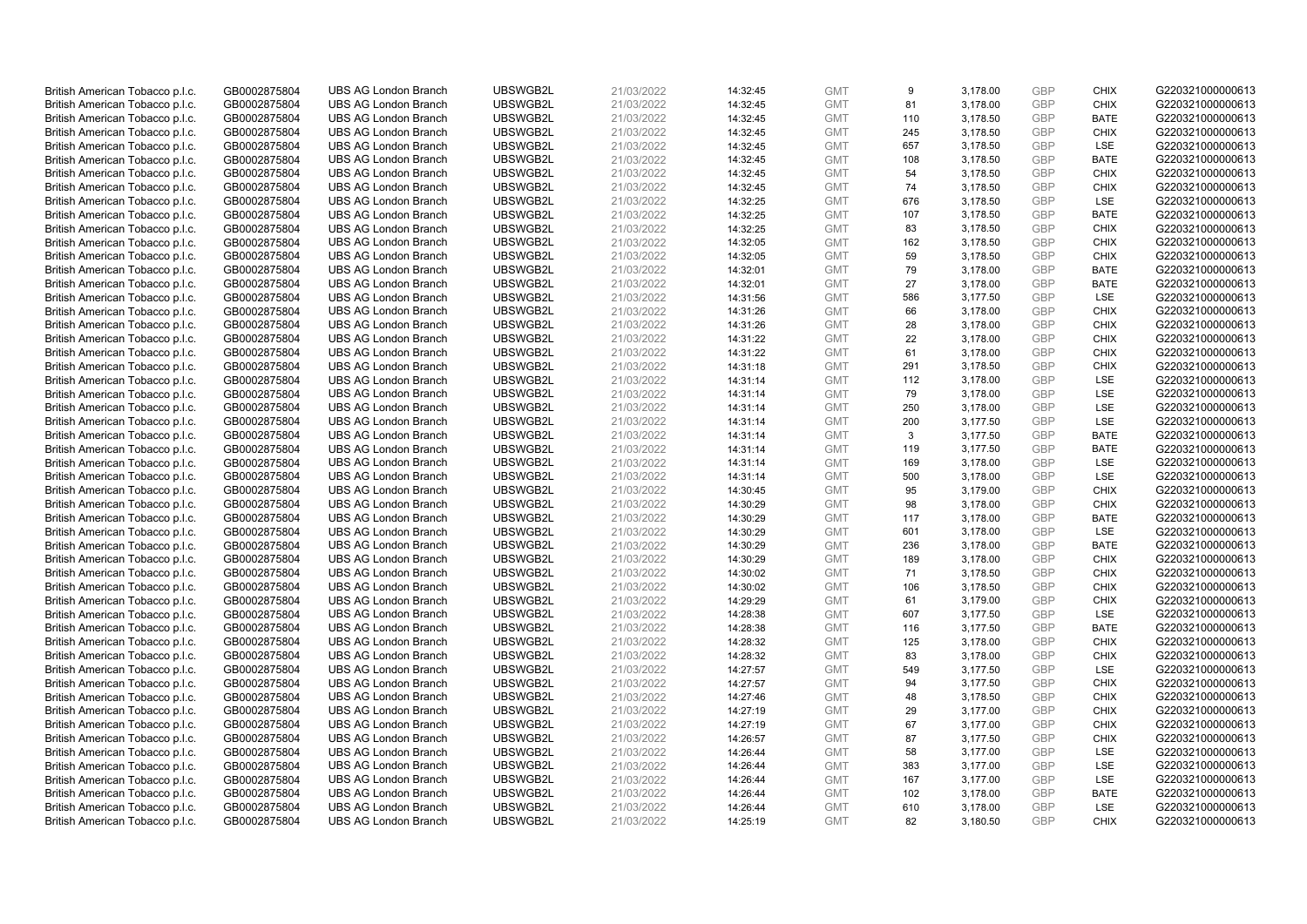| British American Tobacco p.l.c. | GB0002875804 | <b>UBS AG London Branch</b> | UBSWGB2L | 21/03/2022 | 14:25:10 | <b>GMT</b> | 90             | 3,181.00 | <b>GBP</b> | <b>CHIX</b> | G220321000000613 |
|---------------------------------|--------------|-----------------------------|----------|------------|----------|------------|----------------|----------|------------|-------------|------------------|
| British American Tobacco p.l.c. | GB0002875804 | <b>UBS AG London Branch</b> | UBSWGB2L | 21/03/2022 | 14:25:10 | <b>GMT</b> | 93             | 3,181.00 | <b>GBP</b> | <b>CHIX</b> | G220321000000613 |
| British American Tobacco p.l.c. | GB0002875804 | <b>UBS AG London Branch</b> | UBSWGB2L | 21/03/2022 | 14:25:10 | <b>GMT</b> | 465            | 3,181.50 | <b>GBP</b> | LSE         | G220321000000613 |
| British American Tobacco p.l.c. | GB0002875804 | <b>UBS AG London Branch</b> | UBSWGB2L | 21/03/2022 | 14:25:10 | <b>GMT</b> | 146            | 3,181.50 | GBP        | <b>LSE</b>  | G220321000000613 |
| British American Tobacco p.l.c. | GB0002875804 | <b>UBS AG London Branch</b> | UBSWGB2L | 21/03/2022 | 14:25:10 | <b>GMT</b> | 120            | 3,181.50 | GBP        | <b>BATE</b> | G220321000000613 |
| British American Tobacco p.l.c. | GB0002875804 | <b>UBS AG London Branch</b> | UBSWGB2L | 21/03/2022 | 14:25:03 | <b>GMT</b> | 110            | 3,182.00 | <b>GBP</b> | <b>CHIX</b> | G220321000000613 |
| British American Tobacco p.l.c. | GB0002875804 | <b>UBS AG London Branch</b> | UBSWGB2L | 21/03/2022 | 14:25:03 | <b>GMT</b> | 118            | 3,182.00 | <b>GBP</b> | <b>BATE</b> | G220321000000613 |
| British American Tobacco p.l.c. | GB0002875804 | <b>UBS AG London Branch</b> | UBSWGB2L | 21/03/2022 | 14:24:35 | <b>GMT</b> | 673            | 3,183.00 | GBP        | LSE         | G220321000000613 |
| British American Tobacco p.l.c. | GB0002875804 | <b>UBS AG London Branch</b> | UBSWGB2L | 21/03/2022 | 14:24:35 | <b>GMT</b> | 686            | 3,183.00 | GBP        | LSE         | G220321000000613 |
| British American Tobacco p.l.c. | GB0002875804 | <b>UBS AG London Branch</b> | UBSWGB2L | 21/03/2022 | 14:24:14 | <b>GMT</b> | 3              | 3,183.00 | <b>GBP</b> | <b>CHIX</b> | G220321000000613 |
| British American Tobacco p.l.c. | GB0002875804 | <b>UBS AG London Branch</b> | UBSWGB2L | 21/03/2022 | 14:23:27 | <b>GMT</b> | 22             | 3,181.50 | GBP        | <b>BATE</b> | G220321000000613 |
| British American Tobacco p.l.c. | GB0002875804 | <b>UBS AG London Branch</b> | UBSWGB2L | 21/03/2022 | 14:23:27 | <b>GMT</b> | 28             | 3,181.50 | <b>GBP</b> | <b>BATE</b> | G220321000000613 |
| British American Tobacco p.l.c. | GB0002875804 | <b>UBS AG London Branch</b> | UBSWGB2L | 21/03/2022 | 14:23:27 | <b>GMT</b> | 54             | 3,181.50 | GBP        | <b>BATE</b> | G220321000000613 |
| British American Tobacco p.l.c. | GB0002875804 | <b>UBS AG London Branch</b> | UBSWGB2L | 21/03/2022 | 14:22:48 | <b>GMT</b> | 110            | 3,183.50 | <b>GBP</b> | <b>CHIX</b> | G220321000000613 |
| British American Tobacco p.l.c. | GB0002875804 | <b>UBS AG London Branch</b> | UBSWGB2L | 21/03/2022 | 14:22:48 | <b>GMT</b> | 660            | 3,183.50 | <b>GBP</b> | <b>LSE</b>  | G220321000000613 |
| British American Tobacco p.l.c. | GB0002875804 | <b>UBS AG London Branch</b> | UBSWGB2L | 21/03/2022 | 14:22:29 | <b>GMT</b> | 90             | 3,184.00 | <b>GBP</b> | <b>CHIX</b> | G220321000000613 |
| British American Tobacco p.l.c. | GB0002875804 | <b>UBS AG London Branch</b> | UBSWGB2L | 21/03/2022 | 14:21:55 | <b>GMT</b> | 555            | 3,184.00 | GBP        | <b>LSE</b>  | G220321000000613 |
| British American Tobacco p.l.c. | GB0002875804 | <b>UBS AG London Branch</b> | UBSWGB2L | 21/03/2022 | 14:21:55 | <b>GMT</b> | 122            | 3,184.00 | GBP        | <b>BATE</b> | G220321000000613 |
| British American Tobacco p.l.c. | GB0002875804 | <b>UBS AG London Branch</b> | UBSWGB2L | 21/03/2022 | 14:21:55 | <b>GMT</b> | 80             | 3,184.00 | GBP        | <b>CHIX</b> | G220321000000613 |
| British American Tobacco p.l.c. | GB0002875804 | <b>UBS AG London Branch</b> | UBSWGB2L | 21/03/2022 | 14:21:55 | <b>GMT</b> | 92             | 3,184.00 | <b>GBP</b> | <b>CHIX</b> | G220321000000613 |
| British American Tobacco p.l.c. | GB0002875804 | <b>UBS AG London Branch</b> | UBSWGB2L | 21/03/2022 | 14:21:40 | <b>GMT</b> | 50             | 3,184.00 | GBP        | LSE         | G220321000000613 |
| British American Tobacco p.l.c. | GB0002875804 | <b>UBS AG London Branch</b> | UBSWGB2L | 21/03/2022 | 14:21:40 | <b>GMT</b> | 234            | 3,185.00 | GBP        | LSE         | G220321000000613 |
| British American Tobacco p.l.c. | GB0002875804 | <b>UBS AG London Branch</b> | UBSWGB2L | 21/03/2022 | 14:21:40 | <b>GMT</b> | 420            | 3,185.00 | GBP        | LSE         | G220321000000613 |
| British American Tobacco p.l.c. | GB0002875804 | <b>UBS AG London Branch</b> | UBSWGB2L | 21/03/2022 | 14:21:40 | <b>GMT</b> | 12             | 3,185.00 | GBP        | <b>CHIX</b> | G220321000000613 |
| British American Tobacco p.l.c. | GB0002875804 | <b>UBS AG London Branch</b> | UBSWGB2L | 21/03/2022 | 14:21:40 | <b>GMT</b> | 69             | 3,185.00 | <b>GBP</b> | <b>CHIX</b> | G220321000000613 |
| British American Tobacco p.l.c. | GB0002875804 | <b>UBS AG London Branch</b> | UBSWGB2L | 21/03/2022 | 14:20:10 | <b>GMT</b> | 3              | 3,183.00 | <b>GBP</b> | <b>CHIX</b> | G220321000000613 |
| British American Tobacco p.l.c. | GB0002875804 | <b>UBS AG London Branch</b> | UBSWGB2L | 21/03/2022 | 14:20:10 | <b>GMT</b> | 94             | 3,183.00 | <b>GBP</b> | <b>CHIX</b> | G220321000000613 |
| British American Tobacco p.l.c. | GB0002875804 | <b>UBS AG London Branch</b> | UBSWGB2L | 21/03/2022 | 14:20:09 | <b>GMT</b> | 118            | 3,182.50 | GBP        | <b>BATE</b> | G220321000000613 |
| British American Tobacco p.l.c. | GB0002875804 | <b>UBS AG London Branch</b> | UBSWGB2L | 21/03/2022 | 14:20:04 | <b>GMT</b> | 396            | 3,183.00 | <b>GBP</b> | <b>LSE</b>  | G220321000000613 |
| British American Tobacco p.l.c. | GB0002875804 | <b>UBS AG London Branch</b> | UBSWGB2L | 21/03/2022 | 14:20:04 | <b>GMT</b> | 200            | 3,183.00 | <b>GBP</b> | LSE         | G220321000000613 |
| British American Tobacco p.l.c. | GB0002875804 | <b>UBS AG London Branch</b> | UBSWGB2L | 21/03/2022 | 14:20:04 | <b>GMT</b> | 94             | 3,183.00 | GBP        | LSE         | G220321000000613 |
| British American Tobacco p.l.c. | GB0002875804 | <b>UBS AG London Branch</b> | UBSWGB2L | 21/03/2022 | 14:20:02 | <b>GMT</b> | 35             | 3,183.50 | <b>GBP</b> | <b>CHIX</b> | G220321000000613 |
| British American Tobacco p.l.c. | GB0002875804 | <b>UBS AG London Branch</b> | UBSWGB2L | 21/03/2022 | 14:20:02 | <b>GMT</b> | 956            | 3,183.50 | <b>GBP</b> | LSE         | G220321000000613 |
| British American Tobacco p.l.c. | GB0002875804 | <b>UBS AG London Branch</b> | UBSWGB2L | 21/03/2022 | 14:19:47 | <b>GMT</b> | 97             | 3,184.00 | GBP        | <b>CHIX</b> | G220321000000613 |
| British American Tobacco p.l.c. | GB0002875804 | <b>UBS AG London Branch</b> | UBSWGB2L | 21/03/2022 | 14:18:06 | <b>GMT</b> | 110            | 3,179.00 | GBP        | <b>BATE</b> | G220321000000613 |
| British American Tobacco p.l.c. | GB0002875804 | <b>UBS AG London Branch</b> | UBSWGB2L | 21/03/2022 | 14:18:06 | <b>GMT</b> | 176            | 3,179.00 | GBP        | <b>CHIX</b> | G220321000000613 |
| British American Tobacco p.l.c. | GB0002875804 | <b>UBS AG London Branch</b> | UBSWGB2L | 21/03/2022 | 14:18:06 | <b>GMT</b> | 109            | 3,179.00 | GBP        | <b>BATE</b> | G220321000000613 |
| British American Tobacco p.l.c. | GB0002875804 | <b>UBS AG London Branch</b> | UBSWGB2L | 21/03/2022 | 14:18:06 | <b>GMT</b> | 83             | 3,179.50 | <b>GBP</b> | LSE         | G220321000000613 |
| British American Tobacco p.l.c. | GB0002875804 | <b>UBS AG London Branch</b> | UBSWGB2L | 21/03/2022 | 14:18:06 | <b>GMT</b> | 257            | 3,179.50 | <b>GBP</b> | LSE         | G220321000000613 |
| British American Tobacco p.l.c. | GB0002875804 | <b>UBS AG London Branch</b> | UBSWGB2L | 21/03/2022 | 14:18:06 | <b>GMT</b> | 65             | 3,179.50 | <b>GBP</b> | <b>LSE</b>  | G220321000000613 |
| British American Tobacco p.l.c. | GB0002875804 | <b>UBS AG London Branch</b> | UBSWGB2L | 21/03/2022 | 14:18:06 | <b>GMT</b> | 208            | 3,179.50 | <b>GBP</b> | <b>LSE</b>  | G220321000000613 |
| British American Tobacco p.l.c. | GB0002875804 | <b>UBS AG London Branch</b> | UBSWGB2L | 21/03/2022 | 14:17:50 | <b>GMT</b> | 658            | 3,180.00 | <b>GBP</b> | LSE         | G220321000000613 |
| British American Tobacco p.l.c. | GB0002875804 | <b>UBS AG London Branch</b> | UBSWGB2L | 21/03/2022 | 14:17:28 | <b>GMT</b> | 3              | 3,180.50 | <b>GBP</b> | <b>CHIX</b> | G220321000000613 |
| British American Tobacco p.l.c. | GB0002875804 | <b>UBS AG London Branch</b> | UBSWGB2L | 21/03/2022 | 14:17:08 | <b>GMT</b> | 67             | 3,179.00 | GBP        | <b>LSE</b>  | G220321000000613 |
| British American Tobacco p.l.c. | GB0002875804 | <b>UBS AG London Branch</b> | UBSWGB2L | 21/03/2022 | 14:15:28 | <b>GMT</b> | 564            | 3,178.50 | <b>GBP</b> | <b>LSE</b>  | G220321000000613 |
| British American Tobacco p.l.c. | GB0002875804 | <b>UBS AG London Branch</b> | UBSWGB2L | 21/03/2022 | 14:15:09 | <b>GMT</b> | 110            | 3,179.00 | <b>GBP</b> | <b>CHIX</b> | G220321000000613 |
| British American Tobacco p.l.c. | GB0002875804 | <b>UBS AG London Branch</b> | UBSWGB2L | 21/03/2022 | 14:15:09 | <b>GMT</b> | 109            | 3,179.00 | <b>GBP</b> | <b>BATE</b> | G220321000000613 |
| British American Tobacco p.l.c. | GB0002875804 | <b>UBS AG London Branch</b> | UBSWGB2L | 21/03/2022 | 14:15:09 | <b>GMT</b> | 134            | 3,179.00 | <b>GBP</b> | <b>CHIX</b> | G220321000000613 |
| British American Tobacco p.l.c. | GB0002875804 | <b>UBS AG London Branch</b> | UBSWGB2L | 21/03/2022 | 14:15:08 | <b>GMT</b> | 233            | 3,179.50 | <b>GBP</b> | LSE         | G220321000000613 |
| British American Tobacco p.l.c. | GB0002875804 | <b>UBS AG London Branch</b> | UBSWGB2L | 21/03/2022 | 14:15:08 | <b>GMT</b> | 419            | 3,179.50 | <b>GBP</b> | LSE         | G220321000000613 |
| British American Tobacco p.l.c. | GB0002875804 | <b>UBS AG London Branch</b> | UBSWGB2L | 21/03/2022 | 14:14:20 | <b>GMT</b> | 106            | 3,180.00 | GBP        | <b>CHIX</b> | G220321000000613 |
| British American Tobacco p.l.c. | GB0002875804 | <b>UBS AG London Branch</b> | UBSWGB2L | 21/03/2022 | 14:14:20 | <b>GMT</b> | 608            | 3,180.50 | <b>GBP</b> | LSE         | G220321000000613 |
| British American Tobacco p.l.c. | GB0002875804 | <b>UBS AG London Branch</b> | UBSWGB2L | 21/03/2022 | 14:13:50 | <b>GMT</b> | $\overline{1}$ | 3,180.00 | GBP        | <b>CHIX</b> | G220321000000613 |
| British American Tobacco p.l.c. | GB0002875804 | <b>UBS AG London Branch</b> | UBSWGB2L | 21/03/2022 | 14:13:41 | <b>GMT</b> | 634            | 3.179.50 | GBP        | <b>LSE</b>  | G220321000000613 |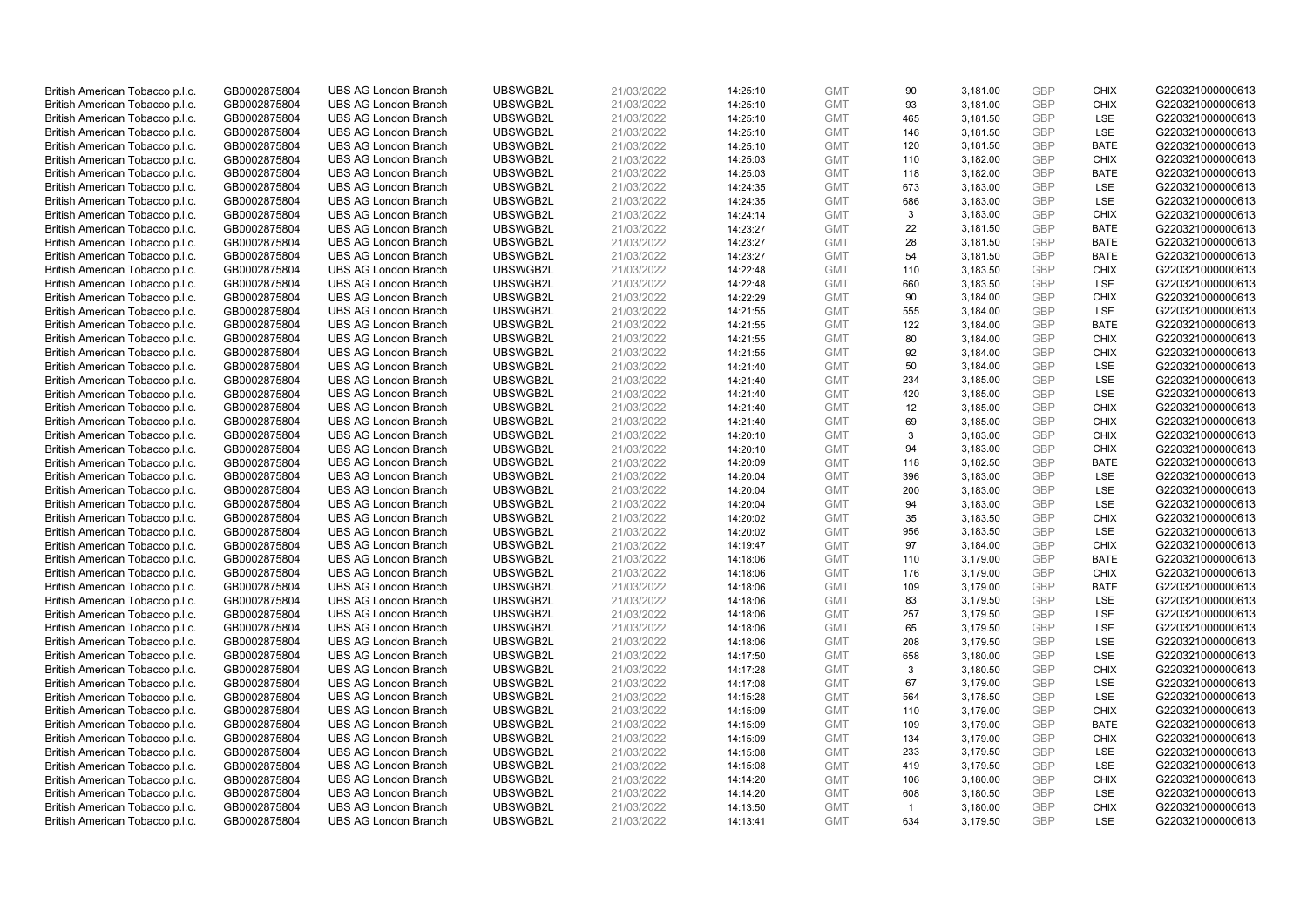| British American Tobacco p.l.c. | GB0002875804 | <b>UBS AG London Branch</b> | UBSWGB2L | 21/03/2022 | 14:13:36 | <b>GMT</b> | 57  | 3,180.50 | <b>GBP</b> | <b>CHIX</b> | G220321000000613 |
|---------------------------------|--------------|-----------------------------|----------|------------|----------|------------|-----|----------|------------|-------------|------------------|
| British American Tobacco p.l.c. | GB0002875804 | <b>UBS AG London Branch</b> | UBSWGB2L | 21/03/2022 | 14:12:59 | <b>GMT</b> | 110 | 3,179.50 | GBP        | <b>CHIX</b> | G220321000000613 |
| British American Tobacco p.l.c. | GB0002875804 | <b>UBS AG London Branch</b> | UBSWGB2L | 21/03/2022 | 14:12:59 | <b>GMT</b> | 355 | 3,179.50 | <b>GBP</b> | LSE         | G220321000000613 |
| British American Tobacco p.l.c. | GB0002875804 | <b>UBS AG London Branch</b> | UBSWGB2L | 21/03/2022 | 14:12:59 | <b>GMT</b> | 300 | 3,179.50 | GBP        | <b>LSE</b>  | G220321000000613 |
| British American Tobacco p.l.c. | GB0002875804 | <b>UBS AG London Branch</b> | UBSWGB2L | 21/03/2022 | 14:12:33 | <b>GMT</b> | 93  | 3,180.00 | <b>GBP</b> | <b>CHIX</b> | G220321000000613 |
| British American Tobacco p.l.c. | GB0002875804 | <b>UBS AG London Branch</b> | UBSWGB2L | 21/03/2022 | 14:12:01 | <b>GMT</b> | 118 | 3,180.00 | <b>GBP</b> | <b>BATE</b> | G220321000000613 |
| British American Tobacco p.l.c. | GB0002875804 | <b>UBS AG London Branch</b> | UBSWGB2L | 21/03/2022 | 14:12:00 | <b>GMT</b> | 662 | 3,180.00 | <b>GBP</b> | LSE         | G220321000000613 |
| British American Tobacco p.l.c. | GB0002875804 | <b>UBS AG London Branch</b> | UBSWGB2L | 21/03/2022 | 14:11:37 | <b>GMT</b> | 329 | 3,181.00 | GBP        | LSE         | G220321000000613 |
| British American Tobacco p.l.c. | GB0002875804 | <b>UBS AG London Branch</b> | UBSWGB2L | 21/03/2022 | 14:11:37 | <b>GMT</b> | 272 | 3,181.00 | GBP        | <b>LSE</b>  | G220321000000613 |
| British American Tobacco p.l.c. | GB0002875804 | <b>UBS AG London Branch</b> | UBSWGB2L | 21/03/2022 | 14:11:17 | <b>GMT</b> | 107 | 3,180.00 | GBP        | <b>BATE</b> | G220321000000613 |
| British American Tobacco p.l.c. | GB0002875804 | <b>UBS AG London Branch</b> | UBSWGB2L | 21/03/2022 | 14:11:02 | <b>GMT</b> | 365 | 3,180.50 | GBP        | <b>LSE</b>  | G220321000000613 |
| British American Tobacco p.l.c. | GB0002875804 | <b>UBS AG London Branch</b> | UBSWGB2L | 21/03/2022 | 14:11:02 | <b>GMT</b> | 300 | 3,180.50 | <b>GBP</b> | LSE         | G220321000000613 |
| British American Tobacco p.l.c. | GB0002875804 | <b>UBS AG London Branch</b> | UBSWGB2L | 21/03/2022 | 14:10:30 | <b>GMT</b> | 100 | 3,180.00 | <b>GBP</b> | LSE         | G220321000000613 |
| British American Tobacco p.l.c. | GB0002875804 | <b>UBS AG London Branch</b> | UBSWGB2L | 21/03/2022 | 14:10:30 | <b>GMT</b> | 110 | 3,180.00 | <b>GBP</b> | <b>LSE</b>  | G220321000000613 |
| British American Tobacco p.l.c. | GB0002875804 | <b>UBS AG London Branch</b> | UBSWGB2L | 21/03/2022 | 14:10:30 | <b>GMT</b> | 25  | 3,180.00 | GBP        | <b>LSE</b>  | G220321000000613 |
| British American Tobacco p.l.c. | GB0002875804 | <b>UBS AG London Branch</b> | UBSWGB2L | 21/03/2022 | 14:09:55 | <b>GMT</b> | 345 | 3,179.00 | <b>GBP</b> | LSE         | G220321000000613 |
| British American Tobacco p.l.c. | GB0002875804 | <b>UBS AG London Branch</b> | UBSWGB2L | 21/03/2022 | 14:09:55 | <b>GMT</b> | 300 | 3,179.00 | GBP        | <b>LSE</b>  | G220321000000613 |
| British American Tobacco p.l.c. | GB0002875804 | <b>UBS AG London Branch</b> | UBSWGB2L | 21/03/2022 | 14:09:46 | <b>GMT</b> | 84  | 3,179.00 | <b>GBP</b> | <b>CHIX</b> | G220321000000613 |
| British American Tobacco p.l.c. | GB0002875804 | <b>UBS AG London Branch</b> | UBSWGB2L | 21/03/2022 | 14:08:48 | <b>GMT</b> | 663 | 3,179.00 | GBP        | <b>LSE</b>  | G220321000000613 |
| British American Tobacco p.l.c. | GB0002875804 | <b>UBS AG London Branch</b> | UBSWGB2L | 21/03/2022 | 14:08:10 | <b>GMT</b> | 85  | 3,179.50 | <b>GBP</b> | <b>CHIX</b> | G220321000000613 |
| British American Tobacco p.l.c. | GB0002875804 | <b>UBS AG London Branch</b> | UBSWGB2L | 21/03/2022 | 14:08:01 | <b>GMT</b> | 52  | 3,182.00 | GBP        | <b>CHIX</b> | G220321000000613 |
| British American Tobacco p.l.c. | GB0002875804 | <b>UBS AG London Branch</b> | UBSWGB2L | 21/03/2022 | 14:08:01 | <b>GMT</b> | 383 | 3,182.00 | GBP        | LSE         | G220321000000613 |
| British American Tobacco p.l.c. | GB0002875804 | <b>UBS AG London Branch</b> | UBSWGB2L | 21/03/2022 | 14:08:01 | <b>GMT</b> | 35  | 3,182.00 | GBP        | <b>CHIX</b> | G220321000000613 |
| British American Tobacco p.l.c. | GB0002875804 | <b>UBS AG London Branch</b> | UBSWGB2L | 21/03/2022 | 14:08:01 | <b>GMT</b> | 300 | 3,182.00 | GBP        | <b>LSE</b>  | G220321000000613 |
| British American Tobacco p.l.c. | GB0002875804 | <b>UBS AG London Branch</b> | UBSWGB2L | 21/03/2022 | 14:08:01 | <b>GMT</b> | 112 | 3,182.00 | <b>GBP</b> | <b>BATE</b> | G220321000000613 |
| British American Tobacco p.l.c. | GB0002875804 | <b>UBS AG London Branch</b> | UBSWGB2L | 21/03/2022 | 14:08:01 | <b>GMT</b> | 81  | 3,182.00 | <b>GBP</b> | <b>CHIX</b> | G220321000000613 |
| British American Tobacco p.l.c. | GB0002875804 | <b>UBS AG London Branch</b> | UBSWGB2L | 21/03/2022 | 14:07:35 | <b>GMT</b> | 101 | 3,182.50 | <b>GBP</b> | <b>BATE</b> | G220321000000613 |
| British American Tobacco p.l.c. | GB0002875804 | <b>UBS AG London Branch</b> | UBSWGB2L | 21/03/2022 | 14:07:35 | <b>GMT</b> | 117 | 3,182.50 | GBP        | <b>BATE</b> | G220321000000613 |
| British American Tobacco p.l.c. | GB0002875804 | <b>UBS AG London Branch</b> | UBSWGB2L | 21/03/2022 | 14:07:34 | <b>GMT</b> | 90  | 3,183.00 | <b>GBP</b> | <b>CHIX</b> | G220321000000613 |
| British American Tobacco p.l.c. | GB0002875804 | <b>UBS AG London Branch</b> | UBSWGB2L | 21/03/2022 | 14:07:34 | <b>GMT</b> | 161 | 3,183.00 | <b>GBP</b> | LSE         | G220321000000613 |
| British American Tobacco p.l.c. | GB0002875804 | <b>UBS AG London Branch</b> | UBSWGB2L | 21/03/2022 | 14:07:31 | <b>GMT</b> | 418 | 3,183.00 | <b>GBP</b> | <b>LSE</b>  | G220321000000613 |
| British American Tobacco p.l.c. | GB0002875804 | <b>UBS AG London Branch</b> | UBSWGB2L | 21/03/2022 | 14:07:27 | <b>GMT</b> | 89  | 3,183.50 | <b>GBP</b> | <b>CHIX</b> | G220321000000613 |
| British American Tobacco p.l.c. | GB0002875804 | <b>UBS AG London Branch</b> | UBSWGB2L | 21/03/2022 | 14:06:45 | <b>GMT</b> | 615 | 3,184.00 | <b>GBP</b> | LSE         | G220321000000613 |
| British American Tobacco p.l.c. | GB0002875804 | <b>UBS AG London Branch</b> | UBSWGB2L | 21/03/2022 | 14:06:02 | <b>GMT</b> | 9   | 3,183.00 | GBP        | LSE         | G220321000000613 |
| British American Tobacco p.l.c. | GB0002875804 | <b>UBS AG London Branch</b> | UBSWGB2L | 21/03/2022 | 14:06:02 | <b>GMT</b> | 555 | 3,183.00 | GBP        | LSE         | G220321000000613 |
| British American Tobacco p.l.c. | GB0002875804 | <b>UBS AG London Branch</b> | UBSWGB2L | 21/03/2022 | 14:06:01 | <b>GMT</b> | 111 | 3,183.50 | GBP        | LSE         | G220321000000613 |
| British American Tobacco p.l.c. | GB0002875804 | <b>UBS AG London Branch</b> | UBSWGB2L | 21/03/2022 | 14:06:01 | <b>GMT</b> | 453 | 3,183.50 | GBP        | <b>LSE</b>  | G220321000000613 |
| British American Tobacco p.l.c. | GB0002875804 | <b>UBS AG London Branch</b> | UBSWGB2L | 21/03/2022 | 14:05:02 | <b>GMT</b> | 84  | 3,179.50 | <b>GBP</b> | <b>CHIX</b> | G220321000000613 |
| British American Tobacco p.l.c. | GB0002875804 | <b>UBS AG London Branch</b> | UBSWGB2L | 21/03/2022 | 14:05:02 | <b>GMT</b> | 719 | 3,179.50 | <b>GBP</b> | LSE         | G220321000000613 |
| British American Tobacco p.l.c. | GB0002875804 | <b>UBS AG London Branch</b> | UBSWGB2L | 21/03/2022 | 14:05:02 | <b>GMT</b> | 62  | 3,179.50 | <b>GBP</b> | <b>CHIX</b> | G220321000000613 |
| British American Tobacco p.l.c. | GB0002875804 | <b>UBS AG London Branch</b> | UBSWGB2L | 21/03/2022 | 14:05:02 | <b>GMT</b> | 26  | 3,179.50 | GBP        | <b>CHIX</b> | G220321000000613 |
| British American Tobacco p.l.c. | GB0002875804 | <b>UBS AG London Branch</b> | UBSWGB2L | 21/03/2022 | 14:04:49 | <b>GMT</b> | 684 | 3,180.00 | <b>GBP</b> | <b>LSE</b>  | G220321000000613 |
| British American Tobacco p.l.c. | GB0002875804 | <b>UBS AG London Branch</b> | UBSWGB2L | 21/03/2022 | 14:03:29 | <b>GMT</b> | 100 | 3,177.00 | <b>GBP</b> | LSE         | G220321000000613 |
| British American Tobacco p.l.c. | GB0002875804 | <b>UBS AG London Branch</b> | UBSWGB2L | 21/03/2022 | 14:03:19 | <b>GMT</b> | 158 | 3,179.00 | GBP        | <b>LSE</b>  | G220321000000613 |
| British American Tobacco p.l.c. | GB0002875804 | <b>UBS AG London Branch</b> | UBSWGB2L | 21/03/2022 | 14:03:19 | <b>GMT</b> | 261 | 3,179.00 | <b>GBP</b> | <b>LSE</b>  | G220321000000613 |
| British American Tobacco p.l.c. | GB0002875804 | <b>UBS AG London Branch</b> | UBSWGB2L | 21/03/2022 | 14:03:19 | <b>GMT</b> | 152 | 3,179.00 | <b>GBP</b> | LSE         | G220321000000613 |
| British American Tobacco p.l.c. | GB0002875804 | <b>UBS AG London Branch</b> | UBSWGB2L | 21/03/2022 | 14:03:08 | <b>GMT</b> | 89  | 3,179.00 | <b>GBP</b> | <b>CHIX</b> | G220321000000613 |
| British American Tobacco p.l.c. | GB0002875804 | <b>UBS AG London Branch</b> | UBSWGB2L | 21/03/2022 | 14:03:08 | <b>GMT</b> | 61  | 3,179.00 | <b>GBP</b> | <b>CHIX</b> | G220321000000613 |
| British American Tobacco p.l.c. | GB0002875804 | <b>UBS AG London Branch</b> | UBSWGB2L | 21/03/2022 | 14:03:08 | <b>GMT</b> | 457 | 3,179.00 | <b>GBP</b> | LSE         | G220321000000613 |
| British American Tobacco p.l.c. | GB0002875804 | <b>UBS AG London Branch</b> | UBSWGB2L | 21/03/2022 | 14:03:08 | <b>GMT</b> | 181 | 3,179.00 | <b>GBP</b> | <b>LSE</b>  | G220321000000613 |
| British American Tobacco p.l.c. | GB0002875804 | <b>UBS AG London Branch</b> | UBSWGB2L | 21/03/2022 | 14:03:08 | <b>GMT</b> | 77  | 3,179.50 | <b>GBP</b> | <b>BATE</b> | G220321000000613 |
| British American Tobacco p.l.c. | GB0002875804 | <b>UBS AG London Branch</b> | UBSWGB2L | 21/03/2022 | 14:03:07 | <b>GMT</b> | 22  | 3,179.50 | <b>GBP</b> | <b>BATE</b> | G220321000000613 |
| British American Tobacco p.l.c. | GB0002875804 | <b>UBS AG London Branch</b> | UBSWGB2L | 21/03/2022 | 14:03:07 | <b>GMT</b> | 10  | 3,179.50 | GBP        | <b>BATE</b> | G220321000000613 |
| British American Tobacco p.l.c. | GB0002875804 | <b>UBS AG London Branch</b> | UBSWGB2L | 21/03/2022 | 14:03:07 | <b>GMT</b> | 8   | 3.179.50 | GBP        | <b>BATE</b> | G220321000000613 |
|                                 |              |                             |          |            |          |            |     |          |            |             |                  |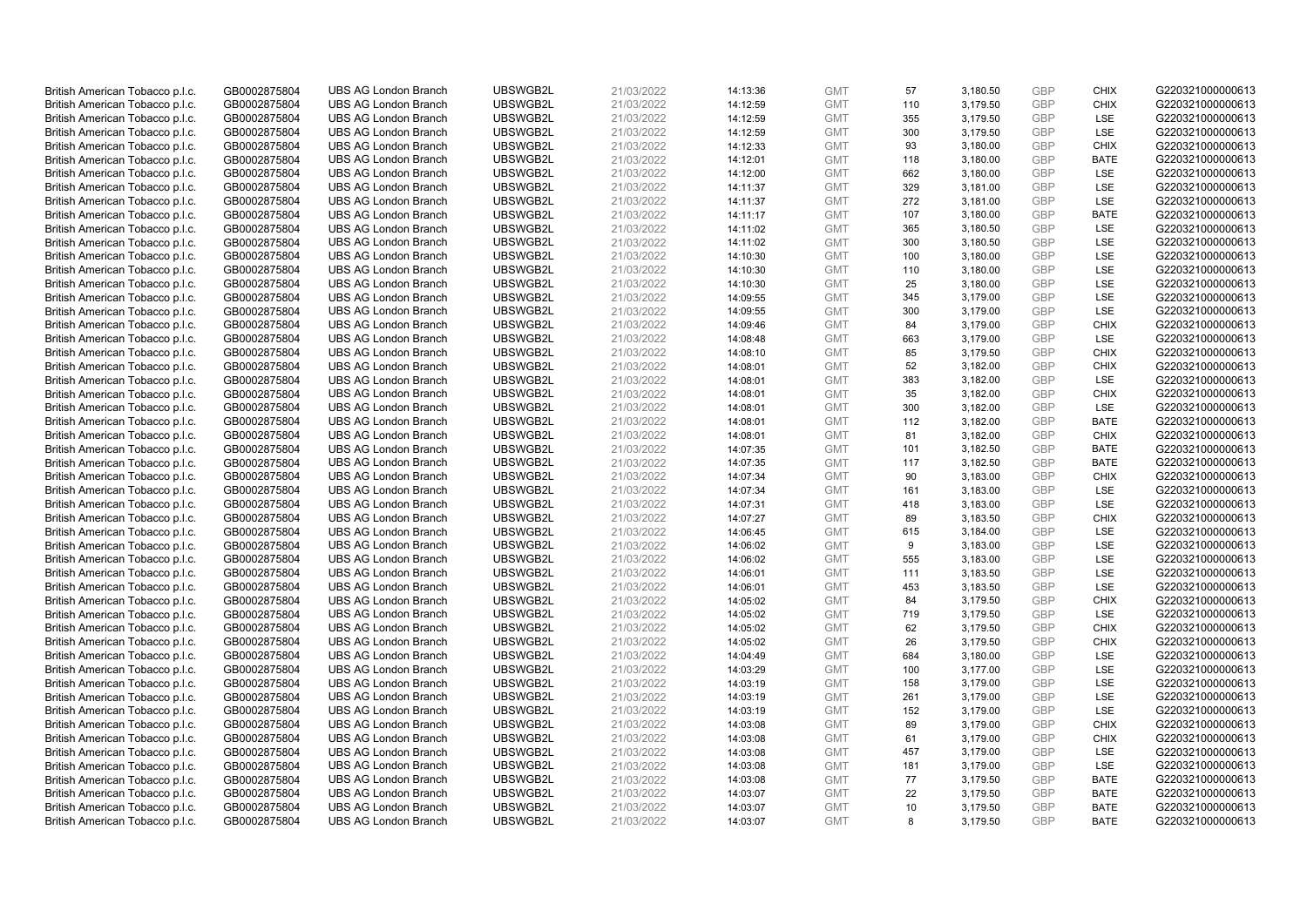| British American Tobacco p.l.c. | GB0002875804 | <b>UBS AG London Branch</b> | UBSWGB2L | 21/03/2022 | 14:03:07 | <b>GMT</b> | $\overline{1}$ | 3,179.50 | <b>GBP</b> | <b>BATE</b> | G220321000000613 |
|---------------------------------|--------------|-----------------------------|----------|------------|----------|------------|----------------|----------|------------|-------------|------------------|
| British American Tobacco p.l.c. | GB0002875804 | <b>UBS AG London Branch</b> | UBSWGB2L | 21/03/2022 | 14:03:01 | <b>GMT</b> | 104            | 3,180.00 | GBP        | <b>BATE</b> | G220321000000613 |
| British American Tobacco p.l.c. | GB0002875804 | <b>UBS AG London Branch</b> | UBSWGB2L | 21/03/2022 | 14:03:01 | <b>GMT</b> | 19             | 3,180.00 | GBP        | <b>BATE</b> | G220321000000613 |
| British American Tobacco p.l.c. | GB0002875804 | <b>UBS AG London Branch</b> | UBSWGB2L | 21/03/2022 | 14:03:01 | <b>GMT</b> | 81             | 3,181.00 | GBP        | <b>CHIX</b> | G220321000000613 |
| British American Tobacco p.l.c. | GB0002875804 | <b>UBS AG London Branch</b> | UBSWGB2L | 21/03/2022 | 14:03:01 | <b>GMT</b> | 218            | 3,181.00 | <b>GBP</b> | LSE         | G220321000000613 |
| British American Tobacco p.l.c. | GB0002875804 | <b>UBS AG London Branch</b> | UBSWGB2L | 21/03/2022 | 14:03:01 | <b>GMT</b> | 91             | 3,181.00 | <b>GBP</b> | <b>CHIX</b> | G220321000000613 |
| British American Tobacco p.l.c. | GB0002875804 | <b>UBS AG London Branch</b> | UBSWGB2L | 21/03/2022 | 14:03:01 | <b>GMT</b> | 267            | 3,181.00 | <b>GBP</b> | LSE         | G220321000000613 |
| British American Tobacco p.l.c. | GB0002875804 | <b>UBS AG London Branch</b> | UBSWGB2L | 21/03/2022 | 14:03:01 | <b>GMT</b> | 81             | 3,181.00 | GBP        | LSE         | G220321000000613 |
| British American Tobacco p.l.c. | GB0002875804 | <b>UBS AG London Branch</b> | UBSWGB2L | 21/03/2022 | 14:02:13 | <b>GMT</b> | 632            | 3,182.00 | GBP        | LSE         | G220321000000613 |
| British American Tobacco p.l.c. | GB0002875804 | <b>UBS AG London Branch</b> | UBSWGB2L | 21/03/2022 | 14:01:33 | <b>GMT</b> | 250            | 3,182.00 | GBP        | <b>LSE</b>  | G220321000000613 |
| British American Tobacco p.l.c. | GB0002875804 | <b>UBS AG London Branch</b> | UBSWGB2L | 21/03/2022 | 14:01:33 | <b>GMT</b> | 380            | 3,182.00 | GBP        | LSE         | G220321000000613 |
| British American Tobacco p.l.c. | GB0002875804 | <b>UBS AG London Branch</b> | UBSWGB2L | 21/03/2022 | 14:00:37 | <b>GMT</b> | 14             | 3,180.50 | <b>GBP</b> | <b>CHIX</b> | G220321000000613 |
| British American Tobacco p.l.c. | GB0002875804 | <b>UBS AG London Branch</b> | UBSWGB2L | 21/03/2022 | 14:00:37 | <b>GMT</b> | 50             | 3,180.50 | GBP        | <b>CHIX</b> | G220321000000613 |
| British American Tobacco p.l.c. | GB0002875804 | <b>UBS AG London Branch</b> | UBSWGB2L | 21/03/2022 | 14:00:37 | <b>GMT</b> | 42             | 3,180.50 | <b>GBP</b> | <b>CHIX</b> | G220321000000613 |
| British American Tobacco p.l.c. | GB0002875804 | <b>UBS AG London Branch</b> | UBSWGB2L | 21/03/2022 | 14:00:29 | <b>GMT</b> | 100            | 3,181.00 | GBP        | <b>CHIX</b> | G220321000000613 |
| British American Tobacco p.l.c. | GB0002875804 | <b>UBS AG London Branch</b> | UBSWGB2L | 21/03/2022 | 14:00:29 | <b>GMT</b> | 3              | 3,181.00 | <b>GBP</b> | <b>CHIX</b> | G220321000000613 |
| British American Tobacco p.l.c. | GB0002875804 | <b>UBS AG London Branch</b> | UBSWGB2L | 21/03/2022 | 14:00:28 | <b>GMT</b> | 646            | 3,181.00 | GBP        | LSE         | G220321000000613 |
| British American Tobacco p.l.c. | GB0002875804 | <b>UBS AG London Branch</b> | UBSWGB2L | 21/03/2022 | 14:00:07 | <b>GMT</b> | 578            | 3,181.50 | <b>GBP</b> | LSE         | G220321000000613 |
| British American Tobacco p.l.c. | GB0002875804 | <b>UBS AG London Branch</b> | UBSWGB2L | 21/03/2022 | 14:00:07 | <b>GMT</b> | 111            | 3,181.50 | GBP        | <b>BATE</b> | G220321000000613 |
| British American Tobacco p.l.c. | GB0002875804 | <b>UBS AG London Branch</b> | UBSWGB2L | 21/03/2022 | 14:00:07 | <b>GMT</b> | 121            | 3,181.50 | <b>GBP</b> | <b>BATE</b> | G220321000000613 |
| British American Tobacco p.l.c. | GB0002875804 | <b>UBS AG London Branch</b> | UBSWGB2L | 21/03/2022 | 13:59:46 | <b>GMT</b> | 579            | 3,182.00 | GBP        | LSE         | G220321000000613 |
| British American Tobacco p.l.c. | GB0002875804 | <b>UBS AG London Branch</b> | UBSWGB2L | 21/03/2022 | 13:59:07 | <b>GMT</b> | 85             | 3,182.00 | GBP        | <b>CHIX</b> | G220321000000613 |
| British American Tobacco p.l.c. | GB0002875804 | <b>UBS AG London Branch</b> | UBSWGB2L | 21/03/2022 | 13:59:07 | <b>GMT</b> | 90             | 3,182.50 | GBP        | <b>CHIX</b> | G220321000000613 |
| British American Tobacco p.l.c. | GB0002875804 | <b>UBS AG London Branch</b> | UBSWGB2L | 21/03/2022 | 13:59:04 | <b>GMT</b> | 333            | 3,183.00 | GBP        | <b>LSE</b>  | G220321000000613 |
| British American Tobacco p.l.c. | GB0002875804 | <b>UBS AG London Branch</b> | UBSWGB2L | 21/03/2022 | 13:59:04 | <b>GMT</b> | 342            | 3,183.00 | <b>GBP</b> | LSE         | G220321000000613 |
| British American Tobacco p.l.c. | GB0002875804 | <b>UBS AG London Branch</b> | UBSWGB2L | 21/03/2022 | 13:58:32 | <b>GMT</b> | 89             | 3,182.50 | <b>GBP</b> | <b>CHIX</b> | G220321000000613 |
| British American Tobacco p.l.c. | GB0002875804 | <b>UBS AG London Branch</b> | UBSWGB2L | 21/03/2022 | 13:58:24 | <b>GMT</b> | 577            | 3,182.50 | <b>GBP</b> | <b>LSE</b>  | G220321000000613 |
| British American Tobacco p.l.c. | GB0002875804 | <b>UBS AG London Branch</b> | UBSWGB2L | 21/03/2022 | 13:57:38 | <b>GMT</b> | 657            | 3,181.00 | GBP        | <b>LSE</b>  | G220321000000613 |
| British American Tobacco p.l.c. | GB0002875804 | <b>UBS AG London Branch</b> | UBSWGB2L | 21/03/2022 | 13:57:38 | <b>GMT</b> | 662            | 3,181.00 | <b>GBP</b> | LSE         | G220321000000613 |
| British American Tobacco p.l.c. | GB0002875804 | <b>UBS AG London Branch</b> | UBSWGB2L | 21/03/2022 | 13:57:38 | <b>GMT</b> | 594            | 3,181.00 | GBP        | LSE         | G220321000000613 |
| British American Tobacco p.l.c. | GB0002875804 | <b>UBS AG London Branch</b> | UBSWGB2L | 21/03/2022 | 13:56:02 | <b>GMT</b> | 125            | 3,180.00 | GBP        | <b>BATE</b> | G220321000000613 |
| British American Tobacco p.l.c. | GB0002875804 | <b>UBS AG London Branch</b> | UBSWGB2L | 21/03/2022 | 13:56:02 | <b>GMT</b> | 145            | 3,180.00 | <b>GBP</b> | <b>CHIX</b> | G220321000000613 |
| British American Tobacco p.l.c. | GB0002875804 | <b>UBS AG London Branch</b> | UBSWGB2L | 21/03/2022 | 13:56:00 | <b>GMT</b> | 610            | 3,181.00 | <b>GBP</b> | LSE         | G220321000000613 |
| British American Tobacco p.l.c. | GB0002875804 | <b>UBS AG London Branch</b> | UBSWGB2L | 21/03/2022 | 13:55:59 | <b>GMT</b> | 765            | 3,181.50 | GBP        | LSE         | G220321000000613 |
| British American Tobacco p.l.c. | GB0002875804 | <b>UBS AG London Branch</b> | UBSWGB2L | 21/03/2022 | 13:55:59 | <b>GMT</b> | 109            | 3,181.50 | GBP        | <b>BATE</b> | G220321000000613 |
| British American Tobacco p.l.c. | GB0002875804 | <b>UBS AG London Branch</b> | UBSWGB2L | 21/03/2022 | 13:55:59 | <b>GMT</b> | 110            | 3,181.50 | GBP        | <b>BATE</b> | G220321000000613 |
| British American Tobacco p.l.c. | GB0002875804 | <b>UBS AG London Branch</b> | UBSWGB2L | 21/03/2022 | 13:55:59 | <b>GMT</b> | 91             | 3,182.00 | GBP        | <b>CHIX</b> | G220321000000613 |
| British American Tobacco p.l.c. | GB0002875804 | <b>UBS AG London Branch</b> | UBSWGB2L | 21/03/2022 | 13:55:59 | <b>GMT</b> | 95             | 3,182.00 | <b>GBP</b> | <b>CHIX</b> | G220321000000613 |
| British American Tobacco p.l.c. | GB0002875804 | <b>UBS AG London Branch</b> | UBSWGB2L | 21/03/2022 | 13:55:59 | <b>GMT</b> | 610            | 3,182.50 | <b>GBP</b> | LSE         | G220321000000613 |
| British American Tobacco p.l.c. | GB0002875804 | <b>UBS AG London Branch</b> | UBSWGB2L | 21/03/2022 | 13:55:59 | <b>GMT</b> | 32             | 3,182.50 | <b>GBP</b> | <b>LSE</b>  | G220321000000613 |
| British American Tobacco p.l.c. | GB0002875804 | <b>UBS AG London Branch</b> | UBSWGB2L | 21/03/2022 | 13:55:30 | <b>GMT</b> | 649            | 3,183.50 | <b>GBP</b> | <b>LSE</b>  | G220321000000613 |
| British American Tobacco p.l.c. | GB0002875804 | <b>UBS AG London Branch</b> | UBSWGB2L | 21/03/2022 | 13:54:40 | <b>GMT</b> | 152            | 3,180.00 | <b>GBP</b> | <b>CHIX</b> | G220321000000613 |
| British American Tobacco p.l.c. | GB0002875804 | <b>UBS AG London Branch</b> | UBSWGB2L | 21/03/2022 | 13:53:36 | <b>GMT</b> | 200            | 3,178.00 | <b>GBP</b> | LSE         | G220321000000613 |
| British American Tobacco p.l.c. | GB0002875804 | <b>UBS AG London Branch</b> | UBSWGB2L | 21/03/2022 | 13:53:36 | <b>GMT</b> | 553            | 3,179.00 | GBP        | <b>LSE</b>  | G220321000000613 |
| British American Tobacco p.l.c. | GB0002875804 | <b>UBS AG London Branch</b> | UBSWGB2L | 21/03/2022 | 13:53:36 | <b>GMT</b> | 20             | 3,179.00 | <b>GBP</b> | <b>LSE</b>  | G220321000000613 |
| British American Tobacco p.l.c. | GB0002875804 | <b>UBS AG London Branch</b> | UBSWGB2L | 21/03/2022 | 13:53:05 | <b>GMT</b> | 95             | 3,179.00 | <b>GBP</b> | <b>CHIX</b> | G220321000000613 |
| British American Tobacco p.l.c. | GB0002875804 | <b>UBS AG London Branch</b> | UBSWGB2L | 21/03/2022 | 13:53:05 | <b>GMT</b> | 616            | 3,179.00 | <b>GBP</b> | LSE         | G220321000000613 |
| British American Tobacco p.l.c. | GB0002875804 | <b>UBS AG London Branch</b> | UBSWGB2L | 21/03/2022 | 13:52:27 | <b>GMT</b> | 114            | 3,177.50 | <b>GBP</b> | LSE         | G220321000000613 |
| British American Tobacco p.l.c. | GB0002875804 | <b>UBS AG London Branch</b> | UBSWGB2L | 21/03/2022 | 13:52:27 | <b>GMT</b> | 150            | 3,177.50 | <b>GBP</b> | LSE         | G220321000000613 |
| British American Tobacco p.l.c. | GB0002875804 | <b>UBS AG London Branch</b> | UBSWGB2L | 21/03/2022 | 13:52:27 | <b>GMT</b> | 254            | 3,177.50 | <b>GBP</b> | LSE         | G220321000000613 |
| British American Tobacco p.l.c. | GB0002875804 | <b>UBS AG London Branch</b> | UBSWGB2L | 21/03/2022 | 13:52:27 | <b>GMT</b> | 114            | 3,177.50 | GBP        | LSE         | G220321000000613 |
| British American Tobacco p.l.c. | GB0002875804 | <b>UBS AG London Branch</b> | UBSWGB2L | 21/03/2022 | 13:51:32 | <b>GMT</b> | 609            | 3,176.00 | <b>GBP</b> | LSE         | G220321000000613 |
| British American Tobacco p.l.c. | GB0002875804 | <b>UBS AG London Branch</b> | UBSWGB2L | 21/03/2022 | 13:50:57 | <b>GMT</b> | 126            | 3,174.50 | GBP        | LSE         | G220321000000613 |
| British American Tobacco p.l.c. | GB0002875804 | <b>UBS AG London Branch</b> | UBSWGB2L | 21/03/2022 | 13:50:57 | <b>GMT</b> | 250            | 3.174.50 | GBP        | <b>LSE</b>  | G220321000000613 |
|                                 |              |                             |          |            |          |            |                |          |            |             |                  |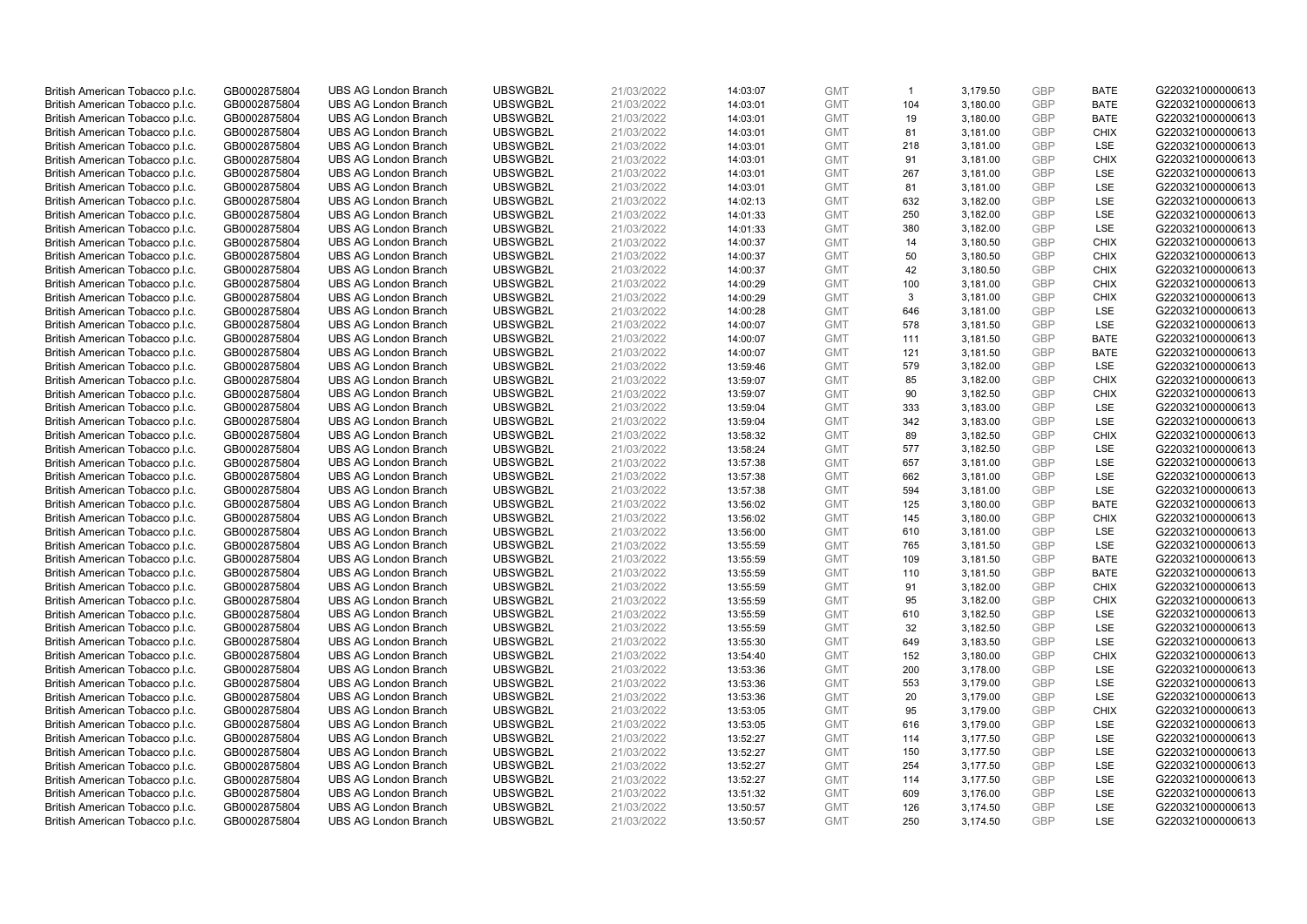| British American Tobacco p.l.c. | GB0002875804 | <b>UBS AG London Branch</b> | UBSWGB2L | 21/03/2022 | 13:50:57 | <b>GMT</b> | 474 | 3,174.00 | <b>GBP</b> | LSE         | G220321000000613 |
|---------------------------------|--------------|-----------------------------|----------|------------|----------|------------|-----|----------|------------|-------------|------------------|
| British American Tobacco p.l.c. | GB0002875804 | <b>UBS AG London Branch</b> | UBSWGB2L | 21/03/2022 | 13:50:57 | <b>GMT</b> | 206 | 3,174.00 | GBP        | LSE         | G220321000000613 |
| British American Tobacco p.l.c. | GB0002875804 | <b>UBS AG London Branch</b> | UBSWGB2L | 21/03/2022 | 13:49:48 | <b>GMT</b> | 98  | 3,175.00 | GBP        | <b>CHIX</b> | G220321000000613 |
| British American Tobacco p.l.c. | GB0002875804 | <b>UBS AG London Branch</b> | UBSWGB2L | 21/03/2022 | 13:49:39 | <b>GMT</b> | 549 | 3,176.00 | GBP        | <b>LSE</b>  | G220321000000613 |
| British American Tobacco p.l.c. | GB0002875804 | <b>UBS AG London Branch</b> | UBSWGB2L | 21/03/2022 | 13:49:09 | <b>GMT</b> | 93  | 3,177.00 | <b>GBP</b> | <b>BATE</b> | G220321000000613 |
| British American Tobacco p.l.c. | GB0002875804 | <b>UBS AG London Branch</b> | UBSWGB2L | 21/03/2022 | 13:49:09 | <b>GMT</b> | 18  | 3,177.00 | <b>GBP</b> | <b>BATE</b> | G220321000000613 |
| British American Tobacco p.l.c. | GB0002875804 | <b>UBS AG London Branch</b> | UBSWGB2L | 21/03/2022 | 13:49:03 | <b>GMT</b> | 622 | 3,177.50 | GBP        | LSE         | G220321000000613 |
| British American Tobacco p.l.c. | GB0002875804 | <b>UBS AG London Branch</b> | UBSWGB2L | 21/03/2022 | 13:49:01 | <b>GMT</b> | 93  | 3,178.50 | GBP        | <b>CHIX</b> | G220321000000613 |
| British American Tobacco p.l.c. | GB0002875804 | <b>UBS AG London Branch</b> | UBSWGB2L | 21/03/2022 | 13:48:45 | <b>GMT</b> | 157 | 3,179.50 | GBP        | LSE         | G220321000000613 |
| British American Tobacco p.l.c. | GB0002875804 | <b>UBS AG London Branch</b> | UBSWGB2L | 21/03/2022 | 13:48:44 | <b>GMT</b> | 470 | 3,179.50 | GBP        | LSE         | G220321000000613 |
| British American Tobacco p.l.c. | GB0002875804 | <b>UBS AG London Branch</b> | UBSWGB2L | 21/03/2022 | 13:48:35 | <b>GMT</b> | 82  | 3,180.00 | GBP        | <b>CHIX</b> | G220321000000613 |
| British American Tobacco p.l.c. | GB0002875804 | <b>UBS AG London Branch</b> | UBSWGB2L | 21/03/2022 | 13:48:35 | <b>GMT</b> | 105 | 3,180.00 | <b>GBP</b> | <b>BATE</b> | G220321000000613 |
| British American Tobacco p.l.c. | GB0002875804 | <b>UBS AG London Branch</b> | UBSWGB2L | 21/03/2022 | 13:48:35 | <b>GMT</b> | 532 | 3,180.00 | GBP        | LSE         | G220321000000613 |
| British American Tobacco p.l.c. | GB0002875804 | <b>UBS AG London Branch</b> | UBSWGB2L | 21/03/2022 | 13:48:35 | <b>GMT</b> | 106 | 3,180.00 | <b>GBP</b> | <b>BATE</b> | G220321000000613 |
| British American Tobacco p.l.c. | GB0002875804 | <b>UBS AG London Branch</b> | UBSWGB2L | 21/03/2022 | 13:48:35 | <b>GMT</b> | 90  | 3,180.00 | GBP        | <b>CHIX</b> | G220321000000613 |
| British American Tobacco p.l.c. | GB0002875804 | <b>UBS AG London Branch</b> | UBSWGB2L | 21/03/2022 | 13:48:35 | <b>GMT</b> | 76  | 3,180.00 | <b>GBP</b> | <b>LSE</b>  | G220321000000613 |
| British American Tobacco p.l.c. | GB0002875804 | <b>UBS AG London Branch</b> | UBSWGB2L | 21/03/2022 | 13:48:35 | <b>GMT</b> | 111 | 3,180.50 | GBP        | <b>BATE</b> | G220321000000613 |
| British American Tobacco p.l.c. | GB0002875804 | <b>UBS AG London Branch</b> | UBSWGB2L | 21/03/2022 | 13:47:41 | <b>GMT</b> | 120 | 3,179.00 | <b>GBP</b> | <b>CHIX</b> | G220321000000613 |
| British American Tobacco p.l.c. | GB0002875804 | <b>UBS AG London Branch</b> | UBSWGB2L | 21/03/2022 | 13:47:41 | <b>GMT</b> | 611 | 3,179.50 | GBP        | <b>LSE</b>  | G220321000000613 |
| British American Tobacco p.l.c. | GB0002875804 | <b>UBS AG London Branch</b> | UBSWGB2L | 21/03/2022 | 13:47:33 | <b>GMT</b> | 31  | 3,180.50 | <b>GBP</b> | <b>CHIX</b> | G220321000000613 |
| British American Tobacco p.l.c. | GB0002875804 | <b>UBS AG London Branch</b> | UBSWGB2L | 21/03/2022 | 13:47:33 | <b>GMT</b> | 66  | 3,179.50 | GBP        | <b>LSE</b>  | G220321000000613 |
| British American Tobacco p.l.c. | GB0002875804 | <b>UBS AG London Branch</b> | UBSWGB2L | 21/03/2022 | 13:47:33 | <b>GMT</b> | 200 | 3,179.50 | GBP        | LSE         | G220321000000613 |
| British American Tobacco p.l.c. | GB0002875804 | <b>UBS AG London Branch</b> | UBSWGB2L | 21/03/2022 | 13:47:33 | <b>GMT</b> | 34  | 3,179.50 | GBP        | LSE         | G220321000000613 |
| British American Tobacco p.l.c. | GB0002875804 | <b>UBS AG London Branch</b> | UBSWGB2L | 21/03/2022 | 13:47:33 | <b>GMT</b> | 353 | 3,179.50 | GBP        | LSE         | G220321000000613 |
| British American Tobacco p.l.c. | GB0002875804 | <b>UBS AG London Branch</b> | UBSWGB2L | 21/03/2022 | 13:46:57 | <b>GMT</b> | 27  | 3,180.00 | <b>GBP</b> | LSE         | G220321000000613 |
| British American Tobacco p.l.c. | GB0002875804 | <b>UBS AG London Branch</b> | UBSWGB2L | 21/03/2022 | 13:46:57 | <b>GMT</b> | 551 | 3,180.00 | <b>GBP</b> | <b>LSE</b>  | G220321000000613 |
| British American Tobacco p.l.c. | GB0002875804 | <b>UBS AG London Branch</b> | UBSWGB2L | 21/03/2022 | 13:46:57 | <b>GMT</b> | 449 | 3,180.00 | <b>GBP</b> | <b>LSE</b>  | G220321000000613 |
| British American Tobacco p.l.c. | GB0002875804 | <b>UBS AG London Branch</b> | UBSWGB2L | 21/03/2022 | 13:46:57 | <b>GMT</b> | 189 | 3,180.00 | <b>GBP</b> | <b>LSE</b>  | G220321000000613 |
| British American Tobacco p.l.c. | GB0002875804 | <b>UBS AG London Branch</b> | UBSWGB2L | 21/03/2022 | 13:45:01 | <b>GMT</b> | 92  | 3,172.00 | <b>GBP</b> | <b>CHIX</b> | G220321000000613 |
| British American Tobacco p.l.c. | GB0002875804 | <b>UBS AG London Branch</b> | UBSWGB2L | 21/03/2022 | 13:45:01 | <b>GMT</b> | 59  | 3,172.00 | <b>GBP</b> | LSE         | G220321000000613 |
| British American Tobacco p.l.c. | GB0002875804 | <b>UBS AG London Branch</b> | UBSWGB2L | 21/03/2022 | 13:45:01 | <b>GMT</b> | 601 | 3,172.00 | GBP        | <b>LSE</b>  | G220321000000613 |
| British American Tobacco p.l.c. | GB0002875804 | <b>UBS AG London Branch</b> | UBSWGB2L | 21/03/2022 | 13:45:01 | <b>GMT</b> | 89  | 3,172.00 | <b>GBP</b> | <b>CHIX</b> | G220321000000613 |
| British American Tobacco p.l.c. | GB0002875804 | <b>UBS AG London Branch</b> | UBSWGB2L | 21/03/2022 | 13:44:14 | <b>GMT</b> | 100 | 3,173.00 | <b>GBP</b> | LSE         | G220321000000613 |
| British American Tobacco p.l.c. | GB0002875804 | <b>UBS AG London Branch</b> | UBSWGB2L | 21/03/2022 | 13:44:14 | <b>GMT</b> | 349 | 3,173.00 | GBP        | LSE         | G220321000000613 |
| British American Tobacco p.l.c. | GB0002875804 | <b>UBS AG London Branch</b> | UBSWGB2L | 21/03/2022 | 13:44:14 | <b>GMT</b> | 100 | 3,173.00 | GBP        | LSE         | G220321000000613 |
| British American Tobacco p.l.c. | GB0002875804 | <b>UBS AG London Branch</b> | UBSWGB2L | 21/03/2022 | 13:44:13 | <b>GMT</b> | 100 | 3,173.00 | GBP        | LSE         | G220321000000613 |
| British American Tobacco p.l.c. | GB0002875804 | <b>UBS AG London Branch</b> | UBSWGB2L | 21/03/2022 | 13:44:13 | <b>GMT</b> | 29  | 3,173.00 | GBP        | LSE         | G220321000000613 |
| British American Tobacco p.l.c. | GB0002875804 | <b>UBS AG London Branch</b> | UBSWGB2L | 21/03/2022 | 13:43:56 | <b>GMT</b> | 437 | 3,173.00 | <b>GBP</b> | LSE         | G220321000000613 |
| British American Tobacco p.l.c. | GB0002875804 | <b>UBS AG London Branch</b> | UBSWGB2L | 21/03/2022 | 13:43:56 | <b>GMT</b> | 132 | 3,173.00 | <b>GBP</b> | LSE         | G220321000000613 |
| British American Tobacco p.l.c. | GB0002875804 | <b>UBS AG London Branch</b> | UBSWGB2L | 21/03/2022 | 13:43:20 | <b>GMT</b> | 648 | 3,175.50 | <b>GBP</b> | <b>LSE</b>  | G220321000000613 |
| British American Tobacco p.l.c. | GB0002875804 | <b>UBS AG London Branch</b> | UBSWGB2L | 21/03/2022 | 13:42:58 | <b>GMT</b> | 82  | 3,176.00 | GBP        | <b>CHIX</b> | G220321000000613 |
| British American Tobacco p.l.c. | GB0002875804 | <b>UBS AG London Branch</b> | UBSWGB2L | 21/03/2022 | 13:42:58 | <b>GMT</b> | 664 | 3,176.50 | <b>GBP</b> | <b>LSE</b>  | G220321000000613 |
| British American Tobacco p.l.c. | GB0002875804 | <b>UBS AG London Branch</b> | UBSWGB2L | 21/03/2022 | 13:42:58 | <b>GMT</b> | 53  | 3,176.50 | GBP        | <b>CHIX</b> | G220321000000613 |
| British American Tobacco p.l.c. | GB0002875804 | <b>UBS AG London Branch</b> | UBSWGB2L | 21/03/2022 | 13:42:58 | <b>GMT</b> | 42  | 3,176.50 | GBP        | <b>CHIX</b> | G220321000000613 |
| British American Tobacco p.l.c. | GB0002875804 | <b>UBS AG London Branch</b> | UBSWGB2L | 21/03/2022 | 13:42:31 | <b>GMT</b> | 35  | 3,177.00 | <b>GBP</b> | <b>BATE</b> | G220321000000613 |
| British American Tobacco p.l.c. | GB0002875804 | <b>UBS AG London Branch</b> | UBSWGB2L | 21/03/2022 | 13:42:31 | <b>GMT</b> | 68  | 3,177.00 | <b>GBP</b> | <b>BATE</b> | G220321000000613 |
| British American Tobacco p.l.c. | GB0002875804 | <b>UBS AG London Branch</b> | UBSWGB2L | 21/03/2022 | 13:42:31 | <b>GMT</b> | 252 | 3,177.50 | <b>GBP</b> | LSE         | G220321000000613 |
| British American Tobacco p.l.c. | GB0002875804 | <b>UBS AG London Branch</b> | UBSWGB2L | 21/03/2022 | 13:42:31 | <b>GMT</b> | 100 | 3,177.50 | <b>GBP</b> | LSE         | G220321000000613 |
| British American Tobacco p.l.c. | GB0002875804 | <b>UBS AG London Branch</b> | UBSWGB2L | 21/03/2022 | 13:42:31 | <b>GMT</b> | 100 | 3,177.50 | <b>GBP</b> | LSE         | G220321000000613 |
| British American Tobacco p.l.c. | GB0002875804 | <b>UBS AG London Branch</b> | UBSWGB2L | 21/03/2022 | 13:42:14 | <b>GMT</b> | 11  | 3,177.50 | <b>GBP</b> | LSE         | G220321000000613 |
| British American Tobacco p.l.c. | GB0002875804 | <b>UBS AG London Branch</b> | UBSWGB2L | 21/03/2022 | 13:42:12 | <b>GMT</b> | 100 | 3,177.50 | GBP        | LSE         | G220321000000613 |
| British American Tobacco p.l.c. | GB0002875804 | <b>UBS AG London Branch</b> | UBSWGB2L | 21/03/2022 | 13:42:11 | <b>GMT</b> | 17  | 3,177.50 | <b>GBP</b> | LSE         | G220321000000613 |
| British American Tobacco p.l.c. | GB0002875804 | <b>UBS AG London Branch</b> | UBSWGB2L | 21/03/2022 | 13:41:49 | <b>GMT</b> | 583 | 3,181.00 | GBP        | LSE         | G220321000000613 |
| British American Tobacco p.l.c. | GB0002875804 | <b>UBS AG London Branch</b> | UBSWGB2L | 21/03/2022 | 13:41:09 | <b>GMT</b> | 92  | 3,181.50 | GBP        | <b>CHIX</b> | G220321000000613 |
|                                 |              |                             |          |            |          |            |     |          |            |             |                  |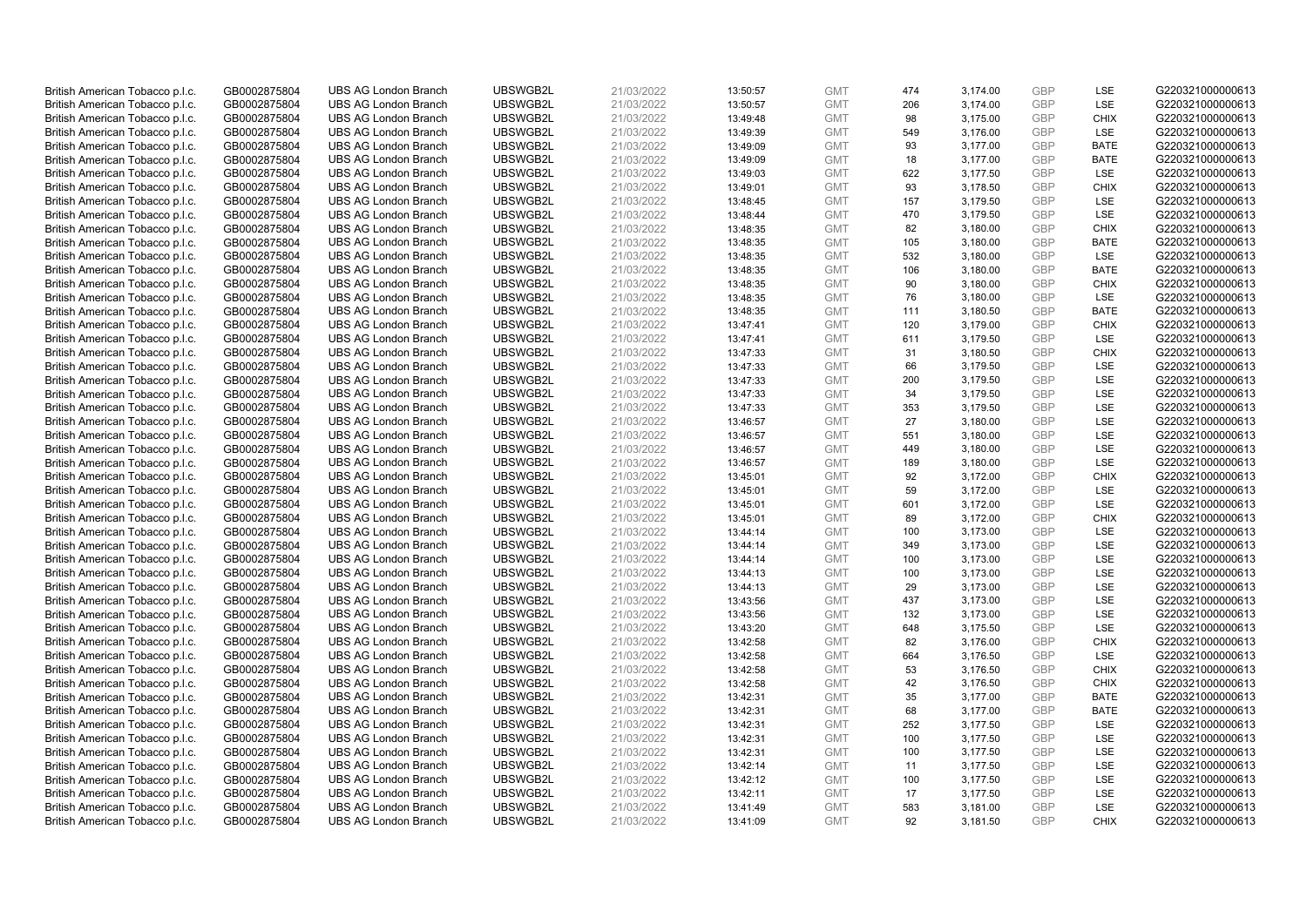| British American Tobacco p.l.c. | GB0002875804 | <b>UBS AG London Branch</b> | UBSWGB2L | 21/03/2022 | 13:41:07 | <b>GMT</b> | 10  | 3,183.00 | <b>GBP</b> | LSE         | G220321000000613 |
|---------------------------------|--------------|-----------------------------|----------|------------|----------|------------|-----|----------|------------|-------------|------------------|
| British American Tobacco p.l.c. | GB0002875804 | <b>UBS AG London Branch</b> | UBSWGB2L | 21/03/2022 | 13:41:06 | <b>GMT</b> | 100 | 3,183.00 | GBP        | LSE         | G220321000000613 |
| British American Tobacco p.l.c. | GB0002875804 | <b>UBS AG London Branch</b> | UBSWGB2L | 21/03/2022 | 13:41:06 | <b>GMT</b> | 100 | 3,183.00 | <b>GBP</b> | LSE         | G220321000000613 |
| British American Tobacco p.l.c. | GB0002875804 | <b>UBS AG London Branch</b> | UBSWGB2L | 21/03/2022 | 13:41:06 | <b>GMT</b> | 43  | 3,183.00 | GBP        | LSE         | G220321000000613 |
| British American Tobacco p.l.c. | GB0002875804 | <b>UBS AG London Branch</b> | UBSWGB2L | 21/03/2022 | 13:41:03 | <b>GMT</b> | 317 | 3,183.00 | <b>GBP</b> | LSE         | G220321000000613 |
| British American Tobacco p.l.c. | GB0002875804 | <b>UBS AG London Branch</b> | UBSWGB2L | 21/03/2022 | 13:41:02 | <b>GMT</b> | 95  | 3,184.50 | <b>GBP</b> | <b>LSE</b>  | G220321000000613 |
| British American Tobacco p.l.c. | GB0002875804 | <b>UBS AG London Branch</b> | UBSWGB2L | 21/03/2022 | 13:41:02 | <b>GMT</b> | 93  | 3,184.00 | <b>GBP</b> | <b>CHIX</b> | G220321000000613 |
| British American Tobacco p.l.c. | GB0002875804 | <b>UBS AG London Branch</b> | UBSWGB2L | 21/03/2022 | 13:41:02 | <b>GMT</b> | 100 | 3,184.50 | GBP        | <b>LSE</b>  | G220321000000613 |
| British American Tobacco p.l.c. | GB0002875804 | <b>UBS AG London Branch</b> | UBSWGB2L | 21/03/2022 | 13:41:02 | <b>GMT</b> | 100 | 3,184.50 | GBP        | LSE         | G220321000000613 |
| British American Tobacco p.l.c. | GB0002875804 | <b>UBS AG London Branch</b> | UBSWGB2L | 21/03/2022 | 13:41:02 | <b>GMT</b> | 100 | 3,184.50 | GBP        | <b>LSE</b>  | G220321000000613 |
| British American Tobacco p.l.c. | GB0002875804 | <b>UBS AG London Branch</b> | UBSWGB2L | 21/03/2022 | 13:41:02 | <b>GMT</b> | 199 | 3,184.50 | GBP        | LSE         | G220321000000613 |
| British American Tobacco p.l.c. | GB0002875804 | <b>UBS AG London Branch</b> | UBSWGB2L | 21/03/2022 | 13:40:27 | <b>GMT</b> | 554 | 3,189.50 | <b>GBP</b> | LSE         | G220321000000613 |
| British American Tobacco p.l.c. | GB0002875804 | <b>UBS AG London Branch</b> | UBSWGB2L | 21/03/2022 | 13:40:27 | <b>GMT</b> | 650 | 3,190.50 | <b>GBP</b> | LSE         | G220321000000613 |
| British American Tobacco p.l.c. | GB0002875804 | <b>UBS AG London Branch</b> | UBSWGB2L | 21/03/2022 | 13:40:02 | <b>GMT</b> | 250 | 3,189.00 | <b>GBP</b> | <b>LSE</b>  | G220321000000613 |
| British American Tobacco p.l.c. | GB0002875804 | <b>UBS AG London Branch</b> | UBSWGB2L | 21/03/2022 | 13:40:02 | <b>GMT</b> | 280 | 3,189.50 | GBP        | <b>LSE</b>  | G220321000000613 |
| British American Tobacco p.l.c. | GB0002875804 | <b>UBS AG London Branch</b> | UBSWGB2L | 21/03/2022 | 13:40:02 | <b>GMT</b> | 44  | 3,189.50 | <b>GBP</b> | LSE         | G220321000000613 |
| British American Tobacco p.l.c. | GB0002875804 | <b>UBS AG London Branch</b> | UBSWGB2L | 21/03/2022 | 13:39:47 | <b>GMT</b> | 104 | 3,188.00 | GBP        | <b>BATE</b> | G220321000000613 |
| British American Tobacco p.l.c. | GB0002875804 | <b>UBS AG London Branch</b> | UBSWGB2L | 21/03/2022 | 13:39:32 | <b>GMT</b> | 139 | 3,189.50 | <b>GBP</b> | LSE         | G220321000000613 |
| British American Tobacco p.l.c. | GB0002875804 | <b>UBS AG London Branch</b> | UBSWGB2L | 21/03/2022 | 13:39:32 | <b>GMT</b> | 165 | 3,189.50 | GBP        | <b>LSE</b>  | G220321000000613 |
| British American Tobacco p.l.c. | GB0002875804 | <b>UBS AG London Branch</b> | UBSWGB2L | 21/03/2022 | 13:39:31 | <b>GMT</b> | 24  | 3,189.50 | <b>GBP</b> | LSE         | G220321000000613 |
| British American Tobacco p.l.c. | GB0002875804 | <b>UBS AG London Branch</b> | UBSWGB2L | 21/03/2022 | 13:39:28 | <b>GMT</b> | 235 | 3,189.50 | GBP        | LSE         | G220321000000613 |
| British American Tobacco p.l.c. | GB0002875804 | <b>UBS AG London Branch</b> | UBSWGB2L | 21/03/2022 | 13:39:26 | <b>GMT</b> | 121 | 3,190.00 | GBP        | <b>BATE</b> | G220321000000613 |
| British American Tobacco p.l.c. | GB0002875804 | <b>UBS AG London Branch</b> | UBSWGB2L | 21/03/2022 | 13:39:26 | <b>GMT</b> | 126 | 3,190.00 | <b>GBP</b> | <b>BATE</b> | G220321000000613 |
| British American Tobacco p.l.c. | GB0002875804 | <b>UBS AG London Branch</b> | UBSWGB2L | 21/03/2022 | 13:39:26 | <b>GMT</b> | 93  | 3,190.00 | GBP        | <b>CHIX</b> | G220321000000613 |
| British American Tobacco p.l.c. | GB0002875804 | <b>UBS AG London Branch</b> | UBSWGB2L | 21/03/2022 | 13:39:11 | <b>GMT</b> | 95  | 3,193.50 | <b>GBP</b> | <b>CHIX</b> | G220321000000613 |
| British American Tobacco p.l.c. | GB0002875804 | <b>UBS AG London Branch</b> | UBSWGB2L | 21/03/2022 | 13:39:11 | <b>GMT</b> | 645 | 3,194.00 | <b>GBP</b> | <b>LSE</b>  | G220321000000613 |
| British American Tobacco p.l.c. | GB0002875804 | <b>UBS AG London Branch</b> | UBSWGB2L | 21/03/2022 | 13:39:02 | <b>GMT</b> | 33  | 3,194.00 | <b>GBP</b> | <b>LSE</b>  | G220321000000613 |
| British American Tobacco p.l.c. | GB0002875804 | <b>UBS AG London Branch</b> | UBSWGB2L | 21/03/2022 | 13:39:00 | <b>GMT</b> | 59  | 3,195.00 | GBP        | <b>LSE</b>  | G220321000000613 |
| British American Tobacco p.l.c. | GB0002875804 | <b>UBS AG London Branch</b> | UBSWGB2L | 21/03/2022 | 13:39:00 | <b>GMT</b> | 83  | 3,195.00 | <b>GBP</b> | LSE         | G220321000000613 |
| British American Tobacco p.l.c. | GB0002875804 | <b>UBS AG London Branch</b> | UBSWGB2L | 21/03/2022 | 13:39:00 | <b>GMT</b> | 548 | 3,195.00 | GBP        | LSE         | G220321000000613 |
| British American Tobacco p.l.c. | GB0002875804 | <b>UBS AG London Branch</b> | UBSWGB2L | 21/03/2022 | 13:39:00 | <b>GMT</b> | 61  | 3,195.00 | GBP        | <b>CHIX</b> | G220321000000613 |
| British American Tobacco p.l.c. | GB0002875804 | <b>UBS AG London Branch</b> | UBSWGB2L | 21/03/2022 | 13:39:00 | <b>GMT</b> | 80  | 3,195.00 | <b>GBP</b> | <b>CHIX</b> | G220321000000613 |
| British American Tobacco p.l.c. | GB0002875804 | <b>UBS AG London Branch</b> | UBSWGB2L | 21/03/2022 | 13:39:00 | <b>GMT</b> | 82  | 3,195.00 | <b>GBP</b> | <b>CHIX</b> | G220321000000613 |
| British American Tobacco p.l.c. | GB0002875804 | <b>UBS AG London Branch</b> | UBSWGB2L | 21/03/2022 | 13:39:00 | <b>GMT</b> | 807 | 3,195.50 | GBP        | LSE         | G220321000000613 |
| British American Tobacco p.l.c. | GB0002875804 | <b>UBS AG London Branch</b> | UBSWGB2L | 21/03/2022 | 13:38:45 | <b>GMT</b> | 24  | 3,195.00 | GBP        | LSE         | G220321000000613 |
| British American Tobacco p.l.c. | GB0002875804 | <b>UBS AG London Branch</b> | UBSWGB2L | 21/03/2022 | 13:38:38 | <b>GMT</b> | 119 | 3,195.00 | GBP        | LSE         | G220321000000613 |
| British American Tobacco p.l.c. | GB0002875804 | <b>UBS AG London Branch</b> | UBSWGB2L | 21/03/2022 | 13:38:38 | <b>GMT</b> | 259 | 3,195.00 | GBP        | <b>LSE</b>  | G220321000000613 |
| British American Tobacco p.l.c. | GB0002875804 | <b>UBS AG London Branch</b> | UBSWGB2L | 21/03/2022 | 13:38:37 | <b>GMT</b> | 29  | 3,195.00 | <b>GBP</b> | <b>CHIX</b> | G220321000000613 |
| British American Tobacco p.l.c. | GB0002875804 | <b>UBS AG London Branch</b> | UBSWGB2L | 21/03/2022 | 13:38:10 | <b>GMT</b> | 250 | 3,193.50 | <b>GBP</b> | LSE         | G220321000000613 |
| British American Tobacco p.l.c. | GB0002875804 | <b>UBS AG London Branch</b> | UBSWGB2L | 21/03/2022 | 13:37:52 | <b>GMT</b> | 147 | 3,192.00 | <b>GBP</b> | <b>LSE</b>  | G220321000000613 |
| British American Tobacco p.l.c. | GB0002875804 | <b>UBS AG London Branch</b> | UBSWGB2L | 21/03/2022 | 13:37:52 | <b>GMT</b> | 119 | 3,192.00 | <b>GBP</b> | <b>LSE</b>  | G220321000000613 |
| British American Tobacco p.l.c. | GB0002875804 | <b>UBS AG London Branch</b> | UBSWGB2L | 21/03/2022 | 13:37:52 | <b>GMT</b> | 175 | 3,192.00 | <b>GBP</b> | LSE         | G220321000000613 |
| British American Tobacco p.l.c. | GB0002875804 | <b>UBS AG London Branch</b> | UBSWGB2L | 21/03/2022 | 13:37:52 | <b>GMT</b> | 168 | 3,192.00 | <b>GBP</b> | LSE         | G220321000000613 |
| British American Tobacco p.l.c. | GB0002875804 | <b>UBS AG London Branch</b> | UBSWGB2L | 21/03/2022 | 13:37:52 | <b>GMT</b> | 119 | 3,192.00 | GBP        | <b>LSE</b>  | G220321000000613 |
| British American Tobacco p.l.c. | GB0002875804 | <b>UBS AG London Branch</b> | UBSWGB2L | 21/03/2022 | 13:37:52 | <b>GMT</b> | 570 | 3,192.50 | <b>GBP</b> | <b>LSE</b>  | G220321000000613 |
| British American Tobacco p.l.c. | GB0002875804 | <b>UBS AG London Branch</b> | UBSWGB2L | 21/03/2022 | 13:37:52 | <b>GMT</b> | 681 | 3,193.00 | <b>GBP</b> | LSE         | G220321000000613 |
| British American Tobacco p.l.c. | GB0002875804 | <b>UBS AG London Branch</b> | UBSWGB2L | 21/03/2022 | 13:37:42 | <b>GMT</b> | 81  | 3,192.00 | <b>GBP</b> | LSE         | G220321000000613 |
| British American Tobacco p.l.c. | GB0002875804 | <b>UBS AG London Branch</b> | UBSWGB2L | 21/03/2022 | 13:37:12 | <b>GMT</b> | 25  | 3,187.00 | GBP        | LSE         | G220321000000613 |
| British American Tobacco p.l.c. | GB0002875804 | <b>UBS AG London Branch</b> | UBSWGB2L | 21/03/2022 | 13:37:00 | <b>GMT</b> | 30  | 3,187.00 | <b>GBP</b> | LSE         | G220321000000613 |
| British American Tobacco p.l.c. | GB0002875804 | <b>UBS AG London Branch</b> | UBSWGB2L | 21/03/2022 | 13:37:00 | <b>GMT</b> | 204 | 3,187.50 | <b>GBP</b> | <b>CHIX</b> | G220321000000613 |
| British American Tobacco p.l.c. | GB0002875804 | <b>UBS AG London Branch</b> | UBSWGB2L | 21/03/2022 | 13:35:11 | <b>GMT</b> | 157 | 3,184.00 | GBP        | LSE         | G220321000000613 |
| British American Tobacco p.l.c. | GB0002875804 | <b>UBS AG London Branch</b> | UBSWGB2L | 21/03/2022 | 13:35:11 | <b>GMT</b> | 56  | 3,184.00 | <b>GBP</b> | LSE         | G220321000000613 |
| British American Tobacco p.l.c. | GB0002875804 | <b>UBS AG London Branch</b> | UBSWGB2L | 21/03/2022 | 13:35:11 | <b>GMT</b> | 67  | 3,184.00 | GBP        | LSE         | G220321000000613 |
| British American Tobacco p.l.c. | GB0002875804 | <b>UBS AG London Branch</b> | UBSWGB2L | 21/03/2022 | 13:35:11 | <b>GMT</b> | 147 | 3,184.00 | GBP        | <b>LSE</b>  | G220321000000613 |
|                                 |              |                             |          |            |          |            |     |          |            |             |                  |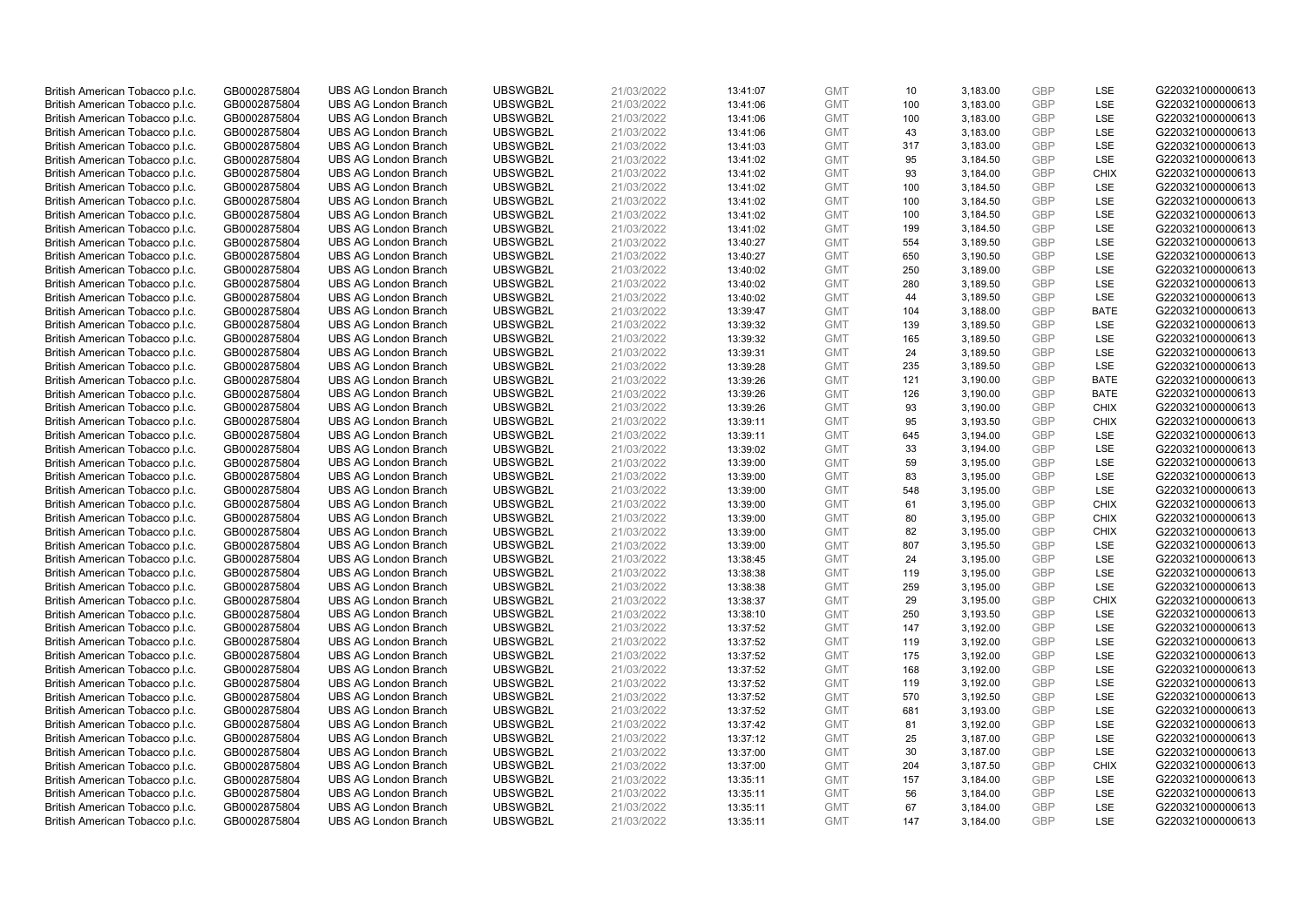| British American Tobacco p.l.c. | GB0002875804 | <b>UBS AG London Branch</b> | UBSWGB2L | 21/03/2022 | 13:35:07 | <b>GMT</b> | 157            | 3,184.00 | <b>GBP</b> | LSE         | G220321000000613 |
|---------------------------------|--------------|-----------------------------|----------|------------|----------|------------|----------------|----------|------------|-------------|------------------|
| British American Tobacco p.l.c. | GB0002875804 | <b>UBS AG London Branch</b> | UBSWGB2L | 21/03/2022 | 13:35:07 | <b>GMT</b> | 250            | 3,184.00 | GBP        | LSE         | G220321000000613 |
| British American Tobacco p.l.c. | GB0002875804 | <b>UBS AG London Branch</b> | UBSWGB2L | 21/03/2022 | 13:35:07 | <b>GMT</b> | 67             | 3,184.00 | <b>GBP</b> | LSE         | G220321000000613 |
| British American Tobacco p.l.c. | GB0002875804 | <b>UBS AG London Branch</b> | UBSWGB2L | 21/03/2022 | 13:35:07 | <b>GMT</b> | 56             | 3,184.00 | GBP        | LSE         | G220321000000613 |
| British American Tobacco p.l.c. | GB0002875804 | <b>UBS AG London Branch</b> | UBSWGB2L | 21/03/2022 | 13:35:07 | <b>GMT</b> | 267            | 3,184.00 | <b>GBP</b> | LSE         | G220321000000613 |
| British American Tobacco p.l.c. | GB0002875804 | <b>UBS AG London Branch</b> | UBSWGB2L | 21/03/2022 | 13:34:24 | <b>GMT</b> | 147            | 3,183.00 | <b>GBP</b> | LSE         | G220321000000613 |
| British American Tobacco p.l.c. | GB0002875804 | <b>UBS AG London Branch</b> | UBSWGB2L | 21/03/2022 | 13:34:24 | <b>GMT</b> | 374            | 3,183.00 | <b>GBP</b> | LSE         | G220321000000613 |
| British American Tobacco p.l.c. | GB0002875804 | <b>UBS AG London Branch</b> | UBSWGB2L | 21/03/2022 | 13:34:24 | <b>GMT</b> | 105            | 3,183.00 | GBP        | <b>LSE</b>  | G220321000000613 |
| British American Tobacco p.l.c. | GB0002875804 | <b>UBS AG London Branch</b> | UBSWGB2L | 21/03/2022 | 13:34:24 | <b>GMT</b> | 263            | 3,184.00 | GBP        | LSE         | G220321000000613 |
| British American Tobacco p.l.c. | GB0002875804 | <b>UBS AG London Branch</b> | UBSWGB2L | 21/03/2022 | 13:34:24 | <b>GMT</b> | 263            | 3,184.00 | GBP        | <b>LSE</b>  | G220321000000613 |
| British American Tobacco p.l.c. | GB0002875804 | <b>UBS AG London Branch</b> | UBSWGB2L | 21/03/2022 | 13:34:24 | <b>GMT</b> | 263            | 3,184.00 | GBP        | LSE         | G220321000000613 |
| British American Tobacco p.l.c. | GB0002875804 | <b>UBS AG London Branch</b> | UBSWGB2L | 21/03/2022 | 13:34:24 | <b>GMT</b> | 99             | 3,184.00 | <b>GBP</b> | LSE         | G220321000000613 |
| British American Tobacco p.l.c. | GB0002875804 | <b>UBS AG London Branch</b> | UBSWGB2L | 21/03/2022 | 13:34:24 | <b>GMT</b> | 218            | 3,184.00 | <b>GBP</b> | LSE         | G220321000000613 |
| British American Tobacco p.l.c. | GB0002875804 | <b>UBS AG London Branch</b> | UBSWGB2L | 21/03/2022 | 13:33:52 | <b>GMT</b> | 564            | 3,180.00 | <b>GBP</b> | <b>LSE</b>  | G220321000000613 |
| British American Tobacco p.l.c. | GB0002875804 | <b>UBS AG London Branch</b> | UBSWGB2L | 21/03/2022 | 13:33:52 | <b>GMT</b> | 18             | 3,180.00 | GBP        | <b>LSE</b>  | G220321000000613 |
| British American Tobacco p.l.c. | GB0002875804 | <b>UBS AG London Branch</b> | UBSWGB2L | 21/03/2022 | 13:33:52 | <b>GMT</b> | 173            | 3,180.00 | <b>GBP</b> | LSE         | G220321000000613 |
| British American Tobacco p.l.c. | GB0002875804 | <b>UBS AG London Branch</b> | UBSWGB2L | 21/03/2022 | 13:33:51 | <b>GMT</b> | 33             | 3,180.50 | GBP        | <b>BATE</b> | G220321000000613 |
| British American Tobacco p.l.c. | GB0002875804 | <b>UBS AG London Branch</b> | UBSWGB2L | 21/03/2022 | 13:33:51 | <b>GMT</b> | 12             | 3,180.50 | GBP        | <b>BATE</b> | G220321000000613 |
| British American Tobacco p.l.c. | GB0002875804 | <b>UBS AG London Branch</b> | UBSWGB2L | 21/03/2022 | 13:33:51 | <b>GMT</b> | 88             | 3,180.50 | GBP        | <b>CHIX</b> | G220321000000613 |
| British American Tobacco p.l.c. | GB0002875804 | <b>UBS AG London Branch</b> | UBSWGB2L | 21/03/2022 | 13:33:51 | <b>GMT</b> | 74             | 3,180.50 | <b>GBP</b> | <b>BATE</b> | G220321000000613 |
| British American Tobacco p.l.c. | GB0002875804 | <b>UBS AG London Branch</b> | UBSWGB2L | 21/03/2022 | 13:33:51 | <b>GMT</b> | 658            | 3,181.00 | GBP        | LSE         | G220321000000613 |
| British American Tobacco p.l.c. | GB0002875804 | <b>UBS AG London Branch</b> | UBSWGB2L | 21/03/2022 | 13:33:31 | <b>GMT</b> | 230            | 3,181.50 | GBP        | LSE         | G220321000000613 |
| British American Tobacco p.l.c. | GB0002875804 | <b>UBS AG London Branch</b> | UBSWGB2L | 21/03/2022 | 13:33:31 | <b>GMT</b> | 250            | 3,181.50 | GBP        | LSE         | G220321000000613 |
| British American Tobacco p.l.c. | GB0002875804 | <b>UBS AG London Branch</b> | UBSWGB2L | 21/03/2022 | 13:33:30 | <b>GMT</b> | 123            | 3,181.50 | GBP        | <b>BATE</b> | G220321000000613 |
| British American Tobacco p.l.c. | GB0002875804 | <b>UBS AG London Branch</b> | UBSWGB2L | 21/03/2022 | 13:33:30 | <b>GMT</b> | 104            | 3,181.50 | <b>GBP</b> | <b>CHIX</b> | G220321000000613 |
| British American Tobacco p.l.c. | GB0002875804 | <b>UBS AG London Branch</b> | UBSWGB2L | 21/03/2022 | 13:33:30 | <b>GMT</b> | 121            | 3,181.50 | <b>GBP</b> | <b>BATE</b> | G220321000000613 |
| British American Tobacco p.l.c. | GB0002875804 | <b>UBS AG London Branch</b> | UBSWGB2L | 21/03/2022 | 13:33:30 | <b>GMT</b> | 87             | 3,181.50 | <b>GBP</b> | <b>CHIX</b> | G220321000000613 |
| British American Tobacco p.l.c. | GB0002875804 | <b>UBS AG London Branch</b> | UBSWGB2L | 21/03/2022 | 13:33:30 | <b>GMT</b> | 574            | 3,182.00 | <b>GBP</b> | <b>LSE</b>  | G220321000000613 |
| British American Tobacco p.l.c. | GB0002875804 | <b>UBS AG London Branch</b> | UBSWGB2L | 21/03/2022 | 13:32:55 | <b>GMT</b> | 10             | 3,182.50 | <b>GBP</b> | <b>CHIX</b> | G220321000000613 |
| British American Tobacco p.l.c. | GB0002875804 | <b>UBS AG London Branch</b> | UBSWGB2L | 21/03/2022 | 13:32:55 | <b>GMT</b> | 67             | 3,182.50 | GBP        | <b>CHIX</b> | G220321000000613 |
| British American Tobacco p.l.c. | GB0002875804 | <b>UBS AG London Branch</b> | UBSWGB2L | 21/03/2022 | 13:32:13 | <b>GMT</b> | 3              | 3,182.00 | <b>GBP</b> | <b>CHIX</b> | G220321000000613 |
| British American Tobacco p.l.c. | GB0002875804 | <b>UBS AG London Branch</b> | UBSWGB2L | 21/03/2022 | 13:31:45 | <b>GMT</b> | 611            | 3,181.50 | <b>GBP</b> | <b>LSE</b>  | G220321000000613 |
| British American Tobacco p.l.c. | GB0002875804 | <b>UBS AG London Branch</b> | UBSWGB2L | 21/03/2022 | 13:31:45 | <b>GMT</b> | 99             | 3,181.50 | <b>GBP</b> | <b>CHIX</b> | G220321000000613 |
| British American Tobacco p.l.c. | GB0002875804 | <b>UBS AG London Branch</b> | UBSWGB2L | 21/03/2022 | 13:31:45 | <b>GMT</b> | 115            | 3,181.50 | GBP        | <b>CHIX</b> | G220321000000613 |
| British American Tobacco p.l.c. | GB0002875804 | <b>UBS AG London Branch</b> | UBSWGB2L | 21/03/2022 | 13:31:44 | <b>GMT</b> | 676            | 3,182.00 | GBP        | LSE         | G220321000000613 |
| British American Tobacco p.l.c. | GB0002875804 | <b>UBS AG London Branch</b> | UBSWGB2L | 21/03/2022 | 13:31:01 | <b>GMT</b> | 197            | 3,181.50 | GBP        | LSE         | G220321000000613 |
| British American Tobacco p.l.c. | GB0002875804 | <b>UBS AG London Branch</b> | UBSWGB2L | 21/03/2022 | 13:31:01 | <b>GMT</b> | 278            | 3,181.50 | GBP        | LSE         | G220321000000613 |
| British American Tobacco p.l.c. | GB0002875804 | <b>UBS AG London Branch</b> | UBSWGB2L | 21/03/2022 | 13:31:01 | <b>GMT</b> | 181            | 3,181.50 | <b>GBP</b> | LSE         | G220321000000613 |
| British American Tobacco p.l.c. | GB0002875804 | <b>UBS AG London Branch</b> | UBSWGB2L | 21/03/2022 | 13:31:01 | <b>GMT</b> | 122            | 3,181.50 | <b>GBP</b> | <b>BATE</b> | G220321000000613 |
| British American Tobacco p.l.c. | GB0002875804 | <b>UBS AG London Branch</b> | UBSWGB2L | 21/03/2022 | 13:30:55 | <b>GMT</b> | $\overline{2}$ | 3,182.00 | <b>GBP</b> | <b>CHIX</b> | G220321000000613 |
| British American Tobacco p.l.c. | GB0002875804 | <b>UBS AG London Branch</b> | UBSWGB2L | 21/03/2022 | 13:30:47 | <b>GMT</b> | 551            | 3,183.50 | <b>GBP</b> | <b>LSE</b>  | G220321000000613 |
| British American Tobacco p.l.c. | GB0002875804 | <b>UBS AG London Branch</b> | UBSWGB2L | 21/03/2022 | 13:30:47 | <b>GMT</b> | 107            | 3,183.00 | <b>GBP</b> | <b>CHIX</b> | G220321000000613 |
| British American Tobacco p.l.c. | GB0002875804 | <b>UBS AG London Branch</b> | UBSWGB2L | 21/03/2022 | 13:30:20 | <b>GMT</b> | 101            | 3,183.50 | <b>GBP</b> | LSE         | G220321000000613 |
| British American Tobacco p.l.c. | GB0002875804 | <b>UBS AG London Branch</b> | UBSWGB2L | 21/03/2022 | 13:30:20 | <b>GMT</b> | 497            | 3,183.50 | GBP        | <b>LSE</b>  | G220321000000613 |
| British American Tobacco p.l.c. | GB0002875804 | <b>UBS AG London Branch</b> | UBSWGB2L | 21/03/2022 | 13:30:20 | <b>GMT</b> | 633            | 3,183.50 | <b>GBP</b> | <b>LSE</b>  | G220321000000613 |
| British American Tobacco p.l.c. | GB0002875804 | <b>UBS AG London Branch</b> | UBSWGB2L | 21/03/2022 | 13:30:20 | <b>GMT</b> | 583            | 3,183.50 | <b>GBP</b> | LSE         | G220321000000613 |
| British American Tobacco p.l.c. | GB0002875804 | <b>UBS AG London Branch</b> | UBSWGB2L | 21/03/2022 | 13:30:20 | <b>GMT</b> | 28             | 3,183.50 | <b>GBP</b> | LSE         | G220321000000613 |
| British American Tobacco p.l.c. | GB0002875804 | <b>UBS AG London Branch</b> | UBSWGB2L | 21/03/2022 | 13:30:14 | <b>GMT</b> | 656            | 3,184.50 | GBP        | LSE         | G220321000000613 |
| British American Tobacco p.l.c. | GB0002875804 | <b>UBS AG London Branch</b> | UBSWGB2L | 21/03/2022 | 13:29:35 | <b>GMT</b> | 2              | 3,180.50 | <b>GBP</b> | <b>CHIX</b> | G220321000000613 |
| British American Tobacco p.l.c. | GB0002875804 | <b>UBS AG London Branch</b> | UBSWGB2L | 21/03/2022 | 13:29:34 | <b>GMT</b> | 655            | 3,181.00 | GBP        | <b>LSE</b>  | G220321000000613 |
| British American Tobacco p.l.c. | GB0002875804 | <b>UBS AG London Branch</b> | UBSWGB2L | 21/03/2022 | 13:28:22 | <b>GMT</b> | 94             | 3,181.50 | <b>GBP</b> | <b>CHIX</b> | G220321000000613 |
| British American Tobacco p.l.c. | GB0002875804 | <b>UBS AG London Branch</b> | UBSWGB2L | 21/03/2022 | 13:26:36 | <b>GMT</b> | 5              | 3,182.50 | <b>GBP</b> | <b>BATE</b> | G220321000000613 |
| British American Tobacco p.l.c. | GB0002875804 | <b>UBS AG London Branch</b> | UBSWGB2L | 21/03/2022 | 13:26:36 | <b>GMT</b> | 21             | 3,182.50 | GBP        | <b>BATE</b> | G220321000000613 |
| British American Tobacco p.l.c. | GB0002875804 | <b>UBS AG London Branch</b> | UBSWGB2L | 21/03/2022 | 13:26:36 | <b>GMT</b> | 140            | 3,182.50 | GBP        | <b>BATE</b> | G220321000000613 |
|                                 |              |                             |          |            |          |            |                |          |            |             |                  |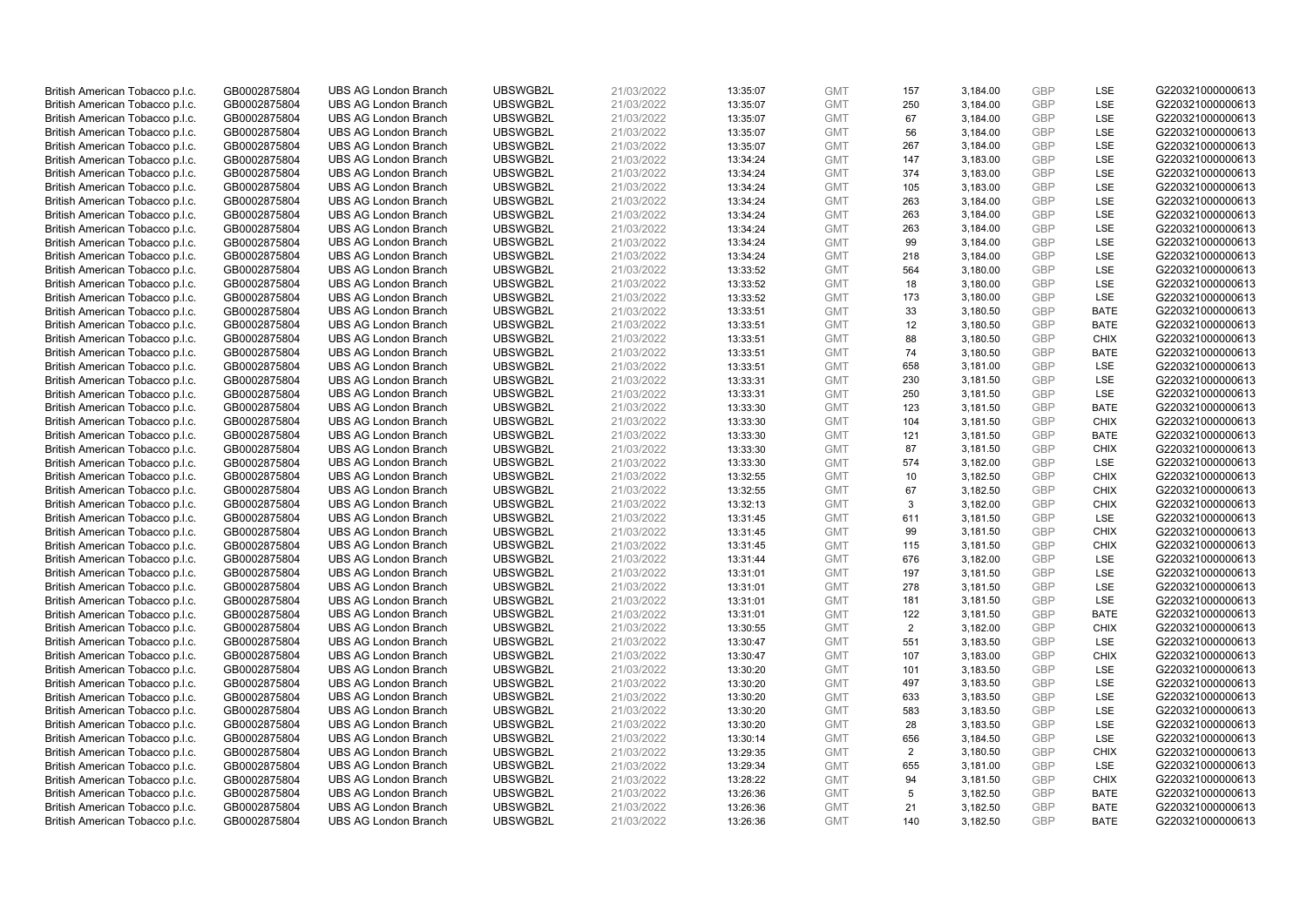| British American Tobacco p.l.c. | GB0002875804                 | <b>UBS AG London Branch</b> | UBSWGB2L             | 21/03/2022               | 13:26:36 | <b>GMT</b>               | 104            | 3,183.00             | <b>GBP</b> | <b>BATE</b>               | G220321000000613 |
|---------------------------------|------------------------------|-----------------------------|----------------------|--------------------------|----------|--------------------------|----------------|----------------------|------------|---------------------------|------------------|
| British American Tobacco p.l.c. | GB0002875804                 | <b>UBS AG London Branch</b> | UBSWGB2L             | 21/03/2022               | 13:26:36 | <b>GMT</b>               | 91             | 3,183.00             | GBP        | <b>CHIX</b>               | G220321000000613 |
| British American Tobacco p.l.c. | GB0002875804                 | <b>UBS AG London Branch</b> | UBSWGB2L             | 21/03/2022               | 13:25:36 | <b>GMT</b>               | 304            | 3,184.00             | <b>GBP</b> | <b>LSE</b>                | G220321000000613 |
| British American Tobacco p.l.c. | GB0002875804                 | <b>UBS AG London Branch</b> | UBSWGB2L             | 21/03/2022               | 13:25:36 | <b>GMT</b>               | 119            | 3,184.00             | GBP        | <b>LSE</b>                | G220321000000613 |
| British American Tobacco p.l.c. | GB0002875804                 | <b>UBS AG London Branch</b> | UBSWGB2L             | 21/03/2022               | 13:25:36 | <b>GMT</b>               | 230            | 3,184.00             | <b>GBP</b> | <b>LSE</b>                | G220321000000613 |
| British American Tobacco p.l.c. | GB0002875804                 | <b>UBS AG London Branch</b> | UBSWGB2L             | 21/03/2022               | 13:25:36 | <b>GMT</b>               | 101            | 3,184.00             | GBP        | <b>CHIX</b>               | G220321000000613 |
| British American Tobacco p.l.c. | GB0002875804                 | <b>UBS AG London Branch</b> | UBSWGB2L             | 21/03/2022               | 13:25:36 | <b>GMT</b>               | 691            | 3,184.00             | <b>GBP</b> | LSE                       | G220321000000613 |
| British American Tobacco p.l.c. | GB0002875804                 | <b>UBS AG London Branch</b> | UBSWGB2L             | 21/03/2022               | 13:25:36 | <b>GMT</b>               | 88             | 3,184.00             | GBP        | <b>CHIX</b>               | G220321000000613 |
| British American Tobacco p.l.c. | GB0002875804                 | <b>UBS AG London Branch</b> | UBSWGB2L             | 21/03/2022               | 13:25:36 | <b>GMT</b>               | 89             | 3,184.00             | <b>GBP</b> | <b>CHIX</b>               | G220321000000613 |
| British American Tobacco p.l.c. | GB0002875804                 | <b>UBS AG London Branch</b> | UBSWGB2L             | 21/03/2022               | 13:23:56 | <b>GMT</b>               | 85             | 3,182.00             | GBP        | <b>CHIX</b>               | G220321000000613 |
| British American Tobacco p.l.c. | GB0002875804                 | <b>UBS AG London Branch</b> | UBSWGB2L             | 21/03/2022               | 13:19:45 | <b>GMT</b>               | 109            | 3,182.00             | <b>GBP</b> | <b>BATE</b>               | G220321000000613 |
| British American Tobacco p.l.c. | GB0002875804                 | <b>UBS AG London Branch</b> | UBSWGB2L             | 21/03/2022               | 13:19:45 | <b>GMT</b>               | 95             | 3,182.00             | GBP        | <b>CHIX</b>               | G220321000000613 |
| British American Tobacco p.l.c. | GB0002875804                 | <b>UBS AG London Branch</b> | UBSWGB2L             | 21/03/2022               | 13:19:42 | <b>GMT</b>               | 106            | 3,184.00             | GBP        | <b>BATE</b>               | G220321000000613 |
| British American Tobacco p.l.c. | GB0002875804                 | <b>UBS AG London Branch</b> | UBSWGB2L             | 21/03/2022               | 13:19:42 | <b>GMT</b>               | 109            | 3,184.00             | GBP        | <b>BATE</b>               | G220321000000613 |
| British American Tobacco p.l.c. | GB0002875804                 | <b>UBS AG London Branch</b> | UBSWGB2L             | 21/03/2022               | 13:19:42 | <b>GMT</b>               | 654            | 3,184.50             | GBP        | LSE                       | G220321000000613 |
| British American Tobacco p.l.c. | GB0002875804                 | <b>UBS AG London Branch</b> | UBSWGB2L             | 21/03/2022               | 13:19:03 | <b>GMT</b>               | 150            | 3,185.00             | <b>GBP</b> | <b>CHIX</b>               | G220321000000613 |
| British American Tobacco p.l.c. | GB0002875804                 | <b>UBS AG London Branch</b> | UBSWGB2L             | 21/03/2022               | 13:19:03 | <b>GMT</b>               | 34             | 3,185.00             | <b>GBP</b> | <b>CHIX</b>               | G220321000000613 |
| British American Tobacco p.l.c. | GB0002875804                 | <b>UBS AG London Branch</b> | UBSWGB2L             | 21/03/2022               | 13:19:03 | <b>GMT</b>               | 124            | 3,185.00             | GBP        | <b>CHIX</b>               | G220321000000613 |
| British American Tobacco p.l.c. | GB0002875804                 | <b>UBS AG London Branch</b> | UBSWGB2L             | 21/03/2022               | 13:15:51 | <b>GMT</b>               | 87             | 3,185.50             | <b>GBP</b> | <b>CHIX</b>               | G220321000000613 |
| British American Tobacco p.l.c. | GB0002875804                 | <b>UBS AG London Branch</b> | UBSWGB2L             | 21/03/2022               | 13:14:44 | <b>GMT</b>               | 24             | 3,186.00             | <b>GBP</b> | <b>LSE</b>                | G220321000000613 |
| British American Tobacco p.l.c. | GB0002875804                 | <b>UBS AG London Branch</b> | UBSWGB2L             | 21/03/2022               | 13:14:44 | <b>GMT</b>               | 35             | 3,186.00             | <b>GBP</b> | LSE                       | G220321000000613 |
| British American Tobacco p.l.c. | GB0002875804                 | <b>UBS AG London Branch</b> | UBSWGB2L             | 21/03/2022               | 13:14:44 | <b>GMT</b>               | 260            | 3,186.00             | GBP        | <b>LSE</b>                | G220321000000613 |
| British American Tobacco p.l.c. | GB0002875804                 | <b>UBS AG London Branch</b> | UBSWGB2L             | 21/03/2022               | 13:14:44 | <b>GMT</b>               | 260            | 3,186.00             | <b>GBP</b> | LSE                       | G220321000000613 |
| British American Tobacco p.l.c. | GB0002875804                 | <b>UBS AG London Branch</b> | UBSWGB2L             | 21/03/2022               | 13:14:44 | <b>GMT</b>               | 379            | 3,185.50             | <b>GBP</b> | LSE                       | G220321000000613 |
| British American Tobacco p.l.c. | GB0002875804                 | <b>UBS AG London Branch</b> | UBSWGB2L             | 21/03/2022               | 13:14:44 | <b>GMT</b>               | 119            | 3,185.50             | <b>GBP</b> | LSE                       | G220321000000613 |
| British American Tobacco p.l.c. | GB0002875804                 | <b>UBS AG London Branch</b> | UBSWGB2L             | 21/03/2022               | 13:14:44 | <b>GMT</b>               | 137            | 3,185.50             | <b>GBP</b> | LSE                       | G220321000000613 |
| British American Tobacco p.l.c. | GB0002875804                 | <b>UBS AG London Branch</b> | UBSWGB2L             | 21/03/2022               | 13:14:44 | <b>GMT</b>               | 112            | 3,185.50             | <b>GBP</b> | <b>BATE</b>               | G220321000000613 |
| British American Tobacco p.l.c. | GB0002875804                 | <b>UBS AG London Branch</b> | UBSWGB2L             | 21/03/2022               | 13:14:44 | <b>GMT</b>               | 80             | 3,185.50             | <b>GBP</b> | <b>CHIX</b>               | G220321000000613 |
| British American Tobacco p.l.c. | GB0002875804                 | <b>UBS AG London Branch</b> | UBSWGB2L             | 21/03/2022               | 13:14:37 | <b>GMT</b>               | 582            | 3,186.50             | GBP        | LSE                       | G220321000000613 |
| British American Tobacco p.l.c. | GB0002875804                 | <b>UBS AG London Branch</b> | UBSWGB2L             | 21/03/2022               | 13:14:37 | <b>GMT</b>               | 66             | 3,186.50             | <b>GBP</b> | <b>CHIX</b>               | G220321000000613 |
| British American Tobacco p.l.c. | GB0002875804                 | <b>UBS AG London Branch</b> | UBSWGB2L             | 21/03/2022               | 13:14:37 | <b>GMT</b>               | 20             | 3,186.50             | <b>GBP</b> | <b>CHIX</b>               | G220321000000613 |
| British American Tobacco p.l.c. | GB0002875804                 | <b>UBS AG London Branch</b> | UBSWGB2L             | 21/03/2022               | 13:12:45 | <b>GMT</b>               | 80             | 3,186.50             | <b>GBP</b> | <b>CHIX</b>               | G220321000000613 |
| British American Tobacco p.l.c. | GB0002875804                 | <b>UBS AG London Branch</b> | UBSWGB2L             | 21/03/2022               | 13:10:57 | <b>GMT</b>               | 69             | 3,186.50             | GBP        | <b>BATE</b>               | G220321000000613 |
| British American Tobacco p.l.c. | GB0002875804                 | <b>UBS AG London Branch</b> | UBSWGB2L             | 21/03/2022               | 13:10:57 | <b>GMT</b>               | $\overline{4}$ | 3,186.50             | <b>GBP</b> | <b>BATE</b>               | G220321000000613 |
| British American Tobacco p.l.c. | GB0002875804                 | <b>UBS AG London Branch</b> | UBSWGB2L             | 21/03/2022               | 13:10:57 | <b>GMT</b>               | 35             | 3,186.50             | GBP        | <b>BATE</b>               | G220321000000613 |
| British American Tobacco p.l.c. | GB0002875804                 | <b>UBS AG London Branch</b> | UBSWGB2L             | 21/03/2022               | 13:10:57 | <b>GMT</b>               | 34             | 3,186.50             | <b>GBP</b> | <b>CHIX</b>               | G220321000000613 |
| British American Tobacco p.l.c. | GB0002875804                 | <b>UBS AG London Branch</b> | UBSWGB2L             | 21/03/2022               | 13:10:57 | <b>GMT</b>               | 127            | 3,186.50             | GBP        | <b>BATE</b>               | G220321000000613 |
| British American Tobacco p.l.c. | GB0002875804                 | <b>UBS AG London Branch</b> | UBSWGB2L             | 21/03/2022               | 13:10:57 | <b>GMT</b>               | 58             | 3,186.50             | <b>GBP</b> | <b>CHIX</b>               | G220321000000613 |
| British American Tobacco p.l.c. | GB0002875804                 | <b>UBS AG London Branch</b> | UBSWGB2L             | 21/03/2022               | 13:10:53 | <b>GMT</b>               | 122            | 3,187.00             | GBP        | <b>BATE</b>               | G220321000000613 |
| British American Tobacco p.l.c. | GB0002875804                 | <b>UBS AG London Branch</b> | UBSWGB2L             | 21/03/2022               | 13:10:37 | <b>GMT</b>               | 102            | 3,187.00             | <b>GBP</b> | <b>CHIX</b>               | G220321000000613 |
| British American Tobacco p.l.c. | GB0002875804                 | <b>UBS AG London Branch</b> | UBSWGB2L             | 21/03/2022               | 13:10:37 | <b>GMT</b>               | 588            | 3,187.00             | GBP        | <b>LSE</b>                | G220321000000613 |
| British American Tobacco p.l.c. | GB0002875804                 | <b>UBS AG London Branch</b> | UBSWGB2L             | 21/03/2022               | 13:10:37 | <b>GMT</b>               | 82             | 3,187.00             | <b>GBP</b> | <b>CHIX</b>               | G220321000000613 |
| British American Tobacco p.l.c. | GB0002875804                 | <b>UBS AG London Branch</b> | UBSWGB2L             | 21/03/2022               | 13:09:43 | <b>GMT</b>               | 111            | 3,187.00             | GBP        | <b>CHIX</b>               | G220321000000613 |
| British American Tobacco p.l.c. | GB0002875804                 | <b>UBS AG London Branch</b> | UBSWGB2L             | 21/03/2022               | 13:08:36 | <b>GMT</b>               | 110            | 3,187.00             | <b>GBP</b> | <b>CHIX</b>               | G220321000000613 |
| British American Tobacco p.l.c. | GB0002875804                 | <b>UBS AG London Branch</b> | UBSWGB2L             | 21/03/2022               | 13:07:20 | <b>GMT</b>               | 433            | 3,186.00             | GBP        | <b>LSE</b>                | G220321000000613 |
| British American Tobacco p.l.c. | GB0002875804                 | <b>UBS AG London Branch</b> | UBSWGB2L             | 21/03/2022               | 13:07:20 | <b>GMT</b>               | 206            | 3,186.00             | <b>GBP</b> | LSE                       | G220321000000613 |
| British American Tobacco p.l.c. | GB0002875804                 | <b>UBS AG London Branch</b> | UBSWGB2L             | 21/03/2022               | 13:06:54 | <b>GMT</b>               | 92             | 3,186.50             | GBP        | <b>CHIX</b>               | G220321000000613 |
| British American Tobacco p.l.c. | GB0002875804                 | <b>UBS AG London Branch</b> | UBSWGB2L             | 21/03/2022               | 13:06:23 | <b>GMT</b>               | 627            | 3,184.00             | GBP        | LSE                       | G220321000000613 |
| British American Tobacco p.l.c. | GB0002875804                 | <b>UBS AG London Branch</b> | UBSWGB2L             | 21/03/2022               | 13:05:33 | <b>GMT</b>               | 32             | 3,184.00             | GBP        | <b>CHIX</b>               | G220321000000613 |
| British American Tobacco p.l.c. | GB0002875804                 | <b>UBS AG London Branch</b> | UBSWGB2L             | 21/03/2022               | 13:05:33 | <b>GMT</b>               | 16             | 3,184.00             | GBP        | <b>CHIX</b>               | G220321000000613 |
| British American Tobacco p.l.c. | GB0002875804                 | <b>UBS AG London Branch</b> | UBSWGB2L             | 21/03/2022               | 13:05:33 | <b>GMT</b>               | 42             | 3,184.00             | <b>GBP</b> | <b>CHIX</b>               | G220321000000613 |
| British American Tobacco p.l.c. | GB0002875804                 | <b>UBS AG London Branch</b> | UBSWGB2L             | 21/03/2022               | 13:02:05 | <b>GMT</b>               | 87             | 3,184.00             | <b>GBP</b> | <b>CHIX</b>               | G220321000000613 |
| British American Tobacco p.l.c. | GB0002875804<br>GB0002875804 | <b>UBS AG London Branch</b> | UBSWGB2L<br>UBSWGB2L | 21/03/2022<br>21/03/2022 | 13:02:05 | <b>GMT</b><br><b>GMT</b> | 81<br>548      | 3,184.00<br>3,184.50 | GBP<br>GBP | <b>CHIX</b><br><b>LSE</b> | G220321000000613 |
| British American Tobacco p.l.c. |                              | <b>UBS AG London Branch</b> |                      |                          | 13:02:02 |                          |                |                      |            |                           | G220321000000613 |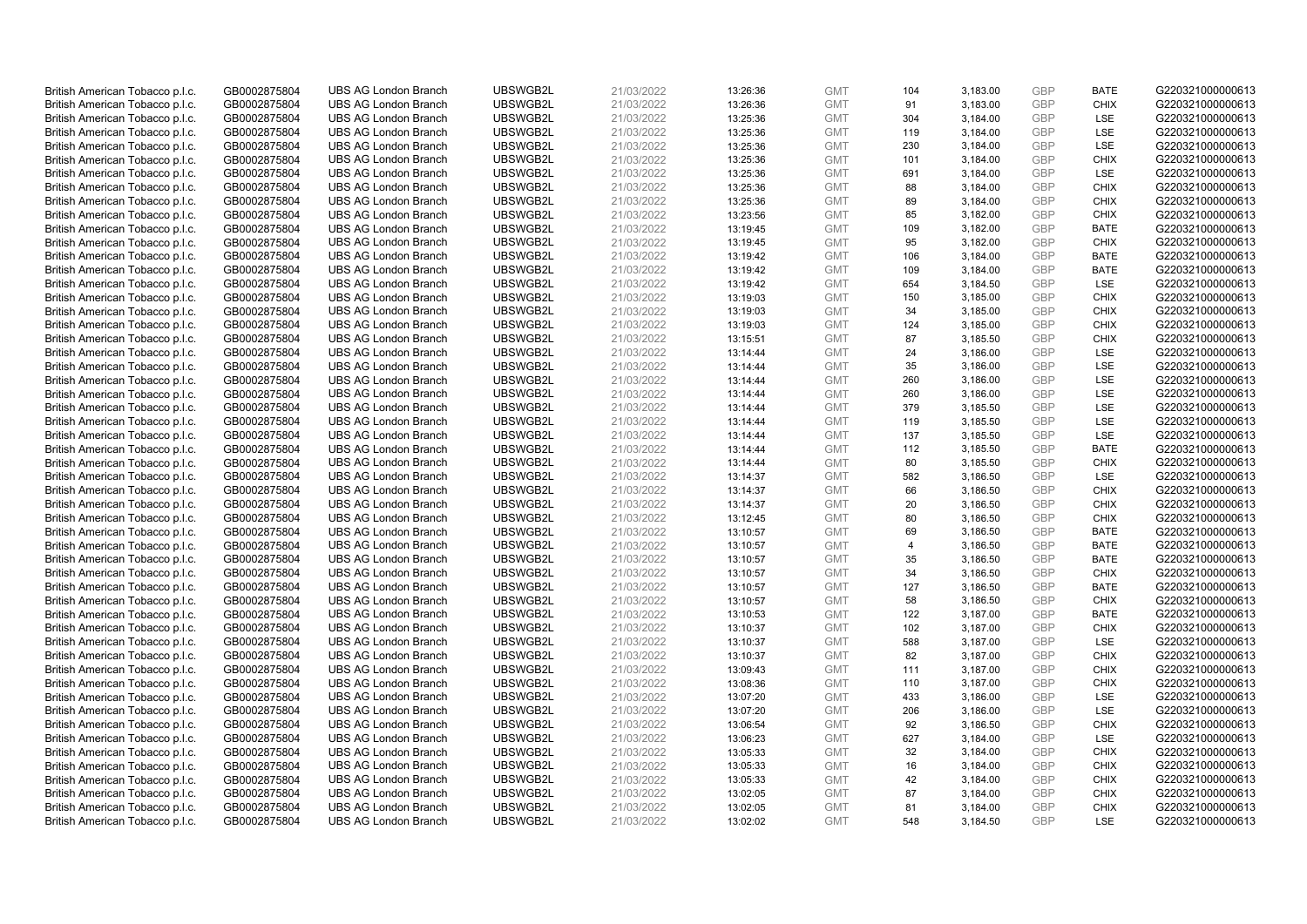| British American Tobacco p.l.c. | GB0002875804 | <b>UBS AG London Branch</b> | UBSWGB2L | 21/03/2022 | 13:02:02 | <b>GMT</b> | 25             | 3,184.50 | <b>GBP</b> | <b>BATE</b> | G220321000000613 |
|---------------------------------|--------------|-----------------------------|----------|------------|----------|------------|----------------|----------|------------|-------------|------------------|
| British American Tobacco p.l.c. | GB0002875804 | <b>UBS AG London Branch</b> | UBSWGB2L | 21/03/2022 | 13:02:02 | <b>GMT</b> | 80             | 3,184.50 | GBP        | <b>BATE</b> | G220321000000613 |
| British American Tobacco p.l.c. | GB0002875804 | <b>UBS AG London Branch</b> | UBSWGB2L | 21/03/2022 | 13:02:02 | <b>GMT</b> | 102            | 3,184.50 | GBP        | <b>BATE</b> | G220321000000613 |
| British American Tobacco p.l.c. | GB0002875804 | <b>UBS AG London Branch</b> | UBSWGB2L | 21/03/2022 | 13:02:02 | <b>GMT</b> | 565            | 3,184.50 | GBP        | <b>LSE</b>  | G220321000000613 |
| British American Tobacco p.l.c. | GB0002875804 | <b>UBS AG London Branch</b> | UBSWGB2L | 21/03/2022 | 12:59:14 | <b>GMT</b> | 80             | 3,186.00 | <b>GBP</b> | <b>CHIX</b> | G220321000000613 |
| British American Tobacco p.l.c. | GB0002875804 | <b>UBS AG London Branch</b> | UBSWGB2L | 21/03/2022 | 12:59:11 | <b>GMT</b> | 93             | 3,187.00 | GBP        | <b>CHIX</b> | G220321000000613 |
| British American Tobacco p.l.c. | GB0002875804 | <b>UBS AG London Branch</b> | UBSWGB2L | 21/03/2022 | 12:59:11 | <b>GMT</b> | 593            | 3,187.00 | <b>GBP</b> | LSE         | G220321000000613 |
| British American Tobacco p.l.c. | GB0002875804 | <b>UBS AG London Branch</b> | UBSWGB2L | 21/03/2022 | 12:57:49 | <b>GMT</b> | 82             | 3,188.00 | GBP        | <b>CHIX</b> | G220321000000613 |
| British American Tobacco p.l.c. | GB0002875804 | <b>UBS AG London Branch</b> | UBSWGB2L | 21/03/2022 | 12:57:34 | <b>GMT</b> | 6              | 3,189.00 | GBP        | <b>BATE</b> | G220321000000613 |
| British American Tobacco p.l.c. | GB0002875804 | <b>UBS AG London Branch</b> | UBSWGB2L | 21/03/2022 | 12:57:34 | <b>GMT</b> | 95             | 3,189.00 | <b>GBP</b> | <b>BATE</b> | G220321000000613 |
| British American Tobacco p.l.c. | GB0002875804 | <b>UBS AG London Branch</b> | UBSWGB2L | 21/03/2022 | 12:57:34 | <b>GMT</b> | 36             | 3,189.00 | GBP        | <b>CHIX</b> | G220321000000613 |
| British American Tobacco p.l.c. | GB0002875804 | <b>UBS AG London Branch</b> | UBSWGB2L | 21/03/2022 | 12:57:34 | <b>GMT</b> | 54             | 3,189.00 | <b>GBP</b> | <b>CHIX</b> | G220321000000613 |
| British American Tobacco p.l.c. | GB0002875804 | <b>UBS AG London Branch</b> | UBSWGB2L | 21/03/2022 | 12:55:51 | <b>GMT</b> | 630            | 3,188.00 | GBP        | LSE         | G220321000000613 |
| British American Tobacco p.l.c. | GB0002875804 | <b>UBS AG London Branch</b> | UBSWGB2L | 21/03/2022 | 12:55:51 | <b>GMT</b> | 108            | 3,188.00 | <b>GBP</b> | <b>BATE</b> | G220321000000613 |
| British American Tobacco p.l.c. | GB0002875804 | <b>UBS AG London Branch</b> | UBSWGB2L | 21/03/2022 | 12:55:43 | <b>GMT</b> | 109            | 3,188.50 | GBP        | <b>BATE</b> | G220321000000613 |
| British American Tobacco p.l.c. | GB0002875804 | <b>UBS AG London Branch</b> | UBSWGB2L | 21/03/2022 | 12:55:43 | <b>GMT</b> | 311            | 3,189.00 | <b>GBP</b> | LSE         | G220321000000613 |
| British American Tobacco p.l.c. | GB0002875804 | <b>UBS AG London Branch</b> | UBSWGB2L | 21/03/2022 | 12:55:43 | <b>GMT</b> | 85             | 3,189.00 | GBP        | <b>CHIX</b> | G220321000000613 |
| British American Tobacco p.l.c. | GB0002875804 | <b>UBS AG London Branch</b> | UBSWGB2L | 21/03/2022 | 12:55:43 | <b>GMT</b> | 295            | 3,189.00 | <b>GBP</b> | LSE         | G220321000000613 |
| British American Tobacco p.l.c. | GB0002875804 | <b>UBS AG London Branch</b> | UBSWGB2L | 21/03/2022 | 12:55:43 | <b>GMT</b> | 87             | 3,189.00 | GBP        | <b>CHIX</b> | G220321000000613 |
| British American Tobacco p.l.c. | GB0002875804 | <b>UBS AG London Branch</b> | UBSWGB2L | 21/03/2022 | 12:55:29 | <b>GMT</b> | 111            | 3,189.50 | <b>GBP</b> | <b>CHIX</b> | G220321000000613 |
| British American Tobacco p.l.c. | GB0002875804 | <b>UBS AG London Branch</b> | UBSWGB2L | 21/03/2022 | 12:52:23 | <b>GMT</b> | 90             | 3,189.50 | GBP        | <b>CHIX</b> | G220321000000613 |
| British American Tobacco p.l.c. | GB0002875804 | <b>UBS AG London Branch</b> | UBSWGB2L | 21/03/2022 | 12:50:25 | <b>GMT</b> | 649            | 3,191.00 | GBP        | LSE         | G220321000000613 |
| British American Tobacco p.l.c. | GB0002875804 | <b>UBS AG London Branch</b> | UBSWGB2L | 21/03/2022 | 12:50:15 | <b>GMT</b> | 80             | 3,191.50 | GBP        | <b>CHIX</b> | G220321000000613 |
| British American Tobacco p.l.c. | GB0002875804 | <b>UBS AG London Branch</b> | UBSWGB2L | 21/03/2022 | 12:50:15 | <b>GMT</b> | 111            | 3,191.50 | GBP        | <b>BATE</b> | G220321000000613 |
| British American Tobacco p.l.c. | GB0002875804 | <b>UBS AG London Branch</b> | UBSWGB2L | 21/03/2022 | 12:50:15 | <b>GMT</b> | 28             | 3,191.50 | <b>GBP</b> | <b>CHIX</b> | G220321000000613 |
| British American Tobacco p.l.c. | GB0002875804 | <b>UBS AG London Branch</b> | UBSWGB2L | 21/03/2022 | 12:50:15 | <b>GMT</b> | 75             | 3,191.50 | <b>GBP</b> | <b>CHIX</b> | G220321000000613 |
| British American Tobacco p.l.c. | GB0002875804 | <b>UBS AG London Branch</b> | UBSWGB2L | 21/03/2022 | 12:49:25 | <b>GMT</b> | 2              | 3,192.50 | <b>GBP</b> | <b>CHIX</b> | G220321000000613 |
| British American Tobacco p.l.c. | GB0002875804 | <b>UBS AG London Branch</b> | UBSWGB2L | 21/03/2022 | 12:48:25 | <b>GMT</b> | 548            | 3,192.00 | GBP        | <b>LSE</b>  | G220321000000613 |
| British American Tobacco p.l.c. | GB0002875804 | <b>UBS AG London Branch</b> | UBSWGB2L | 21/03/2022 | 12:48:24 | <b>GMT</b> | 3              | 3,192.50 | <b>GBP</b> | <b>CHIX</b> | G220321000000613 |
| British American Tobacco p.l.c. | GB0002875804 | <b>UBS AG London Branch</b> | UBSWGB2L | 21/03/2022 | 12:47:39 | <b>GMT</b> | 83             | 3,193.00 | GBP        | <b>CHIX</b> | G220321000000613 |
| British American Tobacco p.l.c. | GB0002875804 | <b>UBS AG London Branch</b> | UBSWGB2L | 21/03/2022 | 12:47:17 | <b>GMT</b> | 50             | 3,194.50 | GBP        | <b>BATE</b> | G220321000000613 |
| British American Tobacco p.l.c. | GB0002875804 | <b>UBS AG London Branch</b> | UBSWGB2L | 21/03/2022 | 12:47:17 | <b>GMT</b> | 24             | 3,194.50 | <b>GBP</b> | <b>BATE</b> | G220321000000613 |
| British American Tobacco p.l.c. | GB0002875804 | <b>UBS AG London Branch</b> | UBSWGB2L | 21/03/2022 | 12:47:17 | <b>GMT</b> | 50             | 3,194.50 | <b>GBP</b> | <b>BATE</b> | G220321000000613 |
| British American Tobacco p.l.c. | GB0002875804 | <b>UBS AG London Branch</b> | UBSWGB2L | 21/03/2022 | 12:46:52 | <b>GMT</b> | 643            | 3,195.00 | GBP        | LSE         | G220321000000613 |
| British American Tobacco p.l.c. | GB0002875804 | <b>UBS AG London Branch</b> | UBSWGB2L | 21/03/2022 | 12:46:52 | <b>GMT</b> | 88             | 3,195.50 | GBP        | <b>CHIX</b> | G220321000000613 |
| British American Tobacco p.l.c. | GB0002875804 | <b>UBS AG London Branch</b> | UBSWGB2L | 21/03/2022 | 12:46:32 | <b>GMT</b> | 139            | 3,196.00 | GBP        | <b>BATE</b> | G220321000000613 |
| British American Tobacco p.l.c. | GB0002875804 | <b>UBS AG London Branch</b> | UBSWGB2L | 21/03/2022 | 12:45:33 | <b>GMT</b> | 100            | 3,198.00 | GBP        | <b>BATE</b> | G220321000000613 |
| British American Tobacco p.l.c. | GB0002875804 | <b>UBS AG London Branch</b> | UBSWGB2L | 21/03/2022 | 12:45:33 | <b>GMT</b> | $\overline{1}$ | 3,198.00 | <b>GBP</b> | <b>BATE</b> | G220321000000613 |
| British American Tobacco p.l.c. | GB0002875804 | <b>UBS AG London Branch</b> | UBSWGB2L | 21/03/2022 | 12:45:32 | <b>GMT</b> | 670            | 3,198.00 | <b>GBP</b> | LSE         | G220321000000613 |
| British American Tobacco p.l.c. | GB0002875804 | <b>UBS AG London Branch</b> | UBSWGB2L | 21/03/2022 | 12:44:54 | <b>GMT</b> | 90             | 3,199.00 | <b>GBP</b> | <b>CHIX</b> | G220321000000613 |
| British American Tobacco p.l.c. | GB0002875804 | <b>UBS AG London Branch</b> | UBSWGB2L | 21/03/2022 | 12:44:39 | <b>GMT</b> | 84             | 3,199.50 | GBP        | <b>CHIX</b> | G220321000000613 |
| British American Tobacco p.l.c. | GB0002875804 | <b>UBS AG London Branch</b> | UBSWGB2L | 21/03/2022 | 12:44:38 | <b>GMT</b> | 93             | 3,200.00 | <b>GBP</b> | <b>CHIX</b> | G220321000000613 |
| British American Tobacco p.l.c. | GB0002875804 | <b>UBS AG London Branch</b> | UBSWGB2L | 21/03/2022 | 12:44:33 | <b>GMT</b> | 97             | 3,200.50 | <b>GBP</b> | <b>CHIX</b> | G220321000000613 |
| British American Tobacco p.l.c. | GB0002875804 | <b>UBS AG London Branch</b> | UBSWGB2L | 21/03/2022 | 12:44:26 | <b>GMT</b> | 611            | 3,200.50 | GBP        | <b>LSE</b>  | G220321000000613 |
| British American Tobacco p.l.c. | GB0002875804 | <b>UBS AG London Branch</b> | UBSWGB2L | 21/03/2022 | 12:43:43 | <b>GMT</b> | 642            | 3,199.00 | <b>GBP</b> | <b>LSE</b>  | G220321000000613 |
| British American Tobacco p.l.c. | GB0002875804 | <b>UBS AG London Branch</b> | UBSWGB2L | 21/03/2022 | 12:43:43 | <b>GMT</b> | 102            | 3,199.00 | <b>GBP</b> | <b>BATE</b> | G220321000000613 |
| British American Tobacco p.l.c. | GB0002875804 | <b>UBS AG London Branch</b> | UBSWGB2L | 21/03/2022 | 12:42:33 | <b>GMT</b> | 111            | 3,197.50 | <b>GBP</b> | <b>BATE</b> | G220321000000613 |
| British American Tobacco p.l.c. | GB0002875804 | <b>UBS AG London Branch</b> | UBSWGB2L | 21/03/2022 | 12:42:33 | <b>GMT</b> | 54             | 3,197.50 | GBP        | <b>CHIX</b> | G220321000000613 |
| British American Tobacco p.l.c. | GB0002875804 | <b>UBS AG London Branch</b> | UBSWGB2L | 21/03/2022 | 12:42:33 | <b>GMT</b> | 94             | 3,197.50 | <b>GBP</b> | <b>CHIX</b> | G220321000000613 |
| British American Tobacco p.l.c. | GB0002875804 | <b>UBS AG London Branch</b> | UBSWGB2L | 21/03/2022 | 12:42:33 | <b>GMT</b> | 31             | 3,197.50 | <b>GBP</b> | <b>CHIX</b> | G220321000000613 |
| British American Tobacco p.l.c. | GB0002875804 | <b>UBS AG London Branch</b> | UBSWGB2L | 21/03/2022 | 12:42:08 | <b>GMT</b> | 632            | 3,199.00 | <b>GBP</b> | LSE         | G220321000000613 |
| British American Tobacco p.l.c. | GB0002875804 | <b>UBS AG London Branch</b> | UBSWGB2L | 21/03/2022 | 12:40:03 | <b>GMT</b> | 195            | 3,197.00 | <b>GBP</b> | <b>CHIX</b> | G220321000000613 |
| British American Tobacco p.l.c. | GB0002875804 | <b>UBS AG London Branch</b> | UBSWGB2L | 21/03/2022 | 12:39:10 | <b>GMT</b> | 616            | 3,197.50 | GBP        | LSE         | G220321000000613 |
| British American Tobacco p.l.c. | GB0002875804 | <b>UBS AG London Branch</b> | UBSWGB2L | 21/03/2022 | 12:38:38 | <b>GMT</b> | 105            | 3,196.00 | GBP        | <b>CHIX</b> | G220321000000613 |
|                                 |              |                             |          |            |          |            |                |          |            |             |                  |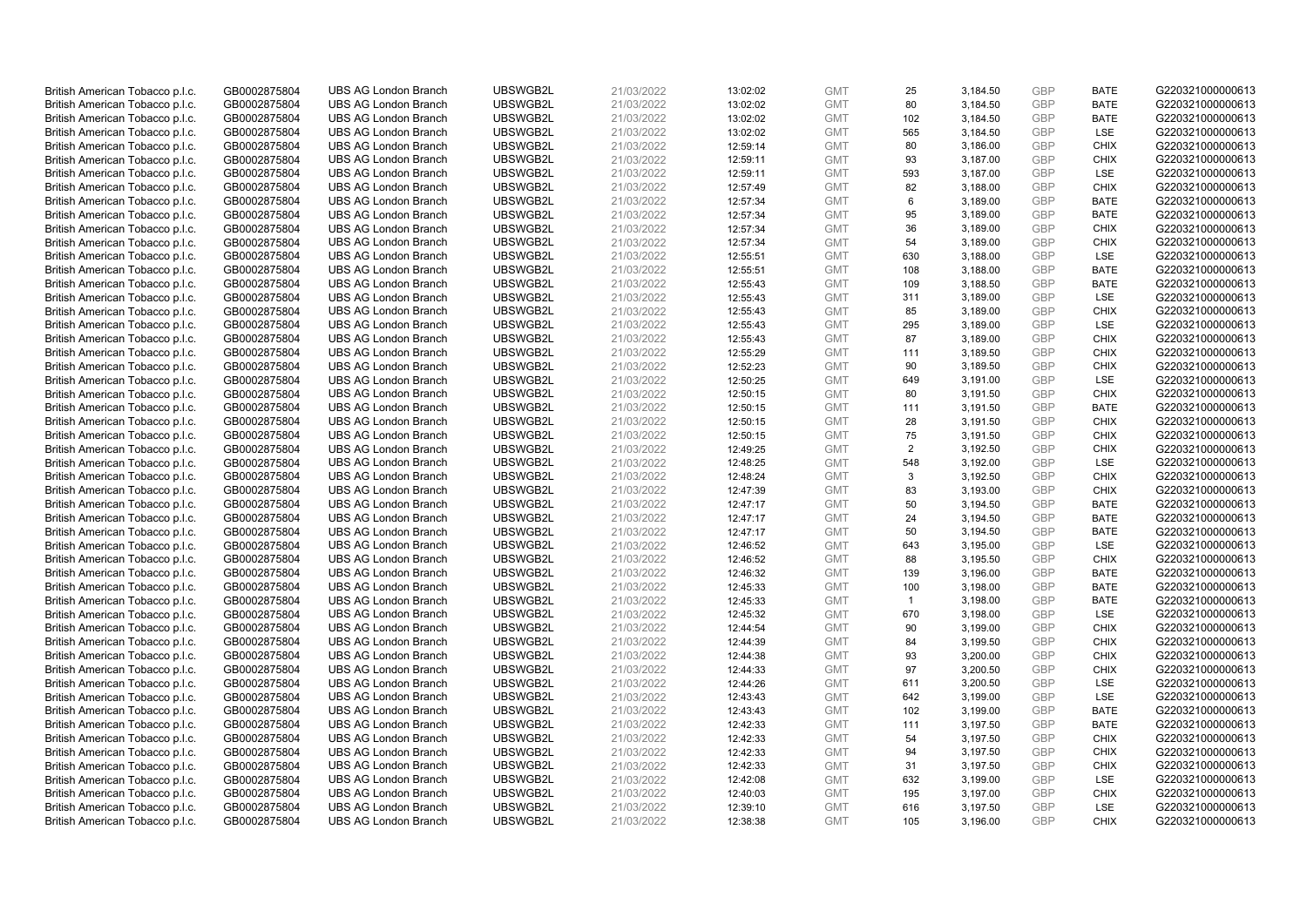| British American Tobacco p.l.c. | GB0002875804 | <b>UBS AG London Branch</b> | UBSWGB2L | 21/03/2022 | 12:35:58 | <b>GMT</b> | 88             | 3,194.00 | <b>GBP</b> | <b>CHIX</b> | G220321000000613 |
|---------------------------------|--------------|-----------------------------|----------|------------|----------|------------|----------------|----------|------------|-------------|------------------|
| British American Tobacco p.l.c. | GB0002875804 | <b>UBS AG London Branch</b> | UBSWGB2L | 21/03/2022 | 12:35:56 | <b>GMT</b> | 112            | 3,194.50 | GBP        | <b>BATE</b> | G220321000000613 |
| British American Tobacco p.l.c. | GB0002875804 | <b>UBS AG London Branch</b> | UBSWGB2L | 21/03/2022 | 12:35:56 | <b>GMT</b> | 3              | 3,194.50 | GBP        | <b>BATE</b> | G220321000000613 |
| British American Tobacco p.l.c. | GB0002875804 | <b>UBS AG London Branch</b> | UBSWGB2L | 21/03/2022 | 12:35:56 | <b>GMT</b> | 41             | 3,194.50 | GBP        | <b>BATE</b> | G220321000000613 |
| British American Tobacco p.l.c. | GB0002875804 | <b>UBS AG London Branch</b> | UBSWGB2L | 21/03/2022 | 12:35:56 | <b>GMT</b> | 65             | 3,194.50 | <b>GBP</b> | <b>BATE</b> | G220321000000613 |
| British American Tobacco p.l.c. | GB0002875804 | <b>UBS AG London Branch</b> | UBSWGB2L | 21/03/2022 | 12:35:56 | <b>GMT</b> | 682            | 3,195.50 | GBP        | <b>LSE</b>  | G220321000000613 |
| British American Tobacco p.l.c. | GB0002875804 | <b>UBS AG London Branch</b> | UBSWGB2L | 21/03/2022 | 12:35:50 | <b>GMT</b> | 97             | 3,195.50 | <b>GBP</b> | <b>CHIX</b> | G220321000000613 |
| British American Tobacco p.l.c. | GB0002875804 | <b>UBS AG London Branch</b> | UBSWGB2L | 21/03/2022 | 12:33:48 | <b>GMT</b> | 112            | 3,193.00 | GBP        | <b>BATE</b> | G220321000000613 |
| British American Tobacco p.l.c. | GB0002875804 | <b>UBS AG London Branch</b> | UBSWGB2L | 21/03/2022 | 12:33:48 | <b>GMT</b> | 115            | 3,194.00 | GBP        | <b>BATE</b> | G220321000000613 |
| British American Tobacco p.l.c. | GB0002875804 | <b>UBS AG London Branch</b> | UBSWGB2L | 21/03/2022 | 12:33:48 | <b>GMT</b> | 94             | 3,193.00 | <b>GBP</b> | <b>CHIX</b> | G220321000000613 |
| British American Tobacco p.l.c. | GB0002875804 | <b>UBS AG London Branch</b> | UBSWGB2L | 21/03/2022 | 12:33:48 | <b>GMT</b> | 84             | 3,193.00 | GBP        | <b>CHIX</b> | G220321000000613 |
| British American Tobacco p.l.c. | GB0002875804 | <b>UBS AG London Branch</b> | UBSWGB2L | 21/03/2022 | 12:33:48 | <b>GMT</b> | 618            | 3,194.00 | <b>GBP</b> | LSE         | G220321000000613 |
| British American Tobacco p.l.c. | GB0002875804 | <b>UBS AG London Branch</b> | UBSWGB2L | 21/03/2022 | 12:33:03 | <b>GMT</b> | 302            | 3,192.50 | <b>GBP</b> | LSE         | G220321000000613 |
| British American Tobacco p.l.c. | GB0002875804 | <b>UBS AG London Branch</b> | UBSWGB2L | 21/03/2022 | 12:33:03 | <b>GMT</b> | 150            | 3,192.50 | <b>GBP</b> | <b>LSE</b>  | G220321000000613 |
| British American Tobacco p.l.c. | GB0002875804 | <b>UBS AG London Branch</b> | UBSWGB2L | 21/03/2022 | 12:33:03 | <b>GMT</b> | 113            | 3,192.50 | GBP        | <b>LSE</b>  | G220321000000613 |
| British American Tobacco p.l.c. | GB0002875804 | <b>UBS AG London Branch</b> | UBSWGB2L | 21/03/2022 | 12:30:37 | <b>GMT</b> | 41             | 3,191.00 | <b>GBP</b> | <b>CHIX</b> | G220321000000613 |
| British American Tobacco p.l.c. | GB0002875804 | <b>UBS AG London Branch</b> | UBSWGB2L | 21/03/2022 | 12:30:37 | <b>GMT</b> | 46             | 3,191.00 | GBP        | <b>CHIX</b> | G220321000000613 |
| British American Tobacco p.l.c. | GB0002875804 | <b>UBS AG London Branch</b> | UBSWGB2L | 21/03/2022 | 12:30:37 | <b>GMT</b> | 46             | 3,191.00 | <b>GBP</b> | <b>CHIX</b> | G220321000000613 |
| British American Tobacco p.l.c. | GB0002875804 | <b>UBS AG London Branch</b> | UBSWGB2L | 21/03/2022 | 12:30:37 | <b>GMT</b> | 52             | 3,191.00 | GBP        | <b>CHIX</b> | G220321000000613 |
| British American Tobacco p.l.c. | GB0002875804 | <b>UBS AG London Branch</b> | UBSWGB2L | 21/03/2022 | 12:30:37 | <b>GMT</b> | 586            | 3,191.00 | <b>GBP</b> | LSE         | G220321000000613 |
| British American Tobacco p.l.c. | GB0002875804 | <b>UBS AG London Branch</b> | UBSWGB2L | 21/03/2022 | 12:30:37 | <b>GMT</b> | 91             | 3,191.00 | GBP        | <b>CHIX</b> | G220321000000613 |
| British American Tobacco p.l.c. | GB0002875804 | <b>UBS AG London Branch</b> | UBSWGB2L | 21/03/2022 | 12:30:37 | <b>GMT</b> | 46             | 3,191.00 | GBP        | <b>CHIX</b> | G220321000000613 |
| British American Tobacco p.l.c. | GB0002875804 | <b>UBS AG London Branch</b> | UBSWGB2L | 21/03/2022 | 12:29:58 | <b>GMT</b> | 98             | 3,191.00 | GBP        | <b>CHIX</b> | G220321000000613 |
| British American Tobacco p.l.c. | GB0002875804 | <b>UBS AG London Branch</b> | UBSWGB2L | 21/03/2022 | 12:27:35 | <b>GMT</b> | 113            | 3,188.50 | GBP        | <b>BATE</b> | G220321000000613 |
| British American Tobacco p.l.c. | GB0002875804 | <b>UBS AG London Branch</b> | UBSWGB2L | 21/03/2022 | 12:27:21 | <b>GMT</b> | 672            | 3,189.00 | <b>GBP</b> | LSE         | G220321000000613 |
| British American Tobacco p.l.c. | GB0002875804 | <b>UBS AG London Branch</b> | UBSWGB2L | 21/03/2022 | 12:25:23 | <b>GMT</b> | 89             | 3,189.00 | <b>GBP</b> | <b>CHIX</b> | G220321000000613 |
| British American Tobacco p.l.c. | GB0002875804 | <b>UBS AG London Branch</b> | UBSWGB2L | 21/03/2022 | 12:25:13 | <b>GMT</b> | $\overline{4}$ | 3,190.00 | <b>GBP</b> | <b>CHIX</b> | G220321000000613 |
| British American Tobacco p.l.c. | GB0002875804 | <b>UBS AG London Branch</b> | UBSWGB2L | 21/03/2022 | 12:24:15 | <b>GMT</b> | 93             | 3,189.50 | GBP        | <b>CHIX</b> | G220321000000613 |
| British American Tobacco p.l.c. | GB0002875804 | <b>UBS AG London Branch</b> | UBSWGB2L | 21/03/2022 | 12:24:15 | <b>GMT</b> | 610            | 3,189.50 | <b>GBP</b> | <b>LSE</b>  | G220321000000613 |
| British American Tobacco p.l.c. | GB0002875804 | <b>UBS AG London Branch</b> | UBSWGB2L | 21/03/2022 | 12:24:15 | <b>GMT</b> | 49             | 3,189.50 | GBP        | <b>CHIX</b> | G220321000000613 |
| British American Tobacco p.l.c. | GB0002875804 | <b>UBS AG London Branch</b> | UBSWGB2L | 21/03/2022 | 12:24:15 | <b>GMT</b> | 24             | 3,189.50 | GBP        | <b>CHIX</b> | G220321000000613 |
| British American Tobacco p.l.c. | GB0002875804 | <b>UBS AG London Branch</b> | UBSWGB2L | 21/03/2022 | 12:24:15 | <b>GMT</b> | 22             | 3,189.50 | <b>GBP</b> | <b>CHIX</b> | G220321000000613 |
| British American Tobacco p.l.c. | GB0002875804 | <b>UBS AG London Branch</b> | UBSWGB2L | 21/03/2022 | 12:23:46 | <b>GMT</b> | 114            | 3,188.50 | <b>GBP</b> | <b>BATE</b> | G220321000000613 |
| British American Tobacco p.l.c. | GB0002875804 | <b>UBS AG London Branch</b> | UBSWGB2L | 21/03/2022 | 12:23:46 | <b>GMT</b> | 81             | 3,188.50 | GBP        | <b>BATE</b> | G220321000000613 |
| British American Tobacco p.l.c. | GB0002875804 | <b>UBS AG London Branch</b> | UBSWGB2L | 21/03/2022 | 12:23:46 | <b>GMT</b> | 24             | 3,188.50 | GBP        | <b>BATE</b> | G220321000000613 |
| British American Tobacco p.l.c. | GB0002875804 | <b>UBS AG London Branch</b> | UBSWGB2L | 21/03/2022 | 12:23:42 | <b>GMT</b> | 40             | 3,189.00 | GBP        | <b>CHIX</b> | G220321000000613 |
| British American Tobacco p.l.c. | GB0002875804 | <b>UBS AG London Branch</b> | UBSWGB2L | 21/03/2022 | 12:23:42 | <b>GMT</b> | 59             | 3,189.00 | GBP        | <b>CHIX</b> | G220321000000613 |
| British American Tobacco p.l.c. | GB0002875804 | <b>UBS AG London Branch</b> | UBSWGB2L | 21/03/2022 | 12:23:28 | <b>GMT</b> | 92             | 3,189.50 | <b>GBP</b> | <b>CHIX</b> | G220321000000613 |
| British American Tobacco p.l.c. | GB0002875804 | <b>UBS AG London Branch</b> | UBSWGB2L | 21/03/2022 | 12:21:17 | <b>GMT</b> | 658            | 3,188.50 | <b>GBP</b> | LSE         | G220321000000613 |
| British American Tobacco p.l.c. | GB0002875804 | <b>UBS AG London Branch</b> | UBSWGB2L | 21/03/2022 | 12:21:15 | <b>GMT</b> | 97             | 3,189.00 | <b>GBP</b> | <b>CHIX</b> | G220321000000613 |
| British American Tobacco p.l.c. | GB0002875804 | <b>UBS AG London Branch</b> | UBSWGB2L | 21/03/2022 | 12:19:58 | <b>GMT</b> | 196            | 3,189.00 | <b>GBP</b> | <b>LSE</b>  | G220321000000613 |
| British American Tobacco p.l.c. | GB0002875804 | <b>UBS AG London Branch</b> | UBSWGB2L | 21/03/2022 | 12:19:58 | <b>GMT</b> | 452            | 3,189.00 | <b>GBP</b> | LSE         | G220321000000613 |
| British American Tobacco p.l.c. | GB0002875804 | <b>UBS AG London Branch</b> | UBSWGB2L | 21/03/2022 | 12:19:58 | <b>GMT</b> | 333            | 3,189.00 | <b>GBP</b> | LSE         | G220321000000613 |
| British American Tobacco p.l.c. | GB0002875804 | <b>UBS AG London Branch</b> | UBSWGB2L | 21/03/2022 | 12:19:58 | <b>GMT</b> | 119            | 3,189.00 | GBP        | <b>LSE</b>  | G220321000000613 |
| British American Tobacco p.l.c. | GB0002875804 | <b>UBS AG London Branch</b> | UBSWGB2L | 21/03/2022 | 12:19:58 | <b>GMT</b> | 264            | 3,189.00 | <b>GBP</b> | <b>LSE</b>  | G220321000000613 |
| British American Tobacco p.l.c. | GB0002875804 | <b>UBS AG London Branch</b> | UBSWGB2L | 21/03/2022 | 12:18:09 | <b>GMT</b> | 119            | 3,184.50 | <b>GBP</b> | <b>BATE</b> | G220321000000613 |
| British American Tobacco p.l.c. | GB0002875804 | <b>UBS AG London Branch</b> | UBSWGB2L | 21/03/2022 | 12:17:47 | <b>GMT</b> | 157            | 3,186.00 | <b>GBP</b> | LSE         | G220321000000613 |
| British American Tobacco p.l.c. | GB0002875804 | <b>UBS AG London Branch</b> | UBSWGB2L | 21/03/2022 | 12:17:47 | <b>GMT</b> | 79             | 3,186.00 | <b>GBP</b> | LSE         | G220321000000613 |
| British American Tobacco p.l.c. | GB0002875804 | <b>UBS AG London Branch</b> | UBSWGB2L | 21/03/2022 | 12:17:47 | <b>GMT</b> | 119            | 3,186.00 | <b>GBP</b> | LSE         | G220321000000613 |
| British American Tobacco p.l.c. | GB0002875804 | <b>UBS AG London Branch</b> | UBSWGB2L | 21/03/2022 | 12:17:47 | <b>GMT</b> | 250            | 3,186.00 | <b>GBP</b> | LSE         | G220321000000613 |
| British American Tobacco p.l.c. | GB0002875804 | <b>UBS AG London Branch</b> | UBSWGB2L | 21/03/2022 | 12:17:47 | <b>GMT</b> | 92             | 3,185.50 | GBP        | <b>CHIX</b> | G220321000000613 |
| British American Tobacco p.l.c. | GB0002875804 | <b>UBS AG London Branch</b> | UBSWGB2L | 21/03/2022 | 12:17:47 | <b>GMT</b> | 81             | 3,185.50 | <b>GBP</b> | <b>CHIX</b> | G220321000000613 |
| British American Tobacco p.l.c. | GB0002875804 | <b>UBS AG London Branch</b> | UBSWGB2L | 21/03/2022 | 12:15:56 | <b>GMT</b> | 646            | 3,185.50 | GBP        | <b>LSE</b>  | G220321000000613 |
| British American Tobacco p.l.c. | GB0002875804 | <b>UBS AG London Branch</b> | UBSWGB2L | 21/03/2022 | 12:14:53 | <b>GMT</b> | 80             | 3,188.50 | GBP        | <b>CHIX</b> | G220321000000613 |
|                                 |              |                             |          |            |          |            |                |          |            |             |                  |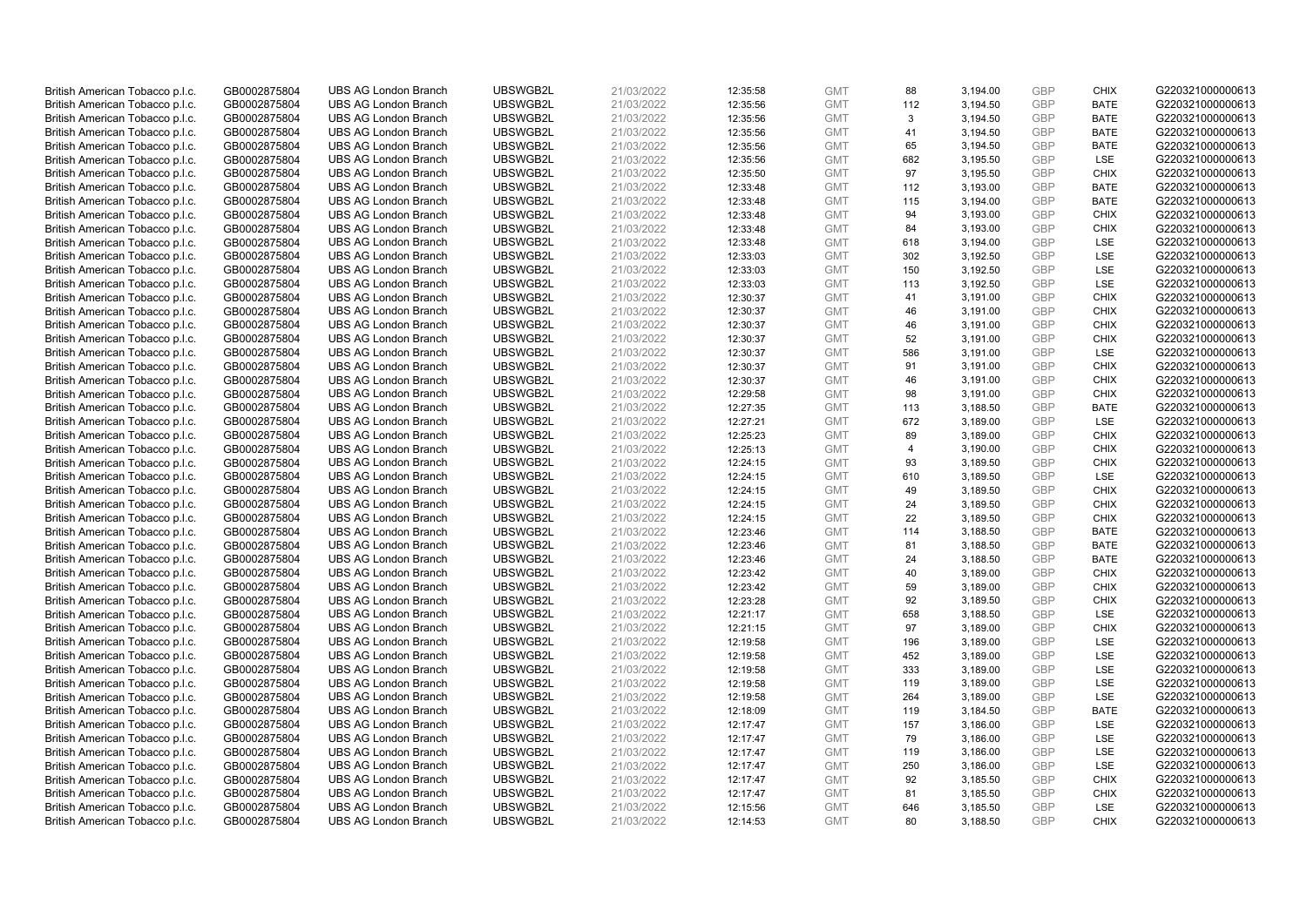| British American Tobacco p.l.c. | GB0002875804 | <b>UBS AG London Branch</b> | UBSWGB2L | 21/03/2022 | 12:14:18 | <b>GMT</b> | 98  | 3,189.00 | <b>GBP</b> | <b>CHIX</b> | G220321000000613 |
|---------------------------------|--------------|-----------------------------|----------|------------|----------|------------|-----|----------|------------|-------------|------------------|
| British American Tobacco p.l.c. | GB0002875804 | <b>UBS AG London Branch</b> | UBSWGB2L | 21/03/2022 | 12:14:01 | <b>GMT</b> | 120 | 3,190.00 | GBP        | <b>BATE</b> | G220321000000613 |
| British American Tobacco p.l.c. | GB0002875804 | <b>UBS AG London Branch</b> | UBSWGB2L | 21/03/2022 | 12:14:00 | <b>GMT</b> | 102 | 3,190.50 | GBP        | <b>BATE</b> | G220321000000613 |
| British American Tobacco p.l.c. | GB0002875804 | <b>UBS AG London Branch</b> | UBSWGB2L | 21/03/2022 | 12:14:00 | <b>GMT</b> | 592 | 3,190.50 | GBP        | <b>LSE</b>  | G220321000000613 |
| British American Tobacco p.l.c. | GB0002875804 | <b>UBS AG London Branch</b> | UBSWGB2L | 21/03/2022 | 12:14:00 | <b>GMT</b> | 91  | 3,190.50 | <b>GBP</b> | <b>CHIX</b> | G220321000000613 |
| British American Tobacco p.l.c. | GB0002875804 | <b>UBS AG London Branch</b> | UBSWGB2L | 21/03/2022 | 12:14:00 | <b>GMT</b> | 109 | 3,190.50 | GBP        | <b>CHIX</b> | G220321000000613 |
| British American Tobacco p.l.c. | GB0002875804 | <b>UBS AG London Branch</b> | UBSWGB2L | 21/03/2022 | 12:14:00 | <b>GMT</b> | 98  | 3,190.50 | <b>GBP</b> | <b>CHIX</b> | G220321000000613 |
| British American Tobacco p.l.c. | GB0002875804 | <b>UBS AG London Branch</b> | UBSWGB2L | 21/03/2022 | 12:11:10 | <b>GMT</b> | 672 | 3,189.50 | GBP        | LSE         | G220321000000613 |
| British American Tobacco p.l.c. | GB0002875804 | <b>UBS AG London Branch</b> | UBSWGB2L | 21/03/2022 | 12:09:08 | <b>GMT</b> | 99  | 3,188.00 | GBP        | <b>CHIX</b> | G220321000000613 |
| British American Tobacco p.l.c. | GB0002875804 | <b>UBS AG London Branch</b> | UBSWGB2L | 21/03/2022 | 12:08:45 | <b>GMT</b> | 124 | 3,188.50 | GBP        | <b>BATE</b> | G220321000000613 |
| British American Tobacco p.l.c. | GB0002875804 | <b>UBS AG London Branch</b> | UBSWGB2L | 21/03/2022 | 12:08:45 | <b>GMT</b> | 583 | 3,188.50 | GBP        | <b>LSE</b>  | G220321000000613 |
| British American Tobacco p.l.c. | GB0002875804 | <b>UBS AG London Branch</b> | UBSWGB2L | 21/03/2022 | 12:08:40 | <b>GMT</b> | 175 | 3,189.00 | <b>GBP</b> | <b>CHIX</b> | G220321000000613 |
| British American Tobacco p.l.c. | GB0002875804 | <b>UBS AG London Branch</b> | UBSWGB2L | 21/03/2022 | 12:07:59 | <b>GMT</b> | 200 | 3,189.50 | GBP        | <b>LSE</b>  | G220321000000613 |
| British American Tobacco p.l.c. | GB0002875804 | <b>UBS AG London Branch</b> | UBSWGB2L | 21/03/2022 | 12:07:59 | <b>GMT</b> | 114 | 3,189.50 | <b>GBP</b> | <b>BATE</b> | G220321000000613 |
| British American Tobacco p.l.c. | GB0002875804 | <b>UBS AG London Branch</b> | UBSWGB2L | 21/03/2022 | 12:07:59 | <b>GMT</b> | 637 | 3,189.50 | <b>GBP</b> | <b>LSE</b>  | G220321000000613 |
| British American Tobacco p.l.c. | GB0002875804 | <b>UBS AG London Branch</b> | UBSWGB2L | 21/03/2022 | 12:07:59 | <b>GMT</b> | 91  | 3,189.50 | <b>GBP</b> | <b>CHIX</b> | G220321000000613 |
| British American Tobacco p.l.c. | GB0002875804 | <b>UBS AG London Branch</b> | UBSWGB2L | 21/03/2022 | 12:04:02 | <b>GMT</b> | 93  | 3,188.00 | GBP        | <b>CHIX</b> | G220321000000613 |
| British American Tobacco p.l.c. | GB0002875804 | <b>UBS AG London Branch</b> | UBSWGB2L | 21/03/2022 | 12:03:53 | <b>GMT</b> | 348 | 3,189.00 | <b>GBP</b> | <b>LSE</b>  | G220321000000613 |
| British American Tobacco p.l.c. | GB0002875804 | <b>UBS AG London Branch</b> | UBSWGB2L | 21/03/2022 | 12:03:53 | <b>GMT</b> | 242 | 3,189.00 | GBP        | <b>LSE</b>  | G220321000000613 |
| British American Tobacco p.l.c. | GB0002875804 | <b>UBS AG London Branch</b> | UBSWGB2L | 21/03/2022 | 12:03:53 | <b>GMT</b> | 61  | 3,189.00 | <b>GBP</b> | LSE         | G220321000000613 |
| British American Tobacco p.l.c. | GB0002875804 | <b>UBS AG London Branch</b> | UBSWGB2L | 21/03/2022 | 12:03:53 | <b>GMT</b> | 101 | 3,189.00 | GBP        | <b>CHIX</b> | G220321000000613 |
| British American Tobacco p.l.c. | GB0002875804 | <b>UBS AG London Branch</b> | UBSWGB2L | 21/03/2022 | 12:03:19 | <b>GMT</b> | 104 | 3,190.50 | GBP        | <b>BATE</b> | G220321000000613 |
| British American Tobacco p.l.c. | GB0002875804 | <b>UBS AG London Branch</b> | UBSWGB2L | 21/03/2022 | 12:03:19 | <b>GMT</b> | 98  | 3,190.00 | <b>GBP</b> | <b>CHIX</b> | G220321000000613 |
| British American Tobacco p.l.c. | GB0002875804 | <b>UBS AG London Branch</b> | UBSWGB2L | 21/03/2022 | 12:03:19 | <b>GMT</b> | 18  | 3,190.50 | GBP        | <b>BATE</b> | G220321000000613 |
| British American Tobacco p.l.c. | GB0002875804 | <b>UBS AG London Branch</b> | UBSWGB2L | 21/03/2022 | 12:03:19 | <b>GMT</b> | 84  | 3,190.00 | <b>GBP</b> | <b>CHIX</b> | G220321000000613 |
| British American Tobacco p.l.c. | GB0002875804 | <b>UBS AG London Branch</b> | UBSWGB2L | 21/03/2022 | 12:03:14 | <b>GMT</b> | 88  | 3,190.50 | <b>GBP</b> | <b>BATE</b> | G220321000000613 |
| British American Tobacco p.l.c. | GB0002875804 | <b>UBS AG London Branch</b> | UBSWGB2L | 21/03/2022 | 12:03:08 | <b>GMT</b> | 548 | 3,191.00 | <b>GBP</b> | LSE         | G220321000000613 |
| British American Tobacco p.l.c. | GB0002875804 | <b>UBS AG London Branch</b> | UBSWGB2L | 21/03/2022 | 12:02:54 | <b>GMT</b> | 88  | 3,191.50 | GBP        | <b>CHIX</b> | G220321000000613 |
| British American Tobacco p.l.c. | GB0002875804 | <b>UBS AG London Branch</b> | UBSWGB2L | 21/03/2022 | 12:01:29 | <b>GMT</b> | 110 | 3,191.50 | <b>GBP</b> | <b>BATE</b> | G220321000000613 |
| British American Tobacco p.l.c. | GB0002875804 | <b>UBS AG London Branch</b> | UBSWGB2L | 21/03/2022 | 12:01:29 | <b>GMT</b> | 51  | 3,191.50 | GBP        | <b>CHIX</b> | G220321000000613 |
| British American Tobacco p.l.c. | GB0002875804 | <b>UBS AG London Branch</b> | UBSWGB2L | 21/03/2022 | 12:01:29 | <b>GMT</b> | 64  | 3,191.50 | GBP        | <b>BATE</b> | G220321000000613 |
| British American Tobacco p.l.c. | GB0002875804 | <b>UBS AG London Branch</b> | UBSWGB2L | 21/03/2022 | 12:01:29 | <b>GMT</b> | 55  | 3,191.50 | <b>GBP</b> | <b>BATE</b> | G220321000000613 |
| British American Tobacco p.l.c. | GB0002875804 | <b>UBS AG London Branch</b> | UBSWGB2L | 21/03/2022 | 12:01:29 | <b>GMT</b> | 36  | 3,191.50 | <b>GBP</b> | <b>CHIX</b> | G220321000000613 |
| British American Tobacco p.l.c. | GB0002875804 | <b>UBS AG London Branch</b> | UBSWGB2L | 21/03/2022 | 12:01:29 | <b>GMT</b> | 227 | 3,192.00 | GBP        | LSE         | G220321000000613 |
| British American Tobacco p.l.c. | GB0002875804 | <b>UBS AG London Branch</b> | UBSWGB2L | 21/03/2022 | 12:01:29 | <b>GMT</b> | 171 | 3,192.00 | GBP        | LSE         | G220321000000613 |
| British American Tobacco p.l.c. | GB0002875804 | <b>UBS AG London Branch</b> | UBSWGB2L | 21/03/2022 | 12:01:29 | <b>GMT</b> | 187 | 3,192.00 | GBP        | LSE         | G220321000000613 |
| British American Tobacco p.l.c. | GB0002875804 | <b>UBS AG London Branch</b> | UBSWGB2L | 21/03/2022 | 12:00:49 | <b>GMT</b> | 24  | 3,191.50 | GBP        | <b>CHIX</b> | G220321000000613 |
| British American Tobacco p.l.c. | GB0002875804 | <b>UBS AG London Branch</b> | UBSWGB2L | 21/03/2022 | 12:00:49 | <b>GMT</b> | 77  | 3,191.50 | <b>GBP</b> | <b>CHIX</b> | G220321000000613 |
| British American Tobacco p.l.c. | GB0002875804 | <b>UBS AG London Branch</b> | UBSWGB2L | 21/03/2022 | 12:00:49 | <b>GMT</b> | 98  | 3,191.50 | <b>GBP</b> | <b>CHIX</b> | G220321000000613 |
| British American Tobacco p.l.c. | GB0002875804 | <b>UBS AG London Branch</b> | UBSWGB2L | 21/03/2022 | 12:00:36 | <b>GMT</b> | 20  | 3,191.50 | <b>GBP</b> | <b>BATE</b> | G220321000000613 |
| British American Tobacco p.l.c. | GB0002875804 | <b>UBS AG London Branch</b> | UBSWGB2L | 21/03/2022 | 12:00:36 | <b>GMT</b> | 87  | 3,191.50 | GBP        | <b>BATE</b> | G220321000000613 |
| British American Tobacco p.l.c. | GB0002875804 | <b>UBS AG London Branch</b> | UBSWGB2L | 21/03/2022 | 11:59:51 | <b>GMT</b> | 670 | 3,192.00 | <b>GBP</b> | LSE         | G220321000000613 |
| British American Tobacco p.l.c. | GB0002875804 | <b>UBS AG London Branch</b> | UBSWGB2L | 21/03/2022 | 11:59:51 | <b>GMT</b> | 91  | 3,192.00 | <b>GBP</b> | <b>CHIX</b> | G220321000000613 |
| British American Tobacco p.l.c. | GB0002875804 | <b>UBS AG London Branch</b> | UBSWGB2L | 21/03/2022 | 11:58:14 | <b>GMT</b> | 638 | 3,191.00 | <b>GBP</b> | <b>LSE</b>  | G220321000000613 |
| British American Tobacco p.l.c. | GB0002875804 | <b>UBS AG London Branch</b> | UBSWGB2L | 21/03/2022 | 11:57:03 | <b>GMT</b> | 132 | 3,191.00 | <b>GBP</b> | <b>LSE</b>  | G220321000000613 |
| British American Tobacco p.l.c. | GB0002875804 | <b>UBS AG London Branch</b> | UBSWGB2L | 21/03/2022 | 11:57:03 | <b>GMT</b> | 500 | 3,191.00 | <b>GBP</b> | LSE         | G220321000000613 |
| British American Tobacco p.l.c. | GB0002875804 | <b>UBS AG London Branch</b> | UBSWGB2L | 21/03/2022 | 11:55:32 | <b>GMT</b> | 14  | 3,188.50 | GBP        | <b>BATE</b> | G220321000000613 |
| British American Tobacco p.l.c. | GB0002875804 | <b>UBS AG London Branch</b> | UBSWGB2L | 21/03/2022 | 11:55:32 | <b>GMT</b> | 101 | 3,188.50 | GBP        | <b>BATE</b> | G220321000000613 |
| British American Tobacco p.l.c. | GB0002875804 | <b>UBS AG London Branch</b> | UBSWGB2L | 21/03/2022 | 11:55:30 | <b>GMT</b> | 96  | 3,189.00 | <b>GBP</b> | <b>CHIX</b> | G220321000000613 |
| British American Tobacco p.l.c. | GB0002875804 | <b>UBS AG London Branch</b> | UBSWGB2L | 21/03/2022 | 11:55:30 | <b>GMT</b> | 97  | 3,189.00 | <b>GBP</b> | <b>CHIX</b> | G220321000000613 |
| British American Tobacco p.l.c. | GB0002875804 | <b>UBS AG London Branch</b> | UBSWGB2L | 21/03/2022 | 11:55:30 | <b>GMT</b> | 75  | 3,189.00 | <b>GBP</b> | <b>CHIX</b> | G220321000000613 |
| British American Tobacco p.l.c. | GB0002875804 | <b>UBS AG London Branch</b> | UBSWGB2L | 21/03/2022 | 11:55:30 | <b>GMT</b> | 22  | 3,189.00 | <b>GBP</b> | <b>CHIX</b> | G220321000000613 |
| British American Tobacco p.l.c. | GB0002875804 | <b>UBS AG London Branch</b> | UBSWGB2L | 21/03/2022 | 11:55:24 | <b>GMT</b> | 253 | 3,189.50 | GBP        | <b>LSE</b>  | G220321000000613 |
| British American Tobacco p.l.c. | GB0002875804 | <b>UBS AG London Branch</b> | UBSWGB2L | 21/03/2022 | 11:55:24 | <b>GMT</b> | 404 | 3,189.50 | GBP        | <b>LSE</b>  | G220321000000613 |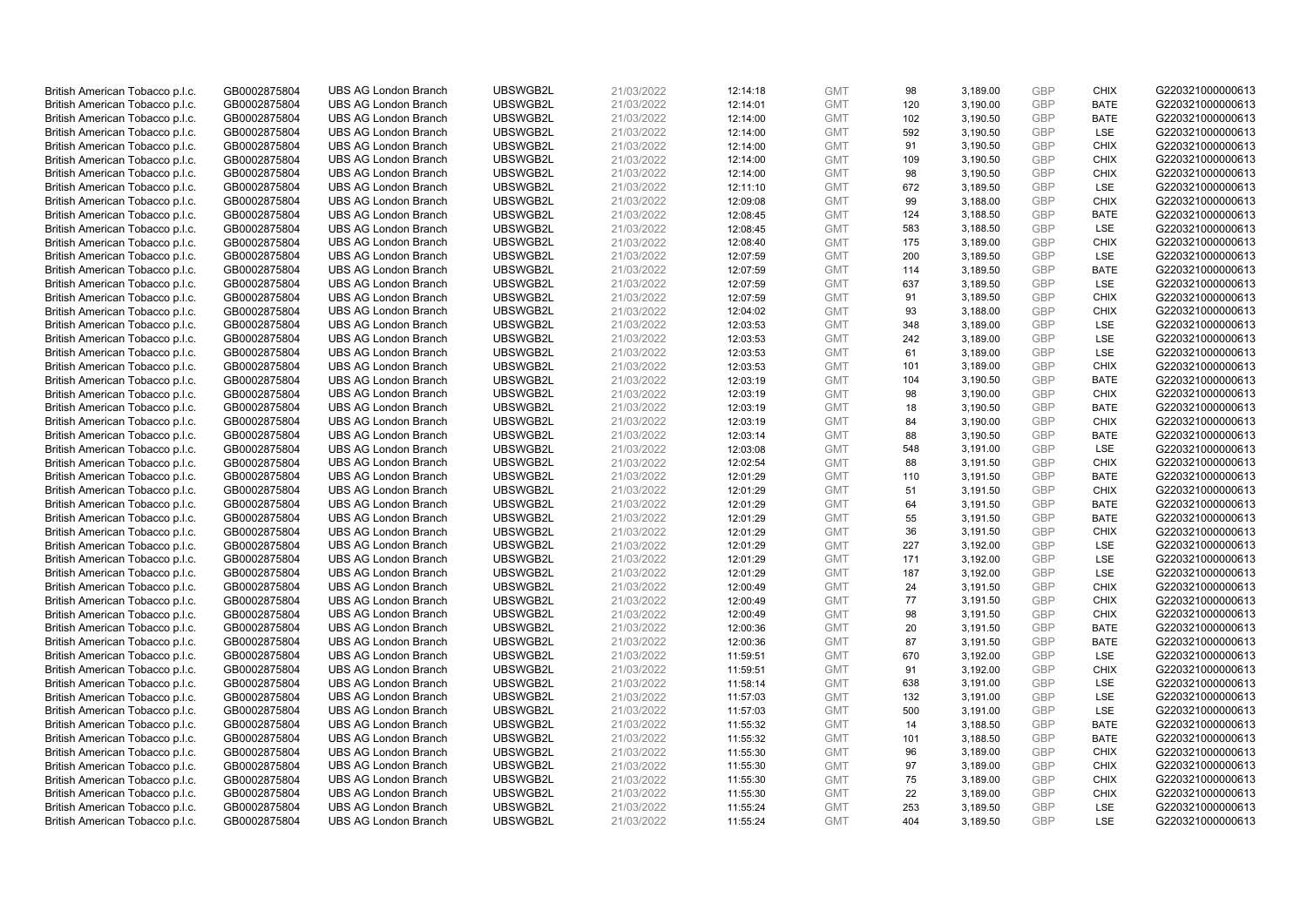| British American Tobacco p.l.c. | GB0002875804 | <b>UBS AG London Branch</b> | UBSWGB2L | 21/03/2022 | 11:52:54 | <b>GMT</b> | 90             | 3,190.50 | <b>GBP</b> | <b>CHIX</b> | G220321000000613 |
|---------------------------------|--------------|-----------------------------|----------|------------|----------|------------|----------------|----------|------------|-------------|------------------|
| British American Tobacco p.l.c. | GB0002875804 | <b>UBS AG London Branch</b> | UBSWGB2L | 21/03/2022 | 11:52:17 | <b>GMT</b> | 111            | 3,191.50 | GBP        | <b>CHIX</b> | G220321000000613 |
| British American Tobacco p.l.c. | GB0002875804 | <b>UBS AG London Branch</b> | UBSWGB2L | 21/03/2022 | 11:52:07 | <b>GMT</b> | 107            | 3,192.50 | GBP        | <b>BATE</b> | G220321000000613 |
| British American Tobacco p.l.c. | GB0002875804 | <b>UBS AG London Branch</b> | UBSWGB2L | 21/03/2022 | 11:51:23 | <b>GMT</b> | 284            | 3,193.00 | GBP        | <b>LSE</b>  | G220321000000613 |
| British American Tobacco p.l.c. | GB0002875804 | <b>UBS AG London Branch</b> | UBSWGB2L | 21/03/2022 | 11:51:23 | <b>GMT</b> | 364            | 3,193.00 | <b>GBP</b> | LSE         | G220321000000613 |
| British American Tobacco p.l.c. | GB0002875804 | <b>UBS AG London Branch</b> | UBSWGB2L | 21/03/2022 | 11:51:23 | <b>GMT</b> | 107            | 3,193.00 | GBP        | <b>BATE</b> | G220321000000613 |
| British American Tobacco p.l.c. | GB0002875804 | <b>UBS AG London Branch</b> | UBSWGB2L | 21/03/2022 | 11:51:23 | <b>GMT</b> | 213            | 3,193.00 | <b>GBP</b> | <b>CHIX</b> | G220321000000613 |
| British American Tobacco p.l.c. | GB0002875804 | <b>UBS AG London Branch</b> | UBSWGB2L | 21/03/2022 | 11:46:31 | <b>GMT</b> | 121            | 3,194.50 | GBP        | LSE         | G220321000000613 |
| British American Tobacco p.l.c. | GB0002875804 | <b>UBS AG London Branch</b> | UBSWGB2L | 21/03/2022 | 11:46:31 | <b>GMT</b> | 80             | 3,194.50 | GBP        | <b>CHIX</b> | G220321000000613 |
| British American Tobacco p.l.c. | GB0002875804 | <b>UBS AG London Branch</b> | UBSWGB2L | 21/03/2022 | 11:46:31 | <b>GMT</b> | 539            | 3,194.50 | GBP        | LSE         | G220321000000613 |
| British American Tobacco p.l.c. | GB0002875804 | <b>UBS AG London Branch</b> | UBSWGB2L | 21/03/2022 | 11:45:17 | <b>GMT</b> | 82             | 3,194.00 | GBP        | <b>CHIX</b> | G220321000000613 |
| British American Tobacco p.l.c. | GB0002875804 | <b>UBS AG London Branch</b> | UBSWGB2L | 21/03/2022 | 11:45:17 | <b>GMT</b> | 166            | 3,194.00 | <b>GBP</b> | <b>CHIX</b> | G220321000000613 |
| British American Tobacco p.l.c. | GB0002875804 | <b>UBS AG London Branch</b> | UBSWGB2L | 21/03/2022 | 11:45:15 | <b>GMT</b> | 101            | 3,194.50 | GBP        | <b>BATE</b> | G220321000000613 |
| British American Tobacco p.l.c. | GB0002875804 | <b>UBS AG London Branch</b> | UBSWGB2L | 21/03/2022 | 11:45:15 | <b>GMT</b> | 639            | 3,194.50 | <b>GBP</b> | LSE         | G220321000000613 |
| British American Tobacco p.l.c. | GB0002875804 | <b>UBS AG London Branch</b> | UBSWGB2L | 21/03/2022 | 11:45:15 | <b>GMT</b> | $\overline{4}$ | 3,194.50 | GBP        | <b>BATE</b> | G220321000000613 |
| British American Tobacco p.l.c. | GB0002875804 | <b>UBS AG London Branch</b> | UBSWGB2L | 21/03/2022 | 11:45:09 | <b>GMT</b> | 39             | 3,195.00 | <b>GBP</b> | <b>CHIX</b> | G220321000000613 |
| British American Tobacco p.l.c. | GB0002875804 | <b>UBS AG London Branch</b> | UBSWGB2L | 21/03/2022 | 11:43:59 | <b>GMT</b> | 22             | 3,194.50 | GBP        | <b>BATE</b> | G220321000000613 |
| British American Tobacco p.l.c. | GB0002875804 | <b>UBS AG London Branch</b> | UBSWGB2L | 21/03/2022 | 11:43:59 | <b>GMT</b> | 52             | 3,194.50 | GBP        | <b>BATE</b> | G220321000000613 |
| British American Tobacco p.l.c. | GB0002875804 | <b>UBS AG London Branch</b> | UBSWGB2L | 21/03/2022 | 11:43:59 | <b>GMT</b> | 38             | 3,194.50 | GBP        | <b>BATE</b> | G220321000000613 |
| British American Tobacco p.l.c. | GB0002875804 | <b>UBS AG London Branch</b> | UBSWGB2L | 21/03/2022 | 11:43:59 | <b>GMT</b> | 554            | 3,195.00 | <b>GBP</b> | LSE         | G220321000000613 |
| British American Tobacco p.l.c. | GB0002875804 | <b>UBS AG London Branch</b> | UBSWGB2L | 21/03/2022 | 11:43:58 | <b>GMT</b> | 129            | 3,195.50 | GBP        | <b>CHIX</b> | G220321000000613 |
| British American Tobacco p.l.c. | GB0002875804 | <b>UBS AG London Branch</b> | UBSWGB2L | 21/03/2022 | 11:41:58 | <b>GMT</b> | 27             | 3,195.50 | GBP        | <b>CHIX</b> | G220321000000613 |
| British American Tobacco p.l.c. | GB0002875804 | <b>UBS AG London Branch</b> | UBSWGB2L | 21/03/2022 | 11:40:21 | <b>GMT</b> | 101            | 3,194.50 | GBP        | <b>BATE</b> | G220321000000613 |
| British American Tobacco p.l.c. | GB0002875804 | <b>UBS AG London Branch</b> | UBSWGB2L | 21/03/2022 | 11:40:21 | <b>GMT</b> | 89             | 3,195.00 | GBP        | <b>CHIX</b> | G220321000000613 |
| British American Tobacco p.l.c. | GB0002875804 | <b>UBS AG London Branch</b> | UBSWGB2L | 21/03/2022 | 11:40:21 | <b>GMT</b> | 578            | 3,195.00 | <b>GBP</b> | LSE         | G220321000000613 |
| British American Tobacco p.l.c. | GB0002875804 | <b>UBS AG London Branch</b> | UBSWGB2L | 21/03/2022 | 11:40:21 | <b>GMT</b> | 32             | 3,195.00 | <b>GBP</b> | <b>CHIX</b> | G220321000000613 |
| British American Tobacco p.l.c. | GB0002875804 | <b>UBS AG London Branch</b> | UBSWGB2L | 21/03/2022 | 11:40:21 | <b>GMT</b> | 50             | 3,195.00 | <b>GBP</b> | <b>CHIX</b> | G220321000000613 |
| British American Tobacco p.l.c. | GB0002875804 | <b>UBS AG London Branch</b> | UBSWGB2L | 21/03/2022 | 11:39:44 | <b>GMT</b> | 64             | 3,195.50 | GBP        | <b>CHIX</b> | G220321000000613 |
| British American Tobacco p.l.c. | GB0002875804 | <b>UBS AG London Branch</b> | UBSWGB2L | 21/03/2022 | 11:39:44 | <b>GMT</b> | 18             | 3,195.50 | <b>GBP</b> | <b>CHIX</b> | G220321000000613 |
| British American Tobacco p.l.c. | GB0002875804 | <b>UBS AG London Branch</b> | UBSWGB2L | 21/03/2022 | 11:39:28 | <b>GMT</b> | 117            | 3,195.50 | GBP        | <b>CHIX</b> | G220321000000613 |
| British American Tobacco p.l.c. | GB0002875804 | <b>UBS AG London Branch</b> | UBSWGB2L | 21/03/2022 | 11:37:55 | <b>GMT</b> | 100            | 3,194.50 | GBP        | <b>BATE</b> | G220321000000613 |
| British American Tobacco p.l.c. | GB0002875804 | <b>UBS AG London Branch</b> | UBSWGB2L | 21/03/2022 | 11:37:55 | <b>GMT</b> | 613            | 3,194.50 | <b>GBP</b> | <b>LSE</b>  | G220321000000613 |
| British American Tobacco p.l.c. | GB0002875804 | <b>UBS AG London Branch</b> | UBSWGB2L | 21/03/2022 | 11:37:55 | <b>GMT</b> | 110            | 3,194.50 | GBP        | <b>BATE</b> | G220321000000613 |
| British American Tobacco p.l.c. | GB0002875804 | <b>UBS AG London Branch</b> | UBSWGB2L | 21/03/2022 | 11:37:55 | <b>GMT</b> | 66             | 3,194.50 | GBP        | <b>BATE</b> | G220321000000613 |
| British American Tobacco p.l.c. | GB0002875804 | <b>UBS AG London Branch</b> | UBSWGB2L | 21/03/2022 | 11:37:55 | <b>GMT</b> | 43             | 3,194.50 | GBP        | <b>BATE</b> | G220321000000613 |
| British American Tobacco p.l.c. | GB0002875804 | <b>UBS AG London Branch</b> | UBSWGB2L | 21/03/2022 | 11:37:55 | <b>GMT</b> | 13             | 3,194.50 | GBP        | <b>BATE</b> | G220321000000613 |
| British American Tobacco p.l.c. | GB0002875804 | <b>UBS AG London Branch</b> | UBSWGB2L | 21/03/2022 | 11:37:06 | <b>GMT</b> | 99             | 3,195.00 | GBP        | <b>CHIX</b> | G220321000000613 |
| British American Tobacco p.l.c. | GB0002875804 | <b>UBS AG London Branch</b> | UBSWGB2L | 21/03/2022 | 11:36:06 | <b>GMT</b> | 85             | 3,195.00 | <b>GBP</b> | <b>CHIX</b> | G220321000000613 |
| British American Tobacco p.l.c. | GB0002875804 | <b>UBS AG London Branch</b> | UBSWGB2L | 21/03/2022 | 11:35:05 | <b>GMT</b> | 355            | 3,194.50 | <b>GBP</b> | LSE         | G220321000000613 |
| British American Tobacco p.l.c. | GB0002875804 | <b>UBS AG London Branch</b> | UBSWGB2L | 21/03/2022 | 11:35:05 | <b>GMT</b> | 260            | 3,194.50 | <b>GBP</b> | <b>LSE</b>  | G220321000000613 |
| British American Tobacco p.l.c. | GB0002875804 | <b>UBS AG London Branch</b> | UBSWGB2L | 21/03/2022 | 11:33:24 | <b>GMT</b> | 673            | 3,193.50 | <b>GBP</b> | LSE         | G220321000000613 |
| British American Tobacco p.l.c. | GB0002875804 | <b>UBS AG London Branch</b> | UBSWGB2L | 21/03/2022 | 11:33:24 | <b>GMT</b> | 112            | 3,193.50 | <b>GBP</b> | <b>BATE</b> | G220321000000613 |
| British American Tobacco p.l.c. | GB0002875804 | <b>UBS AG London Branch</b> | UBSWGB2L | 21/03/2022 | 11:33:24 | <b>GMT</b> | 80             | 3,193.50 | <b>GBP</b> | <b>CHIX</b> | G220321000000613 |
| British American Tobacco p.l.c. | GB0002875804 | <b>UBS AG London Branch</b> | UBSWGB2L | 21/03/2022 | 11:31:24 | <b>GMT</b> | 264            | 3,191.00 | GBP        | LSE         | G220321000000613 |
| British American Tobacco p.l.c. | GB0002875804 | <b>UBS AG London Branch</b> | UBSWGB2L | 21/03/2022 | 11:31:24 | <b>GMT</b> | 118            | 3,191.00 | <b>GBP</b> | <b>CHIX</b> | G220321000000613 |
| British American Tobacco p.l.c. | GB0002875804 | <b>UBS AG London Branch</b> | UBSWGB2L | 21/03/2022 | 11:31:24 | <b>GMT</b> | 366            | 3,191.00 | <b>GBP</b> | LSE         | G220321000000613 |
| British American Tobacco p.l.c. | GB0002875804 | <b>UBS AG London Branch</b> | UBSWGB2L | 21/03/2022 | 11:31:24 | <b>GMT</b> | 1025           | 3,191.00 | <b>GBP</b> | LSE         | G220321000000613 |
| British American Tobacco p.l.c. | GB0002875804 | <b>UBS AG London Branch</b> | UBSWGB2L | 21/03/2022 | 11:31:24 | <b>GMT</b> | 3              | 3,191.00 | GBP        | <b>CHIX</b> | G220321000000613 |
| British American Tobacco p.l.c. | GB0002875804 | <b>UBS AG London Branch</b> | UBSWGB2L | 21/03/2022 | 11:31:24 | <b>GMT</b> | 117            | 3,191.00 | <b>GBP</b> | <b>CHIX</b> | G220321000000613 |
| British American Tobacco p.l.c. | GB0002875804 | <b>UBS AG London Branch</b> | UBSWGB2L | 21/03/2022 | 11:30:11 | <b>GMT</b> | 112            | 3,189.50 | GBP        | <b>BATE</b> | G220321000000613 |
| British American Tobacco p.l.c. | GB0002875804 | <b>UBS AG London Branch</b> | UBSWGB2L | 21/03/2022 | 11:30:11 | <b>GMT</b> | 119            | 3,189.50 | GBP        | <b>BATE</b> | G220321000000613 |
| British American Tobacco p.l.c. | GB0002875804 | <b>UBS AG London Branch</b> | UBSWGB2L | 21/03/2022 | 11:30:11 | <b>GMT</b> | 88             | 3,190.00 | <b>GBP</b> | <b>CHIX</b> | G220321000000613 |
| British American Tobacco p.l.c. | GB0002875804 | <b>UBS AG London Branch</b> | UBSWGB2L | 21/03/2022 | 11:26:05 | <b>GMT</b> | 301            | 3,190.00 | GBP        | <b>CHIX</b> | G220321000000613 |
| British American Tobacco p.l.c. | GB0002875804 | <b>UBS AG London Branch</b> | UBSWGB2L | 21/03/2022 | 11:25:00 | <b>GMT</b> | 94             | 3.190.00 | GBP        | <b>CHIX</b> | G220321000000613 |
|                                 |              |                             |          |            |          |            |                |          |            |             |                  |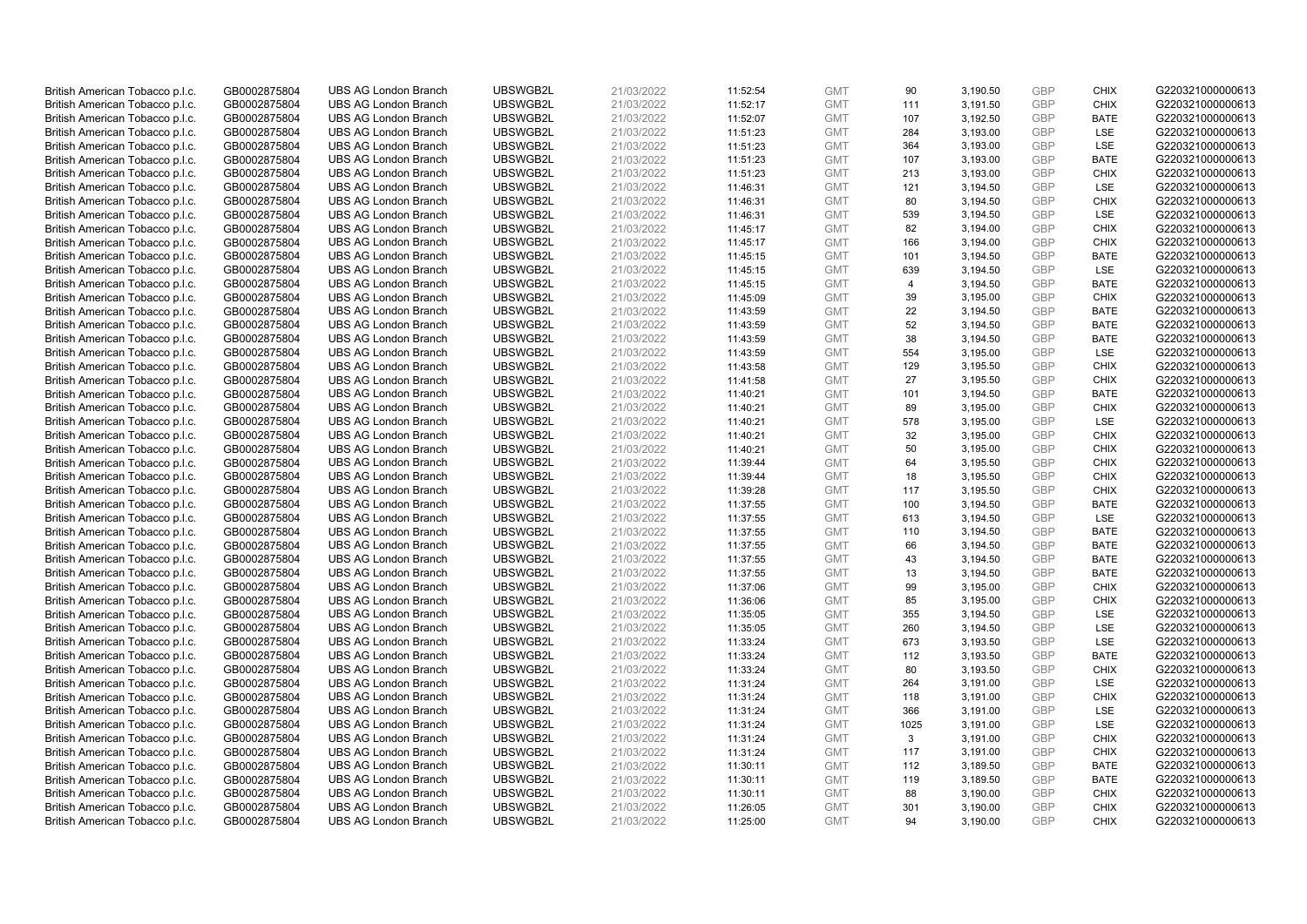| British American Tobacco p.l.c. | GB0002875804 | <b>UBS AG London Branch</b> | UBSWGB2L | 21/03/2022 | 11:22:05 | <b>GMT</b> | 99  | 3,190.50 | <b>GBP</b> | <b>CHIX</b> | G220321000000613 |
|---------------------------------|--------------|-----------------------------|----------|------------|----------|------------|-----|----------|------------|-------------|------------------|
| British American Tobacco p.l.c. | GB0002875804 | <b>UBS AG London Branch</b> | UBSWGB2L | 21/03/2022 | 11:22:05 | <b>GMT</b> | 652 | 3,190.50 | GBP        | <b>LSE</b>  | G220321000000613 |
| British American Tobacco p.l.c. | GB0002875804 | <b>UBS AG London Branch</b> | UBSWGB2L | 21/03/2022 | 11:21:33 | <b>GMT</b> | 178 | 3,191.50 | GBP        | <b>BATE</b> | G220321000000613 |
| British American Tobacco p.l.c. | GB0002875804 | <b>UBS AG London Branch</b> | UBSWGB2L | 21/03/2022 | 11:21:33 | <b>GMT</b> | 107 | 3,191.50 | GBP        | <b>BATE</b> | G220321000000613 |
| British American Tobacco p.l.c. | GB0002875804 | <b>UBS AG London Branch</b> | UBSWGB2L | 21/03/2022 | 11:21:33 | <b>GMT</b> | 46  | 3,191.50 | GBP        | <b>BATE</b> | G220321000000613 |
| British American Tobacco p.l.c. | GB0002875804 | <b>UBS AG London Branch</b> | UBSWGB2L | 21/03/2022 | 11:21:33 | <b>GMT</b> | 85  | 3,191.50 | <b>GBP</b> | <b>CHIX</b> | G220321000000613 |
| British American Tobacco p.l.c. | GB0002875804 | <b>UBS AG London Branch</b> | UBSWGB2L | 21/03/2022 | 11:21:33 | <b>GMT</b> | 60  | 3,191.50 | <b>GBP</b> | <b>BATE</b> | G220321000000613 |
| British American Tobacco p.l.c. | GB0002875804 | <b>UBS AG London Branch</b> | UBSWGB2L | 21/03/2022 | 11:21:33 | <b>GMT</b> | 99  | 3,191.50 | GBP        | <b>CHIX</b> | G220321000000613 |
| British American Tobacco p.l.c. | GB0002875804 | <b>UBS AG London Branch</b> | UBSWGB2L | 21/03/2022 | 11:20:22 | <b>GMT</b> | 83  | 3,192.00 | GBP        | <b>CHIX</b> | G220321000000613 |
| British American Tobacco p.l.c. | GB0002875804 | <b>UBS AG London Branch</b> | UBSWGB2L | 21/03/2022 | 11:19:58 | <b>GMT</b> | 80  | 3,192.00 | GBP        | <b>CHIX</b> | G220321000000613 |
| British American Tobacco p.l.c. | GB0002875804 | <b>UBS AG London Branch</b> | UBSWGB2L | 21/03/2022 | 11:19:36 | <b>GMT</b> | 146 | 3,192.00 | GBP        | <b>LSE</b>  | G220321000000613 |
| British American Tobacco p.l.c. | GB0002875804 | <b>UBS AG London Branch</b> | UBSWGB2L | 21/03/2022 | 11:19:36 | <b>GMT</b> | 413 | 3,192.00 | <b>GBP</b> | LSE         | G220321000000613 |
| British American Tobacco p.l.c. | GB0002875804 | <b>UBS AG London Branch</b> | UBSWGB2L | 21/03/2022 | 11:18:08 | <b>GMT</b> | 144 | 3,191.00 | <b>GBP</b> | LSE         | G220321000000613 |
| British American Tobacco p.l.c. | GB0002875804 | <b>UBS AG London Branch</b> | UBSWGB2L | 21/03/2022 | 11:18:08 | <b>GMT</b> | 98  | 3,191.50 | <b>GBP</b> | <b>CHIX</b> | G220321000000613 |
| British American Tobacco p.l.c. | GB0002875804 | <b>UBS AG London Branch</b> | UBSWGB2L | 21/03/2022 | 11:17:35 | <b>GMT</b> | 61  | 3,191.50 | GBP        | <b>CHIX</b> | G220321000000613 |
| British American Tobacco p.l.c. | GB0002875804 | <b>UBS AG London Branch</b> | UBSWGB2L | 21/03/2022 | 11:17:35 | <b>GMT</b> | 113 | 3,191.50 | <b>GBP</b> | <b>BATE</b> | G220321000000613 |
| British American Tobacco p.l.c. | GB0002875804 | <b>UBS AG London Branch</b> | UBSWGB2L | 21/03/2022 | 11:17:35 | <b>GMT</b> | 27  | 3,191.50 | GBP        | <b>CHIX</b> | G220321000000613 |
| British American Tobacco p.l.c. | GB0002875804 | <b>UBS AG London Branch</b> | UBSWGB2L | 21/03/2022 | 11:17:35 | <b>GMT</b> | 106 | 3,191.50 | <b>GBP</b> | <b>BATE</b> | G220321000000613 |
| British American Tobacco p.l.c. | GB0002875804 | <b>UBS AG London Branch</b> | UBSWGB2L | 21/03/2022 | 11:17:35 | <b>GMT</b> | 600 | 3,191.50 | GBP        | <b>LSE</b>  | G220321000000613 |
| British American Tobacco p.l.c. | GB0002875804 | <b>UBS AG London Branch</b> | UBSWGB2L | 21/03/2022 | 11:17:35 | <b>GMT</b> | 120 | 3,191.50 | <b>GBP</b> | <b>CHIX</b> | G220321000000613 |
| British American Tobacco p.l.c. | GB0002875804 | <b>UBS AG London Branch</b> | UBSWGB2L | 21/03/2022 | 11:15:01 | <b>GMT</b> | 51  | 3,191.00 | GBP        | <b>CHIX</b> | G220321000000613 |
| British American Tobacco p.l.c. | GB0002875804 | <b>UBS AG London Branch</b> | UBSWGB2L | 21/03/2022 | 11:14:13 | <b>GMT</b> | 632 | 3,191.00 | GBP        | LSE         | G220321000000613 |
| British American Tobacco p.l.c. | GB0002875804 | <b>UBS AG London Branch</b> | UBSWGB2L | 21/03/2022 | 11:14:01 | <b>GMT</b> | 104 | 3,191.50 | GBP        | <b>BATE</b> | G220321000000613 |
| British American Tobacco p.l.c. | GB0002875804 | <b>UBS AG London Branch</b> | UBSWGB2L | 21/03/2022 | 11:14:01 | <b>GMT</b> | 29  | 3,191.50 | GBP        | <b>BATE</b> | G220321000000613 |
| British American Tobacco p.l.c. | GB0002875804 | <b>UBS AG London Branch</b> | UBSWGB2L | 21/03/2022 | 11:14:01 | <b>GMT</b> | 120 | 3,191.50 | <b>GBP</b> | <b>BATE</b> | G220321000000613 |
| British American Tobacco p.l.c. | GB0002875804 | <b>UBS AG London Branch</b> | UBSWGB2L | 21/03/2022 | 11:13:41 | <b>GMT</b> | 650 | 3,192.50 | <b>GBP</b> | LSE         | G220321000000613 |
| British American Tobacco p.l.c. | GB0002875804 | <b>UBS AG London Branch</b> | UBSWGB2L | 21/03/2022 | 11:13:41 | <b>GMT</b> | 85  | 3,192.50 | <b>GBP</b> | <b>CHIX</b> | G220321000000613 |
| British American Tobacco p.l.c. | GB0002875804 | <b>UBS AG London Branch</b> | UBSWGB2L | 21/03/2022 | 11:13:41 | <b>GMT</b> | 89  | 3,192.50 | GBP        | <b>CHIX</b> | G220321000000613 |
| British American Tobacco p.l.c. | GB0002875804 | <b>UBS AG London Branch</b> | UBSWGB2L | 21/03/2022 | 11:12:38 | <b>GMT</b> | 118 | 3,192.00 | <b>GBP</b> | <b>CHIX</b> | G220321000000613 |
| British American Tobacco p.l.c. | GB0002875804 | <b>UBS AG London Branch</b> | UBSWGB2L | 21/03/2022 | 11:12:21 | <b>GMT</b> | 2   | 3,191.50 | GBP        | <b>CHIX</b> | G220321000000613 |
| British American Tobacco p.l.c. | GB0002875804 | <b>UBS AG London Branch</b> | UBSWGB2L | 21/03/2022 | 11:11:38 | <b>GMT</b> | 300 | 3,190.00 | <b>GBP</b> | LSE         | G220321000000613 |
| British American Tobacco p.l.c. | GB0002875804 | <b>UBS AG London Branch</b> | UBSWGB2L | 21/03/2022 | 11:11:36 | <b>GMT</b> | 97  | 3,190.50 | <b>GBP</b> | <b>CHIX</b> | G220321000000613 |
| British American Tobacco p.l.c. | GB0002875804 | <b>UBS AG London Branch</b> | UBSWGB2L | 21/03/2022 | 11:11:28 | <b>GMT</b> | 158 | 3,190.00 | <b>GBP</b> | LSE         | G220321000000613 |
| British American Tobacco p.l.c. | GB0002875804 | <b>UBS AG London Branch</b> | UBSWGB2L | 21/03/2022 | 11:08:40 | <b>GMT</b> | 121 | 3,189.00 | GBP        | <b>CHIX</b> | G220321000000613 |
| British American Tobacco p.l.c. | GB0002875804 | <b>UBS AG London Branch</b> | UBSWGB2L | 21/03/2022 | 11:08:40 | <b>GMT</b> | 217 | 3,190.00 | GBP        | <b>CHIX</b> | G220321000000613 |
| British American Tobacco p.l.c. | GB0002875804 | <b>UBS AG London Branch</b> | UBSWGB2L | 21/03/2022 | 11:08:40 | <b>GMT</b> | 123 | 3,190.00 | GBP        | <b>BATE</b> | G220321000000613 |
| British American Tobacco p.l.c. | GB0002875804 | <b>UBS AG London Branch</b> | UBSWGB2L | 21/03/2022 | 11:08:40 | <b>GMT</b> | 585 | 3,190.00 | GBP        | <b>LSE</b>  | G220321000000613 |
| British American Tobacco p.l.c. | GB0002875804 | <b>UBS AG London Branch</b> | UBSWGB2L | 21/03/2022 | 11:06:04 | <b>GMT</b> | 110 | 3,189.50 | <b>GBP</b> | <b>BATE</b> | G220321000000613 |
| British American Tobacco p.l.c. | GB0002875804 | <b>UBS AG London Branch</b> | UBSWGB2L | 21/03/2022 | 11:04:46 | <b>GMT</b> | 89  | 3,188.50 | <b>GBP</b> | <b>CHIX</b> | G220321000000613 |
| British American Tobacco p.l.c. | GB0002875804 | <b>UBS AG London Branch</b> | UBSWGB2L | 21/03/2022 | 11:04:46 | <b>GMT</b> | 475 | 3,189.00 | <b>GBP</b> | <b>LSE</b>  | G220321000000613 |
| British American Tobacco p.l.c. | GB0002875804 | <b>UBS AG London Branch</b> | UBSWGB2L | 21/03/2022 | 11:04:46 | <b>GMT</b> | 187 | 3,189.00 | GBP        | <b>LSE</b>  | G220321000000613 |
| British American Tobacco p.l.c. | GB0002875804 | <b>UBS AG London Branch</b> | UBSWGB2L | 21/03/2022 | 11:03:41 | <b>GMT</b> | 55  | 3,186.00 | <b>GBP</b> | <b>CHIX</b> | G220321000000613 |
| British American Tobacco p.l.c. | GB0002875804 | <b>UBS AG London Branch</b> | UBSWGB2L | 21/03/2022 | 11:02:33 | <b>GMT</b> | 160 | 3,186.00 | <b>GBP</b> | <b>BATE</b> | G220321000000613 |
| British American Tobacco p.l.c. | GB0002875804 | <b>UBS AG London Branch</b> | UBSWGB2L | 21/03/2022 | 11:02:33 | <b>GMT</b> | 106 | 3,186.50 | GBP        | LSE         | G220321000000613 |
| British American Tobacco p.l.c. | GB0002875804 | <b>UBS AG London Branch</b> | UBSWGB2L | 21/03/2022 | 11:02:33 | <b>GMT</b> | 140 | 3,186.50 | <b>GBP</b> | <b>LSE</b>  | G220321000000613 |
| British American Tobacco p.l.c. | GB0002875804 | <b>UBS AG London Branch</b> | UBSWGB2L | 21/03/2022 | 11:02:33 | <b>GMT</b> | 119 | 3,186.50 | <b>GBP</b> | LSE         | G220321000000613 |
| British American Tobacco p.l.c. | GB0002875804 | <b>UBS AG London Branch</b> | UBSWGB2L | 21/03/2022 | 11:02:33 | <b>GMT</b> | 200 | 3,186.50 | <b>GBP</b> | LSE         | G220321000000613 |
| British American Tobacco p.l.c. | GB0002875804 | <b>UBS AG London Branch</b> | UBSWGB2L | 21/03/2022 | 11:02:33 | <b>GMT</b> | 95  | 3,187.00 | GBP        | <b>CHIX</b> | G220321000000613 |
| British American Tobacco p.l.c. | GB0002875804 | <b>UBS AG London Branch</b> | UBSWGB2L | 21/03/2022 | 11:02:33 | <b>GMT</b> | 82  | 3,187.00 | <b>GBP</b> | <b>CHIX</b> | G220321000000613 |
| British American Tobacco p.l.c. | GB0002875804 | <b>UBS AG London Branch</b> | UBSWGB2L | 21/03/2022 | 11:02:33 | <b>GMT</b> | 202 | 3,187.00 | <b>GBP</b> | <b>LSE</b>  | G220321000000613 |
| British American Tobacco p.l.c. | GB0002875804 | <b>UBS AG London Branch</b> | UBSWGB2L | 21/03/2022 | 11:02:33 | <b>GMT</b> | 374 | 3,187.00 | <b>GBP</b> | LSE         | G220321000000613 |
| British American Tobacco p.l.c. | GB0002875804 | <b>UBS AG London Branch</b> | UBSWGB2L | 21/03/2022 | 11:02:23 | <b>GMT</b> | 87  | 3,187.50 | <b>GBP</b> | <b>CHIX</b> | G220321000000613 |
| British American Tobacco p.l.c. | GB0002875804 | <b>UBS AG London Branch</b> | UBSWGB2L | 21/03/2022 | 11:01:16 | <b>GMT</b> | 2   | 3,185.50 | GBP        | <b>CHIX</b> | G220321000000613 |
| British American Tobacco p.l.c. | GB0002875804 | <b>UBS AG London Branch</b> | UBSWGB2L | 21/03/2022 | 11:01:16 | <b>GMT</b> | 16  | 3,185.50 | GBP        | <b>CHIX</b> | G220321000000613 |
|                                 |              |                             |          |            |          |            |     |          |            |             |                  |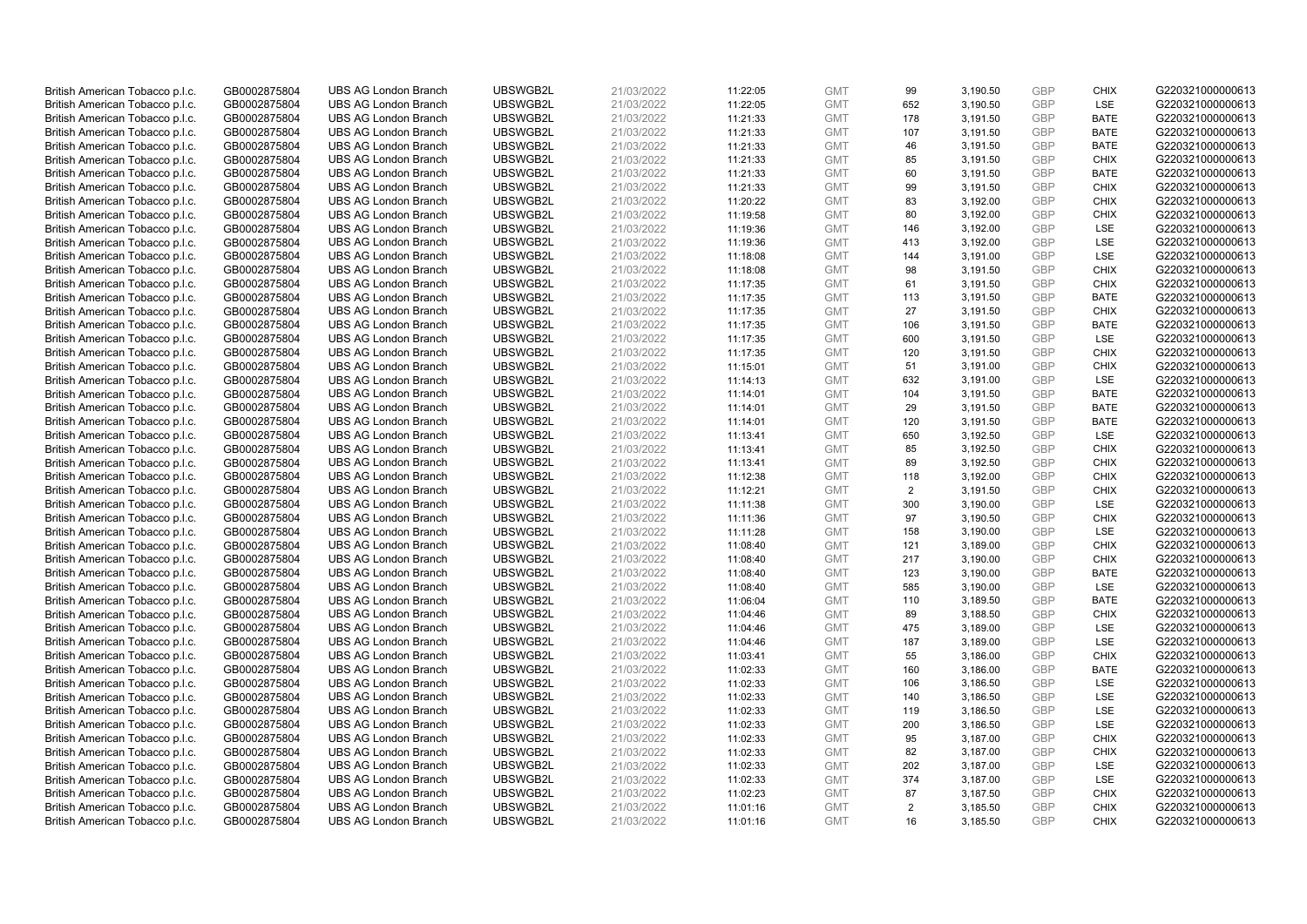| British American Tobacco p.l.c. | GB0002875804 | <b>UBS AG London Branch</b> | UBSWGB2L | 21/03/2022 | 11:00:25 | <b>GMT</b> | 86  | 3,185.50 | <b>GBP</b> | <b>CHIX</b> | G220321000000613 |
|---------------------------------|--------------|-----------------------------|----------|------------|----------|------------|-----|----------|------------|-------------|------------------|
| British American Tobacco p.l.c. | GB0002875804 | <b>UBS AG London Branch</b> | UBSWGB2L | 21/03/2022 | 11:00:25 | <b>GMT</b> | 83  | 3,185.50 | GBP        | <b>CHIX</b> | G220321000000613 |
| British American Tobacco p.l.c. | GB0002875804 | <b>UBS AG London Branch</b> | UBSWGB2L | 21/03/2022 | 11:00:25 | <b>GMT</b> | 83  | 3,185.50 | GBP        | <b>CHIX</b> | G220321000000613 |
| British American Tobacco p.l.c. | GB0002875804 | <b>UBS AG London Branch</b> | UBSWGB2L | 21/03/2022 | 10:59:56 | <b>GMT</b> | 9   | 3,185.50 | GBP        | <b>CHIX</b> | G220321000000613 |
| British American Tobacco p.l.c. | GB0002875804 | <b>UBS AG London Branch</b> | UBSWGB2L | 21/03/2022 | 10:59:55 | <b>GMT</b> | 69  | 3,185.50 | <b>GBP</b> | <b>BATE</b> | G220321000000613 |
| British American Tobacco p.l.c. | GB0002875804 | <b>UBS AG London Branch</b> | UBSWGB2L | 21/03/2022 | 10:59:55 | <b>GMT</b> | 38  | 3,185.50 | <b>GBP</b> | <b>BATE</b> | G220321000000613 |
| British American Tobacco p.l.c. | GB0002875804 | <b>UBS AG London Branch</b> | UBSWGB2L | 21/03/2022 | 10:57:22 | <b>GMT</b> | 112 | 3,185.50 | GBP        | <b>BATE</b> | G220321000000613 |
| British American Tobacco p.l.c. | GB0002875804 | <b>UBS AG London Branch</b> | UBSWGB2L | 21/03/2022 | 10:57:22 | <b>GMT</b> | 95  | 3,185.50 | GBP        | <b>CHIX</b> | G220321000000613 |
| British American Tobacco p.l.c. | GB0002875804 | <b>UBS AG London Branch</b> | UBSWGB2L | 21/03/2022 | 10:57:22 | <b>GMT</b> | 592 | 3,186.00 | GBP        | LSE         | G220321000000613 |
| British American Tobacco p.l.c. | GB0002875804 | <b>UBS AG London Branch</b> | UBSWGB2L | 21/03/2022 | 10:57:22 | <b>GMT</b> | 18  | 3,186.00 | GBP        | LSE         | G220321000000613 |
| British American Tobacco p.l.c. | GB0002875804 | <b>UBS AG London Branch</b> | UBSWGB2L | 21/03/2022 | 10:57:16 | <b>GMT</b> | 5   | 3,187.00 | GBP        | <b>CHIX</b> | G220321000000613 |
| British American Tobacco p.l.c. | GB0002875804 | <b>UBS AG London Branch</b> | UBSWGB2L | 21/03/2022 | 10:57:16 | <b>GMT</b> | 80  | 3,187.00 | <b>GBP</b> | <b>CHIX</b> | G220321000000613 |
| British American Tobacco p.l.c. | GB0002875804 | <b>UBS AG London Branch</b> | UBSWGB2L | 21/03/2022 | 10:55:10 | <b>GMT</b> | 115 | 3,185.00 | GBP        | <b>BATE</b> | G220321000000613 |
| British American Tobacco p.l.c. | GB0002875804 | <b>UBS AG London Branch</b> | UBSWGB2L | 21/03/2022 | 10:55:10 | <b>GMT</b> | 284 | 3,185.50 | <b>GBP</b> | LSE         | G220321000000613 |
| British American Tobacco p.l.c. | GB0002875804 | <b>UBS AG London Branch</b> | UBSWGB2L | 21/03/2022 | 10:55:10 | <b>GMT</b> | 294 | 3,185.50 | <b>GBP</b> | <b>LSE</b>  | G220321000000613 |
| British American Tobacco p.l.c. | GB0002875804 | <b>UBS AG London Branch</b> | UBSWGB2L | 21/03/2022 | 10:55:10 | <b>GMT</b> | 104 | 3,185.50 | <b>GBP</b> | <b>CHIX</b> | G220321000000613 |
| British American Tobacco p.l.c. | GB0002875804 | <b>UBS AG London Branch</b> | UBSWGB2L | 21/03/2022 | 10:52:42 | <b>GMT</b> | 13  | 3,185.00 | GBP        | <b>BATE</b> | G220321000000613 |
| British American Tobacco p.l.c. | GB0002875804 | <b>UBS AG London Branch</b> | UBSWGB2L | 21/03/2022 | 10:52:42 | <b>GMT</b> | 39  | 3,185.00 | GBP        | <b>BATE</b> | G220321000000613 |
| British American Tobacco p.l.c. | GB0002875804 | <b>UBS AG London Branch</b> | UBSWGB2L | 21/03/2022 | 10:52:42 | <b>GMT</b> | 32  | 3,185.00 | GBP        | <b>BATE</b> | G220321000000613 |
| British American Tobacco p.l.c. | GB0002875804 | <b>UBS AG London Branch</b> | UBSWGB2L | 21/03/2022 | 10:52:42 | <b>GMT</b> | 35  | 3,185.00 | <b>GBP</b> | <b>BATE</b> | G220321000000613 |
| British American Tobacco p.l.c. | GB0002875804 | <b>UBS AG London Branch</b> | UBSWGB2L | 21/03/2022 | 10:52:09 | <b>GMT</b> | 11  | 3,186.00 | GBP        | <b>CHIX</b> | G220321000000613 |
| British American Tobacco p.l.c. | GB0002875804 | <b>UBS AG London Branch</b> | UBSWGB2L | 21/03/2022 | 10:52:09 | <b>GMT</b> | 100 | 3,186.00 | GBP        | <b>CHIX</b> | G220321000000613 |
| British American Tobacco p.l.c. | GB0002875804 | <b>UBS AG London Branch</b> | UBSWGB2L | 21/03/2022 | 10:52:09 | <b>GMT</b> | 671 | 3,186.00 | GBP        | LSE         | G220321000000613 |
| British American Tobacco p.l.c. | GB0002875804 | <b>UBS AG London Branch</b> | UBSWGB2L | 21/03/2022 | 10:52:09 | <b>GMT</b> | 287 | 3,186.00 | GBP        | <b>CHIX</b> | G220321000000613 |
| British American Tobacco p.l.c. | GB0002875804 | <b>UBS AG London Branch</b> | UBSWGB2L | 21/03/2022 | 10:48:05 | <b>GMT</b> | 196 | 3,187.00 | <b>GBP</b> | LSE         | G220321000000613 |
| British American Tobacco p.l.c. | GB0002875804 | <b>UBS AG London Branch</b> | UBSWGB2L | 21/03/2022 | 10:48:05 | <b>GMT</b> | 270 | 3,187.00 | <b>GBP</b> | LSE         | G220321000000613 |
| British American Tobacco p.l.c. | GB0002875804 | <b>UBS AG London Branch</b> | UBSWGB2L | 21/03/2022 | 10:48:05 | <b>GMT</b> | 200 | 3,187.00 | <b>GBP</b> | <b>LSE</b>  | G220321000000613 |
| British American Tobacco p.l.c. | GB0002875804 | <b>UBS AG London Branch</b> | UBSWGB2L | 21/03/2022 | 10:46:05 | <b>GMT</b> | 14  | 3,184.50 | GBP        | <b>BATE</b> | G220321000000613 |
| British American Tobacco p.l.c. | GB0002875804 | <b>UBS AG London Branch</b> | UBSWGB2L | 21/03/2022 | 10:46:05 | <b>GMT</b> | 655 | 3,184.50 | <b>GBP</b> | LSE         | G220321000000613 |
| British American Tobacco p.l.c. | GB0002875804 | <b>UBS AG London Branch</b> | UBSWGB2L | 21/03/2022 | 10:46:05 | <b>GMT</b> | 21  | 3,184.50 | GBP        | <b>BATE</b> | G220321000000613 |
| British American Tobacco p.l.c. | GB0002875804 | <b>UBS AG London Branch</b> | UBSWGB2L | 21/03/2022 | 10:46:05 | <b>GMT</b> | 71  | 3,184.50 | GBP        | <b>BATE</b> | G220321000000613 |
| British American Tobacco p.l.c. | GB0002875804 | <b>UBS AG London Branch</b> | UBSWGB2L | 21/03/2022 | 10:46:05 | <b>GMT</b> | 80  | 3,185.00 | <b>GBP</b> | <b>CHIX</b> | G220321000000613 |
| British American Tobacco p.l.c. | GB0002875804 | <b>UBS AG London Branch</b> | UBSWGB2L | 21/03/2022 | 10:46:05 | <b>GMT</b> | 124 | 3,184.50 | GBP        | <b>BATE</b> | G220321000000613 |
| British American Tobacco p.l.c. | GB0002875804 | <b>UBS AG London Branch</b> | UBSWGB2L | 21/03/2022 | 10:46:05 | <b>GMT</b> | 98  | 3,184.50 | GBP        | <b>CHIX</b> | G220321000000613 |
| British American Tobacco p.l.c. | GB0002875804 | <b>UBS AG London Branch</b> | UBSWGB2L | 21/03/2022 | 10:46:05 | <b>GMT</b> | 122 | 3,184.50 | GBP        | <b>BATE</b> | G220321000000613 |
| British American Tobacco p.l.c. | GB0002875804 | <b>UBS AG London Branch</b> | UBSWGB2L | 21/03/2022 | 10:46:05 | <b>GMT</b> | 109 | 3,184.50 | GBP        | <b>BATE</b> | G220321000000613 |
| British American Tobacco p.l.c. | GB0002875804 | <b>UBS AG London Branch</b> | UBSWGB2L | 21/03/2022 | 10:46:05 | <b>GMT</b> | 104 | 3,184.50 | GBP        | <b>CHIX</b> | G220321000000613 |
| British American Tobacco p.l.c. | GB0002875804 | <b>UBS AG London Branch</b> | UBSWGB2L | 21/03/2022 | 10:45:35 | <b>GMT</b> | 65  | 3,185.00 | <b>GBP</b> | LSE         | G220321000000613 |
| British American Tobacco p.l.c. | GB0002875804 | <b>UBS AG London Branch</b> | UBSWGB2L | 21/03/2022 | 10:44:26 | <b>GMT</b> | 111 | 3,184.00 | <b>GBP</b> | <b>CHIX</b> | G220321000000613 |
| British American Tobacco p.l.c. | GB0002875804 | <b>UBS AG London Branch</b> | UBSWGB2L | 21/03/2022 | 10:43:26 | <b>GMT</b> | 165 | 3,184.50 | <b>GBP</b> | <b>LSE</b>  | G220321000000613 |
| British American Tobacco p.l.c. | GB0002875804 | <b>UBS AG London Branch</b> | UBSWGB2L | 21/03/2022 | 10:43:26 | <b>GMT</b> | 83  | 3,184.50 | <b>GBP</b> | LSE         | G220321000000613 |
| British American Tobacco p.l.c. | GB0002875804 | <b>UBS AG London Branch</b> | UBSWGB2L | 21/03/2022 | 10:43:26 | <b>GMT</b> | 290 | 3,184.50 | <b>GBP</b> | LSE         | G220321000000613 |
| British American Tobacco p.l.c. | GB0002875804 | <b>UBS AG London Branch</b> | UBSWGB2L | 21/03/2022 | 10:43:26 | <b>GMT</b> | 63  | 3,184.50 | <b>GBP</b> | <b>CHIX</b> | G220321000000613 |
| British American Tobacco p.l.c. | GB0002875804 | <b>UBS AG London Branch</b> | UBSWGB2L | 21/03/2022 | 10:43:26 | <b>GMT</b> | 32  | 3,184.50 | GBP        | <b>CHIX</b> | G220321000000613 |
| British American Tobacco p.l.c. | GB0002875804 | <b>UBS AG London Branch</b> | UBSWGB2L | 21/03/2022 | 10:39:50 | <b>GMT</b> | 93  | 3,179.50 | <b>GBP</b> | <b>CHIX</b> | G220321000000613 |
| British American Tobacco p.l.c. | GB0002875804 | <b>UBS AG London Branch</b> | UBSWGB2L | 21/03/2022 | 10:39:50 | <b>GMT</b> | 128 | 3,180.00 | <b>GBP</b> | <b>CHIX</b> | G220321000000613 |
| British American Tobacco p.l.c. | GB0002875804 | <b>UBS AG London Branch</b> | UBSWGB2L | 21/03/2022 | 10:39:50 | <b>GMT</b> | 670 | 3,180.00 | <b>GBP</b> | LSE         | G220321000000613 |
| British American Tobacco p.l.c. | GB0002875804 | <b>UBS AG London Branch</b> | UBSWGB2L | 21/03/2022 | 10:39:05 | <b>GMT</b> | 90  | 3,179.00 | GBP        | <b>CHIX</b> | G220321000000613 |
| British American Tobacco p.l.c. | GB0002875804 | <b>UBS AG London Branch</b> | UBSWGB2L | 21/03/2022 | 10:39:05 | <b>GMT</b> | 62  | 3,179.00 | <b>GBP</b> | LSE         | G220321000000613 |
| British American Tobacco p.l.c. | GB0002875804 | <b>UBS AG London Branch</b> | UBSWGB2L | 21/03/2022 | 10:39:05 | <b>GMT</b> | 500 | 3,179.00 | <b>GBP</b> | <b>LSE</b>  | G220321000000613 |
| British American Tobacco p.l.c. | GB0002875804 | <b>UBS AG London Branch</b> | UBSWGB2L | 21/03/2022 | 10:39:05 | <b>GMT</b> | 41  | 3,179.00 | GBP        | <b>CHIX</b> | G220321000000613 |
| British American Tobacco p.l.c. | GB0002875804 | <b>UBS AG London Branch</b> | UBSWGB2L | 21/03/2022 | 10:39:05 | <b>GMT</b> | 42  | 3,179.00 | <b>GBP</b> | <b>CHIX</b> | G220321000000613 |
| British American Tobacco p.l.c. | GB0002875804 | <b>UBS AG London Branch</b> | UBSWGB2L | 21/03/2022 | 10:36:10 | <b>GMT</b> | 17  | 3,177.50 | GBP        | <b>BATE</b> | G220321000000613 |
| British American Tobacco p.l.c. | GB0002875804 | <b>UBS AG London Branch</b> | UBSWGB2L | 21/03/2022 | 10:36:10 | <b>GMT</b> | 87  | 3.177.50 | GBP        | <b>BATE</b> | G220321000000613 |
|                                 |              |                             |          |            |          |            |     |          |            |             |                  |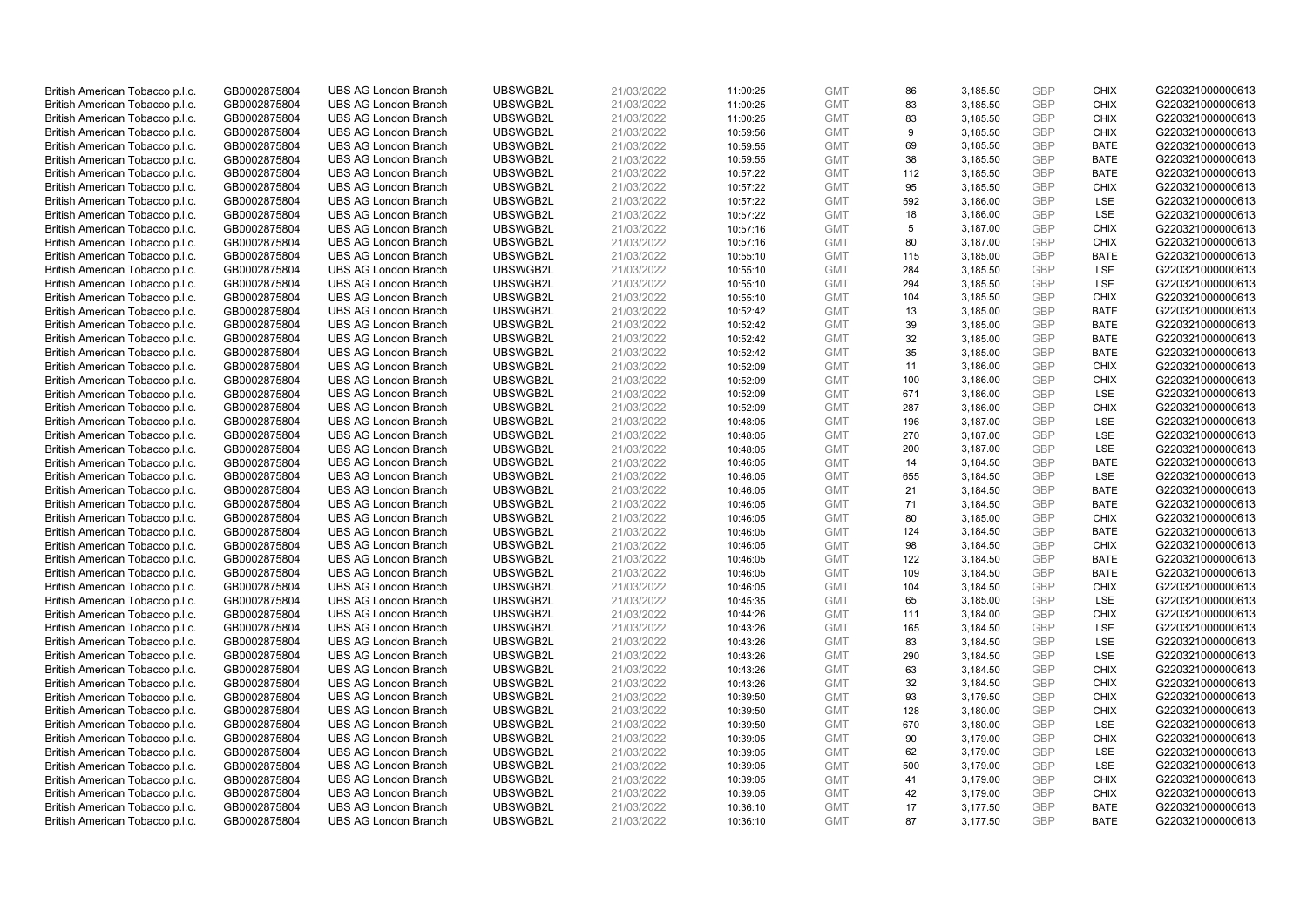| British American Tobacco p.l.c. | GB0002875804 | <b>UBS AG London Branch</b> | UBSWGB2L | 21/03/2022 | 10:35:42 | <b>GMT</b> | 575 | 3,178.00 | <b>GBP</b> | LSE         | G220321000000613 |
|---------------------------------|--------------|-----------------------------|----------|------------|----------|------------|-----|----------|------------|-------------|------------------|
| British American Tobacco p.l.c. | GB0002875804 | <b>UBS AG London Branch</b> | UBSWGB2L | 21/03/2022 | 10:34:37 | <b>GMT</b> | 12  | 3,178.00 | GBP        | <b>CHIX</b> | G220321000000613 |
| British American Tobacco p.l.c. | GB0002875804 | <b>UBS AG London Branch</b> | UBSWGB2L | 21/03/2022 | 10:34:37 | <b>GMT</b> | 125 | 3,178.00 | GBP        | <b>CHIX</b> | G220321000000613 |
| British American Tobacco p.l.c. | GB0002875804 | <b>UBS AG London Branch</b> | UBSWGB2L | 21/03/2022 | 10:34:37 | <b>GMT</b> | 122 | 3,178.50 | GBP        | <b>BATE</b> | G220321000000613 |
| British American Tobacco p.l.c. | GB0002875804 | <b>UBS AG London Branch</b> | UBSWGB2L | 21/03/2022 | 10:34:37 | <b>GMT</b> | 84  | 3,178.50 | <b>GBP</b> | <b>CHIX</b> | G220321000000613 |
| British American Tobacco p.l.c. | GB0002875804 | <b>UBS AG London Branch</b> | UBSWGB2L | 21/03/2022 | 10:34:37 | <b>GMT</b> | 92  | 3,178.50 | <b>GBP</b> | <b>CHIX</b> | G220321000000613 |
| British American Tobacco p.l.c. | GB0002875804 | <b>UBS AG London Branch</b> | UBSWGB2L | 21/03/2022 | 10:34:37 | <b>GMT</b> | 105 | 3,178.50 | <b>GBP</b> | <b>BATE</b> | G220321000000613 |
| British American Tobacco p.l.c. | GB0002875804 | <b>UBS AG London Branch</b> | UBSWGB2L | 21/03/2022 | 10:32:58 | <b>GMT</b> | 229 | 3,178.50 | GBP        | <b>LSE</b>  | G220321000000613 |
| British American Tobacco p.l.c. | GB0002875804 | <b>UBS AG London Branch</b> | UBSWGB2L | 21/03/2022 | 10:32:58 | <b>GMT</b> | 197 | 3,178.50 | GBP        | LSE         | G220321000000613 |
| British American Tobacco p.l.c. | GB0002875804 | <b>UBS AG London Branch</b> | UBSWGB2L | 21/03/2022 | 10:32:58 | <b>GMT</b> | 146 | 3,178.50 | GBP        | <b>LSE</b>  | G220321000000613 |
| British American Tobacco p.l.c. | GB0002875804 | <b>UBS AG London Branch</b> | UBSWGB2L | 21/03/2022 | 10:30:15 | <b>GMT</b> | 501 | 3,178.50 | GBP        | LSE         | G220321000000613 |
| British American Tobacco p.l.c. | GB0002875804 | <b>UBS AG London Branch</b> | UBSWGB2L | 21/03/2022 | 10:30:15 | <b>GMT</b> | 138 | 3,178.50 | <b>GBP</b> | LSE         | G220321000000613 |
| British American Tobacco p.l.c. | GB0002875804 | <b>UBS AG London Branch</b> | UBSWGB2L | 21/03/2022 | 10:30:15 | <b>GMT</b> | 104 | 3,178.50 | GBP        | <b>BATE</b> | G220321000000613 |
| British American Tobacco p.l.c. | GB0002875804 | <b>UBS AG London Branch</b> | UBSWGB2L | 21/03/2022 | 10:30:13 | <b>GMT</b> | 200 | 3,179.50 | <b>GBP</b> | <b>CHIX</b> | G220321000000613 |
| British American Tobacco p.l.c. | GB0002875804 | <b>UBS AG London Branch</b> | UBSWGB2L | 21/03/2022 | 10:30:13 | <b>GMT</b> | 92  | 3,179.00 | GBP        | <b>CHIX</b> | G220321000000613 |
| British American Tobacco p.l.c. | GB0002875804 | <b>UBS AG London Branch</b> | UBSWGB2L | 21/03/2022 | 10:30:13 | <b>GMT</b> | 627 | 3,179.50 | <b>GBP</b> | <b>LSE</b>  | G220321000000613 |
| British American Tobacco p.l.c. | GB0002875804 | <b>UBS AG London Branch</b> | UBSWGB2L | 21/03/2022 | 10:30:13 | <b>GMT</b> | 101 | 3,179.50 | GBP        | <b>CHIX</b> | G220321000000613 |
| British American Tobacco p.l.c. | GB0002875804 | <b>UBS AG London Branch</b> | UBSWGB2L | 21/03/2022 | 10:27:01 | <b>GMT</b> | 117 | 3,175.50 | GBP        | <b>CHIX</b> | G220321000000613 |
| British American Tobacco p.l.c. | GB0002875804 | <b>UBS AG London Branch</b> | UBSWGB2L | 21/03/2022 | 10:27:01 | <b>GMT</b> | 108 | 3,175.50 | GBP        | <b>BATE</b> | G220321000000613 |
| British American Tobacco p.l.c. | GB0002875804 | <b>UBS AG London Branch</b> | UBSWGB2L | 21/03/2022 | 10:27:01 | <b>GMT</b> | 111 | 3,175.50 | <b>GBP</b> | <b>BATE</b> | G220321000000613 |
| British American Tobacco p.l.c. | GB0002875804 | <b>UBS AG London Branch</b> | UBSWGB2L | 21/03/2022 | 10:25:30 | <b>GMT</b> | 108 | 3,176.50 | GBP        | <b>CHIX</b> | G220321000000613 |
| British American Tobacco p.l.c. | GB0002875804 | <b>UBS AG London Branch</b> | UBSWGB2L | 21/03/2022 | 10:25:30 | <b>GMT</b> | 109 | 3,176.50 | GBP        | <b>BATE</b> | G220321000000613 |
| British American Tobacco p.l.c. | GB0002875804 | <b>UBS AG London Branch</b> | UBSWGB2L | 21/03/2022 | 10:25:30 | <b>GMT</b> | 124 | 3,177.00 | GBP        | <b>CHIX</b> | G220321000000613 |
| British American Tobacco p.l.c. | GB0002875804 | <b>UBS AG London Branch</b> | UBSWGB2L | 21/03/2022 | 10:25:30 | <b>GMT</b> | 80  | 3,177.00 | GBP        | <b>CHIX</b> | G220321000000613 |
| British American Tobacco p.l.c. | GB0002875804 | <b>UBS AG London Branch</b> | UBSWGB2L | 21/03/2022 | 10:25:30 | <b>GMT</b> | 645 | 3,177.00 | <b>GBP</b> | LSE         | G220321000000613 |
| British American Tobacco p.l.c. | GB0002875804 | <b>UBS AG London Branch</b> | UBSWGB2L | 21/03/2022 | 10:22:34 | <b>GMT</b> | 89  | 3,176.50 | <b>GBP</b> | <b>CHIX</b> | G220321000000613 |
| British American Tobacco p.l.c. | GB0002875804 | <b>UBS AG London Branch</b> | UBSWGB2L | 21/03/2022 | 10:22:34 | <b>GMT</b> | 119 | 3,177.00 | <b>GBP</b> | <b>BATE</b> | G220321000000613 |
| British American Tobacco p.l.c. | GB0002875804 | <b>UBS AG London Branch</b> | UBSWGB2L | 21/03/2022 | 10:22:34 | <b>GMT</b> | 124 | 3,177.00 | GBP        | <b>BATE</b> | G220321000000613 |
| British American Tobacco p.l.c. | GB0002875804 | <b>UBS AG London Branch</b> | UBSWGB2L | 21/03/2022 | 10:21:43 | <b>GMT</b> | 97  | 3,177.50 | <b>GBP</b> | <b>CHIX</b> | G220321000000613 |
| British American Tobacco p.l.c. | GB0002875804 | <b>UBS AG London Branch</b> | UBSWGB2L | 21/03/2022 | 10:21:43 | <b>GMT</b> | 618 | 3,177.50 | GBP        | LSE         | G220321000000613 |
| British American Tobacco p.l.c. | GB0002875804 | <b>UBS AG London Branch</b> | UBSWGB2L | 21/03/2022 | 10:21:43 | <b>GMT</b> | 153 | 3,177.50 | GBP        | <b>CHIX</b> | G220321000000613 |
| British American Tobacco p.l.c. | GB0002875804 | <b>UBS AG London Branch</b> | UBSWGB2L | 21/03/2022 | 10:19:55 | <b>GMT</b> | 94  | 3,176.50 | <b>GBP</b> | <b>CHIX</b> | G220321000000613 |
| British American Tobacco p.l.c. | GB0002875804 | <b>UBS AG London Branch</b> | UBSWGB2L | 21/03/2022 | 10:18:05 | <b>GMT</b> | 105 | 3,175.50 | <b>GBP</b> | <b>BATE</b> | G220321000000613 |
| British American Tobacco p.l.c. | GB0002875804 | <b>UBS AG London Branch</b> | UBSWGB2L | 21/03/2022 | 10:18:05 | <b>GMT</b> | 98  | 3,176.00 | GBP        | <b>CHIX</b> | G220321000000613 |
| British American Tobacco p.l.c. | GB0002875804 | <b>UBS AG London Branch</b> | UBSWGB2L | 21/03/2022 | 10:18:05 | <b>GMT</b> | 127 | 3,176.50 | GBP        | <b>CHIX</b> | G220321000000613 |
| British American Tobacco p.l.c. | GB0002875804 | <b>UBS AG London Branch</b> | UBSWGB2L | 21/03/2022 | 10:17:56 | <b>GMT</b> | 626 | 3,177.00 | GBP        | LSE         | G220321000000613 |
| British American Tobacco p.l.c. | GB0002875804 | <b>UBS AG London Branch</b> | UBSWGB2L | 21/03/2022 | 10:16:01 | <b>GMT</b> | 123 | 3,176.00 | GBP        | <b>CHIX</b> | G220321000000613 |
| British American Tobacco p.l.c. | GB0002875804 | <b>UBS AG London Branch</b> | UBSWGB2L | 21/03/2022 | 10:16:01 | <b>GMT</b> | 10  | 3,176.00 | <b>GBP</b> | <b>CHIX</b> | G220321000000613 |
| British American Tobacco p.l.c. | GB0002875804 | <b>UBS AG London Branch</b> | UBSWGB2L | 21/03/2022 | 10:16:01 | <b>GMT</b> | 143 | 3,176.00 | <b>GBP</b> | <b>CHIX</b> | G220321000000613 |
| British American Tobacco p.l.c. | GB0002875804 | <b>UBS AG London Branch</b> | UBSWGB2L | 21/03/2022 | 10:16:01 | <b>GMT</b> | 30  | 3,176.00 | <b>GBP</b> | <b>CHIX</b> | G220321000000613 |
| British American Tobacco p.l.c. | GB0002875804 | <b>UBS AG London Branch</b> | UBSWGB2L | 21/03/2022 | 10:15:29 | <b>GMT</b> | 497 | 3,175.50 | <b>GBP</b> | <b>LSE</b>  | G220321000000613 |
| British American Tobacco p.l.c. | GB0002875804 | <b>UBS AG London Branch</b> | UBSWGB2L | 21/03/2022 | 10:15:29 | <b>GMT</b> | 101 | 3,175.50 | <b>GBP</b> | LSE         | G220321000000613 |
| British American Tobacco p.l.c. | GB0002875804 | <b>UBS AG London Branch</b> | UBSWGB2L | 21/03/2022 | 10:15:29 | <b>GMT</b> | 123 | 3,175.50 | <b>GBP</b> | <b>BATE</b> | G220321000000613 |
| British American Tobacco p.l.c. | GB0002875804 | <b>UBS AG London Branch</b> | UBSWGB2L | 21/03/2022 | 10:15:29 | <b>GMT</b> | 670 | 3,175.50 | GBP        | LSE         | G220321000000613 |
| British American Tobacco p.l.c. | GB0002875804 | <b>UBS AG London Branch</b> | UBSWGB2L | 21/03/2022 | 10:15:29 | <b>GMT</b> | 77  | 3,175.50 | <b>GBP</b> | <b>BATE</b> | G220321000000613 |
| British American Tobacco p.l.c. | GB0002875804 | <b>UBS AG London Branch</b> | UBSWGB2L | 21/03/2022 | 10:15:29 | <b>GMT</b> | 41  | 3,175.50 | <b>GBP</b> | <b>BATE</b> | G220321000000613 |
| British American Tobacco p.l.c. | GB0002875804 | <b>UBS AG London Branch</b> | UBSWGB2L | 21/03/2022 | 10:12:18 | <b>GMT</b> | 93  | 3,172.00 | <b>GBP</b> | <b>CHIX</b> | G220321000000613 |
| British American Tobacco p.l.c. | GB0002875804 | <b>UBS AG London Branch</b> | UBSWGB2L | 21/03/2022 | 10:09:57 | <b>GMT</b> | 115 | 3,173.50 | <b>GBP</b> | <b>BATE</b> | G220321000000613 |
| British American Tobacco p.l.c. | GB0002875804 | <b>UBS AG London Branch</b> | UBSWGB2L | 21/03/2022 | 10:09:57 | <b>GMT</b> | 57  | 3,173.50 | <b>GBP</b> | <b>CHIX</b> | G220321000000613 |
| British American Tobacco p.l.c. | GB0002875804 | <b>UBS AG London Branch</b> | UBSWGB2L | 21/03/2022 | 10:09:57 | <b>GMT</b> | 127 | 3,173.50 | <b>GBP</b> | <b>CHIX</b> | G220321000000613 |
| British American Tobacco p.l.c. | GB0002875804 | <b>UBS AG London Branch</b> | UBSWGB2L | 21/03/2022 | 10:09:57 | <b>GMT</b> | 121 | 3,173.50 | GBP        | <b>BATE</b> | G220321000000613 |
| British American Tobacco p.l.c. | GB0002875804 | <b>UBS AG London Branch</b> | UBSWGB2L | 21/03/2022 | 10:09:57 | <b>GMT</b> | 92  | 3,173.50 | <b>GBP</b> | <b>CHIX</b> | G220321000000613 |
| British American Tobacco p.l.c. | GB0002875804 | <b>UBS AG London Branch</b> | UBSWGB2L | 21/03/2022 | 10:09:57 | <b>GMT</b> | 123 | 3,173.50 | GBP        | <b>BATE</b> | G220321000000613 |
| British American Tobacco p.l.c. | GB0002875804 | <b>UBS AG London Branch</b> | UBSWGB2L | 21/03/2022 | 10:09:57 | <b>GMT</b> | 80  | 3.173.50 | GBP        | <b>CHIX</b> | G220321000000613 |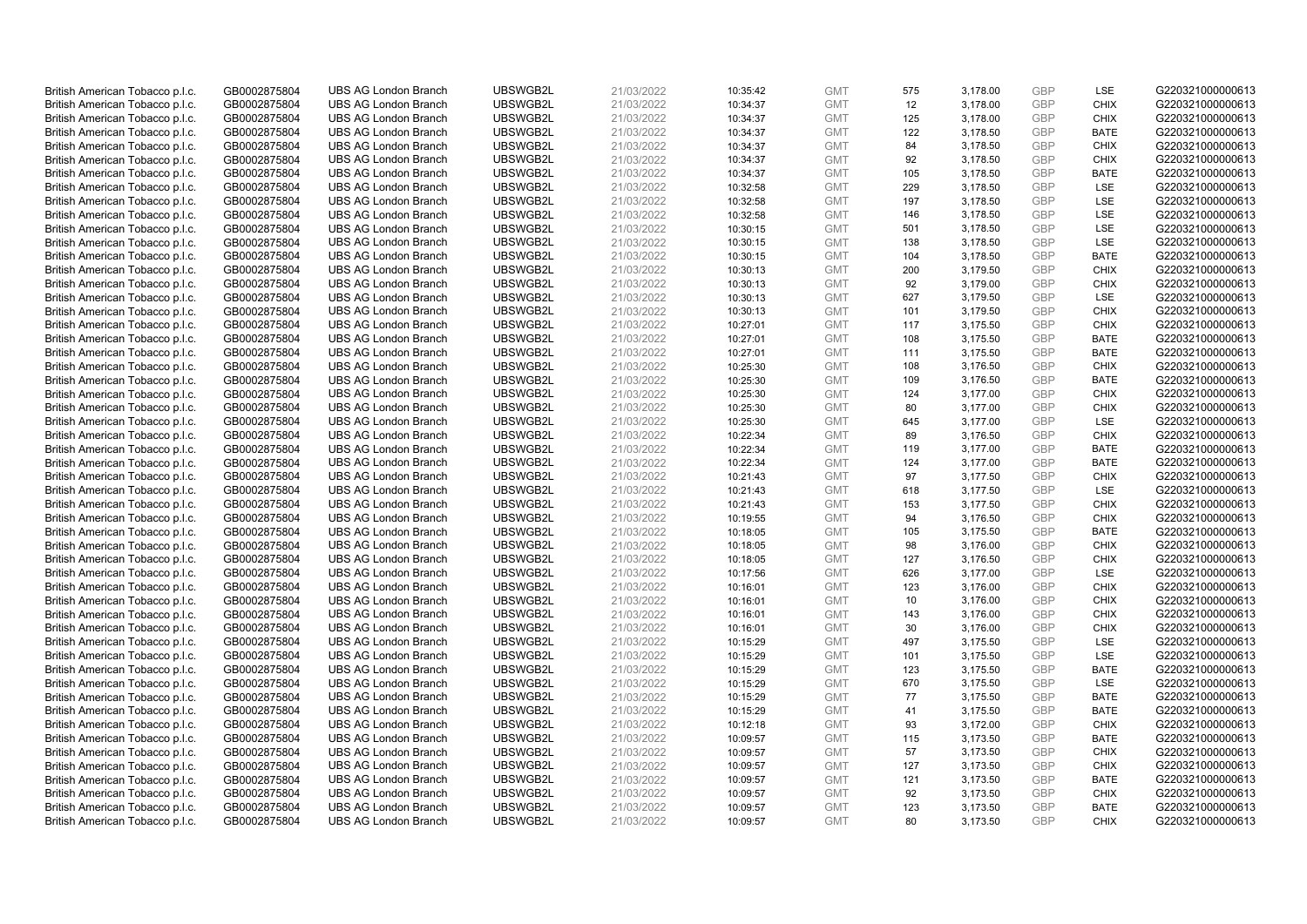| British American Tobacco p.l.c. | GB0002875804 | <b>UBS AG London Branch</b> | UBSWGB2L | 21/03/2022 | 10:09:57 | <b>GMT</b> | 278            | 3,174.00 | <b>GBP</b> | LSE         | G220321000000613 |
|---------------------------------|--------------|-----------------------------|----------|------------|----------|------------|----------------|----------|------------|-------------|------------------|
| British American Tobacco p.l.c. | GB0002875804 | <b>UBS AG London Branch</b> | UBSWGB2L | 21/03/2022 | 10:09:57 | <b>GMT</b> | 392            | 3,174.00 | GBP        | LSE         | G220321000000613 |
| British American Tobacco p.l.c. | GB0002875804 | <b>UBS AG London Branch</b> | UBSWGB2L | 21/03/2022 | 10:09:36 | <b>GMT</b> | 135            | 3,174.50 | <b>GBP</b> | LSE         | G220321000000613 |
| British American Tobacco p.l.c. | GB0002875804 | <b>UBS AG London Branch</b> | UBSWGB2L | 21/03/2022 | 10:09:36 | <b>GMT</b> | 528            | 3,174.50 | GBP        | LSE         | G220321000000613 |
| British American Tobacco p.l.c. | GB0002875804 | <b>UBS AG London Branch</b> | UBSWGB2L | 21/03/2022 | 10:08:26 | <b>GMT</b> | 219            | 3,172.50 | <b>GBP</b> | LSE         | G220321000000613 |
| British American Tobacco p.l.c. | GB0002875804 | <b>UBS AG London Branch</b> | UBSWGB2L | 21/03/2022 | 10:08:26 | <b>GMT</b> | 416            | 3,172.50 | <b>GBP</b> | <b>LSE</b>  | G220321000000613 |
| British American Tobacco p.l.c. | GB0002875804 | <b>UBS AG London Branch</b> | UBSWGB2L | 21/03/2022 | 10:08:26 | <b>GMT</b> | 80             | 3,172.50 | <b>GBP</b> | <b>CHIX</b> | G220321000000613 |
| British American Tobacco p.l.c. | GB0002875804 | <b>UBS AG London Branch</b> | UBSWGB2L | 21/03/2022 | 10:08:26 | <b>GMT</b> | 91             | 3,172.50 | GBP        | <b>CHIX</b> | G220321000000613 |
| British American Tobacco p.l.c. | GB0002875804 | <b>UBS AG London Branch</b> | UBSWGB2L | 21/03/2022 | 10:06:20 | <b>GMT</b> | 79             | 3,171.50 | <b>GBP</b> | LSE         | G220321000000613 |
| British American Tobacco p.l.c. | GB0002875804 | <b>UBS AG London Branch</b> | UBSWGB2L | 21/03/2022 | 10:05:49 | <b>GMT</b> | 324            | 3,171.50 | <b>GBP</b> | LSE         | G220321000000613 |
| British American Tobacco p.l.c. | GB0002875804 | <b>UBS AG London Branch</b> | UBSWGB2L | 21/03/2022 | 10:05:49 | <b>GMT</b> | 120            | 3,171.50 | <b>GBP</b> | LSE         | G220321000000613 |
| British American Tobacco p.l.c. | GB0002875804 | <b>UBS AG London Branch</b> | UBSWGB2L | 21/03/2022 | 10:05:49 | <b>GMT</b> | 237            | 3,171.50 | <b>GBP</b> | LSE         | G220321000000613 |
| British American Tobacco p.l.c. | GB0002875804 | <b>UBS AG London Branch</b> | UBSWGB2L | 21/03/2022 | 10:05:49 | <b>GMT</b> | 137            | 3,171.50 | <b>GBP</b> | <b>CHIX</b> | G220321000000613 |
| British American Tobacco p.l.c. | GB0002875804 | <b>UBS AG London Branch</b> | UBSWGB2L | 21/03/2022 | 10:05:49 | <b>GMT</b> | 115            | 3,171.50 | <b>GBP</b> | <b>BATE</b> | G220321000000613 |
| British American Tobacco p.l.c. | GB0002875804 | <b>UBS AG London Branch</b> | UBSWGB2L | 21/03/2022 | 10:05:11 | <b>GMT</b> | 102            | 3,172.00 | <b>GBP</b> | <b>CHIX</b> | G220321000000613 |
| British American Tobacco p.l.c. | GB0002875804 | <b>UBS AG London Branch</b> | UBSWGB2L | 21/03/2022 | 10:05:10 | <b>GMT</b> | 3              | 3,172.00 | <b>GBP</b> | <b>CHIX</b> | G220321000000613 |
| British American Tobacco p.l.c. | GB0002875804 | <b>UBS AG London Branch</b> | UBSWGB2L | 21/03/2022 | 10:05:09 | <b>GMT</b> | 110            | 3,172.00 | <b>GBP</b> | <b>CHIX</b> | G220321000000613 |
| British American Tobacco p.l.c. | GB0002875804 | <b>UBS AG London Branch</b> | UBSWGB2L | 21/03/2022 | 10:03:21 | <b>GMT</b> | $\mathbf{1}$   | 3,170.00 | GBP        | <b>CHIX</b> | G220321000000613 |
| British American Tobacco p.l.c. | GB0002875804 | <b>UBS AG London Branch</b> | UBSWGB2L | 21/03/2022 | 10:02:45 | <b>GMT</b> | $\overline{7}$ | 3,168.50 | GBP        | <b>BATE</b> | G220321000000613 |
| British American Tobacco p.l.c. | GB0002875804 | <b>UBS AG London Branch</b> | UBSWGB2L | 21/03/2022 | 10:02:45 | <b>GMT</b> | 84             | 3,168.50 | <b>GBP</b> | <b>CHIX</b> | G220321000000613 |
| British American Tobacco p.l.c. | GB0002875804 | <b>UBS AG London Branch</b> | UBSWGB2L | 21/03/2022 | 10:02:45 | <b>GMT</b> | 101            | 3,168.50 | GBP        | <b>BATE</b> | G220321000000613 |
| British American Tobacco p.l.c. | GB0002875804 | <b>UBS AG London Branch</b> | UBSWGB2L | 21/03/2022 | 10:02:45 | <b>GMT</b> | 608            | 3,169.00 | <b>GBP</b> | LSE         | G220321000000613 |
| British American Tobacco p.l.c. | GB0002875804 | <b>UBS AG London Branch</b> | UBSWGB2L | 21/03/2022 | 10:01:45 | <b>GMT</b> | 189            | 3,168.50 | GBP        | LSE         | G220321000000613 |
| British American Tobacco p.l.c. | GB0002875804 | <b>UBS AG London Branch</b> | UBSWGB2L | 21/03/2022 | 10:01:16 | <b>GMT</b> | 335            | 3,168.50 | <b>GBP</b> | LSE         | G220321000000613 |
| British American Tobacco p.l.c. | GB0002875804 | <b>UBS AG London Branch</b> | UBSWGB2L | 21/03/2022 | 10:00:19 | <b>GMT</b> | 556            | 3,172.00 | <b>GBP</b> | LSE         | G220321000000613 |
| British American Tobacco p.l.c. | GB0002875804 | <b>UBS AG London Branch</b> | UBSWGB2L | 21/03/2022 | 10:00:18 | <b>GMT</b> | 112            | 3,172.50 | <b>GBP</b> | <b>CHIX</b> | G220321000000613 |
| British American Tobacco p.l.c. | GB0002875804 | <b>UBS AG London Branch</b> | UBSWGB2L | 21/03/2022 | 10:00:18 | <b>GMT</b> | 96             | 3,172.50 | <b>GBP</b> | <b>CHIX</b> | G220321000000613 |
| British American Tobacco p.l.c. | GB0002875804 | <b>UBS AG London Branch</b> | UBSWGB2L | 21/03/2022 | 10:00:18 | <b>GMT</b> | 572            | 3,172.50 | GBP        | <b>LSE</b>  | G220321000000613 |
| British American Tobacco p.l.c. | GB0002875804 | <b>UBS AG London Branch</b> | UBSWGB2L | 21/03/2022 | 10:00:06 | <b>GMT</b> | 159            | 3,172.50 | <b>GBP</b> | LSE         | G220321000000613 |
| British American Tobacco p.l.c. | GB0002875804 | <b>UBS AG London Branch</b> | UBSWGB2L | 21/03/2022 | 10:00:06 | <b>GMT</b> | 184            | 3,172.50 | GBP        | LSE         | G220321000000613 |
| British American Tobacco p.l.c. | GB0002875804 | <b>UBS AG London Branch</b> | UBSWGB2L | 21/03/2022 | 10:00:06 | <b>GMT</b> | 102            | 3,172.50 | GBP        | <b>BATE</b> | G220321000000613 |
| British American Tobacco p.l.c. | GB0002875804 | <b>UBS AG London Branch</b> | UBSWGB2L | 21/03/2022 | 10:00:06 | <b>GMT</b> | 9              | 3,172.50 | <b>GBP</b> | <b>BATE</b> | G220321000000613 |
| British American Tobacco p.l.c. | GB0002875804 | <b>UBS AG London Branch</b> | UBSWGB2L | 21/03/2022 | 10:00:06 | <b>GMT</b> | 295            | 3,172.50 | <b>GBP</b> | LSE         | G220321000000613 |
| British American Tobacco p.l.c. | GB0002875804 | <b>UBS AG London Branch</b> | UBSWGB2L | 21/03/2022 | 09:59:16 | <b>GMT</b> | 119            | 3,173.00 | GBP        | LSE         | G220321000000613 |
| British American Tobacco p.l.c. | GB0002875804 | <b>UBS AG London Branch</b> | UBSWGB2L | 21/03/2022 | 09:59:16 | <b>GMT</b> | 683            | 3,172.50 | GBP        | LSE         | G220321000000613 |
| British American Tobacco p.l.c. | GB0002875804 | <b>UBS AG London Branch</b> | UBSWGB2L | 21/03/2022 | 09:59:16 | <b>GMT</b> | 14             | 3,172.50 | GBP        | <b>BATE</b> | G220321000000613 |
| British American Tobacco p.l.c. | GB0002875804 | <b>UBS AG London Branch</b> | UBSWGB2L | 21/03/2022 | 09:59:16 | <b>GMT</b> | 82             | 3,172.50 | GBP        | <b>BATE</b> | G220321000000613 |
| British American Tobacco p.l.c. | GB0002875804 | <b>UBS AG London Branch</b> | UBSWGB2L | 21/03/2022 | 09:59:16 | <b>GMT</b> | 91             | 3,172.50 | <b>GBP</b> | <b>CHIX</b> | G220321000000613 |
| British American Tobacco p.l.c. | GB0002875804 | <b>UBS AG London Branch</b> | UBSWGB2L | 21/03/2022 | 09:59:16 | <b>GMT</b> | 19             | 3,172.50 | GBP        | <b>BATE</b> | G220321000000613 |
| British American Tobacco p.l.c. | GB0002875804 | <b>UBS AG London Branch</b> | UBSWGB2L | 21/03/2022 | 09:59:16 | <b>GMT</b> | 140            | 3,172.50 | <b>GBP</b> | <b>BATE</b> | G220321000000613 |
| British American Tobacco p.l.c. | GB0002875804 | <b>UBS AG London Branch</b> | UBSWGB2L | 21/03/2022 | 09:59:16 | <b>GMT</b> | 91             | 3,172.50 | GBP        | <b>CHIX</b> | G220321000000613 |
| British American Tobacco p.l.c. | GB0002875804 | <b>UBS AG London Branch</b> | UBSWGB2L | 21/03/2022 | 09:58:00 | <b>GMT</b> | 39             | 3,173.50 | <b>GBP</b> | <b>CHIX</b> | G220321000000613 |
| British American Tobacco p.l.c. | GB0002875804 | <b>UBS AG London Branch</b> | UBSWGB2L | 21/03/2022 | 09:58:00 | <b>GMT</b> | 3              | 3,173.50 | <b>GBP</b> | <b>CHIX</b> | G220321000000613 |
| British American Tobacco p.l.c. | GB0002875804 | <b>UBS AG London Branch</b> | UBSWGB2L | 21/03/2022 | 09:58:00 | <b>GMT</b> | 87             | 3,173.50 | GBP        | <b>CHIX</b> | G220321000000613 |
| British American Tobacco p.l.c. | GB0002875804 | <b>UBS AG London Branch</b> | UBSWGB2L | 21/03/2022 | 09:57:52 | <b>GMT</b> | 81             | 3,172.50 | GBP        | <b>CHIX</b> | G220321000000613 |
| British American Tobacco p.l.c. | GB0002875804 | <b>UBS AG London Branch</b> | UBSWGB2L | 21/03/2022 | 09:54:33 | <b>GMT</b> | 668            | 3,169.50 | <b>GBP</b> | LSE         | G220321000000613 |
| British American Tobacco p.l.c. | GB0002875804 | <b>UBS AG London Branch</b> | UBSWGB2L | 21/03/2022 | 09:54:33 | <b>GMT</b> | 85             | 3,169.50 | <b>GBP</b> | <b>CHIX</b> | G220321000000613 |
| British American Tobacco p.l.c. | GB0002875804 | <b>UBS AG London Branch</b> | UBSWGB2L | 21/03/2022 | 09:53:56 | <b>GMT</b> | 115            | 3,169.50 | GBP        | <b>BATE</b> | G220321000000613 |
| British American Tobacco p.l.c. | GB0002875804 | <b>UBS AG London Branch</b> | UBSWGB2L | 21/03/2022 | 09:53:56 | <b>GMT</b> | 94             | 3,169.50 | <b>GBP</b> | <b>CHIX</b> | G220321000000613 |
| British American Tobacco p.l.c. | GB0002875804 | <b>UBS AG London Branch</b> | UBSWGB2L | 21/03/2022 | 09:53:56 | <b>GMT</b> | 95             | 3,169.50 | GBP        | <b>CHIX</b> | G220321000000613 |
| British American Tobacco p.l.c. | GB0002875804 | <b>UBS AG London Branch</b> | UBSWGB2L | 21/03/2022 | 09:53:56 | <b>GMT</b> | $\mathbf{1}$   | 3,170.00 | <b>GBP</b> | LSE         | G220321000000613 |
| British American Tobacco p.l.c. | GB0002875804 | <b>UBS AG London Branch</b> | UBSWGB2L | 21/03/2022 | 09:53:56 | <b>GMT</b> | 1109           | 3,170.00 | <b>GBP</b> | LSE         | G220321000000613 |
| British American Tobacco p.l.c. | GB0002875804 | <b>UBS AG London Branch</b> | UBSWGB2L | 21/03/2022 | 09:52:35 | <b>GMT</b> | 85             | 3,169.00 | GBP        | <b>CHIX</b> | G220321000000613 |
| British American Tobacco p.l.c. | GB0002875804 | <b>UBS AG London Branch</b> | UBSWGB2L | 21/03/2022 | 09:52:06 | <b>GMT</b> | $\overline{2}$ | 3.169.50 | GBP        | <b>CHIX</b> | G220321000000613 |
|                                 |              |                             |          |            |          |            |                |          |            |             |                  |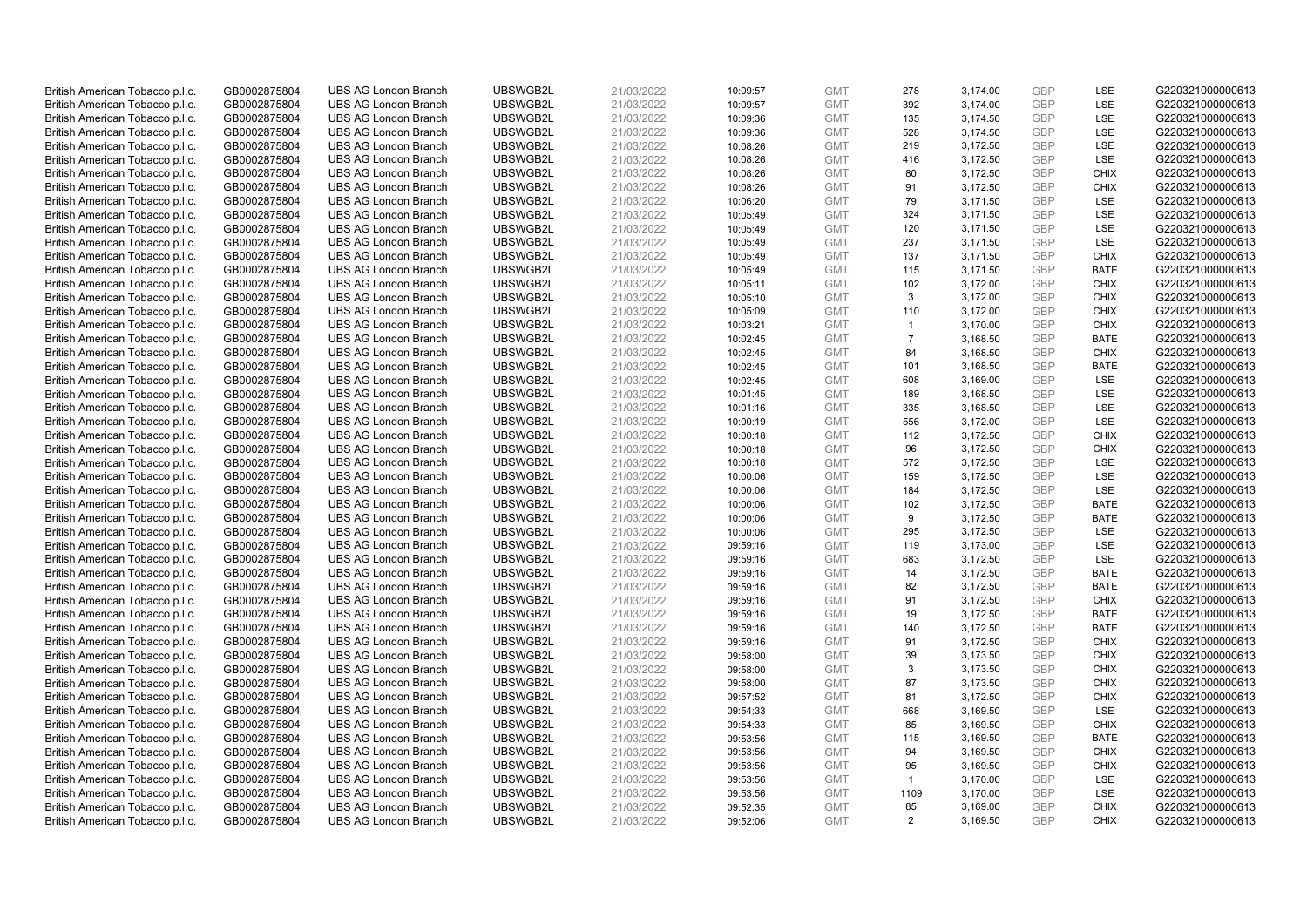| British American Tobacco p.l.c. | GB0002875804 | <b>UBS AG London Branch</b> | UBSWGB2L | 21/03/2022 | 09:49:08 | <b>GMT</b> | 69  | 3,170.00 | <b>GBP</b> | <b>BATE</b> | G220321000000613 |
|---------------------------------|--------------|-----------------------------|----------|------------|----------|------------|-----|----------|------------|-------------|------------------|
| British American Tobacco p.l.c. | GB0002875804 | <b>UBS AG London Branch</b> | UBSWGB2L | 21/03/2022 | 09:49:08 | <b>GMT</b> | 35  | 3,170.00 | GBP        | <b>BATE</b> | G220321000000613 |
| British American Tobacco p.l.c. | GB0002875804 | <b>UBS AG London Branch</b> | UBSWGB2L | 21/03/2022 | 09:49:08 | <b>GMT</b> | 80  | 3,170.00 | GBP        | <b>CHIX</b> | G220321000000613 |
| British American Tobacco p.l.c. | GB0002875804 | <b>UBS AG London Branch</b> | UBSWGB2L | 21/03/2022 | 09:49:08 | <b>GMT</b> | 13  | 3,170.00 | GBP        | <b>BATE</b> | G220321000000613 |
| British American Tobacco p.l.c. | GB0002875804 | <b>UBS AG London Branch</b> | UBSWGB2L | 21/03/2022 | 09:49:08 | <b>GMT</b> | 15  | 3,170.00 | <b>GBP</b> | <b>BATE</b> | G220321000000613 |
| British American Tobacco p.l.c. | GB0002875804 | <b>UBS AG London Branch</b> | UBSWGB2L | 21/03/2022 | 09:49:08 | <b>GMT</b> | 107 | 3,170.00 | GBP        | <b>CHIX</b> | G220321000000613 |
| British American Tobacco p.l.c. | GB0002875804 | <b>UBS AG London Branch</b> | UBSWGB2L | 21/03/2022 | 09:49:08 | <b>GMT</b> | 39  | 3,170.00 | <b>GBP</b> | <b>BATE</b> | G220321000000613 |
| British American Tobacco p.l.c. | GB0002875804 | <b>UBS AG London Branch</b> | UBSWGB2L | 21/03/2022 | 09:49:08 | <b>GMT</b> | 93  | 3,170.00 | GBP        | <b>CHIX</b> | G220321000000613 |
| British American Tobacco p.l.c. | GB0002875804 | <b>UBS AG London Branch</b> | UBSWGB2L | 21/03/2022 | 09:49:08 | <b>GMT</b> | 45  | 3,170.00 | GBP        | <b>BATE</b> | G220321000000613 |
| British American Tobacco p.l.c. | GB0002875804 | <b>UBS AG London Branch</b> | UBSWGB2L | 21/03/2022 | 09:48:02 | <b>GMT</b> | 667 | 3,171.50 | GBP        | LSE         | G220321000000613 |
| British American Tobacco p.l.c. | GB0002875804 | <b>UBS AG London Branch</b> | UBSWGB2L | 21/03/2022 | 09:48:02 | <b>GMT</b> | 94  | 3,172.00 | GBP        | <b>CHIX</b> | G220321000000613 |
| British American Tobacco p.l.c. | GB0002875804 | <b>UBS AG London Branch</b> | UBSWGB2L | 21/03/2022 | 09:48:02 | <b>GMT</b> | 107 | 3,172.00 | <b>GBP</b> | <b>BATE</b> | G220321000000613 |
| British American Tobacco p.l.c. | GB0002875804 | <b>UBS AG London Branch</b> | UBSWGB2L | 21/03/2022 | 09:48:02 | <b>GMT</b> | 83  | 3,172.00 | GBP        | <b>CHIX</b> | G220321000000613 |
| British American Tobacco p.l.c. | GB0002875804 | <b>UBS AG London Branch</b> | UBSWGB2L | 21/03/2022 | 09:48:02 | <b>GMT</b> | 87  | 3,172.00 | <b>GBP</b> | <b>BATE</b> | G220321000000613 |
| British American Tobacco p.l.c. | GB0002875804 | <b>UBS AG London Branch</b> | UBSWGB2L | 21/03/2022 | 09:47:15 | <b>GMT</b> | 123 | 3,172.50 | <b>GBP</b> | <b>BATE</b> | G220321000000613 |
| British American Tobacco p.l.c. | GB0002875804 | <b>UBS AG London Branch</b> | UBSWGB2L | 21/03/2022 | 09:47:06 | <b>GMT</b> | 69  | 3,173.00 | <b>GBP</b> | <b>CHIX</b> | G220321000000613 |
| British American Tobacco p.l.c. | GB0002875804 | <b>UBS AG London Branch</b> | UBSWGB2L | 21/03/2022 | 09:47:06 | <b>GMT</b> | 36  | 3,173.00 | GBP        | <b>CHIX</b> | G220321000000613 |
| British American Tobacco p.l.c. | GB0002875804 | <b>UBS AG London Branch</b> | UBSWGB2L | 21/03/2022 | 09:45:34 | <b>GMT</b> | 158 | 3,172.00 | <b>GBP</b> | <b>LSE</b>  | G220321000000613 |
| British American Tobacco p.l.c. | GB0002875804 | <b>UBS AG London Branch</b> | UBSWGB2L | 21/03/2022 | 09:45:34 | <b>GMT</b> | 477 | 3,172.00 | GBP        | <b>LSE</b>  | G220321000000613 |
| British American Tobacco p.l.c. | GB0002875804 | <b>UBS AG London Branch</b> | UBSWGB2L | 21/03/2022 | 09:45:34 | <b>GMT</b> | 94  | 3,172.00 | <b>GBP</b> | <b>CHIX</b> | G220321000000613 |
| British American Tobacco p.l.c. | GB0002875804 | <b>UBS AG London Branch</b> | UBSWGB2L | 21/03/2022 | 09:43:45 | <b>GMT</b> | 86  | 3,172.00 | GBP        | <b>CHIX</b> | G220321000000613 |
| British American Tobacco p.l.c. | GB0002875804 | <b>UBS AG London Branch</b> | UBSWGB2L | 21/03/2022 | 09:43:26 | <b>GMT</b> | 578 | 3,171.50 | <b>GBP</b> | LSE         | G220321000000613 |
| British American Tobacco p.l.c. | GB0002875804 | <b>UBS AG London Branch</b> | UBSWGB2L | 21/03/2022 | 09:43:26 | <b>GMT</b> | 3   | 3,172.00 | GBP        | <b>CHIX</b> | G220321000000613 |
| British American Tobacco p.l.c. | GB0002875804 | <b>UBS AG London Branch</b> | UBSWGB2L | 21/03/2022 | 09:43:26 | <b>GMT</b> | 130 | 3,172.00 | <b>GBP</b> | <b>CHIX</b> | G220321000000613 |
| British American Tobacco p.l.c. | GB0002875804 | <b>UBS AG London Branch</b> | UBSWGB2L | 21/03/2022 | 09:43:26 | <b>GMT</b> | 140 | 3,172.00 | <b>GBP</b> | LSE         | G220321000000613 |
| British American Tobacco p.l.c. | GB0002875804 | <b>UBS AG London Branch</b> | UBSWGB2L | 21/03/2022 | 09:43:26 | <b>GMT</b> | 147 | 3,172.00 | <b>GBP</b> | LSE         | G220321000000613 |
| British American Tobacco p.l.c. | GB0002875804 | <b>UBS AG London Branch</b> | UBSWGB2L | 21/03/2022 | 09:42:19 | <b>GMT</b> | 82  | 3,171.50 | <b>GBP</b> | <b>CHIX</b> | G220321000000613 |
| British American Tobacco p.l.c. | GB0002875804 | <b>UBS AG London Branch</b> | UBSWGB2L | 21/03/2022 | 09:42:19 | <b>GMT</b> | 11  | 3,171.50 | <b>GBP</b> | <b>CHIX</b> | G220321000000613 |
| British American Tobacco p.l.c. | GB0002875804 | <b>UBS AG London Branch</b> | UBSWGB2L | 21/03/2022 | 09:39:14 | <b>GMT</b> | 96  | 3,169.50 | <b>GBP</b> | <b>CHIX</b> | G220321000000613 |
| British American Tobacco p.l.c. | GB0002875804 | <b>UBS AG London Branch</b> | UBSWGB2L | 21/03/2022 | 09:39:14 | <b>GMT</b> | 114 | 3,169.50 | <b>GBP</b> | <b>BATE</b> | G220321000000613 |
| British American Tobacco p.l.c. | GB0002875804 | <b>UBS AG London Branch</b> | UBSWGB2L | 21/03/2022 | 09:39:05 | <b>GMT</b> | 550 | 3,170.00 | GBP        | LSE         | G220321000000613 |
| British American Tobacco p.l.c. | GB0002875804 | <b>UBS AG London Branch</b> | UBSWGB2L | 21/03/2022 | 09:37:27 | <b>GMT</b> | 47  | 3,170.50 | <b>GBP</b> | <b>BATE</b> | G220321000000613 |
| British American Tobacco p.l.c. | GB0002875804 | <b>UBS AG London Branch</b> | UBSWGB2L | 21/03/2022 | 09:37:27 | <b>GMT</b> | 58  | 3,170.50 | <b>GBP</b> | <b>BATE</b> | G220321000000613 |
| British American Tobacco p.l.c. | GB0002875804 | <b>UBS AG London Branch</b> | UBSWGB2L | 21/03/2022 | 09:37:00 | <b>GMT</b> | 73  | 3,171.50 | GBP        | <b>CHIX</b> | G220321000000613 |
| British American Tobacco p.l.c. | GB0002875804 | <b>UBS AG London Branch</b> | UBSWGB2L | 21/03/2022 | 09:37:00 | <b>GMT</b> | 10  | 3,171.50 | <b>GBP</b> | <b>CHIX</b> | G220321000000613 |
| British American Tobacco p.l.c. | GB0002875804 | <b>UBS AG London Branch</b> | UBSWGB2L | 21/03/2022 | 09:36:29 | <b>GMT</b> | 55  | 3,172.00 | GBP        | <b>CHIX</b> | G220321000000613 |
| British American Tobacco p.l.c. | GB0002875804 | <b>UBS AG London Branch</b> | UBSWGB2L | 21/03/2022 | 09:36:29 | <b>GMT</b> | 33  | 3,172.00 | <b>GBP</b> | <b>CHIX</b> | G220321000000613 |
| British American Tobacco p.l.c. | GB0002875804 | <b>UBS AG London Branch</b> | UBSWGB2L | 21/03/2022 | 09:36:29 | <b>GMT</b> | 122 | 3,172.50 | <b>GBP</b> | <b>BATE</b> | G220321000000613 |
| British American Tobacco p.l.c. | GB0002875804 | <b>UBS AG London Branch</b> | UBSWGB2L | 21/03/2022 | 09:36:29 | <b>GMT</b> | 33  | 3,172.50 | <b>GBP</b> | <b>BATE</b> | G220321000000613 |
| British American Tobacco p.l.c. | GB0002875804 | <b>UBS AG London Branch</b> | UBSWGB2L | 21/03/2022 | 09:36:29 | <b>GMT</b> | 87  | 3,172.50 | <b>GBP</b> | <b>BATE</b> | G220321000000613 |
| British American Tobacco p.l.c. | GB0002875804 | <b>UBS AG London Branch</b> | UBSWGB2L | 21/03/2022 | 09:36:13 | <b>GMT</b> | 92  | 3,173.50 | <b>GBP</b> | <b>CHIX</b> | G220321000000613 |
| British American Tobacco p.l.c. | GB0002875804 | <b>UBS AG London Branch</b> | UBSWGB2L | 21/03/2022 | 09:36:13 | <b>GMT</b> | 500 | 3,174.00 | <b>GBP</b> | <b>LSE</b>  | G220321000000613 |
| British American Tobacco p.l.c. | GB0002875804 | <b>UBS AG London Branch</b> | UBSWGB2L | 21/03/2022 | 09:36:13 | <b>GMT</b> | 94  | 3,174.00 | <b>GBP</b> | <b>CHIX</b> | G220321000000613 |
| British American Tobacco p.l.c. | GB0002875804 | <b>UBS AG London Branch</b> | UBSWGB2L | 21/03/2022 | 09:36:13 | <b>GMT</b> | 177 | 3,174.00 | GBP        | LSE         | G220321000000613 |
| British American Tobacco p.l.c. | GB0002875804 | <b>UBS AG London Branch</b> | UBSWGB2L | 21/03/2022 | 09:35:52 | <b>GMT</b> | 95  | 3,174.00 | <b>GBP</b> | <b>CHIX</b> | G220321000000613 |
| British American Tobacco p.l.c. | GB0002875804 | <b>UBS AG London Branch</b> | UBSWGB2L | 21/03/2022 | 09:34:18 | <b>GMT</b> | 81  | 3,174.50 | <b>GBP</b> | <b>CHIX</b> | G220321000000613 |
| British American Tobacco p.l.c. | GB0002875804 | <b>UBS AG London Branch</b> | UBSWGB2L | 21/03/2022 | 09:33:14 | <b>GMT</b> | 635 | 3,173.00 | <b>GBP</b> | LSE         | G220321000000613 |
| British American Tobacco p.l.c. | GB0002875804 | <b>UBS AG London Branch</b> | UBSWGB2L | 21/03/2022 | 09:31:43 | <b>GMT</b> | 85  | 3,172.50 | <b>GBP</b> | <b>CHIX</b> | G220321000000613 |
| British American Tobacco p.l.c. | GB0002875804 | <b>UBS AG London Branch</b> | UBSWGB2L | 21/03/2022 | 09:31:43 | <b>GMT</b> | 669 | 3,172.50 | <b>GBP</b> | LSE         | G220321000000613 |
| British American Tobacco p.l.c. | GB0002875804 | <b>UBS AG London Branch</b> | UBSWGB2L | 21/03/2022 | 09:31:43 | <b>GMT</b> | 63  | 3,172.50 | <b>GBP</b> | <b>CHIX</b> | G220321000000613 |
| British American Tobacco p.l.c. | GB0002875804 | <b>UBS AG London Branch</b> | UBSWGB2L | 21/03/2022 | 09:31:43 | <b>GMT</b> | 26  | 3,172.50 | GBP        | <b>CHIX</b> | G220321000000613 |
| British American Tobacco p.l.c. | GB0002875804 | <b>UBS AG London Branch</b> | UBSWGB2L | 21/03/2022 | 09:31:43 | <b>GMT</b> | 93  | 3,172.50 | <b>GBP</b> | <b>CHIX</b> | G220321000000613 |
| British American Tobacco p.l.c. | GB0002875804 | <b>UBS AG London Branch</b> | UBSWGB2L | 21/03/2022 | 09:29:11 | <b>GMT</b> | 113 | 3,172.00 | GBP        | <b>CHIX</b> | G220321000000613 |
| British American Tobacco p.l.c. | GB0002875804 | <b>UBS AG London Branch</b> | UBSWGB2L | 21/03/2022 | 09:29:10 | <b>GMT</b> | 40  | 3.172.50 | GBP        | <b>BATE</b> | G220321000000613 |
|                                 |              |                             |          |            |          |            |     |          |            |             |                  |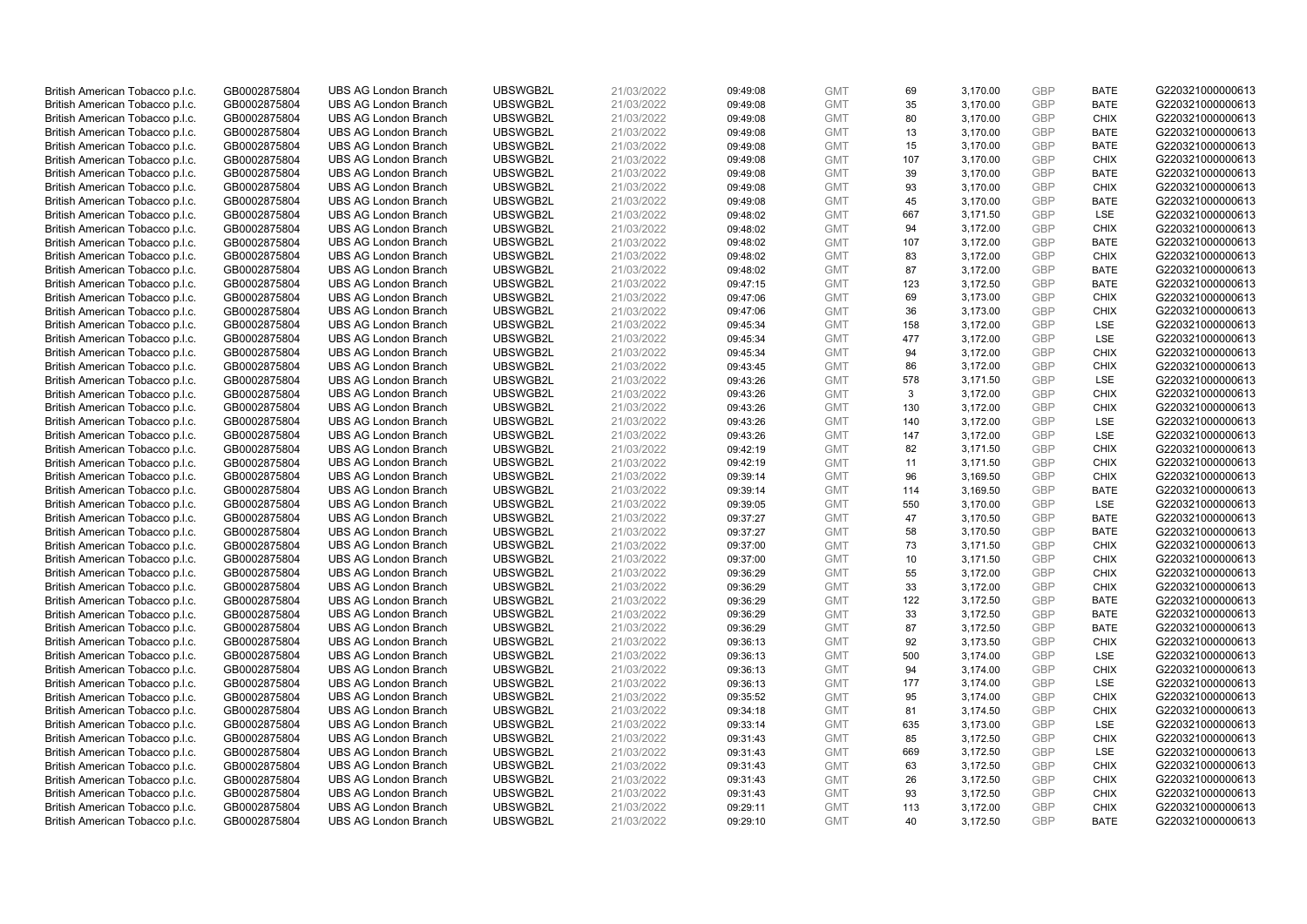| British American Tobacco p.l.c. | GB0002875804 | <b>UBS AG London Branch</b> | UBSWGB2L             | 21/03/2022               | 09:29:10             | <b>GMT</b> | 70             | 3,172.50             | <b>GBP</b> | <b>BATE</b> | G220321000000613                     |
|---------------------------------|--------------|-----------------------------|----------------------|--------------------------|----------------------|------------|----------------|----------------------|------------|-------------|--------------------------------------|
| British American Tobacco p.l.c. | GB0002875804 | <b>UBS AG London Branch</b> | UBSWGB2L             | 21/03/2022               | 09:29:01             | <b>GMT</b> | 123            | 3,174.00             | <b>GBP</b> | <b>BATE</b> | G220321000000613                     |
| British American Tobacco p.l.c. | GB0002875804 | <b>UBS AG London Branch</b> | UBSWGB2L             | 21/03/2022               | 09:29:01             | <b>GMT</b> | 113            | 3,174.00             | <b>GBP</b> | <b>BATE</b> | G220321000000613                     |
| British American Tobacco p.l.c. | GB0002875804 | <b>UBS AG London Branch</b> | UBSWGB2L             | 21/03/2022               | 09:29:01             | <b>GMT</b> | 645            | 3,175.00             | GBP        | <b>LSE</b>  | G220321000000613                     |
| British American Tobacco p.l.c. | GB0002875804 | <b>UBS AG London Branch</b> | UBSWGB2L             | 21/03/2022               | 09:29:01             | <b>GMT</b> | 93             | 3,174.50             | <b>GBP</b> | <b>CHIX</b> | G220321000000613                     |
| British American Tobacco p.l.c. | GB0002875804 | <b>UBS AG London Branch</b> | UBSWGB2L             | 21/03/2022               | 09:29:01             | <b>GMT</b> | 84             | 3,174.50             | GBP        | <b>CHIX</b> | G220321000000613                     |
| British American Tobacco p.l.c. | GB0002875804 | <b>UBS AG London Branch</b> | UBSWGB2L             | 21/03/2022               | 09:25:56             | <b>GMT</b> | 100            | 3,176.00             | <b>GBP</b> | <b>CHIX</b> | G220321000000613                     |
| British American Tobacco p.l.c. | GB0002875804 | <b>UBS AG London Branch</b> | UBSWGB2L             | 21/03/2022               | 09:25:56             | <b>GMT</b> | 13             | 3,176.00             | GBP        | <b>CHIX</b> | G220321000000613                     |
| British American Tobacco p.l.c. | GB0002875804 | <b>UBS AG London Branch</b> | UBSWGB2L             | 21/03/2022               | 09:25:56             | <b>GMT</b> | 120            | 3,175.50             | GBP        | <b>BATE</b> | G220321000000613                     |
| British American Tobacco p.l.c. | GB0002875804 | <b>UBS AG London Branch</b> | UBSWGB2L             | 21/03/2022               | 09:25:56             | <b>GMT</b> | 118            | 3,176.00             | GBP        | <b>CHIX</b> | G220321000000613                     |
| British American Tobacco p.l.c. | GB0002875804 | <b>UBS AG London Branch</b> | UBSWGB2L             | 21/03/2022               | 09:25:56             | <b>GMT</b> | 80             | 3,176.00             | <b>GBP</b> | <b>CHIX</b> | G220321000000613                     |
| British American Tobacco p.l.c. | GB0002875804 | <b>UBS AG London Branch</b> | UBSWGB2L             | 21/03/2022               | 09:25:56             | <b>GMT</b> | 621            | 3,176.50             | <b>GBP</b> | <b>LSE</b>  | G220321000000613                     |
| British American Tobacco p.l.c. | GB0002875804 | <b>UBS AG London Branch</b> | UBSWGB2L             | 21/03/2022               | 09:24:39             | <b>GMT</b> | 669            | 3,178.00             | <b>GBP</b> | LSE         | G220321000000613                     |
| British American Tobacco p.l.c. | GB0002875804 | <b>UBS AG London Branch</b> | UBSWGB2L             | 21/03/2022               | 09:22:39             | <b>GMT</b> | 43             | 3,175.50             | <b>GBP</b> | <b>BATE</b> | G220321000000613                     |
| British American Tobacco p.l.c. | GB0002875804 | <b>UBS AG London Branch</b> | UBSWGB2L             | 21/03/2022               | 09:22:39             | <b>GMT</b> | 80             | 3,175.50             | <b>GBP</b> | <b>BATE</b> | G220321000000613                     |
| British American Tobacco p.l.c. | GB0002875804 | <b>UBS AG London Branch</b> | UBSWGB2L             | 21/03/2022               | 09:22:13             | <b>GMT</b> | 97             | 3,177.50             | <b>GBP</b> | <b>CHIX</b> | G220321000000613                     |
| British American Tobacco p.l.c. | GB0002875804 | <b>UBS AG London Branch</b> | UBSWGB2L             | 21/03/2022               | 09:22:12             | <b>GMT</b> | 74             | 3,178.50             | <b>GBP</b> | LSE         | G220321000000613                     |
| British American Tobacco p.l.c. | GB0002875804 | <b>UBS AG London Branch</b> | UBSWGB2L             | 21/03/2022               | 09:22:12             | <b>GMT</b> | 203            | 3,178.50             | <b>GBP</b> | LSE         | G220321000000613                     |
| British American Tobacco p.l.c. | GB0002875804 | <b>UBS AG London Branch</b> | UBSWGB2L             | 21/03/2022               | 09:22:12             | <b>GMT</b> | 36             | 3,178.50             | <b>GBP</b> | LSE         | G220321000000613                     |
| British American Tobacco p.l.c. | GB0002875804 | <b>UBS AG London Branch</b> | UBSWGB2L             | 21/03/2022               | 09:22:12             | <b>GMT</b> | 119            | 3,178.50             | <b>GBP</b> | LSE         | G220321000000613                     |
| British American Tobacco p.l.c. | GB0002875804 | <b>UBS AG London Branch</b> | UBSWGB2L             | 21/03/2022               | 09:22:12             | <b>GMT</b> | 142            | 3,178.00             | <b>GBP</b> | <b>CHIX</b> | G220321000000613                     |
| British American Tobacco p.l.c. | GB0002875804 | <b>UBS AG London Branch</b> | UBSWGB2L             | 21/03/2022               | 09:22:12             | <b>GMT</b> | 250            | 3,178.50             | GBP        | LSE         | G220321000000613                     |
| British American Tobacco p.l.c. | GB0002875804 | <b>UBS AG London Branch</b> | UBSWGB2L             | 21/03/2022               | 09:21:30             | <b>GMT</b> | 633            | 3,179.50             | <b>GBP</b> | <b>LSE</b>  | G220321000000613                     |
| British American Tobacco p.l.c. | GB0002875804 | <b>UBS AG London Branch</b> | UBSWGB2L             | 21/03/2022               | 09:19:44             | <b>GMT</b> | 115            | 3,181.50             | GBP        | <b>BATE</b> | G220321000000613                     |
| British American Tobacco p.l.c. | GB0002875804 | <b>UBS AG London Branch</b> | UBSWGB2L             | 21/03/2022               | 09:19:44             | <b>GMT</b> | 139            | 3,182.00             | <b>GBP</b> | LSE         | G220321000000613                     |
| British American Tobacco p.l.c. | GB0002875804 | <b>UBS AG London Branch</b> | UBSWGB2L             | 21/03/2022               | 09:19:44             | <b>GMT</b> | 472            | 3,182.00             | GBP        | LSE         | G220321000000613                     |
| British American Tobacco p.l.c. | GB0002875804 | <b>UBS AG London Branch</b> | UBSWGB2L             | 21/03/2022               | 09:19:31             | <b>GMT</b> | 97             | 3,182.50             | <b>GBP</b> | <b>CHIX</b> | G220321000000613                     |
| British American Tobacco p.l.c. | GB0002875804 | <b>UBS AG London Branch</b> | UBSWGB2L             | 21/03/2022               | 09:19:31             | <b>GMT</b> | 707            | 3,182.50             | GBP        | LSE         | G220321000000613                     |
| British American Tobacco p.l.c. | GB0002875804 | <b>UBS AG London Branch</b> | UBSWGB2L             | 21/03/2022               | 09:19:31             | <b>GMT</b> | 82             | 3,182.50             | <b>GBP</b> | <b>CHIX</b> | G220321000000613                     |
| British American Tobacco p.l.c. | GB0002875804 | <b>UBS AG London Branch</b> | UBSWGB2L             | 21/03/2022               | 09:19:15             | <b>GMT</b> | 164            | 3,183.50             | <b>GBP</b> | <b>CHIX</b> | G220321000000613                     |
|                                 |              | <b>UBS AG London Branch</b> | UBSWGB2L             | 21/03/2022               |                      | <b>GMT</b> | 124            |                      | GBP        | <b>BATE</b> |                                      |
| British American Tobacco p.l.c. | GB0002875804 | <b>UBS AG London Branch</b> | UBSWGB2L             |                          | 09:19:15<br>09:19:15 | <b>GMT</b> | 659            | 3,184.00<br>3,184.00 | <b>GBP</b> | <b>LSE</b>  | G220321000000613<br>G220321000000613 |
| British American Tobacco p.l.c. | GB0002875804 |                             | UBSWGB2L             | 21/03/2022<br>21/03/2022 |                      | <b>GMT</b> |                |                      | <b>GBP</b> | <b>BATE</b> |                                      |
| British American Tobacco p.l.c. | GB0002875804 | <b>UBS AG London Branch</b> |                      |                          | 09:19:15             | <b>GMT</b> | 110<br>100     | 3,184.00             | <b>GBP</b> | <b>CHIX</b> | G220321000000613                     |
| British American Tobacco p.l.c. | GB0002875804 | <b>UBS AG London Branch</b> | UBSWGB2L<br>UBSWGB2L | 21/03/2022               | 09:18:55             |            |                | 3,184.50             |            |             | G220321000000613                     |
| British American Tobacco p.l.c. | GB0002875804 | <b>UBS AG London Branch</b> |                      | 21/03/2022               | 09:18:28             | <b>GMT</b> | 94             | 3,185.00             | <b>GBP</b> | <b>CHIX</b> | G220321000000613                     |
| British American Tobacco p.l.c. | GB0002875804 | <b>UBS AG London Branch</b> | UBSWGB2L             | 21/03/2022               | 09:15:40             | <b>GMT</b> | $\overline{7}$ | 3,180.50             | <b>GBP</b> | <b>BATE</b> | G220321000000613                     |
| British American Tobacco p.l.c. | GB0002875804 | <b>UBS AG London Branch</b> | UBSWGB2L             | 21/03/2022               | 09:15:30             | <b>GMT</b> | 27             | 3,181.50             | <b>GBP</b> | <b>BATE</b> | G220321000000613                     |
| British American Tobacco p.l.c. | GB0002875804 | <b>UBS AG London Branch</b> | UBSWGB2L             | 21/03/2022               | 09:15:30             | <b>GMT</b> | 54             | 3,181.50             | GBP        | <b>BATE</b> | G220321000000613                     |
| British American Tobacco p.l.c. | GB0002875804 | <b>UBS AG London Branch</b> | UBSWGB2L             | 21/03/2022               | 09:15:30             | <b>GMT</b> | 25             | 3,181.50             | <b>GBP</b> | <b>BATE</b> | G220321000000613                     |
| British American Tobacco p.l.c. | GB0002875804 | <b>UBS AG London Branch</b> | UBSWGB2L             | 21/03/2022               | 09:15:04             | <b>GMT</b> | 91             | 3,182.50             | <b>GBP</b> | <b>CHIX</b> | G220321000000613                     |
| British American Tobacco p.l.c. | GB0002875804 | <b>UBS AG London Branch</b> | UBSWGB2L             | 21/03/2022               | 09:15:04             | <b>GMT</b> | 112            | 3,182.50             | <b>GBP</b> | <b>CHIX</b> | G220321000000613                     |
| British American Tobacco p.l.c. | GB0002875804 | <b>UBS AG London Branch</b> | UBSWGB2L             | 21/03/2022               | 09:14:26             | <b>GMT</b> | 233            | 3,184.00             | GBP        | <b>LSE</b>  | G220321000000613                     |
| British American Tobacco p.l.c. | GB0002875804 | <b>UBS AG London Branch</b> | UBSWGB2L             | 21/03/2022               | 09:14:26             | <b>GMT</b> | 119            | 3,184.00             | GBP        | <b>LSE</b>  | G220321000000613                     |
| British American Tobacco p.l.c. | GB0002875804 | <b>UBS AG London Branch</b> | UBSWGB2L             | 21/03/2022               | 09:14:26             | <b>GMT</b> | 200            | 3,184.00             | GBP        | LSE         | G220321000000613                     |
| British American Tobacco p.l.c. | GB0002875804 | <b>UBS AG London Branch</b> | UBSWGB2L             | 21/03/2022               | 09:14:26             | <b>GMT</b> | 332            | 3,184.00             | <b>GBP</b> | <b>LSE</b>  | G220321000000613                     |
| British American Tobacco p.l.c. | GB0002875804 | <b>UBS AG London Branch</b> | UBSWGB2L             | 21/03/2022               | 09:14:26             | <b>GMT</b> | 54             | 3,184.00             | GBP        | LSE         | G220321000000613                     |
| British American Tobacco p.l.c. | GB0002875804 | <b>UBS AG London Branch</b> | UBSWGB2L             | 21/03/2022               | 09:14:26             | <b>GMT</b> | 275            | 3,184.00             | <b>GBP</b> | LSE         | G220321000000613                     |
| British American Tobacco p.l.c. | GB0002875804 | <b>UBS AG London Branch</b> | UBSWGB2L             | 21/03/2022               | 09:13:36             | <b>GMT</b> | 97             | 3,184.50             | <b>GBP</b> | <b>CHIX</b> | G220321000000613                     |
| British American Tobacco p.l.c. | GB0002875804 | <b>UBS AG London Branch</b> | UBSWGB2L             | 21/03/2022               | 09:13:36             | <b>GMT</b> | 103            | 3,184.50             | GBP        | <b>BATE</b> | G220321000000613                     |
| British American Tobacco p.l.c. | GB0002875804 | <b>UBS AG London Branch</b> | UBSWGB2L             | 21/03/2022               | 09:13:36             | <b>GMT</b> | 87             | 3,184.50             | <b>GBP</b> | <b>CHIX</b> | G220321000000613                     |
| British American Tobacco p.l.c. | GB0002875804 | <b>UBS AG London Branch</b> | UBSWGB2L             | 21/03/2022               | 09:13:33             | <b>GMT</b> | 717            | 3,185.50             | <b>GBP</b> | <b>LSE</b>  | G220321000000613                     |
| British American Tobacco p.l.c. | GB0002875804 | <b>UBS AG London Branch</b> | UBSWGB2L             | 21/03/2022               | 09:12:20             | <b>GMT</b> | 13             | 3,184.50             | <b>GBP</b> | <b>CHIX</b> | G220321000000613                     |
| British American Tobacco p.l.c. | GB0002875804 | <b>UBS AG London Branch</b> | UBSWGB2L             | 21/03/2022               | 09:12:20             | <b>GMT</b> | 36             | 3,184.50             | GBP        | <b>CHIX</b> | G220321000000613                     |
| British American Tobacco p.l.c. | GB0002875804 | <b>UBS AG London Branch</b> | UBSWGB2L             | 21/03/2022               | 09:12:20             | <b>GMT</b> | 50             | 3,184.50             | GBP        | <b>CHIX</b> | G220321000000613                     |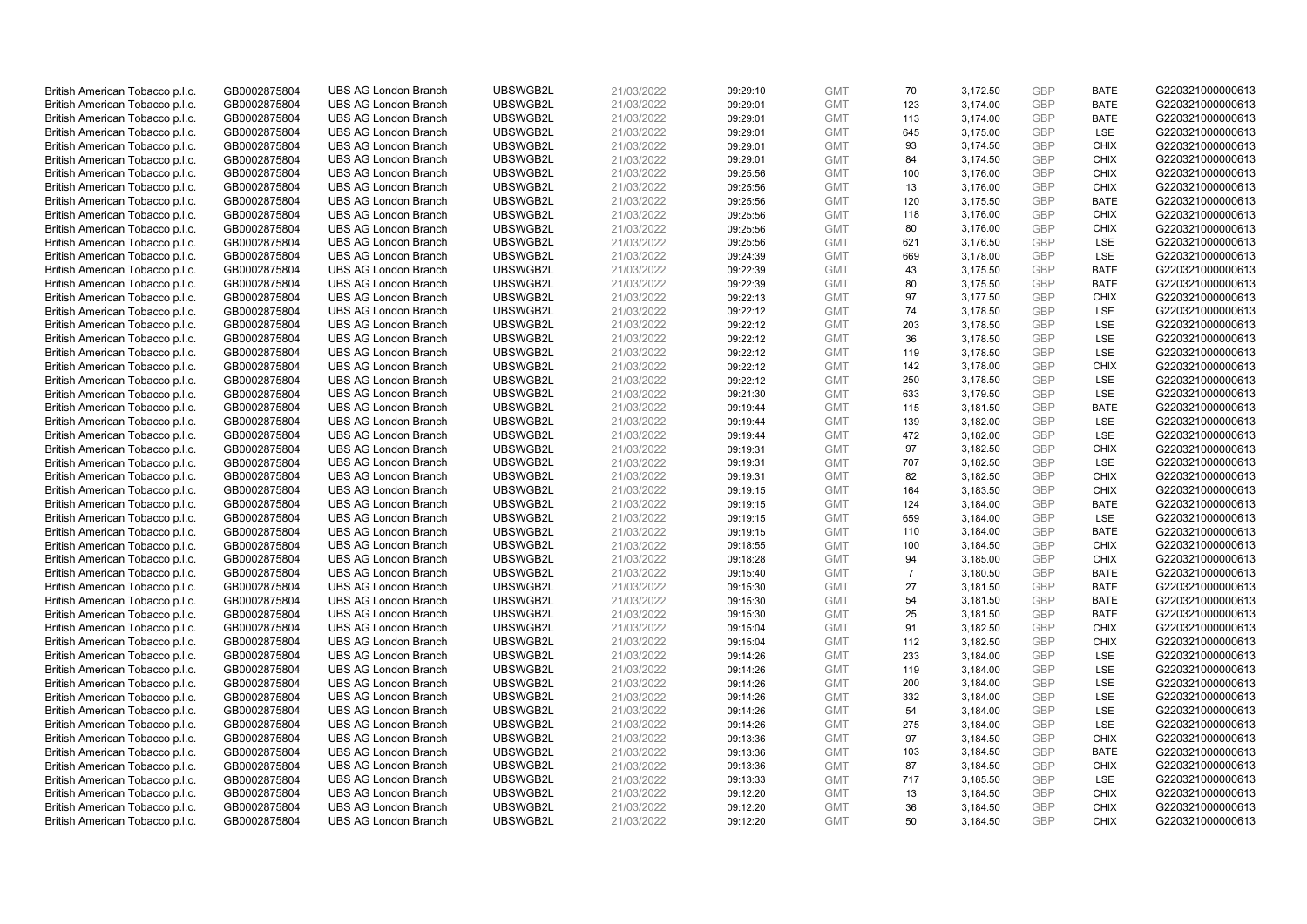| British American Tobacco p.l.c. | GB0002875804 | <b>UBS AG London Branch</b> | UBSWGB2L | 21/03/2022 | 09:09:52 | <b>GMT</b> | 91  | 3,181.00 | <b>GBP</b> | <b>CHIX</b> | G220321000000613 |
|---------------------------------|--------------|-----------------------------|----------|------------|----------|------------|-----|----------|------------|-------------|------------------|
| British American Tobacco p.l.c. | GB0002875804 | <b>UBS AG London Branch</b> | UBSWGB2L | 21/03/2022 | 09:09:52 | <b>GMT</b> | 117 | 3,181.50 | GBP        | <b>BATE</b> | G220321000000613 |
| British American Tobacco p.l.c. | GB0002875804 | <b>UBS AG London Branch</b> | UBSWGB2L | 21/03/2022 | 09:09:52 | <b>GMT</b> | 109 | 3,181.50 | GBP        | <b>BATE</b> | G220321000000613 |
| British American Tobacco p.l.c. | GB0002875804 | <b>UBS AG London Branch</b> | UBSWGB2L | 21/03/2022 | 09:09:52 | <b>GMT</b> | 84  | 3,181.50 | GBP        | <b>CHIX</b> | G220321000000613 |
| British American Tobacco p.l.c. | GB0002875804 | <b>UBS AG London Branch</b> | UBSWGB2L | 21/03/2022 | 09:08:20 | <b>GMT</b> | 10  | 3,185.00 | <b>GBP</b> | <b>CHIX</b> | G220321000000613 |
| British American Tobacco p.l.c. | GB0002875804 | <b>UBS AG London Branch</b> | UBSWGB2L | 21/03/2022 | 09:08:20 | <b>GMT</b> | 87  | 3,185.00 | GBP        | <b>CHIX</b> | G220321000000613 |
| British American Tobacco p.l.c. | GB0002875804 | <b>UBS AG London Branch</b> | UBSWGB2L | 21/03/2022 | 09:08:19 | <b>GMT</b> | 45  | 3,185.50 | GBP        | <b>BATE</b> | G220321000000613 |
| British American Tobacco p.l.c. | GB0002875804 | <b>UBS AG London Branch</b> | UBSWGB2L | 21/03/2022 | 09:08:19 | <b>GMT</b> | 63  | 3,185.50 | GBP        | <b>BATE</b> | G220321000000613 |
| British American Tobacco p.l.c. | GB0002875804 | <b>UBS AG London Branch</b> | UBSWGB2L | 21/03/2022 | 09:08:19 | <b>GMT</b> | 15  | 3,185.50 | GBP        | <b>BATE</b> | G220321000000613 |
| British American Tobacco p.l.c. | GB0002875804 | <b>UBS AG London Branch</b> | UBSWGB2L | 21/03/2022 | 09:08:09 | <b>GMT</b> | 99  | 3,186.50 | <b>GBP</b> | <b>CHIX</b> | G220321000000613 |
| British American Tobacco p.l.c. | GB0002875804 | <b>UBS AG London Branch</b> | UBSWGB2L | 21/03/2022 | 09:08:09 | <b>GMT</b> | 85  | 3,186.50 | GBP        | <b>CHIX</b> | G220321000000613 |
| British American Tobacco p.l.c. | GB0002875804 | <b>UBS AG London Branch</b> | UBSWGB2L | 21/03/2022 | 09:08:09 | <b>GMT</b> | 586 | 3,187.00 | <b>GBP</b> | LSE         | G220321000000613 |
| British American Tobacco p.l.c. | GB0002875804 | <b>UBS AG London Branch</b> | UBSWGB2L | 21/03/2022 | 09:07:26 | <b>GMT</b> | 250 | 3,187.00 | <b>GBP</b> | LSE         | G220321000000613 |
| British American Tobacco p.l.c. | GB0002875804 | <b>UBS AG London Branch</b> | UBSWGB2L | 21/03/2022 | 09:07:26 | <b>GMT</b> | 119 | 3,187.00 | <b>GBP</b> | <b>LSE</b>  | G220321000000613 |
| British American Tobacco p.l.c. | GB0002875804 | <b>UBS AG London Branch</b> | UBSWGB2L | 21/03/2022 | 09:07:26 | <b>GMT</b> | 301 | 3,187.00 | GBP        | <b>LSE</b>  | G220321000000613 |
| British American Tobacco p.l.c. | GB0002875804 | <b>UBS AG London Branch</b> | UBSWGB2L | 21/03/2022 | 09:07:26 | <b>GMT</b> | 612 | 3,188.00 | <b>GBP</b> | LSE         | G220321000000613 |
| British American Tobacco p.l.c. | GB0002875804 | <b>UBS AG London Branch</b> | UBSWGB2L | 21/03/2022 | 09:07:26 | <b>GMT</b> | 97  | 3,188.00 | GBP        | <b>CHIX</b> | G220321000000613 |
| British American Tobacco p.l.c. | GB0002875804 | <b>UBS AG London Branch</b> | UBSWGB2L | 21/03/2022 | 09:06:39 | <b>GMT</b> | 655 | 3,187.00 | <b>GBP</b> | LSE         | G220321000000613 |
| British American Tobacco p.l.c. | GB0002875804 | <b>UBS AG London Branch</b> | UBSWGB2L | 21/03/2022 | 09:05:22 | <b>GMT</b> | 86  | 3,183.00 | <b>GBP</b> | <b>LSE</b>  | G220321000000613 |
| British American Tobacco p.l.c. | GB0002875804 | <b>UBS AG London Branch</b> | UBSWGB2L | 21/03/2022 | 09:05:22 | <b>GMT</b> | 581 | 3,183.00 | <b>GBP</b> | LSE         | G220321000000613 |
| British American Tobacco p.l.c. | GB0002875804 | <b>UBS AG London Branch</b> | UBSWGB2L | 21/03/2022 | 09:05:02 | <b>GMT</b> | 95  | 3,186.00 | GBP        | <b>CHIX</b> | G220321000000613 |
| British American Tobacco p.l.c. | GB0002875804 | <b>UBS AG London Branch</b> | UBSWGB2L | 21/03/2022 | 09:05:02 | <b>GMT</b> | 399 | 3,187.50 | GBP        | LSE         | G220321000000613 |
| British American Tobacco p.l.c. | GB0002875804 | <b>UBS AG London Branch</b> | UBSWGB2L | 21/03/2022 | 09:05:02 | <b>GMT</b> | 250 | 3,187.00 | GBP        | LSE         | G220321000000613 |
| British American Tobacco p.l.c. | GB0002875804 | <b>UBS AG London Branch</b> | UBSWGB2L | 21/03/2022 | 09:05:02 | <b>GMT</b> | 18  | 3,187.00 | GBP        | <b>BATE</b> | G220321000000613 |
| British American Tobacco p.l.c. | GB0002875804 | <b>UBS AG London Branch</b> | UBSWGB2L | 21/03/2022 | 09:05:02 | <b>GMT</b> | 106 | 3,187.00 | <b>GBP</b> | <b>BATE</b> | G220321000000613 |
| British American Tobacco p.l.c. | GB0002875804 | <b>UBS AG London Branch</b> | UBSWGB2L | 21/03/2022 | 09:05:02 | <b>GMT</b> | 115 | 3,187.00 | <b>GBP</b> | <b>BATE</b> | G220321000000613 |
| British American Tobacco p.l.c. | GB0002875804 | <b>UBS AG London Branch</b> | UBSWGB2L | 21/03/2022 | 09:04:43 | <b>GMT</b> | 212 | 3,188.00 | <b>GBP</b> | <b>LSE</b>  | G220321000000613 |
| British American Tobacco p.l.c. | GB0002875804 | <b>UBS AG London Branch</b> | UBSWGB2L | 21/03/2022 | 09:04:43 | <b>GMT</b> | 457 | 3,188.00 | GBP        | <b>LSE</b>  | G220321000000613 |
| British American Tobacco p.l.c. | GB0002875804 | <b>UBS AG London Branch</b> | UBSWGB2L | 21/03/2022 | 09:04:43 | <b>GMT</b> | 92  | 3,188.00 | <b>GBP</b> | <b>CHIX</b> | G220321000000613 |
| British American Tobacco p.l.c. | GB0002875804 | <b>UBS AG London Branch</b> | UBSWGB2L | 21/03/2022 | 09:04:19 | <b>GMT</b> | 40  | 3,188.50 | GBP        | <b>CHIX</b> | G220321000000613 |
| British American Tobacco p.l.c. | GB0002875804 | <b>UBS AG London Branch</b> | UBSWGB2L | 21/03/2022 | 09:04:04 | <b>GMT</b> | 86  | 3,188.00 | GBP        | <b>CHIX</b> | G220321000000613 |
| British American Tobacco p.l.c. | GB0002875804 | <b>UBS AG London Branch</b> | UBSWGB2L | 21/03/2022 | 09:04:04 | <b>GMT</b> | 93  | 3,188.00 | <b>GBP</b> | <b>CHIX</b> | G220321000000613 |
| British American Tobacco p.l.c. | GB0002875804 | <b>UBS AG London Branch</b> | UBSWGB2L | 21/03/2022 | 09:04:04 | <b>GMT</b> | 678 | 3,188.50 | <b>GBP</b> | LSE         | G220321000000613 |
| British American Tobacco p.l.c. | GB0002875804 | <b>UBS AG London Branch</b> | UBSWGB2L | 21/03/2022 | 09:02:16 | <b>GMT</b> | 99  | 3,188.00 | GBP        | <b>CHIX</b> | G220321000000613 |
| British American Tobacco p.l.c. | GB0002875804 | <b>UBS AG London Branch</b> | UBSWGB2L | 21/03/2022 | 09:02:16 | <b>GMT</b> | 77  | 3,188.00 | GBP        | <b>CHIX</b> | G220321000000613 |
| British American Tobacco p.l.c. | GB0002875804 | <b>UBS AG London Branch</b> | UBSWGB2L | 21/03/2022 | 09:02:16 | <b>GMT</b> | 19  | 3,188.00 | GBP        | <b>CHIX</b> | G220321000000613 |
| British American Tobacco p.l.c. | GB0002875804 | <b>UBS AG London Branch</b> | UBSWGB2L | 21/03/2022 | 09:01:46 | <b>GMT</b> | 654 | 3,189.00 | GBP        | <b>LSE</b>  | G220321000000613 |
| British American Tobacco p.l.c. | GB0002875804 | <b>UBS AG London Branch</b> | UBSWGB2L | 21/03/2022 | 09:01:21 | <b>GMT</b> | 14  | 3,188.50 | <b>GBP</b> | <b>BATE</b> | G220321000000613 |
| British American Tobacco p.l.c. | GB0002875804 | <b>UBS AG London Branch</b> | UBSWGB2L | 21/03/2022 | 09:01:13 | <b>GMT</b> | 101 | 3,188.50 | <b>GBP</b> | <b>BATE</b> | G220321000000613 |
| British American Tobacco p.l.c. | GB0002875804 | <b>UBS AG London Branch</b> | UBSWGB2L | 21/03/2022 | 09:01:04 | <b>GMT</b> | 571 | 3,190.00 | <b>GBP</b> | <b>LSE</b>  | G220321000000613 |
| British American Tobacco p.l.c. | GB0002875804 | <b>UBS AG London Branch</b> | UBSWGB2L | 21/03/2022 | 09:01:04 | <b>GMT</b> | 86  | 3,190.00 | GBP        | <b>CHIX</b> | G220321000000613 |
| British American Tobacco p.l.c. | GB0002875804 | <b>UBS AG London Branch</b> | UBSWGB2L | 21/03/2022 | 09:01:04 | <b>GMT</b> | 90  | 3,190.00 | <b>GBP</b> | <b>CHIX</b> | G220321000000613 |
| British American Tobacco p.l.c. | GB0002875804 | <b>UBS AG London Branch</b> | UBSWGB2L | 21/03/2022 | 08:59:39 | <b>GMT</b> | 111 | 3,190.50 | <b>GBP</b> | <b>BATE</b> | G220321000000613 |
| British American Tobacco p.l.c. | GB0002875804 | <b>UBS AG London Branch</b> | UBSWGB2L | 21/03/2022 | 08:59:36 | <b>GMT</b> | 39  | 3,191.00 | GBP        | <b>CHIX</b> | G220321000000613 |
| British American Tobacco p.l.c. | GB0002875804 | <b>UBS AG London Branch</b> | UBSWGB2L | 21/03/2022 | 08:59:36 | <b>GMT</b> | 54  | 3,191.00 | <b>GBP</b> | <b>CHIX</b> | G220321000000613 |
| British American Tobacco p.l.c. | GB0002875804 | <b>UBS AG London Branch</b> | UBSWGB2L | 21/03/2022 | 08:58:55 | <b>GMT</b> | 101 | 3,192.00 | <b>GBP</b> | <b>CHIX</b> | G220321000000613 |
| British American Tobacco p.l.c. | GB0002875804 | <b>UBS AG London Branch</b> | UBSWGB2L | 21/03/2022 | 08:58:55 | <b>GMT</b> | 557 | 3,192.50 | <b>GBP</b> | LSE         | G220321000000613 |
| British American Tobacco p.l.c. | GB0002875804 | <b>UBS AG London Branch</b> | UBSWGB2L | 21/03/2022 | 08:58:55 | <b>GMT</b> | 85  | 3,192.50 | GBP        | <b>CHIX</b> | G220321000000613 |
| British American Tobacco p.l.c. | GB0002875804 | <b>UBS AG London Branch</b> | UBSWGB2L | 21/03/2022 | 08:58:03 | <b>GMT</b> | 103 | 3,191.50 | <b>GBP</b> | <b>BATE</b> | G220321000000613 |
| British American Tobacco p.l.c. | GB0002875804 | <b>UBS AG London Branch</b> | UBSWGB2L | 21/03/2022 | 08:58:01 | <b>GMT</b> | 25  | 3,192.50 | GBP        | <b>LSE</b>  | G220321000000613 |
| British American Tobacco p.l.c. | GB0002875804 | <b>UBS AG London Branch</b> | UBSWGB2L | 21/03/2022 | 08:58:01 | <b>GMT</b> | 107 | 3,192.50 | GBP        | <b>BATE</b> | G220321000000613 |
| British American Tobacco p.l.c. | GB0002875804 | <b>UBS AG London Branch</b> | UBSWGB2L | 21/03/2022 | 08:58:01 | <b>GMT</b> | 589 | 3,192.50 | <b>GBP</b> | LSE         | G220321000000613 |
| British American Tobacco p.l.c. | GB0002875804 | <b>UBS AG London Branch</b> | UBSWGB2L | 21/03/2022 | 08:58:01 | <b>GMT</b> | 100 | 3,192.50 | GBP        | <b>BATE</b> | G220321000000613 |
| British American Tobacco p.l.c. | GB0002875804 | <b>UBS AG London Branch</b> | UBSWGB2L | 21/03/2022 | 08:57:56 | <b>GMT</b> | 124 | 3,193.00 | GBP        | <b>BATE</b> | G220321000000613 |
|                                 |              |                             |          |            |          |            |     |          |            |             |                  |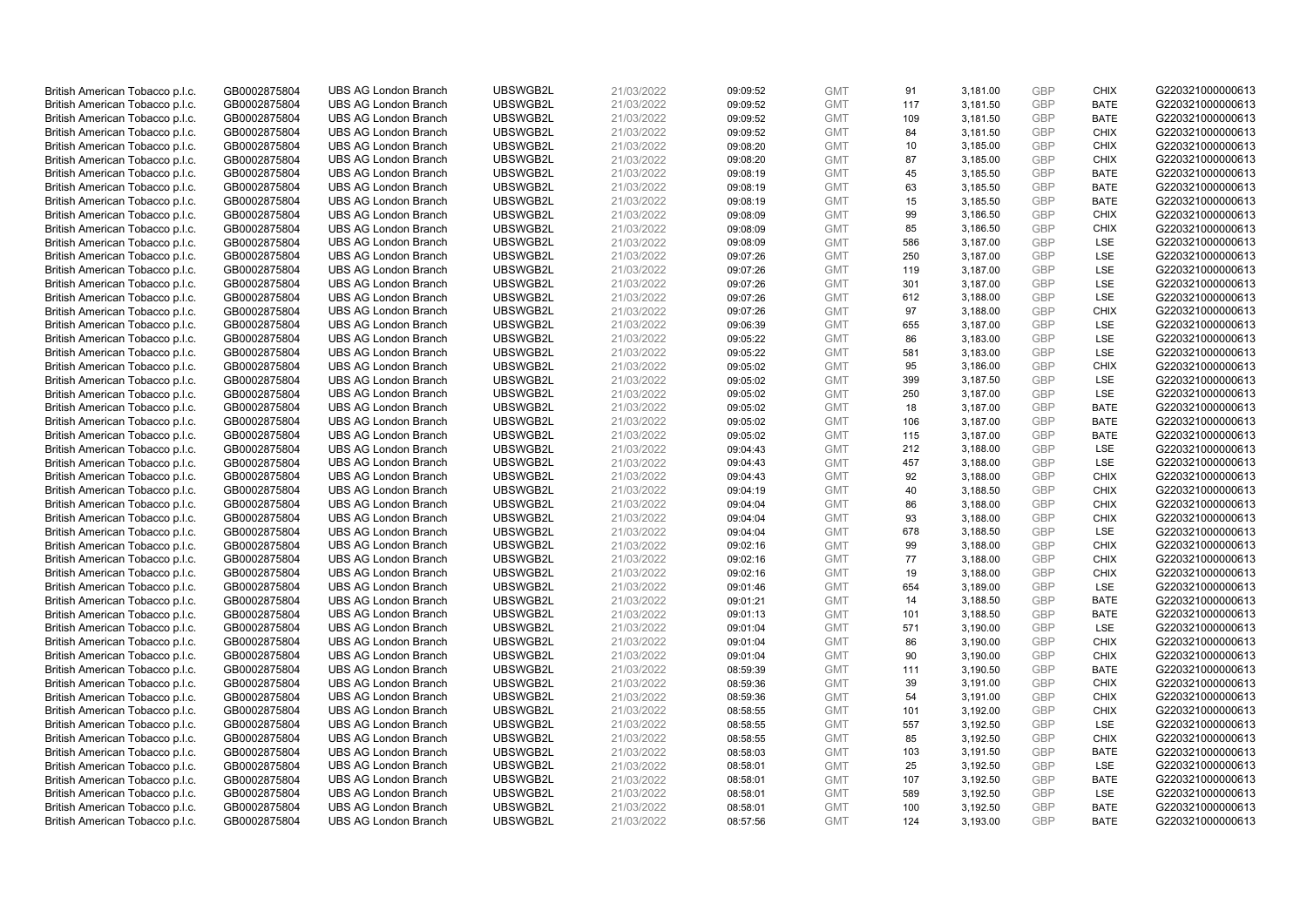| British American Tobacco p.l.c. | GB0002875804 | <b>UBS AG London Branch</b> | UBSWGB2L | 21/03/2022 | 08:57:47 | <b>GMT</b> | 208             | 3,193.00 | <b>GBP</b> | <b>CHIX</b> | G220321000000613 |
|---------------------------------|--------------|-----------------------------|----------|------------|----------|------------|-----------------|----------|------------|-------------|------------------|
| British American Tobacco p.l.c. | GB0002875804 | <b>UBS AG London Branch</b> | UBSWGB2L | 21/03/2022 | 08:54:52 | <b>GMT</b> | 57              | 3,190.00 | GBP        | <b>CHIX</b> | G220321000000613 |
| British American Tobacco p.l.c. | GB0002875804 | <b>UBS AG London Branch</b> | UBSWGB2L | 21/03/2022 | 08:54:50 | <b>GMT</b> | 615             | 3,189.50 | <b>GBP</b> | LSE         | G220321000000613 |
| British American Tobacco p.l.c. | GB0002875804 | <b>UBS AG London Branch</b> | UBSWGB2L | 21/03/2022 | 08:53:35 | <b>GMT</b> | 91              | 3,190.00 | GBP        | <b>CHIX</b> | G220321000000613 |
| British American Tobacco p.l.c. | GB0002875804 | <b>UBS AG London Branch</b> | UBSWGB2L | 21/03/2022 | 08:53:35 | <b>GMT</b> | 91              | 3,190.00 | <b>GBP</b> | <b>CHIX</b> | G220321000000613 |
| British American Tobacco p.l.c. | GB0002875804 | <b>UBS AG London Branch</b> | UBSWGB2L | 21/03/2022 | 08:53:34 | <b>GMT</b> | 357             | 3,190.50 | <b>GBP</b> | <b>LSE</b>  | G220321000000613 |
| British American Tobacco p.l.c. | GB0002875804 | <b>UBS AG London Branch</b> | UBSWGB2L | 21/03/2022 | 08:52:56 | <b>GMT</b> | 317             | 3,190.50 | <b>GBP</b> | LSE         | G220321000000613 |
| British American Tobacco p.l.c. | GB0002875804 | <b>UBS AG London Branch</b> | UBSWGB2L | 21/03/2022 | 08:52:38 | <b>GMT</b> | 87              | 3,190.00 | GBP        | <b>CHIX</b> | G220321000000613 |
| British American Tobacco p.l.c. | GB0002875804 | <b>UBS AG London Branch</b> | UBSWGB2L | 21/03/2022 | 08:52:38 | <b>GMT</b> | 94              | 3,190.00 | GBP        | <b>CHIX</b> | G220321000000613 |
| British American Tobacco p.l.c. | GB0002875804 | <b>UBS AG London Branch</b> | UBSWGB2L | 21/03/2022 | 08:51:11 | <b>GMT</b> | 74              | 3,189.00 | GBP        | <b>CHIX</b> | G220321000000613 |
| British American Tobacco p.l.c. | GB0002875804 | <b>UBS AG London Branch</b> | UBSWGB2L | 21/03/2022 | 08:51:11 | <b>GMT</b> | 43              | 3,189.00 | GBP        | <b>CHIX</b> | G220321000000613 |
| British American Tobacco p.l.c. | GB0002875804 | <b>UBS AG London Branch</b> | UBSWGB2L | 21/03/2022 | 08:50:57 | <b>GMT</b> | 123             | 3,189.50 | <b>GBP</b> | <b>BATE</b> | G220321000000613 |
| British American Tobacco p.l.c. | GB0002875804 | <b>UBS AG London Branch</b> | UBSWGB2L | 21/03/2022 | 08:50:48 | <b>GMT</b> | 85              | 3,191.00 | GBP        | <b>CHIX</b> | G220321000000613 |
| British American Tobacco p.l.c. | GB0002875804 | <b>UBS AG London Branch</b> | UBSWGB2L | 21/03/2022 | 08:50:48 | <b>GMT</b> | 225             | 3,191.00 | <b>GBP</b> | <b>CHIX</b> | G220321000000613 |
| British American Tobacco p.l.c. | GB0002875804 | <b>UBS AG London Branch</b> | UBSWGB2L | 21/03/2022 | 08:50:48 | <b>GMT</b> | 110             | 3,191.50 | GBP        | <b>BATE</b> | G220321000000613 |
| British American Tobacco p.l.c. | GB0002875804 | <b>UBS AG London Branch</b> | UBSWGB2L | 21/03/2022 | 08:50:48 | <b>GMT</b> | 656             | 3,191.50 | <b>GBP</b> | <b>LSE</b>  | G220321000000613 |
| British American Tobacco p.l.c. | GB0002875804 | <b>UBS AG London Branch</b> | UBSWGB2L | 21/03/2022 | 08:50:48 | <b>GMT</b> | 107             | 3,191.50 | GBP        | <b>BATE</b> | G220321000000613 |
| British American Tobacco p.l.c. | GB0002875804 | <b>UBS AG London Branch</b> | UBSWGB2L | 21/03/2022 | 08:50:34 | <b>GMT</b> | 123             | 3,192.00 | GBP        | <b>BATE</b> | G220321000000613 |
| British American Tobacco p.l.c. | GB0002875804 | <b>UBS AG London Branch</b> | UBSWGB2L | 21/03/2022 | 08:49:07 | <b>GMT</b> | $\overline{4}$  | 3,189.00 | GBP        | <b>CHIX</b> | G220321000000613 |
| British American Tobacco p.l.c. | GB0002875804 | <b>UBS AG London Branch</b> | UBSWGB2L | 21/03/2022 | 08:49:05 | <b>GMT</b> | 4               | 3,189.00 | <b>GBP</b> | <b>CHIX</b> | G220321000000613 |
| British American Tobacco p.l.c. | GB0002875804 | <b>UBS AG London Branch</b> | UBSWGB2L | 21/03/2022 | 08:49:03 | <b>GMT</b> | $\overline{a}$  | 3,189.00 | GBP        | <b>CHIX</b> | G220321000000613 |
| British American Tobacco p.l.c. | GB0002875804 | <b>UBS AG London Branch</b> | UBSWGB2L | 21/03/2022 | 08:47:34 | <b>GMT</b> | 671             | 3,188.50 | GBP        | LSE         | G220321000000613 |
| British American Tobacco p.l.c. | GB0002875804 | <b>UBS AG London Branch</b> | UBSWGB2L | 21/03/2022 | 08:47:34 | <b>GMT</b> | 250             | 3,188.50 | GBP        | LSE         | G220321000000613 |
| British American Tobacco p.l.c. | GB0002875804 | <b>UBS AG London Branch</b> | UBSWGB2L | 21/03/2022 | 08:47:34 | <b>GMT</b> | 260             | 3,188.50 | GBP        | LSE         | G220321000000613 |
| British American Tobacco p.l.c. | GB0002875804 | <b>UBS AG London Branch</b> | UBSWGB2L | 21/03/2022 | 08:47:34 | <b>GMT</b> | 146             | 3,188.50 | <b>GBP</b> | LSE         | G220321000000613 |
| British American Tobacco p.l.c. | GB0002875804 | <b>UBS AG London Branch</b> | UBSWGB2L | 21/03/2022 | 08:47:34 | <b>GMT</b> | 90              | 3,188.00 | <b>GBP</b> | <b>CHIX</b> | G220321000000613 |
| British American Tobacco p.l.c. | GB0002875804 | <b>UBS AG London Branch</b> | UBSWGB2L | 21/03/2022 | 08:47:34 | <b>GMT</b> | 68              | 3,188.00 | <b>GBP</b> | <b>BATE</b> | G220321000000613 |
| British American Tobacco p.l.c. | GB0002875804 | <b>UBS AG London Branch</b> | UBSWGB2L | 21/03/2022 | 08:47:34 | <b>GMT</b> | 32              | 3,188.00 | GBP        | <b>BATE</b> | G220321000000613 |
| British American Tobacco p.l.c. | GB0002875804 | <b>UBS AG London Branch</b> | UBSWGB2L | 21/03/2022 | 08:45:35 | <b>GMT</b> | 83              | 3,187.50 | <b>GBP</b> | <b>CHIX</b> | G220321000000613 |
| British American Tobacco p.l.c. | GB0002875804 | <b>UBS AG London Branch</b> | UBSWGB2L | 21/03/2022 | 08:45:35 | <b>GMT</b> | 83              | 3,187.50 | <b>GBP</b> | <b>CHIX</b> | G220321000000613 |
| British American Tobacco p.l.c. | GB0002875804 | <b>UBS AG London Branch</b> | UBSWGB2L | 21/03/2022 | 08:45:35 | <b>GMT</b> | 90              | 3,187.50 | GBP        | <b>CHIX</b> | G220321000000613 |
| British American Tobacco p.l.c. | GB0002875804 | <b>UBS AG London Branch</b> | UBSWGB2L | 21/03/2022 | 08:45:31 | <b>GMT</b> | 9               | 3,188.50 | <b>GBP</b> | <b>CHIX</b> | G220321000000613 |
| British American Tobacco p.l.c. | GB0002875804 | <b>UBS AG London Branch</b> | UBSWGB2L | 21/03/2022 | 08:45:31 | <b>GMT</b> | 76              | 3,188.50 | <b>GBP</b> | <b>CHIX</b> | G220321000000613 |
| British American Tobacco p.l.c. | GB0002875804 | <b>UBS AG London Branch</b> | UBSWGB2L | 21/03/2022 | 08:43:50 | <b>GMT</b> | 192             | 3,188.50 | GBP        | <b>CHIX</b> | G220321000000613 |
| British American Tobacco p.l.c. | GB0002875804 | <b>UBS AG London Branch</b> | UBSWGB2L | 21/03/2022 | 08:43:50 | <b>GMT</b> | 210             | 3,189.00 | GBP        | LSE         | G220321000000613 |
| British American Tobacco p.l.c. | GB0002875804 | <b>UBS AG London Branch</b> | UBSWGB2L | 21/03/2022 | 08:43:50 | <b>GMT</b> | 410             | 3,189.00 | GBP        | LSE         | G220321000000613 |
| British American Tobacco p.l.c. | GB0002875804 | <b>UBS AG London Branch</b> | UBSWGB2L | 21/03/2022 | 08:43:50 | <b>GMT</b> | 90              | 3,189.00 | GBP        | <b>BATE</b> | G220321000000613 |
| British American Tobacco p.l.c. | GB0002875804 | <b>UBS AG London Branch</b> | UBSWGB2L | 21/03/2022 | 08:43:50 | <b>GMT</b> | 31              | 3,189.00 | <b>GBP</b> | <b>BATE</b> | G220321000000613 |
| British American Tobacco p.l.c. | GB0002875804 | <b>UBS AG London Branch</b> | UBSWGB2L | 21/03/2022 | 08:43:31 | <b>GMT</b> | 104             | 3,190.00 | <b>GBP</b> | <b>CHIX</b> | G220321000000613 |
| British American Tobacco p.l.c. | GB0002875804 | <b>UBS AG London Branch</b> | UBSWGB2L | 21/03/2022 | 08:42:38 | <b>GMT</b> | 80              | 3,190.50 | <b>GBP</b> | <b>CHIX</b> | G220321000000613 |
| British American Tobacco p.l.c. | GB0002875804 | <b>UBS AG London Branch</b> | UBSWGB2L | 21/03/2022 | 08:41:50 | <b>GMT</b> | 114             | 3,190.00 | GBP        | <b>BATE</b> | G220321000000613 |
| British American Tobacco p.l.c. | GB0002875804 | <b>UBS AG London Branch</b> | UBSWGB2L | 21/03/2022 | 08:41:50 | <b>GMT</b> | 114             | 3,190.00 | <b>GBP</b> | <b>BATE</b> | G220321000000613 |
| British American Tobacco p.l.c. | GB0002875804 | <b>UBS AG London Branch</b> | UBSWGB2L | 21/03/2022 | 08:41:49 | <b>GMT</b> | 324             | 3,190.50 | <b>GBP</b> | LSE         | G220321000000613 |
| British American Tobacco p.l.c. | GB0002875804 | <b>UBS AG London Branch</b> | UBSWGB2L | 21/03/2022 | 08:41:49 | <b>GMT</b> | 314             | 3,190.50 | GBP        | <b>LSE</b>  | G220321000000613 |
| British American Tobacco p.l.c. | GB0002875804 | <b>UBS AG London Branch</b> | UBSWGB2L | 21/03/2022 | 08:41:49 | <b>GMT</b> | 104             | 3,191.50 | <b>GBP</b> | <b>CHIX</b> | G220321000000613 |
| British American Tobacco p.l.c. | GB0002875804 | <b>UBS AG London Branch</b> | UBSWGB2L | 21/03/2022 | 08:41:08 | <b>GMT</b> | 107             | 3,191.50 | <b>GBP</b> | <b>CHIX</b> | G220321000000613 |
| British American Tobacco p.l.c. | GB0002875804 | <b>UBS AG London Branch</b> | UBSWGB2L | 21/03/2022 | 08:40:39 | <b>GMT</b> | 630             | 3,191.00 | <b>GBP</b> | LSE         | G220321000000613 |
| British American Tobacco p.l.c. | GB0002875804 | <b>UBS AG London Branch</b> | UBSWGB2L | 21/03/2022 | 08:40:08 | <b>GMT</b> | 83              | 3,191.50 | GBP        | <b>CHIX</b> | G220321000000613 |
| British American Tobacco p.l.c. | GB0002875804 | <b>UBS AG London Branch</b> | UBSWGB2L | 21/03/2022 | 08:39:57 | <b>GMT</b> | 591             | 3,191.00 | <b>GBP</b> | LSE         | G220321000000613 |
| British American Tobacco p.l.c. | GB0002875804 | <b>UBS AG London Branch</b> | UBSWGB2L | 21/03/2022 | 08:37:50 | <b>GMT</b> | 680             | 3,184.50 | <b>GBP</b> | <b>LSE</b>  | G220321000000613 |
| British American Tobacco p.l.c. | GB0002875804 | <b>UBS AG London Branch</b> | UBSWGB2L | 21/03/2022 | 08:37:09 | <b>GMT</b> | 115             | 3,186.00 | GBP        | <b>BATE</b> | G220321000000613 |
| British American Tobacco p.l.c. | GB0002875804 | <b>UBS AG London Branch</b> | UBSWGB2L | 21/03/2022 | 08:37:09 | <b>GMT</b> | 88              | 3,186.00 | <b>GBP</b> | <b>CHIX</b> | G220321000000613 |
| British American Tobacco p.l.c. | GB0002875804 | <b>UBS AG London Branch</b> | UBSWGB2L | 21/03/2022 | 08:37:09 | <b>GMT</b> | 23              | 3,186.00 | GBP        | <b>BATE</b> | G220321000000613 |
| British American Tobacco p.l.c. | GB0002875804 | <b>UBS AG London Branch</b> | UBSWGB2L | 21/03/2022 | 08:37:09 | <b>GMT</b> | 10 <sup>1</sup> | 3,186.00 | GBP        | <b>BATE</b> | G220321000000613 |
|                                 |              |                             |          |            |          |            |                 |          |            |             |                  |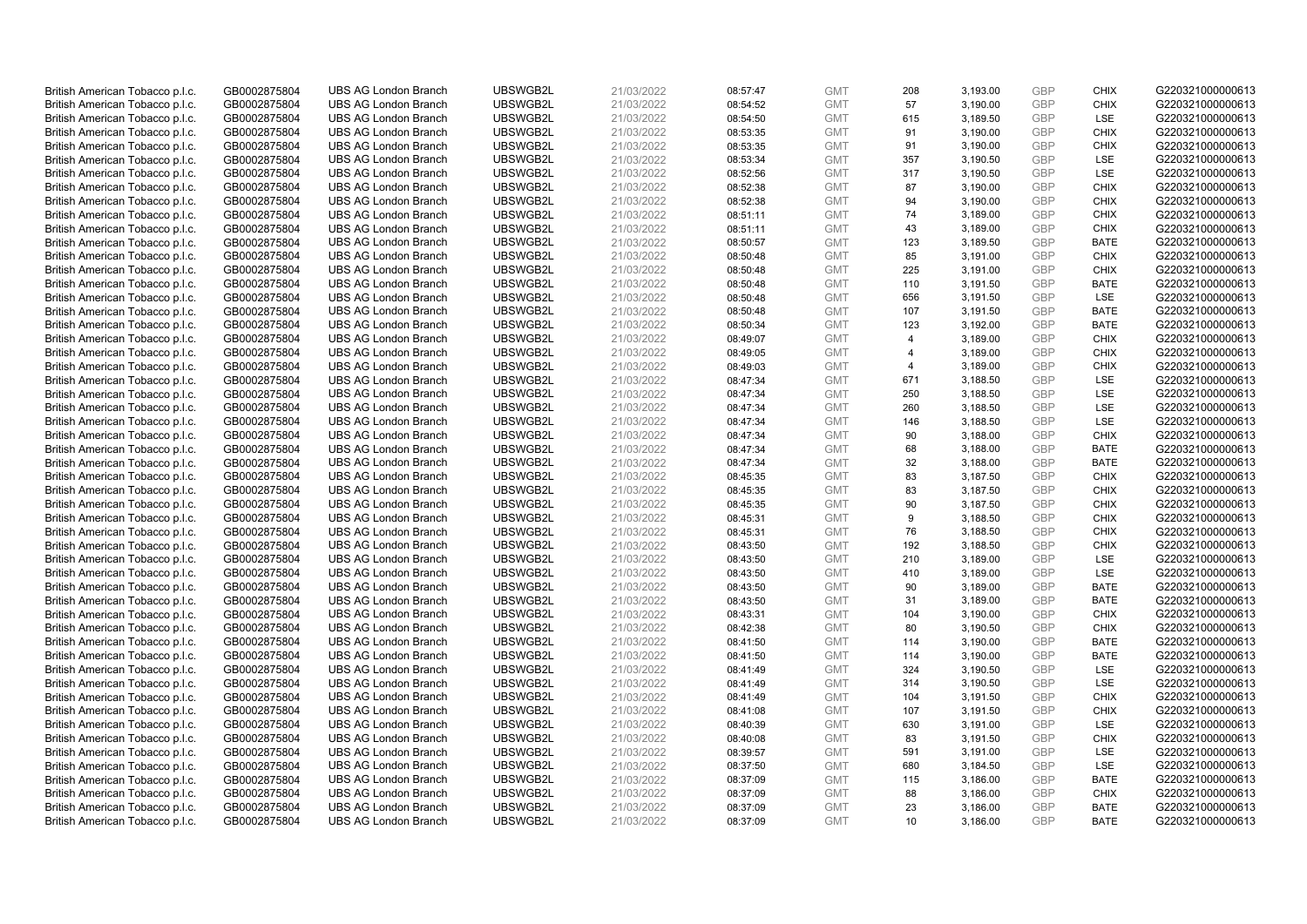| British American Tobacco p.l.c. | GB0002875804 | <b>UBS AG London Branch</b> | UBSWGB2L | 21/03/2022 | 08:37:09 | <b>GMT</b> | 86             | 3,187.00 | <b>GBP</b> | <b>CHIX</b> | G220321000000613 |
|---------------------------------|--------------|-----------------------------|----------|------------|----------|------------|----------------|----------|------------|-------------|------------------|
| British American Tobacco p.l.c. | GB0002875804 | <b>UBS AG London Branch</b> | UBSWGB2L | 21/03/2022 | 08:37:09 | <b>GMT</b> | 103            | 3,187.00 | GBP        | <b>BATE</b> | G220321000000613 |
| British American Tobacco p.l.c. | GB0002875804 | <b>UBS AG London Branch</b> | UBSWGB2L | 21/03/2022 | 08:37:09 | <b>GMT</b> | 94             | 3,187.00 | GBP        | <b>CHIX</b> | G220321000000613 |
| British American Tobacco p.l.c. | GB0002875804 | <b>UBS AG London Branch</b> | UBSWGB2L | 21/03/2022 | 08:36:33 | <b>GMT</b> | 102            | 3,186.00 | GBP        | <b>CHIX</b> | G220321000000613 |
| British American Tobacco p.l.c. | GB0002875804 | <b>UBS AG London Branch</b> | UBSWGB2L | 21/03/2022 | 08:36:33 | <b>GMT</b> | 365            | 3,186.00 | <b>GBP</b> | LSE         | G220321000000613 |
| British American Tobacco p.l.c. | GB0002875804 | <b>UBS AG London Branch</b> | UBSWGB2L | 21/03/2022 | 08:36:33 | <b>GMT</b> | 381            | 3,186.00 | GBP        | <b>LSE</b>  | G220321000000613 |
| British American Tobacco p.l.c. | GB0002875804 | <b>UBS AG London Branch</b> | UBSWGB2L | 21/03/2022 | 08:36:33 | <b>GMT</b> | 5              | 3,186.00 | <b>GBP</b> | <b>BATE</b> | G220321000000613 |
| British American Tobacco p.l.c. | GB0002875804 | <b>UBS AG London Branch</b> | UBSWGB2L | 21/03/2022 | 08:36:33 | <b>GMT</b> | 108            | 3,186.00 | GBP        | <b>BATE</b> | G220321000000613 |
| British American Tobacco p.l.c. | GB0002875804 | <b>UBS AG London Branch</b> | UBSWGB2L | 21/03/2022 | 08:36:33 | <b>GMT</b> | 106            | 3,186.00 | GBP        | <b>BATE</b> | G220321000000613 |
| British American Tobacco p.l.c. | GB0002875804 | <b>UBS AG London Branch</b> | UBSWGB2L | 21/03/2022 | 08:36:20 | <b>GMT</b> | 3              | 3,187.00 | GBP        | <b>CHIX</b> | G220321000000613 |
| British American Tobacco p.l.c. | GB0002875804 | <b>UBS AG London Branch</b> | UBSWGB2L | 21/03/2022 | 08:36:17 | <b>GMT</b> | 673            | 3,186.50 | <b>GBP</b> | <b>LSE</b>  | G220321000000613 |
| British American Tobacco p.l.c. | GB0002875804 | <b>UBS AG London Branch</b> | UBSWGB2L | 21/03/2022 | 08:36:16 | <b>GMT</b> | 102            | 3,187.00 | <b>GBP</b> | <b>CHIX</b> | G220321000000613 |
| British American Tobacco p.l.c. | GB0002875804 | <b>UBS AG London Branch</b> | UBSWGB2L | 21/03/2022 | 08:33:31 | <b>GMT</b> | 192            | 3,181.00 | <b>GBP</b> | <b>CHIX</b> | G220321000000613 |
| British American Tobacco p.l.c. | GB0002875804 | <b>UBS AG London Branch</b> | UBSWGB2L | 21/03/2022 | 08:33:31 | <b>GMT</b> | $\mathbf{1}$   | 3,181.00 | <b>GBP</b> | <b>CHIX</b> | G220321000000613 |
| British American Tobacco p.l.c. | GB0002875804 | <b>UBS AG London Branch</b> | UBSWGB2L | 21/03/2022 | 08:33:29 | <b>GMT</b> | 613            | 3,180.50 | <b>GBP</b> | <b>LSE</b>  | G220321000000613 |
| British American Tobacco p.l.c. | GB0002875804 | <b>UBS AG London Branch</b> | UBSWGB2L | 21/03/2022 | 08:32:23 | <b>GMT</b> | 96             | 3,181.00 | <b>GBP</b> | <b>CHIX</b> | G220321000000613 |
| British American Tobacco p.l.c. | GB0002875804 | <b>UBS AG London Branch</b> | UBSWGB2L | 21/03/2022 | 08:32:23 | <b>GMT</b> | 83             | 3,181.00 | <b>GBP</b> | <b>CHIX</b> | G220321000000613 |
| British American Tobacco p.l.c. | GB0002875804 | <b>UBS AG London Branch</b> | UBSWGB2L | 21/03/2022 | 08:32:23 | <b>GMT</b> | 624            | 3,181.00 | <b>GBP</b> | <b>LSE</b>  | G220321000000613 |
| British American Tobacco p.l.c. | GB0002875804 | <b>UBS AG London Branch</b> | UBSWGB2L | 21/03/2022 | 08:30:38 | <b>GMT</b> | 430            | 3,179.50 | GBP        | <b>LSE</b>  | G220321000000613 |
| British American Tobacco p.l.c. | GB0002875804 | <b>UBS AG London Branch</b> | UBSWGB2L | 21/03/2022 | 08:30:38 | <b>GMT</b> | 152            | 3,179.50 | <b>GBP</b> | LSE         | G220321000000613 |
| British American Tobacco p.l.c. | GB0002875804 | <b>UBS AG London Branch</b> | UBSWGB2L | 21/03/2022 | 08:30:38 | <b>GMT</b> | 11             | 3,180.50 | GBP        | <b>CHIX</b> | G220321000000613 |
| British American Tobacco p.l.c. | GB0002875804 | <b>UBS AG London Branch</b> | UBSWGB2L | 21/03/2022 | 08:30:27 | <b>GMT</b> | 82             | 3,180.50 | <b>GBP</b> | <b>CHIX</b> | G220321000000613 |
| British American Tobacco p.l.c. | GB0002875804 | <b>UBS AG London Branch</b> | UBSWGB2L | 21/03/2022 | 08:30:12 | <b>GMT</b> | 34             | 3,181.50 | GBP        | <b>BATE</b> | G220321000000613 |
| British American Tobacco p.l.c. | GB0002875804 | <b>UBS AG London Branch</b> | UBSWGB2L | 21/03/2022 | 08:30:12 | <b>GMT</b> | 37             | 3,181.50 | <b>GBP</b> | <b>BATE</b> | G220321000000613 |
| British American Tobacco p.l.c. | GB0002875804 | <b>UBS AG London Branch</b> | UBSWGB2L | 21/03/2022 | 08:30:12 | <b>GMT</b> | 29             | 3,181.50 | <b>GBP</b> | <b>BATE</b> | G220321000000613 |
| British American Tobacco p.l.c. | GB0002875804 | <b>UBS AG London Branch</b> | UBSWGB2L | 21/03/2022 | 08:30:10 | <b>GMT</b> | 55             | 3,182.50 | <b>GBP</b> | <b>CHIX</b> | G220321000000613 |
| British American Tobacco p.l.c. | GB0002875804 | <b>UBS AG London Branch</b> | UBSWGB2L | 21/03/2022 | 08:30:10 | <b>GMT</b> | 36             | 3,182.50 | <b>GBP</b> | <b>CHIX</b> | G220321000000613 |
| British American Tobacco p.l.c. | GB0002875804 | <b>UBS AG London Branch</b> | UBSWGB2L | 21/03/2022 | 08:30:10 | <b>GMT</b> | 103            | 3,182.50 | <b>GBP</b> | <b>CHIX</b> | G220321000000613 |
| British American Tobacco p.l.c. | GB0002875804 | <b>UBS AG London Branch</b> | UBSWGB2L | 21/03/2022 | 08:30:05 | <b>GMT</b> | 106            | 3,183.00 | <b>GBP</b> | <b>BATE</b> | G220321000000613 |
| British American Tobacco p.l.c. | GB0002875804 | <b>UBS AG London Branch</b> | UBSWGB2L | 21/03/2022 | 08:30:05 | <b>GMT</b> | 568            | 3,183.50 | <b>GBP</b> | LSE         | G220321000000613 |
| British American Tobacco p.l.c. | GB0002875804 | <b>UBS AG London Branch</b> | UBSWGB2L | 21/03/2022 | 08:29:27 | <b>GMT</b> | 173            | 3,184.00 | GBP        | <b>CHIX</b> | G220321000000613 |
| British American Tobacco p.l.c. | GB0002875804 | <b>UBS AG London Branch</b> | UBSWGB2L | 21/03/2022 | 08:29:09 | <b>GMT</b> | 5              | 3,185.00 | <b>GBP</b> | <b>CHIX</b> | G220321000000613 |
| British American Tobacco p.l.c. | GB0002875804 | <b>UBS AG London Branch</b> | UBSWGB2L | 21/03/2022 | 08:28:58 | <b>GMT</b> | 127            | 3,185.00 | <b>GBP</b> | <b>CHIX</b> | G220321000000613 |
| British American Tobacco p.l.c. | GB0002875804 | <b>UBS AG London Branch</b> | UBSWGB2L | 21/03/2022 | 08:28:56 | <b>GMT</b> | $\overline{4}$ | 3,185.00 | GBP        | <b>CHIX</b> | G220321000000613 |
| British American Tobacco p.l.c. | GB0002875804 | <b>UBS AG London Branch</b> | UBSWGB2L | 21/03/2022 | 08:28:46 | <b>GMT</b> | 112            | 3,184.50 | <b>GBP</b> | <b>BATE</b> | G220321000000613 |
| British American Tobacco p.l.c. | GB0002875804 | <b>UBS AG London Branch</b> | UBSWGB2L | 21/03/2022 | 08:28:46 | <b>GMT</b> | 109            | 3,184.50 | GBP        | <b>BATE</b> | G220321000000613 |
| British American Tobacco p.l.c. | GB0002875804 | <b>UBS AG London Branch</b> | UBSWGB2L | 21/03/2022 | 08:28:43 | <b>GMT</b> | 29             | 3,185.00 | <b>GBP</b> | <b>LSE</b>  | G220321000000613 |
| British American Tobacco p.l.c. | GB0002875804 | <b>UBS AG London Branch</b> | UBSWGB2L | 21/03/2022 | 08:28:43 | <b>GMT</b> | 633            | 3,185.00 | <b>GBP</b> | LSE         | G220321000000613 |
| British American Tobacco p.l.c. | GB0002875804 | <b>UBS AG London Branch</b> | UBSWGB2L | 21/03/2022 | 08:28:10 | <b>GMT</b> | 113            | 3,186.00 | <b>GBP</b> | <b>CHIX</b> | G220321000000613 |
| British American Tobacco p.l.c. | GB0002875804 | <b>UBS AG London Branch</b> | UBSWGB2L | 21/03/2022 | 08:27:21 | <b>GMT</b> | 405            | 3,182.50 | <b>GBP</b> | <b>LSE</b>  | G220321000000613 |
| British American Tobacco p.l.c. | GB0002875804 | <b>UBS AG London Branch</b> | UBSWGB2L | 21/03/2022 | 08:27:21 | <b>GMT</b> | 159            | 3,182.50 | GBP        | <b>LSE</b>  | G220321000000613 |
| British American Tobacco p.l.c. | GB0002875804 | <b>UBS AG London Branch</b> | UBSWGB2L | 21/03/2022 | 08:27:21 | <b>GMT</b> | 85             | 3,182.50 | <b>GBP</b> | <b>CHIX</b> | G220321000000613 |
| British American Tobacco p.l.c. | GB0002875804 | <b>UBS AG London Branch</b> | UBSWGB2L | 21/03/2022 | 08:25:51 | <b>GMT</b> | 125            | 3,182.50 | GBP        | <b>BATE</b> | G220321000000613 |
| British American Tobacco p.l.c. | GB0002875804 | <b>UBS AG London Branch</b> | UBSWGB2L | 21/03/2022 | 08:25:34 | <b>GMT</b> | 113            | 3,184.00 | GBP        | <b>BATE</b> | G220321000000613 |
| British American Tobacco p.l.c. | GB0002875804 | <b>UBS AG London Branch</b> | UBSWGB2L | 21/03/2022 | 08:25:34 | <b>GMT</b> | 124            | 3,184.00 | <b>GBP</b> | <b>BATE</b> | G220321000000613 |
| British American Tobacco p.l.c. | GB0002875804 | <b>UBS AG London Branch</b> | UBSWGB2L | 21/03/2022 | 08:25:34 | <b>GMT</b> | 76             | 3,184.00 | <b>GBP</b> | <b>CHIX</b> | G220321000000613 |
| British American Tobacco p.l.c. | GB0002875804 | <b>UBS AG London Branch</b> | UBSWGB2L | 21/03/2022 | 08:25:34 | <b>GMT</b> | 4              | 3,184.00 | <b>GBP</b> | <b>CHIX</b> | G220321000000613 |
| British American Tobacco p.l.c. | GB0002875804 | <b>UBS AG London Branch</b> | UBSWGB2L | 21/03/2022 | 08:25:34 | <b>GMT</b> | 84             | 3,184.00 | <b>GBP</b> | <b>CHIX</b> | G220321000000613 |
| British American Tobacco p.l.c. | GB0002875804 | <b>UBS AG London Branch</b> | UBSWGB2L | 21/03/2022 | 08:25:00 | <b>GMT</b> | 30             | 3,184.50 | <b>GBP</b> | <b>BATE</b> | G220321000000613 |
| British American Tobacco p.l.c. | GB0002875804 | <b>UBS AG London Branch</b> | UBSWGB2L | 21/03/2022 | 08:25:00 | <b>GMT</b> | 39             | 3,184.50 | GBP        | <b>BATE</b> | G220321000000613 |
| British American Tobacco p.l.c. | GB0002875804 | <b>UBS AG London Branch</b> | UBSWGB2L | 21/03/2022 | 08:25:00 | <b>GMT</b> | 41             | 3,184.50 | GBP        | <b>BATE</b> | G220321000000613 |
| British American Tobacco p.l.c. | GB0002875804 | <b>UBS AG London Branch</b> | UBSWGB2L | 21/03/2022 | 08:25:00 | <b>GMT</b> | 20             | 3,184.50 | <b>GBP</b> | <b>BATE</b> | G220321000000613 |
| British American Tobacco p.l.c. | GB0002875804 | <b>UBS AG London Branch</b> | UBSWGB2L | 21/03/2022 | 08:25:00 | <b>GMT</b> | 676            | 3,185.00 | GBP        | <b>LSE</b>  | G220321000000613 |
| British American Tobacco p.l.c. | GB0002875804 | <b>UBS AG London Branch</b> | UBSWGB2L | 21/03/2022 | 08:25:00 | <b>GMT</b> | 92             | 3,185.00 | GBP        | <b>CHIX</b> | G220321000000613 |
|                                 |              |                             |          |            |          |            |                |          |            |             |                  |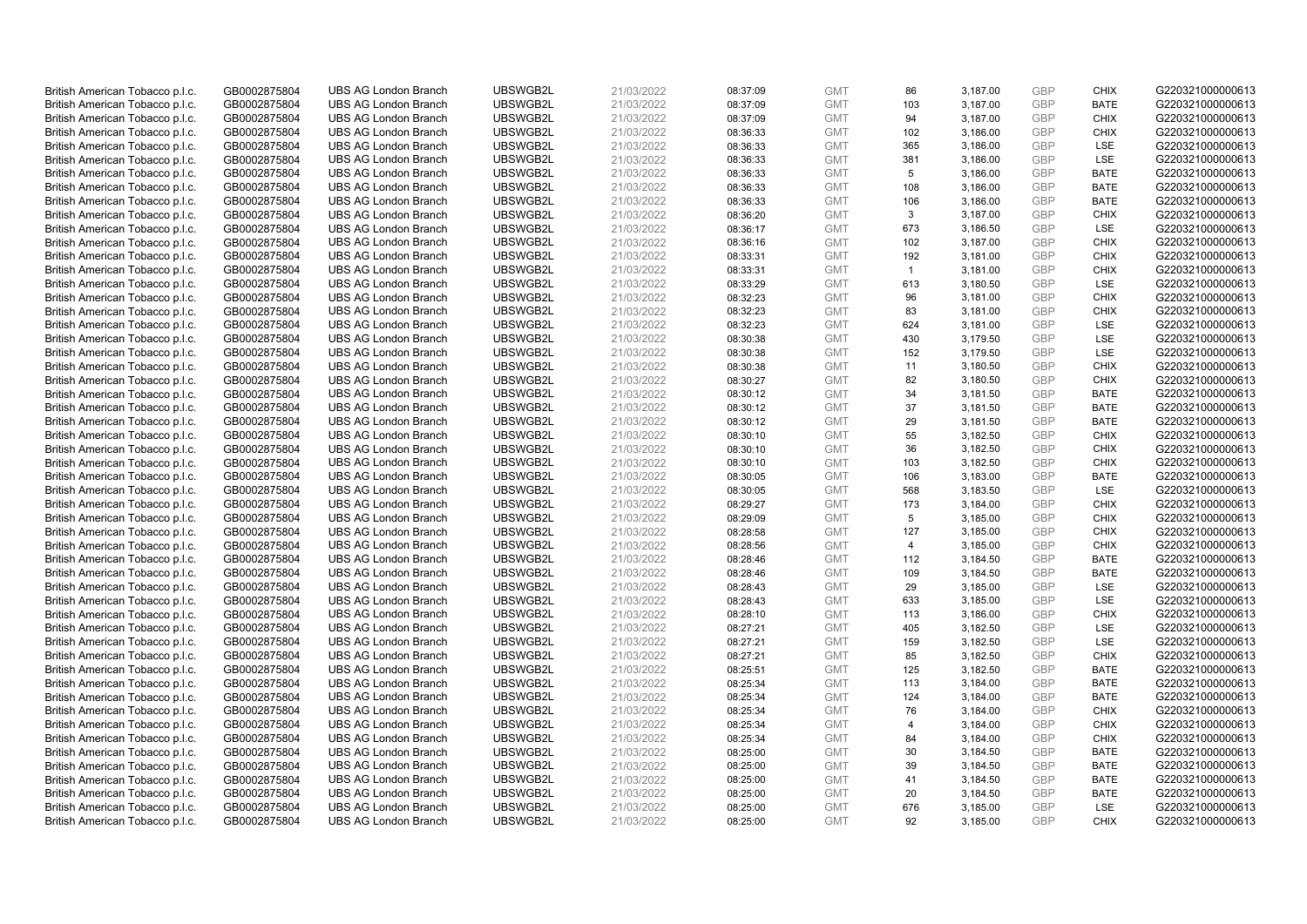| British American Tobacco p.l.c. | GB0002875804 | <b>UBS AG London Branch</b> | UBSWGB2L | 21/03/2022 | 08:24:59 | <b>GMT</b> | 98  | 3,185.50 | <b>GBP</b> | <b>CHIX</b> | G220321000000613 |
|---------------------------------|--------------|-----------------------------|----------|------------|----------|------------|-----|----------|------------|-------------|------------------|
| British American Tobacco p.l.c. | GB0002875804 | <b>UBS AG London Branch</b> | UBSWGB2L | 21/03/2022 | 08:23:58 | <b>GMT</b> | 643 | 3,184.50 | GBP        | <b>LSE</b>  | G220321000000613 |
| British American Tobacco p.l.c. | GB0002875804 | <b>UBS AG London Branch</b> | UBSWGB2L | 21/03/2022 | 08:23:57 | <b>GMT</b> | 195 | 3,185.00 | GBP        | <b>CHIX</b> | G220321000000613 |
| British American Tobacco p.l.c. | GB0002875804 | <b>UBS AG London Branch</b> | UBSWGB2L | 21/03/2022 | 08:23:15 | <b>GMT</b> | 200 | 3,180.00 | GBP        | <b>LSE</b>  | G220321000000613 |
| British American Tobacco p.l.c. | GB0002875804 | <b>UBS AG London Branch</b> | UBSWGB2L | 21/03/2022 | 08:22:01 | <b>GMT</b> | 222 | 3,176.50 | <b>GBP</b> | LSE         | G220321000000613 |
| British American Tobacco p.l.c. | GB0002875804 | <b>UBS AG London Branch</b> | UBSWGB2L | 21/03/2022 | 08:22:01 | <b>GMT</b> | 361 | 3,176.50 | <b>GBP</b> | <b>LSE</b>  | G220321000000613 |
| British American Tobacco p.l.c. | GB0002875804 | <b>UBS AG London Branch</b> | UBSWGB2L | 21/03/2022 | 08:21:58 | <b>GMT</b> | 89  | 3,177.50 | <b>GBP</b> | <b>CHIX</b> | G220321000000613 |
| British American Tobacco p.l.c. | GB0002875804 | <b>UBS AG London Branch</b> | UBSWGB2L | 21/03/2022 | 08:21:58 | <b>GMT</b> | 666 | 3,178.00 | GBP        | LSE         | G220321000000613 |
| British American Tobacco p.l.c. | GB0002875804 | <b>UBS AG London Branch</b> | UBSWGB2L | 21/03/2022 | 08:21:58 | <b>GMT</b> | 241 | 3,178.50 | GBP        | <b>CHIX</b> | G220321000000613 |
| British American Tobacco p.l.c. | GB0002875804 | <b>UBS AG London Branch</b> | UBSWGB2L | 21/03/2022 | 08:19:41 | <b>GMT</b> | 639 | 3,180.00 | GBP        | <b>LSE</b>  | G220321000000613 |
| British American Tobacco p.l.c. | GB0002875804 | <b>UBS AG London Branch</b> | UBSWGB2L | 21/03/2022 | 08:18:53 | <b>GMT</b> | 118 | 3,179.50 | GBP        | <b>BATE</b> | G220321000000613 |
| British American Tobacco p.l.c. | GB0002875804 | <b>UBS AG London Branch</b> | UBSWGB2L | 21/03/2022 | 08:18:53 | <b>GMT</b> | 91  | 3,179.50 | <b>GBP</b> | <b>CHIX</b> | G220321000000613 |
| British American Tobacco p.l.c. | GB0002875804 | <b>UBS AG London Branch</b> | UBSWGB2L | 21/03/2022 | 08:18:41 | <b>GMT</b> | 80  | 3,183.00 | GBP        | <b>CHIX</b> | G220321000000613 |
| British American Tobacco p.l.c. | GB0002875804 | <b>UBS AG London Branch</b> | UBSWGB2L | 21/03/2022 | 08:18:41 | <b>GMT</b> | 101 | 3,183.00 | <b>GBP</b> | <b>BATE</b> | G220321000000613 |
| British American Tobacco p.l.c. | GB0002875804 | <b>UBS AG London Branch</b> | UBSWGB2L | 21/03/2022 | 08:18:41 | <b>GMT</b> | 95  | 3,183.00 | GBP        | <b>CHIX</b> | G220321000000613 |
| British American Tobacco p.l.c. | GB0002875804 | <b>UBS AG London Branch</b> | UBSWGB2L | 21/03/2022 | 08:18:41 | <b>GMT</b> | 102 | 3,183.00 | <b>GBP</b> | <b>BATE</b> | G220321000000613 |
| British American Tobacco p.l.c. | GB0002875804 | <b>UBS AG London Branch</b> | UBSWGB2L | 21/03/2022 | 08:18:41 | <b>GMT</b> | 83  | 3,183.00 | GBP        | <b>CHIX</b> | G220321000000613 |
| British American Tobacco p.l.c. | GB0002875804 | <b>UBS AG London Branch</b> | UBSWGB2L | 21/03/2022 | 08:18:41 | <b>GMT</b> | 116 | 3,183.50 | GBP        | <b>BATE</b> | G220321000000613 |
| British American Tobacco p.l.c. | GB0002875804 | <b>UBS AG London Branch</b> | UBSWGB2L | 21/03/2022 | 08:18:41 | <b>GMT</b> | 110 | 3,183.50 | GBP        | <b>BATE</b> | G220321000000613 |
| British American Tobacco p.l.c. | GB0002875804 | <b>UBS AG London Branch</b> | UBSWGB2L | 21/03/2022 | 08:18:15 | <b>GMT</b> | 98  | 3,184.00 | <b>GBP</b> | <b>CHIX</b> | G220321000000613 |
| British American Tobacco p.l.c. | GB0002875804 | <b>UBS AG London Branch</b> | UBSWGB2L | 21/03/2022 | 08:18:15 | <b>GMT</b> | 89  | 3,184.00 | GBP        | <b>CHIX</b> | G220321000000613 |
| British American Tobacco p.l.c. | GB0002875804 | <b>UBS AG London Branch</b> | UBSWGB2L | 21/03/2022 | 08:18:15 | <b>GMT</b> | 560 | 3,183.50 | GBP        | LSE         | G220321000000613 |
| British American Tobacco p.l.c. | GB0002875804 | <b>UBS AG London Branch</b> | UBSWGB2L | 21/03/2022 | 08:17:19 | <b>GMT</b> | 560 | 3,184.00 | GBP        | LSE         | G220321000000613 |
| British American Tobacco p.l.c. | GB0002875804 | <b>UBS AG London Branch</b> | UBSWGB2L | 21/03/2022 | 08:16:55 | <b>GMT</b> | 66  | 3,183.00 | GBP        | <b>CHIX</b> | G220321000000613 |
| British American Tobacco p.l.c. | GB0002875804 | <b>UBS AG London Branch</b> | UBSWGB2L | 21/03/2022 | 08:16:55 | <b>GMT</b> | 555 | 3,183.00 | <b>GBP</b> | LSE         | G220321000000613 |
| British American Tobacco p.l.c. | GB0002875804 | <b>UBS AG London Branch</b> | UBSWGB2L | 21/03/2022 | 08:16:55 | <b>GMT</b> | 17  | 3,183.00 | <b>GBP</b> | <b>CHIX</b> | G220321000000613 |
| British American Tobacco p.l.c. | GB0002875804 | <b>UBS AG London Branch</b> | UBSWGB2L | 21/03/2022 | 08:16:55 | <b>GMT</b> | 111 | 3,183.00 | <b>GBP</b> | <b>CHIX</b> | G220321000000613 |
| British American Tobacco p.l.c. | GB0002875804 | <b>UBS AG London Branch</b> | UBSWGB2L | 21/03/2022 | 08:16:09 | <b>GMT</b> | 243 | 3,183.50 | GBP        | <b>CHIX</b> | G220321000000613 |
| British American Tobacco p.l.c. | GB0002875804 | <b>UBS AG London Branch</b> | UBSWGB2L | 21/03/2022 | 08:14:43 | <b>GMT</b> | 109 | 3,181.50 | <b>GBP</b> | <b>BATE</b> | G220321000000613 |
| British American Tobacco p.l.c. | GB0002875804 | <b>UBS AG London Branch</b> | UBSWGB2L | 21/03/2022 | 08:14:43 | <b>GMT</b> | 13  | 3,181.50 | GBP        | <b>BATE</b> | G220321000000613 |
| British American Tobacco p.l.c. | GB0002875804 | <b>UBS AG London Branch</b> | UBSWGB2L | 21/03/2022 | 08:14:43 | <b>GMT</b> | 5   | 3,181.50 | GBP        | <b>BATE</b> | G220321000000613 |
| British American Tobacco p.l.c. | GB0002875804 | <b>UBS AG London Branch</b> | UBSWGB2L | 21/03/2022 | 08:14:43 | <b>GMT</b> | 24  | 3,181.50 | <b>GBP</b> | <b>BATE</b> | G220321000000613 |
| British American Tobacco p.l.c. | GB0002875804 | <b>UBS AG London Branch</b> | UBSWGB2L | 21/03/2022 | 08:14:43 | <b>GMT</b> | 83  | 3,181.50 | <b>GBP</b> | <b>BATE</b> | G220321000000613 |
| British American Tobacco p.l.c. | GB0002875804 | <b>UBS AG London Branch</b> | UBSWGB2L | 21/03/2022 | 08:14:41 | <b>GMT</b> | 116 | 3,182.50 | GBP        | <b>CHIX</b> | G220321000000613 |
| British American Tobacco p.l.c. | GB0002875804 | <b>UBS AG London Branch</b> | UBSWGB2L | 21/03/2022 | 08:14:41 | <b>GMT</b> | 121 | 3,182.50 | GBP        | <b>BATE</b> | G220321000000613 |
| British American Tobacco p.l.c. | GB0002875804 | <b>UBS AG London Branch</b> | UBSWGB2L | 21/03/2022 | 08:14:33 | <b>GMT</b> | 615 | 3,183.50 | GBP        | LSE         | G220321000000613 |
| British American Tobacco p.l.c. | GB0002875804 | <b>UBS AG London Branch</b> | UBSWGB2L | 21/03/2022 | 08:13:54 | <b>GMT</b> | 83  | 3,184.00 | GBP        | <b>CHIX</b> | G220321000000613 |
| British American Tobacco p.l.c. | GB0002875804 | <b>UBS AG London Branch</b> | UBSWGB2L | 21/03/2022 | 08:13:41 | <b>GMT</b> | 605 | 3,185.00 | <b>GBP</b> | LSE         | G220321000000613 |
| British American Tobacco p.l.c. | GB0002875804 | <b>UBS AG London Branch</b> | UBSWGB2L | 21/03/2022 | 08:13:20 | <b>GMT</b> | 85  | 3,185.50 | <b>GBP</b> | <b>CHIX</b> | G220321000000613 |
| British American Tobacco p.l.c. | GB0002875804 | <b>UBS AG London Branch</b> | UBSWGB2L | 21/03/2022 | 08:13:16 | <b>GMT</b> | 200 | 3,186.50 | <b>GBP</b> | <b>LSE</b>  | G220321000000613 |
| British American Tobacco p.l.c. | GB0002875804 | <b>UBS AG London Branch</b> | UBSWGB2L | 21/03/2022 | 08:13:16 | <b>GMT</b> | 400 | 3,186.50 | GBP        | LSE         | G220321000000613 |
| British American Tobacco p.l.c. | GB0002875804 | <b>UBS AG London Branch</b> | UBSWGB2L | 21/03/2022 | 08:12:35 | <b>GMT</b> | 94  | 3,184.50 | <b>GBP</b> | <b>CHIX</b> | G220321000000613 |
| British American Tobacco p.l.c. | GB0002875804 | <b>UBS AG London Branch</b> | UBSWGB2L | 21/03/2022 | 08:12:07 | <b>GMT</b> | 61  | 3,186.50 | <b>GBP</b> | <b>CHIX</b> | G220321000000613 |
| British American Tobacco p.l.c. | GB0002875804 | <b>UBS AG London Branch</b> | UBSWGB2L | 21/03/2022 | 08:12:07 | <b>GMT</b> | 38  | 3,186.50 | GBP        | <b>CHIX</b> | G220321000000613 |
| British American Tobacco p.l.c. | GB0002875804 | <b>UBS AG London Branch</b> | UBSWGB2L | 21/03/2022 | 08:12:06 | <b>GMT</b> | 122 | 3,187.50 | <b>GBP</b> | <b>BATE</b> | G220321000000613 |
| British American Tobacco p.l.c. | GB0002875804 | <b>UBS AG London Branch</b> | UBSWGB2L | 21/03/2022 | 08:12:06 | <b>GMT</b> | 125 | 3,187.50 | <b>GBP</b> | <b>BATE</b> | G220321000000613 |
| British American Tobacco p.l.c. | GB0002875804 | <b>UBS AG London Branch</b> | UBSWGB2L | 21/03/2022 | 08:12:06 | <b>GMT</b> | 109 | 3,187.50 | <b>GBP</b> | <b>BATE</b> | G220321000000613 |
| British American Tobacco p.l.c. | GB0002875804 | <b>UBS AG London Branch</b> | UBSWGB2L | 21/03/2022 | 08:12:05 | <b>GMT</b> | 87  | 3,188.50 | <b>GBP</b> | <b>CHIX</b> | G220321000000613 |
| British American Tobacco p.l.c. | GB0002875804 | <b>UBS AG London Branch</b> | UBSWGB2L | 21/03/2022 | 08:11:39 | <b>GMT</b> | 156 | 3,188.50 | <b>GBP</b> | <b>CHIX</b> | G220321000000613 |
| British American Tobacco p.l.c. | GB0002875804 | <b>UBS AG London Branch</b> | UBSWGB2L | 21/03/2022 | 08:11:37 | <b>GMT</b> | 606 | 3,189.00 | <b>GBP</b> | <b>LSE</b>  | G220321000000613 |
| British American Tobacco p.l.c. | GB0002875804 | <b>UBS AG London Branch</b> | UBSWGB2L | 21/03/2022 | 08:11:11 | <b>GMT</b> | 102 | 3,191.50 | GBP        | <b>CHIX</b> | G220321000000613 |
| British American Tobacco p.l.c. | GB0002875804 | <b>UBS AG London Branch</b> | UBSWGB2L | 21/03/2022 | 08:10:32 | <b>GMT</b> | 192 | 3,190.50 | <b>GBP</b> | LSE         | G220321000000613 |
| British American Tobacco p.l.c. | GB0002875804 | <b>UBS AG London Branch</b> | UBSWGB2L | 21/03/2022 | 08:10:32 | <b>GMT</b> | 381 | 3,190.50 | GBP        | LSE         | G220321000000613 |
| British American Tobacco p.l.c. | GB0002875804 | <b>UBS AG London Branch</b> | UBSWGB2L | 21/03/2022 | 08:10:32 | <b>GMT</b> | 86  | 3,191.00 | GBP        | <b>CHIX</b> | G220321000000613 |
|                                 |              |                             |          |            |          |            |     |          |            |             |                  |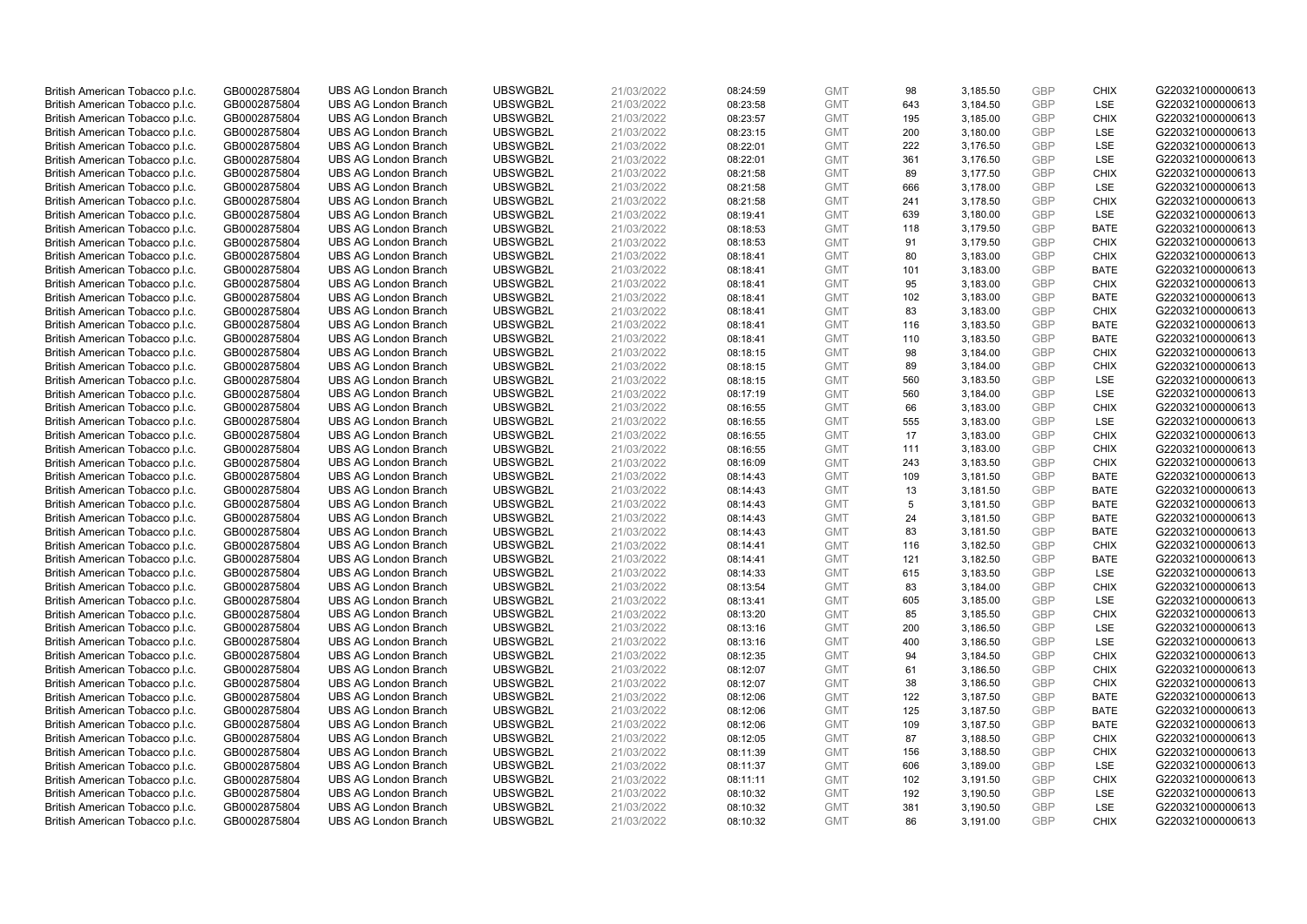| British American Tobacco p.l.c.                                    | GB0002875804                 | <b>UBS AG London Branch</b> | UBSWGB2L | 21/03/2022 | 08:09:57             | <b>GMT</b> | 682  | 3,191.00             | <b>GBP</b> | LSE         | G220321000000613 |
|--------------------------------------------------------------------|------------------------------|-----------------------------|----------|------------|----------------------|------------|------|----------------------|------------|-------------|------------------|
| British American Tobacco p.l.c.                                    | GB0002875804                 | <b>UBS AG London Branch</b> | UBSWGB2L | 21/03/2022 | 08:08:59             | <b>GMT</b> | 96   | 3,184.00             | GBP        | LSE         | G220321000000613 |
| British American Tobacco p.l.c.                                    | GB0002875804                 | <b>UBS AG London Branch</b> | UBSWGB2L | 21/03/2022 | 08:08:59             | <b>GMT</b> | 116  | 3,184.00             | <b>GBP</b> | LSE         | G220321000000613 |
| British American Tobacco p.l.c.                                    | GB0002875804                 | <b>UBS AG London Branch</b> | UBSWGB2L | 21/03/2022 | 08:08:59             | <b>GMT</b> | 119  | 3,184.00             | GBP        | LSE         | G220321000000613 |
| British American Tobacco p.l.c.                                    | GB0002875804                 | <b>UBS AG London Branch</b> | UBSWGB2L | 21/03/2022 | 08:08:59             | <b>GMT</b> | 250  | 3,183.50             | <b>GBP</b> | LSE         | G220321000000613 |
| British American Tobacco p.l.c.                                    | GB0002875804                 | <b>UBS AG London Branch</b> | UBSWGB2L | 21/03/2022 | 08:08:42             | <b>GMT</b> | 83   | 3,186.00             | GBP        | <b>CHIX</b> | G220321000000613 |
| British American Tobacco p.l.c.                                    | GB0002875804                 | <b>UBS AG London Branch</b> | UBSWGB2L | 21/03/2022 | 08:08:42             | <b>GMT</b> | 133  | 3,187.00             | <b>GBP</b> | <b>CHIX</b> | G220321000000613 |
| British American Tobacco p.l.c.                                    | GB0002875804                 | <b>UBS AG London Branch</b> | UBSWGB2L | 21/03/2022 | 08:08:42             | <b>GMT</b> | 94   | 3,187.00             | GBP        | <b>CHIX</b> | G220321000000613 |
| British American Tobacco p.l.c.                                    | GB0002875804                 | <b>UBS AG London Branch</b> | UBSWGB2L | 21/03/2022 | 08:08:42             | <b>GMT</b> | 84   | 3,187.00             | GBP        | <b>CHIX</b> | G220321000000613 |
| British American Tobacco p.l.c.                                    | GB0002875804                 | <b>UBS AG London Branch</b> | UBSWGB2L | 21/03/2022 | 08:08:39             | <b>GMT</b> | 109  | 3,187.50             | GBP        | <b>BATE</b> | G220321000000613 |
| British American Tobacco p.l.c.                                    | GB0002875804                 | <b>UBS AG London Branch</b> | UBSWGB2L | 21/03/2022 | 08:08:39             | <b>GMT</b> | 169  | 3,187.50             | GBP        | <b>BATE</b> | G220321000000613 |
| British American Tobacco p.l.c.                                    | GB0002875804                 | <b>UBS AG London Branch</b> | UBSWGB2L | 21/03/2022 | 08:08:39             | <b>GMT</b> | 628  | 3,188.00             | <b>GBP</b> | LSE         | G220321000000613 |
| British American Tobacco p.l.c.                                    | GB0002875804                 | <b>UBS AG London Branch</b> | UBSWGB2L | 21/03/2022 | 08:08:09             | <b>GMT</b> | 607  | 3,189.00             | <b>GBP</b> | LSE         | G220321000000613 |
| British American Tobacco p.l.c.                                    | GB0002875804                 | <b>UBS AG London Branch</b> | UBSWGB2L | 21/03/2022 | 08:08:09             | <b>GMT</b> | 97   | 3,189.00             | <b>GBP</b> | <b>CHIX</b> | G220321000000613 |
| British American Tobacco p.l.c.                                    | GB0002875804                 | <b>UBS AG London Branch</b> | UBSWGB2L | 21/03/2022 | 08:07:44             | <b>GMT</b> | 140  | 3,188.50             | GBP        | <b>CHIX</b> | G220321000000613 |
| British American Tobacco p.l.c.                                    | GB0002875804                 | <b>UBS AG London Branch</b> | UBSWGB2L | 21/03/2022 | 08:07:10             | <b>GMT</b> | 648  | 3,189.50             | <b>GBP</b> | <b>LSE</b>  | G220321000000613 |
| British American Tobacco p.l.c.                                    | GB0002875804                 | <b>UBS AG London Branch</b> | UBSWGB2L | 21/03/2022 | 08:06:48             | <b>GMT</b> | 589  | 3,187.50             | GBP        | LSE         | G220321000000613 |
| British American Tobacco p.l.c.                                    | GB0002875804                 | <b>UBS AG London Branch</b> | UBSWGB2L | 21/03/2022 | 08:06:48             | <b>GMT</b> | 1000 | 3,188.00             | <b>GBP</b> | LSE         | G220321000000613 |
| British American Tobacco p.l.c.                                    | GB0002875804                 | <b>UBS AG London Branch</b> | UBSWGB2L | 21/03/2022 | 08:06:32             | <b>GMT</b> | 89   | 3,189.50             | GBP        | <b>CHIX</b> | G220321000000613 |
| British American Tobacco p.l.c.                                    | GB0002875804                 | <b>UBS AG London Branch</b> | UBSWGB2L | 21/03/2022 | 08:06:32             | <b>GMT</b> | 88   | 3,191.00             | <b>GBP</b> | <b>CHIX</b> | G220321000000613 |
| British American Tobacco p.l.c.                                    | GB0002875804                 | <b>UBS AG London Branch</b> | UBSWGB2L | 21/03/2022 | 08:06:32             | <b>GMT</b> | 81   | 3,191.00             | GBP        | <b>CHIX</b> | G220321000000613 |
| British American Tobacco p.l.c.                                    | GB0002875804                 | <b>UBS AG London Branch</b> | UBSWGB2L | 21/03/2022 | 08:06:32             | <b>GMT</b> | 84   | 3,191.00             | GBP        | <b>CHIX</b> | G220321000000613 |
| British American Tobacco p.l.c.                                    | GB0002875804                 | <b>UBS AG London Branch</b> | UBSWGB2L | 21/03/2022 | 08:06:32             | <b>GMT</b> | 677  | 3,192.00             | GBP        | LSE         | G220321000000613 |
| British American Tobacco p.l.c.                                    | GB0002875804                 | <b>UBS AG London Branch</b> | UBSWGB2L | 21/03/2022 | 08:06:32             | <b>GMT</b> | 643  | 3,192.00             | GBP        | <b>LSE</b>  | G220321000000613 |
| British American Tobacco p.l.c.                                    | GB0002875804                 | <b>UBS AG London Branch</b> | UBSWGB2L | 21/03/2022 | 08:06:32             | <b>GMT</b> | 302  | 3,192.00             | <b>GBP</b> | <b>BATE</b> | G220321000000613 |
| British American Tobacco p.l.c.                                    | GB0002875804                 | <b>UBS AG London Branch</b> | UBSWGB2L | 21/03/2022 | 08:06:12             | <b>GMT</b> | 134  | 3,193.00             | <b>GBP</b> | <b>BATE</b> | G220321000000613 |
| British American Tobacco p.l.c.                                    | GB0002875804                 | <b>UBS AG London Branch</b> | UBSWGB2L | 21/03/2022 | 08:06:11             | <b>GMT</b> | 58   | 3,193.50             | <b>GBP</b> | <b>BATE</b> | G220321000000613 |
| British American Tobacco p.l.c.                                    | GB0002875804                 | <b>UBS AG London Branch</b> | UBSWGB2L | 21/03/2022 | 08:06:11             | <b>GMT</b> | 81   | 3,193.00             | GBP        | <b>CHIX</b> | G220321000000613 |
| British American Tobacco p.l.c.                                    | GB0002875804                 | <b>UBS AG London Branch</b> | UBSWGB2L | 21/03/2022 | 08:05:56             | <b>GMT</b> | 95   | 3,193.00             | <b>GBP</b> | <b>CHIX</b> | G220321000000613 |
| British American Tobacco p.l.c.                                    | GB0002875804                 | <b>UBS AG London Branch</b> | UBSWGB2L | 21/03/2022 | 08:05:01             | <b>GMT</b> | 60   | 3,192.50             | GBP        | <b>CHIX</b> | G220321000000613 |
| British American Tobacco p.l.c.                                    | GB0002875804                 | <b>UBS AG London Branch</b> | UBSWGB2L | 21/03/2022 | 08:05:00             | <b>GMT</b> | 84   | 3,192.00             | GBP        | <b>CHIX</b> | G220321000000613 |
| British American Tobacco p.l.c.                                    | GB0002875804                 | <b>UBS AG London Branch</b> | UBSWGB2L | 21/03/2022 | 08:04:33             | <b>GMT</b> | 83   | 3,187.50             | <b>GBP</b> | <b>CHIX</b> | G220321000000613 |
| British American Tobacco p.l.c.                                    | GB0002875804                 | <b>UBS AG London Branch</b> | UBSWGB2L | 21/03/2022 | 08:04:33             | <b>GMT</b> | 447  | 3,187.50             | <b>GBP</b> | <b>BATE</b> | G220321000000613 |
| British American Tobacco p.l.c.                                    | GB0002875804                 | <b>UBS AG London Branch</b> | UBSWGB2L | 21/03/2022 | 08:04:32             | <b>GMT</b> | 552  | 3,188.00             | GBP        | LSE         | G220321000000613 |
| British American Tobacco p.l.c.                                    | GB0002875804                 | <b>UBS AG London Branch</b> | UBSWGB2L | 21/03/2022 | 08:04:25             | <b>GMT</b> | 6    | 3,187.50             | GBP        | <b>CHIX</b> | G220321000000613 |
| British American Tobacco p.l.c.                                    | GB0002875804                 | <b>UBS AG London Branch</b> | UBSWGB2L | 21/03/2022 | 08:03:41             | <b>GMT</b> | 308  | 3,184.50             | GBP        | LSE         | G220321000000613 |
| British American Tobacco p.l.c.                                    | GB0002875804                 | <b>UBS AG London Branch</b> | UBSWGB2L | 21/03/2022 | 08:03:40             | <b>GMT</b> | 135  | 3,185.00             | GBP        | <b>CHIX</b> | G220321000000613 |
| British American Tobacco p.l.c.                                    | GB0002875804                 | <b>UBS AG London Branch</b> | UBSWGB2L | 21/03/2022 | 08:03:40             | <b>GMT</b> | 5    | 3,185.00             | <b>GBP</b> | <b>CHIX</b> | G220321000000613 |
| British American Tobacco p.l.c.                                    | GB0002875804                 | <b>UBS AG London Branch</b> | UBSWGB2L | 21/03/2022 | 08:03:39             | <b>GMT</b> | 82   | 3,185.00             | <b>GBP</b> | <b>CHIX</b> | G220321000000613 |
| British American Tobacco p.l.c.                                    | GB0002875804                 | <b>UBS AG London Branch</b> | UBSWGB2L | 21/03/2022 | 08:03:39             | <b>GMT</b> | 218  | 3,185.00             | <b>GBP</b> | <b>CHIX</b> | G220321000000613 |
| British American Tobacco p.l.c.                                    | GB0002875804                 | <b>UBS AG London Branch</b> | UBSWGB2L | 21/03/2022 | 08:03:10             | <b>GMT</b> | 90   | 3,184.00             | GBP        | <b>CHIX</b> | G220321000000613 |
| British American Tobacco p.l.c.                                    | GB0002875804                 | <b>UBS AG London Branch</b> | UBSWGB2L | 21/03/2022 | 08:02:48             | <b>GMT</b> | 87   | 3,181.50             | <b>GBP</b> | <b>CHIX</b> | G220321000000613 |
| British American Tobacco p.l.c.                                    | GB0002875804                 | <b>UBS AG London Branch</b> | UBSWGB2L | 21/03/2022 | 08:02:26             | <b>GMT</b> | 92   | 3,178.50             | <b>GBP</b> | <b>CHIX</b> | G220321000000613 |
| British American Tobacco p.l.c.                                    | GB0002875804                 | <b>UBS AG London Branch</b> | UBSWGB2L | 21/03/2022 | 08:02:06             | <b>GMT</b> | 151  | 3,177.00             | GBP        | <b>CHIX</b> | G220321000000613 |
| British American Tobacco p.l.c.                                    | GB0002875804                 | <b>UBS AG London Branch</b> | UBSWGB2L | 21/03/2022 | 08:02:01             | <b>GMT</b> | 629  | 3,176.00             | <b>GBP</b> | <b>LSE</b>  | G220321000000613 |
| British American Tobacco p.l.c.                                    | GB0002875804                 | <b>UBS AG London Branch</b> | UBSWGB2L | 21/03/2022 | 08:01:31             | <b>GMT</b> | 94   | 3,180.50             | <b>GBP</b> | <b>CHIX</b> | G220321000000613 |
| British American Tobacco p.l.c.                                    | GB0002875804                 | <b>UBS AG London Branch</b> | UBSWGB2L | 21/03/2022 | 08:00:59             | <b>GMT</b> | 19   | 3,176.00             | <b>GBP</b> | <b>CHIX</b> | G220321000000613 |
| British American Tobacco p.l.c.                                    | GB0002875804                 | <b>UBS AG London Branch</b> | UBSWGB2L | 21/03/2022 | 08:00:59             | <b>GMT</b> | 77   | 3,176.00             | <b>GBP</b> | <b>CHIX</b> | G220321000000613 |
| British American Tobacco p.l.c.                                    | GB0002875804                 | <b>UBS AG London Branch</b> | UBSWGB2L | 21/03/2022 | 08:00:55             | <b>GMT</b> | 674  | 3,175.00             | <b>GBP</b> | LSE         | G220321000000613 |
| British American Tobacco p.l.c.                                    | GB0002875804                 | <b>UBS AG London Branch</b> | UBSWGB2L | 21/03/2022 | 08:00:16             | <b>GMT</b> | 269  | 3,167.50             | <b>GBP</b> | LSE         | G220321000000613 |
| British American Tobacco p.l.c.                                    | GB0002875804                 | <b>UBS AG London Branch</b> | UBSWGB2L | 21/03/2022 | 08:00:16             | <b>GMT</b> | 323  | 3,167.50             | GBP        | LSE         | G220321000000613 |
| British American Tobacco p.l.c.                                    |                              | <b>UBS AG London Branch</b> | UBSWGB2L | 22/03/2022 | 16:26:29             | <b>GMT</b> | 13   | 3,207.00             | <b>GBP</b> | LSE         | G220322000000358 |
|                                                                    | GB0002875804<br>GB0002875804 | <b>UBS AG London Branch</b> | UBSWGB2L | 22/03/2022 |                      | <b>GMT</b> | 79   |                      | GBP        | <b>CHIX</b> | G220322000000358 |
| British American Tobacco p.l.c.<br>British American Tobacco p.l.c. | GB0002875804                 | <b>UBS AG London Branch</b> | UBSWGB2L | 22/03/2022 | 16:26:26<br>16:26:26 | <b>GMT</b> | 139  | 3,206.50<br>3,206.50 | GBP        | <b>CHIX</b> | G220322000000358 |
|                                                                    |                              |                             |          |            |                      |            |      |                      |            |             |                  |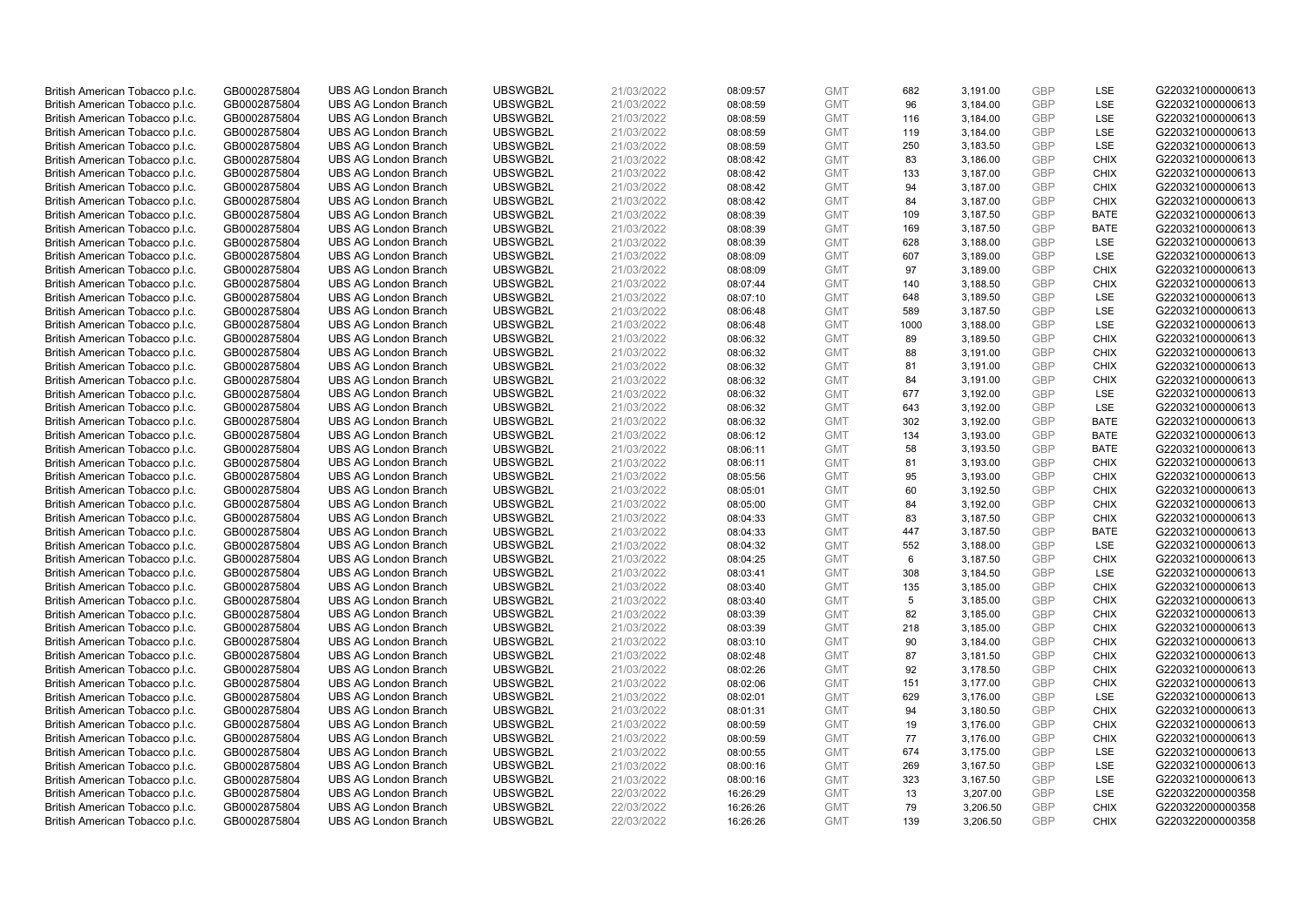| British American Tobacco p.l.c. | GB0002875804 | <b>UBS AG London Branch</b> | UBSWGB2L | 22/03/2022 | 16:26:15 | <b>GMT</b> | 64           | 3,206.50 | <b>GBP</b> | LSE         | G220322000000358 |
|---------------------------------|--------------|-----------------------------|----------|------------|----------|------------|--------------|----------|------------|-------------|------------------|
| British American Tobacco p.l.c. | GB0002875804 | <b>UBS AG London Branch</b> | UBSWGB2L | 22/03/2022 | 16:26:15 | <b>GMT</b> | 112          | 3,206.50 | GBP        | LSE         | G220322000000358 |
| British American Tobacco p.l.c. | GB0002875804 | <b>UBS AG London Branch</b> | UBSWGB2L | 22/03/2022 | 16:26:15 | <b>GMT</b> | 250          | 3,206.50 | <b>GBP</b> | LSE         | G220322000000358 |
| British American Tobacco p.l.c. | GB0002875804 | <b>UBS AG London Branch</b> | UBSWGB2L | 22/03/2022 | 16:26:00 | <b>GMT</b> | 105          | 3,207.00 | <b>GBP</b> | <b>BATE</b> | G220322000000358 |
| British American Tobacco p.l.c. | GB0002875804 | <b>UBS AG London Branch</b> | UBSWGB2L | 22/03/2022 | 16:26:00 | <b>GMT</b> | 106          | 3,207.00 | <b>GBP</b> | <b>CHIX</b> | G220322000000358 |
| British American Tobacco p.l.c. | GB0002875804 | <b>UBS AG London Branch</b> | UBSWGB2L | 22/03/2022 | 16:26:00 | <b>GMT</b> | 653          | 3,207.00 | <b>GBP</b> | LSE         | G220322000000358 |
| British American Tobacco p.l.c. | GB0002875804 | <b>UBS AG London Branch</b> | UBSWGB2L | 22/03/2022 | 16:25:42 | <b>GMT</b> | 133          | 3,207.00 | <b>GBP</b> | <b>CHIX</b> | G220322000000358 |
| British American Tobacco p.l.c. | GB0002875804 | <b>UBS AG London Branch</b> | UBSWGB2L | 22/03/2022 | 16:25:41 | <b>GMT</b> | 571          | 3,207.50 | <b>GBP</b> | LSE         | G220322000000358 |
| British American Tobacco p.l.c. | GB0002875804 | <b>UBS AG London Branch</b> | UBSWGB2L | 22/03/2022 | 16:25:41 | <b>GMT</b> | 115          | 3,207.50 | <b>GBP</b> | <b>BATE</b> | G220322000000358 |
| British American Tobacco p.l.c. | GB0002875804 | <b>UBS AG London Branch</b> | UBSWGB2L | 22/03/2022 | 16:25:26 | <b>GMT</b> | 569          | 3,208.00 | <b>GBP</b> | LSE         | G220322000000358 |
| British American Tobacco p.l.c. | GB0002875804 | <b>UBS AG London Branch</b> | UBSWGB2L | 22/03/2022 | 16:25:26 | <b>GMT</b> | 98           | 3,208.00 | <b>GBP</b> | <b>BATE</b> | G220322000000358 |
| British American Tobacco p.l.c. | GB0002875804 | <b>UBS AG London Branch</b> | UBSWGB2L | 22/03/2022 | 16:25:26 | <b>GMT</b> | 303          | 3,208.00 | <b>GBP</b> | LSE         | G220322000000358 |
| British American Tobacco p.l.c. | GB0002875804 | <b>UBS AG London Branch</b> | UBSWGB2L | 22/03/2022 | 16:25:26 | <b>GMT</b> | 330          | 3,208.00 | <b>GBP</b> | <b>CHIX</b> | G220322000000358 |
| British American Tobacco p.l.c. | GB0002875804 | <b>UBS AG London Branch</b> | UBSWGB2L | 22/03/2022 | 16:25:26 | <b>GMT</b> | 561          | 3,208.00 | <b>GBP</b> | <b>LSE</b>  | G220322000000358 |
| British American Tobacco p.l.c. | GB0002875804 | <b>UBS AG London Branch</b> | UBSWGB2L | 22/03/2022 | 16:25:26 | <b>GMT</b> | 118          | 3,208.00 | <b>GBP</b> | <b>CHIX</b> | G220322000000358 |
| British American Tobacco p.l.c. | GB0002875804 | <b>UBS AG London Branch</b> | UBSWGB2L | 22/03/2022 | 16:25:26 | <b>GMT</b> | 101          | 3,208.00 | <b>GBP</b> | <b>BATE</b> | G220322000000358 |
| British American Tobacco p.l.c. | GB0002875804 | <b>UBS AG London Branch</b> | UBSWGB2L | 22/03/2022 | 16:25:26 | <b>GMT</b> | 14           | 3,208.00 | <b>GBP</b> | <b>BATE</b> | G220322000000358 |
| British American Tobacco p.l.c. | GB0002875804 | <b>UBS AG London Branch</b> | UBSWGB2L | 22/03/2022 | 16:25:26 | <b>GMT</b> | 10           | 3,208.00 | <b>GBP</b> | <b>BATE</b> | G220322000000358 |
| British American Tobacco p.l.c. | GB0002875804 | <b>UBS AG London Branch</b> | UBSWGB2L | 22/03/2022 | 16:25:26 | <b>GMT</b> | 121          | 3,208.00 | <b>GBP</b> | <b>CHIX</b> | G220322000000358 |
| British American Tobacco p.l.c. | GB0002875804 | <b>UBS AG London Branch</b> | UBSWGB2L | 22/03/2022 | 16:25:26 | <b>GMT</b> | 20           | 3,208.00 | <b>GBP</b> | <b>BATE</b> | G220322000000358 |
| British American Tobacco p.l.c. | GB0002875804 | <b>UBS AG London Branch</b> | UBSWGB2L | 22/03/2022 | 16:25:26 | <b>GMT</b> | 1000         | 3,208.00 | <b>GBP</b> | <b>LSE</b>  | G220322000000358 |
| British American Tobacco p.l.c. | GB0002875804 | <b>UBS AG London Branch</b> | UBSWGB2L | 22/03/2022 | 16:24:35 | <b>GMT</b> | 222          | 3,207.50 | <b>GBP</b> | <b>BATE</b> | G220322000000358 |
| British American Tobacco p.l.c. | GB0002875804 | <b>UBS AG London Branch</b> | UBSWGB2L | 22/03/2022 | 16:24:24 | <b>GMT</b> | 10           | 3,207.00 | <b>GBP</b> | <b>BATE</b> | G220322000000358 |
| British American Tobacco p.l.c. | GB0002875804 | <b>UBS AG London Branch</b> | UBSWGB2L | 22/03/2022 | 16:24:19 | <b>GMT</b> | 32           | 3,207.00 | <b>GBP</b> | <b>CHIX</b> | G220322000000358 |
| British American Tobacco p.l.c. | GB0002875804 | <b>UBS AG London Branch</b> | UBSWGB2L | 22/03/2022 | 16:24:19 | <b>GMT</b> | 26           | 3,207.00 | <b>GBP</b> | <b>CHIX</b> | G220322000000358 |
| British American Tobacco p.l.c. | GB0002875804 | <b>UBS AG London Branch</b> | UBSWGB2L | 22/03/2022 | 16:24:19 | <b>GMT</b> | 31           | 3,207.00 | <b>GBP</b> | <b>CHIX</b> | G220322000000358 |
| British American Tobacco p.l.c. | GB0002875804 | <b>UBS AG London Branch</b> | UBSWGB2L | 22/03/2022 | 16:24:19 | <b>GMT</b> | 239          | 3,207.00 | <b>GBP</b> | LSE         | G220322000000358 |
| British American Tobacco p.l.c. | GB0002875804 | <b>UBS AG London Branch</b> | UBSWGB2L | 22/03/2022 | 16:24:19 | <b>GMT</b> | 148          | 3,207.00 | <b>GBP</b> | <b>BATE</b> | G220322000000358 |
| British American Tobacco p.l.c. | GB0002875804 | <b>UBS AG London Branch</b> | UBSWGB2L | 22/03/2022 | 16:24:19 | <b>GMT</b> | 90           | 3,207.00 | <b>GBP</b> | <b>CHIX</b> | G220322000000358 |
| British American Tobacco p.l.c. | GB0002875804 | <b>UBS AG London Branch</b> | UBSWGB2L | 22/03/2022 | 16:24:19 | <b>GMT</b> | 82           | 3,207.00 | <b>GBP</b> | <b>CHIX</b> | G220322000000358 |
| British American Tobacco p.l.c. | GB0002875804 | <b>UBS AG London Branch</b> | UBSWGB2L | 22/03/2022 | 16:23:54 | <b>GMT</b> | 493          | 3,207.00 | <b>GBP</b> | LSE         | G220322000000358 |
| British American Tobacco p.l.c. | GB0002875804 | <b>UBS AG London Branch</b> | UBSWGB2L | 22/03/2022 | 16:23:54 | <b>GMT</b> | 107          | 3,207.00 | <b>GBP</b> | <b>BATE</b> | G220322000000358 |
| British American Tobacco p.l.c. | GB0002875804 | <b>UBS AG London Branch</b> | UBSWGB2L | 22/03/2022 | 16:23:54 | <b>GMT</b> | 92           | 3,207.00 | <b>GBP</b> | <b>CHIX</b> | G220322000000358 |
| British American Tobacco p.l.c. | GB0002875804 | <b>UBS AG London Branch</b> | UBSWGB2L | 22/03/2022 | 16:23:54 | <b>GMT</b> | 99           | 3,207.00 | <b>GBP</b> | <b>CHIX</b> | G220322000000358 |
| British American Tobacco p.l.c. | GB0002875804 | UBS AG London Branch        | UBSWGB2L | 22/03/2022 | 16:23:54 | <b>GMT</b> | 283          | 3,207.00 | GBP        | LSE         | G220322000000358 |
| British American Tobacco p.l.c. | GB0002875804 | <b>UBS AG London Branch</b> | UBSWGB2L | 22/03/2022 | 16:23:54 | <b>GMT</b> | 337          | 3,207.00 | <b>GBP</b> | LSE         | G220322000000358 |
| British American Tobacco p.l.c. | GB0002875804 | <b>UBS AG London Branch</b> | UBSWGB2L | 22/03/2022 | 16:22:50 | <b>GMT</b> | 100          | 3,207.00 | <b>GBP</b> | <b>BATE</b> | G220322000000358 |
| British American Tobacco p.l.c. | GB0002875804 | <b>UBS AG London Branch</b> | UBSWGB2L | 22/03/2022 | 16:22:50 | <b>GMT</b> | 16           | 3,207.00 | <b>GBP</b> | <b>BATE</b> | G220322000000358 |
| British American Tobacco p.l.c. | GB0002875804 | <b>UBS AG London Branch</b> | UBSWGB2L | 22/03/2022 | 16:22:50 | <b>GMT</b> | 94           | 3,206.50 | <b>GBP</b> | <b>CHIX</b> | G220322000000358 |
| British American Tobacco p.l.c. | GB0002875804 | <b>UBS AG London Branch</b> | UBSWGB2L | 22/03/2022 | 16:22:50 | <b>GMT</b> | 84           | 3,206.50 | <b>GBP</b> | <b>CHIX</b> | G220322000000358 |
| British American Tobacco p.l.c. | GB0002875804 | <b>UBS AG London Branch</b> | UBSWGB2L | 22/03/2022 | 16:22:50 | <b>GMT</b> | 608          | 3,207.00 | <b>GBP</b> | LSE         | G220322000000358 |
| British American Tobacco p.l.c. | GB0002875804 | <b>UBS AG London Branch</b> | UBSWGB2L | 22/03/2022 | 16:22:50 | <b>GMT</b> | 100          | 3,207.00 | <b>GBP</b> | <b>CHIX</b> | G220322000000358 |
| British American Tobacco p.l.c. | GB0002875804 | <b>UBS AG London Branch</b> | UBSWGB2L | 22/03/2022 | 16:22:29 | <b>GMT</b> | 96           | 3,207.00 | <b>GBP</b> | <b>CHIX</b> | G220322000000358 |
| British American Tobacco p.l.c. | GB0002875804 | <b>UBS AG London Branch</b> | UBSWGB2L | 22/03/2022 | 16:22:29 | <b>GMT</b> | 124          | 3,207.00 | <b>GBP</b> | <b>BATE</b> | G220322000000358 |
| British American Tobacco p.l.c. | GB0002875804 | <b>UBS AG London Branch</b> | UBSWGB2L | 22/03/2022 | 16:22:03 | <b>GMT</b> | 94           | 3,206.50 | <b>GBP</b> | <b>CHIX</b> | G220322000000358 |
| British American Tobacco p.l.c. | GB0002875804 | <b>UBS AG London Branch</b> | UBSWGB2L | 22/03/2022 | 16:22:00 | <b>GMT</b> | 88           | 3,207.00 | <b>GBP</b> | <b>CHIX</b> | G220322000000358 |
| British American Tobacco p.l.c. | GB0002875804 | <b>UBS AG London Branch</b> | UBSWGB2L | 22/03/2022 | 16:21:52 | <b>GMT</b> | 243          | 3,207.50 | <b>GBP</b> | LSE         | G220322000000358 |
| British American Tobacco p.l.c. | GB0002875804 | <b>UBS AG London Branch</b> | UBSWGB2L | 22/03/2022 | 16:21:52 | <b>GMT</b> | 290          | 3,207.50 | <b>GBP</b> | LSE         | G220322000000358 |
| British American Tobacco p.l.c. | GB0002875804 | <b>UBS AG London Branch</b> | UBSWGB2L | 22/03/2022 | 16:21:52 | <b>GMT</b> | 54           | 3,207.50 | <b>GBP</b> | LSE         | G220322000000358 |
| British American Tobacco p.l.c. | GB0002875804 | <b>UBS AG London Branch</b> | UBSWGB2L | 22/03/2022 | 16:21:52 | <b>GMT</b> | 632          | 3,207.50 | <b>GBP</b> | LSE         | G220322000000358 |
| British American Tobacco p.l.c. | GB0002875804 | <b>UBS AG London Branch</b> | UBSWGB2L | 22/03/2022 | 16:21:52 | <b>GMT</b> | 182          | 3,207.50 | <b>GBP</b> | <b>CHIX</b> | G220322000000358 |
| British American Tobacco p.l.c. | GB0002875804 | <b>UBS AG London Branch</b> | UBSWGB2L | 22/03/2022 | 16:21:16 | <b>GMT</b> | 117          | 3,206.00 | <b>GBP</b> | <b>BATE</b> | G220322000000358 |
| British American Tobacco p.l.c. | GB0002875804 | <b>UBS AG London Branch</b> | UBSWGB2L | 22/03/2022 | 16:21:16 | <b>GMT</b> | $\mathbf{1}$ | 3,206.50 | <b>GBP</b> | <b>BATE</b> | G220322000000358 |
| British American Tobacco p.l.c. | GB0002875804 | <b>UBS AG London Branch</b> | UBSWGB2L | 22/03/2022 | 16:21:16 | <b>GMT</b> | 122          | 3,206.50 | GBP        | <b>BATE</b> | G220322000000358 |
|                                 |              |                             |          |            |          |            |              |          |            |             |                  |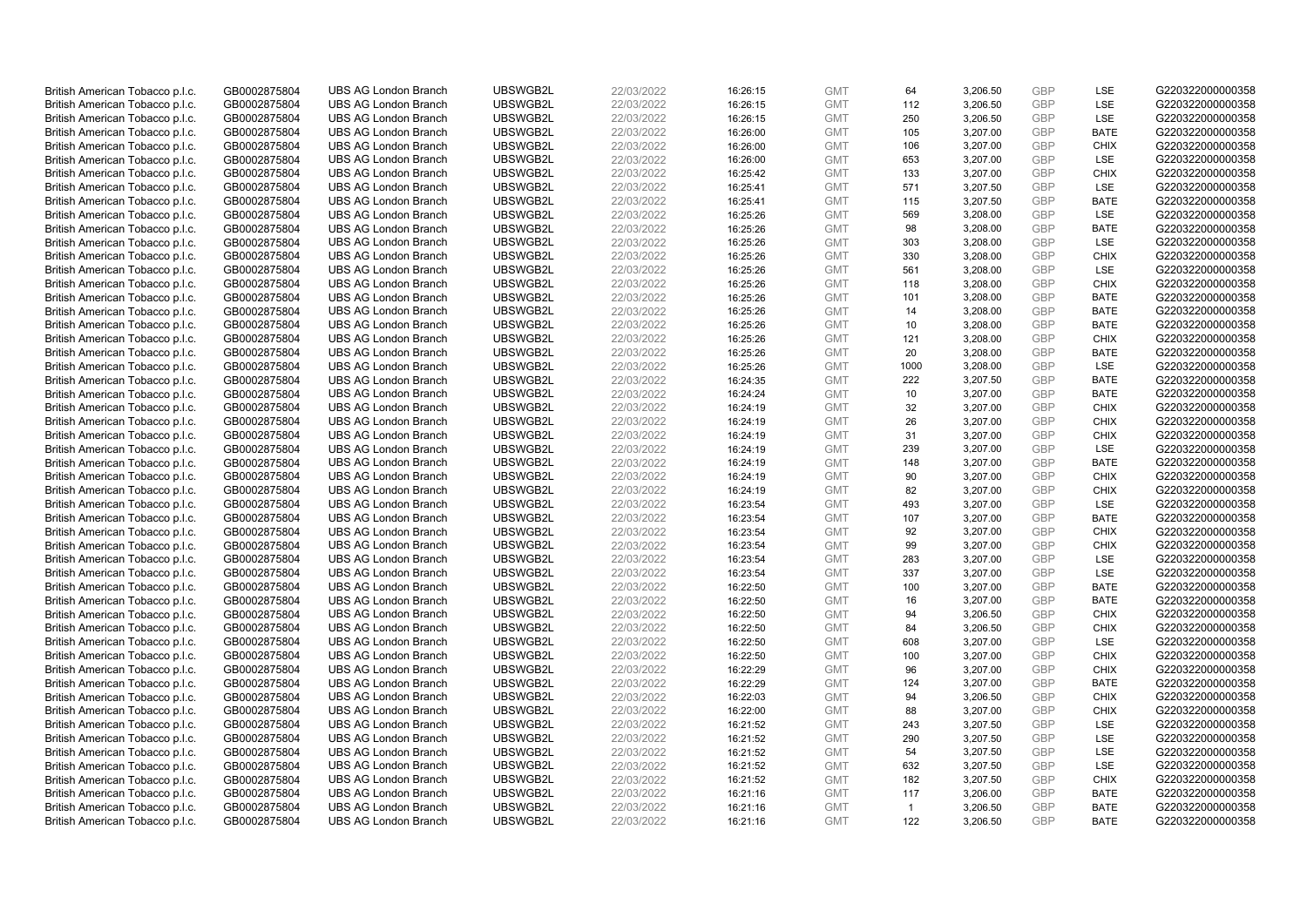| British American Tobacco p.l.c. | GB0002875804 | <b>UBS AG London Branch</b> | UBSWGB2L | 22/03/2022 | 16:21:12 | <b>GMT</b> | $\mathbf{1}$   | 3,206.50 | <b>GBP</b> | <b>CHIX</b> | G220322000000358 |
|---------------------------------|--------------|-----------------------------|----------|------------|----------|------------|----------------|----------|------------|-------------|------------------|
| British American Tobacco p.l.c. | GB0002875804 | <b>UBS AG London Branch</b> | UBSWGB2L | 22/03/2022 | 16:20:57 | <b>GMT</b> | 566            | 3,206.50 | <b>GBP</b> | LSE         | G220322000000358 |
| British American Tobacco p.l.c. | GB0002875804 | <b>UBS AG London Branch</b> | UBSWGB2L | 22/03/2022 | 16:20:57 | <b>GMT</b> | 119            | 3,206.50 | <b>GBP</b> | <b>CHIX</b> | G220322000000358 |
| British American Tobacco p.l.c. | GB0002875804 | <b>UBS AG London Branch</b> | UBSWGB2L | 22/03/2022 | 16:20:57 | <b>GMT</b> | 86             | 3,206.50 | <b>GBP</b> | <b>CHIX</b> | G220322000000358 |
| British American Tobacco p.l.c. | GB0002875804 | <b>UBS AG London Branch</b> | UBSWGB2L | 22/03/2022 | 16:20:37 | <b>GMT</b> | 83             | 3,206.50 | <b>GBP</b> | <b>CHIX</b> | G220322000000358 |
| British American Tobacco p.l.c. | GB0002875804 | <b>UBS AG London Branch</b> | UBSWGB2L | 22/03/2022 | 16:20:30 | <b>GMT</b> | 547            | 3,207.00 | <b>GBP</b> | <b>LSE</b>  | G220322000000358 |
| British American Tobacco p.l.c. | GB0002875804 | <b>UBS AG London Branch</b> | UBSWGB2L | 22/03/2022 | 16:20:30 | <b>GMT</b> | 66             | 3,207.00 | <b>GBP</b> | <b>CHIX</b> | G220322000000358 |
| British American Tobacco p.l.c. | GB0002875804 | <b>UBS AG London Branch</b> | UBSWGB2L | 22/03/2022 | 16:20:30 | <b>GMT</b> | 100            | 3,207.00 | <b>GBP</b> | LSE         | G220322000000358 |
| British American Tobacco p.l.c. | GB0002875804 | <b>UBS AG London Branch</b> | UBSWGB2L | 22/03/2022 | 16:20:30 | <b>GMT</b> | 19             | 3,207.00 | <b>GBP</b> | <b>CHIX</b> | G220322000000358 |
| British American Tobacco p.l.c. | GB0002875804 | <b>UBS AG London Branch</b> | UBSWGB2L | 22/03/2022 | 16:20:30 | <b>GMT</b> | 100            | 3,207.00 | <b>GBP</b> | LSE         | G220322000000358 |
| British American Tobacco p.l.c. | GB0002875804 | <b>UBS AG London Branch</b> | UBSWGB2L | 22/03/2022 | 16:20:30 | <b>GMT</b> | 34             | 3,207.00 | <b>GBP</b> | <b>BATE</b> | G220322000000358 |
| British American Tobacco p.l.c. | GB0002875804 | <b>UBS AG London Branch</b> | UBSWGB2L | 22/03/2022 | 16:20:30 | <b>GMT</b> | 72             | 3,207.00 | <b>GBP</b> | <b>BATE</b> | G220322000000358 |
| British American Tobacco p.l.c. | GB0002875804 | <b>UBS AG London Branch</b> | UBSWGB2L | 22/03/2022 | 16:19:54 | <b>GMT</b> | 89             | 3,208.00 | <b>GBP</b> | <b>CHIX</b> | G220322000000358 |
| British American Tobacco p.l.c. | GB0002875804 | <b>UBS AG London Branch</b> | UBSWGB2L | 22/03/2022 | 16:19:54 | <b>GMT</b> | 103            | 3,208.00 | <b>GBP</b> | <b>BATE</b> | G220322000000358 |
| British American Tobacco p.l.c. | GB0002875804 | <b>UBS AG London Branch</b> | UBSWGB2L | 22/03/2022 | 16:19:54 | <b>GMT</b> | 81             | 3,208.50 | <b>GBP</b> | <b>CHIX</b> | G220322000000358 |
| British American Tobacco p.l.c. | GB0002875804 | <b>UBS AG London Branch</b> | UBSWGB2L | 22/03/2022 | 16:19:54 | <b>GMT</b> | 604            | 3,208.50 | <b>GBP</b> | <b>LSE</b>  | G220322000000358 |
| British American Tobacco p.l.c. | GB0002875804 | <b>UBS AG London Branch</b> | UBSWGB2L | 22/03/2022 | 16:19:54 | <b>GMT</b> | 94             | 3,208.50 | <b>GBP</b> | <b>CHIX</b> | G220322000000358 |
| British American Tobacco p.l.c. | GB0002875804 | <b>UBS AG London Branch</b> | UBSWGB2L | 22/03/2022 | 16:19:05 | <b>GMT</b> | 31             | 3,209.50 | <b>GBP</b> | <b>BATE</b> | G220322000000358 |
| British American Tobacco p.l.c. | GB0002875804 | <b>UBS AG London Branch</b> | UBSWGB2L | 22/03/2022 | 16:19:05 | <b>GMT</b> | 25             | 3,209.50 | <b>GBP</b> | <b>BATE</b> | G220322000000358 |
| British American Tobacco p.l.c. | GB0002875804 | <b>UBS AG London Branch</b> | UBSWGB2L | 22/03/2022 | 16:19:05 | <b>GMT</b> | 26             | 3,209.50 | <b>GBP</b> | <b>BATE</b> | G220322000000358 |
| British American Tobacco p.l.c. | GB0002875804 | <b>UBS AG London Branch</b> | UBSWGB2L | 22/03/2022 | 16:19:05 | <b>GMT</b> | 36             | 3,209.50 | <b>GBP</b> | <b>BATE</b> | G220322000000358 |
| British American Tobacco p.l.c. | GB0002875804 | <b>UBS AG London Branch</b> | UBSWGB2L | 22/03/2022 | 16:19:00 | <b>GMT</b> | 668            | 3,210.50 | <b>GBP</b> | LSE         | G220322000000358 |
| British American Tobacco p.l.c. | GB0002875804 | <b>UBS AG London Branch</b> | UBSWGB2L | 22/03/2022 | 16:19:00 | <b>GMT</b> | 106            | 3,210.50 | <b>GBP</b> | <b>BATE</b> | G220322000000358 |
| British American Tobacco p.l.c. | GB0002875804 | <b>UBS AG London Branch</b> | UBSWGB2L | 22/03/2022 | 16:19:00 | <b>GMT</b> | 568            | 3,211.00 | <b>GBP</b> | <b>LSE</b>  | G220322000000358 |
| British American Tobacco p.l.c. | GB0002875804 | <b>UBS AG London Branch</b> | UBSWGB2L | 22/03/2022 | 16:19:00 | <b>GMT</b> | 200            | 3,211.00 | <b>GBP</b> | <b>CHIX</b> | G220322000000358 |
| British American Tobacco p.l.c. | GB0002875804 | <b>UBS AG London Branch</b> | UBSWGB2L | 22/03/2022 | 16:19:00 | <b>GMT</b> | 15             | 3,211.00 | <b>GBP</b> | <b>CHIX</b> | G220322000000358 |
| British American Tobacco p.l.c. | GB0002875804 | <b>UBS AG London Branch</b> | UBSWGB2L | 22/03/2022 | 16:19:00 | <b>GMT</b> | 250            | 3,211.00 | <b>GBP</b> | LSE         | G220322000000358 |
| British American Tobacco p.l.c. | GB0002875804 | <b>UBS AG London Branch</b> | UBSWGB2L | 22/03/2022 | 16:18:44 | <b>GMT</b> | 100            | 3,210.50 | <b>GBP</b> | <b>LSE</b>  | G220322000000358 |
| British American Tobacco p.l.c. | GB0002875804 | <b>UBS AG London Branch</b> | UBSWGB2L | 22/03/2022 | 16:18:44 | <b>GMT</b> | 100            | 3,210.50 | <b>GBP</b> | LSE         | G220322000000358 |
| British American Tobacco p.l.c. | GB0002875804 | <b>UBS AG London Branch</b> | UBSWGB2L | 22/03/2022 | 16:18:44 | <b>GMT</b> | 100            | 3,210.50 | <b>GBP</b> | LSE         | G220322000000358 |
| British American Tobacco p.l.c. | GB0002875804 | <b>UBS AG London Branch</b> | UBSWGB2L | 22/03/2022 | 16:18:44 | <b>GMT</b> | 100            | 3,210.50 | <b>GBP</b> | LSE         | G220322000000358 |
| British American Tobacco p.l.c. | GB0002875804 | <b>UBS AG London Branch</b> | UBSWGB2L | 22/03/2022 | 16:18:29 | <b>GMT</b> | 15             | 3,210.00 | <b>GBP</b> | <b>CHIX</b> | G220322000000358 |
| British American Tobacco p.l.c. | GB0002875804 | <b>UBS AG London Branch</b> | UBSWGB2L | 22/03/2022 | 16:18:29 | <b>GMT</b> | 75             | 3,210.00 | <b>GBP</b> | CHIX        | G220322000000358 |
| British American Tobacco p.l.c. | GB0002875804 | <b>UBS AG London Branch</b> | UBSWGB2L | 22/03/2022 | 16:18:22 | <b>GMT</b> | 18             | 3,210.00 | <b>GBP</b> | <b>BATE</b> | G220322000000358 |
| British American Tobacco p.l.c. | GB0002875804 | <b>UBS AG London Branch</b> | UBSWGB2L | 22/03/2022 | 16:18:22 | <b>GMT</b> | 31             | 3,210.00 | GBP        | <b>BATE</b> | G220322000000358 |
| British American Tobacco p.l.c. | GB0002875804 | <b>UBS AG London Branch</b> | UBSWGB2L | 22/03/2022 | 16:18:22 | <b>GMT</b> | 75             | 3,210.00 | <b>GBP</b> | <b>BATE</b> | G220322000000358 |
| British American Tobacco p.l.c. | GB0002875804 | <b>UBS AG London Branch</b> | UBSWGB2L | 22/03/2022 | 16:18:06 | <b>GMT</b> | 8              | 3,210.00 | GBP        | <b>LSE</b>  | G220322000000358 |
| British American Tobacco p.l.c. | GB0002875804 | <b>UBS AG London Branch</b> | UBSWGB2L | 22/03/2022 | 16:18:06 | <b>GMT</b> | 682            | 3,210.00 | <b>GBP</b> | LSE         | G220322000000358 |
| British American Tobacco p.l.c. | GB0002875804 | <b>UBS AG London Branch</b> | UBSWGB2L | 22/03/2022 | 16:18:06 | <b>GMT</b> | 18             | 3,210.00 | <b>GBP</b> | <b>BATE</b> | G220322000000358 |
| British American Tobacco p.l.c. | GB0002875804 | <b>UBS AG London Branch</b> | UBSWGB2L | 22/03/2022 | 16:18:06 | <b>GMT</b> | 25             | 3,210.00 | <b>GBP</b> | <b>BATE</b> | G220322000000358 |
| British American Tobacco p.l.c. | GB0002875804 | <b>UBS AG London Branch</b> | UBSWGB2L | 22/03/2022 | 16:18:06 | <b>GMT</b> | 67             | 3,210.00 | <b>GBP</b> | <b>BATE</b> | G220322000000358 |
| British American Tobacco p.l.c. | GB0002875804 | <b>UBS AG London Branch</b> | UBSWGB2L | 22/03/2022 | 16:18:06 | <b>GMT</b> | 9              | 3,210.00 | <b>GBP</b> | <b>BATE</b> | G220322000000358 |
| British American Tobacco p.l.c. | GB0002875804 | <b>UBS AG London Branch</b> | UBSWGB2L | 22/03/2022 | 16:18:06 | <b>GMT</b> | $\overline{2}$ | 3,210.00 | <b>GBP</b> | <b>BATE</b> | G220322000000358 |
| British American Tobacco p.l.c. | GB0002875804 | <b>UBS AG London Branch</b> | UBSWGB2L | 22/03/2022 | 16:18:06 | <b>GMT</b> | 94             | 3,210.00 | <b>GBP</b> | <b>CHIX</b> | G220322000000358 |
| British American Tobacco p.l.c. | GB0002875804 | <b>UBS AG London Branch</b> | UBSWGB2L | 22/03/2022 | 16:18:06 | <b>GMT</b> | 286            | 3,210.00 | <b>GBP</b> | <b>CHIX</b> | G220322000000358 |
| British American Tobacco p.l.c. | GB0002875804 | <b>UBS AG London Branch</b> | UBSWGB2L | 22/03/2022 | 16:18:06 | <b>GMT</b> | 100            | 3,210.00 | <b>GBP</b> | <b>CHIX</b> | G220322000000358 |
| British American Tobacco p.l.c. | GB0002875804 | <b>UBS AG London Branch</b> | UBSWGB2L | 22/03/2022 | 16:17:33 | <b>GMT</b> | 118            | 3,210.00 | <b>GBP</b> | <b>BATE</b> | G220322000000358 |
| British American Tobacco p.l.c. | GB0002875804 | <b>UBS AG London Branch</b> | UBSWGB2L | 22/03/2022 | 16:17:28 | <b>GMT</b> | 245            | 3,209.50 | <b>GBP</b> | LSE         | G220322000000358 |
| British American Tobacco p.l.c. | GB0002875804 | <b>UBS AG London Branch</b> | UBSWGB2L | 22/03/2022 | 16:17:28 | <b>GMT</b> | 964            | 3,209.50 | <b>GBP</b> | LSE         | G220322000000358 |
| British American Tobacco p.l.c. | GB0002875804 | <b>UBS AG London Branch</b> | UBSWGB2L | 22/03/2022 | 16:16:28 | <b>GMT</b> | 81             | 3,209.50 | <b>GBP</b> | <b>CHIX</b> | G220322000000358 |
| British American Tobacco p.l.c. | GB0002875804 | <b>UBS AG London Branch</b> | UBSWGB2L | 22/03/2022 | 16:16:22 | <b>GMT</b> | 90             | 3,209.50 | <b>GBP</b> | <b>CHIX</b> | G220322000000358 |
| British American Tobacco p.l.c. | GB0002875804 | <b>UBS AG London Branch</b> | UBSWGB2L | 22/03/2022 | 16:16:22 | <b>GMT</b> | 127            | 3,209.50 | <b>GBP</b> | <b>BATE</b> | G220322000000358 |
| British American Tobacco p.l.c. | GB0002875804 | <b>UBS AG London Branch</b> | UBSWGB2L | 22/03/2022 | 16:16:13 | <b>GMT</b> | 98             | 3,210.00 | <b>GBP</b> | <b>CHIX</b> | G220322000000358 |
| British American Tobacco p.l.c. | GB0002875804 | <b>UBS AG London Branch</b> | UBSWGB2L | 22/03/2022 | 16:16:13 | <b>GMT</b> | 555            | 3,210.00 | GBP        | <b>LSE</b>  | G220322000000358 |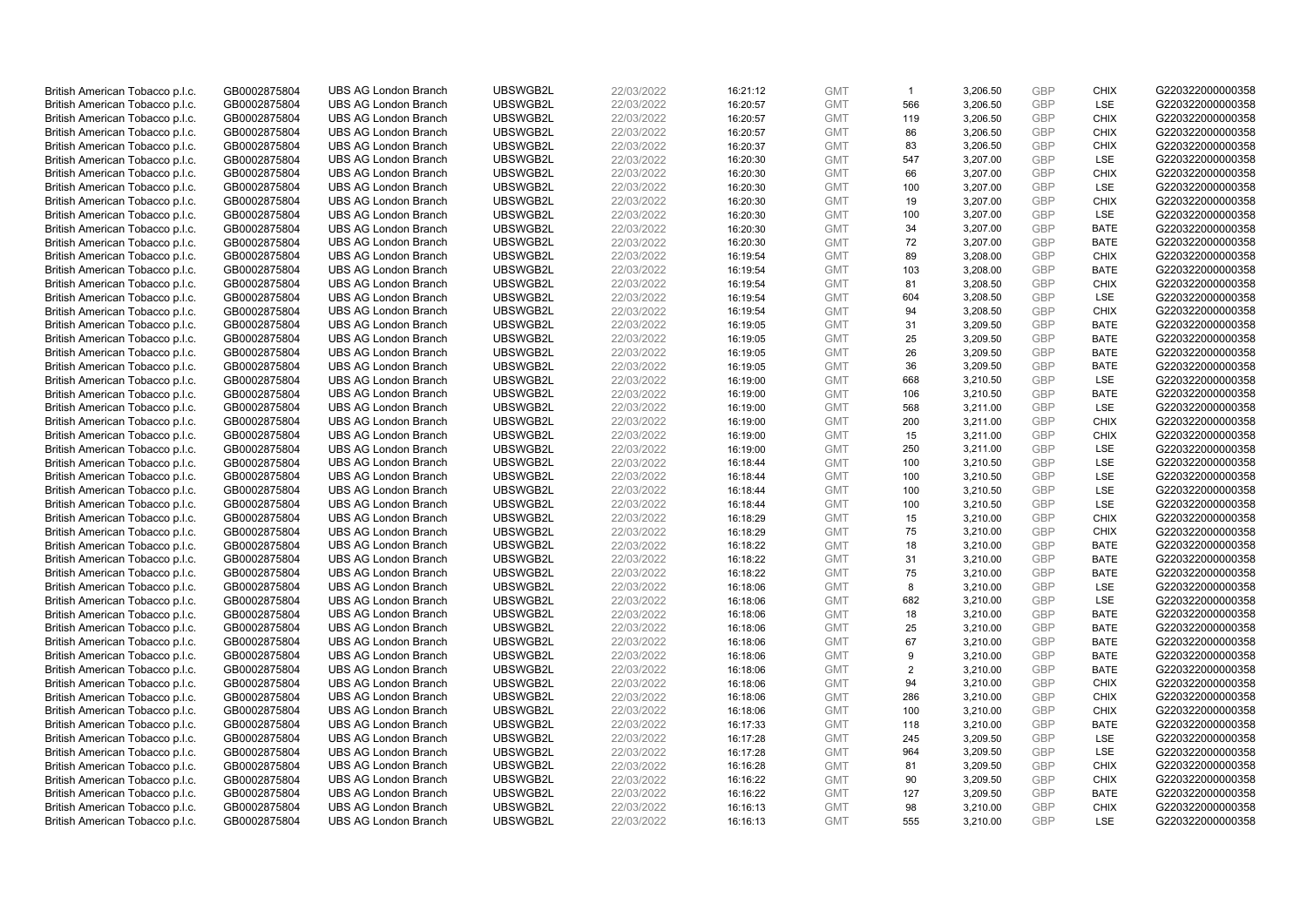| British American Tobacco p.l.c. | GB0002875804                 | <b>UBS AG London Branch</b> | UBSWGB2L | 22/03/2022               |          | <b>GMT</b> | 91           | 3,210.00 | <b>GBP</b> | <b>CHIX</b> | G220322000000358 |
|---------------------------------|------------------------------|-----------------------------|----------|--------------------------|----------|------------|--------------|----------|------------|-------------|------------------|
|                                 |                              |                             |          |                          | 16:16:13 |            |              |          | GBP        | LSE         |                  |
| British American Tobacco p.l.c. | GB0002875804                 | <b>UBS AG London Branch</b> | UBSWGB2L | 22/03/2022               | 16:15:26 | <b>GMT</b> | 340          | 3,211.00 |            |             | G220322000000358 |
| British American Tobacco p.l.c. | GB0002875804                 | <b>UBS AG London Branch</b> | UBSWGB2L | 22/03/2022               | 16:15:26 | <b>GMT</b> | 250          | 3,211.00 | <b>GBP</b> | LSE         | G220322000000358 |
| British American Tobacco p.l.c. | GB0002875804                 | <b>UBS AG London Branch</b> | UBSWGB2L | 22/03/2022               | 16:15:26 | <b>GMT</b> | 106          | 3,211.00 | <b>GBP</b> | <b>CHIX</b> | G220322000000358 |
| British American Tobacco p.l.c. | GB0002875804                 | <b>UBS AG London Branch</b> | UBSWGB2L | 22/03/2022               | 16:15:26 | <b>GMT</b> | 8            | 3,211.00 | <b>GBP</b> | <b>BATE</b> | G220322000000358 |
| British American Tobacco p.l.c. | GB0002875804                 | <b>UBS AG London Branch</b> | UBSWGB2L | 22/03/2022               | 16:15:26 | <b>GMT</b> | 100          | 3,211.00 | <b>GBP</b> | BATE        | G220322000000358 |
| British American Tobacco p.l.c. | GB0002875804                 | <b>UBS AG London Branch</b> | UBSWGB2L | 22/03/2022               | 16:15:26 | <b>GMT</b> | 503          | 3,211.00 | <b>GBP</b> | LSE         | G220322000000358 |
| British American Tobacco p.l.c. | GB0002875804                 | <b>UBS AG London Branch</b> | UBSWGB2L | 22/03/2022               | 16:15:26 | <b>GMT</b> | 91           | 3,211.00 | <b>GBP</b> | LSE         | G220322000000358 |
| British American Tobacco p.l.c. | GB0002875804                 | <b>UBS AG London Branch</b> | UBSWGB2L | 22/03/2022               | 16:15:26 | <b>GMT</b> | 560          | 3,211.00 | <b>GBP</b> | LSE         | G220322000000358 |
| British American Tobacco p.l.c. | GB0002875804                 | <b>UBS AG London Branch</b> | UBSWGB2L | 22/03/2022               | 16:15:26 | <b>GMT</b> | 94           | 3,211.00 | <b>GBP</b> | <b>CHIX</b> | G220322000000358 |
| British American Tobacco p.l.c. | GB0002875804                 | <b>UBS AG London Branch</b> | UBSWGB2L | 22/03/2022               | 16:15:26 | <b>GMT</b> | 90           | 3,211.00 | <b>GBP</b> | <b>BATE</b> | G220322000000358 |
| British American Tobacco p.l.c. | GB0002875804                 | <b>UBS AG London Branch</b> | UBSWGB2L | 22/03/2022               | 16:15:26 | <b>GMT</b> | 24           | 3,211.00 | <b>GBP</b> | <b>BATE</b> | G220322000000358 |
| British American Tobacco p.l.c. | GB0002875804                 | <b>UBS AG London Branch</b> | UBSWGB2L | 22/03/2022               | 16:15:26 | <b>GMT</b> | 9            | 3,211.00 | <b>GBP</b> | <b>BATE</b> | G220322000000358 |
| British American Tobacco p.l.c. | GB0002875804                 | <b>UBS AG London Branch</b> | UBSWGB2L | 22/03/2022               | 16:14:45 | <b>GMT</b> | 81           | 3,211.00 | <b>GBP</b> | <b>CHIX</b> | G220322000000358 |
| British American Tobacco p.l.c. | GB0002875804                 | <b>UBS AG London Branch</b> | UBSWGB2L | 22/03/2022               | 16:14:45 | <b>GMT</b> | 25           | 3,211.00 | <b>GBP</b> | <b>CHIX</b> | G220322000000358 |
| British American Tobacco p.l.c. | GB0002875804                 | <b>UBS AG London Branch</b> | UBSWGB2L | 22/03/2022               | 16:14:45 | <b>GMT</b> | 72           | 3,211.00 | <b>GBP</b> | <b>CHIX</b> | G220322000000358 |
| British American Tobacco p.l.c. | GB0002875804                 | <b>UBS AG London Branch</b> | UBSWGB2L | 22/03/2022               | 16:14:24 | <b>GMT</b> | 94           | 3,211.00 | <b>GBP</b> | <b>CHIX</b> | G220322000000358 |
| British American Tobacco p.l.c. | GB0002875804                 | <b>UBS AG London Branch</b> | UBSWGB2L | 22/03/2022               | 16:14:04 | <b>GMT</b> | 8            | 3,210.00 | <b>GBP</b> | <b>BATE</b> | G220322000000358 |
| British American Tobacco p.l.c. | GB0002875804                 | <b>UBS AG London Branch</b> | UBSWGB2L | 22/03/2022               | 16:14:04 | <b>GMT</b> | 99           | 3,210.00 | <b>GBP</b> | <b>BATE</b> | G220322000000358 |
| British American Tobacco p.l.c. | GB0002875804                 | <b>UBS AG London Branch</b> | UBSWGB2L | 22/03/2022               | 16:14:04 | <b>GMT</b> | 91           | 3,210.50 | <b>GBP</b> | <b>CHIX</b> | G220322000000358 |
| British American Tobacco p.l.c. | GB0002875804                 | <b>UBS AG London Branch</b> | UBSWGB2L | 22/03/2022               | 16:14:04 | <b>GMT</b> | 123          | 3,210.50 | <b>GBP</b> | <b>BATE</b> | G220322000000358 |
| British American Tobacco p.l.c. | GB0002875804                 | <b>UBS AG London Branch</b> | UBSWGB2L | 22/03/2022               | 16:14:03 | <b>GMT</b> | 154          | 3,210.50 | <b>GBP</b> | LSE         | G220322000000358 |
| British American Tobacco p.l.c. | GB0002875804                 | <b>UBS AG London Branch</b> | UBSWGB2L | 22/03/2022               | 16:14:03 | <b>GMT</b> | 301          | 3,210.50 | <b>GBP</b> | LSE         | G220322000000358 |
| British American Tobacco p.l.c. | GB0002875804                 | <b>UBS AG London Branch</b> | UBSWGB2L | 22/03/2022               | 16:14:03 | <b>GMT</b> | 200          | 3,210.50 | <b>GBP</b> | LSE         | G220322000000358 |
| British American Tobacco p.l.c. | GB0002875804                 | <b>UBS AG London Branch</b> | UBSWGB2L | 22/03/2022               | 16:13:47 | <b>GMT</b> | 92           | 3,211.00 | <b>GBP</b> | <b>CHIX</b> | G220322000000358 |
| British American Tobacco p.l.c. | GB0002875804                 | <b>UBS AG London Branch</b> | UBSWGB2L | 22/03/2022               | 16:13:47 | <b>GMT</b> | 81           | 3,211.00 | <b>GBP</b> | <b>CHIX</b> | G220322000000358 |
| British American Tobacco p.l.c. | GB0002875804                 | <b>UBS AG London Branch</b> | UBSWGB2L | 22/03/2022               | 16:13:16 | <b>GMT</b> | 673          | 3,211.00 | <b>GBP</b> | <b>LSE</b>  | G220322000000358 |
| British American Tobacco p.l.c. | GB0002875804                 | <b>UBS AG London Branch</b> | UBSWGB2L | 22/03/2022               | 16:12:50 | <b>GMT</b> | 115          | 3,211.00 | <b>GBP</b> | <b>BATE</b> | G220322000000358 |
| British American Tobacco p.l.c. | GB0002875804                 | <b>UBS AG London Branch</b> | UBSWGB2L | 22/03/2022               | 16:12:50 | <b>GMT</b> | 121          | 3,211.00 | <b>GBP</b> | <b>CHIX</b> | G220322000000358 |
| British American Tobacco p.l.c. | GB0002875804                 | <b>UBS AG London Branch</b> | UBSWGB2L | 22/03/2022               | 16:12:50 | <b>GMT</b> | 614          | 3,211.50 | <b>GBP</b> | LSE         | G220322000000358 |
| British American Tobacco p.l.c. | GB0002875804                 | <b>UBS AG London Branch</b> | UBSWGB2L | 22/03/2022               | 16:12:17 | <b>GMT</b> | 95           | 3,211.00 | <b>GBP</b> | <b>CHIX</b> | G220322000000358 |
|                                 |                              | <b>UBS AG London Branch</b> | UBSWGB2L |                          | 16:12:10 | <b>GMT</b> | 234          | 3,212.00 | <b>GBP</b> | <b>CHIX</b> | G220322000000358 |
| British American Tobacco p.l.c. | GB0002875804<br>GB0002875804 | <b>UBS AG London Branch</b> | UBSWGB2L | 22/03/2022<br>22/03/2022 | 16:12:10 | <b>GMT</b> | 132          | 3,212.00 | <b>GBP</b> | <b>BATE</b> | G220322000000358 |
| British American Tobacco p.l.c. |                              |                             |          |                          |          |            |              |          |            |             |                  |
| British American Tobacco p.l.c. | GB0002875804                 | <b>UBS AG London Branch</b> | UBSWGB2L | 22/03/2022               | 16:12:10 | <b>GMT</b> | 636          | 3,212.00 | <b>GBP</b> | LSE         | G220322000000358 |
| British American Tobacco p.l.c. | GB0002875804                 | <b>UBS AG London Branch</b> | UBSWGB2L | 22/03/2022               | 16:12:10 | <b>GMT</b> | 577          | 3,212.00 | <b>GBP</b> | LSE         | G220322000000358 |
| British American Tobacco p.l.c. | GB0002875804                 | <b>UBS AG London Branch</b> | UBSWGB2L | 22/03/2022               | 16:12:10 | <b>GMT</b> | 119          | 3,212.00 | <b>GBP</b> | <b>BATE</b> | G220322000000358 |
| British American Tobacco p.l.c. | GB0002875804                 | <b>UBS AG London Branch</b> | UBSWGB2L | 22/03/2022               | 16:12:02 | <b>GMT</b> | 42           | 3,212.00 | <b>GBP</b> | LSE         | G220322000000358 |
| British American Tobacco p.l.c. | GB0002875804                 | <b>UBS AG London Branch</b> | UBSWGB2L | 22/03/2022               | 16:11:45 | <b>GMT</b> | 207          | 3,212.50 | <b>GBP</b> | <b>CHIX</b> | G220322000000358 |
| British American Tobacco p.l.c. | GB0002875804                 | <b>UBS AG London Branch</b> | UBSWGB2L | 22/03/2022               | 16:10:35 | <b>GMT</b> | 102          | 3,211.50 | <b>GBP</b> | <b>BATE</b> | G220322000000358 |
| British American Tobacco p.l.c. | GB0002875804                 | <b>UBS AG London Branch</b> | UBSWGB2L | 22/03/2022               | 16:10:28 | <b>GMT</b> | 120          | 3,212.00 | <b>GBP</b> | <b>CHIX</b> | G220322000000358 |
| British American Tobacco p.l.c. | GB0002875804                 | <b>UBS AG London Branch</b> | UBSWGB2L | 22/03/2022               | 16:10:28 | <b>GMT</b> | 209          | 3,212.00 | <b>GBP</b> | LSE         | G220322000000358 |
| British American Tobacco p.l.c. | GB0002875804                 | <b>UBS AG London Branch</b> | UBSWGB2L | 22/03/2022               | 16:10:28 | <b>GMT</b> | 438          | 3,212.00 | <b>GBP</b> | LSE         | G220322000000358 |
| British American Tobacco p.l.c. | GB0002875804                 | <b>UBS AG London Branch</b> | UBSWGB2L | 22/03/2022               | 16:10:28 | <b>GMT</b> | 498          | 3,212.50 | <b>GBP</b> | LSE         | G220322000000358 |
| British American Tobacco p.l.c. | GB0002875804                 | <b>UBS AG London Branch</b> | UBSWGB2L | 22/03/2022               | 16:10:28 | <b>GMT</b> | 147          | 3,212.50 | <b>GBP</b> | LSE         | G220322000000358 |
| British American Tobacco p.l.c. | GB0002875804                 | <b>UBS AG London Branch</b> | UBSWGB2L | 22/03/2022               | 16:10:28 | <b>GMT</b> | 120          | 3,212.50 | <b>GBP</b> | <b>BATE</b> | G220322000000358 |
| British American Tobacco p.l.c. | GB0002875804                 | <b>UBS AG London Branch</b> | UBSWGB2L | 22/03/2022               | 16:10:28 | <b>GMT</b> | 104          | 3,212.50 | <b>GBP</b> | <b>CHIX</b> | G220322000000358 |
| British American Tobacco p.l.c. | GB0002875804                 | <b>UBS AG London Branch</b> | UBSWGB2L | 22/03/2022               | 16:10:11 | <b>GMT</b> | 95           | 3,213.00 | <b>GBP</b> | <b>CHIX</b> | G220322000000358 |
| British American Tobacco p.l.c. | GB0002875804                 | <b>UBS AG London Branch</b> | UBSWGB2L | 22/03/2022               | 16:09:54 | <b>GMT</b> | 82           | 3,213.00 | <b>GBP</b> | <b>CHIX</b> | G220322000000358 |
| British American Tobacco p.l.c. | GB0002875804                 | <b>UBS AG London Branch</b> | UBSWGB2L | 22/03/2022               | 16:09:54 | <b>GMT</b> | 99           | 3,213.00 | <b>GBP</b> | <b>CHIX</b> | G220322000000358 |
| British American Tobacco p.l.c. | GB0002875804                 | <b>UBS AG London Branch</b> | UBSWGB2L | 22/03/2022               | 16:09:54 | <b>GMT</b> | 562          | 3,213.00 | <b>GBP</b> | LSE         | G220322000000358 |
| British American Tobacco p.l.c. | GB0002875804                 | <b>UBS AG London Branch</b> | UBSWGB2L | 22/03/2022               | 16:09:03 | <b>GMT</b> | $\mathbf{1}$ | 3,212.50 | <b>GBP</b> | <b>BATE</b> | G220322000000358 |
| British American Tobacco p.l.c. | GB0002875804                 | <b>UBS AG London Branch</b> | UBSWGB2L | 22/03/2022               | 16:09:03 | <b>GMT</b> | 122          | 3,212.50 | <b>GBP</b> | <b>BATE</b> | G220322000000358 |
| British American Tobacco p.l.c. | GB0002875804                 | <b>UBS AG London Branch</b> | UBSWGB2L | 22/03/2022               | 16:08:54 | <b>GMT</b> | 90           | 3,213.00 | <b>GBP</b> | <b>CHIX</b> | G220322000000358 |
| British American Tobacco p.l.c. | GB0002875804                 | <b>UBS AG London Branch</b> | UBSWGB2L | 22/03/2022               | 16:08:54 | <b>GMT</b> | 570          | 3.213.00 | GBP        | LSE         | G220322000000358 |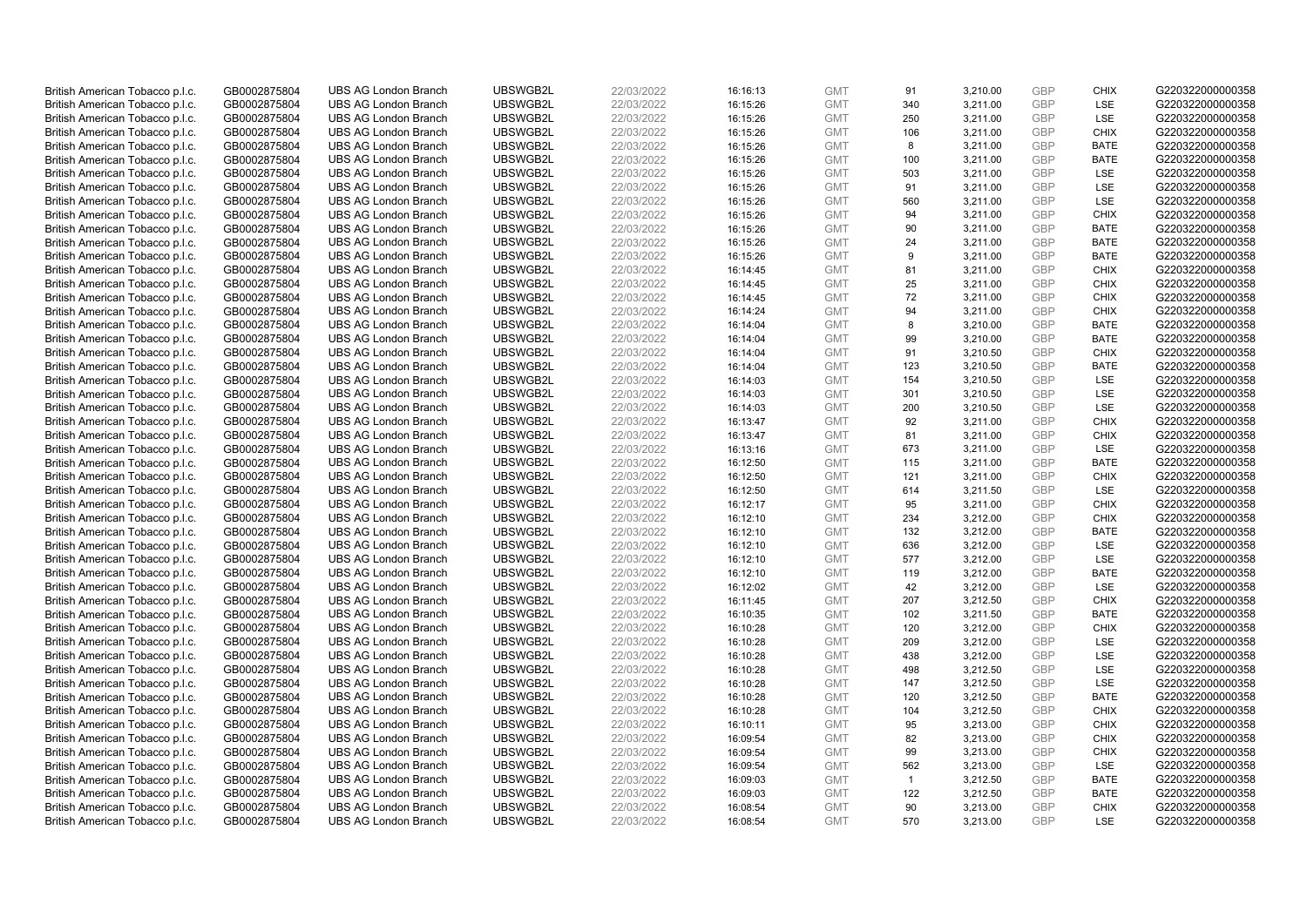| British American Tobacco p.l.c. | GB0002875804 | <b>UBS AG London Branch</b> | UBSWGB2L | 22/03/2022 | 16:08:29 | <b>GMT</b> | 108            | 3,213.50 | <b>GBP</b> | <b>BATE</b> | G220322000000358 |
|---------------------------------|--------------|-----------------------------|----------|------------|----------|------------|----------------|----------|------------|-------------|------------------|
| British American Tobacco p.l.c. | GB0002875804 | <b>UBS AG London Branch</b> | UBSWGB2L | 22/03/2022 | 16:08:29 | <b>GMT</b> | 50             | 3,213.50 | GBP        | <b>LSE</b>  | G220322000000358 |
| British American Tobacco p.l.c. | GB0002875804 | <b>UBS AG London Branch</b> | UBSWGB2L | 22/03/2022 | 16:08:29 | <b>GMT</b> | 175            | 3,213.50 | <b>GBP</b> | LSE         | G220322000000358 |
| British American Tobacco p.l.c. | GB0002875804 | <b>UBS AG London Branch</b> | UBSWGB2L | 22/03/2022 | 16:08:29 | <b>GMT</b> | 73             | 3,213.50 | GBP        | LSE         | G220322000000358 |
| British American Tobacco p.l.c. | GB0002875804 | <b>UBS AG London Branch</b> | UBSWGB2L | 22/03/2022 | 16:08:29 | <b>GMT</b> | 130            | 3,213.00 | <b>GBP</b> | <b>CHIX</b> | G220322000000358 |
| British American Tobacco p.l.c. | GB0002875804 | <b>UBS AG London Branch</b> | UBSWGB2L | 22/03/2022 | 16:08:29 | <b>GMT</b> | 283            | 3,213.50 | <b>GBP</b> | <b>LSE</b>  | G220322000000358 |
| British American Tobacco p.l.c. | GB0002875804 | <b>UBS AG London Branch</b> | UBSWGB2L | 22/03/2022 | 16:08:29 | <b>GMT</b> | 575            | 3,214.00 | GBP        | LSE         | G220322000000358 |
| British American Tobacco p.l.c. | GB0002875804 | <b>UBS AG London Branch</b> | UBSWGB2L | 22/03/2022 | 16:08:10 | <b>GMT</b> | 100            | 3,214.50 | GBP        | <b>BATE</b> | G220322000000358 |
| British American Tobacco p.l.c. | GB0002875804 | <b>UBS AG London Branch</b> | UBSWGB2L | 22/03/2022 | 16:08:10 | <b>GMT</b> | 87             | 3,214.50 | GBP        | <b>BATE</b> | G220322000000358 |
| British American Tobacco p.l.c. | GB0002875804 | <b>UBS AG London Branch</b> | UBSWGB2L | 22/03/2022 | 16:08:09 | <b>GMT</b> | 120            | 3,214.50 | <b>GBP</b> | <b>CHIX</b> | G220322000000358 |
| British American Tobacco p.l.c. | GB0002875804 | <b>UBS AG London Branch</b> | UBSWGB2L | 22/03/2022 | 16:08:08 | <b>GMT</b> | 287            | 3,215.00 | GBP        | <b>CHIX</b> | G220322000000358 |
| British American Tobacco p.l.c. | GB0002875804 | <b>UBS AG London Branch</b> | UBSWGB2L | 22/03/2022 | 16:08:08 | <b>GMT</b> | 34             | 3,214.50 | <b>GBP</b> | <b>CHIX</b> | G220322000000358 |
| British American Tobacco p.l.c. | GB0002875804 | <b>UBS AG London Branch</b> | UBSWGB2L | 22/03/2022 | 16:08:08 | <b>GMT</b> | 44             | 3,214.50 | <b>GBP</b> | <b>CHIX</b> | G220322000000358 |
| British American Tobacco p.l.c. | GB0002875804 | <b>UBS AG London Branch</b> | UBSWGB2L | 22/03/2022 | 16:08:08 | <b>GMT</b> | $\mathbf{1}$   | 3,214.50 | <b>GBP</b> | <b>LSE</b>  | G220322000000358 |
| British American Tobacco p.l.c. | GB0002875804 | <b>UBS AG London Branch</b> | UBSWGB2L | 22/03/2022 | 16:08:08 | <b>GMT</b> | 26             | 3,214.50 | GBP        | <b>LSE</b>  | G220322000000358 |
| British American Tobacco p.l.c. | GB0002875804 | <b>UBS AG London Branch</b> | UBSWGB2L | 22/03/2022 | 16:08:08 | <b>GMT</b> | 1184           | 3,214.50 | <b>GBP</b> | LSE         | G220322000000358 |
| British American Tobacco p.l.c. | GB0002875804 | <b>UBS AG London Branch</b> | UBSWGB2L | 22/03/2022 | 16:06:56 | <b>GMT</b> | 95             | 3,213.50 | GBP        | <b>BATE</b> | G220322000000358 |
| British American Tobacco p.l.c. | GB0002875804 | <b>UBS AG London Branch</b> | UBSWGB2L | 22/03/2022 | 16:06:56 | <b>GMT</b> | 6              | 3,213.50 | GBP        | <b>BATE</b> | G220322000000358 |
| British American Tobacco p.l.c. | GB0002875804 | <b>UBS AG London Branch</b> | UBSWGB2L | 22/03/2022 | 16:06:56 | <b>GMT</b> | 52             | 3,213.50 | <b>GBP</b> | <b>BATE</b> | G220322000000358 |
| British American Tobacco p.l.c. | GB0002875804 | <b>UBS AG London Branch</b> | UBSWGB2L | 22/03/2022 | 16:06:56 | <b>GMT</b> | 58             | 3,213.50 | <b>GBP</b> | <b>BATE</b> | G220322000000358 |
| British American Tobacco p.l.c. | GB0002875804 | <b>UBS AG London Branch</b> | UBSWGB2L | 22/03/2022 | 16:06:34 | <b>GMT</b> | 599            | 3,213.00 | GBP        | LSE         | G220322000000358 |
| British American Tobacco p.l.c. | GB0002875804 | <b>UBS AG London Branch</b> | UBSWGB2L | 22/03/2022 | 16:06:29 | <b>GMT</b> | 95             | 3,213.50 | GBP        | <b>CHIX</b> | G220322000000358 |
| British American Tobacco p.l.c. | GB0002875804 | <b>UBS AG London Branch</b> | UBSWGB2L | 22/03/2022 | 16:06:29 | <b>GMT</b> | 99             | 3,213.50 | <b>GBP</b> | <b>BATE</b> | G220322000000358 |
| British American Tobacco p.l.c. | GB0002875804 | <b>UBS AG London Branch</b> | UBSWGB2L | 22/03/2022 | 16:06:29 | <b>GMT</b> | 100            | 3,213.50 | GBP        | <b>BATE</b> | G220322000000358 |
| British American Tobacco p.l.c. | GB0002875804 | <b>UBS AG London Branch</b> | UBSWGB2L | 22/03/2022 | 16:06:29 | <b>GMT</b> | 561            | 3,213.50 | <b>GBP</b> | LSE         | G220322000000358 |
| British American Tobacco p.l.c. | GB0002875804 | <b>UBS AG London Branch</b> | UBSWGB2L | 22/03/2022 | 16:06:29 | <b>GMT</b> | 127            | 3,214.00 | <b>GBP</b> | <b>CHIX</b> | G220322000000358 |
| British American Tobacco p.l.c. | GB0002875804 | <b>UBS AG London Branch</b> | UBSWGB2L | 22/03/2022 | 16:06:29 | <b>GMT</b> | $\overline{7}$ | 3,214.00 | <b>GBP</b> | <b>CHIX</b> | G220322000000358 |
| British American Tobacco p.l.c. | GB0002875804 | <b>UBS AG London Branch</b> | UBSWGB2L | 22/03/2022 | 16:06:29 | <b>GMT</b> | 57             | 3,214.00 | GBP        | <b>CHIX</b> | G220322000000358 |
| British American Tobacco p.l.c. | GB0002875804 | <b>UBS AG London Branch</b> | UBSWGB2L | 22/03/2022 | 16:06:29 | <b>GMT</b> | 3              | 3,214.00 | <b>GBP</b> | <b>CHIX</b> | G220322000000358 |
| British American Tobacco p.l.c. | GB0002875804 | <b>UBS AG London Branch</b> | UBSWGB2L | 22/03/2022 | 16:06:29 | <b>GMT</b> | 18             | 3,214.00 | GBP        | <b>CHIX</b> | G220322000000358 |
| British American Tobacco p.l.c. | GB0002875804 | <b>UBS AG London Branch</b> | UBSWGB2L | 22/03/2022 | 16:06:29 | <b>GMT</b> | $\mathbf{1}$   | 3,214.00 | GBP        | <b>CHIX</b> | G220322000000358 |
| British American Tobacco p.l.c. | GB0002875804 | <b>UBS AG London Branch</b> | UBSWGB2L | 22/03/2022 | 16:06:29 | <b>GMT</b> | 85             | 3,214.00 | <b>GBP</b> | <b>CHIX</b> | G220322000000358 |
| British American Tobacco p.l.c. | GB0002875804 | <b>UBS AG London Branch</b> | UBSWGB2L | 22/03/2022 | 16:05:11 | <b>GMT</b> | 110            | 3,213.50 | <b>GBP</b> | <b>BATE</b> | G220322000000358 |
| British American Tobacco p.l.c. | GB0002875804 | <b>UBS AG London Branch</b> | UBSWGB2L | 22/03/2022 | 16:05:11 | <b>GMT</b> | 581            | 3,214.00 | GBP        | LSE         | G220322000000358 |
| British American Tobacco p.l.c. | GB0002875804 | <b>UBS AG London Branch</b> | UBSWGB2L | 22/03/2022 | 16:05:04 | <b>GMT</b> | 141            | 3,214.50 | <b>GBP</b> | <b>CHIX</b> | G220322000000358 |
| British American Tobacco p.l.c. | GB0002875804 | <b>UBS AG London Branch</b> | UBSWGB2L | 22/03/2022 | 16:04:56 | <b>GMT</b> | 89             | 3,213.50 | GBP        | <b>CHIX</b> | G220322000000358 |
| British American Tobacco p.l.c. | GB0002875804 | <b>UBS AG London Branch</b> | UBSWGB2L | 22/03/2022 | 16:04:56 | <b>GMT</b> | 699            | 3,213.50 | <b>GBP</b> | <b>LSE</b>  | G220322000000358 |
| British American Tobacco p.l.c. | GB0002875804 | <b>UBS AG London Branch</b> | UBSWGB2L | 22/03/2022 | 16:04:51 | <b>GMT</b> | 180            | 3,214.00 | <b>GBP</b> | LSE         | G220322000000358 |
| British American Tobacco p.l.c. | GB0002875804 | <b>UBS AG London Branch</b> | UBSWGB2L | 22/03/2022 | 16:04:51 | <b>GMT</b> | 482            | 3,214.00 | <b>GBP</b> | LSE         | G220322000000358 |
| British American Tobacco p.l.c. | GB0002875804 | <b>UBS AG London Branch</b> | UBSWGB2L | 22/03/2022 | 16:04:51 | <b>GMT</b> | 202            | 3,214.00 | <b>GBP</b> | <b>CHIX</b> | G220322000000358 |
| British American Tobacco p.l.c. | GB0002875804 | <b>UBS AG London Branch</b> | UBSWGB2L | 22/03/2022 | 16:04:50 | <b>GMT</b> | 81             | 3,214.00 | <b>GBP</b> | <b>BATE</b> | G220322000000358 |
| British American Tobacco p.l.c. | GB0002875804 | <b>UBS AG London Branch</b> | UBSWGB2L | 22/03/2022 | 16:04:50 | <b>GMT</b> | 64             | 3,214.00 | <b>GBP</b> | <b>BATE</b> | G220322000000358 |
| British American Tobacco p.l.c. | GB0002875804 | <b>UBS AG London Branch</b> | UBSWGB2L | 22/03/2022 | 16:04:05 | <b>GMT</b> | 200            | 3,212.50 | <b>GBP</b> | LSE         | G220322000000358 |
| British American Tobacco p.l.c. | GB0002875804 | <b>UBS AG London Branch</b> | UBSWGB2L | 22/03/2022 | 16:04:05 | <b>GMT</b> | 250            | 3,212.50 | GBP        | <b>LSE</b>  | G220322000000358 |
| British American Tobacco p.l.c. | GB0002875804 | <b>UBS AG London Branch</b> | UBSWGB2L | 22/03/2022 | 16:04:05 | <b>GMT</b> | 111            | 3,212.50 | <b>GBP</b> | <b>BATE</b> | G220322000000358 |
| British American Tobacco p.l.c. | GB0002875804 | <b>UBS AG London Branch</b> | UBSWGB2L | 22/03/2022 | 16:03:43 | <b>GMT</b> | 146            | 3,213.00 | <b>GBP</b> | <b>CHIX</b> | G220322000000358 |
| British American Tobacco p.l.c. | GB0002875804 | <b>UBS AG London Branch</b> | UBSWGB2L | 22/03/2022 | 16:03:43 | <b>GMT</b> | 122            | 3,213.00 | <b>GBP</b> | <b>CHIX</b> | G220322000000358 |
| British American Tobacco p.l.c. | GB0002875804 | <b>UBS AG London Branch</b> | UBSWGB2L | 22/03/2022 | 16:03:43 | <b>GMT</b> | 6              | 3,213.00 | <b>GBP</b> | <b>CHIX</b> | G220322000000358 |
| British American Tobacco p.l.c. | GB0002875804 | <b>UBS AG London Branch</b> | UBSWGB2L | 22/03/2022 | 16:02:54 | <b>GMT</b> | 17             | 3,212.00 | <b>GBP</b> | LSE         | G220322000000358 |
| British American Tobacco p.l.c. | GB0002875804 | <b>UBS AG London Branch</b> | UBSWGB2L | 22/03/2022 | 16:02:54 | <b>GMT</b> | 203            | 3,212.00 | <b>GBP</b> | <b>LSE</b>  | G220322000000358 |
| British American Tobacco p.l.c. | GB0002875804 | <b>UBS AG London Branch</b> | UBSWGB2L | 22/03/2022 | 16:02:54 | <b>GMT</b> | 134            | 3,212.00 | GBP        | <b>CHIX</b> | G220322000000358 |
| British American Tobacco p.l.c. | GB0002875804 | <b>UBS AG London Branch</b> | UBSWGB2L | 22/03/2022 | 16:02:54 | <b>GMT</b> | 440            | 3,212.00 | <b>GBP</b> | LSE         | G220322000000358 |
| British American Tobacco p.l.c. | GB0002875804 | <b>UBS AG London Branch</b> | UBSWGB2L | 22/03/2022 | 16:02:54 | <b>GMT</b> | 112            | 3,212.00 | GBP        | <b>BATE</b> | G220322000000358 |
| British American Tobacco p.l.c. | GB0002875804 | <b>UBS AG London Branch</b> | UBSWGB2L | 22/03/2022 | 16:02:53 | <b>GMT</b> | 721            | 3.212.50 | GBP        | <b>LSE</b>  | G220322000000358 |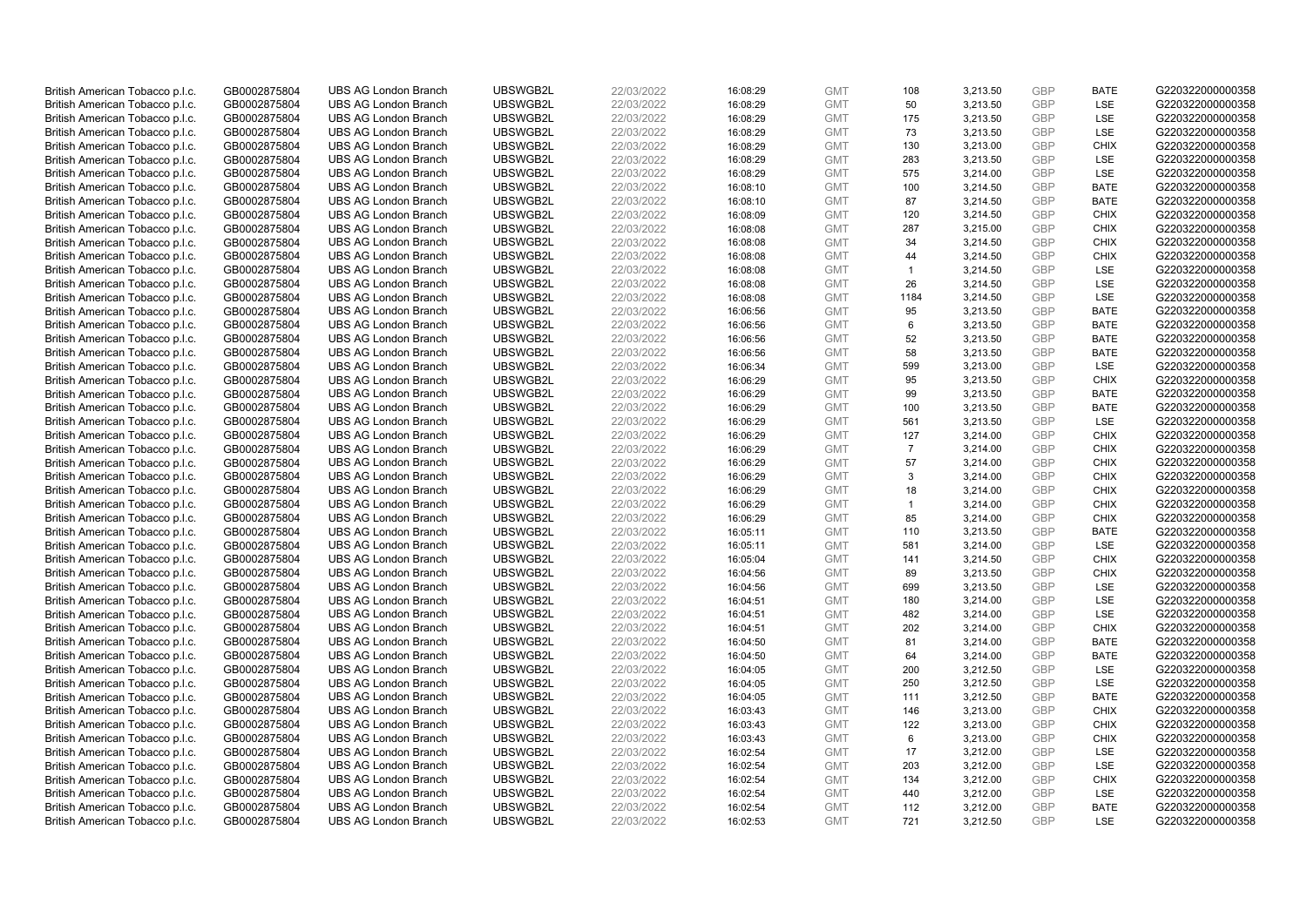| British American Tobacco p.l.c. | GB0002875804 | <b>UBS AG London Branch</b> | UBSWGB2L | 22/03/2022 | 16:02:53             | <b>GMT</b> | 494          | 3,212.50             | <b>GBP</b> | LSE                 | G220322000000358 |
|---------------------------------|--------------|-----------------------------|----------|------------|----------------------|------------|--------------|----------------------|------------|---------------------|------------------|
| British American Tobacco p.l.c. | GB0002875804 | <b>UBS AG London Branch</b> | UBSWGB2L | 22/03/2022 | 16:02:53             | <b>GMT</b> | 312          | 3,212.50             | GBP        | LSE                 | G220322000000358 |
| British American Tobacco p.l.c. | GB0002875804 | <b>UBS AG London Branch</b> | UBSWGB2L | 22/03/2022 | 16:02:53             | <b>GMT</b> | 43           | 3,212.50             | <b>GBP</b> | LSE                 | G220322000000358 |
| British American Tobacco p.l.c. | GB0002875804 | <b>UBS AG London Branch</b> | UBSWGB2L | 22/03/2022 | 16:02:53             | <b>GMT</b> | 247          | 3,212.50             | <b>GBP</b> | <b>CHIX</b>         | G220322000000358 |
| British American Tobacco p.l.c. | GB0002875804 | <b>UBS AG London Branch</b> | UBSWGB2L | 22/03/2022 | 16:02:53             | <b>GMT</b> | 160          | 3,212.50             | <b>GBP</b> | <b>BATE</b>         | G220322000000358 |
| British American Tobacco p.l.c. | GB0002875804 | <b>UBS AG London Branch</b> | UBSWGB2L | 22/03/2022 | 16:02:07             | <b>GMT</b> | 118          | 3,211.50             | <b>GBP</b> | <b>BATE</b>         | G220322000000358 |
| British American Tobacco p.l.c. | GB0002875804 | <b>UBS AG London Branch</b> | UBSWGB2L | 22/03/2022 | 16:02:07             | <b>GMT</b> | 149          | 3,211.50             | <b>GBP</b> | <b>CHIX</b>         | G220322000000358 |
| British American Tobacco p.l.c. | GB0002875804 | <b>UBS AG London Branch</b> | UBSWGB2L | 22/03/2022 | 16:01:41             | <b>GMT</b> | 90           | 3,210.50             | <b>GBP</b> | <b>CHIX</b>         | G220322000000358 |
| British American Tobacco p.l.c. | GB0002875804 | <b>UBS AG London Branch</b> | UBSWGB2L | 22/03/2022 | 16:01:23             | <b>GMT</b> | 525          | 3,209.50             | <b>GBP</b> | LSE                 | G220322000000358 |
| British American Tobacco p.l.c. | GB0002875804 | <b>UBS AG London Branch</b> | UBSWGB2L | 22/03/2022 | 16:01:23             | <b>GMT</b> | 87           | 3,209.50             | <b>GBP</b> | LSE                 | G220322000000358 |
| British American Tobacco p.l.c. | GB0002875804 | <b>UBS AG London Branch</b> | UBSWGB2L | 22/03/2022 | 16:01:22             | <b>GMT</b> | 111          | 3,210.00             | GBP        | <b>BATE</b>         | G220322000000358 |
| British American Tobacco p.l.c. | GB0002875804 | <b>UBS AG London Branch</b> | UBSWGB2L | 22/03/2022 | 16:01:15             | <b>GMT</b> | 94           | 3,210.00             | <b>GBP</b> | <b>CHIX</b>         | G220322000000358 |
| British American Tobacco p.l.c. | GB0002875804 | <b>UBS AG London Branch</b> | UBSWGB2L | 22/03/2022 | 16:00:58             | <b>GMT</b> | $\mathbf{1}$ | 3,210.00             | <b>GBP</b> | <b>CHIX</b>         | G220322000000358 |
| British American Tobacco p.l.c. | GB0002875804 | <b>UBS AG London Branch</b> | UBSWGB2L | 22/03/2022 | 16:00:58             | <b>GMT</b> | 107          | 3,210.00             | <b>GBP</b> | <b>CHIX</b>         | G220322000000358 |
| British American Tobacco p.l.c. | GB0002875804 | <b>UBS AG London Branch</b> | UBSWGB2L | 22/03/2022 | 16:00:42             | <b>GMT</b> | 328          | 3,210.00             | GBP        | <b>LSE</b>          | G220322000000358 |
| British American Tobacco p.l.c. | GB0002875804 | <b>UBS AG London Branch</b> | UBSWGB2L | 22/03/2022 | 16:00:42             | <b>GMT</b> | 250          | 3,210.00             | GBP        | LSE                 | G220322000000358 |
| British American Tobacco p.l.c. | GB0002875804 | <b>UBS AG London Branch</b> | UBSWGB2L | 22/03/2022 | 16:00:42             | <b>GMT</b> | 85           | 3,210.00             | <b>GBP</b> | <b>CHIX</b>         | G220322000000358 |
| British American Tobacco p.l.c. | GB0002875804 | <b>UBS AG London Branch</b> | UBSWGB2L | 22/03/2022 | 16:00:17             | <b>GMT</b> | 589          | 3,209.50             | <b>GBP</b> | <b>LSE</b>          | G220322000000358 |
| British American Tobacco p.l.c. | GB0002875804 | <b>UBS AG London Branch</b> | UBSWGB2L | 22/03/2022 | 16:00:08             | <b>GMT</b> | 86           | 3,210.00             | <b>GBP</b> | <b>CHIX</b>         | G220322000000358 |
| British American Tobacco p.l.c. | GB0002875804 | <b>UBS AG London Branch</b> | UBSWGB2L | 22/03/2022 | 16:00:03             | <b>GMT</b> | 536          | 3,210.50             | <b>GBP</b> | LSE                 | G220322000000358 |
| British American Tobacco p.l.c. | GB0002875804 | <b>UBS AG London Branch</b> | UBSWGB2L | 22/03/2022 | 16:00:03             | <b>GMT</b> | 90           | 3,210.50             | <b>GBP</b> | <b>CHIX</b>         | G220322000000358 |
| British American Tobacco p.l.c. | GB0002875804 | <b>UBS AG London Branch</b> | UBSWGB2L | 22/03/2022 | 16:00:03             | <b>GMT</b> | 94           | 3,210.50             | GBP        | LSE                 | G220322000000358 |
| British American Tobacco p.l.c. | GB0002875804 | <b>UBS AG London Branch</b> | UBSWGB2L | 22/03/2022 | 15:59:49             | <b>GMT</b> | 538          | 3,210.00             | <b>GBP</b> | LSE                 | G220322000000358 |
| British American Tobacco p.l.c. | GB0002875804 | <b>UBS AG London Branch</b> | UBSWGB2L | 22/03/2022 | 15:59:49             | <b>GMT</b> | 68           | 3,210.00             | GBP        | <b>LSE</b>          | G220322000000358 |
| British American Tobacco p.l.c. | GB0002875804 | <b>UBS AG London Branch</b> | UBSWGB2L | 22/03/2022 | 15:59:49             | <b>GMT</b> | 109          | 3,209.50             | <b>GBP</b> | <b>BATE</b>         | G220322000000358 |
| British American Tobacco p.l.c. | GB0002875804 | <b>UBS AG London Branch</b> | UBSWGB2L | 22/03/2022 | 15:59:44             | <b>GMT</b> | 123          | 3,210.00             | <b>GBP</b> | <b>CHIX</b>         | G220322000000358 |
| British American Tobacco p.l.c. | GB0002875804 | <b>UBS AG London Branch</b> | UBSWGB2L | 22/03/2022 | 15:59:36             | <b>GMT</b> | 47           | 3,210.00             | <b>GBP</b> | <b>BATE</b>         | G220322000000358 |
| British American Tobacco p.l.c. | GB0002875804 | <b>UBS AG London Branch</b> | UBSWGB2L | 22/03/2022 | 15:59:36             | <b>GMT</b> | 56           | 3,210.00             | GBP        | <b>BATE</b>         | G220322000000358 |
| British American Tobacco p.l.c. | GB0002875804 | <b>UBS AG London Branch</b> | UBSWGB2L | 22/03/2022 | 15:59:36             | <b>GMT</b> | 51           | 3,210.00             | <b>GBP</b> | <b>BATE</b>         | G220322000000358 |
| British American Tobacco p.l.c. | GB0002875804 | <b>UBS AG London Branch</b> | UBSWGB2L | 22/03/2022 | 15:59:26             | <b>GMT</b> | 34           | 3,210.00             | <b>GBP</b> | <b>CHIX</b>         | G220322000000358 |
| British American Tobacco p.l.c. | GB0002875804 | <b>UBS AG London Branch</b> | UBSWGB2L | 22/03/2022 | 15:59:26             | <b>GMT</b> | 38           | 3,210.00             | <b>GBP</b> | <b>CHIX</b>         | G220322000000358 |
| British American Tobacco p.l.c. | GB0002875804 | <b>UBS AG London Branch</b> | UBSWGB2L | 22/03/2022 | 15:59:26             | <b>GMT</b> | 25           | 3,210.00             | GBP        | <b>CHIX</b>         | G220322000000358 |
| British American Tobacco p.l.c. | GB0002875804 | <b>UBS AG London Branch</b> | UBSWGB2L | 22/03/2022 | 15:58:44             | <b>GMT</b> | 110          | 3,209.00             | <b>GBP</b> | <b>BATE</b>         | G220322000000358 |
| British American Tobacco p.l.c. | GB0002875804 | <b>UBS AG London Branch</b> | UBSWGB2L | 22/03/2022 | 15:58:44             | <b>GMT</b> | 128          | 3,209.00             | <b>GBP</b> | <b>CHIX</b>         | G220322000000358 |
| British American Tobacco p.l.c. | GB0002875804 | <b>UBS AG London Branch</b> | UBSWGB2L | 22/03/2022 | 15:58:35             | <b>GMT</b> | 110          | 3,209.50             | GBP        | <b>BATE</b>         | G220322000000358 |
| British American Tobacco p.l.c. | GB0002875804 | <b>UBS AG London Branch</b> | UBSWGB2L | 22/03/2022 | 15:58:35             | <b>GMT</b> | 2177         | 3,209.50             | <b>GBP</b> | LSE                 | G220322000000358 |
| British American Tobacco p.l.c. | GB0002875804 | <b>UBS AG London Branch</b> | UBSWGB2L | 22/03/2022 | 15:58:35             | <b>GMT</b> | 69           | 3,209.50             | GBP        | <b>CHIX</b>         | G220322000000358 |
| British American Tobacco p.l.c. | GB0002875804 | <b>UBS AG London Branch</b> | UBSWGB2L | 22/03/2022 | 15:58:35             | <b>GMT</b> | 283          | 3,209.50             | <b>GBP</b> | <b>CHIX</b>         | G220322000000358 |
| British American Tobacco p.l.c. | GB0002875804 | <b>UBS AG London Branch</b> | UBSWGB2L | 22/03/2022 | 15:58:35             | <b>GMT</b> | 24           | 3,209.50             | GBP        | <b>BATE</b>         | G220322000000358 |
| British American Tobacco p.l.c. | GB0002875804 | <b>UBS AG London Branch</b> | UBSWGB2L | 22/03/2022 | 15:57:10             | <b>GMT</b> | 76           | 3,209.00             | <b>GBP</b> | <b>BATE</b>         | G220322000000358 |
| British American Tobacco p.l.c. | GB0002875804 | <b>UBS AG London Branch</b> | UBSWGB2L | 22/03/2022 | 15:57:10             | <b>GMT</b> | 124          | 3,209.00             | GBP        | <b>CHIX</b>         | G220322000000358 |
| British American Tobacco p.l.c. | GB0002875804 | <b>UBS AG London Branch</b> | UBSWGB2L | 22/03/2022 | 15:57:10             | <b>GMT</b> | 26           | 3,209.00             | <b>GBP</b> | <b>BATE</b>         | G220322000000358 |
| British American Tobacco p.l.c. | GB0002875804 | <b>UBS AG London Branch</b> | UBSWGB2L | 22/03/2022 | 15:56:45             | <b>GMT</b> | 450          | 3,209.00             | <b>GBP</b> | LSE                 | G220322000000358 |
| British American Tobacco p.l.c. | GB0002875804 | <b>UBS AG London Branch</b> | UBSWGB2L | 22/03/2022 | 15:56:45             | <b>GMT</b> | 250          | 3,209.00             | <b>GBP</b> | LSE                 | G220322000000358 |
| British American Tobacco p.l.c. | GB0002875804 | <b>UBS AG London Branch</b> | UBSWGB2L | 22/03/2022 | 15:56:45             | <b>GMT</b> | 55           | 3,209.00             | <b>GBP</b> | <b>CHIX</b>         | G220322000000358 |
| British American Tobacco p.l.c. | GB0002875804 | <b>UBS AG London Branch</b> | UBSWGB2L | 22/03/2022 | 15:56:45             | <b>GMT</b> | 100          | 3,209.00             | <b>GBP</b> | <b>CHIX</b>         | G220322000000358 |
| British American Tobacco p.l.c. | GB0002875804 | <b>UBS AG London Branch</b> | UBSWGB2L | 22/03/2022 | 15:56:45             | <b>GMT</b> | 202          | 3,209.00             | <b>GBP</b> | <b>BATE</b>         | G220322000000358 |
| British American Tobacco p.l.c. | GB0002875804 | <b>UBS AG London Branch</b> | UBSWGB2L | 22/03/2022 | 15:56:45             | <b>GMT</b> | 664          | 3,209.00             | <b>GBP</b> | LSE                 | G220322000000358 |
| British American Tobacco p.l.c. | GB0002875804 | <b>UBS AG London Branch</b> | UBSWGB2L | 22/03/2022 | 15:56:45             | <b>GMT</b> | 143          | 3,209.00             | <b>GBP</b> | <b>BATE</b>         | G220322000000358 |
| British American Tobacco p.l.c. | GB0002875804 | <b>UBS AG London Branch</b> | UBSWGB2L | 22/03/2022 | 15:56:03             | <b>GMT</b> | 85           | 3,209.00             | <b>GBP</b> | <b>CHIX</b>         | G220322000000358 |
| British American Tobacco p.l.c. |              | <b>UBS AG London Branch</b> | UBSWGB2L | 22/03/2022 |                      | <b>GMT</b> | 75           | 3,209.00             | <b>GBP</b> | <b>CHIX</b>         | G220322000000358 |
| British American Tobacco p.l.c. | GB0002875804 | <b>UBS AG London Branch</b> | UBSWGB2L | 22/03/2022 | 15:56:03<br>15:56:03 | <b>GMT</b> | 25           | 3,209.00             | <b>GBP</b> | <b>CHIX</b>         | G220322000000358 |
|                                 | GB0002875804 |                             |          |            |                      |            |              |                      | <b>GBP</b> |                     | G220322000000358 |
| British American Tobacco p.l.c. | GB0002875804 | <b>UBS AG London Branch</b> | UBSWGB2L | 22/03/2022 | 15:56:03             | <b>GMT</b> | 75<br>75     | 3,209.00<br>3.209.00 | GBP        | <b>CHIX</b><br>CHIX |                  |
| British American Tobacco p.l.c. | GB0002875804 | <b>UBS AG London Branch</b> | UBSWGB2L | 22/03/2022 | 15:56:03             | <b>GMT</b> |              |                      |            |                     | G220322000000358 |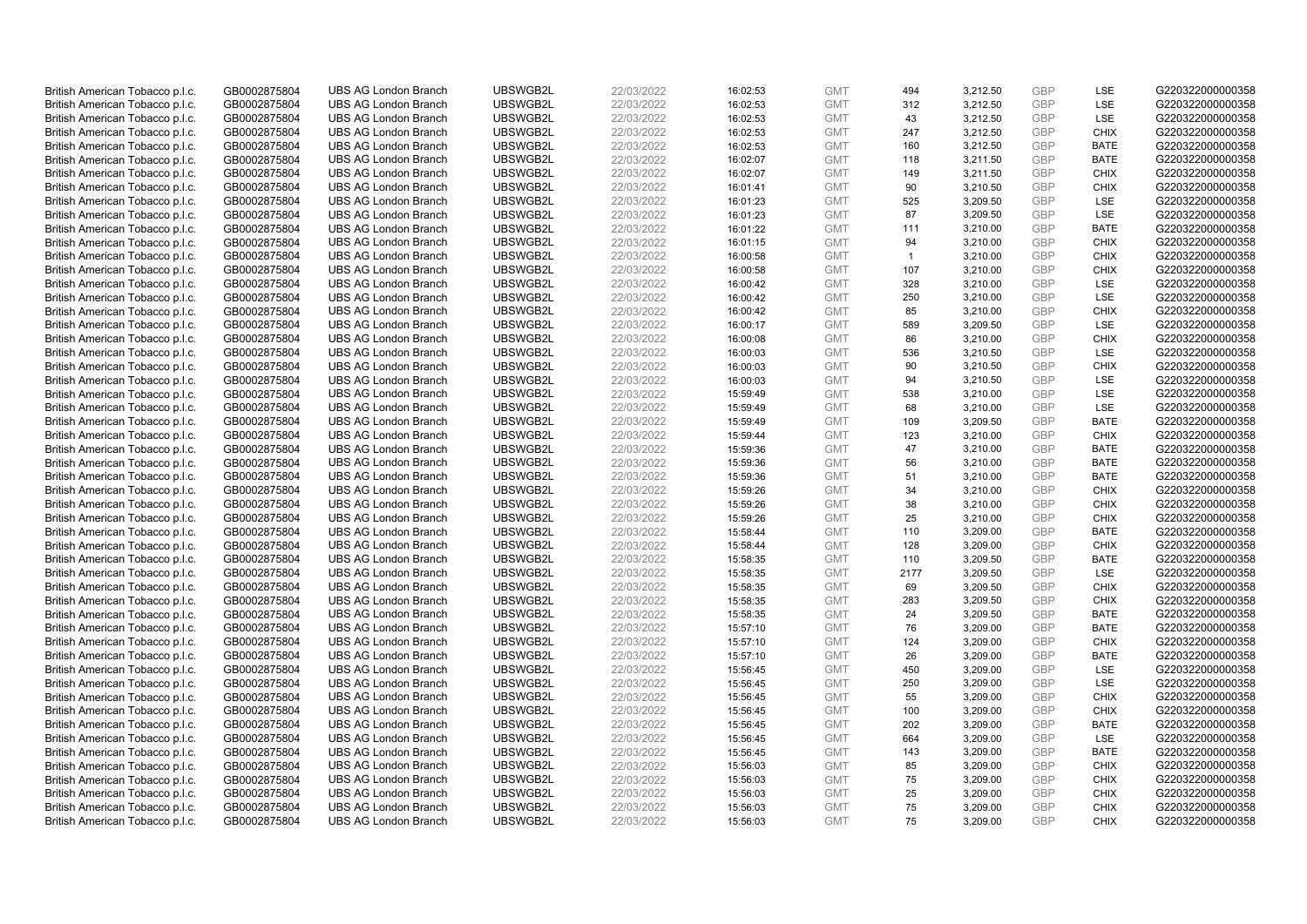| British American Tobacco p.l.c. | GB0002875804 | <b>UBS AG London Branch</b> | UBSWGB2L | 22/03/2022 | 15:56:03 | <b>GMT</b> | 75             | 3,209.00 | <b>GBP</b> | <b>CHIX</b> | G220322000000358 |
|---------------------------------|--------------|-----------------------------|----------|------------|----------|------------|----------------|----------|------------|-------------|------------------|
| British American Tobacco p.l.c. | GB0002875804 | <b>UBS AG London Branch</b> | UBSWGB2L | 22/03/2022 | 15:55:15 | <b>GMT</b> | 88             | 3,208.00 | GBP        | CHIX        | G220322000000358 |
| British American Tobacco p.l.c. | GB0002875804 | <b>UBS AG London Branch</b> | UBSWGB2L | 22/03/2022 | 15:55:14 | <b>GMT</b> | 656            | 3,207.50 | <b>GBP</b> | <b>LSE</b>  | G220322000000358 |
| British American Tobacco p.l.c. | GB0002875804 | <b>UBS AG London Branch</b> | UBSWGB2L | 22/03/2022 | 15:55:05 | <b>GMT</b> | 110            | 3,208.00 | <b>GBP</b> | <b>BATE</b> | G220322000000358 |
| British American Tobacco p.l.c. | GB0002875804 | <b>UBS AG London Branch</b> | UBSWGB2L | 22/03/2022 | 15:55:03 | <b>GMT</b> | 36             | 3,208.00 | <b>GBP</b> | <b>BATE</b> | G220322000000358 |
| British American Tobacco p.l.c. | GB0002875804 | <b>UBS AG London Branch</b> | UBSWGB2L | 22/03/2022 | 15:55:01 | <b>GMT</b> | 65             | 3,208.00 | <b>GBP</b> | <b>BATE</b> | G220322000000358 |
| British American Tobacco p.l.c. | GB0002875804 | <b>UBS AG London Branch</b> | UBSWGB2L | 22/03/2022 | 15:54:20 | <b>GMT</b> | 666            | 3,207.50 | <b>GBP</b> | LSE         | G220322000000358 |
| British American Tobacco p.l.c. | GB0002875804 | <b>UBS AG London Branch</b> | UBSWGB2L | 22/03/2022 | 15:54:16 | <b>GMT</b> | $\overline{1}$ | 3,208.00 | <b>GBP</b> | <b>CHIX</b> | G220322000000358 |
| British American Tobacco p.l.c. | GB0002875804 | <b>UBS AG London Branch</b> | UBSWGB2L | 22/03/2022 | 15:54:16 | <b>GMT</b> | 95             | 3,208.00 | GBP        | <b>CHIX</b> | G220322000000358 |
| British American Tobacco p.l.c. | GB0002875804 | <b>UBS AG London Branch</b> | UBSWGB2L | 22/03/2022 | 15:54:15 | <b>GMT</b> | 54             | 3,208.00 | <b>GBP</b> | <b>CHIX</b> | G220322000000358 |
| British American Tobacco p.l.c. | GB0002875804 | <b>UBS AG London Branch</b> | UBSWGB2L | 22/03/2022 | 15:54:15 | <b>GMT</b> | 41             | 3,208.00 | GBP        | <b>CHIX</b> | G220322000000358 |
| British American Tobacco p.l.c. | GB0002875804 | <b>UBS AG London Branch</b> | UBSWGB2L | 22/03/2022 | 15:54:11 | <b>GMT</b> | 88             | 3,208.00 | <b>GBP</b> | <b>CHIX</b> | G220322000000358 |
| British American Tobacco p.l.c. | GB0002875804 | <b>UBS AG London Branch</b> | UBSWGB2L | 22/03/2022 | 15:54:11 | <b>GMT</b> | 27             | 3,208.00 | GBP        | <b>CHIX</b> | G220322000000358 |
| British American Tobacco p.l.c. | GB0002875804 | <b>UBS AG London Branch</b> | UBSWGB2L | 22/03/2022 | 15:54:11 | <b>GMT</b> | 16             | 3,208.00 | <b>GBP</b> | <b>CHIX</b> | G220322000000358 |
| British American Tobacco p.l.c. | GB0002875804 | <b>UBS AG London Branch</b> | UBSWGB2L | 22/03/2022 | 15:54:11 | <b>GMT</b> | 88             | 3,208.00 | GBP        | <b>CHIX</b> | G220322000000358 |
| British American Tobacco p.l.c. | GB0002875804 | <b>UBS AG London Branch</b> | UBSWGB2L | 22/03/2022 | 15:54:11 | <b>GMT</b> | 383            | 3,208.00 | GBP        | <b>LSE</b>  | G220322000000358 |
| British American Tobacco p.l.c. | GB0002875804 | <b>UBS AG London Branch</b> | UBSWGB2L | 22/03/2022 | 15:54:11 | <b>GMT</b> | 54             | 3,208.00 | GBP        | <b>CHIX</b> | G220322000000358 |
| British American Tobacco p.l.c. | GB0002875804 | <b>UBS AG London Branch</b> | UBSWGB2L | 22/03/2022 | 15:54:11 | <b>GMT</b> | 122            | 3,208.00 | <b>GBP</b> | <b>BATE</b> | G220322000000358 |
| British American Tobacco p.l.c. | GB0002875804 | <b>UBS AG London Branch</b> | UBSWGB2L | 22/03/2022 | 15:54:11 | <b>GMT</b> | 169            | 3,208.00 | <b>GBP</b> | <b>LSE</b>  | G220322000000358 |
| British American Tobacco p.l.c. | GB0002875804 | <b>UBS AG London Branch</b> | UBSWGB2L | 22/03/2022 | 15:53:11 | <b>GMT</b> | 34             | 3,206.50 | <b>GBP</b> | LSE         | G220322000000358 |
| British American Tobacco p.l.c. | GB0002875804 | <b>UBS AG London Branch</b> | UBSWGB2L | 22/03/2022 | 15:53:11 | <b>GMT</b> | 25             | 3,206.50 | <b>GBP</b> | <b>BATE</b> | G220322000000358 |
| British American Tobacco p.l.c. | GB0002875804 | <b>UBS AG London Branch</b> | UBSWGB2L | 22/03/2022 | 15:53:11 | <b>GMT</b> | 100            | 3,206.50 | GBP        | LSE         | G220322000000358 |
| British American Tobacco p.l.c. | GB0002875804 | <b>UBS AG London Branch</b> | UBSWGB2L | 22/03/2022 | 15:53:11 | <b>GMT</b> | 100            | 3,206.50 | <b>GBP</b> | LSE         | G220322000000358 |
| British American Tobacco p.l.c. | GB0002875804 | <b>UBS AG London Branch</b> | UBSWGB2L | 22/03/2022 | 15:53:11 | <b>GMT</b> | 80             | 3,206.50 | GBP        | <b>LSE</b>  | G220322000000358 |
| British American Tobacco p.l.c. | GB0002875804 | <b>UBS AG London Branch</b> | UBSWGB2L | 22/03/2022 | 15:53:10 | <b>GMT</b> | 626            | 3,207.00 | <b>GBP</b> | LSE         | G220322000000358 |
| British American Tobacco p.l.c. | GB0002875804 | <b>UBS AG London Branch</b> | UBSWGB2L | 22/03/2022 | 15:52:23 | <b>GMT</b> | 91             | 3,207.00 | <b>GBP</b> | <b>CHIX</b> | G220322000000358 |
| British American Tobacco p.l.c. | GB0002875804 | <b>UBS AG London Branch</b> | UBSWGB2L | 22/03/2022 | 15:52:23 | <b>GMT</b> | 155            | 3,207.00 | <b>GBP</b> | <b>BATE</b> | G220322000000358 |
| British American Tobacco p.l.c. | GB0002875804 | <b>UBS AG London Branch</b> | UBSWGB2L | 22/03/2022 | 15:52:23 | <b>GMT</b> | 109            | 3,207.00 | GBP        | <b>BATE</b> | G220322000000358 |
| British American Tobacco p.l.c. | GB0002875804 | <b>UBS AG London Branch</b> | UBSWGB2L | 22/03/2022 | 15:52:23 | <b>GMT</b> | 85             | 3,207.00 | <b>GBP</b> | <b>CHIX</b> | G220322000000358 |
| British American Tobacco p.l.c. | GB0002875804 | <b>UBS AG London Branch</b> | UBSWGB2L | 22/03/2022 | 15:52:23 | <b>GMT</b> | 738            | 3,207.00 | GBP        | LSE         | G220322000000358 |
| British American Tobacco p.l.c. | GB0002875804 | <b>UBS AG London Branch</b> | UBSWGB2L | 22/03/2022 | 15:52:22 | <b>GMT</b> | 82             | 3,207.50 | <b>GBP</b> | <b>CHIX</b> | G220322000000358 |
| British American Tobacco p.l.c. | GB0002875804 | <b>UBS AG London Branch</b> | UBSWGB2L | 22/03/2022 | 15:52:22 | <b>GMT</b> | 267            | 3,207.50 | GBP        | CHIX        | G220322000000358 |
| British American Tobacco p.l.c. | GB0002875804 | <b>UBS AG London Branch</b> | UBSWGB2L | 22/03/2022 | 15:52:19 | <b>GMT</b> | 629            | 3,207.50 | <b>GBP</b> | LSE         | G220322000000358 |
| British American Tobacco p.l.c. | GB0002875804 | <b>UBS AG London Branch</b> | UBSWGB2L | 22/03/2022 | 15:50:25 | <b>GMT</b> | 95             | 3,209.00 | <b>GBP</b> | <b>CHIX</b> | G220322000000358 |
| British American Tobacco p.l.c. | GB0002875804 | <b>UBS AG London Branch</b> | UBSWGB2L | 22/03/2022 | 15:50:24 | <b>GMT</b> | 405            | 3,209.50 | GBP        | LSE         | G220322000000358 |
| British American Tobacco p.l.c. | GB0002875804 | <b>UBS AG London Branch</b> | UBSWGB2L | 22/03/2022 | 15:50:24 | <b>GMT</b> | 250            | 3,209.50 | <b>GBP</b> | LSE         | G220322000000358 |
| British American Tobacco p.l.c. | GB0002875804 | <b>UBS AG London Branch</b> | UBSWGB2L | 22/03/2022 | 15:50:24 | <b>GMT</b> | 116            | 3,209.50 | <b>GBP</b> | <b>CHIX</b> | G220322000000358 |
| British American Tobacco p.l.c. | GB0002875804 | <b>UBS AG London Branch</b> | UBSWGB2L | 22/03/2022 | 15:50:24 | <b>GMT</b> | 530            | 3,210.00 | <b>GBP</b> | LSE         | G220322000000358 |
| British American Tobacco p.l.c. | GB0002875804 | <b>UBS AG London Branch</b> | UBSWGB2L | 22/03/2022 | 15:50:24 | <b>GMT</b> | 191            | 3,210.00 | <b>GBP</b> | LSE         | G220322000000358 |
| British American Tobacco p.l.c. | GB0002875804 | <b>UBS AG London Branch</b> | UBSWGB2L | 22/03/2022 | 15:50:06 | <b>GMT</b> | 86             | 3,210.00 | <b>GBP</b> | <b>BATE</b> | G220322000000358 |
| British American Tobacco p.l.c. | GB0002875804 | <b>UBS AG London Branch</b> | UBSWGB2L | 22/03/2022 | 15:50:06 | <b>GMT</b> | 100            | 3,210.00 | GBP        | <b>BATE</b> | G220322000000358 |
| British American Tobacco p.l.c. | GB0002875804 | <b>UBS AG London Branch</b> | UBSWGB2L | 22/03/2022 | 15:50:02 | <b>GMT</b> | 659            | 3,210.00 | <b>GBP</b> | <b>LSE</b>  | G220322000000358 |
| British American Tobacco p.l.c. | GB0002875804 | <b>UBS AG London Branch</b> | UBSWGB2L | 22/03/2022 | 15:50:02 | <b>GMT</b> | 221            | 3,209.50 | <b>GBP</b> | LSE         | G220322000000358 |
| British American Tobacco p.l.c. | GB0002875804 | <b>UBS AG London Branch</b> | UBSWGB2L | 22/03/2022 | 15:49:44 | <b>GMT</b> | 43             | 3,210.00 | <b>GBP</b> | <b>BATE</b> | G220322000000358 |
| British American Tobacco p.l.c. | GB0002875804 | <b>UBS AG London Branch</b> | UBSWGB2L | 22/03/2022 | 15:49:40 | <b>GMT</b> | 41             | 3,210.00 | <b>GBP</b> | <b>BATE</b> | G220322000000358 |
| British American Tobacco p.l.c. | GB0002875804 | <b>UBS AG London Branch</b> | UBSWGB2L | 22/03/2022 | 15:49:36 | <b>GMT</b> | 15             | 3,210.00 | <b>GBP</b> | <b>CHIX</b> | G220322000000358 |
| British American Tobacco p.l.c. | GB0002875804 | <b>UBS AG London Branch</b> | UBSWGB2L | 22/03/2022 | 15:49:36 | <b>GMT</b> | 111            | 3,210.00 | <b>GBP</b> | <b>CHIX</b> | G220322000000358 |
| British American Tobacco p.l.c. | GB0002875804 | <b>UBS AG London Branch</b> | UBSWGB2L | 22/03/2022 | 15:49:36 | <b>GMT</b> | 152            | 3,210.00 | <b>GBP</b> | <b>CHIX</b> | G220322000000358 |
| British American Tobacco p.l.c. | GB0002875804 | <b>UBS AG London Branch</b> | UBSWGB2L | 22/03/2022 | 15:49:31 | <b>GMT</b> | $\overline{2}$ | 3,210.00 | <b>GBP</b> | <b>BATE</b> | G220322000000358 |
| British American Tobacco p.l.c. | GB0002875804 | <b>UBS AG London Branch</b> | UBSWGB2L | 22/03/2022 | 15:49:30 | <b>GMT</b> | 41             | 3,210.00 | <b>GBP</b> | <b>BATE</b> | G220322000000358 |
| British American Tobacco p.l.c. | GB0002875804 | <b>UBS AG London Branch</b> | UBSWGB2L | 22/03/2022 | 15:49:25 | <b>GMT</b> | 17             | 3,210.00 | <b>GBP</b> | <b>BATE</b> | G220322000000358 |
| British American Tobacco p.l.c. | GB0002875804 | <b>UBS AG London Branch</b> | UBSWGB2L | 22/03/2022 | 15:49:16 | <b>GMT</b> | 183            | 3,210.00 | <b>GBP</b> | LSE         | G220322000000358 |
| British American Tobacco p.l.c. | GB0002875804 | <b>UBS AG London Branch</b> | UBSWGB2L | 22/03/2022 | 15:49:16 | <b>GMT</b> | 295            | 3,210.00 | <b>GBP</b> | LSE         | G220322000000358 |
| British American Tobacco p.l.c. | GB0002875804 | <b>UBS AG London Branch</b> | UBSWGB2L | 22/03/2022 | 15:49:12 | <b>GMT</b> | 105            | 3.210.00 | GBP        | CHIX        | G220322000000358 |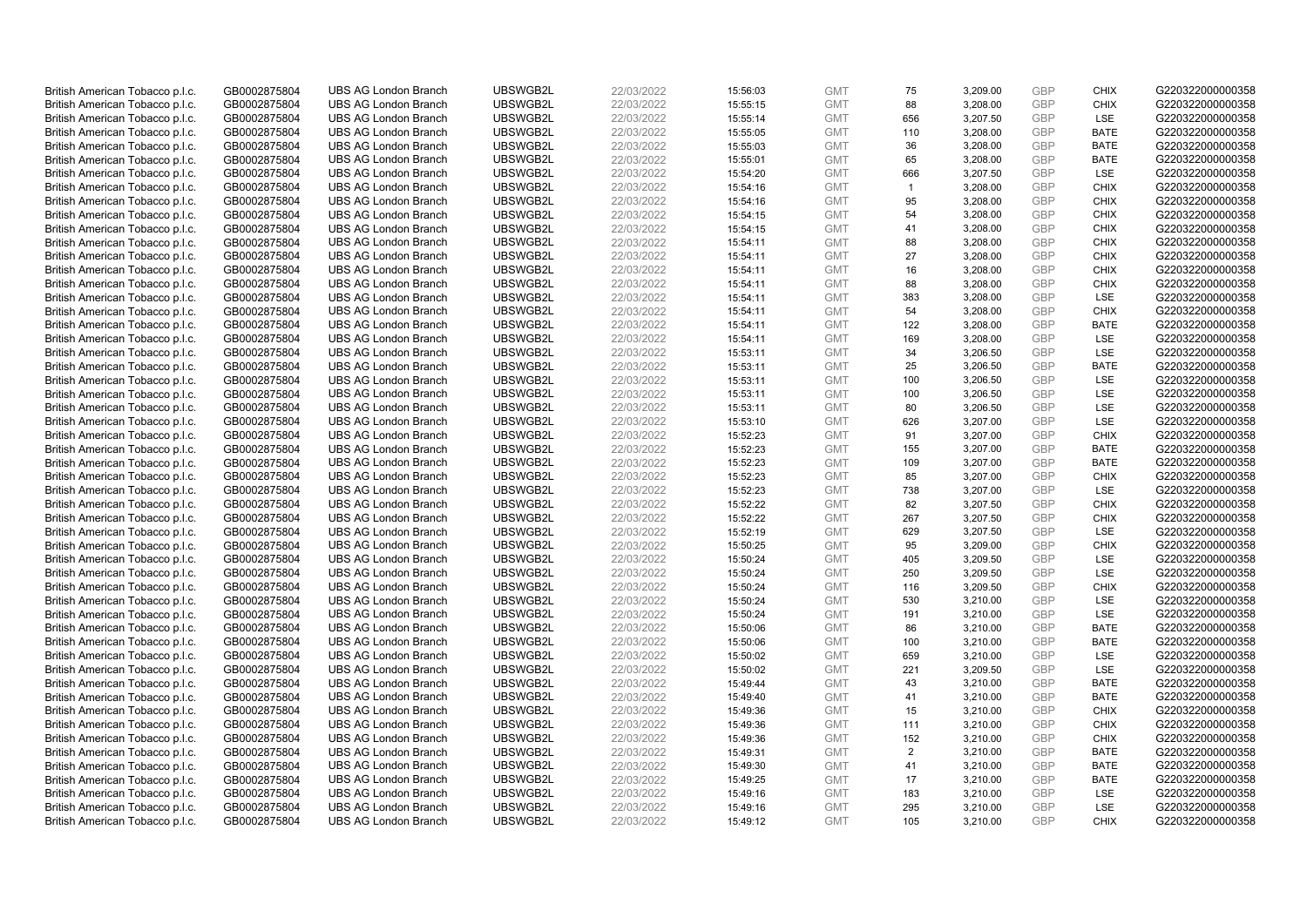| British American Tobacco p.l.c. | GB0002875804                 | <b>UBS AG London Branch</b> | UBSWGB2L             | 22/03/2022 | 15:49:12 | <b>GMT</b>               | $\mathbf{1}$ | 3,210.00 | <b>GBP</b> | <b>CHIX</b> | G220322000000358                     |
|---------------------------------|------------------------------|-----------------------------|----------------------|------------|----------|--------------------------|--------------|----------|------------|-------------|--------------------------------------|
| British American Tobacco p.l.c. | GB0002875804                 | <b>UBS AG London Branch</b> | UBSWGB2L             | 22/03/2022 | 15:49:12 | <b>GMT</b>               | 72           | 3,210.00 | <b>GBP</b> | <b>BATE</b> | G220322000000358                     |
| British American Tobacco p.l.c. | GB0002875804                 | <b>UBS AG London Branch</b> | UBSWGB2L             | 22/03/2022 | 15:49:12 | <b>GMT</b>               | 73           | 3,210.00 | <b>GBP</b> | <b>BATE</b> | G220322000000358                     |
| British American Tobacco p.l.c. | GB0002875804                 | <b>UBS AG London Branch</b> | UBSWGB2L             | 22/03/2022 | 15:49:12 | <b>GMT</b>               | 73           | 3,210.00 | <b>GBP</b> | <b>BATE</b> | G220322000000358                     |
| British American Tobacco p.l.c. | GB0002875804                 | <b>UBS AG London Branch</b> | UBSWGB2L             | 22/03/2022 | 15:49:12 | <b>GMT</b>               | 21           | 3,210.00 | <b>GBP</b> | <b>BATE</b> | G220322000000358                     |
| British American Tobacco p.l.c. | GB0002875804                 | <b>UBS AG London Branch</b> | UBSWGB2L             | 22/03/2022 | 15:48:20 | <b>GMT</b>               | 108          | 3,208.50 | <b>GBP</b> | <b>CHIX</b> | G220322000000358                     |
| British American Tobacco p.l.c. | GB0002875804                 | <b>UBS AG London Branch</b> | UBSWGB2L             | 22/03/2022 | 15:48:05 | <b>GMT</b>               | 150          | 3,209.00 | <b>GBP</b> | <b>CHIX</b> | G220322000000358                     |
| British American Tobacco p.l.c. | GB0002875804                 | <b>UBS AG London Branch</b> | UBSWGB2L             | 22/03/2022 | 15:48:05 | <b>GMT</b>               | 566          | 3,209.00 | <b>GBP</b> | LSE         | G220322000000358                     |
| British American Tobacco p.l.c. | GB0002875804                 | <b>UBS AG London Branch</b> | UBSWGB2L             | 22/03/2022 | 15:48:05 | <b>GMT</b>               | 87           | 3,209.00 | <b>GBP</b> | <b>CHIX</b> | G220322000000358                     |
| British American Tobacco p.l.c. | GB0002875804                 | <b>UBS AG London Branch</b> | UBSWGB2L             | 22/03/2022 | 15:48:05 | <b>GMT</b>               | 12           | 3,209.00 | <b>GBP</b> | <b>CHIX</b> | G220322000000358                     |
| British American Tobacco p.l.c. | GB0002875804                 | <b>UBS AG London Branch</b> | UBSWGB2L             | 22/03/2022 | 15:47:35 | <b>GMT</b>               | 144          | 3,209.00 | <b>GBP</b> | <b>CHIX</b> | G220322000000358                     |
| British American Tobacco p.l.c. | GB0002875804                 | <b>UBS AG London Branch</b> | UBSWGB2L             | 22/03/2022 | 15:47:35 | <b>GMT</b>               | 113          | 3,209.00 | <b>GBP</b> | <b>BATE</b> | G220322000000358                     |
| British American Tobacco p.l.c. | GB0002875804                 | <b>UBS AG London Branch</b> | UBSWGB2L             | 22/03/2022 | 15:47:35 | <b>GMT</b>               | 8            | 3,209.00 | <b>GBP</b> | <b>BATE</b> | G220322000000358                     |
| British American Tobacco p.l.c. | GB0002875804                 | <b>UBS AG London Branch</b> | UBSWGB2L             | 22/03/2022 | 15:47:35 | <b>GMT</b>               | 551          | 3,209.00 | <b>GBP</b> | LSE         | G220322000000358                     |
| British American Tobacco p.l.c. | GB0002875804                 | <b>UBS AG London Branch</b> | UBSWGB2L             | 22/03/2022 | 15:47:08 | <b>GMT</b>               | 96           | 3,209.50 | <b>GBP</b> | <b>CHIX</b> | G220322000000358                     |
| British American Tobacco p.l.c. | GB0002875804                 | <b>UBS AG London Branch</b> | UBSWGB2L             | 22/03/2022 | 15:47:03 | <b>GMT</b>               | 103          | 3,209.00 | <b>GBP</b> | <b>BATE</b> | G220322000000358                     |
| British American Tobacco p.l.c. | GB0002875804                 | <b>UBS AG London Branch</b> | UBSWGB2L             | 22/03/2022 | 15:47:03 | <b>GMT</b>               | 60           | 3,209.00 | <b>GBP</b> | LSE         | G220322000000358                     |
| British American Tobacco p.l.c. | GB0002875804                 | <b>UBS AG London Branch</b> | UBSWGB2L             | 22/03/2022 | 15:47:03 | <b>GMT</b>               | 517          | 3,209.00 | <b>GBP</b> | LSE         | G220322000000358                     |
| British American Tobacco p.l.c. | GB0002875804                 | <b>UBS AG London Branch</b> | UBSWGB2L             | 22/03/2022 | 15:47:03 | <b>GMT</b>               | 253          | 3,209.00 | <b>GBP</b> | LSE         | G220322000000358                     |
| British American Tobacco p.l.c. | GB0002875804                 | <b>UBS AG London Branch</b> | UBSWGB2L             | 22/03/2022 | 15:46:46 | <b>GMT</b>               | 104          | 3,209.00 | <b>GBP</b> | <b>CHIX</b> | G220322000000358                     |
| British American Tobacco p.l.c. | GB0002875804                 | <b>UBS AG London Branch</b> | UBSWGB2L             | 22/03/2022 | 15:46:36 | <b>GMT</b>               | 317          | 3,209.00 | <b>GBP</b> | <b>LSE</b>  | G220322000000358                     |
| British American Tobacco p.l.c. | GB0002875804                 | <b>UBS AG London Branch</b> | UBSWGB2L             | 22/03/2022 | 15:46:33 | <b>GMT</b>               | 273          | 3,209.00 | <b>GBP</b> | <b>BATE</b> | G220322000000358                     |
| British American Tobacco p.l.c. | GB0002875804                 | <b>UBS AG London Branch</b> | UBSWGB2L             | 22/03/2022 | 15:46:33 | <b>GMT</b>               | 8            | 3,209.00 | <b>GBP</b> | <b>BATE</b> | G220322000000358                     |
| British American Tobacco p.l.c. | GB0002875804                 | <b>UBS AG London Branch</b> | UBSWGB2L             | 22/03/2022 | 15:46:33 | <b>GMT</b>               | 333          | 3,209.00 | <b>GBP</b> | LSE         | G220322000000358                     |
| British American Tobacco p.l.c. | GB0002875804                 | <b>UBS AG London Branch</b> | UBSWGB2L             | 22/03/2022 | 15:46:08 | <b>GMT</b>               | 91           | 3,208.00 | <b>GBP</b> | <b>CHIX</b> | G220322000000358                     |
| British American Tobacco p.l.c. | GB0002875804                 | <b>UBS AG London Branch</b> | UBSWGB2L             | 22/03/2022 | 15:46:08 | <b>GMT</b>               | 157          | 3,208.00 | <b>GBP</b> | <b>CHIX</b> | G220322000000358                     |
| British American Tobacco p.l.c. | GB0002875804                 | <b>UBS AG London Branch</b> | UBSWGB2L             | 22/03/2022 | 15:45:33 | <b>GMT</b>               | 92           | 3,207.00 | <b>GBP</b> | <b>CHIX</b> | G220322000000358                     |
| British American Tobacco p.l.c. | GB0002875804                 | <b>UBS AG London Branch</b> | UBSWGB2L             | 22/03/2022 | 15:45:33 | <b>GMT</b>               | 625          | 3,207.00 | <b>GBP</b> | LSE         | G220322000000358                     |
| British American Tobacco p.l.c. | GB0002875804                 | <b>UBS AG London Branch</b> | UBSWGB2L             | 22/03/2022 | 15:45:33 | <b>GMT</b>               | 129          | 3,207.00 | <b>GBP</b> | LSE         | G220322000000358                     |
| British American Tobacco p.l.c. | GB0002875804                 | <b>UBS AG London Branch</b> | UBSWGB2L             | 22/03/2022 | 15:45:22 | <b>GMT</b>               | 75           | 3,206.50 | <b>GBP</b> | <b>CHIX</b> | G220322000000358                     |
| British American Tobacco p.l.c. | GB0002875804                 | <b>UBS AG London Branch</b> | UBSWGB2L             | 22/03/2022 | 15:45:01 | <b>GMT</b>               | 53           | 3,206.00 | <b>GBP</b> | <b>CHIX</b> | G220322000000358                     |
| British American Tobacco p.l.c. |                              | <b>UBS AG London Branch</b> | UBSWGB2L             | 22/03/2022 | 15:45:01 |                          | 31           | 3,206.00 | <b>GBP</b> | <b>CHIX</b> | G220322000000358                     |
| British American Tobacco p.l.c. | GB0002875804<br>GB0002875804 | <b>UBS AG London Branch</b> | UBSWGB2L             | 22/03/2022 | 15:44:27 | <b>GMT</b><br><b>GMT</b> | 93           | 3,205.00 | <b>GBP</b> | <b>CHIX</b> | G220322000000358                     |
|                                 |                              |                             |                      |            |          |                          | 97           |          |            | <b>CHIX</b> |                                      |
| British American Tobacco p.l.c. | GB0002875804                 | <b>UBS AG London Branch</b> | UBSWGB2L<br>UBSWGB2L | 22/03/2022 | 15:44:27 | <b>GMT</b>               | 536          | 3,205.00 | <b>GBP</b> | <b>LSE</b>  | G220322000000358<br>G220322000000358 |
| British American Tobacco p.l.c. | GB0002875804                 | UBS AG London Branch        |                      | 22/03/2022 | 15:44:24 | <b>GMT</b>               |              | 3,205.00 | <b>GBP</b> |             |                                      |
| British American Tobacco p.l.c. | GB0002875804                 | <b>UBS AG London Branch</b> | UBSWGB2L             | 22/03/2022 | 15:44:24 | <b>GMT</b>               | 67           | 3,205.00 | <b>GBP</b> | LSE         | G220322000000358                     |
| British American Tobacco p.l.c. | GB0002875804                 | <b>UBS AG London Branch</b> | UBSWGB2L             | 22/03/2022 | 15:43:11 | <b>GMT</b>               | 111          | 3,205.00 | <b>GBP</b> | <b>BATE</b> | G220322000000358                     |
| British American Tobacco p.l.c. | GB0002875804                 | <b>UBS AG London Branch</b> | UBSWGB2L             | 22/03/2022 | 15:43:11 | <b>GMT</b>               | 121          | 3,205.00 | <b>GBP</b> | <b>BATE</b> | G220322000000358                     |
| British American Tobacco p.l.c. | GB0002875804                 | UBS AG London Branch        | UBSWGB2L             | 22/03/2022 | 15:43:09 | <b>GMT</b>               | 80           | 3,205.00 | <b>GBP</b> | <b>CHIX</b> | G220322000000358                     |
| British American Tobacco p.l.c. | GB0002875804                 | <b>UBS AG London Branch</b> | UBSWGB2L             | 22/03/2022 | 15:43:09 | <b>GMT</b>               | 89           | 3,205.00 | <b>GBP</b> | <b>CHIX</b> | G220322000000358                     |
| British American Tobacco p.l.c. | GB0002875804                 | <b>UBS AG London Branch</b> | UBSWGB2L             | 22/03/2022 | 15:43:07 | <b>GMT</b>               | 101          | 3,205.50 | <b>GBP</b> | <b>CHIX</b> | G220322000000358                     |
| British American Tobacco p.l.c. | GB0002875804                 | <b>UBS AG London Branch</b> | UBSWGB2L             | 22/03/2022 | 15:43:07 | <b>GMT</b>               | 583          | 3,205.50 | <b>GBP</b> | LSE         | G220322000000358                     |
| British American Tobacco p.l.c. | GB0002875804                 | <b>UBS AG London Branch</b> | UBSWGB2L             | 22/03/2022 | 15:43:06 | <b>GMT</b>               | 100          | 3,205.50 | <b>GBP</b> | LSE         | G220322000000358                     |
| British American Tobacco p.l.c. | GB0002875804                 | <b>UBS AG London Branch</b> | UBSWGB2L             | 22/03/2022 | 15:42:12 | <b>GMT</b>               | 106          | 3,205.00 | <b>GBP</b> | <b>CHIX</b> | G220322000000358                     |
| British American Tobacco p.l.c. | GB0002875804                 | <b>UBS AG London Branch</b> | UBSWGB2L             | 22/03/2022 | 15:42:06 | <b>GMT</b>               | 200          | 3,206.50 | <b>GBP</b> | LSE         | G220322000000358                     |
| British American Tobacco p.l.c. | GB0002875804                 | <b>UBS AG London Branch</b> | UBSWGB2L             | 22/03/2022 | 15:42:06 | <b>GMT</b>               | 200          | 3,206.50 | <b>GBP</b> | LSE         | G220322000000358                     |
| British American Tobacco p.l.c. | GB0002875804                 | <b>UBS AG London Branch</b> | UBSWGB2L             | 22/03/2022 | 15:42:06 | <b>GMT</b>               | 90           | 3,206.50 | <b>GBP</b> | LSE         | G220322000000358                     |
| British American Tobacco p.l.c. | GB0002875804                 | <b>UBS AG London Branch</b> | UBSWGB2L             | 22/03/2022 | 15:42:06 | <b>GMT</b>               | 188          | 3,206.50 | <b>GBP</b> | LSE         | G220322000000358                     |
| British American Tobacco p.l.c. | GB0002875804                 | <b>UBS AG London Branch</b> | UBSWGB2L             | 22/03/2022 | 15:42:06 | <b>GMT</b>               | 183          | 3,206.50 | <b>GBP</b> | LSE         | G220322000000358                     |
| British American Tobacco p.l.c. | GB0002875804                 | <b>UBS AG London Branch</b> | UBSWGB2L             | 22/03/2022 | 15:42:06 | <b>GMT</b>               | 366          | 3,206.50 | <b>GBP</b> | LSE         | G220322000000358                     |
| British American Tobacco p.l.c. | GB0002875804                 | <b>UBS AG London Branch</b> | UBSWGB2L             | 22/03/2022 | 15:42:06 | <b>GMT</b>               | 122          | 3,206.50 | <b>GBP</b> | <b>BATE</b> | G220322000000358                     |
| British American Tobacco p.l.c. | GB0002875804                 | <b>UBS AG London Branch</b> | UBSWGB2L             | 22/03/2022 | 15:41:39 | <b>GMT</b>               | 39           | 3,207.00 | <b>GBP</b> | <b>CHIX</b> | G220322000000358                     |
| British American Tobacco p.l.c. | GB0002875804                 | <b>UBS AG London Branch</b> | UBSWGB2L             | 22/03/2022 | 15:41:39 | <b>GMT</b>               | 58           | 3,207.00 | <b>GBP</b> | <b>CHIX</b> | G220322000000358                     |
| British American Tobacco p.l.c. | GB0002875804                 | <b>UBS AG London Branch</b> | UBSWGB2L             | 22/03/2022 | 15:41:27 | <b>GMT</b>               | 114          | 3,208.00 | GBP        | <b>BATE</b> | G220322000000358                     |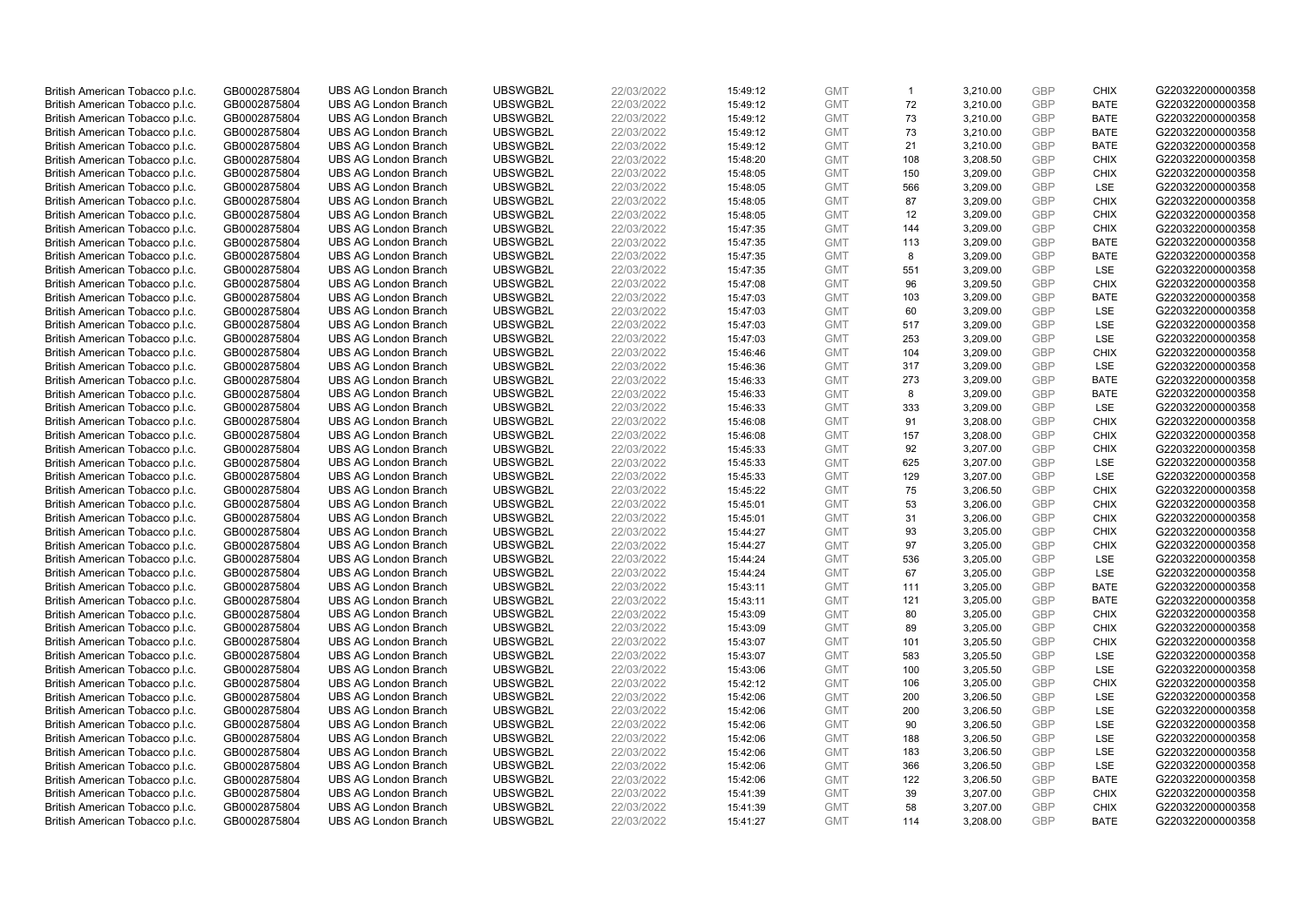| British American Tobacco p.l.c. | GB0002875804 | <b>UBS AG London Branch</b> | UBSWGB2L | 22/03/2022 | 15:41:27 | <b>GMT</b> | 155            | 3,208.00 | <b>GBP</b> | <b>CHIX</b> | G220322000000358 |
|---------------------------------|--------------|-----------------------------|----------|------------|----------|------------|----------------|----------|------------|-------------|------------------|
|                                 |              |                             |          |            |          |            |                |          |            | LSE         |                  |
| British American Tobacco p.l.c. | GB0002875804 | <b>UBS AG London Branch</b> | UBSWGB2L | 22/03/2022 | 15:41:27 | <b>GMT</b> | 663            | 3,208.00 | <b>GBP</b> |             | G220322000000358 |
| British American Tobacco p.l.c. | GB0002875804 | <b>UBS AG London Branch</b> | UBSWGB2L | 22/03/2022 | 15:41:27 | <b>GMT</b> | 21             | 3,208.00 | <b>GBP</b> | <b>CHIX</b> | G220322000000358 |
| British American Tobacco p.l.c. | GB0002875804 | <b>UBS AG London Branch</b> | UBSWGB2L | 22/03/2022 | 15:41:27 | <b>GMT</b> | 62             | 3,208.00 | <b>GBP</b> | <b>CHIX</b> | G220322000000358 |
| British American Tobacco p.l.c. | GB0002875804 | <b>UBS AG London Branch</b> | UBSWGB2L | 22/03/2022 | 15:41:27 | <b>GMT</b> | 90             | 3,208.00 | <b>GBP</b> | <b>CHIX</b> | G220322000000358 |
| British American Tobacco p.l.c. | GB0002875804 | <b>UBS AG London Branch</b> | UBSWGB2L | 22/03/2022 | 15:40:52 | <b>GMT</b> | 109            | 3,208.50 | <b>GBP</b> | BATE        | G220322000000358 |
| British American Tobacco p.l.c. | GB0002875804 | <b>UBS AG London Branch</b> | UBSWGB2L | 22/03/2022 | 15:40:47 | <b>GMT</b> | 238            | 3,209.00 | <b>GBP</b> | LSE         | G220322000000358 |
| British American Tobacco p.l.c. | GB0002875804 | <b>UBS AG London Branch</b> | UBSWGB2L | 22/03/2022 | 15:40:47 | <b>GMT</b> | 100            | 3,209.00 | <b>GBP</b> | LSE         | G220322000000358 |
| British American Tobacco p.l.c. | GB0002875804 | <b>UBS AG London Branch</b> | UBSWGB2L | 22/03/2022 | 15:40:47 | <b>GMT</b> | 100            | 3,209.00 | <b>GBP</b> | LSE         | G220322000000358 |
| British American Tobacco p.l.c. | GB0002875804 | <b>UBS AG London Branch</b> | UBSWGB2L | 22/03/2022 | 15:40:47 | <b>GMT</b> | 87             | 3,209.00 | <b>GBP</b> | LSE         | G220322000000358 |
| British American Tobacco p.l.c. | GB0002875804 | <b>UBS AG London Branch</b> | UBSWGB2L | 22/03/2022 | 15:40:47 | <b>GMT</b> | 100            | 3,209.00 | <b>GBP</b> | LSE         | G220322000000358 |
| British American Tobacco p.l.c. | GB0002875804 | <b>UBS AG London Branch</b> | UBSWGB2L | 22/03/2022 | 15:40:47 | <b>GMT</b> | 110            | 3,209.00 | <b>GBP</b> | LSE         | G220322000000358 |
| British American Tobacco p.l.c. | GB0002875804 | <b>UBS AG London Branch</b> | UBSWGB2L | 22/03/2022 | 15:40:47 | <b>GMT</b> | 91             | 3,209.00 | <b>GBP</b> | <b>CHIX</b> | G220322000000358 |
| British American Tobacco p.l.c. | GB0002875804 | <b>UBS AG London Branch</b> | UBSWGB2L | 22/03/2022 | 15:40:46 | <b>GMT</b> | 95             | 3,209.50 | <b>GBP</b> | <b>CHIX</b> | G220322000000358 |
| British American Tobacco p.l.c. | GB0002875804 | <b>UBS AG London Branch</b> | UBSWGB2L | 22/03/2022 | 15:40:45 | <b>GMT</b> | $\overline{7}$ | 3,209.00 | <b>GBP</b> | <b>BATE</b> | G220322000000358 |
| British American Tobacco p.l.c. | GB0002875804 | <b>UBS AG London Branch</b> | UBSWGB2L | 22/03/2022 | 15:40:45 | <b>GMT</b> | 100            | 3,209.00 | <b>GBP</b> | <b>BATE</b> | G220322000000358 |
| British American Tobacco p.l.c. | GB0002875804 | <b>UBS AG London Branch</b> | UBSWGB2L | 22/03/2022 | 15:40:45 | <b>GMT</b> | $\overline{4}$ | 3,209.00 | <b>GBP</b> | <b>BATE</b> | G220322000000358 |
| British American Tobacco p.l.c. | GB0002875804 | <b>UBS AG London Branch</b> | UBSWGB2L | 22/03/2022 | 15:40:45 | <b>GMT</b> | 31             | 3,209.00 | <b>GBP</b> | <b>BATE</b> | G220322000000358 |
| British American Tobacco p.l.c. | GB0002875804 | <b>UBS AG London Branch</b> | UBSWGB2L | 22/03/2022 | 15:40:45 | <b>GMT</b> | 71             | 3,209.00 | <b>GBP</b> | <b>BATE</b> | G220322000000358 |
| British American Tobacco p.l.c. | GB0002875804 | <b>UBS AG London Branch</b> | UBSWGB2L | 22/03/2022 | 15:40:45 | <b>GMT</b> | $\overline{7}$ | 3,209.00 | <b>GBP</b> | <b>BATE</b> | G220322000000358 |
| British American Tobacco p.l.c. | GB0002875804 | <b>UBS AG London Branch</b> | UBSWGB2L | 22/03/2022 | 15:40:01 | <b>GMT</b> | 600            | 3,208.50 | <b>GBP</b> | LSE         | G220322000000358 |
| British American Tobacco p.l.c. | GB0002875804 | <b>UBS AG London Branch</b> | UBSWGB2L | 22/03/2022 | 15:40:01 | <b>GMT</b> | 217            | 3,208.50 | <b>GBP</b> | LSE         | G220322000000358 |
| British American Tobacco p.l.c. | GB0002875804 | <b>UBS AG London Branch</b> | UBSWGB2L | 22/03/2022 | 15:40:01 | <b>GMT</b> | 82             | 3,208.50 | <b>GBP</b> | <b>CHIX</b> | G220322000000358 |
| British American Tobacco p.l.c. | GB0002875804 | <b>UBS AG London Branch</b> | UBSWGB2L | 22/03/2022 | 15:40:01 | <b>GMT</b> | 344            | 3,208.50 | <b>GBP</b> | LSE         | G220322000000358 |
| British American Tobacco p.l.c. | GB0002875804 | <b>UBS AG London Branch</b> | UBSWGB2L | 22/03/2022 | 15:39:56 | <b>GMT</b> | 125            | 3,209.00 | <b>GBP</b> | <b>CHIX</b> | G220322000000358 |
| British American Tobacco p.l.c. | GB0002875804 | <b>UBS AG London Branch</b> | UBSWGB2L | 22/03/2022 | 15:39:56 | <b>GMT</b> | 25             | 3,209.00 | <b>GBP</b> | <b>CHIX</b> | G220322000000358 |
| British American Tobacco p.l.c. | GB0002875804 | <b>UBS AG London Branch</b> | UBSWGB2L | 22/03/2022 | 15:39:56 | <b>GMT</b> | 177            | 3,209.00 | <b>GBP</b> | LSE         | G220322000000358 |
| British American Tobacco p.l.c. | GB0002875804 | <b>UBS AG London Branch</b> | UBSWGB2L | 22/03/2022 | 15:39:56 | <b>GMT</b> | 181            | 3,209.00 | <b>GBP</b> | LSE         | G220322000000358 |
| British American Tobacco p.l.c. | GB0002875804 | <b>UBS AG London Branch</b> | UBSWGB2L | 22/03/2022 | 15:39:56 | <b>GMT</b> | 287            | 3,209.00 | <b>GBP</b> | LSE         | G220322000000358 |
| British American Tobacco p.l.c. | GB0002875804 | <b>UBS AG London Branch</b> | UBSWGB2L | 22/03/2022 | 15:39:12 | <b>GMT</b> | 88             | 3,208.00 | <b>GBP</b> | <b>CHIX</b> | G220322000000358 |
| British American Tobacco p.l.c. |              | <b>UBS AG London Branch</b> | UBSWGB2L | 22/03/2022 |          | <b>GMT</b> | 153            | 3,208.00 | <b>GBP</b> | <b>BATE</b> | G220322000000358 |
|                                 | GB0002875804 |                             | UBSWGB2L |            | 15:39:12 |            | 130            |          |            |             |                  |
| British American Tobacco p.l.c. | GB0002875804 | <b>UBS AG London Branch</b> |          | 22/03/2022 | 15:39:12 | <b>GMT</b> |                | 3,207.50 | <b>GBP</b> | <b>LSE</b>  | G220322000000358 |
| British American Tobacco p.l.c. | GB0002875804 | <b>UBS AG London Branch</b> | UBSWGB2L | 22/03/2022 | 15:39:12 | <b>GMT</b> | 251<br>41      | 3,208.00 | <b>GBP</b> | LSE         | G220322000000358 |
| British American Tobacco p.l.c. | GB0002875804 | <b>UBS AG London Branch</b> | UBSWGB2L | 22/03/2022 | 15:39:12 | <b>GMT</b> |                | 3,208.00 | <b>GBP</b> | <b>CHIX</b> | G220322000000358 |
| British American Tobacco p.l.c. | GB0002875804 | <b>UBS AG London Branch</b> | UBSWGB2L | 22/03/2022 | 15:39:12 | <b>GMT</b> | 321            | 3,208.00 | <b>GBP</b> | LSE         | G220322000000358 |
| British American Tobacco p.l.c. | GB0002875804 | <b>UBS AG London Branch</b> | UBSWGB2L | 22/03/2022 | 15:39:12 | <b>GMT</b> | 61             | 3,208.00 | <b>GBP</b> | <b>CHIX</b> | G220322000000358 |
| British American Tobacco p.l.c. | GB0002875804 | <b>UBS AG London Branch</b> | UBSWGB2L | 22/03/2022 | 15:39:12 | <b>GMT</b> | 104            | 3,208.00 | <b>GBP</b> | <b>BATE</b> | G220322000000358 |
| British American Tobacco p.l.c. | GB0002875804 | <b>UBS AG London Branch</b> | UBSWGB2L | 22/03/2022 | 15:38:46 | <b>GMT</b> | 67             | 3,207.00 | <b>GBP</b> | LSE         | G220322000000358 |
| British American Tobacco p.l.c. | GB0002875804 | <b>UBS AG London Branch</b> | UBSWGB2L | 22/03/2022 | 15:38:28 | <b>GMT</b> | 31             | 3,206.50 | <b>GBP</b> | <b>CHIX</b> | G220322000000358 |
| British American Tobacco p.l.c. | GB0002875804 | <b>UBS AG London Branch</b> | UBSWGB2L | 22/03/2022 | 15:38:28 | <b>GMT</b> | 190            | 3,206.50 | <b>GBP</b> | <b>CHIX</b> | G220322000000358 |
| British American Tobacco p.l.c. | GB0002875804 | <b>UBS AG London Branch</b> | UBSWGB2L | 22/03/2022 | 15:37:11 | <b>GMT</b> | 48             | 3,206.00 | <b>GBP</b> | <b>BATE</b> | G220322000000358 |
| British American Tobacco p.l.c. | GB0002875804 | <b>UBS AG London Branch</b> | UBSWGB2L | 22/03/2022 | 15:37:11 | <b>GMT</b> | 32             | 3,206.50 | <b>GBP</b> | <b>CHIX</b> | G220322000000358 |
| British American Tobacco p.l.c. | GB0002875804 | <b>UBS AG London Branch</b> | UBSWGB2L | 22/03/2022 | 15:37:11 | <b>GMT</b> | 616            | 3,206.50 | <b>GBP</b> | LSE         | G220322000000358 |
| British American Tobacco p.l.c. | GB0002875804 | <b>UBS AG London Branch</b> | UBSWGB2L | 22/03/2022 | 15:37:11 | <b>GMT</b> | 68             | 3,206.00 | <b>GBP</b> | <b>BATE</b> | G220322000000358 |
| British American Tobacco p.l.c. | GB0002875804 | <b>UBS AG London Branch</b> | UBSWGB2L | 22/03/2022 | 15:37:11 | <b>GMT</b> | 102            | 3,206.50 | <b>GBP</b> | <b>BATE</b> | G220322000000358 |
| British American Tobacco p.l.c. | GB0002875804 | <b>UBS AG London Branch</b> | UBSWGB2L | 22/03/2022 | 15:37:04 | <b>GMT</b> | 274            | 3,207.00 | <b>GBP</b> | <b>CHIX</b> | G220322000000358 |
| British American Tobacco p.l.c. | GB0002875804 | <b>UBS AG London Branch</b> | UBSWGB2L | 22/03/2022 | 15:37:04 | <b>GMT</b> | 11             | 3,207.00 | <b>GBP</b> | <b>CHIX</b> | G220322000000358 |
| British American Tobacco p.l.c. | GB0002875804 | <b>UBS AG London Branch</b> | UBSWGB2L | 22/03/2022 | 15:36:50 | <b>GMT</b> | 29             | 3,207.00 | <b>GBP</b> | <b>CHIX</b> | G220322000000358 |
| British American Tobacco p.l.c. | GB0002875804 | <b>UBS AG London Branch</b> | UBSWGB2L | 22/03/2022 | 15:36:49 | <b>GMT</b> | 15             | 3,207.00 | <b>GBP</b> | <b>CHIX</b> | G220322000000358 |
| British American Tobacco p.l.c. | GB0002875804 | <b>UBS AG London Branch</b> | UBSWGB2L | 22/03/2022 | 15:36:13 | <b>GMT</b> | 121            | 3,206.50 | <b>GBP</b> | <b>CHIX</b> | G220322000000358 |
| British American Tobacco p.l.c. | GB0002875804 | <b>UBS AG London Branch</b> | UBSWGB2L | 22/03/2022 | 15:35:57 | <b>GMT</b> | 157            | 3,206.50 | <b>GBP</b> | <b>BATE</b> | G220322000000358 |
| British American Tobacco p.l.c. | GB0002875804 | <b>UBS AG London Branch</b> | UBSWGB2L | 22/03/2022 | 15:35:52 | <b>GMT</b> | $\mathbf{1}$   | 3,207.00 | <b>GBP</b> | LSE         | G220322000000358 |
| British American Tobacco p.l.c. | GB0002875804 | <b>UBS AG London Branch</b> | UBSWGB2L | 22/03/2022 | 15:35:52 | <b>GMT</b> | 82             | 3,207.00 | <b>GBP</b> | LSE         | G220322000000358 |
| British American Tobacco p.l.c. | GB0002875804 | <b>UBS AG London Branch</b> | UBSWGB2L | 22/03/2022 | 15:35:52 | <b>GMT</b> | 250            | 3.207.00 | GBP        | LSE         | G220322000000358 |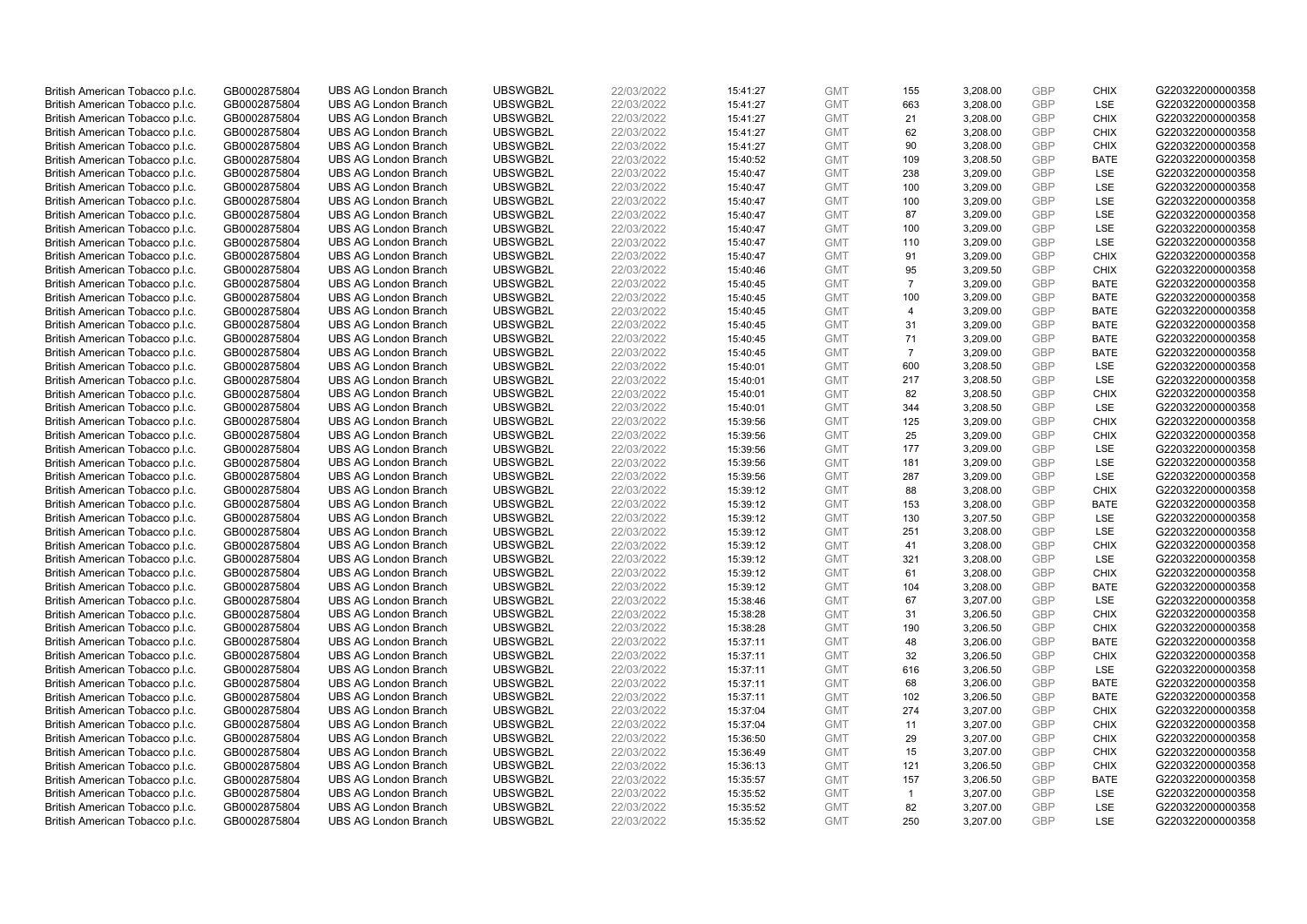| British American Tobacco p.l.c. | GB0002875804 | <b>UBS AG London Branch</b> | UBSWGB2L | 22/03/2022 | 15:35:52 | <b>GMT</b> | 250 | 3,207.00 | <b>GBP</b> | LSE         | G220322000000358 |
|---------------------------------|--------------|-----------------------------|----------|------------|----------|------------|-----|----------|------------|-------------|------------------|
| British American Tobacco p.l.c. | GB0002875804 | <b>UBS AG London Branch</b> | UBSWGB2L | 22/03/2022 | 15:35:52 | <b>GMT</b> | 673 | 3,207.00 | GBP        | LSE         | G220322000000358 |
| British American Tobacco p.l.c. | GB0002875804 | <b>UBS AG London Branch</b> | UBSWGB2L | 22/03/2022 | 15:35:41 | <b>GMT</b> | 102 | 3,207.00 | <b>GBP</b> | <b>BATE</b> | G220322000000358 |
| British American Tobacco p.l.c. | GB0002875804 | <b>UBS AG London Branch</b> | UBSWGB2L | 22/03/2022 | 15:35:39 | <b>GMT</b> | 222 | 3,207.00 | <b>GBP</b> | LSE         | G220322000000358 |
| British American Tobacco p.l.c. | GB0002875804 | <b>UBS AG London Branch</b> | UBSWGB2L | 22/03/2022 | 15:35:39 | <b>GMT</b> | 388 | 3,207.00 | <b>GBP</b> | LSE         | G220322000000358 |
| British American Tobacco p.l.c. | GB0002875804 | <b>UBS AG London Branch</b> | UBSWGB2L | 22/03/2022 | 15:35:39 | <b>GMT</b> | 86  | 3,207.00 | <b>GBP</b> | CHIX        | G220322000000358 |
| British American Tobacco p.l.c. | GB0002875804 | <b>UBS AG London Branch</b> | UBSWGB2L | 22/03/2022 | 15:35:00 | <b>GMT</b> | 9   | 3,208.00 | <b>GBP</b> | <b>CHIX</b> | G220322000000358 |
| British American Tobacco p.l.c. | GB0002875804 | <b>UBS AG London Branch</b> | UBSWGB2L | 22/03/2022 | 15:35:00 | <b>GMT</b> | 72  | 3,208.00 | <b>GBP</b> | <b>CHIX</b> | G220322000000358 |
| British American Tobacco p.l.c. | GB0002875804 | <b>UBS AG London Branch</b> | UBSWGB2L | 22/03/2022 | 15:35:00 | <b>GMT</b> | 34  | 3,208.00 | <b>GBP</b> | <b>CHIX</b> | G220322000000358 |
| British American Tobacco p.l.c. | GB0002875804 | <b>UBS AG London Branch</b> | UBSWGB2L | 22/03/2022 | 15:34:35 | <b>GMT</b> | 49  | 3,206.50 | <b>GBP</b> | LSE         | G220322000000358 |
| British American Tobacco p.l.c. | GB0002875804 | <b>UBS AG London Branch</b> | UBSWGB2L | 22/03/2022 | 15:34:35 | <b>GMT</b> | 251 | 3,206.50 | <b>GBP</b> | <b>LSE</b>  | G220322000000358 |
| British American Tobacco p.l.c. | GB0002875804 | <b>UBS AG London Branch</b> | UBSWGB2L | 22/03/2022 | 15:34:35 | <b>GMT</b> | 49  | 3,206.50 | <b>GBP</b> | LSE         | G220322000000358 |
| British American Tobacco p.l.c. | GB0002875804 | <b>UBS AG London Branch</b> | UBSWGB2L | 22/03/2022 | 15:34:35 | <b>GMT</b> | 47  | 3,206.50 | <b>GBP</b> | LSE         | G220322000000358 |
| British American Tobacco p.l.c. | GB0002875804 | <b>UBS AG London Branch</b> | UBSWGB2L | 22/03/2022 | 15:34:35 | <b>GMT</b> | 57  | 3,207.00 | <b>GBP</b> | <b>CHIX</b> | G220322000000358 |
| British American Tobacco p.l.c. | GB0002875804 | <b>UBS AG London Branch</b> | UBSWGB2L | 22/03/2022 | 15:34:35 | <b>GMT</b> | 59  | 3,207.00 | <b>GBP</b> | <b>CHIX</b> | G220322000000358 |
| British American Tobacco p.l.c. | GB0002875804 | <b>UBS AG London Branch</b> | UBSWGB2L | 22/03/2022 | 15:34:34 | <b>GMT</b> | 98  | 3,207.00 | <b>GBP</b> | <b>CHIX</b> | G220322000000358 |
| British American Tobacco p.l.c. | GB0002875804 | <b>UBS AG London Branch</b> | UBSWGB2L | 22/03/2022 | 15:34:34 | <b>GMT</b> | 32  | 3,207.00 | <b>GBP</b> | <b>CHIX</b> | G220322000000358 |
| British American Tobacco p.l.c. | GB0002875804 | <b>UBS AG London Branch</b> | UBSWGB2L | 22/03/2022 | 15:34:34 | <b>GMT</b> | 66  | 3,207.00 | <b>GBP</b> | <b>CHIX</b> | G220322000000358 |
| British American Tobacco p.l.c. | GB0002875804 | <b>UBS AG London Branch</b> | UBSWGB2L | 22/03/2022 | 15:34:34 | <b>GMT</b> | 607 | 3,207.00 | <b>GBP</b> | <b>LSE</b>  | G220322000000358 |
| British American Tobacco p.l.c. | GB0002875804 | <b>UBS AG London Branch</b> | UBSWGB2L | 22/03/2022 | 15:33:15 | <b>GMT</b> | 115 | 3,207.00 | <b>GBP</b> | <b>BATE</b> | G220322000000358 |
| British American Tobacco p.l.c. | GB0002875804 | <b>UBS AG London Branch</b> | UBSWGB2L | 22/03/2022 | 15:33:15 | <b>GMT</b> | 13  | 3,207.00 | <b>GBP</b> | <b>CHIX</b> | G220322000000358 |
| British American Tobacco p.l.c. | GB0002875804 | <b>UBS AG London Branch</b> | UBSWGB2L | 22/03/2022 | 15:33:15 | <b>GMT</b> | 100 | 3,207.00 | <b>GBP</b> | <b>CHIX</b> | G220322000000358 |
| British American Tobacco p.l.c. | GB0002875804 | <b>UBS AG London Branch</b> | UBSWGB2L | 22/03/2022 | 15:33:15 | <b>GMT</b> | 119 | 3,207.00 | <b>GBP</b> | <b>CHIX</b> | G220322000000358 |
| British American Tobacco p.l.c. | GB0002875804 | <b>UBS AG London Branch</b> | UBSWGB2L | 22/03/2022 | 15:33:06 | <b>GMT</b> | 85  | 3,207.50 | GBP        | <b>BATE</b> | G220322000000358 |
| British American Tobacco p.l.c. | GB0002875804 | <b>UBS AG London Branch</b> | UBSWGB2L | 22/03/2022 | 15:32:50 | <b>GMT</b> | 38  | 3,207.50 | GBP        | <b>BATE</b> | G220322000000358 |
| British American Tobacco p.l.c. | GB0002875804 | <b>UBS AG London Branch</b> | UBSWGB2L | 22/03/2022 | 15:32:50 | <b>GMT</b> | 307 | 3,208.00 | <b>GBP</b> | <b>LSE</b>  | G220322000000358 |
| British American Tobacco p.l.c. | GB0002875804 | <b>UBS AG London Branch</b> | UBSWGB2L | 22/03/2022 | 15:32:50 | <b>GMT</b> | 308 | 3,208.00 | <b>GBP</b> | LSE         | G220322000000358 |
| British American Tobacco p.l.c. | GB0002875804 | <b>UBS AG London Branch</b> | UBSWGB2L | 22/03/2022 | 15:32:50 | <b>GMT</b> | 71  | 3,208.00 | <b>GBP</b> | <b>CHIX</b> | G220322000000358 |
| British American Tobacco p.l.c. | GB0002875804 | <b>UBS AG London Branch</b> | UBSWGB2L | 22/03/2022 | 15:32:50 | <b>GMT</b> | 111 | 3,208.00 | GBP        | <b>BATE</b> | G220322000000358 |
| British American Tobacco p.l.c. | GB0002875804 | <b>UBS AG London Branch</b> | UBSWGB2L | 22/03/2022 | 15:32:50 | <b>GMT</b> | 65  | 3,208.00 | <b>GBP</b> | LSE         | G220322000000358 |
| British American Tobacco p.l.c. | GB0002875804 | <b>UBS AG London Branch</b> | UBSWGB2L | 22/03/2022 | 15:32:50 | <b>GMT</b> | 43  | 3,208.00 | GBP        | <b>CHIX</b> | G220322000000358 |
| British American Tobacco p.l.c. | GB0002875804 | <b>UBS AG London Branch</b> | UBSWGB2L | 22/03/2022 | 15:32:50 | <b>GMT</b> | 141 | 3,208.00 | <b>GBP</b> | <b>LSE</b>  | G220322000000358 |
| British American Tobacco p.l.c. | GB0002875804 | <b>UBS AG London Branch</b> | UBSWGB2L | 22/03/2022 | 15:32:50 | <b>GMT</b> | 400 | 3,208.00 | GBP        | <b>LSE</b>  | G220322000000358 |
| British American Tobacco p.l.c. | GB0002875804 | <b>UBS AG London Branch</b> | UBSWGB2L | 22/03/2022 | 15:32:23 | <b>GMT</b> | 12  | 3,208.00 | <b>GBP</b> | LSE         | G220322000000358 |
| British American Tobacco p.l.c. | GB0002875804 | <b>UBS AG London Branch</b> | UBSWGB2L | 22/03/2022 | 15:32:23 | <b>GMT</b> | 668 | 3,208.00 | GBP        | LSE         | G220322000000358 |
| British American Tobacco p.l.c. | GB0002875804 | <b>UBS AG London Branch</b> | UBSWGB2L | 22/03/2022 | 15:32:23 | <b>GMT</b> | 391 | 3,208.00 | <b>GBP</b> | LSE         | G220322000000358 |
| British American Tobacco p.l.c. | GB0002875804 | <b>UBS AG London Branch</b> | UBSWGB2L | 22/03/2022 | 15:32:23 | <b>GMT</b> | 87  | 3,208.00 | GBP        | <b>CHIX</b> | G220322000000358 |
| British American Tobacco p.l.c. | GB0002875804 | <b>UBS AG London Branch</b> | UBSWGB2L | 22/03/2022 | 15:32:23 | <b>GMT</b> | 99  | 3,208.00 | <b>GBP</b> | <b>CHIX</b> | G220322000000358 |
| British American Tobacco p.l.c. | GB0002875804 | <b>UBS AG London Branch</b> | UBSWGB2L | 22/03/2022 | 15:32:23 | <b>GMT</b> | 83  | 3,208.00 | <b>GBP</b> | <b>BATE</b> | G220322000000358 |
| British American Tobacco p.l.c. | GB0002875804 | <b>UBS AG London Branch</b> | UBSWGB2L | 22/03/2022 | 15:32:23 | <b>GMT</b> | 300 | 3,208.00 | <b>GBP</b> | LSE         | G220322000000358 |
| British American Tobacco p.l.c. | GB0002875804 | <b>UBS AG London Branch</b> | UBSWGB2L | 22/03/2022 | 15:32:02 | <b>GMT</b> | 21  | 3,208.00 | GBP        | <b>BATE</b> | G220322000000358 |
| British American Tobacco p.l.c. | GB0002875804 | <b>UBS AG London Branch</b> | UBSWGB2L | 22/03/2022 | 15:32:02 | <b>GMT</b> | 82  | 3,208.00 | <b>GBP</b> | LSE         | G220322000000358 |
| British American Tobacco p.l.c. | GB0002875804 | <b>UBS AG London Branch</b> | UBSWGB2L | 22/03/2022 | 15:31:59 | <b>GMT</b> | 104 | 3,208.50 | <b>GBP</b> | <b>BATE</b> | G220322000000358 |
| British American Tobacco p.l.c. | GB0002875804 | <b>UBS AG London Branch</b> | UBSWGB2L | 22/03/2022 | 15:31:58 | <b>GMT</b> | 91  | 3,208.50 | <b>GBP</b> | <b>CHIX</b> | G220322000000358 |
| British American Tobacco p.l.c. | GB0002875804 | <b>UBS AG London Branch</b> | UBSWGB2L | 22/03/2022 | 15:31:13 | <b>GMT</b> | 22  | 3,208.50 | <b>GBP</b> | <b>BATE</b> | G220322000000358 |
| British American Tobacco p.l.c. | GB0002875804 | <b>UBS AG London Branch</b> | UBSWGB2L | 22/03/2022 | 15:30:50 | <b>GMT</b> | 92  | 3,209.00 | <b>GBP</b> | <b>CHIX</b> | G220322000000358 |
| British American Tobacco p.l.c. | GB0002875804 | <b>UBS AG London Branch</b> | UBSWGB2L | 22/03/2022 | 15:30:50 | <b>GMT</b> | 81  | 3,209.00 | <b>GBP</b> | <b>CHIX</b> | G220322000000358 |
| British American Tobacco p.l.c. | GB0002875804 | <b>UBS AG London Branch</b> | UBSWGB2L | 22/03/2022 | 15:30:18 | <b>GMT</b> | 13  | 3,210.00 | <b>GBP</b> | <b>BATE</b> | G220322000000358 |
| British American Tobacco p.l.c. | GB0002875804 | <b>UBS AG London Branch</b> | UBSWGB2L | 22/03/2022 | 15:30:18 | <b>GMT</b> | 89  | 3,210.00 | <b>GBP</b> | <b>BATE</b> | G220322000000358 |
| British American Tobacco p.l.c. | GB0002875804 | <b>UBS AG London Branch</b> | UBSWGB2L | 22/03/2022 | 15:30:12 | <b>GMT</b> | 108 | 3,210.50 | <b>GBP</b> | <b>BATE</b> | G220322000000358 |
| British American Tobacco p.l.c. | GB0002875804 | <b>UBS AG London Branch</b> | UBSWGB2L | 22/03/2022 | 15:30:11 | <b>GMT</b> | 189 | 3,211.00 | <b>GBP</b> | <b>CHIX</b> | G220322000000358 |
| British American Tobacco p.l.c. | GB0002875804 | <b>UBS AG London Branch</b> | UBSWGB2L | 22/03/2022 | 15:30:11 | <b>GMT</b> | 111 | 3,211.00 | <b>GBP</b> | <b>CHIX</b> | G220322000000358 |
| British American Tobacco p.l.c. | GB0002875804 | <b>UBS AG London Branch</b> | UBSWGB2L | 22/03/2022 | 15:30:11 | <b>GMT</b> | 343 | 3,211.00 | <b>GBP</b> | LSE         | G220322000000358 |
| British American Tobacco p.l.c. | GB0002875804 | <b>UBS AG London Branch</b> | UBSWGB2L | 22/03/2022 | 15:30:11 | <b>GMT</b> | 210 | 3,211.00 | GBP        | <b>LSE</b>  | G220322000000358 |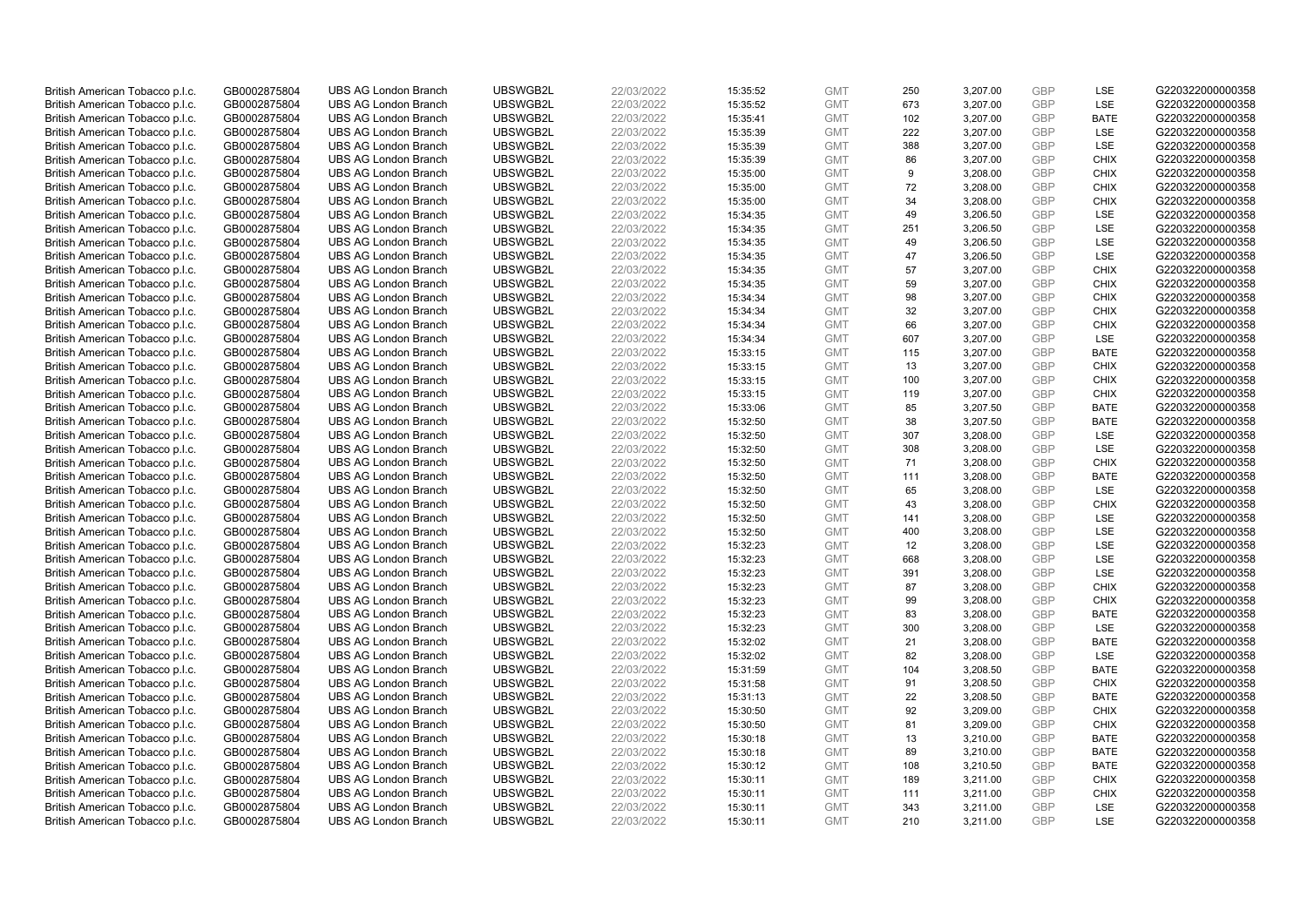| British American Tobacco p.l.c. | GB0002875804 | <b>UBS AG London Branch</b> | UBSWGB2L | 22/03/2022 | 15:30:11 | <b>GMT</b> | 584            | 3,211.00 | <b>GBP</b> | LSE         | G220322000000358 |
|---------------------------------|--------------|-----------------------------|----------|------------|----------|------------|----------------|----------|------------|-------------|------------------|
|                                 |              |                             |          |            |          |            |                |          |            | <b>CHIX</b> |                  |
| British American Tobacco p.l.c. | GB0002875804 | <b>UBS AG London Branch</b> | UBSWGB2L | 22/03/2022 | 15:29:30 | <b>GMT</b> | 80             | 3,210.00 | <b>GBP</b> |             | G220322000000358 |
| British American Tobacco p.l.c. | GB0002875804 | <b>UBS AG London Branch</b> | UBSWGB2L | 22/03/2022 | 15:29:30 | <b>GMT</b> | 800            | 3,210.00 | <b>GBP</b> | LSE         | G220322000000358 |
| British American Tobacco p.l.c. | GB0002875804 | <b>UBS AG London Branch</b> | UBSWGB2L | 22/03/2022 | 15:29:30 | <b>GMT</b> | 19             | 3,210.00 | <b>GBP</b> | <b>BATE</b> | G220322000000358 |
| British American Tobacco p.l.c. | GB0002875804 | <b>UBS AG London Branch</b> | UBSWGB2L | 22/03/2022 | 15:29:30 | <b>GMT</b> | 95             | 3,210.00 | <b>GBP</b> | <b>BATE</b> | G220322000000358 |
| British American Tobacco p.l.c. | GB0002875804 | <b>UBS AG London Branch</b> | UBSWGB2L | 22/03/2022 | 15:29:23 | <b>GMT</b> | 21             | 3,210.50 | <b>GBP</b> | <b>CHIX</b> | G220322000000358 |
| British American Tobacco p.l.c. | GB0002875804 | <b>UBS AG London Branch</b> | UBSWGB2L | 22/03/2022 | 15:29:23 | <b>GMT</b> | 100            | 3,210.50 | <b>GBP</b> | <b>CHIX</b> | G220322000000358 |
| British American Tobacco p.l.c. | GB0002875804 | <b>UBS AG London Branch</b> | UBSWGB2L | 22/03/2022 | 15:29:23 | <b>GMT</b> | 677            | 3,210.50 | <b>GBP</b> | LSE         | G220322000000358 |
| British American Tobacco p.l.c. | GB0002875804 | <b>UBS AG London Branch</b> | UBSWGB2L | 22/03/2022 | 15:29:23 | <b>GMT</b> | 449            | 3,210.50 | <b>GBP</b> | LSE         | G220322000000358 |
| British American Tobacco p.l.c. | GB0002875804 | <b>UBS AG London Branch</b> | UBSWGB2L | 22/03/2022 | 15:29:23 | <b>GMT</b> | 176            | 3,210.50 | <b>GBP</b> | LSE         | G220322000000358 |
| British American Tobacco p.l.c. | GB0002875804 | <b>UBS AG London Branch</b> | UBSWGB2L | 22/03/2022 | 15:29:23 | <b>GMT</b> | 130            | 3,210.50 | <b>GBP</b> | <b>CHIX</b> | G220322000000358 |
| British American Tobacco p.l.c. | GB0002875804 | <b>UBS AG London Branch</b> | UBSWGB2L | 22/03/2022 | 15:29:23 | <b>GMT</b> | 167            | 3,210.50 | <b>GBP</b> | <b>BATE</b> | G220322000000358 |
| British American Tobacco p.l.c. | GB0002875804 | <b>UBS AG London Branch</b> | UBSWGB2L | 22/03/2022 | 15:28:26 | <b>GMT</b> | 125            | 3,210.00 | <b>GBP</b> | <b>CHIX</b> | G220322000000358 |
| British American Tobacco p.l.c. | GB0002875804 | <b>UBS AG London Branch</b> | UBSWGB2L | 22/03/2022 | 15:28:26 | <b>GMT</b> | 85             | 3,210.00 | <b>GBP</b> | <b>CHIX</b> | G220322000000358 |
| British American Tobacco p.l.c. | GB0002875804 | <b>UBS AG London Branch</b> | UBSWGB2L | 22/03/2022 | 15:27:58 | <b>GMT</b> | 84             | 3,210.00 | <b>GBP</b> | <b>CHIX</b> | G220322000000358 |
| British American Tobacco p.l.c. | GB0002875804 | <b>UBS AG London Branch</b> | UBSWGB2L | 22/03/2022 | 15:26:39 | <b>GMT</b> | 495            | 3,206.50 | <b>GBP</b> | LSE         | G220322000000358 |
|                                 | GB0002875804 | <b>UBS AG London Branch</b> | UBSWGB2L | 22/03/2022 | 15:26:39 | <b>GMT</b> | 118            |          | <b>GBP</b> | <b>CHIX</b> | G220322000000358 |
| British American Tobacco p.l.c. |              |                             |          |            |          |            | 185            | 3,206.50 | <b>GBP</b> | LSE         |                  |
| British American Tobacco p.l.c. | GB0002875804 | <b>UBS AG London Branch</b> | UBSWGB2L | 22/03/2022 | 15:26:39 | <b>GMT</b> |                | 3,206.50 |            |             | G220322000000358 |
| British American Tobacco p.l.c. | GB0002875804 | <b>UBS AG London Branch</b> | UBSWGB2L | 22/03/2022 | 15:26:39 | <b>GMT</b> | 113            | 3,207.00 | <b>GBP</b> | <b>BATE</b> | G220322000000358 |
| British American Tobacco p.l.c. | GB0002875804 | <b>UBS AG London Branch</b> | UBSWGB2L | 22/03/2022 | 15:26:39 | <b>GMT</b> | 658            | 3,207.50 | <b>GBP</b> | LSE         | G220322000000358 |
| British American Tobacco p.l.c. | GB0002875804 | <b>UBS AG London Branch</b> | UBSWGB2L | 22/03/2022 | 15:26:39 | <b>GMT</b> | 128            | 3,207.50 | <b>GBP</b> | <b>BATE</b> | G220322000000358 |
| British American Tobacco p.l.c. | GB0002875804 | <b>UBS AG London Branch</b> | UBSWGB2L | 22/03/2022 | 15:26:09 | <b>GMT</b> | 78             | 3,208.00 | <b>GBP</b> | <b>CHIX</b> | G220322000000358 |
| British American Tobacco p.l.c. | GB0002875804 | <b>UBS AG London Branch</b> | UBSWGB2L | 22/03/2022 | 15:26:09 | <b>GMT</b> | 17             | 3,208.00 | <b>GBP</b> | <b>CHIX</b> | G220322000000358 |
| British American Tobacco p.l.c. | GB0002875804 | <b>UBS AG London Branch</b> | UBSWGB2L | 22/03/2022 | 15:26:09 | <b>GMT</b> | 16             | 3,208.00 | <b>GBP</b> | <b>CHIX</b> | G220322000000358 |
| British American Tobacco p.l.c. | GB0002875804 | <b>UBS AG London Branch</b> | UBSWGB2L | 22/03/2022 | 15:26:09 | <b>GMT</b> | 72             | 3,208.00 | <b>GBP</b> | <b>CHIX</b> | G220322000000358 |
| British American Tobacco p.l.c. | GB0002875804 | <b>UBS AG London Branch</b> | UBSWGB2L | 22/03/2022 | 15:26:09 | <b>GMT</b> | 16             | 3,208.00 | <b>GBP</b> | <b>CHIX</b> | G220322000000358 |
| British American Tobacco p.l.c. | GB0002875804 | <b>UBS AG London Branch</b> | UBSWGB2L | 22/03/2022 | 15:26:09 | <b>GMT</b> | 67             | 3,208.00 | <b>GBP</b> | <b>CHIX</b> | G220322000000358 |
| British American Tobacco p.l.c. | GB0002875804 | <b>UBS AG London Branch</b> | UBSWGB2L | 22/03/2022 | 15:25:13 | <b>GMT</b> | 109            | 3,208.50 | <b>GBP</b> | LSE         | G220322000000358 |
| British American Tobacco p.l.c. | GB0002875804 | <b>UBS AG London Branch</b> | UBSWGB2L | 22/03/2022 | 15:25:13 | <b>GMT</b> | 562            | 3,208.50 | <b>GBP</b> | LSE         | G220322000000358 |
| British American Tobacco p.l.c. | GB0002875804 | <b>UBS AG London Branch</b> | UBSWGB2L | 22/03/2022 | 15:25:12 | <b>GMT</b> | 153            | 3,208.50 | <b>GBP</b> | <b>CHIX</b> | G220322000000358 |
| British American Tobacco p.l.c. | GB0002875804 | <b>UBS AG London Branch</b> | UBSWGB2L | 22/03/2022 | 15:25:10 | <b>GMT</b> | 300            | 3,209.00 | <b>GBP</b> | LSE         | G220322000000358 |
| British American Tobacco p.l.c. | GB0002875804 | <b>UBS AG London Branch</b> | UBSWGB2L | 22/03/2022 | 15:25:10 | <b>GMT</b> | 328            | 3,209.00 | <b>GBP</b> | LSE         | G220322000000358 |
| British American Tobacco p.l.c. | GB0002875804 | <b>UBS AG London Branch</b> | UBSWGB2L | 22/03/2022 | 15:24:51 | <b>GMT</b> | 100            | 3,209.50 | <b>GBP</b> | <b>BATE</b> | G220322000000358 |
| British American Tobacco p.l.c. | GB0002875804 | <b>UBS AG London Branch</b> | UBSWGB2L | 22/03/2022 | 15:24:51 | <b>GMT</b> | 92             | 3,209.50 | <b>GBP</b> | <b>BATE</b> | G220322000000358 |
| British American Tobacco p.l.c. | GB0002875804 | <b>UBS AG London Branch</b> | UBSWGB2L | 22/03/2022 | 15:24:23 | <b>GMT</b> | $\overline{2}$ | 3,209.00 | <b>GBP</b> | <b>CHIX</b> | G220322000000358 |
| British American Tobacco p.l.c. | GB0002875804 | <b>UBS AG London Branch</b> | UBSWGB2L | 22/03/2022 | 15:24:23 | <b>GMT</b> | 90             | 3,209.00 | <b>GBP</b> | <b>CHIX</b> | G220322000000358 |
| British American Tobacco p.l.c. | GB0002875804 | <b>UBS AG London Branch</b> | UBSWGB2L | 22/03/2022 | 15:24:23 | <b>GMT</b> | 10             | 3,209.00 | <b>GBP</b> | <b>CHIX</b> | G220322000000358 |
| British American Tobacco p.l.c. | GB0002875804 | <b>UBS AG London Branch</b> | UBSWGB2L | 22/03/2022 | 15:24:23 | <b>GMT</b> | 28             | 3,209.00 | <b>GBP</b> | <b>CHIX</b> | G220322000000358 |
| British American Tobacco p.l.c. | GB0002875804 | <b>UBS AG London Branch</b> | UBSWGB2L | 22/03/2022 | 15:24:23 | <b>GMT</b> | 51             | 3,209.00 | <b>GBP</b> | <b>CHIX</b> | G220322000000358 |
| British American Tobacco p.l.c. | GB0002875804 | <b>UBS AG London Branch</b> | UBSWGB2L | 22/03/2022 | 15:24:23 | <b>GMT</b> | 90             | 3,209.50 | <b>GBP</b> | <b>CHIX</b> | G220322000000358 |
| British American Tobacco p.l.c. | GB0002875804 | <b>UBS AG London Branch</b> | UBSWGB2L | 22/03/2022 | 15:24:23 | <b>GMT</b> | 134            | 3,209.50 | <b>GBP</b> | <b>BATE</b> | G220322000000358 |
| British American Tobacco p.l.c. | GB0002875804 | <b>UBS AG London Branch</b> | UBSWGB2L | 22/03/2022 | 15:24:23 | <b>GMT</b> | 598            | 3,209.50 | <b>GBP</b> | LSE         | G220322000000358 |
| British American Tobacco p.l.c. | GB0002875804 | <b>UBS AG London Branch</b> | UBSWGB2L | 22/03/2022 | 15:24:20 | <b>GMT</b> | 912            | 3,210.00 | <b>GBP</b> | LSE         | G220322000000358 |
| British American Tobacco p.l.c. | GB0002875804 | <b>UBS AG London Branch</b> | UBSWGB2L | 22/03/2022 | 15:24:20 | <b>GMT</b> | 45             | 3,210.00 | <b>GBP</b> | <b>BATE</b> | G220322000000358 |
| British American Tobacco p.l.c. | GB0002875804 | <b>UBS AG London Branch</b> | UBSWGB2L | 22/03/2022 | 15:24:20 | <b>GMT</b> | 67             | 3,210.00 | <b>GBP</b> | <b>BATE</b> | G220322000000358 |
|                                 |              |                             |          |            |          |            |                |          |            |             |                  |
| British American Tobacco p.l.c. | GB0002875804 | <b>UBS AG London Branch</b> | UBSWGB2L | 22/03/2022 | 15:24:20 | <b>GMT</b> | 36<br>18       | 3,210.50 | <b>GBP</b> | <b>CHIX</b> | G220322000000358 |
| British American Tobacco p.l.c. | GB0002875804 | <b>UBS AG London Branch</b> | UBSWGB2L | 22/03/2022 | 15:24:20 | <b>GMT</b> |                | 3,210.50 | <b>GBP</b> | <b>CHIX</b> | G220322000000358 |
| British American Tobacco p.l.c. | GB0002875804 | <b>UBS AG London Branch</b> | UBSWGB2L | 22/03/2022 | 15:24:18 | <b>GMT</b> | 94             | 3,210.50 | <b>GBP</b> | <b>CHIX</b> | G220322000000358 |
| British American Tobacco p.l.c. | GB0002875804 | <b>UBS AG London Branch</b> | UBSWGB2L | 22/03/2022 | 15:23:37 | <b>GMT</b> | 96             | 3,209.00 | <b>GBP</b> | <b>CHIX</b> | G220322000000358 |
| British American Tobacco p.l.c. | GB0002875804 | <b>UBS AG London Branch</b> | UBSWGB2L | 22/03/2022 | 15:22:39 | <b>GMT</b> | 21             | 3,210.00 | <b>GBP</b> | <b>BATE</b> | G220322000000358 |
| British American Tobacco p.l.c. | GB0002875804 | <b>UBS AG London Branch</b> | UBSWGB2L | 22/03/2022 | 15:22:34 | <b>GMT</b> | 89             | 3,210.00 | <b>GBP</b> | <b>BATE</b> | G220322000000358 |
| British American Tobacco p.l.c. | GB0002875804 | <b>UBS AG London Branch</b> | UBSWGB2L | 22/03/2022 | 15:22:29 | <b>GMT</b> | 662            | 3,210.00 | <b>GBP</b> | LSE         | G220322000000358 |
| British American Tobacco p.l.c. | GB0002875804 | <b>UBS AG London Branch</b> | UBSWGB2L | 22/03/2022 | 15:22:29 | <b>GMT</b> | 85             | 3,210.00 | <b>GBP</b> | <b>CHIX</b> | G220322000000358 |
| British American Tobacco p.l.c. | GB0002875804 | <b>UBS AG London Branch</b> | UBSWGB2L | 22/03/2022 | 15:22:29 | <b>GMT</b> | 83             | 3.210.00 | GBP        | <b>CHIX</b> | G220322000000358 |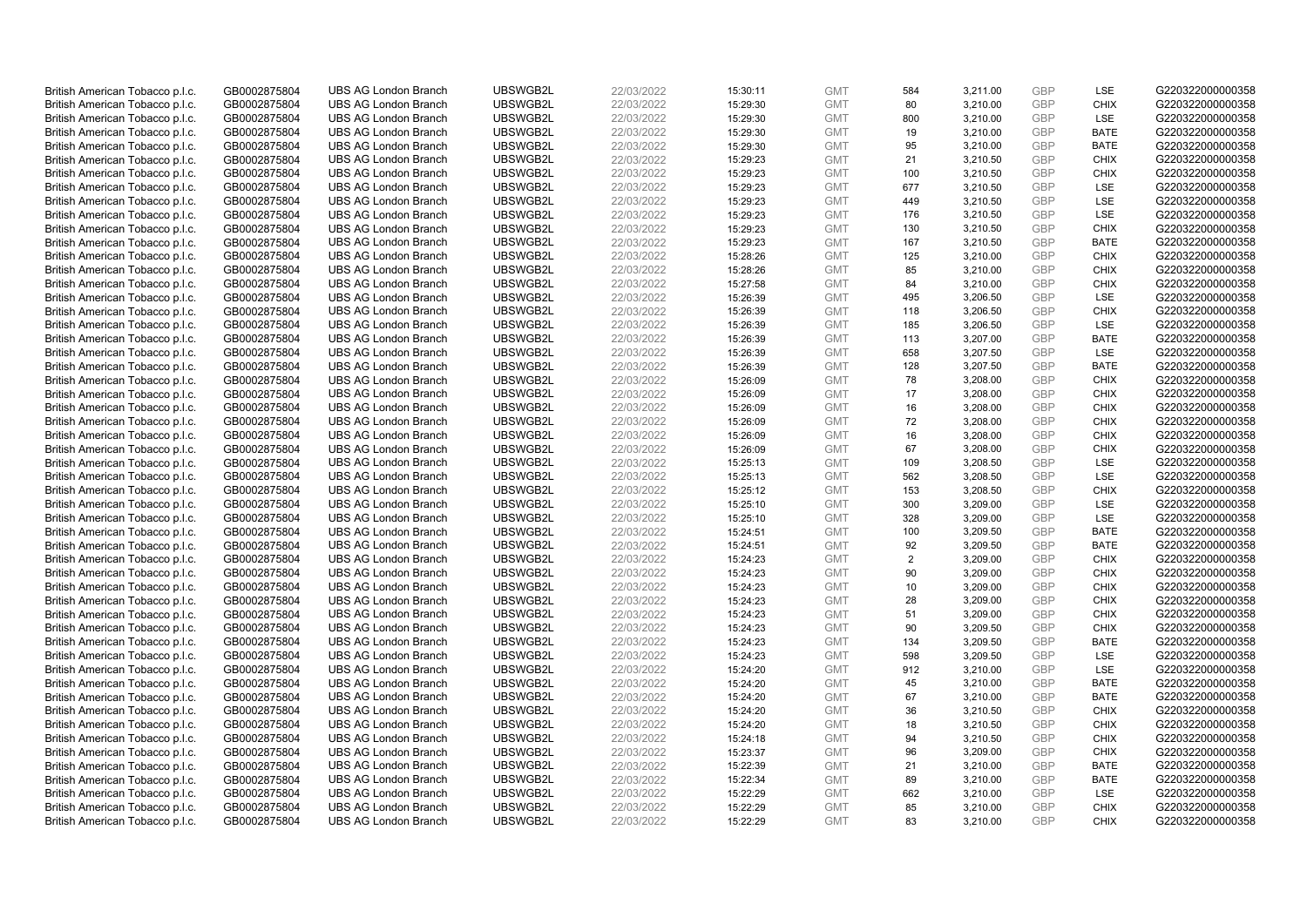| British American Tobacco p.l.c. | GB0002875804                 | <b>UBS AG London Branch</b> | UBSWGB2L             | 22/03/2022               | 15:22:29             | <b>GMT</b>               | $\mathbf{1}$   | 3,210.50 | <b>GBP</b>               | <b>CHIX</b> | G220322000000358 |
|---------------------------------|------------------------------|-----------------------------|----------------------|--------------------------|----------------------|--------------------------|----------------|----------|--------------------------|-------------|------------------|
|                                 |                              |                             |                      |                          |                      |                          |                |          |                          |             |                  |
| British American Tobacco p.l.c. | GB0002875804                 | <b>UBS AG London Branch</b> | UBSWGB2L             | 22/03/2022               | 15:22:29             | <b>GMT</b>               | 488            | 3,210.50 | GBP                      | <b>LSE</b>  | G220322000000358 |
| British American Tobacco p.l.c. | GB0002875804                 | <b>UBS AG London Branch</b> | UBSWGB2L             | 22/03/2022               | 15:22:27             | <b>GMT</b>               | 137            | 3,210.50 | <b>GBP</b>               | LSE         | G220322000000358 |
| British American Tobacco p.l.c. | GB0002875804                 | <b>UBS AG London Branch</b> | UBSWGB2L             | 22/03/2022               | 15:22:25             | <b>GMT</b>               | 17             | 3,210.50 | <b>GBP</b>               | <b>CHIX</b> | G220322000000358 |
| British American Tobacco p.l.c. | GB0002875804                 | <b>UBS AG London Branch</b> | UBSWGB2L             | 22/03/2022               | 15:22:25             | <b>GMT</b>               | 92             | 3,210.50 | GBP                      | <b>CHIX</b> | G220322000000358 |
| British American Tobacco p.l.c. | GB0002875804                 | <b>UBS AG London Branch</b> | UBSWGB2L             | 22/03/2022               | 15:21:36             | <b>GMT</b>               | 635            | 3,210.00 | <b>GBP</b>               | <b>LSE</b>  | G220322000000358 |
| British American Tobacco p.l.c. | GB0002875804                 | <b>UBS AG London Branch</b> | UBSWGB2L             | 22/03/2022               | 15:21:36             | <b>GMT</b>               | 154            | 3,210.00 | <b>GBP</b>               | <b>CHIX</b> | G220322000000358 |
| British American Tobacco p.l.c. | GB0002875804                 | <b>UBS AG London Branch</b> | UBSWGB2L             | 22/03/2022               | 15:21:35             | <b>GMT</b>               | 90             | 3,210.00 | <b>GBP</b>               | <b>CHIX</b> | G220322000000358 |
| British American Tobacco p.l.c. | GB0002875804                 | <b>UBS AG London Branch</b> | UBSWGB2L             | 22/03/2022               | 15:21:35             | <b>GMT</b>               | 121            | 3,210.50 | <b>GBP</b>               | <b>BATE</b> | G220322000000358 |
| British American Tobacco p.l.c. | GB0002875804                 | <b>UBS AG London Branch</b> | UBSWGB2L             | 22/03/2022               | 15:21:35             | <b>GMT</b>               | 97             | 3,211.00 | <b>GBP</b>               | <b>CHIX</b> | G220322000000358 |
| British American Tobacco p.l.c. | GB0002875804                 | <b>UBS AG London Branch</b> | UBSWGB2L             | 22/03/2022               | 15:21:35             | <b>GMT</b>               | 87             | 3.211.00 | <b>GBP</b>               | <b>BATE</b> | G220322000000358 |
| British American Tobacco p.l.c. | GB0002875804                 | <b>UBS AG London Branch</b> | UBSWGB2L             | 22/03/2022               | 15:21:35             | <b>GMT</b>               | 673            | 3,211.00 | <b>GBP</b>               | LSE         | G220322000000358 |
| British American Tobacco p.l.c. | GB0002875804                 | <b>UBS AG London Branch</b> | UBSWGB2L             | 22/03/2022               | 15:21:35             | <b>GMT</b>               | 26             | 3,211.00 | <b>GBP</b>               | <b>BATE</b> | G220322000000358 |
| British American Tobacco p.l.c. | GB0002875804                 | <b>UBS AG London Branch</b> | UBSWGB2L             | 22/03/2022               | 15:20:25             | <b>GMT</b>               | 219            | 3,210.00 | <b>GBP</b>               | LSE         | G220322000000358 |
| British American Tobacco p.l.c. | GB0002875804                 | <b>UBS AG London Branch</b> | UBSWGB2L             | 22/03/2022               | 15:20:25             | <b>GMT</b>               | 303            | 3,210.00 | GBP                      | LSE         | G220322000000358 |
| British American Tobacco p.l.c. | GB0002875804                 | <b>UBS AG London Branch</b> | UBSWGB2L             | 22/03/2022               | 15:20:25             | <b>GMT</b>               | 250            | 3,210.00 | <b>GBP</b>               | LSE         | G220322000000358 |
| British American Tobacco p.l.c. | GB0002875804                 | <b>UBS AG London Branch</b> | UBSWGB2L             | 22/03/2022               | 15:20:25             | <b>GMT</b>               | 15             | 3,210.00 | <b>GBP</b>               | <b>BATE</b> | G220322000000358 |
| British American Tobacco p.l.c. | GB0002875804                 | <b>UBS AG London Branch</b> | UBSWGB2L             | 22/03/2022               | 15:20:25             | <b>GMT</b>               | 96             | 3,210.00 | <b>GBP</b>               | <b>BATE</b> | G220322000000358 |
| British American Tobacco p.l.c. | GB0002875804                 | <b>UBS AG London Branch</b> | UBSWGB2L             | 22/03/2022               | 15:20:25             | <b>GMT</b>               | 112            | 3,209.50 | <b>GBP</b>               | <b>BATE</b> | G220322000000358 |
| British American Tobacco p.l.c. | GB0002875804                 | <b>UBS AG London Branch</b> | UBSWGB2L             | 22/03/2022               | 15:20:25             | <b>GMT</b>               | 34             | 3,210.00 | <b>GBP</b>               | <b>CHIX</b> | G220322000000358 |
| British American Tobacco p.l.c. | GB0002875804                 | <b>UBS AG London Branch</b> | UBSWGB2L             | 22/03/2022               | 15:20:25             | <b>GMT</b>               | 60             | 3,210.00 | <b>GBP</b>               | <b>CHIX</b> | G220322000000358 |
| British American Tobacco p.l.c. | GB0002875804                 | <b>UBS AG London Branch</b> | UBSWGB2L             | 22/03/2022               | 15:20:25             | <b>GMT</b>               | 105            | 3,210.00 | GBP                      | <b>CHIX</b> | G220322000000358 |
| British American Tobacco p.l.c. | GB0002875804                 | <b>UBS AG London Branch</b> | UBSWGB2L             | 22/03/2022               | 15:20:25             | <b>GMT</b>               | 301            | 3,210.50 | <b>GBP</b>               | LSE         | G220322000000358 |
| British American Tobacco p.l.c. | GB0002875804                 | <b>UBS AG London Branch</b> | UBSWGB2L             | 22/03/2022               | 15:20:25             | <b>GMT</b>               | 450            | 3.210.50 | <b>GBP</b>               | <b>LSE</b>  | G220322000000358 |
| British American Tobacco p.l.c. | GB0002875804                 | <b>UBS AG London Branch</b> | UBSWGB2L             | 22/03/2022               | 15:20:15             | <b>GMT</b>               | 104            | 3,211.00 | <b>GBP</b>               | <b>CHIX</b> | G220322000000358 |
| British American Tobacco p.l.c. | GB0002875804                 | <b>UBS AG London Branch</b> | UBSWGB2L             | 22/03/2022               | 15:20:15             | <b>GMT</b>               | 27             | 3,211.00 | <b>GBP</b>               | <b>CHIX</b> | G220322000000358 |
| British American Tobacco p.l.c. | GB0002875804                 | <b>UBS AG London Branch</b> | UBSWGB2L             | 22/03/2022               | 15:18:41             | <b>GMT</b>               | 103            | 3,207.50 | <b>GBP</b>               | <b>BATE</b> | G220322000000358 |
| British American Tobacco p.l.c. | GB0002875804                 | <b>UBS AG London Branch</b> | UBSWGB2L             | 22/03/2022               | 15:18:41             | <b>GMT</b>               | 2              | 3,207.50 | <b>GBP</b>               | <b>BATE</b> | G220322000000358 |
|                                 |                              | <b>UBS AG London Branch</b> | UBSWGB2L             |                          |                      |                          | 97             | 3,208.00 |                          | <b>CHIX</b> | G220322000000358 |
| British American Tobacco p.l.c. | GB0002875804<br>GB0002875804 | <b>UBS AG London Branch</b> | UBSWGB2L             | 22/03/2022<br>22/03/2022 | 15:18:41<br>15:18:41 | <b>GMT</b><br><b>GMT</b> | 90             |          | <b>GBP</b><br><b>GBP</b> | <b>CHIX</b> | G220322000000358 |
| British American Tobacco p.l.c. |                              |                             |                      |                          |                      |                          |                | 3,208.00 |                          |             |                  |
| British American Tobacco p.l.c. | GB0002875804                 | <b>UBS AG London Branch</b> | UBSWGB2L<br>UBSWGB2L | 22/03/2022               | 15:18:28             | <b>GMT</b>               | 100            | 3,208.50 | <b>GBP</b>               | <b>CHIX</b> | G220322000000358 |
| British American Tobacco p.l.c. | GB0002875804                 | <b>UBS AG London Branch</b> |                      | 22/03/2022               | 15:18:28             | <b>GMT</b>               | 47             | 3,208.50 | <b>GBP</b>               | <b>CHIX</b> | G220322000000358 |
| British American Tobacco p.l.c. | GB0002875804                 | <b>UBS AG London Branch</b> | UBSWGB2L             | 22/03/2022               | 15:18:26             | <b>GMT</b>               | 2              | 3,208.50 | <b>GBP</b>               | <b>CHIX</b> | G220322000000358 |
| British American Tobacco p.l.c. | GB0002875804                 | <b>UBS AG London Branch</b> | UBSWGB2L             | 22/03/2022               | 15:18:25             | <b>GMT</b>               | 653            | 3,208.00 | <b>GBP</b>               | LSE         | G220322000000358 |
| British American Tobacco p.l.c. | GB0002875804                 | <b>UBS AG London Branch</b> | UBSWGB2L             | 22/03/2022               | 15:17:59             | <b>GMT</b>               | 24             | 3,209.50 | GBP                      | <b>CHIX</b> | G220322000000358 |
| British American Tobacco p.l.c. | GB0002875804                 | <b>UBS AG London Branch</b> | UBSWGB2L             | 22/03/2022               | 15:17:59             | <b>GMT</b>               | 107            | 3,209.50 | <b>GBP</b>               | <b>BATE</b> | G220322000000358 |
| British American Tobacco p.l.c. | GB0002875804                 | <b>UBS AG London Branch</b> | UBSWGB2L             | 22/03/2022               | 15:17:59             | <b>GMT</b>               | 70             | 3,209.50 | GBP                      | <b>CHIX</b> | G220322000000358 |
| British American Tobacco p.l.c. | GB0002875804                 | <b>UBS AG London Branch</b> | UBSWGB2L             | 22/03/2022               | 15:17:59             | <b>GMT</b>               | 95             | 3,209.50 | <b>GBP</b>               | <b>CHIX</b> | G220322000000358 |
| British American Tobacco p.l.c. | GB0002875804                 | <b>UBS AG London Branch</b> | UBSWGB2L             | 22/03/2022               | 15:17:59             | <b>GMT</b>               | 669            | 3,209.50 | GBP                      | LSE         | G220322000000358 |
| British American Tobacco p.l.c. | GB0002875804                 | <b>UBS AG London Branch</b> | UBSWGB2L             | 22/03/2022               | 15:17:40             | <b>GMT</b>               | 94             | 3,210.00 | <b>GBP</b>               | <b>BATE</b> | G220322000000358 |
| British American Tobacco p.l.c. | GB0002875804                 | <b>UBS AG London Branch</b> | UBSWGB2L             | 22/03/2022               | 15:17:40             | <b>GMT</b>               | 29             | 3,210.00 | GBP                      | <b>BATE</b> | G220322000000358 |
| British American Tobacco p.l.c. | GB0002875804                 | <b>UBS AG London Branch</b> | UBSWGB2L             | 22/03/2022               | 15:17:40             | <b>GMT</b>               | 86             | 3,210.00 | <b>GBP</b>               | <b>CHIX</b> | G220322000000358 |
| British American Tobacco p.l.c. | GB0002875804                 | <b>UBS AG London Branch</b> | UBSWGB2L             | 22/03/2022               | 15:17:40             | <b>GMT</b>               | 621            | 3,210.00 | <b>GBP</b>               | LSE         | G220322000000358 |
| British American Tobacco p.l.c. | GB0002875804                 | <b>UBS AG London Branch</b> | UBSWGB2L             | 22/03/2022               | 15:17:40             | <b>GMT</b>               | 96             | 3,210.00 | <b>GBP</b>               | <b>CHIX</b> | G220322000000358 |
| British American Tobacco p.l.c. | GB0002875804                 | <b>UBS AG London Branch</b> | UBSWGB2L             | 22/03/2022               | 15:17:15             | <b>GMT</b>               | 68             | 3,209.50 | GBP                      | <b>CHIX</b> | G220322000000358 |
| British American Tobacco p.l.c. | GB0002875804                 | <b>UBS AG London Branch</b> | UBSWGB2L             | 22/03/2022               | 15:16:25             | <b>GMT</b>               | 552            | 3,209.50 | <b>GBP</b>               | LSE         | G220322000000358 |
| British American Tobacco p.l.c. | GB0002875804                 | <b>UBS AG London Branch</b> | UBSWGB2L             | 22/03/2022               | 15:16:11             | <b>GMT</b>               | 78             | 3,210.00 | <b>GBP</b>               | <b>BATE</b> | G220322000000358 |
| British American Tobacco p.l.c. | GB0002875804                 | <b>UBS AG London Branch</b> | UBSWGB2L             | 22/03/2022               | 15:16:11             | <b>GMT</b>               | 25             | 3,210.00 | GBP                      | <b>BATE</b> | G220322000000358 |
| British American Tobacco p.l.c. | GB0002875804                 | <b>UBS AG London Branch</b> | UBSWGB2L             | 22/03/2022               | 15:16:11             | <b>GMT</b>               | 102            | 3,210.50 | <b>GBP</b>               | <b>CHIX</b> | G220322000000358 |
| British American Tobacco p.l.c. | GB0002875804                 | <b>UBS AG London Branch</b> | UBSWGB2L             | 22/03/2022               | 15:16:11             | <b>GMT</b>               | $\overline{1}$ | 3,210.50 | GBP                      | <b>LSE</b>  | G220322000000358 |
| British American Tobacco p.l.c. | GB0002875804                 | <b>UBS AG London Branch</b> | UBSWGB2L             | 22/03/2022               | 15:16:11             | <b>GMT</b>               | 577            | 3,210.50 | <b>GBP</b>               | LSE         | G220322000000358 |
| British American Tobacco p.l.c. | GB0002875804                 | <b>UBS AG London Branch</b> | UBSWGB2L             | 22/03/2022               | 15:16:09             | <b>GMT</b>               | 142            | 3,211.00 | <b>GBP</b>               | <b>BATE</b> | G220322000000358 |
| British American Tobacco p.l.c. | GB0002875804                 | <b>UBS AG London Branch</b> | UBSWGB2L             | 22/03/2022               | 15:16:09             | <b>GMT</b>               | 172            | 3,211.50 | <b>GBP</b>               | <b>CHIX</b> | G220322000000358 |
| British American Tobacco p.l.c. | GB0002875804                 | <b>UBS AG London Branch</b> | UBSWGB2L             | 22/03/2022               | 15:16:09             | <b>GMT</b>               | 89             | 3.211.00 | GBP                      | CHIX        | G220322000000358 |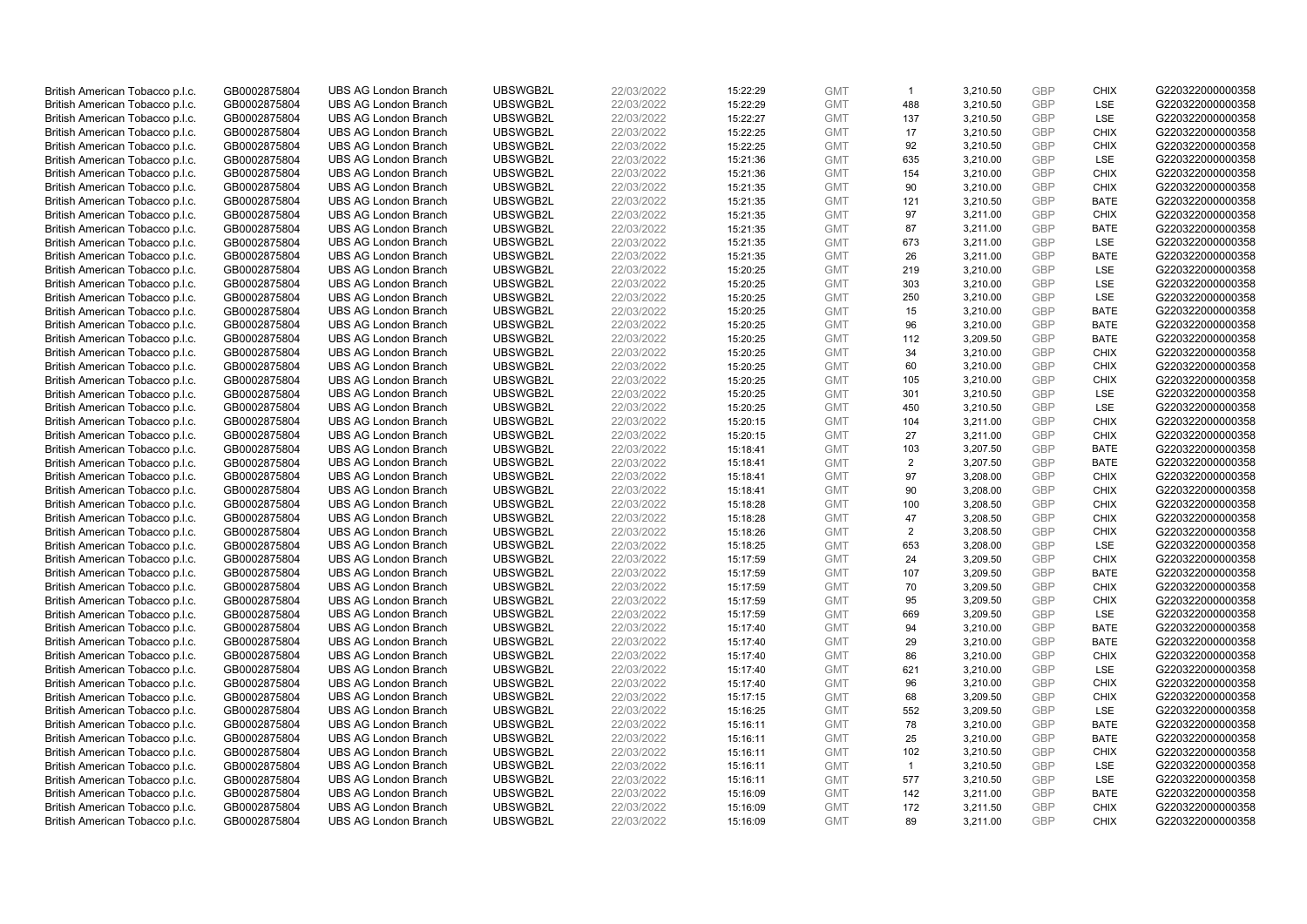| British American Tobacco p.l.c.                                    | GB0002875804                 | <b>UBS AG London Branch</b>                                | UBSWGB2L             | 22/03/2022               | 15:16:09             | <b>GMT</b>               | 692       | 3,211.00             | <b>GBP</b>               | LSE                        | G220322000000358                     |
|--------------------------------------------------------------------|------------------------------|------------------------------------------------------------|----------------------|--------------------------|----------------------|--------------------------|-----------|----------------------|--------------------------|----------------------------|--------------------------------------|
| British American Tobacco p.l.c.                                    | GB0002875804                 | <b>UBS AG London Branch</b>                                | UBSWGB2L             | 22/03/2022               | 15:16:09             | <b>GMT</b>               | 115       | 3,211.00             | <b>GBP</b>               | <b>BATE</b>                | G220322000000358                     |
| British American Tobacco p.l.c.                                    | GB0002875804                 | <b>UBS AG London Branch</b>                                | UBSWGB2L             | 22/03/2022               | 15:15:43             | <b>GMT</b>               | 20        | 3,212.00             | GBP                      | <b>CHIX</b>                | G220322000000358                     |
| British American Tobacco p.l.c.                                    | GB0002875804                 | <b>UBS AG London Branch</b>                                | UBSWGB2L             | 22/03/2022               | 15:15:43             | <b>GMT</b>               | 43        | 3,212.00             | <b>GBP</b>               | <b>CHIX</b>                | G220322000000358                     |
| British American Tobacco p.l.c.                                    | GB0002875804                 | <b>UBS AG London Branch</b>                                | UBSWGB2L             | 22/03/2022               | 15:15:43             | <b>GMT</b>               | 117       | 3,212.00             | GBP                      | <b>CHIX</b>                | G220322000000358                     |
| British American Tobacco p.l.c.                                    | GB0002875804                 | <b>UBS AG London Branch</b>                                | UBSWGB2L             | 22/03/2022               | 15:14:22             | <b>GMT</b>               | 593       | 3,211.50             | <b>GBP</b>               | <b>LSE</b>                 | G220322000000358                     |
| British American Tobacco p.l.c.                                    | GB0002875804                 | <b>UBS AG London Branch</b>                                | UBSWGB2L             | 22/03/2022               | 15:14:22             | <b>GMT</b>               | 403       | 3,212.00             | GBP                      | LSE                        | G220322000000358                     |
| British American Tobacco p.l.c.                                    | GB0002875804                 | <b>UBS AG London Branch</b>                                | UBSWGB2L             | 22/03/2022               | 15:14:22             | <b>GMT</b>               | 395       | 3,212.00             | <b>GBP</b>               | LSE                        | G220322000000358                     |
| British American Tobacco p.l.c.                                    | GB0002875804                 | <b>UBS AG London Branch</b>                                | UBSWGB2L             | 22/03/2022               | 15:14:22             | <b>GMT</b>               | 85        | 3,212.50             | GBP                      | <b>CHIX</b>                | G220322000000358                     |
| British American Tobacco p.l.c.                                    | GB0002875804                 | <b>UBS AG London Branch</b>                                | UBSWGB2L             | 22/03/2022               | 15:14:22             | <b>GMT</b>               | 135       | 3,212.00             | <b>GBP</b>               | <b>CHIX</b>                | G220322000000358                     |
| British American Tobacco p.l.c.                                    | GB0002875804                 | <b>UBS AG London Branch</b>                                | UBSWGB2L             | 22/03/2022               | 15:14:22             | <b>GMT</b>               | 916       | 3.212.50             | <b>GBP</b>               | <b>LSE</b>                 | G220322000000358                     |
| British American Tobacco p.l.c.                                    | GB0002875804                 | <b>UBS AG London Branch</b>                                | UBSWGB2L             | 22/03/2022               | 15:14:22             | <b>GMT</b>               | 4         | 3,212.50             | <b>GBP</b>               | <b>BATE</b>                | G220322000000358                     |
| British American Tobacco p.l.c.                                    | GB0002875804                 | <b>UBS AG London Branch</b>                                | UBSWGB2L             | 22/03/2022               | 15:14:22             | <b>GMT</b>               | 100       | 3,212.50             | <b>GBP</b>               | <b>BATE</b>                | G220322000000358                     |
| British American Tobacco p.l.c.                                    | GB0002875804                 | <b>UBS AG London Branch</b>                                | UBSWGB2L             | 22/03/2022               | 15:14:22             | <b>GMT</b>               | 18        | 3,212.50             | <b>GBP</b>               | <b>BATE</b>                | G220322000000358                     |
| British American Tobacco p.l.c.                                    | GB0002875804                 | <b>UBS AG London Branch</b>                                | UBSWGB2L             | 22/03/2022               | 15:14:22             | <b>GMT</b>               | 6         | 3,212.50             | <b>GBP</b>               | <b>BATE</b>                | G220322000000358                     |
| British American Tobacco p.l.c.                                    | GB0002875804                 | <b>UBS AG London Branch</b>                                | UBSWGB2L             | 22/03/2022               | 15:14:22             | <b>GMT</b>               | 95        | 3,212.50             | <b>GBP</b><br><b>GBP</b> | <b>BATE</b>                | G220322000000358                     |
| British American Tobacco p.l.c.                                    | GB0002875804                 | <b>UBS AG London Branch</b>                                | UBSWGB2L             | 22/03/2022               | 15:14:22             | <b>GMT</b>               | 64        | 3,212.50             |                          | <b>BATE</b>                | G220322000000358                     |
| British American Tobacco p.l.c.                                    | GB0002875804                 | <b>UBS AG London Branch</b>                                | UBSWGB2L             | 22/03/2022               | 15:14:22             | <b>GMT</b>               | 51        | 3,212.50             | GBP                      | <b>BATE</b>                | G220322000000358                     |
| British American Tobacco p.l.c.                                    | GB0002875804                 | <b>UBS AG London Branch</b>                                | UBSWGB2L             | 22/03/2022               | 15:14:22             | <b>GMT</b>               | 49        | 3,212.50             | <b>GBP</b>               | <b>BATE</b>                | G220322000000358                     |
| British American Tobacco p.l.c.                                    | GB0002875804                 | <b>UBS AG London Branch</b>                                | UBSWGB2L             | 22/03/2022               | 15:13:57             | <b>GMT</b>               | 533       | 3,213.00             | <b>GBP</b>               | <b>CHIX</b>                | G220322000000358                     |
| British American Tobacco p.l.c.                                    | GB0002875804                 | <b>UBS AG London Branch</b>                                | UBSWGB2L<br>UBSWGB2L | 22/03/2022<br>22/03/2022 | 15:13:55<br>15:13:55 | <b>GMT</b>               | 100       | 3,212.50             | <b>GBP</b><br>GBP        | <b>BATE</b><br><b>BATE</b> | G220322000000358<br>G220322000000358 |
| British American Tobacco p.l.c.                                    | GB0002875804                 | <b>UBS AG London Branch</b>                                |                      |                          |                      | <b>GMT</b>               | 3         | 3,212.50             | <b>GBP</b>               |                            |                                      |
| British American Tobacco p.l.c.<br>British American Tobacco p.l.c. | GB0002875804<br>GB0002875804 | <b>UBS AG London Branch</b><br><b>UBS AG London Branch</b> | UBSWGB2L<br>UBSWGB2L | 22/03/2022<br>22/03/2022 | 15:13:50<br>15:13:19 | <b>GMT</b><br><b>GMT</b> | 794<br>58 | 3,213.00<br>3,213.00 | <b>GBP</b>               | LSE<br><b>BATE</b>         | G220322000000358<br>G220322000000358 |
| British American Tobacco p.l.c.                                    |                              | <b>UBS AG London Branch</b>                                | UBSWGB2L             | 22/03/2022               |                      | <b>GMT</b>               | 31        | 3,213.00             | <b>GBP</b>               | <b>BATE</b>                | G220322000000358                     |
| British American Tobacco p.l.c.                                    | GB0002875804<br>GB0002875804 | <b>UBS AG London Branch</b>                                | UBSWGB2L             | 22/03/2022               | 15:13:19<br>15:11:27 | <b>GMT</b>               | 635       | 3,212.00             | GBP                      | LSE                        | G220322000000358                     |
| British American Tobacco p.l.c.                                    | GB0002875804                 | <b>UBS AG London Branch</b>                                | UBSWGB2L             | 22/03/2022               | 15:11:24             | <b>GMT</b>               | 300       | 3,212.50             | <b>GBP</b>               | <b>CHIX</b>                | G220322000000358                     |
| British American Tobacco p.l.c.                                    | GB0002875804                 | <b>UBS AG London Branch</b>                                | UBSWGB2L             | 22/03/2022               | 15:10:44             | <b>GMT</b>               | 98        | 3,211.50             | GBP                      | <b>CHIX</b>                | G220322000000358                     |
| British American Tobacco p.l.c.                                    | GB0002875804                 | <b>UBS AG London Branch</b>                                | UBSWGB2L             | 22/03/2022               | 15:10:44             | <b>GMT</b>               | 124       | 3,211.50             | <b>GBP</b>               | <b>BATE</b>                | G220322000000358                     |
| British American Tobacco p.l.c.                                    | GB0002875804                 | <b>UBS AG London Branch</b>                                | UBSWGB2L             | 22/03/2022               | 15:10:44             | <b>GMT</b>               | 91        | 3,211.50             | <b>GBP</b>               | <b>CHIX</b>                | G220322000000358                     |
| British American Tobacco p.l.c.                                    | GB0002875804                 | <b>UBS AG London Branch</b>                                | UBSWGB2L             | 22/03/2022               | 15:10:24             | <b>GMT</b>               | 111       | 3,212.50             | <b>GBP</b>               | <b>BATE</b>                | G220322000000358                     |
| British American Tobacco p.l.c.                                    | GB0002875804                 | <b>UBS AG London Branch</b>                                | UBSWGB2L             | 22/03/2022               | 15:10:24             | <b>GMT</b>               | 122       | 3,212.50             | <b>GBP</b>               | <b>BATE</b>                | G220322000000358                     |
| British American Tobacco p.l.c.                                    | GB0002875804                 | <b>UBS AG London Branch</b>                                | UBSWGB2L             | 22/03/2022               | 15:10:24             | <b>GMT</b>               | 149       | 3,213.00             | <b>GBP</b>               | <b>CHIX</b>                | G220322000000358                     |
| British American Tobacco p.l.c.                                    | GB0002875804                 | <b>UBS AG London Branch</b>                                | UBSWGB2L             | 22/03/2022               | 15:10:16             | <b>GMT</b>               | 91        | 3,213.00             | <b>GBP</b>               | <b>CHIX</b>                | G220322000000358                     |
| British American Tobacco p.l.c.                                    | GB0002875804                 | <b>UBS AG London Branch</b>                                | UBSWGB2L             | 22/03/2022               | 15:10:16             | <b>GMT</b>               | 660       | 3,213.00             | GBP                      | LSE                        | G220322000000358                     |
| British American Tobacco p.l.c.                                    | GB0002875804                 | <b>UBS AG London Branch</b>                                | UBSWGB2L             | 22/03/2022               | 15:10:13             | <b>GMT</b>               | 551       | 3,213.50             | <b>GBP</b>               | LSE                        | G220322000000358                     |
| British American Tobacco p.l.c.                                    | GB0002875804                 | <b>UBS AG London Branch</b>                                | UBSWGB2L             | 22/03/2022               | 15:10:13             | <b>GMT</b>               | 1167      | 3,213.50             | GBP                      | <b>LSE</b>                 | G220322000000358                     |
| British American Tobacco p.l.c.                                    | GB0002875804                 | <b>UBS AG London Branch</b>                                | UBSWGB2L             | 22/03/2022               | 15:09:51             | <b>GMT</b>               | 102       | 3,211.50             | <b>GBP</b>               | <b>CHIX</b>                | G220322000000358                     |
| British American Tobacco p.l.c.                                    | GB0002875804                 | <b>UBS AG London Branch</b>                                | UBSWGB2L             | 22/03/2022               | 15:09:01             | <b>GMT</b>               | 620       | 3,210.00             | <b>GBP</b>               | LSE                        | G220322000000358                     |
| British American Tobacco p.l.c.                                    | GB0002875804                 | <b>UBS AG London Branch</b>                                | UBSWGB2L             | 22/03/2022               | 15:09:01             | <b>GMT</b>               | 66        | 3,210.00             | <b>GBP</b>               | <b>CHIX</b>                | G220322000000358                     |
| British American Tobacco p.l.c.                                    | GB0002875804                 | <b>UBS AG London Branch</b>                                | UBSWGB2L             | 22/03/2022               | 15:09:00             | <b>GMT</b>               | 65        | 3,210.00             | GBP                      | <b>BATE</b>                | G220322000000358                     |
| British American Tobacco p.l.c.                                    | GB0002875804                 | <b>UBS AG London Branch</b>                                | UBSWGB2L             | 22/03/2022               | 15:09:00             | <b>GMT</b>               | 100       | 3,210.00             | <b>GBP</b>               | <b>BATE</b>                | G220322000000358                     |
| British American Tobacco p.l.c.                                    | GB0002875804                 | <b>UBS AG London Branch</b>                                | UBSWGB2L             | 22/03/2022               | 15:09:00             | <b>GMT</b>               | 193       | 3,210.50             | <b>GBP</b>               | <b>CHIX</b>                | G220322000000358                     |
| British American Tobacco p.l.c.                                    | GB0002875804                 | <b>UBS AG London Branch</b>                                | UBSWGB2L             | 22/03/2022               | 15:08:57             | <b>GMT</b>               | 118       | 3,210.50             | <b>GBP</b>               | <b>BATE</b>                | G220322000000358                     |
| British American Tobacco p.l.c.                                    | GB0002875804                 | <b>UBS AG London Branch</b>                                | UBSWGB2L             | 22/03/2022               | 15:08:57             | <b>GMT</b>               | 118       | 3,211.00             | <b>GBP</b>               | <b>BATE</b>                | G220322000000358                     |
| British American Tobacco p.l.c.                                    | GB0002875804                 | <b>UBS AG London Branch</b>                                | UBSWGB2L             | 22/03/2022               | 15:08:18             | <b>GMT</b>               | 2         | 3,210.00             | <b>GBP</b>               | <b>CHIX</b>                | G220322000000358                     |
| British American Tobacco p.l.c.                                    | GB0002875804                 | <b>UBS AG London Branch</b>                                | UBSWGB2L             | 22/03/2022               | 15:08:03             | <b>GMT</b>               | 36        | 3,210.00             | <b>GBP</b>               | <b>CHIX</b>                | G220322000000358                     |
| British American Tobacco p.l.c.                                    | GB0002875804                 | <b>UBS AG London Branch</b>                                | UBSWGB2L             | 22/03/2022               | 15:08:03             | <b>GMT</b>               | 17        | 3,210.00             | GBP                      | <b>CHIX</b>                | G220322000000358                     |
| British American Tobacco p.l.c.                                    | GB0002875804                 | <b>UBS AG London Branch</b>                                | UBSWGB2L             | 22/03/2022               | 15:08:03             | <b>GMT</b>               | 240       | 3,210.50             | <b>GBP</b>               | LSE                        | G220322000000358                     |
| British American Tobacco p.l.c.                                    | GB0002875804                 | <b>UBS AG London Branch</b>                                | UBSWGB2L             | 22/03/2022               | 15:07:55             | <b>GMT</b>               | 91        | 3,210.50             | GBP                      | <b>CHIX</b>                | G220322000000358                     |
| British American Tobacco p.l.c.                                    | GB0002875804                 | <b>UBS AG London Branch</b>                                | UBSWGB2L             | 22/03/2022               | 15:07:55             | <b>GMT</b>               | 683       | 3,210.50             | <b>GBP</b>               | LSE                        | G220322000000358                     |
| British American Tobacco p.l.c.                                    | GB0002875804                 | <b>UBS AG London Branch</b>                                | UBSWGB2L             | 22/03/2022               | 15:07:37             | <b>GMT</b>               | 24        | 3,211.00             | <b>GBP</b>               | <b>CHIX</b>                | G220322000000358                     |
| British American Tobacco p.l.c.                                    | GB0002875804                 | <b>UBS AG London Branch</b>                                | UBSWGB2L             | 22/03/2022               | 15:07:37             | <b>GMT</b>               | 134       | 3,211.00             | <b>GBP</b>               | <b>BATE</b>                | G220322000000358                     |
| British American Tobacco p.l.c.                                    | GB0002875804                 | <b>UBS AG London Branch</b>                                | UBSWGB2L             | 22/03/2022               | 15:07:36             | <b>GMT</b>               | 46        | 3.210.50             | GBP                      | <b>LSE</b>                 | G220322000000358                     |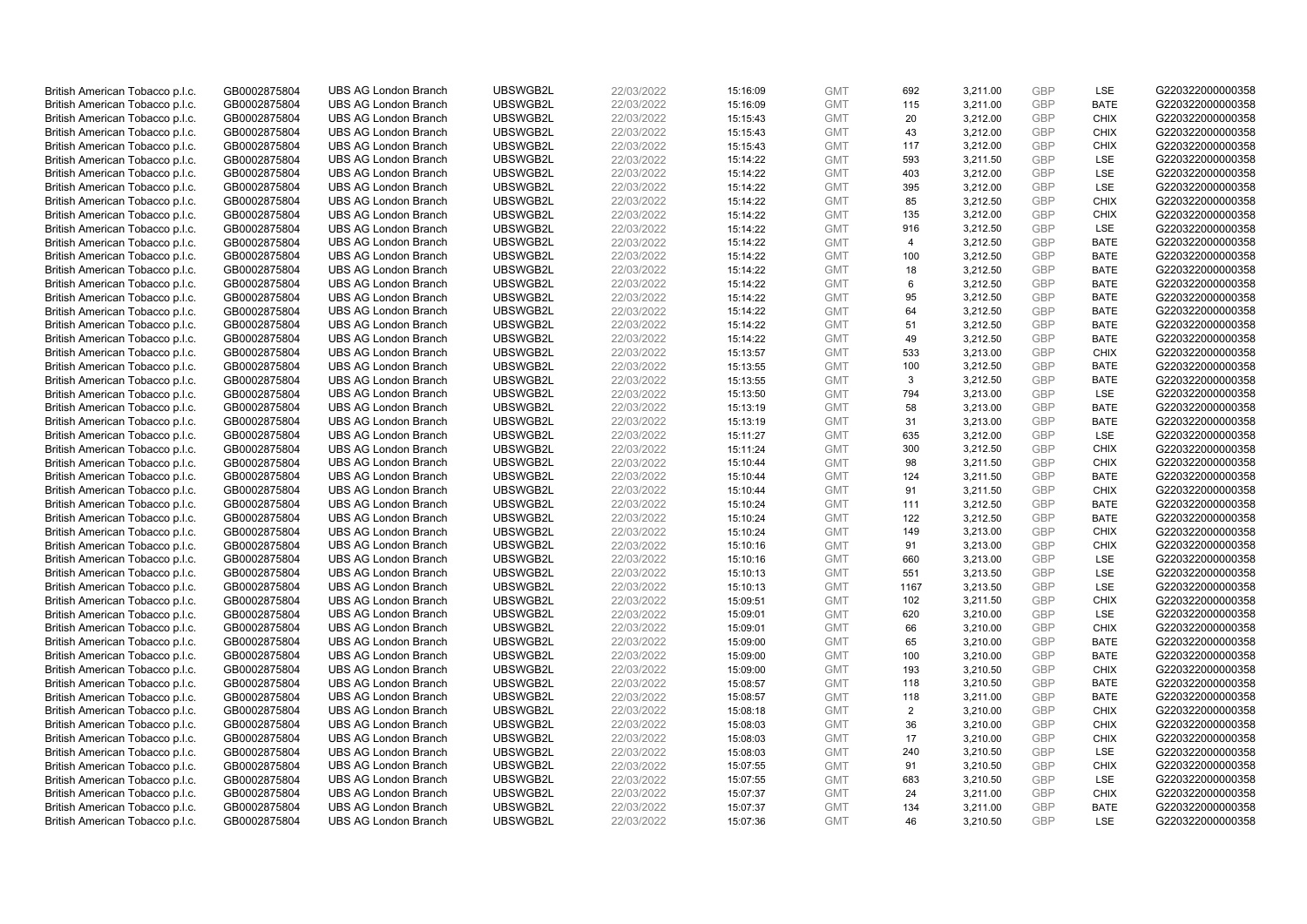| British American Tobacco p.l.c. | GB0002875804 | <b>UBS AG London Branch</b> | UBSWGB2L | 22/03/2022 | 15:07:36 | <b>GMT</b> | 506            | 3,211.00 | <b>GBP</b> | LSE         | G220322000000358 |
|---------------------------------|--------------|-----------------------------|----------|------------|----------|------------|----------------|----------|------------|-------------|------------------|
| British American Tobacco p.l.c. | GB0002875804 | <b>UBS AG London Branch</b> | UBSWGB2L | 22/03/2022 | 15:07:36 | <b>GMT</b> | 146            | 3,211.00 | GBP        | LSE         | G220322000000358 |
| British American Tobacco p.l.c. | GB0002875804 | <b>UBS AG London Branch</b> | UBSWGB2L | 22/03/2022 | 15:07:35 | <b>GMT</b> | 71             | 3,211.50 | <b>GBP</b> | <b>CHIX</b> | G220322000000358 |
| British American Tobacco p.l.c. | GB0002875804 | <b>UBS AG London Branch</b> | UBSWGB2L | 22/03/2022 | 15:07:35 | <b>GMT</b> | 44             | 3,211.50 | <b>GBP</b> | <b>CHIX</b> | G220322000000358 |
| British American Tobacco p.l.c. | GB0002875804 | <b>UBS AG London Branch</b> | UBSWGB2L | 22/03/2022 | 15:07:33 | <b>GMT</b> | 759            | 3,211.00 | GBP        | <b>LSE</b>  | G220322000000358 |
| British American Tobacco p.l.c. | GB0002875804 | <b>UBS AG London Branch</b> | UBSWGB2L | 22/03/2022 | 15:07:33 | <b>GMT</b> | 49             | 3,211.00 | <b>GBP</b> | <b>LSE</b>  | G220322000000358 |
| British American Tobacco p.l.c. | GB0002875804 | <b>UBS AG London Branch</b> | UBSWGB2L | 22/03/2022 | 15:07:33 | <b>GMT</b> | 90             | 3,211.00 | <b>GBP</b> | <b>CHIX</b> | G220322000000358 |
| British American Tobacco p.l.c. | GB0002875804 | <b>UBS AG London Branch</b> | UBSWGB2L | 22/03/2022 | 15:07:22 | <b>GMT</b> | 124            | 3,211.00 | <b>GBP</b> | <b>BATE</b> | G220322000000358 |
| British American Tobacco p.l.c. | GB0002875804 | <b>UBS AG London Branch</b> | UBSWGB2L | 22/03/2022 | 15:07:21 | <b>GMT</b> | 12             | 3,211.00 | GBP        | LSE         | G220322000000358 |
| British American Tobacco p.l.c. | GB0002875804 | <b>UBS AG London Branch</b> | UBSWGB2L | 22/03/2022 | 15:07:21 | <b>GMT</b> | 697            | 3,211.00 | <b>GBP</b> | LSE         | G220322000000358 |
| British American Tobacco p.l.c. | GB0002875804 | <b>UBS AG London Branch</b> | UBSWGB2L | 22/03/2022 | 15:07:02 | <b>GMT</b> | 20             | 3,209.50 | GBP        | <b>LSE</b>  | G220322000000358 |
| British American Tobacco p.l.c. | GB0002875804 | <b>UBS AG London Branch</b> | UBSWGB2L | 22/03/2022 | 15:07:02 | <b>GMT</b> | 10             | 3,209.50 | <b>GBP</b> | LSE         | G220322000000358 |
| British American Tobacco p.l.c. | GB0002875804 | <b>UBS AG London Branch</b> | UBSWGB2L | 22/03/2022 | 15:06:50 | <b>GMT</b> | 90             | 3,210.50 | <b>GBP</b> | <b>CHIX</b> | G220322000000358 |
| British American Tobacco p.l.c. | GB0002875804 | <b>UBS AG London Branch</b> | UBSWGB2L | 22/03/2022 | 15:06:50 | <b>GMT</b> | 2              | 3,210.50 | <b>GBP</b> | <b>CHIX</b> | G220322000000358 |
| British American Tobacco p.l.c. | GB0002875804 | <b>UBS AG London Branch</b> | UBSWGB2L | 22/03/2022 | 15:06:50 | <b>GMT</b> | 122            | 3,210.50 | <b>GBP</b> | <b>CHIX</b> | G220322000000358 |
| British American Tobacco p.l.c. | GB0002875804 | <b>UBS AG London Branch</b> | UBSWGB2L | 22/03/2022 | 15:06:34 | <b>GMT</b> | 72             | 3,210.50 | <b>GBP</b> | <b>CHIX</b> | G220322000000358 |
| British American Tobacco p.l.c. | GB0002875804 | <b>UBS AG London Branch</b> | UBSWGB2L | 22/03/2022 | 15:06:02 | <b>GMT</b> | 444            | 3,209.00 | <b>GBP</b> | <b>LSE</b>  | G220322000000358 |
| British American Tobacco p.l.c. | GB0002875804 | <b>UBS AG London Branch</b> | UBSWGB2L | 22/03/2022 | 15:06:02 | <b>GMT</b> | 435            | 3,209.00 | <b>GBP</b> | <b>BATE</b> | G220322000000358 |
| British American Tobacco p.l.c. | GB0002875804 | <b>UBS AG London Branch</b> | UBSWGB2L | 22/03/2022 | 15:06:02 | <b>GMT</b> | 10             | 3,209.00 | <b>GBP</b> | <b>LSE</b>  | G220322000000358 |
| British American Tobacco p.l.c. | GB0002875804 | <b>UBS AG London Branch</b> | UBSWGB2L | 22/03/2022 | 15:06:02 | <b>GMT</b> | 100            | 3,209.00 | <b>GBP</b> | LSE         | G220322000000358 |
| British American Tobacco p.l.c. | GB0002875804 | <b>UBS AG London Branch</b> | UBSWGB2L | 22/03/2022 | 15:06:02 | <b>GMT</b> | 200            | 3,209.00 | <b>GBP</b> | LSE         | G220322000000358 |
| British American Tobacco p.l.c. | GB0002875804 | <b>UBS AG London Branch</b> | UBSWGB2L | 22/03/2022 | 15:06:01 | <b>GMT</b> | 620            | 3,209.50 | <b>GBP</b> | <b>CHIX</b> | G220322000000358 |
| British American Tobacco p.l.c. | GB0002875804 | <b>UBS AG London Branch</b> | UBSWGB2L | 22/03/2022 | 15:05:53 | <b>GMT</b> | 24             | 3,208.50 | <b>GBP</b> | LSE         | G220322000000358 |
| British American Tobacco p.l.c. | GB0002875804 | <b>UBS AG London Branch</b> | UBSWGB2L | 22/03/2022 | 15:03:40 | <b>GMT</b> | 103            | 3,208.00 | <b>GBP</b> | <b>CHIX</b> | G220322000000358 |
| British American Tobacco p.l.c. | GB0002875804 | <b>UBS AG London Branch</b> | UBSWGB2L | 22/03/2022 | 15:03:40 | <b>GMT</b> | 139            | 3,208.50 | <b>GBP</b> | <b>CHIX</b> | G220322000000358 |
| British American Tobacco p.l.c. | GB0002875804 | <b>UBS AG London Branch</b> | UBSWGB2L | 22/03/2022 | 15:03:40 | <b>GMT</b> | 20             | 3,210.00 | <b>GBP</b> | <b>BATE</b> | G220322000000358 |
| British American Tobacco p.l.c. | GB0002875804 | <b>UBS AG London Branch</b> | UBSWGB2L | 22/03/2022 | 15:03:40 | <b>GMT</b> | 21             | 3,210.00 | <b>GBP</b> | <b>BATE</b> | G220322000000358 |
| British American Tobacco p.l.c. | GB0002875804 | <b>UBS AG London Branch</b> | UBSWGB2L | 22/03/2022 | 15:03:40 | <b>GMT</b> | 39             | 3,210.00 | <b>GBP</b> | <b>BATE</b> | G220322000000358 |
| British American Tobacco p.l.c. | GB0002875804 | <b>UBS AG London Branch</b> | UBSWGB2L | 22/03/2022 | 15:03:40 | <b>GMT</b> | 156            | 3,210.50 | <b>GBP</b> | <b>BATE</b> | G220322000000358 |
| British American Tobacco p.l.c. | GB0002875804 | <b>UBS AG London Branch</b> | UBSWGB2L | 22/03/2022 | 15:03:40 | <b>GMT</b> | 20             | 3,210.00 | <b>GBP</b> | <b>BATE</b> | G220322000000358 |
| British American Tobacco p.l.c. | GB0002875804 | <b>UBS AG London Branch</b> | UBSWGB2L | 22/03/2022 | 15:03:40 | <b>GMT</b> | 637            | 3,210.50 | <b>GBP</b> | LSE         | G220322000000358 |
| British American Tobacco p.l.c. | GB0002875804 | <b>UBS AG London Branch</b> | UBSWGB2L | 22/03/2022 | 15:03:40 | <b>GMT</b> | 91             | 3,210.50 | <b>GBP</b> | <b>CHIX</b> | G220322000000358 |
| British American Tobacco p.l.c. | GB0002875804 | <b>UBS AG London Branch</b> | UBSWGB2L | 22/03/2022 | 15:03:40 | <b>GMT</b> | 102            | 3,210.50 | <b>GBP</b> | CHIX        | G220322000000358 |
| British American Tobacco p.l.c. | GB0002875804 | <b>UBS AG London Branch</b> | UBSWGB2L | 22/03/2022 | 15:03:40 | <b>GMT</b> | 206            | 3,210.50 | <b>GBP</b> | <b>CHIX</b> | G220322000000358 |
| British American Tobacco p.l.c. | GB0002875804 | <b>UBS AG London Branch</b> | UBSWGB2L | 22/03/2022 | 15:03:21 | <b>GMT</b> | 27             | 3,210.50 | GBP        | CHIX        | G220322000000358 |
| British American Tobacco p.l.c. | GB0002875804 | <b>UBS AG London Branch</b> | UBSWGB2L | 22/03/2022 | 15:03:00 | <b>GMT</b> | 551            | 3,208.50 | <b>GBP</b> | <b>LSE</b>  | G220322000000358 |
| British American Tobacco p.l.c. | GB0002875804 | <b>UBS AG London Branch</b> | UBSWGB2L | 22/03/2022 | 15:02:21 | <b>GMT</b> | 298            | 3,208.50 | GBP        | <b>LSE</b>  | G220322000000358 |
| British American Tobacco p.l.c. | GB0002875804 | <b>UBS AG London Branch</b> | UBSWGB2L | 22/03/2022 | 15:02:21 | <b>GMT</b> | 300            | 3,208.50 | <b>GBP</b> | LSE         | G220322000000358 |
| British American Tobacco p.l.c. | GB0002875804 | <b>UBS AG London Branch</b> | UBSWGB2L | 22/03/2022 | 15:02:07 | <b>GMT</b> | $\overline{1}$ | 3,209.00 | <b>GBP</b> | <b>CHIX</b> | G220322000000358 |
| British American Tobacco p.l.c. | GB0002875804 | <b>UBS AG London Branch</b> | UBSWGB2L | 22/03/2022 | 15:02:07 | <b>GMT</b> | 168            | 3,209.00 | <b>GBP</b> | <b>CHIX</b> | G220322000000358 |
| British American Tobacco p.l.c. | GB0002875804 | <b>UBS AG London Branch</b> | UBSWGB2L | 22/03/2022 | 15:02:07 | <b>GMT</b> | 122            | 3,209.00 | GBP        | <b>BATE</b> | G220322000000358 |
| British American Tobacco p.l.c. | GB0002875804 | <b>UBS AG London Branch</b> | UBSWGB2L | 22/03/2022 | 15:02:07 | <b>GMT</b> | 226            | 3,209.00 | GBP        | LSE         | G220322000000358 |
| British American Tobacco p.l.c. | GB0002875804 | <b>UBS AG London Branch</b> | UBSWGB2L | 22/03/2022 | 15:02:07 | <b>GMT</b> | 461            | 3,209.00 | <b>GBP</b> | LSE         | G220322000000358 |
| British American Tobacco p.l.c. | GB0002875804 | <b>UBS AG London Branch</b> | UBSWGB2L | 22/03/2022 | 15:02:06 | <b>GMT</b> | 93             | 3,209.50 | GBP        | <b>CHIX</b> | G220322000000358 |
| British American Tobacco p.l.c. | GB0002875804 | <b>UBS AG London Branch</b> | UBSWGB2L | 22/03/2022 | 15:01:46 | <b>GMT</b> | 90             | 3,209.50 | <b>GBP</b> | <b>CHIX</b> | G220322000000358 |
| British American Tobacco p.l.c. | GB0002875804 | <b>UBS AG London Branch</b> | UBSWGB2L | 22/03/2022 | 15:01:46 | <b>GMT</b> | 26             | 3,209.50 | GBP        | <b>CHIX</b> | G220322000000358 |
| British American Tobacco p.l.c. | GB0002875804 | <b>UBS AG London Branch</b> | UBSWGB2L | 22/03/2022 | 15:01:25 | <b>GMT</b> | 93             | 3,209.00 | <b>GBP</b> | <b>CHIX</b> | G220322000000358 |
| British American Tobacco p.l.c. | GB0002875804 | <b>UBS AG London Branch</b> | UBSWGB2L | 22/03/2022 | 15:01:25 | <b>GMT</b> | 135            | 3,208.50 | GBP        | <b>BATE</b> | G220322000000358 |
| British American Tobacco p.l.c. | GB0002875804 | <b>UBS AG London Branch</b> | UBSWGB2L | 22/03/2022 | 15:01:25 | <b>GMT</b> | 119            | 3,208.50 | <b>GBP</b> | <b>CHIX</b> | G220322000000358 |
| British American Tobacco p.l.c. | GB0002875804 | <b>UBS AG London Branch</b> | UBSWGB2L | 22/03/2022 | 15:01:25 | <b>GMT</b> | 621            | 3,208.50 | <b>GBP</b> | <b>LSE</b>  | G220322000000358 |
| British American Tobacco p.l.c. | GB0002875804 | <b>UBS AG London Branch</b> | UBSWGB2L | 22/03/2022 | 15:01:25 | <b>GMT</b> | 88             | 3,208.50 | <b>GBP</b> | <b>CHIX</b> | G220322000000358 |
| British American Tobacco p.l.c. | GB0002875804 | <b>UBS AG London Branch</b> | UBSWGB2L | 22/03/2022 | 15:00:55 | <b>GMT</b> | 178            | 3,208.50 | <b>GBP</b> | LSE         | G220322000000358 |
| British American Tobacco p.l.c. | GB0002875804 | <b>UBS AG London Branch</b> | UBSWGB2L | 22/03/2022 | 15:00:55 | <b>GMT</b> | 515            | 3,208.50 | <b>GBP</b> | LSE         | G220322000000358 |
| British American Tobacco p.l.c. | GB0002875804 | <b>UBS AG London Branch</b> | UBSWGB2L | 22/03/2022 | 15:00:55 | <b>GMT</b> | 101            | 3,208.50 | GBP        | <b>BATE</b> | G220322000000358 |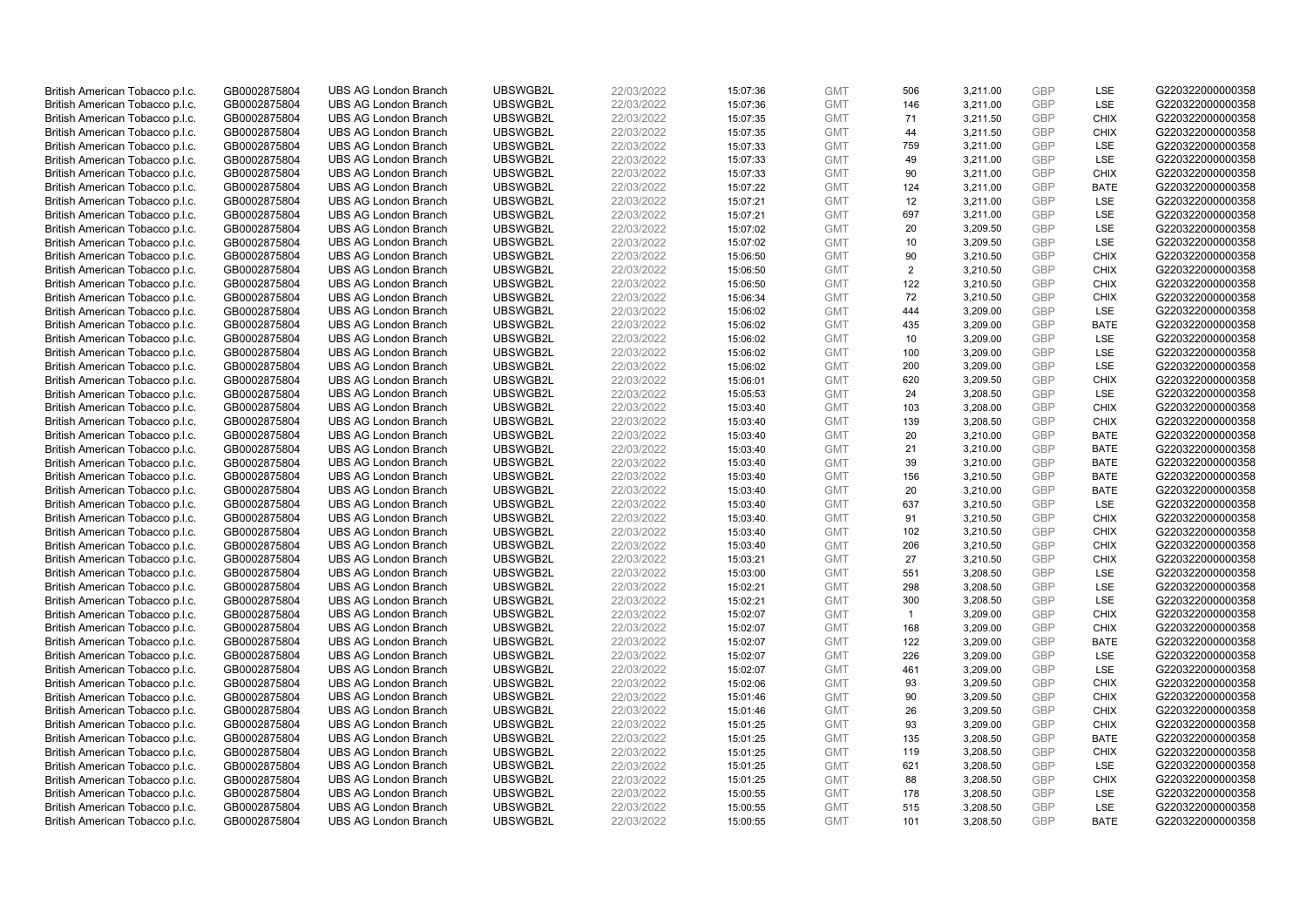| British American Tobacco p.l.c. | GB0002875804 | <b>UBS AG London Branch</b> | UBSWGB2L | 22/03/2022 |          | <b>GMT</b> | 110 | 3,208.50 | <b>GBP</b> | <b>CHIX</b> | G220322000000358 |
|---------------------------------|--------------|-----------------------------|----------|------------|----------|------------|-----|----------|------------|-------------|------------------|
|                                 |              |                             |          |            | 15:00:13 |            |     |          |            |             |                  |
| British American Tobacco p.l.c. | GB0002875804 | <b>UBS AG London Branch</b> | UBSWGB2L | 22/03/2022 | 14:59:41 | <b>GMT</b> | 104 | 3,209.50 | <b>GBP</b> | <b>CHIX</b> | G220322000000358 |
| British American Tobacco p.l.c. | GB0002875804 | <b>UBS AG London Branch</b> | UBSWGB2L | 22/03/2022 | 14:59:40 | <b>GMT</b> | 20  | 3,209.50 | <b>GBP</b> | <b>CHIX</b> | G220322000000358 |
| British American Tobacco p.l.c. | GB0002875804 | <b>UBS AG London Branch</b> | UBSWGB2L | 22/03/2022 | 14:59:40 | <b>GMT</b> | 59  | 3,210.50 | <b>GBP</b> | LSE         | G220322000000358 |
| British American Tobacco p.l.c. | GB0002875804 | <b>UBS AG London Branch</b> | UBSWGB2L | 22/03/2022 | 14:59:40 | <b>GMT</b> | 153 | 3,210.50 | <b>GBP</b> | LSE         | G220322000000358 |
| British American Tobacco p.l.c. | GB0002875804 | <b>UBS AG London Branch</b> | UBSWGB2L | 22/03/2022 | 14:59:40 | <b>GMT</b> | 47  | 3,210.50 | <b>GBP</b> | LSE         | G220322000000358 |
| British American Tobacco p.l.c. | GB0002875804 | <b>UBS AG London Branch</b> | UBSWGB2L | 22/03/2022 | 14:59:40 | <b>GMT</b> | 159 | 3,210.50 | <b>GBP</b> | LSE         | G220322000000358 |
| British American Tobacco p.l.c. | GB0002875804 | <b>UBS AG London Branch</b> | UBSWGB2L | 22/03/2022 | 14:59:40 | <b>GMT</b> | 141 | 3,210.50 | <b>GBP</b> | LSE         | G220322000000358 |
| British American Tobacco p.l.c. | GB0002875804 | <b>UBS AG London Branch</b> | UBSWGB2L | 22/03/2022 | 14:59:40 | <b>GMT</b> | 104 | 3,211.50 | <b>GBP</b> | <b>BATE</b> | G220322000000358 |
| British American Tobacco p.l.c. | GB0002875804 | <b>UBS AG London Branch</b> | UBSWGB2L | 22/03/2022 | 14:59:40 | <b>GMT</b> | 86  | 3,211.50 | <b>GBP</b> | <b>CHIX</b> | G220322000000358 |
| British American Tobacco p.l.c. | GB0002875804 | <b>UBS AG London Branch</b> | UBSWGB2L | 22/03/2022 | 14:59:40 | <b>GMT</b> | 117 | 3,212.00 | <b>GBP</b> | <b>BATE</b> | G220322000000358 |
| British American Tobacco p.l.c. | GB0002875804 | <b>UBS AG London Branch</b> | UBSWGB2L | 22/03/2022 | 14:59:02 | <b>GMT</b> | 484 | 3,213.00 | <b>GBP</b> | LSE         | G220322000000358 |
| British American Tobacco p.l.c. | GB0002875804 | <b>UBS AG London Branch</b> | UBSWGB2L | 22/03/2022 | 14:59:02 | <b>GMT</b> | 106 | 3,213.00 | <b>GBP</b> | LSE         | G220322000000358 |
| British American Tobacco p.l.c. | GB0002875804 | <b>UBS AG London Branch</b> | UBSWGB2L | 22/03/2022 | 14:59:02 | <b>GMT</b> | 115 | 3,213.50 | <b>GBP</b> | <b>BATE</b> | G220322000000358 |
| British American Tobacco p.l.c. | GB0002875804 | <b>UBS AG London Branch</b> | UBSWGB2L | 22/03/2022 |          | <b>GMT</b> | 107 | 3,213.50 | <b>GBP</b> | <b>CHIX</b> | G220322000000358 |
|                                 |              |                             |          |            | 14:59:02 |            |     |          |            |             |                  |
| British American Tobacco p.l.c. | GB0002875804 | <b>UBS AG London Branch</b> | UBSWGB2L | 22/03/2022 | 14:59:01 | <b>GMT</b> | 680 | 3,214.00 | <b>GBP</b> | LSE         | G220322000000358 |
| British American Tobacco p.l.c. | GB0002875804 | <b>UBS AG London Branch</b> | UBSWGB2L | 22/03/2022 | 14:59:01 | <b>GMT</b> | 398 | 3,213.50 | <b>GBP</b> | LSE         | G220322000000358 |
| British American Tobacco p.l.c. | GB0002875804 | <b>UBS AG London Branch</b> | UBSWGB2L | 22/03/2022 | 14:59:01 | <b>GMT</b> | 51  | 3,213.50 | <b>GBP</b> | <b>CHIX</b> | G220322000000358 |
| British American Tobacco p.l.c. | GB0002875804 | <b>UBS AG London Branch</b> | UBSWGB2L | 22/03/2022 | 14:59:01 | <b>GMT</b> | 117 | 3,213.50 | <b>GBP</b> | <b>LSE</b>  | G220322000000358 |
| British American Tobacco p.l.c. | GB0002875804 | <b>UBS AG London Branch</b> | UBSWGB2L | 22/03/2022 | 14:59:01 | <b>GMT</b> | 68  | 3,213.50 | <b>GBP</b> | <b>CHIX</b> | G220322000000358 |
| British American Tobacco p.l.c. | GB0002875804 | <b>UBS AG London Branch</b> | UBSWGB2L | 22/03/2022 | 14:59:01 | <b>GMT</b> | 98  | 3,214.00 | <b>GBP</b> | <b>CHIX</b> | G220322000000358 |
| British American Tobacco p.l.c. | GB0002875804 | <b>UBS AG London Branch</b> | UBSWGB2L | 22/03/2022 | 14:59:01 | <b>GMT</b> | 9   | 3,213.50 | <b>GBP</b> | <b>CHIX</b> | G220322000000358 |
| British American Tobacco p.l.c. | GB0002875804 | <b>UBS AG London Branch</b> | UBSWGB2L | 22/03/2022 | 14:59:01 | <b>GMT</b> | 47  | 3,213.50 | <b>GBP</b> | LSE         | G220322000000358 |
| British American Tobacco p.l.c. | GB0002875804 | <b>UBS AG London Branch</b> | UBSWGB2L | 22/03/2022 | 14:59:01 | <b>GMT</b> | 194 | 3,213.50 | <b>GBP</b> | LSE         | G220322000000358 |
| British American Tobacco p.l.c. | GB0002875804 | <b>UBS AG London Branch</b> | UBSWGB2L | 22/03/2022 | 14:59:01 | <b>GMT</b> | 126 | 3,214.00 | <b>GBP</b> | <b>BATE</b> | G220322000000358 |
| British American Tobacco p.l.c. | GB0002875804 | <b>UBS AG London Branch</b> | UBSWGB2L | 22/03/2022 | 14:59:01 | <b>GMT</b> | 29  | 3,213.50 | <b>GBP</b> | <b>CHIX</b> | G220322000000358 |
| British American Tobacco p.l.c. | GB0002875804 | <b>UBS AG London Branch</b> | UBSWGB2L | 22/03/2022 | 14:59:01 | <b>GMT</b> | 403 | 3,213.50 | <b>GBP</b> | <b>LSE</b>  | G220322000000358 |
| British American Tobacco p.l.c. | GB0002875804 | <b>UBS AG London Branch</b> | UBSWGB2L | 22/03/2022 | 14:59:01 | <b>GMT</b> | 21  | 3,214.00 | <b>GBP</b> | <b>BATE</b> | G220322000000358 |
| British American Tobacco p.l.c. | GB0002875804 | <b>UBS AG London Branch</b> | UBSWGB2L | 22/03/2022 | 14:59:01 | <b>GMT</b> | 100 | 3,214.00 | <b>GBP</b> | <b>BATE</b> | G220322000000358 |
| British American Tobacco p.l.c. | GB0002875804 | <b>UBS AG London Branch</b> | UBSWGB2L | 22/03/2022 | 14:58:36 | <b>GMT</b> | 91  | 3,214.00 | <b>GBP</b> | <b>CHIX</b> | G220322000000358 |
| British American Tobacco p.l.c. | GB0002875804 | <b>UBS AG London Branch</b> | UBSWGB2L | 22/03/2022 | 14:58:36 | <b>GMT</b> | 46  | 3,214.00 | <b>GBP</b> | <b>CHIX</b> | G220322000000358 |
| British American Tobacco p.l.c. | GB0002875804 | <b>UBS AG London Branch</b> | UBSWGB2L | 22/03/2022 | 14:58:36 | <b>GMT</b> | 613 | 3,214.00 | <b>GBP</b> | LSE         | G220322000000358 |
| British American Tobacco p.l.c. | GB0002875804 | <b>UBS AG London Branch</b> | UBSWGB2L | 22/03/2022 | 14:58:36 | <b>GMT</b> | 118 | 3,214.00 | <b>GBP</b> | <b>BATE</b> | G220322000000358 |
| British American Tobacco p.l.c. | GB0002875804 | <b>UBS AG London Branch</b> | UBSWGB2L | 22/03/2022 | 14:58:36 | <b>GMT</b> | 111 | 3,213.50 | <b>GBP</b> | <b>CHIX</b> | G220322000000358 |
| British American Tobacco p.l.c. | GB0002875804 | <b>UBS AG London Branch</b> | UBSWGB2L | 22/03/2022 | 14:58:36 | <b>GMT</b> | 59  | 3,213.50 | <b>GBP</b> | <b>CHIX</b> | G220322000000358 |
| British American Tobacco p.l.c. | GB0002875804 | <b>UBS AG London Branch</b> | UBSWGB2L | 22/03/2022 | 14:58:26 | <b>GMT</b> | 114 | 3,214.00 | <b>GBP</b> | <b>BATE</b> | G220322000000358 |
| British American Tobacco p.l.c. | GB0002875804 | <b>UBS AG London Branch</b> | UBSWGB2L | 22/03/2022 | 14:57:50 | <b>GMT</b> | 38  | 3,212.50 | <b>GBP</b> | <b>CHIX</b> | G220322000000358 |
|                                 |              |                             | UBSWGB2L | 22/03/2022 |          |            | 110 | 3,212.50 | <b>GBP</b> | <b>CHIX</b> | G220322000000358 |
| British American Tobacco p.l.c. | GB0002875804 | <b>UBS AG London Branch</b> |          |            | 14:57:50 | <b>GMT</b> | 96  |          |            |             |                  |
| British American Tobacco p.l.c. | GB0002875804 | <b>UBS AG London Branch</b> | UBSWGB2L | 22/03/2022 | 14:56:51 | <b>GMT</b> |     | 3,212.00 | <b>GBP</b> | <b>CHIX</b> | G220322000000358 |
| British American Tobacco p.l.c. | GB0002875804 | <b>UBS AG London Branch</b> | UBSWGB2L | 22/03/2022 | 14:56:41 | <b>GMT</b> | 99  | 3,212.00 | <b>GBP</b> | <b>CHIX</b> | G220322000000358 |
| British American Tobacco p.l.c. | GB0002875804 | <b>UBS AG London Branch</b> | UBSWGB2L | 22/03/2022 | 14:56:09 | <b>GMT</b> | 23  | 3,212.00 | <b>GBP</b> | <b>CHIX</b> | G220322000000358 |
| British American Tobacco p.l.c. | GB0002875804 | <b>UBS AG London Branch</b> | UBSWGB2L | 22/03/2022 | 14:56:02 | <b>GMT</b> | 522 | 3,211.50 | <b>GBP</b> | LSE         | G220322000000358 |
| British American Tobacco p.l.c. | GB0002875804 | <b>UBS AG London Branch</b> | UBSWGB2L | 22/03/2022 | 14:56:02 | <b>GMT</b> | 70  | 3,211.50 | <b>GBP</b> | LSE         | G220322000000358 |
| British American Tobacco p.l.c. | GB0002875804 | <b>UBS AG London Branch</b> | UBSWGB2L | 22/03/2022 | 14:56:02 | <b>GMT</b> | 58  | 3,212.50 | <b>GBP</b> | <b>CHIX</b> | G220322000000358 |
| British American Tobacco p.l.c. | GB0002875804 | <b>UBS AG London Branch</b> | UBSWGB2L | 22/03/2022 | 14:56:02 | <b>GMT</b> | 89  | 3,212.50 | <b>GBP</b> | <b>CHIX</b> | G220322000000358 |
| British American Tobacco p.l.c. | GB0002875804 | <b>UBS AG London Branch</b> | UBSWGB2L | 22/03/2022 | 14:56:02 | <b>GMT</b> | 551 | 3,212.50 | <b>GBP</b> | LSE         | G220322000000358 |
| British American Tobacco p.l.c. | GB0002875804 | <b>UBS AG London Branch</b> | UBSWGB2L | 22/03/2022 | 14:56:01 | <b>GMT</b> | 111 | 3,212.50 | <b>GBP</b> | <b>BATE</b> | G220322000000358 |
| British American Tobacco p.l.c. | GB0002875804 | <b>UBS AG London Branch</b> | UBSWGB2L | 22/03/2022 | 14:56:01 | <b>GMT</b> | 86  | 3,213.00 | <b>GBP</b> | <b>CHIX</b> | G220322000000358 |
| British American Tobacco p.l.c. | GB0002875804 | <b>UBS AG London Branch</b> | UBSWGB2L | 22/03/2022 | 14:56:01 | <b>GMT</b> | 186 | 3,213.00 | <b>GBP</b> | <b>CHIX</b> | G220322000000358 |
| British American Tobacco p.l.c. | GB0002875804 | <b>UBS AG London Branch</b> | UBSWGB2L | 22/03/2022 | 14:55:35 | <b>GMT</b> | 558 | 3,212.00 | <b>GBP</b> | LSE         | G220322000000358 |
| British American Tobacco p.l.c. | GB0002875804 | <b>UBS AG London Branch</b> | UBSWGB2L | 22/03/2022 | 14:54:48 | <b>GMT</b> | 119 | 3,212.50 | <b>GBP</b> | <b>BATE</b> | G220322000000358 |
| British American Tobacco p.l.c. | GB0002875804 | <b>UBS AG London Branch</b> | UBSWGB2L | 22/03/2022 | 14:54:40 | <b>GMT</b> | 81  | 3,213.00 | <b>GBP</b> | <b>BATE</b> | G220322000000358 |
| British American Tobacco p.l.c. | GB0002875804 | <b>UBS AG London Branch</b> | UBSWGB2L | 22/03/2022 | 14:54:40 | <b>GMT</b> | 45  | 3,213.00 | <b>GBP</b> | <b>BATE</b> | G220322000000358 |
| British American Tobacco p.l.c. | GB0002875804 | <b>UBS AG London Branch</b> | UBSWGB2L | 22/03/2022 | 14:54:40 | <b>GMT</b> | 96  | 3.213.00 | GBP        | <b>CHIX</b> | G220322000000358 |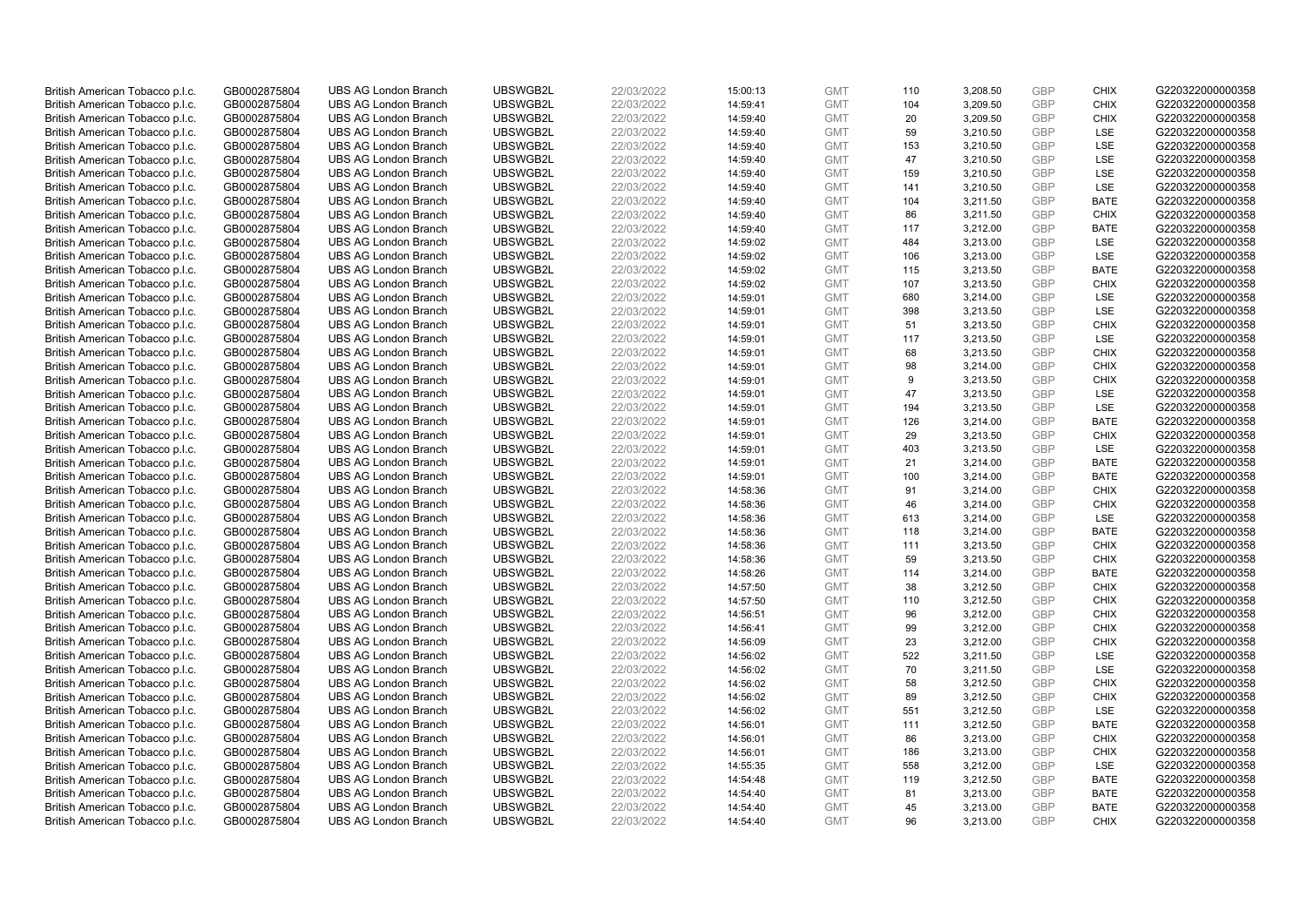| British American Tobacco p.l.c.                                    | GB0002875804                 | <b>UBS AG London Branch</b>                                | UBSWGB2L             | 22/03/2022               | 14:54:40             | <b>GMT</b>               | 96        | 3,214.00             | <b>GBP</b>               | <b>CHIX</b>                | G220322000000358                     |
|--------------------------------------------------------------------|------------------------------|------------------------------------------------------------|----------------------|--------------------------|----------------------|--------------------------|-----------|----------------------|--------------------------|----------------------------|--------------------------------------|
| British American Tobacco p.l.c.                                    | GB0002875804                 | <b>UBS AG London Branch</b>                                | UBSWGB2L             | 22/03/2022               | 14:54:40             | <b>GMT</b>               | 624       | 3,214.00             | GBP                      | LSE                        | G220322000000358                     |
| British American Tobacco p.l.c.                                    | GB0002875804                 | <b>UBS AG London Branch</b>                                | UBSWGB2L             | 22/03/2022               | 14:54:40             | <b>GMT</b>               | 56        | 3,214.00             | <b>GBP</b>               | <b>BATE</b>                | G220322000000358                     |
| British American Tobacco p.l.c.                                    | GB0002875804                 | <b>UBS AG London Branch</b>                                | UBSWGB2L             | 22/03/2022               | 14:54:40             | <b>GMT</b>               | 45        | 3,214.00             | <b>GBP</b>               | <b>BATE</b>                | G220322000000358                     |
| British American Tobacco p.l.c.                                    | GB0002875804                 | <b>UBS AG London Branch</b>                                | UBSWGB2L             | 22/03/2022               | 14:54:40             | <b>GMT</b>               | 54        | 3,214.00             | <b>GBP</b>               | <b>BATE</b>                | G220322000000358                     |
| British American Tobacco p.l.c.                                    | GB0002875804                 | <b>UBS AG London Branch</b>                                | UBSWGB2L             | 22/03/2022               | 14:54:40             | <b>GMT</b>               | 91        | 3,214.00             | <b>GBP</b>               | <b>CHIX</b>                | G220322000000358                     |
| British American Tobacco p.l.c.                                    | GB0002875804                 | <b>UBS AG London Branch</b>                                | UBSWGB2L             | 22/03/2022               | 14:54:40             | <b>GMT</b>               | 94        | 3,214.00             | <b>GBP</b>               | <b>CHIX</b>                | G220322000000358                     |
| British American Tobacco p.l.c.                                    | GB0002875804                 | <b>UBS AG London Branch</b>                                | UBSWGB2L             | 22/03/2022               | 14:54:40             | <b>GMT</b>               | 109       | 3,214.00             | <b>GBP</b>               | <b>BATE</b>                | G220322000000358                     |
| British American Tobacco p.l.c.                                    | GB0002875804                 | <b>UBS AG London Branch</b>                                | UBSWGB2L             | 22/03/2022               | 14:54:40             | <b>GMT</b>               | 695       | 3,214.00             | <b>GBP</b>               | LSE                        | G220322000000358                     |
| British American Tobacco p.l.c.                                    | GB0002875804                 | <b>UBS AG London Branch</b>                                | UBSWGB2L             | 22/03/2022               | 14:54:16             | <b>GMT</b>               | 643       | 3,214.00             | <b>GBP</b>               | LSE                        | G220322000000358                     |
| British American Tobacco p.l.c.                                    | GB0002875804                 | <b>UBS AG London Branch</b>                                | UBSWGB2L             | 22/03/2022               | 14:54:16             | <b>GMT</b>               | 99        | 3,214.00             | <b>GBP</b>               | <b>BATE</b>                | G220322000000358                     |
| British American Tobacco p.l.c.                                    | GB0002875804                 | <b>UBS AG London Branch</b>                                | UBSWGB2L             | 22/03/2022               | 14:54:14             | <b>GMT</b>               | 100       | 3,214.50             | <b>GBP</b>               | LSE                        | G220322000000358                     |
| British American Tobacco p.l.c.                                    | GB0002875804                 | <b>UBS AG London Branch</b>                                | UBSWGB2L             | 22/03/2022               | 14:54:14             | <b>GMT</b>               | 53        | 3,214.50             | <b>GBP</b>               | LSE                        | G220322000000358                     |
| British American Tobacco p.l.c.                                    | GB0002875804                 | <b>UBS AG London Branch</b>                                | UBSWGB2L             | 22/03/2022               | 14:54:14             | <b>GMT</b>               | 100       | 3,214.50             | <b>GBP</b><br>GBP        | LSE<br><b>CHIX</b>         | G220322000000358                     |
| British American Tobacco p.l.c.                                    | GB0002875804                 | <b>UBS AG London Branch</b>                                | UBSWGB2L             | 22/03/2022               | 14:54:14             | <b>GMT</b>               | 196       | 3,215.00             |                          |                            | G220322000000358                     |
| British American Tobacco p.l.c.                                    | GB0002875804                 | <b>UBS AG London Branch</b>                                | UBSWGB2L             | 22/03/2022               | 14:54:14             | <b>GMT</b>               | 27        | 3,215.00             | <b>GBP</b><br><b>GBP</b> | <b>CHIX</b>                | G220322000000358                     |
| British American Tobacco p.l.c.                                    | GB0002875804                 | <b>UBS AG London Branch</b>                                | UBSWGB2L             | 22/03/2022               | 14:54:14             | <b>GMT</b>               | 44        | 3,215.50             |                          | LSE                        | G220322000000358                     |
| British American Tobacco p.l.c.                                    | GB0002875804                 | <b>UBS AG London Branch</b>                                | UBSWGB2L             | 22/03/2022               | 14:54:14             | <b>GMT</b>               | 82        | 3,215.00             | <b>GBP</b>               | <b>LSE</b>                 | G220322000000358                     |
| British American Tobacco p.l.c.                                    | GB0002875804                 | <b>UBS AG London Branch</b>                                | UBSWGB2L             | 22/03/2022               | 14:54:14             | <b>GMT</b>               | 477       | 3,215.00             | <b>GBP</b>               | <b>LSE</b>                 | G220322000000358                     |
| British American Tobacco p.l.c.                                    | GB0002875804                 | <b>UBS AG London Branch</b>                                | UBSWGB2L             | 22/03/2022               | 14:54:14             | <b>GMT</b>               | 564       | 3,215.00             | <b>GBP</b>               | LSE                        | G220322000000358                     |
| British American Tobacco p.l.c.                                    | GB0002875804                 | <b>UBS AG London Branch</b>                                | UBSWGB2L<br>UBSWGB2L | 22/03/2022               | 14:53:14<br>14:53:14 | <b>GMT</b>               | 108       | 3,214.00             | <b>GBP</b><br>GBP        | <b>BATE</b><br><b>BATE</b> | G220322000000358<br>G220322000000358 |
| British American Tobacco p.l.c.                                    | GB0002875804                 | <b>UBS AG London Branch</b>                                |                      | 22/03/2022               |                      | <b>GMT</b>               | 118       | 3,214.00             |                          |                            |                                      |
| British American Tobacco p.l.c.<br>British American Tobacco p.l.c. | GB0002875804<br>GB0002875804 | <b>UBS AG London Branch</b><br><b>UBS AG London Branch</b> | UBSWGB2L<br>UBSWGB2L | 22/03/2022<br>22/03/2022 | 14:53:14             | <b>GMT</b><br><b>GMT</b> | 86        | 3,214.50             | <b>GBP</b><br>GBP        | <b>CHIX</b><br><b>CHIX</b> | G220322000000358<br>G220322000000358 |
|                                                                    |                              | <b>UBS AG London Branch</b>                                | UBSWGB2L             | 22/03/2022               | 14:53:14             |                          | 296<br>92 | 3,215.00<br>3,213.00 | <b>GBP</b>               | <b>CHIX</b>                |                                      |
| British American Tobacco p.l.c.<br>British American Tobacco p.l.c. | GB0002875804<br>GB0002875804 | <b>UBS AG London Branch</b>                                | UBSWGB2L             | 22/03/2022               | 14:52:36<br>14:51:35 | <b>GMT</b><br><b>GMT</b> | 10        | 3,211.00             | GBP                      | LSE                        | G220322000000358<br>G220322000000358 |
| British American Tobacco p.l.c.                                    | GB0002875804                 | <b>UBS AG London Branch</b>                                | UBSWGB2L             | 22/03/2022               | 14:51:35             | <b>GMT</b>               | 10        | 3,211.00             | <b>GBP</b>               | LSE                        | G220322000000358                     |
| British American Tobacco p.l.c.                                    | GB0002875804                 | <b>UBS AG London Branch</b>                                | UBSWGB2L             | 22/03/2022               | 14:51:20             | <b>GMT</b>               | 239       | 3,210.50             | GBP                      | LSE                        | G220322000000358                     |
| British American Tobacco p.l.c.                                    | GB0002875804                 | <b>UBS AG London Branch</b>                                | UBSWGB2L             | 22/03/2022               | 14:51:18             | <b>GMT</b>               | 350       | 3,210.50             | <b>GBP</b>               | LSE                        | G220322000000358                     |
| British American Tobacco p.l.c.                                    | GB0002875804                 | <b>UBS AG London Branch</b>                                | UBSWGB2L             | 22/03/2022               | 14:51:16             | <b>GMT</b>               | 80        | 3,211.00             | GBP                      | <b>CHIX</b>                | G220322000000358                     |
| British American Tobacco p.l.c.                                    | GB0002875804                 | <b>UBS AG London Branch</b>                                | UBSWGB2L             | 22/03/2022               | 14:51:16             | <b>GMT</b>               | 63        | 3,211.00             | <b>GBP</b>               | <b>CHIX</b>                | G220322000000358                     |
| British American Tobacco p.l.c.                                    | GB0002875804                 | <b>UBS AG London Branch</b>                                | UBSWGB2L             | 22/03/2022               | 14:51:16             | <b>GMT</b>               | 109       | 3,211.50             | GBP                      | <b>BATE</b>                | G220322000000358                     |
| British American Tobacco p.l.c.                                    | GB0002875804                 | <b>UBS AG London Branch</b>                                | UBSWGB2L             | 22/03/2022               | 14:51:16             | <b>GMT</b>               | 634       | 3,211.50             | <b>GBP</b>               | LSE                        | G220322000000358                     |
| British American Tobacco p.l.c.                                    | GB0002875804                 | <b>UBS AG London Branch</b>                                | UBSWGB2L             | 22/03/2022               | 14:51:16             | <b>GMT</b>               | 109       | 3,211.50             | <b>GBP</b>               | <b>BATE</b>                | G220322000000358                     |
| British American Tobacco p.l.c.                                    | GB0002875804                 | <b>UBS AG London Branch</b>                                | UBSWGB2L             | 22/03/2022               | 14:51:16             | <b>GMT</b>               | 17        | 3,211.00             | GBP                      | <b>CHIX</b>                | G220322000000358                     |
| British American Tobacco p.l.c.                                    | GB0002875804                 | <b>UBS AG London Branch</b>                                | UBSWGB2L             | 22/03/2022               | 14:51:15             | <b>GMT</b>               | 84        | 3,212.00             | <b>GBP</b>               | <b>CHIX</b>                | G220322000000358                     |
| British American Tobacco p.l.c.                                    | GB0002875804                 | <b>UBS AG London Branch</b>                                | UBSWGB2L             | 22/03/2022               | 14:51:15             | <b>GMT</b>               | 90        | 3,212.00             | GBP                      | <b>CHIX</b>                | G220322000000358                     |
| British American Tobacco p.l.c.                                    | GB0002875804                 | <b>UBS AG London Branch</b>                                | UBSWGB2L             | 22/03/2022               | 14:51:11             | <b>GMT</b>               | 634       | 3,212.00             | <b>GBP</b>               | LSE                        | G220322000000358                     |
| British American Tobacco p.l.c.                                    | GB0002875804                 | <b>UBS AG London Branch</b>                                | UBSWGB2L             | 22/03/2022               | 14:51:11             | <b>GMT</b>               | 9         | 3,212.00             | <b>GBP</b>               | <b>BATE</b>                | G220322000000358                     |
| British American Tobacco p.l.c.                                    | GB0002875804                 | <b>UBS AG London Branch</b>                                | UBSWGB2L             | 22/03/2022               | 14:51:11             | <b>GMT</b>               | 100       | 3,212.00             | <b>GBP</b>               | <b>BATE</b>                | G220322000000358                     |
| British American Tobacco p.l.c.                                    | GB0002875804                 | <b>UBS AG London Branch</b>                                | UBSWGB2L             | 22/03/2022               | 14:50:54             | <b>GMT</b>               | 131       | 3,212.00             | GBP                      | <b>CHIX</b>                | G220322000000358                     |
| British American Tobacco p.l.c.                                    | GB0002875804                 | <b>UBS AG London Branch</b>                                | UBSWGB2L             | 22/03/2022               | 14:50:54             | <b>GMT</b>               | 110       | 3,211.50             | <b>GBP</b>               | <b>BATE</b>                | G220322000000358                     |
| British American Tobacco p.l.c.                                    | GB0002875804                 | <b>UBS AG London Branch</b>                                | UBSWGB2L             | 22/03/2022               | 14:50:46             | <b>GMT</b>               | 90        | 3,210.50             | <b>GBP</b>               | <b>CHIX</b>                | G220322000000358                     |
| British American Tobacco p.l.c.                                    | GB0002875804                 | <b>UBS AG London Branch</b>                                | UBSWGB2L             | 22/03/2022               | 14:50:46             | <b>GMT</b>               | 47        | 3,210.50             | <b>GBP</b>               | <b>CHIX</b>                | G220322000000358                     |
| British American Tobacco p.l.c.                                    | GB0002875804                 | <b>UBS AG London Branch</b>                                | UBSWGB2L             | 22/03/2022               | 14:49:47             | <b>GMT</b>               | 511       | 3,210.00             | <b>GBP</b>               | <b>LSE</b>                 | G220322000000358                     |
| British American Tobacco p.l.c.                                    | GB0002875804                 | <b>UBS AG London Branch</b>                                | UBSWGB2L             | 22/03/2022               | 14:49:47             | <b>GMT</b>               | 122       | 3,210.00             | <b>GBP</b>               | LSE                        | G220322000000358                     |
| British American Tobacco p.l.c.                                    | GB0002875804                 | <b>UBS AG London Branch</b>                                | UBSWGB2L             | 22/03/2022               | 14:49:47             | <b>GMT</b>               | 96        | 3,210.00             | <b>GBP</b>               | <b>CHIX</b>                | G220322000000358                     |
| British American Tobacco p.l.c.                                    | GB0002875804                 | <b>UBS AG London Branch</b>                                | UBSWGB2L             | 22/03/2022               | 14:49:24             | <b>GMT</b>               | 88        | 3,210.50             | GBP                      | <b>CHIX</b>                | G220322000000358                     |
| British American Tobacco p.l.c.                                    | GB0002875804                 | <b>UBS AG London Branch</b>                                | UBSWGB2L             | 22/03/2022               | 14:49:24             | <b>GMT</b>               | 115       | 3,210.50             | <b>GBP</b>               | <b>BATE</b>                | G220322000000358                     |
| British American Tobacco p.l.c.                                    | GB0002875804                 | <b>UBS AG London Branch</b>                                | UBSWGB2L             | 22/03/2022               | 14:49:24             | <b>GMT</b>               | 103       | 3,210.50             | GBP                      | <b>BATE</b>                | G220322000000358                     |
| British American Tobacco p.l.c.                                    | GB0002875804                 | <b>UBS AG London Branch</b>                                | UBSWGB2L             | 22/03/2022               | 14:49:22             | <b>GMT</b>               | 110       | 3,211.00             | <b>GBP</b>               | <b>CHIX</b>                | G220322000000358                     |
| British American Tobacco p.l.c.                                    | GB0002875804                 | <b>UBS AG London Branch</b>                                | UBSWGB2L             | 22/03/2022               | 14:49:21             | <b>GMT</b>               | 97        | 3,211.00             | <b>GBP</b>               | <b>CHIX</b>                | G220322000000358                     |
| British American Tobacco p.l.c.                                    | GB0002875804                 | <b>UBS AG London Branch</b>                                | UBSWGB2L             | 22/03/2022               | 14:49:15             | <b>GMT</b>               | 122       | 3,211.00             | <b>GBP</b>               | <b>BATE</b>                | G220322000000358                     |
| British American Tobacco p.l.c.                                    | GB0002875804                 | <b>UBS AG London Branch</b>                                | UBSWGB2L             | 22/03/2022               | 14:49:06             | <b>GMT</b>               | 84        | 3.211.00             | GBP                      | CHIX                       | G220322000000358                     |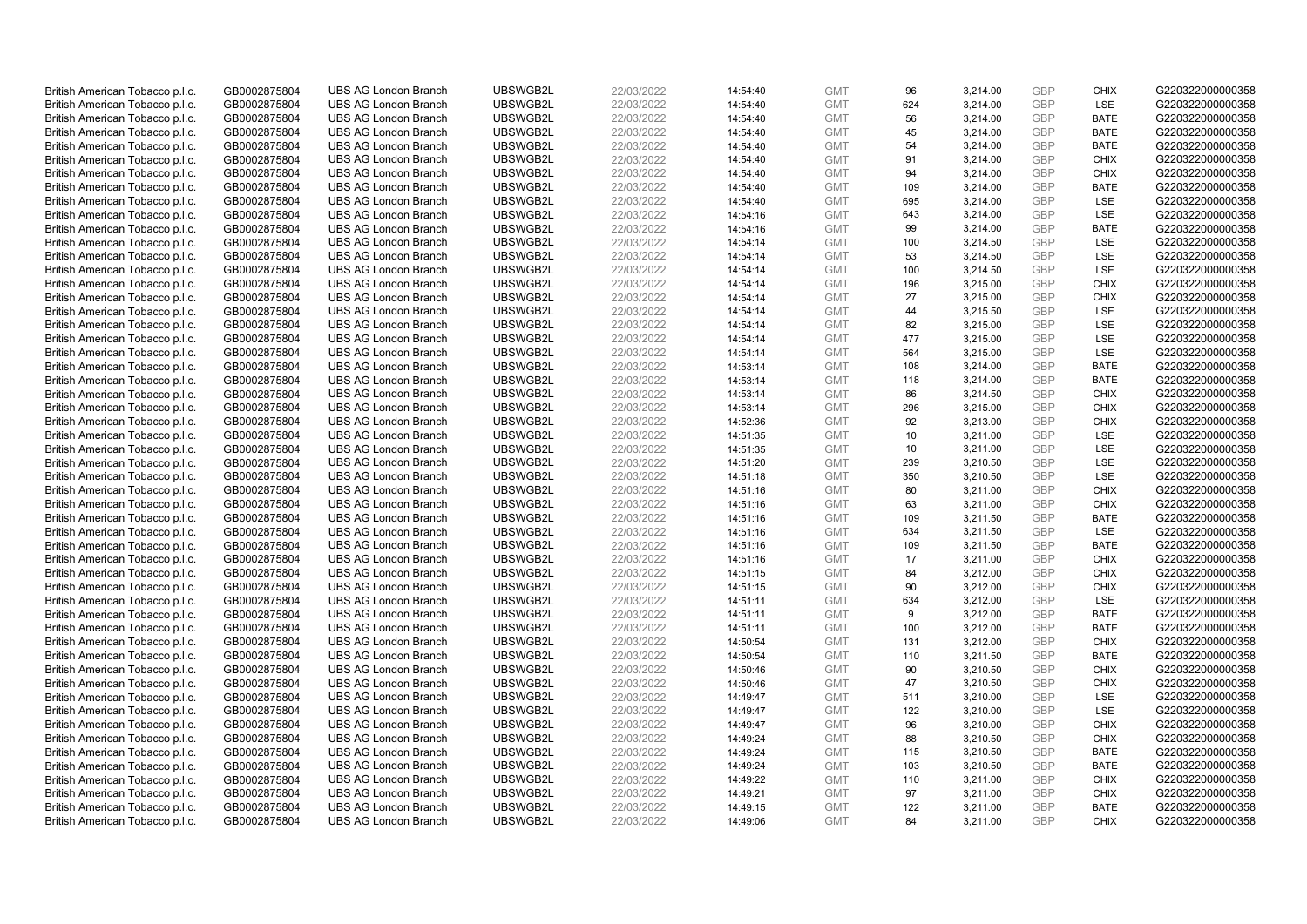| British American Tobacco p.l.c.                                    | GB0002875804                 | <b>UBS AG London Branch</b> | UBSWGB2L | 22/03/2022 | 14:48:47 | <b>GMT</b> | $\mathbf{1}$   | 3,210.50 | <b>GBP</b> | <b>CHIX</b> | G220322000000358 |
|--------------------------------------------------------------------|------------------------------|-----------------------------|----------|------------|----------|------------|----------------|----------|------------|-------------|------------------|
|                                                                    |                              |                             |          |            |          |            | 47             |          | <b>GBP</b> | <b>CHIX</b> |                  |
| British American Tobacco p.l.c.                                    | GB0002875804                 | <b>UBS AG London Branch</b> | UBSWGB2L | 22/03/2022 | 14:48:47 | <b>GMT</b> |                | 3,210.50 |            |             | G220322000000358 |
| British American Tobacco p.l.c.                                    | GB0002875804                 | <b>UBS AG London Branch</b> | UBSWGB2L | 22/03/2022 | 14:48:47 | <b>GMT</b> | 146            | 3,210.50 | <b>GBP</b> | <b>CHIX</b> | G220322000000358 |
| British American Tobacco p.l.c.                                    | GB0002875804                 | <b>UBS AG London Branch</b> | UBSWGB2L | 22/03/2022 | 14:48:35 | <b>GMT</b> | 10             | 3,209.50 | <b>GBP</b> | <b>CHIX</b> | G220322000000358 |
| British American Tobacco p.l.c.                                    | GB0002875804                 | <b>UBS AG London Branch</b> | UBSWGB2L | 22/03/2022 | 14:48:34 | <b>GMT</b> | 556            | 3,209.50 | <b>GBP</b> | LSE         | G220322000000358 |
| British American Tobacco p.l.c.                                    | GB0002875804                 | <b>UBS AG London Branch</b> | UBSWGB2L | 22/03/2022 | 14:48:34 | <b>GMT</b> | 194            | 3,209.50 | <b>GBP</b> | LSE         | G220322000000358 |
| British American Tobacco p.l.c.                                    | GB0002875804                 | <b>UBS AG London Branch</b> | UBSWGB2L | 22/03/2022 | 14:48:34 | <b>GMT</b> | 644            | 3,209.50 | <b>GBP</b> | LSE         | G220322000000358 |
| British American Tobacco p.l.c.                                    | GB0002875804                 | <b>UBS AG London Branch</b> | UBSWGB2L | 22/03/2022 | 14:48:34 | <b>GMT</b> | 416            | 3,209.50 | <b>GBP</b> | LSE         | G220322000000358 |
| British American Tobacco p.l.c.                                    | GB0002875804                 | <b>UBS AG London Branch</b> | UBSWGB2L | 22/03/2022 | 14:48:34 | <b>GMT</b> | 8              | 3,209.50 | <b>GBP</b> | LSE         | G220322000000358 |
| British American Tobacco p.l.c.                                    | GB0002875804                 | <b>UBS AG London Branch</b> | UBSWGB2L | 22/03/2022 | 14:47:55 | <b>GMT</b> | 6              | 3,209.00 | <b>GBP</b> | <b>CHIX</b> | G220322000000358 |
| British American Tobacco p.l.c.                                    | GB0002875804                 | <b>UBS AG London Branch</b> | UBSWGB2L | 22/03/2022 | 14:47:50 | <b>GMT</b> | 88             | 3,209.00 | <b>GBP</b> | <b>CHIX</b> | G220322000000358 |
| British American Tobacco p.l.c.                                    | GB0002875804                 | <b>UBS AG London Branch</b> | UBSWGB2L | 22/03/2022 | 14:47:50 | <b>GMT</b> | 45             | 3,209.00 | <b>GBP</b> | <b>CHIX</b> | G220322000000358 |
| British American Tobacco p.l.c.                                    | GB0002875804                 | <b>UBS AG London Branch</b> | UBSWGB2L | 22/03/2022 | 14:47:50 | <b>GMT</b> | 55             | 3,209.00 | <b>GBP</b> | <b>CHIX</b> | G220322000000358 |
| British American Tobacco p.l.c.                                    | GB0002875804                 | <b>UBS AG London Branch</b> | UBSWGB2L | 22/03/2022 | 14:47:50 | <b>GMT</b> | 30             | 3,209.00 | <b>GBP</b> | <b>CHIX</b> | G220322000000358 |
| British American Tobacco p.l.c.                                    | GB0002875804                 | <b>UBS AG London Branch</b> | UBSWGB2L | 22/03/2022 | 14:47:50 | <b>GMT</b> | 69             | 3,209.00 | <b>GBP</b> | <b>CHIX</b> | G220322000000358 |
| British American Tobacco p.l.c.                                    | GB0002875804                 | <b>UBS AG London Branch</b> | UBSWGB2L | 22/03/2022 | 14:47:50 | <b>GMT</b> | 16             | 3,209.00 | <b>GBP</b> | <b>CHIX</b> | G220322000000358 |
| British American Tobacco p.l.c.                                    | GB0002875804                 | <b>UBS AG London Branch</b> | UBSWGB2L | 22/03/2022 | 14:47:50 | <b>GMT</b> | 16             | 3,209.00 | <b>GBP</b> | <b>BATE</b> | G220322000000358 |
| British American Tobacco p.l.c.                                    | GB0002875804                 | <b>UBS AG London Branch</b> | UBSWGB2L | 22/03/2022 | 14:47:50 | <b>GMT</b> | $\overline{2}$ | 3,209.00 | <b>GBP</b> | <b>BATE</b> | G220322000000358 |
|                                                                    |                              | <b>UBS AG London Branch</b> | UBSWGB2L |            |          |            | 100            |          |            |             |                  |
| British American Tobacco p.l.c.                                    | GB0002875804                 |                             |          | 22/03/2022 | 14:47:50 | <b>GMT</b> |                | 3,209.00 | <b>GBP</b> | <b>BATE</b> | G220322000000358 |
| British American Tobacco p.l.c.                                    | GB0002875804                 | <b>UBS AG London Branch</b> | UBSWGB2L | 22/03/2022 | 14:47:22 | <b>GMT</b> | 101            | 3,209.00 | <b>GBP</b> | <b>CHIX</b> | G220322000000358 |
| British American Tobacco p.l.c.                                    | GB0002875804                 | <b>UBS AG London Branch</b> | UBSWGB2L | 22/03/2022 | 14:47:04 | <b>GMT</b> | 81             | 3,209.00 | <b>GBP</b> | <b>CHIX</b> | G220322000000358 |
| British American Tobacco p.l.c.                                    | GB0002875804                 | <b>UBS AG London Branch</b> | UBSWGB2L | 22/03/2022 | 14:46:46 | <b>GMT</b> | 298            | 3,208.50 | <b>GBP</b> | LSE         | G220322000000358 |
| British American Tobacco p.l.c.                                    | GB0002875804                 | <b>UBS AG London Branch</b> | UBSWGB2L | 22/03/2022 | 14:46:46 | <b>GMT</b> | 311            | 3,208.50 | <b>GBP</b> | LSE         | G220322000000358 |
| British American Tobacco p.l.c.                                    | GB0002875804                 | <b>UBS AG London Branch</b> | UBSWGB2L | 22/03/2022 | 14:46:46 | <b>GMT</b> | 122            | 3,209.00 | <b>GBP</b> | <b>BATE</b> | G220322000000358 |
| British American Tobacco p.l.c.                                    | GB0002875804                 | <b>UBS AG London Branch</b> | UBSWGB2L | 22/03/2022 | 14:46:46 | <b>GMT</b> | 105            | 3,209.00 | <b>GBP</b> | <b>BATE</b> | G220322000000358 |
| British American Tobacco p.l.c.                                    | GB0002875804                 | <b>UBS AG London Branch</b> | UBSWGB2L | 22/03/2022 | 14:46:45 | <b>GMT</b> | 102            | 3,209.50 | <b>GBP</b> | <b>CHIX</b> | G220322000000358 |
| British American Tobacco p.l.c.                                    | GB0002875804                 | <b>UBS AG London Branch</b> | UBSWGB2L | 22/03/2022 | 14:46:43 | <b>GMT</b> | 99             | 3,210.00 | <b>GBP</b> | <b>CHIX</b> | G220322000000358 |
| British American Tobacco p.l.c.                                    | GB0002875804                 | <b>UBS AG London Branch</b> | UBSWGB2L | 22/03/2022 | 14:45:41 | <b>GMT</b> | 104            | 3,208.00 | <b>GBP</b> | <b>BATE</b> | G220322000000358 |
| British American Tobacco p.l.c.                                    | GB0002875804                 | <b>UBS AG London Branch</b> | UBSWGB2L | 22/03/2022 | 14:45:38 | <b>GMT</b> | 119            | 3,208.50 | <b>GBP</b> | <b>CHIX</b> | G220322000000358 |
| British American Tobacco p.l.c.                                    | GB0002875804                 | <b>UBS AG London Branch</b> | UBSWGB2L | 22/03/2022 | 14:45:38 | <b>GMT</b> | 179            | 3,208.50 | <b>GBP</b> | LSE         | G220322000000358 |
| British American Tobacco p.l.c.                                    | GB0002875804                 | <b>UBS AG London Branch</b> | UBSWGB2L | 22/03/2022 | 14:45:38 | <b>GMT</b> | 100            | 3,208.50 | <b>GBP</b> | LSE         | G220322000000358 |
| British American Tobacco p.l.c.                                    | GB0002875804                 | <b>UBS AG London Branch</b> | UBSWGB2L | 22/03/2022 | 14:45:38 | <b>GMT</b> | 100            | 3,208.50 | <b>GBP</b> | LSE         | G220322000000358 |
| British American Tobacco p.l.c.                                    | GB0002875804                 | <b>UBS AG London Branch</b> | UBSWGB2L | 22/03/2022 | 14:45:38 | <b>GMT</b> | 214            | 3,208.50 | <b>GBP</b> | LSE         | G220322000000358 |
| British American Tobacco p.l.c.                                    | GB0002875804                 | <b>UBS AG London Branch</b> | UBSWGB2L | 22/03/2022 | 14:45:38 | <b>GMT</b> | 62             | 3,208.50 | <b>GBP</b> | LSE         | G220322000000358 |
| British American Tobacco p.l.c.                                    | GB0002875804                 | <b>UBS AG London Branch</b> | UBSWGB2L | 22/03/2022 | 14:45:38 | <b>GMT</b> | 100            | 3,208.50 | <b>GBP</b> | LSE         | G220322000000358 |
| British American Tobacco p.l.c.                                    | GB0002875804                 | <b>UBS AG London Branch</b> | UBSWGB2L | 22/03/2022 | 14:45:38 | <b>GMT</b> | 100            | 3,208.50 | <b>GBP</b> | LSE         | G220322000000358 |
| British American Tobacco p.l.c.                                    | GB0002875804                 | <b>UBS AG London Branch</b> | UBSWGB2L | 22/03/2022 | 14:45:26 | <b>GMT</b> | 50             | 3,208.50 | <b>GBP</b> | LSE         | G220322000000358 |
| British American Tobacco p.l.c.                                    | GB0002875804                 | <b>UBS AG London Branch</b> | UBSWGB2L | 22/03/2022 | 14:45:26 | <b>GMT</b> | 24             | 3,208.50 | <b>GBP</b> | LSE         | G220322000000358 |
| British American Tobacco p.l.c.                                    | GB0002875804                 | <b>UBS AG London Branch</b> | UBSWGB2L | 22/03/2022 | 14:45:26 | <b>GMT</b> | 212            | 3,208.50 | <b>GBP</b> | LSE         | G220322000000358 |
| British American Tobacco p.l.c.                                    | GB0002875804                 | <b>UBS AG London Branch</b> | UBSWGB2L | 22/03/2022 | 14:45:26 | <b>GMT</b> | 31             | 3,209.50 | <b>GBP</b> | <b>CHIX</b> | G220322000000358 |
| British American Tobacco p.l.c.                                    | GB0002875804                 | <b>UBS AG London Branch</b> | UBSWGB2L | 22/03/2022 | 14:45:26 | <b>GMT</b> | 29             | 3,209.50 | <b>GBP</b> | <b>CHIX</b> | G220322000000358 |
| British American Tobacco p.l.c.                                    | GB0002875804                 | <b>UBS AG London Branch</b> | UBSWGB2L | 22/03/2022 | 14:45:13 | <b>GMT</b> | 112            | 3,209.50 | <b>GBP</b> | <b>CHIX</b> | G220322000000358 |
| British American Tobacco p.l.c.                                    | GB0002875804                 | <b>UBS AG London Branch</b> | UBSWGB2L | 22/03/2022 | 14:44:51 | <b>GMT</b> | 16             | 3,210.00 | <b>GBP</b> | <b>BATE</b> | G220322000000358 |
| British American Tobacco p.l.c.                                    | GB0002875804                 | <b>UBS AG London Branch</b> | UBSWGB2L | 22/03/2022 | 14:44:51 | <b>GMT</b> | 100            | 3,210.00 | <b>GBP</b> | <b>BATE</b> | G220322000000358 |
| British American Tobacco p.l.c.                                    | GB0002875804                 | <b>UBS AG London Branch</b> | UBSWGB2L | 22/03/2022 | 14:44:51 | <b>GMT</b> | 100            | 3,210.00 | <b>GBP</b> | <b>CHIX</b> | G220322000000358 |
|                                                                    |                              | <b>UBS AG London Branch</b> | UBSWGB2L | 22/03/2022 | 14:44:51 | <b>GMT</b> | 17             | 3,210.00 | <b>GBP</b> | <b>CHIX</b> | G220322000000358 |
| British American Tobacco p.l.c.<br>British American Tobacco p.l.c. | GB0002875804<br>GB0002875804 | <b>UBS AG London Branch</b> | UBSWGB2L | 22/03/2022 | 14:44:51 | <b>GMT</b> | 124            | 3,210.00 | <b>GBP</b> | <b>BATE</b> | G220322000000358 |
|                                                                    |                              | <b>UBS AG London Branch</b> | UBSWGB2L |            |          | <b>GMT</b> | 94             | 3,210.50 | <b>GBP</b> | <b>CHIX</b> | G220322000000358 |
| British American Tobacco p.l.c.                                    | GB0002875804                 |                             |          | 22/03/2022 | 14:44:51 |            |                |          |            |             |                  |
| British American Tobacco p.l.c.                                    | GB0002875804                 | <b>UBS AG London Branch</b> | UBSWGB2L | 22/03/2022 | 14:44:51 | <b>GMT</b> | 53             | 3,210.50 | <b>GBP</b> | <b>CHIX</b> | G220322000000358 |
| British American Tobacco p.l.c.                                    | GB0002875804                 | <b>UBS AG London Branch</b> | UBSWGB2L | 22/03/2022 | 14:44:37 | <b>GMT</b> | 584            | 3,211.00 | <b>GBP</b> | LSE         | G220322000000358 |
| British American Tobacco p.l.c.                                    | GB0002875804                 | <b>UBS AG London Branch</b> | UBSWGB2L | 22/03/2022 | 14:44:01 | <b>GMT</b> | 87             | 3,211.00 | <b>GBP</b> | <b>CHIX</b> | G220322000000358 |
| British American Tobacco p.l.c.                                    | GB0002875804                 | <b>UBS AG London Branch</b> | UBSWGB2L | 22/03/2022 | 14:44:01 | <b>GMT</b> | 635            | 3,211.00 | <b>GBP</b> | LSE         | G220322000000358 |
| British American Tobacco p.l.c.                                    | GB0002875804                 | <b>UBS AG London Branch</b> | UBSWGB2L | 22/03/2022 | 14:44:01 | <b>GMT</b> | 91             | 3,211.00 | <b>GBP</b> | <b>BATE</b> | G220322000000358 |
| British American Tobacco p.l.c.                                    | GB0002875804                 | <b>UBS AG London Branch</b> | UBSWGB2L | 22/03/2022 | 14:44:01 | <b>GMT</b> | 34             | 3.211.00 | GBP        | <b>BATE</b> | G220322000000358 |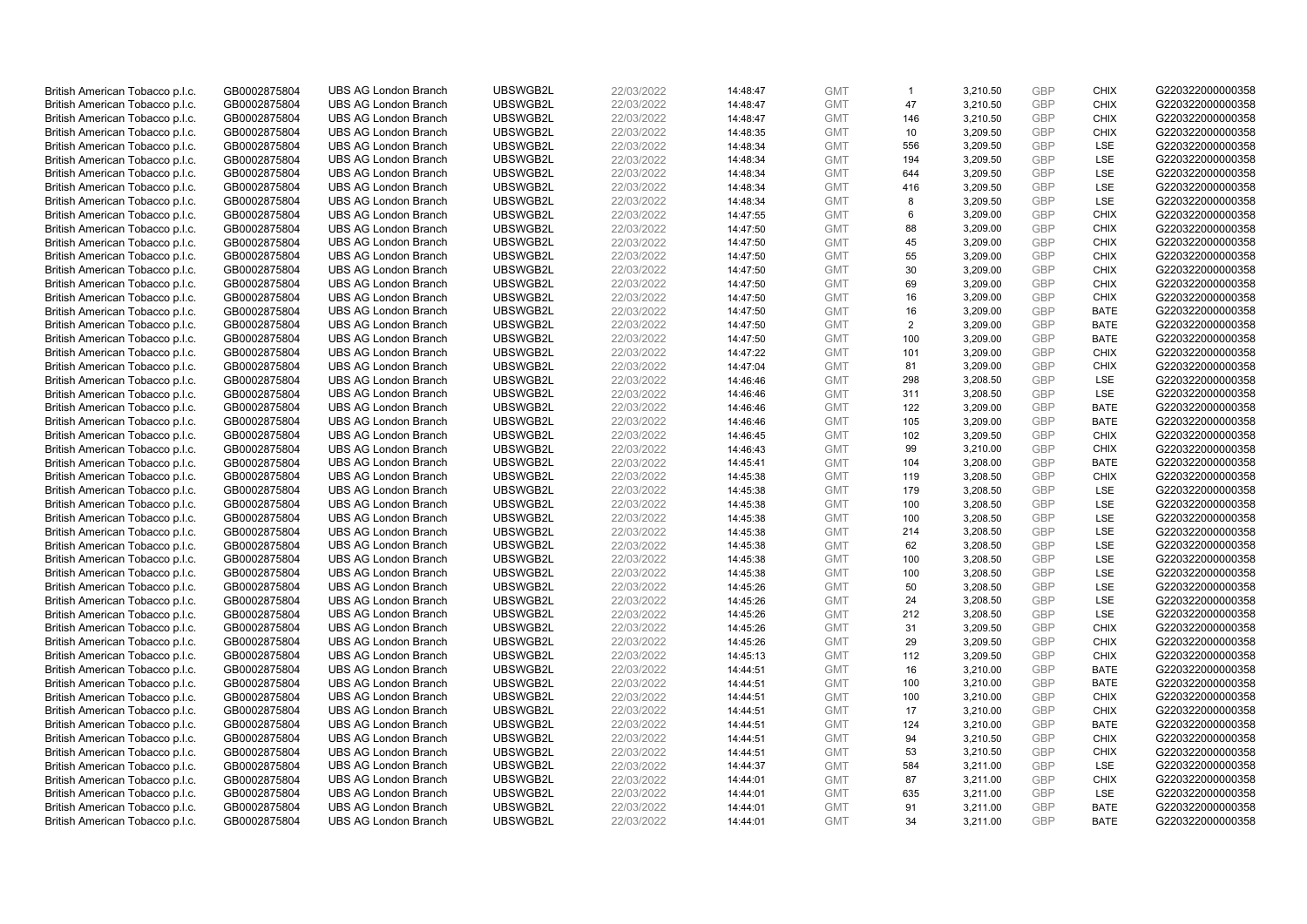| British American Tobacco p.l.c. | GB0002875804 | <b>UBS AG London Branch</b> | UBSWGB2L | 22/03/2022 | 14:44:01 | <b>GMT</b> | 91             | 3,211.00 | <b>GBP</b> | <b>CHIX</b> | G220322000000358 |
|---------------------------------|--------------|-----------------------------|----------|------------|----------|------------|----------------|----------|------------|-------------|------------------|
| British American Tobacco p.l.c. | GB0002875804 | <b>UBS AG London Branch</b> | UBSWGB2L | 22/03/2022 | 14:44:01 | <b>GMT</b> | 822            | 3,211.00 | GBP        | LSE         | G220322000000358 |
| British American Tobacco p.l.c. | GB0002875804 | <b>UBS AG London Branch</b> | UBSWGB2L | 22/03/2022 | 14:44:01 | <b>GMT</b> | 31             | 3,211.00 | <b>GBP</b> | <b>CHIX</b> | G220322000000358 |
| British American Tobacco p.l.c. | GB0002875804 | <b>UBS AG London Branch</b> | UBSWGB2L | 22/03/2022 | 14:43:57 | <b>GMT</b> | 164            | 3,212.00 | <b>GBP</b> | <b>CHIX</b> | G220322000000358 |
| British American Tobacco p.l.c. | GB0002875804 | <b>UBS AG London Branch</b> | UBSWGB2L | 22/03/2022 | 14:43:57 | <b>GMT</b> | 18             | 3,212.00 | <b>GBP</b> | <b>CHIX</b> | G220322000000358 |
| British American Tobacco p.l.c. | GB0002875804 | <b>UBS AG London Branch</b> | UBSWGB2L | 22/03/2022 | 14:43:57 | <b>GMT</b> | 102            | 3,212.00 | <b>GBP</b> | <b>BATE</b> | G220322000000358 |
| British American Tobacco p.l.c. | GB0002875804 | <b>UBS AG London Branch</b> | UBSWGB2L | 22/03/2022 | 14:43:57 | <b>GMT</b> | 560            | 3,212.00 | GBP        | LSE         | G220322000000358 |
| British American Tobacco p.l.c. | GB0002875804 | <b>UBS AG London Branch</b> | UBSWGB2L | 22/03/2022 | 14:43:57 | <b>GMT</b> | 89             | 3,212.00 | <b>GBP</b> | <b>CHIX</b> | G220322000000358 |
| British American Tobacco p.l.c. | GB0002875804 | <b>UBS AG London Branch</b> | UBSWGB2L | 22/03/2022 | 14:43:08 | <b>GMT</b> | 19             | 3,212.00 | GBP        | <b>CHIX</b> | G220322000000358 |
| British American Tobacco p.l.c. | GB0002875804 | <b>UBS AG London Branch</b> | UBSWGB2L | 22/03/2022 | 14:43:08 | <b>GMT</b> | 48             | 3,212.00 | <b>GBP</b> | <b>BATE</b> | G220322000000358 |
| British American Tobacco p.l.c. | GB0002875804 | <b>UBS AG London Branch</b> | UBSWGB2L | 22/03/2022 | 14:43:08 | <b>GMT</b> | 21             | 3,212.00 | GBP        | <b>BATE</b> | G220322000000358 |
| British American Tobacco p.l.c. | GB0002875804 | <b>UBS AG London Branch</b> | UBSWGB2L | 22/03/2022 | 14:43:08 | <b>GMT</b> | 80             | 3,212.00 | <b>GBP</b> | <b>CHIX</b> | G220322000000358 |
| British American Tobacco p.l.c. | GB0002875804 | <b>UBS AG London Branch</b> | UBSWGB2L | 22/03/2022 | 14:43:08 | <b>GMT</b> | 68             | 3,212.00 | <b>GBP</b> | <b>BATE</b> | G220322000000358 |
| British American Tobacco p.l.c. | GB0002875804 | <b>UBS AG London Branch</b> | UBSWGB2L | 22/03/2022 | 14:43:08 | <b>GMT</b> | 41             | 3,212.00 | <b>GBP</b> | <b>BATE</b> | G220322000000358 |
| British American Tobacco p.l.c. | GB0002875804 | <b>UBS AG London Branch</b> | UBSWGB2L | 22/03/2022 | 14:43:08 | <b>GMT</b> | 39             | 3,212.00 | GBP        | <b>BATE</b> | G220322000000358 |
| British American Tobacco p.l.c. | GB0002875804 | <b>UBS AG London Branch</b> | UBSWGB2L | 22/03/2022 | 14:43:08 | <b>GMT</b> | 70             | 3,212.00 | GBP        | <b>CHIX</b> | G220322000000358 |
| British American Tobacco p.l.c. | GB0002875804 | <b>UBS AG London Branch</b> | UBSWGB2L | 22/03/2022 | 14:43:08 | <b>GMT</b> | 43             | 3,212.00 | GBP        | <b>BATE</b> | G220322000000358 |
| British American Tobacco p.l.c. | GB0002875804 | <b>UBS AG London Branch</b> | UBSWGB2L | 22/03/2022 | 14:43:08 | <b>GMT</b> | 761            | 3,212.00 | <b>GBP</b> | LSE         | G220322000000358 |
| British American Tobacco p.l.c. | GB0002875804 | <b>UBS AG London Branch</b> | UBSWGB2L | 22/03/2022 | 14:43:06 | <b>GMT</b> | 118            | 3,212.50 | <b>GBP</b> | <b>CHIX</b> | G220322000000358 |
| British American Tobacco p.l.c. | GB0002875804 | <b>UBS AG London Branch</b> | UBSWGB2L | 22/03/2022 | 14:42:56 | <b>GMT</b> | 86             | 3,213.00 | <b>GBP</b> | <b>CHIX</b> | G220322000000358 |
| British American Tobacco p.l.c. | GB0002875804 | <b>UBS AG London Branch</b> | UBSWGB2L | 22/03/2022 | 14:42:56 | <b>GMT</b> | 14             | 3,212.50 | <b>GBP</b> | <b>CHIX</b> | G220322000000358 |
| British American Tobacco p.l.c. | GB0002875804 | <b>UBS AG London Branch</b> | UBSWGB2L | 22/03/2022 | 14:42:36 | <b>GMT</b> | 75             | 3,212.00 | GBP        | <b>BATE</b> | G220322000000358 |
| British American Tobacco p.l.c. | GB0002875804 | <b>UBS AG London Branch</b> | UBSWGB2L | 22/03/2022 | 14:42:36 | <b>GMT</b> | 113            | 3,212.00 | <b>GBP</b> | <b>BATE</b> | G220322000000358 |
| British American Tobacco p.l.c. | GB0002875804 | <b>UBS AG London Branch</b> | UBSWGB2L | 22/03/2022 | 14:42:36 | <b>GMT</b> | 74             | 3,212.00 | GBP        | <b>CHIX</b> | G220322000000358 |
| British American Tobacco p.l.c. | GB0002875804 | <b>UBS AG London Branch</b> | UBSWGB2L | 22/03/2022 | 14:42:36 | <b>GMT</b> | 19             | 3,212.00 | <b>GBP</b> | <b>CHIX</b> | G220322000000358 |
| British American Tobacco p.l.c. | GB0002875804 | <b>UBS AG London Branch</b> | UBSWGB2L | 22/03/2022 | 14:42:36 | <b>GMT</b> | 96             | 3,212.00 | GBP        | <b>CHIX</b> | G220322000000358 |
| British American Tobacco p.l.c. | GB0002875804 | <b>UBS AG London Branch</b> | UBSWGB2L | 22/03/2022 | 14:42:36 | <b>GMT</b> | 704            | 3,212.00 | <b>GBP</b> | <b>LSE</b>  | G220322000000358 |
| British American Tobacco p.l.c. | GB0002875804 | <b>UBS AG London Branch</b> | UBSWGB2L | 22/03/2022 | 14:42:15 | <b>GMT</b> | 146            | 3,212.50 | GBP        | <b>BATE</b> | G220322000000358 |
| British American Tobacco p.l.c. | GB0002875804 | <b>UBS AG London Branch</b> | UBSWGB2L | 22/03/2022 | 14:42:14 | <b>GMT</b> | 6              | 3,213.00 | <b>GBP</b> | <b>CHIX</b> | G220322000000358 |
| British American Tobacco p.l.c. | GB0002875804 | <b>UBS AG London Branch</b> | UBSWGB2L | 22/03/2022 | 14:42:14 | <b>GMT</b> | 100            | 3,213.00 | GBP        | <b>CHIX</b> | G220322000000358 |
| British American Tobacco p.l.c. | GB0002875804 | <b>UBS AG London Branch</b> | UBSWGB2L | 22/03/2022 | 14:41:48 | <b>GMT</b> | 166            | 3,212.50 | <b>GBP</b> | <b>CHIX</b> | G220322000000358 |
| British American Tobacco p.l.c. | GB0002875804 | <b>UBS AG London Branch</b> | UBSWGB2L | 22/03/2022 | 14:41:48 | <b>GMT</b> | 117            | 3,212.50 | GBP        | <b>CHIX</b> | G220322000000358 |
| British American Tobacco p.l.c. | GB0002875804 | <b>UBS AG London Branch</b> | UBSWGB2L | 22/03/2022 | 14:41:08 | <b>GMT</b> | $\overline{4}$ | 3,212.00 | <b>GBP</b> | <b>CHIX</b> | G220322000000358 |
| British American Tobacco p.l.c. | GB0002875804 | <b>UBS AG London Branch</b> | UBSWGB2L | 22/03/2022 | 14:41:08 | <b>GMT</b> | 80             | 3,212.00 | <b>GBP</b> | <b>CHIX</b> | G220322000000358 |
| British American Tobacco p.l.c. | GB0002875804 | <b>UBS AG London Branch</b> | UBSWGB2L | 22/03/2022 | 14:41:01 | <b>GMT</b> | 583            | 3,212.50 | GBP        | LSE         | G220322000000358 |
| British American Tobacco p.l.c. | GB0002875804 | <b>UBS AG London Branch</b> | UBSWGB2L | 22/03/2022 | 14:41:01 | <b>GMT</b> | 531            | 3,212.50 | <b>GBP</b> | LSE         | G220322000000358 |
| British American Tobacco p.l.c. | GB0002875804 | <b>UBS AG London Branch</b> | UBSWGB2L | 22/03/2022 | 14:41:01 | <b>GMT</b> | 109            | 3,212.50 | <b>GBP</b> | LSE         | G220322000000358 |
| British American Tobacco p.l.c. | GB0002875804 | <b>UBS AG London Branch</b> | UBSWGB2L | 22/03/2022 | 14:41:01 | <b>GMT</b> | 63             | 3,212.50 | <b>GBP</b> | <b>BATE</b> | G220322000000358 |
| British American Tobacco p.l.c. | GB0002875804 | <b>UBS AG London Branch</b> | UBSWGB2L | 22/03/2022 | 14:41:01 | <b>GMT</b> | 39             | 3,212.50 | <b>GBP</b> | <b>BATE</b> | G220322000000358 |
| British American Tobacco p.l.c. | GB0002875804 | <b>UBS AG London Branch</b> | UBSWGB2L | 22/03/2022 | 14:41:00 | <b>GMT</b> | 214            | 3,213.00 | <b>GBP</b> | <b>BATE</b> | G220322000000358 |
| British American Tobacco p.l.c. | GB0002875804 | <b>UBS AG London Branch</b> | UBSWGB2L | 22/03/2022 | 14:41:00 | <b>GMT</b> | 20             | 3,213.00 | <b>GBP</b> | <b>BATE</b> | G220322000000358 |
| British American Tobacco p.l.c. | GB0002875804 | <b>UBS AG London Branch</b> | UBSWGB2L | 22/03/2022 | 14:41:00 | <b>GMT</b> | 29             | 3,213.00 | <b>GBP</b> | <b>BATE</b> | G220322000000358 |
| British American Tobacco p.l.c. | GB0002875804 | <b>UBS AG London Branch</b> | UBSWGB2L | 22/03/2022 | 14:41:00 | <b>GMT</b> | 44             | 3,213.00 | <b>GBP</b> | <b>BATE</b> | G220322000000358 |
| British American Tobacco p.l.c. | GB0002875804 | <b>UBS AG London Branch</b> | UBSWGB2L | 22/03/2022 | 14:41:00 | <b>GMT</b> | 567            | 3,213.00 | <b>GBP</b> | LSE         | G220322000000358 |
| British American Tobacco p.l.c. | GB0002875804 | <b>UBS AG London Branch</b> | UBSWGB2L | 22/03/2022 | 14:41:00 | <b>GMT</b> | 109            | 3,213.50 | <b>GBP</b> | <b>CHIX</b> | G220322000000358 |
| British American Tobacco p.l.c. | GB0002875804 | <b>UBS AG London Branch</b> | UBSWGB2L | 22/03/2022 | 14:40:37 | <b>GMT</b> | 86             | 3,212.50 | <b>GBP</b> | <b>CHIX</b> | G220322000000358 |
| British American Tobacco p.l.c. | GB0002875804 | <b>UBS AG London Branch</b> | UBSWGB2L | 22/03/2022 | 14:40:37 | <b>GMT</b> | 407            | 3,212.50 | <b>GBP</b> | LSE         | G220322000000358 |
| British American Tobacco p.l.c. | GB0002875804 | <b>UBS AG London Branch</b> | UBSWGB2L | 22/03/2022 | 14:40:36 | <b>GMT</b> | 184            | 3,212.50 | <b>GBP</b> | LSE         | G220322000000358 |
| British American Tobacco p.l.c. | GB0002875804 | <b>UBS AG London Branch</b> | UBSWGB2L | 22/03/2022 | 14:40:29 | <b>GMT</b> | 22             | 3,212.50 | <b>GBP</b> | <b>BATE</b> | G220322000000358 |
| British American Tobacco p.l.c. | GB0002875804 | <b>UBS AG London Branch</b> | UBSWGB2L | 22/03/2022 | 14:40:29 | <b>GMT</b> | 123            | 3,212.50 | <b>GBP</b> | <b>CHIX</b> | G220322000000358 |
| British American Tobacco p.l.c. | GB0002875804 | <b>UBS AG London Branch</b> | UBSWGB2L | 22/03/2022 | 14:40:29 | <b>GMT</b> | 96             | 3,212.50 | <b>GBP</b> | <b>BATE</b> | G220322000000358 |
| British American Tobacco p.l.c. | GB0002875804 | <b>UBS AG London Branch</b> | UBSWGB2L | 22/03/2022 | 14:40:03 | <b>GMT</b> | 594            | 3,212.50 | <b>GBP</b> | <b>CHIX</b> | G220322000000358 |
| British American Tobacco p.l.c. | GB0002875804 | <b>UBS AG London Branch</b> | UBSWGB2L | 22/03/2022 | 14:38:20 | <b>GMT</b> | 95             | 3,210.00 | <b>GBP</b> | <b>CHIX</b> | G220322000000358 |
| British American Tobacco p.l.c. | GB0002875804 | <b>UBS AG London Branch</b> | UBSWGB2L | 22/03/2022 | 14:37:58 | <b>GMT</b> | 104            | 3.211.00 | GBP        | <b>BATE</b> | G220322000000358 |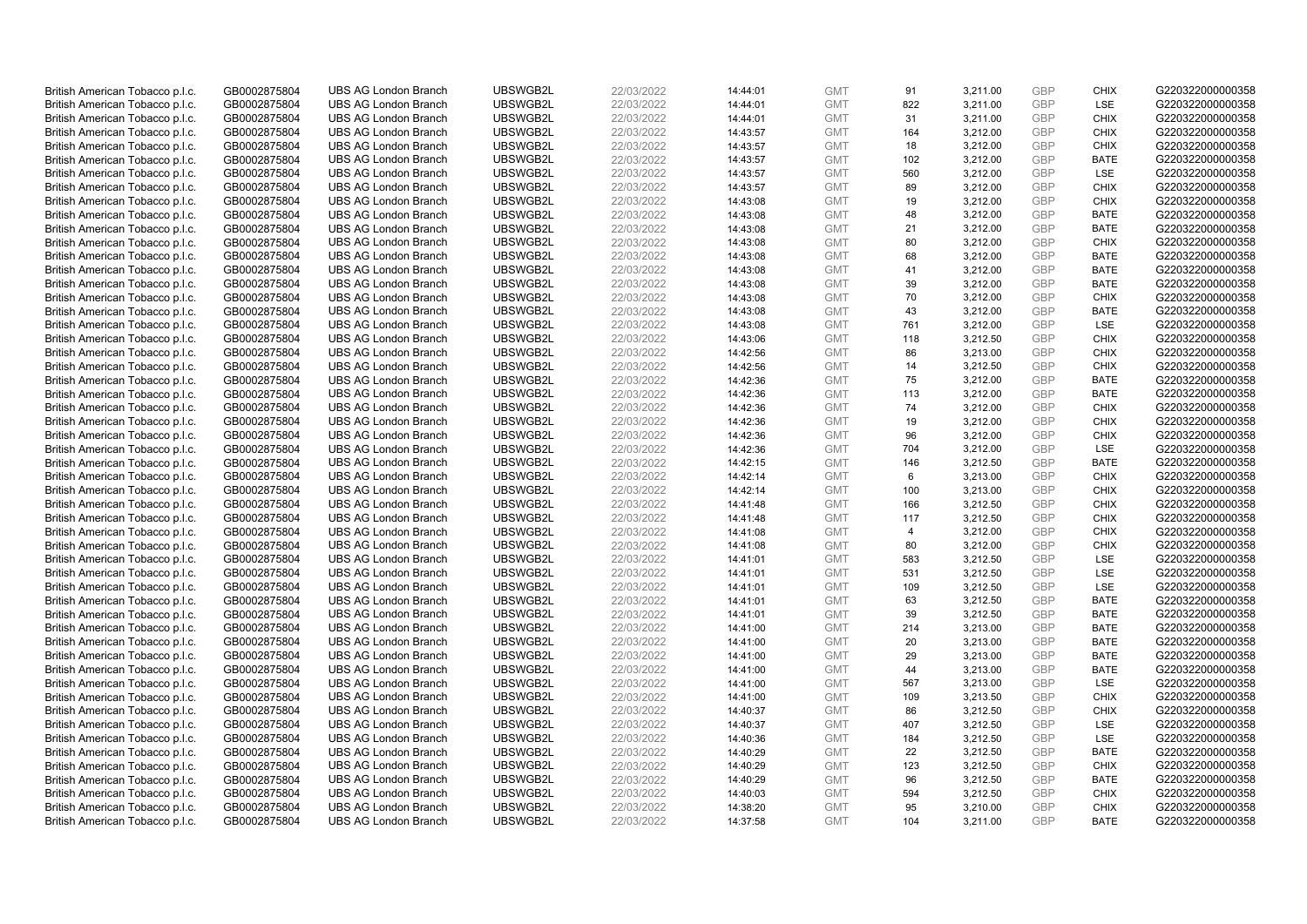| British American Tobacco p.l.c. | GB0002875804 | <b>UBS AG London Branch</b> | UBSWGB2L | 22/03/2022 | 14:37:54 | <b>GMT</b>               | 107          | 3,211.50 | <b>GBP</b>        | <b>BATE</b>         | G220322000000358 |
|---------------------------------|--------------|-----------------------------|----------|------------|----------|--------------------------|--------------|----------|-------------------|---------------------|------------------|
| British American Tobacco p.l.c. | GB0002875804 | <b>UBS AG London Branch</b> | UBSWGB2L | 22/03/2022 | 14:37:54 | <b>GMT</b>               | 97           | 3,212.00 | <b>GBP</b>        | <b>CHIX</b>         | G220322000000358 |
| British American Tobacco p.l.c. | GB0002875804 | <b>UBS AG London Branch</b> | UBSWGB2L | 22/03/2022 | 14:37:54 | <b>GMT</b>               | 10           | 3,212.00 | <b>GBP</b>        | <b>CHIX</b>         | G220322000000358 |
| British American Tobacco p.l.c. | GB0002875804 | <b>UBS AG London Branch</b> | UBSWGB2L | 22/03/2022 | 14:37:54 | <b>GMT</b>               | 83           | 3,212.00 | <b>GBP</b>        | <b>CHIX</b>         | G220322000000358 |
| British American Tobacco p.l.c. | GB0002875804 | <b>UBS AG London Branch</b> | UBSWGB2L | 22/03/2022 | 14:37:54 | <b>GMT</b>               | 26           | 3,212.00 | GBP               | <b>CHIX</b>         | G220322000000358 |
| British American Tobacco p.l.c. | GB0002875804 | <b>UBS AG London Branch</b> | UBSWGB2L | 22/03/2022 | 14:37:54 | <b>GMT</b>               | 88           | 3,212.00 | <b>GBP</b>        | <b>LSE</b>          | G220322000000358 |
| British American Tobacco p.l.c. | GB0002875804 | <b>UBS AG London Branch</b> | UBSWGB2L | 22/03/2022 | 14:37:54 | <b>GMT</b>               | 525          | 3,212.00 | <b>GBP</b>        | LSE                 | G220322000000358 |
| British American Tobacco p.l.c. | GB0002875804 | <b>UBS AG London Branch</b> | UBSWGB2L | 22/03/2022 | 14:37:42 | <b>GMT</b>               | 232          | 3,213.00 | <b>GBP</b>        | <b>CHIX</b>         | G220322000000358 |
| British American Tobacco p.l.c. | GB0002875804 | <b>UBS AG London Branch</b> | UBSWGB2L | 22/03/2022 | 14:37:42 | <b>GMT</b>               | 124          | 3,213.00 | GBP               | <b>BATE</b>         | G220322000000358 |
| British American Tobacco p.l.c. | GB0002875804 | <b>UBS AG London Branch</b> | UBSWGB2L | 22/03/2022 | 14:37:32 | <b>GMT</b>               | $\mathbf{1}$ | 3,213.50 | <b>GBP</b>        | <b>CHIX</b>         | G220322000000358 |
| British American Tobacco p.l.c. | GB0002875804 | <b>UBS AG London Branch</b> | UBSWGB2L | 22/03/2022 | 14:37:32 | <b>GMT</b>               | 91           | 3,214.00 | GBP               | <b>CHIX</b>         | G220322000000358 |
| British American Tobacco p.l.c. | GB0002875804 | <b>UBS AG London Branch</b> | UBSWGB2L | 22/03/2022 | 14:37:30 | <b>GMT</b>               | 177          | 3,214.00 | <b>GBP</b>        | <b>BATE</b>         | G220322000000358 |
| British American Tobacco p.l.c. | GB0002875804 | <b>UBS AG London Branch</b> | UBSWGB2L | 22/03/2022 | 14:37:30 | <b>GMT</b>               | 15           | 3,214.50 | <b>GBP</b>        | <b>BATE</b>         | G220322000000358 |
| British American Tobacco p.l.c. | GB0002875804 | <b>UBS AG London Branch</b> | UBSWGB2L | 22/03/2022 | 14:37:30 | <b>GMT</b>               | 60           | 3,214.50 | <b>GBP</b>        | <b>BATE</b>         | G220322000000358 |
| British American Tobacco p.l.c. | GB0002875804 | <b>UBS AG London Branch</b> | UBSWGB2L | 22/03/2022 | 14:37:29 | <b>GMT</b>               | 17           | 3,214.50 | GBP               | <b>BATE</b>         | G220322000000358 |
| British American Tobacco p.l.c. | GB0002875804 | <b>UBS AG London Branch</b> | UBSWGB2L | 22/03/2022 | 14:37:29 | <b>GMT</b>               | 22           | 3,214.50 | <b>GBP</b>        | <b>BATE</b>         | G220322000000358 |
| British American Tobacco p.l.c. | GB0002875804 | <b>UBS AG London Branch</b> | UBSWGB2L | 22/03/2022 | 14:37:29 | <b>GMT</b>               | 86           | 3,214.50 | <b>GBP</b>        | <b>CHIX</b>         | G220322000000358 |
| British American Tobacco p.l.c. | GB0002875804 | <b>UBS AG London Branch</b> | UBSWGB2L | 22/03/2022 | 14:37:28 | <b>GMT</b>               | 577          | 3,214.00 | <b>GBP</b>        | LSE                 | G220322000000358 |
| British American Tobacco p.l.c. | GB0002875804 | <b>UBS AG London Branch</b> | UBSWGB2L | 22/03/2022 | 14:36:46 | <b>GMT</b>               | 31           | 3,213.50 | <b>GBP</b>        | <b>CHIX</b>         | G220322000000358 |
| British American Tobacco p.l.c. | GB0002875804 | <b>UBS AG London Branch</b> | UBSWGB2L | 22/03/2022 | 14:36:46 | <b>GMT</b>               | 100          | 3,213.50 | <b>GBP</b>        | <b>CHIX</b>         | G220322000000358 |
| British American Tobacco p.l.c. | GB0002875804 | <b>UBS AG London Branch</b> | UBSWGB2L | 22/03/2022 | 14:36:45 | <b>GMT</b>               | 44           | 3,214.00 | <b>GBP</b>        | <b>CHIX</b>         | G220322000000358 |
| British American Tobacco p.l.c. | GB0002875804 | <b>UBS AG London Branch</b> | UBSWGB2L | 22/03/2022 | 14:36:45 | <b>GMT</b>               | 41           | 3,214.00 | <b>GBP</b>        | <b>CHIX</b>         | G220322000000358 |
| British American Tobacco p.l.c. | GB0002875804 | <b>UBS AG London Branch</b> | UBSWGB2L | 22/03/2022 | 14:36:45 | <b>GMT</b>               | 81           | 3,214.00 | <b>GBP</b>        | <b>CHIX</b>         | G220322000000358 |
| British American Tobacco p.l.c. | GB0002875804 | <b>UBS AG London Branch</b> | UBSWGB2L | 22/03/2022 | 14:36:44 | <b>GMT</b>               | 124          | 3,214.00 | GBP               | <b>BATE</b>         | G220322000000358 |
| British American Tobacco p.l.c. | GB0002875804 | <b>UBS AG London Branch</b> | UBSWGB2L | 22/03/2022 | 14:36:44 | <b>GMT</b>               | 122          | 3,214.00 | GBP               | <b>BATE</b>         | G220322000000358 |
| British American Tobacco p.l.c. | GB0002875804 | <b>UBS AG London Branch</b> | UBSWGB2L | 22/03/2022 | 14:36:44 | <b>GMT</b>               | 648          | 3,214.00 | <b>GBP</b>        | <b>LSE</b>          | G220322000000358 |
| British American Tobacco p.l.c. | GB0002875804 | <b>UBS AG London Branch</b> | UBSWGB2L | 22/03/2022 | 14:36:32 | <b>GMT</b>               | 91           | 3,214.50 | <b>GBP</b>        | <b>CHIX</b>         | G220322000000358 |
| British American Tobacco p.l.c. | GB0002875804 | <b>UBS AG London Branch</b> | UBSWGB2L | 22/03/2022 | 14:36:32 | <b>GMT</b>               | 134          | 3,214.50 | <b>GBP</b>        | <b>CHIX</b>         | G220322000000358 |
| British American Tobacco p.l.c. | GB0002875804 | <b>UBS AG London Branch</b> | UBSWGB2L | 22/03/2022 | 14:36:32 | <b>GMT</b>               | 85           | 3,214.50 | GBP               | <b>CHIX</b>         | G220322000000358 |
| British American Tobacco p.l.c. | GB0002875804 | <b>UBS AG London Branch</b> | UBSWGB2L | 22/03/2022 | 14:36:32 | <b>GMT</b>               | 49           | 3,214.50 | <b>GBP</b>        | <b>CHIX</b>         | G220322000000358 |
| British American Tobacco p.l.c. | GB0002875804 | <b>UBS AG London Branch</b> | UBSWGB2L | 22/03/2022 | 14:35:49 | <b>GMT</b>               | 200          | 3,211.50 | <b>GBP</b>        | LSE                 | G220322000000358 |
| British American Tobacco p.l.c. | GB0002875804 | <b>UBS AG London Branch</b> | UBSWGB2L | 22/03/2022 | 14:35:49 | <b>GMT</b>               | 319          | 3,211.50 | <b>GBP</b>        | <b>LSE</b>          | G220322000000358 |
| British American Tobacco p.l.c. | GB0002875804 | <b>UBS AG London Branch</b> | UBSWGB2L | 22/03/2022 | 14:35:49 | <b>GMT</b>               | 109          | 3,211.50 | <b>GBP</b>        | <b>BATE</b>         | G220322000000358 |
| British American Tobacco p.l.c. | GB0002875804 | <b>UBS AG London Branch</b> | UBSWGB2L | 22/03/2022 | 14:35:48 | <b>GMT</b>               | 468          | 3,212.50 | <b>GBP</b>        | LSE                 | G220322000000358 |
| British American Tobacco p.l.c. | GB0002875804 | <b>UBS AG London Branch</b> | UBSWGB2L | 22/03/2022 | 14:35:48 | <b>GMT</b>               | 152          | 3,212.50 | GBP               | LSE                 | G220322000000358 |
| British American Tobacco p.l.c. | GB0002875804 | <b>UBS AG London Branch</b> | UBSWGB2L | 22/03/2022 | 14:35:48 | <b>GMT</b>               | 96           | 3,212.50 | <b>GBP</b>        | <b>CHIX</b>         | G220322000000358 |
| British American Tobacco p.l.c. | GB0002875804 | <b>UBS AG London Branch</b> | UBSWGB2L | 22/03/2022 | 14:35:28 | <b>GMT</b>               | 19           | 3.211.50 | <b>GBP</b>        | <b>CHIX</b>         | G220322000000358 |
| British American Tobacco p.l.c. | GB0002875804 | <b>UBS AG London Branch</b> | UBSWGB2L | 22/03/2022 | 14:34:58 | <b>GMT</b>               | 98           | 3,211.00 | <b>GBP</b>        | <b>CHIX</b>         | G220322000000358 |
| British American Tobacco p.l.c. | GB0002875804 | <b>UBS AG London Branch</b> | UBSWGB2L | 22/03/2022 | 14:34:58 | <b>GMT</b>               | 91           | 3,211.00 | <b>GBP</b>        | <b>CHIX</b>         | G220322000000358 |
| British American Tobacco p.l.c. | GB0002875804 | <b>UBS AG London Branch</b> | UBSWGB2L | 22/03/2022 | 14:34:58 | <b>GMT</b>               | 664          | 3,211.00 | <b>GBP</b>        | LSE                 | G220322000000358 |
| British American Tobacco p.l.c. | GB0002875804 | <b>UBS AG London Branch</b> | UBSWGB2L | 22/03/2022 | 14:34:58 | <b>GMT</b>               | 128          | 3,211.00 | <b>GBP</b>        | <b>BATE</b>         | G220322000000358 |
| British American Tobacco p.l.c. | GB0002875804 | <b>UBS AG London Branch</b> | UBSWGB2L | 22/03/2022 | 14:34:55 | <b>GMT</b>               | 97           | 3,211.50 | <b>GBP</b>        | <b>CHIX</b>         | G220322000000358 |
| British American Tobacco p.l.c. | GB0002875804 | <b>UBS AG London Branch</b> | UBSWGB2L | 22/03/2022 | 14:34:47 | <b>GMT</b>               | 18           | 3,212.00 | <b>GBP</b>        | <b>BATE</b>         | G220322000000358 |
| British American Tobacco p.l.c. | GB0002875804 | <b>UBS AG London Branch</b> | UBSWGB2L | 22/03/2022 | 14:34:47 | <b>GMT</b>               | 94           | 3,212.00 | GBP               | <b>BATE</b>         | G220322000000358 |
| British American Tobacco p.l.c. | GB0002875804 | <b>UBS AG London Branch</b> | UBSWGB2L | 22/03/2022 | 14:34:47 | <b>GMT</b>               | 263          | 3,212.00 | <b>GBP</b>        | LSE                 | G220322000000358 |
| British American Tobacco p.l.c. | GB0002875804 | <b>UBS AG London Branch</b> | UBSWGB2L | 22/03/2022 | 14:34:47 | <b>GMT</b>               | 417          | 3,212.00 | <b>GBP</b>        | LSE                 | G220322000000358 |
| British American Tobacco p.l.c. | GB0002875804 | <b>UBS AG London Branch</b> | UBSWGB2L | 22/03/2022 | 14:34:47 | <b>GMT</b>               | 154          | 3,212.00 | <b>GBP</b>        | <b>BATE</b>         | G220322000000358 |
| British American Tobacco p.l.c. | GB0002875804 | <b>UBS AG London Branch</b> | UBSWGB2L | 22/03/2022 | 14:34:47 | <b>GMT</b>               | 16           | 3,212.00 | <b>GBP</b>        | <b>BATE</b>         | G220322000000358 |
| British American Tobacco p.l.c. | GB0002875804 | <b>UBS AG London Branch</b> | UBSWGB2L | 22/03/2022 | 14:34:47 | <b>GMT</b>               | 12           | 3,212.00 | <b>GBP</b>        | <b>BATE</b>         | G220322000000358 |
| British American Tobacco p.l.c. | GB0002875804 | <b>UBS AG London Branch</b> | UBSWGB2L | 22/03/2022 | 14:34:47 | <b>GMT</b>               | 264          | 3,212.00 | <b>GBP</b>        | <b>BATE</b>         | G220322000000358 |
| British American Tobacco p.l.c. | GB0002875804 | <b>UBS AG London Branch</b> | UBSWGB2L | 22/03/2022 | 14:34:47 | <b>GMT</b>               | 83           | 3,212.00 | <b>GBP</b>        | <b>CHIX</b>         | G220322000000358 |
| British American Tobacco p.l.c. | GB0002875804 | <b>UBS AG London Branch</b> | UBSWGB2L | 22/03/2022 | 14:34:44 | <b>GMT</b>               | 33           | 3,212.50 | <b>GBP</b>        | <b>CHIX</b>         | G220322000000358 |
| British American Tobacco p.l.c. | GB0002875804 | <b>UBS AG London Branch</b> | UBSWGB2L | 22/03/2022 | 14:34:44 | <b>GMT</b><br><b>GMT</b> | 52<br>87     | 3,212.50 | <b>GBP</b><br>GBP | <b>CHIX</b><br>CHIX | G220322000000358 |
| British American Tobacco p.l.c. | GB0002875804 | <b>UBS AG London Branch</b> | UBSWGB2L | 22/03/2022 | 14:34:43 |                          |              | 3,212.50 |                   |                     | G220322000000358 |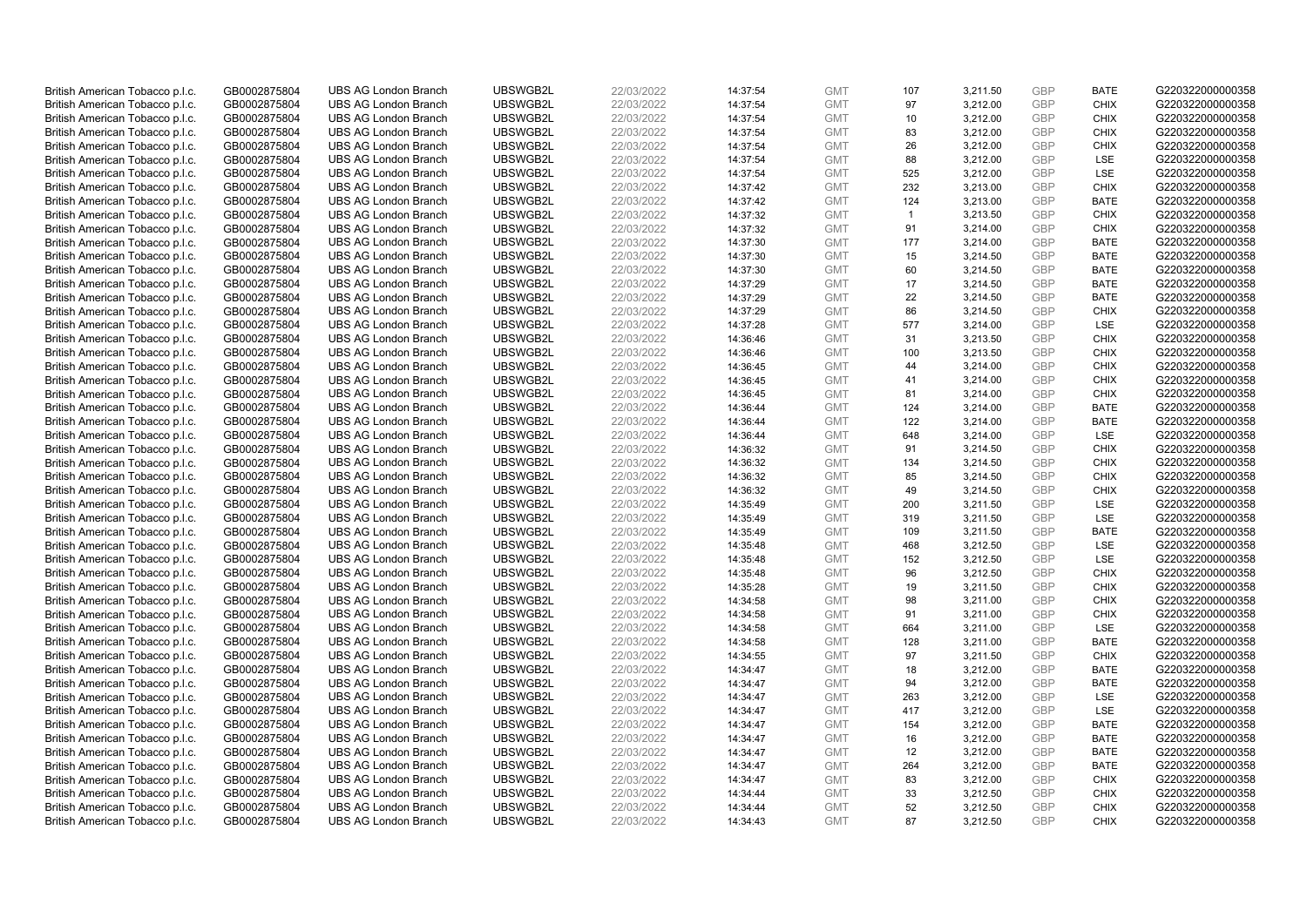| British American Tobacco p.l.c. | GB0002875804 | <b>UBS AG London Branch</b> | UBSWGB2L | 22/03/2022 | 14:34:30 | <b>GMT</b> | 145            | 3,212.00 | <b>GBP</b> | <b>CHIX</b> | G220322000000358 |
|---------------------------------|--------------|-----------------------------|----------|------------|----------|------------|----------------|----------|------------|-------------|------------------|
| British American Tobacco p.l.c. | GB0002875804 | <b>UBS AG London Branch</b> | UBSWGB2L | 22/03/2022 | 14:34:30 | <b>GMT</b> | 2              | 3,212.00 | <b>GBP</b> | CHIX        | G220322000000358 |
| British American Tobacco p.l.c. | GB0002875804 | <b>UBS AG London Branch</b> | UBSWGB2L | 22/03/2022 | 14:34:12 | <b>GMT</b> | 292            | 3,211.00 | <b>GBP</b> | <b>CHIX</b> | G220322000000358 |
| British American Tobacco p.l.c. | GB0002875804 | <b>UBS AG London Branch</b> | UBSWGB2L | 22/03/2022 | 14:33:52 | <b>GMT</b> | $\overline{2}$ | 3,209.50 | <b>GBP</b> | <b>CHIX</b> | G220322000000358 |
| British American Tobacco p.l.c. | GB0002875804 | <b>UBS AG London Branch</b> | UBSWGB2L | 22/03/2022 | 14:33:42 | <b>GMT</b> | 164            | 3,208.00 | <b>GBP</b> | <b>CHIX</b> | G220322000000358 |
| British American Tobacco p.l.c. | GB0002875804 | <b>UBS AG London Branch</b> | UBSWGB2L | 22/03/2022 | 14:33:42 | <b>GMT</b> | 46             | 3,208.00 | <b>GBP</b> | <b>CHIX</b> | G220322000000358 |
| British American Tobacco p.l.c. | GB0002875804 | <b>UBS AG London Branch</b> | UBSWGB2L | 22/03/2022 | 14:33:36 | <b>GMT</b> | 106            | 3,208.00 | GBP        | <b>CHIX</b> | G220322000000358 |
| British American Tobacco p.l.c. | GB0002875804 | <b>UBS AG London Branch</b> | UBSWGB2L | 22/03/2022 | 14:33:22 | <b>GMT</b> | 4              | 3,208.00 | <b>GBP</b> | <b>CHIX</b> | G220322000000358 |
| British American Tobacco p.l.c. | GB0002875804 | <b>UBS AG London Branch</b> | UBSWGB2L | 22/03/2022 | 14:33:15 | <b>GMT</b> | 563            | 3,207.50 | GBP        | LSE         | G220322000000358 |
| British American Tobacco p.l.c. | GB0002875804 | <b>UBS AG London Branch</b> | UBSWGB2L | 22/03/2022 | 14:32:49 | <b>GMT</b> | 143            | 3,207.50 | <b>GBP</b> | <b>BATE</b> | G220322000000358 |
| British American Tobacco p.l.c. | GB0002875804 | <b>UBS AG London Branch</b> | UBSWGB2L | 22/03/2022 | 14:32:47 | <b>GMT</b> | 84             | 3,208.00 | GBP        | <b>BATE</b> | G220322000000358 |
| British American Tobacco p.l.c. | GB0002875804 | <b>UBS AG London Branch</b> | UBSWGB2L | 22/03/2022 | 14:32:47 | <b>GMT</b> | 28             | 3,208.00 | <b>GBP</b> | <b>BATE</b> | G220322000000358 |
| British American Tobacco p.l.c. | GB0002875804 | <b>UBS AG London Branch</b> | UBSWGB2L | 22/03/2022 | 14:32:44 | <b>GMT</b> | 170            | 3,208.00 | <b>GBP</b> | LSE         | G220322000000358 |
| British American Tobacco p.l.c. | GB0002875804 | <b>UBS AG London Branch</b> | UBSWGB2L | 22/03/2022 | 14:32:44 | <b>GMT</b> | 250            | 3,208.00 | <b>GBP</b> | LSE         | G220322000000358 |
| British American Tobacco p.l.c. | GB0002875804 | <b>UBS AG London Branch</b> | UBSWGB2L | 22/03/2022 | 14:32:44 | <b>GMT</b> | 218            | 3,208.00 | GBP        | <b>LSE</b>  | G220322000000358 |
| British American Tobacco p.l.c. | GB0002875804 | <b>UBS AG London Branch</b> | UBSWGB2L | 22/03/2022 | 14:32:44 | <b>GMT</b> | 80             | 3,208.00 | GBP        | <b>CHIX</b> | G220322000000358 |
| British American Tobacco p.l.c. | GB0002875804 | <b>UBS AG London Branch</b> | UBSWGB2L | 22/03/2022 | 14:32:42 | <b>GMT</b> | 552            | 3,209.00 | GBP        | LSE         | G220322000000358 |
| British American Tobacco p.l.c. | GB0002875804 | <b>UBS AG London Branch</b> | UBSWGB2L | 22/03/2022 | 14:32:36 | <b>GMT</b> | 100            | 3,209.50 | <b>GBP</b> | <b>CHIX</b> | G220322000000358 |
| British American Tobacco p.l.c. | GB0002875804 | <b>UBS AG London Branch</b> | UBSWGB2L | 22/03/2022 | 14:32:36 | <b>GMT</b> | 100            | 3,209.50 | <b>GBP</b> | <b>CHIX</b> | G220322000000358 |
| British American Tobacco p.l.c. | GB0002875804 | <b>UBS AG London Branch</b> | UBSWGB2L | 22/03/2022 | 14:32:36 | <b>GMT</b> | 100            | 3,209.50 | <b>GBP</b> | <b>CHIX</b> | G220322000000358 |
| British American Tobacco p.l.c. | GB0002875804 | <b>UBS AG London Branch</b> | UBSWGB2L | 22/03/2022 | 14:32:36 | <b>GMT</b> | 97             | 3,209.50 | <b>GBP</b> | <b>CHIX</b> | G220322000000358 |
| British American Tobacco p.l.c. | GB0002875804 | <b>UBS AG London Branch</b> | UBSWGB2L | 22/03/2022 | 14:32:33 | <b>GMT</b> | 88             | 3,209.50 | GBP        | <b>CHIX</b> | G220322000000358 |
| British American Tobacco p.l.c. | GB0002875804 | <b>UBS AG London Branch</b> | UBSWGB2L | 22/03/2022 | 14:32:26 | <b>GMT</b> | 99             | 3,209.00 | <b>GBP</b> | <b>CHIX</b> | G220322000000358 |
| British American Tobacco p.l.c. | GB0002875804 | <b>UBS AG London Branch</b> | UBSWGB2L | 22/03/2022 | 14:32:26 | <b>GMT</b> | 2              | 3.209.00 | GBP        | <b>CHIX</b> | G220322000000358 |
| British American Tobacco p.l.c. | GB0002875804 | <b>UBS AG London Branch</b> | UBSWGB2L | 22/03/2022 | 14:31:49 | <b>GMT</b> | 96             | 3,209.50 | <b>GBP</b> | <b>CHIX</b> | G220322000000358 |
| British American Tobacco p.l.c. | GB0002875804 | <b>UBS AG London Branch</b> | UBSWGB2L | 22/03/2022 | 14:31:49 | <b>GMT</b> | 116            | 3,209.50 | <b>GBP</b> | <b>BATE</b> | G220322000000358 |
| British American Tobacco p.l.c. | GB0002875804 | <b>UBS AG London Branch</b> | UBSWGB2L | 22/03/2022 | 14:31:49 | <b>GMT</b> | 35             | 3,209.50 | <b>GBP</b> | <b>CHIX</b> | G220322000000358 |
| British American Tobacco p.l.c. | GB0002875804 | <b>UBS AG London Branch</b> | UBSWGB2L | 22/03/2022 | 14:31:49 | <b>GMT</b> | 676            | 3,209.50 | GBP        | LSE         | G220322000000358 |
| British American Tobacco p.l.c. | GB0002875804 | <b>UBS AG London Branch</b> | UBSWGB2L | 22/03/2022 | 14:31:49 | <b>GMT</b> | 137            | 3,209.50 | <b>GBP</b> | <b>CHIX</b> | G220322000000358 |
| British American Tobacco p.l.c. | GB0002875804 | <b>UBS AG London Branch</b> | UBSWGB2L | 22/03/2022 | 14:31:48 | <b>GMT</b> | $\overline{7}$ | 3,210.00 | GBP        | <b>CHIX</b> | G220322000000358 |
| British American Tobacco p.l.c. | GB0002875804 | <b>UBS AG London Branch</b> | UBSWGB2L | 22/03/2022 | 14:31:41 | <b>GMT</b> | 27             | 3,210.00 | <b>GBP</b> | <b>CHIX</b> | G220322000000358 |
| British American Tobacco p.l.c. | GB0002875804 | <b>UBS AG London Branch</b> | UBSWGB2L | 22/03/2022 | 14:31:41 | <b>GMT</b> | 59             | 3,210.00 | GBP        | <b>CHIX</b> | G220322000000358 |
| British American Tobacco p.l.c. | GB0002875804 | <b>UBS AG London Branch</b> | UBSWGB2L | 22/03/2022 | 14:31:41 | <b>GMT</b> | 40             | 3,210.00 | <b>GBP</b> | <b>BATE</b> | G220322000000358 |
| British American Tobacco p.l.c. | GB0002875804 | <b>UBS AG London Branch</b> | UBSWGB2L | 22/03/2022 | 14:31:35 | <b>GMT</b> | 63             | 3,210.00 | <b>GBP</b> | <b>BATE</b> | G220322000000358 |
| British American Tobacco p.l.c. | GB0002875804 | <b>UBS AG London Branch</b> | UBSWGB2L | 22/03/2022 | 14:31:35 | <b>GMT</b> | 5              | 3,210.00 | GBP        | <b>BATE</b> | G220322000000358 |
| British American Tobacco p.l.c. | GB0002875804 | <b>UBS AG London Branch</b> | UBSWGB2L | 22/03/2022 | 14:31:35 | <b>GMT</b> | 98             | 3,210.00 | <b>GBP</b> | <b>BATE</b> | G220322000000358 |
| British American Tobacco p.l.c. | GB0002875804 | <b>UBS AG London Branch</b> | UBSWGB2L | 22/03/2022 | 14:31:35 | <b>GMT</b> | 29             | 3,210.00 | GBP        | <b>BATE</b> | G220322000000358 |
| British American Tobacco p.l.c. | GB0002875804 | <b>UBS AG London Branch</b> | UBSWGB2L | 22/03/2022 | 14:31:31 | <b>GMT</b> | 12             | 3,210.50 | <b>GBP</b> | <b>BATE</b> | G220322000000358 |
| British American Tobacco p.l.c. | GB0002875804 | <b>UBS AG London Branch</b> | UBSWGB2L | 22/03/2022 | 14:31:31 | <b>GMT</b> | 107            | 3,210.50 | GBP        | <b>BATE</b> | G220322000000358 |
| British American Tobacco p.l.c. | GB0002875804 | <b>UBS AG London Branch</b> | UBSWGB2L | 22/03/2022 | 14:31:31 | <b>GMT</b> | 601            | 3,211.00 | <b>GBP</b> | <b>LSE</b>  | G220322000000358 |
| British American Tobacco p.l.c. | GB0002875804 | <b>UBS AG London Branch</b> | UBSWGB2L | 22/03/2022 | 14:31:04 | <b>GMT</b> | 42             | 3,211.50 | GBP        | <b>CHIX</b> | G220322000000358 |
| British American Tobacco p.l.c. | GB0002875804 | <b>UBS AG London Branch</b> | UBSWGB2L | 22/03/2022 | 14:31:04 | <b>GMT</b> | 49             | 3,211.50 | <b>GBP</b> | <b>CHIX</b> | G220322000000358 |
| British American Tobacco p.l.c. | GB0002875804 | <b>UBS AG London Branch</b> | UBSWGB2L | 22/03/2022 | 14:31:04 | <b>GMT</b> | 23             | 3,211.50 | <b>GBP</b> | <b>CHIX</b> | G220322000000358 |
| British American Tobacco p.l.c. | GB0002875804 | <b>UBS AG London Branch</b> | UBSWGB2L | 22/03/2022 | 14:31:04 | <b>GMT</b> | 100            | 3,211.50 | <b>GBP</b> | <b>CHIX</b> | G220322000000358 |
| British American Tobacco p.l.c. | GB0002875804 | <b>UBS AG London Branch</b> | UBSWGB2L | 22/03/2022 | 14:31:04 | <b>GMT</b> | 29             | 3,211.50 | GBP        | <b>CHIX</b> | G220322000000358 |
| British American Tobacco p.l.c. | GB0002875804 | <b>UBS AG London Branch</b> | UBSWGB2L | 22/03/2022 | 14:31:04 | <b>GMT</b> | 48             | 3,211.50 | <b>GBP</b> | <b>CHIX</b> | G220322000000358 |
| British American Tobacco p.l.c. | GB0002875804 | <b>UBS AG London Branch</b> | UBSWGB2L | 22/03/2022 | 14:31:04 | <b>GMT</b> | 105            | 3,211.50 | <b>GBP</b> | <b>CHIX</b> | G220322000000358 |
| British American Tobacco p.l.c. | GB0002875804 | <b>UBS AG London Branch</b> | UBSWGB2L | 22/03/2022 | 14:30:50 | <b>GMT</b> | 81             | 3,213.00 | GBP        | <b>CHIX</b> | G220322000000358 |
| British American Tobacco p.l.c. | GB0002875804 | <b>UBS AG London Branch</b> | UBSWGB2L | 22/03/2022 | 14:30:36 | <b>GMT</b> | 64             | 3,213.50 | <b>GBP</b> | <b>BATE</b> | G220322000000358 |
| British American Tobacco p.l.c. | GB0002875804 | <b>UBS AG London Branch</b> | UBSWGB2L | 22/03/2022 | 14:30:36 | <b>GMT</b> | 54             | 3,213.50 | GBP        | <b>BATE</b> | G220322000000358 |
| British American Tobacco p.l.c. | GB0002875804 | <b>UBS AG London Branch</b> | UBSWGB2L | 22/03/2022 | 14:30:30 | <b>GMT</b> | 84             | 3,214.00 | <b>GBP</b> | <b>CHIX</b> | G220322000000358 |
| British American Tobacco p.l.c. | GB0002875804 | <b>UBS AG London Branch</b> | UBSWGB2L | 22/03/2022 | 14:30:24 | <b>GMT</b> | 120            | 3,214.50 | <b>GBP</b> | <b>BATE</b> | G220322000000358 |
| British American Tobacco p.l.c. | GB0002875804 | <b>UBS AG London Branch</b> | UBSWGB2L | 22/03/2022 | 14:30:24 | <b>GMT</b> | 48             | 3,214.50 | <b>GBP</b> | <b>BATE</b> | G220322000000358 |
| British American Tobacco p.l.c. | GB0002875804 | <b>UBS AG London Branch</b> | UBSWGB2L | 22/03/2022 | 14:30:24 | <b>GMT</b> | 63             | 3.214.50 | GBP        | <b>BATE</b> | G220322000000358 |
|                                 |              |                             |          |            |          |            |                |          |            |             |                  |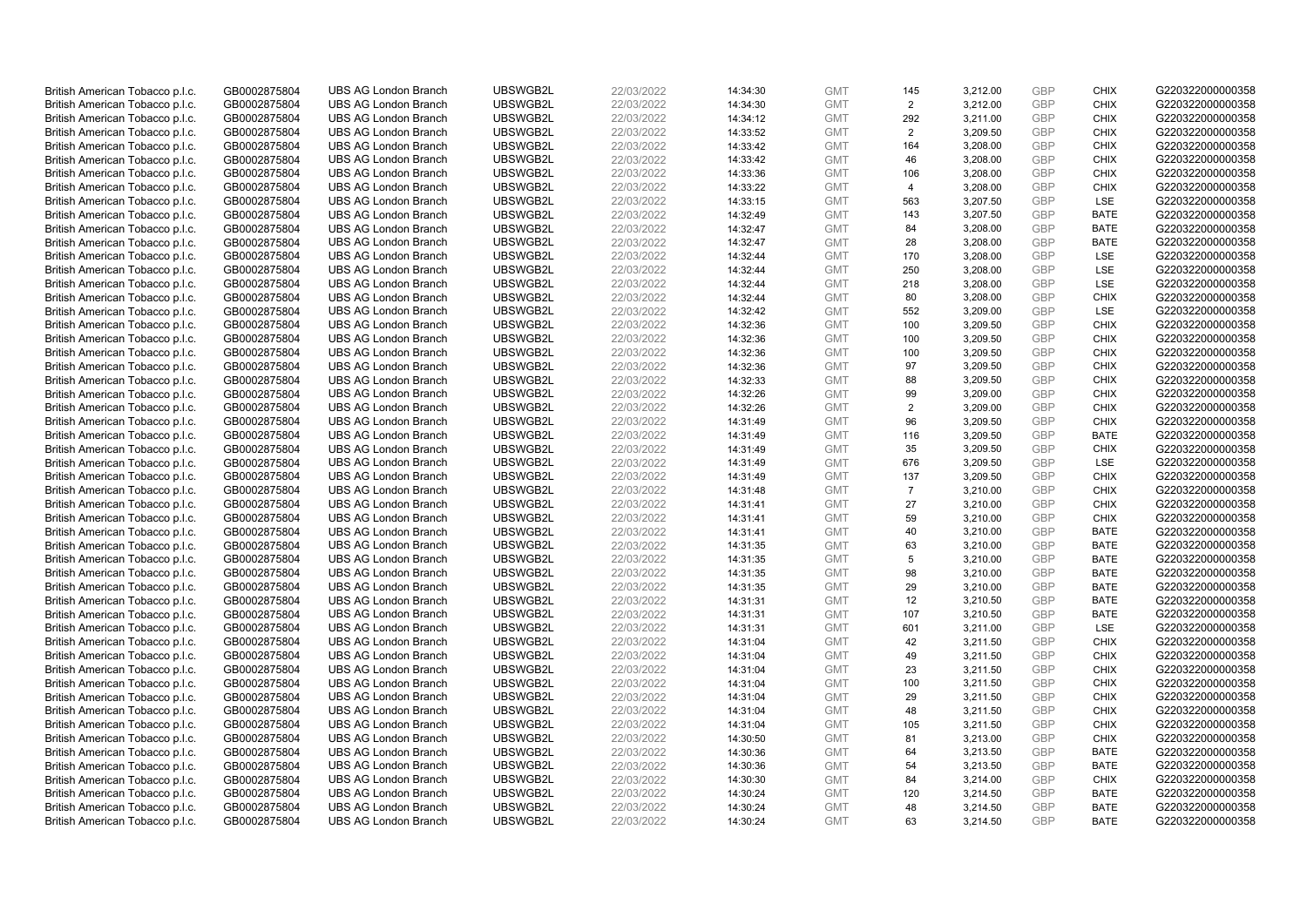| British American Tobacco p.l.c. | GB0002875804 | <b>UBS AG London Branch</b> | UBSWGB2L | 22/03/2022 | 14:30:24 | <b>GMT</b> | 599 | 3,214.50 | <b>GBP</b> | LSE         | G220322000000358 |
|---------------------------------|--------------|-----------------------------|----------|------------|----------|------------|-----|----------|------------|-------------|------------------|
| British American Tobacco p.l.c. | GB0002875804 | <b>UBS AG London Branch</b> | UBSWGB2L | 22/03/2022 | 14:30:24 | <b>GMT</b> | 23  | 3,214.50 | <b>GBP</b> | <b>BATE</b> | G220322000000358 |
| British American Tobacco p.l.c. | GB0002875804 | <b>UBS AG London Branch</b> | UBSWGB2L | 22/03/2022 | 14:30:24 | <b>GMT</b> | 68  | 3,214.50 | GBP        | <b>CHIX</b> | G220322000000358 |
| British American Tobacco p.l.c. | GB0002875804 | <b>UBS AG London Branch</b> | UBSWGB2L | 22/03/2022 | 14:30:24 | <b>GMT</b> | 14  | 3,214.50 | <b>GBP</b> | <b>CHIX</b> | G220322000000358 |
| British American Tobacco p.l.c. | GB0002875804 | <b>UBS AG London Branch</b> | UBSWGB2L | 22/03/2022 | 14:30:24 | <b>GMT</b> | 80  | 3,214.50 | <b>GBP</b> | <b>CHIX</b> | G220322000000358 |
| British American Tobacco p.l.c. | GB0002875804 | <b>UBS AG London Branch</b> | UBSWGB2L | 22/03/2022 | 14:30:23 | <b>GMT</b> | 99  | 3,215.00 | <b>GBP</b> | <b>CHIX</b> | G220322000000358 |
| British American Tobacco p.l.c. | GB0002875804 | <b>UBS AG London Branch</b> | UBSWGB2L | 22/03/2022 | 14:30:21 | <b>GMT</b> | 87  | 3,215.00 | <b>GBP</b> | <b>CHIX</b> | G220322000000358 |
| British American Tobacco p.l.c. | GB0002875804 | <b>UBS AG London Branch</b> | UBSWGB2L | 22/03/2022 | 14:30:15 | <b>GMT</b> | 26  | 3,215.00 | <b>GBP</b> | LSE         | G220322000000358 |
| British American Tobacco p.l.c. | GB0002875804 | <b>UBS AG London Branch</b> | UBSWGB2L | 22/03/2022 | 14:30:15 | <b>GMT</b> | 42  | 3,215.00 | GBP        | LSE         | G220322000000358 |
| British American Tobacco p.l.c. | GB0002875804 | <b>UBS AG London Branch</b> | UBSWGB2L | 22/03/2022 | 14:30:15 | <b>GMT</b> | 597 | 3,215.00 | <b>GBP</b> | LSE         | G220322000000358 |
| British American Tobacco p.l.c. | GB0002875804 | <b>UBS AG London Branch</b> | UBSWGB2L | 22/03/2022 | 14:30:15 | <b>GMT</b> | 96  | 3,215.50 | GBP        | CHIX        | G220322000000358 |
| British American Tobacco p.l.c. | GB0002875804 | <b>UBS AG London Branch</b> | UBSWGB2L | 22/03/2022 | 14:29:18 | <b>GMT</b> | 28  | 3,216.50 | <b>GBP</b> | <b>BATE</b> | G220322000000358 |
| British American Tobacco p.l.c. | GB0002875804 | <b>UBS AG London Branch</b> | UBSWGB2L | 22/03/2022 | 14:29:18 | <b>GMT</b> | 13  | 3,216.50 | <b>GBP</b> | <b>BATE</b> | G220322000000358 |
| British American Tobacco p.l.c. | GB0002875804 | <b>UBS AG London Branch</b> | UBSWGB2L | 22/03/2022 | 14:29:18 | <b>GMT</b> | 80  | 3,216.50 | <b>GBP</b> | <b>BATE</b> | G220322000000358 |
| British American Tobacco p.l.c. | GB0002875804 | <b>UBS AG London Branch</b> | UBSWGB2L | 22/03/2022 | 14:29:18 | <b>GMT</b> | 6   | 3,217.50 | <b>GBP</b> | <b>LSE</b>  | G220322000000358 |
| British American Tobacco p.l.c. | GB0002875804 | <b>UBS AG London Branch</b> | UBSWGB2L | 22/03/2022 | 14:29:18 | <b>GMT</b> | 60  | 3,217.50 | <b>GBP</b> | LSE         | G220322000000358 |
| British American Tobacco p.l.c. | GB0002875804 | <b>UBS AG London Branch</b> | UBSWGB2L | 22/03/2022 | 14:29:18 | <b>GMT</b> | 435 | 3,217.50 | <b>GBP</b> | LSE         | G220322000000358 |
| British American Tobacco p.l.c. | GB0002875804 | <b>UBS AG London Branch</b> | UBSWGB2L | 22/03/2022 | 14:29:18 | <b>GMT</b> | 60  | 3,217.50 | <b>GBP</b> | LSE         | G220322000000358 |
| British American Tobacco p.l.c. | GB0002875804 | <b>UBS AG London Branch</b> | UBSWGB2L | 22/03/2022 | 14:29:18 | <b>GMT</b> | 96  | 3,217.50 | <b>GBP</b> | <b>CHIX</b> | G220322000000358 |
| British American Tobacco p.l.c. | GB0002875804 | <b>UBS AG London Branch</b> | UBSWGB2L | 22/03/2022 | 14:29:18 | <b>GMT</b> | 2   | 3,217.50 | <b>GBP</b> | <b>CHIX</b> | G220322000000358 |
| British American Tobacco p.l.c. | GB0002875804 | <b>UBS AG London Branch</b> | UBSWGB2L | 22/03/2022 | 14:29:18 | <b>GMT</b> | 116 | 3,217.50 | <b>GBP</b> | <b>CHIX</b> | G220322000000358 |
| British American Tobacco p.l.c. | GB0002875804 | <b>UBS AG London Branch</b> | UBSWGB2L | 22/03/2022 | 14:29:18 | <b>GMT</b> | 545 | 3,218.00 | <b>GBP</b> | LSE         | G220322000000358 |
| British American Tobacco p.l.c. | GB0002875804 | <b>UBS AG London Branch</b> | UBSWGB2L | 22/03/2022 | 14:29:18 | <b>GMT</b> | 116 | 3,218.00 | <b>GBP</b> | LSE         | G220322000000358 |
| British American Tobacco p.l.c. | GB0002875804 | <b>UBS AG London Branch</b> | UBSWGB2L | 22/03/2022 | 14:29:18 | <b>GMT</b> | 108 | 3,218.00 | GBP        | <b>BATE</b> | G220322000000358 |
| British American Tobacco p.l.c. | GB0002875804 | <b>UBS AG London Branch</b> | UBSWGB2L | 22/03/2022 | 14:29:18 | <b>GMT</b> | 127 | 3,218.50 | GBP        | <b>BATE</b> | G220322000000358 |
| British American Tobacco p.l.c. | GB0002875804 | <b>UBS AG London Branch</b> | UBSWGB2L | 22/03/2022 | 14:29:18 | <b>GMT</b> | 259 | 3,219.00 | <b>GBP</b> | <b>LSE</b>  | G220322000000358 |
| British American Tobacco p.l.c. | GB0002875804 | <b>UBS AG London Branch</b> | UBSWGB2L | 22/03/2022 | 14:29:18 | <b>GMT</b> | 537 | 3,219.00 | <b>GBP</b> | LSE         | G220322000000358 |
| British American Tobacco p.l.c. | GB0002875804 | <b>UBS AG London Branch</b> | UBSWGB2L | 22/03/2022 | 14:29:18 | <b>GMT</b> | 168 | 3,219.00 | <b>GBP</b> | <b>CHIX</b> | G220322000000358 |
| British American Tobacco p.l.c. | GB0002875804 | <b>UBS AG London Branch</b> | UBSWGB2L | 22/03/2022 | 14:28:43 | <b>GMT</b> | 91  | 3,218.50 | GBP        | <b>CHIX</b> | G220322000000358 |
| British American Tobacco p.l.c. | GB0002875804 | <b>UBS AG London Branch</b> | UBSWGB2L | 22/03/2022 | 14:28:08 | <b>GMT</b> | 71  | 3,217.50 | <b>GBP</b> | <b>BATE</b> | G220322000000358 |
| British American Tobacco p.l.c. | GB0002875804 | <b>UBS AG London Branch</b> | UBSWGB2L | 22/03/2022 | 14:28:08 | <b>GMT</b> | 22  | 3,217.50 | GBP        | <b>BATE</b> | G220322000000358 |
| British American Tobacco p.l.c. | GB0002875804 | <b>UBS AG London Branch</b> | UBSWGB2L | 22/03/2022 | 14:28:08 | <b>GMT</b> | 30  | 3,217.50 | <b>GBP</b> | <b>BATE</b> | G220322000000358 |
| British American Tobacco p.l.c. | GB0002875804 | <b>UBS AG London Branch</b> | UBSWGB2L | 22/03/2022 | 14:27:55 | <b>GMT</b> | 637 | 3,218.00 | GBP        | <b>LSE</b>  | G220322000000358 |
| British American Tobacco p.l.c. | GB0002875804 | <b>UBS AG London Branch</b> | UBSWGB2L | 22/03/2022 | 14:27:55 | <b>GMT</b> | 87  | 3,218.00 | <b>GBP</b> | <b>CHIX</b> | G220322000000358 |
| British American Tobacco p.l.c. | GB0002875804 | <b>UBS AG London Branch</b> | UBSWGB2L | 22/03/2022 | 14:27:54 | <b>GMT</b> | 84  | 3,218.50 | GBP        | <b>CHIX</b> | G220322000000358 |
| British American Tobacco p.l.c. | GB0002875804 | <b>UBS AG London Branch</b> | UBSWGB2L | 22/03/2022 | 14:27:49 | <b>GMT</b> | 2   | 3,219.00 | <b>GBP</b> | <b>CHIX</b> | G220322000000358 |
| British American Tobacco p.l.c. | GB0002875804 | <b>UBS AG London Branch</b> | UBSWGB2L | 22/03/2022 | 14:26:49 | <b>GMT</b> | 157 | 3.217.50 | GBP        | <b>LSE</b>  | G220322000000358 |
| British American Tobacco p.l.c. | GB0002875804 | <b>UBS AG London Branch</b> | UBSWGB2L | 22/03/2022 | 14:26:49 | <b>GMT</b> | 502 | 3,217.50 | <b>GBP</b> | LSE         | G220322000000358 |
| British American Tobacco p.l.c. | GB0002875804 | <b>UBS AG London Branch</b> | UBSWGB2L | 22/03/2022 | 14:26:29 | <b>GMT</b> | 3   | 3,218.00 | <b>GBP</b> | <b>CHIX</b> | G220322000000358 |
| British American Tobacco p.l.c. | GB0002875804 | <b>UBS AG London Branch</b> | UBSWGB2L | 22/03/2022 | 14:26:29 | <b>GMT</b> | 105 | 3,218.00 | <b>GBP</b> | <b>BATE</b> | G220322000000358 |
| British American Tobacco p.l.c. | GB0002875804 | <b>UBS AG London Branch</b> | UBSWGB2L | 22/03/2022 | 14:26:29 | <b>GMT</b> | 66  | 3,218.00 | <b>GBP</b> | <b>CHIX</b> | G220322000000358 |
| British American Tobacco p.l.c. | GB0002875804 | <b>UBS AG London Branch</b> | UBSWGB2L | 22/03/2022 | 14:26:29 | <b>GMT</b> | 25  | 3,218.00 | <b>GBP</b> | <b>CHIX</b> | G220322000000358 |
| British American Tobacco p.l.c. | GB0002875804 | <b>UBS AG London Branch</b> | UBSWGB2L | 22/03/2022 | 14:26:06 | <b>GMT</b> | 582 | 3,219.50 | <b>GBP</b> | LSE         | G220322000000358 |
| British American Tobacco p.l.c. | GB0002875804 | <b>UBS AG London Branch</b> | UBSWGB2L | 22/03/2022 | 14:26:06 | <b>GMT</b> | 103 | 3,219.50 | <b>GBP</b> | <b>BATE</b> | G220322000000358 |
| British American Tobacco p.l.c. | GB0002875804 | <b>UBS AG London Branch</b> | UBSWGB2L | 22/03/2022 | 14:26:06 | <b>GMT</b> | 104 | 3,219.50 | <b>GBP</b> | <b>BATE</b> | G220322000000358 |
| British American Tobacco p.l.c. | GB0002875804 | <b>UBS AG London Branch</b> | UBSWGB2L | 22/03/2022 | 14:26:06 | <b>GMT</b> | 661 | 3,221.00 | <b>GBP</b> | LSE         | G220322000000358 |
| British American Tobacco p.l.c. | GB0002875804 | <b>UBS AG London Branch</b> | UBSWGB2L | 22/03/2022 | 14:26:06 | <b>GMT</b> | 155 | 3,221.00 | <b>GBP</b> | <b>BATE</b> | G220322000000358 |
| British American Tobacco p.l.c. | GB0002875804 | <b>UBS AG London Branch</b> | UBSWGB2L | 22/03/2022 | 14:26:03 | <b>GMT</b> | 198 | 3,222.00 | <b>GBP</b> | <b>CHIX</b> | G220322000000358 |
| British American Tobacco p.l.c. | GB0002875804 | <b>UBS AG London Branch</b> | UBSWGB2L | 22/03/2022 | 14:26:03 | <b>GMT</b> | 138 | 3,222.00 | <b>GBP</b> | <b>CHIX</b> | G220322000000358 |
| British American Tobacco p.l.c. | GB0002875804 | <b>UBS AG London Branch</b> | UBSWGB2L | 22/03/2022 | 14:26:01 | <b>GMT</b> | 3   | 3,222.00 | <b>GBP</b> | <b>CHIX</b> | G220322000000358 |
| British American Tobacco p.l.c. | GB0002875804 | <b>UBS AG London Branch</b> | UBSWGB2L | 22/03/2022 | 14:25:58 | <b>GMT</b> | 31  | 3,222.00 | <b>GBP</b> | <b>CHIX</b> | G220322000000358 |
| British American Tobacco p.l.c. | GB0002875804 | <b>UBS AG London Branch</b> | UBSWGB2L | 22/03/2022 | 14:25:01 | <b>GMT</b> | 582 | 3,220.00 | <b>GBP</b> | <b>LSE</b>  | G220322000000358 |
| British American Tobacco p.l.c. | GB0002875804 | <b>UBS AG London Branch</b> | UBSWGB2L | 22/03/2022 | 14:25:01 | <b>GMT</b> | 176 | 3,220.00 | <b>GBP</b> | <b>BATE</b> | G220322000000358 |
| British American Tobacco p.l.c. | GB0002875804 | <b>UBS AG London Branch</b> | UBSWGB2L | 22/03/2022 | 14:24:50 | <b>GMT</b> | 549 | 3,220.00 | GBP        | <b>LSE</b>  | G220322000000358 |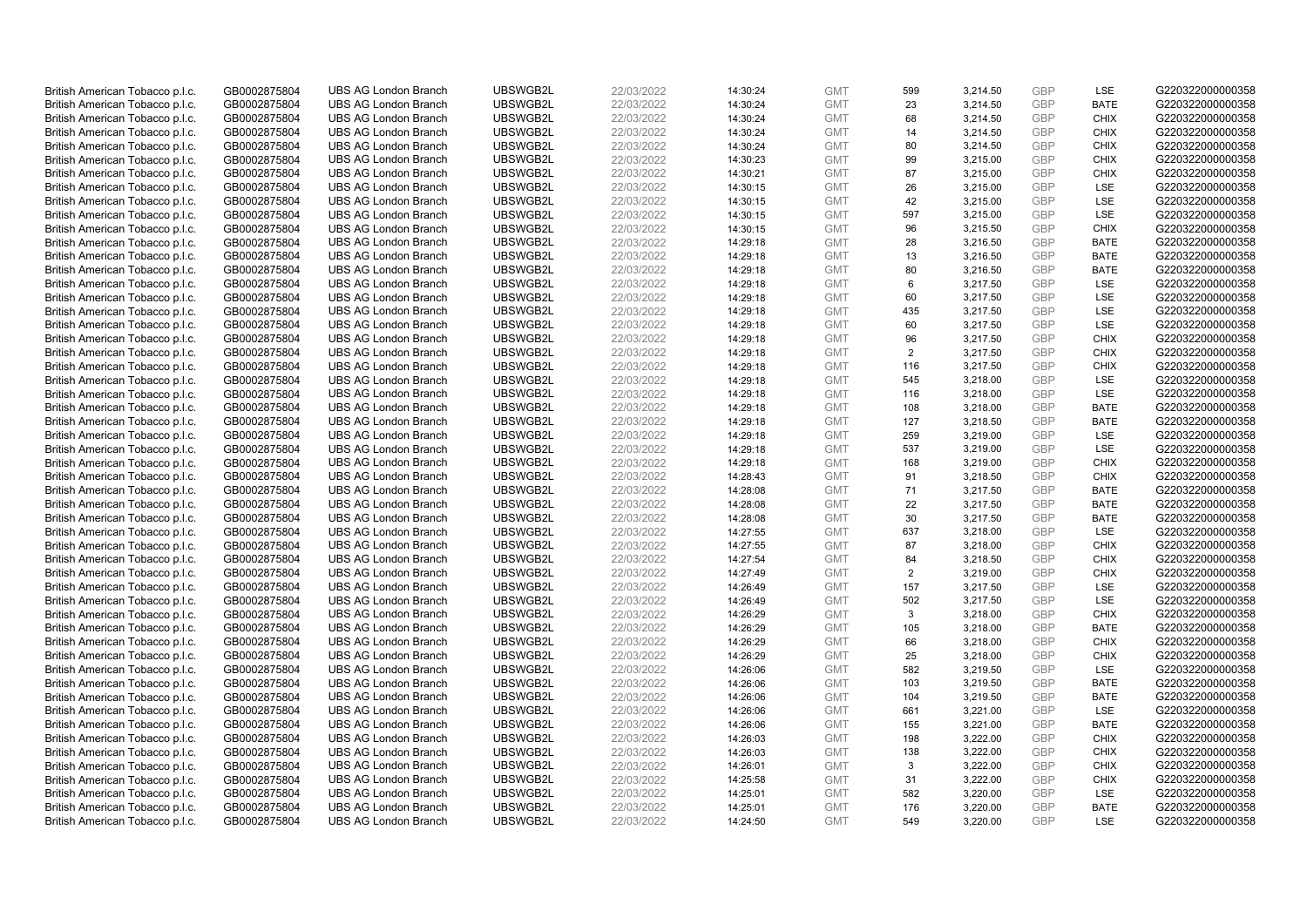| British American Tobacco p.l.c.                                    | GB0002875804                 | <b>UBS AG London Branch</b>                                | UBSWGB2L             | 22/03/2022               | 14:24:50             | <b>GMT</b>               | 304          | 3,220.00             | <b>GBP</b>        | LSE                | G220322000000358                     |
|--------------------------------------------------------------------|------------------------------|------------------------------------------------------------|----------------------|--------------------------|----------------------|--------------------------|--------------|----------------------|-------------------|--------------------|--------------------------------------|
| British American Tobacco p.l.c.                                    | GB0002875804                 | <b>UBS AG London Branch</b>                                | UBSWGB2L             | 22/03/2022               | 14:24:21             | <b>GMT</b>               | 143          | 3,220.00             | GBP               | <b>CHIX</b>        | G220322000000358                     |
| British American Tobacco p.l.c.                                    | GB0002875804                 | <b>UBS AG London Branch</b>                                | UBSWGB2L             | 22/03/2022               | 14:24:21             | <b>GMT</b>               | 44           | 3,220.00             | <b>GBP</b>        | <b>CHIX</b>        | G220322000000358                     |
| British American Tobacco p.l.c.                                    | GB0002875804                 | <b>UBS AG London Branch</b>                                | UBSWGB2L             | 22/03/2022               | 14:24:21             | <b>GMT</b>               | 114          | 3,219.50             | <b>GBP</b>        | <b>CHIX</b>        | G220322000000358                     |
| British American Tobacco p.l.c.                                    | GB0002875804                 | <b>UBS AG London Branch</b>                                | UBSWGB2L             | 22/03/2022               | 14:24:21             | <b>GMT</b>               | 743          | 3,219.50             | <b>GBP</b>        | <b>LSE</b>         | G220322000000358                     |
| British American Tobacco p.l.c.                                    | GB0002875804                 | <b>UBS AG London Branch</b>                                | UBSWGB2L             | 22/03/2022               | 14:24:21             | <b>GMT</b>               | 81           | 3,219.50             | <b>GBP</b>        | <b>CHIX</b>        | G220322000000358                     |
| British American Tobacco p.l.c.                                    | GB0002875804                 | <b>UBS AG London Branch</b>                                | UBSWGB2L             | 22/03/2022               | 14:24:21             | <b>GMT</b>               | 118          | 3,219.50             | <b>GBP</b>        | <b>BATE</b>        | G220322000000358                     |
| British American Tobacco p.l.c.                                    | GB0002875804                 | <b>UBS AG London Branch</b>                                | UBSWGB2L             | 22/03/2022               | 14:23:41             | <b>GMT</b>               | 84           | 3,219.50             | <b>GBP</b>        | <b>CHIX</b>        | G220322000000358                     |
| British American Tobacco p.l.c.                                    | GB0002875804                 | <b>UBS AG London Branch</b>                                | UBSWGB2L             | 22/03/2022               | 14:23:41             | <b>GMT</b>               | 45           | 3,220.00             | <b>GBP</b>        | <b>CHIX</b>        | G220322000000358                     |
| British American Tobacco p.l.c.                                    | GB0002875804                 | <b>UBS AG London Branch</b>                                | UBSWGB2L             | 22/03/2022               | 14:23:41             | <b>GMT</b>               | 48           | 3,220.00             | <b>GBP</b>        | <b>CHIX</b>        | G220322000000358                     |
| British American Tobacco p.l.c.                                    | GB0002875804                 | <b>UBS AG London Branch</b>                                | UBSWGB2L             | 22/03/2022               | 14:23:10             | <b>GMT</b>               | 614          | 3,218.00             | GBP               | <b>LSE</b>         | G220322000000358                     |
| British American Tobacco p.l.c.                                    | GB0002875804                 | <b>UBS AG London Branch</b>                                | UBSWGB2L             | 22/03/2022               | 14:22:34             | <b>GMT</b>               | 41           | 3,218.00             | <b>GBP</b>        | <b>CHIX</b>        | G220322000000358                     |
| British American Tobacco p.l.c.                                    | GB0002875804                 | <b>UBS AG London Branch</b>                                | UBSWGB2L             | 22/03/2022               | 14:22:03             | <b>GMT</b>               | $\mathbf{1}$ | 3,217.00             | <b>GBP</b>        | <b>CHIX</b>        | G220322000000358                     |
| British American Tobacco p.l.c.                                    | GB0002875804                 | <b>UBS AG London Branch</b>                                | UBSWGB2L             | 22/03/2022               | 14:22:02             | <b>GMT</b>               | 68           | 3,216.50             | <b>GBP</b><br>GBP | <b>LSE</b>         | G220322000000358                     |
| British American Tobacco p.l.c.                                    | GB0002875804                 | <b>UBS AG London Branch</b>                                | UBSWGB2L             | 22/03/2022               | 14:22:02             | <b>GMT</b>               | 550          | 3,216.50             |                   | LSE                | G220322000000358                     |
| British American Tobacco p.l.c.                                    | GB0002875804                 | <b>UBS AG London Branch</b>                                | UBSWGB2L             | 22/03/2022               | 14:22:02             | <b>GMT</b>               | 550          | 3,216.50             | GBP<br><b>GBP</b> | LSE                | G220322000000358                     |
| British American Tobacco p.l.c.                                    | GB0002875804                 | <b>UBS AG London Branch</b>                                | UBSWGB2L             | 22/03/2022               | 14:22:02             | <b>GMT</b>               | 84           | 3,216.50             |                   | <b>CHIX</b>        | G220322000000358                     |
| British American Tobacco p.l.c.                                    | GB0002875804                 | <b>UBS AG London Branch</b>                                | UBSWGB2L             | 22/03/2022               | 14:22:02             | <b>GMT</b>               | 62           | 3,216.50             | <b>GBP</b>        | <b>CHIX</b>        | G220322000000358                     |
| British American Tobacco p.l.c.                                    | GB0002875804                 | <b>UBS AG London Branch</b>                                | UBSWGB2L             | 22/03/2022               | 14:21:27             | <b>GMT</b>               | 401          | 3,216.50             | <b>GBP</b>        | <b>LSE</b>         | G220322000000358                     |
| British American Tobacco p.l.c.                                    | GB0002875804                 | <b>UBS AG London Branch</b>                                | UBSWGB2L             | 22/03/2022               | 14:21:16             | <b>GMT</b>               | 2            | 3,217.00             | <b>GBP</b>        | <b>BATE</b>        | G220322000000358                     |
| British American Tobacco p.l.c.                                    | GB0002875804                 | <b>UBS AG London Branch</b>                                | UBSWGB2L<br>UBSWGB2L | 22/03/2022<br>22/03/2022 | 14:21:15<br>14:20:01 | <b>GMT</b>               | 675<br>2     | 3,217.00             | <b>GBP</b><br>GBP | LSE<br><b>CHIX</b> | G220322000000358<br>G220322000000358 |
| British American Tobacco p.l.c.                                    | GB0002875804                 | <b>UBS AG London Branch</b>                                |                      |                          |                      | <b>GMT</b>               |              | 3,214.00             | <b>GBP</b>        |                    |                                      |
| British American Tobacco p.l.c.<br>British American Tobacco p.l.c. | GB0002875804<br>GB0002875804 | <b>UBS AG London Branch</b><br><b>UBS AG London Branch</b> | UBSWGB2L<br>UBSWGB2L | 22/03/2022<br>22/03/2022 | 14:19:26             | <b>GMT</b><br><b>GMT</b> | 377<br>180   | 3,214.00             | GBP               | LSE<br><b>LSE</b>  | G220322000000358<br>G220322000000358 |
|                                                                    |                              | <b>UBS AG London Branch</b>                                | UBSWGB2L             | 22/03/2022               | 14:19:26             |                          | 83           | 3,214.00<br>3,215.00 | <b>GBP</b>        | <b>CHIX</b>        |                                      |
| British American Tobacco p.l.c.<br>British American Tobacco p.l.c. | GB0002875804<br>GB0002875804 | <b>UBS AG London Branch</b>                                | UBSWGB2L             | 22/03/2022               | 14:19:21<br>14:19:21 | <b>GMT</b><br><b>GMT</b> | 568          | 3,214.50             | <b>GBP</b>        | LSE                | G220322000000358<br>G220322000000358 |
| British American Tobacco p.l.c.                                    | GB0002875804                 | <b>UBS AG London Branch</b>                                | UBSWGB2L             | 22/03/2022               | 14:18:53             | <b>GMT</b>               | 97           | 3,216.00             | <b>GBP</b>        | <b>CHIX</b>        | G220322000000358                     |
| British American Tobacco p.l.c.                                    | GB0002875804                 | <b>UBS AG London Branch</b>                                | UBSWGB2L             | 22/03/2022               | 14:18:22             | <b>GMT</b>               | 661          | 3,216.00             | GBP               | LSE                | G220322000000358                     |
| British American Tobacco p.l.c.                                    | GB0002875804                 | <b>UBS AG London Branch</b>                                | UBSWGB2L             | 22/03/2022               | 14:18:16             | <b>GMT</b>               | 104          | 3,219.50             | <b>GBP</b>        | <b>CHIX</b>        | G220322000000358                     |
| British American Tobacco p.l.c.                                    | GB0002875804                 | <b>UBS AG London Branch</b>                                | UBSWGB2L             | 22/03/2022               | 14:18:16             | <b>GMT</b>               | 104          | 3,220.50             | GBP               | <b>BATE</b>        | G220322000000358                     |
| British American Tobacco p.l.c.                                    | GB0002875804                 | <b>UBS AG London Branch</b>                                | UBSWGB2L             | 22/03/2022               | 14:18:16             | <b>GMT</b>               | 74           | 3,221.50             | <b>GBP</b>        | <b>BATE</b>        | G220322000000358                     |
| British American Tobacco p.l.c.                                    | GB0002875804                 | <b>UBS AG London Branch</b>                                | UBSWGB2L             | 22/03/2022               | 14:18:16             | <b>GMT</b>               | 142          | 3,221.50             | GBP               | <b>LSE</b>         | G220322000000358                     |
| British American Tobacco p.l.c.                                    | GB0002875804                 | <b>UBS AG London Branch</b>                                | UBSWGB2L             | 22/03/2022               | 14:18:16             | <b>GMT</b>               | 10           | 3,222.00             | <b>GBP</b>        | <b>CHIX</b>        | G220322000000358                     |
| British American Tobacco p.l.c.                                    | GB0002875804                 | <b>UBS AG London Branch</b>                                | UBSWGB2L             | 22/03/2022               | 14:18:16             | <b>GMT</b>               | 88           | 3,222.00             | <b>GBP</b>        | <b>CHIX</b>        | G220322000000358                     |
| British American Tobacco p.l.c.                                    | GB0002875804                 | <b>UBS AG London Branch</b>                                | UBSWGB2L             | 22/03/2022               | 14:18:16             | <b>GMT</b>               | 53           | 3,221.50             | GBP               | LSE                | G220322000000358                     |
| British American Tobacco p.l.c.                                    | GB0002875804                 | <b>UBS AG London Branch</b>                                | UBSWGB2L             | 22/03/2022               | 14:18:16             | <b>GMT</b>               | 100          | 3,222.00             | <b>GBP</b>        | <b>BATE</b>        | G220322000000358                     |
| British American Tobacco p.l.c.                                    | GB0002875804                 | <b>UBS AG London Branch</b>                                | UBSWGB2L             | 22/03/2022               | 14:18:16             | <b>GMT</b>               | 364          | 3,221.50             | GBP               | <b>LSE</b>         | G220322000000358                     |
| British American Tobacco p.l.c.                                    | GB0002875804                 | <b>UBS AG London Branch</b>                                | UBSWGB2L             | 22/03/2022               | 14:18:16             | <b>GMT</b>               | 30           | 3,221.50             | <b>GBP</b>        | <b>BATE</b>        | G220322000000358                     |
| British American Tobacco p.l.c.                                    | GB0002875804                 | <b>UBS AG London Branch</b>                                | UBSWGB2L             | 22/03/2022               | 14:18:16             | <b>GMT</b>               | 18           | 3,221.50             | <b>GBP</b>        | LSE                | G220322000000358                     |
| British American Tobacco p.l.c.                                    | GB0002875804                 | <b>UBS AG London Branch</b>                                | UBSWGB2L             | 22/03/2022               | 14:18:16             | <b>GMT</b>               | 31           | 3,222.00             | <b>GBP</b>        | <b>BATE</b>        | G220322000000358                     |
| British American Tobacco p.l.c.                                    | GB0002875804                 | <b>UBS AG London Branch</b>                                | UBSWGB2L             | 22/03/2022               | 14:18:16             | <b>GMT</b>               | 583          | 3,222.00             | GBP               | LSE                | G220322000000358                     |
| British American Tobacco p.l.c.                                    | GB0002875804                 | <b>UBS AG London Branch</b>                                | UBSWGB2L             | 22/03/2022               | 14:17:38             | <b>GMT</b>               | 787          | 3,222.00             | <b>GBP</b>        | LSE                | G220322000000358                     |
| British American Tobacco p.l.c.                                    | GB0002875804                 | <b>UBS AG London Branch</b>                                | UBSWGB2L             | 22/03/2022               | 14:17:38             | <b>GMT</b>               | 100          | 3,222.00             | <b>GBP</b>        | <b>CHIX</b>        | G220322000000358                     |
| British American Tobacco p.l.c.                                    | GB0002875804                 | <b>UBS AG London Branch</b>                                | UBSWGB2L             | 22/03/2022               | 14:17:35             | <b>GMT</b>               | 496          | 3,222.50             | <b>GBP</b>        | LSE                | G220322000000358                     |
| British American Tobacco p.l.c.                                    | GB0002875804                 | <b>UBS AG London Branch</b>                                | UBSWGB2L             | 22/03/2022               | 14:17:35             | <b>GMT</b>               | 542          | 3,222.50             | <b>GBP</b>        | LSE                | G220322000000358                     |
| British American Tobacco p.l.c.                                    | GB0002875804                 | <b>UBS AG London Branch</b>                                | UBSWGB2L             | 22/03/2022               | 14:15:42             | <b>GMT</b>               | 82           | 3,218.00             | <b>GBP</b>        | <b>CHIX</b>        | G220322000000358                     |
| British American Tobacco p.l.c.                                    | GB0002875804                 | <b>UBS AG London Branch</b>                                | UBSWGB2L             | 22/03/2022               | 14:15:42             | <b>GMT</b>               | 129          | 3,218.00             | <b>GBP</b>        | <b>CHIX</b>        | G220322000000358                     |
| British American Tobacco p.l.c.                                    | GB0002875804                 | <b>UBS AG London Branch</b>                                | UBSWGB2L             | 22/03/2022               | 14:15:42             | <b>GMT</b>               | 76           | 3,217.50             | <b>GBP</b>        | LSE                | G220322000000358                     |
| British American Tobacco p.l.c.                                    | GB0002875804                 | <b>UBS AG London Branch</b>                                | UBSWGB2L             | 22/03/2022               | 14:15:40             | <b>GMT</b>               | 400          | 3,217.50             | <b>GBP</b>        | LSE                | G220322000000358                     |
| British American Tobacco p.l.c.                                    | GB0002875804                 | <b>UBS AG London Branch</b>                                | UBSWGB2L             | 22/03/2022               | 14:15:40             | <b>GMT</b>               | 400          | 3,217.50             | <b>GBP</b>        | LSE                | G220322000000358                     |
| British American Tobacco p.l.c.                                    | GB0002875804                 | <b>UBS AG London Branch</b>                                | UBSWGB2L             | 22/03/2022               | 14:15:40             | <b>GMT</b>               | 10           | 3,217.50             | <b>GBP</b>        | LSE                | G220322000000358                     |
| British American Tobacco p.l.c.                                    | GB0002875804                 | <b>UBS AG London Branch</b>                                | UBSWGB2L             | 22/03/2022               | 14:15:38             | <b>GMT</b>               | 32           | 3,218.00             | <b>GBP</b>        | <b>CHIX</b>        | G220322000000358                     |
| British American Tobacco p.l.c.                                    | GB0002875804                 | <b>UBS AG London Branch</b>                                | UBSWGB2L             | 22/03/2022               | 14:15:38             | <b>GMT</b>               | 51           | 3,218.00             | <b>GBP</b>        | <b>CHIX</b>        | G220322000000358                     |
| British American Tobacco p.l.c.                                    | GB0002875804                 | <b>UBS AG London Branch</b>                                | UBSWGB2L             | 22/03/2022               | 14:15:37             | <b>GMT</b>               | 400          | 3.218.00             | GBP               | <b>LSE</b>         | G220322000000358                     |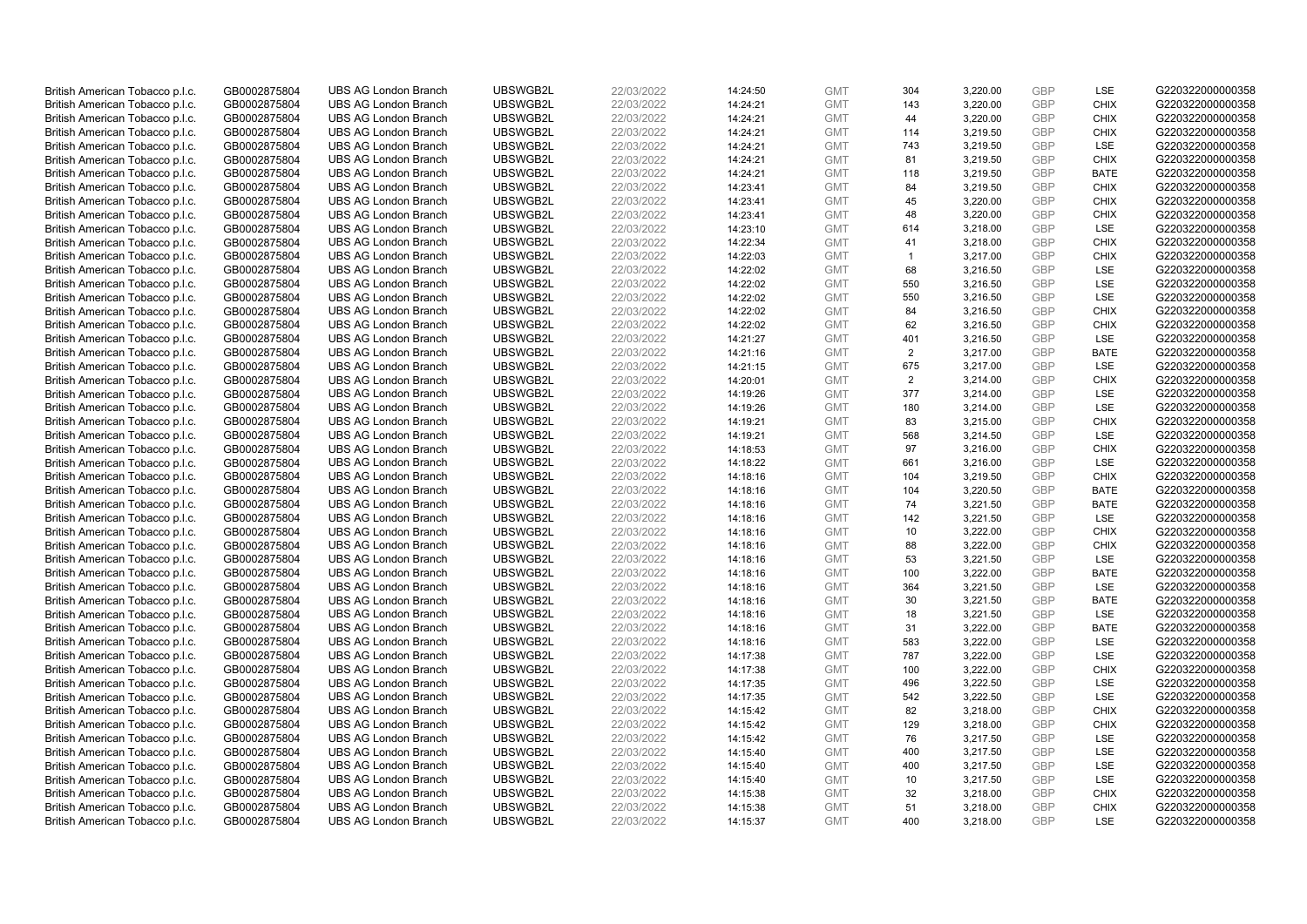| British American Tobacco p.l.c. | GB0002875804 | <b>UBS AG London Branch</b> | UBSWGB2L | 22/03/2022 | 14:15:37 | <b>GMT</b> | 150 | 3,218.00 | <b>GBP</b> | LSE         | G220322000000358 |
|---------------------------------|--------------|-----------------------------|----------|------------|----------|------------|-----|----------|------------|-------------|------------------|
| British American Tobacco p.l.c. | GB0002875804 | <b>UBS AG London Branch</b> | UBSWGB2L | 22/03/2022 | 14:15:37 | <b>GMT</b> | 85  | 3,218.00 | GBP        | LSE         | G220322000000358 |
| British American Tobacco p.l.c. | GB0002875804 | <b>UBS AG London Branch</b> | UBSWGB2L | 22/03/2022 | 14:14:30 | <b>GMT</b> | 555 | 3,216.50 | <b>GBP</b> | LSE         | G220322000000358 |
| British American Tobacco p.l.c. | GB0002875804 | <b>UBS AG London Branch</b> | UBSWGB2L | 22/03/2022 | 14:13:38 | <b>GMT</b> | 86  | 3,217.50 | <b>GBP</b> | <b>CHIX</b> | G220322000000358 |
| British American Tobacco p.l.c. | GB0002875804 | <b>UBS AG London Branch</b> | UBSWGB2L | 22/03/2022 | 14:13:38 | <b>GMT</b> | 19  | 3,217.50 | <b>GBP</b> | <b>CHIX</b> | G220322000000358 |
| British American Tobacco p.l.c. | GB0002875804 | <b>UBS AG London Branch</b> | UBSWGB2L | 22/03/2022 | 14:13:38 | <b>GMT</b> | 10  | 3,218.00 | <b>GBP</b> | <b>BATE</b> | G220322000000358 |
| British American Tobacco p.l.c. | GB0002875804 | <b>UBS AG London Branch</b> | UBSWGB2L | 22/03/2022 | 14:13:38 | <b>GMT</b> | 105 | 3,218.00 | <b>GBP</b> | <b>BATE</b> | G220322000000358 |
| British American Tobacco p.l.c. | GB0002875804 | <b>UBS AG London Branch</b> | UBSWGB2L | 22/03/2022 | 14:13:38 | <b>GMT</b> | 418 | 3,218.50 | <b>GBP</b> | LSE         | G220322000000358 |
| British American Tobacco p.l.c. | GB0002875804 | <b>UBS AG London Branch</b> | UBSWGB2L | 22/03/2022 | 14:13:38 | <b>GMT</b> | 130 | 3,218.50 | <b>GBP</b> | LSE         | G220322000000358 |
| British American Tobacco p.l.c. | GB0002875804 | <b>UBS AG London Branch</b> | UBSWGB2L | 22/03/2022 | 14:13:38 | <b>GMT</b> | 38  | 3,219.00 | <b>GBP</b> | <b>BATE</b> | G220322000000358 |
| British American Tobacco p.l.c. | GB0002875804 | <b>UBS AG London Branch</b> | UBSWGB2L | 22/03/2022 | 14:13:38 | <b>GMT</b> | 64  | 3,219.00 | <b>GBP</b> | <b>BATE</b> | G220322000000358 |
| British American Tobacco p.l.c. | GB0002875804 | <b>UBS AG London Branch</b> | UBSWGB2L | 22/03/2022 | 14:13:37 | <b>GMT</b> | 92  | 3,219.00 | <b>GBP</b> | <b>CHIX</b> | G220322000000358 |
| British American Tobacco p.l.c. | GB0002875804 | <b>UBS AG London Branch</b> | UBSWGB2L | 22/03/2022 | 14:13:26 | <b>GMT</b> | 584 | 3,219.00 | <b>GBP</b> | LSE         | G220322000000358 |
| British American Tobacco p.l.c. | GB0002875804 | <b>UBS AG London Branch</b> | UBSWGB2L | 22/03/2022 | 14:13:00 | <b>GMT</b> | 20  | 3,219.00 | <b>GBP</b> | <b>BATE</b> | G220322000000358 |
| British American Tobacco p.l.c. | GB0002875804 | <b>UBS AG London Branch</b> | UBSWGB2L | 22/03/2022 | 14:13:00 | <b>GMT</b> | 93  | 3,219.00 | <b>GBP</b> | <b>BATE</b> | G220322000000358 |
| British American Tobacco p.l.c. | GB0002875804 | <b>UBS AG London Branch</b> | UBSWGB2L | 22/03/2022 | 14:13:00 | <b>GMT</b> | 89  | 3,219.00 | <b>GBP</b> | <b>CHIX</b> | G220322000000358 |
| British American Tobacco p.l.c. | GB0002875804 | <b>UBS AG London Branch</b> | UBSWGB2L | 22/03/2022 | 14:13:00 | <b>GMT</b> | 108 | 3,219.00 | <b>GBP</b> | LSE         | G220322000000358 |
| British American Tobacco p.l.c. | GB0002875804 | <b>UBS AG London Branch</b> | UBSWGB2L | 22/03/2022 | 14:13:00 | <b>GMT</b> | 100 | 3,219.00 | <b>GBP</b> | LSE         | G220322000000358 |
| British American Tobacco p.l.c. | GB0002875804 | <b>UBS AG London Branch</b> | UBSWGB2L | 22/03/2022 | 14:13:00 | <b>GMT</b> | 300 | 3,219.00 | <b>GBP</b> | LSE         | G220322000000358 |
| British American Tobacco p.l.c. | GB0002875804 | <b>UBS AG London Branch</b> | UBSWGB2L | 22/03/2022 | 14:12:29 | <b>GMT</b> | 100 | 3,219.00 | <b>GBP</b> | LSE         | G220322000000358 |
| British American Tobacco p.l.c. | GB0002875804 | <b>UBS AG London Branch</b> | UBSWGB2L | 22/03/2022 | 14:11:55 | <b>GMT</b> | 100 | 3,219.00 | <b>GBP</b> | LSE         | G220322000000358 |
| British American Tobacco p.l.c. | GB0002875804 | <b>UBS AG London Branch</b> | UBSWGB2L | 22/03/2022 | 14:11:55 | <b>GMT</b> | 47  | 3,219.00 | <b>GBP</b> | LSE         | G220322000000358 |
| British American Tobacco p.l.c. | GB0002875804 | <b>UBS AG London Branch</b> | UBSWGB2L | 22/03/2022 | 14:11:55 | <b>GMT</b> | 100 | 3,219.00 | <b>GBP</b> | LSE         | G220322000000358 |
| British American Tobacco p.l.c. | GB0002875804 | <b>UBS AG London Branch</b> | UBSWGB2L | 22/03/2022 | 14:11:55 | <b>GMT</b> | 670 | 3,219.00 | <b>GBP</b> | LSE         | G220322000000358 |
| British American Tobacco p.l.c. | GB0002875804 | <b>UBS AG London Branch</b> | UBSWGB2L | 22/03/2022 | 14:11:55 | <b>GMT</b> | 98  | 3,219.00 | <b>GBP</b> | <b>CHIX</b> | G220322000000358 |
| British American Tobacco p.l.c. | GB0002875804 | <b>UBS AG London Branch</b> | UBSWGB2L | 22/03/2022 | 14:11:03 | <b>GMT</b> | 524 | 3,219.00 | <b>GBP</b> | LSE         | G220322000000358 |
| British American Tobacco p.l.c. | GB0002875804 | <b>UBS AG London Branch</b> | UBSWGB2L | 22/03/2022 | 14:11:03 | <b>GMT</b> | 100 | 3,219.00 | <b>GBP</b> | LSE         | G220322000000358 |
| British American Tobacco p.l.c. | GB0002875804 | <b>UBS AG London Branch</b> | UBSWGB2L | 22/03/2022 | 14:11:03 | <b>GMT</b> | 14  | 3,219.00 | <b>GBP</b> | LSE         | G220322000000358 |
| British American Tobacco p.l.c. | GB0002875804 | <b>UBS AG London Branch</b> | UBSWGB2L | 22/03/2022 | 14:09:56 | <b>GMT</b> | 155 | 3,216.50 | <b>GBP</b> | LSE         | G220322000000358 |
| British American Tobacco p.l.c. | GB0002875804 | <b>UBS AG London Branch</b> | UBSWGB2L | 22/03/2022 | 14:09:56 | <b>GMT</b> | 61  | 3,216.50 | <b>GBP</b> | <b>CHIX</b> | G220322000000358 |
| British American Tobacco p.l.c. | GB0002875804 | <b>UBS AG London Branch</b> | UBSWGB2L | 22/03/2022 | 14:09:56 | <b>GMT</b> | 432 | 3,216.50 | <b>GBP</b> | LSE         | G220322000000358 |
| British American Tobacco p.l.c. | GB0002875804 | <b>UBS AG London Branch</b> | UBSWGB2L | 22/03/2022 | 14:09:56 | <b>GMT</b> | 35  | 3,216.50 | <b>GBP</b> | <b>CHIX</b> | G220322000000358 |
| British American Tobacco p.l.c. | GB0002875804 | <b>UBS AG London Branch</b> | UBSWGB2L | 22/03/2022 | 14:09:55 | <b>GMT</b> | 68  | 3,217.00 | <b>GBP</b> | LSE         | G220322000000358 |
| British American Tobacco p.l.c. | GB0002875804 | <b>UBS AG London Branch</b> | UBSWGB2L | 22/03/2022 | 14:09:55 | <b>GMT</b> | 58  | 3,217.00 | <b>GBP</b> | LSE         | G220322000000358 |
| British American Tobacco p.l.c. | GB0002875804 | UBS AG London Branch        | UBSWGB2L | 22/03/2022 | 14:09:55 | <b>GMT</b> | 124 | 3,217.00 | <b>GBP</b> | LSE         | G220322000000358 |
| British American Tobacco p.l.c. | GB0002875804 | <b>UBS AG London Branch</b> | UBSWGB2L | 22/03/2022 | 14:09:55 | <b>GMT</b> | 93  | 3,217.00 | <b>GBP</b> | <b>CHIX</b> | G220322000000358 |
| British American Tobacco p.l.c. | GB0002875804 | <b>UBS AG London Branch</b> | UBSWGB2L | 22/03/2022 | 14:09:23 | <b>GMT</b> | 118 | 3,217.50 | <b>GBP</b> | <b>BATE</b> | G220322000000358 |
| British American Tobacco p.l.c. | GB0002875804 | <b>UBS AG London Branch</b> | UBSWGB2L | 22/03/2022 | 14:09:23 | <b>GMT</b> | 99  | 3,218.00 | <b>GBP</b> | <b>CHIX</b> | G220322000000358 |
| British American Tobacco p.l.c. | GB0002875804 | <b>UBS AG London Branch</b> | UBSWGB2L | 22/03/2022 | 14:09:22 | <b>GMT</b> | 72  | 3,218.00 | <b>GBP</b> | <b>BATE</b> | G220322000000358 |
| British American Tobacco p.l.c. | GB0002875804 | <b>UBS AG London Branch</b> | UBSWGB2L | 22/03/2022 | 14:09:22 | <b>GMT</b> | 9   | 3,218.00 | <b>GBP</b> | <b>BATE</b> | G220322000000358 |
| British American Tobacco p.l.c. | GB0002875804 | <b>UBS AG London Branch</b> | UBSWGB2L | 22/03/2022 | 14:09:22 | <b>GMT</b> | 25  | 3,218.00 | <b>GBP</b> | <b>BATE</b> | G220322000000358 |
| British American Tobacco p.l.c. | GB0002875804 | <b>UBS AG London Branch</b> | UBSWGB2L | 22/03/2022 | 14:09:22 | <b>GMT</b> | 300 | 3,218.50 | <b>GBP</b> | LSE         | G220322000000358 |
| British American Tobacco p.l.c. | GB0002875804 | <b>UBS AG London Branch</b> | UBSWGB2L | 22/03/2022 | 14:09:22 | <b>GMT</b> | 300 | 3,218.50 | <b>GBP</b> | LSE         | G220322000000358 |
| British American Tobacco p.l.c. | GB0002875804 | <b>UBS AG London Branch</b> | UBSWGB2L | 22/03/2022 | 14:09:22 | <b>GMT</b> | 32  | 3,218.50 | <b>GBP</b> | LSE         | G220322000000358 |
| British American Tobacco p.l.c. | GB0002875804 | <b>UBS AG London Branch</b> | UBSWGB2L | 22/03/2022 | 14:09:17 | <b>GMT</b> | 630 | 3,219.00 | <b>GBP</b> | LSE         | G220322000000358 |
| British American Tobacco p.l.c. | GB0002875804 | <b>UBS AG London Branch</b> | UBSWGB2L | 22/03/2022 | 14:07:58 | <b>GMT</b> | 169 | 3,217.50 | <b>GBP</b> | <b>LSE</b>  | G220322000000358 |
| British American Tobacco p.l.c. | GB0002875804 | <b>UBS AG London Branch</b> | UBSWGB2L | 22/03/2022 | 14:07:58 | <b>GMT</b> | 100 | 3,217.50 | <b>GBP</b> | LSE         | G220322000000358 |
| British American Tobacco p.l.c. | GB0002875804 | <b>UBS AG London Branch</b> | UBSWGB2L | 22/03/2022 | 14:07:58 | <b>GMT</b> | 100 | 3,217.50 | <b>GBP</b> | LSE         | G220322000000358 |
| British American Tobacco p.l.c. | GB0002875804 | <b>UBS AG London Branch</b> | UBSWGB2L | 22/03/2022 | 14:07:58 | <b>GMT</b> | 100 | 3,217.50 | <b>GBP</b> | LSE         | G220322000000358 |
| British American Tobacco p.l.c. | GB0002875804 | <b>UBS AG London Branch</b> | UBSWGB2L | 22/03/2022 | 14:07:58 | <b>GMT</b> | 100 | 3,217.50 | <b>GBP</b> | LSE         | G220322000000358 |
| British American Tobacco p.l.c. | GB0002875804 | <b>UBS AG London Branch</b> | UBSWGB2L | 22/03/2022 | 14:07:58 | <b>GMT</b> | 92  | 3,217.50 | <b>GBP</b> | LSE         | G220322000000358 |
| British American Tobacco p.l.c. | GB0002875804 | <b>UBS AG London Branch</b> | UBSWGB2L | 22/03/2022 | 14:07:44 | <b>GMT</b> | 100 | 3,218.00 | <b>GBP</b> | <b>CHIX</b> | G220322000000358 |
| British American Tobacco p.l.c. | GB0002875804 | <b>UBS AG London Branch</b> | UBSWGB2L | 22/03/2022 | 14:07:44 | <b>GMT</b> | 19  | 3,218.00 | <b>GBP</b> | <b>CHIX</b> | G220322000000358 |
| British American Tobacco p.l.c. | GB0002875804 | <b>UBS AG London Branch</b> | UBSWGB2L | 22/03/2022 | 14:07:18 | <b>GMT</b> | 56  | 3,218.50 | GBP        | <b>LSE</b>  | G220322000000358 |
|                                 |              |                             |          |            |          |            |     |          |            |             |                  |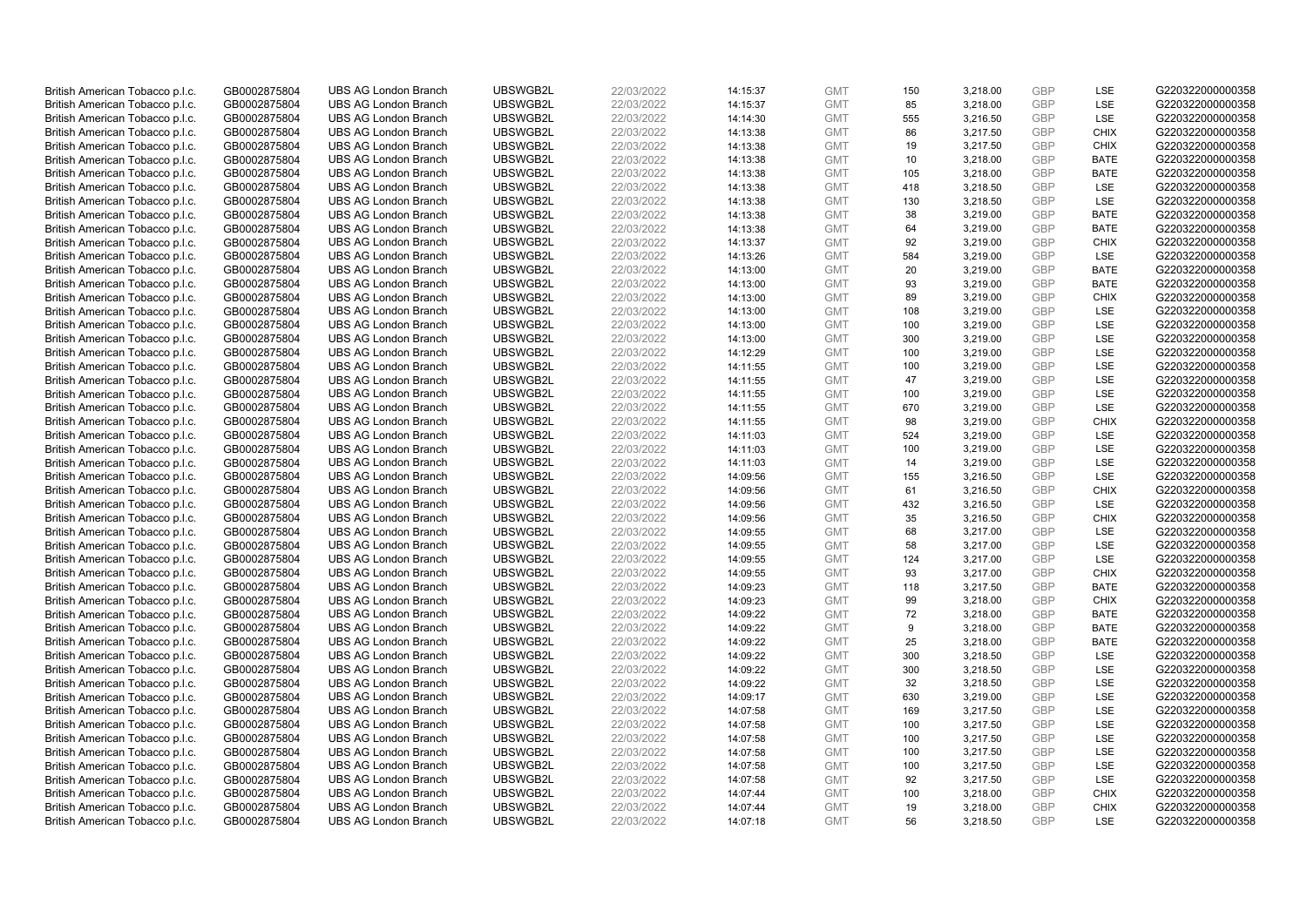| British American Tobacco p.l.c. | GB0002875804 | <b>UBS AG London Branch</b> | UBSWGB2L | 22/03/2022 |          | <b>GMT</b> | 100            | 3,218.50 | <b>GBP</b> | LSE         | G220322000000358 |
|---------------------------------|--------------|-----------------------------|----------|------------|----------|------------|----------------|----------|------------|-------------|------------------|
|                                 |              |                             |          |            | 14:07:18 |            | 100            |          | GBP        | <b>LSE</b>  |                  |
| British American Tobacco p.l.c. | GB0002875804 | <b>UBS AG London Branch</b> | UBSWGB2L | 22/03/2022 | 14:07:18 | <b>GMT</b> |                | 3,218.50 |            |             | G220322000000358 |
| British American Tobacco p.l.c. | GB0002875804 | <b>UBS AG London Branch</b> | UBSWGB2L | 22/03/2022 | 14:07:18 | <b>GMT</b> | 100            | 3,218.50 | <b>GBP</b> | LSE         | G220322000000358 |
| British American Tobacco p.l.c. | GB0002875804 | <b>UBS AG London Branch</b> | UBSWGB2L | 22/03/2022 | 14:07:18 | <b>GMT</b> | 100            | 3,218.50 | <b>GBP</b> | LSE         | G220322000000358 |
| British American Tobacco p.l.c. | GB0002875804 | <b>UBS AG London Branch</b> | UBSWGB2L | 22/03/2022 | 14:07:18 | <b>GMT</b> | 100            | 3,218.50 | <b>GBP</b> | LSE         | G220322000000358 |
| British American Tobacco p.l.c. | GB0002875804 | <b>UBS AG London Branch</b> | UBSWGB2L | 22/03/2022 | 14:07:18 | <b>GMT</b> | 100            | 3,218.50 | <b>GBP</b> | LSE         | G220322000000358 |
| British American Tobacco p.l.c. | GB0002875804 | <b>UBS AG London Branch</b> | UBSWGB2L | 22/03/2022 | 14:06:57 | <b>GMT</b> | 90             | 3,221.00 | <b>GBP</b> | <b>CHIX</b> | G220322000000358 |
| British American Tobacco p.l.c. | GB0002875804 | <b>UBS AG London Branch</b> | UBSWGB2L | 22/03/2022 | 14:06:57 | <b>GMT</b> | 12             | 3,221.00 | <b>GBP</b> | LSE         | G220322000000358 |
| British American Tobacco p.l.c. | GB0002875804 | <b>UBS AG London Branch</b> | UBSWGB2L | 22/03/2022 | 14:06:57 | <b>GMT</b> | 15             | 3,221.00 | <b>GBP</b> | LSE         | G220322000000358 |
| British American Tobacco p.l.c. | GB0002875804 | <b>UBS AG London Branch</b> | UBSWGB2L | 22/03/2022 | 14:06:57 | <b>GMT</b> | 3              | 3,221.00 | <b>GBP</b> | LSE         | G220322000000358 |
| British American Tobacco p.l.c. | GB0002875804 | <b>UBS AG London Branch</b> | UBSWGB2L | 22/03/2022 | 14:06:57 | <b>GMT</b> | 3              | 3,221.00 | <b>GBP</b> | LSE         | G220322000000358 |
| British American Tobacco p.l.c. | GB0002875804 | <b>UBS AG London Branch</b> | UBSWGB2L | 22/03/2022 | 14:06:57 | <b>GMT</b> | 3              | 3,221.00 | <b>GBP</b> | LSE         | G220322000000358 |
| British American Tobacco p.l.c. | GB0002875804 | <b>UBS AG London Branch</b> | UBSWGB2L | 22/03/2022 | 14:06:57 | <b>GMT</b> | 3              | 3,221.00 | <b>GBP</b> | LSE         | G220322000000358 |
| British American Tobacco p.l.c. | GB0002875804 | <b>UBS AG London Branch</b> | UBSWGB2L | 22/03/2022 | 14:06:57 | <b>GMT</b> | 100            | 3,221.00 | <b>GBP</b> | LSE         | G220322000000358 |
| British American Tobacco p.l.c. | GB0002875804 | <b>UBS AG London Branch</b> | UBSWGB2L | 22/03/2022 | 14:06:57 | <b>GMT</b> | 100            | 3,221.00 | GBP        | LSE         | G220322000000358 |
| British American Tobacco p.l.c. | GB0002875804 | <b>UBS AG London Branch</b> | UBSWGB2L | 22/03/2022 | 14:06:57 | <b>GMT</b> | 100            | 3,221.00 | <b>GBP</b> | LSE         | G220322000000358 |
| British American Tobacco p.l.c. | GB0002875804 | <b>UBS AG London Branch</b> | UBSWGB2L | 22/03/2022 | 14:06:57 | <b>GMT</b> | 100            | 3,221.00 | <b>GBP</b> | LSE         | G220322000000358 |
| British American Tobacco p.l.c. | GB0002875804 | <b>UBS AG London Branch</b> | UBSWGB2L | 22/03/2022 | 14:06:57 | <b>GMT</b> | 11             | 3,221.00 | <b>GBP</b> | LSE         | G220322000000358 |
| British American Tobacco p.l.c. | GB0002875804 | <b>UBS AG London Branch</b> | UBSWGB2L | 22/03/2022 | 14:06:57 | <b>GMT</b> | 100            | 3,221.00 | <b>GBP</b> | <b>LSE</b>  | G220322000000358 |
| British American Tobacco p.l.c. | GB0002875804 | <b>UBS AG London Branch</b> | UBSWGB2L | 22/03/2022 | 14:06:20 | <b>GMT</b> | 547            | 3,222.00 | <b>GBP</b> | LSE         | G220322000000358 |
| British American Tobacco p.l.c. | GB0002875804 | <b>UBS AG London Branch</b> | UBSWGB2L | 22/03/2022 | 14:06:10 | <b>GMT</b> | 123            | 3,222.50 | <b>GBP</b> | <b>BATE</b> | G220322000000358 |
| British American Tobacco p.l.c. | GB0002875804 | <b>UBS AG London Branch</b> | UBSWGB2L | 22/03/2022 | 14:05:50 | <b>GMT</b> | 85             | 3,223.50 | <b>GBP</b> | <b>CHIX</b> | G220322000000358 |
| British American Tobacco p.l.c. | GB0002875804 | <b>UBS AG London Branch</b> | UBSWGB2L | 22/03/2022 | 14:05:50 | <b>GMT</b> | 21             | 3,224.00 | <b>GBP</b> | <b>BATE</b> | G220322000000358 |
| British American Tobacco p.l.c. | GB0002875804 | <b>UBS AG London Branch</b> | UBSWGB2L | 22/03/2022 | 14:05:50 | <b>GMT</b> | 11             | 3,224.00 | <b>GBP</b> | <b>BATE</b> | G220322000000358 |
| British American Tobacco p.l.c. | GB0002875804 | <b>UBS AG London Branch</b> | UBSWGB2L | 22/03/2022 | 14:05:50 | <b>GMT</b> | 19             | 3,224.00 | <b>GBP</b> | <b>BATE</b> | G220322000000358 |
| British American Tobacco p.l.c. | GB0002875804 | <b>UBS AG London Branch</b> | UBSWGB2L | 22/03/2022 | 14:05:50 | <b>GMT</b> | 28             | 3,224.00 | <b>GBP</b> | <b>BATE</b> | G220322000000358 |
| British American Tobacco p.l.c. | GB0002875804 | <b>UBS AG London Branch</b> | UBSWGB2L | 22/03/2022 | 14:05:50 | <b>GMT</b> | 21             | 3,224.00 | <b>GBP</b> | <b>BATE</b> | G220322000000358 |
| British American Tobacco p.l.c. | GB0002875804 | <b>UBS AG London Branch</b> | UBSWGB2L | 22/03/2022 | 14:05:49 | <b>GMT</b> | 586            | 3,224.00 | <b>GBP</b> | LSE         | G220322000000358 |
| British American Tobacco p.l.c. | GB0002875804 | <b>UBS AG London Branch</b> | UBSWGB2L | 22/03/2022 | 14:05:14 | <b>GMT</b> | 90             | 3,223.50 | <b>GBP</b> | <b>CHIX</b> | G220322000000358 |
| British American Tobacco p.l.c. | GB0002875804 | <b>UBS AG London Branch</b> | UBSWGB2L | 22/03/2022 | 14:05:00 | <b>GMT</b> | 92             | 3,226.00 | <b>GBP</b> | <b>CHIX</b> | G220322000000358 |
| British American Tobacco p.l.c. | GB0002875804 | <b>UBS AG London Branch</b> | UBSWGB2L | 22/03/2022 | 14:04:59 | <b>GMT</b> | 636            | 3,226.00 | <b>GBP</b> | LSE         | G220322000000358 |
| British American Tobacco p.l.c. | GB0002875804 | <b>UBS AG London Branch</b> | UBSWGB2L | 22/03/2022 | 14:04:40 | <b>GMT</b> | 629            | 3,226.50 | <b>GBP</b> | LSE         | G220322000000358 |
| British American Tobacco p.l.c. | GB0002875804 | <b>UBS AG London Branch</b> | UBSWGB2L | 22/03/2022 | 14:04:24 | <b>GMT</b> | 643            | 3,228.50 | <b>GBP</b> | LSE         | G220322000000358 |
| British American Tobacco p.l.c. | GB0002875804 | <b>UBS AG London Branch</b> | UBSWGB2L | 22/03/2022 | 14:04:24 | <b>GMT</b> | 17             | 3,228.50 | <b>GBP</b> | LSE         | G220322000000358 |
| British American Tobacco p.l.c. | GB0002875804 | <b>UBS AG London Branch</b> | UBSWGB2L | 22/03/2022 | 14:04:06 | <b>GMT</b> | 93             | 3,229.00 | <b>GBP</b> | <b>CHIX</b> | G220322000000358 |
| British American Tobacco p.l.c. | GB0002875804 | <b>UBS AG London Branch</b> | UBSWGB2L | 22/03/2022 | 14:04:06 | <b>GMT</b> | 90             | 3,229.50 | <b>GBP</b> | <b>CHIX</b> | G220322000000358 |
| British American Tobacco p.l.c. | GB0002875804 | <b>UBS AG London Branch</b> | UBSWGB2L | 22/03/2022 | 14:04:05 | <b>GMT</b> | $\mathbf{1}$   | 3,230.00 | <b>GBP</b> | <b>BATE</b> | G220322000000358 |
| British American Tobacco p.l.c. | GB0002875804 | <b>UBS AG London Branch</b> | UBSWGB2L | 22/03/2022 | 14:04:05 | <b>GMT</b> | 167            | 3,230.00 | <b>GBP</b> | LSE         | G220322000000358 |
| British American Tobacco p.l.c. | GB0002875804 | <b>UBS AG London Branch</b> | UBSWGB2L | 22/03/2022 | 14:04:05 | <b>GMT</b> | 62             | 3,230.00 | <b>GBP</b> | LSE         | G220322000000358 |
| British American Tobacco p.l.c. | GB0002875804 | <b>UBS AG London Branch</b> | UBSWGB2L | 22/03/2022 | 14:04:05 | <b>GMT</b> | 556            | 3,230.00 | <b>GBP</b> | LSE         | G220322000000358 |
| British American Tobacco p.l.c. | GB0002875804 | <b>UBS AG London Branch</b> | UBSWGB2L | 22/03/2022 | 14:03:44 | <b>GMT</b> | 492            | 3,230.00 | <b>GBP</b> | LSE         | G220322000000358 |
| British American Tobacco p.l.c. | GB0002875804 | <b>UBS AG London Branch</b> | UBSWGB2L | 22/03/2022 | 14:03:20 | <b>GMT</b> | 170            | 3,230.00 | <b>GBP</b> | <b>CHIX</b> | G220322000000358 |
| British American Tobacco p.l.c. | GB0002875804 | <b>UBS AG London Branch</b> | UBSWGB2L | 22/03/2022 | 14:03:20 | <b>GMT</b> | 21             | 3,230.00 | <b>GBP</b> | <b>BATE</b> | G220322000000358 |
| British American Tobacco p.l.c. | GB0002875804 | <b>UBS AG London Branch</b> | UBSWGB2L | 22/03/2022 | 14:03:20 | <b>GMT</b> | 91             | 3,230.00 | <b>GBP</b> | <b>BATE</b> | G220322000000358 |
| British American Tobacco p.l.c. | GB0002875804 | <b>UBS AG London Branch</b> | UBSWGB2L | 22/03/2022 | 14:03:20 | <b>GMT</b> | 9              | 3,230.00 | <b>GBP</b> | <b>BATE</b> | G220322000000358 |
| British American Tobacco p.l.c. | GB0002875804 | <b>UBS AG London Branch</b> | UBSWGB2L | 22/03/2022 | 14:03:19 | <b>GMT</b> | 101            | 3,230.00 | <b>GBP</b> | <b>BATE</b> | G220322000000358 |
| British American Tobacco p.l.c. | GB0002875804 | <b>UBS AG London Branch</b> | UBSWGB2L | 22/03/2022 | 14:03:10 | <b>GMT</b> | 84             | 3,231.00 | <b>GBP</b> | <b>CHIX</b> | G220322000000358 |
| British American Tobacco p.l.c. | GB0002875804 | <b>UBS AG London Branch</b> | UBSWGB2L | 22/03/2022 | 14:03:09 | <b>GMT</b> | 677            | 3,231.00 | <b>GBP</b> | LSE         | G220322000000358 |
|                                 |              |                             |          |            |          | <b>GMT</b> |                |          | <b>GBP</b> |             |                  |
| British American Tobacco p.l.c. | GB0002875804 | <b>UBS AG London Branch</b> | UBSWGB2L | 22/03/2022 | 14:02:47 |            | 39             | 3,230.50 | <b>GBP</b> | <b>BATE</b> | G220322000000358 |
| British American Tobacco p.l.c. | GB0002875804 | <b>UBS AG London Branch</b> | UBSWGB2L | 22/03/2022 | 14:02:47 | <b>GMT</b> | 651            | 3,230.50 |            | LSE         | G220322000000358 |
| British American Tobacco p.l.c. | GB0002875804 | <b>UBS AG London Branch</b> | UBSWGB2L | 22/03/2022 | 14:02:01 | <b>GMT</b> | 95             | 3,230.50 | <b>GBP</b> | <b>CHIX</b> | G220322000000358 |
| British American Tobacco p.l.c. | GB0002875804 | <b>UBS AG London Branch</b> | UBSWGB2L | 22/03/2022 | 14:02:00 | <b>GMT</b> | 602            | 3,230.50 | <b>GBP</b> | LSE         | G220322000000358 |
| British American Tobacco p.l.c. | GB0002875804 | <b>UBS AG London Branch</b> | UBSWGB2L | 22/03/2022 | 14:01:57 | <b>GMT</b> | 550            | 3,231.00 | <b>GBP</b> | LSE         | G220322000000358 |
| British American Tobacco p.l.c. | GB0002875804 | <b>UBS AG London Branch</b> | UBSWGB2L | 22/03/2022 | 14:01:05 | <b>GMT</b> | $\overline{1}$ | 3.230.00 | GBP        | LSE         | G220322000000358 |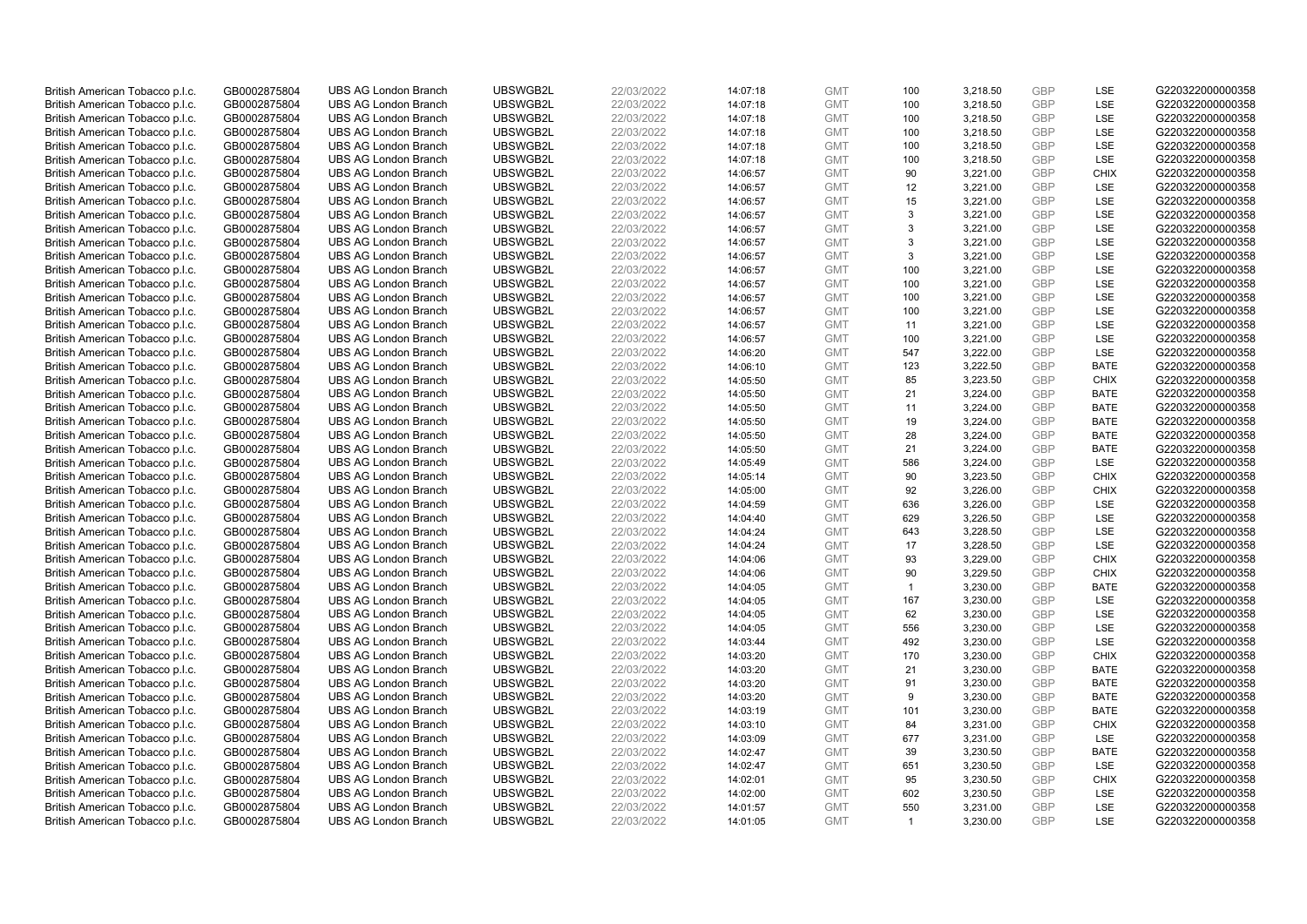| British American Tobacco p.l.c.                                    | GB0002875804                 | <b>UBS AG London Branch</b>                                | UBSWGB2L             | 22/03/2022               | 14:01:05             | <b>GMT</b>               | 663        | 3,230.00             | <b>GBP</b>        | LSE                      | G220322000000358                     |
|--------------------------------------------------------------------|------------------------------|------------------------------------------------------------|----------------------|--------------------------|----------------------|--------------------------|------------|----------------------|-------------------|--------------------------|--------------------------------------|
| British American Tobacco p.l.c.                                    | GB0002875804                 | <b>UBS AG London Branch</b>                                | UBSWGB2L             | 22/03/2022               | 14:01:05             | <b>GMT</b>               | 674        | 3,230.50             | GBP               | <b>LSE</b>               | G220322000000358                     |
| British American Tobacco p.l.c.                                    | GB0002875804                 | <b>UBS AG London Branch</b>                                | UBSWGB2L             | 22/03/2022               | 14:01:05             | <b>GMT</b>               | 6          | 3,230.50             | <b>GBP</b>        | LSE                      | G220322000000358                     |
| British American Tobacco p.l.c.                                    | GB0002875804                 | <b>UBS AG London Branch</b>                                | UBSWGB2L             | 22/03/2022               | 14:00:17             | <b>GMT</b>               | 200        | 3,227.50             | <b>GBP</b>        | LSE                      | G220322000000358                     |
| British American Tobacco p.l.c.                                    | GB0002875804                 | <b>UBS AG London Branch</b>                                | UBSWGB2L             | 22/03/2022               | 14:00:17             | <b>GMT</b>               | 460        | 3,227.50             | <b>GBP</b>        | LSE                      | G220322000000358                     |
| British American Tobacco p.l.c.                                    | GB0002875804                 | <b>UBS AG London Branch</b>                                | UBSWGB2L             | 22/03/2022               | 14:00:15             | <b>GMT</b>               | 104        | 3,229.00             | <b>GBP</b>        | <b>BATE</b>              | G220322000000358                     |
| British American Tobacco p.l.c.                                    | GB0002875804                 | <b>UBS AG London Branch</b>                                | UBSWGB2L             | 22/03/2022               | 14:00:13             | <b>GMT</b>               | 113        | 3,229.50             | <b>GBP</b>        | LSE                      | G220322000000358                     |
| British American Tobacco p.l.c.                                    | GB0002875804                 | <b>UBS AG London Branch</b>                                | UBSWGB2L             | 22/03/2022               | 14:00:12             | <b>GMT</b>               | 261        | 3,229.50             | <b>GBP</b>        | LSE                      | G220322000000358                     |
| British American Tobacco p.l.c.                                    | GB0002875804                 | <b>UBS AG London Branch</b>                                | UBSWGB2L             | 22/03/2022               | 14:00:09             | <b>GMT</b>               | 100        | 3,229.50             | <b>GBP</b>        | LSE                      | G220322000000358                     |
| British American Tobacco p.l.c.                                    | GB0002875804                 | <b>UBS AG London Branch</b>                                | UBSWGB2L             | 22/03/2022               | 14:00:09             | <b>GMT</b>               | 100        | 3,229.50             | <b>GBP</b>        | LSE                      | G220322000000358                     |
| British American Tobacco p.l.c.                                    | GB0002875804                 | <b>UBS AG London Branch</b>                                | UBSWGB2L             | 22/03/2022               | 14:00:09             | <b>GMT</b>               | 100        | 3.229.50             | <b>GBP</b>        | <b>LSE</b>               | G220322000000358                     |
| British American Tobacco p.l.c.                                    | GB0002875804                 | <b>UBS AG London Branch</b>                                | UBSWGB2L             | 22/03/2022               | 14:00:05             | <b>GMT</b>               | 159        | 3,230.00             | <b>GBP</b>        | <b>CHIX</b>              | G220322000000358                     |
| British American Tobacco p.l.c.                                    | GB0002875804                 | <b>UBS AG London Branch</b>                                | UBSWGB2L             | 22/03/2022               | 14:00:02             | <b>GMT</b>               | 596        | 3,230.00             | <b>GBP</b>        | LSE                      | G220322000000358                     |
| British American Tobacco p.l.c.                                    | GB0002875804                 | <b>UBS AG London Branch</b>                                | UBSWGB2L             | 22/03/2022               | 13:59:28             | <b>GMT</b>               | 376        | 3,229.00             | <b>GBP</b>        | LSE                      | G220322000000358                     |
| British American Tobacco p.l.c.                                    | GB0002875804                 | <b>UBS AG London Branch</b>                                | UBSWGB2L             | 22/03/2022               | 13:59:27             | <b>GMT</b>               | 227        | 3,229.00             | GBP               | <b>LSE</b>               | G220322000000358                     |
| British American Tobacco p.l.c.                                    | GB0002875804                 | <b>UBS AG London Branch</b>                                | UBSWGB2L             | 22/03/2022               | 13:59:12             | <b>GMT</b>               | 202        | 3,230.00             | <b>GBP</b>        | LSE                      | G220322000000358                     |
| British American Tobacco p.l.c.                                    | GB0002875804                 | <b>UBS AG London Branch</b>                                | UBSWGB2L             | 22/03/2022               | 13:59:12             | <b>GMT</b>               | 381        | 3,230.00             | GBP               | LSE                      | G220322000000358                     |
| British American Tobacco p.l.c.                                    | GB0002875804                 | <b>UBS AG London Branch</b>                                | UBSWGB2L             | 22/03/2022               | 13:58:50             | <b>GMT</b>               | 88         | 3,229.50             | <b>GBP</b>        | <b>CHIX</b>              | G220322000000358                     |
| British American Tobacco p.l.c.                                    | GB0002875804                 | <b>UBS AG London Branch</b>                                | UBSWGB2L             | 22/03/2022               | 13:58:50             | <b>GMT</b>               | 109        | 3,229.50             | <b>GBP</b>        | <b>BATE</b>              | G220322000000358                     |
| British American Tobacco p.l.c.                                    | GB0002875804                 | <b>UBS AG London Branch</b>                                | UBSWGB2L             | 22/03/2022               | 13:58:50             | <b>GMT</b>               | 106        | 3,230.00             | <b>GBP</b>        | <b>BATE</b>              | G220322000000358                     |
| British American Tobacco p.l.c.                                    | GB0002875804                 | <b>UBS AG London Branch</b>                                | UBSWGB2L             | 22/03/2022               | 13:58:50             | <b>GMT</b>               | 148        | 3,230.00             | <b>GBP</b>        | LSE                      | G220322000000358                     |
| British American Tobacco p.l.c.                                    | GB0002875804                 | <b>UBS AG London Branch</b>                                | UBSWGB2L             | 22/03/2022               | 13:58:50             | <b>GMT</b>               | 100        | 3,230.00             | GBP               | LSE                      | G220322000000358                     |
| British American Tobacco p.l.c.                                    | GB0002875804                 | <b>UBS AG London Branch</b>                                | UBSWGB2L             | 22/03/2022               | 13:58:50             | <b>GMT</b>               | 300        | 3,230.00             | <b>GBP</b>        | LSE                      | G220322000000358                     |
| British American Tobacco p.l.c.                                    | GB0002875804                 | <b>UBS AG London Branch</b>                                | UBSWGB2L             | 22/03/2022               | 13:58:40             | <b>GMT</b>               | 25         | 3.231.00             | <b>GBP</b>        | CHIX                     | G220322000000358                     |
| British American Tobacco p.l.c.                                    | GB0002875804                 | <b>UBS AG London Branch</b>                                | UBSWGB2L             | 22/03/2022               | 13:58:40             | <b>GMT</b>               | 150        | 3,231.00             | <b>GBP</b>        | <b>CHIX</b>              | G220322000000358                     |
| British American Tobacco p.l.c.                                    | GB0002875804                 | <b>UBS AG London Branch</b>                                | UBSWGB2L             | 22/03/2022               | 13:58:20             | <b>GMT</b>               | 95         | 3,230.50             | GBP               | <b>CHIX</b>              | G220322000000358                     |
| British American Tobacco p.l.c.                                    | GB0002875804                 | <b>UBS AG London Branch</b>                                | UBSWGB2L             | 22/03/2022               | 13:58:14             | <b>GMT</b>               | 58         | 3,231.00             | <b>GBP</b>        | <b>CHIX</b>              | G220322000000358                     |
| British American Tobacco p.l.c.                                    | GB0002875804                 | <b>UBS AG London Branch</b>                                | UBSWGB2L             | 22/03/2022               | 13:58:09             | <b>GMT</b>               | 590        | 3,230.50             | GBP               | <b>LSE</b>               | G220322000000358                     |
| British American Tobacco p.l.c.                                    | GB0002875804                 | <b>UBS AG London Branch</b>                                | UBSWGB2L             | 22/03/2022               | 13:58:09             | <b>GMT</b>               | 69         | 3,230.50             | <b>GBP</b>        | LSE                      | G220322000000358                     |
| British American Tobacco p.l.c.                                    | GB0002875804                 | <b>UBS AG London Branch</b>                                | UBSWGB2L             | 22/03/2022               | 13:57:17             | <b>GMT</b>               | 569        | 3,229.00             | GBP               | LSE                      | G220322000000358                     |
| British American Tobacco p.l.c.                                    | GB0002875804                 | <b>UBS AG London Branch</b>                                | UBSWGB2L<br>UBSWGB2L | 22/03/2022               | 13:56:41             | <b>GMT</b>               | 304<br>260 | 3,229.00             | <b>GBP</b><br>GBP | <b>LSE</b><br><b>LSE</b> | G220322000000358<br>G220322000000358 |
| British American Tobacco p.l.c.                                    | GB0002875804                 | <b>UBS AG London Branch</b><br><b>UBS AG London Branch</b> | UBSWGB2L             | 22/03/2022<br>22/03/2022 | 13:56:41             | <b>GMT</b><br><b>GMT</b> |            | 3,229.00             | <b>GBP</b>        | LSE                      | G220322000000358                     |
| British American Tobacco p.l.c.                                    | GB0002875804                 |                                                            |                      |                          | 13:56:33             |                          | 150<br>225 | 3,228.00             |                   | LSE                      |                                      |
| British American Tobacco p.l.c.                                    | GB0002875804                 | <b>UBS AG London Branch</b><br><b>UBS AG London Branch</b> | UBSWGB2L<br>UBSWGB2L | 22/03/2022               | 13:56:33<br>13:56:33 | <b>GMT</b><br><b>GMT</b> | 101        | 3,228.00<br>3,228.00 | <b>GBP</b><br>GBP | <b>BATE</b>              | G220322000000358<br>G220322000000358 |
| British American Tobacco p.l.c.                                    | GB0002875804                 | <b>UBS AG London Branch</b>                                | UBSWGB2L             | 22/03/2022               |                      | <b>GMT</b>               |            |                      | <b>GBP</b>        |                          |                                      |
| British American Tobacco p.l.c.<br>British American Tobacco p.l.c. | GB0002875804<br>GB0002875804 | <b>UBS AG London Branch</b>                                | UBSWGB2L             | 22/03/2022<br>22/03/2022 | 13:56:33<br>13:56:33 | <b>GMT</b>               | 272<br>101 | 3,228.00<br>3,228.50 | GBP               | LSE<br><b>CHIX</b>       | G220322000000358<br>G220322000000358 |
| British American Tobacco p.l.c.                                    |                              | <b>UBS AG London Branch</b>                                | UBSWGB2L             | 22/03/2022               | 13:56:32             | <b>GMT</b>               | 776        | 3,229.00             | <b>GBP</b>        | LSE                      | G220322000000358                     |
| British American Tobacco p.l.c.                                    | GB0002875804<br>GB0002875804 | <b>UBS AG London Branch</b>                                | UBSWGB2L             | 22/03/2022               | 13:56:32             | <b>GMT</b>               | 89         | 3,229.00             | <b>GBP</b>        | <b>CHIX</b>              | G220322000000358                     |
| British American Tobacco p.l.c.                                    | GB0002875804                 | <b>UBS AG London Branch</b>                                | UBSWGB2L             | 22/03/2022               | 13:55:43             | <b>GMT</b>               | 618        | 3,228.00             | <b>GBP</b>        | <b>LSE</b>               | G220322000000358                     |
| British American Tobacco p.l.c.                                    | GB0002875804                 | <b>UBS AG London Branch</b>                                | UBSWGB2L             | 22/03/2022               | 13:54:34             | <b>GMT</b>               | 109        | 3,226.50             | GBP               | <b>BATE</b>              | G220322000000358                     |
| British American Tobacco p.l.c.                                    | GB0002875804                 | <b>UBS AG London Branch</b>                                | UBSWGB2L             | 22/03/2022               | 13:54:31             | <b>GMT</b>               | 104        | 3,227.00             | <b>GBP</b>        | <b>BATE</b>              | G220322000000358                     |
| British American Tobacco p.l.c.                                    | GB0002875804                 | <b>UBS AG London Branch</b>                                | UBSWGB2L             | 22/03/2022               | 13:54:31             | <b>GMT</b>               | 97         | 3,227.00             | <b>GBP</b>        | <b>CHIX</b>              | G220322000000358                     |
| British American Tobacco p.l.c.                                    | GB0002875804                 | <b>UBS AG London Branch</b>                                | UBSWGB2L             | 22/03/2022               | 13:54:31             | <b>GMT</b>               | 69         | 3,227.00             | <b>GBP</b>        | <b>BATE</b>              | G220322000000358                     |
| British American Tobacco p.l.c.                                    | GB0002875804                 | <b>UBS AG London Branch</b>                                | UBSWGB2L             | 22/03/2022               | 13:54:31             | <b>GMT</b>               | 89         | 3,227.00             | <b>GBP</b>        | <b>CHIX</b>              | G220322000000358                     |
| British American Tobacco p.l.c.                                    | GB0002875804                 | <b>UBS AG London Branch</b>                                | UBSWGB2L             | 22/03/2022               | 13:54:27             | <b>GMT</b>               | 108        | 3,227.50             | <b>GBP</b>        | LSE                      | G220322000000358                     |
| British American Tobacco p.l.c.                                    | GB0002875804                 | <b>UBS AG London Branch</b>                                | UBSWGB2L             | 22/03/2022               | 13:54:27             | <b>GMT</b>               | 41         | 3,227.00             | <b>GBP</b>        | <b>BATE</b>              | G220322000000358                     |
| British American Tobacco p.l.c.                                    | GB0002875804                 | <b>UBS AG London Branch</b>                                | UBSWGB2L             | 22/03/2022               | 13:54:27             | <b>GMT</b>               | 400        | 3,227.50             | GBP               | LSE                      | G220322000000358                     |
| British American Tobacco p.l.c.                                    | GB0002875804                 | <b>UBS AG London Branch</b>                                | UBSWGB2L             | 22/03/2022               | 13:54:27             | <b>GMT</b>               | 96         | 3,227.50             | <b>GBP</b>        | LSE                      | G220322000000358                     |
| British American Tobacco p.l.c.                                    | GB0002875804                 | <b>UBS AG London Branch</b>                                | UBSWGB2L             | 22/03/2022               | 13:54:09             | <b>GMT</b>               | 568        | 3,228.00             | GBP               | <b>LSE</b>               | G220322000000358                     |
| British American Tobacco p.l.c.                                    | GB0002875804                 | <b>UBS AG London Branch</b>                                | UBSWGB2L             | 22/03/2022               | 13:54:01             | <b>GMT</b>               | 95         | 3,228.50             | <b>GBP</b>        | <b>CHIX</b>              | G220322000000358                     |
| British American Tobacco p.l.c.                                    | GB0002875804                 | <b>UBS AG London Branch</b>                                | UBSWGB2L             | 22/03/2022               | 13:53:13             | <b>GMT</b>               | 626        | 3,227.50             | <b>GBP</b>        | LSE                      | G220322000000358                     |
| British American Tobacco p.l.c.                                    | GB0002875804                 | <b>UBS AG London Branch</b>                                | UBSWGB2L             | 22/03/2022               | 13:52:59             | <b>GMT</b>               | 144        | 3,227.50             | <b>GBP</b>        | <b>LSE</b>               | G220322000000358                     |
| British American Tobacco p.l.c.                                    | GB0002875804                 | <b>UBS AG London Branch</b>                                | UBSWGB2L             | 22/03/2022               | 13:52:59             | <b>GMT</b>               | 300        | 3.227.50             | GBP               | <b>LSE</b>               | G220322000000358                     |
|                                                                    |                              |                                                            |                      |                          |                      |                          |            |                      |                   |                          |                                      |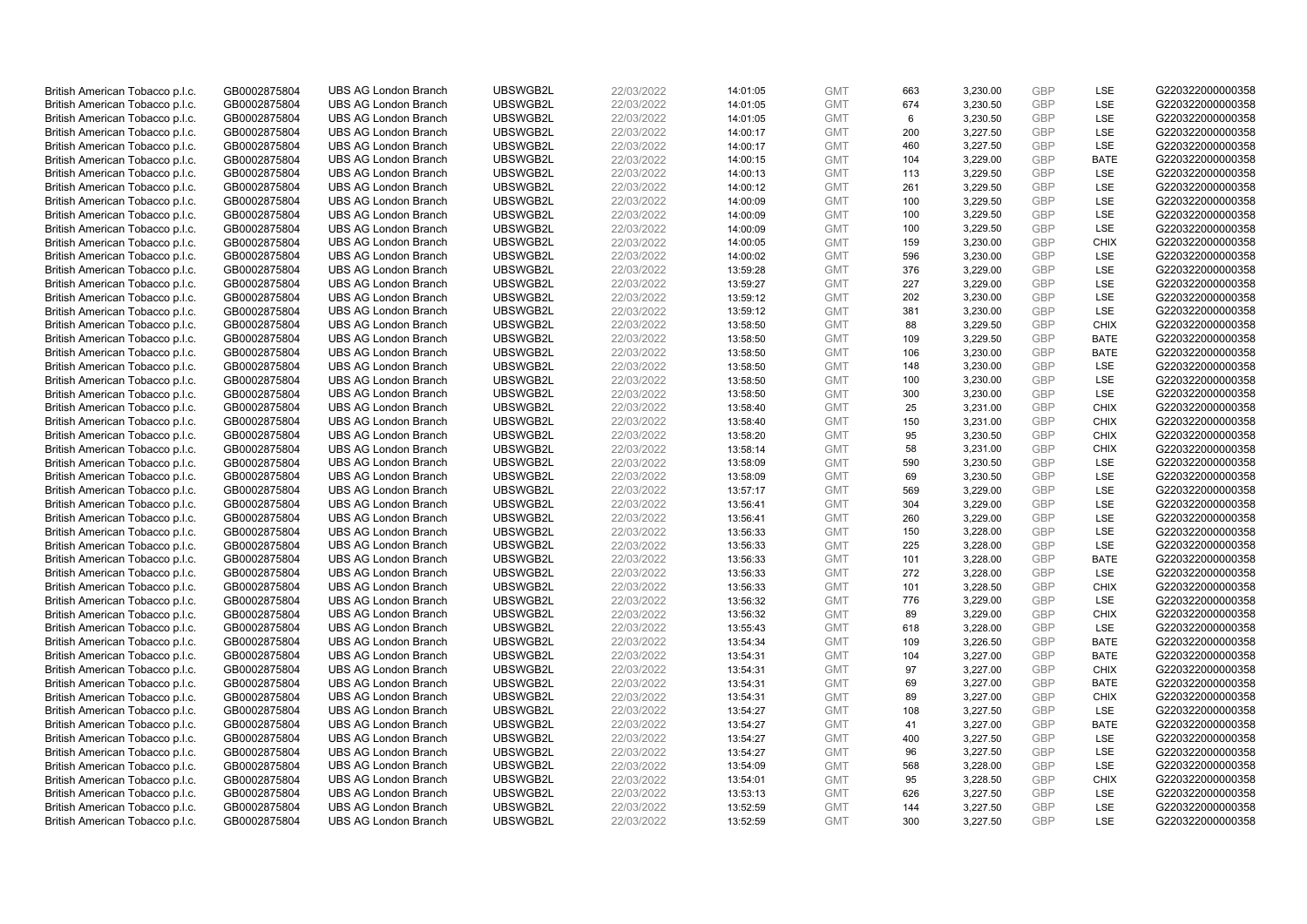| British American Tobacco p.l.c.                                    | GB0002875804                 | <b>UBS AG London Branch</b> | UBSWGB2L | 22/03/2022 | 13:52:59             | <b>GMT</b> | 26        | 3,227.50 | <b>GBP</b> | LSE                | G220322000000358 |
|--------------------------------------------------------------------|------------------------------|-----------------------------|----------|------------|----------------------|------------|-----------|----------|------------|--------------------|------------------|
| British American Tobacco p.l.c.                                    | GB0002875804                 | <b>UBS AG London Branch</b> | UBSWGB2L | 22/03/2022 | 13:52:55             | <b>GMT</b> | 78        | 3,227.50 | GBP        | LSE                | G220322000000358 |
| British American Tobacco p.l.c.                                    | GB0002875804                 | <b>UBS AG London Branch</b> | UBSWGB2L | 22/03/2022 | 13:52:21             | <b>GMT</b> | 118       | 3,227.00 | GBP        | <b>CHIX</b>        | G220322000000358 |
| British American Tobacco p.l.c.                                    | GB0002875804                 | <b>UBS AG London Branch</b> | UBSWGB2L | 22/03/2022 | 13:52:21             | <b>GMT</b> | 114       | 3,228.00 | GBP        | <b>BATE</b>        | G220322000000358 |
| British American Tobacco p.l.c.                                    | GB0002875804                 | <b>UBS AG London Branch</b> | UBSWGB2L | 22/03/2022 | 13:52:21             | <b>GMT</b> | 638       | 3,228.50 | <b>GBP</b> | <b>LSE</b>         | G220322000000358 |
| British American Tobacco p.l.c.                                    | GB0002875804                 | <b>UBS AG London Branch</b> | UBSWGB2L | 22/03/2022 | 13:52:21             | <b>GMT</b> | 728       | 3,228.50 | GBP        | <b>LSE</b>         | G220322000000358 |
| British American Tobacco p.l.c.                                    | GB0002875804                 | <b>UBS AG London Branch</b> | UBSWGB2L | 22/03/2022 | 13:52:21             | <b>GMT</b> | 88        | 3,228.50 | <b>GBP</b> | <b>CHIX</b>        | G220322000000358 |
| British American Tobacco p.l.c.                                    | GB0002875804                 | <b>UBS AG London Branch</b> | UBSWGB2L | 22/03/2022 | 13:52:21             | <b>GMT</b> | 70        | 3,228.50 | GBP        | <b>CHIX</b>        | G220322000000358 |
| British American Tobacco p.l.c.                                    | GB0002875804                 | <b>UBS AG London Branch</b> | UBSWGB2L | 22/03/2022 | 13:52:21             | <b>GMT</b> | 677       | 3,228.50 | GBP        | LSE                | G220322000000358 |
| British American Tobacco p.l.c.                                    | GB0002875804                 | <b>UBS AG London Branch</b> | UBSWGB2L | 22/03/2022 | 13:52:21             | <b>GMT</b> | 24        | 3,228.50 | GBP        | <b>CHIX</b>        | G220322000000358 |
| British American Tobacco p.l.c.                                    | GB0002875804                 | <b>UBS AG London Branch</b> | UBSWGB2L | 22/03/2022 | 13:51:14             | <b>GMT</b> | 82        | 3,228.50 | GBP        | <b>CHIX</b>        | G220322000000358 |
| British American Tobacco p.l.c.                                    | GB0002875804                 | <b>UBS AG London Branch</b> | UBSWGB2L | 22/03/2022 | 13:51:14             | <b>GMT</b> | 569       | 3,228.50 | <b>GBP</b> | LSE                | G220322000000358 |
| British American Tobacco p.l.c.                                    | GB0002875804                 | <b>UBS AG London Branch</b> | UBSWGB2L | 22/03/2022 | 13:51:12             | <b>GMT</b> | 81        | 3,229.00 | <b>GBP</b> | <b>CHIX</b>        | G220322000000358 |
| British American Tobacco p.l.c.                                    | GB0002875804                 | <b>UBS AG London Branch</b> | UBSWGB2L | 22/03/2022 | 13:51:07             | <b>GMT</b> | 103       | 3,228.50 | <b>GBP</b> | <b>LSE</b>         | G220322000000358 |
| British American Tobacco p.l.c.                                    | GB0002875804                 | <b>UBS AG London Branch</b> | UBSWGB2L | 22/03/2022 | 13:51:00             | <b>GMT</b> | 683       | 3,228.50 | <b>GBP</b> | LSE                | G220322000000358 |
| British American Tobacco p.l.c.                                    | GB0002875804                 | <b>UBS AG London Branch</b> | UBSWGB2L | 22/03/2022 | 13:49:48             | <b>GMT</b> | 665       | 3,226.00 | <b>GBP</b> | <b>LSE</b>         | G220322000000358 |
| British American Tobacco p.l.c.                                    | GB0002875804                 | <b>UBS AG London Branch</b> | UBSWGB2L | 22/03/2022 | 13:49:48             | <b>GMT</b> | 96        | 3,226.00 | <b>GBP</b> | <b>CHIX</b>        | G220322000000358 |
| British American Tobacco p.l.c.                                    | GB0002875804                 | <b>UBS AG London Branch</b> | UBSWGB2L | 22/03/2022 | 13:49:00             | <b>GMT</b> | 68        | 3,225.00 | <b>GBP</b> | <b>CHIX</b>        | G220322000000358 |
| British American Tobacco p.l.c.                                    | GB0002875804                 | <b>UBS AG London Branch</b> | UBSWGB2L | 22/03/2022 | 13:49:00             | <b>GMT</b> | 32        | 3,225.00 | <b>GBP</b> | <b>BATE</b>        | G220322000000358 |
| British American Tobacco p.l.c.                                    | GB0002875804                 | <b>UBS AG London Branch</b> | UBSWGB2L | 22/03/2022 | 13:49:00             | <b>GMT</b> | 86        | 3,225.00 | <b>GBP</b> | <b>BATE</b>        | G220322000000358 |
| British American Tobacco p.l.c.                                    | GB0002875804                 | <b>UBS AG London Branch</b> | UBSWGB2L | 22/03/2022 | 13:49:00             | <b>GMT</b> | 11        | 3,225.00 | <b>GBP</b> | <b>BATE</b>        | G220322000000358 |
| British American Tobacco p.l.c.                                    | GB0002875804                 | <b>UBS AG London Branch</b> | UBSWGB2L | 22/03/2022 | 13:49:00             | <b>GMT</b> | 100       | 3,225.00 | <b>GBP</b> | LSE                | G220322000000358 |
| British American Tobacco p.l.c.                                    | GB0002875804                 | <b>UBS AG London Branch</b> | UBSWGB2L | 22/03/2022 | 13:49:00             | <b>GMT</b> | 100       | 3,225.00 | <b>GBP</b> | LSE                | G220322000000358 |
| British American Tobacco p.l.c.                                    | GB0002875804                 | <b>UBS AG London Branch</b> | UBSWGB2L | 22/03/2022 | 13:49:00             | <b>GMT</b> | 100       | 3,225.00 | <b>GBP</b> | <b>BATE</b>        | G220322000000358 |
| British American Tobacco p.l.c.                                    | GB0002875804                 | <b>UBS AG London Branch</b> | UBSWGB2L | 22/03/2022 | 13:48:45             | <b>GMT</b> | 285       | 3,225.50 | GBP        | LSE                | G220322000000358 |
| British American Tobacco p.l.c.                                    | GB0002875804                 | <b>UBS AG London Branch</b> | UBSWGB2L | 22/03/2022 | 13:48:45             | <b>GMT</b> | 326       | 3,225.50 | <b>GBP</b> | LSE                | G220322000000358 |
| British American Tobacco p.l.c.                                    | GB0002875804                 | <b>UBS AG London Branch</b> | UBSWGB2L | 22/03/2022 | 13:48:45             | <b>GMT</b> | 18        | 3,226.00 | <b>GBP</b> | <b>CHIX</b>        | G220322000000358 |
| British American Tobacco p.l.c.                                    | GB0002875804                 | <b>UBS AG London Branch</b> | UBSWGB2L | 22/03/2022 | 13:48:45             | <b>GMT</b> | 109       | 3,226.00 | <b>GBP</b> | <b>LSE</b>         | G220322000000358 |
| British American Tobacco p.l.c.                                    | GB0002875804                 | <b>UBS AG London Branch</b> | UBSWGB2L | 22/03/2022 | 13:48:45             | <b>GMT</b> | 35        | 3,226.00 | GBP        | <b>LSE</b>         | G220322000000358 |
| British American Tobacco p.l.c.                                    | GB0002875804                 | <b>UBS AG London Branch</b> | UBSWGB2L | 22/03/2022 | 13:48:45             | <b>GMT</b> | 140       | 3,226.00 | <b>GBP</b> | <b>LSE</b>         | G220322000000358 |
| British American Tobacco p.l.c.                                    | GB0002875804                 | <b>UBS AG London Branch</b> | UBSWGB2L | 22/03/2022 | 13:48:45             | <b>GMT</b> | 266       | 3,226.00 | GBP        | LSE                | G220322000000358 |
| British American Tobacco p.l.c.                                    | GB0002875804                 | <b>UBS AG London Branch</b> | UBSWGB2L | 22/03/2022 | 13:48:45             | <b>GMT</b> | 33        | 3,226.00 | <b>GBP</b> | <b>CHIX</b>        | G220322000000358 |
| British American Tobacco p.l.c.                                    | GB0002875804                 | <b>UBS AG London Branch</b> | UBSWGB2L | 22/03/2022 | 13:48:45             | <b>GMT</b> | 34        | 3,226.00 | GBP        | <b>CHIX</b>        | G220322000000358 |
| British American Tobacco p.l.c.                                    | GB0002875804                 | <b>UBS AG London Branch</b> | UBSWGB2L | 22/03/2022 | 13:48:34             | <b>GMT</b> | 925       | 3,225.00 | <b>GBP</b> | LSE                | G220322000000358 |
| British American Tobacco p.l.c.                                    | GB0002875804                 | <b>UBS AG London Branch</b> | UBSWGB2L | 22/03/2022 | 13:48:34             | <b>GMT</b> | 16        | 3,225.00 | GBP        | <b>BATE</b>        | G220322000000358 |
| British American Tobacco p.l.c.                                    | GB0002875804                 | <b>UBS AG London Branch</b> | UBSWGB2L | 22/03/2022 | 13:48:34             | <b>GMT</b> | 101       | 3,225.00 | <b>GBP</b> | <b>BATE</b>        | G220322000000358 |
| British American Tobacco p.l.c.                                    | GB0002875804                 | <b>UBS AG London Branch</b> | UBSWGB2L | 22/03/2022 | 13:48:33             | <b>GMT</b> | 557       | 3,225.50 | GBP        | <b>LSE</b>         | G220322000000358 |
| British American Tobacco p.l.c.                                    | GB0002875804                 | <b>UBS AG London Branch</b> | UBSWGB2L | 22/03/2022 | 13:48:01             | <b>GMT</b> | 3         | 3,226.00 | GBP        | LSE                | G220322000000358 |
| British American Tobacco p.l.c.                                    | GB0002875804                 | <b>UBS AG London Branch</b> | UBSWGB2L | 22/03/2022 | 13:47:31             | <b>GMT</b> | 98        | 3,224.50 | <b>GBP</b> | <b>CHIX</b>        | G220322000000358 |
| British American Tobacco p.l.c.                                    | GB0002875804                 | <b>UBS AG London Branch</b> | UBSWGB2L | 22/03/2022 | 13:47:31             | <b>GMT</b> | 112       | 3,225.00 | <b>GBP</b> | <b>BATE</b>        | G220322000000358 |
|                                                                    |                              | <b>UBS AG London Branch</b> | UBSWGB2L | 22/03/2022 |                      | <b>GMT</b> | 679       | 3,225.50 | <b>GBP</b> | LSE                | G220322000000358 |
| British American Tobacco p.l.c.<br>British American Tobacco p.l.c. | GB0002875804<br>GB0002875804 | <b>UBS AG London Branch</b> | UBSWGB2L | 22/03/2022 | 13:47:30<br>13:46:47 | <b>GMT</b> | 91        | 3,224.50 | GBP        | <b>CHIX</b>        | G220322000000358 |
|                                                                    |                              |                             |          |            |                      |            |           |          |            |                    |                  |
| British American Tobacco p.l.c.                                    | GB0002875804                 | <b>UBS AG London Branch</b> | UBSWGB2L | 22/03/2022 | 13:46:42             | <b>GMT</b> | 88<br>827 | 3,225.00 | GBP<br>GBP | <b>CHIX</b><br>LSE | G220322000000358 |
| British American Tobacco p.l.c.                                    | GB0002875804                 | <b>UBS AG London Branch</b> | UBSWGB2L | 22/03/2022 | 13:46:42             | <b>GMT</b> |           | 3,225.00 |            |                    | G220322000000358 |
| British American Tobacco p.l.c.                                    | GB0002875804                 | <b>UBS AG London Branch</b> | UBSWGB2L | 22/03/2022 | 13:46:41             | <b>GMT</b> | 688       | 3,225.50 | <b>GBP</b> | <b>LSE</b>         | G220322000000358 |
| British American Tobacco p.l.c.                                    | GB0002875804                 | <b>UBS AG London Branch</b> | UBSWGB2L | 22/03/2022 | 13:45:00             | <b>GMT</b> | 452       | 3,219.00 | GBP        | <b>LSE</b>         | G220322000000358 |
| British American Tobacco p.l.c.                                    | GB0002875804                 | <b>UBS AG London Branch</b> | UBSWGB2L | 22/03/2022 | 13:45:00             | <b>GMT</b> | 218       | 3,219.00 | <b>GBP</b> | LSE                | G220322000000358 |
| British American Tobacco p.l.c.                                    | GB0002875804                 | <b>UBS AG London Branch</b> | UBSWGB2L | 22/03/2022 | 13:45:00             | <b>GMT</b> | 559       | 3,219.00 | <b>GBP</b> | LSE                | G220322000000358 |
| British American Tobacco p.l.c.                                    | GB0002875804                 | <b>UBS AG London Branch</b> | UBSWGB2L | 22/03/2022 | 13:44:39             | <b>GMT</b> | 579       | 3,219.00 | GBP        | <b>LSE</b>         | G220322000000358 |
| British American Tobacco p.l.c.                                    | GB0002875804                 | <b>UBS AG London Branch</b> | UBSWGB2L | 22/03/2022 | 13:43:48             | <b>GMT</b> | 85        | 3,218.50 | <b>GBP</b> | <b>CHIX</b>        | G220322000000358 |
| British American Tobacco p.l.c.                                    | GB0002875804                 | <b>UBS AG London Branch</b> | UBSWGB2L | 22/03/2022 | 13:43:48             | <b>GMT</b> | 109       | 3,218.50 | <b>GBP</b> | <b>BATE</b>        | G220322000000358 |
| British American Tobacco p.l.c.                                    | GB0002875804                 | <b>UBS AG London Branch</b> | UBSWGB2L | 22/03/2022 | 13:43:48             | <b>GMT</b> | 300       | 3,219.50 | <b>GBP</b> | LSE                | G220322000000358 |
| British American Tobacco p.l.c.                                    | GB0002875804                 | <b>UBS AG London Branch</b> | UBSWGB2L | 22/03/2022 | 13:43:48             | <b>GMT</b> | 258       | 3,219.50 | GBP        | LSE                | G220322000000358 |
| British American Tobacco p.l.c.                                    | GB0002875804                 | <b>UBS AG London Branch</b> | UBSWGB2L | 22/03/2022 | 13:43:29             | <b>GMT</b> | 27        | 3,220.50 | GBP        | <b>CHIX</b>        | G220322000000358 |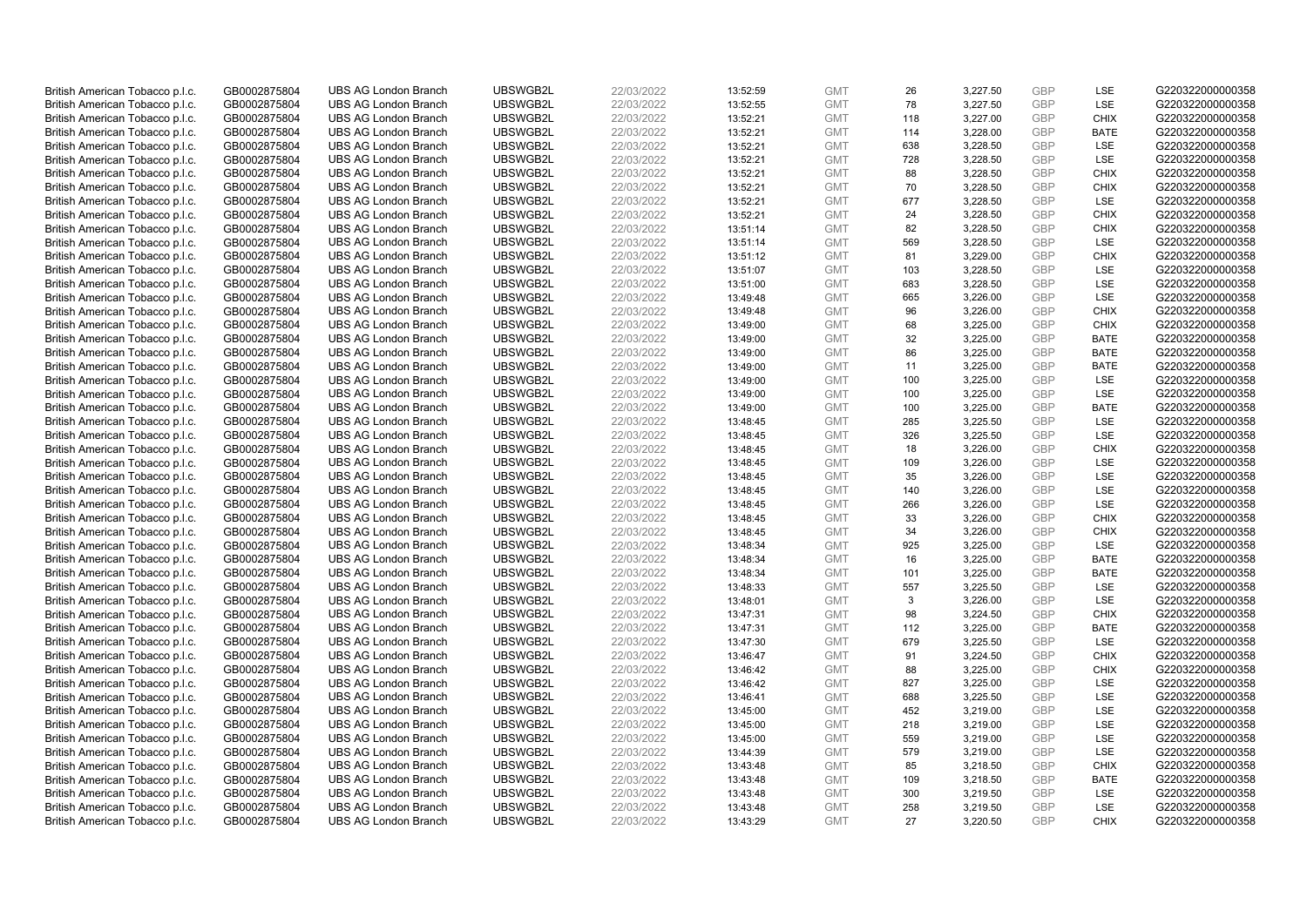| British American Tobacco p.l.c. | GB0002875804 | <b>UBS AG London Branch</b> | UBSWGB2L | 22/03/2022 | 13:43:29 | <b>GMT</b>               | 58        | 3,220.50             | <b>GBP</b>        | <b>CHIX</b>               | G220322000000358 |
|---------------------------------|--------------|-----------------------------|----------|------------|----------|--------------------------|-----------|----------------------|-------------------|---------------------------|------------------|
| British American Tobacco p.l.c. | GB0002875804 | <b>UBS AG London Branch</b> | UBSWGB2L | 22/03/2022 | 13:43:29 | <b>GMT</b>               | 80        | 3,220.50             | GBP               | <b>LSE</b>                | G220322000000358 |
| British American Tobacco p.l.c. | GB0002875804 | <b>UBS AG London Branch</b> | UBSWGB2L | 22/03/2022 | 13:43:29 | <b>GMT</b>               | 85        | 3,220.50             | GBP               | LSE                       | G220322000000358 |
| British American Tobacco p.l.c. | GB0002875804 | <b>UBS AG London Branch</b> | UBSWGB2L | 22/03/2022 | 13:43:29 | <b>GMT</b>               | 279       | 3,220.50             | <b>GBP</b>        | LSE                       | G220322000000358 |
| British American Tobacco p.l.c. | GB0002875804 | <b>UBS AG London Branch</b> | UBSWGB2L | 22/03/2022 | 13:43:29 | <b>GMT</b>               | 167       | 3,220.50             | GBP               | LSE                       | G220322000000358 |
| British American Tobacco p.l.c. | GB0002875804 | <b>UBS AG London Branch</b> | UBSWGB2L | 22/03/2022 | 13:42:54 | <b>GMT</b>               | 70        | 3,222.00             | <b>GBP</b>        | <b>CHIX</b>               | G220322000000358 |
| British American Tobacco p.l.c. | GB0002875804 | <b>UBS AG London Branch</b> | UBSWGB2L | 22/03/2022 | 13:42:54 | <b>GMT</b>               | 27        | 3,222.00             | GBP               | <b>CHIX</b>               | G220322000000358 |
| British American Tobacco p.l.c. | GB0002875804 | <b>UBS AG London Branch</b> | UBSWGB2L | 22/03/2022 | 13:42:54 | <b>GMT</b>               | 563       | 3,222.00             | <b>GBP</b>        | <b>LSE</b>                | G220322000000358 |
| British American Tobacco p.l.c. | GB0002875804 | <b>UBS AG London Branch</b> | UBSWGB2L | 22/03/2022 | 13:42:54 | <b>GMT</b>               | 300       | 3,222.50             | GBP               | LSE                       | G220322000000358 |
| British American Tobacco p.l.c. | GB0002875804 | <b>UBS AG London Branch</b> | UBSWGB2L | 22/03/2022 | 13:42:54 | <b>GMT</b>               | 65        | 3,222.50             | <b>GBP</b>        | LSE                       | G220322000000358 |
| British American Tobacco p.l.c. | GB0002875804 | <b>UBS AG London Branch</b> | UBSWGB2L | 22/03/2022 | 13:42:54 | <b>GMT</b>               | 250       | 3.222.50             | GBP               | <b>LSE</b>                | G220322000000358 |
| British American Tobacco p.l.c. | GB0002875804 | <b>UBS AG London Branch</b> | UBSWGB2L | 22/03/2022 | 13:42:17 | <b>GMT</b>               | 641       | 3,223.50             | <b>GBP</b>        | LSE                       | G220322000000358 |
| British American Tobacco p.l.c. | GB0002875804 | <b>UBS AG London Branch</b> | UBSWGB2L | 22/03/2022 | 13:41:39 | <b>GMT</b>               | 20        | 3,224.00             | <b>GBP</b>        | <b>BATE</b>               | G220322000000358 |
| British American Tobacco p.l.c. | GB0002875804 | <b>UBS AG London Branch</b> | UBSWGB2L | 22/03/2022 | 13:41:39 | <b>GMT</b>               | 100       | 3,224.00             | <b>GBP</b>        | <b>BATE</b>               | G220322000000358 |
| British American Tobacco p.l.c. | GB0002875804 | <b>UBS AG London Branch</b> | UBSWGB2L | 22/03/2022 | 13:41:39 | <b>GMT</b>               | 48        | 3,225.00             | GBP               | <b>CHIX</b>               | G220322000000358 |
| British American Tobacco p.l.c. | GB0002875804 | <b>UBS AG London Branch</b> | UBSWGB2L | 22/03/2022 | 13:41:39 | <b>GMT</b>               | 47        | 3,225.00             | GBP               | <b>CHIX</b>               | G220322000000358 |
| British American Tobacco p.l.c. | GB0002875804 | <b>UBS AG London Branch</b> | UBSWGB2L | 22/03/2022 | 13:41:39 | <b>GMT</b>               | 67        | 3,225.00             | GBP               | <b>CHIX</b>               | G220322000000358 |
| British American Tobacco p.l.c. | GB0002875804 | <b>UBS AG London Branch</b> | UBSWGB2L | 22/03/2022 | 13:41:39 | <b>GMT</b>               | 26        | 3,225.00             | GBP               | <b>CHIX</b>               | G220322000000358 |
| British American Tobacco p.l.c. | GB0002875804 | <b>UBS AG London Branch</b> | UBSWGB2L | 22/03/2022 | 13:41:38 | <b>GMT</b>               | 35        | 3,225.00             | <b>GBP</b>        | <b>CHIX</b>               | G220322000000358 |
| British American Tobacco p.l.c. | GB0002875804 | <b>UBS AG London Branch</b> | UBSWGB2L | 22/03/2022 | 13:41:37 | <b>GMT</b>               | 15        | 3,225.00             | <b>GBP</b>        | LSE                       | G220322000000358 |
| British American Tobacco p.l.c. | GB0002875804 | <b>UBS AG London Branch</b> | UBSWGB2L | 22/03/2022 | 13:41:37 | <b>GMT</b>               | 250       | 3,225.00             | <b>GBP</b>        | LSE                       | G220322000000358 |
| British American Tobacco p.l.c. | GB0002875804 | <b>UBS AG London Branch</b> | UBSWGB2L | 22/03/2022 | 13:41:37 | <b>GMT</b>               | 250       | 3,225.00             | GBP               | LSE                       | G220322000000358 |
| British American Tobacco p.l.c. | GB0002875804 | <b>UBS AG London Branch</b> | UBSWGB2L | 22/03/2022 | 13:41:37 | <b>GMT</b>               | 125       | 3,225.00             | <b>GBP</b>        | LSE                       | G220322000000358 |
| British American Tobacco p.l.c. | GB0002875804 | <b>UBS AG London Branch</b> | UBSWGB2L | 22/03/2022 | 13:41:37 | <b>GMT</b>               | 594       | 3.226.00             | <b>GBP</b>        | <b>LSE</b>                | G220322000000358 |
| British American Tobacco p.l.c. | GB0002875804 | <b>UBS AG London Branch</b> | UBSWGB2L | 22/03/2022 | 13:40:51 | <b>GMT</b>               | 80        | 3,225.50             | <b>GBP</b>        | <b>BATE</b>               | G220322000000358 |
| British American Tobacco p.l.c. | GB0002875804 | <b>UBS AG London Branch</b> | UBSWGB2L | 22/03/2022 | 13:40:51 | <b>GMT</b>               | 71        | 3,225.50             | <b>GBP</b>        | <b>BATE</b>               | G220322000000358 |
| British American Tobacco p.l.c. | GB0002875804 | <b>UBS AG London Branch</b> | UBSWGB2L | 22/03/2022 | 13:40:34 | <b>GMT</b>               | 125       | 3,226.00             | <b>GBP</b>        | <b>CHIX</b>               | G220322000000358 |
| British American Tobacco p.l.c. | GB0002875804 | <b>UBS AG London Branch</b> | UBSWGB2L | 22/03/2022 | 13:40:34 | <b>GMT</b>               | 646       | 3,226.00             | GBP               | LSE                       | G220322000000358 |
| British American Tobacco p.l.c. | GB0002875804 | <b>UBS AG London Branch</b> | UBSWGB2L | 22/03/2022 | 13:40:34 | <b>GMT</b>               | 19        | 3,226.50             | <b>GBP</b>        | <b>CHIX</b>               | G220322000000358 |
| British American Tobacco p.l.c. | GB0002875804 | <b>UBS AG London Branch</b> | UBSWGB2L | 22/03/2022 | 13:40:34 | <b>GMT</b>               | 33        | 3,226.50             | GBP               | <b>BATE</b>               | G220322000000358 |
| British American Tobacco p.l.c. | GB0002875804 | <b>UBS AG London Branch</b> | UBSWGB2L | 22/03/2022 | 13:40:33 | <b>GMT</b>               | 219       | 3,226.50             | <b>GBP</b>        | <b>LSE</b>                | G220322000000358 |
| British American Tobacco p.l.c. | GB0002875804 | <b>UBS AG London Branch</b> | UBSWGB2L | 22/03/2022 | 13:40:33 | <b>GMT</b>               | 207       | 3,226.50             | <b>GBP</b>        | <b>LSE</b>                | G220322000000358 |
| British American Tobacco p.l.c. | GB0002875804 | <b>UBS AG London Branch</b> | UBSWGB2L | 22/03/2022 | 13:40:33 | <b>GMT</b>               | 200       | 3,226.50             | <b>GBP</b>        | LSE                       | G220322000000358 |
| British American Tobacco p.l.c. | GB0002875804 | <b>UBS AG London Branch</b> | UBSWGB2L | 22/03/2022 | 13:40:33 | <b>GMT</b>               | 31        | 3,226.50             | <b>GBP</b>        | LSE                       | G220322000000358 |
| British American Tobacco p.l.c. | GB0002875804 | <b>UBS AG London Branch</b> | UBSWGB2L | 22/03/2022 | 13:40:25 | <b>GMT</b>               | 587       | 3,227.00             | <b>GBP</b>        | LSE                       | G220322000000358 |
| British American Tobacco p.l.c. | GB0002875804 | <b>UBS AG London Branch</b> | UBSWGB2L | 22/03/2022 | 13:39:31 | <b>GMT</b>               | 20        | 3,226.00             | <b>GBP</b>        | <b>CHIX</b>               | G220322000000358 |
| British American Tobacco p.l.c. | GB0002875804 | <b>UBS AG London Branch</b> | UBSWGB2L | 22/03/2022 | 13:39:31 | <b>GMT</b>               | 77        | 3,226.00             | <b>GBP</b>        | <b>CHIX</b>               | G220322000000358 |
| British American Tobacco p.l.c. | GB0002875804 | <b>UBS AG London Branch</b> | UBSWGB2L | 22/03/2022 | 13:39:31 | <b>GMT</b>               | 27        | 3,226.00             | <b>GBP</b>        | <b>BATE</b>               | G220322000000358 |
| British American Tobacco p.l.c. | GB0002875804 | <b>UBS AG London Branch</b> | UBSWGB2L | 22/03/2022 | 13:39:31 | <b>GMT</b>               | 131       | 3,226.00             | GBP               | <b>BATE</b>               | G220322000000358 |
| British American Tobacco p.l.c. | GB0002875804 | <b>UBS AG London Branch</b> | UBSWGB2L | 22/03/2022 | 13:39:31 | <b>GMT</b>               | 168       | 3,226.00             | <b>GBP</b>        | <b>LSE</b>                | G220322000000358 |
| British American Tobacco p.l.c. | GB0002875804 | <b>UBS AG London Branch</b> | UBSWGB2L | 22/03/2022 | 13:39:31 | <b>GMT</b>               | 104       | 3,226.00             | GBP               | LSE                       | G220322000000358 |
| British American Tobacco p.l.c. | GB0002875804 | <b>UBS AG London Branch</b> | UBSWGB2L | 22/03/2022 | 13:39:31 | <b>GMT</b>               | 42        | 3,226.00             | <b>GBP</b>        | LSE                       | G220322000000358 |
| British American Tobacco p.l.c. | GB0002875804 | <b>UBS AG London Branch</b> | UBSWGB2L | 22/03/2022 | 13:39:31 | <b>GMT</b>               | 150       | 3,226.00             | <b>GBP</b>        | LSE                       | G220322000000358 |
| British American Tobacco p.l.c. | GB0002875804 | <b>UBS AG London Branch</b> | UBSWGB2L | 22/03/2022 | 13:39:30 | <b>GMT</b>               | 100       | 3,226.00             | <b>GBP</b>        | LSE                       | G220322000000358 |
| British American Tobacco p.l.c. | GB0002875804 | <b>UBS AG London Branch</b> | UBSWGB2L | 22/03/2022 | 13:39:29 | <b>GMT</b>               | 83        | 3,227.00             | <b>GBP</b>        | <b>CHIX</b>               | G220322000000358 |
| British American Tobacco p.l.c. | GB0002875804 | <b>UBS AG London Branch</b> | UBSWGB2L | 22/03/2022 | 13:39:29 | <b>GMT</b>               | 82        | 3,227.00             | <b>GBP</b>        | <b>CHIX</b>               | G220322000000358 |
| British American Tobacco p.l.c. | GB0002875804 | <b>UBS AG London Branch</b> | UBSWGB2L | 22/03/2022 | 13:39:29 | <b>GMT</b>               | 548       | 3,227.00             | <b>GBP</b>        | LSE                       | G220322000000358 |
| British American Tobacco p.l.c. | GB0002875804 | <b>UBS AG London Branch</b> | UBSWGB2L | 22/03/2022 | 13:39:03 | <b>GMT</b>               | 230       | 3,227.00             | GBP               | LSE                       | G220322000000358 |
| British American Tobacco p.l.c. | GB0002875804 | <b>UBS AG London Branch</b> | UBSWGB2L | 22/03/2022 | 13:39:03 | <b>GMT</b>               | 334       | 3,227.00             | <b>GBP</b>        | LSE                       | G220322000000358 |
| British American Tobacco p.l.c. | GB0002875804 | <b>UBS AG London Branch</b> | UBSWGB2L | 22/03/2022 | 13:39:03 | <b>GMT</b>               | 426       | 3,227.00             | GBP               | <b>LSE</b>                | G220322000000358 |
| British American Tobacco p.l.c. | GB0002875804 | <b>UBS AG London Branch</b> | UBSWGB2L | 22/03/2022 | 13:39:03 | <b>GMT</b>               | 140       | 3,227.00             | <b>GBP</b>        | LSE                       | G220322000000358 |
| British American Tobacco p.l.c. | GB0002875804 | <b>UBS AG London Branch</b> | UBSWGB2L | 22/03/2022 | 13:39:02 | <b>GMT</b>               | 30        | 3,227.00             | <b>GBP</b>        | LSE                       | G220322000000358 |
| British American Tobacco p.l.c. | GB0002875804 | <b>UBS AG London Branch</b> | UBSWGB2L | 22/03/2022 | 13:38:48 | <b>GMT</b><br><b>GMT</b> | 45<br>273 | 3,223.50<br>3.223.50 | <b>GBP</b><br>GBP | <b>CHIX</b><br><b>LSE</b> | G220322000000358 |
| British American Tobacco p.l.c. | GB0002875804 | <b>UBS AG London Branch</b> | UBSWGB2L | 22/03/2022 | 13:38:48 |                          |           |                      |                   |                           | G220322000000358 |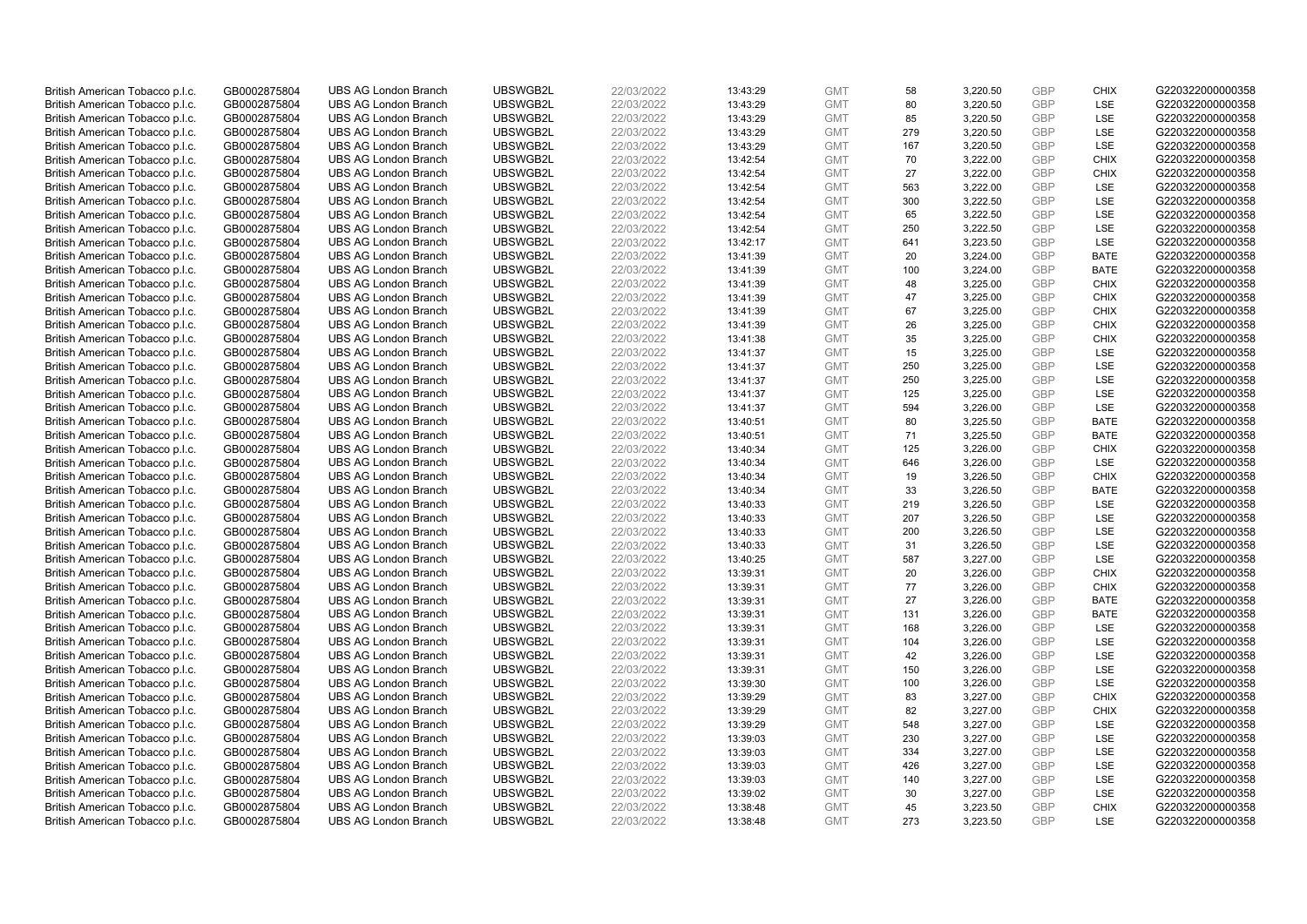| British American Tobacco p.l.c. | GB0002875804 | <b>UBS AG London Branch</b>                                | UBSWGB2L             | 22/03/2022 | 13:38:48             | <b>GMT</b>               | 27  | 3,223.50             | <b>GBP</b>               | LSE         | G220322000000358                     |
|---------------------------------|--------------|------------------------------------------------------------|----------------------|------------|----------------------|--------------------------|-----|----------------------|--------------------------|-------------|--------------------------------------|
| British American Tobacco p.l.c. | GB0002875804 | <b>UBS AG London Branch</b>                                | UBSWGB2L             | 22/03/2022 | 13:38:48             | <b>GMT</b>               | 200 | 3,223.50             | GBP                      | <b>LSE</b>  | G220322000000358                     |
| British American Tobacco p.l.c. | GB0002875804 | <b>UBS AG London Branch</b>                                | UBSWGB2L             | 22/03/2022 | 13:38:48             | <b>GMT</b>               | 100 | 3,223.50             | <b>GBP</b>               | LSE         | G220322000000358                     |
| British American Tobacco p.l.c. | GB0002875804 | <b>UBS AG London Branch</b>                                | UBSWGB2L             | 22/03/2022 | 13:38:48             | <b>GMT</b>               | 615 | 3,223.50             | <b>GBP</b>               | LSE         | G220322000000358                     |
| British American Tobacco p.l.c. | GB0002875804 | <b>UBS AG London Branch</b>                                | UBSWGB2L             | 22/03/2022 | 13:38:20             | <b>GMT</b>               | 28  | 3,224.00             | <b>GBP</b>               | <b>CHIX</b> | G220322000000358                     |
| British American Tobacco p.l.c. | GB0002875804 | <b>UBS AG London Branch</b>                                | UBSWGB2L             | 22/03/2022 | 13:38:10             | <b>GMT</b>               | 200 | 3,223.00             | <b>GBP</b>               | LSE         | G220322000000358                     |
| British American Tobacco p.l.c. | GB0002875804 | <b>UBS AG London Branch</b>                                | UBSWGB2L             | 22/03/2022 | 13:38:10             | <b>GMT</b>               | 200 | 3,223.00             | <b>GBP</b>               | LSE         | G220322000000358                     |
| British American Tobacco p.l.c. | GB0002875804 | <b>UBS AG London Branch</b>                                | UBSWGB2L             | 22/03/2022 | 13:38:10             | <b>GMT</b>               | 136 | 3,223.00             | <b>GBP</b>               | LSE         | G220322000000358                     |
| British American Tobacco p.l.c. | GB0002875804 | <b>UBS AG London Branch</b>                                | UBSWGB2L             | 22/03/2022 | 13:37:57             | <b>GMT</b>               | 417 | 3,223.50             | <b>GBP</b>               | LSE         | G220322000000358                     |
| British American Tobacco p.l.c. | GB0002875804 | <b>UBS AG London Branch</b>                                | UBSWGB2L             | 22/03/2022 | 13:37:57             | <b>GMT</b>               | 100 | 3,223.50             | <b>GBP</b>               | LSE         | G220322000000358                     |
| British American Tobacco p.l.c. | GB0002875804 | <b>UBS AG London Branch</b>                                | UBSWGB2L             | 22/03/2022 | 13:37:57             | <b>GMT</b>               | 100 | 3,223.50             | <b>GBP</b>               | LSE         | G220322000000358                     |
| British American Tobacco p.l.c. | GB0002875804 | <b>UBS AG London Branch</b>                                | UBSWGB2L             | 22/03/2022 | 13:37:57             | <b>GMT</b>               | 22  | 3,223.50             | <b>GBP</b>               | LSE         | G220322000000358                     |
| British American Tobacco p.l.c. | GB0002875804 | <b>UBS AG London Branch</b>                                | UBSWGB2L             | 22/03/2022 | 13:37:06             | <b>GMT</b>               | 280 | 3,220.00             | <b>GBP</b>               | LSE         | G220322000000358                     |
| British American Tobacco p.l.c. | GB0002875804 | <b>UBS AG London Branch</b>                                | UBSWGB2L             | 22/03/2022 | 13:37:06             | <b>GMT</b>               | 27  | 3,221.00             | <b>GBP</b>               | <b>CHIX</b> | G220322000000358                     |
| British American Tobacco p.l.c. | GB0002875804 | <b>UBS AG London Branch</b>                                | UBSWGB2L             | 22/03/2022 | 13:37:06             | <b>GMT</b>               | 348 | 3,221.00             | <b>GBP</b>               | <b>LSE</b>  | G220322000000358                     |
| British American Tobacco p.l.c. | GB0002875804 | <b>UBS AG London Branch</b>                                | UBSWGB2L             | 22/03/2022 | 13:37:06             | <b>GMT</b>               | 205 | 3,221.00             | <b>GBP</b>               | LSE         | G220322000000358                     |
| British American Tobacco p.l.c. | GB0002875804 | <b>UBS AG London Branch</b>                                | UBSWGB2L             | 22/03/2022 | 13:37:06             | <b>GMT</b>               | 66  | 3,221.00             | <b>GBP</b>               | <b>CHIX</b> | G220322000000358                     |
| British American Tobacco p.l.c. | GB0002875804 | <b>UBS AG London Branch</b>                                | UBSWGB2L             | 22/03/2022 | 13:36:57             | <b>GMT</b>               | 50  | 3,221.00             | <b>GBP</b>               | LSE         | G220322000000358                     |
| British American Tobacco p.l.c. | GB0002875804 | <b>UBS AG London Branch</b>                                | UBSWGB2L             | 22/03/2022 | 13:36:33             | <b>GMT</b>               | 673 | 3,222.00             | <b>GBP</b>               | <b>LSE</b>  | G220322000000358                     |
| British American Tobacco p.l.c. | GB0002875804 | <b>UBS AG London Branch</b>                                | UBSWGB2L             | 22/03/2022 | 13:36:31             | <b>GMT</b>               | 84  | 3,222.50             | <b>GBP</b>               | <b>CHIX</b> | G220322000000358                     |
| British American Tobacco p.l.c. | GB0002875804 | <b>UBS AG London Branch</b>                                | UBSWGB2L             | 22/03/2022 | 13:36:31             | <b>GMT</b>               | 603 | 3,223.50             | <b>GBP</b>               | LSE         | G220322000000358                     |
| British American Tobacco p.l.c. | GB0002875804 | <b>UBS AG London Branch</b>                                | UBSWGB2L             | 22/03/2022 | 13:36:16             | <b>GMT</b>               | 300 | 3,224.00             | <b>GBP</b>               | LSE         | G220322000000358                     |
| British American Tobacco p.l.c. | GB0002875804 | <b>UBS AG London Branch</b>                                | UBSWGB2L             | 22/03/2022 | 13:36:16             | <b>GMT</b>               | 250 | 3,224.00             | <b>GBP</b>               | LSE         | G220322000000358                     |
| British American Tobacco p.l.c. | GB0002875804 | <b>UBS AG London Branch</b>                                | UBSWGB2L             | 22/03/2022 | 13:36:16             | <b>GMT</b>               | 44  | 3,224.00             | <b>GBP</b>               | LSE         | G220322000000358                     |
| British American Tobacco p.l.c. | GB0002875804 | <b>UBS AG London Branch</b>                                | UBSWGB2L             | 22/03/2022 | 13:36:14             | <b>GMT</b>               | 100 | 3,224.00             | <b>GBP</b>               | LSE         | G220322000000358                     |
| British American Tobacco p.l.c. | GB0002875804 | <b>UBS AG London Branch</b>                                | UBSWGB2L             | 22/03/2022 | 13:35:41             | <b>GMT</b>               | 559 | 3,220.50             | <b>GBP</b>               | LSE         | G220322000000358                     |
| British American Tobacco p.l.c. | GB0002875804 | <b>UBS AG London Branch</b>                                | UBSWGB2L             | 22/03/2022 | 13:35:25             | <b>GMT</b>               | 552 | 3,220.50             | <b>GBP</b>               | LSE         | G220322000000358                     |
| British American Tobacco p.l.c. | GB0002875804 | <b>UBS AG London Branch</b>                                | UBSWGB2L             | 22/03/2022 | 13:34:53             | <b>GMT</b>               | 10  | 3,219.00             | <b>GBP</b>               | LSE         | G220322000000358                     |
| British American Tobacco p.l.c. | GB0002875804 | <b>UBS AG London Branch</b>                                | UBSWGB2L             | 22/03/2022 | 13:34:53             | <b>GMT</b>               | 200 | 3,219.00             | <b>GBP</b>               | LSE         | G220322000000358                     |
| British American Tobacco p.l.c. | GB0002875804 | <b>UBS AG London Branch</b>                                | UBSWGB2L             | 22/03/2022 | 13:34:53             | <b>GMT</b>               | 200 | 3,219.00             | <b>GBP</b>               | LSE         | G220322000000358                     |
| British American Tobacco p.l.c. | GB0002875804 | <b>UBS AG London Branch</b>                                | UBSWGB2L             | 22/03/2022 | 13:34:53             | <b>GMT</b>               | 100 | 3,219.00             | <b>GBP</b>               | LSE         | G220322000000358                     |
| British American Tobacco p.l.c. | GB0002875804 | <b>UBS AG London Branch</b>                                | UBSWGB2L             | 22/03/2022 | 13:34:53             | <b>GMT</b>               | 142 | 3,219.00             | <b>GBP</b>               | LSE         | G220322000000358                     |
| British American Tobacco p.l.c. | GB0002875804 | <b>UBS AG London Branch</b>                                | UBSWGB2L             | 22/03/2022 | 13:34:50             | <b>GMT</b>               | 90  | 3,219.50             | <b>GBP</b>               | <b>CHIX</b> | G220322000000358                     |
|                                 |              |                                                            |                      |            |                      |                          | 107 |                      |                          | <b>BATE</b> |                                      |
| British American Tobacco p.l.c. | GB0002875804 | <b>UBS AG London Branch</b><br><b>UBS AG London Branch</b> | UBSWGB2L<br>UBSWGB2L | 22/03/2022 | 13:34:45<br>13:34:45 | <b>GMT</b><br><b>GMT</b> | 650 | 3,220.50<br>3,220.50 | <b>GBP</b><br><b>GBP</b> | LSE         | G220322000000358<br>G220322000000358 |
| British American Tobacco p.l.c. | GB0002875804 |                                                            |                      | 22/03/2022 |                      |                          |     |                      |                          |             |                                      |
| British American Tobacco p.l.c. | GB0002875804 | <b>UBS AG London Branch</b>                                | UBSWGB2L             | 22/03/2022 | 13:34:45             | <b>GMT</b>               | 107 | 3,221.00             | <b>GBP</b>               | LSE         | G220322000000358                     |
| British American Tobacco p.l.c. | GB0002875804 | <b>UBS AG London Branch</b>                                | UBSWGB2L             | 22/03/2022 | 13:34:45             | <b>GMT</b>               | 47  | 3,221.00             | <b>GBP</b>               | LSE         | G220322000000358                     |
| British American Tobacco p.l.c. | GB0002875804 | <b>UBS AG London Branch</b>                                | UBSWGB2L             | 22/03/2022 | 13:34:45             | <b>GMT</b>               | 200 | 3,221.00             | <b>GBP</b>               | LSE         | G220322000000358                     |
| British American Tobacco p.l.c. | GB0002875804 | <b>UBS AG London Branch</b>                                | UBSWGB2L             | 22/03/2022 | 13:34:45             | <b>GMT</b>               | 250 | 3,221.00             | <b>GBP</b>               | LSE         | G220322000000358                     |
| British American Tobacco p.l.c. | GB0002875804 | <b>UBS AG London Branch</b>                                | UBSWGB2L             | 22/03/2022 | 13:34:45             | <b>GMT</b>               | 37  | 3,221.00             | <b>GBP</b>               | LSE         | G220322000000358                     |
| British American Tobacco p.l.c. | GB0002875804 | <b>UBS AG London Branch</b>                                | UBSWGB2L             | 22/03/2022 | 13:34:27             | <b>GMT</b>               | 8   | 3,221.00             | <b>GBP</b>               | <b>CHIX</b> | G220322000000358                     |
| British American Tobacco p.l.c. | GB0002875804 | <b>UBS AG London Branch</b>                                | UBSWGB2L             | 22/03/2022 | 13:34:21             | <b>GMT</b>               | 155 | 3,220.50             | <b>GBP</b>               | LSE         | G220322000000358                     |
| British American Tobacco p.l.c. | GB0002875804 | <b>UBS AG London Branch</b>                                | UBSWGB2L             | 22/03/2022 | 13:34:21             | <b>GMT</b>               | 92  | 3,221.00             | <b>GBP</b>               | <b>CHIX</b> | G220322000000358                     |
| British American Tobacco p.l.c. | GB0002875804 | <b>UBS AG London Branch</b>                                | UBSWGB2L             | 22/03/2022 | 13:34:21             | <b>GMT</b>               | 112 | 3,221.00             | <b>GBP</b>               | <b>BATE</b> | G220322000000358                     |
| British American Tobacco p.l.c. | GB0002875804 | <b>UBS AG London Branch</b>                                | UBSWGB2L             | 22/03/2022 | 13:34:21             | <b>GMT</b>               | 5   | 3,221.00             | <b>GBP</b>               | <b>BATE</b> | G220322000000358                     |
| British American Tobacco p.l.c. | GB0002875804 | <b>UBS AG London Branch</b>                                | UBSWGB2L             | 22/03/2022 | 13:34:21             | <b>GMT</b>               | 98  | 3,221.00             | <b>GBP</b>               | <b>BATE</b> | G220322000000358                     |
| British American Tobacco p.l.c. | GB0002875804 | <b>UBS AG London Branch</b>                                | UBSWGB2L             | 22/03/2022 | 13:34:21             | <b>GMT</b>               | 308 | 3,222.00             | <b>GBP</b>               | <b>LSE</b>  | G220322000000358                     |
| British American Tobacco p.l.c. | GB0002875804 | <b>UBS AG London Branch</b>                                | UBSWGB2L             | 22/03/2022 | 13:34:21             | <b>GMT</b>               | 8   | 3,222.00             | <b>GBP</b>               | <b>CHIX</b> | G220322000000358                     |
| British American Tobacco p.l.c. | GB0002875804 | <b>UBS AG London Branch</b>                                | UBSWGB2L             | 22/03/2022 | 13:34:21             | <b>GMT</b>               | 79  | 3,222.00             | <b>GBP</b>               | <b>CHIX</b> | G220322000000358                     |
| British American Tobacco p.l.c. | GB0002875804 | <b>UBS AG London Branch</b>                                | UBSWGB2L             | 22/03/2022 | 13:34:21             | <b>GMT</b>               | 86  | 3,222.00             | <b>GBP</b>               | <b>CHIX</b> | G220322000000358                     |
| British American Tobacco p.l.c. | GB0002875804 | <b>UBS AG London Branch</b>                                | UBSWGB2L             | 22/03/2022 | 13:34:20             | <b>GMT</b>               | 250 | 3,222.00             | <b>GBP</b>               | LSE         | G220322000000358                     |
| British American Tobacco p.l.c. | GB0002875804 | <b>UBS AG London Branch</b>                                | UBSWGB2L             | 22/03/2022 | 13:34:10             | <b>GMT</b>               | 240 | 3,223.00             | <b>GBP</b>               | LSE         | G220322000000358                     |
| British American Tobacco p.l.c. | GB0002875804 | <b>UBS AG London Branch</b>                                | UBSWGB2L             | 22/03/2022 | 13:34:10             | <b>GMT</b>               | 139 | 3,223.00             | <b>GBP</b>               | LSE         | G220322000000358                     |
| British American Tobacco p.l.c. | GB0002875804 | <b>UBS AG London Branch</b>                                | UBSWGB2L             | 22/03/2022 | 13:34:10             | <b>GMT</b>               | 59  | 3.223.00             | GBP                      | LSE         | G220322000000358                     |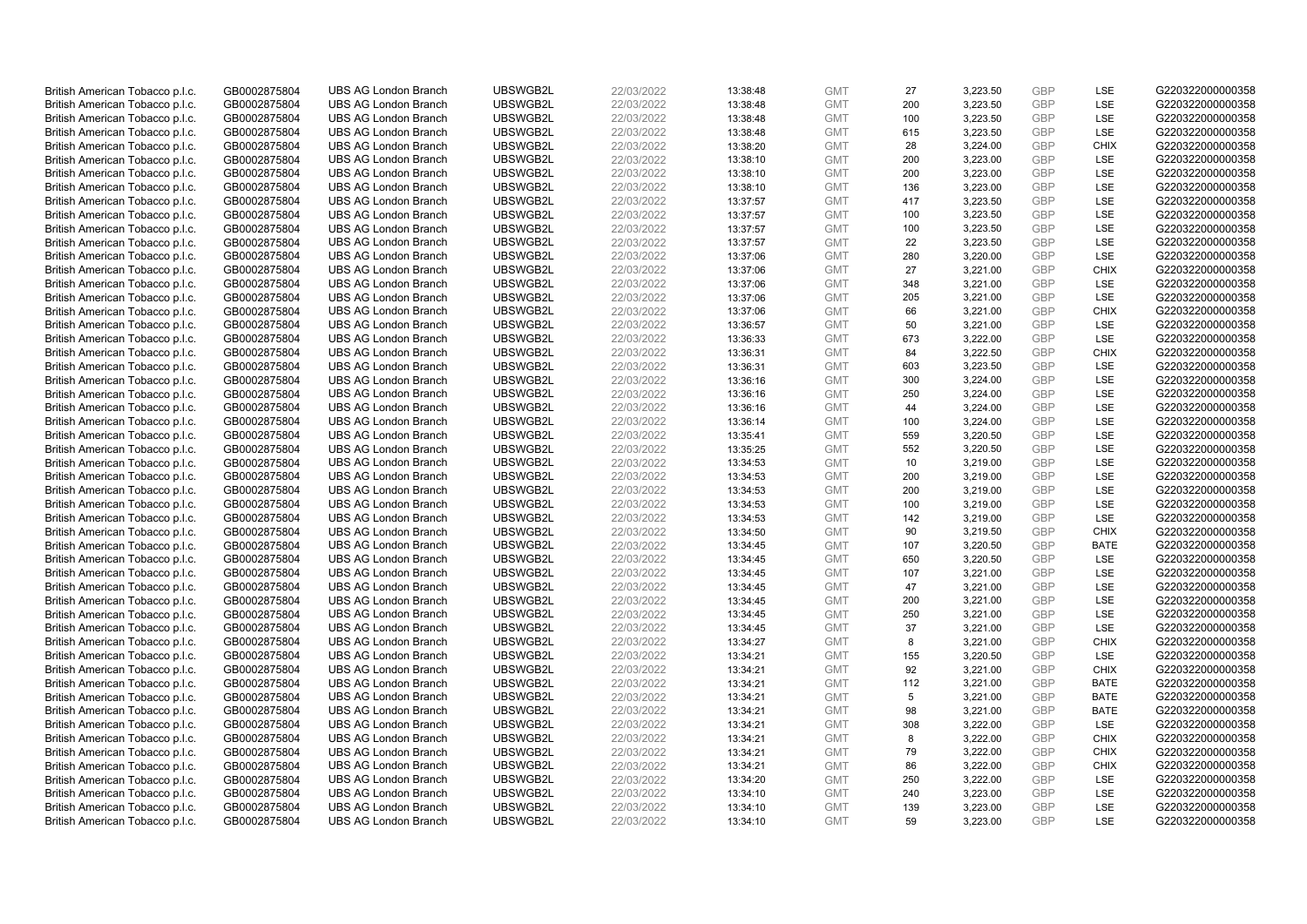| British American Tobacco p.l.c. | GB0002875804 | <b>UBS AG London Branch</b> | UBSWGB2L | 22/03/2022 |          | <b>GMT</b> | 200          | 3,223.00 | <b>GBP</b>               | LSE         | G220322000000358 |
|---------------------------------|--------------|-----------------------------|----------|------------|----------|------------|--------------|----------|--------------------------|-------------|------------------|
|                                 |              |                             |          |            | 13:34:10 |            |              |          |                          |             |                  |
| British American Tobacco p.l.c. | GB0002875804 | <b>UBS AG London Branch</b> | UBSWGB2L | 22/03/2022 | 13:34:06 | <b>GMT</b> | 601          | 3,223.50 | GBP                      | LSE         | G220322000000358 |
| British American Tobacco p.l.c. | GB0002875804 | <b>UBS AG London Branch</b> | UBSWGB2L | 22/03/2022 | 13:33:33 | <b>GMT</b> | 272          | 3,223.00 | <b>GBP</b>               | LSE         | G220322000000358 |
| British American Tobacco p.l.c. | GB0002875804 | <b>UBS AG London Branch</b> | UBSWGB2L | 22/03/2022 | 13:33:33 | <b>GMT</b> | 400          | 3,223.00 | <b>GBP</b>               | LSE         | G220322000000358 |
| British American Tobacco p.l.c. | GB0002875804 | <b>UBS AG London Branch</b> | UBSWGB2L | 22/03/2022 | 13:33:10 | <b>GMT</b> | 250          | 3,220.50 | <b>GBP</b>               | LSE         | G220322000000358 |
| British American Tobacco p.l.c. | GB0002875804 | <b>UBS AG London Branch</b> | UBSWGB2L | 22/03/2022 | 13:33:10 | <b>GMT</b> | 15           | 3,220.50 | <b>GBP</b>               | LSE         | G220322000000358 |
| British American Tobacco p.l.c. | GB0002875804 | <b>UBS AG London Branch</b> | UBSWGB2L | 22/03/2022 | 13:33:10 | <b>GMT</b> | 250          | 3,220.50 | <b>GBP</b>               | LSE         | G220322000000358 |
| British American Tobacco p.l.c. | GB0002875804 | <b>UBS AG London Branch</b> | UBSWGB2L | 22/03/2022 | 13:33:10 | <b>GMT</b> | 100          | 3,220.50 | <b>GBP</b>               | LSE         | G220322000000358 |
| British American Tobacco p.l.c. | GB0002875804 | <b>UBS AG London Branch</b> | UBSWGB2L | 22/03/2022 | 13:33:10 | <b>GMT</b> | 55           | 3,220.50 | <b>GBP</b>               | LSE         | G220322000000358 |
| British American Tobacco p.l.c. | GB0002875804 | <b>UBS AG London Branch</b> | UBSWGB2L | 22/03/2022 | 13:33:10 | <b>GMT</b> | 594          | 3,221.00 | <b>GBP</b>               | LSE         | G220322000000358 |
| British American Tobacco p.l.c. | GB0002875804 | <b>UBS AG London Branch</b> | UBSWGB2L | 22/03/2022 | 13:33:10 | <b>GMT</b> | 53           | 3.221.00 | <b>GBP</b>               | LSE         | G220322000000358 |
| British American Tobacco p.l.c. | GB0002875804 | <b>UBS AG London Branch</b> | UBSWGB2L | 22/03/2022 | 13:33:03 | <b>GMT</b> | 631          | 3,221.50 | <b>GBP</b>               | LSE         | G220322000000358 |
| British American Tobacco p.l.c. | GB0002875804 | <b>UBS AG London Branch</b> | UBSWGB2L | 22/03/2022 | 13:32:32 | <b>GMT</b> | 366          | 3,221.50 | <b>GBP</b>               | <b>LSE</b>  | G220322000000358 |
| British American Tobacco p.l.c. | GB0002875804 | <b>UBS AG London Branch</b> | UBSWGB2L | 22/03/2022 | 13:32:32 | <b>GMT</b> | 171          | 3,221.50 | <b>GBP</b>               | LSE         | G220322000000358 |
| British American Tobacco p.l.c. | GB0002875804 | <b>UBS AG London Branch</b> | UBSWGB2L | 22/03/2022 | 13:32:32 | <b>GMT</b> | 84           | 3,221.50 | <b>GBP</b>               | <b>LSE</b>  | G220322000000358 |
| British American Tobacco p.l.c. | GB0002875804 | <b>UBS AG London Branch</b> | UBSWGB2L | 22/03/2022 | 13:32:32 | <b>GMT</b> | 80           | 3,222.00 | <b>GBP</b>               | <b>CHIX</b> | G220322000000358 |
| British American Tobacco p.l.c. | GB0002875804 | <b>UBS AG London Branch</b> | UBSWGB2L | 22/03/2022 | 13:32:32 | <b>GMT</b> | 659          | 3,222.50 | <b>GBP</b>               | LSE         | G220322000000358 |
| British American Tobacco p.l.c. | GB0002875804 | <b>UBS AG London Branch</b> | UBSWGB2L | 22/03/2022 | 13:32:21 | <b>GMT</b> | 99           | 3,222.00 | <b>GBP</b>               | <b>CHIX</b> | G220322000000358 |
| British American Tobacco p.l.c. | GB0002875804 | <b>UBS AG London Branch</b> | UBSWGB2L | 22/03/2022 | 13:32:21 | <b>GMT</b> | 69           | 3,222.00 | <b>GBP</b>               | <b>LSE</b>  | G220322000000358 |
| British American Tobacco p.l.c. | GB0002875804 | <b>UBS AG London Branch</b> | UBSWGB2L | 22/03/2022 | 13:32:02 | <b>GMT</b> | 475          | 3,224.50 | <b>GBP</b>               | LSE         | G220322000000358 |
| British American Tobacco p.l.c. | GB0002875804 | <b>UBS AG London Branch</b> | UBSWGB2L | 22/03/2022 | 13:32:02 | <b>GMT</b> | 207          | 3,224.50 | <b>GBP</b>               | LSE         | G220322000000358 |
| British American Tobacco p.l.c. | GB0002875804 | <b>UBS AG London Branch</b> | UBSWGB2L | 22/03/2022 | 13:32:01 | <b>GMT</b> | 137          | 3,225.50 | <b>GBP</b>               | LSE         | G220322000000358 |
| British American Tobacco p.l.c. | GB0002875804 | <b>UBS AG London Branch</b> | UBSWGB2L | 22/03/2022 | 13:32:01 | <b>GMT</b> | 504          | 3,225.50 | <b>GBP</b>               | LSE         | G220322000000358 |
| British American Tobacco p.l.c. | GB0002875804 | <b>UBS AG London Branch</b> | UBSWGB2L | 22/03/2022 | 13:31:40 | <b>GMT</b> | 330          | 3,227.00 | <b>GBP</b>               | <b>LSE</b>  | G220322000000358 |
| British American Tobacco p.l.c. | GB0002875804 | <b>UBS AG London Branch</b> | UBSWGB2L | 22/03/2022 | 13:31:40 | <b>GMT</b> | 300          | 3,227.00 | <b>GBP</b>               | LSE         | G220322000000358 |
| British American Tobacco p.l.c. | GB0002875804 | <b>UBS AG London Branch</b> | UBSWGB2L | 22/03/2022 | 13:31:28 | <b>GMT</b> | 80           | 3,225.50 | <b>GBP</b>               | LSE         | G220322000000358 |
| British American Tobacco p.l.c. | GB0002875804 | <b>UBS AG London Branch</b> | UBSWGB2L | 22/03/2022 | 13:31:27 | <b>GMT</b> | 121          | 3,226.50 | <b>GBP</b>               | LSE         | G220322000000358 |
| British American Tobacco p.l.c. | GB0002875804 | <b>UBS AG London Branch</b> | UBSWGB2L | 22/03/2022 | 13:31:27 | <b>GMT</b> | 300          | 3,226.50 | <b>GBP</b>               | <b>LSE</b>  | G220322000000358 |
| British American Tobacco p.l.c. | GB0002875804 | <b>UBS AG London Branch</b> | UBSWGB2L | 22/03/2022 | 13:31:27 | <b>GMT</b> | 200          | 3,226.50 | <b>GBP</b>               | LSE         | G220322000000358 |
| British American Tobacco p.l.c. | GB0002875804 | <b>UBS AG London Branch</b> | UBSWGB2L | 22/03/2022 | 13:31:15 | <b>GMT</b> | 200          | 3,225.50 | <b>GBP</b>               | LSE         | G220322000000358 |
| British American Tobacco p.l.c. | GB0002875804 | <b>UBS AG London Branch</b> | UBSWGB2L | 22/03/2022 | 13:31:15 | <b>GMT</b> | 100          | 3,225.50 | <b>GBP</b>               | LSE         | G220322000000358 |
|                                 |              | <b>UBS AG London Branch</b> | UBSWGB2L |            |          |            | 184          |          |                          | <b>LSE</b>  |                  |
| British American Tobacco p.l.c. | GB0002875804 |                             |          | 22/03/2022 | 13:31:15 | <b>GMT</b> |              | 3,225.50 | <b>GBP</b><br><b>GBP</b> |             | G220322000000358 |
| British American Tobacco p.l.c. | GB0002875804 | <b>UBS AG London Branch</b> | UBSWGB2L | 22/03/2022 | 13:31:11 | <b>GMT</b> | 120          | 3,227.00 |                          | <b>BATE</b> | G220322000000358 |
| British American Tobacco p.l.c. | GB0002875804 | <b>UBS AG London Branch</b> | UBSWGB2L | 22/03/2022 | 13:31:11 | <b>GMT</b> | 643          | 3,228.00 | <b>GBP</b>               | LSE         | G220322000000358 |
| British American Tobacco p.l.c. | GB0002875804 | <b>UBS AG London Branch</b> | UBSWGB2L | 22/03/2022 | 13:31:01 | <b>GMT</b> | 246          | 3,228.50 | <b>GBP</b>               | LSE         | G220322000000358 |
| British American Tobacco p.l.c. | GB0002875804 | <b>UBS AG London Branch</b> | UBSWGB2L | 22/03/2022 | 13:30:58 | <b>GMT</b> | 397          | 3,228.50 | <b>GBP</b>               | LSE         | G220322000000358 |
| British American Tobacco p.l.c. | GB0002875804 | <b>UBS AG London Branch</b> | UBSWGB2L | 22/03/2022 | 13:30:58 | <b>GMT</b> | 29           | 3,229.00 | <b>GBP</b>               | <b>CHIX</b> | G220322000000358 |
| British American Tobacco p.l.c. | GB0002875804 | <b>UBS AG London Branch</b> | UBSWGB2L | 22/03/2022 | 13:30:58 | <b>GMT</b> | 56           | 3,229.00 | <b>GBP</b>               | <b>CHIX</b> | G220322000000358 |
| British American Tobacco p.l.c. | GB0002875804 | <b>UBS AG London Branch</b> | UBSWGB2L | 22/03/2022 | 13:30:58 | <b>GMT</b> | 100          | 3,230.00 | <b>GBP</b>               | <b>BATE</b> | G220322000000358 |
| British American Tobacco p.l.c. | GB0002875804 | <b>UBS AG London Branch</b> | UBSWGB2L | 22/03/2022 | 13:30:58 | <b>GMT</b> | $\mathbf{1}$ | 3,230.00 | <b>GBP</b>               | <b>BATE</b> | G220322000000358 |
| British American Tobacco p.l.c. | GB0002875804 | <b>UBS AG London Branch</b> | UBSWGB2L | 22/03/2022 | 13:30:58 | <b>GMT</b> | 664          | 3,230.00 | <b>GBP</b>               | LSE         | G220322000000358 |
| British American Tobacco p.l.c. | GB0002875804 | <b>UBS AG London Branch</b> | UBSWGB2L | 22/03/2022 | 13:30:58 | <b>GMT</b> | 14           | 3,230.00 | <b>GBP</b>               | <b>BATE</b> | G220322000000358 |
| British American Tobacco p.l.c. | GB0002875804 | <b>UBS AG London Branch</b> | UBSWGB2L | 22/03/2022 | 13:30:53 | <b>GMT</b> | 571          | 3,230.50 | <b>GBP</b>               | LSE         | G220322000000358 |
| British American Tobacco p.l.c. | GB0002875804 | <b>UBS AG London Branch</b> | UBSWGB2L | 22/03/2022 | 13:30:44 | <b>GMT</b> | 867          | 3,230.50 | <b>GBP</b>               | LSE         | G220322000000358 |
| British American Tobacco p.l.c. | GB0002875804 | <b>UBS AG London Branch</b> | UBSWGB2L | 22/03/2022 | 13:30:44 | <b>GMT</b> | 646          | 3,231.00 | <b>GBP</b>               | LSE         | G220322000000358 |
| British American Tobacco p.l.c. | GB0002875804 | <b>UBS AG London Branch</b> | UBSWGB2L | 22/03/2022 | 13:30:33 | <b>GMT</b> | 14           | 3,232.00 | <b>GBP</b>               | <b>CHIX</b> | G220322000000358 |
| British American Tobacco p.l.c. | GB0002875804 | <b>UBS AG London Branch</b> | UBSWGB2L | 22/03/2022 | 13:30:33 | <b>GMT</b> | 129          | 3,232.00 | <b>GBP</b>               | <b>CHIX</b> | G220322000000358 |
| British American Tobacco p.l.c. | GB0002875804 | <b>UBS AG London Branch</b> | UBSWGB2L | 22/03/2022 | 13:30:33 | <b>GMT</b> | 90           | 3,232.00 | <b>GBP</b>               | <b>CHIX</b> | G220322000000358 |
| British American Tobacco p.l.c. | GB0002875804 | <b>UBS AG London Branch</b> | UBSWGB2L | 22/03/2022 | 13:30:33 | <b>GMT</b> | 120          | 3,231.50 | <b>GBP</b>               | <b>BATE</b> | G220322000000358 |
| British American Tobacco p.l.c. | GB0002875804 | <b>UBS AG London Branch</b> | UBSWGB2L | 22/03/2022 | 13:30:33 | <b>GMT</b> | 601          | 3,231.50 | <b>GBP</b>               | <b>LSE</b>  | G220322000000358 |
| British American Tobacco p.l.c. | GB0002875804 | <b>UBS AG London Branch</b> | UBSWGB2L | 22/03/2022 | 13:30:33 | <b>GMT</b> | 57           | 3,231.50 | <b>GBP</b>               | LSE         | G220322000000358 |
| British American Tobacco p.l.c. | GB0002875804 | <b>UBS AG London Branch</b> | UBSWGB2L | 22/03/2022 | 13:29:29 | <b>GMT</b> | 166          | 3,230.00 | <b>GBP</b>               | LSE         | G220322000000358 |
| British American Tobacco p.l.c. | GB0002875804 | <b>UBS AG London Branch</b> | UBSWGB2L | 22/03/2022 | 13:29:29 | <b>GMT</b> | 428          | 3,230.00 | <b>GBP</b>               | LSE         | G220322000000358 |
| British American Tobacco p.l.c. | GB0002875804 | <b>UBS AG London Branch</b> | UBSWGB2L | 22/03/2022 | 13:28:39 | <b>GMT</b> | 96           | 3.229.00 | GBP                      | <b>CHIX</b> | G220322000000358 |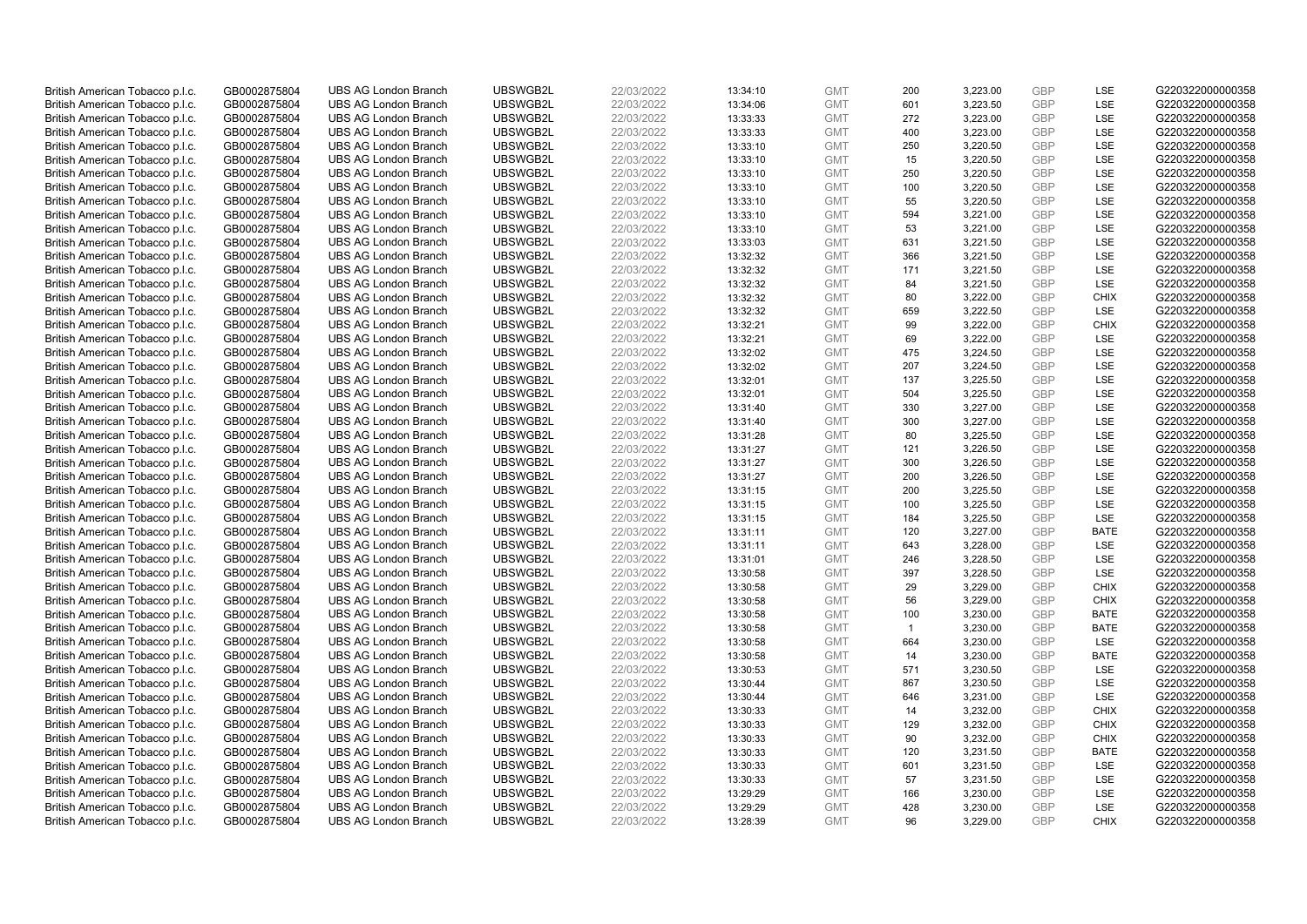| British American Tobacco p.l.c. | GB0002875804 | <b>UBS AG London Branch</b> | UBSWGB2L | 22/03/2022 | 13:28:39 | <b>GMT</b> | 84             | 3,229.50 | <b>GBP</b> | <b>CHIX</b> | G220322000000358 |
|---------------------------------|--------------|-----------------------------|----------|------------|----------|------------|----------------|----------|------------|-------------|------------------|
| British American Tobacco p.l.c. | GB0002875804 | <b>UBS AG London Branch</b> | UBSWGB2L | 22/03/2022 | 13:28:39 | <b>GMT</b> | 80             | 3,229.50 | <b>GBP</b> | <b>CHIX</b> | G220322000000358 |
| British American Tobacco p.l.c. | GB0002875804 | <b>UBS AG London Branch</b> | UBSWGB2L | 22/03/2022 | 13:27:23 | <b>GMT</b> | 626            | 3,228.50 | <b>GBP</b> | LSE         | G220322000000358 |
| British American Tobacco p.l.c. | GB0002875804 | <b>UBS AG London Branch</b> | UBSWGB2L | 22/03/2022 | 13:26:50 | <b>GMT</b> | 119            | 3,229.00 | <b>GBP</b> | <b>CHIX</b> | G220322000000358 |
| British American Tobacco p.l.c. | GB0002875804 | <b>UBS AG London Branch</b> | UBSWGB2L | 22/03/2022 | 13:26:47 | <b>GMT</b> | 663            | 3,230.00 | <b>GBP</b> | LSE         | G220322000000358 |
| British American Tobacco p.l.c. | GB0002875804 | <b>UBS AG London Branch</b> | UBSWGB2L | 22/03/2022 | 13:26:38 | <b>GMT</b> | 115            | 3,230.50 | <b>GBP</b> | <b>BATE</b> | G220322000000358 |
| British American Tobacco p.l.c. | GB0002875804 | <b>UBS AG London Branch</b> | UBSWGB2L | 22/03/2022 | 13:26:38 | <b>GMT</b> | 635            | 3,231.00 | <b>GBP</b> | LSE         | G220322000000358 |
| British American Tobacco p.l.c. | GB0002875804 | <b>UBS AG London Branch</b> | UBSWGB2L | 22/03/2022 | 13:26:38 | <b>GMT</b> | 116            | 3,231.00 | <b>GBP</b> | <b>BATE</b> | G220322000000358 |
| British American Tobacco p.l.c. | GB0002875804 | <b>UBS AG London Branch</b> | UBSWGB2L | 22/03/2022 | 13:26:38 | <b>GMT</b> | 121            | 3,231.00 | <b>GBP</b> | <b>CHIX</b> | G220322000000358 |
| British American Tobacco p.l.c. | GB0002875804 | <b>UBS AG London Branch</b> | UBSWGB2L | 22/03/2022 | 13:26:38 | <b>GMT</b> | 116            | 3,231.00 | <b>GBP</b> | <b>CHIX</b> | G220322000000358 |
| British American Tobacco p.l.c. | GB0002875804 | <b>UBS AG London Branch</b> | UBSWGB2L | 22/03/2022 | 13:23:40 | <b>GMT</b> | 327            | 3.228.50 | <b>GBP</b> | <b>LSE</b>  | G220322000000358 |
| British American Tobacco p.l.c. | GB0002875804 | <b>UBS AG London Branch</b> | UBSWGB2L | 22/03/2022 | 13:23:39 | <b>GMT</b> | 272            | 3,228.50 | <b>GBP</b> | LSE         | G220322000000358 |
| British American Tobacco p.l.c. | GB0002875804 | <b>UBS AG London Branch</b> | UBSWGB2L | 22/03/2022 | 13:23:39 | <b>GMT</b> | 99             | 3,229.00 | <b>GBP</b> | <b>CHIX</b> | G220322000000358 |
| British American Tobacco p.l.c. | GB0002875804 | <b>UBS AG London Branch</b> | UBSWGB2L | 22/03/2022 | 13:21:22 | <b>GMT</b> | 104            | 3,230.50 | <b>GBP</b> | <b>BATE</b> | G220322000000358 |
| British American Tobacco p.l.c. | GB0002875804 | <b>UBS AG London Branch</b> | UBSWGB2L | 22/03/2022 | 13:21:22 | <b>GMT</b> | 293            | 3,230.50 | <b>GBP</b> | <b>LSE</b>  | G220322000000358 |
|                                 |              |                             | UBSWGB2L |            |          |            |                |          |            | LSE         |                  |
| British American Tobacco p.l.c. | GB0002875804 | <b>UBS AG London Branch</b> |          | 22/03/2022 | 13:21:22 | <b>GMT</b> | 307            | 3,230.50 | <b>GBP</b> |             | G220322000000358 |
| British American Tobacco p.l.c. | GB0002875804 | <b>UBS AG London Branch</b> | UBSWGB2L | 22/03/2022 | 13:20:42 | <b>GMT</b> | 47             | 3,231.50 | <b>GBP</b> | <b>CHIX</b> | G220322000000358 |
| British American Tobacco p.l.c. | GB0002875804 | <b>UBS AG London Branch</b> | UBSWGB2L | 22/03/2022 | 13:20:42 | <b>GMT</b> | 47             | 3,231.50 | <b>GBP</b> | <b>CHIX</b> | G220322000000358 |
| British American Tobacco p.l.c. | GB0002875804 | <b>UBS AG London Branch</b> | UBSWGB2L | 22/03/2022 | 13:20:16 | <b>GMT</b> | 81             | 3,231.00 | <b>GBP</b> | <b>CHIX</b> | G220322000000358 |
| British American Tobacco p.l.c. | GB0002875804 | <b>UBS AG London Branch</b> | UBSWGB2L | 22/03/2022 | 13:20:00 | <b>GMT</b> | 72             | 3,231.50 | <b>GBP</b> | <b>BATE</b> | G220322000000358 |
| British American Tobacco p.l.c. | GB0002875804 | <b>UBS AG London Branch</b> | UBSWGB2L | 22/03/2022 | 13:20:00 | <b>GMT</b> | 28             | 3,231.50 | <b>GBP</b> | <b>BATE</b> | G220322000000358 |
| British American Tobacco p.l.c. | GB0002875804 | <b>UBS AG London Branch</b> | UBSWGB2L | 22/03/2022 | 13:19:53 | <b>GMT</b> | 633            | 3,232.00 | <b>GBP</b> | LSE         | G220322000000358 |
| British American Tobacco p.l.c. | GB0002875804 | <b>UBS AG London Branch</b> | UBSWGB2L | 22/03/2022 | 13:19:53 | <b>GMT</b> | 88             | 3,232.00 | <b>GBP</b> | <b>CHIX</b> | G220322000000358 |
| British American Tobacco p.l.c. | GB0002875804 | <b>UBS AG London Branch</b> | UBSWGB2L | 22/03/2022 | 13:19:33 | <b>GMT</b> | 101            | 3,232.50 | <b>GBP</b> | <b>BATE</b> | G220322000000358 |
| British American Tobacco p.l.c. | GB0002875804 | <b>UBS AG London Branch</b> | UBSWGB2L | 22/03/2022 | 13:19:33 | <b>GMT</b> | 117            | 3,232.50 | <b>GBP</b> | <b>BATE</b> | G220322000000358 |
| British American Tobacco p.l.c. | GB0002875804 | <b>UBS AG London Branch</b> | UBSWGB2L | 22/03/2022 | 13:19:33 | <b>GMT</b> | 817            | 3,233.50 | <b>GBP</b> | LSE         | G220322000000358 |
| British American Tobacco p.l.c. | GB0002875804 | <b>UBS AG London Branch</b> | UBSWGB2L | 22/03/2022 | 13:19:23 | <b>GMT</b> | 2              | 3,233.50 | <b>GBP</b> | <b>CHIX</b> | G220322000000358 |
| British American Tobacco p.l.c. | GB0002875804 | <b>UBS AG London Branch</b> | UBSWGB2L | 22/03/2022 | 13:18:55 | <b>GMT</b> | 82             | 3,233.50 | <b>GBP</b> | <b>BATE</b> | G220322000000358 |
| British American Tobacco p.l.c. | GB0002875804 | <b>UBS AG London Branch</b> | UBSWGB2L | 22/03/2022 | 13:18:55 | <b>GMT</b> | 58             | 3,233.50 | <b>GBP</b> | <b>BATE</b> | G220322000000358 |
| British American Tobacco p.l.c. | GB0002875804 | <b>UBS AG London Branch</b> | UBSWGB2L | 22/03/2022 | 13:18:53 | <b>GMT</b> | 100            | 3,233.00 | <b>GBP</b> | LSE         | G220322000000358 |
| British American Tobacco p.l.c. | GB0002875804 | <b>UBS AG London Branch</b> | UBSWGB2L | 22/03/2022 | 13:18:53 | <b>GMT</b> | 100            | 3,233.50 | <b>GBP</b> | <b>CHIX</b> | G220322000000358 |
| British American Tobacco p.l.c. | GB0002875804 | <b>UBS AG London Branch</b> | UBSWGB2L | 22/03/2022 | 13:18:53 | <b>GMT</b> | 145            | 3,233.50 | <b>GBP</b> | <b>CHIX</b> | G220322000000358 |
| British American Tobacco p.l.c. | GB0002875804 | <b>UBS AG London Branch</b> | UBSWGB2L | 22/03/2022 | 13:18:53 | <b>GMT</b> | $\mathbf{1}$   | 3,233.00 | <b>GBP</b> | <b>CHIX</b> | G220322000000358 |
| British American Tobacco p.l.c. | GB0002875804 | <b>UBS AG London Branch</b> | UBSWGB2L | 22/03/2022 | 13:18:40 | <b>GMT</b> | 95             | 3,233.00 | <b>GBP</b> | <b>CHIX</b> | G220322000000358 |
| British American Tobacco p.l.c. | GB0002875804 | <b>UBS AG London Branch</b> | UBSWGB2L | 22/03/2022 | 13:17:33 | <b>GMT</b> | 54             | 3,229.00 | <b>GBP</b> | <b>CHIX</b> | G220322000000358 |
| British American Tobacco p.l.c. | GB0002875804 | <b>UBS AG London Branch</b> | UBSWGB2L | 22/03/2022 | 13:17:32 | <b>GMT</b> | 49             | 3,229.00 | <b>GBP</b> | <b>BATE</b> | G220322000000358 |
| British American Tobacco p.l.c. | GB0002875804 | <b>UBS AG London Branch</b> | UBSWGB2L | 22/03/2022 | 13:17:32 | <b>GMT</b> | 586            | 3,228.50 | <b>GBP</b> | LSE         | G220322000000358 |
| British American Tobacco p.l.c. | GB0002875804 | <b>UBS AG London Branch</b> | UBSWGB2L | 22/03/2022 | 13:15:53 | <b>GMT</b> | 3              | 3,229.00 | <b>GBP</b> | <b>CHIX</b> | G220322000000358 |
| British American Tobacco p.l.c. | GB0002875804 | <b>UBS AG London Branch</b> | UBSWGB2L | 22/03/2022 | 13:15:29 | <b>GMT</b> | $\overline{2}$ | 3,229.00 | <b>GBP</b> | <b>BATE</b> | G220322000000358 |
| British American Tobacco p.l.c. | GB0002875804 | <b>UBS AG London Branch</b> | UBSWGB2L | 22/03/2022 | 13:15:11 | <b>GMT</b> | 42             | 3,229.00 | <b>GBP</b> | <b>BATE</b> | G220322000000358 |
| British American Tobacco p.l.c. | GB0002875804 | <b>UBS AG London Branch</b> | UBSWGB2L | 22/03/2022 | 13:14:03 | <b>GMT</b> | 91             | 3,228.00 | <b>GBP</b> | <b>CHIX</b> | G220322000000358 |
| British American Tobacco p.l.c. | GB0002875804 | <b>UBS AG London Branch</b> | UBSWGB2L | 22/03/2022 | 13:13:44 | <b>GMT</b> | 671            | 3,228.00 | <b>GBP</b> | LSE         | G220322000000358 |
| British American Tobacco p.l.c. | GB0002875804 | <b>UBS AG London Branch</b> | UBSWGB2L | 22/03/2022 | 13:13:26 | <b>GMT</b> | 13             | 3,229.00 | <b>GBP</b> | <b>BATE</b> | G220322000000358 |
| British American Tobacco p.l.c. |              | <b>UBS AG London Branch</b> | UBSWGB2L | 22/03/2022 |          | <b>GMT</b> | 61             | 3,229.00 | <b>GBP</b> | <b>CHIX</b> |                  |
|                                 | GB0002875804 |                             | UBSWGB2L |            | 13:13:24 |            | 41             |          |            |             | G220322000000358 |
| British American Tobacco p.l.c. | GB0002875804 | <b>UBS AG London Branch</b> |          | 22/03/2022 | 13:13:24 | <b>GMT</b> |                | 3,229.00 | <b>GBP</b> | <b>CHIX</b> | G220322000000358 |
| British American Tobacco p.l.c. | GB0002875804 | <b>UBS AG London Branch</b> | UBSWGB2L | 22/03/2022 | 13:12:06 | <b>GMT</b> | 98             | 3,228.00 | <b>GBP</b> | <b>CHIX</b> | G220322000000358 |
| British American Tobacco p.l.c. | GB0002875804 | <b>UBS AG London Branch</b> | UBSWGB2L | 22/03/2022 | 13:12:06 | <b>GMT</b> | 144            | 3,228.00 | <b>GBP</b> | <b>CHIX</b> | G220322000000358 |
| British American Tobacco p.l.c. | GB0002875804 | <b>UBS AG London Branch</b> | UBSWGB2L | 22/03/2022 | 13:12:06 | <b>GMT</b> | 230            | 3,228.00 | <b>GBP</b> | LSE         | G220322000000358 |
| British American Tobacco p.l.c. | GB0002875804 | <b>UBS AG London Branch</b> | UBSWGB2L | 22/03/2022 | 13:12:06 | <b>GMT</b> | 453            | 3,228.00 | <b>GBP</b> | LSE         | G220322000000358 |
| British American Tobacco p.l.c. | GB0002875804 | <b>UBS AG London Branch</b> | UBSWGB2L | 22/03/2022 | 13:12:06 | <b>GMT</b> | 599            | 3,228.50 | <b>GBP</b> | LSE         | G220322000000358 |
| British American Tobacco p.l.c. | GB0002875804 | <b>UBS AG London Branch</b> | UBSWGB2L | 22/03/2022 | 13:10:33 | <b>GMT</b> | 385            | 3,228.50 | <b>GBP</b> | LSE         | G220322000000358 |
| British American Tobacco p.l.c. | GB0002875804 | <b>UBS AG London Branch</b> | UBSWGB2L | 22/03/2022 | 13:10:32 | <b>GMT</b> | 92             | 3,228.50 | <b>GBP</b> | <b>CHIX</b> | G220322000000358 |
| British American Tobacco p.l.c. | GB0002875804 | <b>UBS AG London Branch</b> | UBSWGB2L | 22/03/2022 | 13:09:15 | <b>GMT</b> | 119            | 3,229.00 | <b>GBP</b> | <b>BATE</b> | G220322000000358 |
| British American Tobacco p.l.c. | GB0002875804 | <b>UBS AG London Branch</b> | UBSWGB2L | 22/03/2022 | 13:09:10 | <b>GMT</b> | 98             | 3.229.50 | GBP        | <b>CHIX</b> | G220322000000358 |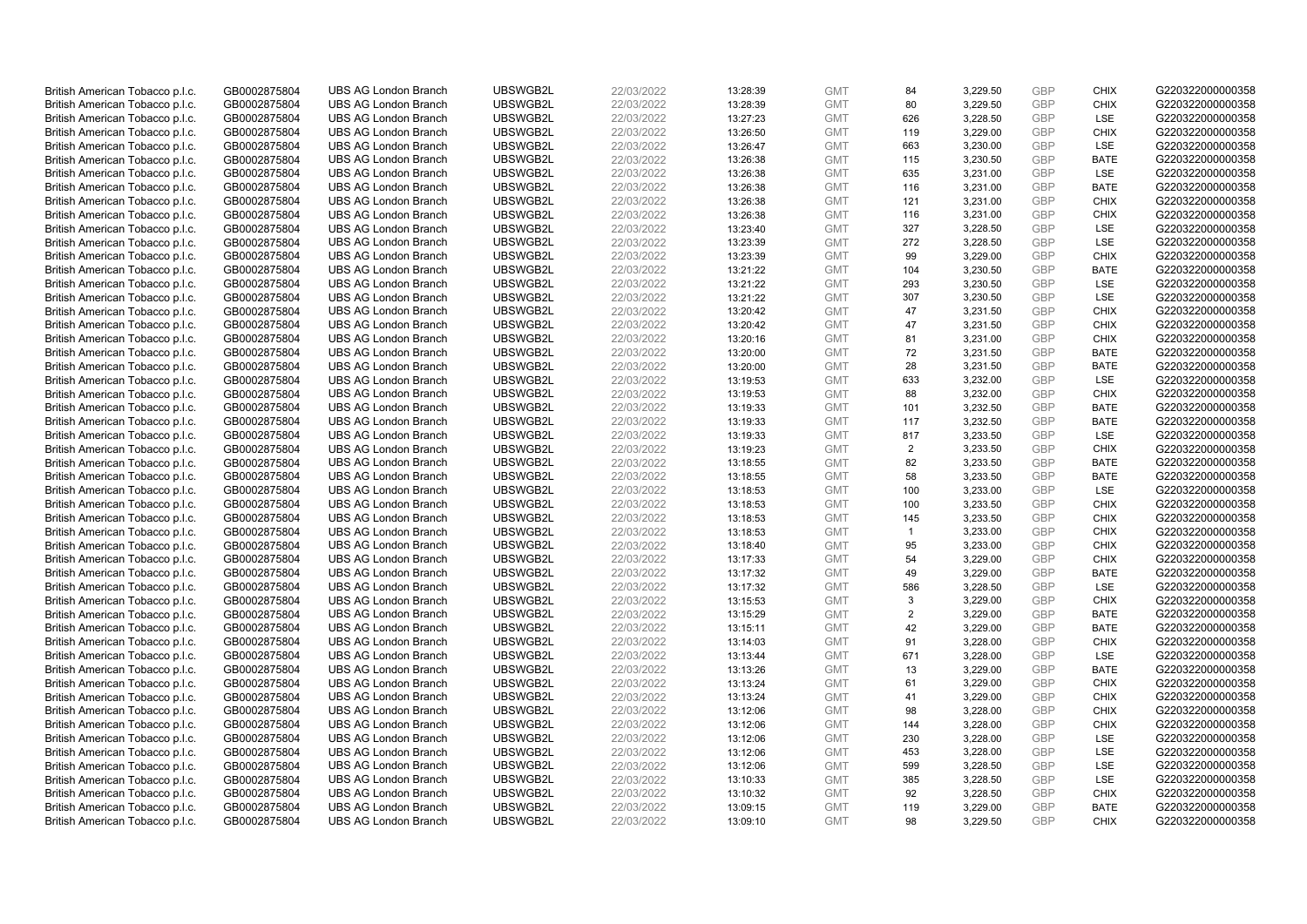| British American Tobacco p.l.c. | GB0002875804 | <b>UBS AG London Branch</b> | UBSWGB2L | 22/03/2022 | 13:08:08 | <b>GMT</b> | 111            | 3,229.00 | <b>GBP</b> | <b>BATE</b> | G220322000000358 |
|---------------------------------|--------------|-----------------------------|----------|------------|----------|------------|----------------|----------|------------|-------------|------------------|
| British American Tobacco p.l.c. | GB0002875804 | <b>UBS AG London Branch</b> | UBSWGB2L | 22/03/2022 | 13:08:08 | <b>GMT</b> | 331            | 3,229.00 | GBP        | LSE         | G220322000000358 |
| British American Tobacco p.l.c. | GB0002875804 | <b>UBS AG London Branch</b> | UBSWGB2L | 22/03/2022 | 13:08:08 | <b>GMT</b> | 219            | 3,229.00 | GBP        | LSE         | G220322000000358 |
| British American Tobacco p.l.c. | GB0002875804 | <b>UBS AG London Branch</b> | UBSWGB2L | 22/03/2022 | 13:07:44 | <b>GMT</b> | 100            | 3,229.50 | <b>GBP</b> | <b>CHIX</b> | G220322000000358 |
| British American Tobacco p.l.c. | GB0002875804 | <b>UBS AG London Branch</b> | UBSWGB2L | 22/03/2022 | 13:07:25 | <b>GMT</b> | 676            | 3,230.00 | GBP        | LSE         | G220322000000358 |
| British American Tobacco p.l.c. | GB0002875804 | <b>UBS AG London Branch</b> | UBSWGB2L | 22/03/2022 | 13:07:25 | <b>GMT</b> | 125            | 3,230.00 | <b>GBP</b> | <b>BATE</b> | G220322000000358 |
| British American Tobacco p.l.c. | GB0002875804 | <b>UBS AG London Branch</b> | UBSWGB2L | 22/03/2022 | 13:07:25 | <b>GMT</b> | 87             | 3,230.00 | GBP        | <b>CHIX</b> | G220322000000358 |
| British American Tobacco p.l.c. | GB0002875804 | <b>UBS AG London Branch</b> | UBSWGB2L | 22/03/2022 | 13:07:25 | <b>GMT</b> | 83             | 3,230.00 | <b>GBP</b> | <b>CHIX</b> | G220322000000358 |
| British American Tobacco p.l.c. | GB0002875804 | <b>UBS AG London Branch</b> | UBSWGB2L | 22/03/2022 | 13:04:07 | <b>GMT</b> | 568            | 3,229.50 | GBP        | LSE         | G220322000000358 |
| British American Tobacco p.l.c. | GB0002875804 | <b>UBS AG London Branch</b> | UBSWGB2L | 22/03/2022 | 13:04:07 | <b>GMT</b> | 103            | 3,229.50 | <b>GBP</b> | <b>BATE</b> | G220322000000358 |
| British American Tobacco p.l.c. | GB0002875804 | <b>UBS AG London Branch</b> | UBSWGB2L | 22/03/2022 | 13:04:07 | <b>GMT</b> | 120            | 3.229.50 | GBP        | <b>BATE</b> | G220322000000358 |
| British American Tobacco p.l.c. | GB0002875804 | <b>UBS AG London Branch</b> | UBSWGB2L | 22/03/2022 | 13:04:00 | <b>GMT</b> | 210            | 3,230.00 | <b>GBP</b> | <b>CHIX</b> | G220322000000358 |
| British American Tobacco p.l.c. | GB0002875804 | <b>UBS AG London Branch</b> | UBSWGB2L | 22/03/2022 | 13:03:49 | <b>GMT</b> | 87             | 3,230.00 | GBP        | <b>CHIX</b> | G220322000000358 |
| British American Tobacco p.l.c. | GB0002875804 | <b>UBS AG London Branch</b> | UBSWGB2L | 22/03/2022 | 13:02:58 | <b>GMT</b> | 100            | 3,227.50 | <b>GBP</b> | <b>CHIX</b> | G220322000000358 |
| British American Tobacco p.l.c. | GB0002875804 | <b>UBS AG London Branch</b> | UBSWGB2L | 22/03/2022 | 13:02:58 | <b>GMT</b> | 633            | 3,227.50 | GBP        | <b>LSE</b>  | G220322000000358 |
| British American Tobacco p.l.c. | GB0002875804 | <b>UBS AG London Branch</b> | UBSWGB2L | 22/03/2022 | 13:00:35 | <b>GMT</b> | 117            | 3,226.00 | GBP        | <b>CHIX</b> | G220322000000358 |
| British American Tobacco p.l.c. | GB0002875804 | <b>UBS AG London Branch</b> | UBSWGB2L | 22/03/2022 | 13:00:35 | <b>GMT</b> | $\overline{4}$ | 3,226.00 | GBP        | LSE         | G220322000000358 |
| British American Tobacco p.l.c. | GB0002875804 | <b>UBS AG London Branch</b> | UBSWGB2L | 22/03/2022 | 13:00:35 | <b>GMT</b> | 14             | 3,226.00 | <b>GBP</b> | <b>LSE</b>  | G220322000000358 |
| British American Tobacco p.l.c. | GB0002875804 | <b>UBS AG London Branch</b> | UBSWGB2L | 22/03/2022 | 13:00:35 | <b>GMT</b> | 593            | 3,226.00 | <b>GBP</b> | <b>LSE</b>  | G220322000000358 |
| British American Tobacco p.l.c. | GB0002875804 | <b>UBS AG London Branch</b> | UBSWGB2L | 22/03/2022 | 13:00:35 | <b>GMT</b> | 136            | 3,226.00 | <b>GBP</b> | <b>CHIX</b> | G220322000000358 |
| British American Tobacco p.l.c. | GB0002875804 | <b>UBS AG London Branch</b> | UBSWGB2L | 22/03/2022 | 12:59:05 | <b>GMT</b> | 99             | 3,227.00 | <b>GBP</b> | <b>CHIX</b> | G220322000000358 |
| British American Tobacco p.l.c. | GB0002875804 | <b>UBS AG London Branch</b> | UBSWGB2L | 22/03/2022 | 12:58:31 | <b>GMT</b> | 563            | 3,226.50 | GBP        | LSE         | G220322000000358 |
| British American Tobacco p.l.c. | GB0002875804 | <b>UBS AG London Branch</b> | UBSWGB2L | 22/03/2022 | 12:58:31 | <b>GMT</b> | 18             | 3,226.50 | <b>GBP</b> | LSE         | G220322000000358 |
| British American Tobacco p.l.c. | GB0002875804 | <b>UBS AG London Branch</b> | UBSWGB2L | 22/03/2022 | 12:58:25 | <b>GMT</b> | 5              | 3.227.00 | <b>GBP</b> | CHIX        | G220322000000358 |
| British American Tobacco p.l.c. | GB0002875804 | <b>UBS AG London Branch</b> | UBSWGB2L | 22/03/2022 | 12:58:25 | <b>GMT</b> | 15             | 3,227.00 | <b>GBP</b> | <b>CHIX</b> | G220322000000358 |
| British American Tobacco p.l.c. | GB0002875804 | <b>UBS AG London Branch</b> | UBSWGB2L | 22/03/2022 | 12:58:25 | <b>GMT</b> | 66             | 3,227.00 | <b>GBP</b> | <b>BATE</b> | G220322000000358 |
| British American Tobacco p.l.c. | GB0002875804 | <b>UBS AG London Branch</b> | UBSWGB2L | 22/03/2022 | 12:58:25 | <b>GMT</b> | 100            | 3,227.00 | <b>GBP</b> | <b>BATE</b> | G220322000000358 |
| British American Tobacco p.l.c. | GB0002875804 | <b>UBS AG London Branch</b> | UBSWGB2L | 22/03/2022 | 12:58:25 | <b>GMT</b> | 22             | 3,227.00 | <b>GBP</b> | <b>BATE</b> | G220322000000358 |
| British American Tobacco p.l.c. | GB0002875804 | <b>UBS AG London Branch</b> | UBSWGB2L | 22/03/2022 | 12:58:25 | <b>GMT</b> | 9              | 3,227.00 | <b>GBP</b> | <b>BATE</b> | G220322000000358 |
| British American Tobacco p.l.c. | GB0002875804 | <b>UBS AG London Branch</b> | UBSWGB2L | 22/03/2022 | 12:58:16 | <b>GMT</b> | 33             | 3,227.00 | <b>GBP</b> | <b>BATE</b> | G220322000000358 |
| British American Tobacco p.l.c. | GB0002875804 | <b>UBS AG London Branch</b> | UBSWGB2L | 22/03/2022 | 12:58:16 | <b>GMT</b> | 44             | 3,227.00 | <b>GBP</b> | <b>BATE</b> | G220322000000358 |
| British American Tobacco p.l.c. | GB0002875804 | <b>UBS AG London Branch</b> | UBSWGB2L | 22/03/2022 | 12:58:16 | <b>GMT</b> | 56             | 3,227.00 | <b>GBP</b> | <b>BATE</b> | G220322000000358 |
| British American Tobacco p.l.c. | GB0002875804 | <b>UBS AG London Branch</b> | UBSWGB2L | 22/03/2022 | 12:57:45 | <b>GMT</b> | 92             | 3,226.00 | <b>GBP</b> | <b>CHIX</b> | G220322000000358 |
| British American Tobacco p.l.c. | GB0002875804 | <b>UBS AG London Branch</b> | UBSWGB2L | 22/03/2022 | 12:56:11 | <b>GMT</b> | 638            | 3,226.00 | <b>GBP</b> | LSE         | G220322000000358 |
| British American Tobacco p.l.c. | GB0002875804 | <b>UBS AG London Branch</b> | UBSWGB2L | 22/03/2022 | 12:56:11 | <b>GMT</b> | 127            | 3,226.00 | <b>GBP</b> | <b>CHIX</b> | G220322000000358 |
| British American Tobacco p.l.c. | GB0002875804 | <b>UBS AG London Branch</b> | UBSWGB2L | 22/03/2022 | 12:56:11 | <b>GMT</b> | 5              | 3,226.00 | <b>GBP</b> | <b>CHIX</b> | G220322000000358 |
| British American Tobacco p.l.c. | GB0002875804 | <b>UBS AG London Branch</b> | UBSWGB2L | 22/03/2022 | 12:55:56 | <b>GMT</b> | 88             | 3,226.50 | <b>GBP</b> | <b>CHIX</b> | G220322000000358 |
| British American Tobacco p.l.c. | GB0002875804 | <b>UBS AG London Branch</b> | UBSWGB2L | 22/03/2022 | 12:55:11 | <b>GMT</b> | 632            | 3,225.50 | <b>GBP</b> | LSE         | G220322000000358 |
| British American Tobacco p.l.c. | GB0002875804 | <b>UBS AG London Branch</b> | UBSWGB2L | 22/03/2022 | 12:55:11 | <b>GMT</b> | 11             | 3,225.50 | <b>GBP</b> | LSE         | G220322000000358 |
| British American Tobacco p.l.c. | GB0002875804 | <b>UBS AG London Branch</b> | UBSWGB2L | 22/03/2022 | 12:54:25 | <b>GMT</b> | 96             | 3,226.00 | <b>GBP</b> | <b>CHIX</b> | G220322000000358 |
| British American Tobacco p.l.c. | GB0002875804 | <b>UBS AG London Branch</b> | UBSWGB2L | 22/03/2022 | 12:54:22 | <b>GMT</b> | 5              | 3,226.00 | GBP        | <b>CHIX</b> | G220322000000358 |
| British American Tobacco p.l.c. | GB0002875804 | <b>UBS AG London Branch</b> | UBSWGB2L | 22/03/2022 | 12:53:36 | <b>GMT</b> | 103            | 3,225.50 | <b>GBP</b> | <b>BATE</b> | G220322000000358 |
| British American Tobacco p.l.c. | GB0002875804 | <b>UBS AG London Branch</b> | UBSWGB2L | 22/03/2022 | 12:53:01 | <b>GMT</b> | 10             | 3,225.50 | <b>GBP</b> | <b>BATE</b> | G220322000000358 |
| British American Tobacco p.l.c. | GB0002875804 | <b>UBS AG London Branch</b> | UBSWGB2L | 22/03/2022 | 12:52:03 | <b>GMT</b> | 538            | 3,226.00 | <b>GBP</b> | LSE         | G220322000000358 |
| British American Tobacco p.l.c. | GB0002875804 | <b>UBS AG London Branch</b> | UBSWGB2L | 22/03/2022 | 12:52:03 | <b>GMT</b> | 31             | 3,226.00 | <b>GBP</b> | LSE         | G220322000000358 |
| British American Tobacco p.l.c. | GB0002875804 | <b>UBS AG London Branch</b> | UBSWGB2L | 22/03/2022 | 12:51:34 | <b>GMT</b> | 113            | 3,226.50 | <b>GBP</b> | <b>BATE</b> | G220322000000358 |
| British American Tobacco p.l.c. | GB0002875804 | <b>UBS AG London Branch</b> | UBSWGB2L | 22/03/2022 | 12:51:34 | <b>GMT</b> | 94             | 3,226.50 | <b>GBP</b> | <b>CHIX</b> | G220322000000358 |
| British American Tobacco p.l.c. | GB0002875804 | <b>UBS AG London Branch</b> | UBSWGB2L | 22/03/2022 | 12:51:34 | <b>GMT</b> | 612            | 3,227.00 | GBP        | LSE         | G220322000000358 |
| British American Tobacco p.l.c. | GB0002875804 | <b>UBS AG London Branch</b> | UBSWGB2L | 22/03/2022 | 12:49:48 | <b>GMT</b> | 104            | 3,226.50 | <b>GBP</b> | <b>CHIX</b> | G220322000000358 |
| British American Tobacco p.l.c. | GB0002875804 | <b>UBS AG London Branch</b> | UBSWGB2L | 22/03/2022 | 12:49:34 | <b>GMT</b> | 88             | 3,226.50 | GBP        | <b>CHIX</b> | G220322000000358 |
| British American Tobacco p.l.c. | GB0002875804 | <b>UBS AG London Branch</b> | UBSWGB2L | 22/03/2022 | 12:49:13 | <b>GMT</b> | 88             | 3,227.00 | <b>GBP</b> | <b>CHIX</b> | G220322000000358 |
| British American Tobacco p.l.c. | GB0002875804 | <b>UBS AG London Branch</b> | UBSWGB2L | 22/03/2022 | 12:48:04 | <b>GMT</b> | 115            | 3,227.00 | <b>GBP</b> | <b>BATE</b> | G220322000000358 |
| British American Tobacco p.l.c. | GB0002875804 | <b>UBS AG London Branch</b> | UBSWGB2L | 22/03/2022 | 12:48:04 | <b>GMT</b> | 151            | 3,227.00 | <b>GBP</b> | <b>CHIX</b> | G220322000000358 |
| British American Tobacco p.l.c. | GB0002875804 | <b>UBS AG London Branch</b> | UBSWGB2L | 22/03/2022 | 12:48:04 | <b>GMT</b> | 38             | 3.227.00 | GBP        | <b>LSE</b>  | G220322000000358 |
|                                 |              |                             |          |            |          |            |                |          |            |             |                  |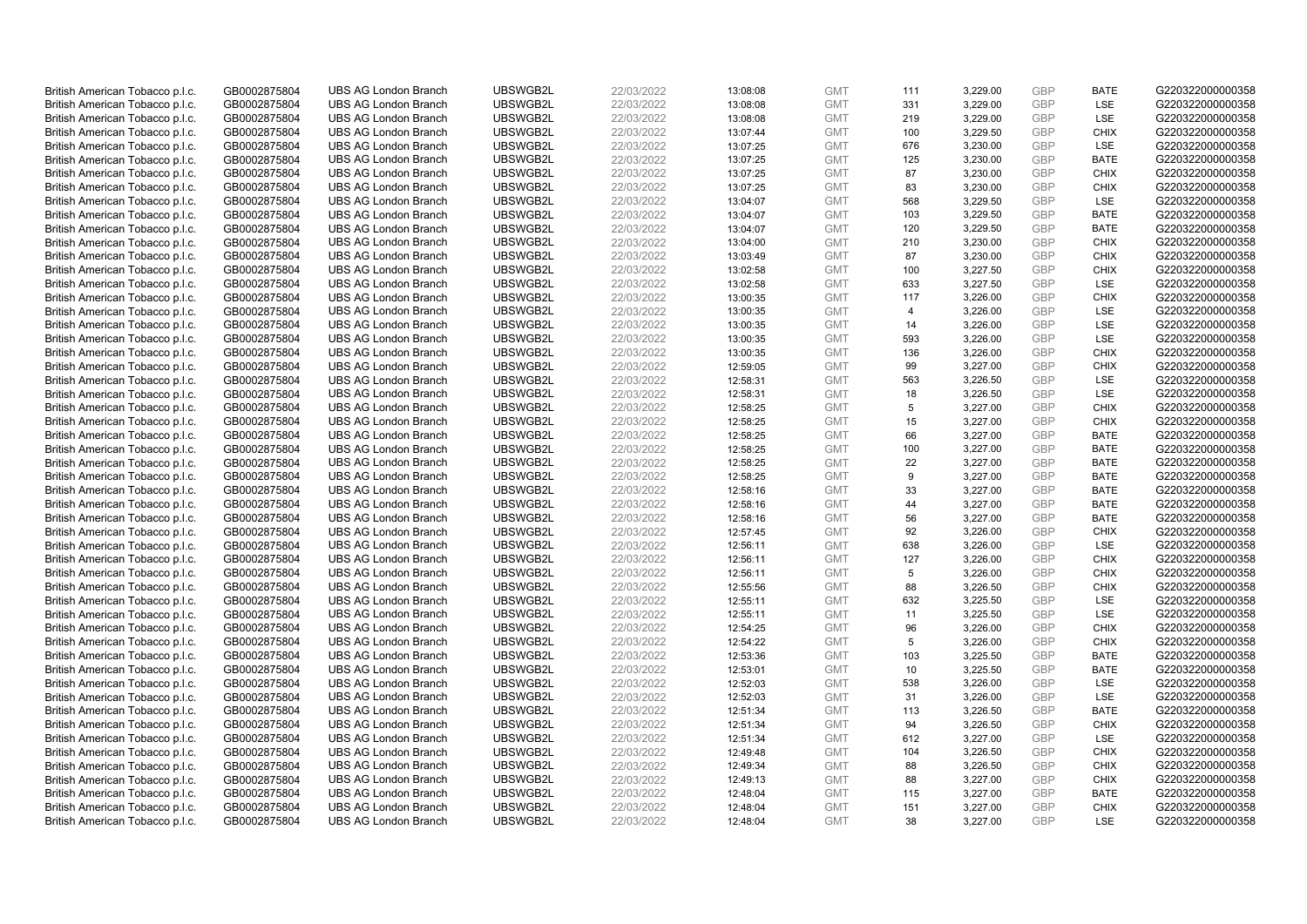| British American Tobacco p.l.c. | GB0002875804 | <b>UBS AG London Branch</b> | UBSWGB2L | 22/03/2022 | 12:48:04 | <b>GMT</b> | 528 | 3,227.00 | <b>GBP</b> | LSE         | G220322000000358 |
|---------------------------------|--------------|-----------------------------|----------|------------|----------|------------|-----|----------|------------|-------------|------------------|
| British American Tobacco p.l.c. | GB0002875804 | <b>UBS AG London Branch</b> | UBSWGB2L | 22/03/2022 | 12:47:41 | <b>GMT</b> | 155 | 3,228.00 | GBP        | <b>CHIX</b> | G220322000000358 |
| British American Tobacco p.l.c. | GB0002875804 | <b>UBS AG London Branch</b> | UBSWGB2L | 22/03/2022 | 12:46:25 | <b>GMT</b> | 98  | 3,227.50 | GBP        | <b>BATE</b> | G220322000000358 |
| British American Tobacco p.l.c. | GB0002875804 | <b>UBS AG London Branch</b> | UBSWGB2L | 22/03/2022 | 12:46:25 | <b>GMT</b> | 9   | 3,227.50 | <b>GBP</b> | <b>BATE</b> | G220322000000358 |
| British American Tobacco p.l.c. | GB0002875804 | <b>UBS AG London Branch</b> | UBSWGB2L | 22/03/2022 | 12:46:25 | <b>GMT</b> | 557 | 3,227.50 | GBP        | LSE         | G220322000000358 |
| British American Tobacco p.l.c. | GB0002875804 | <b>UBS AG London Branch</b> | UBSWGB2L | 22/03/2022 | 12:44:57 | <b>GMT</b> | 116 | 3,227.50 | <b>GBP</b> | <b>BATE</b> | G220322000000358 |
| British American Tobacco p.l.c. | GB0002875804 | <b>UBS AG London Branch</b> | UBSWGB2L | 22/03/2022 | 12:44:54 | <b>GMT</b> | 101 | 3,228.00 | GBP        | <b>CHIX</b> | G220322000000358 |
| British American Tobacco p.l.c. | GB0002875804 | <b>UBS AG London Branch</b> | UBSWGB2L | 22/03/2022 | 12:44:54 | <b>GMT</b> | 680 | 3,228.50 | <b>GBP</b> | LSE         | G220322000000358 |
| British American Tobacco p.l.c. | GB0002875804 | <b>UBS AG London Branch</b> | UBSWGB2L | 22/03/2022 | 12:43:30 | <b>GMT</b> | 98  | 3,227.00 | GBP        | <b>CHIX</b> | G220322000000358 |
| British American Tobacco p.l.c. | GB0002875804 | <b>UBS AG London Branch</b> | UBSWGB2L | 22/03/2022 | 12:43:30 | <b>GMT</b> | 654 | 3,227.00 | <b>GBP</b> | LSE         | G220322000000358 |
| British American Tobacco p.l.c. | GB0002875804 | <b>UBS AG London Branch</b> | UBSWGB2L | 22/03/2022 | 12:43:09 | <b>GMT</b> | 595 | 3.228.00 | GBP        | <b>LSE</b>  | G220322000000358 |
| British American Tobacco p.l.c. | GB0002875804 | <b>UBS AG London Branch</b> | UBSWGB2L | 22/03/2022 | 12:43:09 | <b>GMT</b> | 103 | 3,228.50 | <b>GBP</b> | <b>CHIX</b> | G220322000000358 |
| British American Tobacco p.l.c. | GB0002875804 | <b>UBS AG London Branch</b> | UBSWGB2L | 22/03/2022 | 12:43:09 | <b>GMT</b> | 98  | 3,228.00 | <b>GBP</b> | <b>BATE</b> | G220322000000358 |
| British American Tobacco p.l.c. | GB0002875804 | <b>UBS AG London Branch</b> | UBSWGB2L | 22/03/2022 | 12:43:09 | <b>GMT</b> | 9   | 3,228.00 | <b>GBP</b> | <b>BATE</b> | G220322000000358 |
| British American Tobacco p.l.c. | GB0002875804 | <b>UBS AG London Branch</b> | UBSWGB2L | 22/03/2022 | 12:43:09 | <b>GMT</b> | 87  | 3,228.00 | GBP        | <b>CHIX</b> | G220322000000358 |
| British American Tobacco p.l.c. | GB0002875804 | <b>UBS AG London Branch</b> | UBSWGB2L | 22/03/2022 | 12:42:09 | <b>GMT</b> | 109 | 3,228.50 | GBP        | <b>CHIX</b> | G220322000000358 |
| British American Tobacco p.l.c. | GB0002875804 | <b>UBS AG London Branch</b> | UBSWGB2L | 22/03/2022 | 12:41:02 | <b>GMT</b> | 120 | 3,228.00 | GBP        | <b>BATE</b> | G220322000000358 |
| British American Tobacco p.l.c. | GB0002875804 | <b>UBS AG London Branch</b> | UBSWGB2L | 22/03/2022 | 12:41:02 | <b>GMT</b> | 655 | 3,228.00 | GBP        | LSE         | G220322000000358 |
| British American Tobacco p.l.c. | GB0002875804 | <b>UBS AG London Branch</b> | UBSWGB2L | 22/03/2022 | 12:40:49 | <b>GMT</b> | 104 | 3,228.50 | <b>GBP</b> | <b>CHIX</b> | G220322000000358 |
| British American Tobacco p.l.c. | GB0002875804 | <b>UBS AG London Branch</b> | UBSWGB2L | 22/03/2022 | 12:39:00 | <b>GMT</b> | 115 | 3,227.50 | <b>GBP</b> | <b>BATE</b> | G220322000000358 |
| British American Tobacco p.l.c. | GB0002875804 | <b>UBS AG London Branch</b> | UBSWGB2L | 22/03/2022 | 12:39:00 | <b>GMT</b> | 580 | 3,228.00 | <b>GBP</b> | LSE         | G220322000000358 |
| British American Tobacco p.l.c. | GB0002875804 | <b>UBS AG London Branch</b> | UBSWGB2L | 22/03/2022 | 12:39:00 | <b>GMT</b> | 61  | 3,228.00 | GBP        | LSE         | G220322000000358 |
| British American Tobacco p.l.c. | GB0002875804 | <b>UBS AG London Branch</b> | UBSWGB2L | 22/03/2022 | 12:39:00 | <b>GMT</b> | 95  | 3,228.00 | <b>GBP</b> | <b>CHIX</b> | G220322000000358 |
| British American Tobacco p.l.c. | GB0002875804 | <b>UBS AG London Branch</b> | UBSWGB2L | 22/03/2022 | 12:38:11 | <b>GMT</b> | 101 | 3,228.00 | <b>GBP</b> | <b>BATE</b> | G220322000000358 |
| British American Tobacco p.l.c. | GB0002875804 | <b>UBS AG London Branch</b> | UBSWGB2L | 22/03/2022 | 12:38:11 | <b>GMT</b> | 81  | 3,228.00 | <b>GBP</b> | <b>CHIX</b> | G220322000000358 |
| British American Tobacco p.l.c. | GB0002875804 | <b>UBS AG London Branch</b> | UBSWGB2L | 22/03/2022 | 12:37:02 | <b>GMT</b> | 666 | 3,228.00 | GBP        | LSE         | G220322000000358 |
| British American Tobacco p.l.c. | GB0002875804 | <b>UBS AG London Branch</b> | UBSWGB2L | 22/03/2022 | 12:37:02 | <b>GMT</b> | 92  | 3,228.00 | <b>GBP</b> | <b>CHIX</b> | G220322000000358 |
| British American Tobacco p.l.c. | GB0002875804 | <b>UBS AG London Branch</b> | UBSWGB2L | 22/03/2022 | 12:36:01 | <b>GMT</b> | 90  | 3,227.00 | GBP        | CHIX        | G220322000000358 |
| British American Tobacco p.l.c. | GB0002875804 | <b>UBS AG London Branch</b> | UBSWGB2L | 22/03/2022 | 12:35:15 | <b>GMT</b> | 490 | 3,228.00 | <b>GBP</b> | <b>LSE</b>  | G220322000000358 |
| British American Tobacco p.l.c. | GB0002875804 | <b>UBS AG London Branch</b> | UBSWGB2L | 22/03/2022 | 12:35:15 | <b>GMT</b> | 14  | 3,228.00 | GBP        | <b>BATE</b> | G220322000000358 |
| British American Tobacco p.l.c. | GB0002875804 | <b>UBS AG London Branch</b> | UBSWGB2L | 22/03/2022 | 12:35:15 | <b>GMT</b> | 77  | 3,228.00 | <b>GBP</b> | LSE         | G220322000000358 |
| British American Tobacco p.l.c. | GB0002875804 | <b>UBS AG London Branch</b> | UBSWGB2L | 22/03/2022 | 12:35:15 | <b>GMT</b> | 98  | 3,228.00 | <b>GBP</b> | <b>CHIX</b> | G220322000000358 |
| British American Tobacco p.l.c. | GB0002875804 | <b>UBS AG London Branch</b> | UBSWGB2L | 22/03/2022 | 12:35:15 | <b>GMT</b> | 94  | 3,228.00 | <b>GBP</b> | <b>BATE</b> | G220322000000358 |
| British American Tobacco p.l.c. | GB0002875804 | <b>UBS AG London Branch</b> | UBSWGB2L | 22/03/2022 | 12:34:44 | <b>GMT</b> | 83  | 3,228.50 | <b>GBP</b> | <b>CHIX</b> | G220322000000358 |
| British American Tobacco p.l.c. | GB0002875804 | <b>UBS AG London Branch</b> | UBSWGB2L | 22/03/2022 | 12:33:18 | <b>GMT</b> | 123 | 3,228.50 | <b>GBP</b> | <b>BATE</b> | G220322000000358 |
| British American Tobacco p.l.c. | GB0002875804 | <b>UBS AG London Branch</b> | UBSWGB2L | 22/03/2022 | 12:33:18 | <b>GMT</b> | 93  | 3,228.50 | <b>GBP</b> | <b>CHIX</b> | G220322000000358 |
| British American Tobacco p.l.c. | GB0002875804 | <b>UBS AG London Branch</b> | UBSWGB2L | 22/03/2022 | 12:33:18 | <b>GMT</b> | 91  | 3,228.50 | <b>GBP</b> | <b>CHIX</b> | G220322000000358 |
| British American Tobacco p.l.c. | GB0002875804 | <b>UBS AG London Branch</b> | UBSWGB2L | 22/03/2022 | 12:33:18 | <b>GMT</b> | 656 | 3,228.50 | <b>GBP</b> | LSE         | G220322000000358 |
| British American Tobacco p.l.c. | GB0002875804 | <b>UBS AG London Branch</b> | UBSWGB2L | 22/03/2022 | 12:32:47 | <b>GMT</b> | 84  | 3,228.50 | <b>GBP</b> | <b>CHIX</b> | G220322000000358 |
| British American Tobacco p.l.c. | GB0002875804 | <b>UBS AG London Branch</b> | UBSWGB2L | 22/03/2022 | 12:31:27 | <b>GMT</b> | 587 | 3,228.00 | <b>GBP</b> | <b>LSE</b>  | G220322000000358 |
| British American Tobacco p.l.c. | GB0002875804 | <b>UBS AG London Branch</b> | UBSWGB2L | 22/03/2022 | 12:31:27 | <b>GMT</b> | 89  | 3,228.00 | <b>GBP</b> | LSE         | G220322000000358 |
| British American Tobacco p.l.c. | GB0002875804 | <b>UBS AG London Branch</b> | UBSWGB2L | 22/03/2022 | 12:31:27 | <b>GMT</b> | 124 | 3,228.00 | <b>GBP</b> | <b>BATE</b> | G220322000000358 |
| British American Tobacco p.l.c. | GB0002875804 | <b>UBS AG London Branch</b> | UBSWGB2L | 22/03/2022 | 12:31:27 | <b>GMT</b> | 95  | 3,228.00 | <b>GBP</b> | <b>CHIX</b> | G220322000000358 |
| British American Tobacco p.l.c. | GB0002875804 | <b>UBS AG London Branch</b> | UBSWGB2L | 22/03/2022 | 12:30:31 | <b>GMT</b> | 600 | 3,228.00 | <b>GBP</b> | LSE         | G220322000000358 |
| British American Tobacco p.l.c. | GB0002875804 | <b>UBS AG London Branch</b> | UBSWGB2L | 22/03/2022 | 12:28:01 | <b>GMT</b> | 54  | 3,227.00 | <b>GBP</b> | <b>BATE</b> | G220322000000358 |
| British American Tobacco p.l.c. | GB0002875804 | <b>UBS AG London Branch</b> | UBSWGB2L | 22/03/2022 | 12:28:00 | <b>GMT</b> | 73  | 3,227.50 | <b>GBP</b> | <b>CHIX</b> | G220322000000358 |
| British American Tobacco p.l.c. | GB0002875804 | <b>UBS AG London Branch</b> | UBSWGB2L | 22/03/2022 | 12:28:00 | <b>GMT</b> | 91  | 3,227.50 | <b>GBP</b> | <b>CHIX</b> | G220322000000358 |
| British American Tobacco p.l.c. | GB0002875804 | <b>UBS AG London Branch</b> | UBSWGB2L | 22/03/2022 | 12:27:58 | <b>GMT</b> | 65  | 3,227.00 | GBP        | <b>BATE</b> | G220322000000358 |
| British American Tobacco p.l.c. | GB0002875804 | <b>UBS AG London Branch</b> | UBSWGB2L | 22/03/2022 | 12:27:57 | <b>GMT</b> | 559 | 3,228.00 | <b>GBP</b> | LSE         | G220322000000358 |
| British American Tobacco p.l.c. | GB0002875804 | <b>UBS AG London Branch</b> | UBSWGB2L | 22/03/2022 | 12:26:41 | <b>GMT</b> | 91  | 3,227.50 | GBP        | <b>CHIX</b> | G220322000000358 |
| British American Tobacco p.l.c. | GB0002875804 | <b>UBS AG London Branch</b> | UBSWGB2L | 22/03/2022 | 12:26:09 | <b>GMT</b> | 116 | 3,231.00 | <b>GBP</b> | <b>BATE</b> | G220322000000358 |
| British American Tobacco p.l.c. | GB0002875804 | <b>UBS AG London Branch</b> | UBSWGB2L | 22/03/2022 | 12:25:46 | <b>GMT</b> | 87  | 3,231.00 | <b>GBP</b> | <b>CHIX</b> | G220322000000358 |
| British American Tobacco p.l.c. | GB0002875804 | <b>UBS AG London Branch</b> | UBSWGB2L | 22/03/2022 | 12:25:18 | <b>GMT</b> | 93  | 3,232.50 | <b>GBP</b> | <b>CHIX</b> | G220322000000358 |
| British American Tobacco p.l.c. | GB0002875804 | <b>UBS AG London Branch</b> | UBSWGB2L | 22/03/2022 | 12:25:16 | <b>GMT</b> | 429 | 3.233.00 | GBP        | <b>LSE</b>  | G220322000000358 |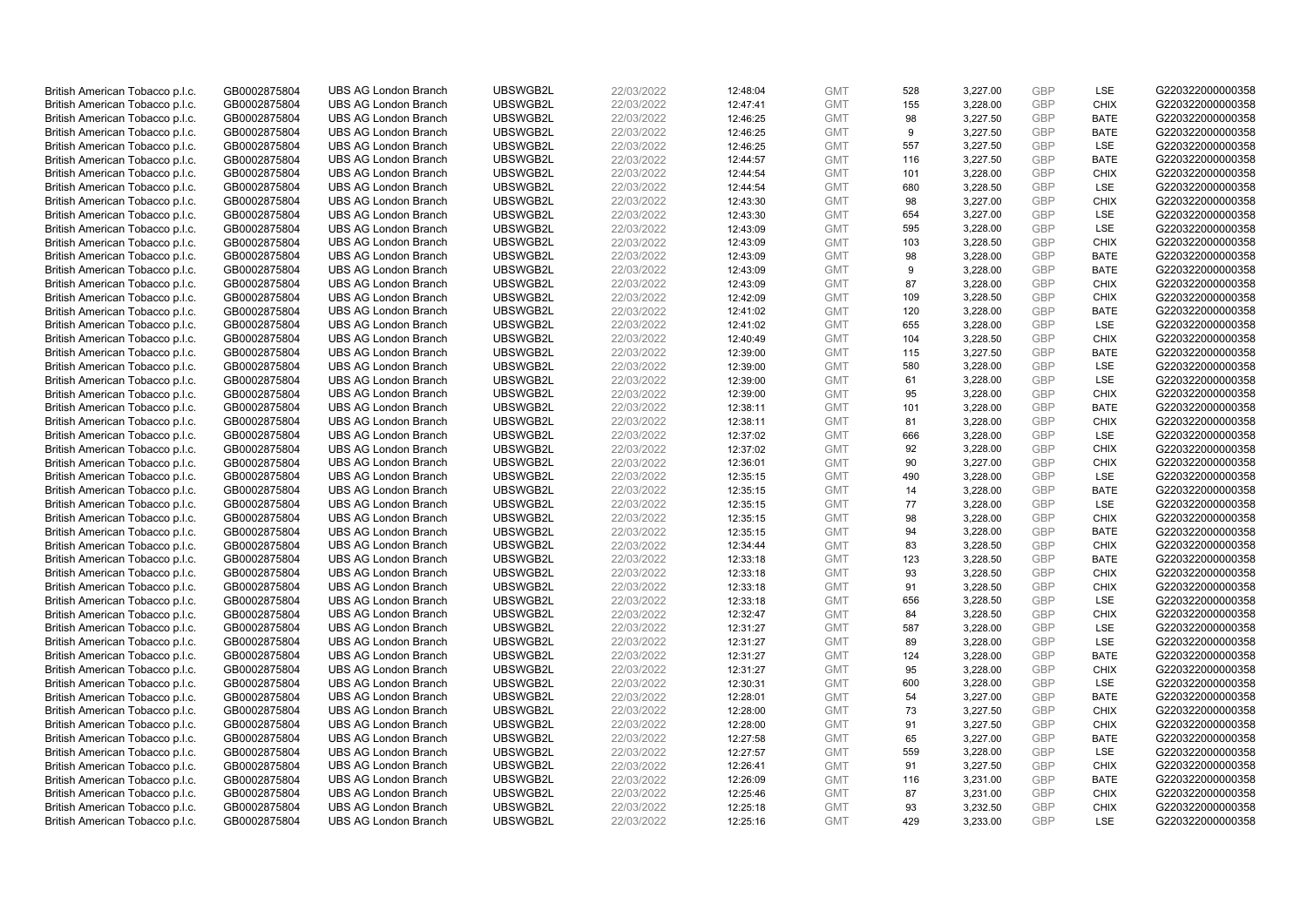| British American Tobacco p.l.c. | GB0002875804 | <b>UBS AG London Branch</b> | UBSWGB2L | 22/03/2022 | 12:25:16 | <b>GMT</b> | 208 | 3,233.00 | <b>GBP</b> | LSE         | G220322000000358 |
|---------------------------------|--------------|-----------------------------|----------|------------|----------|------------|-----|----------|------------|-------------|------------------|
| British American Tobacco p.l.c. | GB0002875804 | <b>UBS AG London Branch</b> | UBSWGB2L | 22/03/2022 | 12:24:52 | <b>GMT</b> | 659 | 3,232.50 | GBP        | LSE         | G220322000000358 |
| British American Tobacco p.l.c. | GB0002875804 | <b>UBS AG London Branch</b> | UBSWGB2L | 22/03/2022 | 12:23:56 | <b>GMT</b> | 84  | 3,232.00 | GBP        | <b>CHIX</b> | G220322000000358 |
| British American Tobacco p.l.c. | GB0002875804 | <b>UBS AG London Branch</b> | UBSWGB2L | 22/03/2022 | 12:23:54 | <b>GMT</b> | 79  | 3,232.00 | <b>GBP</b> | <b>BATE</b> | G220322000000358 |
| British American Tobacco p.l.c. | GB0002875804 | <b>UBS AG London Branch</b> | UBSWGB2L | 22/03/2022 | 12:23:54 | <b>GMT</b> | 23  | 3,232.00 | GBP        | <b>BATE</b> | G220322000000358 |
| British American Tobacco p.l.c. | GB0002875804 | <b>UBS AG London Branch</b> | UBSWGB2L | 22/03/2022 | 12:22:13 | <b>GMT</b> | 615 | 3,233.50 | <b>GBP</b> | <b>LSE</b>  | G220322000000358 |
| British American Tobacco p.l.c. | GB0002875804 | <b>UBS AG London Branch</b> | UBSWGB2L | 22/03/2022 | 12:22:06 | <b>GMT</b> | 76  | 3,236.00 | <b>GBP</b> | <b>CHIX</b> | G220322000000358 |
| British American Tobacco p.l.c. | GB0002875804 | <b>UBS AG London Branch</b> | UBSWGB2L | 22/03/2022 | 12:22:06 | <b>GMT</b> | 71  | 3,236.00 | <b>GBP</b> | <b>CHIX</b> | G220322000000358 |
| British American Tobacco p.l.c. | GB0002875804 | <b>UBS AG London Branch</b> | UBSWGB2L | 22/03/2022 | 12:20:54 | <b>GMT</b> | 110 | 3,236.50 | GBP        | <b>BATE</b> | G220322000000358 |
| British American Tobacco p.l.c. | GB0002875804 | <b>UBS AG London Branch</b> | UBSWGB2L | 22/03/2022 | 12:20:54 | <b>GMT</b> | 618 | 3,237.00 | <b>GBP</b> | LSE         | G220322000000358 |
| British American Tobacco p.l.c. | GB0002875804 | <b>UBS AG London Branch</b> | UBSWGB2L | 22/03/2022 | 12:20:11 | <b>GMT</b> | 118 | 3,237.50 | GBP        | <b>CHIX</b> | G220322000000358 |
| British American Tobacco p.l.c. | GB0002875804 | <b>UBS AG London Branch</b> | UBSWGB2L | 22/03/2022 | 12:20:11 | <b>GMT</b> | 18  | 3,237.50 | <b>GBP</b> | <b>CHIX</b> | G220322000000358 |
| British American Tobacco p.l.c. | GB0002875804 | <b>UBS AG London Branch</b> | UBSWGB2L | 22/03/2022 | 12:20:11 | <b>GMT</b> | 82  | 3,237.50 | <b>GBP</b> | <b>CHIX</b> | G220322000000358 |
| British American Tobacco p.l.c. | GB0002875804 | <b>UBS AG London Branch</b> | UBSWGB2L | 22/03/2022 | 12:19:04 | <b>GMT</b> | 107 | 3,237.00 | <b>GBP</b> | <b>BATE</b> | G220322000000358 |
| British American Tobacco p.l.c. | GB0002875804 | <b>UBS AG London Branch</b> | UBSWGB2L | 22/03/2022 | 12:18:47 | <b>GMT</b> | 43  | 3,237.50 | GBP        | <b>CHIX</b> | G220322000000358 |
| British American Tobacco p.l.c. | GB0002875804 | <b>UBS AG London Branch</b> | UBSWGB2L | 22/03/2022 | 12:18:47 | <b>GMT</b> | 15  | 3,237.50 | <b>GBP</b> | <b>CHIX</b> | G220322000000358 |
| British American Tobacco p.l.c. | GB0002875804 | <b>UBS AG London Branch</b> | UBSWGB2L | 22/03/2022 | 12:18:47 | <b>GMT</b> | 54  | 3,237.50 | <b>GBP</b> | <b>CHIX</b> | G220322000000358 |
| British American Tobacco p.l.c. | GB0002875804 | <b>UBS AG London Branch</b> | UBSWGB2L | 22/03/2022 | 12:18:47 | <b>GMT</b> | 10  | 3,238.00 | <b>GBP</b> | <b>BATE</b> | G220322000000358 |
| British American Tobacco p.l.c. | GB0002875804 | <b>UBS AG London Branch</b> | UBSWGB2L | 22/03/2022 | 12:18:47 | <b>GMT</b> | 103 | 3,238.00 | <b>GBP</b> | <b>BATE</b> | G220322000000358 |
| British American Tobacco p.l.c. | GB0002875804 | <b>UBS AG London Branch</b> | UBSWGB2L | 22/03/2022 | 12:18:30 | <b>GMT</b> | 616 | 3,238.50 | <b>GBP</b> | LSE         | G220322000000358 |
| British American Tobacco p.l.c. | GB0002875804 | <b>UBS AG London Branch</b> | UBSWGB2L | 22/03/2022 | 12:18:30 | <b>GMT</b> | 94  | 3,238.50 | <b>GBP</b> | <b>CHIX</b> | G220322000000358 |
| British American Tobacco p.l.c. | GB0002875804 | <b>UBS AG London Branch</b> | UBSWGB2L | 22/03/2022 | 12:17:49 | <b>GMT</b> | 91  | 3,239.50 | <b>GBP</b> | <b>CHIX</b> | G220322000000358 |
| British American Tobacco p.l.c. | GB0002875804 | <b>UBS AG London Branch</b> | UBSWGB2L | 22/03/2022 | 12:17:49 | <b>GMT</b> | 46  | 3,239.50 | <b>GBP</b> | <b>CHIX</b> | G220322000000358 |
| British American Tobacco p.l.c. | GB0002875804 | <b>UBS AG London Branch</b> | UBSWGB2L | 22/03/2022 | 12:14:40 | <b>GMT</b> | 243 | 3,238.00 | <b>GBP</b> | <b>LSE</b>  | G220322000000358 |
| British American Tobacco p.l.c. | GB0002875804 | <b>UBS AG London Branch</b> | UBSWGB2L | 22/03/2022 | 12:14:40 | <b>GMT</b> | 404 | 3,238.00 | <b>GBP</b> | LSE         | G220322000000358 |
| British American Tobacco p.l.c. | GB0002875804 | <b>UBS AG London Branch</b> | UBSWGB2L | 22/03/2022 | 12:14:10 | <b>GMT</b> | 111 | 3,238.00 | <b>GBP</b> | <b>BATE</b> | G220322000000358 |
| British American Tobacco p.l.c. | GB0002875804 | <b>UBS AG London Branch</b> | UBSWGB2L | 22/03/2022 | 12:14:07 | <b>GMT</b> | 151 | 3,239.50 | <b>GBP</b> | <b>BATE</b> | G220322000000358 |
| British American Tobacco p.l.c. | GB0002875804 | <b>UBS AG London Branch</b> | UBSWGB2L | 22/03/2022 | 12:14:07 | <b>GMT</b> | 80  | 3,240.00 | <b>GBP</b> | <b>CHIX</b> | G220322000000358 |
| British American Tobacco p.l.c. | GB0002875804 | <b>UBS AG London Branch</b> | UBSWGB2L | 22/03/2022 | 12:14:07 | <b>GMT</b> | 452 | 3,240.00 | <b>GBP</b> | LSE         | G220322000000358 |
| British American Tobacco p.l.c. | GB0002875804 | <b>UBS AG London Branch</b> | UBSWGB2L | 22/03/2022 | 12:14:07 | <b>GMT</b> | 145 | 3,240.00 | <b>GBP</b> | LSE         | G220322000000358 |
| British American Tobacco p.l.c. | GB0002875804 | <b>UBS AG London Branch</b> | UBSWGB2L | 22/03/2022 | 12:14:07 | <b>GMT</b> | 96  | 3,240.00 | <b>GBP</b> | <b>CHIX</b> | G220322000000358 |
| British American Tobacco p.l.c. | GB0002875804 | <b>UBS AG London Branch</b> | UBSWGB2L | 22/03/2022 | 12:14:07 | <b>GMT</b> | 86  | 3,240.00 | <b>GBP</b> | <b>CHIX</b> | G220322000000358 |
| British American Tobacco p.l.c. | GB0002875804 | <b>UBS AG London Branch</b> | UBSWGB2L | 22/03/2022 | 12:13:33 | <b>GMT</b> | 90  | 3,240.50 | <b>GBP</b> | CHIX        | G220322000000358 |
| British American Tobacco p.l.c. | GB0002875804 | <b>UBS AG London Branch</b> | UBSWGB2L | 22/03/2022 | 12:12:17 | <b>GMT</b> | 88  | 3,240.00 | <b>GBP</b> | <b>CHIX</b> | G220322000000358 |
| British American Tobacco p.l.c. | GB0002875804 | <b>UBS AG London Branch</b> | UBSWGB2L | 22/03/2022 | 12:11:45 | <b>GMT</b> | 595 | 3,239.50 | GBP        | LSE         | G220322000000358 |
| British American Tobacco p.l.c. | GB0002875804 | <b>UBS AG London Branch</b> | UBSWGB2L | 22/03/2022 | 12:10:32 | <b>GMT</b> | 84  | 3,238.50 | <b>GBP</b> | <b>CHIX</b> | G220322000000358 |
| British American Tobacco p.l.c. | GB0002875804 | <b>UBS AG London Branch</b> | UBSWGB2L | 22/03/2022 | 12:10:32 | <b>GMT</b> | 123 | 3,238.50 | <b>GBP</b> | <b>BATE</b> | G220322000000358 |
| British American Tobacco p.l.c. | GB0002875804 | <b>UBS AG London Branch</b> | UBSWGB2L | 22/03/2022 | 12:09:56 | <b>GMT</b> | 256 | 3,238.50 | <b>GBP</b> | LSE         | G220322000000358 |
| British American Tobacco p.l.c. | GB0002875804 | <b>UBS AG London Branch</b> | UBSWGB2L | 22/03/2022 | 12:09:56 | <b>GMT</b> | 363 | 3,238.50 | <b>GBP</b> | LSE         | G220322000000358 |
| British American Tobacco p.l.c. | GB0002875804 | <b>UBS AG London Branch</b> | UBSWGB2L | 22/03/2022 | 12:08:39 | <b>GMT</b> | 90  | 3,239.00 | <b>GBP</b> | <b>CHIX</b> | G220322000000358 |
| British American Tobacco p.l.c. | GB0002875804 | <b>UBS AG London Branch</b> | UBSWGB2L | 22/03/2022 | 12:08:38 | <b>GMT</b> | 27  | 3,239.50 | <b>GBP</b> | <b>BATE</b> | G220322000000358 |
| British American Tobacco p.l.c. | GB0002875804 | <b>UBS AG London Branch</b> | UBSWGB2L | 22/03/2022 | 12:08:38 | <b>GMT</b> | 88  | 3,239.50 | <b>GBP</b> | <b>BATE</b> | G220322000000358 |
| British American Tobacco p.l.c. | GB0002875804 | <b>UBS AG London Branch</b> | UBSWGB2L | 22/03/2022 | 12:08:07 | <b>GMT</b> | 116 | 3,240.50 | <b>GBP</b> | <b>BATE</b> | G220322000000358 |
| British American Tobacco p.l.c. | GB0002875804 | <b>UBS AG London Branch</b> | UBSWGB2L | 22/03/2022 | 12:08:07 | <b>GMT</b> | 109 | 3,240.50 | <b>GBP</b> | <b>BATE</b> | G220322000000358 |
| British American Tobacco p.l.c. | GB0002875804 | <b>UBS AG London Branch</b> | UBSWGB2L | 22/03/2022 | 12:07:09 | <b>GMT</b> | 95  | 3,242.00 | <b>GBP</b> | <b>CHIX</b> | G220322000000358 |
| British American Tobacco p.l.c. | GB0002875804 | <b>UBS AG London Branch</b> | UBSWGB2L | 22/03/2022 | 12:07:08 | <b>GMT</b> | 583 | 3,241.50 | <b>GBP</b> | LSE         | G220322000000358 |
| British American Tobacco p.l.c. | GB0002875804 | <b>UBS AG London Branch</b> | UBSWGB2L | 22/03/2022 | 12:07:08 | <b>GMT</b> | 89  | 3,241.50 | <b>GBP</b> | <b>CHIX</b> | G220322000000358 |
| British American Tobacco p.l.c. | GB0002875804 | <b>UBS AG London Branch</b> | UBSWGB2L | 22/03/2022 | 12:07:08 | <b>GMT</b> | 97  | 3,241.50 | GBP        | <b>CHIX</b> | G220322000000358 |
| British American Tobacco p.l.c. | GB0002875804 | <b>UBS AG London Branch</b> | UBSWGB2L | 22/03/2022 | 12:05:58 | <b>GMT</b> | 162 | 3,241.00 | <b>GBP</b> | <b>CHIX</b> | G220322000000358 |
| British American Tobacco p.l.c. | GB0002875804 | <b>UBS AG London Branch</b> | UBSWGB2L | 22/03/2022 | 12:05:58 | <b>GMT</b> | 629 | 3,241.00 | <b>GBP</b> | <b>LSE</b>  | G220322000000358 |
| British American Tobacco p.l.c. | GB0002875804 | <b>UBS AG London Branch</b> | UBSWGB2L | 22/03/2022 | 12:05:30 | <b>GMT</b> | 561 | 3,241.50 | <b>GBP</b> | LSE         | G220322000000358 |
| British American Tobacco p.l.c. | GB0002875804 | <b>UBS AG London Branch</b> | UBSWGB2L | 22/03/2022 | 12:04:56 | <b>GMT</b> | 660 | 3,241.50 | <b>GBP</b> | LSE         | G220322000000358 |
| British American Tobacco p.l.c. | GB0002875804 | <b>UBS AG London Branch</b> | UBSWGB2L | 22/03/2022 | 12:04:56 | <b>GMT</b> | 94  | 3,241.50 | <b>GBP</b> | <b>CHIX</b> | G220322000000358 |
| British American Tobacco p.l.c. | GB0002875804 | <b>UBS AG London Branch</b> | UBSWGB2L | 22/03/2022 | 12:04:56 | <b>GMT</b> | 105 | 3,242.00 | GBP        | <b>BATE</b> | G220322000000358 |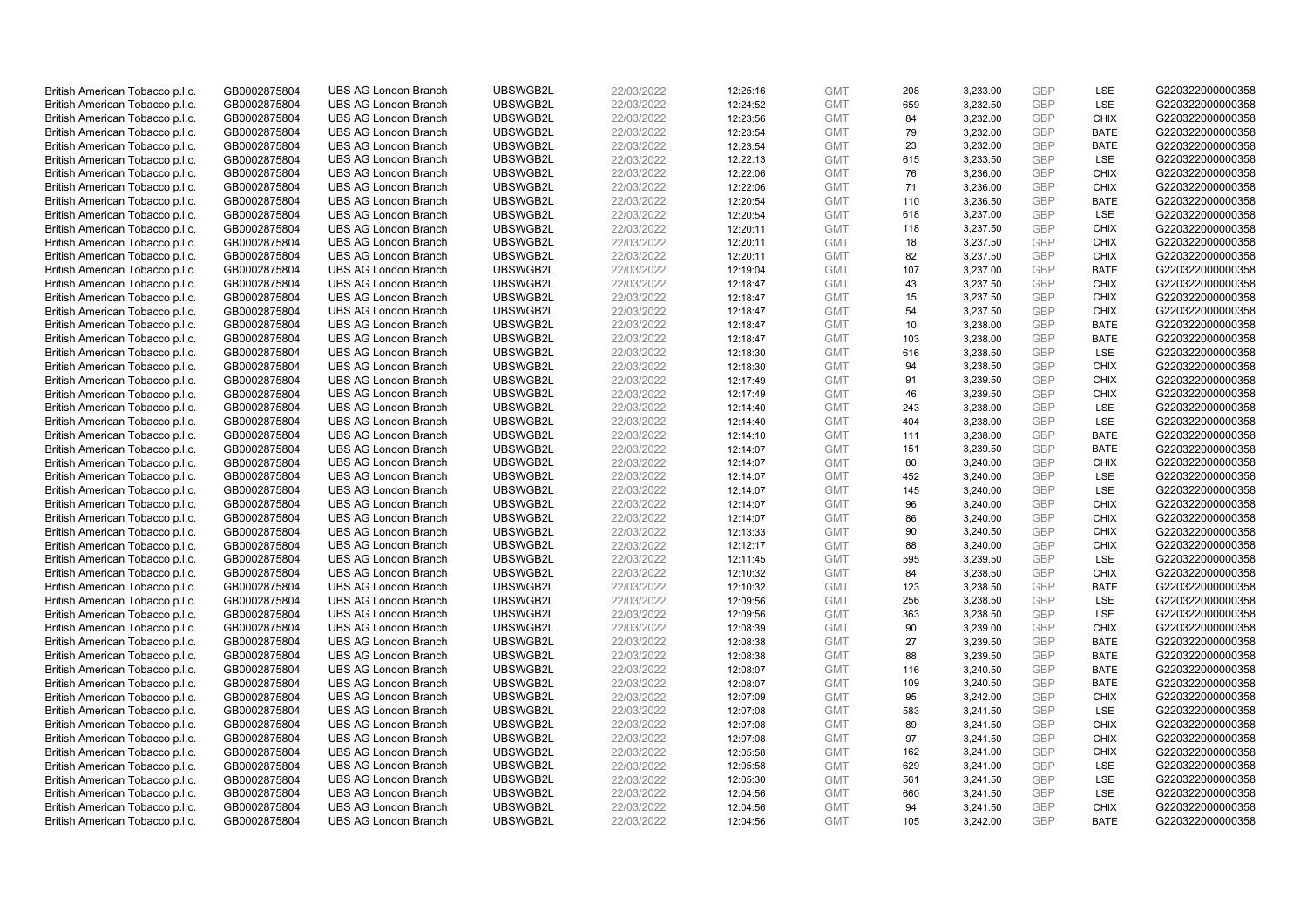| British American Tobacco p.l.c. | GB0002875804 | <b>UBS AG London Branch</b> | UBSWGB2L | 22/03/2022 | 12:04:56 | <b>GMT</b> | 100            | 3,242.00 | <b>GBP</b> | <b>BATE</b> | G220322000000358 |
|---------------------------------|--------------|-----------------------------|----------|------------|----------|------------|----------------|----------|------------|-------------|------------------|
| British American Tobacco p.l.c. | GB0002875804 | <b>UBS AG London Branch</b> | UBSWGB2L | 22/03/2022 | 12:04:10 | <b>GMT</b> | 156            | 3,242.50 | GBP        | <b>CHIX</b> | G220322000000358 |
| British American Tobacco p.l.c. | GB0002875804 | <b>UBS AG London Branch</b> | UBSWGB2L | 22/03/2022 | 12:02:32 | <b>GMT</b> | 90             | 3,241.50 | GBP        | <b>CHIX</b> | G220322000000358 |
| British American Tobacco p.l.c. | GB0002875804 | <b>UBS AG London Branch</b> | UBSWGB2L | 22/03/2022 | 12:02:32 | <b>GMT</b> | 101            | 3,241.50 | <b>GBP</b> | <b>CHIX</b> | G220322000000358 |
| British American Tobacco p.l.c. | GB0002875804 | <b>UBS AG London Branch</b> | UBSWGB2L | 22/03/2022 | 12:01:40 | <b>GMT</b> | 681            | 3,241.50 | GBP        | <b>LSE</b>  | G220322000000358 |
| British American Tobacco p.l.c. | GB0002875804 | <b>UBS AG London Branch</b> | UBSWGB2L | 22/03/2022 | 12:00:55 | <b>GMT</b> | 679            | 3,240.50 | <b>GBP</b> | <b>LSE</b>  | G220322000000358 |
| British American Tobacco p.l.c. | GB0002875804 | <b>UBS AG London Branch</b> | UBSWGB2L | 22/03/2022 | 12:00:55 | <b>GMT</b> | 123            | 3,240.50 | GBP        | <b>BATE</b> | G220322000000358 |
| British American Tobacco p.l.c. | GB0002875804 | <b>UBS AG London Branch</b> | UBSWGB2L | 22/03/2022 | 11:59:59 | <b>GMT</b> | 118            | 3,241.00 | <b>GBP</b> | <b>CHIX</b> | G220322000000358 |
| British American Tobacco p.l.c. | GB0002875804 | <b>UBS AG London Branch</b> | UBSWGB2L | 22/03/2022 | 11:59:59 | <b>GMT</b> | 108            | 3,240.50 | GBP        | <b>CHIX</b> | G220322000000358 |
| British American Tobacco p.l.c. | GB0002875804 | <b>UBS AG London Branch</b> | UBSWGB2L | 22/03/2022 | 11:59:59 | <b>GMT</b> | 10             | 3,240.50 | <b>GBP</b> | <b>CHIX</b> | G220322000000358 |
| British American Tobacco p.l.c. | GB0002875804 | <b>UBS AG London Branch</b> | UBSWGB2L | 22/03/2022 | 11:59:59 | <b>GMT</b> | 113            | 3,240.50 | GBP        | <b>BATE</b> | G220322000000358 |
| British American Tobacco p.l.c. | GB0002875804 | <b>UBS AG London Branch</b> | UBSWGB2L | 22/03/2022 | 11:59:35 | <b>GMT</b> | 88             | 3,241.50 | <b>GBP</b> | <b>CHIX</b> | G220322000000358 |
| British American Tobacco p.l.c. | GB0002875804 | <b>UBS AG London Branch</b> | UBSWGB2L | 22/03/2022 | 11:59:13 | <b>GMT</b> | 97             | 3,241.00 | <b>GBP</b> | <b>BATE</b> | G220322000000358 |
| British American Tobacco p.l.c. | GB0002875804 | <b>UBS AG London Branch</b> | UBSWGB2L | 22/03/2022 | 11:59:13 | <b>GMT</b> | 19             | 3,241.00 | <b>GBP</b> | <b>BATE</b> | G220322000000358 |
| British American Tobacco p.l.c. | GB0002875804 | <b>UBS AG London Branch</b> | UBSWGB2L | 22/03/2022 | 11:59:13 | <b>GMT</b> | $\mathbf{1}$   | 3,241.50 | GBP        | LSE         | G220322000000358 |
| British American Tobacco p.l.c. | GB0002875804 | <b>UBS AG London Branch</b> | UBSWGB2L | 22/03/2022 | 11:59:12 | <b>GMT</b> | 662            | 3,241.50 | <b>GBP</b> | LSE         | G220322000000358 |
| British American Tobacco p.l.c. | GB0002875804 | <b>UBS AG London Branch</b> | UBSWGB2L | 22/03/2022 | 11:59:12 | <b>GMT</b> | 120            | 3,241.50 | <b>GBP</b> | <b>BATE</b> | G220322000000358 |
| British American Tobacco p.l.c. | GB0002875804 | <b>UBS AG London Branch</b> | UBSWGB2L | 22/03/2022 | 11:59:12 | <b>GMT</b> | 10             | 3,241.50 | <b>GBP</b> | LSE         | G220322000000358 |
| British American Tobacco p.l.c. | GB0002875804 | <b>UBS AG London Branch</b> | UBSWGB2L | 22/03/2022 | 11:58:31 | <b>GMT</b> | 99             | 3,239.50 | <b>GBP</b> | <b>CHIX</b> | G220322000000358 |
| British American Tobacco p.l.c. | GB0002875804 | <b>UBS AG London Branch</b> | UBSWGB2L | 22/03/2022 | 11:58:31 | <b>GMT</b> | 595            | 3,239.50 | <b>GBP</b> | LSE         | G220322000000358 |
| British American Tobacco p.l.c. | GB0002875804 | <b>UBS AG London Branch</b> | UBSWGB2L | 22/03/2022 | 11:57:56 | <b>GMT</b> | 38             | 3,239.00 | <b>GBP</b> | LSE         | G220322000000358 |
| British American Tobacco p.l.c. | GB0002875804 | <b>UBS AG London Branch</b> | UBSWGB2L | 22/03/2022 | 11:57:56 | <b>GMT</b> | 129            | 3,239.00 | GBP        | <b>CHIX</b> | G220322000000358 |
| British American Tobacco p.l.c. | GB0002875804 | <b>UBS AG London Branch</b> | UBSWGB2L | 22/03/2022 | 11:57:56 | <b>GMT</b> | 584            | 3,239.00 | <b>GBP</b> | LSE         | G220322000000358 |
| British American Tobacco p.l.c. | GB0002875804 | <b>UBS AG London Branch</b> | UBSWGB2L | 22/03/2022 | 11:57:56 | <b>GMT</b> | 88             | 3.239.00 | <b>GBP</b> | <b>CHIX</b> | G220322000000358 |
| British American Tobacco p.l.c. | GB0002875804 | <b>UBS AG London Branch</b> | UBSWGB2L | 22/03/2022 | 11:56:10 | <b>GMT</b> | 5              | 3,236.00 | <b>GBP</b> | <b>CHIX</b> | G220322000000358 |
| British American Tobacco p.l.c. | GB0002875804 | <b>UBS AG London Branch</b> | UBSWGB2L | 22/03/2022 | 11:54:58 | <b>GMT</b> | 96             | 3,235.00 | <b>GBP</b> | <b>CHIX</b> | G220322000000358 |
| British American Tobacco p.l.c. | GB0002875804 | <b>UBS AG London Branch</b> | UBSWGB2L | 22/03/2022 | 11:54:56 | <b>GMT</b> | 569            | 3,236.00 | <b>GBP</b> | <b>LSE</b>  | G220322000000358 |
| British American Tobacco p.l.c. | GB0002875804 | <b>UBS AG London Branch</b> | UBSWGB2L | 22/03/2022 | 11:54:39 | <b>GMT</b> | 42             | 3,236.00 | GBP        | <b>CHIX</b> | G220322000000358 |
| British American Tobacco p.l.c. | GB0002875804 | <b>UBS AG London Branch</b> | UBSWGB2L | 22/03/2022 | 11:53:19 | <b>GMT</b> | 551            | 3,234.50 | <b>GBP</b> | <b>LSE</b>  | G220322000000358 |
| British American Tobacco p.l.c. | GB0002875804 | <b>UBS AG London Branch</b> | UBSWGB2L | 22/03/2022 | 11:52:49 | <b>GMT</b> | 108            | 3,235.50 | GBP        | <b>BATE</b> | G220322000000358 |
| British American Tobacco p.l.c. | GB0002875804 | <b>UBS AG London Branch</b> | UBSWGB2L | 22/03/2022 | 11:52:49 | <b>GMT</b> | 93             | 3,235.00 | <b>GBP</b> | <b>CHIX</b> | G220322000000358 |
| British American Tobacco p.l.c. | GB0002875804 | <b>UBS AG London Branch</b> | UBSWGB2L | 22/03/2022 | 11:52:29 | <b>GMT</b> | 118            | 3,236.50 | <b>GBP</b> | <b>LSE</b>  | G220322000000358 |
| British American Tobacco p.l.c. | GB0002875804 | <b>UBS AG London Branch</b> | UBSWGB2L | 22/03/2022 | 11:52:29 | <b>GMT</b> | 109            | 3,236.50 | <b>GBP</b> | LSE         | G220322000000358 |
| British American Tobacco p.l.c. | GB0002875804 | <b>UBS AG London Branch</b> | UBSWGB2L | 22/03/2022 | 11:52:29 | <b>GMT</b> | 452            | 3,236.50 | <b>GBP</b> | LSE         | G220322000000358 |
| British American Tobacco p.l.c. | GB0002875804 | <b>UBS AG London Branch</b> | UBSWGB2L | 22/03/2022 | 11:52:29 | <b>GMT</b> | 107            | 3,236.50 | <b>GBP</b> | <b>BATE</b> | G220322000000358 |
| British American Tobacco p.l.c. | GB0002875804 | <b>UBS AG London Branch</b> | UBSWGB2L | 22/03/2022 | 11:52:29 | <b>GMT</b> | 130            | 3,236.50 | <b>GBP</b> | <b>BATE</b> | G220322000000358 |
| British American Tobacco p.l.c. | GB0002875804 | <b>UBS AG London Branch</b> | UBSWGB2L | 22/03/2022 | 11:52:29 | <b>GMT</b> | 80             | 3,236.50 | <b>GBP</b> | <b>CHIX</b> | G220322000000358 |
| British American Tobacco p.l.c. | GB0002875804 | <b>UBS AG London Branch</b> | UBSWGB2L | 22/03/2022 | 11:52:29 | <b>GMT</b> | 86             | 3,236.50 | <b>GBP</b> | <b>CHIX</b> | G220322000000358 |
| British American Tobacco p.l.c. | GB0002875804 | <b>UBS AG London Branch</b> | UBSWGB2L | 22/03/2022 | 11:51:55 | <b>GMT</b> | 96             | 3,237.00 | GBP        | <b>CHIX</b> | G220322000000358 |
| British American Tobacco p.l.c. | GB0002875804 | <b>UBS AG London Branch</b> | UBSWGB2L | 22/03/2022 | 11:51:55 | <b>GMT</b> | $\overline{7}$ | 3,237.00 | <b>GBP</b> | <b>CHIX</b> | G220322000000358 |
| British American Tobacco p.l.c. | GB0002875804 | <b>UBS AG London Branch</b> | UBSWGB2L | 22/03/2022 | 11:51:55 | <b>GMT</b> | 78             | 3,237.00 | GBP        | <b>CHIX</b> | G220322000000358 |
| British American Tobacco p.l.c. | GB0002875804 | <b>UBS AG London Branch</b> | UBSWGB2L | 22/03/2022 | 11:50:18 | <b>GMT</b> | 651            | 3,233.00 | <b>GBP</b> | <b>LSE</b>  | G220322000000358 |
| British American Tobacco p.l.c. | GB0002875804 | <b>UBS AG London Branch</b> | UBSWGB2L | 22/03/2022 | 11:48:21 | <b>GMT</b> | 88             | 3,231.00 | <b>GBP</b> | <b>CHIX</b> | G220322000000358 |
| British American Tobacco p.l.c. | GB0002875804 | <b>UBS AG London Branch</b> | UBSWGB2L | 22/03/2022 | 11:48:21 | <b>GMT</b> | 115            | 3,231.00 | <b>GBP</b> | <b>BATE</b> | G220322000000358 |
| British American Tobacco p.l.c. | GB0002875804 | <b>UBS AG London Branch</b> | UBSWGB2L | 22/03/2022 | 11:48:21 | <b>GMT</b> | 142            | 3,231.00 | GBP        | <b>BATE</b> | G220322000000358 |
| British American Tobacco p.l.c. | GB0002875804 | <b>UBS AG London Branch</b> | UBSWGB2L | 22/03/2022 | 11:47:23 | <b>GMT</b> | 565            | 3,231.00 | <b>GBP</b> | LSE         | G220322000000358 |
| British American Tobacco p.l.c. | GB0002875804 | <b>UBS AG London Branch</b> | UBSWGB2L | 22/03/2022 | 11:47:23 | <b>GMT</b> | 97             | 3,231.00 | <b>GBP</b> | <b>CHIX</b> | G220322000000358 |
| British American Tobacco p.l.c. | GB0002875804 | <b>UBS AG London Branch</b> | UBSWGB2L | 22/03/2022 | 11:47:23 | <b>GMT</b> | 680            | 3,231.00 | GBP        | LSE         | G220322000000358 |
| British American Tobacco p.l.c. | GB0002875804 | <b>UBS AG London Branch</b> | UBSWGB2L | 22/03/2022 | 11:47:23 | <b>GMT</b> | 97             | 3,231.00 | <b>GBP</b> | <b>CHIX</b> | G220322000000358 |
| British American Tobacco p.l.c. | GB0002875804 | <b>UBS AG London Branch</b> | UBSWGB2L | 22/03/2022 | 11:46:13 | <b>GMT</b> | 53             | 3,231.00 | GBP        | <b>CHIX</b> | G220322000000358 |
| British American Tobacco p.l.c. | GB0002875804 | <b>UBS AG London Branch</b> | UBSWGB2L | 22/03/2022 | 11:46:00 | <b>GMT</b> | 605            | 3,230.50 | <b>GBP</b> | LSE         | G220322000000358 |
| British American Tobacco p.l.c. | GB0002875804 | <b>UBS AG London Branch</b> | UBSWGB2L | 22/03/2022 | 11:45:53 | <b>GMT</b> | 90             | 3,231.00 | <b>GBP</b> | <b>CHIX</b> | G220322000000358 |
| British American Tobacco p.l.c. | GB0002875804 | <b>UBS AG London Branch</b> | UBSWGB2L | 22/03/2022 | 11:43:53 | <b>GMT</b> | 94             | 3,229.00 | <b>GBP</b> | <b>CHIX</b> | G220322000000358 |
| British American Tobacco p.l.c. | GB0002875804 | <b>UBS AG London Branch</b> | UBSWGB2L | 22/03/2022 | 11:43:53 | <b>GMT</b> | 86             | 3.229.00 | GBP        | CHIX        | G220322000000358 |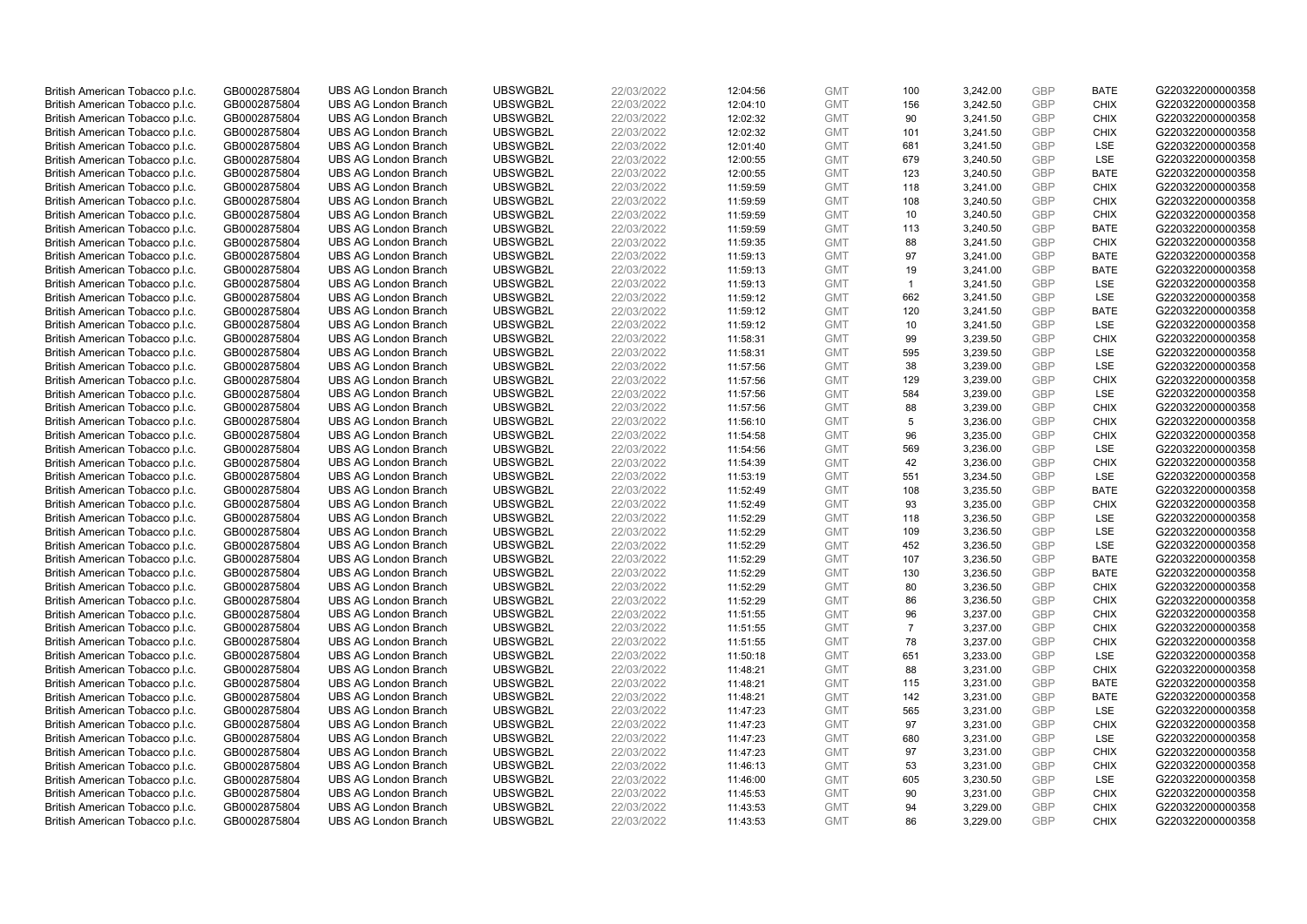| British American Tobacco p.l.c. | GB0002875804 | <b>UBS AG London Branch</b> | UBSWGB2L             | 22/03/2022 |          | <b>GMT</b> | 134 | 3,229.50 | <b>GBP</b> | <b>BATE</b>        | G220322000000358                     |
|---------------------------------|--------------|-----------------------------|----------------------|------------|----------|------------|-----|----------|------------|--------------------|--------------------------------------|
|                                 |              |                             |                      |            | 11:43:53 |            |     |          | GBP        | <b>LSE</b>         |                                      |
| British American Tobacco p.l.c. | GB0002875804 | <b>UBS AG London Branch</b> | UBSWGB2L             | 22/03/2022 | 11:43:16 | <b>GMT</b> | 410 | 3,230.50 |            |                    | G220322000000358                     |
| British American Tobacco p.l.c. | GB0002875804 | <b>UBS AG London Branch</b> | UBSWGB2L             | 22/03/2022 | 11:43:16 | <b>GMT</b> | 172 | 3,230.50 | <b>GBP</b> | LSE                | G220322000000358                     |
| British American Tobacco p.l.c. | GB0002875804 | <b>UBS AG London Branch</b> | UBSWGB2L             | 22/03/2022 | 11:42:24 | <b>GMT</b> | 92  | 3,229.00 | <b>GBP</b> | <b>CHIX</b>        | G220322000000358                     |
| British American Tobacco p.l.c. | GB0002875804 | <b>UBS AG London Branch</b> | UBSWGB2L             | 22/03/2022 | 11:42:24 | <b>GMT</b> | 47  | 3,229.00 | <b>GBP</b> | <b>CHIX</b>        | G220322000000358                     |
| British American Tobacco p.l.c. | GB0002875804 | <b>UBS AG London Branch</b> | UBSWGB2L             | 22/03/2022 | 11:41:31 | <b>GMT</b> | 5   | 3,228.50 | <b>GBP</b> | <b>CHIX</b>        | G220322000000358                     |
| British American Tobacco p.l.c. | GB0002875804 | <b>UBS AG London Branch</b> | UBSWGB2L             | 22/03/2022 | 11:41:31 | <b>GMT</b> | 6   | 3,228.50 | <b>GBP</b> | <b>CHIX</b>        | G220322000000358                     |
| British American Tobacco p.l.c. | GB0002875804 | <b>UBS AG London Branch</b> | UBSWGB2L             | 22/03/2022 | 11:41:31 | <b>GMT</b> | 5   | 3,228.50 | <b>GBP</b> | <b>BATE</b>        | G220322000000358                     |
| British American Tobacco p.l.c. | GB0002875804 | <b>UBS AG London Branch</b> | UBSWGB2L             | 22/03/2022 | 11:40:31 | <b>GMT</b> | 572 | 3,228.00 | <b>GBP</b> | LSE                | G220322000000358                     |
| British American Tobacco p.l.c. | GB0002875804 | <b>UBS AG London Branch</b> | UBSWGB2L             | 22/03/2022 | 11:40:18 | <b>GMT</b> | 16  | 3,229.00 | <b>GBP</b> | <b>CHIX</b>        | G220322000000358                     |
| British American Tobacco p.l.c. | GB0002875804 | <b>UBS AG London Branch</b> | UBSWGB2L             | 22/03/2022 | 11:40:18 | <b>GMT</b> | 94  | 3,229.00 | <b>GBP</b> | <b>CHIX</b>        | G220322000000358                     |
| British American Tobacco p.l.c. | GB0002875804 | <b>UBS AG London Branch</b> | UBSWGB2L             | 22/03/2022 | 11:37:55 | <b>GMT</b> | 90  | 3,229.00 | <b>GBP</b> | <b>CHIX</b>        | G220322000000358                     |
| British American Tobacco p.l.c. | GB0002875804 | <b>UBS AG London Branch</b> | UBSWGB2L             | 22/03/2022 | 11:37:54 | <b>GMT</b> | 118 | 3,229.00 | <b>GBP</b> | <b>BATE</b>        | G220322000000358                     |
| British American Tobacco p.l.c. | GB0002875804 | <b>UBS AG London Branch</b> | UBSWGB2L             | 22/03/2022 | 11:37:54 | <b>GMT</b> | 113 | 3,230.00 | <b>GBP</b> | <b>BATE</b>        | G220322000000358                     |
| British American Tobacco p.l.c. | GB0002875804 | <b>UBS AG London Branch</b> | UBSWGB2L             | 22/03/2022 | 11:37:54 | <b>GMT</b> | 547 | 3,230.00 | <b>GBP</b> | LSE                | G220322000000358                     |
| British American Tobacco p.l.c. | GB0002875804 | <b>UBS AG London Branch</b> | UBSWGB2L             | 22/03/2022 | 11:37:54 | <b>GMT</b> | 118 | 3,230.00 | <b>GBP</b> | LSE                | G220322000000358                     |
| British American Tobacco p.l.c. | GB0002875804 | <b>UBS AG London Branch</b> | UBSWGB2L             | 22/03/2022 | 11:37:30 | <b>GMT</b> | 98  | 3,231.00 | <b>GBP</b> | <b>CHIX</b>        | G220322000000358                     |
| British American Tobacco p.l.c. | GB0002875804 | <b>UBS AG London Branch</b> | UBSWGB2L             | 22/03/2022 | 11:37:30 | <b>GMT</b> | 581 | 3,231.00 | <b>GBP</b> | LSE                | G220322000000358                     |
| British American Tobacco p.l.c. | GB0002875804 | <b>UBS AG London Branch</b> | UBSWGB2L             | 22/03/2022 | 11:37:30 | <b>GMT</b> | 150 | 3,231.50 | <b>GBP</b> | <b>CHIX</b>        | G220322000000358                     |
| British American Tobacco p.l.c. | GB0002875804 | <b>UBS AG London Branch</b> | UBSWGB2L             | 22/03/2022 | 11:36:30 | <b>GMT</b> | 20  | 3,231.50 | <b>GBP</b> | <b>CHIX</b>        | G220322000000358                     |
| British American Tobacco p.l.c. | GB0002875804 | <b>UBS AG London Branch</b> | UBSWGB2L             | 22/03/2022 | 11:36:09 | <b>GMT</b> | 77  | 3,231.00 | <b>GBP</b> | <b>CHIX</b>        | G220322000000358                     |
| British American Tobacco p.l.c. | GB0002875804 | <b>UBS AG London Branch</b> | UBSWGB2L             | 22/03/2022 | 11:36:09 | <b>GMT</b> | 22  | 3,231.00 | <b>GBP</b> | <b>CHIX</b>        | G220322000000358                     |
| British American Tobacco p.l.c. | GB0002875804 | <b>UBS AG London Branch</b> | UBSWGB2L             | 22/03/2022 | 11:33:55 | <b>GMT</b> | 464 | 3,229.00 | <b>GBP</b> | LSE                | G220322000000358                     |
| British American Tobacco p.l.c. | GB0002875804 | <b>UBS AG London Branch</b> | UBSWGB2L             | 22/03/2022 | 11:33:55 | <b>GMT</b> | 189 | 3.229.00 | <b>GBP</b> | LSE                | G220322000000358                     |
| British American Tobacco p.l.c. | GB0002875804 | <b>UBS AG London Branch</b> | UBSWGB2L             | 22/03/2022 | 11:33:09 | <b>GMT</b> | 86  | 3,229.50 | <b>GBP</b> | <b>CHIX</b>        | G220322000000358                     |
| British American Tobacco p.l.c. | GB0002875804 | <b>UBS AG London Branch</b> | UBSWGB2L             | 22/03/2022 | 11:33:09 | <b>GMT</b> | 21  | 3,229.50 | <b>GBP</b> | <b>CHIX</b>        | G220322000000358                     |
| British American Tobacco p.l.c. | GB0002875804 | <b>UBS AG London Branch</b> | UBSWGB2L             | 22/03/2022 | 11:33:08 | <b>GMT</b> | 104 | 3,230.00 | <b>GBP</b> | <b>BATE</b>        | G220322000000358                     |
| British American Tobacco p.l.c. | GB0002875804 | <b>UBS AG London Branch</b> | UBSWGB2L             | 22/03/2022 | 11:32:52 | <b>GMT</b> | 209 | 3,230.50 | <b>GBP</b> | LSE                | G220322000000358                     |
| British American Tobacco p.l.c. | GB0002875804 | <b>UBS AG London Branch</b> | UBSWGB2L             | 22/03/2022 | 11:32:52 | <b>GMT</b> | 408 | 3,230.50 | <b>GBP</b> | LSE                | G220322000000358                     |
| British American Tobacco p.l.c. | GB0002875804 | <b>UBS AG London Branch</b> | UBSWGB2L             | 22/03/2022 | 11:32:52 | <b>GMT</b> | 84  | 3,230.50 | <b>GBP</b> | <b>BATE</b>        | G220322000000358                     |
| British American Tobacco p.l.c. | GB0002875804 | <b>UBS AG London Branch</b> | UBSWGB2L             | 22/03/2022 | 11:32:52 | <b>GMT</b> | 12  | 3,230.50 | <b>GBP</b> | <b>BATE</b>        | G220322000000358                     |
| British American Tobacco p.l.c. | GB0002875804 | <b>UBS AG London Branch</b> | UBSWGB2L             | 22/03/2022 | 11:32:52 | <b>GMT</b> | 96  | 3,230.50 | <b>GBP</b> | <b>CHIX</b>        | G220322000000358                     |
| British American Tobacco p.l.c. | GB0002875804 | <b>UBS AG London Branch</b> | UBSWGB2L             | 22/03/2022 | 11:32:52 | <b>GMT</b> | 18  | 3,230.50 | <b>GBP</b> | <b>BATE</b>        | G220322000000358                     |
| British American Tobacco p.l.c. | GB0002875804 | <b>UBS AG London Branch</b> | UBSWGB2L             | 22/03/2022 | 11:32:25 | <b>GMT</b> | 129 | 3,231.00 | <b>GBP</b> | <b>CHIX</b>        | G220322000000358                     |
| British American Tobacco p.l.c. | GB0002875804 | <b>UBS AG London Branch</b> | UBSWGB2L             | 22/03/2022 | 11:31:25 | <b>GMT</b> | 69  | 3,231.00 | <b>GBP</b> | <b>CHIX</b>        | G220322000000358                     |
| British American Tobacco p.l.c. | GB0002875804 | <b>UBS AG London Branch</b> | UBSWGB2L             | 22/03/2022 |          | <b>GMT</b> | 16  | 3,231.00 | <b>GBP</b> | <b>CHIX</b>        | G220322000000358                     |
| British American Tobacco p.l.c. |              | <b>UBS AG London Branch</b> | UBSWGB2L             | 22/03/2022 | 11:31:25 | <b>GMT</b> | 609 |          | <b>GBP</b> | LSE                | G220322000000358                     |
|                                 | GB0002875804 |                             |                      |            | 11:31:19 |            |     | 3,231.00 |            |                    |                                      |
| British American Tobacco p.l.c. | GB0002875804 | <b>UBS AG London Branch</b> | UBSWGB2L<br>UBSWGB2L | 22/03/2022 | 11:30:25 | <b>GMT</b> | 103 | 3,228.00 | <b>GBP</b> | <b>BATE</b><br>LSE | G220322000000358<br>G220322000000358 |
| British American Tobacco p.l.c. | GB0002875804 | <b>UBS AG London Branch</b> |                      | 22/03/2022 | 11:30:01 | <b>GMT</b> | 674 | 3,228.50 | <b>GBP</b> |                    |                                      |
| British American Tobacco p.l.c. | GB0002875804 | <b>UBS AG London Branch</b> | UBSWGB2L             | 22/03/2022 | 11:29:21 | <b>GMT</b> | 11  | 3,229.00 | <b>GBP</b> | <b>CHIX</b>        | G220322000000358                     |
| British American Tobacco p.l.c. | GB0002875804 | <b>UBS AG London Branch</b> | UBSWGB2L             | 22/03/2022 | 11:27:55 | <b>GMT</b> | 97  | 3,228.00 | <b>GBP</b> | <b>CHIX</b>        | G220322000000358                     |
| British American Tobacco p.l.c. | GB0002875804 | <b>UBS AG London Branch</b> | UBSWGB2L             | 22/03/2022 | 11:27:55 | <b>GMT</b> | 89  | 3,228.00 | <b>GBP</b> | <b>CHIX</b>        | G220322000000358                     |
| British American Tobacco p.l.c. | GB0002875804 | <b>UBS AG London Branch</b> | UBSWGB2L             | 22/03/2022 | 11:27:55 | <b>GMT</b> | 86  | 3,228.00 | <b>GBP</b> | <b>CHIX</b>        | G220322000000358                     |
| British American Tobacco p.l.c. | GB0002875804 | <b>UBS AG London Branch</b> | UBSWGB2L             | 22/03/2022 | 11:27:55 | <b>GMT</b> | 646 | 3,228.00 | <b>GBP</b> | LSE                | G220322000000358                     |
| British American Tobacco p.l.c. | GB0002875804 | <b>UBS AG London Branch</b> | UBSWGB2L             | 22/03/2022 | 11:27:44 | <b>GMT</b> | 77  | 3,228.50 | <b>GBP</b> | <b>BATE</b>        | G220322000000358                     |
| British American Tobacco p.l.c. | GB0002875804 | <b>UBS AG London Branch</b> | UBSWGB2L             | 22/03/2022 | 11:27:44 | <b>GMT</b> | 39  | 3,228.50 | <b>GBP</b> | <b>BATE</b>        | G220322000000358                     |
| British American Tobacco p.l.c. | GB0002875804 | <b>UBS AG London Branch</b> | UBSWGB2L             | 22/03/2022 | 11:27:24 | <b>GMT</b> | 495 | 3,229.00 | <b>GBP</b> | <b>LSE</b>         | G220322000000358                     |
| British American Tobacco p.l.c. | GB0002875804 | <b>UBS AG London Branch</b> | UBSWGB2L             | 22/03/2022 | 11:27:24 | <b>GMT</b> | 106 | 3,229.00 | <b>GBP</b> | LSE                | G220322000000358                     |
| British American Tobacco p.l.c. | GB0002875804 | <b>UBS AG London Branch</b> | UBSWGB2L             | 22/03/2022 | 11:27:24 | <b>GMT</b> | 92  | 3,229.00 | <b>GBP</b> | <b>CHIX</b>        | G220322000000358                     |
| British American Tobacco p.l.c. | GB0002875804 | <b>UBS AG London Branch</b> | UBSWGB2L             | 22/03/2022 | 11:27:24 | <b>GMT</b> | 91  | 3,229.00 | <b>GBP</b> | <b>CHIX</b>        | G220322000000358                     |
| British American Tobacco p.l.c. | GB0002875804 | <b>UBS AG London Branch</b> | UBSWGB2L             | 22/03/2022 | 11:25:42 | <b>GMT</b> | 121 | 3,228.50 | <b>GBP</b> | <b>BATE</b>        | G220322000000358                     |
| British American Tobacco p.l.c. | GB0002875804 | <b>UBS AG London Branch</b> | UBSWGB2L             | 22/03/2022 | 11:25:42 | <b>GMT</b> | 648 | 3,229.00 | <b>GBP</b> | LSE                | G220322000000358                     |
| British American Tobacco p.l.c. | GB0002875804 | <b>UBS AG London Branch</b> | UBSWGB2L             | 22/03/2022 | 11:23:23 | <b>GMT</b> | 88  | 3,228.00 | <b>GBP</b> | <b>CHIX</b>        | G220322000000358                     |
| British American Tobacco p.l.c. | GB0002875804 | <b>UBS AG London Branch</b> | UBSWGB2L             | 22/03/2022 | 11:22:40 | <b>GMT</b> | 662 | 3.228.00 | GBP        | LSE                | G220322000000358                     |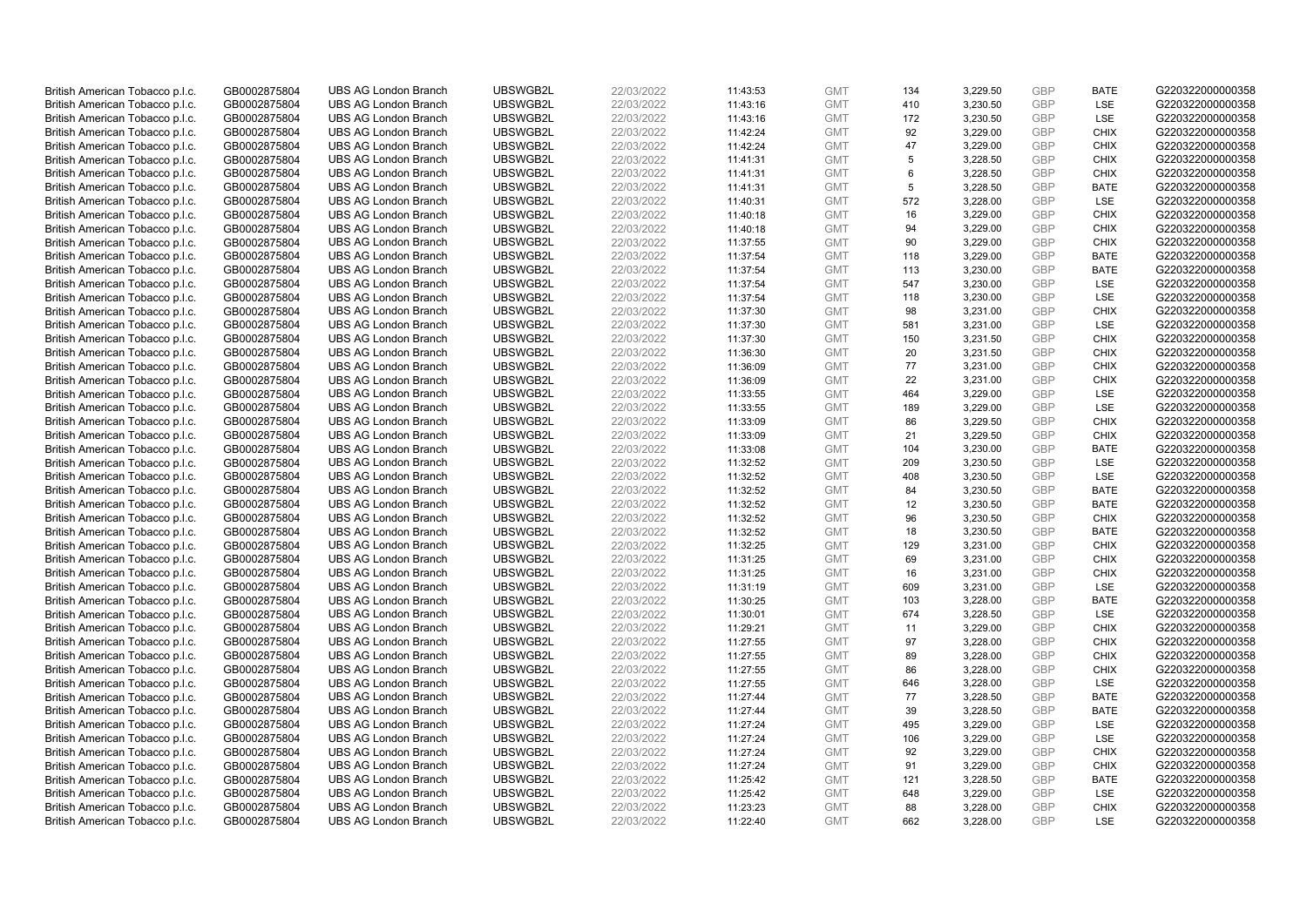| British American Tobacco p.l.c.                                    | GB0002875804                 | <b>UBS AG London Branch</b>                                | UBSWGB2L             | 22/03/2022               | 11:22:40             | <b>GMT</b>               | 107       | 3,229.00             | <b>GBP</b>        | <b>CHIX</b>                | G220322000000358                     |
|--------------------------------------------------------------------|------------------------------|------------------------------------------------------------|----------------------|--------------------------|----------------------|--------------------------|-----------|----------------------|-------------------|----------------------------|--------------------------------------|
| British American Tobacco p.l.c.                                    | GB0002875804                 | <b>UBS AG London Branch</b>                                | UBSWGB2L             | 22/03/2022               | 11:22:40             | <b>GMT</b>               | 124       | 3,230.00             | GBP               | <b>BATE</b>                | G220322000000358                     |
| British American Tobacco p.l.c.                                    | GB0002875804                 | <b>UBS AG London Branch</b>                                | UBSWGB2L             | 22/03/2022               | 11:22:36             | <b>GMT</b>               | 664       | 3,230.50             | GBP               | LSE                        | G220322000000358                     |
| British American Tobacco p.l.c.                                    | GB0002875804                 | <b>UBS AG London Branch</b>                                | UBSWGB2L             | 22/03/2022               | 11:22:36             | <b>GMT</b>               | 97        | 3,230.50             | <b>GBP</b>        | <b>CHIX</b>                | G220322000000358                     |
| British American Tobacco p.l.c.                                    | GB0002875804                 | <b>UBS AG London Branch</b>                                | UBSWGB2L             | 22/03/2022               | 11:22:36             | <b>GMT</b>               | 104       | 3,230.50             | GBP               | <b>CHIX</b>                | G220322000000358                     |
| British American Tobacco p.l.c.                                    | GB0002875804                 | <b>UBS AG London Branch</b>                                | UBSWGB2L             | 22/03/2022               | 11:21:11             | <b>GMT</b>               | 37        | 3,230.00             | <b>GBP</b>        | <b>CHIX</b>                | G220322000000358                     |
| British American Tobacco p.l.c.                                    | GB0002875804                 | <b>UBS AG London Branch</b>                                | UBSWGB2L             | 22/03/2022               | 11:21:06             | <b>GMT</b>               | 21        | 3,230.50             | GBP               | <b>CHIX</b>                | G220322000000358                     |
| British American Tobacco p.l.c.                                    | GB0002875804                 | <b>UBS AG London Branch</b>                                | UBSWGB2L             | 22/03/2022               | 11:21:06             | <b>GMT</b>               | 78        | 3,230.50             | <b>GBP</b>        | <b>CHIX</b>                | G220322000000358                     |
| British American Tobacco p.l.c.                                    | GB0002875804                 | <b>UBS AG London Branch</b>                                | UBSWGB2L             | 22/03/2022               | 11:20:22             | <b>GMT</b>               | 677       | 3,229.50             | GBP               | LSE                        | G220322000000358                     |
| British American Tobacco p.l.c.                                    | GB0002875804                 | <b>UBS AG London Branch</b>                                | UBSWGB2L             | 22/03/2022               | 11:20:04             | <b>GMT</b>               | 120       | 3,229.50             | <b>GBP</b>        | <b>BATE</b>                | G220322000000358                     |
| British American Tobacco p.l.c.                                    | GB0002875804                 | <b>UBS AG London Branch</b>                                | UBSWGB2L             | 22/03/2022               | 11:19:58             | <b>GMT</b>               | 110       | 3.230.00             | GBP               | <b>BATE</b>                | G220322000000358                     |
| British American Tobacco p.l.c.                                    | GB0002875804                 | <b>UBS AG London Branch</b>                                | UBSWGB2L             | 22/03/2022               | 11:19:06             | <b>GMT</b>               | 94        | 3,230.50             | <b>GBP</b>        | <b>CHIX</b>                | G220322000000358                     |
| British American Tobacco p.l.c.                                    | GB0002875804                 | <b>UBS AG London Branch</b>                                | UBSWGB2L             | 22/03/2022               | 11:19:06             | <b>GMT</b>               | 553       | 3,230.50             | GBP               | LSE                        | G220322000000358                     |
| British American Tobacco p.l.c.                                    | GB0002875804                 | <b>UBS AG London Branch</b>                                | UBSWGB2L             | 22/03/2022               | 11:18:10             | <b>GMT</b>               | 118       | 3,230.50             | <b>GBP</b><br>GBP | <b>BATE</b><br><b>LSE</b>  | G220322000000358                     |
| British American Tobacco p.l.c.                                    | GB0002875804                 | <b>UBS AG London Branch</b>                                | UBSWGB2L             | 22/03/2022               | 11:18:04             | <b>GMT</b>               | 333       | 3,231.00             |                   |                            | G220322000000358                     |
| British American Tobacco p.l.c.                                    | GB0002875804                 | <b>UBS AG London Branch</b>                                | UBSWGB2L             | 22/03/2022               | 11:18:04             | <b>GMT</b>               | 236       | 3,231.00             | GBP<br>GBP        | LSE                        | G220322000000358                     |
| British American Tobacco p.l.c.                                    | GB0002875804                 | <b>UBS AG London Branch</b>                                | UBSWGB2L             | 22/03/2022               | 11:17:40             | <b>GMT</b>               | 44        | 3,231.50             |                   | <b>CHIX</b>                | G220322000000358                     |
| British American Tobacco p.l.c.                                    | GB0002875804                 | <b>UBS AG London Branch</b>                                | UBSWGB2L             | 22/03/2022               | 11:17:26             | <b>GMT</b>               | 5         | 3,231.50             | <b>GBP</b>        | <b>CHIX</b>                | G220322000000358                     |
| British American Tobacco p.l.c.                                    | GB0002875804                 | <b>UBS AG London Branch</b>                                | UBSWGB2L             | 22/03/2022               | 11:16:38             | <b>GMT</b>               | 200       | 3,231.00             | <b>GBP</b>        | <b>LSE</b>                 | G220322000000358                     |
| British American Tobacco p.l.c.                                    | GB0002875804                 | <b>UBS AG London Branch</b>                                | UBSWGB2L             | 22/03/2022               | 11:16:24             | <b>GMT</b>               | 32        | 3,231.50             | <b>GBP</b>        | <b>CHIX</b>                | G220322000000358                     |
| British American Tobacco p.l.c.                                    | GB0002875804                 | <b>UBS AG London Branch</b>                                | UBSWGB2L<br>UBSWGB2L | 22/03/2022<br>22/03/2022 | 11:16:24<br>11:16:09 | <b>GMT</b>               | 68<br>560 | 3,231.50<br>3,232.50 | <b>GBP</b><br>GBP | <b>CHIX</b><br>LSE         | G220322000000358<br>G220322000000358 |
| British American Tobacco p.l.c.                                    | GB0002875804                 | <b>UBS AG London Branch</b>                                |                      |                          |                      | <b>GMT</b>               |           |                      | <b>GBP</b>        |                            |                                      |
| British American Tobacco p.l.c.<br>British American Tobacco p.l.c. | GB0002875804<br>GB0002875804 | <b>UBS AG London Branch</b><br><b>UBS AG London Branch</b> | UBSWGB2L<br>UBSWGB2L | 22/03/2022<br>22/03/2022 | 11:16:09             | <b>GMT</b><br><b>GMT</b> | 81<br>100 | 3,232.50<br>3.232.50 | GBP               | <b>CHIX</b><br><b>BATE</b> | G220322000000358<br>G220322000000358 |
|                                                                    |                              | <b>UBS AG London Branch</b>                                | UBSWGB2L             | 22/03/2022               | 11:16:09             |                          | 81        | 3,232.50             | <b>GBP</b>        | <b>CHIX</b>                |                                      |
| British American Tobacco p.l.c.<br>British American Tobacco p.l.c. | GB0002875804<br>GB0002875804 | <b>UBS AG London Branch</b>                                | UBSWGB2L             | 22/03/2022               | 11:16:09<br>11:16:09 | <b>GMT</b><br><b>GMT</b> | 13        | 3,232.50             | GBP               | <b>BATE</b>                | G220322000000358<br>G220322000000358 |
| British American Tobacco p.l.c.                                    | GB0002875804                 | <b>UBS AG London Branch</b>                                | UBSWGB2L             | 22/03/2022               | 11:15:09             | <b>GMT</b>               | 85        | 3,232.50             | <b>GBP</b>        | <b>CHIX</b>                | G220322000000358                     |
| British American Tobacco p.l.c.                                    | GB0002875804                 | <b>UBS AG London Branch</b>                                | UBSWGB2L             | 22/03/2022               | 11:15:08             | <b>GMT</b>               | 102       | 3,233.00             | GBP               | <b>BATE</b>                | G220322000000358                     |
| British American Tobacco p.l.c.                                    | GB0002875804                 | <b>UBS AG London Branch</b>                                | UBSWGB2L             | 22/03/2022               | 11:15:08             | <b>GMT</b>               | 101       | 3,233.50             | <b>GBP</b>        | <b>CHIX</b>                | G220322000000358                     |
| British American Tobacco p.l.c.                                    | GB0002875804                 | <b>UBS AG London Branch</b>                                | UBSWGB2L             | 22/03/2022               | 11:15:08             | <b>GMT</b>               | 3         | 3,233.50             | GBP               | <b>CHIX</b>                | G220322000000358                     |
| British American Tobacco p.l.c.                                    | GB0002875804                 | <b>UBS AG London Branch</b>                                | UBSWGB2L             | 22/03/2022               | 11:15:08             | <b>GMT</b>               | 79        | 3,233.50             | <b>GBP</b>        | <b>LSE</b>                 | G220322000000358                     |
| British American Tobacco p.l.c.                                    | GB0002875804                 | <b>UBS AG London Branch</b>                                | UBSWGB2L             | 22/03/2022               | 11:15:08             | <b>GMT</b>               | 497       | 3,233.50             | GBP               | <b>LSE</b>                 | G220322000000358                     |
| British American Tobacco p.l.c.                                    | GB0002875804                 | <b>UBS AG London Branch</b>                                | UBSWGB2L             | 22/03/2022               | 11:14:02             | <b>GMT</b>               | 359       | 3,230.00             | <b>GBP</b>        | LSE                        | G220322000000358                     |
| British American Tobacco p.l.c.                                    | GB0002875804                 | <b>UBS AG London Branch</b>                                | UBSWGB2L             | 22/03/2022               | 11:14:02             | <b>GMT</b>               | 220       | 3,230.00             | <b>GBP</b>        | LSE                        | G220322000000358                     |
| British American Tobacco p.l.c.                                    | GB0002875804                 | <b>UBS AG London Branch</b>                                | UBSWGB2L             | 22/03/2022               | 11:13:24             | <b>GMT</b>               | 114       | 3,230.00             | <b>GBP</b>        | <b>CHIX</b>                | G220322000000358                     |
| British American Tobacco p.l.c.                                    | GB0002875804                 | <b>UBS AG London Branch</b>                                | UBSWGB2L             | 22/03/2022               | 11:13:24             | <b>GMT</b>               | 115       | 3,230.00             | <b>GBP</b>        | <b>BATE</b>                | G220322000000358                     |
| British American Tobacco p.l.c.                                    | GB0002875804                 | <b>UBS AG London Branch</b>                                | UBSWGB2L             | 22/03/2022               | 11:13:24             | <b>GMT</b>               | 142       | 3,230.00             | <b>GBP</b>        | <b>CHIX</b>                | G220322000000358                     |
| British American Tobacco p.l.c.                                    | GB0002875804                 | <b>UBS AG London Branch</b>                                | UBSWGB2L             | 22/03/2022               | 11:13:23             | <b>GMT</b>               | 617       | 3,230.50             | <b>GBP</b>        | LSE                        | G220322000000358                     |
| British American Tobacco p.l.c.                                    | GB0002875804                 | <b>UBS AG London Branch</b>                                | UBSWGB2L             | 22/03/2022               | 11:10:49             | <b>GMT</b>               | 100       | 3,229.00             | <b>GBP</b>        | <b>CHIX</b>                | G220322000000358                     |
| British American Tobacco p.l.c.                                    | GB0002875804                 | <b>UBS AG London Branch</b>                                | UBSWGB2L             | 22/03/2022               | 11:10:24             | <b>GMT</b>               | 109       | 3,230.00             | <b>GBP</b>        | <b>BATE</b>                | G220322000000358                     |
| British American Tobacco p.l.c.                                    | GB0002875804                 | <b>UBS AG London Branch</b>                                | UBSWGB2L             | 22/03/2022               | 11:10:24             | <b>GMT</b>               | 217       | 3,230.50             | GBP               | <b>CHIX</b>                | G220322000000358                     |
| British American Tobacco p.l.c.                                    | GB0002875804                 | <b>UBS AG London Branch</b>                                | UBSWGB2L             | 22/03/2022               | 11:10:24             | <b>GMT</b>               | 20        | 3,230.50             | <b>GBP</b>        | <b>CHIX</b>                | G220322000000358                     |
| British American Tobacco p.l.c.                                    | GB0002875804                 | <b>UBS AG London Branch</b>                                | UBSWGB2L             | 22/03/2022               | 11:10:24             | <b>GMT</b>               | 614       | 3,230.50             | <b>GBP</b>        | LSE                        | G220322000000358                     |
| British American Tobacco p.l.c.                                    | GB0002875804                 | <b>UBS AG London Branch</b>                                | UBSWGB2L             | 22/03/2022               | 11:08:01             | <b>GMT</b>               | 120       | 3,229.50             | <b>GBP</b>        | <b>BATE</b>                | G220322000000358                     |
| British American Tobacco p.l.c.                                    | GB0002875804                 | <b>UBS AG London Branch</b>                                | UBSWGB2L             | 22/03/2022               | 11:08:01             | <b>GMT</b>               | 649       | 3,229.50             | <b>GBP</b>        | LSE                        | G220322000000358                     |
| British American Tobacco p.l.c.                                    | GB0002875804                 | <b>UBS AG London Branch</b>                                | UBSWGB2L             | 22/03/2022               | 11:07:49             | <b>GMT</b>               | 35        | 3,230.00             | <b>GBP</b>        | <b>CHIX</b>                | G220322000000358                     |
| British American Tobacco p.l.c.                                    | GB0002875804                 | <b>UBS AG London Branch</b>                                | UBSWGB2L             | 22/03/2022               | 11:07:49             | <b>GMT</b>               | 64        | 3,230.00             | <b>GBP</b>        | <b>CHIX</b>                | G220322000000358                     |
| British American Tobacco p.l.c.                                    | GB0002875804                 | <b>UBS AG London Branch</b>                                | UBSWGB2L             | 22/03/2022               | 11:07:04             | <b>GMT</b>               | 34        | 3,230.00             | <b>GBP</b>        | <b>BATE</b>                | G220322000000358                     |
| British American Tobacco p.l.c.                                    | GB0002875804                 | <b>UBS AG London Branch</b>                                | UBSWGB2L             | 22/03/2022               | 11:07:04             | <b>GMT</b>               | 78        | 3,230.00             | <b>GBP</b>        | <b>BATE</b>                | G220322000000358                     |
| British American Tobacco p.l.c.                                    | GB0002875804                 | <b>UBS AG London Branch</b>                                | UBSWGB2L             | 22/03/2022               | 11:07:04             | <b>GMT</b>               | 87        | 3,230.00             | <b>GBP</b>        | <b>CHIX</b>                | G220322000000358                     |
| British American Tobacco p.l.c.                                    | GB0002875804                 | <b>UBS AG London Branch</b>                                | UBSWGB2L             | 22/03/2022               | 11:07:03             | <b>GMT</b>               | 93        | 3,230.50             | GBP               | <b>CHIX</b>                | G220322000000358                     |
| British American Tobacco p.l.c.                                    | GB0002875804                 | <b>UBS AG London Branch</b>                                | UBSWGB2L             | 22/03/2022               | 11:07:03             | <b>GMT</b>               | 607       | 3,231.00             | <b>GBP</b>        | LSE                        | G220322000000358                     |
| British American Tobacco p.l.c.                                    | GB0002875804                 | <b>UBS AG London Branch</b>                                | UBSWGB2L             | 22/03/2022               | 11:04:52             | <b>GMT</b>               | 667       | 3,227.50             | <b>GBP</b>        | <b>LSE</b>                 | G220322000000358                     |
| British American Tobacco p.l.c.                                    | GB0002875804                 | <b>UBS AG London Branch</b>                                | UBSWGB2L             | 22/03/2022               | 11:04:19             | <b>GMT</b>               | 116       | 3.227.00             | GBP               | <b>BATE</b>                | G220322000000358                     |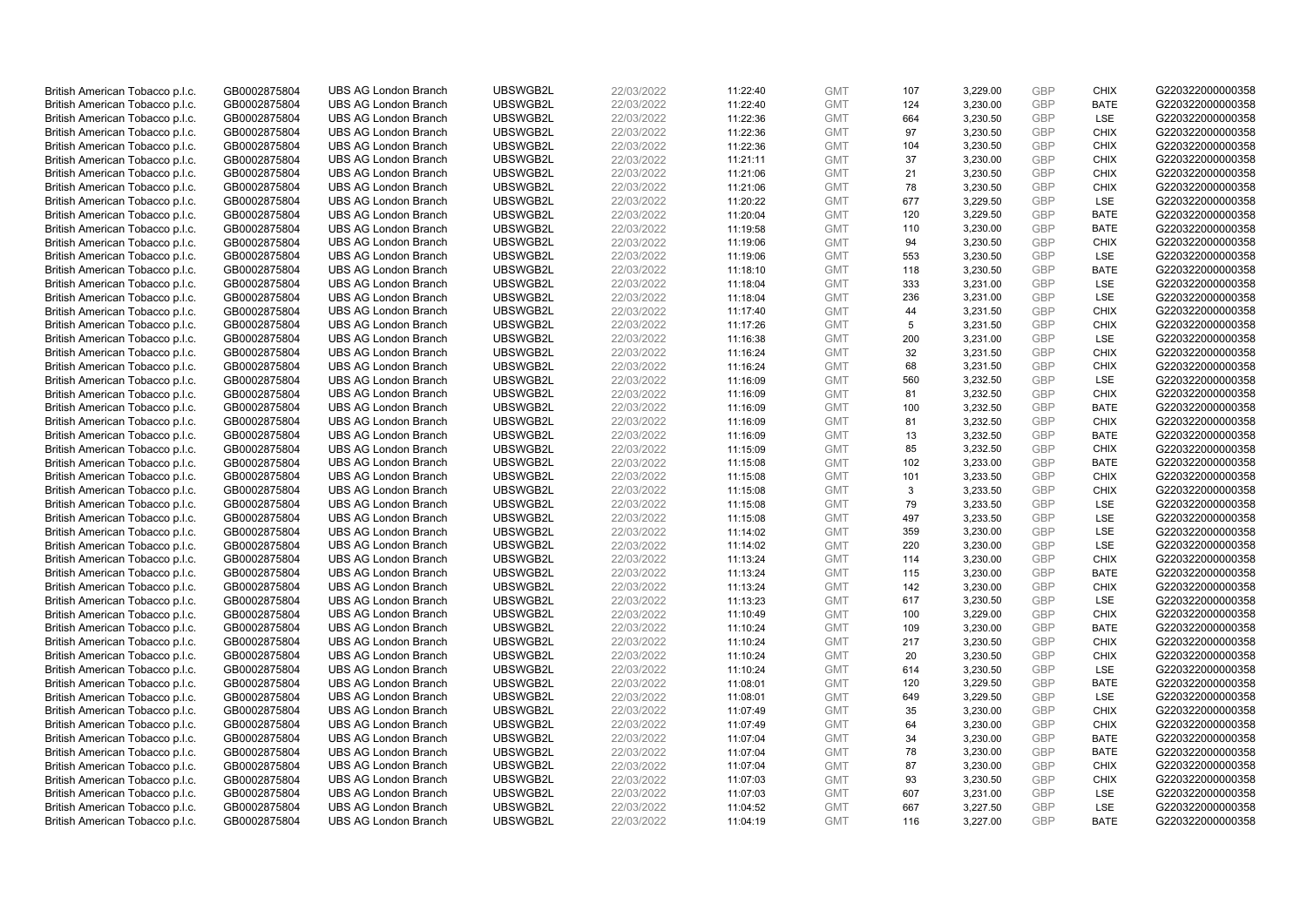| British American Tobacco p.l.c. | GB0002875804 | <b>UBS AG London Branch</b> | UBSWGB2L | 22/03/2022 | 11:04:19 | <b>GMT</b> | 105            | 3,227.00 | <b>GBP</b> | <b>CHIX</b> | G220322000000358 |
|---------------------------------|--------------|-----------------------------|----------|------------|----------|------------|----------------|----------|------------|-------------|------------------|
| British American Tobacco p.l.c. | GB0002875804 | <b>UBS AG London Branch</b> | UBSWGB2L | 22/03/2022 | 11:04:19 | <b>GMT</b> | 627            | 3,228.00 | GBP        | LSE         | G220322000000358 |
| British American Tobacco p.l.c. | GB0002875804 | <b>UBS AG London Branch</b> | UBSWGB2L | 22/03/2022 | 11:04:19 | <b>GMT</b> | 99             | 3,228.00 | GBP        | <b>CHIX</b> | G220322000000358 |
| British American Tobacco p.l.c. | GB0002875804 | <b>UBS AG London Branch</b> | UBSWGB2L | 22/03/2022 | 11:04:19 | <b>GMT</b> | 124            | 3,228.00 | <b>GBP</b> | <b>BATE</b> | G220322000000358 |
| British American Tobacco p.l.c. | GB0002875804 | <b>UBS AG London Branch</b> | UBSWGB2L | 22/03/2022 | 11:03:12 | <b>GMT</b> | 574            | 3,227.00 | GBP        | LSE         | G220322000000358 |
| British American Tobacco p.l.c. | GB0002875804 | <b>UBS AG London Branch</b> | UBSWGB2L | 22/03/2022 | 11:01:41 | <b>GMT</b> | 84             | 3,224.50 | <b>GBP</b> | <b>CHIX</b> | G220322000000358 |
| British American Tobacco p.l.c. | GB0002875804 | <b>UBS AG London Branch</b> | UBSWGB2L | 22/03/2022 | 11:01:41 | <b>GMT</b> | 550            | 3,224.50 | GBP        | LSE         | G220322000000358 |
| British American Tobacco p.l.c. | GB0002875804 | <b>UBS AG London Branch</b> | UBSWGB2L | 22/03/2022 | 11:01:31 | <b>GMT</b> | 91             | 3,225.00 | <b>GBP</b> | <b>CHIX</b> | G220322000000358 |
| British American Tobacco p.l.c. | GB0002875804 | <b>UBS AG London Branch</b> | UBSWGB2L | 22/03/2022 | 11:00:41 | <b>GMT</b> | 14             | 3,227.50 | GBP        | <b>CHIX</b> | G220322000000358 |
| British American Tobacco p.l.c. | GB0002875804 | <b>UBS AG London Branch</b> | UBSWGB2L | 22/03/2022 | 11:00:41 | <b>GMT</b> | 100            | 3,227.50 | <b>GBP</b> | <b>CHIX</b> | G220322000000358 |
| British American Tobacco p.l.c. | GB0002875804 | <b>UBS AG London Branch</b> | UBSWGB2L | 22/03/2022 | 11:00:41 | <b>GMT</b> | 612            | 3.227.50 | GBP        | <b>LSE</b>  | G220322000000358 |
| British American Tobacco p.l.c. | GB0002875804 | <b>UBS AG London Branch</b> | UBSWGB2L | 22/03/2022 | 11:00:22 | <b>GMT</b> | 89             | 3,228.00 | <b>GBP</b> | <b>CHIX</b> | G220322000000358 |
| British American Tobacco p.l.c. | GB0002875804 | <b>UBS AG London Branch</b> | UBSWGB2L | 22/03/2022 | 11:00:22 | <b>GMT</b> | 15             | 3,228.00 | <b>GBP</b> | <b>CHIX</b> | G220322000000358 |
| British American Tobacco p.l.c. | GB0002875804 | <b>UBS AG London Branch</b> | UBSWGB2L | 22/03/2022 | 11:00:22 | <b>GMT</b> | 71             | 3,228.00 | <b>GBP</b> | <b>CHIX</b> | G220322000000358 |
| British American Tobacco p.l.c. | GB0002875804 | <b>UBS AG London Branch</b> | UBSWGB2L | 22/03/2022 | 11:00:22 | <b>GMT</b> | 104            | 3,228.00 | GBP        | <b>BATE</b> | G220322000000358 |
| British American Tobacco p.l.c. | GB0002875804 | <b>UBS AG London Branch</b> | UBSWGB2L | 22/03/2022 | 10:59:51 | <b>GMT</b> | 574            | 3,229.00 | GBP        | LSE         | G220322000000358 |
| British American Tobacco p.l.c. | GB0002875804 | <b>UBS AG London Branch</b> | UBSWGB2L | 22/03/2022 | 10:59:19 | <b>GMT</b> | 78             | 3,227.50 | GBP        | <b>BATE</b> | G220322000000358 |
| British American Tobacco p.l.c. | GB0002875804 | <b>UBS AG London Branch</b> | UBSWGB2L | 22/03/2022 | 10:59:02 | <b>GMT</b> | 93             | 3,228.00 | GBP        | <b>CHIX</b> | G220322000000358 |
| British American Tobacco p.l.c. | GB0002875804 | <b>UBS AG London Branch</b> | UBSWGB2L | 22/03/2022 | 10:58:43 | <b>GMT</b> | 44             | 3,227.50 | <b>GBP</b> | <b>BATE</b> | G220322000000358 |
| British American Tobacco p.l.c. | GB0002875804 | <b>UBS AG London Branch</b> | UBSWGB2L | 22/03/2022 | 10:57:45 | <b>GMT</b> | 663            | 3,228.00 | <b>GBP</b> | LSE         | G220322000000358 |
| British American Tobacco p.l.c. | GB0002875804 | <b>UBS AG London Branch</b> | UBSWGB2L | 22/03/2022 | 10:57:45 | <b>GMT</b> | 13             | 3,228.00 | <b>GBP</b> | <b>BATE</b> | G220322000000358 |
| British American Tobacco p.l.c. | GB0002875804 | <b>UBS AG London Branch</b> | UBSWGB2L | 22/03/2022 | 10:57:45 | <b>GMT</b> | 100            | 3,228.00 | GBP        | <b>BATE</b> | G220322000000358 |
| British American Tobacco p.l.c. | GB0002875804 | <b>UBS AG London Branch</b> | UBSWGB2L | 22/03/2022 | 10:57:45 | <b>GMT</b> | 99             | 3,228.00 | <b>GBP</b> | <b>CHIX</b> | G220322000000358 |
| British American Tobacco p.l.c. | GB0002875804 | <b>UBS AG London Branch</b> | UBSWGB2L | 22/03/2022 | 10:55:58 | <b>GMT</b> | 83             | 3,228.50 | GBP        | <b>CHIX</b> | G220322000000358 |
| British American Tobacco p.l.c. | GB0002875804 | <b>UBS AG London Branch</b> | UBSWGB2L | 22/03/2022 | 10:55:58 | <b>GMT</b> | $\overline{1}$ | 3,228.50 | <b>GBP</b> | <b>CHIX</b> | G220322000000358 |
| British American Tobacco p.l.c. | GB0002875804 | <b>UBS AG London Branch</b> | UBSWGB2L | 22/03/2022 | 10:55:58 | <b>GMT</b> | 632            | 3,228.50 | GBP        | LSE         | G220322000000358 |
| British American Tobacco p.l.c. | GB0002875804 | <b>UBS AG London Branch</b> | UBSWGB2L | 22/03/2022 | 10:55:58 | <b>GMT</b> | 119            | 3,228.50 | <b>GBP</b> | <b>CHIX</b> | G220322000000358 |
| British American Tobacco p.l.c. | GB0002875804 | <b>UBS AG London Branch</b> | UBSWGB2L | 22/03/2022 | 10:54:25 | <b>GMT</b> | 104            | 3,227.00 | GBP        | <b>BATE</b> | G220322000000358 |
| British American Tobacco p.l.c. | GB0002875804 | <b>UBS AG London Branch</b> | UBSWGB2L | 22/03/2022 | 10:54:24 | <b>GMT</b> | 622            | 3,228.00 | <b>GBP</b> | LSE         | G220322000000358 |
| British American Tobacco p.l.c. | GB0002875804 | <b>UBS AG London Branch</b> | UBSWGB2L | 22/03/2022 | 10:54:24 | <b>GMT</b> | 16             | 3,228.00 | GBP        | LSE         | G220322000000358 |
| British American Tobacco p.l.c. | GB0002875804 | <b>UBS AG London Branch</b> | UBSWGB2L | 22/03/2022 | 10:52:52 | <b>GMT</b> | 94             | 3,226.50 | <b>GBP</b> | <b>CHIX</b> | G220322000000358 |
| British American Tobacco p.l.c. | GB0002875804 | <b>UBS AG London Branch</b> | UBSWGB2L | 22/03/2022 | 10:52:45 | <b>GMT</b> | 90             | 3,228.50 | GBP        | CHIX        | G220322000000358 |
| British American Tobacco p.l.c. | GB0002875804 | <b>UBS AG London Branch</b> | UBSWGB2L | 22/03/2022 | 10:52:44 | <b>GMT</b> | 648            | 3,229.00 | <b>GBP</b> | LSE         | G220322000000358 |
| British American Tobacco p.l.c. | GB0002875804 | <b>UBS AG London Branch</b> | UBSWGB2L | 22/03/2022 | 10:52:44 | <b>GMT</b> | 119            | 3,229.00 | <b>GBP</b> | <b>BATE</b> | G220322000000358 |
| British American Tobacco p.l.c. | GB0002875804 | <b>UBS AG London Branch</b> | UBSWGB2L | 22/03/2022 | 10:52:44 | <b>GMT</b> | 86             | 3,229.50 | <b>GBP</b> | <b>CHIX</b> | G220322000000358 |
| British American Tobacco p.l.c. | GB0002875804 | <b>UBS AG London Branch</b> | UBSWGB2L | 22/03/2022 | 10:51:44 | <b>GMT</b> | 89             | 3,229.50 | <b>GBP</b> | <b>CHIX</b> | G220322000000358 |
| British American Tobacco p.l.c. | GB0002875804 | <b>UBS AG London Branch</b> | UBSWGB2L | 22/03/2022 | 10:51:25 | <b>GMT</b> | 638            | 3,230.00 | <b>GBP</b> | <b>LSE</b>  | G220322000000358 |
| British American Tobacco p.l.c. | GB0002875804 | <b>UBS AG London Branch</b> | UBSWGB2L | 22/03/2022 | 10:50:04 | <b>GMT</b> | 30             | 3,230.00 | <b>GBP</b> | <b>BATE</b> | G220322000000358 |
| British American Tobacco p.l.c. | GB0002875804 | <b>UBS AG London Branch</b> | UBSWGB2L | 22/03/2022 | 10:50:04 | <b>GMT</b> | 23             | 3,230.00 | <b>GBP</b> | <b>BATE</b> | G220322000000358 |
| British American Tobacco p.l.c. | GB0002875804 | <b>UBS AG London Branch</b> | UBSWGB2L | 22/03/2022 | 10:50:04 | <b>GMT</b> | 33             | 3,230.00 | <b>GBP</b> | <b>BATE</b> | G220322000000358 |
| British American Tobacco p.l.c. | GB0002875804 | <b>UBS AG London Branch</b> | UBSWGB2L | 22/03/2022 | 10:50:04 | <b>GMT</b> | 24             | 3,230.00 | <b>GBP</b> | <b>BATE</b> | G220322000000358 |
| British American Tobacco p.l.c. | GB0002875804 | <b>UBS AG London Branch</b> | UBSWGB2L | 22/03/2022 | 10:50:04 | <b>GMT</b> | 99             | 3,230.00 | <b>GBP</b> | <b>CHIX</b> | G220322000000358 |
| British American Tobacco p.l.c. | GB0002875804 | <b>UBS AG London Branch</b> | UBSWGB2L | 22/03/2022 | 10:50:04 | <b>GMT</b> | 138            | 3,230.50 | <b>GBP</b> | LSE         | G220322000000358 |
| British American Tobacco p.l.c. | GB0002875804 | <b>UBS AG London Branch</b> | UBSWGB2L | 22/03/2022 | 10:50:04 | <b>GMT</b> | 335            | 3,230.50 | <b>GBP</b> | LSE         | G220322000000358 |
| British American Tobacco p.l.c. | GB0002875804 | <b>UBS AG London Branch</b> | UBSWGB2L | 22/03/2022 | 10:50:02 | <b>GMT</b> | 69             | 3,230.50 | <b>GBP</b> | LSE         | G220322000000358 |
| British American Tobacco p.l.c. | GB0002875804 | <b>UBS AG London Branch</b> | UBSWGB2L | 22/03/2022 | 10:49:53 | <b>GMT</b> | 141            | 3,230.50 | <b>GBP</b> | LSE         | G220322000000358 |
| British American Tobacco p.l.c. | GB0002875804 | <b>UBS AG London Branch</b> | UBSWGB2L | 22/03/2022 | 10:48:05 | <b>GMT</b> | 87             | 3,231.00 | <b>GBP</b> | <b>CHIX</b> | G220322000000358 |
| British American Tobacco p.l.c. | GB0002875804 | <b>UBS AG London Branch</b> | UBSWGB2L | 22/03/2022 | 10:48:05 | <b>GMT</b> | 45             | 3,231.50 | <b>GBP</b> | <b>BATE</b> | G220322000000358 |
| British American Tobacco p.l.c. | GB0002875804 | <b>UBS AG London Branch</b> | UBSWGB2L | 22/03/2022 | 10:48:03 | <b>GMT</b> | 55             | 3,231.50 | <b>GBP</b> | <b>BATE</b> | G220322000000358 |
| British American Tobacco p.l.c. | GB0002875804 | <b>UBS AG London Branch</b> | UBSWGB2L | 22/03/2022 | 10:48:01 | <b>GMT</b> | 56             | 3,232.00 | <b>GBP</b> | <b>BATE</b> | G220322000000358 |
| British American Tobacco p.l.c. | GB0002875804 | <b>UBS AG London Branch</b> | UBSWGB2L | 22/03/2022 | 10:48:01 | <b>GMT</b> | 254            | 3,232.00 | GBP        | <b>BATE</b> | G220322000000358 |
| British American Tobacco p.l.c. | GB0002875804 | <b>UBS AG London Branch</b> | UBSWGB2L | 22/03/2022 | 10:47:34 | <b>GMT</b> | 84             | 3,232.00 | <b>GBP</b> | <b>CHIX</b> | G220322000000358 |
| British American Tobacco p.l.c. | GB0002875804 | <b>UBS AG London Branch</b> | UBSWGB2L | 22/03/2022 | 10:47:34 | <b>GMT</b> | 102            | 3,232.00 | <b>GBP</b> | <b>CHIX</b> | G220322000000358 |
| British American Tobacco p.l.c. | GB0002875804 | <b>UBS AG London Branch</b> | UBSWGB2L | 22/03/2022 | 10:47:19 | <b>GMT</b> | 96             | 3.233.00 | GBP        | CHIX        | G220322000000358 |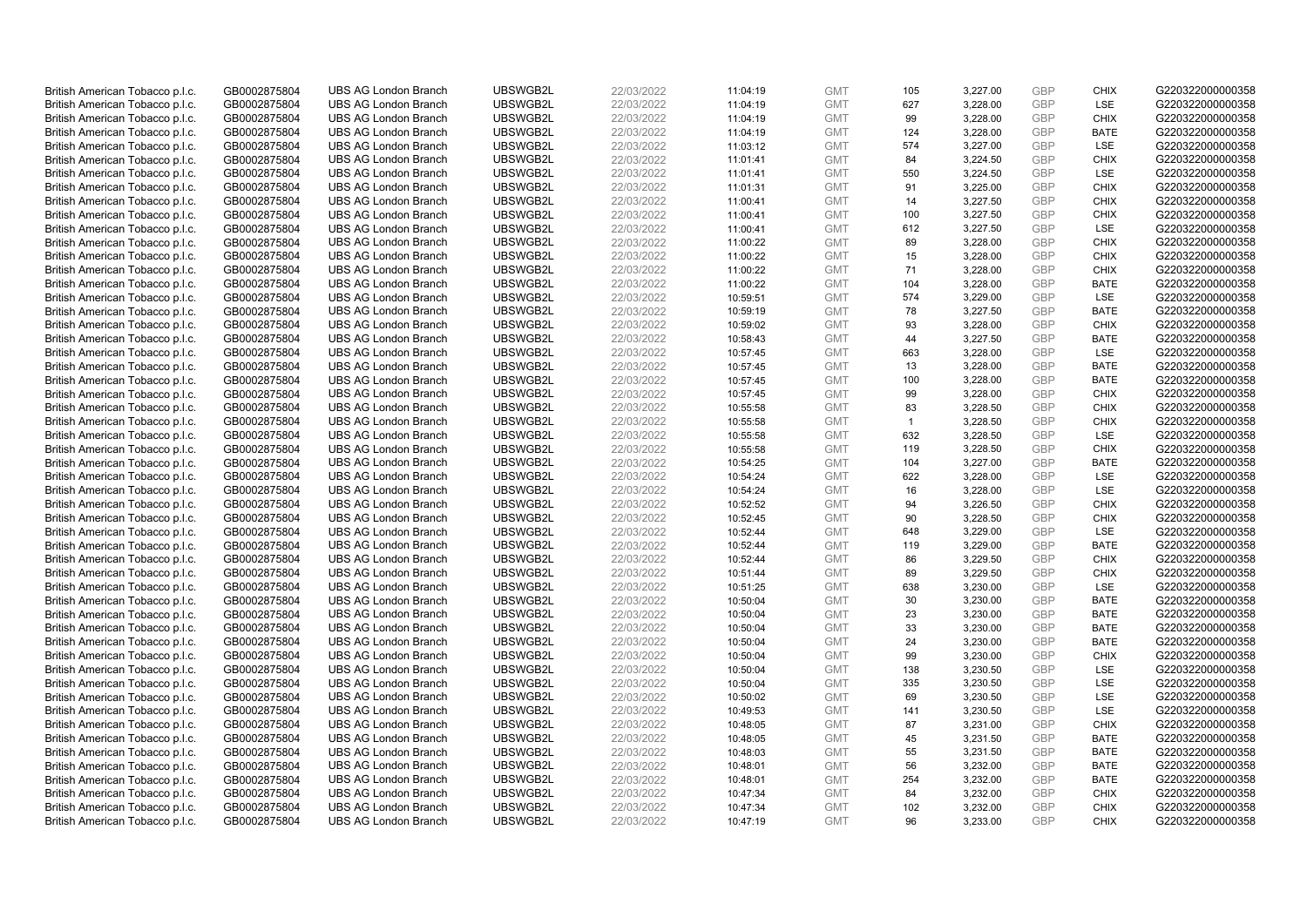| British American Tobacco p.l.c. | GB0002875804 | <b>UBS AG London Branch</b>                                | UBSWGB2L             | 22/03/2022 | 10:46:43 | <b>GMT</b>               | 560            | 3,232.50             | <b>GBP</b>               | LSE                        | G220322000000358                     |
|---------------------------------|--------------|------------------------------------------------------------|----------------------|------------|----------|--------------------------|----------------|----------------------|--------------------------|----------------------------|--------------------------------------|
|                                 |              |                                                            |                      |            |          |                          |                |                      | GBP                      | <b>CHIX</b>                |                                      |
| British American Tobacco p.l.c. | GB0002875804 | <b>UBS AG London Branch</b>                                | UBSWGB2L             | 22/03/2022 | 10:45:56 | <b>GMT</b>               | 99             | 3,232.50             |                          |                            | G220322000000358                     |
| British American Tobacco p.l.c. | GB0002875804 | <b>UBS AG London Branch</b>                                | UBSWGB2L             | 22/03/2022 | 10:45:34 | <b>GMT</b>               | 603            | 3,232.00             | <b>GBP</b>               | LSE                        | G220322000000358                     |
| British American Tobacco p.l.c. | GB0002875804 | <b>UBS AG London Branch</b>                                | UBSWGB2L             | 22/03/2022 | 10:44:42 | <b>GMT</b>               | 548            | 3,231.00             | <b>GBP</b>               | LSE                        | G220322000000358                     |
| British American Tobacco p.l.c. | GB0002875804 | <b>UBS AG London Branch</b>                                | UBSWGB2L             | 22/03/2022 | 10:43:48 | <b>GMT</b>               | 674            | 3,230.00             | <b>GBP</b>               | LSE                        | G220322000000358                     |
| British American Tobacco p.l.c. | GB0002875804 | <b>UBS AG London Branch</b>                                | UBSWGB2L             | 22/03/2022 | 10:43:48 | <b>GMT</b>               | 70             | 3,230.00             | <b>GBP</b>               | <b>CHIX</b>                | G220322000000358                     |
| British American Tobacco p.l.c. | GB0002875804 | <b>UBS AG London Branch</b>                                | UBSWGB2L             | 22/03/2022 | 10:43:48 | <b>GMT</b>               | 25             | 3,230.00             | <b>GBP</b>               | <b>CHIX</b>                | G220322000000358                     |
| British American Tobacco p.l.c. | GB0002875804 | <b>UBS AG London Branch</b>                                | UBSWGB2L             | 22/03/2022 | 10:43:41 | <b>GMT</b>               | 63             | 3,230.50             | <b>GBP</b>               | <b>CHIX</b>                | G220322000000358                     |
| British American Tobacco p.l.c. | GB0002875804 | <b>UBS AG London Branch</b>                                | UBSWGB2L             | 22/03/2022 | 10:43:41 | <b>GMT</b>               | 31             | 3,230.50             | <b>GBP</b>               | <b>CHIX</b>                | G220322000000358                     |
| British American Tobacco p.l.c. | GB0002875804 | <b>UBS AG London Branch</b>                                | UBSWGB2L             | 22/03/2022 | 10:43:29 | <b>GMT</b>               | 608            | 3,230.00             | <b>GBP</b>               | LSE                        | G220322000000358                     |
| British American Tobacco p.l.c. | GB0002875804 | <b>UBS AG London Branch</b>                                | UBSWGB2L             | 22/03/2022 | 10:40:49 | <b>GMT</b>               | 99             | 3,228.50             | <b>GBP</b>               | <b>CHIX</b>                | G220322000000358                     |
| British American Tobacco p.l.c. | GB0002875804 | <b>UBS AG London Branch</b>                                | UBSWGB2L             | 22/03/2022 | 10:40:49 | <b>GMT</b>               | 560            | 3,229.00             | <b>GBP</b>               | LSE                        | G220322000000358                     |
| British American Tobacco p.l.c. | GB0002875804 | <b>UBS AG London Branch</b>                                | UBSWGB2L             | 22/03/2022 | 10:39:57 | <b>GMT</b>               | 105            | 3,229.50             | <b>GBP</b>               | <b>BATE</b>                | G220322000000358                     |
| British American Tobacco p.l.c. | GB0002875804 | <b>UBS AG London Branch</b>                                | UBSWGB2L             | 22/03/2022 | 10:39:57 | <b>GMT</b>               | 85             | 3,229.50             | <b>GBP</b>               | <b>CHIX</b>                | G220322000000358                     |
| British American Tobacco p.l.c. | GB0002875804 | <b>UBS AG London Branch</b>                                | UBSWGB2L             | 22/03/2022 | 10:39:57 | <b>GMT</b>               | 93             | 3,229.50             | <b>GBP</b>               | <b>CHIX</b>                | G220322000000358                     |
| British American Tobacco p.l.c. | GB0002875804 | <b>UBS AG London Branch</b>                                | UBSWGB2L             | 22/03/2022 | 10:39:41 | <b>GMT</b>               | 50             | 3,230.00             | <b>GBP</b>               | <b>BATE</b>                | G220322000000358                     |
| British American Tobacco p.l.c. | GB0002875804 | <b>UBS AG London Branch</b>                                | UBSWGB2L             | 22/03/2022 | 10:39:41 | <b>GMT</b>               | 54             | 3,230.00             | <b>GBP</b>               | <b>BATE</b>                | G220322000000358                     |
| British American Tobacco p.l.c. | GB0002875804 | <b>UBS AG London Branch</b>                                | UBSWGB2L             | 22/03/2022 | 10:38:54 | <b>GMT</b>               | $\overline{4}$ | 3,230.00             | <b>GBP</b>               | <b>BATE</b>                | G220322000000358                     |
| British American Tobacco p.l.c. | GB0002875804 | <b>UBS AG London Branch</b>                                | UBSWGB2L             | 22/03/2022 | 10:38:54 | <b>GMT</b>               | 649            | 3,230.50             | <b>GBP</b>               | <b>LSE</b>                 | G220322000000358                     |
| British American Tobacco p.l.c. | GB0002875804 | <b>UBS AG London Branch</b>                                | UBSWGB2L             | 22/03/2022 | 10:38:41 | <b>GMT</b>               | 93             | 3,231.00             | <b>GBP</b>               | <b>CHIX</b>                | G220322000000358                     |
| British American Tobacco p.l.c. | GB0002875804 | <b>UBS AG London Branch</b>                                | UBSWGB2L             | 22/03/2022 | 10:37:56 | <b>GMT</b>               | 3              | 3,231.00             | <b>GBP</b>               | <b>CHIX</b>                | G220322000000358                     |
| British American Tobacco p.l.c. | GB0002875804 | <b>UBS AG London Branch</b>                                | UBSWGB2L             | 22/03/2022 | 10:37:13 | <b>GMT</b>               | 395            | 3,230.00             | <b>GBP</b>               | LSE                        | G220322000000358                     |
| British American Tobacco p.l.c. | GB0002875804 | <b>UBS AG London Branch</b>                                | UBSWGB2L             | 22/03/2022 | 10:36:45 | <b>GMT</b>               | 93             | 3,230.00             | <b>GBP</b>               | <b>CHIX</b>                | G220322000000358                     |
| British American Tobacco p.l.c. | GB0002875804 | <b>UBS AG London Branch</b>                                | UBSWGB2L             | 22/03/2022 | 10:36:45 | <b>GMT</b>               | 117            | 3,230.00             | <b>GBP</b>               | <b>BATE</b>                | G220322000000358                     |
| British American Tobacco p.l.c. | GB0002875804 | <b>UBS AG London Branch</b>                                | UBSWGB2L             | 22/03/2022 | 10:36:45 | <b>GMT</b>               | 549            | 3,230.50             | <b>GBP</b>               | LSE                        | G220322000000358                     |
| British American Tobacco p.l.c. | GB0002875804 | <b>UBS AG London Branch</b>                                | UBSWGB2L             | 22/03/2022 | 10:35:29 | <b>GMT</b>               | 90             | 3,231.00             | <b>GBP</b>               | <b>CHIX</b>                | G220322000000358                     |
| British American Tobacco p.l.c. | GB0002875804 | <b>UBS AG London Branch</b>                                | UBSWGB2L             | 22/03/2022 | 10:35:29 | <b>GMT</b>               | 103            | 3,231.50             | <b>GBP</b>               | <b>BATE</b>                | G220322000000358                     |
| British American Tobacco p.l.c. | GB0002875804 | <b>UBS AG London Branch</b>                                | UBSWGB2L             | 22/03/2022 | 10:35:29 | <b>GMT</b>               | 5              | 3,231.50             | <b>GBP</b>               | <b>BATE</b>                | G220322000000358                     |
| British American Tobacco p.l.c. | GB0002875804 | <b>UBS AG London Branch</b>                                | UBSWGB2L             | 22/03/2022 | 10:35:29 | <b>GMT</b>               | 146            | 3,231.50             | <b>GBP</b>               | <b>CHIX</b>                | G220322000000358                     |
| British American Tobacco p.l.c. | GB0002875804 | <b>UBS AG London Branch</b>                                | UBSWGB2L             | 22/03/2022 | 10:35:29 | <b>GMT</b>               | 116            | 3,231.50             | <b>GBP</b>               | LSE                        | G220322000000358                     |
| British American Tobacco p.l.c. | GB0002875804 | <b>UBS AG London Branch</b>                                | UBSWGB2L             | 22/03/2022 | 10:35:29 | <b>GMT</b>               | 105            | 3,231.50             | <b>GBP</b>               | <b>BATE</b>                | G220322000000358                     |
| British American Tobacco p.l.c. | GB0002875804 | <b>UBS AG London Branch</b>                                | UBSWGB2L             | 22/03/2022 | 10:35:29 | <b>GMT</b>               | 505            | 3,231.50             | <b>GBP</b>               | <b>LSE</b>                 | G220322000000358                     |
| British American Tobacco p.l.c. | GB0002875804 | <b>UBS AG London Branch</b>                                | UBSWGB2L             | 22/03/2022 | 10:35:28 | <b>GMT</b>               | 109            | 3,232.50             | <b>GBP</b>               | <b>CHIX</b>                | G220322000000358                     |
|                                 |              |                                                            |                      |            |          |                          | 30             |                      |                          |                            |                                      |
| British American Tobacco p.l.c. | GB0002875804 | <b>UBS AG London Branch</b><br><b>UBS AG London Branch</b> | UBSWGB2L<br>UBSWGB2L | 22/03/2022 | 10:33:58 | <b>GMT</b><br><b>GMT</b> | 80             | 3,232.00<br>3,232.00 | <b>GBP</b><br><b>GBP</b> | <b>CHIX</b><br><b>CHIX</b> | G220322000000358<br>G220322000000358 |
| British American Tobacco p.l.c. | GB0002875804 |                                                            |                      | 22/03/2022 | 10:33:58 |                          |                |                      |                          |                            |                                      |
| British American Tobacco p.l.c. | GB0002875804 | <b>UBS AG London Branch</b>                                | UBSWGB2L             | 22/03/2022 | 10:33:58 | <b>GMT</b>               | 550            | 3,231.50             | <b>GBP</b>               | LSE                        | G220322000000358                     |
| British American Tobacco p.l.c. | GB0002875804 | <b>UBS AG London Branch</b>                                | UBSWGB2L             | 22/03/2022 | 10:32:41 | <b>GMT</b>               | 97             | 3,230.50             | <b>GBP</b>               | <b>CHIX</b>                | G220322000000358                     |
| British American Tobacco p.l.c. | GB0002875804 | <b>UBS AG London Branch</b>                                | UBSWGB2L             | 22/03/2022 | 10:31:20 | <b>GMT</b>               | 26             | 3,230.50             | <b>GBP</b>               | <b>BATE</b>                | G220322000000358                     |
| British American Tobacco p.l.c. | GB0002875804 | <b>UBS AG London Branch</b>                                | UBSWGB2L             | 22/03/2022 | 10:31:19 | <b>GMT</b>               | 77             | 3,230.50             | <b>GBP</b>               | <b>BATE</b>                | G220322000000358                     |
| British American Tobacco p.l.c. | GB0002875804 | <b>UBS AG London Branch</b>                                | UBSWGB2L             | 22/03/2022 | 10:31:19 | <b>GMT</b>               | 680            | 3,230.50             | <b>GBP</b>               | LSE                        | G220322000000358                     |
| British American Tobacco p.l.c. | GB0002875804 | <b>UBS AG London Branch</b>                                | UBSWGB2L             | 22/03/2022 | 10:31:18 | <b>GMT</b>               | 107            | 3,232.50             | <b>GBP</b>               | <b>BATE</b>                | G220322000000358                     |
| British American Tobacco p.l.c. | GB0002875804 | <b>UBS AG London Branch</b>                                | UBSWGB2L             | 22/03/2022 | 10:31:18 | <b>GMT</b>               | 88             | 3,232.50             | <b>GBP</b>               | <b>CHIX</b>                | G220322000000358                     |
| British American Tobacco p.l.c. | GB0002875804 | <b>UBS AG London Branch</b>                                | UBSWGB2L             | 22/03/2022 | 10:31:18 | <b>GMT</b>               | 595            | 3,232.50             | <b>GBP</b>               | LSE                        | G220322000000358                     |
| British American Tobacco p.l.c. | GB0002875804 | <b>UBS AG London Branch</b>                                | UBSWGB2L             | 22/03/2022 | 10:31:18 | <b>GMT</b>               | 97             | 3,232.50             | <b>GBP</b>               | <b>CHIX</b>                | G220322000000358                     |
| British American Tobacco p.l.c. | GB0002875804 | <b>UBS AG London Branch</b>                                | UBSWGB2L             | 22/03/2022 | 10:28:45 | <b>GMT</b>               | 641            | 3,232.50             | <b>GBP</b>               | LSE                        | G220322000000358                     |
| British American Tobacco p.l.c. | GB0002875804 | <b>UBS AG London Branch</b>                                | UBSWGB2L             | 22/03/2022 | 10:27:36 | <b>GMT</b>               | 54             | 3,232.50             | <b>GBP</b>               | <b>CHIX</b>                | G220322000000358                     |
| British American Tobacco p.l.c. | GB0002875804 | <b>UBS AG London Branch</b>                                | UBSWGB2L             | 22/03/2022 | 10:27:36 | <b>GMT</b>               | 42             | 3,232.50             | <b>GBP</b>               | <b>CHIX</b>                | G220322000000358                     |
| British American Tobacco p.l.c. | GB0002875804 | <b>UBS AG London Branch</b>                                | UBSWGB2L             | 22/03/2022 | 10:27:08 | <b>GMT</b>               | 114            | 3,234.00             | <b>GBP</b>               | <b>BATE</b>                | G220322000000358                     |
| British American Tobacco p.l.c. | GB0002875804 | <b>UBS AG London Branch</b>                                | UBSWGB2L             | 22/03/2022 | 10:27:00 | <b>GMT</b>               | 658            | 3,234.50             | <b>GBP</b>               | LSE                        | G220322000000358                     |
| British American Tobacco p.l.c. | GB0002875804 | <b>UBS AG London Branch</b>                                | UBSWGB2L             | 22/03/2022 | 10:26:50 | <b>GMT</b>               | 36             | 3,235.00             | <b>GBP</b>               | <b>LSE</b>                 | G220322000000358                     |
| British American Tobacco p.l.c. | GB0002875804 | <b>UBS AG London Branch</b>                                | UBSWGB2L             | 22/03/2022 | 10:26:45 | <b>GMT</b>               | 57             | 3,235.00             | <b>GBP</b>               | <b>CHIX</b>                | G220322000000358                     |
| British American Tobacco p.l.c. | GB0002875804 | <b>UBS AG London Branch</b>                                | UBSWGB2L             | 22/03/2022 | 10:26:45 | <b>GMT</b>               | 89             | 3,235.00             | <b>GBP</b>               | <b>CHIX</b>                | G220322000000358                     |
| British American Tobacco p.l.c. | GB0002875804 | <b>UBS AG London Branch</b>                                | UBSWGB2L             | 22/03/2022 | 10:26:45 | <b>GMT</b>               | 34             | 3,235.00             | <b>GBP</b>               | <b>CHIX</b>                | G220322000000358                     |
| British American Tobacco p.l.c. | GB0002875804 | <b>UBS AG London Branch</b>                                | UBSWGB2L             | 22/03/2022 | 10:26:45 | <b>GMT</b>               | 100            | 3.235.00             | GBP                      | <b>CHIX</b>                | G220322000000358                     |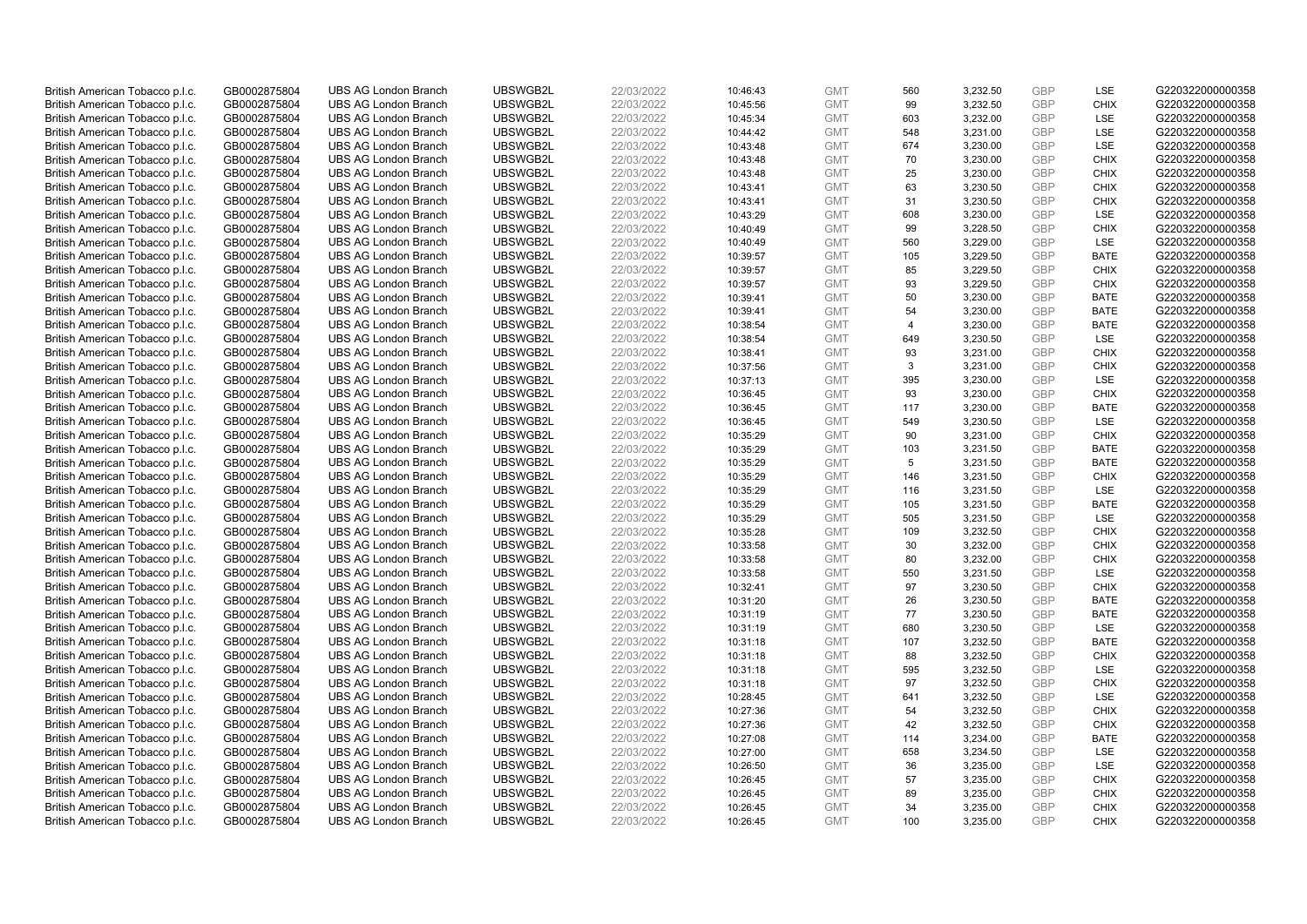| British American Tobacco p.l.c.                                    | GB0002875804                 | <b>UBS AG London Branch</b>                                | UBSWGB2L             | 22/03/2022               | 10:26:45             | <b>GMT</b>               | 174            | 3,235.00             | <b>GBP</b>               | LSE                        | G220322000000358                     |
|--------------------------------------------------------------------|------------------------------|------------------------------------------------------------|----------------------|--------------------------|----------------------|--------------------------|----------------|----------------------|--------------------------|----------------------------|--------------------------------------|
| British American Tobacco p.l.c.                                    | GB0002875804                 | <b>UBS AG London Branch</b>                                | UBSWGB2L             | 22/03/2022               | 10:25:47             | <b>GMT</b>               | 114            | 3,233.00             | GBP                      | <b>BATE</b>                | G220322000000358                     |
| British American Tobacco p.l.c.                                    | GB0002875804                 | <b>UBS AG London Branch</b>                                | UBSWGB2L             | 22/03/2022               | 10:25:14             | <b>GMT</b>               | 640            | 3,233.50             | GBP                      | LSE                        | G220322000000358                     |
| British American Tobacco p.l.c.                                    | GB0002875804                 | <b>UBS AG London Branch</b>                                | UBSWGB2L             | 22/03/2022               | 10:25:14             | <b>GMT</b>               | 95             | 3,233.50             | <b>GBP</b>               | <b>CHIX</b>                | G220322000000358                     |
| British American Tobacco p.l.c.                                    | GB0002875804                 | <b>UBS AG London Branch</b>                                | UBSWGB2L             | 22/03/2022               | 10:25:14             | <b>GMT</b>               | 121            | 3,233.50             | GBP                      | <b>CHIX</b>                | G220322000000358                     |
| British American Tobacco p.l.c.                                    | GB0002875804                 | <b>UBS AG London Branch</b>                                | UBSWGB2L             | 22/03/2022               | 10:24:42             | <b>GMT</b>               | 105            | 3,234.00             | <b>GBP</b>               | <b>BATE</b>                | G220322000000358                     |
| British American Tobacco p.l.c.                                    | GB0002875804                 | <b>UBS AG London Branch</b>                                | UBSWGB2L             | 22/03/2022               | 10:24:42             | <b>GMT</b>               | 223            | 3,234.50             | GBP                      | LSE                        | G220322000000358                     |
| British American Tobacco p.l.c.                                    | GB0002875804                 | <b>UBS AG London Branch</b>                                | UBSWGB2L             | 22/03/2022               | 10:24:42             | <b>GMT</b>               | 351            | 3,234.50             | <b>GBP</b>               | LSE                        | G220322000000358                     |
| British American Tobacco p.l.c.                                    | GB0002875804                 | <b>UBS AG London Branch</b>                                | UBSWGB2L             | 22/03/2022               | 10:24:42             | <b>GMT</b>               | 161            | 3,234.50             | <b>GBP</b>               | <b>BATE</b>                | G220322000000358                     |
| British American Tobacco p.l.c.                                    | GB0002875804                 | <b>UBS AG London Branch</b>                                | UBSWGB2L             | 22/03/2022               | 10:24:13             | <b>GMT</b>               | 85             | 3,235.00             | <b>GBP</b>               | <b>CHIX</b>                | G220322000000358                     |
| British American Tobacco p.l.c.                                    | GB0002875804                 | <b>UBS AG London Branch</b>                                | UBSWGB2L             | 22/03/2022               | 10:24:12             | <b>GMT</b>               | 32             | 3.235.50             | <b>GBP</b>               | <b>CHIX</b>                | G220322000000358                     |
| British American Tobacco p.l.c.                                    | GB0002875804                 | <b>UBS AG London Branch</b>                                | UBSWGB2L             | 22/03/2022               | 10:22:05             | <b>GMT</b>               | 80             | 3,233.50             | <b>GBP</b>               | <b>CHIX</b>                | G220322000000358                     |
| British American Tobacco p.l.c.                                    | GB0002875804                 | <b>UBS AG London Branch</b>                                | UBSWGB2L             | 22/03/2022               | 10:21:12             | <b>GMT</b>               | 631            | 3,234.00             | <b>GBP</b>               | LSE                        | G220322000000358                     |
| British American Tobacco p.l.c.                                    | GB0002875804                 | <b>UBS AG London Branch</b>                                | UBSWGB2L             | 22/03/2022               | 10:21:12             | <b>GMT</b>               | 123            | 3,234.50             | <b>GBP</b>               | <b>BATE</b><br><b>CHIX</b> | G220322000000358                     |
| British American Tobacco p.l.c.                                    | GB0002875804                 | <b>UBS AG London Branch</b>                                | UBSWGB2L             | 22/03/2022               | 10:21:12             | <b>GMT</b>               | 197            | 3,234.50             | <b>GBP</b>               |                            | G220322000000358                     |
| British American Tobacco p.l.c.                                    | GB0002875804                 | <b>UBS AG London Branch</b>                                | UBSWGB2L             | 22/03/2022               | 10:21:12             | <b>GMT</b>               | 29             | 3,235.50             | <b>GBP</b><br>GBP        | <b>CHIX</b>                | G220322000000358                     |
| British American Tobacco p.l.c.                                    | GB0002875804                 | <b>UBS AG London Branch</b>                                | UBSWGB2L             | 22/03/2022               | 10:21:12             | <b>GMT</b>               | 76             | 3,235.50             |                          | <b>CHIX</b>                | G220322000000358                     |
| British American Tobacco p.l.c.                                    | GB0002875804                 | <b>UBS AG London Branch</b>                                | UBSWGB2L             | 22/03/2022               | 10:20:07             | <b>GMT</b>               | 625            | 3,233.00             | <b>GBP</b>               | <b>LSE</b>                 | G220322000000358                     |
| British American Tobacco p.l.c.                                    | GB0002875804                 | <b>UBS AG London Branch</b>                                | UBSWGB2L             | 22/03/2022               | 10:18:49             | <b>GMT</b>               | 585            | 3,231.50             | <b>GBP</b>               | <b>LSE</b>                 | G220322000000358                     |
| British American Tobacco p.l.c.                                    | GB0002875804                 | <b>UBS AG London Branch</b>                                | UBSWGB2L             | 22/03/2022               | 10:17:55             | <b>GMT</b>               | 115            | 3,232.00             | <b>GBP</b>               | <b>BATE</b>                | G220322000000358                     |
| British American Tobacco p.l.c.                                    | GB0002875804                 | <b>UBS AG London Branch</b>                                | UBSWGB2L<br>UBSWGB2L | 22/03/2022<br>22/03/2022 | 10:17:55<br>10:17:35 | <b>GMT</b>               | 85             | 3,232.00<br>3,232.50 | <b>GBP</b><br>GBP        | <b>CHIX</b><br><b>BATE</b> | G220322000000358<br>G220322000000358 |
| British American Tobacco p.l.c.                                    | GB0002875804                 | <b>UBS AG London Branch</b>                                |                      |                          |                      | <b>GMT</b>               | 118            |                      |                          |                            |                                      |
| British American Tobacco p.l.c.                                    | GB0002875804                 | <b>UBS AG London Branch</b>                                | UBSWGB2L             | 22/03/2022<br>22/03/2022 | 10:17:35             | <b>GMT</b><br><b>GMT</b> | 636            | 3,233.00             | <b>GBP</b><br><b>GBP</b> | LSE                        | G220322000000358                     |
| British American Tobacco p.l.c.                                    | GB0002875804                 | <b>UBS AG London Branch</b>                                | UBSWGB2L             |                          | 10:17:29             |                          | 200<br>37      | 3,234.00             |                          | <b>CHIX</b>                | G220322000000358                     |
| British American Tobacco p.l.c.<br>British American Tobacco p.l.c. | GB0002875804<br>GB0002875804 | <b>UBS AG London Branch</b><br><b>UBS AG London Branch</b> | UBSWGB2L<br>UBSWGB2L | 22/03/2022<br>22/03/2022 | 10:17:29<br>10:17:06 | <b>GMT</b><br><b>GMT</b> | $\overline{4}$ | 3,234.00<br>3,233.50 | <b>GBP</b><br><b>GBP</b> | <b>CHIX</b><br><b>CHIX</b> | G220322000000358<br>G220322000000358 |
| British American Tobacco p.l.c.                                    | GB0002875804                 | <b>UBS AG London Branch</b>                                | UBSWGB2L             | 22/03/2022               | 10:16:40             | <b>GMT</b>               | 83             | 3,232.50             | <b>GBP</b>               | <b>CHIX</b>                | G220322000000358                     |
| British American Tobacco p.l.c.                                    | GB0002875804                 | <b>UBS AG London Branch</b>                                | UBSWGB2L             | 22/03/2022               | 10:16:40             | <b>GMT</b>               | 107            | 3,232.50             | GBP                      | <b>BATE</b>                | G220322000000358                     |
| British American Tobacco p.l.c.                                    | GB0002875804                 | <b>UBS AG London Branch</b>                                | UBSWGB2L             | 22/03/2022               | 10:16:40             | <b>GMT</b>               | 118            | 3,232.50             | <b>GBP</b>               | <b>CHIX</b>                | G220322000000358                     |
| British American Tobacco p.l.c.                                    | GB0002875804                 | <b>UBS AG London Branch</b>                                | UBSWGB2L             | 22/03/2022               | 10:15:24             | <b>GMT</b>               | 586            | 3,232.00             | GBP                      | LSE                        | G220322000000358                     |
| British American Tobacco p.l.c.                                    | GB0002875804                 | <b>UBS AG London Branch</b>                                | UBSWGB2L             | 22/03/2022               | 10:14:04             | <b>GMT</b>               | 91             | 3,231.00             | <b>GBP</b>               | <b>LSE</b>                 | G220322000000358                     |
| British American Tobacco p.l.c.                                    | GB0002875804                 | <b>UBS AG London Branch</b>                                | UBSWGB2L             | 22/03/2022               | 10:14:04             | <b>GMT</b>               | 73             | 3,231.00             | GBP                      | <b>LSE</b>                 | G220322000000358                     |
| British American Tobacco p.l.c.                                    | GB0002875804                 | <b>UBS AG London Branch</b>                                | UBSWGB2L             | 22/03/2022               | 10:14:04             | <b>GMT</b>               | 487            | 3,231.00             | <b>GBP</b>               | LSE                        | G220322000000358                     |
| British American Tobacco p.l.c.                                    | GB0002875804                 | <b>UBS AG London Branch</b>                                | UBSWGB2L             | 22/03/2022               | 10:14:04             | <b>GMT</b>               | 86             | 3,231.00             | <b>GBP</b>               | <b>CHIX</b>                | G220322000000358                     |
| British American Tobacco p.l.c.                                    | GB0002875804                 | <b>UBS AG London Branch</b>                                | UBSWGB2L             | 22/03/2022               | 10:14:04             | <b>GMT</b>               | 110            | 3,230.50             | GBP                      | <b>BATE</b>                | G220322000000358                     |
| British American Tobacco p.l.c.                                    | GB0002875804                 | <b>UBS AG London Branch</b>                                | UBSWGB2L             | 22/03/2022               | 10:14:04             | <b>GMT</b>               | 88             | 3,231.00             | <b>GBP</b>               | <b>CHIX</b>                | G220322000000358                     |
| British American Tobacco p.l.c.                                    | GB0002875804                 | <b>UBS AG London Branch</b>                                | UBSWGB2L             | 22/03/2022               | 10:14:04             | <b>GMT</b>               | 80             | 3,231.00             | GBP                      | <b>CHIX</b>                | G220322000000358                     |
| British American Tobacco p.l.c.                                    | GB0002875804                 | <b>UBS AG London Branch</b>                                | UBSWGB2L             | 22/03/2022               | 10:14:04             | <b>GMT</b>               | 623            | 3,231.00             | <b>GBP</b>               | LSE                        | G220322000000358                     |
| British American Tobacco p.l.c.                                    | GB0002875804                 | <b>UBS AG London Branch</b>                                | UBSWGB2L             | 22/03/2022               | 10:12:28             | <b>GMT</b>               | 90             | 3,229.50             | <b>GBP</b>               | <b>CHIX</b>                | G220322000000358                     |
| British American Tobacco p.l.c.                                    | GB0002875804                 | <b>UBS AG London Branch</b>                                | UBSWGB2L             | 22/03/2022               | 10:12:28             | <b>GMT</b>               | 123            | 3,230.00             | <b>GBP</b>               | <b>BATE</b>                | G220322000000358                     |
| British American Tobacco p.l.c.                                    | GB0002875804                 | <b>UBS AG London Branch</b>                                | UBSWGB2L             | 22/03/2022               | 10:12:28             | <b>GMT</b>               | 660            | 3,230.50             | GBP                      | LSE                        | G220322000000358                     |
| British American Tobacco p.l.c.                                    | GB0002875804                 | <b>UBS AG London Branch</b>                                | UBSWGB2L             | 22/03/2022               | 10:12:28             | <b>GMT</b>               | 86             | 3,230.50             | <b>GBP</b>               | <b>CHIX</b>                | G220322000000358                     |
| British American Tobacco p.l.c.                                    | GB0002875804                 | <b>UBS AG London Branch</b>                                | UBSWGB2L             | 22/03/2022               | 10:09:44             | <b>GMT</b>               | 108            | 3,229.50             | <b>GBP</b>               | <b>CHIX</b>                | G220322000000358                     |
| British American Tobacco p.l.c.                                    | GB0002875804                 | <b>UBS AG London Branch</b>                                | UBSWGB2L             | 22/03/2022               | 10:09:44             | <b>GMT</b>               | 349            | 3,229.50             | <b>GBP</b>               | LSE                        | G220322000000358                     |
| British American Tobacco p.l.c.                                    | GB0002875804                 | <b>UBS AG London Branch</b>                                | UBSWGB2L             | 22/03/2022               | 10:09:44             | <b>GMT</b>               | 220            | 3,229.50             | GBP                      | LSE                        | G220322000000358                     |
| British American Tobacco p.l.c.                                    | GB0002875804                 | <b>UBS AG London Branch</b>                                | UBSWGB2L             | 22/03/2022               | 10:08:36             | <b>GMT</b>               | 83             | 3,229.00             | <b>GBP</b>               | <b>CHIX</b>                | G220322000000358                     |
| British American Tobacco p.l.c.                                    | GB0002875804                 | <b>UBS AG London Branch</b>                                | UBSWGB2L             | 22/03/2022               | 10:08:28             | <b>GMT</b>               | 124            | 3,230.00             | <b>GBP</b>               | <b>BATE</b>                | G220322000000358                     |
| British American Tobacco p.l.c.                                    | GB0002875804                 | <b>UBS AG London Branch</b>                                | UBSWGB2L             | 22/03/2022               | 10:08:28             | <b>GMT</b>               | 59             | 3,230.50             | GBP                      | <b>CHIX</b>                | G220322000000358                     |
| British American Tobacco p.l.c.                                    | GB0002875804                 | <b>UBS AG London Branch</b>                                | UBSWGB2L             | 22/03/2022               | 10:08:28             | <b>GMT</b>               | 35             | 3,230.50             | <b>GBP</b>               | <b>CHIX</b>                | G220322000000358                     |
| British American Tobacco p.l.c.                                    | GB0002875804                 | <b>UBS AG London Branch</b>                                | UBSWGB2L             | 22/03/2022               | 10:07:52             | <b>GMT</b>               | 112            | 3,231.00             | GBP                      | <b>BATE</b>                | G220322000000358                     |
| British American Tobacco p.l.c.                                    | GB0002875804                 | <b>UBS AG London Branch</b>                                | UBSWGB2L             | 22/03/2022               | 10:07:50             | <b>GMT</b>               | 96             | 3,232.00             | <b>GBP</b>               | <b>CHIX</b>                | G220322000000358                     |
| British American Tobacco p.l.c.                                    | GB0002875804                 | <b>UBS AG London Branch</b>                                | UBSWGB2L             | 22/03/2022               | 10:07:50             | <b>GMT</b>               | 574            | 3,232.00             | <b>GBP</b>               | LSE                        | G220322000000358                     |
| British American Tobacco p.l.c.                                    | GB0002875804                 | <b>UBS AG London Branch</b>                                | UBSWGB2L             | 22/03/2022               | 10:07:50             | <b>GMT</b>               | 86             | 3,232.00             | <b>GBP</b>               | <b>CHIX</b>                | G220322000000358                     |
| British American Tobacco p.l.c.                                    | GB0002875804                 | <b>UBS AG London Branch</b>                                | UBSWGB2L             | 22/03/2022               | 10:06:18             | <b>GMT</b>               | 112            | 3.230.50             | GBP                      | CHIX                       | G220322000000358                     |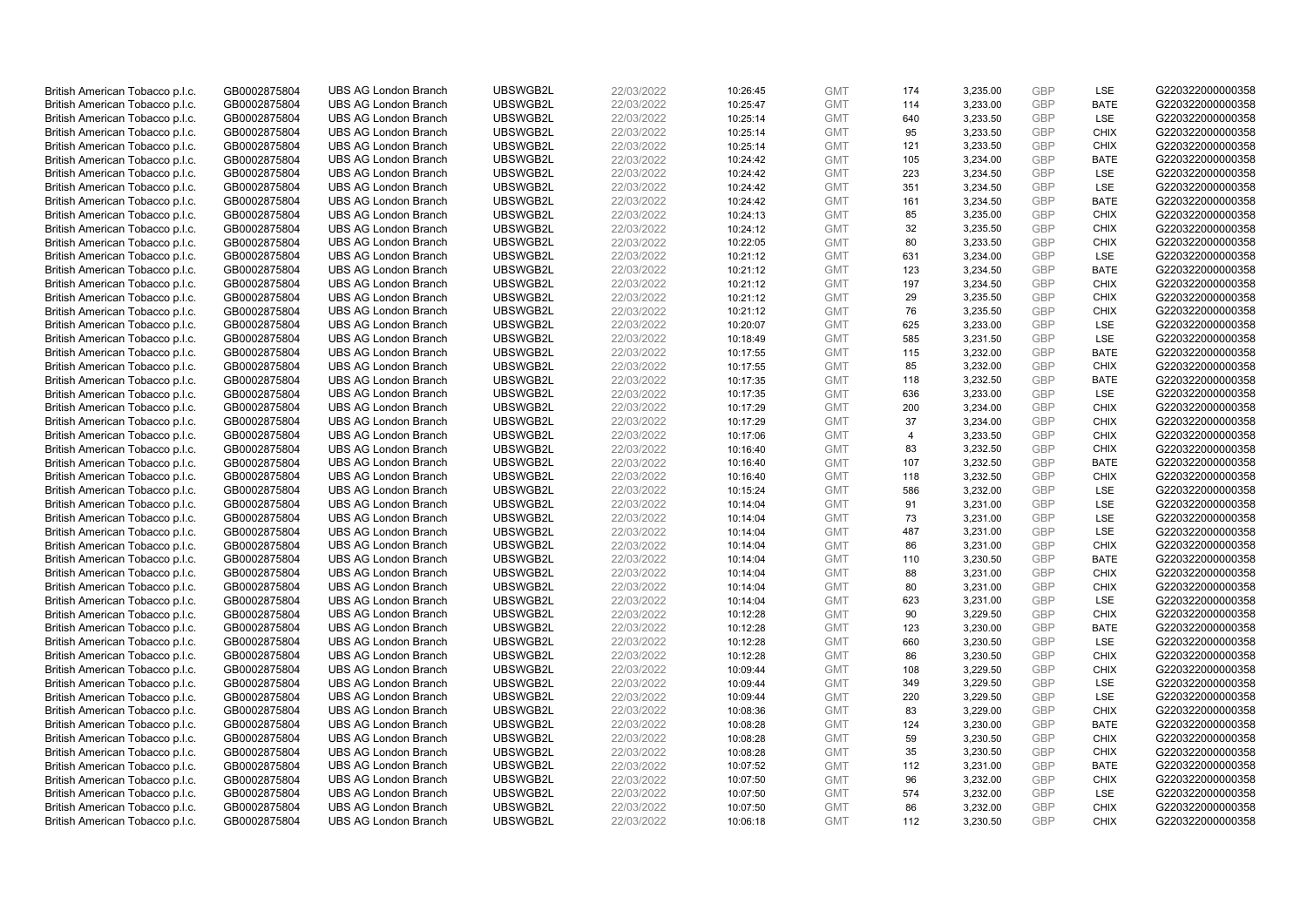| British American Tobacco p.l.c. | GB0002875804 | <b>UBS AG London Branch</b> | UBSWGB2L | 22/03/2022 | 10:06:15 | <b>GMT</b> | 578 | 3,231.00 | <b>GBP</b> | LSE         | G220322000000358 |
|---------------------------------|--------------|-----------------------------|----------|------------|----------|------------|-----|----------|------------|-------------|------------------|
|                                 |              |                             |          |            |          |            | 17  |          | GBP        | <b>LSE</b>  |                  |
| British American Tobacco p.l.c. | GB0002875804 | <b>UBS AG London Branch</b> | UBSWGB2L | 22/03/2022 | 10:06:15 | <b>GMT</b> |     | 3,231.00 |            |             | G220322000000358 |
| British American Tobacco p.l.c. | GB0002875804 | <b>UBS AG London Branch</b> | UBSWGB2L | 22/03/2022 | 10:06:15 | <b>GMT</b> | 61  | 3,231.00 | <b>GBP</b> | LSE         | G220322000000358 |
| British American Tobacco p.l.c. | GB0002875804 | <b>UBS AG London Branch</b> | UBSWGB2L | 22/03/2022 | 10:05:20 | <b>GMT</b> | 86  | 3,231.00 | <b>GBP</b> | LSE         | G220322000000358 |
| British American Tobacco p.l.c. | GB0002875804 | <b>UBS AG London Branch</b> | UBSWGB2L | 22/03/2022 | 10:05:20 | <b>GMT</b> | 31  | 3,231.00 | <b>GBP</b> | <b>CHIX</b> | G220322000000358 |
| British American Tobacco p.l.c. | GB0002875804 | <b>UBS AG London Branch</b> | UBSWGB2L | 22/03/2022 | 10:05:20 | <b>GMT</b> | 55  | 3,231.00 | <b>GBP</b> | <b>CHIX</b> | G220322000000358 |
| British American Tobacco p.l.c. | GB0002875804 | <b>UBS AG London Branch</b> | UBSWGB2L | 22/03/2022 | 10:05:20 | <b>GMT</b> | 106 | 3,231.00 | <b>GBP</b> | <b>BATE</b> | G220322000000358 |
| British American Tobacco p.l.c. | GB0002875804 | <b>UBS AG London Branch</b> | UBSWGB2L | 22/03/2022 | 10:05:20 | <b>GMT</b> | 84  | 3,231.00 | <b>GBP</b> | <b>CHIX</b> | G220322000000358 |
| British American Tobacco p.l.c. | GB0002875804 | <b>UBS AG London Branch</b> | UBSWGB2L | 22/03/2022 | 10:05:20 | <b>GMT</b> | 3   | 3,231.00 | <b>GBP</b> | <b>BATE</b> | G220322000000358 |
| British American Tobacco p.l.c. | GB0002875804 | <b>UBS AG London Branch</b> | UBSWGB2L | 22/03/2022 | 10:05:20 | <b>GMT</b> | 296 | 3,231.00 | <b>GBP</b> | LSE         | G220322000000358 |
| British American Tobacco p.l.c. | GB0002875804 | <b>UBS AG London Branch</b> | UBSWGB2L | 22/03/2022 | 10:05:20 | <b>GMT</b> | 101 | 3.231.00 | <b>GBP</b> | <b>BATE</b> | G220322000000358 |
| British American Tobacco p.l.c. | GB0002875804 | <b>UBS AG London Branch</b> | UBSWGB2L | 22/03/2022 | 10:05:11 | <b>GMT</b> | 75  | 3,231.50 | <b>GBP</b> | <b>CHIX</b> | G220322000000358 |
| British American Tobacco p.l.c. | GB0002875804 | <b>UBS AG London Branch</b> | UBSWGB2L | 22/03/2022 | 10:05:11 | <b>GMT</b> | 216 | 3,231.00 | <b>GBP</b> | LSE         | G220322000000358 |
| British American Tobacco p.l.c. | GB0002875804 | <b>UBS AG London Branch</b> | UBSWGB2L | 22/03/2022 | 10:05:11 | <b>GMT</b> | 39  | 3,231.50 | <b>GBP</b> | <b>CHIX</b> | G220322000000358 |
| British American Tobacco p.l.c. | GB0002875804 | <b>UBS AG London Branch</b> | UBSWGB2L | 22/03/2022 | 10:05:11 | <b>GMT</b> | 612 | 3,231.50 | GBP        | <b>LSE</b>  | G220322000000358 |
| British American Tobacco p.l.c. | GB0002875804 | <b>UBS AG London Branch</b> | UBSWGB2L | 22/03/2022 | 10:03:38 | <b>GMT</b> | 148 | 3,229.00 | <b>GBP</b> | LSE         | G220322000000358 |
| British American Tobacco p.l.c. | GB0002875804 | <b>UBS AG London Branch</b> | UBSWGB2L | 22/03/2022 | 10:03:38 | <b>GMT</b> | 147 | 3,229.00 | <b>GBP</b> | LSE         | G220322000000358 |
| British American Tobacco p.l.c. | GB0002875804 | <b>UBS AG London Branch</b> | UBSWGB2L | 22/03/2022 | 10:03:38 | <b>GMT</b> | 312 | 3,229.00 | <b>GBP</b> | LSE         | G220322000000358 |
| British American Tobacco p.l.c. | GB0002875804 | <b>UBS AG London Branch</b> | UBSWGB2L | 22/03/2022 | 10:03:06 | <b>GMT</b> | 8   | 3,229.50 | <b>GBP</b> | <b>CHIX</b> | G220322000000358 |
| British American Tobacco p.l.c. | GB0002875804 | <b>UBS AG London Branch</b> | UBSWGB2L | 22/03/2022 | 10:02:08 | <b>GMT</b> | 121 | 3,229.00 | <b>GBP</b> | <b>BATE</b> | G220322000000358 |
| British American Tobacco p.l.c. | GB0002875804 | <b>UBS AG London Branch</b> | UBSWGB2L | 22/03/2022 | 10:02:06 | <b>GMT</b> | 107 | 3,229.50 | <b>GBP</b> | <b>BATE</b> | G220322000000358 |
| British American Tobacco p.l.c. | GB0002875804 | <b>UBS AG London Branch</b> | UBSWGB2L | 22/03/2022 | 10:02:04 | <b>GMT</b> | 465 | 3,230.00 | <b>GBP</b> | LSE         | G220322000000358 |
| British American Tobacco p.l.c. | GB0002875804 | <b>UBS AG London Branch</b> | UBSWGB2L | 22/03/2022 | 10:02:04 | <b>GMT</b> | 103 | 3,230.00 | <b>GBP</b> | LSE         | G220322000000358 |
| British American Tobacco p.l.c. | GB0002875804 | <b>UBS AG London Branch</b> | UBSWGB2L | 22/03/2022 | 10:01:42 | <b>GMT</b> | 22  | 3,230.00 | <b>GBP</b> | <b>CHIX</b> | G220322000000358 |
| British American Tobacco p.l.c. | GB0002875804 | <b>UBS AG London Branch</b> | UBSWGB2L | 22/03/2022 | 10:01:42 | <b>GMT</b> | 35  | 3,230.00 | <b>GBP</b> | <b>CHIX</b> | G220322000000358 |
| British American Tobacco p.l.c. | GB0002875804 | <b>UBS AG London Branch</b> | UBSWGB2L | 22/03/2022 | 10:01:42 | <b>GMT</b> | 200 | 3,230.00 | <b>GBP</b> | <b>CHIX</b> | G220322000000358 |
| British American Tobacco p.l.c. | GB0002875804 | <b>UBS AG London Branch</b> | UBSWGB2L | 22/03/2022 | 10:01:42 | <b>GMT</b> | 675 | 3,229.50 | <b>GBP</b> | <b>LSE</b>  | G220322000000358 |
| British American Tobacco p.l.c. | GB0002875804 | <b>UBS AG London Branch</b> | UBSWGB2L | 22/03/2022 | 10:01:42 | <b>GMT</b> | 45  | 3,229.50 | <b>GBP</b> | <b>CHIX</b> | G220322000000358 |
| British American Tobacco p.l.c. | GB0002875804 | <b>UBS AG London Branch</b> | UBSWGB2L | 22/03/2022 | 10:01:42 | <b>GMT</b> | 37  | 3,229.50 | <b>GBP</b> | <b>CHIX</b> | G220322000000358 |
| British American Tobacco p.l.c. | GB0002875804 | <b>UBS AG London Branch</b> | UBSWGB2L | 22/03/2022 | 10:01:42 | <b>GMT</b> | 114 | 3,229.50 | <b>GBP</b> | <b>BATE</b> | G220322000000358 |
| British American Tobacco p.l.c. | GB0002875804 | <b>UBS AG London Branch</b> | UBSWGB2L | 22/03/2022 | 10:01:16 | <b>GMT</b> | 38  | 3,230.00 | <b>GBP</b> | <b>CHIX</b> | G220322000000358 |
| British American Tobacco p.l.c. | GB0002875804 | <b>UBS AG London Branch</b> | UBSWGB2L | 22/03/2022 | 09:59:53 | <b>GMT</b> | 166 | 3,229.50 | <b>GBP</b> | <b>CHIX</b> | G220322000000358 |
| British American Tobacco p.l.c. | GB0002875804 | <b>UBS AG London Branch</b> | UBSWGB2L | 22/03/2022 | 09:59:45 | <b>GMT</b> | 80  | 3,230.50 | <b>GBP</b> | <b>CHIX</b> | G220322000000358 |
| British American Tobacco p.l.c. | GB0002875804 | <b>UBS AG London Branch</b> | UBSWGB2L | 22/03/2022 | 09:58:40 | <b>GMT</b> | 223 | 3,229.50 | <b>GBP</b> | LSE         | G220322000000358 |
| British American Tobacco p.l.c. | GB0002875804 | <b>UBS AG London Branch</b> | UBSWGB2L | 22/03/2022 | 09:58:40 | <b>GMT</b> | 225 | 3,229.50 | <b>GBP</b> | LSE         | G220322000000358 |
| British American Tobacco p.l.c. | GB0002875804 | <b>UBS AG London Branch</b> | UBSWGB2L | 22/03/2022 | 09:58:40 | <b>GMT</b> | 169 | 3,229.50 | <b>GBP</b> | LSE         | G220322000000358 |
| British American Tobacco p.l.c. | GB0002875804 | <b>UBS AG London Branch</b> | UBSWGB2L | 22/03/2022 | 09:57:17 | <b>GMT</b> | 134 | 3,228.50 | <b>GBP</b> | <b>LSE</b>  | G220322000000358 |
| British American Tobacco p.l.c. | GB0002875804 | <b>UBS AG London Branch</b> | UBSWGB2L | 22/03/2022 | 09:57:17 | <b>GMT</b> | 6   | 3,228.50 | <b>GBP</b> | LSE         | G220322000000358 |
| British American Tobacco p.l.c. | GB0002875804 | <b>UBS AG London Branch</b> | UBSWGB2L | 22/03/2022 | 09:57:17 | <b>GMT</b> | 120 | 3,228.50 | <b>GBP</b> | LSE         | G220322000000358 |
| British American Tobacco p.l.c. | GB0002875804 | <b>UBS AG London Branch</b> | UBSWGB2L | 22/03/2022 | 09:57:17 | <b>GMT</b> | 155 | 3,228.50 | <b>GBP</b> | LSE         | G220322000000358 |
| British American Tobacco p.l.c. | GB0002875804 | <b>UBS AG London Branch</b> | UBSWGB2L | 22/03/2022 | 09:57:17 | <b>GMT</b> | 200 | 3,228.00 | <b>GBP</b> | <b>LSE</b>  | G220322000000358 |
| British American Tobacco p.l.c. | GB0002875804 | <b>UBS AG London Branch</b> | UBSWGB2L | 22/03/2022 | 09:57:17 | <b>GMT</b> | 58  | 3,228.00 | <b>GBP</b> | LSE         | G220322000000358 |
| British American Tobacco p.l.c. | GB0002875804 | <b>UBS AG London Branch</b> | UBSWGB2L | 22/03/2022 | 09:57:17 | <b>GMT</b> | 692 | 3,228.00 | <b>GBP</b> | LSE         | G220322000000358 |
| British American Tobacco p.l.c. | GB0002875804 | <b>UBS AG London Branch</b> | UBSWGB2L | 22/03/2022 | 09:57:17 | <b>GMT</b> | 120 | 3,228.00 | <b>GBP</b> | <b>BATE</b> | G220322000000358 |
| British American Tobacco p.l.c. | GB0002875804 | <b>UBS AG London Branch</b> | UBSWGB2L | 22/03/2022 | 09:56:46 | <b>GMT</b> | 209 | 3,228.50 | <b>GBP</b> | LSE         | G220322000000358 |
| British American Tobacco p.l.c. | GB0002875804 | <b>UBS AG London Branch</b> | UBSWGB2L | 22/03/2022 | 09:56:45 | <b>GMT</b> | 94  | 3,228.50 | <b>GBP</b> | <b>CHIX</b> | G220322000000358 |
| British American Tobacco p.l.c. | GB0002875804 | <b>UBS AG London Branch</b> | UBSWGB2L | 22/03/2022 | 09:56:45 | <b>GMT</b> | 79  | 3,228.50 | <b>GBP</b> | <b>BATE</b> | G220322000000358 |
| British American Tobacco p.l.c. | GB0002875804 | <b>UBS AG London Branch</b> | UBSWGB2L | 22/03/2022 | 09:56:45 | <b>GMT</b> | 22  | 3,228.50 | <b>GBP</b> | <b>BATE</b> | G220322000000358 |
| British American Tobacco p.l.c. | GB0002875804 | <b>UBS AG London Branch</b> | UBSWGB2L | 22/03/2022 | 09:56:45 | <b>GMT</b> | 17  | 3,228.50 | <b>GBP</b> | <b>BATE</b> | G220322000000358 |
| British American Tobacco p.l.c. | GB0002875804 | <b>UBS AG London Branch</b> | UBSWGB2L | 22/03/2022 | 09:56:45 | <b>GMT</b> | 86  | 3,228.50 | <b>GBP</b> | <b>CHIX</b> | G220322000000358 |
| British American Tobacco p.l.c. | GB0002875804 | <b>UBS AG London Branch</b> | UBSWGB2L | 22/03/2022 | 09:56:45 | <b>GMT</b> | 96  | 3,229.00 | <b>GBP</b> | <b>CHIX</b> | G220322000000358 |
| British American Tobacco p.l.c. | GB0002875804 | <b>UBS AG London Branch</b> | UBSWGB2L | 22/03/2022 | 09:54:23 | <b>GMT</b> | 88  | 3,224.50 | <b>GBP</b> | <b>CHIX</b> | G220322000000358 |
| British American Tobacco p.l.c. | GB0002875804 | <b>UBS AG London Branch</b> | UBSWGB2L | 22/03/2022 | 09:54:23 | <b>GMT</b> | 107 | 3,224.50 | <b>GBP</b> | <b>BATE</b> | G220322000000358 |
| British American Tobacco p.l.c. | GB0002875804 | <b>UBS AG London Branch</b> | UBSWGB2L | 22/03/2022 | 09:54:23 | <b>GMT</b> | 579 | 3.224.50 | GBP        | <b>LSE</b>  | G220322000000358 |
|                                 |              |                             |          |            |          |            |     |          |            |             |                  |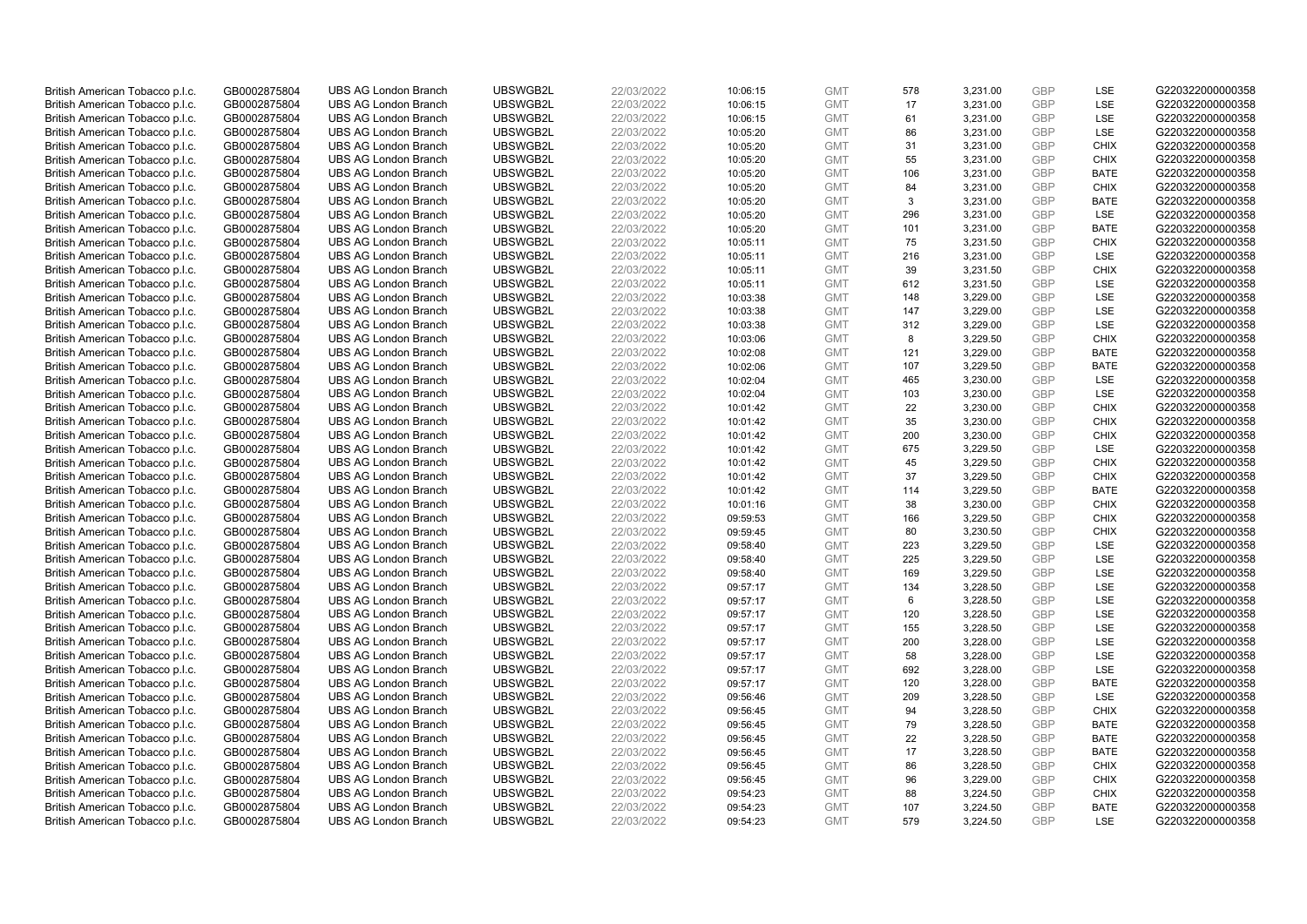| British American Tobacco p.l.c. | GB0002875804 | <b>UBS AG London Branch</b> | UBSWGB2L | 22/03/2022 | 09:54:16 | <b>GMT</b> | 693            | 3,225.00 | <b>GBP</b>               | LSE         | G220322000000358 |
|---------------------------------|--------------|-----------------------------|----------|------------|----------|------------|----------------|----------|--------------------------|-------------|------------------|
| British American Tobacco p.l.c. | GB0002875804 | <b>UBS AG London Branch</b> | UBSWGB2L | 22/03/2022 | 09:54:06 | <b>GMT</b> | 36             | 3,225.50 | <b>GBP</b>               | <b>CHIX</b> | G220322000000358 |
| British American Tobacco p.l.c. | GB0002875804 | <b>UBS AG London Branch</b> | UBSWGB2L | 22/03/2022 | 09:54:06 | <b>GMT</b> | 63             | 3,225.50 | <b>GBP</b>               | <b>CHIX</b> | G220322000000358 |
|                                 |              |                             | UBSWGB2L |            |          |            |                |          | <b>GBP</b>               |             |                  |
| British American Tobacco p.l.c. | GB0002875804 | <b>UBS AG London Branch</b> |          | 22/03/2022 | 09:54:06 | <b>GMT</b> | 88             | 3,225.50 |                          | <b>CHIX</b> | G220322000000358 |
| British American Tobacco p.l.c. | GB0002875804 | <b>UBS AG London Branch</b> | UBSWGB2L | 22/03/2022 | 09:51:11 | <b>GMT</b> | 70             | 3,224.00 | <b>GBP</b>               | <b>BATE</b> | G220322000000358 |
| British American Tobacco p.l.c. | GB0002875804 | <b>UBS AG London Branch</b> | UBSWGB2L | 22/03/2022 | 09:50:59 | <b>GMT</b> | 44             | 3,224.00 | <b>GBP</b>               | BATE        | G220322000000358 |
| British American Tobacco p.l.c. | GB0002875804 | <b>UBS AG London Branch</b> | UBSWGB2L | 22/03/2022 | 09:50:57 | <b>GMT</b> | 91             | 3,225.00 | <b>GBP</b>               | <b>CHIX</b> | G220322000000358 |
| British American Tobacco p.l.c. | GB0002875804 | <b>UBS AG London Branch</b> | UBSWGB2L | 22/03/2022 | 09:50:57 | <b>GMT</b> | 100            | 3,225.00 | <b>GBP</b>               | <b>CHIX</b> | G220322000000358 |
| British American Tobacco p.l.c. | GB0002875804 | <b>UBS AG London Branch</b> | UBSWGB2L | 22/03/2022 | 09:50:57 | <b>GMT</b> | 41             | 3,225.00 | <b>GBP</b>               | <b>BATE</b> | G220322000000358 |
| British American Tobacco p.l.c. | GB0002875804 | <b>UBS AG London Branch</b> | UBSWGB2L | 22/03/2022 | 09:50:57 | <b>GMT</b> | 59             | 3,225.00 | <b>GBP</b>               | <b>BATE</b> | G220322000000358 |
| British American Tobacco p.l.c. | GB0002875804 | <b>UBS AG London Branch</b> | UBSWGB2L | 22/03/2022 | 09:50:57 | <b>GMT</b> | 53             | 3,225.00 | <b>GBP</b>               | <b>CHIX</b> | G220322000000358 |
| British American Tobacco p.l.c. | GB0002875804 | <b>UBS AG London Branch</b> | UBSWGB2L | 22/03/2022 | 09:50:57 | <b>GMT</b> | 617            | 3,225.00 | <b>GBP</b>               | LSE         | G220322000000358 |
| British American Tobacco p.l.c. | GB0002875804 | <b>UBS AG London Branch</b> | UBSWGB2L | 22/03/2022 | 09:50:16 | <b>GMT</b> | 93             | 3,226.00 | <b>GBP</b>               | <b>CHIX</b> | G220322000000358 |
| British American Tobacco p.l.c. | GB0002875804 | <b>UBS AG London Branch</b> | UBSWGB2L | 22/03/2022 | 09:50:16 | <b>GMT</b> | 170            | 3,226.00 | <b>GBP</b>               | <b>CHIX</b> | G220322000000358 |
| British American Tobacco p.l.c. | GB0002875804 | <b>UBS AG London Branch</b> | UBSWGB2L | 22/03/2022 | 09:48:02 | <b>GMT</b> | 479            | 3,223.00 | GBP                      | <b>LSE</b>  | G220322000000358 |
| British American Tobacco p.l.c. | GB0002875804 | <b>UBS AG London Branch</b> | UBSWGB2L | 22/03/2022 | 09:48:02 | <b>GMT</b> | 184            | 3,223.00 | <b>GBP</b>               | LSE         | G220322000000358 |
| British American Tobacco p.l.c. | GB0002875804 | <b>UBS AG London Branch</b> | UBSWGB2L | 22/03/2022 | 09:47:40 | <b>GMT</b> | 96             | 3,222.00 | <b>GBP</b>               | <b>BATE</b> | G220322000000358 |
| British American Tobacco p.l.c. | GB0002875804 | <b>UBS AG London Branch</b> | UBSWGB2L | 22/03/2022 | 09:47:40 | <b>GMT</b> | 21             | 3,222.00 | <b>GBP</b>               | <b>BATE</b> | G220322000000358 |
| British American Tobacco p.l.c. | GB0002875804 | <b>UBS AG London Branch</b> | UBSWGB2L | 22/03/2022 | 09:47:40 | <b>GMT</b> | 571            | 3,222.00 | <b>GBP</b>               | <b>LSE</b>  | G220322000000358 |
| British American Tobacco p.l.c. | GB0002875804 | <b>UBS AG London Branch</b> | UBSWGB2L | 22/03/2022 | 09:47:18 | <b>GMT</b> | 110            | 3,222.50 | <b>GBP</b>               | <b>BATE</b> | G220322000000358 |
| British American Tobacco p.l.c. | GB0002875804 | <b>UBS AG London Branch</b> | UBSWGB2L | 22/03/2022 | 09:47:18 | <b>GMT</b> | 20             | 3,223.00 | <b>GBP</b>               | <b>CHIX</b> | G220322000000358 |
| British American Tobacco p.l.c. | GB0002875804 | <b>UBS AG London Branch</b> | UBSWGB2L | 22/03/2022 | 09:47:18 | <b>GMT</b> | 63             | 3,223.00 | <b>GBP</b>               | <b>CHIX</b> | G220322000000358 |
| British American Tobacco p.l.c. | GB0002875804 | <b>UBS AG London Branch</b> | UBSWGB2L | 22/03/2022 | 09:46:58 | <b>GMT</b> | 462            | 3,223.00 | <b>GBP</b>               | LSE         | G220322000000358 |
| British American Tobacco p.l.c. | GB0002875804 | <b>UBS AG London Branch</b> | UBSWGB2L | 22/03/2022 | 09:46:58 | <b>GMT</b> | 92             | 3,223.00 | <b>GBP</b>               | <b>CHIX</b> | G220322000000358 |
| British American Tobacco p.l.c. | GB0002875804 | <b>UBS AG London Branch</b> | UBSWGB2L | 22/03/2022 | 09:46:58 | <b>GMT</b> | 212            | 3,223.00 | <b>GBP</b>               | LSE         | G220322000000358 |
| British American Tobacco p.l.c. | GB0002875804 | <b>UBS AG London Branch</b> | UBSWGB2L | 22/03/2022 | 09:46:58 | <b>GMT</b> | 90             | 3,223.00 | <b>GBP</b>               | <b>CHIX</b> | G220322000000358 |
| British American Tobacco p.l.c. | GB0002875804 | <b>UBS AG London Branch</b> | UBSWGB2L | 22/03/2022 | 09:46:58 | <b>GMT</b> | 123            | 3,223.00 | <b>GBP</b>               | <b>BATE</b> | G220322000000358 |
| British American Tobacco p.l.c. | GB0002875804 | <b>UBS AG London Branch</b> | UBSWGB2L | 22/03/2022 | 09:45:02 | <b>GMT</b> | 83             | 3,221.50 | <b>GBP</b>               | <b>CHIX</b> | G220322000000358 |
| British American Tobacco p.l.c. | GB0002875804 | <b>UBS AG London Branch</b> | UBSWGB2L | 22/03/2022 | 09:45:01 | <b>GMT</b> | $\overline{4}$ | 3,221.50 | <b>GBP</b>               | LSE         | G220322000000358 |
| British American Tobacco p.l.c. | GB0002875804 | <b>UBS AG London Branch</b> | UBSWGB2L | 22/03/2022 | 09:44:45 | <b>GMT</b> | 721            | 3,221.50 | <b>GBP</b>               | LSE         | G220322000000358 |
| British American Tobacco p.l.c. | GB0002875804 | <b>UBS AG London Branch</b> | UBSWGB2L | 22/03/2022 | 09:44:45 | <b>GMT</b> | 121            | 3,221.50 | <b>GBP</b>               | <b>BATE</b> | G220322000000358 |
| British American Tobacco p.l.c. | GB0002875804 | <b>UBS AG London Branch</b> | UBSWGB2L | 22/03/2022 | 09:44:45 | <b>GMT</b> | 111            | 3,221.50 | <b>GBP</b>               | BATE        | G220322000000358 |
| British American Tobacco p.l.c. | GB0002875804 | <b>UBS AG London Branch</b> | UBSWGB2L | 22/03/2022 | 09:44:39 | <b>GMT</b> | 85             | 3,222.00 | <b>GBP</b>               | <b>CHIX</b> | G220322000000358 |
| British American Tobacco p.l.c. | GB0002875804 | <b>UBS AG London Branch</b> | UBSWGB2L | 22/03/2022 | 09:43:36 | <b>GMT</b> | 258            | 3,222.00 | <b>GBP</b>               | LSE         | G220322000000358 |
| British American Tobacco p.l.c. | GB0002875804 | <b>UBS AG London Branch</b> | UBSWGB2L | 22/03/2022 | 09:43:36 | <b>GMT</b> | 422            | 3,222.00 | <b>GBP</b>               | LSE         | G220322000000358 |
| British American Tobacco p.l.c. | GB0002875804 | <b>UBS AG London Branch</b> | UBSWGB2L | 22/03/2022 | 09:43:36 | <b>GMT</b> | 98             | 3,222.00 | <b>GBP</b>               | <b>CHIX</b> | G220322000000358 |
| British American Tobacco p.l.c. | GB0002875804 | <b>UBS AG London Branch</b> | UBSWGB2L | 22/03/2022 | 09:42:42 | <b>GMT</b> | 82             | 3,222.50 | <b>GBP</b>               | <b>CHIX</b> | G220322000000358 |
| British American Tobacco p.l.c. | GB0002875804 | <b>UBS AG London Branch</b> | UBSWGB2L | 22/03/2022 | 09:42:42 | <b>GMT</b> | 81             | 3,223.00 | <b>GBP</b>               | <b>CHIX</b> | G220322000000358 |
|                                 |              | <b>UBS AG London Branch</b> | UBSWGB2L | 22/03/2022 | 09:41:08 | <b>GMT</b> | 6              |          | <b>GBP</b>               | <b>CHIX</b> | G220322000000358 |
| British American Tobacco p.l.c. | GB0002875804 |                             |          |            |          |            |                | 3,221.00 |                          |             |                  |
| British American Tobacco p.l.c. | GB0002875804 | <b>UBS AG London Branch</b> | UBSWGB2L | 22/03/2022 | 09:41:08 | <b>GMT</b> | 565            | 3,221.00 | <b>GBP</b><br><b>GBP</b> | <b>LSE</b>  | G220322000000358 |
| British American Tobacco p.l.c. | GB0002875804 | <b>UBS AG London Branch</b> | UBSWGB2L | 22/03/2022 | 09:41:08 | <b>GMT</b> | 85             | 3,221.00 |                          | <b>CHIX</b> | G220322000000358 |
| British American Tobacco p.l.c. | GB0002875804 | <b>UBS AG London Branch</b> | UBSWGB2L | 22/03/2022 | 09:41:08 | <b>GMT</b> | 101            | 3,221.00 | <b>GBP</b>               | <b>BATE</b> | G220322000000358 |
| British American Tobacco p.l.c. | GB0002875804 | <b>UBS AG London Branch</b> | UBSWGB2L | 22/03/2022 | 09:41:08 | <b>GMT</b> | 83             | 3,221.00 | <b>GBP</b>               | <b>CHIX</b> | G220322000000358 |
| British American Tobacco p.l.c. | GB0002875804 | <b>UBS AG London Branch</b> | UBSWGB2L | 22/03/2022 | 09:38:26 | <b>GMT</b> | 157            | 3,218.50 | <b>GBP</b>               | <b>CHIX</b> | G220322000000358 |
| British American Tobacco p.l.c. | GB0002875804 | <b>UBS AG London Branch</b> | UBSWGB2L | 22/03/2022 | 09:37:07 | <b>GMT</b> | 61             | 3,219.50 | <b>GBP</b>               | <b>LSE</b>  | G220322000000358 |
| British American Tobacco p.l.c. | GB0002875804 | <b>UBS AG London Branch</b> | UBSWGB2L | 22/03/2022 | 09:37:07 | <b>GMT</b> | 544            | 3,219.50 | <b>GBP</b>               | LSE         | G220322000000358 |
| British American Tobacco p.l.c. | GB0002875804 | <b>UBS AG London Branch</b> | UBSWGB2L | 22/03/2022 | 09:36:00 | <b>GMT</b> | 92             | 3,219.00 | <b>GBP</b>               | <b>CHIX</b> | G220322000000358 |
| British American Tobacco p.l.c. | GB0002875804 | <b>UBS AG London Branch</b> | UBSWGB2L | 22/03/2022 | 09:35:59 | <b>GMT</b> | 105            | 3,220.00 | <b>GBP</b>               | <b>BATE</b> | G220322000000358 |
| British American Tobacco p.l.c. | GB0002875804 | <b>UBS AG London Branch</b> | UBSWGB2L | 22/03/2022 | 09:35:58 | <b>GMT</b> | 188            | 3,220.50 | <b>GBP</b>               | <b>CHIX</b> | G220322000000358 |
| British American Tobacco p.l.c. | GB0002875804 | <b>UBS AG London Branch</b> | UBSWGB2L | 22/03/2022 | 09:35:58 | <b>GMT</b> | 678            | 3,220.50 | <b>GBP</b>               | LSE         | G220322000000358 |
| British American Tobacco p.l.c. | GB0002875804 | <b>UBS AG London Branch</b> | UBSWGB2L | 22/03/2022 | 09:35:58 | <b>GMT</b> | 103            | 3,220.50 | <b>GBP</b>               | <b>BATE</b> | G220322000000358 |
| British American Tobacco p.l.c. | GB0002875804 | <b>UBS AG London Branch</b> | UBSWGB2L | 22/03/2022 | 09:34:08 | <b>GMT</b> | 106            | 3,219.00 | <b>GBP</b>               | <b>BATE</b> | G220322000000358 |
| British American Tobacco p.l.c. | GB0002875804 | <b>UBS AG London Branch</b> | UBSWGB2L | 22/03/2022 | 09:34:08 | <b>GMT</b> | 34             | 3,219.00 | <b>GBP</b>               | <b>BATE</b> | G220322000000358 |
| British American Tobacco p.l.c. | GB0002875804 | <b>UBS AG London Branch</b> | UBSWGB2L | 22/03/2022 | 09:34:03 | <b>GMT</b> | 125            | 3.220.00 | GBP                      | <b>BATE</b> | G220322000000358 |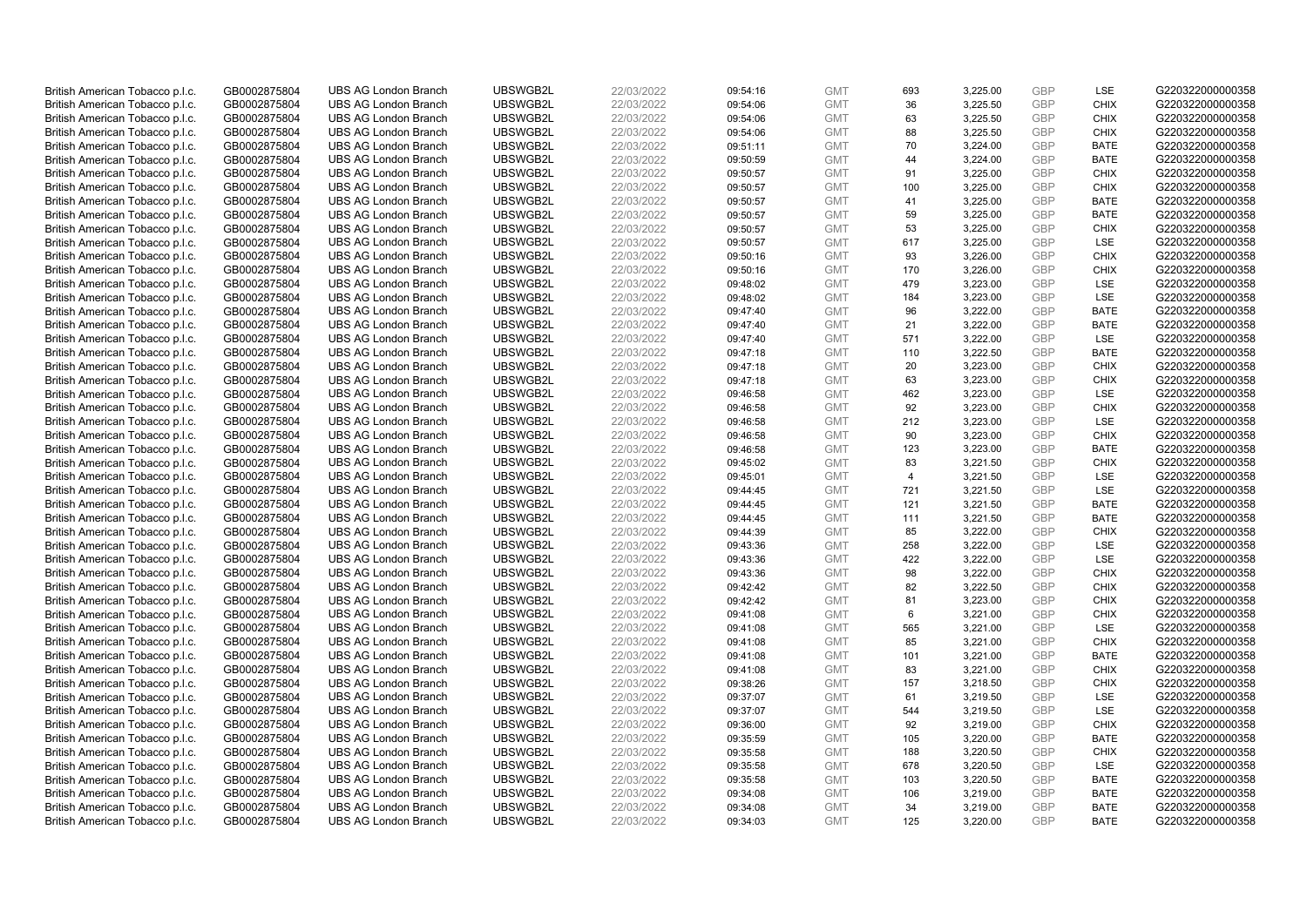| British American Tobacco p.l.c. | GB0002875804 | <b>UBS AG London Branch</b> | UBSWGB2L | 22/03/2022 | 09:34:03 | <b>GMT</b> | 36  | 3,220.00 | <b>GBP</b> | <b>CHIX</b> | G220322000000358 |
|---------------------------------|--------------|-----------------------------|----------|------------|----------|------------|-----|----------|------------|-------------|------------------|
| British American Tobacco p.l.c. | GB0002875804 | <b>UBS AG London Branch</b> | UBSWGB2L | 22/03/2022 | 09:34:03 | <b>GMT</b> | 659 | 3,220.00 | GBP        | LSE         | G220322000000358 |
| British American Tobacco p.l.c. | GB0002875804 | <b>UBS AG London Branch</b> | UBSWGB2L | 22/03/2022 | 09:34:03 | <b>GMT</b> | 163 | 3,220.00 | GBP        | <b>BATE</b> | G220322000000358 |
| British American Tobacco p.l.c. | GB0002875804 | <b>UBS AG London Branch</b> | UBSWGB2L | 22/03/2022 | 09:34:03 | <b>GMT</b> | 40  | 3,220.00 | <b>GBP</b> | <b>CHIX</b> | G220322000000358 |
| British American Tobacco p.l.c. | GB0002875804 | <b>UBS AG London Branch</b> | UBSWGB2L | 22/03/2022 | 09:34:03 | <b>GMT</b> | 48  | 3,220.00 | GBP        | <b>CHIX</b> | G220322000000358 |
| British American Tobacco p.l.c. | GB0002875804 | <b>UBS AG London Branch</b> | UBSWGB2L | 22/03/2022 | 09:34:03 | <b>GMT</b> | 125 | 3,220.50 | <b>GBP</b> | <b>CHIX</b> | G220322000000358 |
| British American Tobacco p.l.c. | GB0002875804 | <b>UBS AG London Branch</b> | UBSWGB2L | 22/03/2022 | 09:33:03 | <b>GMT</b> | 121 | 3,220.50 | GBP        | <b>CHIX</b> | G220322000000358 |
| British American Tobacco p.l.c. | GB0002875804 | <b>UBS AG London Branch</b> | UBSWGB2L | 22/03/2022 | 09:32:24 | <b>GMT</b> | 566 | 3,220.00 | <b>GBP</b> | LSE         | G220322000000358 |
| British American Tobacco p.l.c. | GB0002875804 | <b>UBS AG London Branch</b> | UBSWGB2L | 22/03/2022 | 09:32:16 | <b>GMT</b> | 21  | 3,220.50 | GBP        | <b>CHIX</b> | G220322000000358 |
| British American Tobacco p.l.c. | GB0002875804 | <b>UBS AG London Branch</b> | UBSWGB2L | 22/03/2022 | 09:32:16 | <b>GMT</b> | 78  | 3,220.50 | <b>GBP</b> | <b>CHIX</b> | G220322000000358 |
| British American Tobacco p.l.c. | GB0002875804 | <b>UBS AG London Branch</b> | UBSWGB2L | 22/03/2022 | 09:31:52 | <b>GMT</b> | 6   | 3.220.50 | GBP        | <b>CHIX</b> | G220322000000358 |
| British American Tobacco p.l.c. | GB0002875804 | <b>UBS AG London Branch</b> | UBSWGB2L | 22/03/2022 | 09:31:02 | <b>GMT</b> | 611 | 3,218.50 | <b>GBP</b> | LSE         | G220322000000358 |
| British American Tobacco p.l.c. | GB0002875804 | <b>UBS AG London Branch</b> | UBSWGB2L | 22/03/2022 | 09:30:03 | <b>GMT</b> | 101 | 3,218.50 | <b>GBP</b> | <b>CHIX</b> | G220322000000358 |
| British American Tobacco p.l.c. | GB0002875804 | <b>UBS AG London Branch</b> | UBSWGB2L | 22/03/2022 | 09:29:31 | <b>GMT</b> | 87  | 3,219.00 | <b>GBP</b> | <b>CHIX</b> | G220322000000358 |
| British American Tobacco p.l.c. | GB0002875804 | <b>UBS AG London Branch</b> | UBSWGB2L | 22/03/2022 | 09:29:31 | <b>GMT</b> | 116 | 3,219.00 | GBP        | <b>BATE</b> | G220322000000358 |
| British American Tobacco p.l.c. | GB0002875804 | <b>UBS AG London Branch</b> | UBSWGB2L | 22/03/2022 | 09:29:31 | <b>GMT</b> | 216 | 3,219.50 | GBP        | <b>CHIX</b> | G220322000000358 |
| British American Tobacco p.l.c. | GB0002875804 | <b>UBS AG London Branch</b> | UBSWGB2L | 22/03/2022 | 09:29:31 | <b>GMT</b> | 258 | 3,219.50 | GBP        | LSE         | G220322000000358 |
| British American Tobacco p.l.c. | GB0002875804 | <b>UBS AG London Branch</b> | UBSWGB2L | 22/03/2022 | 09:29:31 | <b>GMT</b> | 356 | 3,219.50 | <b>GBP</b> | <b>LSE</b>  | G220322000000358 |
| British American Tobacco p.l.c. | GB0002875804 | <b>UBS AG London Branch</b> | UBSWGB2L | 22/03/2022 | 09:27:11 | <b>GMT</b> | 355 | 3,217.00 | <b>GBP</b> | <b>LSE</b>  | G220322000000358 |
| British American Tobacco p.l.c. | GB0002875804 | <b>UBS AG London Branch</b> | UBSWGB2L | 22/03/2022 | 09:27:11 | <b>GMT</b> | 123 | 3,217.00 | <b>GBP</b> | <b>BATE</b> | G220322000000358 |
| British American Tobacco p.l.c. | GB0002875804 | <b>UBS AG London Branch</b> | UBSWGB2L | 22/03/2022 | 09:27:11 | <b>GMT</b> | 229 | 3,217.00 | <b>GBP</b> | LSE         | G220322000000358 |
| British American Tobacco p.l.c. | GB0002875804 | <b>UBS AG London Branch</b> | UBSWGB2L | 22/03/2022 | 09:27:11 | <b>GMT</b> | 55  | 3,217.00 | GBP        | <b>BATE</b> | G220322000000358 |
| British American Tobacco p.l.c. | GB0002875804 | <b>UBS AG London Branch</b> | UBSWGB2L | 22/03/2022 | 09:27:10 | <b>GMT</b> | 110 | 3,217.50 | <b>GBP</b> | <b>CHIX</b> | G220322000000358 |
| British American Tobacco p.l.c. | GB0002875804 | <b>UBS AG London Branch</b> | UBSWGB2L | 22/03/2022 | 09:26:37 | <b>GMT</b> | 68  | 3.217.00 | GBP        | <b>BATE</b> | G220322000000358 |
| British American Tobacco p.l.c. | GB0002875804 | <b>UBS AG London Branch</b> | UBSWGB2L | 22/03/2022 | 09:26:37 | <b>GMT</b> | 617 | 3,217.50 | <b>GBP</b> | LSE         | G220322000000358 |
| British American Tobacco p.l.c. | GB0002875804 | <b>UBS AG London Branch</b> | UBSWGB2L | 22/03/2022 | 09:25:27 | <b>GMT</b> | 141 | 3,216.50 | GBP        | LSE         | G220322000000358 |
| British American Tobacco p.l.c. | GB0002875804 | <b>UBS AG London Branch</b> | UBSWGB2L | 22/03/2022 | 09:25:27 | <b>GMT</b> | 161 | 3,216.50 | <b>GBP</b> | LSE         | G220322000000358 |
| British American Tobacco p.l.c. | GB0002875804 | <b>UBS AG London Branch</b> | UBSWGB2L | 22/03/2022 | 09:25:27 | <b>GMT</b> | 313 | 3,216.50 | GBP        | LSE         | G220322000000358 |
| British American Tobacco p.l.c. | GB0002875804 | <b>UBS AG London Branch</b> | UBSWGB2L | 22/03/2022 | 09:25:27 | <b>GMT</b> | 93  | 3,216.50 | <b>GBP</b> | <b>CHIX</b> | G220322000000358 |
| British American Tobacco p.l.c. | GB0002875804 | <b>UBS AG London Branch</b> | UBSWGB2L | 22/03/2022 | 09:23:53 | <b>GMT</b> | 133 | 3,217.00 | GBP        | <b>CHIX</b> | G220322000000358 |
| British American Tobacco p.l.c. | GB0002875804 | <b>UBS AG London Branch</b> | UBSWGB2L | 22/03/2022 | 09:23:53 | <b>GMT</b> | 80  | 3,217.00 | <b>GBP</b> | <b>CHIX</b> | G220322000000358 |
| British American Tobacco p.l.c. | GB0002875804 | <b>UBS AG London Branch</b> | UBSWGB2L | 22/03/2022 | 09:23:53 | <b>GMT</b> | 112 | 3,217.00 | GBP        | <b>BATE</b> | G220322000000358 |
| British American Tobacco p.l.c. | GB0002875804 | <b>UBS AG London Branch</b> | UBSWGB2L | 22/03/2022 | 09:23:52 | <b>GMT</b> | 528 | 3,217.50 | <b>GBP</b> | LSE         | G220322000000358 |
| British American Tobacco p.l.c. | GB0002875804 | <b>UBS AG London Branch</b> | UBSWGB2L | 22/03/2022 | 09:23:52 | <b>GMT</b> | 115 | 3,217.50 | <b>GBP</b> | LSE         | G220322000000358 |
| British American Tobacco p.l.c. | GB0002875804 | <b>UBS AG London Branch</b> | UBSWGB2L | 22/03/2022 | 09:23:02 | <b>GMT</b> | 90  | 3,215.50 | GBP        | <b>CHIX</b> | G220322000000358 |
| British American Tobacco p.l.c. | GB0002875804 | <b>UBS AG London Branch</b> | UBSWGB2L | 22/03/2022 | 09:22:39 | <b>GMT</b> | 111 | 3,216.50 | <b>GBP</b> | <b>BATE</b> | G220322000000358 |
| British American Tobacco p.l.c. | GB0002875804 | <b>UBS AG London Branch</b> | UBSWGB2L | 22/03/2022 | 09:22:16 | <b>GMT</b> | 99  | 3,217.00 | GBP        | <b>CHIX</b> | G220322000000358 |
| British American Tobacco p.l.c. | GB0002875804 | <b>UBS AG London Branch</b> | UBSWGB2L | 22/03/2022 | 09:22:15 | <b>GMT</b> | 620 | 3,217.00 | <b>GBP</b> | LSE         | G220322000000358 |
| British American Tobacco p.l.c. | GB0002875804 | <b>UBS AG London Branch</b> | UBSWGB2L | 22/03/2022 | 09:21:44 | <b>GMT</b> | 86  | 3,218.00 | <b>GBP</b> | <b>CHIX</b> | G220322000000358 |
| British American Tobacco p.l.c. | GB0002875804 | <b>UBS AG London Branch</b> | UBSWGB2L | 22/03/2022 | 09:21:23 | <b>GMT</b> | 604 | 3,218.00 | <b>GBP</b> | <b>LSE</b>  | G220322000000358 |
| British American Tobacco p.l.c. | GB0002875804 | <b>UBS AG London Branch</b> | UBSWGB2L | 22/03/2022 | 09:21:23 | <b>GMT</b> | 99  | 3,218.00 | GBP        | <b>CHIX</b> | G220322000000358 |
| British American Tobacco p.l.c. | GB0002875804 | <b>UBS AG London Branch</b> | UBSWGB2L | 22/03/2022 | 09:21:23 | <b>GMT</b> | 84  | 3,218.00 | <b>GBP</b> | <b>CHIX</b> | G220322000000358 |
| British American Tobacco p.l.c. | GB0002875804 | <b>UBS AG London Branch</b> | UBSWGB2L | 22/03/2022 | 09:21:01 | <b>GMT</b> | 107 | 3,218.00 | <b>GBP</b> | <b>BATE</b> | G220322000000358 |
| British American Tobacco p.l.c. | GB0002875804 | <b>UBS AG London Branch</b> | UBSWGB2L | 22/03/2022 | 09:21:01 | <b>GMT</b> | 667 | 3,218.50 | <b>GBP</b> | LSE         | G220322000000358 |
| British American Tobacco p.l.c. | GB0002875804 | <b>UBS AG London Branch</b> | UBSWGB2L | 22/03/2022 | 09:19:41 | <b>GMT</b> | 80  | 3,214.50 | <b>GBP</b> | <b>CHIX</b> | G220322000000358 |
| British American Tobacco p.l.c. | GB0002875804 | <b>UBS AG London Branch</b> | UBSWGB2L | 22/03/2022 | 09:19:41 | <b>GMT</b> | 647 | 3,214.50 | <b>GBP</b> | LSE         | G220322000000358 |
| British American Tobacco p.l.c. | GB0002875804 | <b>UBS AG London Branch</b> | UBSWGB2L | 22/03/2022 | 09:19:17 | <b>GMT</b> | 101 | 3,214.50 | <b>GBP</b> | LSE         | G220322000000358 |
| British American Tobacco p.l.c. | GB0002875804 | <b>UBS AG London Branch</b> | UBSWGB2L | 22/03/2022 | 09:19:17 | <b>GMT</b> | 536 | 3,214.50 | GBP        | LSE         | G220322000000358 |
| British American Tobacco p.l.c. | GB0002875804 | <b>UBS AG London Branch</b> | UBSWGB2L | 22/03/2022 | 09:18:04 | <b>GMT</b> | 84  | 3,215.00 | <b>GBP</b> | <b>CHIX</b> | G220322000000358 |
| British American Tobacco p.l.c. | GB0002875804 | <b>UBS AG London Branch</b> | UBSWGB2L | 22/03/2022 | 09:17:12 | <b>GMT</b> | 117 | 3,218.00 | GBP        | <b>BATE</b> | G220322000000358 |
| British American Tobacco p.l.c. | GB0002875804 | <b>UBS AG London Branch</b> | UBSWGB2L | 22/03/2022 | 09:17:06 | <b>GMT</b> | 101 | 3,219.50 | <b>GBP</b> | <b>BATE</b> | G220322000000358 |
| British American Tobacco p.l.c. | GB0002875804 | <b>UBS AG London Branch</b> | UBSWGB2L | 22/03/2022 | 09:17:06 | <b>GMT</b> | 632 | 3,220.00 | <b>GBP</b> | LSE         | G220322000000358 |
| British American Tobacco p.l.c. | GB0002875804 | <b>UBS AG London Branch</b> | UBSWGB2L | 22/03/2022 | 09:17:06 | <b>GMT</b> | 572 | 3,220.00 | <b>GBP</b> | <b>LSE</b>  | G220322000000358 |
| British American Tobacco p.l.c. | GB0002875804 | <b>UBS AG London Branch</b> | UBSWGB2L | 22/03/2022 | 09:17:06 | <b>GMT</b> | 85  | 3.220.00 | GBP        | CHIX        | G220322000000358 |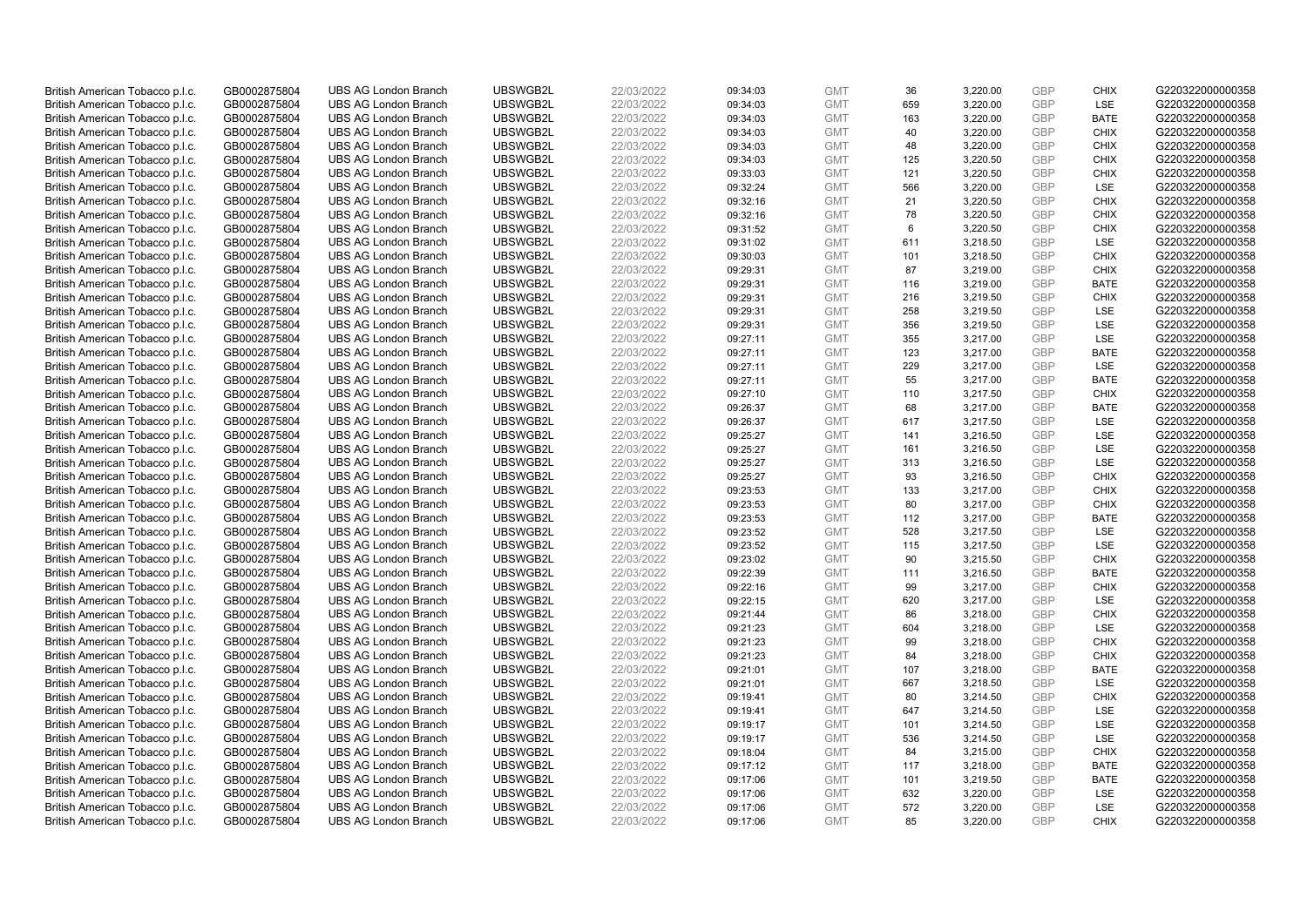| British American Tobacco p.l.c. | GB0002875804 | <b>UBS AG London Branch</b> | UBSWGB2L | 22/03/2022 | 09:16:33 | <b>GMT</b> | 57  | 3,221.00 | <b>GBP</b> | <b>CHIX</b> | G220322000000358 |
|---------------------------------|--------------|-----------------------------|----------|------------|----------|------------|-----|----------|------------|-------------|------------------|
| British American Tobacco p.l.c. | GB0002875804 | <b>UBS AG London Branch</b> | UBSWGB2L | 22/03/2022 | 09:16:33 | <b>GMT</b> | 35  | 3,221.00 | GBP        | CHIX        | G220322000000358 |
| British American Tobacco p.l.c. | GB0002875804 | <b>UBS AG London Branch</b> | UBSWGB2L | 22/03/2022 | 09:16:27 | <b>GMT</b> | 153 | 3,221.00 | GBP        | <b>CHIX</b> | G220322000000358 |
| British American Tobacco p.l.c. | GB0002875804 | <b>UBS AG London Branch</b> | UBSWGB2L | 22/03/2022 | 09:15:52 | <b>GMT</b> | 626 | 3,220.50 | <b>GBP</b> | LSE         | G220322000000358 |
| British American Tobacco p.l.c. | GB0002875804 | <b>UBS AG London Branch</b> | UBSWGB2L | 22/03/2022 | 09:15:52 | <b>GMT</b> | 111 | 3,220.50 | <b>GBP</b> | <b>BATE</b> | G220322000000358 |
| British American Tobacco p.l.c. | GB0002875804 | <b>UBS AG London Branch</b> | UBSWGB2L | 22/03/2022 | 09:14:28 | <b>GMT</b> | 173 | 3,220.50 | <b>GBP</b> | <b>CHIX</b> | G220322000000358 |
| British American Tobacco p.l.c. | GB0002875804 | <b>UBS AG London Branch</b> | UBSWGB2L | 22/03/2022 | 09:13:56 | <b>GMT</b> | 507 | 3,220.00 | <b>GBP</b> | LSE         | G220322000000358 |
| British American Tobacco p.l.c. | GB0002875804 | <b>UBS AG London Branch</b> | UBSWGB2L | 22/03/2022 | 09:13:56 | <b>GMT</b> | 115 | 3,220.00 | <b>GBP</b> | LSE         | G220322000000358 |
| British American Tobacco p.l.c. | GB0002875804 | <b>UBS AG London Branch</b> | UBSWGB2L | 22/03/2022 | 09:13:39 | <b>GMT</b> | 104 | 3,221.00 | <b>GBP</b> | <b>BATE</b> | G220322000000358 |
| British American Tobacco p.l.c. | GB0002875804 | <b>UBS AG London Branch</b> | UBSWGB2L | 22/03/2022 | 09:13:24 | <b>GMT</b> | 676 | 3,222.00 | <b>GBP</b> | LSE         | G220322000000358 |
| British American Tobacco p.l.c. | GB0002875804 | <b>UBS AG London Branch</b> | UBSWGB2L | 22/03/2022 | 09:13:13 | <b>GMT</b> | 154 | 3.222.50 | <b>GBP</b> | CHIX        | G220322000000358 |
| British American Tobacco p.l.c. | GB0002875804 | <b>UBS AG London Branch</b> | UBSWGB2L | 22/03/2022 | 09:13:13 | <b>GMT</b> | 59  | 3,222.50 | <b>GBP</b> | <b>CHIX</b> | G220322000000358 |
| British American Tobacco p.l.c. | GB0002875804 | <b>UBS AG London Branch</b> | UBSWGB2L | 22/03/2022 | 09:13:05 | <b>GMT</b> | 43  | 3,222.00 | GBP        | <b>CHIX</b> | G220322000000358 |
| British American Tobacco p.l.c. | GB0002875804 | <b>UBS AG London Branch</b> | UBSWGB2L | 22/03/2022 | 09:12:46 | <b>GMT</b> | 575 | 3,221.50 | <b>GBP</b> | <b>LSE</b>  | G220322000000358 |
| British American Tobacco p.l.c. | GB0002875804 | <b>UBS AG London Branch</b> | UBSWGB2L | 22/03/2022 | 09:12:00 | <b>GMT</b> | 83  | 3,222.00 | GBP        | CHIX        | G220322000000358 |
| British American Tobacco p.l.c. | GB0002875804 | <b>UBS AG London Branch</b> | UBSWGB2L | 22/03/2022 | 09:12:00 | <b>GMT</b> | 575 | 3,222.50 | GBP        | <b>LSE</b>  | G220322000000358 |
| British American Tobacco p.l.c. | GB0002875804 | <b>UBS AG London Branch</b> | UBSWGB2L | 22/03/2022 | 09:12:00 | <b>GMT</b> | 102 | 3,222.50 | GBP        | <b>BATE</b> | G220322000000358 |
| British American Tobacco p.l.c. | GB0002875804 | <b>UBS AG London Branch</b> | UBSWGB2L | 22/03/2022 | 09:10:15 | <b>GMT</b> | 100 | 3,222.00 | GBP        | <b>CHIX</b> | G220322000000358 |
| British American Tobacco p.l.c. | GB0002875804 | <b>UBS AG London Branch</b> | UBSWGB2L | 22/03/2022 | 09:10:15 | <b>GMT</b> | 3   | 3,222.00 | <b>GBP</b> | <b>CHIX</b> | G220322000000358 |
| British American Tobacco p.l.c. | GB0002875804 | <b>UBS AG London Branch</b> | UBSWGB2L | 22/03/2022 | 09:10:15 | <b>GMT</b> | 108 | 3,222.50 | <b>GBP</b> | <b>CHIX</b> | G220322000000358 |
| British American Tobacco p.l.c. | GB0002875804 | <b>UBS AG London Branch</b> | UBSWGB2L | 22/03/2022 | 09:10:07 | <b>GMT</b> | 110 | 3,222.50 | <b>GBP</b> | <b>BATE</b> | G220322000000358 |
| British American Tobacco p.l.c. | GB0002875804 | <b>UBS AG London Branch</b> | UBSWGB2L | 22/03/2022 | 09:10:06 | <b>GMT</b> | 107 | 3,223.00 | GBP        | LSE         | G220322000000358 |
| British American Tobacco p.l.c. | GB0002875804 | <b>UBS AG London Branch</b> | UBSWGB2L | 22/03/2022 | 09:10:06 | <b>GMT</b> | 513 | 3,223.00 | <b>GBP</b> | LSE         | G220322000000358 |
| British American Tobacco p.l.c. | GB0002875804 | <b>UBS AG London Branch</b> | UBSWGB2L | 22/03/2022 | 09:09:18 | <b>GMT</b> | 81  | 3,223.50 | GBP        | <b>CHIX</b> | G220322000000358 |
| British American Tobacco p.l.c. | GB0002875804 | <b>UBS AG London Branch</b> | UBSWGB2L | 22/03/2022 | 09:09:18 | <b>GMT</b> | 120 | 3,223.50 | <b>GBP</b> | <b>BATE</b> | G220322000000358 |
| British American Tobacco p.l.c. | GB0002875804 | <b>UBS AG London Branch</b> | UBSWGB2L | 22/03/2022 | 09:09:18 | <b>GMT</b> | 679 | 3,224.00 | GBP        | LSE         | G220322000000358 |
| British American Tobacco p.l.c. | GB0002875804 | <b>UBS AG London Branch</b> | UBSWGB2L | 22/03/2022 | 09:09:18 | <b>GMT</b> | 109 | 3,224.00 | <b>GBP</b> | <b>BATE</b> | G220322000000358 |
| British American Tobacco p.l.c. | GB0002875804 | <b>UBS AG London Branch</b> | UBSWGB2L | 22/03/2022 | 09:09:18 | <b>GMT</b> | 88  | 3,224.00 | GBP        | <b>CHIX</b> | G220322000000358 |
| British American Tobacco p.l.c. | GB0002875804 | <b>UBS AG London Branch</b> | UBSWGB2L | 22/03/2022 | 09:09:15 | <b>GMT</b> | 96  | 3,224.50 | <b>GBP</b> | <b>CHIX</b> | G220322000000358 |
| British American Tobacco p.l.c. | GB0002875804 | <b>UBS AG London Branch</b> | UBSWGB2L | 22/03/2022 | 09:08:24 | <b>GMT</b> | 58  | 3,223.50 | GBP        | <b>CHIX</b> | G220322000000358 |
| British American Tobacco p.l.c. | GB0002875804 | <b>UBS AG London Branch</b> | UBSWGB2L | 22/03/2022 | 09:08:24 | <b>GMT</b> | 36  | 3,223.50 | <b>GBP</b> | <b>CHIX</b> | G220322000000358 |
| British American Tobacco p.l.c. | GB0002875804 | <b>UBS AG London Branch</b> | UBSWGB2L | 22/03/2022 | 09:08:04 | <b>GMT</b> | 26  | 3,223.50 | GBP        | <b>LSE</b>  | G220322000000358 |
| British American Tobacco p.l.c. | GB0002875804 | <b>UBS AG London Branch</b> | UBSWGB2L | 22/03/2022 | 09:08:04 | <b>GMT</b> | 629 | 3,223.50 | <b>GBP</b> | LSE         | G220322000000358 |
| British American Tobacco p.l.c. | GB0002875804 | <b>UBS AG London Branch</b> | UBSWGB2L | 22/03/2022 | 09:06:36 | <b>GMT</b> | 90  | 3,220.50 | <b>GBP</b> | <b>CHIX</b> | G220322000000358 |
| British American Tobacco p.l.c. | GB0002875804 | <b>UBS AG London Branch</b> | UBSWGB2L | 22/03/2022 | 09:06:36 | <b>GMT</b> | 121 | 3,220.50 | GBP        | <b>BATE</b> | G220322000000358 |
| British American Tobacco p.l.c. | GB0002875804 | <b>UBS AG London Branch</b> | UBSWGB2L | 22/03/2022 | 09:06:32 | <b>GMT</b> | 123 | 3,221.00 | <b>GBP</b> | <b>BATE</b> | G220322000000358 |
| British American Tobacco p.l.c. | GB0002875804 | <b>UBS AG London Branch</b> | UBSWGB2L | 22/03/2022 | 09:06:32 | <b>GMT</b> | 672 | 3,221.50 | GBP        | <b>LSE</b>  | G220322000000358 |
| British American Tobacco p.l.c. | GB0002875804 | <b>UBS AG London Branch</b> | UBSWGB2L | 22/03/2022 | 09:06:26 | <b>GMT</b> | 609 | 3,222.00 | <b>GBP</b> | LSE         | G220322000000358 |
| British American Tobacco p.l.c. | GB0002875804 | <b>UBS AG London Branch</b> | UBSWGB2L | 22/03/2022 | 09:06:26 | <b>GMT</b> | 38  | 3,222.00 | <b>GBP</b> | LSE         | G220322000000358 |
| British American Tobacco p.l.c. | GB0002875804 | <b>UBS AG London Branch</b> | UBSWGB2L | 22/03/2022 | 09:06:04 | <b>GMT</b> | 212 | 3,221.50 | <b>GBP</b> | <b>CHIX</b> | G220322000000358 |
| British American Tobacco p.l.c. | GB0002875804 | <b>UBS AG London Branch</b> | UBSWGB2L | 22/03/2022 | 09:04:18 | <b>GMT</b> | 83  | 3,220.00 | GBP        | CHIX        | G220322000000358 |
| British American Tobacco p.l.c. | GB0002875804 | <b>UBS AG London Branch</b> | UBSWGB2L | 22/03/2022 | 09:04:18 | <b>GMT</b> | 123 | 3,219.50 | <b>GBP</b> | <b>BATE</b> | G220322000000358 |
| British American Tobacco p.l.c. | GB0002875804 | <b>UBS AG London Branch</b> | UBSWGB2L | 22/03/2022 | 09:04:18 | <b>GMT</b> | 554 | 3,220.00 | <b>GBP</b> | LSE         | G220322000000358 |
| British American Tobacco p.l.c. | GB0002875804 | <b>UBS AG London Branch</b> | UBSWGB2L | 22/03/2022 | 09:04:18 | <b>GMT</b> | 94  | 3,220.00 | <b>GBP</b> | <b>CHIX</b> | G220322000000358 |
| British American Tobacco p.l.c. | GB0002875804 | <b>UBS AG London Branch</b> | UBSWGB2L | 22/03/2022 | 09:04:00 | <b>GMT</b> | 605 | 3,221.00 | <b>GBP</b> | LSE         | G220322000000358 |
| British American Tobacco p.l.c. | GB0002875804 | <b>UBS AG London Branch</b> | UBSWGB2L | 22/03/2022 | 09:03:43 | <b>GMT</b> | 109 | 3,221.50 | <b>GBP</b> | <b>BATE</b> | G220322000000358 |
| British American Tobacco p.l.c. | GB0002875804 | <b>UBS AG London Branch</b> | UBSWGB2L | 22/03/2022 | 09:03:43 | <b>GMT</b> | 564 | 3,221.50 | <b>GBP</b> | LSE         | G220322000000358 |
| British American Tobacco p.l.c. | GB0002875804 | <b>UBS AG London Branch</b> | UBSWGB2L | 22/03/2022 | 09:03:43 | <b>GMT</b> | 117 | 3,221.50 | GBP        | <b>BATE</b> | G220322000000358 |
| British American Tobacco p.l.c. | GB0002875804 | <b>UBS AG London Branch</b> | UBSWGB2L | 22/03/2022 | 09:03:43 | <b>GMT</b> | 99  | 3,221.50 | <b>GBP</b> | <b>CHIX</b> | G220322000000358 |
| British American Tobacco p.l.c. | GB0002875804 | <b>UBS AG London Branch</b> | UBSWGB2L | 22/03/2022 | 09:03:27 | <b>GMT</b> | 124 | 3,222.00 | GBP        | <b>BATE</b> | G220322000000358 |
| British American Tobacco p.l.c. | GB0002875804 | <b>UBS AG London Branch</b> | UBSWGB2L | 22/03/2022 | 09:03:21 | <b>GMT</b> | 210 | 3,223.50 | <b>GBP</b> | <b>CHIX</b> | G220322000000358 |
| British American Tobacco p.l.c. | GB0002875804 | <b>UBS AG London Branch</b> | UBSWGB2L | 22/03/2022 | 09:01:21 | <b>GMT</b> | 100 | 3,220.00 | <b>GBP</b> | <b>CHIX</b> | G220322000000358 |
| British American Tobacco p.l.c. | GB0002875804 | <b>UBS AG London Branch</b> | UBSWGB2L | 22/03/2022 | 09:01:21 | <b>GMT</b> | 615 | 3,220.00 | <b>GBP</b> | <b>LSE</b>  | G220322000000358 |
| British American Tobacco p.l.c. | GB0002875804 | <b>UBS AG London Branch</b> | UBSWGB2L | 22/03/2022 | 09:01:21 | <b>GMT</b> | 58  | 3.220.00 | GBP        | <b>LSE</b>  | G220322000000358 |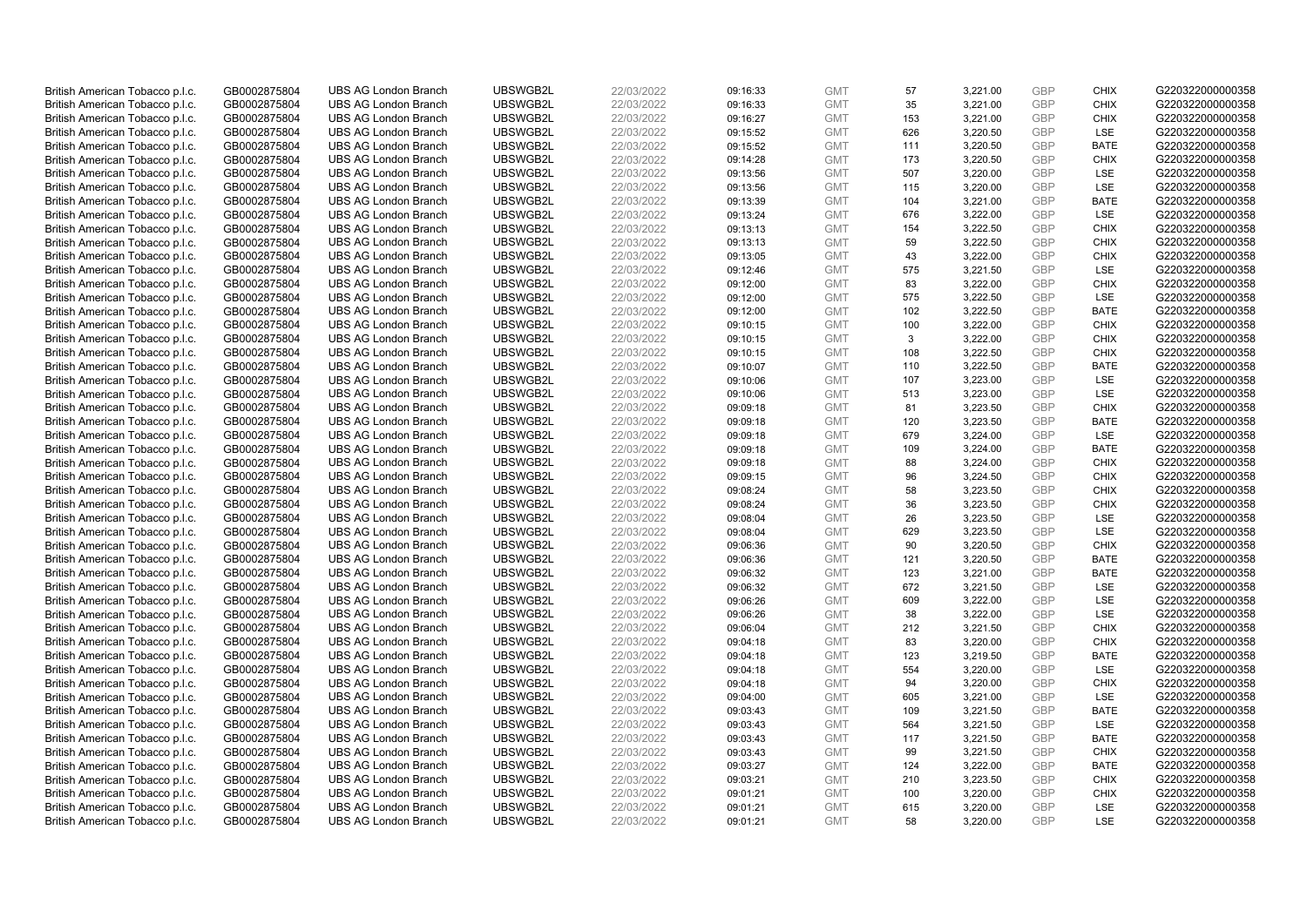| British American Tobacco p.l.c. | GB0002875804 | <b>UBS AG London Branch</b> | UBSWGB2L | 22/03/2022 | 09:01:05 | <b>GMT</b> | 84  | 3,220.00 | <b>GBP</b> | <b>CHIX</b> | G220322000000358 |
|---------------------------------|--------------|-----------------------------|----------|------------|----------|------------|-----|----------|------------|-------------|------------------|
| British American Tobacco p.l.c. | GB0002875804 | <b>UBS AG London Branch</b> | UBSWGB2L | 22/03/2022 | 09:00:23 | <b>GMT</b> | 15  | 3,219.50 | <b>GBP</b> | CHIX        | G220322000000358 |
| British American Tobacco p.l.c. | GB0002875804 | <b>UBS AG London Branch</b> | UBSWGB2L | 22/03/2022 | 09:00:23 | <b>GMT</b> | 10  | 3,219.50 | GBP        | <b>CHIX</b> | G220322000000358 |
| British American Tobacco p.l.c. | GB0002875804 | <b>UBS AG London Branch</b> | UBSWGB2L | 22/03/2022 | 09:00:23 | <b>GMT</b> | 23  | 3,219.50 | <b>GBP</b> | <b>CHIX</b> | G220322000000358 |
| British American Tobacco p.l.c. | GB0002875804 | <b>UBS AG London Branch</b> | UBSWGB2L | 22/03/2022 | 09:00:23 | <b>GMT</b> | 32  | 3,219.50 | GBP        | <b>CHIX</b> | G220322000000358 |
| British American Tobacco p.l.c. | GB0002875804 | <b>UBS AG London Branch</b> | UBSWGB2L | 22/03/2022 | 09:00:14 | <b>GMT</b> | 559 | 3,221.00 | <b>GBP</b> | <b>LSE</b>  | G220322000000358 |
| British American Tobacco p.l.c. | GB0002875804 | <b>UBS AG London Branch</b> | UBSWGB2L | 22/03/2022 | 09:00:14 | <b>GMT</b> | 22  | 3,220.50 | GBP        | <b>CHIX</b> | G220322000000358 |
| British American Tobacco p.l.c. | GB0002875804 | <b>UBS AG London Branch</b> | UBSWGB2L | 22/03/2022 | 09:00:14 | <b>GMT</b> | 66  | 3,220.50 | <b>GBP</b> | <b>CHIX</b> | G220322000000358 |
| British American Tobacco p.l.c. | GB0002875804 | <b>UBS AG London Branch</b> | UBSWGB2L | 22/03/2022 | 08:59:56 | <b>GMT</b> | 650 | 3,222.00 | GBP        | LSE         | G220322000000358 |
| British American Tobacco p.l.c. | GB0002875804 | <b>UBS AG London Branch</b> | UBSWGB2L | 22/03/2022 | 08:59:47 | <b>GMT</b> | 768 | 3,220.00 | <b>GBP</b> | LSE         | G220322000000358 |
| British American Tobacco p.l.c. | GB0002875804 | <b>UBS AG London Branch</b> | UBSWGB2L | 22/03/2022 | 08:59:36 | <b>GMT</b> | 33  | 3.220.50 | GBP        | CHIX        | G220322000000358 |
| British American Tobacco p.l.c. | GB0002875804 | <b>UBS AG London Branch</b> | UBSWGB2L | 22/03/2022 | 08:58:48 | <b>GMT</b> | 610 | 3,219.00 | <b>GBP</b> | LSE         | G220322000000358 |
| British American Tobacco p.l.c. | GB0002875804 | <b>UBS AG London Branch</b> | UBSWGB2L | 22/03/2022 | 08:57:50 | <b>GMT</b> | 85  | 3,215.00 | <b>GBP</b> | <b>CHIX</b> | G220322000000358 |
| British American Tobacco p.l.c. | GB0002875804 | <b>UBS AG London Branch</b> | UBSWGB2L | 22/03/2022 | 08:57:49 | <b>GMT</b> | 93  | 3,215.50 | <b>GBP</b> | <b>CHIX</b> | G220322000000358 |
| British American Tobacco p.l.c. | GB0002875804 | <b>UBS AG London Branch</b> | UBSWGB2L | 22/03/2022 | 08:57:07 | <b>GMT</b> | 44  | 3,217.00 | GBP        | <b>BATE</b> | G220322000000358 |
| British American Tobacco p.l.c. | GB0002875804 | <b>UBS AG London Branch</b> | UBSWGB2L | 22/03/2022 | 08:57:07 | <b>GMT</b> | 64  | 3,217.00 | GBP        | <b>BATE</b> | G220322000000358 |
| British American Tobacco p.l.c. | GB0002875804 | <b>UBS AG London Branch</b> | UBSWGB2L | 22/03/2022 | 08:57:07 | <b>GMT</b> | 82  | 3,217.00 | <b>GBP</b> | <b>CHIX</b> | G220322000000358 |
| British American Tobacco p.l.c. | GB0002875804 | <b>UBS AG London Branch</b> | UBSWGB2L | 22/03/2022 | 08:56:48 | <b>GMT</b> | 594 | 3,218.00 | <b>GBP</b> | <b>LSE</b>  | G220322000000358 |
| British American Tobacco p.l.c. | GB0002875804 | <b>UBS AG London Branch</b> | UBSWGB2L | 22/03/2022 | 08:56:18 | <b>GMT</b> | 592 | 3,218.00 | <b>GBP</b> | <b>LSE</b>  | G220322000000358 |
| British American Tobacco p.l.c. | GB0002875804 | <b>UBS AG London Branch</b> | UBSWGB2L | 22/03/2022 | 08:55:51 | <b>GMT</b> | 20  | 3,217.00 | <b>GBP</b> | <b>CHIX</b> | G220322000000358 |
| British American Tobacco p.l.c. | GB0002875804 | <b>UBS AG London Branch</b> | UBSWGB2L | 22/03/2022 | 08:55:51 | <b>GMT</b> | 69  | 3,217.00 | <b>GBP</b> | <b>CHIX</b> | G220322000000358 |
| British American Tobacco p.l.c. | GB0002875804 | <b>UBS AG London Branch</b> | UBSWGB2L | 22/03/2022 | 08:55:51 | <b>GMT</b> | 102 | 3,217.00 | GBP        | <b>BATE</b> | G220322000000358 |
| British American Tobacco p.l.c. | GB0002875804 | <b>UBS AG London Branch</b> | UBSWGB2L | 22/03/2022 | 08:55:50 | <b>GMT</b> | 89  | 3,217.50 | <b>GBP</b> | <b>CHIX</b> | G220322000000358 |
| British American Tobacco p.l.c. | GB0002875804 | <b>UBS AG London Branch</b> | UBSWGB2L | 22/03/2022 | 08:55:28 | <b>GMT</b> | 130 | 3.217.50 | GBP        | <b>CHIX</b> | G220322000000358 |
| British American Tobacco p.l.c. | GB0002875804 | <b>UBS AG London Branch</b> | UBSWGB2L | 22/03/2022 | 08:55:27 | <b>GMT</b> | 122 | 3,218.00 | <b>GBP</b> | <b>BATE</b> | G220322000000358 |
| British American Tobacco p.l.c. | GB0002875804 | <b>UBS AG London Branch</b> | UBSWGB2L | 22/03/2022 | 08:55:27 | <b>GMT</b> | 101 | 3,218.00 | GBP        | <b>BATE</b> | G220322000000358 |
| British American Tobacco p.l.c. | GB0002875804 | <b>UBS AG London Branch</b> | UBSWGB2L | 22/03/2022 | 08:55:01 | <b>GMT</b> | 620 | 3,218.50 | <b>GBP</b> | LSE         | G220322000000358 |
| British American Tobacco p.l.c. | GB0002875804 | <b>UBS AG London Branch</b> | UBSWGB2L | 22/03/2022 | 08:55:01 | <b>GMT</b> | 106 | 3,218.50 | GBP        | <b>CHIX</b> | G220322000000358 |
| British American Tobacco p.l.c. | GB0002875804 | <b>UBS AG London Branch</b> | UBSWGB2L | 22/03/2022 | 08:54:39 | <b>GMT</b> | 64  | 3,218.50 | <b>GBP</b> | <b>CHIX</b> | G220322000000358 |
| British American Tobacco p.l.c. | GB0002875804 | <b>UBS AG London Branch</b> | UBSWGB2L | 22/03/2022 | 08:54:39 | <b>GMT</b> | 32  | 3,218.50 | GBP        | <b>CHIX</b> | G220322000000358 |
| British American Tobacco p.l.c. | GB0002875804 | <b>UBS AG London Branch</b> | UBSWGB2L | 22/03/2022 | 08:53:53 | <b>GMT</b> | 86  | 3,218.00 | <b>GBP</b> | <b>CHIX</b> | G220322000000358 |
| British American Tobacco p.l.c. | GB0002875804 | <b>UBS AG London Branch</b> | UBSWGB2L | 22/03/2022 | 08:53:53 | <b>GMT</b> | 569 | 3,217.50 | GBP        | <b>LSE</b>  | G220322000000358 |
| British American Tobacco p.l.c. | GB0002875804 | <b>UBS AG London Branch</b> | UBSWGB2L | 22/03/2022 | 08:53:37 | <b>GMT</b> | 561 | 3,217.00 | <b>GBP</b> | LSE         | G220322000000358 |
| British American Tobacco p.l.c. | GB0002875804 | <b>UBS AG London Branch</b> | UBSWGB2L | 22/03/2022 | 08:53:07 | <b>GMT</b> | 78  | 3,216.00 | <b>GBP</b> | <b>CHIX</b> | G220322000000358 |
| British American Tobacco p.l.c. | GB0002875804 | <b>UBS AG London Branch</b> | UBSWGB2L | 22/03/2022 | 08:51:34 | <b>GMT</b> | 635 | 3,211.50 | GBP        | LSE         | G220322000000358 |
| British American Tobacco p.l.c. | GB0002875804 | <b>UBS AG London Branch</b> | UBSWGB2L | 22/03/2022 | 08:51:34 | <b>GMT</b> | 123 | 3,211.50 | <b>GBP</b> | <b>BATE</b> | G220322000000358 |
| British American Tobacco p.l.c. | GB0002875804 | <b>UBS AG London Branch</b> | UBSWGB2L | 22/03/2022 | 08:50:55 | <b>GMT</b> | 606 | 3,213.00 | GBP        | <b>LSE</b>  | G220322000000358 |
| British American Tobacco p.l.c. | GB0002875804 | <b>UBS AG London Branch</b> | UBSWGB2L | 22/03/2022 | 08:50:55 | <b>GMT</b> | 88  | 3,213.00 | <b>GBP</b> | <b>CHIX</b> | G220322000000358 |
| British American Tobacco p.l.c. | GB0002875804 | <b>UBS AG London Branch</b> | UBSWGB2L | 22/03/2022 | 08:50:12 | <b>GMT</b> | 89  | 3,215.00 | GBP        | <b>CHIX</b> | G220322000000358 |
| British American Tobacco p.l.c. | GB0002875804 | <b>UBS AG London Branch</b> | UBSWGB2L | 22/03/2022 | 08:50:12 | <b>GMT</b> | 113 | 3,215.00 | <b>GBP</b> | <b>BATE</b> | G220322000000358 |
| British American Tobacco p.l.c. | GB0002875804 | <b>UBS AG London Branch</b> | UBSWGB2L | 22/03/2022 | 08:50:12 | <b>GMT</b> | 93  | 3,215.50 | GBP        | <b>CHIX</b> | G220322000000358 |
| British American Tobacco p.l.c. | GB0002875804 | <b>UBS AG London Branch</b> | UBSWGB2L | 22/03/2022 | 08:49:41 | <b>GMT</b> | 459 | 3,216.00 | <b>GBP</b> | <b>LSE</b>  | G220322000000358 |
| British American Tobacco p.l.c. | GB0002875804 | <b>UBS AG London Branch</b> | UBSWGB2L | 22/03/2022 | 08:49:41 | <b>GMT</b> | 139 | 3,216.00 | <b>GBP</b> | LSE         | G220322000000358 |
| British American Tobacco p.l.c. | GB0002875804 | <b>UBS AG London Branch</b> | UBSWGB2L | 22/03/2022 | 08:49:41 | <b>GMT</b> | 83  | 3,216.00 | <b>GBP</b> | <b>CHIX</b> | G220322000000358 |
| British American Tobacco p.l.c. | GB0002875804 | <b>UBS AG London Branch</b> | UBSWGB2L | 22/03/2022 | 08:48:22 | <b>GMT</b> | 626 | 3,215.00 | <b>GBP</b> | LSE         | G220322000000358 |
| British American Tobacco p.l.c. | GB0002875804 | <b>UBS AG London Branch</b> | UBSWGB2L | 22/03/2022 | 08:48:22 | <b>GMT</b> | 97  | 3,215.00 | <b>GBP</b> | <b>CHIX</b> | G220322000000358 |
| British American Tobacco p.l.c. | GB0002875804 | <b>UBS AG London Branch</b> | UBSWGB2L | 22/03/2022 | 08:48:20 | <b>GMT</b> | 13  | 3,216.50 | <b>GBP</b> | <b>CHIX</b> | G220322000000358 |
| British American Tobacco p.l.c. | GB0002875804 | <b>UBS AG London Branch</b> | UBSWGB2L | 22/03/2022 | 08:48:20 | <b>GMT</b> | 20  | 3,216.50 | GBP        | <b>CHIX</b> | G220322000000358 |
| British American Tobacco p.l.c. | GB0002875804 | <b>UBS AG London Branch</b> | UBSWGB2L | 22/03/2022 | 08:48:20 | <b>GMT</b> | 55  | 3,216.50 | <b>GBP</b> | <b>CHIX</b> | G220322000000358 |
| British American Tobacco p.l.c. | GB0002875804 | <b>UBS AG London Branch</b> | UBSWGB2L | 22/03/2022 | 08:48:20 | <b>GMT</b> | 109 | 3,216.50 | GBP        | <b>BATE</b> | G220322000000358 |
| British American Tobacco p.l.c. | GB0002875804 | <b>UBS AG London Branch</b> | UBSWGB2L | 22/03/2022 | 08:48:20 | <b>GMT</b> | 597 | 3,217.00 | <b>GBP</b> | LSE         | G220322000000358 |
| British American Tobacco p.l.c. | GB0002875804 | <b>UBS AG London Branch</b> | UBSWGB2L | 22/03/2022 | 08:48:02 | <b>GMT</b> | 88  | 3,218.00 | <b>GBP</b> | <b>CHIX</b> | G220322000000358 |
| British American Tobacco p.l.c. | GB0002875804 | <b>UBS AG London Branch</b> | UBSWGB2L | 22/03/2022 | 08:48:00 | <b>GMT</b> | 663 | 3,217.50 | <b>GBP</b> | <b>LSE</b>  | G220322000000358 |
| British American Tobacco p.l.c. | GB0002875804 | <b>UBS AG London Branch</b> | UBSWGB2L | 22/03/2022 | 08:47:59 | <b>GMT</b> | 112 | 3,217.50 | GBP        | <b>BATE</b> | G220322000000358 |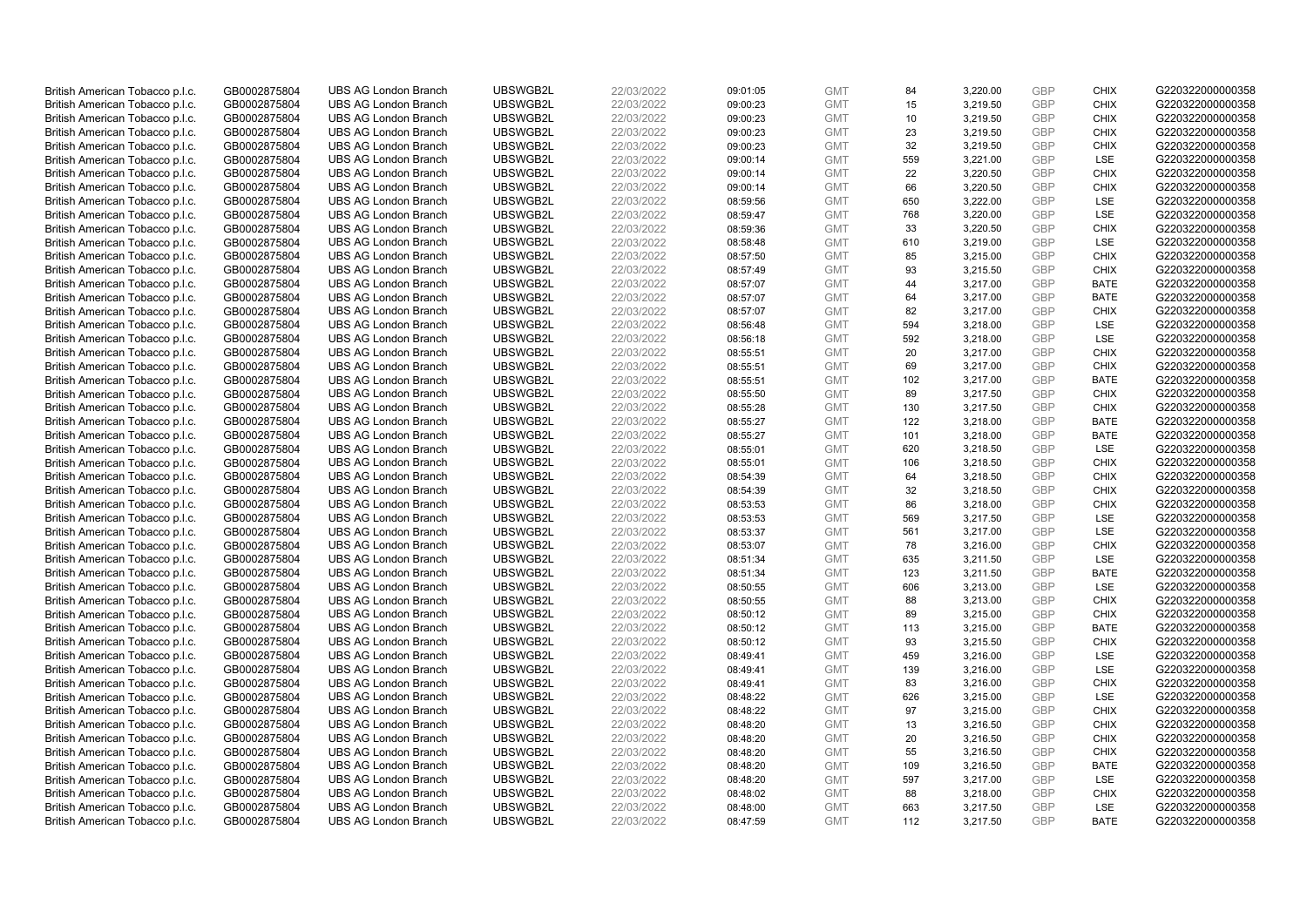| British American Tobacco p.l.c. | GB0002875804 | <b>UBS AG London Branch</b> | UBSWGB2L | 22/03/2022 | 08:47:59 | <b>GMT</b> | 107 | 3,217.50 | <b>GBP</b> | <b>BATE</b> | G220322000000358 |
|---------------------------------|--------------|-----------------------------|----------|------------|----------|------------|-----|----------|------------|-------------|------------------|
| British American Tobacco p.l.c. | GB0002875804 | <b>UBS AG London Branch</b> | UBSWGB2L | 22/03/2022 | 08:46:57 | <b>GMT</b> | 565 | 3,218.00 | GBP        | LSE         | G220322000000358 |
| British American Tobacco p.l.c. | GB0002875804 | <b>UBS AG London Branch</b> | UBSWGB2L | 22/03/2022 | 08:46:57 | <b>GMT</b> | 227 | 3,218.00 | GBP        | LSE         | G220322000000358 |
| British American Tobacco p.l.c. | GB0002875804 | <b>UBS AG London Branch</b> | UBSWGB2L | 22/03/2022 | 08:46:57 | <b>GMT</b> | 95  | 3,218.00 | <b>GBP</b> | <b>CHIX</b> | G220322000000358 |
| British American Tobacco p.l.c. | GB0002875804 | <b>UBS AG London Branch</b> | UBSWGB2L | 22/03/2022 | 08:46:57 | <b>GMT</b> | 97  | 3,218.00 | GBP        | <b>CHIX</b> | G220322000000358 |
| British American Tobacco p.l.c. | GB0002875804 | <b>UBS AG London Branch</b> | UBSWGB2L | 22/03/2022 | 08:46:57 | <b>GMT</b> | 98  | 3,219.00 | <b>GBP</b> | <b>CHIX</b> | G220322000000358 |
| British American Tobacco p.l.c. | GB0002875804 | <b>UBS AG London Branch</b> | UBSWGB2L | 22/03/2022 | 08:45:08 | <b>GMT</b> | 92  | 3,213.00 | <b>GBP</b> | <b>CHIX</b> | G220322000000358 |
| British American Tobacco p.l.c. | GB0002875804 | <b>UBS AG London Branch</b> | UBSWGB2L | 22/03/2022 | 08:44:48 | <b>GMT</b> | 106 | 3,213.50 | <b>GBP</b> | <b>BATE</b> | G220322000000358 |
| British American Tobacco p.l.c. | GB0002875804 | <b>UBS AG London Branch</b> | UBSWGB2L | 22/03/2022 | 08:44:33 | <b>GMT</b> | 111 | 3,215.50 | GBP        | <b>BATE</b> | G220322000000358 |
| British American Tobacco p.l.c. | GB0002875804 | <b>UBS AG London Branch</b> | UBSWGB2L | 22/03/2022 | 08:44:33 | <b>GMT</b> | 128 | 3,215.50 | <b>GBP</b> | <b>BATE</b> | G220322000000358 |
| British American Tobacco p.l.c. | GB0002875804 | <b>UBS AG London Branch</b> | UBSWGB2L | 22/03/2022 | 08:44:33 | <b>GMT</b> | 84  | 3,215.50 | GBP        | <b>CHIX</b> | G220322000000358 |
| British American Tobacco p.l.c. | GB0002875804 | <b>UBS AG London Branch</b> | UBSWGB2L | 22/03/2022 | 08:44:14 | <b>GMT</b> | 616 | 3,216.00 | <b>GBP</b> | LSE         | G220322000000358 |
| British American Tobacco p.l.c. | GB0002875804 | <b>UBS AG London Branch</b> | UBSWGB2L | 22/03/2022 | 08:44:14 | <b>GMT</b> | 761 | 3,216.00 | <b>GBP</b> | LSE         | G220322000000358 |
| British American Tobacco p.l.c. | GB0002875804 | <b>UBS AG London Branch</b> | UBSWGB2L | 22/03/2022 | 08:44:14 | <b>GMT</b> | 86  | 3,216.00 | <b>GBP</b> | <b>CHIX</b> | G220322000000358 |
| British American Tobacco p.l.c. | GB0002875804 | <b>UBS AG London Branch</b> | UBSWGB2L | 22/03/2022 | 08:42:10 | <b>GMT</b> | 47  | 3,215.00 | GBP        | <b>CHIX</b> | G220322000000358 |
| British American Tobacco p.l.c. | GB0002875804 | <b>UBS AG London Branch</b> | UBSWGB2L | 22/03/2022 | 08:42:10 | <b>GMT</b> | 99  | 3,215.00 | <b>GBP</b> | <b>CHIX</b> | G220322000000358 |
| British American Tobacco p.l.c. | GB0002875804 | <b>UBS AG London Branch</b> | UBSWGB2L | 22/03/2022 | 08:41:47 | <b>GMT</b> | 92  | 3,215.00 | <b>GBP</b> | <b>CHIX</b> | G220322000000358 |
| British American Tobacco p.l.c. | GB0002875804 | <b>UBS AG London Branch</b> | UBSWGB2L | 22/03/2022 | 08:41:47 | <b>GMT</b> | 91  | 3,215.00 | <b>GBP</b> | <b>CHIX</b> | G220322000000358 |
| British American Tobacco p.l.c. | GB0002875804 | <b>UBS AG London Branch</b> | UBSWGB2L | 22/03/2022 | 08:41:23 | <b>GMT</b> | 581 | 3,215.50 | <b>GBP</b> | <b>LSE</b>  | G220322000000358 |
| British American Tobacco p.l.c. | GB0002875804 | <b>UBS AG London Branch</b> | UBSWGB2L | 22/03/2022 | 08:40:02 | <b>GMT</b> | 69  | 3,216.00 | <b>GBP</b> | <b>CHIX</b> | G220322000000358 |
| British American Tobacco p.l.c. | GB0002875804 | <b>UBS AG London Branch</b> | UBSWGB2L | 22/03/2022 | 08:39:54 | <b>GMT</b> | 23  | 3,216.00 | <b>GBP</b> | <b>CHIX</b> | G220322000000358 |
| British American Tobacco p.l.c. | GB0002875804 | <b>UBS AG London Branch</b> | UBSWGB2L | 22/03/2022 | 08:39:52 | <b>GMT</b> | 122 | 3,216.50 | <b>GBP</b> | <b>BATE</b> | G220322000000358 |
| British American Tobacco p.l.c. | GB0002875804 | <b>UBS AG London Branch</b> | UBSWGB2L | 22/03/2022 | 08:39:31 | <b>GMT</b> | 602 | 3,218.00 | <b>GBP</b> | LSE         | G220322000000358 |
| British American Tobacco p.l.c. | GB0002875804 | <b>UBS AG London Branch</b> | UBSWGB2L | 22/03/2022 | 08:39:31 | <b>GMT</b> | 89  | 3,218.00 | GBP        | <b>CHIX</b> | G220322000000358 |
| British American Tobacco p.l.c. | GB0002875804 | <b>UBS AG London Branch</b> | UBSWGB2L | 22/03/2022 | 08:39:28 | <b>GMT</b> | 117 | 3,218.50 | GBP        | <b>BATE</b> | G220322000000358 |
| British American Tobacco p.l.c. | GB0002875804 | <b>UBS AG London Branch</b> | UBSWGB2L | 22/03/2022 | 08:39:28 | <b>GMT</b> | 104 | 3,218.50 | <b>GBP</b> | <b>CHIX</b> | G220322000000358 |
| British American Tobacco p.l.c. | GB0002875804 | <b>UBS AG London Branch</b> | UBSWGB2L | 22/03/2022 | 08:39:28 | <b>GMT</b> | 678 | 3,219.50 | <b>GBP</b> | LSE         | G220322000000358 |
| British American Tobacco p.l.c. | GB0002875804 | <b>UBS AG London Branch</b> | UBSWGB2L | 22/03/2022 | 08:39:28 | <b>GMT</b> | 108 | 3,219.50 | <b>GBP</b> | <b>BATE</b> | G220322000000358 |
| British American Tobacco p.l.c. | GB0002875804 | <b>UBS AG London Branch</b> | UBSWGB2L | 22/03/2022 | 08:39:13 | <b>GMT</b> | 80  | 3,220.00 | GBP        | <b>CHIX</b> | G220322000000358 |
| British American Tobacco p.l.c. | GB0002875804 | <b>UBS AG London Branch</b> | UBSWGB2L | 22/03/2022 | 08:39:11 | <b>GMT</b> | 34  | 3,220.50 | <b>GBP</b> | <b>CHIX</b> | G220322000000358 |
| British American Tobacco p.l.c. | GB0002875804 | <b>UBS AG London Branch</b> | UBSWGB2L | 22/03/2022 | 08:39:11 | <b>GMT</b> | 762 | 3,220.50 | GBP        | LSE         | G220322000000358 |
| British American Tobacco p.l.c. | GB0002875804 | <b>UBS AG London Branch</b> | UBSWGB2L | 22/03/2022 | 08:39:06 | <b>GMT</b> | 189 | 3,221.50 | <b>GBP</b> | <b>CHIX</b> | G220322000000358 |
| British American Tobacco p.l.c. | GB0002875804 | <b>UBS AG London Branch</b> | UBSWGB2L | 22/03/2022 | 08:38:06 | <b>GMT</b> | 90  | 3,216.50 | GBP        | <b>BATE</b> | G220322000000358 |
| British American Tobacco p.l.c. | GB0002875804 | <b>UBS AG London Branch</b> | UBSWGB2L | 22/03/2022 | 08:38:06 | <b>GMT</b> | 620 | 3,216.50 | <b>GBP</b> | LSE         | G220322000000358 |
| British American Tobacco p.l.c. | GB0002875804 | <b>UBS AG London Branch</b> | UBSWGB2L | 22/03/2022 | 08:38:06 | <b>GMT</b> | 18  | 3,216.50 | GBP        | <b>BATE</b> | G220322000000358 |
| British American Tobacco p.l.c. | GB0002875804 | <b>UBS AG London Branch</b> | UBSWGB2L | 22/03/2022 | 08:37:55 | <b>GMT</b> | 85  | 3,217.00 | <b>GBP</b> | <b>CHIX</b> | G220322000000358 |
| British American Tobacco p.l.c. | GB0002875804 | <b>UBS AG London Branch</b> | UBSWGB2L | 22/03/2022 | 08:36:13 | <b>GMT</b> | 123 | 3,215.00 | <b>GBP</b> | <b>BATE</b> | G220322000000358 |
| British American Tobacco p.l.c. | GB0002875804 | <b>UBS AG London Branch</b> | UBSWGB2L | 22/03/2022 | 08:36:13 | <b>GMT</b> | 104 | 3,215.00 | <b>GBP</b> | <b>BATE</b> | G220322000000358 |
| British American Tobacco p.l.c. | GB0002875804 | <b>UBS AG London Branch</b> | UBSWGB2L | 22/03/2022 | 08:36:12 | <b>GMT</b> | 610 | 3,215.00 | <b>GBP</b> | LSE         | G220322000000358 |
| British American Tobacco p.l.c. | GB0002875804 | <b>UBS AG London Branch</b> | UBSWGB2L | 22/03/2022 | 08:36:12 | <b>GMT</b> | 25  | 3,215.00 | <b>GBP</b> | <b>CHIX</b> | G220322000000358 |
| British American Tobacco p.l.c. | GB0002875804 | <b>UBS AG London Branch</b> | UBSWGB2L | 22/03/2022 | 08:36:12 | <b>GMT</b> | 5   | 3,215.00 | <b>GBP</b> | <b>CHIX</b> | G220322000000358 |
| British American Tobacco p.l.c. | GB0002875804 | <b>UBS AG London Branch</b> | UBSWGB2L | 22/03/2022 | 08:36:12 | <b>GMT</b> | 100 | 3,215.00 | <b>GBP</b> | <b>CHIX</b> | G220322000000358 |
| British American Tobacco p.l.c. | GB0002875804 | <b>UBS AG London Branch</b> | UBSWGB2L | 22/03/2022 | 08:36:12 | <b>GMT</b> | 10  | 3,215.00 | <b>GBP</b> | <b>BATE</b> | G220322000000358 |
| British American Tobacco p.l.c. | GB0002875804 | <b>UBS AG London Branch</b> | UBSWGB2L | 22/03/2022 | 08:36:11 | <b>GMT</b> | 93  | 3,216.50 | GBP        | <b>CHIX</b> | G220322000000358 |
| British American Tobacco p.l.c. | GB0002875804 | <b>UBS AG London Branch</b> | UBSWGB2L | 22/03/2022 | 08:36:11 | <b>GMT</b> | 93  | 3,216.50 | <b>GBP</b> | <b>CHIX</b> | G220322000000358 |
| British American Tobacco p.l.c. | GB0002875804 | <b>UBS AG London Branch</b> | UBSWGB2L | 22/03/2022 | 08:35:11 | <b>GMT</b> | 80  | 3,216.50 | GBP        | <b>CHIX</b> | G220322000000358 |
| British American Tobacco p.l.c. | GB0002875804 | <b>UBS AG London Branch</b> | UBSWGB2L | 22/03/2022 | 08:35:09 | <b>GMT</b> | 625 | 3,216.00 | <b>GBP</b> | LSE         | G220322000000358 |
| British American Tobacco p.l.c. | GB0002875804 | <b>UBS AG London Branch</b> | UBSWGB2L | 22/03/2022 | 08:34:51 | <b>GMT</b> | 109 | 3,215.00 | GBP        | <b>CHIX</b> | G220322000000358 |
| British American Tobacco p.l.c. | GB0002875804 | <b>UBS AG London Branch</b> | UBSWGB2L | 22/03/2022 | 08:34:49 | <b>GMT</b> | 681 | 3,214.00 | <b>GBP</b> | <b>LSE</b>  | G220322000000358 |
| British American Tobacco p.l.c. | GB0002875804 | <b>UBS AG London Branch</b> | UBSWGB2L | 22/03/2022 | 08:34:49 | <b>GMT</b> | 116 | 3,214.00 | <b>GBP</b> | <b>BATE</b> | G220322000000358 |
| British American Tobacco p.l.c. | GB0002875804 | <b>UBS AG London Branch</b> | UBSWGB2L | 22/03/2022 | 08:33:24 | <b>GMT</b> | 129 | 3,213.50 | <b>GBP</b> | <b>CHIX</b> | G220322000000358 |
| British American Tobacco p.l.c. | GB0002875804 | <b>UBS AG London Branch</b> | UBSWGB2L | 22/03/2022 | 08:33:24 | <b>GMT</b> | 293 | 3,213.50 | <b>GBP</b> | LSE         | G220322000000358 |
| British American Tobacco p.l.c. | GB0002875804 | <b>UBS AG London Branch</b> | UBSWGB2L | 22/03/2022 | 08:33:24 | <b>GMT</b> | 318 | 3,213.50 | <b>GBP</b> | LSE         | G220322000000358 |
| British American Tobacco p.l.c. | GB0002875804 | <b>UBS AG London Branch</b> | UBSWGB2L | 22/03/2022 | 08:33:23 | <b>GMT</b> | 106 | 3,214.50 | GBP        | <b>CHIX</b> | G220322000000358 |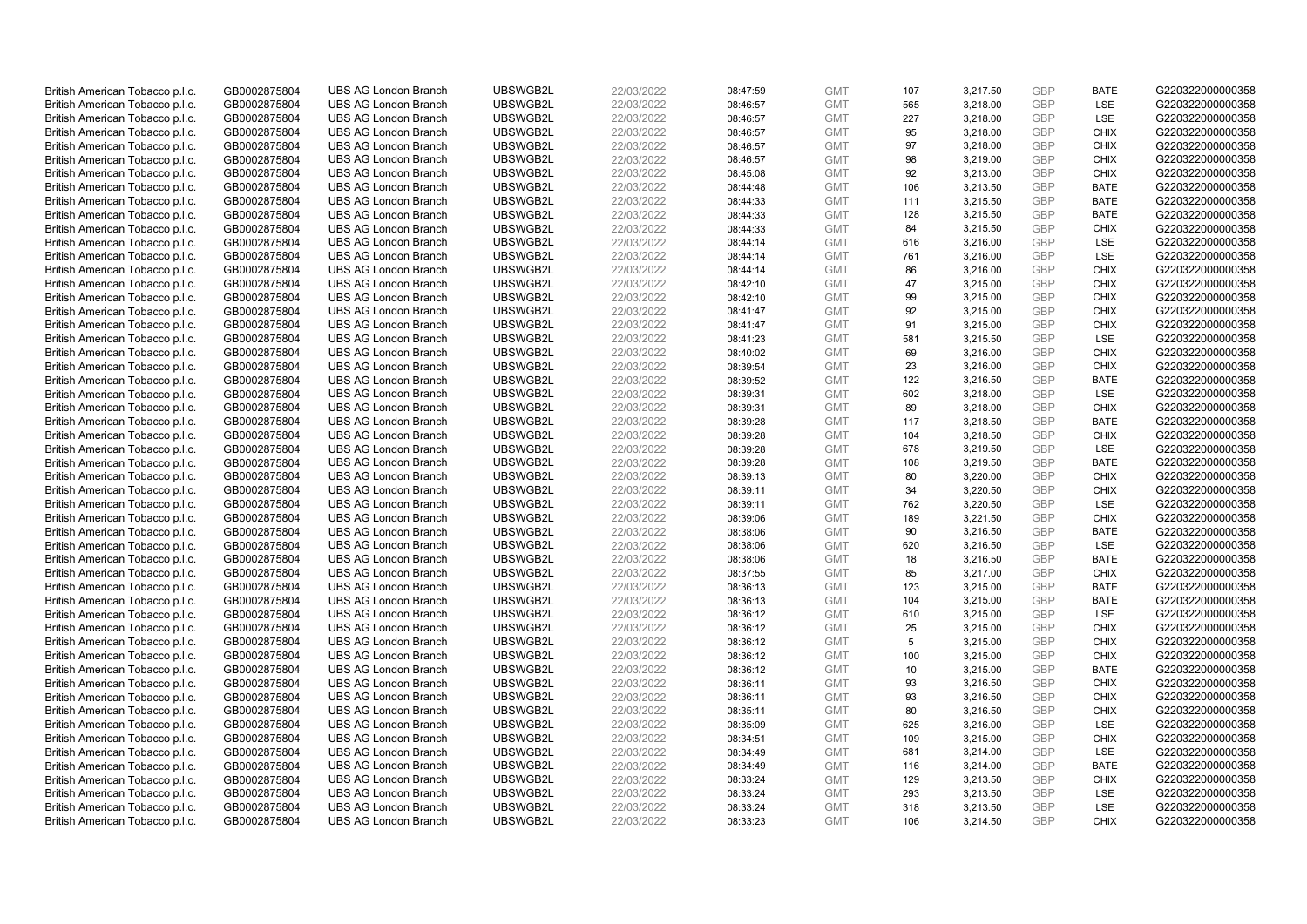| British American Tobacco p.l.c. | GB0002875804 | <b>UBS AG London Branch</b> | UBSWGB2L | 22/03/2022 | 08:31:25 | <b>GMT</b> | 643 | 3,208.00 | <b>GBP</b> | LSE         | G220322000000358 |
|---------------------------------|--------------|-----------------------------|----------|------------|----------|------------|-----|----------|------------|-------------|------------------|
| British American Tobacco p.l.c. | GB0002875804 | <b>UBS AG London Branch</b> | UBSWGB2L | 22/03/2022 | 08:31:25 | <b>GMT</b> | 121 | 3,208.00 | <b>GBP</b> | <b>BATE</b> | G220322000000358 |
| British American Tobacco p.l.c. | GB0002875804 | <b>UBS AG London Branch</b> | UBSWGB2L | 22/03/2022 | 08:31:25 | <b>GMT</b> | 90  | 3,208.00 | GBP        | <b>CHIX</b> | G220322000000358 |
| British American Tobacco p.l.c. | GB0002875804 | <b>UBS AG London Branch</b> | UBSWGB2L | 22/03/2022 | 08:30:32 | <b>GMT</b> | 84  | 3,209.50 | <b>GBP</b> | <b>CHIX</b> | G220322000000358 |
| British American Tobacco p.l.c. | GB0002875804 | <b>UBS AG London Branch</b> | UBSWGB2L | 22/03/2022 | 08:30:31 | <b>GMT</b> | 169 | 3,210.00 | GBP        | <b>LSE</b>  | G220322000000358 |
| British American Tobacco p.l.c. | GB0002875804 | <b>UBS AG London Branch</b> | UBSWGB2L | 22/03/2022 | 08:30:31 | <b>GMT</b> | 465 | 3,210.00 | <b>GBP</b> | <b>LSE</b>  | G220322000000358 |
| British American Tobacco p.l.c. | GB0002875804 | <b>UBS AG London Branch</b> | UBSWGB2L | 22/03/2022 | 08:30:17 | <b>GMT</b> | 106 | 3,210.00 | <b>GBP</b> | <b>BATE</b> | G220322000000358 |
| British American Tobacco p.l.c. | GB0002875804 | <b>UBS AG London Branch</b> | UBSWGB2L | 22/03/2022 | 08:30:17 | <b>GMT</b> | 90  | 3,210.00 | <b>GBP</b> | <b>CHIX</b> | G220322000000358 |
| British American Tobacco p.l.c. | GB0002875804 | <b>UBS AG London Branch</b> | UBSWGB2L | 22/03/2022 | 08:30:17 | <b>GMT</b> | 19  | 3,210.00 | GBP        | <b>CHIX</b> | G220322000000358 |
| British American Tobacco p.l.c. | GB0002875804 | <b>UBS AG London Branch</b> | UBSWGB2L | 22/03/2022 | 08:30:16 | <b>GMT</b> | 675 | 3,211.50 | <b>GBP</b> | LSE         | G220322000000358 |
| British American Tobacco p.l.c. | GB0002875804 | <b>UBS AG London Branch</b> | UBSWGB2L | 22/03/2022 | 08:29:03 | <b>GMT</b> | 39  | 3,206.00 | GBP        | <b>LSE</b>  | G220322000000358 |
| British American Tobacco p.l.c. | GB0002875804 | <b>UBS AG London Branch</b> | UBSWGB2L | 22/03/2022 | 08:29:03 | <b>GMT</b> | 67  | 3,206.00 | <b>GBP</b> | LSE         | G220322000000358 |
| British American Tobacco p.l.c. | GB0002875804 | <b>UBS AG London Branch</b> | UBSWGB2L | 22/03/2022 | 08:29:03 | <b>GMT</b> | 250 | 3,206.00 | <b>GBP</b> | LSE         | G220322000000358 |
| British American Tobacco p.l.c. | GB0002875804 | <b>UBS AG London Branch</b> | UBSWGB2L | 22/03/2022 | 08:29:03 | <b>GMT</b> | 250 | 3,205.50 | <b>GBP</b> | <b>LSE</b>  | G220322000000358 |
| British American Tobacco p.l.c. | GB0002875804 | <b>UBS AG London Branch</b> | UBSWGB2L | 22/03/2022 | 08:29:03 | <b>GMT</b> | 101 | 3,205.00 | GBP        | <b>BATE</b> | G220322000000358 |
| British American Tobacco p.l.c. | GB0002875804 | <b>UBS AG London Branch</b> | UBSWGB2L | 22/03/2022 | 08:29:03 | <b>GMT</b> | 82  | 3,205.00 | <b>GBP</b> | <b>CHIX</b> | G220322000000358 |
| British American Tobacco p.l.c. | GB0002875804 | <b>UBS AG London Branch</b> | UBSWGB2L | 22/03/2022 | 08:29:03 | <b>GMT</b> | 100 | 3,206.00 | <b>GBP</b> | <b>BATE</b> | G220322000000358 |
| British American Tobacco p.l.c. | GB0002875804 | <b>UBS AG London Branch</b> | UBSWGB2L | 22/03/2022 | 08:29:03 | <b>GMT</b> | 107 | 3,205.00 | <b>GBP</b> | <b>CHIX</b> | G220322000000358 |
| British American Tobacco p.l.c. | GB0002875804 | <b>UBS AG London Branch</b> | UBSWGB2L | 22/03/2022 | 08:29:03 | <b>GMT</b> | 21  | 3,206.00 | <b>GBP</b> | <b>BATE</b> | G220322000000358 |
| British American Tobacco p.l.c. | GB0002875804 | <b>UBS AG London Branch</b> | UBSWGB2L | 22/03/2022 | 08:29:03 | <b>GMT</b> | 123 | 3,206.00 | <b>GBP</b> | <b>BATE</b> | G220322000000358 |
| British American Tobacco p.l.c. | GB0002875804 | <b>UBS AG London Branch</b> | UBSWGB2L | 22/03/2022 | 08:28:47 | <b>GMT</b> | 86  | 3,206.50 | <b>GBP</b> | <b>CHIX</b> | G220322000000358 |
| British American Tobacco p.l.c. | GB0002875804 | <b>UBS AG London Branch</b> | UBSWGB2L | 22/03/2022 | 08:28:30 | <b>GMT</b> | 148 | 3,206.50 | <b>GBP</b> | <b>CHIX</b> | G220322000000358 |
| British American Tobacco p.l.c. | GB0002875804 | <b>UBS AG London Branch</b> | UBSWGB2L | 22/03/2022 | 08:27:43 | <b>GMT</b> | 669 | 3,206.00 | <b>GBP</b> | LSE         | G220322000000358 |
| British American Tobacco p.l.c. | GB0002875804 | <b>UBS AG London Branch</b> | UBSWGB2L | 22/03/2022 | 08:26:41 | <b>GMT</b> | 97  | 3,204.00 | GBP        | <b>CHIX</b> | G220322000000358 |
| British American Tobacco p.l.c. | GB0002875804 | <b>UBS AG London Branch</b> | UBSWGB2L | 22/03/2022 | 08:26:40 | <b>GMT</b> | 90  | 3,205.00 | GBP        | <b>CHIX</b> | G220322000000358 |
| British American Tobacco p.l.c. | GB0002875804 | <b>UBS AG London Branch</b> | UBSWGB2L | 22/03/2022 | 08:26:40 | <b>GMT</b> | 615 | 3,205.00 | <b>GBP</b> | <b>LSE</b>  | G220322000000358 |
| British American Tobacco p.l.c. | GB0002875804 | <b>UBS AG London Branch</b> | UBSWGB2L | 22/03/2022 | 08:26:15 | <b>GMT</b> | 104 | 3,203.50 | <b>GBP</b> | <b>BATE</b> | G220322000000358 |
| British American Tobacco p.l.c. | GB0002875804 | <b>UBS AG London Branch</b> | UBSWGB2L | 22/03/2022 | 08:26:15 | <b>GMT</b> | 123 | 3,203.50 | <b>GBP</b> | <b>BATE</b> | G220322000000358 |
| British American Tobacco p.l.c. | GB0002875804 | <b>UBS AG London Branch</b> | UBSWGB2L | 22/03/2022 | 08:26:15 | <b>GMT</b> | 87  | 3,204.00 | GBP        | <b>CHIX</b> | G220322000000358 |
| British American Tobacco p.l.c. | GB0002875804 | <b>UBS AG London Branch</b> | UBSWGB2L | 22/03/2022 | 08:25:16 | <b>GMT</b> | 82  | 3,205.50 | <b>GBP</b> | <b>CHIX</b> | G220322000000358 |
| British American Tobacco p.l.c. | GB0002875804 | <b>UBS AG London Branch</b> | UBSWGB2L | 22/03/2022 | 08:24:58 | <b>GMT</b> | 391 | 3,207.50 | GBP        | LSE         | G220322000000358 |
| British American Tobacco p.l.c. | GB0002875804 | <b>UBS AG London Branch</b> | UBSWGB2L | 22/03/2022 | 08:24:58 | <b>GMT</b> | 250 | 3,207.50 | <b>GBP</b> | <b>LSE</b>  | G220322000000358 |
| British American Tobacco p.l.c. | GB0002875804 | <b>UBS AG London Branch</b> | UBSWGB2L | 22/03/2022 | 08:24:58 | <b>GMT</b> | 78  | 3,207.50 | GBP        | CHIX        | G220322000000358 |
| British American Tobacco p.l.c. | GB0002875804 | <b>UBS AG London Branch</b> | UBSWGB2L | 22/03/2022 | 08:24:58 | <b>GMT</b> | 120 | 3,207.50 | <b>GBP</b> | <b>CHIX</b> | G220322000000358 |
| British American Tobacco p.l.c. | GB0002875804 | <b>UBS AG London Branch</b> | UBSWGB2L | 22/03/2022 | 08:24:58 | <b>GMT</b> | 614 | 3,207.50 | GBP        | LSE         | G220322000000358 |
| British American Tobacco p.l.c. | GB0002875804 | <b>UBS AG London Branch</b> | UBSWGB2L | 22/03/2022 | 08:23:56 | <b>GMT</b> | 250 | 3,204.00 | <b>GBP</b> | <b>LSE</b>  | G220322000000358 |
| British American Tobacco p.l.c. | GB0002875804 | <b>UBS AG London Branch</b> | UBSWGB2L | 22/03/2022 | 08:23:56 | <b>GMT</b> | 210 | 3.204.00 | GBP        | <b>LSE</b>  | G220322000000358 |
| British American Tobacco p.l.c. | GB0002875804 | <b>UBS AG London Branch</b> | UBSWGB2L | 22/03/2022 | 08:23:56 | <b>GMT</b> | 143 | 3,204.00 | <b>GBP</b> | LSE         | G220322000000358 |
| British American Tobacco p.l.c. | GB0002875804 | <b>UBS AG London Branch</b> | UBSWGB2L | 22/03/2022 | 08:23:56 | <b>GMT</b> | 179 | 3,203.50 | <b>GBP</b> | <b>BATE</b> | G220322000000358 |
| British American Tobacco p.l.c. | GB0002875804 | <b>UBS AG London Branch</b> | UBSWGB2L | 22/03/2022 | 08:23:56 | <b>GMT</b> | 19  | 3,203.50 | <b>GBP</b> | <b>BATE</b> | G220322000000358 |
| British American Tobacco p.l.c. | GB0002875804 | <b>UBS AG London Branch</b> | UBSWGB2L | 22/03/2022 | 08:23:56 | <b>GMT</b> | 683 | 3,204.00 | GBP        | LSE         | G220322000000358 |
| British American Tobacco p.l.c. | GB0002875804 | <b>UBS AG London Branch</b> | UBSWGB2L | 22/03/2022 | 08:23:56 | <b>GMT</b> | 84  | 3,203.50 | GBP        | <b>BATE</b> | G220322000000358 |
| British American Tobacco p.l.c. | GB0002875804 | <b>UBS AG London Branch</b> | UBSWGB2L | 22/03/2022 | 08:23:51 | <b>GMT</b> | 100 | 3,204.50 | <b>GBP</b> | <b>BATE</b> | G220322000000358 |
| British American Tobacco p.l.c. | GB0002875804 | <b>UBS AG London Branch</b> | UBSWGB2L | 22/03/2022 | 08:23:51 | <b>GMT</b> | 117 | 3,204.50 | GBP        | <b>BATE</b> | G220322000000358 |
| British American Tobacco p.l.c. | GB0002875804 | <b>UBS AG London Branch</b> | UBSWGB2L | 22/03/2022 | 08:23:51 | <b>GMT</b> | 100 | 3,204.50 | <b>GBP</b> | <b>CHIX</b> | G220322000000358 |
| British American Tobacco p.l.c. | GB0002875804 | <b>UBS AG London Branch</b> | UBSWGB2L | 22/03/2022 | 08:23:51 | <b>GMT</b> | 80  | 3,204.50 | GBP        | <b>CHIX</b> | G220322000000358 |
| British American Tobacco p.l.c. | GB0002875804 | <b>UBS AG London Branch</b> | UBSWGB2L | 22/03/2022 | 08:22:44 | <b>GMT</b> | 635 | 3,202.50 | <b>GBP</b> | LSE         | G220322000000358 |
| British American Tobacco p.l.c. | GB0002875804 | <b>UBS AG London Branch</b> | UBSWGB2L | 22/03/2022 | 08:22:42 | <b>GMT</b> | 103 | 3,203.50 | GBP        | <b>CHIX</b> | G220322000000358 |
| British American Tobacco p.l.c. | GB0002875804 | <b>UBS AG London Branch</b> | UBSWGB2L | 22/03/2022 | 08:22:42 | <b>GMT</b> | 200 | 3,203.50 | <b>GBP</b> | <b>CHIX</b> | G220322000000358 |
| British American Tobacco p.l.c. | GB0002875804 | <b>UBS AG London Branch</b> | UBSWGB2L | 22/03/2022 | 08:21:54 | <b>GMT</b> | 257 | 3,202.50 | <b>GBP</b> | <b>LSE</b>  | G220322000000358 |
| British American Tobacco p.l.c. | GB0002875804 | <b>UBS AG London Branch</b> | UBSWGB2L | 22/03/2022 | 08:21:54 | <b>GMT</b> | 50  | 3,202.50 | <b>GBP</b> | <b>LSE</b>  | G220322000000358 |
| British American Tobacco p.l.c. | GB0002875804 | <b>UBS AG London Branch</b> | UBSWGB2L | 22/03/2022 | 08:21:54 | <b>GMT</b> | 189 | 3,202.50 | <b>GBP</b> | LSE         | G220322000000358 |
| British American Tobacco p.l.c. | GB0002875804 | <b>UBS AG London Branch</b> | UBSWGB2L | 22/03/2022 | 08:21:54 | <b>GMT</b> | 50  | 3,202.50 | <b>GBP</b> | LSE         | G220322000000358 |
| British American Tobacco p.l.c. | GB0002875804 | <b>UBS AG London Branch</b> | UBSWGB2L | 22/03/2022 | 08:21:54 | <b>GMT</b> | 101 | 3,202.50 | GBP        | <b>LSE</b>  | G220322000000358 |
|                                 |              |                             |          |            |          |            |     |          |            |             |                  |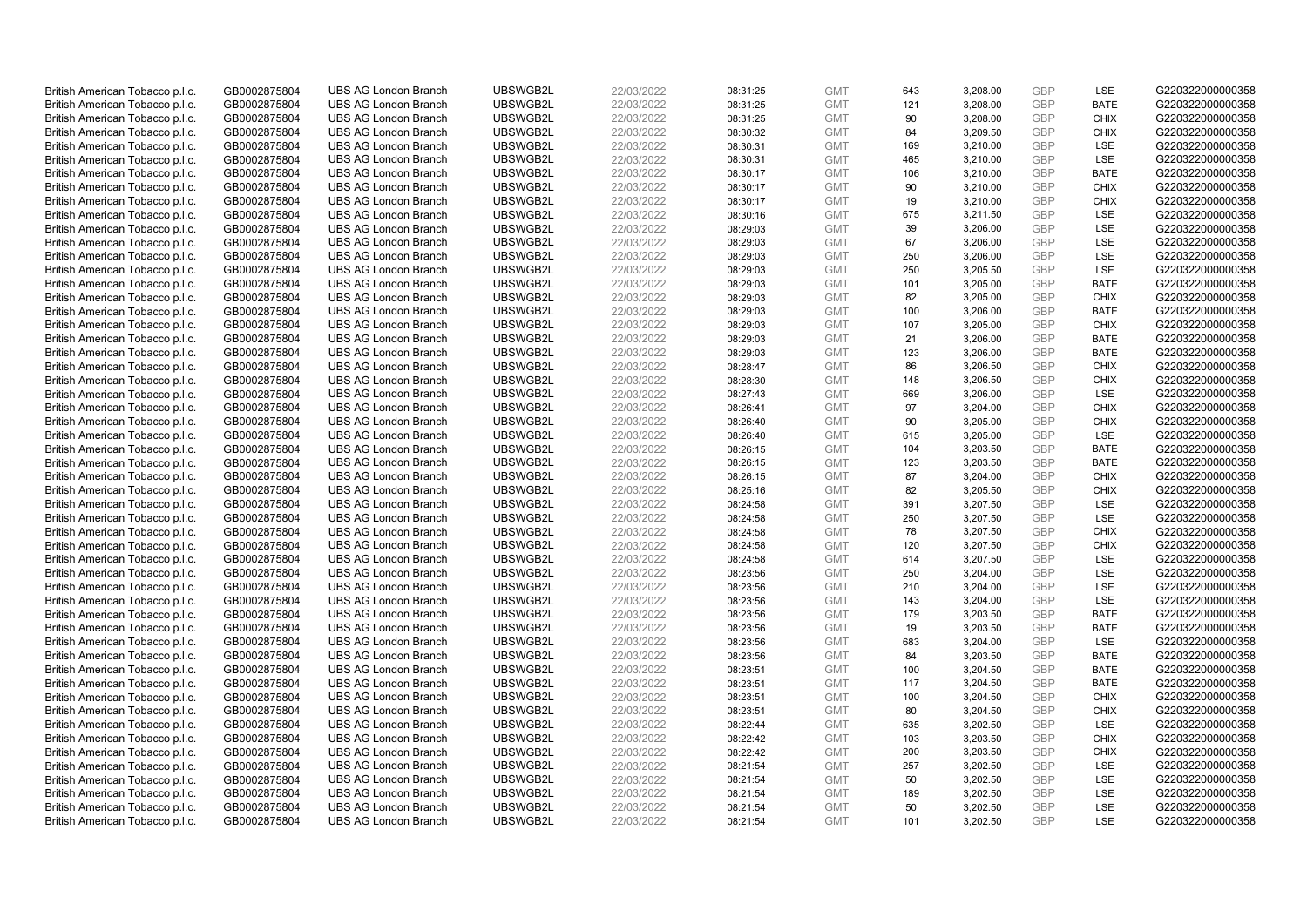| British American Tobacco p.l.c. | GB0002875804 | <b>UBS AG London Branch</b> | UBSWGB2L | 22/03/2022 |          | <b>GMT</b> | 656            | 3,200.50 | <b>GBP</b> | LSE         | G220322000000358 |
|---------------------------------|--------------|-----------------------------|----------|------------|----------|------------|----------------|----------|------------|-------------|------------------|
|                                 |              |                             |          |            | 08:21:30 |            |                |          |            |             |                  |
| British American Tobacco p.l.c. | GB0002875804 | <b>UBS AG London Branch</b> | UBSWGB2L | 22/03/2022 | 08:21:15 | <b>GMT</b> | 27             | 3,200.00 | <b>GBP</b> | <b>CHIX</b> | G220322000000358 |
| British American Tobacco p.l.c. | GB0002875804 | <b>UBS AG London Branch</b> | UBSWGB2L | 22/03/2022 | 08:21:07 | <b>GMT</b> | 100            | 3,199.50 | <b>GBP</b> | <b>CHIX</b> | G220322000000358 |
| British American Tobacco p.l.c. | GB0002875804 | <b>UBS AG London Branch</b> | UBSWGB2L | 22/03/2022 | 08:21:07 | <b>GMT</b> | 78             | 3,199.00 | <b>GBP</b> | LSE         | G220322000000358 |
| British American Tobacco p.l.c. | GB0002875804 | <b>UBS AG London Branch</b> | UBSWGB2L | 22/03/2022 | 08:21:07 | <b>GMT</b> | 99             | 3,199.50 | <b>GBP</b> | <b>CHIX</b> | G220322000000358 |
| British American Tobacco p.l.c. | GB0002875804 | <b>UBS AG London Branch</b> | UBSWGB2L | 22/03/2022 | 08:19:56 | <b>GMT</b> | 137            | 3,197.00 | <b>GBP</b> | <b>BATE</b> | G220322000000358 |
| British American Tobacco p.l.c. | GB0002875804 | <b>UBS AG London Branch</b> | UBSWGB2L | 22/03/2022 | 08:19:56 | <b>GMT</b> | 173            | 3,197.00 | <b>GBP</b> | <b>BATE</b> | G220322000000358 |
| British American Tobacco p.l.c. | GB0002875804 | <b>UBS AG London Branch</b> | UBSWGB2L | 22/03/2022 | 08:19:56 | <b>GMT</b> | 97             | 3,197.00 | <b>GBP</b> | <b>CHIX</b> | G220322000000358 |
| British American Tobacco p.l.c. | GB0002875804 | <b>UBS AG London Branch</b> | UBSWGB2L | 22/03/2022 | 08:19:56 | <b>GMT</b> | 102            | 3,197.00 | <b>GBP</b> | <b>CHIX</b> | G220322000000358 |
| British American Tobacco p.l.c. | GB0002875804 | <b>UBS AG London Branch</b> | UBSWGB2L | 22/03/2022 | 08:19:52 | <b>GMT</b> | 557            | 3,198.50 | <b>GBP</b> | LSE         | G220322000000358 |
| British American Tobacco p.l.c. | GB0002875804 | <b>UBS AG London Branch</b> | UBSWGB2L | 22/03/2022 | 08:19:52 | <b>GMT</b> | 584            | 3,198.50 | <b>GBP</b> | LSE         | G220322000000358 |
| British American Tobacco p.l.c. | GB0002875804 | <b>UBS AG London Branch</b> | UBSWGB2L | 22/03/2022 | 08:19:36 | <b>GMT</b> | 91             | 3,200.00 | <b>GBP</b> | <b>CHIX</b> | G220322000000358 |
| British American Tobacco p.l.c. | GB0002875804 | <b>UBS AG London Branch</b> | UBSWGB2L | 22/03/2022 | 08:19:36 | <b>GMT</b> | 91             | 3,200.00 | <b>GBP</b> | <b>CHIX</b> | G220322000000358 |
| British American Tobacco p.l.c. | GB0002875804 | <b>UBS AG London Branch</b> | UBSWGB2L | 22/03/2022 | 08:19:13 | <b>GMT</b> | 88             | 3,199.00 | <b>GBP</b> | <b>CHIX</b> | G220322000000358 |
| British American Tobacco p.l.c. | GB0002875804 | <b>UBS AG London Branch</b> | UBSWGB2L | 22/03/2022 | 08:18:20 | <b>GMT</b> | 107            | 3,195.50 | <b>GBP</b> | <b>BATE</b> | G220322000000358 |
| British American Tobacco p.l.c. | GB0002875804 | <b>UBS AG London Branch</b> | UBSWGB2L | 22/03/2022 | 08:18:20 | <b>GMT</b> | 662            | 3,195.50 | <b>GBP</b> | LSE         | G220322000000358 |
|                                 |              | <b>UBS AG London Branch</b> |          |            |          | <b>GMT</b> |                |          | <b>GBP</b> |             |                  |
| British American Tobacco p.l.c. | GB0002875804 |                             | UBSWGB2L | 22/03/2022 | 08:18:13 |            | 311            | 3,197.00 |            | <b>CHIX</b> | G220322000000358 |
| British American Tobacco p.l.c. | GB0002875804 | <b>UBS AG London Branch</b> | UBSWGB2L | 22/03/2022 | 08:17:06 | <b>GMT</b> | 674            | 3,195.50 | <b>GBP</b> | LSE         | G220322000000358 |
| British American Tobacco p.l.c. | GB0002875804 | <b>UBS AG London Branch</b> | UBSWGB2L | 22/03/2022 | 08:16:31 | <b>GMT</b> | 574            | 3,192.50 | <b>GBP</b> | <b>LSE</b>  | G220322000000358 |
| British American Tobacco p.l.c. | GB0002875804 | <b>UBS AG London Branch</b> | UBSWGB2L | 22/03/2022 | 08:16:09 | <b>GMT</b> | 57             | 3,193.00 | <b>GBP</b> | <b>CHIX</b> | G220322000000358 |
| British American Tobacco p.l.c. | GB0002875804 | <b>UBS AG London Branch</b> | UBSWGB2L | 22/03/2022 | 08:16:09 | <b>GMT</b> | 26             | 3,193.00 | <b>GBP</b> | <b>CHIX</b> | G220322000000358 |
| British American Tobacco p.l.c. | GB0002875804 | <b>UBS AG London Branch</b> | UBSWGB2L | 22/03/2022 | 08:16:03 | <b>GMT</b> | 106            | 3,193.00 | <b>GBP</b> | <b>BATE</b> | G220322000000358 |
| British American Tobacco p.l.c. | GB0002875804 | <b>UBS AG London Branch</b> | UBSWGB2L | 22/03/2022 | 08:16:03 | <b>GMT</b> | 47             | 3,193.00 | <b>GBP</b> | <b>BATE</b> | G220322000000358 |
| British American Tobacco p.l.c. | GB0002875804 | <b>UBS AG London Branch</b> | UBSWGB2L | 22/03/2022 | 08:16:03 | <b>GMT</b> | 46             | 3,193.00 | <b>GBP</b> | <b>BATE</b> | G220322000000358 |
| British American Tobacco p.l.c. | GB0002875804 | <b>UBS AG London Branch</b> | UBSWGB2L | 22/03/2022 | 08:16:03 | <b>GMT</b> | 118            | 3,193.00 | <b>GBP</b> | <b>CHIX</b> | G220322000000358 |
| British American Tobacco p.l.c. | GB0002875804 | <b>UBS AG London Branch</b> | UBSWGB2L | 22/03/2022 | 08:16:02 | <b>GMT</b> | 15             | 3,193.00 | <b>GBP</b> | <b>BATE</b> | G220322000000358 |
| British American Tobacco p.l.c. | GB0002875804 | <b>UBS AG London Branch</b> | UBSWGB2L | 22/03/2022 | 08:16:01 | <b>GMT</b> | 591            | 3,194.00 | <b>GBP</b> | LSE         | G220322000000358 |
| British American Tobacco p.l.c. | GB0002875804 | <b>UBS AG London Branch</b> | UBSWGB2L | 22/03/2022 | 08:16:01 | <b>GMT</b> | 96             | 3,194.00 | <b>GBP</b> | <b>CHIX</b> | G220322000000358 |
| British American Tobacco p.l.c. | GB0002875804 | <b>UBS AG London Branch</b> | UBSWGB2L | 22/03/2022 | 08:14:54 | <b>GMT</b> | 118            | 3,193.00 | <b>GBP</b> | <b>BATE</b> | G220322000000358 |
| British American Tobacco p.l.c. | GB0002875804 | <b>UBS AG London Branch</b> | UBSWGB2L | 22/03/2022 | 08:14:54 | <b>GMT</b> | 124            | 3,193.00 | <b>GBP</b> | <b>BATE</b> | G220322000000358 |
| British American Tobacco p.l.c. | GB0002875804 | <b>UBS AG London Branch</b> | UBSWGB2L | 22/03/2022 | 08:14:49 | <b>GMT</b> | 583            | 3,193.50 | <b>GBP</b> | LSE         | G220322000000358 |
| British American Tobacco p.l.c. | GB0002875804 | <b>UBS AG London Branch</b> | UBSWGB2L | 22/03/2022 | 08:14:48 | <b>GMT</b> | 108            | 3,194.50 | <b>GBP</b> | <b>CHIX</b> | G220322000000358 |
| British American Tobacco p.l.c. | GB0002875804 | <b>UBS AG London Branch</b> | UBSWGB2L | 22/03/2022 | 08:14:48 | <b>GMT</b> | 6              | 3,194.00 | <b>GBP</b> | <b>CHIX</b> | G220322000000358 |
| British American Tobacco p.l.c. | GB0002875804 | <b>UBS AG London Branch</b> | UBSWGB2L | 22/03/2022 | 08:14:48 | <b>GMT</b> | 87             | 3,194.00 | <b>GBP</b> | <b>CHIX</b> | G220322000000358 |
| British American Tobacco p.l.c. | GB0002875804 | <b>UBS AG London Branch</b> | UBSWGB2L | 22/03/2022 | 08:14:44 | <b>GMT</b> | 149            | 3,194.50 | <b>GBP</b> | <b>CHIX</b> | G220322000000358 |
| British American Tobacco p.l.c. | GB0002875804 | <b>UBS AG London Branch</b> | UBSWGB2L | 22/03/2022 | 08:14:04 | <b>GMT</b> | 121            | 3,193.00 | <b>GBP</b> | <b>BATE</b> | G220322000000358 |
| British American Tobacco p.l.c. | GB0002875804 | <b>UBS AG London Branch</b> | UBSWGB2L | 22/03/2022 | 08:13:25 | <b>GMT</b> | 555            | 3,193.00 | <b>GBP</b> | <b>LSE</b>  | G220322000000358 |
| British American Tobacco p.l.c. | GB0002875804 | <b>UBS AG London Branch</b> | UBSWGB2L | 22/03/2022 | 08:13:25 | <b>GMT</b> | 131            | 3,193.00 | <b>GBP</b> | <b>CHIX</b> | G220322000000358 |
| British American Tobacco p.l.c. | GB0002875804 | <b>UBS AG London Branch</b> | UBSWGB2L | 22/03/2022 | 08:13:22 | <b>GMT</b> | 80             | 3,194.00 | <b>GBP</b> | <b>CHIX</b> | G220322000000358 |
| British American Tobacco p.l.c. | GB0002875804 | <b>UBS AG London Branch</b> | UBSWGB2L | 22/03/2022 | 08:13:22 | <b>GMT</b> | 6              | 3,194.50 | <b>GBP</b> | <b>CHIX</b> | G220322000000358 |
| British American Tobacco p.l.c. | GB0002875804 | <b>UBS AG London Branch</b> | UBSWGB2L | 22/03/2022 | 08:13:22 | <b>GMT</b> | 74             | 3,194.50 | <b>GBP</b> | <b>CHIX</b> | G220322000000358 |
| British American Tobacco p.l.c. |              | <b>UBS AG London Branch</b> | UBSWGB2L | 22/03/2022 | 08:13:08 | <b>GMT</b> | 45             | 3,194.00 | <b>GBP</b> | <b>CHIX</b> | G220322000000358 |
|                                 | GB0002875804 |                             | UBSWGB2L | 22/03/2022 | 08:12:34 | <b>GMT</b> |                |          | <b>GBP</b> | LSE         | G220322000000358 |
| British American Tobacco p.l.c. | GB0002875804 | <b>UBS AG London Branch</b> |          |            |          |            | 294            | 3,192.50 |            |             |                  |
| British American Tobacco p.l.c. | GB0002875804 | <b>UBS AG London Branch</b> | UBSWGB2L | 22/03/2022 | 08:12:33 | <b>GMT</b> | 324            | 3,193.00 | <b>GBP</b> | LSE         | G220322000000358 |
| British American Tobacco p.l.c. | GB0002875804 | <b>UBS AG London Branch</b> | UBSWGB2L | 22/03/2022 | 08:12:33 | <b>GMT</b> | 300            | 3,193.00 | <b>GBP</b> | LSE         | G220322000000358 |
| British American Tobacco p.l.c. | GB0002875804 | <b>UBS AG London Branch</b> | UBSWGB2L | 22/03/2022 | 08:12:18 | <b>GMT</b> | 134            | 3,191.50 | <b>GBP</b> | <b>CHIX</b> | G220322000000358 |
| British American Tobacco p.l.c. | GB0002875804 | <b>UBS AG London Branch</b> | UBSWGB2L | 22/03/2022 | 08:11:28 | <b>GMT</b> | 164            | 3,191.50 | <b>GBP</b> | <b>BATE</b> | G220322000000358 |
| British American Tobacco p.l.c. | GB0002875804 | <b>UBS AG London Branch</b> | UBSWGB2L | 22/03/2022 | 08:11:28 | <b>GMT</b> | 637            | 3,192.00 | <b>GBP</b> | LSE         | G220322000000358 |
| British American Tobacco p.l.c. | GB0002875804 | <b>UBS AG London Branch</b> | UBSWGB2L | 22/03/2022 | 08:11:16 | <b>GMT</b> | 88             | 3,192.50 | <b>GBP</b> | <b>CHIX</b> | G220322000000358 |
| British American Tobacco p.l.c. | GB0002875804 | <b>UBS AG London Branch</b> | UBSWGB2L | 22/03/2022 | 08:11:16 | <b>GMT</b> | 547            | 3,192.00 | <b>GBP</b> | <b>LSE</b>  | G220322000000358 |
| British American Tobacco p.l.c. | GB0002875804 | <b>UBS AG London Branch</b> | UBSWGB2L | 22/03/2022 | 08:11:16 | <b>GMT</b> | 81             | 3,192.50 | <b>GBP</b> | <b>CHIX</b> | G220322000000358 |
| British American Tobacco p.l.c. | GB0002875804 | <b>UBS AG London Branch</b> | UBSWGB2L | 22/03/2022 | 08:11:16 | <b>GMT</b> | 132            | 3,192.50 | <b>GBP</b> | <b>CHIX</b> | G220322000000358 |
| British American Tobacco p.l.c. | GB0002875804 | <b>UBS AG London Branch</b> | UBSWGB2L | 22/03/2022 | 08:10:40 | <b>GMT</b> | 701            | 3,191.50 | <b>GBP</b> | <b>LSE</b>  | G220322000000358 |
| British American Tobacco p.l.c. | GB0002875804 | <b>UBS AG London Branch</b> | UBSWGB2L | 22/03/2022 | 08:10:35 | <b>GMT</b> | $\overline{4}$ | 3.193.00 | GBP        | <b>CHIX</b> | G220322000000358 |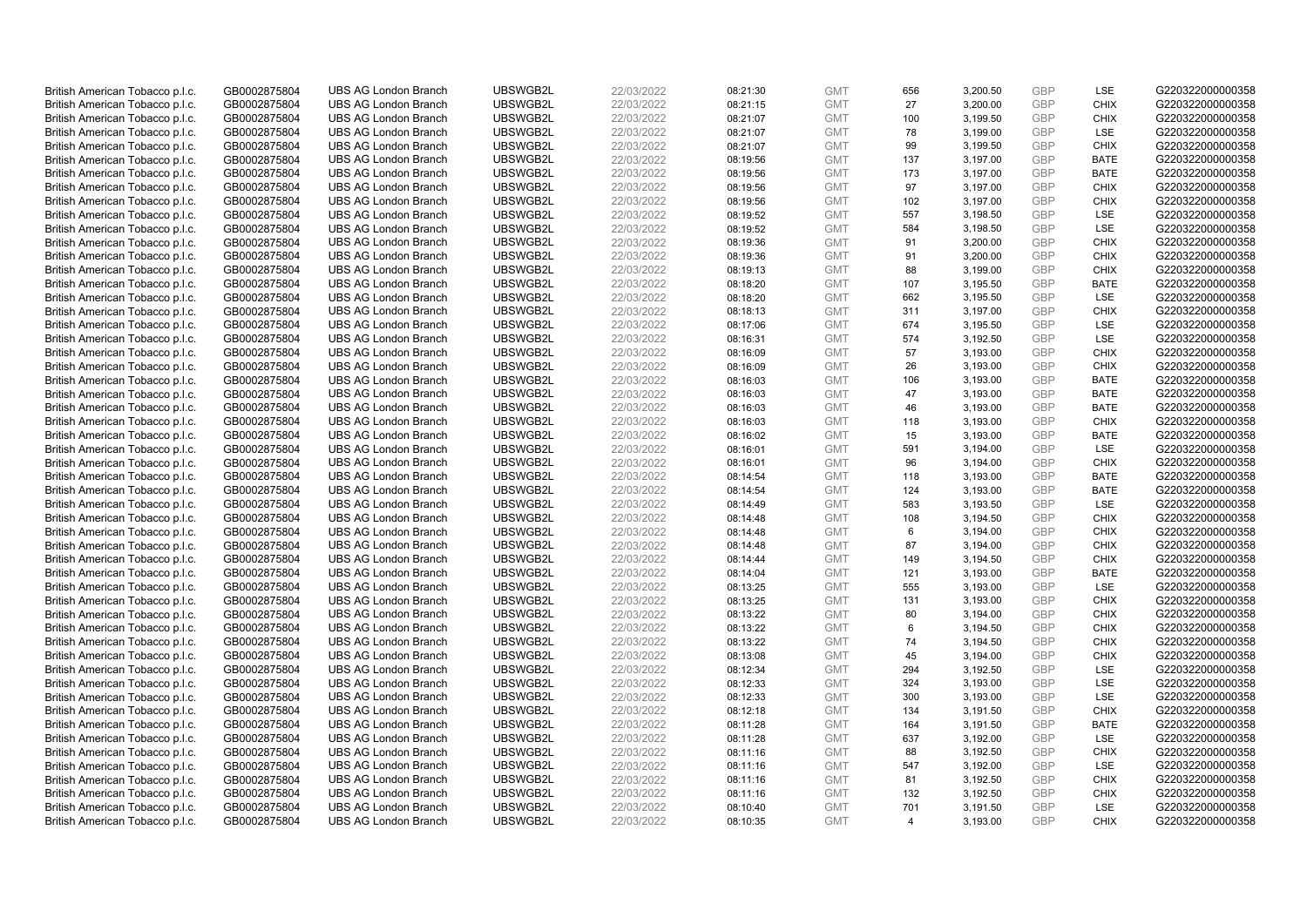| British American Tobacco p.l.c. | GB0002875804 | <b>UBS AG London Branch</b> | UBSWGB2L             | 22/03/2022 | 08:10:33 | <b>GMT</b> | 103            | 3,193.00 | <b>GBP</b> | <b>BATE</b>        | G220322000000358                     |
|---------------------------------|--------------|-----------------------------|----------------------|------------|----------|------------|----------------|----------|------------|--------------------|--------------------------------------|
| British American Tobacco p.l.c. | GB0002875804 | <b>UBS AG London Branch</b> | UBSWGB2L             | 22/03/2022 | 08:10:33 | <b>GMT</b> | 14             | 3,193.00 | <b>GBP</b> | <b>BATE</b>        | G220322000000358                     |
| British American Tobacco p.l.c. | GB0002875804 | <b>UBS AG London Branch</b> | UBSWGB2L             | 22/03/2022 | 08:10:33 | <b>GMT</b> | 12             | 3,193.00 | <b>GBP</b> | <b>BATE</b>        | G220322000000358                     |
| British American Tobacco p.l.c. | GB0002875804 | <b>UBS AG London Branch</b> | UBSWGB2L             | 22/03/2022 | 08:10:33 | <b>GMT</b> | 39             | 3,193.00 | <b>GBP</b> | <b>BATE</b>        | G220322000000358                     |
| British American Tobacco p.l.c. | GB0002875804 | <b>UBS AG London Branch</b> | UBSWGB2L             | 22/03/2022 | 08:10:33 | <b>GMT</b> | 778            | 3,193.00 | <b>GBP</b> | LSE                | G220322000000358                     |
| British American Tobacco p.l.c. | GB0002875804 | <b>UBS AG London Branch</b> | UBSWGB2L             | 22/03/2022 | 08:10:33 | <b>GMT</b> | 52             | 3,193.00 | <b>GBP</b> | <b>BATE</b>        | G220322000000358                     |
| British American Tobacco p.l.c. | GB0002875804 | <b>UBS AG London Branch</b> | UBSWGB2L             | 22/03/2022 | 08:10:33 | <b>GMT</b> | 107            | 3,193.50 | <b>GBP</b> | <b>BATE</b>        | G220322000000358                     |
| British American Tobacco p.l.c. | GB0002875804 | <b>UBS AG London Branch</b> | UBSWGB2L             | 22/03/2022 | 08:10:33 | <b>GMT</b> | 115            | 3,193.50 | <b>GBP</b> | <b>BATE</b>        | G220322000000358                     |
| British American Tobacco p.l.c. | GB0002875804 | <b>UBS AG London Branch</b> | UBSWGB2L             | 22/03/2022 | 08:10:27 | <b>GMT</b> | 293            | 3,194.00 | <b>GBP</b> | <b>CHIX</b>        | G220322000000358                     |
| British American Tobacco p.l.c. | GB0002875804 | <b>UBS AG London Branch</b> | UBSWGB2L             | 22/03/2022 | 08:10:26 | <b>GMT</b> | 121            | 3,194.00 | <b>GBP</b> | <b>BATE</b>        | G220322000000358                     |
| British American Tobacco p.l.c. | GB0002875804 | <b>UBS AG London Branch</b> | UBSWGB2L             | 22/03/2022 | 08:09:21 | <b>GMT</b> | 18             | 3,189.00 | <b>GBP</b> | <b>CHIX</b>        | G220322000000358                     |
| British American Tobacco p.l.c. | GB0002875804 | <b>UBS AG London Branch</b> | UBSWGB2L             | 22/03/2022 | 08:09:20 | <b>GMT</b> | 184            | 3,189.50 | <b>GBP</b> | <b>CHIX</b>        | G220322000000358                     |
| British American Tobacco p.l.c. | GB0002875804 | <b>UBS AG London Branch</b> | UBSWGB2L             | 22/03/2022 | 08:09:20 | <b>GMT</b> | 100            | 3,189.50 | <b>GBP</b> | <b>CHIX</b>        | G220322000000358                     |
| British American Tobacco p.l.c. | GB0002875804 | <b>UBS AG London Branch</b> | UBSWGB2L             | 22/03/2022 | 08:09:01 | <b>GMT</b> | 5              | 3,189.50 | <b>GBP</b> | <b>CHIX</b>        | G220322000000358                     |
| British American Tobacco p.l.c. | GB0002875804 | <b>UBS AG London Branch</b> | UBSWGB2L             | 22/03/2022 | 08:09:00 | <b>GMT</b> | 24             | 3,189.50 | <b>GBP</b> | <b>CHIX</b>        | G220322000000358                     |
| British American Tobacco p.l.c. | GB0002875804 | <b>UBS AG London Branch</b> | UBSWGB2L             | 22/03/2022 | 08:09:00 | <b>GMT</b> | 88             | 3,189.50 | <b>GBP</b> | <b>CHIX</b>        | G220322000000358                     |
| British American Tobacco p.l.c. | GB0002875804 | <b>UBS AG London Branch</b> | UBSWGB2L             | 22/03/2022 | 08:08:58 | <b>GMT</b> | 610            | 3,185.00 | <b>GBP</b> | LSE                | G220322000000358                     |
| British American Tobacco p.l.c. | GB0002875804 | <b>UBS AG London Branch</b> | UBSWGB2L             | 22/03/2022 | 08:06:27 | <b>GMT</b> | 90             | 3,179.50 | <b>GBP</b> | <b>CHIX</b>        | G220322000000358                     |
| British American Tobacco p.l.c. | GB0002875804 | <b>UBS AG London Branch</b> | UBSWGB2L             | 22/03/2022 | 08:06:27 | <b>GMT</b> | 619            | 3,181.00 | <b>GBP</b> | <b>LSE</b>         | G220322000000358                     |
| British American Tobacco p.l.c. | GB0002875804 | <b>UBS AG London Branch</b> | UBSWGB2L             | 22/03/2022 | 08:06:13 | <b>GMT</b> | 49             | 3,183.00 | <b>GBP</b> | <b>BATE</b>        | G220322000000358                     |
| British American Tobacco p.l.c. | GB0002875804 | <b>UBS AG London Branch</b> | UBSWGB2L             | 22/03/2022 | 08:06:13 | <b>GMT</b> | 12             | 3,183.00 | <b>GBP</b> | <b>BATE</b>        | G220322000000358                     |
| British American Tobacco p.l.c. | GB0002875804 | <b>UBS AG London Branch</b> | UBSWGB2L             | 22/03/2022 | 08:06:13 | <b>GMT</b> | 62             | 3,183.00 | <b>GBP</b> | <b>BATE</b>        | G220322000000358                     |
| British American Tobacco p.l.c. | GB0002875804 | <b>UBS AG London Branch</b> | UBSWGB2L             | 22/03/2022 | 08:06:13 | <b>GMT</b> | 93             | 3,183.50 | <b>GBP</b> | <b>CHIX</b>        | G220322000000358                     |
| British American Tobacco p.l.c. | GB0002875804 | <b>UBS AG London Branch</b> | UBSWGB2L             | 22/03/2022 | 08:05:59 | <b>GMT</b> | 670            | 3,187.00 | <b>GBP</b> | <b>LSE</b>         | G220322000000358                     |
| British American Tobacco p.l.c. | GB0002875804 | <b>UBS AG London Branch</b> | UBSWGB2L             | 22/03/2022 | 08:05:59 | <b>GMT</b> | 80             | 3,187.00 | <b>GBP</b> | <b>CHIX</b>        | G220322000000358                     |
| British American Tobacco p.l.c. | GB0002875804 | <b>UBS AG London Branch</b> | UBSWGB2L             | 22/03/2022 | 08:05:50 | <b>GMT</b> | 114            | 3,188.00 | <b>GBP</b> | <b>BATE</b>        | G220322000000358                     |
| British American Tobacco p.l.c. | GB0002875804 | <b>UBS AG London Branch</b> | UBSWGB2L             | 22/03/2022 | 08:05:38 | <b>GMT</b> | 97             | 3,189.50 | <b>GBP</b> | <b>CHIX</b>        | G220322000000358                     |
| British American Tobacco p.l.c. | GB0002875804 | <b>UBS AG London Branch</b> | UBSWGB2L             | 22/03/2022 | 08:05:33 | <b>GMT</b> | 109            | 3,190.00 | <b>GBP</b> | <b>BATE</b>        | G220322000000358                     |
| British American Tobacco p.l.c. | GB0002875804 | <b>UBS AG London Branch</b> | UBSWGB2L             | 22/03/2022 | 08:05:33 | <b>GMT</b> | 113            | 3,190.00 | <b>GBP</b> | <b>BATE</b>        | G220322000000358                     |
| British American Tobacco p.l.c. | GB0002875804 | <b>UBS AG London Branch</b> | UBSWGB2L             | 22/03/2022 | 08:05:27 | <b>GMT</b> | $\overline{2}$ | 3,190.00 | <b>GBP</b> | <b>BATE</b>        | G220322000000358                     |
| British American Tobacco p.l.c. | GB0002875804 | <b>UBS AG London Branch</b> | UBSWGB2L             | 22/03/2022 | 08:05:26 | <b>GMT</b> | 504            | 3,191.50 | <b>GBP</b> | LSE                | G220322000000358                     |
| British American Tobacco p.l.c. | GB0002875804 | <b>UBS AG London Branch</b> | UBSWGB2L             | 22/03/2022 | 08:05:18 | <b>GMT</b> | 75             | 3,191.50 | <b>GBP</b> | LSE                | G220322000000358                     |
| British American Tobacco p.l.c. | GB0002875804 | <b>UBS AG London Branch</b> | UBSWGB2L             | 22/03/2022 | 08:05:18 | <b>GMT</b> | 118            | 3,191.50 | <b>GBP</b> | <b>CHIX</b>        | G220322000000358                     |
| British American Tobacco p.l.c. | GB0002875804 | <b>UBS AG London Branch</b> | UBSWGB2L             | 22/03/2022 | 08:05:17 | <b>GMT</b> | 322            | 3,193.00 | <b>GBP</b> | <b>CHIX</b>        | G220322000000358                     |
| British American Tobacco p.l.c. | GB0002875804 | <b>UBS AG London Branch</b> | UBSWGB2L             | 22/03/2022 | 08:05:17 | <b>GMT</b> | 97             | 3,193.00 | <b>GBP</b> | <b>CHIX</b>        | G220322000000358                     |
| British American Tobacco p.l.c. | GB0002875804 | <b>UBS AG London Branch</b> | UBSWGB2L             | 22/03/2022 |          | <b>GMT</b> | 119            |          | <b>GBP</b> | <b>BATE</b>        | G220322000000358                     |
| British American Tobacco p.l.c. |              | <b>UBS AG London Branch</b> | UBSWGB2L             | 22/03/2022 | 08:04:45 | <b>GMT</b> | 229            | 3,193.00 | <b>GBP</b> | <b>LSE</b>         | G220322000000358                     |
|                                 | GB0002875804 |                             |                      |            | 08:04:45 |            |                | 3,193.00 |            |                    |                                      |
| British American Tobacco p.l.c. | GB0002875804 | <b>UBS AG London Branch</b> | UBSWGB2L<br>UBSWGB2L | 22/03/2022 | 08:04:45 | <b>GMT</b> | 347            | 3,193.00 | <b>GBP</b> | LSE<br><b>BATE</b> | G220322000000358<br>G220322000000358 |
| British American Tobacco p.l.c. | GB0002875804 | <b>UBS AG London Branch</b> |                      | 22/03/2022 | 08:04:45 | <b>GMT</b> | 120            | 3,193.50 | <b>GBP</b> |                    |                                      |
| British American Tobacco p.l.c. | GB0002875804 | <b>UBS AG London Branch</b> | UBSWGB2L             | 22/03/2022 | 08:04:05 | <b>GMT</b> | 248            | 3,193.00 | <b>GBP</b> | <b>CHIX</b>        | G220322000000358                     |
| British American Tobacco p.l.c. | GB0002875804 | <b>UBS AG London Branch</b> | UBSWGB2L             | 22/03/2022 | 08:04:05 | <b>GMT</b> | 200            | 3,193.00 | <b>GBP</b> | <b>CHIX</b>        | G220322000000358                     |
| British American Tobacco p.l.c. | GB0002875804 | <b>UBS AG London Branch</b> | UBSWGB2L             | 22/03/2022 | 08:02:55 | <b>GMT</b> | 2              | 3,191.00 | <b>GBP</b> | <b>BATE</b>        | G220322000000358                     |
| British American Tobacco p.l.c. | GB0002875804 | <b>UBS AG London Branch</b> | UBSWGB2L             | 22/03/2022 | 08:02:54 | <b>GMT</b> | 29             | 3,191.50 | <b>GBP</b> | <b>BATE</b>        | G220322000000358                     |
| British American Tobacco p.l.c. | GB0002875804 | <b>UBS AG London Branch</b> | UBSWGB2L             | 22/03/2022 | 08:02:54 | <b>GMT</b> | 72             | 3,191.50 | <b>GBP</b> | <b>BATE</b>        | G220322000000358                     |
| British American Tobacco p.l.c. | GB0002875804 | <b>UBS AG London Branch</b> | UBSWGB2L             | 22/03/2022 | 08:02:54 | <b>GMT</b> | 216            | 3,191.50 | <b>GBP</b> | <b>LSE</b>         | G220322000000358                     |
| British American Tobacco p.l.c. | GB0002875804 | <b>UBS AG London Branch</b> | UBSWGB2L             | 22/03/2022 | 08:02:54 | <b>GMT</b> | 352            | 3,191.50 | <b>GBP</b> | LSE                | G220322000000358                     |
| British American Tobacco p.l.c. | GB0002875804 | <b>UBS AG London Branch</b> | UBSWGB2L             | 22/03/2022 | 08:02:54 | <b>GMT</b> | 30             | 3,191.00 | <b>GBP</b> | <b>BATE</b>        | G220322000000358                     |
| British American Tobacco p.l.c. | GB0002875804 | <b>UBS AG London Branch</b> | UBSWGB2L             | 22/03/2022 | 08:02:54 | <b>GMT</b> | 64             | 3,191.00 | <b>GBP</b> | <b>BATE</b>        | G220322000000358                     |
| British American Tobacco p.l.c. | GB0002875804 | <b>UBS AG London Branch</b> | UBSWGB2L             | 22/03/2022 | 08:02:54 | <b>GMT</b> | 62             | 3,191.00 | <b>GBP</b> | <b>BATE</b>        | G220322000000358                     |
| British American Tobacco p.l.c. | GB0002875804 | <b>UBS AG London Branch</b> | UBSWGB2L             | 22/03/2022 | 08:02:54 | <b>GMT</b> | 32             | 3,191.00 | <b>GBP</b> | <b>BATE</b>        | G220322000000358                     |
| British American Tobacco p.l.c. | GB0002875804 | <b>UBS AG London Branch</b> | UBSWGB2L             | 22/03/2022 | 08:02:54 | <b>GMT</b> | 108            | 3,191.50 | <b>GBP</b> | LSE                | G220322000000358                     |
| British American Tobacco p.l.c. | GB0002875804 | <b>UBS AG London Branch</b> | UBSWGB2L             | 22/03/2022 | 08:02:30 | <b>GMT</b> | 657            | 3,193.00 | <b>GBP</b> | LSE                | G220322000000358                     |
| British American Tobacco p.l.c. | GB0002875804 | <b>UBS AG London Branch</b> | UBSWGB2L             | 22/03/2022 | 08:02:30 | <b>GMT</b> | 165            | 3,193.50 | <b>GBP</b> | <b>CHIX</b>        | G220322000000358                     |
| British American Tobacco p.l.c. | GB0002875804 | <b>UBS AG London Branch</b> | UBSWGB2L             | 22/03/2022 | 08:02:30 | <b>GMT</b> | 80             | 3.193.00 | GBP        | <b>CHIX</b>        | G220322000000358                     |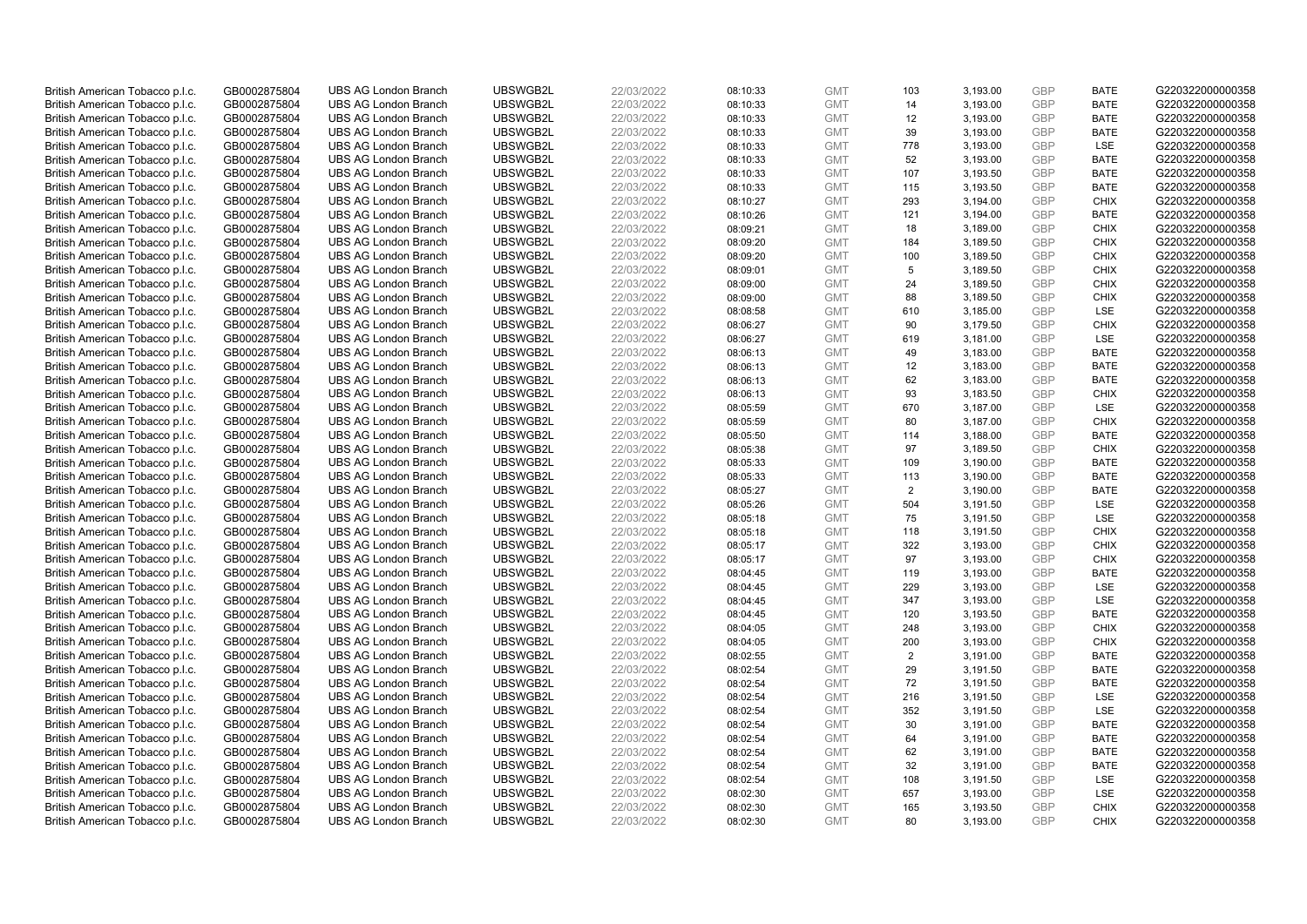| British American Tobacco p.l.c. | GB0002875804 | <b>UBS AG London Branch</b> | UBSWGB2L | 22/03/2022 | 08:02:30 | <b>GMT</b> | 261            | 3,193.00 | <b>GBP</b> | <b>BATE</b> | G220322000000358 |
|---------------------------------|--------------|-----------------------------|----------|------------|----------|------------|----------------|----------|------------|-------------|------------------|
| British American Tobacco p.l.c. | GB0002875804 | <b>UBS AG London Branch</b> | UBSWGB2L | 22/03/2022 | 08:02:30 | <b>GMT</b> | 83             | 3,193.50 | GBP        | <b>CHIX</b> | G220322000000358 |
| British American Tobacco p.l.c. | GB0002875804 | <b>UBS AG London Branch</b> | UBSWGB2L | 22/03/2022 | 08:02:30 | <b>GMT</b> | 88             | 3,193.50 | <b>GBP</b> | <b>CHIX</b> | G220322000000358 |
| British American Tobacco p.l.c. | GB0002875804 | <b>UBS AG London Branch</b> | UBSWGB2L | 22/03/2022 | 08:02:30 | <b>GMT</b> | 784            | 3,193.00 | GBP        | LSE         | G220322000000358 |
| British American Tobacco p.l.c. | GB0002875804 | <b>UBS AG London Branch</b> | UBSWGB2L | 22/03/2022 | 08:02:01 | <b>GMT</b> | 114            | 3,193.50 | <b>GBP</b> | <b>CHIX</b> | G220322000000358 |
| British American Tobacco p.l.c. | GB0002875804 | <b>UBS AG London Branch</b> | UBSWGB2L | 22/03/2022 | 08:01:54 | <b>GMT</b> | 702            | 3,194.50 | GBP        | <b>LSE</b>  | G220322000000358 |
| British American Tobacco p.l.c. | GB0002875804 | <b>UBS AG London Branch</b> | UBSWGB2L | 22/03/2022 | 08:01:28 | <b>GMT</b> | 176            | 3,189.50 | <b>GBP</b> | <b>CHIX</b> | G220322000000358 |
| British American Tobacco p.l.c. | GB0002875804 | <b>UBS AG London Branch</b> | UBSWGB2L | 22/03/2022 | 08:01:25 | <b>GMT</b> | 90             | 3,191.00 | GBP        | <b>CHIX</b> | G220322000000358 |
| British American Tobacco p.l.c. | GB0002875804 | <b>UBS AG London Branch</b> | UBSWGB2L | 22/03/2022 | 08:01:19 | <b>GMT</b> | 85             | 3,191.00 | <b>GBP</b> | <b>CHIX</b> | G220322000000358 |
| British American Tobacco p.l.c. | GB0002875804 | <b>UBS AG London Branch</b> | UBSWGB2L | 22/03/2022 | 08:01:09 | <b>GMT</b> | 95             | 3,185.00 | GBP        | <b>CHIX</b> | G220322000000358 |
| British American Tobacco p.l.c. | GB0002875804 | <b>UBS AG London Branch</b> | UBSWGB2L | 22/03/2022 | 08:00:57 | <b>GMT</b> | 599            | 3,184.00 | <b>GBP</b> | LSE         | G220322000000358 |
| British American Tobacco p.l.c. | GB0002875804 | <b>UBS AG London Branch</b> | UBSWGB2L | 22/03/2022 | 08:00:45 | <b>GMT</b> | 591            | 3,185.50 | GBP        | LSE         | G220322000000358 |
| British American Tobacco p.l.c. | GB0002875804 | <b>UBS AG London Branch</b> | UBSWGB2L | 22/03/2022 | 08:00:19 | <b>GMT</b> | 617            | 3,184.00 | GBP        | LSE         | G220322000000358 |
| British American Tobacco p.l.c. | GB0002875804 | <b>UBS AG London Branch</b> | UBSWGB2L | 23/03/2022 | 16:24:37 | <b>GMT</b> | 131            | 3,193.00 | GBP        | <b>CHIX</b> | G220323000000694 |
| British American Tobacco p.l.c. | GB0002875804 | <b>UBS AG London Branch</b> | UBSWGB2L | 23/03/2022 | 16:24:06 | <b>GMT</b> | 466            | 3,191.50 | GBP        | LSE         | G220323000000694 |
| British American Tobacco p.l.c. | GB0002875804 | <b>UBS AG London Branch</b> | UBSWGB2L | 23/03/2022 | 16:24:06 | <b>GMT</b> | 59             | 3,192.00 | <b>GBP</b> | <b>BATE</b> | G220323000000694 |
| British American Tobacco p.l.c. | GB0002875804 | <b>UBS AG London Branch</b> | UBSWGB2L | 23/03/2022 | 16:24:06 | <b>GMT</b> | 166            | 3,191.50 | <b>GBP</b> | <b>LSE</b>  | G220323000000694 |
| British American Tobacco p.l.c. | GB0002875804 | <b>UBS AG London Branch</b> | UBSWGB2L | 23/03/2022 | 16:24:06 | <b>GMT</b> | 125            | 3,192.00 | GBP        | <b>CHIX</b> | G220323000000694 |
| British American Tobacco p.l.c. | GB0002875804 | <b>UBS AG London Branch</b> | UBSWGB2L | 23/03/2022 | 16:24:06 | <b>GMT</b> | 618            | 3,192.00 | <b>GBP</b> | <b>LSE</b>  | G220323000000694 |
| British American Tobacco p.l.c. | GB0002875804 | <b>UBS AG London Branch</b> | UBSWGB2L | 23/03/2022 | 16:24:06 | <b>GMT</b> | 79             | 3,192.00 | <b>GBP</b> | <b>BATE</b> | G220323000000694 |
| British American Tobacco p.l.c. | GB0002875804 | <b>UBS AG London Branch</b> | UBSWGB2L | 23/03/2022 | 16:23:33 | <b>GMT</b> | 89             | 3,192.50 | <b>GBP</b> | <b>CHIX</b> | G220323000000694 |
| British American Tobacco p.l.c. | GB0002875804 | <b>UBS AG London Branch</b> | UBSWGB2L | 23/03/2022 | 16:23:21 | <b>GMT</b> | 95             | 3,193.50 | GBP        | <b>CHIX</b> | G220323000000694 |
| British American Tobacco p.l.c. | GB0002875804 | <b>UBS AG London Branch</b> | UBSWGB2L | 23/03/2022 | 16:23:21 | <b>GMT</b> | 11             | 3,193.50 | <b>GBP</b> | <b>BATE</b> | G220323000000694 |
| British American Tobacco p.l.c. | GB0002875804 | <b>UBS AG London Branch</b> | UBSWGB2L | 23/03/2022 | 16:23:21 | <b>GMT</b> | 101            | 3,193.50 | <b>GBP</b> | <b>BATE</b> | G220323000000694 |
| British American Tobacco p.l.c. | GB0002875804 | <b>UBS AG London Branch</b> | UBSWGB2L | 23/03/2022 | 16:23:14 | <b>GMT</b> | 32             | 3,193.50 | <b>GBP</b> | <b>LSE</b>  | G220323000000694 |
| British American Tobacco p.l.c. | GB0002875804 | <b>UBS AG London Branch</b> | UBSWGB2L | 23/03/2022 | 16:23:14 | <b>GMT</b> | 612            | 3,193.50 | <b>GBP</b> | LSE         | G220323000000694 |
| British American Tobacco p.l.c. | GB0002875804 | <b>UBS AG London Branch</b> | UBSWGB2L | 23/03/2022 | 16:23:06 | <b>GMT</b> | 80             | 3,194.00 | <b>GBP</b> | <b>CHIX</b> | G220323000000694 |
| British American Tobacco p.l.c. | GB0002875804 | <b>UBS AG London Branch</b> | UBSWGB2L | 23/03/2022 | 16:23:01 | <b>GMT</b> | 1011           | 3,194.50 | <b>GBP</b> | LSE         | G220323000000694 |
| British American Tobacco p.l.c. | GB0002875804 | <b>UBS AG London Branch</b> | UBSWGB2L | 23/03/2022 | 16:23:01 | <b>GMT</b> | 265            | 3,194.50 | <b>GBP</b> | <b>BATE</b> | G220323000000694 |
| British American Tobacco p.l.c. | GB0002875804 | <b>UBS AG London Branch</b> | UBSWGB2L | 23/03/2022 | 16:23:01 | <b>GMT</b> | 124            | 3,194.50 | <b>GBP</b> | <b>CHIX</b> | G220323000000694 |
| British American Tobacco p.l.c. | GB0002875804 | <b>UBS AG London Branch</b> | UBSWGB2L | 23/03/2022 | 16:22:55 | <b>GMT</b> | $\overline{4}$ | 3,194.50 | <b>GBP</b> | <b>BATE</b> | G220323000000694 |
| British American Tobacco p.l.c. | GB0002875804 | <b>UBS AG London Branch</b> | UBSWGB2L | 23/03/2022 | 16:22:37 | <b>GMT</b> | 250            | 3,193.50 | <b>GBP</b> | <b>LSE</b>  | G220323000000694 |
| British American Tobacco p.l.c. | GB0002875804 | <b>UBS AG London Branch</b> | UBSWGB2L | 23/03/2022 | 16:22:37 | <b>GMT</b> | 197            | 3,193.50 | <b>GBP</b> | <b>CHIX</b> | G220323000000694 |
| British American Tobacco p.l.c. | GB0002875804 | <b>UBS AG London Branch</b> | UBSWGB2L | 23/03/2022 | 16:22:37 | <b>GMT</b> | 46             | 3,193.50 | <b>GBP</b> | <b>LSE</b>  | G220323000000694 |
| British American Tobacco p.l.c. | GB0002875804 | <b>UBS AG London Branch</b> | UBSWGB2L | 23/03/2022 | 16:22:37 | <b>GMT</b> | 584            | 3,193.50 | <b>GBP</b> | <b>LSE</b>  | G220323000000694 |
| British American Tobacco p.l.c. | GB0002875804 | <b>UBS AG London Branch</b> | UBSWGB2L | 23/03/2022 | 16:22:15 | <b>GMT</b> | 84             | 3,194.00 | <b>GBP</b> | <b>CHIX</b> | G220323000000694 |
| British American Tobacco p.l.c. | GB0002875804 | <b>UBS AG London Branch</b> | UBSWGB2L | 23/03/2022 | 16:22:15 | <b>GMT</b> | 344            | 3.194.00 | <b>GBP</b> | <b>LSE</b>  | G220323000000694 |
| British American Tobacco p.l.c. | GB0002875804 | <b>UBS AG London Branch</b> | UBSWGB2L | 23/03/2022 | 16:22:15 | <b>GMT</b> | 240            | 3,194.00 | <b>GBP</b> | LSE         | G220323000000694 |
| British American Tobacco p.l.c. | GB0002875804 | <b>UBS AG London Branch</b> | UBSWGB2L | 23/03/2022 | 16:22:15 | <b>GMT</b> | 110            | 3,194.00 | <b>GBP</b> | <b>BATE</b> | G220323000000694 |
| British American Tobacco p.l.c. | GB0002875804 | <b>UBS AG London Branch</b> | UBSWGB2L | 23/03/2022 | 16:21:58 | <b>GMT</b> | 91             | 3,194.50 | <b>GBP</b> | <b>CHIX</b> | G220323000000694 |
| British American Tobacco p.l.c. | GB0002875804 | <b>UBS AG London Branch</b> | UBSWGB2L | 23/03/2022 | 16:21:55 | <b>GMT</b> | 148            | 3,194.50 | GBP        | <b>BATE</b> | G220323000000694 |
| British American Tobacco p.l.c. | GB0002875804 | <b>UBS AG London Branch</b> | UBSWGB2L | 23/03/2022 | 16:21:55 | <b>GMT</b> | 666            | 3,194.50 | <b>GBP</b> | LSE         | G220323000000694 |
| British American Tobacco p.l.c. | GB0002875804 | <b>UBS AG London Branch</b> | UBSWGB2L | 23/03/2022 | 16:21:45 | <b>GMT</b> | 53             | 3,194.50 | <b>GBP</b> | <b>CHIX</b> | G220323000000694 |
| British American Tobacco p.l.c. | GB0002875804 | <b>UBS AG London Branch</b> | UBSWGB2L | 23/03/2022 | 16:21:45 | <b>GMT</b> | 31             | 3,194.50 | <b>GBP</b> | <b>CHIX</b> | G220323000000694 |
| British American Tobacco p.l.c. | GB0002875804 | <b>UBS AG London Branch</b> | UBSWGB2L | 23/03/2022 | 16:21:45 | <b>GMT</b> | $\overline{7}$ | 3,194.50 | GBP        | <b>CHIX</b> | G220323000000694 |
| British American Tobacco p.l.c. | GB0002875804 | <b>UBS AG London Branch</b> | UBSWGB2L | 23/03/2022 | 16:21:45 | <b>GMT</b> | 43             | 3,194.50 | <b>GBP</b> | <b>CHIX</b> | G220323000000694 |
| British American Tobacco p.l.c. | GB0002875804 | <b>UBS AG London Branch</b> | UBSWGB2L | 23/03/2022 | 16:21:45 | <b>GMT</b> | $\mathbf{1}$   | 3,194.50 | GBP        | <b>CHIX</b> | G220323000000694 |
| British American Tobacco p.l.c. | GB0002875804 | <b>UBS AG London Branch</b> | UBSWGB2L | 23/03/2022 | 16:21:45 | <b>GMT</b> | 3              | 3,194.50 | GBP        | <b>CHIX</b> | G220323000000694 |
| British American Tobacco p.l.c. | GB0002875804 | <b>UBS AG London Branch</b> | UBSWGB2L | 23/03/2022 | 16:21:45 | <b>GMT</b> | 80             | 3,194.50 | GBP        | <b>CHIX</b> | G220323000000694 |
| British American Tobacco p.l.c. | GB0002875804 | <b>UBS AG London Branch</b> | UBSWGB2L | 23/03/2022 | 16:21:25 | <b>GMT</b> | 287            | 3,194.50 | GBP        | <b>LSE</b>  | G220323000000694 |
| British American Tobacco p.l.c. | GB0002875804 | <b>UBS AG London Branch</b> | UBSWGB2L | 23/03/2022 | 16:21:25 | <b>GMT</b> | 90             | 3,194.50 | <b>GBP</b> | <b>CHIX</b> | G220323000000694 |
| British American Tobacco p.l.c. | GB0002875804 | <b>UBS AG London Branch</b> | UBSWGB2L | 23/03/2022 | 16:21:25 | <b>GMT</b> | 109            | 3,194.50 | <b>GBP</b> | <b>BATE</b> | G220323000000694 |
| British American Tobacco p.l.c. | GB0002875804 | <b>UBS AG London Branch</b> | UBSWGB2L | 23/03/2022 | 16:21:15 | <b>GMT</b> | 376            | 3,194.50 | GBP        | LSE         | G220323000000694 |
| British American Tobacco p.l.c. | GB0002875804 | <b>UBS AG London Branch</b> | UBSWGB2L | 23/03/2022 | 16:21:03 | <b>GMT</b> | 250            | 3,194.50 | GBP        | <b>LSE</b>  | G220323000000694 |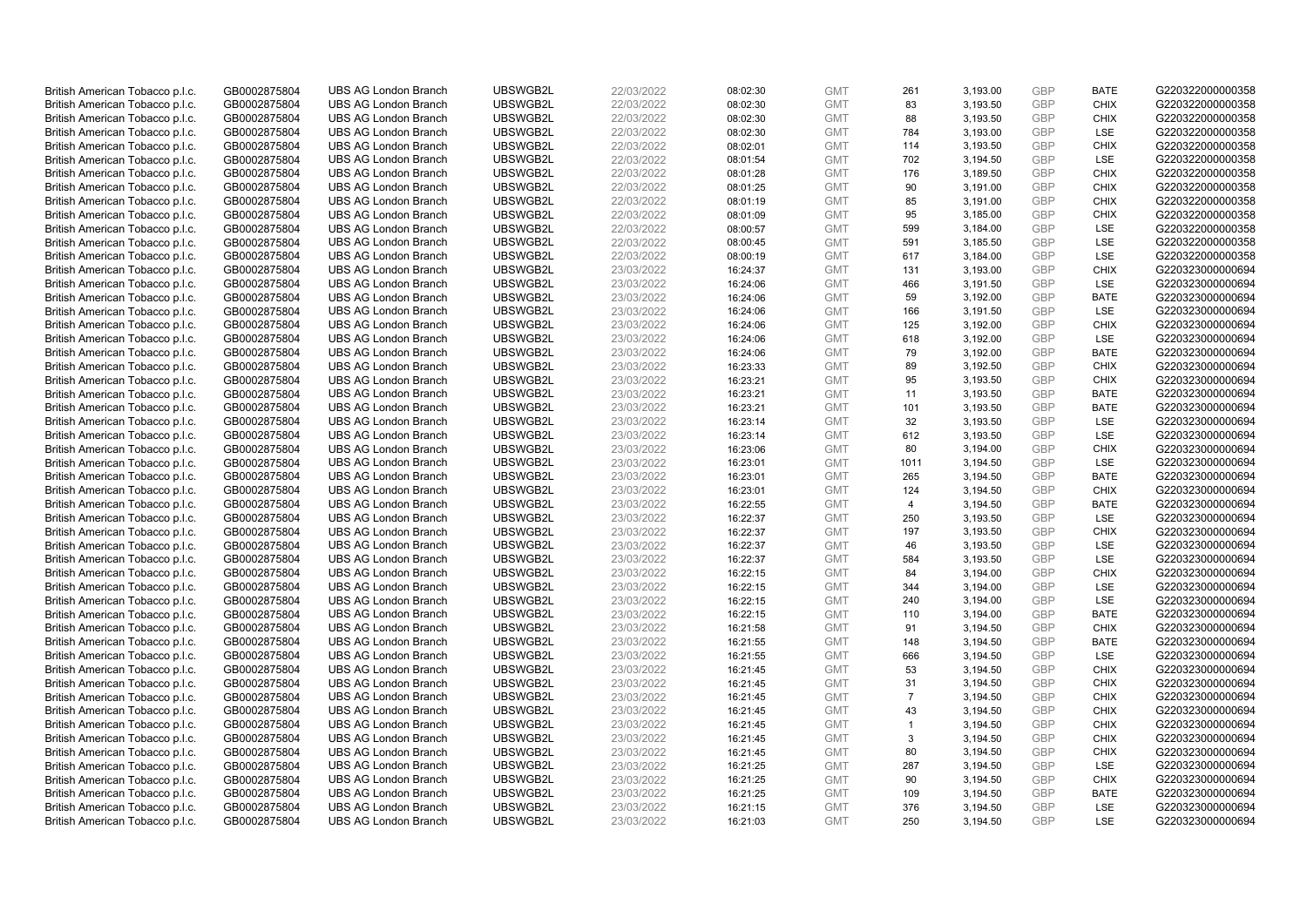| British American Tobacco p.l.c. | GB0002875804 | <b>UBS AG London Branch</b> | UBSWGB2L | 23/03/2022 | 16:21:03 | <b>GMT</b> | 96             | 3,195.00  | <b>GBP</b> | <b>CHIX</b> | G220323000000694 |
|---------------------------------|--------------|-----------------------------|----------|------------|----------|------------|----------------|-----------|------------|-------------|------------------|
| British American Tobacco p.l.c. | GB0002875804 | <b>UBS AG London Branch</b> | UBSWGB2L | 23/03/2022 | 16:20:30 | <b>GMT</b> | 90             | 3,195.50  | GBP        | <b>CHIX</b> | G220323000000694 |
| British American Tobacco p.l.c. | GB0002875804 | <b>UBS AG London Branch</b> | UBSWGB2L | 23/03/2022 | 16:20:30 | <b>GMT</b> | $\overline{1}$ | 3,195.50  | GBP        | <b>CHIX</b> | G220323000000694 |
| British American Tobacco p.l.c. | GB0002875804 | <b>UBS AG London Branch</b> | UBSWGB2L | 23/03/2022 | 16:20:30 | <b>GMT</b> | 136            | 3,195.50  | GBP        | <b>LSE</b>  | G220323000000694 |
| British American Tobacco p.l.c. | GB0002875804 | <b>UBS AG London Branch</b> | UBSWGB2L | 23/03/2022 | 16:20:30 | <b>GMT</b> | 214            | 3,195.50  | <b>GBP</b> | LSE         | G220323000000694 |
| British American Tobacco p.l.c. | GB0002875804 | <b>UBS AG London Branch</b> | UBSWGB2L | 23/03/2022 | 16:20:30 | <b>GMT</b> | 145            | 3,195.50  | <b>GBP</b> | LSE         | G220323000000694 |
| British American Tobacco p.l.c. | GB0002875804 | <b>UBS AG London Branch</b> | UBSWGB2L | 23/03/2022 | 16:20:30 | <b>GMT</b> | 136            | 3,195.50  | GBP        | LSE         | G220323000000694 |
| British American Tobacco p.l.c. | GB0002875804 | <b>UBS AG London Branch</b> | UBSWGB2L | 23/03/2022 | 16:20:30 | <b>GMT</b> | 124            | 3,195.50  | GBP        | <b>BATE</b> | G220323000000694 |
| British American Tobacco p.l.c. | GB0002875804 | <b>UBS AG London Branch</b> | UBSWGB2L | 23/03/2022 | 16:20:30 | <b>GMT</b> | 94             | 3,196.00  | GBP        | <b>CHIX</b> | G220323000000694 |
| British American Tobacco p.l.c. | GB0002875804 | <b>UBS AG London Branch</b> | UBSWGB2L | 23/03/2022 | 16:20:30 | <b>GMT</b> | 91             | 3196.0000 | <b>GBP</b> | <b>CHIX</b> | G220323000000694 |
| British American Tobacco p.l.c. | GB0002875804 | <b>UBS AG London Branch</b> | UBSWGB2L | 23/03/2022 | 16:20:30 | <b>GMT</b> | 5              | 3196.0000 | GBP        | <b>CHIX</b> | G220323000000694 |
| British American Tobacco p.l.c. | GB0002875804 | <b>UBS AG London Branch</b> | UBSWGB2L | 23/03/2022 | 16:20:06 | <b>GMT</b> | 677            | 3196.5000 | <b>GBP</b> | LSE         | G220323000000694 |
| British American Tobacco p.l.c. | GB0002875804 | <b>UBS AG London Branch</b> | UBSWGB2L | 23/03/2022 | 16:20:06 | <b>GMT</b> | 115            | 3196.5000 | <b>GBP</b> | <b>BATE</b> | G220323000000694 |
| British American Tobacco p.l.c. | GB0002875804 | <b>UBS AG London Branch</b> | UBSWGB2L | 23/03/2022 | 16:19:44 | <b>GMT</b> | 120            | 3197.0000 | <b>GBP</b> | <b>CHIX</b> | G220323000000694 |
| British American Tobacco p.l.c. | GB0002875804 | <b>UBS AG London Branch</b> | UBSWGB2L | 23/03/2022 | 16:19:44 | <b>GMT</b> | 174            | 3197.0000 | <b>GBP</b> | <b>CHIX</b> | G220323000000694 |
| British American Tobacco p.l.c. | GB0002875804 | <b>UBS AG London Branch</b> | UBSWGB2L | 23/03/2022 | 16:19:44 | <b>GMT</b> | 159            | 3197.0000 | GBP        | <b>CHIX</b> | G220323000000694 |
| British American Tobacco p.l.c. | GB0002875804 | <b>UBS AG London Branch</b> | UBSWGB2L | 23/03/2022 | 16:19:44 | <b>GMT</b> | 3              | 3197.0000 | GBP        | <b>CHIX</b> | G220323000000694 |
| British American Tobacco p.l.c. | GB0002875804 | <b>UBS AG London Branch</b> | UBSWGB2L | 23/03/2022 | 16:19:44 | <b>GMT</b> | 168            | 3197.0000 | GBP        | <b>BATE</b> | G220323000000694 |
| British American Tobacco p.l.c. | GB0002875804 | <b>UBS AG London Branch</b> | UBSWGB2L | 23/03/2022 | 16:19:44 | <b>GMT</b> | 1314           | 3196.5000 | <b>GBP</b> | <b>LSE</b>  | G220323000000694 |
| British American Tobacco p.l.c. | GB0002875804 | <b>UBS AG London Branch</b> | UBSWGB2L | 23/03/2022 | 16:19:36 | <b>GMT</b> | $\overline{7}$ | 3196.5000 | GBP        | <b>BATE</b> | G220323000000694 |
| British American Tobacco p.l.c. | GB0002875804 | <b>UBS AG London Branch</b> | UBSWGB2L | 23/03/2022 | 16:18:57 | <b>GMT</b> | 9              | 3195.5000 | <b>GBP</b> | <b>CHIX</b> | G220323000000694 |
| British American Tobacco p.l.c. | GB0002875804 | <b>UBS AG London Branch</b> | UBSWGB2L | 23/03/2022 | 16:18:39 | <b>GMT</b> | 250            | 3195.0000 | GBP        | LSE         | G220323000000694 |
| British American Tobacco p.l.c. | GB0002875804 | <b>UBS AG London Branch</b> | UBSWGB2L | 23/03/2022 | 16:18:39 | <b>GMT</b> | 163            | 3195.0000 | <b>GBP</b> | <b>CHIX</b> | G220323000000694 |
| British American Tobacco p.l.c. | GB0002875804 | <b>UBS AG London Branch</b> | UBSWGB2L | 23/03/2022 | 16:18:39 | <b>GMT</b> | 113            | 3195.0000 | GBP        | <b>BATE</b> | G220323000000694 |
| British American Tobacco p.l.c. | GB0002875804 | <b>UBS AG London Branch</b> | UBSWGB2L | 23/03/2022 | 16:18:39 | <b>GMT</b> | 581            | 3195.0000 | <b>GBP</b> | LSE         | G220323000000694 |
| British American Tobacco p.l.c. | GB0002875804 | <b>UBS AG London Branch</b> | UBSWGB2L | 23/03/2022 | 16:17:42 | <b>GMT</b> | 78             | 3195.5000 | GBP        | <b>CHIX</b> | G220323000000694 |
| British American Tobacco p.l.c. | GB0002875804 | <b>UBS AG London Branch</b> | UBSWGB2L | 23/03/2022 | 16:17:42 | <b>GMT</b> | 14             | 3195.5000 | <b>GBP</b> | <b>CHIX</b> | G220323000000694 |
| British American Tobacco p.l.c. | GB0002875804 | <b>UBS AG London Branch</b> | UBSWGB2L | 23/03/2022 | 16:17:42 | <b>GMT</b> | 82             | 3195.5000 | GBP        | <b>CHIX</b> | G220323000000694 |
| British American Tobacco p.l.c. | GB0002875804 | <b>UBS AG London Branch</b> | UBSWGB2L | 23/03/2022 | 16:17:42 | <b>GMT</b> | 117            | 3195.5000 | GBP        | <b>BATE</b> | G220323000000694 |
| British American Tobacco p.l.c. | GB0002875804 | <b>UBS AG London Branch</b> | UBSWGB2L | 23/03/2022 | 16:17:42 | <b>GMT</b> | 611            | 3195.5000 | GBP        | LSE         | G220323000000694 |
| British American Tobacco p.l.c. | GB0002875804 | <b>UBS AG London Branch</b> | UBSWGB2L | 23/03/2022 | 16:17:24 | <b>GMT</b> | 114            | 3196.0000 | GBP        | <b>BATE</b> | G220323000000694 |
| British American Tobacco p.l.c. | GB0002875804 | <b>UBS AG London Branch</b> | UBSWGB2L | 23/03/2022 | 16:17:23 | <b>GMT</b> | 107            | 3196.5000 | GBP        | <b>CHIX</b> | G220323000000694 |
| British American Tobacco p.l.c. | GB0002875804 | <b>UBS AG London Branch</b> | UBSWGB2L | 23/03/2022 | 16:17:22 | <b>GMT</b> | 182            | 3196.5000 | <b>GBP</b> | <b>CHIX</b> | G220323000000694 |
| British American Tobacco p.l.c. | GB0002875804 | <b>UBS AG London Branch</b> | UBSWGB2L | 23/03/2022 | 16:17:22 | <b>GMT</b> | 485            | 3196.5000 | GBP        | LSE         | G220323000000694 |
| British American Tobacco p.l.c. | GB0002875804 | <b>UBS AG London Branch</b> | UBSWGB2L | 23/03/2022 | 16:17:22 | <b>GMT</b> | 280            | 3196.5000 | GBP        | LSE         | G220323000000694 |
| British American Tobacco p.l.c. | GB0002875804 | <b>UBS AG London Branch</b> | UBSWGB2L | 23/03/2022 | 16:17:22 | <b>GMT</b> | 22             | 3196.5000 | <b>GBP</b> | LSE         | G220323000000694 |
| British American Tobacco p.l.c. | GB0002875804 | <b>UBS AG London Branch</b> | UBSWGB2L | 23/03/2022 | 16:17:22 | <b>GMT</b> | 145            | 3196.5000 | GBP        | LSE         | G220323000000694 |
| British American Tobacco p.l.c. | GB0002875804 | <b>UBS AG London Branch</b> | UBSWGB2L | 23/03/2022 | 16:17:22 | <b>GMT</b> | 503            | 3196.5000 | <b>GBP</b> | LSE         | G220323000000694 |
| British American Tobacco p.l.c. | GB0002875804 | <b>UBS AG London Branch</b> | UBSWGB2L | 23/03/2022 | 16:17:22 | <b>GMT</b> | 85             | 3196.5000 | GBP        | LSE         | G220323000000694 |
| British American Tobacco p.l.c. | GB0002875804 | <b>UBS AG London Branch</b> | UBSWGB2L | 23/03/2022 | 16:17:22 | <b>GMT</b> | 104            | 3196.0000 | <b>GBP</b> | <b>BATE</b> | G220323000000694 |
| British American Tobacco p.l.c. | GB0002875804 | <b>UBS AG London Branch</b> | UBSWGB2L | 23/03/2022 | 16:17:22 | <b>GMT</b> | 113            | 3196.0000 | <b>GBP</b> | <b>BATE</b> | G220323000000694 |
| British American Tobacco p.l.c. | GB0002875804 | <b>UBS AG London Branch</b> | UBSWGB2L | 23/03/2022 | 16:17:22 | <b>GMT</b> | 127            | 3196.0000 | GBP        | <b>CHIX</b> | G220323000000694 |
| British American Tobacco p.l.c. | GB0002875804 | <b>UBS AG London Branch</b> | UBSWGB2L | 23/03/2022 | 16:17:22 | <b>GMT</b> | 674            | 3196.0000 | GBP        | LSE         | G220323000000694 |
| British American Tobacco p.l.c. | GB0002875804 | <b>UBS AG London Branch</b> | UBSWGB2L | 23/03/2022 | 16:16:22 | <b>GMT</b> | 250            | 3195.5000 | GBP        | <b>LSE</b>  | G220323000000694 |
| British American Tobacco p.l.c. | GB0002875804 | <b>UBS AG London Branch</b> | UBSWGB2L | 23/03/2022 | 16:16:22 | <b>GMT</b> | 127            | 3195.5000 | GBP        | <b>LSE</b>  | G220323000000694 |
| British American Tobacco p.l.c. | GB0002875804 | <b>UBS AG London Branch</b> | UBSWGB2L | 23/03/2022 | 16:16:22 | <b>GMT</b> | 83             | 3195.5000 | <b>GBP</b> | <b>CHIX</b> | G220323000000694 |
| British American Tobacco p.l.c. | GB0002875804 | <b>UBS AG London Branch</b> | UBSWGB2L | 23/03/2022 | 16:15:35 | <b>GMT</b> | 95             | 3194.5000 | <b>GBP</b> | <b>CHIX</b> | G220323000000694 |
| British American Tobacco p.l.c. | GB0002875804 | <b>UBS AG London Branch</b> | UBSWGB2L | 23/03/2022 | 16:15:24 | <b>GMT</b> | 571            | 3195.0000 | GBP        | LSE         | G220323000000694 |
| British American Tobacco p.l.c. | GB0002875804 | <b>UBS AG London Branch</b> | UBSWGB2L | 23/03/2022 | 16:15:24 | <b>GMT</b> | 93             | 3195.0000 | GBP        | <b>BATE</b> | G220323000000694 |
| British American Tobacco p.l.c. | GB0002875804 | <b>UBS AG London Branch</b> | UBSWGB2L | 23/03/2022 | 16:15:24 | <b>GMT</b> | 14             | 3195.0000 | GBP        | <b>BATE</b> | G220323000000694 |
| British American Tobacco p.l.c. | GB0002875804 | <b>UBS AG London Branch</b> | UBSWGB2L | 23/03/2022 | 16:15:24 | <b>GMT</b> | 27             | 3195.0000 | <b>GBP</b> | LSE         | G220323000000694 |
| British American Tobacco p.l.c. | GB0002875804 | <b>UBS AG London Branch</b> | UBSWGB2L | 23/03/2022 | 16:15:24 | <b>GMT</b> | 12             | 3195.0000 | <b>GBP</b> | <b>CHIX</b> | G220323000000694 |
| British American Tobacco p.l.c. | GB0002875804 | <b>UBS AG London Branch</b> | UBSWGB2L | 23/03/2022 | 16:15:24 | <b>GMT</b> | 122            | 3195.0000 | GBP        | <b>CHIX</b> | G220323000000694 |
| British American Tobacco p.l.c. | GB0002875804 | <b>UBS AG London Branch</b> | UBSWGB2L | 23/03/2022 | 16:15:04 | <b>GMT</b> | 65             | 3196.0000 | GBP        | <b>LSE</b>  | G220323000000694 |
|                                 |              |                             |          |            |          |            |                |           |            |             |                  |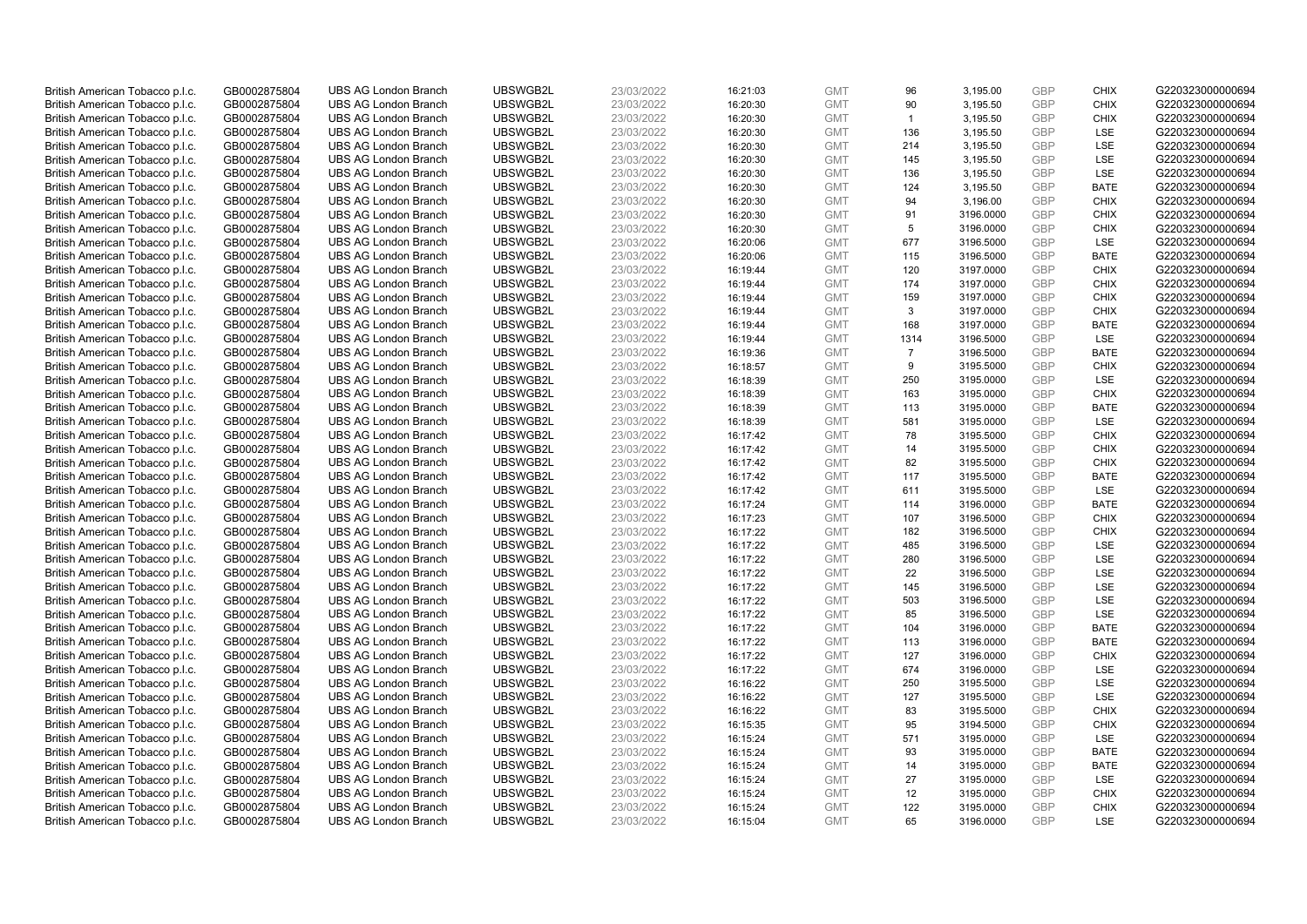| British American Tobacco p.l.c. | GB0002875804 | <b>UBS AG London Branch</b> | UBSWGB2L | 23/03/2022 | 16:15:04 | <b>GMT</b> | 499  | 3196.0000 | <b>GBP</b> | LSE         | G220323000000694 |
|---------------------------------|--------------|-----------------------------|----------|------------|----------|------------|------|-----------|------------|-------------|------------------|
| British American Tobacco p.l.c. | GB0002875804 | <b>UBS AG London Branch</b> | UBSWGB2L | 23/03/2022 | 16:15:03 | <b>GMT</b> | 140  | 3196.5000 | <b>GBP</b> | <b>CHIX</b> | G220323000000694 |
| British American Tobacco p.l.c. | GB0002875804 | <b>UBS AG London Branch</b> | UBSWGB2L | 23/03/2022 | 16:15:03 | <b>GMT</b> | 90   | 3196.5000 | <b>GBP</b> | <b>CHIX</b> | G220323000000694 |
| British American Tobacco p.l.c. | GB0002875804 | <b>UBS AG London Branch</b> | UBSWGB2L | 23/03/2022 | 16:14:30 | <b>GMT</b> | 109  | 3195.5000 | <b>GBP</b> | <b>BATE</b> | G220323000000694 |
| British American Tobacco p.l.c. | GB0002875804 | <b>UBS AG London Branch</b> | UBSWGB2L | 23/03/2022 | 16:14:30 | <b>GMT</b> | 131  | 3195.5000 | <b>GBP</b> | <b>BATE</b> | G220323000000694 |
| British American Tobacco p.l.c. | GB0002875804 | <b>UBS AG London Branch</b> | UBSWGB2L | 23/03/2022 | 16:14:30 | <b>GMT</b> | 612  | 3195.5000 | <b>GBP</b> | <b>LSE</b>  | G220323000000694 |
| British American Tobacco p.l.c. | GB0002875804 | <b>UBS AG London Branch</b> | UBSWGB2L | 23/03/2022 | 16:14:07 | <b>GMT</b> | 94   | 3196.5000 | <b>GBP</b> | <b>CHIX</b> | G220323000000694 |
| British American Tobacco p.l.c. | GB0002875804 | <b>UBS AG London Branch</b> | UBSWGB2L | 23/03/2022 | 16:14:07 | <b>GMT</b> | 35   | 3196.5000 | <b>GBP</b> | <b>CHIX</b> | G220323000000694 |
| British American Tobacco p.l.c. | GB0002875804 | <b>UBS AG London Branch</b> | UBSWGB2L | 23/03/2022 | 16:14:07 | <b>GMT</b> | 98   | 3196.5000 | <b>GBP</b> | <b>CHIX</b> | G220323000000694 |
| British American Tobacco p.l.c. | GB0002875804 | <b>UBS AG London Branch</b> | UBSWGB2L | 23/03/2022 | 16:13:37 | <b>GMT</b> | 380  | 3196.5000 | <b>GBP</b> | LSE         | G220323000000694 |
| British American Tobacco p.l.c. | GB0002875804 | <b>UBS AG London Branch</b> | UBSWGB2L | 23/03/2022 | 16:13:37 | <b>GMT</b> | 106  | 3196.5000 | <b>GBP</b> | <b>BATE</b> | G220323000000694 |
| British American Tobacco p.l.c. | GB0002875804 | <b>UBS AG London Branch</b> | UBSWGB2L | 23/03/2022 | 16:13:34 | <b>GMT</b> | 301  | 3196.5000 | <b>GBP</b> | LSE         | G220323000000694 |
| British American Tobacco p.l.c. | GB0002875804 | <b>UBS AG London Branch</b> | UBSWGB2L | 23/03/2022 | 16:13:34 | <b>GMT</b> | 147  | 3196.5000 | <b>GBP</b> | <b>CHIX</b> | G220323000000694 |
| British American Tobacco p.l.c. | GB0002875804 | <b>UBS AG London Branch</b> | UBSWGB2L | 23/03/2022 | 16:12:51 | <b>GMT</b> | 118  | 3197.5000 | <b>GBP</b> | <b>CHIX</b> | G220323000000694 |
| British American Tobacco p.l.c. | GB0002875804 | <b>UBS AG London Branch</b> | UBSWGB2L | 23/03/2022 | 16:12:50 | <b>GMT</b> | 30   | 3198.0000 | GBP        | <b>BATE</b> | G220323000000694 |
| British American Tobacco p.l.c. | GB0002875804 | <b>UBS AG London Branch</b> | UBSWGB2L | 23/03/2022 | 16:12:50 | <b>GMT</b> | 24   | 3198.0000 | <b>GBP</b> | <b>BATE</b> | G220323000000694 |
| British American Tobacco p.l.c. | GB0002875804 | <b>UBS AG London Branch</b> | UBSWGB2L | 23/03/2022 | 16:12:50 | <b>GMT</b> | 87   | 3198.0000 | GBP        | <b>CHIX</b> | G220323000000694 |
| British American Tobacco p.l.c. | GB0002875804 | <b>UBS AG London Branch</b> | UBSWGB2L | 23/03/2022 | 16:12:50 | <b>GMT</b> | 132  | 3198.0000 | GBP        | LSE         | G220323000000694 |
| British American Tobacco p.l.c. | GB0002875804 | <b>UBS AG London Branch</b> | UBSWGB2L | 23/03/2022 | 16:12:50 | <b>GMT</b> | 434  | 3198.0000 | <b>GBP</b> | <b>LSE</b>  | G220323000000694 |
| British American Tobacco p.l.c. | GB0002875804 | <b>UBS AG London Branch</b> | UBSWGB2L | 23/03/2022 | 16:12:50 | <b>GMT</b> | 20   | 3198.0000 | <b>GBP</b> | <b>BATE</b> | G220323000000694 |
| British American Tobacco p.l.c. | GB0002875804 | <b>UBS AG London Branch</b> | UBSWGB2L | 23/03/2022 | 16:12:50 | <b>GMT</b> | 30   | 3198.0000 | <b>GBP</b> | <b>BATE</b> | G220323000000694 |
| British American Tobacco p.l.c. | GB0002875804 | <b>UBS AG London Branch</b> | UBSWGB2L | 23/03/2022 | 16:12:41 | <b>GMT</b> | 91   | 3198.5000 | GBP        | <b>CHIX</b> | G220323000000694 |
| British American Tobacco p.l.c. | GB0002875804 | <b>UBS AG London Branch</b> | UBSWGB2L | 23/03/2022 | 16:12:27 | <b>GMT</b> | 569  | 3199.0000 | <b>GBP</b> | LSE         | G220323000000694 |
| British American Tobacco p.l.c. | GB0002875804 | <b>UBS AG London Branch</b> | UBSWGB2L | 23/03/2022 | 16:11:47 | <b>GMT</b> | 13   | 3198.5000 | GBP        | <b>BATE</b> | G220323000000694 |
| British American Tobacco p.l.c. | GB0002875804 | <b>UBS AG London Branch</b> | UBSWGB2L | 23/03/2022 | 16:11:47 | <b>GMT</b> | 13   | 3198.5000 | <b>GBP</b> | <b>BATE</b> | G220323000000694 |
| British American Tobacco p.l.c. | GB0002875804 | <b>UBS AG London Branch</b> | UBSWGB2L | 23/03/2022 | 16:11:47 | <b>GMT</b> | 13   | 3198.5000 | GBP        | <b>BATE</b> | G220323000000694 |
| British American Tobacco p.l.c. | GB0002875804 | <b>UBS AG London Branch</b> | UBSWGB2L | 23/03/2022 | 16:11:47 | <b>GMT</b> | 646  | 3198.5000 | <b>GBP</b> | LSE         | G220323000000694 |
| British American Tobacco p.l.c. | GB0002875804 | <b>UBS AG London Branch</b> | UBSWGB2L | 23/03/2022 | 16:11:47 | <b>GMT</b> | 83   | 3198.5000 | GBP        | <b>BATE</b> | G220323000000694 |
| British American Tobacco p.l.c. | GB0002875804 | <b>UBS AG London Branch</b> | UBSWGB2L | 23/03/2022 | 16:11:47 | <b>GMT</b> | 104  | 3198.5000 | <b>GBP</b> | <b>CHIX</b> | G220323000000694 |
| British American Tobacco p.l.c. | GB0002875804 | <b>UBS AG London Branch</b> | UBSWGB2L | 23/03/2022 | 16:11:47 | <b>GMT</b> | 250  | 3199.0000 | GBP        | LSE         | G220323000000694 |
| British American Tobacco p.l.c. | GB0002875804 | <b>UBS AG London Branch</b> | UBSWGB2L | 23/03/2022 | 16:11:47 | <b>GMT</b> | 216  | 3199.0000 | <b>GBP</b> | <b>CHIX</b> | G220323000000694 |
| British American Tobacco p.l.c. | GB0002875804 | <b>UBS AG London Branch</b> | UBSWGB2L | 23/03/2022 | 16:11:47 | <b>GMT</b> | 137  | 3199.0000 | GBP        | <b>BATE</b> | G220323000000694 |
| British American Tobacco p.l.c. | GB0002875804 | <b>UBS AG London Branch</b> | UBSWGB2L | 23/03/2022 | 16:11:47 | <b>GMT</b> | 86   | 3199.0000 | <b>GBP</b> | LSE         | G220323000000694 |
| British American Tobacco p.l.c. | GB0002875804 | <b>UBS AG London Branch</b> | UBSWGB2L | 23/03/2022 | 16:11:47 | <b>GMT</b> | 909  | 3199.0000 | <b>GBP</b> | LSE         | G220323000000694 |
| British American Tobacco p.l.c. | GB0002875804 | <b>UBS AG London Branch</b> | UBSWGB2L | 23/03/2022 | 16:11:47 | <b>GMT</b> | 115  | 3199.0000 | GBP        | <b>BATE</b> | G220323000000694 |
| British American Tobacco p.l.c. | GB0002875804 | <b>UBS AG London Branch</b> | UBSWGB2L | 23/03/2022 | 16:11:47 | <b>GMT</b> | 97   | 3199.0000 | <b>GBP</b> | <b>CHIX</b> | G220323000000694 |
| British American Tobacco p.l.c. | GB0002875804 | <b>UBS AG London Branch</b> | UBSWGB2L | 23/03/2022 | 16:10:36 | <b>GMT</b> | 57   | 3199.0000 | GBP        | <b>CHIX</b> | G220323000000694 |
| British American Tobacco p.l.c. | GB0002875804 | <b>UBS AG London Branch</b> | UBSWGB2L | 23/03/2022 | 16:10:36 | <b>GMT</b> | 41   | 3199.0000 | <b>GBP</b> | <b>CHIX</b> | G220323000000694 |
| British American Tobacco p.l.c. | GB0002875804 | <b>UBS AG London Branch</b> | UBSWGB2L | 23/03/2022 | 16:10:05 | <b>GMT</b> | 84   | 3199.5000 | GBP        | <b>CHIX</b> | G220323000000694 |
| British American Tobacco p.l.c. | GB0002875804 | <b>UBS AG London Branch</b> | UBSWGB2L | 23/03/2022 | 16:09:52 | <b>GMT</b> | 137  | 3199.5000 | <b>GBP</b> | <b>BATE</b> | G220323000000694 |
| British American Tobacco p.l.c. | GB0002875804 | <b>UBS AG London Branch</b> | UBSWGB2L | 23/03/2022 | 16:09:52 | <b>GMT</b> | 128  | 3199.5000 | GBP        | <b>BATE</b> | G220323000000694 |
| British American Tobacco p.l.c. | GB0002875804 | <b>UBS AG London Branch</b> | UBSWGB2L | 23/03/2022 | 16:09:52 | <b>GMT</b> | 123  | 3199.5000 | <b>GBP</b> | <b>BATE</b> | G220323000000694 |
| British American Tobacco p.l.c. | GB0002875804 | <b>UBS AG London Branch</b> | UBSWGB2L | 23/03/2022 | 16:09:52 | <b>GMT</b> | 122  | 3199.5000 | GBP        | <b>BATE</b> | G220323000000694 |
| British American Tobacco p.l.c. | GB0002875804 | <b>UBS AG London Branch</b> | UBSWGB2L | 23/03/2022 | 16:09:44 | <b>GMT</b> | 590  | 3199.5000 | <b>GBP</b> | LSE         | G220323000000694 |
| British American Tobacco p.l.c. | GB0002875804 | <b>UBS AG London Branch</b> | UBSWGB2L | 23/03/2022 | 16:09:44 | <b>GMT</b> | 160  | 3200.0000 | <b>GBP</b> | <b>CHIX</b> | G220323000000694 |
| British American Tobacco p.l.c. | GB0002875804 | <b>UBS AG London Branch</b> | UBSWGB2L | 23/03/2022 | 16:09:44 | <b>GMT</b> | 457  | 3200.0000 | <b>GBP</b> | LSE         | G220323000000694 |
| British American Tobacco p.l.c. | GB0002875804 | <b>UBS AG London Branch</b> | UBSWGB2L | 23/03/2022 | 16:09:44 | <b>GMT</b> | 1579 | 3200.0000 | <b>GBP</b> | LSE         | G220323000000694 |
| British American Tobacco p.l.c. | GB0002875804 | <b>UBS AG London Branch</b> | UBSWGB2L | 23/03/2022 | 16:09:44 | <b>GMT</b> | 651  | 3200.0000 | <b>GBP</b> | <b>CHIX</b> | G220323000000694 |
| British American Tobacco p.l.c. | GB0002875804 | <b>UBS AG London Branch</b> | UBSWGB2L | 23/03/2022 | 16:07:55 | <b>GMT</b> | 48   | 3198.5000 | <b>GBP</b> | LSE         | G220323000000694 |
| British American Tobacco p.l.c. | GB0002875804 | <b>UBS AG London Branch</b> | UBSWGB2L | 23/03/2022 | 16:07:55 | <b>GMT</b> | 53   | 3198.5000 | <b>GBP</b> | LSE         | G220323000000694 |
| British American Tobacco p.l.c. | GB0002875804 | <b>UBS AG London Branch</b> | UBSWGB2L | 23/03/2022 | 16:07:55 | <b>GMT</b> | 48   | 3198.5000 | <b>GBP</b> | LSE         | G220323000000694 |
| British American Tobacco p.l.c. | GB0002875804 | <b>UBS AG London Branch</b> | UBSWGB2L | 23/03/2022 | 16:07:55 | <b>GMT</b> | 701  | 3198.5000 | <b>GBP</b> | LSE         | G220323000000694 |
| British American Tobacco p.l.c. | GB0002875804 | <b>UBS AG London Branch</b> | UBSWGB2L | 23/03/2022 | 16:07:25 | <b>GMT</b> | 19   | 3198.5000 | <b>GBP</b> | <b>CHIX</b> | G220323000000694 |
| British American Tobacco p.l.c. | GB0002875804 | <b>UBS AG London Branch</b> | UBSWGB2L | 23/03/2022 | 16:07:25 | <b>GMT</b> | 100  | 3198.5000 | GBP        | CHIX        | G220323000000694 |
|                                 |              |                             |          |            |          |            |      |           |            |             |                  |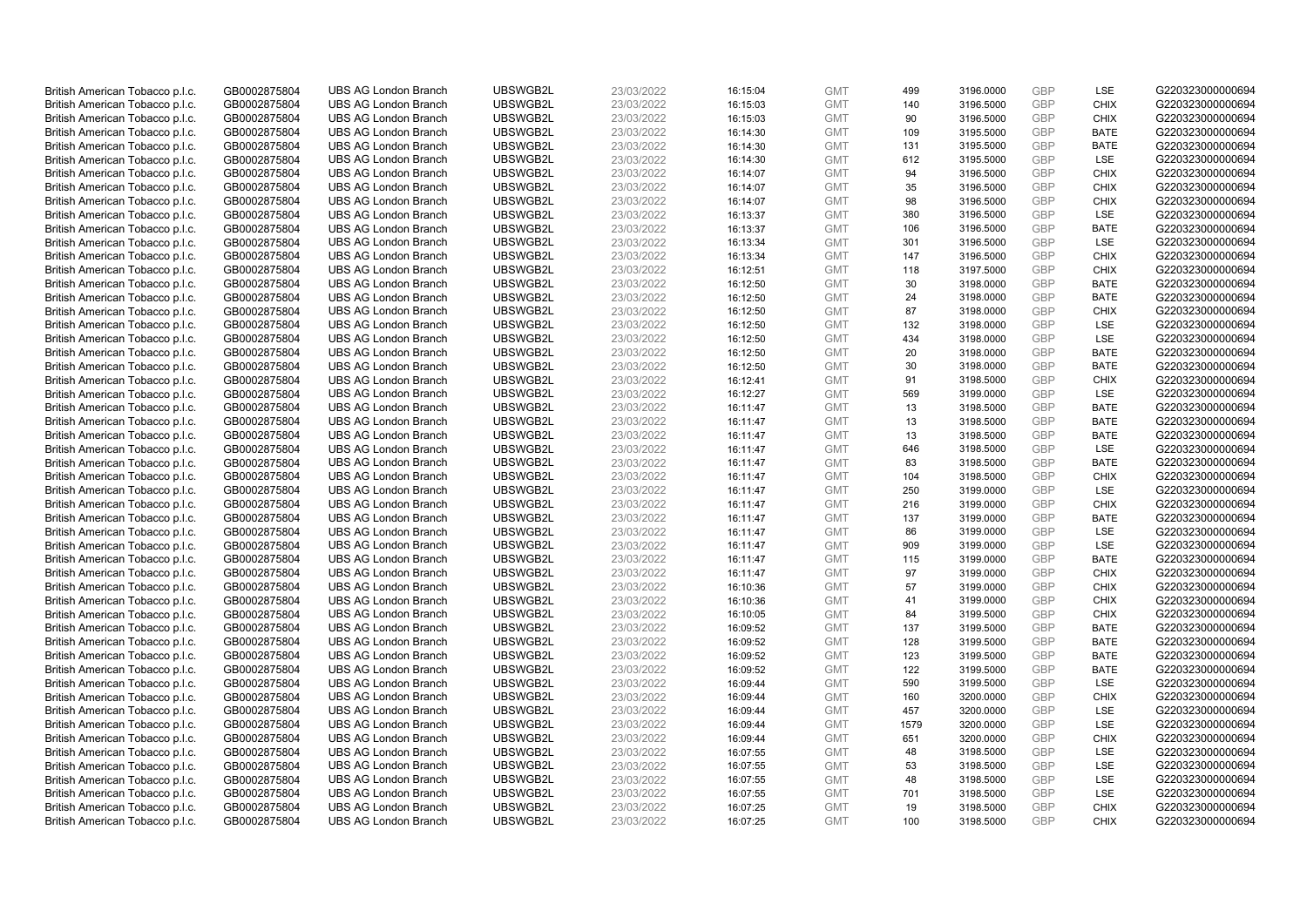| British American Tobacco p.l.c. | GB0002875804                 | <b>UBS AG London Branch</b> | UBSWGB2L | 23/03/2022               | 16:07:25 | <b>GMT</b>               | 211            | 3198.5000              | <b>GBP</b>        | <b>BATE</b>        | G220323000000694 |
|---------------------------------|------------------------------|-----------------------------|----------|--------------------------|----------|--------------------------|----------------|------------------------|-------------------|--------------------|------------------|
| British American Tobacco p.l.c. | GB0002875804                 | <b>UBS AG London Branch</b> | UBSWGB2L | 23/03/2022               | 16:07:25 | <b>GMT</b>               | 424            | 3198.5000              | <b>GBP</b>        | <b>CHIX</b>        | G220323000000694 |
| British American Tobacco p.l.c. | GB0002875804                 | <b>UBS AG London Branch</b> | UBSWGB2L | 23/03/2022               | 16:07:25 | <b>GMT</b>               | 135            | 3198.5000              | <b>GBP</b>        | <b>BATE</b>        | G220323000000694 |
| British American Tobacco p.l.c. | GB0002875804                 | <b>UBS AG London Branch</b> | UBSWGB2L | 23/03/2022               | 16:06:55 | <b>GMT</b>               | 610            | 3198.5000              | <b>GBP</b>        | <b>LSE</b>         | G220323000000694 |
| British American Tobacco p.l.c. | GB0002875804                 | <b>UBS AG London Branch</b> | UBSWGB2L | 23/03/2022               | 16:06:15 | <b>GMT</b>               | 655            | 3198.0000              | <b>GBP</b>        | LSE                | G220323000000694 |
| British American Tobacco p.l.c. | GB0002875804                 | <b>UBS AG London Branch</b> | UBSWGB2L | 23/03/2022               | 16:06:15 | <b>GMT</b>               | 102            | 3198.5000              | <b>GBP</b>        | <b>BATE</b>        | G220323000000694 |
| British American Tobacco p.l.c. | GB0002875804                 | <b>UBS AG London Branch</b> | UBSWGB2L | 23/03/2022               | 16:05:47 | <b>GMT</b>               | 640            | 3197.5000              | <b>GBP</b>        | LSE                | G220323000000694 |
| British American Tobacco p.l.c. | GB0002875804                 | <b>UBS AG London Branch</b> | UBSWGB2L | 23/03/2022               | 16:05:15 | <b>GMT</b>               | 60             | 3198.0000              | <b>GBP</b>        | <b>CHIX</b>        | G220323000000694 |
| British American Tobacco p.l.c. | GB0002875804                 | <b>UBS AG London Branch</b> | UBSWGB2L | 23/03/2022               | 16:05:15 | <b>GMT</b>               | 52             | 3198.0000              | <b>GBP</b>        | <b>CHIX</b>        | G220323000000694 |
| British American Tobacco p.l.c. | GB0002875804                 | <b>UBS AG London Branch</b> | UBSWGB2L | 23/03/2022               | 16:05:13 | <b>GMT</b>               | 26             | 3198.0000              | <b>GBP</b>        | <b>CHIX</b>        | G220323000000694 |
| British American Tobacco p.l.c. | GB0002875804                 | <b>UBS AG London Branch</b> | UBSWGB2L | 23/03/2022               | 16:05:13 | <b>GMT</b>               | 302            | 3198.0000              | <b>GBP</b>        | <b>CHIX</b>        | G220323000000694 |
| British American Tobacco p.l.c. | GB0002875804                 | <b>UBS AG London Branch</b> | UBSWGB2L | 23/03/2022               | 16:05:13 | <b>GMT</b>               | 199            | 3198.0000              | <b>GBP</b>        | <b>BATE</b>        | G220323000000694 |
| British American Tobacco p.l.c. | GB0002875804                 | <b>UBS AG London Branch</b> | UBSWGB2L | 23/03/2022               | 16:05:12 | <b>GMT</b>               | 1161           | 3198.0000              | <b>GBP</b>        | LSE                | G220323000000694 |
| British American Tobacco p.l.c. | GB0002875804                 | <b>UBS AG London Branch</b> | UBSWGB2L | 23/03/2022               | 16:04:33 | <b>GMT</b>               | $\overline{2}$ | 3197.5000              | <b>GBP</b>        | <b>CHIX</b>        | G220323000000694 |
| British American Tobacco p.l.c. | GB0002875804                 | <b>UBS AG London Branch</b> | UBSWGB2L | 23/03/2022               | 16:04:23 | <b>GMT</b>               | 114            | 3197.0000              | <b>GBP</b>        | <b>CHIX</b>        | G220323000000694 |
| British American Tobacco p.l.c. | GB0002875804                 | <b>UBS AG London Branch</b> | UBSWGB2L | 23/03/2022               | 16:04:17 | <b>GMT</b>               | 200            | 3197.0000              | <b>GBP</b>        | LSE                | G220323000000694 |
| British American Tobacco p.l.c. | GB0002875804                 | <b>UBS AG London Branch</b> | UBSWGB2L | 23/03/2022               | 16:04:17 | <b>GMT</b>               | 100            | 3197.0000              | <b>GBP</b>        | LSE                | G220323000000694 |
| British American Tobacco p.l.c. | GB0002875804                 | <b>UBS AG London Branch</b> | UBSWGB2L | 23/03/2022               | 16:04:17 | <b>GMT</b>               | 94             | 3197.0000              | <b>GBP</b>        | LSE                | G220323000000694 |
| British American Tobacco p.l.c. | GB0002875804                 | <b>UBS AG London Branch</b> | UBSWGB2L | 23/03/2022               | 16:04:17 | <b>GMT</b>               | 100            | 3197.0000              | <b>GBP</b>        | LSE                | G220323000000694 |
| British American Tobacco p.l.c. | GB0002875804                 | <b>UBS AG London Branch</b> | UBSWGB2L | 23/03/2022               | 16:04:17 | <b>GMT</b>               | 32             | 3197.0000              | <b>GBP</b>        | LSE                | G220323000000694 |
| British American Tobacco p.l.c. | GB0002875804                 | <b>UBS AG London Branch</b> | UBSWGB2L | 23/03/2022               | 16:03:27 | <b>GMT</b>               | 114            | 3197.0000              | <b>GBP</b>        | <b>CHIX</b>        | G220323000000694 |
| British American Tobacco p.l.c. | GB0002875804                 | <b>UBS AG London Branch</b> | UBSWGB2L | 23/03/2022               | 16:03:27 | <b>GMT</b>               | 19             | 3197.0000              | <b>GBP</b>        | <b>CHIX</b>        | G220323000000694 |
| British American Tobacco p.l.c. | GB0002875804                 | <b>UBS AG London Branch</b> | UBSWGB2L | 23/03/2022               | 16:03:27 | <b>GMT</b>               | 638            | 3197.5000              | <b>GBP</b>        | LSE                | G220323000000694 |
| British American Tobacco p.l.c. | GB0002875804                 | <b>UBS AG London Branch</b> | UBSWGB2L | 23/03/2022               | 16:03:19 | <b>GMT</b>               | 93             | 3197.5000              | <b>GBP</b>        | <b>CHIX</b>        | G220323000000694 |
| British American Tobacco p.l.c. | GB0002875804                 | <b>UBS AG London Branch</b> | UBSWGB2L | 23/03/2022               | 16:03:19 | <b>GMT</b>               | 30             | 3197.5000              | <b>GBP</b>        | <b>BATE</b>        | G220323000000694 |
| British American Tobacco p.l.c. | GB0002875804                 | <b>UBS AG London Branch</b> | UBSWGB2L | 23/03/2022               | 16:03:19 | <b>GMT</b>               | 78             | 3197.5000              | <b>GBP</b>        | <b>BATE</b>        | G220323000000694 |
| British American Tobacco p.l.c. | GB0002875804                 | <b>UBS AG London Branch</b> | UBSWGB2L | 23/03/2022               | 16:03:19 | <b>GMT</b>               | 22             | 3197.5000              | <b>GBP</b>        | <b>BATE</b>        | G220323000000694 |
| British American Tobacco p.l.c. | GB0002875804                 | <b>UBS AG London Branch</b> | UBSWGB2L | 23/03/2022               | 16:03:19 | <b>GMT</b>               | 21             | 3197.5000              | <b>GBP</b>        | <b>BATE</b>        | G220323000000694 |
| British American Tobacco p.l.c. | GB0002875804                 | <b>UBS AG London Branch</b> | UBSWGB2L | 23/03/2022               | 16:03:19 | <b>GMT</b>               | 98             | 3197.5000              | <b>GBP</b>        | <b>BATE</b>        | G220323000000694 |
| British American Tobacco p.l.c. | GB0002875804                 | <b>UBS AG London Branch</b> | UBSWGB2L | 23/03/2022               | 16:03:11 | <b>GMT</b>               | 123            | 3197.5000              | <b>GBP</b>        | LSE                | G220323000000694 |
| British American Tobacco p.l.c. | GB0002875804                 | <b>UBS AG London Branch</b> | UBSWGB2L | 23/03/2022               | 16:03:11 | <b>GMT</b>               | 624            | 3197.5000              | <b>GBP</b>        | LSE                | G220323000000694 |
| British American Tobacco p.l.c. | GB0002875804                 | <b>UBS AG London Branch</b> | UBSWGB2L | 23/03/2022               | 16:02:47 | <b>GMT</b>               | 78             | 3197.5000              | <b>GBP</b>        | <b>CHIX</b>        | G220323000000694 |
| British American Tobacco p.l.c. | GB0002875804                 | <b>UBS AG London Branch</b> | UBSWGB2L | 23/03/2022               | 16:02:47 | <b>GMT</b>               | 3              | 3197.5000              | <b>GBP</b>        | <b>CHIX</b>        | G220323000000694 |
| British American Tobacco p.l.c. | GB0002875804                 | <b>UBS AG London Branch</b> | UBSWGB2L | 23/03/2022               | 16:02:47 | <b>GMT</b>               | 84             | 3197.5000              | <b>GBP</b>        | <b>CHIX</b>        | G220323000000694 |
| British American Tobacco p.l.c. | GB0002875804                 | <b>UBS AG London Branch</b> | UBSWGB2L | 23/03/2022               | 16:02:13 | <b>GMT</b>               | $\overline{2}$ | 3197.5000              | <b>GBP</b>        | <b>BATE</b>        | G220323000000694 |
| British American Tobacco p.l.c. | GB0002875804                 | <b>UBS AG London Branch</b> | UBSWGB2L | 23/03/2022               | 16:02:13 | <b>GMT</b>               | 104            | 3197.5000              | <b>GBP</b>        | <b>BATE</b>        | G220323000000694 |
| British American Tobacco p.l.c. | GB0002875804                 | <b>UBS AG London Branch</b> | UBSWGB2L | 23/03/2022               | 16:02:13 | <b>GMT</b>               | 24             | 3197.5000              | <b>GBP</b>        | <b>CHIX</b>        | G220323000000694 |
| British American Tobacco p.l.c. | GB0002875804                 | <b>UBS AG London Branch</b> | UBSWGB2L | 23/03/2022               | 16:02:13 | <b>GMT</b>               | 80             | 3197.5000              | <b>GBP</b>        | <b>CHIX</b>        | G220323000000694 |
| British American Tobacco p.l.c. | GB0002875804                 | <b>UBS AG London Branch</b> | UBSWGB2L | 23/03/2022               | 16:02:13 | <b>GMT</b>               | 642            | 3197.5000              | <b>GBP</b>        | LSE                | G220323000000694 |
| British American Tobacco p.l.c. | GB0002875804                 | <b>UBS AG London Branch</b> | UBSWGB2L | 23/03/2022               | 16:02:13 | <b>GMT</b>               | 67             | 3197.5000              | <b>GBP</b>        | <b>CHIX</b>        | G220323000000694 |
| British American Tobacco p.l.c. | GB0002875804                 | <b>UBS AG London Branch</b> | UBSWGB2L | 23/03/2022               | 16:02:13 | <b>GMT</b>               | 625            | 3198.0000              | <b>GBP</b>        | LSE                | G220323000000694 |
| British American Tobacco p.l.c. | GB0002875804                 | <b>UBS AG London Branch</b> | UBSWGB2L | 23/03/2022               | 16:02:13 | <b>GMT</b>               | 112            | 3198.0000              | <b>GBP</b>        | <b>BATE</b>        | G220323000000694 |
| British American Tobacco p.l.c. | GB0002875804                 | <b>UBS AG London Branch</b> | UBSWGB2L | 23/03/2022               | 16:02:13 | <b>GMT</b>               | 3              | 3198.0000              | <b>GBP</b>        | <b>CHIX</b>        | G220323000000694 |
| British American Tobacco p.l.c. | GB0002875804                 | <b>UBS AG London Branch</b> | UBSWGB2L | 23/03/2022               | 16:01:59 | <b>GMT</b>               | 63             | 3198.5000              | <b>GBP</b>        | <b>CHIX</b>        | G220323000000694 |
| British American Tobacco p.l.c. | GB0002875804                 | <b>UBS AG London Branch</b> | UBSWGB2L | 23/03/2022               | 16:01:56 | <b>GMT</b>               | 108            | 3198.0000              | <b>GBP</b>        | <b>CHIX</b>        | G220323000000694 |
| British American Tobacco p.l.c. | GB0002875804                 | <b>UBS AG London Branch</b> | UBSWGB2L | 23/03/2022               | 16:01:47 | <b>GMT</b>               | 896            | 3197.5000              | <b>GBP</b>        | LSE                | G220323000000694 |
| British American Tobacco p.l.c. | GB0002875804                 | <b>UBS AG London Branch</b> | UBSWGB2L | 23/03/2022               | 16:01:47 | <b>GMT</b>               | 14             | 3197.5000              | <b>GBP</b>        | LSE                | G220323000000694 |
| British American Tobacco p.l.c. | GB0002875804                 | <b>UBS AG London Branch</b> | UBSWGB2L | 23/03/2022               | 16:01:47 | <b>GMT</b>               | 754            | 3197.5000              | <b>GBP</b>        | LSE                | G220323000000694 |
| British American Tobacco p.l.c. | GB0002875804                 | <b>UBS AG London Branch</b> | UBSWGB2L | 23/03/2022               | 16:01:47 | <b>GMT</b>               | 301            | 3197.5000              | <b>GBP</b>        | <b>CHIX</b>        | G220323000000694 |
| British American Tobacco p.l.c. | GB0002875804                 | <b>UBS AG London Branch</b> | UBSWGB2L | 23/03/2022               | 16:01:47 | <b>GMT</b>               | 10             | 3197.5000              | <b>GBP</b>        | <b>BATE</b>        | G220323000000694 |
| British American Tobacco p.l.c. | GB0002875804                 | <b>UBS AG London Branch</b> | UBSWGB2L | 23/03/2022               | 16:01:47 | <b>GMT</b>               | 243            | 3197.5000              | <b>GBP</b>        | <b>BATE</b>        | G220323000000694 |
| British American Tobacco p.l.c. | GB0002875804                 | <b>UBS AG London Branch</b> | UBSWGB2L | 23/03/2022               | 16:01:47 | <b>GMT</b>               | 20             | 3197.5000              | <b>GBP</b>        | <b>BATE</b>        | G220323000000694 |
| British American Tobacco p.l.c. | GB0002875804<br>GB0002875804 | <b>UBS AG London Branch</b> | UBSWGB2L | 23/03/2022<br>23/03/2022 | 16:00:28 | <b>GMT</b><br><b>GMT</b> | 81<br>394      | 3197.5000<br>3197.5000 | <b>GBP</b><br>GBP | <b>CHIX</b><br>LSE | G220323000000694 |
| British American Tobacco p.l.c. |                              | <b>UBS AG London Branch</b> | UBSWGB2L |                          | 16:00:28 |                          |                |                        |                   |                    | G220323000000694 |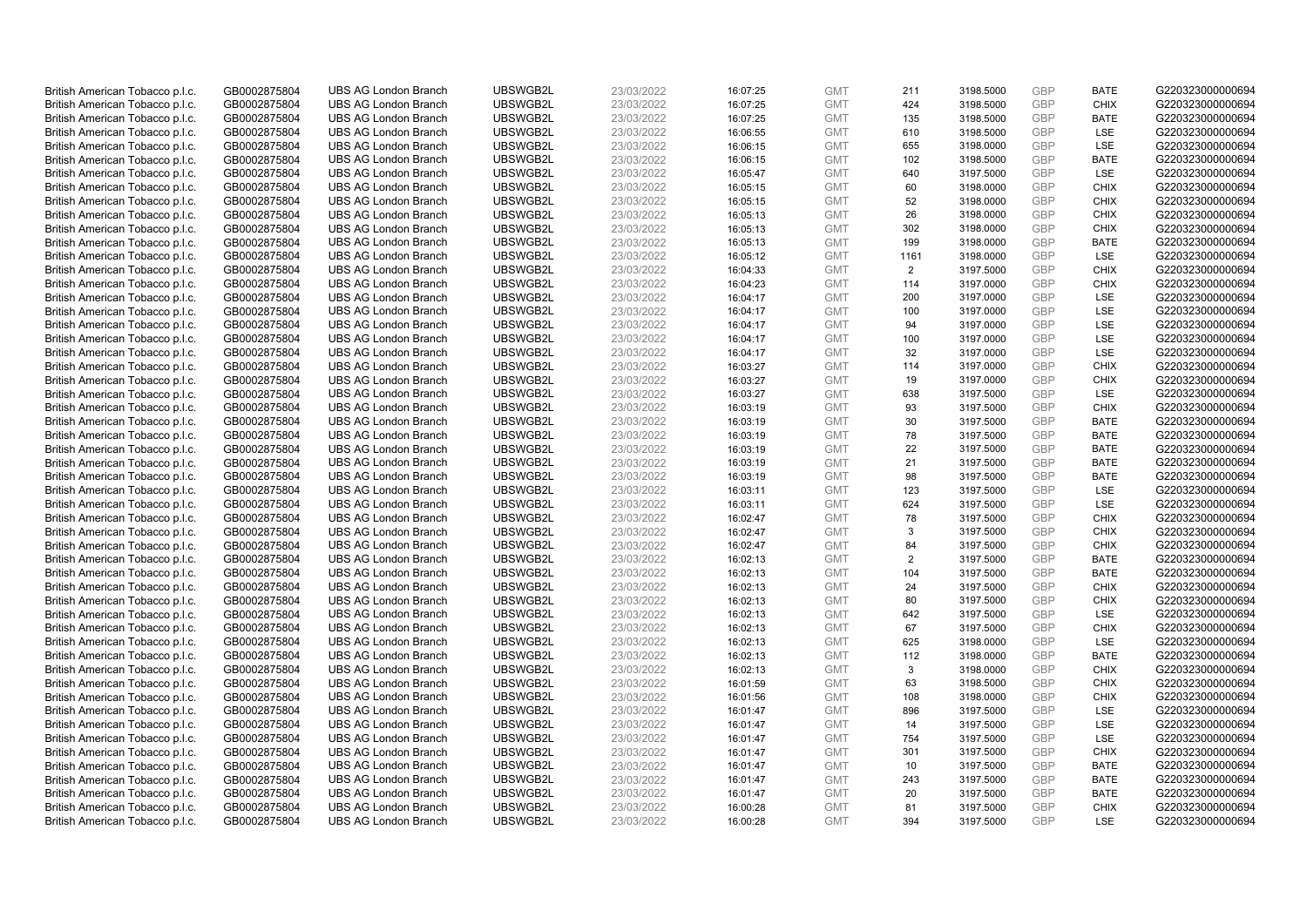| British American Tobacco p.l.c. | GB0002875804 | <b>UBS AG London Branch</b> | UBSWGB2L | 23/03/2022 | 16:00:28 | <b>GMT</b> | 850                     | 3197.5000 | <b>GBP</b> | LSE         | G220323000000694 |
|---------------------------------|--------------|-----------------------------|----------|------------|----------|------------|-------------------------|-----------|------------|-------------|------------------|
| British American Tobacco p.l.c. | GB0002875804 | <b>UBS AG London Branch</b> | UBSWGB2L | 23/03/2022 | 16:00:28 | <b>GMT</b> | 310                     | 3197.5000 | GBP        | LSE         | G220323000000694 |
| British American Tobacco p.l.c. | GB0002875804 | <b>UBS AG London Branch</b> | UBSWGB2L | 23/03/2022 | 16:00:25 | <b>GMT</b> | 148                     | 3197.5000 | <b>GBP</b> | <b>CHIX</b> | G220323000000694 |
| British American Tobacco p.l.c. | GB0002875804 | <b>UBS AG London Branch</b> | UBSWGB2L | 23/03/2022 | 15:59:25 | <b>GMT</b> | 29                      | 3197.0000 | GBP        | <b>BATE</b> | G220323000000694 |
| British American Tobacco p.l.c. | GB0002875804 | <b>UBS AG London Branch</b> | UBSWGB2L | 23/03/2022 | 15:59:25 | <b>GMT</b> | 81                      | 3197.0000 | <b>GBP</b> | <b>CHIX</b> | G220323000000694 |
| British American Tobacco p.l.c. | GB0002875804 | <b>UBS AG London Branch</b> | UBSWGB2L | 23/03/2022 | 15:59:25 | <b>GMT</b> | 71                      | 3197.0000 | GBP        | <b>CHIX</b> | G220323000000694 |
| British American Tobacco p.l.c. | GB0002875804 | <b>UBS AG London Branch</b> | UBSWGB2L | 23/03/2022 | 15:59:23 | <b>GMT</b> | 81                      | 3197.0000 | <b>GBP</b> | <b>BATE</b> | G220323000000694 |
| British American Tobacco p.l.c. | GB0002875804 | <b>UBS AG London Branch</b> | UBSWGB2L | 23/03/2022 | 15:59:08 | <b>GMT</b> | 113                     | 3197.5000 | GBP        | <b>CHIX</b> | G220323000000694 |
| British American Tobacco p.l.c. | GB0002875804 | <b>UBS AG London Branch</b> | UBSWGB2L | 23/03/2022 | 15:59:08 | <b>GMT</b> | 101                     | 3197.5000 | <b>GBP</b> | <b>BATE</b> | G220323000000694 |
| British American Tobacco p.l.c. | GB0002875804 | <b>UBS AG London Branch</b> | UBSWGB2L | 23/03/2022 | 15:59:08 | <b>GMT</b> | 803                     | 3197.0000 | GBP        | <b>LSE</b>  | G220323000000694 |
| British American Tobacco p.l.c. | GB0002875804 | <b>UBS AG London Branch</b> | UBSWGB2L | 23/03/2022 | 15:59:08 | <b>GMT</b> | 111                     | 3197.5000 | <b>GBP</b> | <b>BATE</b> | G220323000000694 |
| British American Tobacco p.l.c. | GB0002875804 | <b>UBS AG London Branch</b> | UBSWGB2L | 23/03/2022 | 15:59:08 | <b>GMT</b> | 40                      | 3197.5000 | <b>GBP</b> | <b>CHIX</b> | G220323000000694 |
| British American Tobacco p.l.c. | GB0002875804 | <b>UBS AG London Branch</b> | UBSWGB2L | 23/03/2022 | 15:59:02 | <b>GMT</b> | 109                     | 3197.5000 | GBP        | <b>CHIX</b> | G220323000000694 |
| British American Tobacco p.l.c. | GB0002875804 | <b>UBS AG London Branch</b> | UBSWGB2L | 23/03/2022 | 15:58:59 | <b>GMT</b> | 6                       | 3197.5000 | <b>GBP</b> | <b>BATE</b> | G220323000000694 |
| British American Tobacco p.l.c. | GB0002875804 | <b>UBS AG London Branch</b> | UBSWGB2L | 23/03/2022 | 15:58:59 | <b>GMT</b> | 255                     | 3197.5000 | GBP        | LSE         | G220323000000694 |
| British American Tobacco p.l.c. | GB0002875804 | <b>UBS AG London Branch</b> | UBSWGB2L | 23/03/2022 | 15:58:59 | <b>GMT</b> | 46                      | 3197.5000 | <b>GBP</b> | LSE         | G220323000000694 |
| British American Tobacco p.l.c. | GB0002875804 | <b>UBS AG London Branch</b> | UBSWGB2L | 23/03/2022 | 15:58:59 | <b>GMT</b> | 282                     | 3197.5000 | <b>GBP</b> | <b>LSE</b>  | G220323000000694 |
| British American Tobacco p.l.c. | GB0002875804 | <b>UBS AG London Branch</b> | UBSWGB2L | 23/03/2022 | 15:58:59 | <b>GMT</b> | 250                     | 3197.5000 | GBP        | LSE         | G220323000000694 |
| British American Tobacco p.l.c. | GB0002875804 | <b>UBS AG London Branch</b> | UBSWGB2L | 23/03/2022 | 15:58:59 | <b>GMT</b> | 717                     | 3197.5000 | <b>GBP</b> | <b>LSE</b>  | G220323000000694 |
| British American Tobacco p.l.c. | GB0002875804 | <b>UBS AG London Branch</b> | UBSWGB2L | 23/03/2022 | 15:58:59 | <b>GMT</b> | 76                      | 3197.5000 | <b>GBP</b> | LSE         | G220323000000694 |
| British American Tobacco p.l.c. | GB0002875804 | <b>UBS AG London Branch</b> | UBSWGB2L | 23/03/2022 | 15:58:59 | <b>GMT</b> | 9                       | 3197.5000 | GBP        | LSE         | G220323000000694 |
| British American Tobacco p.l.c. | GB0002875804 | <b>UBS AG London Branch</b> | UBSWGB2L | 23/03/2022 | 15:58:32 | <b>GMT</b> | 2                       | 3197.5000 | GBP        | <b>CHIX</b> | G220323000000694 |
| British American Tobacco p.l.c. | GB0002875804 | <b>UBS AG London Branch</b> | UBSWGB2L | 23/03/2022 | 15:58:27 | <b>GMT</b> | 5                       | 3197.5000 | GBP        | <b>CHIX</b> | G220323000000694 |
| British American Tobacco p.l.c. | GB0002875804 | <b>UBS AG London Branch</b> | UBSWGB2L | 23/03/2022 | 15:58:26 | <b>GMT</b> | 138                     | 3197.5000 | <b>GBP</b> | <b>BATE</b> | G220323000000694 |
| British American Tobacco p.l.c. | GB0002875804 | <b>UBS AG London Branch</b> | UBSWGB2L | 23/03/2022 | 15:58:24 | <b>GMT</b> | 343                     | 3197.5000 | <b>GBP</b> | <b>CHIX</b> | G220323000000694 |
| British American Tobacco p.l.c. | GB0002875804 | <b>UBS AG London Branch</b> | UBSWGB2L | 23/03/2022 | 15:58:24 | <b>GMT</b> | 5                       | 3197.5000 | GBP        | <b>CHIX</b> | G220323000000694 |
| British American Tobacco p.l.c. | GB0002875804 | <b>UBS AG London Branch</b> | UBSWGB2L | 23/03/2022 | 15:57:59 | <b>GMT</b> | 622                     | 3197.5000 | <b>GBP</b> | LSE         | G220323000000694 |
| British American Tobacco p.l.c. | GB0002875804 | <b>UBS AG London Branch</b> | UBSWGB2L | 23/03/2022 | 15:57:19 | <b>GMT</b> | 23                      | 3197.5000 | GBP        | <b>CHIX</b> | G220323000000694 |
| British American Tobacco p.l.c. | GB0002875804 | <b>UBS AG London Branch</b> | UBSWGB2L | 23/03/2022 | 15:57:19 | <b>GMT</b> | 120                     | 3197.5000 | GBP        | <b>CHIX</b> | G220323000000694 |
| British American Tobacco p.l.c. | GB0002875804 | <b>UBS AG London Branch</b> | UBSWGB2L | 23/03/2022 | 15:57:19 | <b>GMT</b> | 17                      | 3197.5000 | <b>GBP</b> | LSE         | G220323000000694 |
| British American Tobacco p.l.c. | GB0002875804 | <b>UBS AG London Branch</b> | UBSWGB2L | 23/03/2022 | 15:57:19 | <b>GMT</b> | 63                      | 3197.5000 | <b>GBP</b> | LSE         | G220323000000694 |
| British American Tobacco p.l.c. | GB0002875804 | <b>UBS AG London Branch</b> | UBSWGB2L | 23/03/2022 | 15:57:19 | <b>GMT</b> | 227                     | 3197.5000 | <b>GBP</b> | <b>LSE</b>  | G220323000000694 |
| British American Tobacco p.l.c. | GB0002875804 | <b>UBS AG London Branch</b> | UBSWGB2L | 23/03/2022 | 15:57:19 | <b>GMT</b> | 235                     | 3197.5000 | GBP        | LSE         | G220323000000694 |
| British American Tobacco p.l.c. | GB0002875804 | <b>UBS AG London Branch</b> | UBSWGB2L | 23/03/2022 | 15:57:04 | <b>GMT</b> | 100                     | 3197.5000 | <b>GBP</b> | LSE         | G220323000000694 |
| British American Tobacco p.l.c. | GB0002875804 | <b>UBS AG London Branch</b> | UBSWGB2L | 23/03/2022 | 15:57:04 | <b>GMT</b> | 26                      | 3197.5000 | <b>GBP</b> | <b>LSE</b>  | G220323000000694 |
| British American Tobacco p.l.c. | GB0002875804 | <b>UBS AG London Branch</b> | UBSWGB2L | 23/03/2022 | 15:57:04 | <b>GMT</b> | 74                      | 3197.5000 | <b>GBP</b> | <b>LSE</b>  | G220323000000694 |
| British American Tobacco p.l.c. | GB0002875804 | <b>UBS AG London Branch</b> | UBSWGB2L | 23/03/2022 | 15:57:04 | <b>GMT</b> | 200                     | 3197.5000 | GBP        | LSE         | G220323000000694 |
| British American Tobacco p.l.c. | GB0002875804 | <b>UBS AG London Branch</b> | UBSWGB2L | 23/03/2022 | 15:57:00 | <b>GMT</b> | 120                     | 3197.5000 | <b>GBP</b> | <b>LSE</b>  | G220323000000694 |
| British American Tobacco p.l.c. | GB0002875804 | <b>UBS AG London Branch</b> | UBSWGB2L | 23/03/2022 | 15:56:55 | <b>GMT</b> | 33                      | 3198.0000 | GBP        | <b>CHIX</b> | G220323000000694 |
| British American Tobacco p.l.c. | GB0002875804 | <b>UBS AG London Branch</b> | UBSWGB2L | 23/03/2022 | 15:56:55 | <b>GMT</b> | 20                      | 3198.0000 | <b>GBP</b> | <b>CHIX</b> | G220323000000694 |
| British American Tobacco p.l.c. | GB0002875804 | <b>UBS AG London Branch</b> | UBSWGB2L | 23/03/2022 | 15:56:55 | <b>GMT</b> | 100                     | 3197.5000 | GBP        | <b>LSE</b>  | G220323000000694 |
| British American Tobacco p.l.c. | GB0002875804 | <b>UBS AG London Branch</b> | UBSWGB2L | 23/03/2022 | 15:56:55 | <b>GMT</b> | 100                     | 3197.5000 | GBP        | LSE         | G220323000000694 |
| British American Tobacco p.l.c. | GB0002875804 | <b>UBS AG London Branch</b> | UBSWGB2L | 23/03/2022 | 15:56:44 | <b>GMT</b> | 101                     | 3198.0000 | <b>GBP</b> | <b>BATE</b> | G220323000000694 |
| British American Tobacco p.l.c. | GB0002875804 | <b>UBS AG London Branch</b> | UBSWGB2L | 23/03/2022 | 15:56:38 | <b>GMT</b> | 10                      | 3198.0000 | GBP        | <b>BATE</b> | G220323000000694 |
| British American Tobacco p.l.c. | GB0002875804 | <b>UBS AG London Branch</b> | UBSWGB2L | 23/03/2022 | 15:56:38 | <b>GMT</b> | $\overline{\mathbf{A}}$ | 3198.0000 | <b>GBP</b> | <b>BATE</b> | G220323000000694 |
| British American Tobacco p.l.c. | GB0002875804 | <b>UBS AG London Branch</b> | UBSWGB2L | 23/03/2022 | 15:56:33 | <b>GMT</b> | 100                     | 3198.0000 | <b>GBP</b> | <b>BATE</b> | G220323000000694 |
| British American Tobacco p.l.c. | GB0002875804 | <b>UBS AG London Branch</b> | UBSWGB2L | 23/03/2022 | 15:56:23 | <b>GMT</b> | 76                      | 3198.5000 | <b>GBP</b> | <b>CHIX</b> | G220323000000694 |
| British American Tobacco p.l.c. | GB0002875804 | <b>UBS AG London Branch</b> | UBSWGB2L | 23/03/2022 | 15:56:23 | <b>GMT</b> | 23                      | 3198.5000 | GBP        | <b>CHIX</b> | G220323000000694 |
| British American Tobacco p.l.c. | GB0002875804 | <b>UBS AG London Branch</b> | UBSWGB2L | 23/03/2022 | 15:56:23 | <b>GMT</b> | 84                      | 3198.5000 | <b>GBP</b> | <b>CHIX</b> | G220323000000694 |
| British American Tobacco p.l.c. | GB0002875804 | <b>UBS AG London Branch</b> | UBSWGB2L | 23/03/2022 | 15:56:23 | <b>GMT</b> | 652                     | 3198.5000 | <b>GBP</b> | <b>LSE</b>  | G220323000000694 |
| British American Tobacco p.l.c. | GB0002875804 | <b>UBS AG London Branch</b> | UBSWGB2L | 23/03/2022 | 15:56:23 | <b>GMT</b> | 37                      | 3198.5000 | <b>GBP</b> | <b>BATE</b> | G220323000000694 |
| British American Tobacco p.l.c. | GB0002875804 | <b>UBS AG London Branch</b> | UBSWGB2L | 23/03/2022 | 15:56:22 | <b>GMT</b> | 31                      | 3198.5000 | <b>GBP</b> | <b>BATE</b> | G220323000000694 |
| British American Tobacco p.l.c. | GB0002875804 | <b>UBS AG London Branch</b> | UBSWGB2L | 23/03/2022 | 15:56:22 | <b>GMT</b> | 93                      | 3198.5000 | GBP        | <b>BATE</b> | G220323000000694 |
| British American Tobacco p.l.c. | GB0002875804 | <b>UBS AG London Branch</b> | UBSWGB2L | 23/03/2022 | 15:56:07 | <b>GMT</b> | 3                       | 3199.0000 | GBP        | <b>CHIX</b> | G220323000000694 |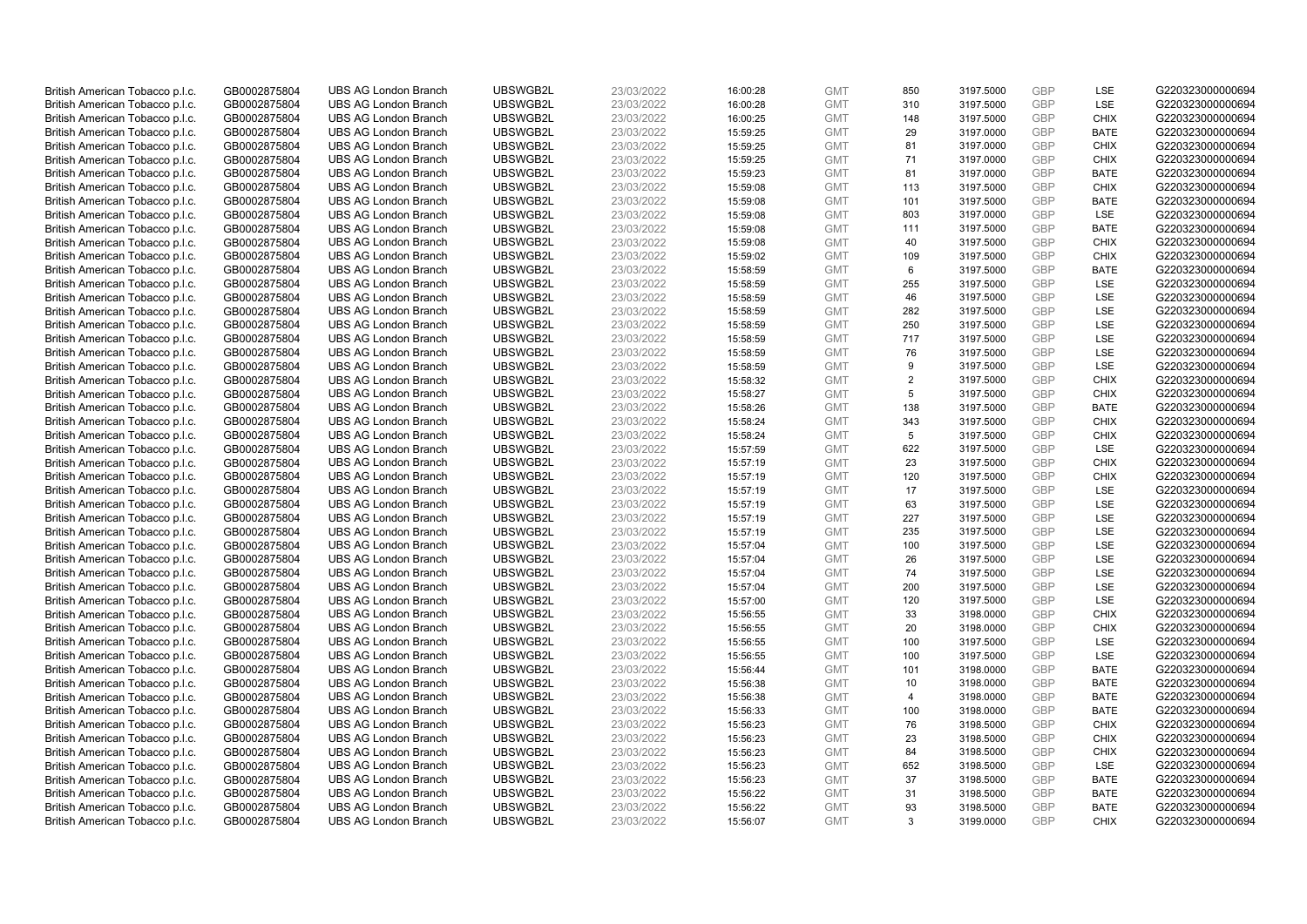| British American Tobacco p.l.c. | GB0002875804 | <b>UBS AG London Branch</b> | UBSWGB2L | 23/03/2022 |          | <b>GMT</b> | 728          | 3198.0000 | <b>GBP</b> | LSE         | G220323000000694 |
|---------------------------------|--------------|-----------------------------|----------|------------|----------|------------|--------------|-----------|------------|-------------|------------------|
|                                 |              |                             |          |            | 15:56:00 |            | 96           |           | GBP        | LSE         |                  |
| British American Tobacco p.l.c. | GB0002875804 | <b>UBS AG London Branch</b> | UBSWGB2L | 23/03/2022 | 15:56:00 | <b>GMT</b> |              | 3198.0000 |            |             | G220323000000694 |
| British American Tobacco p.l.c. | GB0002875804 | <b>UBS AG London Branch</b> | UBSWGB2L | 23/03/2022 | 15:56:00 | <b>GMT</b> | 77           | 3198.5000 | <b>GBP</b> | <b>CHIX</b> | G220323000000694 |
| British American Tobacco p.l.c. | GB0002875804 | <b>UBS AG London Branch</b> | UBSWGB2L | 23/03/2022 | 15:56:00 | <b>GMT</b> | 100          | 3198.5000 | <b>GBP</b> | <b>CHIX</b> | G220323000000694 |
| British American Tobacco p.l.c. | GB0002875804 | <b>UBS AG London Branch</b> | UBSWGB2L | 23/03/2022 | 15:56:00 | <b>GMT</b> | 639          | 3198.5000 | <b>GBP</b> | LSE         | G220323000000694 |
| British American Tobacco p.l.c. | GB0002875804 | <b>UBS AG London Branch</b> | UBSWGB2L | 23/03/2022 | 15:56:00 | <b>GMT</b> | 642          | 3198.5000 | <b>GBP</b> | <b>LSE</b>  | G220323000000694 |
| British American Tobacco p.l.c. | GB0002875804 | <b>UBS AG London Branch</b> | UBSWGB2L | 23/03/2022 | 15:56:00 | <b>GMT</b> | 132          | 3198.5000 | <b>GBP</b> | <b>BATE</b> | G220323000000694 |
| British American Tobacco p.l.c. | GB0002875804 | <b>UBS AG London Branch</b> | UBSWGB2L | 23/03/2022 | 15:56:00 | <b>GMT</b> | 84           | 3198.5000 | <b>GBP</b> | <b>CHIX</b> | G220323000000694 |
| British American Tobacco p.l.c. | GB0002875804 | <b>UBS AG London Branch</b> | UBSWGB2L | 23/03/2022 | 15:56:00 | <b>GMT</b> | 120          | 3198.5000 | <b>GBP</b> | <b>BATE</b> | G220323000000694 |
| British American Tobacco p.l.c. | GB0002875804 | <b>UBS AG London Branch</b> | UBSWGB2L | 23/03/2022 | 15:54:58 | <b>GMT</b> | 117          | 3198.0000 | <b>GBP</b> | <b>CHIX</b> | G220323000000694 |
| British American Tobacco p.l.c. | GB0002875804 | <b>UBS AG London Branch</b> | UBSWGB2L | 23/03/2022 | 15:54:58 | <b>GMT</b> | 37           | 3198.0000 | <b>GBP</b> | <b>CHIX</b> | G220323000000694 |
| British American Tobacco p.l.c. | GB0002875804 | <b>UBS AG London Branch</b> | UBSWGB2L | 23/03/2022 | 15:54:49 | <b>GMT</b> | 99           | 3198.0000 | <b>GBP</b> | <b>CHIX</b> | G220323000000694 |
| British American Tobacco p.l.c. | GB0002875804 | <b>UBS AG London Branch</b> | UBSWGB2L | 23/03/2022 | 15:54:49 | <b>GMT</b> | 10           | 3197.5000 | <b>GBP</b> | <b>BATE</b> | G220323000000694 |
| British American Tobacco p.l.c. | GB0002875804 | <b>UBS AG London Branch</b> | UBSWGB2L | 23/03/2022 | 15:54:49 | <b>GMT</b> | 115          | 3197.5000 | <b>GBP</b> | <b>BATE</b> | G220323000000694 |
| British American Tobacco p.l.c. | GB0002875804 | <b>UBS AG London Branch</b> | UBSWGB2L | 23/03/2022 | 15:54:27 | <b>GMT</b> | 2            | 3197.0000 | GBP        | <b>BATE</b> | G220323000000694 |
| British American Tobacco p.l.c. | GB0002875804 | <b>UBS AG London Branch</b> | UBSWGB2L | 23/03/2022 | 15:54:27 | <b>GMT</b> | $\mathbf{1}$ | 3197.0000 | <b>GBP</b> | <b>BATE</b> | G220323000000694 |
| British American Tobacco p.l.c. | GB0002875804 | <b>UBS AG London Branch</b> | UBSWGB2L | 23/03/2022 | 15:54:08 | <b>GMT</b> | 110          | 3196.5000 | GBP        | <b>BATE</b> | G220323000000694 |
| British American Tobacco p.l.c. | GB0002875804 | <b>UBS AG London Branch</b> | UBSWGB2L | 23/03/2022 | 15:54:08 | <b>GMT</b> | 389          | 3196.5000 | <b>GBP</b> | LSE         | G220323000000694 |
| British American Tobacco p.l.c. | GB0002875804 | <b>UBS AG London Branch</b> | UBSWGB2L | 23/03/2022 | 15:54:08 | <b>GMT</b> | 250          | 3196.5000 | <b>GBP</b> | <b>LSE</b>  | G220323000000694 |
| British American Tobacco p.l.c. | GB0002875804 | <b>UBS AG London Branch</b> | UBSWGB2L | 23/03/2022 | 15:54:08 | <b>GMT</b> | 133          | 3196.5000 | <b>GBP</b> | <b>CHIX</b> | G220323000000694 |
| British American Tobacco p.l.c. | GB0002875804 | <b>UBS AG London Branch</b> | UBSWGB2L | 23/03/2022 | 15:54:08 | <b>GMT</b> | 691          | 3196.5000 | <b>GBP</b> | LSE         | G220323000000694 |
| British American Tobacco p.l.c. | GB0002875804 | <b>UBS AG London Branch</b> | UBSWGB2L | 23/03/2022 | 15:54:08 | <b>GMT</b> | 91           | 3196.5000 | GBP        | <b>CHIX</b> | G220323000000694 |
| British American Tobacco p.l.c. | GB0002875804 | <b>UBS AG London Branch</b> | UBSWGB2L | 23/03/2022 | 15:54:08 | <b>GMT</b> | 79           | 3196.5000 | <b>GBP</b> | <b>CHIX</b> | G220323000000694 |
| British American Tobacco p.l.c. | GB0002875804 | <b>UBS AG London Branch</b> | UBSWGB2L | 23/03/2022 | 15:53:45 | <b>GMT</b> | $\mathbf{1}$ | 3196.5000 | <b>GBP</b> | <b>CHIX</b> | G220323000000694 |
| British American Tobacco p.l.c. | GB0002875804 | <b>UBS AG London Branch</b> | UBSWGB2L | 23/03/2022 | 15:53:18 | <b>GMT</b> | 86           | 3196.0000 | <b>GBP</b> | <b>CHIX</b> | G220323000000694 |
| British American Tobacco p.l.c. | GB0002875804 | <b>UBS AG London Branch</b> | UBSWGB2L | 23/03/2022 | 15:52:40 | <b>GMT</b> | 573          | 3195.0000 | GBP        | LSE         | G220323000000694 |
| British American Tobacco p.l.c. | GB0002875804 | <b>UBS AG London Branch</b> | UBSWGB2L | 23/03/2022 | 15:52:40 | <b>GMT</b> | 75           | 3195.0000 | <b>GBP</b> | LSE         | G220323000000694 |
| British American Tobacco p.l.c. | GB0002875804 | <b>UBS AG London Branch</b> | UBSWGB2L | 23/03/2022 | 15:52:40 | <b>GMT</b> | 96           | 3195.0000 | GBP        | <b>CHIX</b> | G220323000000694 |
| British American Tobacco p.l.c. | GB0002875804 | <b>UBS AG London Branch</b> | UBSWGB2L | 23/03/2022 | 15:52:31 | <b>GMT</b> | 46           | 3195.5000 | <b>GBP</b> | <b>CHIX</b> | G220323000000694 |
| British American Tobacco p.l.c. | GB0002875804 | <b>UBS AG London Branch</b> | UBSWGB2L | 23/03/2022 | 15:52:31 | <b>GMT</b> | 49           | 3195.5000 | GBP        | <b>CHIX</b> | G220323000000694 |
| British American Tobacco p.l.c. | GB0002875804 | <b>UBS AG London Branch</b> | UBSWGB2L | 23/03/2022 | 15:52:31 | <b>GMT</b> | 627          | 3195.5000 | <b>GBP</b> | <b>LSE</b>  | G220323000000694 |
| British American Tobacco p.l.c. | GB0002875804 | <b>UBS AG London Branch</b> | UBSWGB2L | 23/03/2022 | 15:52:31 | <b>GMT</b> | 82           | 3195.5000 | GBP        | <b>CHIX</b> | G220323000000694 |
| British American Tobacco p.l.c. | GB0002875804 | <b>UBS AG London Branch</b> | UBSWGB2L | 23/03/2022 | 15:51:20 | <b>GMT</b> | 100          | 3196.0000 | <b>GBP</b> | <b>CHIX</b> | G220323000000694 |
| British American Tobacco p.l.c. | GB0002875804 | <b>UBS AG London Branch</b> | UBSWGB2L | 23/03/2022 | 15:51:20 | <b>GMT</b> | 38           | 3196.0000 | <b>GBP</b> | <b>CHIX</b> | G220323000000694 |
| British American Tobacco p.l.c. | GB0002875804 | <b>UBS AG London Branch</b> | UBSWGB2L | 23/03/2022 | 15:51:08 | <b>GMT</b> | 122          | 3196.5000 | GBP        | <b>BATE</b> | G220323000000694 |
| British American Tobacco p.l.c. | GB0002875804 | <b>UBS AG London Branch</b> | UBSWGB2L | 23/03/2022 | 15:51:08 | <b>GMT</b> | 10           | 3197.0000 | <b>GBP</b> | <b>BATE</b> | G220323000000694 |
| British American Tobacco p.l.c. | GB0002875804 | <b>UBS AG London Branch</b> | UBSWGB2L | 23/03/2022 | 15:51:08 | <b>GMT</b> | 102          | 3197.0000 | GBP        | <b>BATE</b> | G220323000000694 |
| British American Tobacco p.l.c. | GB0002875804 | <b>UBS AG London Branch</b> | UBSWGB2L | 23/03/2022 | 15:51:08 | <b>GMT</b> | 234          | 3197.0000 | <b>GBP</b> | LSE         | G220323000000694 |
| British American Tobacco p.l.c. | GB0002875804 | <b>UBS AG London Branch</b> | UBSWGB2L | 23/03/2022 | 15:51:06 | <b>GMT</b> | 377          | 3197.0000 | GBP        | LSE         | G220323000000694 |
| British American Tobacco p.l.c. | GB0002875804 | <b>UBS AG London Branch</b> | UBSWGB2L | 23/03/2022 | 15:51:01 | <b>GMT</b> | 101          | 3197.5000 | <b>GBP</b> | <b>BATE</b> | G220323000000694 |
| British American Tobacco p.l.c. | GB0002875804 | <b>UBS AG London Branch</b> | UBSWGB2L | 23/03/2022 | 15:50:34 | <b>GMT</b> | 80           | 3197.5000 | GBP        | <b>CHIX</b> | G220323000000694 |
| British American Tobacco p.l.c. | GB0002875804 | <b>UBS AG London Branch</b> | UBSWGB2L | 23/03/2022 | 15:50:34 | <b>GMT</b> | 158          | 3197.5000 | <b>GBP</b> | <b>CHIX</b> | G220323000000694 |
| British American Tobacco p.l.c. | GB0002875804 | <b>UBS AG London Branch</b> | UBSWGB2L | 23/03/2022 | 15:50:34 | <b>GMT</b> | 3            | 3197.5000 | GBP        | <b>CHIX</b> | G220323000000694 |
| British American Tobacco p.l.c. | GB0002875804 | <b>UBS AG London Branch</b> | UBSWGB2L | 23/03/2022 | 15:50:30 | <b>GMT</b> | 36           | 3197.5000 | GBP        | <b>CHIX</b> | G220323000000694 |
| British American Tobacco p.l.c. | GB0002875804 | <b>UBS AG London Branch</b> | UBSWGB2L | 23/03/2022 | 15:50:30 | <b>GMT</b> | 65           | 3197.5000 | GBP        | <b>CHIX</b> | G220323000000694 |
| British American Tobacco p.l.c. | GB0002875804 | <b>UBS AG London Branch</b> | UBSWGB2L | 23/03/2022 | 15:50:30 | <b>GMT</b> | 491          | 3197.5000 | <b>GBP</b> | LSE         | G220323000000694 |
| British American Tobacco p.l.c. | GB0002875804 | <b>UBS AG London Branch</b> | UBSWGB2L | 23/03/2022 | 15:50:30 | <b>GMT</b> | 27           | 3197.5000 | <b>GBP</b> | <b>CHIX</b> | G220323000000694 |
| British American Tobacco p.l.c. | GB0002875804 | <b>UBS AG London Branch</b> | UBSWGB2L | 23/03/2022 | 15:50:30 | <b>GMT</b> | 48           | 3197.5000 | GBP        | <b>CHIX</b> | G220323000000694 |
| British American Tobacco p.l.c. | GB0002875804 | <b>UBS AG London Branch</b> | UBSWGB2L | 23/03/2022 | 15:50:29 | <b>GMT</b> | 84           | 3197.5000 | <b>GBP</b> | LSE         | G220323000000694 |
| British American Tobacco p.l.c. | GB0002875804 | <b>UBS AG London Branch</b> | UBSWGB2L | 23/03/2022 | 15:50:29 | <b>GMT</b> | 51           | 3197.5000 | GBP        | <b>LSE</b>  | G220323000000694 |
| British American Tobacco p.l.c. | GB0002875804 | <b>UBS AG London Branch</b> | UBSWGB2L | 23/03/2022 | 15:50:21 | <b>GMT</b> | 104          | 3197.5000 | <b>GBP</b> | LSE         | G220323000000694 |
| British American Tobacco p.l.c. | GB0002875804 | <b>UBS AG London Branch</b> | UBSWGB2L | 23/03/2022 | 15:50:21 | <b>GMT</b> | 100          | 3197.5000 | <b>GBP</b> | LSE         | G220323000000694 |
| British American Tobacco p.l.c. | GB0002875804 | <b>UBS AG London Branch</b> | UBSWGB2L | 23/03/2022 | 15:50:21 | <b>GMT</b> | 100          | 3197.5000 | <b>GBP</b> | LSE         | G220323000000694 |
| British American Tobacco p.l.c. | GB0002875804 | <b>UBS AG London Branch</b> | UBSWGB2L | 23/03/2022 | 15:50:21 | <b>GMT</b> | 100          | 3197.5000 | GBP        | <b>LSE</b>  | G220323000000694 |
|                                 |              |                             |          |            |          |            |              |           |            |             |                  |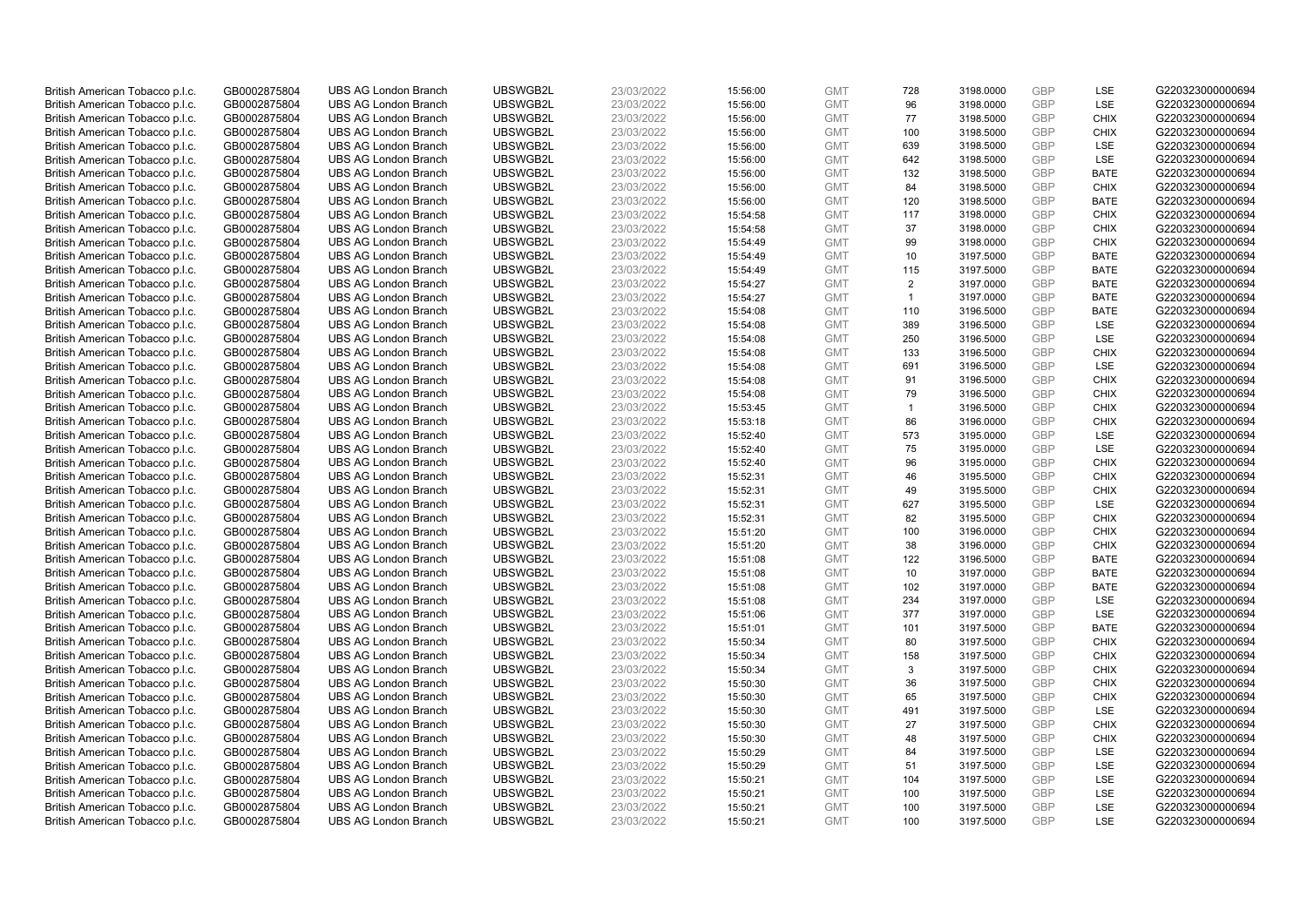| British American Tobacco p.l.c. | GB0002875804 | <b>UBS AG London Branch</b> | UBSWGB2L | 23/03/2022 | 15:50:21 | <b>GMT</b>               | 73             | 3197.5000 | GBP        | LSE         | G220323000000694 |
|---------------------------------|--------------|-----------------------------|----------|------------|----------|--------------------------|----------------|-----------|------------|-------------|------------------|
| British American Tobacco p.l.c. | GB0002875804 | <b>UBS AG London Branch</b> | UBSWGB2L | 23/03/2022 | 15:50:21 | <b>GMT</b>               | 127            | 3197.5000 | <b>GBP</b> | LSE         | G220323000000694 |
| British American Tobacco p.l.c. | GB0002875804 | <b>UBS AG London Branch</b> | UBSWGB2L | 23/03/2022 | 15:50:21 | <b>GMT</b>               | 100            | 3197.5000 | <b>GBP</b> | <b>LSE</b>  | G220323000000694 |
| British American Tobacco p.l.c. | GB0002875804 | <b>UBS AG London Branch</b> | UBSWGB2L | 23/03/2022 | 15:50:21 | <b>GMT</b>               | 100            | 3197.5000 | <b>GBP</b> | LSE         | G220323000000694 |
| British American Tobacco p.l.c. | GB0002875804 | <b>UBS AG London Branch</b> | UBSWGB2L | 23/03/2022 | 15:50:21 | <b>GMT</b>               | 100            | 3197.5000 | <b>GBP</b> | <b>LSE</b>  | G220323000000694 |
| British American Tobacco p.l.c. | GB0002875804 | <b>UBS AG London Branch</b> | UBSWGB2L | 23/03/2022 | 15:50:01 | <b>GMT</b>               | 100            | 3197.5000 | <b>GBP</b> | LSE         | G220323000000694 |
| British American Tobacco p.l.c. | GB0002875804 | <b>UBS AG London Branch</b> | UBSWGB2L | 23/03/2022 | 15:50:01 | <b>GMT</b>               | 56             | 3197.5000 | <b>GBP</b> | <b>BATE</b> | G220323000000694 |
| British American Tobacco p.l.c. | GB0002875804 | <b>UBS AG London Branch</b> | UBSWGB2L | 23/03/2022 | 15:50:01 | <b>GMT</b>               | 286            | 3197.5000 | <b>GBP</b> | LSE         | G220323000000694 |
| British American Tobacco p.l.c. | GB0002875804 | <b>UBS AG London Branch</b> | UBSWGB2L | 23/03/2022 | 15:50:01 | <b>GMT</b>               | 68             | 3197.5000 | <b>GBP</b> | <b>BATE</b> | G220323000000694 |
| British American Tobacco p.l.c. | GB0002875804 | <b>UBS AG London Branch</b> | UBSWGB2L | 23/03/2022 | 15:49:47 | <b>GMT</b>               | 333            | 3198.0000 | <b>GBP</b> | <b>CHIX</b> | G220323000000694 |
| British American Tobacco p.l.c. | GB0002875804 | <b>UBS AG London Branch</b> | UBSWGB2L | 23/03/2022 | 15:49:47 | <b>GMT</b>               | 32             | 3198.0000 | <b>GBP</b> | <b>CHIX</b> | G220323000000694 |
| British American Tobacco p.l.c. | GB0002875804 | <b>UBS AG London Branch</b> | UBSWGB2L | 23/03/2022 | 15:49:40 | <b>GMT</b>               | $\mathbf{1}$   | 3198.0000 | <b>GBP</b> | <b>CHIX</b> | G220323000000694 |
| British American Tobacco p.l.c. | GB0002875804 | <b>UBS AG London Branch</b> | UBSWGB2L | 23/03/2022 | 15:49:36 | <b>GMT</b>               | 119            | 3197.5000 | <b>GBP</b> | <b>BATE</b> | G220323000000694 |
| British American Tobacco p.l.c. | GB0002875804 | <b>UBS AG London Branch</b> | UBSWGB2L | 23/03/2022 | 15:49:36 | <b>GMT</b>               | 652            | 3197.5000 | <b>GBP</b> | <b>LSE</b>  | G220323000000694 |
| British American Tobacco p.l.c. | GB0002875804 | <b>UBS AG London Branch</b> | UBSWGB2L | 23/03/2022 | 15:48:19 | <b>GMT</b>               | 31             | 3196.5000 | GBP        | <b>CHIX</b> | G220323000000694 |
| British American Tobacco p.l.c. | GB0002875804 | <b>UBS AG London Branch</b> | UBSWGB2L | 23/03/2022 | 15:48:11 | <b>GMT</b>               | 200            | 3196.5000 | <b>GBP</b> | <b>CHIX</b> | G220323000000694 |
| British American Tobacco p.l.c. | GB0002875804 | <b>UBS AG London Branch</b> | UBSWGB2L | 23/03/2022 | 15:48:11 | <b>GMT</b>               | 267            | 3196.5000 | GBP        | <b>CHIX</b> | G220323000000694 |
| British American Tobacco p.l.c. | GB0002875804 | <b>UBS AG London Branch</b> | UBSWGB2L | 23/03/2022 | 15:48:11 | <b>GMT</b>               | 36             | 3196.5000 | GBP        | <b>BATE</b> | G220323000000694 |
| British American Tobacco p.l.c. | GB0002875804 | <b>UBS AG London Branch</b> | UBSWGB2L | 23/03/2022 | 15:48:11 | <b>GMT</b>               | 552            | 3196.5000 | <b>GBP</b> | <b>LSE</b>  | G220323000000694 |
| British American Tobacco p.l.c. | GB0002875804 | <b>UBS AG London Branch</b> | UBSWGB2L | 23/03/2022 | 15:47:20 | <b>GMT</b>               | 105            | 3196.5000 | <b>GBP</b> | <b>LSE</b>  | G220323000000694 |
|                                 |              | <b>UBS AG London Branch</b> | UBSWGB2L | 23/03/2022 |          | <b>GMT</b>               | 236            | 3196.5000 | <b>GBP</b> | LSE         | G220323000000694 |
| British American Tobacco p.l.c. | GB0002875804 |                             |          |            | 15:47:20 |                          |                |           |            |             |                  |
| British American Tobacco p.l.c. | GB0002875804 | <b>UBS AG London Branch</b> | UBSWGB2L | 23/03/2022 | 15:47:20 | <b>GMT</b><br><b>GMT</b> | 36             | 3196.5000 | GBP<br>GBP | <b>BATE</b> | G220323000000694 |
| British American Tobacco p.l.c. | GB0002875804 | <b>UBS AG London Branch</b> | UBSWGB2L | 23/03/2022 | 15:47:20 |                          | 46             | 3196.5000 |            | <b>BATE</b> | G220323000000694 |
| British American Tobacco p.l.c. | GB0002875804 | <b>UBS AG London Branch</b> | UBSWGB2L | 23/03/2022 | 15:47:20 | <b>GMT</b>               | 250            | 3196.5000 | <b>GBP</b> | LSE         | G220323000000694 |
| British American Tobacco p.l.c. | GB0002875804 | <b>UBS AG London Branch</b> | UBSWGB2L | 23/03/2022 | 15:47:20 | <b>GMT</b>               | 478            | 3196.5000 | <b>GBP</b> | <b>LSE</b>  | G220323000000694 |
| British American Tobacco p.l.c. | GB0002875804 | <b>UBS AG London Branch</b> | UBSWGB2L | 23/03/2022 | 15:47:20 | <b>GMT</b>               | 90             | 3196.5000 | GBP        | LSE         | G220323000000694 |
| British American Tobacco p.l.c. | GB0002875804 | <b>UBS AG London Branch</b> | UBSWGB2L | 23/03/2022 | 15:47:20 | <b>GMT</b>               | 86             | 3196.5000 | <b>GBP</b> | <b>BATE</b> | G220323000000694 |
| British American Tobacco p.l.c. | GB0002875804 | <b>UBS AG London Branch</b> | UBSWGB2L | 23/03/2022 | 15:47:14 | <b>GMT</b>               | 49             | 3196.5000 | GBP        | <b>BATE</b> | G220323000000694 |
| British American Tobacco p.l.c. | GB0002875804 | <b>UBS AG London Branch</b> | UBSWGB2L | 23/03/2022 | 15:47:11 | <b>GMT</b>               | $\overline{1}$ | 3197.0000 | GBP        | <b>BATE</b> | G220323000000694 |
| British American Tobacco p.l.c. | GB0002875804 | <b>UBS AG London Branch</b> | UBSWGB2L | 23/03/2022 | 15:47:11 | <b>GMT</b>               | 139            | 3197.0000 | GBP        | <b>BATE</b> | G220323000000694 |
| British American Tobacco p.l.c. | GB0002875804 | <b>UBS AG London Branch</b> | UBSWGB2L | 23/03/2022 | 15:47:11 | <b>GMT</b>               | 71             | 3197.0000 | <b>GBP</b> | <b>BATE</b> | G220323000000694 |
| British American Tobacco p.l.c. | GB0002875804 | <b>UBS AG London Branch</b> | UBSWGB2L | 23/03/2022 | 15:47:00 | <b>GMT</b>               | 272            | 3197.0000 | <b>GBP</b> | <b>LSE</b>  | G220323000000694 |
| British American Tobacco p.l.c. | GB0002875804 | <b>UBS AG London Branch</b> | UBSWGB2L | 23/03/2022 | 15:47:00 | <b>GMT</b>               | 374            | 3197.0000 | GBP        | <b>LSE</b>  | G220323000000694 |
| British American Tobacco p.l.c. | GB0002875804 | <b>UBS AG London Branch</b> | UBSWGB2L | 23/03/2022 | 15:46:20 | <b>GMT</b>               | 100            | 3197.0000 | <b>GBP</b> | <b>CHIX</b> | G220323000000694 |
| British American Tobacco p.l.c. | GB0002875804 | <b>UBS AG London Branch</b> | UBSWGB2L | 23/03/2022 | 15:46:20 | <b>GMT</b>               | 682            | 3197.0000 | <b>GBP</b> | LSE         | G220323000000694 |
| British American Tobacco p.l.c. | GB0002875804 | <b>UBS AG London Branch</b> | UBSWGB2L | 23/03/2022 | 15:46:12 | <b>GMT</b>               | 153            | 3197.5000 | <b>GBP</b> | <b>CHIX</b> | G220323000000694 |
| British American Tobacco p.l.c. | GB0002875804 | <b>UBS AG London Branch</b> | UBSWGB2L | 23/03/2022 | 15:46:12 | <b>GMT</b>               | 125            | 3197.5000 | GBP        | <b>CHIX</b> | G220323000000694 |
| British American Tobacco p.l.c. | GB0002875804 | <b>UBS AG London Branch</b> | UBSWGB2L | 23/03/2022 | 15:46:12 | <b>GMT</b>               | 80             | 3197.5000 | <b>GBP</b> | LSE         | G220323000000694 |
| British American Tobacco p.l.c. | GB0002875804 | <b>UBS AG London Branch</b> | UBSWGB2L | 23/03/2022 | 15:46:12 | <b>GMT</b>               | 502            | 3197.5000 | <b>GBP</b> | LSE         | G220323000000694 |
| British American Tobacco p.l.c. | GB0002875804 | <b>UBS AG London Branch</b> | UBSWGB2L | 23/03/2022 | 15:46:12 | <b>GMT</b>               | 100            | 3197.5000 | <b>GBP</b> | LSE         | G220323000000694 |
| British American Tobacco p.l.c. | GB0002875804 | <b>UBS AG London Branch</b> | UBSWGB2L | 23/03/2022 | 15:45:08 | <b>GMT</b>               | 3              | 3196.0000 | <b>GBP</b> | <b>BATE</b> | G220323000000694 |
| British American Tobacco p.l.c. | GB0002875804 | <b>UBS AG London Branch</b> | UBSWGB2L | 23/03/2022 | 15:45:08 | <b>GMT</b>               | 100            | 3196.0000 | GBP        | <b>BATE</b> | G220323000000694 |
| British American Tobacco p.l.c. | GB0002875804 | <b>UBS AG London Branch</b> | UBSWGB2L | 23/03/2022 | 15:45:08 | <b>GMT</b>               | 86             | 3196.0000 | <b>GBP</b> | <b>CHIX</b> | G220323000000694 |
| British American Tobacco p.l.c. | GB0002875804 | <b>UBS AG London Branch</b> | UBSWGB2L | 23/03/2022 | 15:45:07 | <b>GMT</b>               | 86             | 3196.0000 | <b>GBP</b> | <b>CHIX</b> | G220323000000694 |
| British American Tobacco p.l.c. | GB0002875804 | <b>UBS AG London Branch</b> | UBSWGB2L | 23/03/2022 | 15:45:07 | <b>GMT</b>               | 800            | 3196.0000 | <b>GBP</b> | <b>LSE</b>  | G220323000000694 |
| British American Tobacco p.l.c. | GB0002875804 | <b>UBS AG London Branch</b> | UBSWGB2L | 23/03/2022 | 15:44:58 | <b>GMT</b>               | 120            | 3196.5000 | GBP        | <b>BATE</b> | G220323000000694 |
| British American Tobacco p.l.c. | GB0002875804 | <b>UBS AG London Branch</b> | UBSWGB2L | 23/03/2022 | 15:44:58 | <b>GMT</b>               | 123            | 3196.5000 | <b>GBP</b> | <b>BATE</b> | G220323000000694 |
| British American Tobacco p.l.c. | GB0002875804 | <b>UBS AG London Branch</b> | UBSWGB2L | 23/03/2022 | 15:44:20 | <b>GMT</b>               | 543            | 3195.0000 | <b>GBP</b> | LSE         | G220323000000694 |
| British American Tobacco p.l.c. | GB0002875804 | <b>UBS AG London Branch</b> | UBSWGB2L | 23/03/2022 | 15:44:20 | <b>GMT</b>               | 523            | 3195.5000 | <b>GBP</b> | LSE         | G220323000000694 |
| British American Tobacco p.l.c. | GB0002875804 | <b>UBS AG London Branch</b> | UBSWGB2L | 23/03/2022 | 15:44:02 | <b>GMT</b>               | 160            | 3195.5000 | GBP        | <b>LSE</b>  | G220323000000694 |
| British American Tobacco p.l.c. | GB0002875804 | <b>UBS AG London Branch</b> | UBSWGB2L | 23/03/2022 | 15:43:54 | <b>GMT</b>               | 47             | 3196.0000 | <b>GBP</b> | <b>CHIX</b> | G220323000000694 |
| British American Tobacco p.l.c. | GB0002875804 | <b>UBS AG London Branch</b> | UBSWGB2L | 23/03/2022 | 15:43:54 | <b>GMT</b>               | 147            | 3196.0000 | <b>GBP</b> | <b>CHIX</b> | G220323000000694 |
| British American Tobacco p.l.c. | GB0002875804 | <b>UBS AG London Branch</b> | UBSWGB2L | 23/03/2022 | 15:43:52 | <b>GMT</b>               | 316            | 3196.0000 | GBP        | <b>LSE</b>  | G220323000000694 |
| British American Tobacco p.l.c. | GB0002875804 | <b>UBS AG London Branch</b> | UBSWGB2L | 23/03/2022 | 15:43:52 | <b>GMT</b>               | 250            | 3196.0000 | GBP        | <b>LSE</b>  | G220323000000694 |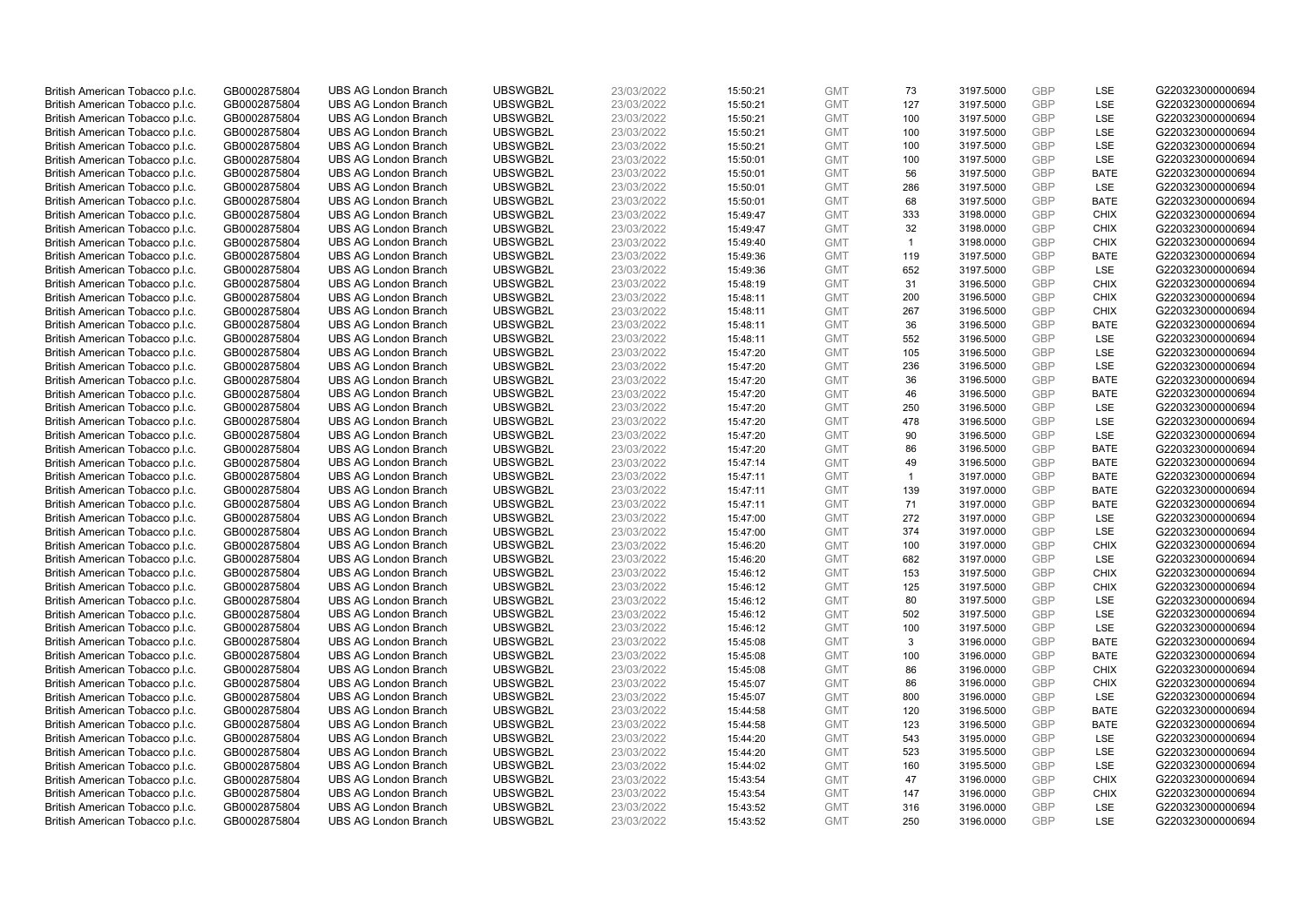| British American Tobacco p.l.c.                                    | GB0002875804                 | <b>UBS AG London Branch</b>                                | UBSWGB2L             | 23/03/2022               | 15:43:52             | <b>GMT</b>               | 110        | 3196.0000              | <b>GBP</b>               | <b>CHIX</b>                | G220323000000694                     |
|--------------------------------------------------------------------|------------------------------|------------------------------------------------------------|----------------------|--------------------------|----------------------|--------------------------|------------|------------------------|--------------------------|----------------------------|--------------------------------------|
| British American Tobacco p.l.c.                                    | GB0002875804                 | <b>UBS AG London Branch</b>                                | UBSWGB2L             | 23/03/2022               | 15:43:52             | <b>GMT</b>               | 12         | 3196.0000              | <b>GBP</b>               | <b>BATE</b>                | G220323000000694                     |
| British American Tobacco p.l.c.                                    | GB0002875804                 | <b>UBS AG London Branch</b>                                | UBSWGB2L             | 23/03/2022               | 15:43:52             | <b>GMT</b>               | 68         | 3196.0000              | <b>GBP</b>               | <b>BATE</b>                | G220323000000694                     |
| British American Tobacco p.l.c.                                    | GB0002875804                 | <b>UBS AG London Branch</b>                                | UBSWGB2L             | 23/03/2022               | 15:43:52             | <b>GMT</b>               | 31         | 3196.0000              | <b>GBP</b>               | <b>BATE</b>                | G220323000000694                     |
| British American Tobacco p.l.c.                                    | GB0002875804                 | <b>UBS AG London Branch</b>                                | UBSWGB2L             | 23/03/2022               | 15:43:24             | <b>GMT</b>               | 3          | 3196.5000              | <b>GBP</b>               | <b>CHIX</b>                | G220323000000694                     |
| British American Tobacco p.l.c.                                    | GB0002875804                 | <b>UBS AG London Branch</b>                                | UBSWGB2L             | 23/03/2022               | 15:43:24             | <b>GMT</b>               | 80         | 3196.5000              | <b>GBP</b>               | <b>CHIX</b>                | G220323000000694                     |
| British American Tobacco p.l.c.                                    | GB0002875804                 | <b>UBS AG London Branch</b>                                | UBSWGB2L             | 23/03/2022               | 15:43:24             | <b>GMT</b>               | 13         | 3196.5000              | <b>GBP</b>               | <b>CHIX</b>                | G220323000000694                     |
| British American Tobacco p.l.c.                                    | GB0002875804                 | <b>UBS AG London Branch</b>                                | UBSWGB2L             | 23/03/2022               | 15:42:34             | <b>GMT</b>               | 413        | 3196.0000              | <b>GBP</b>               | LSE                        | G220323000000694                     |
| British American Tobacco p.l.c.                                    | GB0002875804                 | <b>UBS AG London Branch</b>                                | UBSWGB2L             | 23/03/2022               | 15:42:33             | <b>GMT</b>               | 208        | 3196.0000              | <b>GBP</b>               | LSE                        | G220323000000694                     |
| British American Tobacco p.l.c.                                    | GB0002875804                 | <b>UBS AG London Branch</b>                                | UBSWGB2L             | 23/03/2022               | 15:42:22             | <b>GMT</b>               | 605        | 3195.0000              | <b>GBP</b>               | LSE                        | G220323000000694                     |
| British American Tobacco p.l.c.                                    | GB0002875804                 | <b>UBS AG London Branch</b>                                | UBSWGB2L             | 23/03/2022               | 15:42:22             | <b>GMT</b>               | 135        | 3195.0000              | <b>GBP</b>               | <b>CHIX</b>                | G220323000000694                     |
| British American Tobacco p.l.c.                                    | GB0002875804                 | <b>UBS AG London Branch</b>                                | UBSWGB2L             | 23/03/2022               | 15:42:21             | <b>GMT</b>               | 98         | 3195.5000              | <b>GBP</b>               | <b>CHIX</b>                | G220323000000694                     |
| British American Tobacco p.l.c.                                    | GB0002875804                 | <b>UBS AG London Branch</b>                                | UBSWGB2L             | 23/03/2022               | 15:42:09             | <b>GMT</b>               | 73         | 3196.0000              | <b>GBP</b>               | LSE                        | G220323000000694                     |
| British American Tobacco p.l.c.                                    | GB0002875804                 | <b>UBS AG London Branch</b>                                | UBSWGB2L             | 23/03/2022               | 15:42:09             | <b>GMT</b>               | 252        | 3196.0000              | <b>GBP</b>               | LSE                        | G220323000000694                     |
| British American Tobacco p.l.c.                                    | GB0002875804                 | <b>UBS AG London Branch</b>                                | UBSWGB2L             | 23/03/2022               | 15:42:09             | <b>GMT</b>               | 250        | 3196.0000              | <b>GBP</b>               | LSE                        | G220323000000694                     |
| British American Tobacco p.l.c.                                    | GB0002875804                 | <b>UBS AG London Branch</b>                                | UBSWGB2L             | 23/03/2022               | 15:42:09             | <b>GMT</b>               | 100        | 3196.0000              | <b>GBP</b>               | <b>BATE</b>                | G220323000000694                     |
| British American Tobacco p.l.c.                                    | GB0002875804                 | <b>UBS AG London Branch</b>                                | UBSWGB2L             | 23/03/2022               | 15:42:09             | <b>GMT</b>               | 53         | 3196.0000              | <b>GBP</b>               | <b>BATE</b>                | G220323000000694                     |
| British American Tobacco p.l.c.                                    | GB0002875804                 | <b>UBS AG London Branch</b>                                | UBSWGB2L             | 23/03/2022               | 15:42:09             | <b>GMT</b>               | 31         | 3196.0000              | <b>GBP</b>               | <b>CHIX</b>                | G220323000000694                     |
| British American Tobacco p.l.c.                                    | GB0002875804                 | <b>UBS AG London Branch</b>                                | UBSWGB2L             | 23/03/2022               | 15:42:09             | <b>GMT</b>               | 120        | 3195.5000              | <b>GBP</b>               | <b>BATE</b>                | G220323000000694                     |
| British American Tobacco p.l.c.                                    | GB0002875804                 | <b>UBS AG London Branch</b>                                | UBSWGB2L             | 23/03/2022               | 15:42:09             | <b>GMT</b>               | 100        | 3196.0000              | <b>GBP</b>               | <b>CHIX</b>                | G220323000000694                     |
| British American Tobacco p.l.c.                                    | GB0002875804                 | <b>UBS AG London Branch</b>                                | UBSWGB2L             | 23/03/2022               | 15:42:09             | <b>GMT</b>               | 48         | 3195.5000              | <b>GBP</b>               | <b>BATE</b>                | G220323000000694                     |
| British American Tobacco p.l.c.                                    | GB0002875804                 | <b>UBS AG London Branch</b>                                | UBSWGB2L             | 23/03/2022               | 15:42:09             | <b>GMT</b>               | 5          | 3196.0000              | <b>GBP</b>               | <b>CHIX</b>                | G220323000000694                     |
| British American Tobacco p.l.c.                                    | GB0002875804                 | <b>UBS AG London Branch</b>                                | UBSWGB2L             | 23/03/2022               | 15:42:09             | <b>GMT</b>               | 661        | 3195.5000              | <b>GBP</b>               | LSE                        | G220323000000694                     |
| British American Tobacco p.l.c.                                    | GB0002875804                 | <b>UBS AG London Branch</b>                                | UBSWGB2L             | 23/03/2022               | 15:42:09             | <b>GMT</b>               | 54         | 3195.5000              | <b>GBP</b>               | <b>BATE</b>                | G220323000000694                     |
| British American Tobacco p.l.c.                                    | GB0002875804                 | <b>UBS AG London Branch</b>                                | UBSWGB2L             | 23/03/2022               | 15:42:09             | <b>GMT</b>               | 106        | 3195.5000              | <b>GBP</b>               | <b>CHIX</b>                | G220323000000694                     |
| British American Tobacco p.l.c.                                    | GB0002875804                 | <b>UBS AG London Branch</b>                                | UBSWGB2L             | 23/03/2022               | 15:41:11             | <b>GMT</b>               | 100        | 3196.0000              | <b>GBP</b><br><b>GBP</b> | <b>CHIX</b>                | G220323000000694                     |
| British American Tobacco p.l.c.<br>British American Tobacco p.l.c. | GB0002875804<br>GB0002875804 | <b>UBS AG London Branch</b><br><b>UBS AG London Branch</b> | UBSWGB2L<br>UBSWGB2L | 23/03/2022<br>23/03/2022 | 15:41:11<br>15:41:08 | <b>GMT</b><br><b>GMT</b> | 106<br>125 | 3196.0000<br>3196.0000 | <b>GBP</b>               | <b>BATE</b><br><b>CHIX</b> | G220323000000694<br>G220323000000694 |
| British American Tobacco p.l.c.                                    | GB0002875804                 | <b>UBS AG London Branch</b>                                | UBSWGB2L             | 23/03/2022               | 15:41:08             | <b>GMT</b>               | 745        | 3196.0000              | <b>GBP</b>               | LSE                        | G220323000000694                     |
| British American Tobacco p.l.c.                                    | GB0002875804                 | <b>UBS AG London Branch</b>                                | UBSWGB2L             | 23/03/2022               | 15:40:31             | <b>GMT</b>               | 157        | 3195.0000              | <b>GBP</b>               | <b>CHIX</b>                | G220323000000694                     |
| British American Tobacco p.l.c.                                    | GB0002875804                 | <b>UBS AG London Branch</b>                                | UBSWGB2L             | 23/03/2022               | 15:40:13             | <b>GMT</b>               | 622        | 3195.0000              | <b>GBP</b>               | LSE                        | G220323000000694                     |
| British American Tobacco p.l.c.                                    | GB0002875804                 | <b>UBS AG London Branch</b>                                | UBSWGB2L             | 23/03/2022               | 15:40:13             | <b>GMT</b>               | 159        | 3195.5000              | <b>GBP</b>               | BATE                       | G220323000000694                     |
| British American Tobacco p.l.c.                                    | GB0002875804                 | <b>UBS AG London Branch</b>                                | UBSWGB2L             | 23/03/2022               | 15:39:59             | <b>GMT</b>               | 80         | 3196.0000              | <b>GBP</b>               | <b>CHIX</b>                | G220323000000694                     |
| British American Tobacco p.l.c.                                    | GB0002875804                 | <b>UBS AG London Branch</b>                                | UBSWGB2L             | 23/03/2022               | 15:39:59             | <b>GMT</b>               | 12         | 3196.0000              | <b>GBP</b>               | <b>CHIX</b>                | G220323000000694                     |
| British American Tobacco p.l.c.                                    | GB0002875804                 | <b>UBS AG London Branch</b>                                | UBSWGB2L             | 23/03/2022               | 15:39:12             | <b>GMT</b>               | 138        | 3196.0000              | <b>GBP</b>               | LSE                        | G220323000000694                     |
| British American Tobacco p.l.c.                                    | GB0002875804                 | <b>UBS AG London Branch</b>                                | UBSWGB2L             | 23/03/2022               | 15:39:12             | <b>GMT</b>               | 280        | 3196.0000              | <b>GBP</b>               | LSE                        | G220323000000694                     |
| British American Tobacco p.l.c.                                    | GB0002875804                 | <b>UBS AG London Branch</b>                                | UBSWGB2L             | 23/03/2022               | 15:39:12             | <b>GMT</b>               | 250        | 3196.0000              | <b>GBP</b>               | LSE                        | G220323000000694                     |
| British American Tobacco p.l.c.                                    | GB0002875804                 | <b>UBS AG London Branch</b>                                | UBSWGB2L             | 23/03/2022               | 15:39:12             | <b>GMT</b>               | 637        | 3196.0000              | <b>GBP</b>               | LSE                        | G220323000000694                     |
| British American Tobacco p.l.c.                                    | GB0002875804                 | <b>UBS AG London Branch</b>                                | UBSWGB2L             | 23/03/2022               | 15:39:00             | <b>GMT</b>               | 138        | 3196.5000              | <b>GBP</b>               | <b>CHIX</b>                | G220323000000694                     |
| British American Tobacco p.l.c.                                    | GB0002875804                 | <b>UBS AG London Branch</b>                                | UBSWGB2L             | 23/03/2022               | 15:39:00             | <b>GMT</b>               | 608        | 3197.0000              | <b>GBP</b>               | LSE                        | G220323000000694                     |
| British American Tobacco p.l.c.                                    | GB0002875804                 | <b>UBS AG London Branch</b>                                | UBSWGB2L             | 23/03/2022               | 15:39:00             | <b>GMT</b>               | 110        | 3197.0000              | <b>GBP</b>               | <b>BATE</b>                | G220323000000694                     |
| British American Tobacco p.l.c.                                    | GB0002875804                 | <b>UBS AG London Branch</b>                                | UBSWGB2L             | 23/03/2022               | 15:38:32             | <b>GMT</b>               | 146        | 3197.5000              | <b>GBP</b>               | <b>BATE</b>                | G220323000000694                     |
| British American Tobacco p.l.c.                                    | GB0002875804                 | <b>UBS AG London Branch</b>                                | UBSWGB2L             | 23/03/2022               | 15:38:24             | <b>GMT</b>               | 143        | 3197.5000              | <b>GBP</b>               | <b>CHIX</b>                | G220323000000694                     |
| British American Tobacco p.l.c.                                    | GB0002875804                 | <b>UBS AG London Branch</b>                                | UBSWGB2L             | 23/03/2022               | 15:38:24             | <b>GMT</b>               | 51         | 3197.5000              | GBP                      | <b>CHIX</b>                | G220323000000694                     |
| British American Tobacco p.l.c.                                    | GB0002875804                 | <b>UBS AG London Branch</b>                                | UBSWGB2L             | 23/03/2022               | 15:38:24             | <b>GMT</b>               | 29         | 3197.5000              | <b>GBP</b>               | <b>CHIX</b>                | G220323000000694                     |
| British American Tobacco p.l.c.                                    | GB0002875804                 | <b>UBS AG London Branch</b>                                | UBSWGB2L             | 23/03/2022               | 15:37:32             | <b>GMT</b>               | 71         | 3197.5000              | <b>GBP</b>               | <b>BATE</b>                | G220323000000694                     |
| British American Tobacco p.l.c.                                    | GB0002875804                 | <b>UBS AG London Branch</b>                                | UBSWGB2L             | 23/03/2022               | 15:37:30             | <b>GMT</b>               | 58         | 3197.5000              | <b>GBP</b>               | <b>CHIX</b>                | G220323000000694                     |
| British American Tobacco p.l.c.                                    | GB0002875804                 | <b>UBS AG London Branch</b>                                | UBSWGB2L             | 23/03/2022               | 15:37:30             | <b>GMT</b>               | 40         | 3197.5000              | <b>GBP</b>               | <b>CHIX</b>                | G220323000000694                     |
| British American Tobacco p.l.c.                                    | GB0002875804                 | <b>UBS AG London Branch</b>                                | UBSWGB2L             | 23/03/2022               | 15:37:28             | <b>GMT</b>               | 645        | 3197.5000              | <b>GBP</b>               | LSE                        | G220323000000694                     |
| British American Tobacco p.l.c.                                    | GB0002875804                 | <b>UBS AG London Branch</b>                                | UBSWGB2L             | 23/03/2022               | 15:37:28             | <b>GMT</b>               | 263        | 3197.5000              | <b>GBP</b>               | LSE                        | G220323000000694                     |
| British American Tobacco p.l.c.                                    | GB0002875804                 | <b>UBS AG London Branch</b>                                | UBSWGB2L             | 23/03/2022               | 15:37:28             | <b>GMT</b>               | 342        | 3197.5000              | <b>GBP</b>               | LSE                        | G220323000000694                     |
| British American Tobacco p.l.c.                                    | GB0002875804                 | <b>UBS AG London Branch</b>                                | UBSWGB2L             | 23/03/2022               | 15:37:21             | <b>GMT</b>               | 59         | 3198.0000              | <b>GBP</b>               | <b>CHIX</b>                | G220323000000694                     |
| British American Tobacco p.l.c.                                    | GB0002875804                 | <b>UBS AG London Branch</b>                                | UBSWGB2L             | 23/03/2022               | 15:37:21             | <b>GMT</b>               | 100        | 3198.0000              | <b>GBP</b>               | <b>CHIX</b>                | G220323000000694                     |
| British American Tobacco p.l.c.                                    | GB0002875804                 | <b>UBS AG London Branch</b>                                | UBSWGB2L             | 23/03/2022               | 15:37:21             | <b>GMT</b>               | 80         | 3198.0000              | GBP                      | <b>CHIX</b>                | G220323000000694                     |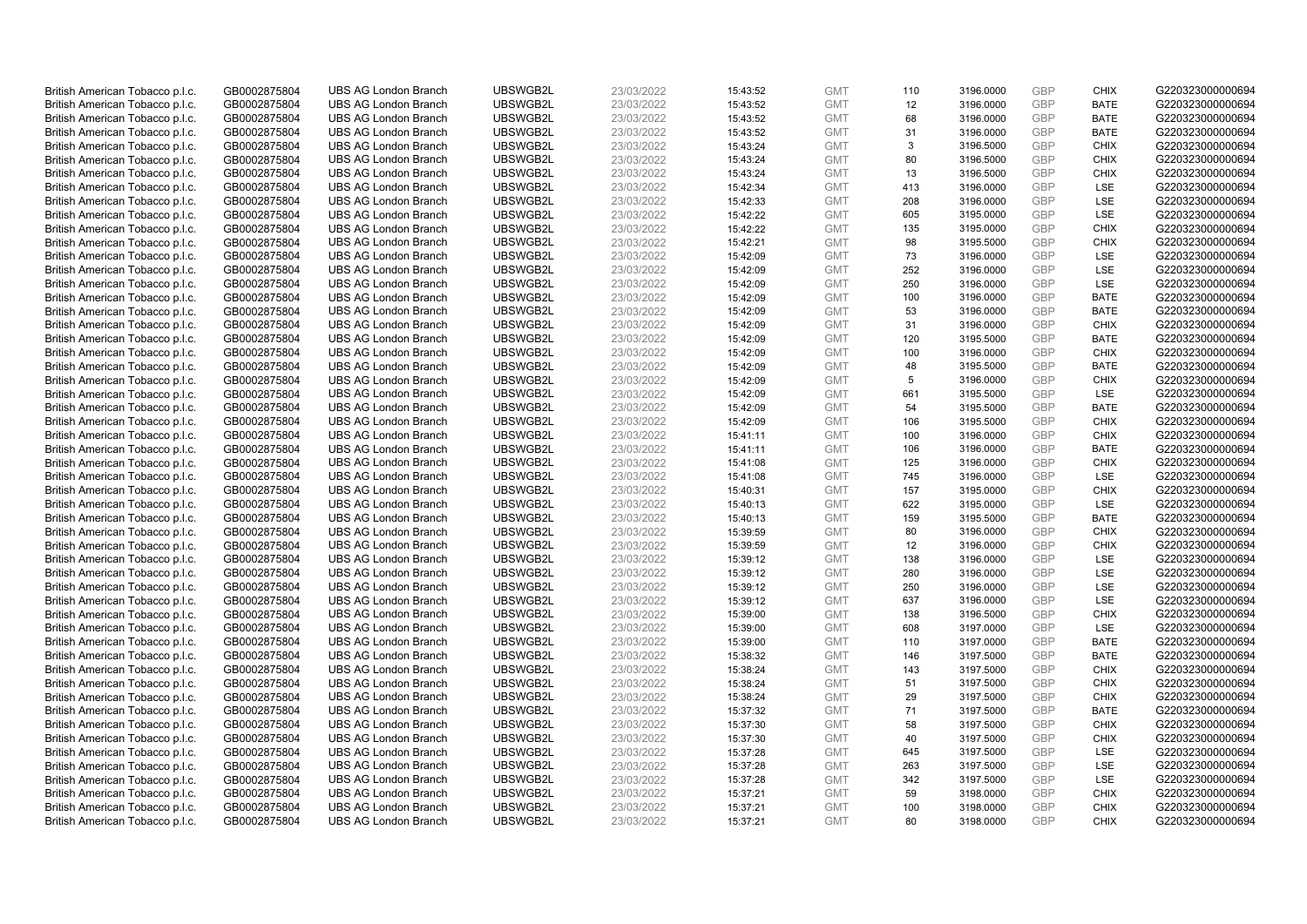| British American Tobacco p.l.c.                                    | GB0002875804                 | <b>UBS AG London Branch</b>                                | UBSWGB2L             | 23/03/2022               | 15:37:21             | <b>GMT</b>               | 83        | 3198.0000              | <b>GBP</b>               | <b>CHIX</b>                | G220323000000694                     |
|--------------------------------------------------------------------|------------------------------|------------------------------------------------------------|----------------------|--------------------------|----------------------|--------------------------|-----------|------------------------|--------------------------|----------------------------|--------------------------------------|
| British American Tobacco p.l.c.                                    | GB0002875804                 | <b>UBS AG London Branch</b>                                | UBSWGB2L             | 23/03/2022               | 15:37:21             | <b>GMT</b>               | 91        | 3198.0000              | GBP                      | LSE                        | G220323000000694                     |
| British American Tobacco p.l.c.                                    | GB0002875804                 | <b>UBS AG London Branch</b>                                | UBSWGB2L             | 23/03/2022               | 15:37:21             | <b>GMT</b>               | 199       | 3198.0000              | <b>GBP</b>               | LSE                        | G220323000000694                     |
| British American Tobacco p.l.c.                                    | GB0002875804                 | <b>UBS AG London Branch</b>                                | UBSWGB2L             | 23/03/2022               | 15:37:06             | <b>GMT</b>               | 313       | 3198.0000              | <b>GBP</b>               | LSE                        | G220323000000694                     |
| British American Tobacco p.l.c.                                    | GB0002875804                 | <b>UBS AG London Branch</b>                                | UBSWGB2L             | 23/03/2022               | 15:36:35             | <b>GMT</b>               | 46        | 3198.0000              | <b>GBP</b>               | <b>CHIX</b>                | G220323000000694                     |
| British American Tobacco p.l.c.                                    | GB0002875804                 | <b>UBS AG London Branch</b>                                | UBSWGB2L             | 23/03/2022               | 15:36:22             | <b>GMT</b>               | 77        | 3198.0000              | <b>GBP</b>               | <b>CHIX</b>                | G220323000000694                     |
| British American Tobacco p.l.c.                                    | GB0002875804                 | <b>UBS AG London Branch</b>                                | UBSWGB2L             | 23/03/2022               | 15:36:22             | <b>GMT</b>               | 11        | 3198.0000              | <b>GBP</b>               | <b>CHIX</b>                | G220323000000694                     |
| British American Tobacco p.l.c.                                    | GB0002875804                 | <b>UBS AG London Branch</b>                                | UBSWGB2L             | 23/03/2022               | 15:36:22             | <b>GMT</b>               | 6         | 3198.0000              | <b>GBP</b>               | <b>CHIX</b>                | G220323000000694                     |
| British American Tobacco p.l.c.                                    | GB0002875804                 | <b>UBS AG London Branch</b>                                | UBSWGB2L             | 23/03/2022               | 15:36:12             | <b>GMT</b>               | 436       | 3198.5000              | <b>GBP</b>               | LSE                        | G220323000000694                     |
| British American Tobacco p.l.c.                                    | GB0002875804                 | <b>UBS AG London Branch</b>                                | UBSWGB2L             | 23/03/2022               | 15:36:12             | <b>GMT</b>               | 172       | 3198.5000              | <b>GBP</b>               | LSE                        | G220323000000694                     |
| British American Tobacco p.l.c.                                    | GB0002875804                 | <b>UBS AG London Branch</b>                                | UBSWGB2L             | 23/03/2022               | 15:35:47             | <b>GMT</b>               | 94        | 3198.5000              | <b>GBP</b>               | <b>CHIX</b>                | G220323000000694                     |
| British American Tobacco p.l.c.                                    | GB0002875804                 | <b>UBS AG London Branch</b>                                | UBSWGB2L             | 23/03/2022               | 15:35:47             | <b>GMT</b>               | 604       | 3198.5000              | <b>GBP</b>               | LSE                        | G220323000000694                     |
| British American Tobacco p.l.c.                                    | GB0002875804                 | <b>UBS AG London Branch</b>                                | UBSWGB2L             | 23/03/2022               | 15:35:28             | <b>GMT</b>               | 44        | 3199.0000              | <b>GBP</b>               | <b>CHIX</b>                | G220323000000694                     |
| British American Tobacco p.l.c.                                    | GB0002875804                 | <b>UBS AG London Branch</b>                                | UBSWGB2L             | 23/03/2022               | 15:35:28             | <b>GMT</b>               | 15        | 3199.0000              | <b>GBP</b>               | <b>BATE</b>                | G220323000000694                     |
| British American Tobacco p.l.c.                                    | GB0002875804                 | <b>UBS AG London Branch</b>                                | UBSWGB2L             | 23/03/2022               | 15:35:28             | <b>GMT</b>               | 38        | 3199.0000              | <b>GBP</b>               | <b>CHIX</b>                | G220323000000694                     |
| British American Tobacco p.l.c.                                    | GB0002875804                 | <b>UBS AG London Branch</b>                                | UBSWGB2L             | 23/03/2022               | 15:35:28             | <b>GMT</b>               | 95        | 3199.0000              | <b>GBP</b><br><b>GBP</b> | <b>CHIX</b>                | G220323000000694                     |
| British American Tobacco p.l.c.                                    | GB0002875804                 | <b>UBS AG London Branch</b>                                | UBSWGB2L             | 23/03/2022               | 15:35:28             | <b>GMT</b>               | 95        | 3199.0000              |                          | <b>BATE</b>                | G220323000000694                     |
| British American Tobacco p.l.c.                                    | GB0002875804                 | <b>UBS AG London Branch</b>                                | UBSWGB2L             | 23/03/2022               | 15:35:28             | <b>GMT</b>               | 54        | 3199.0000              | <b>GBP</b>               | <b>BATE</b>                | G220323000000694                     |
| British American Tobacco p.l.c.                                    | GB0002875804                 | <b>UBS AG London Branch</b>                                | UBSWGB2L             | 23/03/2022               | 15:35:28             | <b>GMT</b>               | 62        | 3199.0000              | <b>GBP</b><br><b>GBP</b> | <b>BATE</b>                | G220323000000694                     |
| British American Tobacco p.l.c.                                    | GB0002875804                 | <b>UBS AG London Branch</b>                                | UBSWGB2L             | 23/03/2022               | 15:35:28             | <b>GMT</b>               | 564       | 3199.0000              |                          | LSE                        | G220323000000694                     |
| British American Tobacco p.l.c.                                    | GB0002875804                 | <b>UBS AG London Branch</b>                                | UBSWGB2L<br>UBSWGB2L | 23/03/2022               | 15:35:06             | <b>GMT</b>               | 82<br>607 | 3199.5000              | <b>GBP</b><br><b>GBP</b> | <b>CHIX</b><br>LSE         | G220323000000694<br>G220323000000694 |
| British American Tobacco p.l.c.                                    | GB0002875804                 | <b>UBS AG London Branch</b>                                |                      | 23/03/2022               | 15:35:06             | <b>GMT</b>               |           | 3199.5000              |                          |                            |                                      |
| British American Tobacco p.l.c.                                    | GB0002875804                 | <b>UBS AG London Branch</b>                                | UBSWGB2L             | 23/03/2022               | 15:34:10             | <b>GMT</b><br><b>GMT</b> | 114       | 3200.0000              | <b>GBP</b><br><b>GBP</b> | <b>BATE</b>                | G220323000000694                     |
| British American Tobacco p.l.c.                                    | GB0002875804<br>GB0002875804 | <b>UBS AG London Branch</b><br><b>UBS AG London Branch</b> | UBSWGB2L<br>UBSWGB2L | 23/03/2022<br>23/03/2022 | 15:34:10             | <b>GMT</b>               | 23<br>59  | 3200.5000<br>3200.5000 | <b>GBP</b>               | <b>CHIX</b><br><b>CHIX</b> | G220323000000694<br>G220323000000694 |
| British American Tobacco p.l.c.<br>British American Tobacco p.l.c. | GB0002875804                 | <b>UBS AG London Branch</b>                                | UBSWGB2L             | 23/03/2022               | 15:34:10<br>15:34:10 | <b>GMT</b>               | 100       | 3200.5000              | <b>GBP</b>               | <b>CHIX</b>                | G220323000000694                     |
| British American Tobacco p.l.c.                                    | GB0002875804                 | <b>UBS AG London Branch</b>                                | UBSWGB2L             | 23/03/2022               | 15:34:10             | <b>GMT</b>               | 562       | 3200.5000              | <b>GBP</b>               | LSE                        | G220323000000694                     |
| British American Tobacco p.l.c.                                    | GB0002875804                 | <b>UBS AG London Branch</b>                                | UBSWGB2L             | 23/03/2022               | 15:34:10             | <b>GMT</b>               | 121       | 3200.5000              | <b>GBP</b>               | <b>BATE</b>                | G220323000000694                     |
| British American Tobacco p.l.c.                                    | GB0002875804                 | <b>UBS AG London Branch</b>                                | UBSWGB2L             | 23/03/2022               | 15:34:10             | <b>GMT</b>               | 10        | 3200.5000              | <b>GBP</b>               | <b>BATE</b>                | G220323000000694                     |
| British American Tobacco p.l.c.                                    | GB0002875804                 | <b>UBS AG London Branch</b>                                | UBSWGB2L             | 23/03/2022               | 15:34:10             | <b>GMT</b>               | 28        | 3200.5000              | <b>GBP</b>               | <b>BATE</b>                | G220323000000694                     |
| British American Tobacco p.l.c.                                    | GB0002875804                 | <b>UBS AG London Branch</b>                                | UBSWGB2L             | 23/03/2022               | 15:34:08             | <b>GMT</b>               | 250       | 3201.0000              | <b>GBP</b>               | LSE                        | G220323000000694                     |
| British American Tobacco p.l.c.                                    | GB0002875804                 | <b>UBS AG London Branch</b>                                | UBSWGB2L             | 23/03/2022               | 15:34:07             | <b>GMT</b>               | 216       | 3201.0000              | <b>GBP</b>               | <b>LSE</b>                 | G220323000000694                     |
| British American Tobacco p.l.c.                                    | GB0002875804                 | <b>UBS AG London Branch</b>                                | UBSWGB2L             | 23/03/2022               | 15:34:01             | <b>GMT</b>               | 111       | 3201.0000              | <b>GBP</b>               | <b>BATE</b>                | G220323000000694                     |
| British American Tobacco p.l.c.                                    | GB0002875804                 | <b>UBS AG London Branch</b>                                | UBSWGB2L             | 23/03/2022               | 15:34:01             | <b>GMT</b>               | 99        | 3201.0000              | <b>GBP</b>               | <b>CHIX</b>                | G220323000000694                     |
| British American Tobacco p.l.c.                                    | GB0002875804                 | <b>UBS AG London Branch</b>                                | UBSWGB2L             | 23/03/2022               | 15:34:01             | <b>GMT</b>               | 644       | 3201.0000              | <b>GBP</b>               | LSE                        | G220323000000694                     |
| British American Tobacco p.l.c.                                    | GB0002875804                 | <b>UBS AG London Branch</b>                                | UBSWGB2L             | 23/03/2022               | 15:34:01             | <b>GMT</b>               | 83        | 3201.0000              | <b>GBP</b>               | <b>CHIX</b>                | G220323000000694                     |
| British American Tobacco p.l.c.                                    | GB0002875804                 | <b>UBS AG London Branch</b>                                | UBSWGB2L             | 23/03/2022               | 15:33:21             | <b>GMT</b>               | 132       | 3201.0000              | <b>GBP</b>               | <b>BATE</b>                | G220323000000694                     |
| British American Tobacco p.l.c.                                    | GB0002875804                 | <b>UBS AG London Branch</b>                                | UBSWGB2L             | 23/03/2022               | 15:33:15             | <b>GMT</b>               | 762       | 3201.0000              | <b>GBP</b>               | LSE                        | G220323000000694                     |
| British American Tobacco p.l.c.                                    | GB0002875804                 | <b>UBS AG London Branch</b>                                | UBSWGB2L             | 23/03/2022               | 15:33:03             | <b>GMT</b>               | 373       | 3201.0000              | <b>GBP</b>               | LSE                        | G220323000000694                     |
| British American Tobacco p.l.c.                                    | GB0002875804                 | <b>UBS AG London Branch</b>                                | UBSWGB2L             | 23/03/2022               | 15:32:45             | <b>GMT</b>               | 176       | 3200.5000              | <b>GBP</b>               | <b>CHIX</b>                | G220323000000694                     |
| British American Tobacco p.l.c.                                    | GB0002875804                 | <b>UBS AG London Branch</b>                                | UBSWGB2L             | 23/03/2022               | 15:32:45             | <b>GMT</b>               | 29        | 3200.5000              | <b>GBP</b>               | <b>CHIX</b>                | G220323000000694                     |
| British American Tobacco p.l.c.                                    | GB0002875804                 | <b>UBS AG London Branch</b>                                | UBSWGB2L             | 23/03/2022               | 15:32:45             | <b>GMT</b>               | 24        | 3200.5000              | <b>GBP</b>               | <b>CHIX</b>                | G220323000000694                     |
| British American Tobacco p.l.c.                                    | GB0002875804                 | <b>UBS AG London Branch</b>                                | UBSWGB2L             | 23/03/2022               | 15:32:33             | <b>GMT</b>               | 671       | 3200.0000              | <b>GBP</b>               | LSE                        | G220323000000694                     |
| British American Tobacco p.l.c.                                    | GB0002875804                 | <b>UBS AG London Branch</b>                                | UBSWGB2L             | 23/03/2022               | 15:31:54             | <b>GMT</b>               | 10        | 3200.0000              | <b>GBP</b>               | <b>CHIX</b>                | G220323000000694                     |
| British American Tobacco p.l.c.                                    | GB0002875804                 | <b>UBS AG London Branch</b>                                | UBSWGB2L             | 23/03/2022               | 15:31:54             | <b>GMT</b>               | 90        | 3200.0000              | <b>GBP</b>               | <b>CHIX</b>                | G220323000000694                     |
| British American Tobacco p.l.c.                                    | GB0002875804                 | <b>UBS AG London Branch</b>                                | UBSWGB2L             | 23/03/2022               | 15:31:34             | <b>GMT</b>               | 99        | 3200.5000              | <b>GBP</b>               | <b>CHIX</b>                | G220323000000694                     |
| British American Tobacco p.l.c.                                    | GB0002875804                 | <b>UBS AG London Branch</b>                                | UBSWGB2L             | 23/03/2022               | 15:31:34             | <b>GMT</b>               | 103       | 3200.5000              | <b>GBP</b>               | <b>CHIX</b>                | G220323000000694                     |
| British American Tobacco p.l.c.                                    | GB0002875804                 | <b>UBS AG London Branch</b>                                | UBSWGB2L             | 23/03/2022               | 15:31:34             | <b>GMT</b>               | 98        | 3200.5000              | <b>GBP</b>               | <b>CHIX</b>                | G220323000000694                     |
| British American Tobacco p.l.c.                                    | GB0002875804                 | <b>UBS AG London Branch</b>                                | UBSWGB2L             | 23/03/2022               | 15:31:34             | <b>GMT</b>               | 110       | 3200.5000              | <b>GBP</b>               | <b>BATE</b>                | G220323000000694                     |
| British American Tobacco p.l.c.                                    | GB0002875804                 | <b>UBS AG London Branch</b>                                | UBSWGB2L             | 23/03/2022               | 15:31:08             | <b>GMT</b>               | 609       | 3200.5000              | <b>GBP</b>               | <b>LSE</b>                 | G220323000000694                     |
| British American Tobacco p.l.c.                                    | GB0002875804                 | <b>UBS AG London Branch</b>                                | UBSWGB2L             | 23/03/2022               | 15:30:56             | <b>GMT</b>               | 254       | 3201.0000              | <b>GBP</b>               | LSE                        | G220323000000694                     |
| British American Tobacco p.l.c.                                    | GB0002875804                 | <b>UBS AG London Branch</b>                                | UBSWGB2L             | 23/03/2022               | 15:30:56             | <b>GMT</b>               | 400       | 3201.0000              | <b>GBP</b>               | LSE                        | G220323000000694                     |
| British American Tobacco p.l.c.                                    | GB0002875804                 | <b>UBS AG London Branch</b>                                | UBSWGB2L             | 23/03/2022               | 15:30:56             | <b>GMT</b>               | 118       | 3201.0000              | <b>GBP</b>               | <b>CHIX</b>                | G220323000000694                     |
| British American Tobacco p.l.c.                                    | GB0002875804                 | <b>UBS AG London Branch</b>                                | UBSWGB2L             | 23/03/2022               | 15:30:56             | <b>GMT</b>               | 118       | 3201.0000              | GBP                      | <b>BATE</b>                | G220323000000694                     |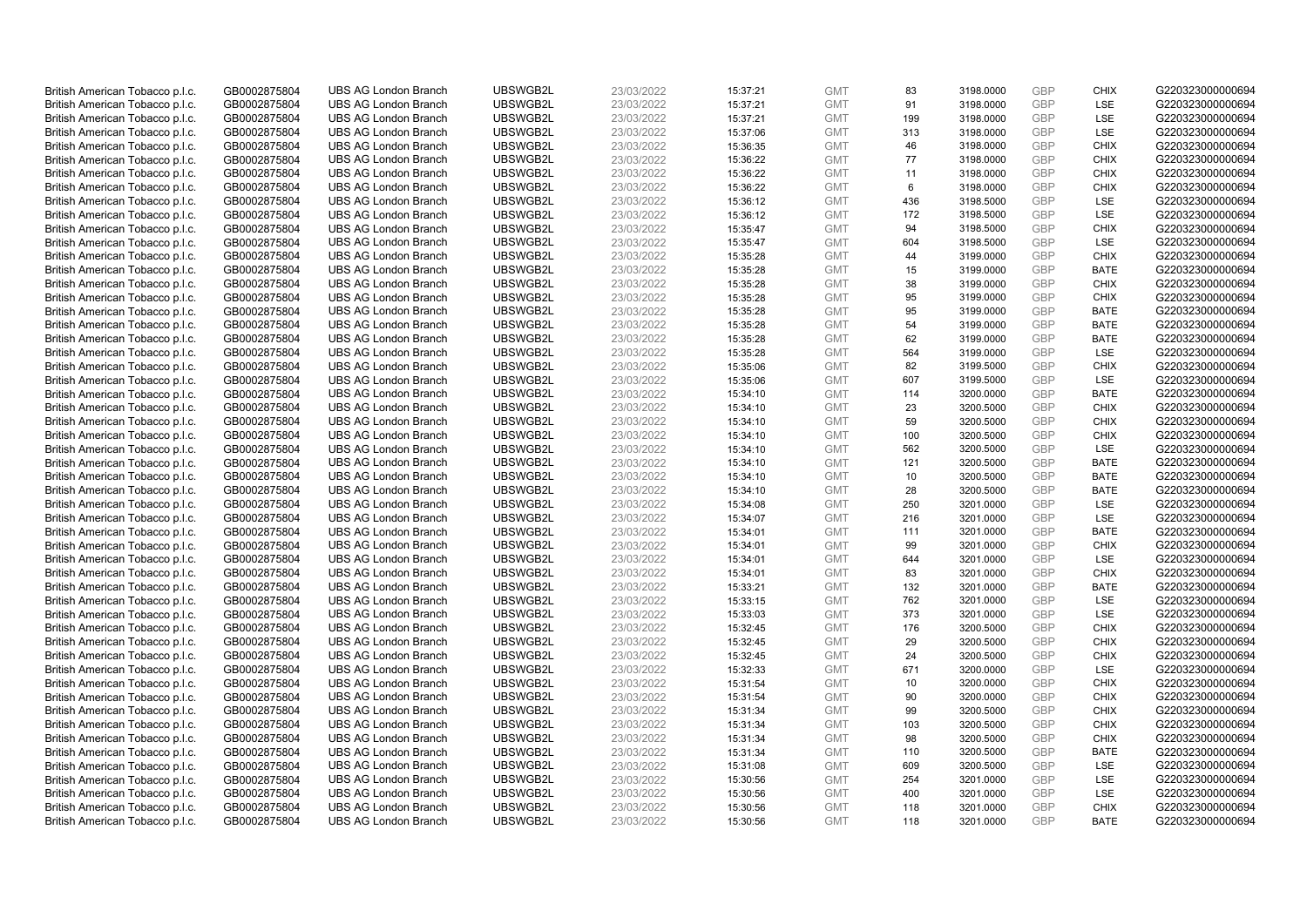| British American Tobacco p.l.c. | GB0002875804 | <b>UBS AG London Branch</b> | UBSWGB2L | 23/03/2022 | 15:30:51 | <b>GMT</b> | 577            | 3201.5000 | <b>GBP</b> | LSE         | G220323000000694 |
|---------------------------------|--------------|-----------------------------|----------|------------|----------|------------|----------------|-----------|------------|-------------|------------------|
| British American Tobacco p.l.c. | GB0002875804 | <b>UBS AG London Branch</b> | UBSWGB2L | 23/03/2022 | 15:30:51 | <b>GMT</b> | 89             | 3201.5000 | <b>GBP</b> | <b>CHIX</b> | G220323000000694 |
| British American Tobacco p.l.c. | GB0002875804 | <b>UBS AG London Branch</b> | UBSWGB2L | 23/03/2022 | 15:30:13 | <b>GMT</b> | 617            | 3200.5000 | GBP        | LSE         | G220323000000694 |
| British American Tobacco p.l.c. | GB0002875804 | <b>UBS AG London Branch</b> | UBSWGB2L | 23/03/2022 | 15:30:13 | <b>GMT</b> | 118            | 3200.5000 | GBP        | <b>BATE</b> | G220323000000694 |
| British American Tobacco p.l.c. | GB0002875804 | <b>UBS AG London Branch</b> | UBSWGB2L | 23/03/2022 | 15:30:02 | <b>GMT</b> | 250            | 3201.0000 | <b>GBP</b> | LSE         | G220323000000694 |
| British American Tobacco p.l.c. | GB0002875804 | <b>UBS AG London Branch</b> | UBSWGB2L | 23/03/2022 | 15:30:02 | <b>GMT</b> | 633            | 3201.0000 | <b>GBP</b> | <b>LSE</b>  | G220323000000694 |
| British American Tobacco p.l.c. | GB0002875804 | <b>UBS AG London Branch</b> | UBSWGB2L | 23/03/2022 | 15:29:37 | <b>GMT</b> | 92             | 3200.5000 | GBP        | <b>CHIX</b> | G220323000000694 |
| British American Tobacco p.l.c. | GB0002875804 | <b>UBS AG London Branch</b> | UBSWGB2L | 23/03/2022 | 15:29:37 | <b>GMT</b> | 3              | 3200.5000 | <b>GBP</b> | <b>CHIX</b> | G220323000000694 |
| British American Tobacco p.l.c. | GB0002875804 | <b>UBS AG London Branch</b> | UBSWGB2L | 23/03/2022 | 15:29:32 | <b>GMT</b> | 101            | 3200.5000 | GBP        | <b>BATE</b> | G220323000000694 |
| British American Tobacco p.l.c. | GB0002875804 | <b>UBS AG London Branch</b> | UBSWGB2L | 23/03/2022 | 15:29:18 | <b>GMT</b> | 58             | 3201.0000 | <b>GBP</b> | <b>CHIX</b> | G220323000000694 |
| British American Tobacco p.l.c. | GB0002875804 | <b>UBS AG London Branch</b> | UBSWGB2L | 23/03/2022 | 15:29:18 | <b>GMT</b> | 60             | 3201.0000 | GBP        | <b>CHIX</b> | G220323000000694 |
| British American Tobacco p.l.c. | GB0002875804 | <b>UBS AG London Branch</b> | UBSWGB2L | 23/03/2022 | 15:29:18 | <b>GMT</b> | 120            | 3201.0000 | <b>GBP</b> | <b>CHIX</b> | G220323000000694 |
| British American Tobacco p.l.c. | GB0002875804 | <b>UBS AG London Branch</b> | UBSWGB2L | 23/03/2022 | 15:29:18 | <b>GMT</b> | 119            | 3201.0000 | <b>GBP</b> | <b>BATE</b> | G220323000000694 |
| British American Tobacco p.l.c. | GB0002875804 | <b>UBS AG London Branch</b> | UBSWGB2L | 23/03/2022 | 15:29:18 | <b>GMT</b> | 220            | 3201.0000 | <b>GBP</b> | <b>BATE</b> | G220323000000694 |
| British American Tobacco p.l.c. | GB0002875804 | <b>UBS AG London Branch</b> | UBSWGB2L | 23/03/2022 | 15:29:15 | <b>GMT</b> | 290            | 3201.0000 | <b>GBP</b> | <b>LSE</b>  | G220323000000694 |
| British American Tobacco p.l.c. | GB0002875804 | <b>UBS AG London Branch</b> | UBSWGB2L | 23/03/2022 | 15:29:15 | <b>GMT</b> | 295            | 3201.0000 | GBP        | LSE         | G220323000000694 |
| British American Tobacco p.l.c. | GB0002875804 | <b>UBS AG London Branch</b> | UBSWGB2L | 23/03/2022 | 15:29:15 | <b>GMT</b> | 779            | 3201.0000 | <b>GBP</b> | LSE         | G220323000000694 |
| British American Tobacco p.l.c. | GB0002875804 | <b>UBS AG London Branch</b> | UBSWGB2L | 23/03/2022 | 15:29:12 | <b>GMT</b> | 47             | 3201.0000 | <b>GBP</b> | LSE         | G220323000000694 |
| British American Tobacco p.l.c. | GB0002875804 | <b>UBS AG London Branch</b> | UBSWGB2L | 23/03/2022 | 15:29:12 | <b>GMT</b> | 195            | 3201.0000 | <b>GBP</b> | <b>CHIX</b> | G220323000000694 |
| British American Tobacco p.l.c. | GB0002875804 | <b>UBS AG London Branch</b> | UBSWGB2L | 23/03/2022 | 15:29:03 | <b>GMT</b> | 226            | 3200.5000 | GBP        | LSE         | G220323000000694 |
| British American Tobacco p.l.c. | GB0002875804 | <b>UBS AG London Branch</b> | UBSWGB2L | 23/03/2022 | 15:28:03 | <b>GMT</b> | 332            | 3199.5000 | GBP        | LSE         | G220323000000694 |
| British American Tobacco p.l.c. | GB0002875804 | <b>UBS AG London Branch</b> | UBSWGB2L | 23/03/2022 | 15:28:03 | <b>GMT</b> | 195            | 3199.5000 | GBP        | LSE         | G220323000000694 |
| British American Tobacco p.l.c. | GB0002875804 | <b>UBS AG London Branch</b> | UBSWGB2L | 23/03/2022 | 15:28:03 | <b>GMT</b> | 316            | 3199.5000 | <b>GBP</b> | LSE         | G220323000000694 |
| British American Tobacco p.l.c. | GB0002875804 | <b>UBS AG London Branch</b> | UBSWGB2L | 23/03/2022 | 15:28:03 | <b>GMT</b> | 100            | 3199.5000 | GBP        | LSE         | G220323000000694 |
| British American Tobacco p.l.c. | GB0002875804 | <b>UBS AG London Branch</b> | UBSWGB2L | 23/03/2022 | 15:28:03 | <b>GMT</b> | 115            | 3199.5000 | <b>GBP</b> | <b>BATE</b> | G220323000000694 |
| British American Tobacco p.l.c. | GB0002875804 | <b>UBS AG London Branch</b> | UBSWGB2L | 23/03/2022 | 15:28:03 | <b>GMT</b> | 500            | 3199.5000 | GBP        | LSE         | G220323000000694 |
| British American Tobacco p.l.c. | GB0002875804 | <b>UBS AG London Branch</b> | UBSWGB2L | 23/03/2022 | 15:27:46 | <b>GMT</b> | 5              | 3199.0000 | <b>GBP</b> | <b>CHIX</b> | G220323000000694 |
| British American Tobacco p.l.c. | GB0002875804 | <b>UBS AG London Branch</b> | UBSWGB2L | 23/03/2022 | 15:27:46 | <b>GMT</b> | 59             | 3199.0000 | GBP        | <b>CHIX</b> | G220323000000694 |
| British American Tobacco p.l.c. | GB0002875804 | <b>UBS AG London Branch</b> | UBSWGB2L | 23/03/2022 | 15:27:46 | <b>GMT</b> | 17             | 3199.0000 | GBP        | <b>CHIX</b> | G220323000000694 |
| British American Tobacco p.l.c. | GB0002875804 | <b>UBS AG London Branch</b> | UBSWGB2L | 23/03/2022 | 15:27:46 | <b>GMT</b> | 83             | 3199.0000 | GBP        | <b>CHIX</b> | G220323000000694 |
| British American Tobacco p.l.c. | GB0002875804 | <b>UBS AG London Branch</b> | UBSWGB2L | 23/03/2022 | 15:27:46 | <b>GMT</b> | 79             | 3199.0000 | GBP        | <b>CHIX</b> | G220323000000694 |
| British American Tobacco p.l.c. | GB0002875804 | <b>UBS AG London Branch</b> | UBSWGB2L | 23/03/2022 | 15:27:46 | <b>GMT</b> | $\overline{1}$ | 3199.0000 | GBP        | <b>CHIX</b> | G220323000000694 |
| British American Tobacco p.l.c. | GB0002875804 | <b>UBS AG London Branch</b> | UBSWGB2L | 23/03/2022 | 15:27:19 | <b>GMT</b> | 100            | 3198.5000 | <b>GBP</b> | LSE         | G220323000000694 |
| British American Tobacco p.l.c. | GB0002875804 | <b>UBS AG London Branch</b> | UBSWGB2L | 23/03/2022 | 15:27:19 | <b>GMT</b> | 174            | 3198.5000 | GBP        | LSE         | G220323000000694 |
| British American Tobacco p.l.c. | GB0002875804 | <b>UBS AG London Branch</b> | UBSWGB2L | 23/03/2022 | 15:27:01 | <b>GMT</b> | 250            | 3198.5000 | GBP        | LSE         | G220323000000694 |
| British American Tobacco p.l.c. | GB0002875804 | <b>UBS AG London Branch</b> | UBSWGB2L | 23/03/2022 | 15:27:00 | <b>GMT</b> | 547            | 3198.5000 | <b>GBP</b> | LSE         | G220323000000694 |
| British American Tobacco p.l.c. | GB0002875804 | <b>UBS AG London Branch</b> | UBSWGB2L | 23/03/2022 | 15:26:57 | <b>GMT</b> | $\overline{4}$ | 3198.5000 | GBP        | <b>LSE</b>  | G220323000000694 |
| British American Tobacco p.l.c. | GB0002875804 | <b>UBS AG London Branch</b> | UBSWGB2L | 23/03/2022 | 15:26:30 | <b>GMT</b> | 96             | 3197.0000 | <b>GBP</b> | <b>CHIX</b> | G220323000000694 |
| British American Tobacco p.l.c. | GB0002875804 | <b>UBS AG London Branch</b> | UBSWGB2L | 23/03/2022 | 15:26:30 | <b>GMT</b> | 2              | 3197.0000 | GBP        | <b>CHIX</b> | G220323000000694 |
| British American Tobacco p.l.c. | GB0002875804 | <b>UBS AG London Branch</b> | UBSWGB2L | 23/03/2022 | 15:26:27 | <b>GMT</b> | 3              | 3197.0000 | <b>GBP</b> | <b>CHIX</b> | G220323000000694 |
| British American Tobacco p.l.c. | GB0002875804 | <b>UBS AG London Branch</b> | UBSWGB2L | 23/03/2022 | 15:26:27 | <b>GMT</b> | 77             | 3197.0000 | <b>GBP</b> | <b>CHIX</b> | G220323000000694 |
| British American Tobacco p.l.c. | GB0002875804 | <b>UBS AG London Branch</b> | UBSWGB2L | 23/03/2022 | 15:26:27 | <b>GMT</b> | 123            | 3197.0000 | GBP        | <b>CHIX</b> | G220323000000694 |
| British American Tobacco p.l.c. | GB0002875804 | <b>UBS AG London Branch</b> | UBSWGB2L | 23/03/2022 | 15:26:27 | <b>GMT</b> | 100            | 3197.0000 | GBP        | <b>CHIX</b> | G220323000000694 |
| British American Tobacco p.l.c. | GB0002875804 | <b>UBS AG London Branch</b> | UBSWGB2L | 23/03/2022 | 15:25:31 | <b>GMT</b> | 32             | 3197.0000 | GBP        | <b>BATE</b> | G220323000000694 |
| British American Tobacco p.l.c. | GB0002875804 | <b>UBS AG London Branch</b> | UBSWGB2L | 23/03/2022 | 15:25:31 | <b>GMT</b> | 100            | 3197.0000 | GBP        | <b>BATE</b> | G220323000000694 |
| British American Tobacco p.l.c. | GB0002875804 | <b>UBS AG London Branch</b> | UBSWGB2L | 23/03/2022 | 15:25:27 | <b>GMT</b> | 42             | 3197.0000 | <b>GBP</b> | <b>CHIX</b> | G220323000000694 |
| British American Tobacco p.l.c. | GB0002875804 | <b>UBS AG London Branch</b> | UBSWGB2L | 23/03/2022 | 15:25:27 | <b>GMT</b> | 100            | 3197.0000 | <b>GBP</b> | <b>CHIX</b> | G220323000000694 |
| British American Tobacco p.l.c. | GB0002875804 | <b>UBS AG London Branch</b> | UBSWGB2L | 23/03/2022 | 15:25:10 | <b>GMT</b> | 51             | 3197.0000 | GBP        | <b>CHIX</b> | G220323000000694 |
| British American Tobacco p.l.c. | GB0002875804 | <b>UBS AG London Branch</b> | UBSWGB2L | 23/03/2022 | 15:25:10 | <b>GMT</b> | 38             | 3197.0000 | <b>GBP</b> | <b>CHIX</b> | G220323000000694 |
| British American Tobacco p.l.c. | GB0002875804 | <b>UBS AG London Branch</b> | UBSWGB2L | 23/03/2022 | 15:25:10 | <b>GMT</b> | 671            | 3197.0000 | GBP        | <b>LSE</b>  | G220323000000694 |
| British American Tobacco p.l.c. | GB0002875804 | <b>UBS AG London Branch</b> | UBSWGB2L | 23/03/2022 | 15:25:10 | <b>GMT</b> | 123            | 3197.0000 | <b>GBP</b> | <b>BATE</b> | G220323000000694 |
| British American Tobacco p.l.c. | GB0002875804 | <b>UBS AG London Branch</b> | UBSWGB2L | 23/03/2022 | 15:25:10 | <b>GMT</b> | 2              | 3197.0000 | <b>GBP</b> | <b>BATE</b> | G220323000000694 |
| British American Tobacco p.l.c. | GB0002875804 | <b>UBS AG London Branch</b> | UBSWGB2L | 23/03/2022 | 15:25:05 | <b>GMT</b> | 639            | 3197.5000 | GBP        | LSE         | G220323000000694 |
| British American Tobacco p.l.c. | GB0002875804 | <b>UBS AG London Branch</b> | UBSWGB2L | 23/03/2022 | 15:25:05 | <b>GMT</b> | 83             | 3197.5000 | GBP        | <b>CHIX</b> | G220323000000694 |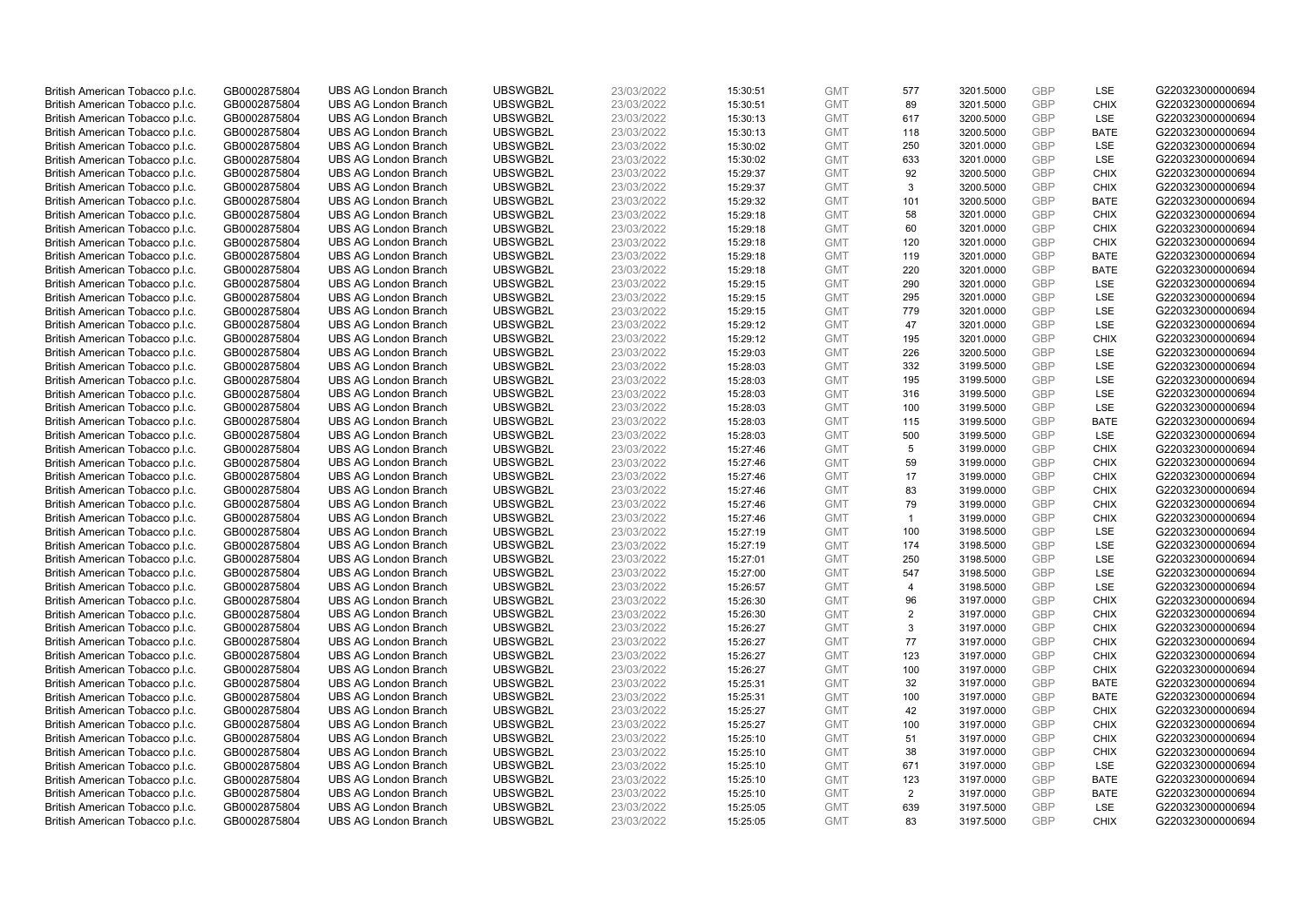| British American Tobacco p.l.c. | GB0002875804 | <b>UBS AG London Branch</b> | UBSWGB2L             | 23/03/2022               | 15:25:05             | <b>GMT</b> | 117            | 3197.5000 | <b>GBP</b>        | <b>BATE</b> | G220323000000694                     |
|---------------------------------|--------------|-----------------------------|----------------------|--------------------------|----------------------|------------|----------------|-----------|-------------------|-------------|--------------------------------------|
| British American Tobacco p.l.c. | GB0002875804 | <b>UBS AG London Branch</b> | UBSWGB2L             | 23/03/2022               | 15:25:00             | <b>GMT</b> | 673            | 3198.0000 | <b>GBP</b>        | LSE         | G220323000000694                     |
| British American Tobacco p.l.c. | GB0002875804 | <b>UBS AG London Branch</b> | UBSWGB2L             | 23/03/2022               | 15:25:00             | <b>GMT</b> | 101            | 3198.0000 | <b>GBP</b>        | <b>BATE</b> | G220323000000694                     |
| British American Tobacco p.l.c. | GB0002875804 | <b>UBS AG London Branch</b> | UBSWGB2L             | 23/03/2022               | 15:24:41             | <b>GMT</b> | 623            | 3197.5000 | <b>GBP</b>        | LSE         | G220323000000694                     |
| British American Tobacco p.l.c. | GB0002875804 | <b>UBS AG London Branch</b> | UBSWGB2L             | 23/03/2022               | 15:24:29             | <b>GMT</b> | 21             | 3197.0000 | <b>GBP</b>        | <b>CHIX</b> | G220323000000694                     |
| British American Tobacco p.l.c. | GB0002875804 | <b>UBS AG London Branch</b> | UBSWGB2L             | 23/03/2022               | 15:24:29             | <b>GMT</b> | 3              | 3197.0000 | <b>GBP</b>        | <b>CHIX</b> | G220323000000694                     |
| British American Tobacco p.l.c. | GB0002875804 | <b>UBS AG London Branch</b> | UBSWGB2L             | 23/03/2022               | 15:24:29             | <b>GMT</b> | $\mathbf{1}$   | 3197.0000 | <b>GBP</b>        | <b>CHIX</b> | G220323000000694                     |
| British American Tobacco p.l.c. | GB0002875804 | <b>UBS AG London Branch</b> | UBSWGB2L             | 23/03/2022               | 15:24:07             | <b>GMT</b> | 181            | 3197.0000 | <b>GBP</b>        | <b>CHIX</b> | G220323000000694                     |
| British American Tobacco p.l.c. | GB0002875804 | <b>UBS AG London Branch</b> | UBSWGB2L             | 23/03/2022               | 15:24:07             | <b>GMT</b> | 23             | 3197.0000 | <b>GBP</b>        | <b>CHIX</b> | G220323000000694                     |
| British American Tobacco p.l.c. | GB0002875804 | <b>UBS AG London Branch</b> | UBSWGB2L             | 23/03/2022               | 15:24:05             | <b>GMT</b> | 109            | 3197.0000 | <b>GBP</b>        | <b>BATE</b> | G220323000000694                     |
| British American Tobacco p.l.c. | GB0002875804 | <b>UBS AG London Branch</b> | UBSWGB2L             | 23/03/2022               | 15:23:55             | <b>GMT</b> | 106            | 3197.0000 | <b>GBP</b>        | <b>CHIX</b> | G220323000000694                     |
| British American Tobacco p.l.c. | GB0002875804 | <b>UBS AG London Branch</b> | UBSWGB2L             | 23/03/2022               | 15:23:10             | <b>GMT</b> | $\overline{1}$ | 3195.5000 | <b>GBP</b>        | <b>CHIX</b> | G220323000000694                     |
| British American Tobacco p.l.c. | GB0002875804 | <b>UBS AG London Branch</b> | UBSWGB2L             | 23/03/2022               | 15:22:34             | <b>GMT</b> | 400            | 3194.5000 | <b>GBP</b>        | LSE         | G220323000000694                     |
| British American Tobacco p.l.c. | GB0002875804 | <b>UBS AG London Branch</b> | UBSWGB2L             | 23/03/2022               | 15:22:34             | <b>GMT</b> | 250            | 3194.5000 | <b>GBP</b>        | LSE         | G220323000000694                     |
| British American Tobacco p.l.c. | GB0002875804 | <b>UBS AG London Branch</b> | UBSWGB2L             | 23/03/2022               | 15:22:34             | <b>GMT</b> | 87             | 3194.5000 | GBP               | CHIX        | G220323000000694                     |
| British American Tobacco p.l.c. | GB0002875804 | <b>UBS AG London Branch</b> | UBSWGB2L             | 23/03/2022               | 15:22:34             | <b>GMT</b> | 579            | 3194.5000 | GBP               | LSE         | G220323000000694                     |
| British American Tobacco p.l.c. | GB0002875804 | <b>UBS AG London Branch</b> | UBSWGB2L             | 23/03/2022               | 15:22:34             | <b>GMT</b> | 94             | 3194.5000 | GBP               | <b>CHIX</b> | G220323000000694                     |
| British American Tobacco p.l.c. | GB0002875804 | <b>UBS AG London Branch</b> | UBSWGB2L             | 23/03/2022               | 15:22:06             | <b>GMT</b> | 85             | 3195.0000 | GBP               | <b>CHIX</b> | G220323000000694                     |
| British American Tobacco p.l.c. | GB0002875804 | <b>UBS AG London Branch</b> | UBSWGB2L             | 23/03/2022               | 15:22:06             | <b>GMT</b> | 3              | 3195.0000 | <b>GBP</b>        | <b>CHIX</b> | G220323000000694                     |
| British American Tobacco p.l.c. | GB0002875804 | <b>UBS AG London Branch</b> | UBSWGB2L             | 23/03/2022               | 15:22:04             | <b>GMT</b> | 628            | 3195.0000 | <b>GBP</b>        | LSE         | G220323000000694                     |
|                                 |              | <b>UBS AG London Branch</b> |                      |                          |                      | <b>GMT</b> | 5              | 3195.5000 | <b>GBP</b>        | <b>BATE</b> |                                      |
| British American Tobacco p.l.c. | GB0002875804 | <b>UBS AG London Branch</b> | UBSWGB2L<br>UBSWGB2L | 23/03/2022<br>23/03/2022 | 15:21:07<br>15:21:06 | <b>GMT</b> | 99             | 3195.5000 | GBP               | <b>BATE</b> | G220323000000694<br>G220323000000694 |
| British American Tobacco p.l.c. | GB0002875804 |                             |                      |                          |                      |            |                |           |                   |             |                                      |
| British American Tobacco p.l.c. | GB0002875804 | <b>UBS AG London Branch</b> | UBSWGB2L             | 23/03/2022               | 15:21:02             | <b>GMT</b> | 636            | 3196.5000 | <b>GBP</b><br>GBP | LSE         | G220323000000694                     |
| British American Tobacco p.l.c. | GB0002875804 | <b>UBS AG London Branch</b> | UBSWGB2L             | 23/03/2022               | 15:21:02             | <b>GMT</b> | 122            | 3197.0000 |                   | <b>BATE</b> | G220323000000694                     |
| British American Tobacco p.l.c. | GB0002875804 | <b>UBS AG London Branch</b> | UBSWGB2L             | 23/03/2022               | 15:21:02             | <b>GMT</b> | 112            | 3197.0000 | <b>GBP</b>        | <b>BATE</b> | G220323000000694                     |
| British American Tobacco p.l.c. | GB0002875804 | <b>UBS AG London Branch</b> | UBSWGB2L             | 23/03/2022               | 15:21:02             | <b>GMT</b> | 46             | 3198.0000 | GBP               | <b>CHIX</b> | G220323000000694                     |
| British American Tobacco p.l.c. | GB0002875804 | <b>UBS AG London Branch</b> | UBSWGB2L             | 23/03/2022               | 15:21:02             | <b>GMT</b> | 82             | 3197.5000 | <b>GBP</b>        | <b>CHIX</b> | G220323000000694                     |
| British American Tobacco p.l.c. | GB0002875804 | <b>UBS AG London Branch</b> | UBSWGB2L             | 23/03/2022               | 15:21:02             | <b>GMT</b> | 200            | 3197.5000 | GBP               | <b>CHIX</b> | G220323000000694                     |
| British American Tobacco p.l.c. | GB0002875804 | <b>UBS AG London Branch</b> | UBSWGB2L             | 23/03/2022               | 15:21:02             | <b>GMT</b> | 185            | 3198.0000 | GBP               | <b>LSE</b>  | G220323000000694                     |
| British American Tobacco p.l.c. | GB0002875804 | <b>UBS AG London Branch</b> | UBSWGB2L             | 23/03/2022               | 15:21:02             | <b>GMT</b> | 414            | 3198.0000 | GBP               | LSE         | G220323000000694                     |
| British American Tobacco p.l.c. | GB0002875804 | <b>UBS AG London Branch</b> | UBSWGB2L             | 23/03/2022               | 15:21:02             | <b>GMT</b> | 133            | 3197.5000 | <b>GBP</b>        | <b>CHIX</b> | G220323000000694                     |
| British American Tobacco p.l.c. | GB0002875804 | <b>UBS AG London Branch</b> | UBSWGB2L             | 23/03/2022               | 15:20:27             | <b>GMT</b> | 87             | 3198.5000 | GBP               | CHIX        | G220323000000694                     |
| British American Tobacco p.l.c. | GB0002875804 | <b>UBS AG London Branch</b> | UBSWGB2L             | 23/03/2022               | 15:20:27             | <b>GMT</b> | 581            | 3198.5000 | <b>GBP</b>        | LSE         | G220323000000694                     |
| British American Tobacco p.l.c. | GB0002875804 | <b>UBS AG London Branch</b> | UBSWGB2L             | 23/03/2022               | 15:19:51             | <b>GMT</b> | 547            | 3198.5000 | <b>GBP</b>        | LSE         | G220323000000694                     |
| British American Tobacco p.l.c. | GB0002875804 | <b>UBS AG London Branch</b> | UBSWGB2L             | 23/03/2022               | 15:19:51             | <b>GMT</b> | 58             | 3198.5000 | <b>GBP</b>        | <b>BATE</b> | G220323000000694                     |
| British American Tobacco p.l.c. | GB0002875804 | <b>UBS AG London Branch</b> | UBSWGB2L             | 23/03/2022               | 15:19:51             | <b>GMT</b> | 53             | 3198.5000 | <b>GBP</b>        | <b>CHIX</b> | G220323000000694                     |
| British American Tobacco p.l.c. | GB0002875804 | <b>UBS AG London Branch</b> | UBSWGB2L             | 23/03/2022               | 15:19:51             | <b>GMT</b> | 60             | 3198.5000 | <b>GBP</b>        | <b>BATE</b> | G220323000000694                     |
| British American Tobacco p.l.c. | GB0002875804 | <b>UBS AG London Branch</b> | UBSWGB2L             | 23/03/2022               | 15:19:51             | <b>GMT</b> | 38             | 3198.5000 | <b>GBP</b>        | <b>CHIX</b> | G220323000000694                     |
| British American Tobacco p.l.c. | GB0002875804 | <b>UBS AG London Branch</b> | UBSWGB2L             | 23/03/2022               | 15:19:51             | <b>GMT</b> | 12             | 3198.5000 | GBP               | <b>CHIX</b> | G220323000000694                     |
| British American Tobacco p.l.c. | GB0002875804 | <b>UBS AG London Branch</b> | UBSWGB2L             | 23/03/2022               | 15:19:51             | <b>GMT</b> | 590            | 3199.0000 | <b>GBP</b>        | <b>LSE</b>  | G220323000000694                     |
| British American Tobacco p.l.c. | GB0002875804 | <b>UBS AG London Branch</b> | UBSWGB2L             | 23/03/2022               | 15:19:51             | <b>GMT</b> | 593            | 3199.0000 | GBP               | LSE         | G220323000000694                     |
| British American Tobacco p.l.c. | GB0002875804 | <b>UBS AG London Branch</b> | UBSWGB2L             | 23/03/2022               | 15:19:51             | <b>GMT</b> | 90             | 3199.0000 | <b>GBP</b>        | <b>CHIX</b> | G220323000000694                     |
| British American Tobacco p.l.c. | GB0002875804 | <b>UBS AG London Branch</b> | UBSWGB2L             | 23/03/2022               | 15:19:51             | <b>GMT</b> | 111            | 3199.0000 | <b>GBP</b>        | <b>BATE</b> | G220323000000694                     |
| British American Tobacco p.l.c. | GB0002875804 | <b>UBS AG London Branch</b> | UBSWGB2L             | 23/03/2022               | 15:19:51             | <b>GMT</b> | 81             | 3199.0000 | GBP               | <b>CHIX</b> | G220323000000694                     |
| British American Tobacco p.l.c. | GB0002875804 | <b>UBS AG London Branch</b> | UBSWGB2L             | 23/03/2022               | 15:19:48             | <b>GMT</b> | 653            | 3199.5000 | <b>GBP</b>        | LSE         | G220323000000694                     |
| British American Tobacco p.l.c. | GB0002875804 | <b>UBS AG London Branch</b> | UBSWGB2L             | 23/03/2022               | 15:18:46             | <b>GMT</b> | 83             | 3196.5000 | <b>GBP</b>        | <b>CHIX</b> | G220323000000694                     |
| British American Tobacco p.l.c. | GB0002875804 | <b>UBS AG London Branch</b> | UBSWGB2L             | 23/03/2022               | 15:18:46             | <b>GMT</b> | 194            | 3196.5000 | <b>GBP</b>        | <b>CHIX</b> | G220323000000694                     |
| British American Tobacco p.l.c. | GB0002875804 | <b>UBS AG London Branch</b> | UBSWGB2L             | 23/03/2022               | 15:18:46             | <b>GMT</b> | 600            | 3196.5000 | <b>GBP</b>        | LSE         | G220323000000694                     |
| British American Tobacco p.l.c. | GB0002875804 | <b>UBS AG London Branch</b> | UBSWGB2L             | 23/03/2022               | 15:18:11             | <b>GMT</b> | 122            | 3197.0000 | <b>GBP</b>        | <b>CHIX</b> | G220323000000694                     |
| British American Tobacco p.l.c. | GB0002875804 | <b>UBS AG London Branch</b> | UBSWGB2L             | 23/03/2022               | 15:18:02             | <b>GMT</b> | 218            | 3197.5000 | <b>GBP</b>        | <b>BATE</b> | G220323000000694                     |
| British American Tobacco p.l.c. | GB0002875804 | <b>UBS AG London Branch</b> | UBSWGB2L             | 23/03/2022               | 15:18:02             | <b>GMT</b> | 100            | 3197.5000 | <b>GBP</b>        | <b>BATE</b> | G220323000000694                     |
| British American Tobacco p.l.c. | GB0002875804 | <b>UBS AG London Branch</b> | UBSWGB2L             | 23/03/2022               | 15:18:02             | <b>GMT</b> | 653            | 3197.0000 | <b>GBP</b>        | LSE         | G220323000000694                     |
| British American Tobacco p.l.c. | GB0002875804 | <b>UBS AG London Branch</b> | UBSWGB2L             | 23/03/2022               | 15:17:53             | <b>GMT</b> | 250            | 3197.5000 | <b>GBP</b>        | LSE         | G220323000000694                     |
| British American Tobacco p.l.c. | GB0002875804 | <b>UBS AG London Branch</b> | UBSWGB2L             | 23/03/2022               | 15:17:53             | <b>GMT</b> | $\overline{1}$ | 3197.5000 | GBP               | CHIX        | G220323000000694                     |
|                                 |              |                             |                      |                          |                      |            |                |           |                   |             |                                      |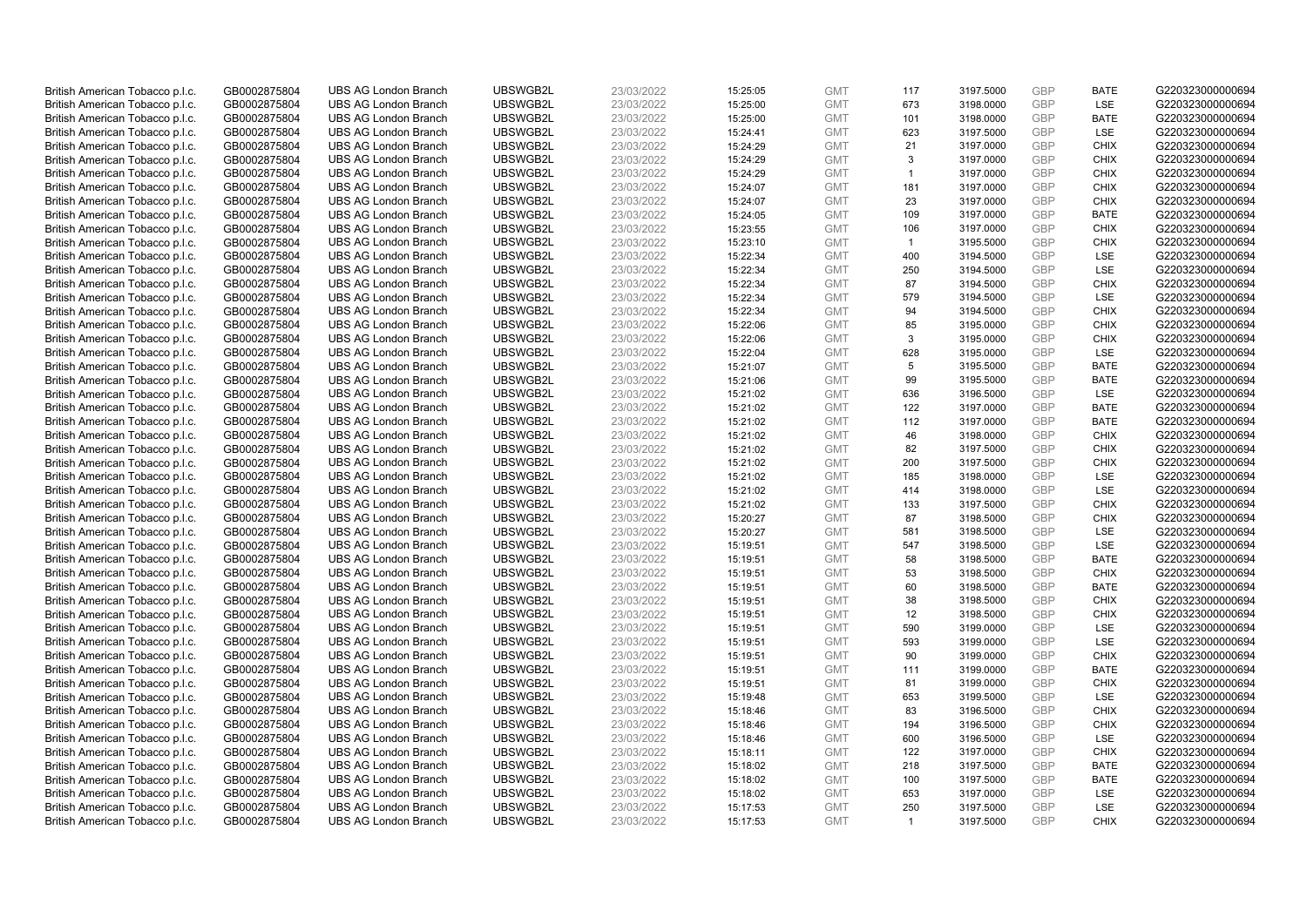| British American Tobacco p.l.c. | GB0002875804 | <b>UBS AG London Branch</b> | UBSWGB2L | 23/03/2022 | 15:17:51 | <b>GMT</b> | 58           | 3197.5000 | <b>GBP</b> | <b>BATE</b> | G220323000000694 |
|---------------------------------|--------------|-----------------------------|----------|------------|----------|------------|--------------|-----------|------------|-------------|------------------|
| British American Tobacco p.l.c. | GB0002875804 | <b>UBS AG London Branch</b> | UBSWGB2L | 23/03/2022 | 15:17:42 | <b>GMT</b> | 603          | 3197.0000 | <b>GBP</b> | LSE         | G220323000000694 |
| British American Tobacco p.l.c. | GB0002875804 | <b>UBS AG London Branch</b> | UBSWGB2L | 23/03/2022 | 15:17:42 | <b>GMT</b> | 81           | 3197.0000 | <b>GBP</b> | <b>CHIX</b> | G220323000000694 |
| British American Tobacco p.l.c. | GB0002875804 | <b>UBS AG London Branch</b> | UBSWGB2L | 23/03/2022 | 15:17:42 | <b>GMT</b> | 32           | 3197.0000 | <b>GBP</b> | <b>CHIX</b> | G220323000000694 |
| British American Tobacco p.l.c. | GB0002875804 | <b>UBS AG London Branch</b> | UBSWGB2L | 23/03/2022 | 15:17:26 | <b>GMT</b> | 85           | 3197.5000 | <b>GBP</b> | <b>CHIX</b> | G220323000000694 |
| British American Tobacco p.l.c. | GB0002875804 | <b>UBS AG London Branch</b> | UBSWGB2L | 23/03/2022 | 15:17:04 | <b>GMT</b> | 45           | 3197.0000 | <b>GBP</b> | <b>CHIX</b> | G220323000000694 |
| British American Tobacco p.l.c. | GB0002875804 | <b>UBS AG London Branch</b> | UBSWGB2L | 23/03/2022 | 15:17:04 | <b>GMT</b> | 50           | 3197.0000 | <b>GBP</b> | <b>CHIX</b> | G220323000000694 |
| British American Tobacco p.l.c. | GB0002875804 | <b>UBS AG London Branch</b> | UBSWGB2L | 23/03/2022 | 15:17:02 | <b>GMT</b> | 441          | 3197.0000 | <b>GBP</b> | LSE         | G220323000000694 |
| British American Tobacco p.l.c. | GB0002875804 | <b>UBS AG London Branch</b> | UBSWGB2L | 23/03/2022 | 15:17:02 | <b>GMT</b> | 100          | 3197.0000 | GBP        | LSE         | G220323000000694 |
| British American Tobacco p.l.c. | GB0002875804 | <b>UBS AG London Branch</b> | UBSWGB2L | 23/03/2022 | 15:17:01 | <b>GMT</b> | 297          | 3197.0000 | <b>GBP</b> | LSE         | G220323000000694 |
| British American Tobacco p.l.c. | GB0002875804 | <b>UBS AG London Branch</b> | UBSWGB2L | 23/03/2022 | 15:16:41 | <b>GMT</b> | 54           | 3197.0000 | <b>GBP</b> | CHIX        | G220323000000694 |
| British American Tobacco p.l.c. | GB0002875804 | <b>UBS AG London Branch</b> | UBSWGB2L | 23/03/2022 | 15:16:41 | <b>GMT</b> | 116          | 3197.0000 | <b>GBP</b> | <b>CHIX</b> | G220323000000694 |
| British American Tobacco p.l.c. | GB0002875804 | <b>UBS AG London Branch</b> | UBSWGB2L | 23/03/2022 | 15:16:41 | <b>GMT</b> | 240          | 3197.0000 | GBP        | LSE         | G220323000000694 |
| British American Tobacco p.l.c. | GB0002875804 | <b>UBS AG London Branch</b> | UBSWGB2L | 23/03/2022 | 15:16:41 | <b>GMT</b> | 111          | 3197.0000 | <b>GBP</b> | <b>BATE</b> | G220323000000694 |
| British American Tobacco p.l.c. | GB0002875804 | <b>UBS AG London Branch</b> | UBSWGB2L | 23/03/2022 | 15:16:41 | <b>GMT</b> | 303          | 3197.0000 | GBP        | <b>LSE</b>  | G220323000000694 |
|                                 |              |                             | UBSWGB2L |            |          |            |              |           | GBP        | <b>BATE</b> |                  |
| British American Tobacco p.l.c. | GB0002875804 | <b>UBS AG London Branch</b> |          | 23/03/2022 | 15:16:41 | <b>GMT</b> | 140          | 3197.0000 |            |             | G220323000000694 |
| British American Tobacco p.l.c. | GB0002875804 | <b>UBS AG London Branch</b> | UBSWGB2L | 23/03/2022 | 15:16:41 | <b>GMT</b> | 914          | 3197.0000 | GBP        | LSE         | G220323000000694 |
| British American Tobacco p.l.c. | GB0002875804 | <b>UBS AG London Branch</b> | UBSWGB2L | 23/03/2022 | 15:16:41 | <b>GMT</b> | 128          | 3197.0000 | <b>GBP</b> | LSE         | G220323000000694 |
| British American Tobacco p.l.c. | GB0002875804 | <b>UBS AG London Branch</b> | UBSWGB2L | 23/03/2022 | 15:16:41 | <b>GMT</b> | 22           | 3197.0000 | <b>GBP</b> | <b>BATE</b> | G220323000000694 |
| British American Tobacco p.l.c. | GB0002875804 | <b>UBS AG London Branch</b> | UBSWGB2L | 23/03/2022 | 15:16:22 | <b>GMT</b> | 143          | 3197.0000 | <b>GBP</b> | LSE         | G220323000000694 |
| British American Tobacco p.l.c. | GB0002875804 | <b>UBS AG London Branch</b> | UBSWGB2L | 23/03/2022 | 15:16:22 | <b>GMT</b> | 24           | 3197.0000 | <b>GBP</b> | <b>BATE</b> | G220323000000694 |
| British American Tobacco p.l.c. | GB0002875804 | <b>UBS AG London Branch</b> | UBSWGB2L | 23/03/2022 | 15:16:22 | <b>GMT</b> | 180          | 3197.0000 | GBP        | <b>BATE</b> | G220323000000694 |
| British American Tobacco p.l.c. | GB0002875804 | <b>UBS AG London Branch</b> | UBSWGB2L | 23/03/2022 | 15:16:21 | <b>GMT</b> | 302          | 3197.0000 | <b>GBP</b> | <b>CHIX</b> | G220323000000694 |
| British American Tobacco p.l.c. | GB0002875804 | <b>UBS AG London Branch</b> | UBSWGB2L | 23/03/2022 | 15:16:16 | <b>GMT</b> | 50           | 3196.0000 | GBP        | <b>LSE</b>  | G220323000000694 |
| British American Tobacco p.l.c. | GB0002875804 | <b>UBS AG London Branch</b> | UBSWGB2L | 23/03/2022 | 15:16:16 | <b>GMT</b> | 100          | 3196.0000 | <b>GBP</b> | LSE         | G220323000000694 |
| British American Tobacco p.l.c. | GB0002875804 | <b>UBS AG London Branch</b> | UBSWGB2L | 23/03/2022 | 15:16:16 | <b>GMT</b> | 250          | 3196.0000 | GBP        | LSE         | G220323000000694 |
| British American Tobacco p.l.c. | GB0002875804 | <b>UBS AG London Branch</b> | UBSWGB2L | 23/03/2022 | 15:16:16 | <b>GMT</b> | 24           | 3195.5000 | <b>GBP</b> | <b>BATE</b> | G220323000000694 |
| British American Tobacco p.l.c. | GB0002875804 | <b>UBS AG London Branch</b> | UBSWGB2L | 23/03/2022 | 15:16:16 | <b>GMT</b> | $\mathbf{1}$ | 3195.5000 | GBP        | <b>BATE</b> | G220323000000694 |
| British American Tobacco p.l.c. | GB0002875804 | <b>UBS AG London Branch</b> | UBSWGB2L | 23/03/2022 | 15:15:17 | <b>GMT</b> | 164          | 3195.0000 | <b>GBP</b> | <b>CHIX</b> | G220323000000694 |
| British American Tobacco p.l.c. | GB0002875804 | <b>UBS AG London Branch</b> | UBSWGB2L | 23/03/2022 | 15:14:38 | <b>GMT</b> | 51           | 3194.0000 | GBP        | <b>CHIX</b> | G220323000000694 |
| British American Tobacco p.l.c. | GB0002875804 | <b>UBS AG London Branch</b> | UBSWGB2L | 23/03/2022 | 15:14:38 | <b>GMT</b> | 171          | 3194.0000 | GBP        | <b>CHIX</b> | G220323000000694 |
| British American Tobacco p.l.c. | GB0002875804 | <b>UBS AG London Branch</b> | UBSWGB2L | 23/03/2022 | 15:14:38 | <b>GMT</b> | 607          | 3194.0000 | GBP        | <b>LSE</b>  | G220323000000694 |
| British American Tobacco p.l.c. | GB0002875804 | <b>UBS AG London Branch</b> | UBSWGB2L | 23/03/2022 | 15:14:38 | <b>GMT</b> | 66           | 3194.0000 | <b>GBP</b> | LSE         | G220323000000694 |
| British American Tobacco p.l.c. | GB0002875804 | <b>UBS AG London Branch</b> | UBSWGB2L | 23/03/2022 | 15:14:10 | <b>GMT</b> | 112          | 3193.5000 | <b>GBP</b> | LSE         | G220323000000694 |
| British American Tobacco p.l.c. | GB0002875804 | <b>UBS AG London Branch</b> | UBSWGB2L | 23/03/2022 | 15:14:10 | <b>GMT</b> | 100          | 3193.5000 | GBP        | LSE         | G220323000000694 |
| British American Tobacco p.l.c. | GB0002875804 | <b>UBS AG London Branch</b> | UBSWGB2L | 23/03/2022 | 15:14:10 | <b>GMT</b> | 13           | 3193.5000 | <b>GBP</b> | <b>CHIX</b> | G220323000000694 |
| British American Tobacco p.l.c. | GB0002875804 | <b>UBS AG London Branch</b> | UBSWGB2L | 23/03/2022 | 15:14:10 | <b>GMT</b> | 119          | 3193.5000 | GBP        | LSE         | G220323000000694 |
| British American Tobacco p.l.c. | GB0002875804 | <b>UBS AG London Branch</b> | UBSWGB2L | 23/03/2022 | 15:14:10 | <b>GMT</b> | 13           | 3193.5000 | <b>GBP</b> | LSE         | G220323000000694 |
| British American Tobacco p.l.c. | GB0002875804 | <b>UBS AG London Branch</b> | UBSWGB2L | 23/03/2022 | 15:14:01 | <b>GMT</b> | 1057         | 3193.5000 | <b>GBP</b> | LSE         | G220323000000694 |
| British American Tobacco p.l.c. | GB0002875804 | <b>UBS AG London Branch</b> | UBSWGB2L | 23/03/2022 | 15:14:01 | <b>GMT</b> | 200          | 3193.5000 | <b>GBP</b> | <b>BATE</b> | G220323000000694 |
| British American Tobacco p.l.c. | GB0002875804 | <b>UBS AG London Branch</b> | UBSWGB2L | 23/03/2022 | 15:14:01 | <b>GMT</b> | 189          | 3193.5000 | GBP        | <b>CHIX</b> | G220323000000694 |
| British American Tobacco p.l.c. | GB0002875804 | <b>UBS AG London Branch</b> | UBSWGB2L | 23/03/2022 | 15:13:48 | <b>GMT</b> | 31           | 3193.5000 | <b>GBP</b> | <b>CHIX</b> | G220323000000694 |
| British American Tobacco p.l.c. | GB0002875804 | <b>UBS AG London Branch</b> | UBSWGB2L | 23/03/2022 | 15:13:48 | <b>GMT</b> | 3            | 3193.5000 | <b>GBP</b> | <b>CHIX</b> | G220323000000694 |
| British American Tobacco p.l.c. | GB0002875804 | <b>UBS AG London Branch</b> | UBSWGB2L | 23/03/2022 | 15:13:48 | <b>GMT</b> | 250          | 3193.5000 | <b>GBP</b> | LSE         | G220323000000694 |
| British American Tobacco p.l.c. | GB0002875804 | <b>UBS AG London Branch</b> | UBSWGB2L | 23/03/2022 | 15:13:48 | <b>GMT</b> | 65           | 3193.5000 | <b>GBP</b> | <b>CHIX</b> | G220323000000694 |
|                                 |              |                             |          |            |          |            |              |           |            |             |                  |
| British American Tobacco p.l.c. | GB0002875804 | <b>UBS AG London Branch</b> | UBSWGB2L | 23/03/2022 | 15:12:50 | <b>GMT</b> | 627          | 3191.5000 | <b>GBP</b> | LSE         | G220323000000694 |
| British American Tobacco p.l.c. | GB0002875804 | <b>UBS AG London Branch</b> | UBSWGB2L | 23/03/2022 | 15:12:27 | <b>GMT</b> | 3            | 3191.0000 | <b>GBP</b> | <b>CHIX</b> | G220323000000694 |
| British American Tobacco p.l.c. | GB0002875804 | <b>UBS AG London Branch</b> | UBSWGB2L | 23/03/2022 | 15:12:26 | <b>GMT</b> | 196          | 3191.0000 | GBP        | <b>CHIX</b> | G220323000000694 |
| British American Tobacco p.l.c. | GB0002875804 | <b>UBS AG London Branch</b> | UBSWGB2L | 23/03/2022 | 15:12:20 | <b>GMT</b> | 127          | 3191.0000 | <b>GBP</b> | LSE         | G220323000000694 |
| British American Tobacco p.l.c. | GB0002875804 | <b>UBS AG London Branch</b> | UBSWGB2L | 23/03/2022 | 15:12:20 | <b>GMT</b> | 183          | 3191.0000 | <b>GBP</b> | LSE         | G220323000000694 |
| British American Tobacco p.l.c. | GB0002875804 | <b>UBS AG London Branch</b> | UBSWGB2L | 23/03/2022 | 15:12:20 | <b>GMT</b> | 250          | 3191.0000 | <b>GBP</b> | LSE         | G220323000000694 |
| British American Tobacco p.l.c. | GB0002875804 | <b>UBS AG London Branch</b> | UBSWGB2L | 23/03/2022 | 15:11:25 | <b>GMT</b> | 32           | 3189.0000 | <b>GBP</b> | <b>CHIX</b> | G220323000000694 |
| British American Tobacco p.l.c. | GB0002875804 | <b>UBS AG London Branch</b> | UBSWGB2L | 23/03/2022 | 15:11:25 | <b>GMT</b> | 57           | 3189.0000 | <b>GBP</b> | <b>CHIX</b> | G220323000000694 |
| British American Tobacco p.l.c. | GB0002875804 | <b>UBS AG London Branch</b> | UBSWGB2L | 23/03/2022 | 15:11:07 | <b>GMT</b> | 34           | 3189.5000 | GBP        | <b>BATE</b> | G220323000000694 |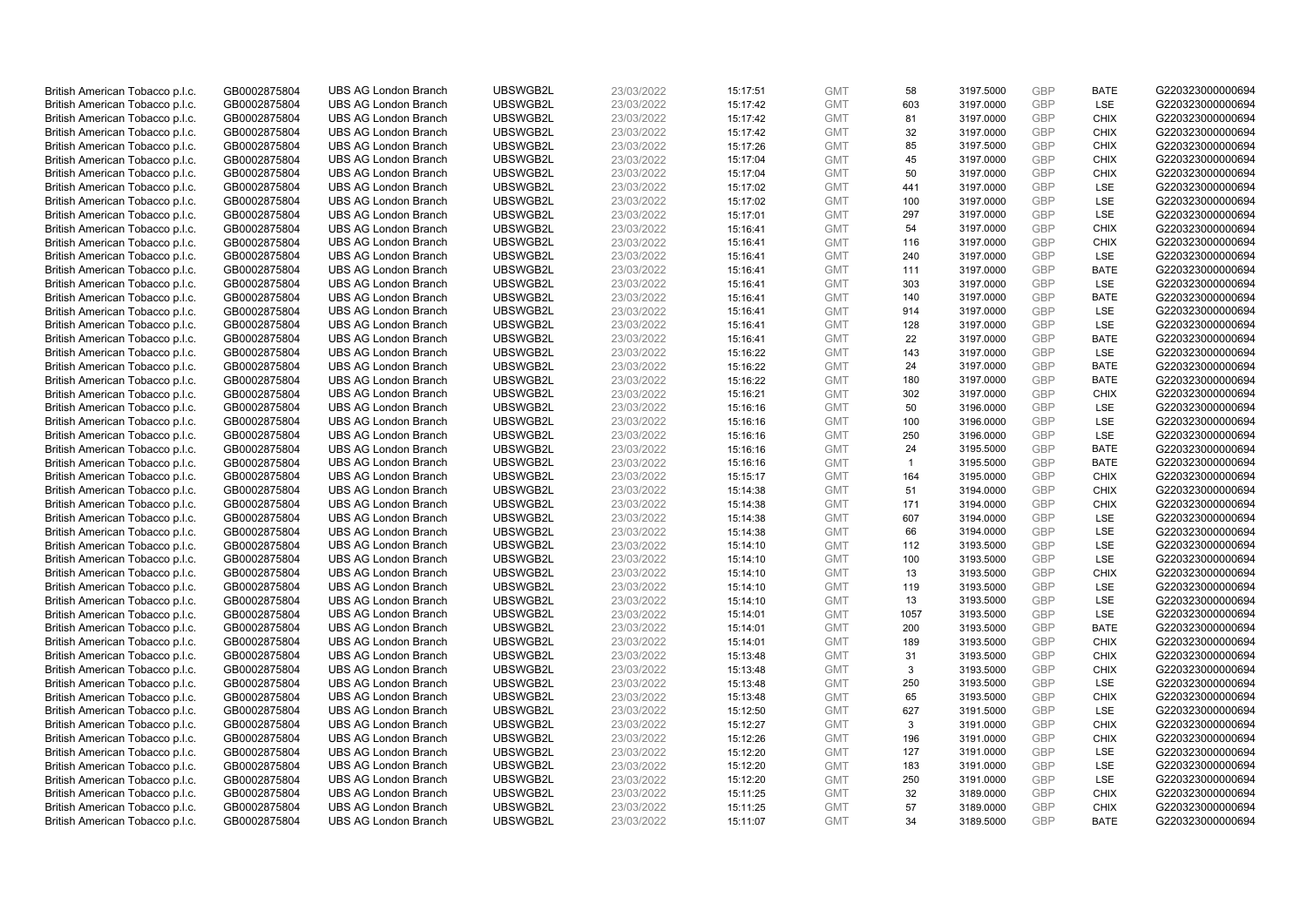| British American Tobacco p.l.c.                                    | GB0002875804                 | <b>UBS AG London Branch</b> | UBSWGB2L | 23/03/2022               | 15:11:07             | <b>GMT</b>               | 32           | 3189.5000              | <b>GBP</b>               | <b>BATE</b> | G220323000000694                     |
|--------------------------------------------------------------------|------------------------------|-----------------------------|----------|--------------------------|----------------------|--------------------------|--------------|------------------------|--------------------------|-------------|--------------------------------------|
| British American Tobacco p.l.c.                                    | GB0002875804                 | <b>UBS AG London Branch</b> | UBSWGB2L | 23/03/2022               | 15:11:07             | <b>GMT</b>               | 78           | 3189.5000              | <b>GBP</b>               | <b>BATE</b> | G220323000000694                     |
| British American Tobacco p.l.c.                                    | GB0002875804                 | <b>UBS AG London Branch</b> | UBSWGB2L | 23/03/2022               | 15:11:07             | <b>GMT</b>               | 26           | 3189.5000              | <b>GBP</b>               | <b>BATE</b> | G220323000000694                     |
| British American Tobacco p.l.c.                                    | GB0002875804                 | <b>UBS AG London Branch</b> | UBSWGB2L | 23/03/2022               | 15:11:07             | <b>GMT</b>               | 129          | 3189.5000              | <b>GBP</b>               | <b>CHIX</b> | G220323000000694                     |
| British American Tobacco p.l.c.                                    | GB0002875804                 | <b>UBS AG London Branch</b> | UBSWGB2L | 23/03/2022               | 15:11:07             | <b>GMT</b>               | 70           | 3189.5000              | <b>GBP</b>               | <b>BATE</b> | G220323000000694                     |
| British American Tobacco p.l.c.                                    | GB0002875804                 | <b>UBS AG London Branch</b> | UBSWGB2L | 23/03/2022               | 15:11:07             | <b>GMT</b>               | 98           | 3190.0000              | <b>GBP</b>               | <b>CHIX</b> | G220323000000694                     |
| British American Tobacco p.l.c.                                    | GB0002875804                 | <b>UBS AG London Branch</b> | UBSWGB2L | 23/03/2022               | 15:11:07             | <b>GMT</b>               | 662          | 3190.0000              | <b>GBP</b>               | LSE         | G220323000000694                     |
| British American Tobacco p.l.c.                                    | GB0002875804                 | <b>UBS AG London Branch</b> | UBSWGB2L | 23/03/2022               | 15:10:51             | <b>GMT</b>               | 12           | 3190.0000              | <b>GBP</b>               | LSE         | G220323000000694                     |
| British American Tobacco p.l.c.                                    | GB0002875804                 | <b>UBS AG London Branch</b> | UBSWGB2L | 23/03/2022               | 15:10:51             | <b>GMT</b>               | 117          | 3190.5000              | <b>GBP</b>               | <b>BATE</b> | G220323000000694                     |
| British American Tobacco p.l.c.                                    | GB0002875804                 | <b>UBS AG London Branch</b> | UBSWGB2L | 23/03/2022               | 15:10:51             | <b>GMT</b>               | 90           | 3190.5000              | <b>GBP</b>               | <b>BATE</b> | G220323000000694                     |
| British American Tobacco p.l.c.                                    | GB0002875804                 | <b>UBS AG London Branch</b> | UBSWGB2L | 23/03/2022               | 15:10:51             | <b>GMT</b>               | 16           | 3190.5000              | <b>GBP</b>               | <b>BATE</b> | G220323000000694                     |
| British American Tobacco p.l.c.                                    | GB0002875804                 | <b>UBS AG London Branch</b> | UBSWGB2L | 23/03/2022               | 15:10:51             | <b>GMT</b>               | 665          | 3190.5000              | <b>GBP</b>               | LSE         | G220323000000694                     |
| British American Tobacco p.l.c.                                    | GB0002875804                 | <b>UBS AG London Branch</b> | UBSWGB2L | 23/03/2022               | 15:10:51             | <b>GMT</b>               | 373          | 3191.0000              | <b>GBP</b>               | LSE         | G220323000000694                     |
| British American Tobacco p.l.c.                                    | GB0002875804                 | <b>UBS AG London Branch</b> | UBSWGB2L | 23/03/2022               | 15:10:51             | <b>GMT</b>               | 224          | 3191.0000              | <b>GBP</b>               | LSE         | G220323000000694                     |
| British American Tobacco p.l.c.                                    | GB0002875804                 | <b>UBS AG London Branch</b> | UBSWGB2L | 23/03/2022               | 15:10:37             | <b>GMT</b>               | 343          | 3191.5000              | <b>GBP</b>               | LSE         | G220323000000694                     |
| British American Tobacco p.l.c.                                    | GB0002875804                 | <b>UBS AG London Branch</b> | UBSWGB2L | 23/03/2022               | 15:10:37             | <b>GMT</b>               | 108          | 3191.5000              | <b>GBP</b>               | <b>CHIX</b> | G220323000000694                     |
| British American Tobacco p.l.c.                                    | GB0002875804                 | <b>UBS AG London Branch</b> | UBSWGB2L | 23/03/2022               | 15:10:37             | <b>GMT</b>               | 224          | 3191.5000              | <b>GBP</b>               | <b>CHIX</b> | G220323000000694                     |
| British American Tobacco p.l.c.                                    | GB0002875804                 | <b>UBS AG London Branch</b> | UBSWGB2L | 23/03/2022               | 15:10:29             | <b>GMT</b>               | 250          | 3190.5000              | <b>GBP</b>               | LSE         | G220323000000694                     |
| British American Tobacco p.l.c.                                    | GB0002875804                 | <b>UBS AG London Branch</b> | UBSWGB2L | 23/03/2022               | 15:09:13             | <b>GMT</b>               | 620          | 3190.5000              | <b>GBP</b>               | LSE         | G220323000000694                     |
| British American Tobacco p.l.c.                                    | GB0002875804                 | <b>UBS AG London Branch</b> | UBSWGB2L | 23/03/2022               | 15:09:13             | <b>GMT</b>               | 196          | 3190.5000              | <b>GBP</b>               | <b>CHIX</b> | G220323000000694                     |
| British American Tobacco p.l.c.                                    | GB0002875804                 | <b>UBS AG London Branch</b> | UBSWGB2L | 23/03/2022               | 15:09:13             | <b>GMT</b>               | 646          | 3190.5000              | <b>GBP</b>               | LSE         | G220323000000694                     |
| British American Tobacco p.l.c.                                    | GB0002875804                 | <b>UBS AG London Branch</b> | UBSWGB2L | 23/03/2022               | 15:09:13             | <b>GMT</b>               | 160          | 3190.5000              | <b>GBP</b>               | <b>BATE</b> | G220323000000694                     |
| British American Tobacco p.l.c.                                    | GB0002875804                 | <b>UBS AG London Branch</b> | UBSWGB2L | 23/03/2022               | 15:08:56             | <b>GMT</b>               | 103          | 3191.0000              | <b>GBP</b>               | <b>BATE</b> | G220323000000694                     |
| British American Tobacco p.l.c.                                    | GB0002875804                 | <b>UBS AG London Branch</b> | UBSWGB2L | 23/03/2022               | 15:08:56             | <b>GMT</b>               | 562          | 3191.5000              | <b>GBP</b>               | LSE         | G220323000000694                     |
| British American Tobacco p.l.c.                                    | GB0002875804                 | <b>UBS AG London Branch</b> | UBSWGB2L | 23/03/2022               | 15:08:56             | <b>GMT</b>               | $\mathbf{1}$ | 3191.5000              | <b>GBP</b>               | <b>CHIX</b> | G220323000000694                     |
| British American Tobacco p.l.c.                                    | GB0002875804                 | <b>UBS AG London Branch</b> | UBSWGB2L | 23/03/2022               | 15:08:56             | <b>GMT</b>               | 89           | 3191.5000              | <b>GBP</b>               | <b>CHIX</b> | G220323000000694                     |
| British American Tobacco p.l.c.                                    | GB0002875804                 | <b>UBS AG London Branch</b> | UBSWGB2L | 23/03/2022               | 15:08:56             | <b>GMT</b>               | 83           | 3191.5000              | <b>GBP</b>               | <b>CHIX</b> | G220323000000694                     |
| British American Tobacco p.l.c.                                    | GB0002875804                 | <b>UBS AG London Branch</b> | UBSWGB2L | 23/03/2022               | 15:08:24             | <b>GMT</b>               | 71           | 3192.0000              | <b>GBP</b>               | <b>CHIX</b> | G220323000000694                     |
| British American Tobacco p.l.c.                                    | GB0002875804                 | <b>UBS AG London Branch</b> | UBSWGB2L | 23/03/2022               | 15:08:24             | <b>GMT</b>               | 3            | 3192.0000              | <b>GBP</b>               | <b>CHIX</b> | G220323000000694                     |
| British American Tobacco p.l.c.                                    | GB0002875804                 | <b>UBS AG London Branch</b> | UBSWGB2L | 23/03/2022               | 15:08:24             | <b>GMT</b>               | 24           | 3192.0000              | <b>GBP</b>               | <b>CHIX</b> | G220323000000694                     |
| British American Tobacco p.l.c.                                    |                              | <b>UBS AG London Branch</b> | UBSWGB2L | 23/03/2022               |                      | <b>GMT</b>               | 633          | 3192.0000              | <b>GBP</b>               | LSE         |                                      |
|                                                                    | GB0002875804                 | <b>UBS AG London Branch</b> | UBSWGB2L |                          | 15:08:23<br>15:08:23 | <b>GMT</b>               | 90           | 3192.0000              | <b>GBP</b>               | <b>CHIX</b> | G220323000000694<br>G220323000000694 |
| British American Tobacco p.l.c.                                    | GB0002875804<br>GB0002875804 | <b>UBS AG London Branch</b> | UBSWGB2L | 23/03/2022<br>23/03/2022 | 15:07:24             | <b>GMT</b>               | 610          | 3191.0000              | <b>GBP</b>               | LSE         | G220323000000694                     |
| British American Tobacco p.l.c.<br>British American Tobacco p.l.c. | GB0002875804                 | <b>UBS AG London Branch</b> | UBSWGB2L | 23/03/2022               | 15:07:24             | <b>GMT</b>               | 120          | 3191.0000              | <b>GBP</b>               | <b>BATE</b> | G220323000000694                     |
|                                                                    | GB0002875804                 | <b>UBS AG London Branch</b> | UBSWGB2L | 23/03/2022               | 15:07:24             | <b>GMT</b>               | 53           | 3191.5000              | <b>GBP</b>               | LSE         | G220323000000694                     |
| British American Tobacco p.l.c.<br>British American Tobacco p.l.c. | GB0002875804                 | <b>UBS AG London Branch</b> | UBSWGB2L | 23/03/2022               | 15:07:24             | <b>GMT</b>               | 340          | 3191.5000              | <b>GBP</b>               | LSE         | G220323000000694                     |
|                                                                    |                              |                             | UBSWGB2L |                          |                      |                          |              |                        | <b>GBP</b>               | LSE         | G220323000000694                     |
| British American Tobacco p.l.c.                                    | GB0002875804                 | <b>UBS AG London Branch</b> | UBSWGB2L | 23/03/2022               | 15:07:24             | <b>GMT</b><br><b>GMT</b> | 216<br>53    | 3191.5000<br>3191.5000 | <b>GBP</b>               | LSE         |                                      |
| British American Tobacco p.l.c.                                    | GB0002875804                 | <b>UBS AG London Branch</b> |          | 23/03/2022               | 15:07:24             |                          |              |                        |                          | <b>BATE</b> | G220323000000694                     |
| British American Tobacco p.l.c.                                    | GB0002875804                 | <b>UBS AG London Branch</b> | UBSWGB2L | 23/03/2022               | 15:07:09             | <b>GMT</b><br><b>GMT</b> | 100          | 3192.0000              | <b>GBP</b><br><b>GBP</b> |             | G220323000000694                     |
| British American Tobacco p.l.c.                                    | GB0002875804                 | <b>UBS AG London Branch</b> | UBSWGB2L | 23/03/2022               | 15:07:09             |                          | 38           | 3192.0000              |                          | LSE         | G220323000000694                     |
| British American Tobacco p.l.c.                                    | GB0002875804                 | <b>UBS AG London Branch</b> | UBSWGB2L | 23/03/2022               | 15:07:09             | <b>GMT</b>               | 731          | 3192.0000              | <b>GBP</b>               | LSE         | G220323000000694                     |
| British American Tobacco p.l.c.                                    | GB0002875804                 | <b>UBS AG London Branch</b> | UBSWGB2L | 23/03/2022               | 15:07:08             | <b>GMT</b>               | 200          | 3192.5000              | <b>GBP</b>               | <b>CHIX</b> | G220323000000694                     |
| British American Tobacco p.l.c.                                    | GB0002875804                 | <b>UBS AG London Branch</b> | UBSWGB2L | 23/03/2022               | 15:07:08             | <b>GMT</b>               | 143          | 3192.5000              | <b>GBP</b>               | <b>CHIX</b> | G220323000000694                     |
| British American Tobacco p.l.c.                                    | GB0002875804                 | <b>UBS AG London Branch</b> | UBSWGB2L | 23/03/2022               | 15:06:59             | <b>GMT</b>               | 250          | 3193.0000              | <b>GBP</b>               | LSE         | G220323000000694                     |
| British American Tobacco p.l.c.                                    | GB0002875804                 | <b>UBS AG London Branch</b> | UBSWGB2L | 23/03/2022               | 15:06:59             | <b>GMT</b>               | 250          | 3193.0000              | <b>GBP</b>               | LSE         | G220323000000694                     |
| British American Tobacco p.l.c.                                    | GB0002875804                 | <b>UBS AG London Branch</b> | UBSWGB2L | 23/03/2022               | 15:06:48             | <b>GMT</b>               | 95           | 3193.0000              | <b>GBP</b>               | <b>CHIX</b> | G220323000000694                     |
| British American Tobacco p.l.c.                                    | GB0002875804                 | <b>UBS AG London Branch</b> | UBSWGB2L | 23/03/2022               | 15:05:53             | <b>GMT</b>               | 43           | 3191.5000              | <b>GBP</b>               | LSE         | G220323000000694                     |
| British American Tobacco p.l.c.                                    | GB0002875804                 | <b>UBS AG London Branch</b> | UBSWGB2L | 23/03/2022               | 15:05:53             | <b>GMT</b>               | 100          | 3191.5000              | <b>GBP</b>               | LSE         | G220323000000694                     |
| British American Tobacco p.l.c.                                    | GB0002875804                 | <b>UBS AG London Branch</b> | UBSWGB2L | 23/03/2022               | 15:05:53             | <b>GMT</b>               | 196          | 3191.5000              | <b>GBP</b>               | LSE         | G220323000000694                     |
| British American Tobacco p.l.c.                                    | GB0002875804                 | <b>UBS AG London Branch</b> | UBSWGB2L | 23/03/2022               | 15:05:53             | <b>GMT</b>               | 100          | 3191.5000              | <b>GBP</b>               | LSE         | G220323000000694                     |
| British American Tobacco p.l.c.                                    | GB0002875804                 | <b>UBS AG London Branch</b> | UBSWGB2L | 23/03/2022               | 15:05:53             | <b>GMT</b>               | 100          | 3191.5000              | <b>GBP</b>               | LSE         | G220323000000694                     |
| British American Tobacco p.l.c.                                    | GB0002875804                 | <b>UBS AG London Branch</b> | UBSWGB2L | 23/03/2022               | 15:05:53             | <b>GMT</b>               | 100          | 3191.5000              | <b>GBP</b>               | LSE         | G220323000000694                     |
| British American Tobacco p.l.c.                                    | GB0002875804                 | <b>UBS AG London Branch</b> | UBSWGB2L | 23/03/2022               | 15:05:41             | <b>GMT</b>               | 92           | 3192.0000              | <b>GBP</b>               | <b>CHIX</b> | G220323000000694                     |
| British American Tobacco p.l.c.                                    | GB0002875804                 | <b>UBS AG London Branch</b> | UBSWGB2L | 23/03/2022               | 15:05:41             | <b>GMT</b>               | 86           | 3192.0000              | GBP                      | <b>CHIX</b> | G220323000000694                     |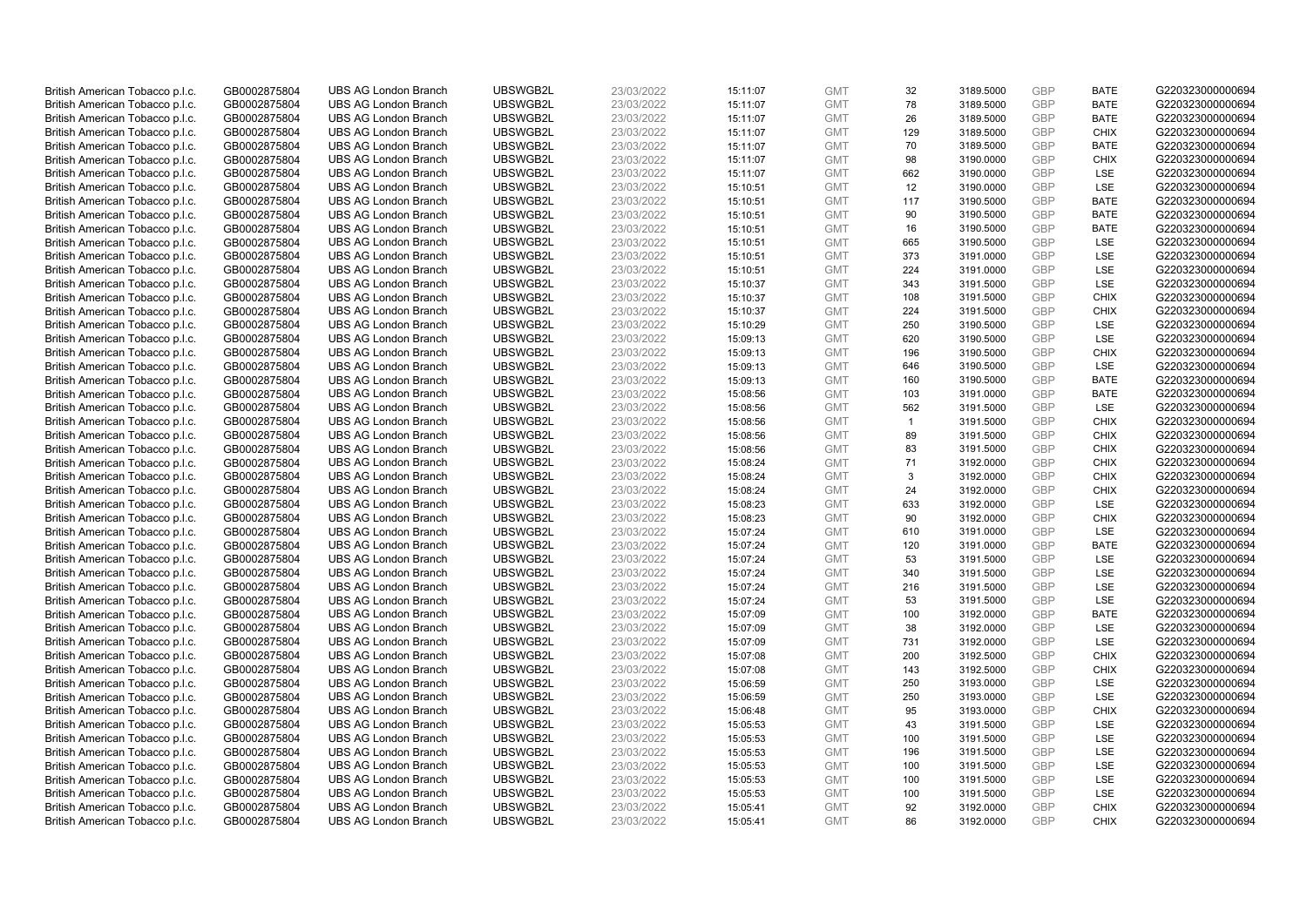| British American Tobacco p.l.c.                                    | GB0002875804                 | <b>UBS AG London Branch</b>                                | UBSWGB2L             | 23/03/2022               | 15:05:41             | <b>GMT</b>               | 120            | 3192.0000              | <b>GBP</b>               | <b>BATE</b>        | G220323000000694                     |
|--------------------------------------------------------------------|------------------------------|------------------------------------------------------------|----------------------|--------------------------|----------------------|--------------------------|----------------|------------------------|--------------------------|--------------------|--------------------------------------|
| British American Tobacco p.l.c.                                    | GB0002875804                 | <b>UBS AG London Branch</b>                                | UBSWGB2L             | 23/03/2022               | 15:05:20             | <b>GMT</b>               | 452            | 3192.5000              | <b>GBP</b>               | LSE                | G220323000000694                     |
| British American Tobacco p.l.c.                                    | GB0002875804                 | <b>UBS AG London Branch</b>                                | UBSWGB2L             | 23/03/2022               | 15:05:20             | <b>GMT</b>               | 218            | 3192.5000              | <b>GBP</b>               | LSE                | G220323000000694                     |
| British American Tobacco p.l.c.                                    | GB0002875804                 | <b>UBS AG London Branch</b>                                | UBSWGB2L             | 23/03/2022               | 15:05:20             | <b>GMT</b>               | 124            | 3192.5000              | <b>GBP</b>               | <b>BATE</b>        | G220323000000694                     |
| British American Tobacco p.l.c.                                    | GB0002875804                 | <b>UBS AG London Branch</b>                                | UBSWGB2L             | 23/03/2022               | 15:05:20             | <b>GMT</b>               | 123            | 3192.5000              | <b>GBP</b>               | <b>BATE</b>        | G220323000000694                     |
| British American Tobacco p.l.c.                                    | GB0002875804                 | <b>UBS AG London Branch</b>                                | UBSWGB2L             | 23/03/2022               | 15:05:20             | <b>GMT</b>               | 200            | 3193.0000              | <b>GBP</b>               | <b>CHIX</b>        | G220323000000694                     |
| British American Tobacco p.l.c.                                    | GB0002875804                 | <b>UBS AG London Branch</b>                                | UBSWGB2L             | 23/03/2022               | 15:05:17             | <b>GMT</b>               | 133            | 3193.0000              | <b>GBP</b>               | <b>BATE</b>        | G220323000000694                     |
| British American Tobacco p.l.c.                                    | GB0002875804                 | <b>UBS AG London Branch</b>                                | UBSWGB2L             | 23/03/2022               | 15:05:15             | <b>GMT</b>               | 847            | 3193.0000              | <b>GBP</b>               | LSE                | G220323000000694                     |
| British American Tobacco p.l.c.                                    | GB0002875804                 | <b>UBS AG London Branch</b>                                | UBSWGB2L             | 23/03/2022               | 15:05:06             | <b>GMT</b>               | 51             | 3193.5000              | <b>GBP</b>               | <b>CHIX</b>        | G220323000000694                     |
| British American Tobacco p.l.c.                                    | GB0002875804                 | <b>UBS AG London Branch</b>                                | UBSWGB2L             | 23/03/2022               | 15:05:06             | <b>GMT</b>               | 31             | 3193.5000              | <b>GBP</b>               | <b>CHIX</b>        | G220323000000694                     |
| British American Tobacco p.l.c.                                    | GB0002875804                 | <b>UBS AG London Branch</b>                                | UBSWGB2L             | 23/03/2022               | 15:05:05             | <b>GMT</b>               | 3              | 3193.5000              | <b>GBP</b>               | LSE                | G220323000000694                     |
| British American Tobacco p.l.c.                                    | GB0002875804                 | <b>UBS AG London Branch</b>                                | UBSWGB2L             | 23/03/2022               | 15:05:05             | <b>GMT</b>               | 948            | 3193.5000              | <b>GBP</b>               | LSE                | G220323000000694                     |
| British American Tobacco p.l.c.                                    | GB0002875804                 | <b>UBS AG London Branch</b>                                | UBSWGB2L             | 23/03/2022               | 15:05:01             | <b>GMT</b>               | 21             | 3193.5000              | <b>GBP</b>               | <b>CHIX</b>        | G220323000000694                     |
| British American Tobacco p.l.c.                                    | GB0002875804                 | <b>UBS AG London Branch</b>                                | UBSWGB2L             | 23/03/2022               | 15:05:01             | <b>GMT</b>               | 102            | 3193.5000              | <b>GBP</b>               | <b>CHIX</b>        | G220323000000694                     |
| British American Tobacco p.l.c.                                    | GB0002875804                 | <b>UBS AG London Branch</b>                                | UBSWGB2L             | 23/03/2022               | 15:04:55             | <b>GMT</b>               | 75             | 3193.5000              | <b>GBP</b>               | <b>CHIX</b>        | G220323000000694                     |
| British American Tobacco p.l.c.                                    | GB0002875804                 | <b>UBS AG London Branch</b>                                | UBSWGB2L             | 23/03/2022               | 15:03:42             | <b>GMT</b>               | $\overline{7}$ | 3193.5000              | <b>GBP</b>               | <b>BATE</b>        | G220323000000694                     |
| British American Tobacco p.l.c.                                    | GB0002875804                 | <b>UBS AG London Branch</b>                                | UBSWGB2L             | 23/03/2022               | 15:03:42             | <b>GMT</b>               | 54             | 3193.5000              | <b>GBP</b>               | <b>BATE</b>        | G220323000000694                     |
| British American Tobacco p.l.c.                                    | GB0002875804                 | <b>UBS AG London Branch</b>                                | UBSWGB2L             | 23/03/2022               | 15:03:42             | <b>GMT</b>               | 15             | 3193.5000              | <b>GBP</b>               | <b>BATE</b>        | G220323000000694                     |
| British American Tobacco p.l.c.                                    | GB0002875804                 | <b>UBS AG London Branch</b>                                | UBSWGB2L             | 23/03/2022               | 15:03:42             | <b>GMT</b>               | 122            | 3193.5000              | <b>GBP</b>               | <b>BATE</b>        | G220323000000694                     |
| British American Tobacco p.l.c.                                    | GB0002875804                 | <b>UBS AG London Branch</b>                                | UBSWGB2L             | 23/03/2022               | 15:03:42             | <b>GMT</b>               | 88             | 3193.5000              | <b>GBP</b>               | <b>CHIX</b>        | G220323000000694                     |
| British American Tobacco p.l.c.                                    | GB0002875804                 | <b>UBS AG London Branch</b>                                | UBSWGB2L             | 23/03/2022               | 15:03:39             | <b>GMT</b>               | 130            | 3194.5000              | <b>GBP</b>               | <b>CHIX</b>        | G220323000000694                     |
| British American Tobacco p.l.c.                                    | GB0002875804                 | <b>UBS AG London Branch</b>                                | UBSWGB2L             | 23/03/2022               | 15:03:39             | <b>GMT</b>               | 47             | 3194.5000              | <b>GBP</b>               | <b>CHIX</b>        | G220323000000694                     |
| British American Tobacco p.l.c.                                    | GB0002875804                 | <b>UBS AG London Branch</b>                                | UBSWGB2L             | 23/03/2022               | 15:03:39             | <b>GMT</b>               | 627            | 3195.5000              | <b>GBP</b>               | LSE                | G220323000000694                     |
| British American Tobacco p.l.c.                                    | GB0002875804                 | <b>UBS AG London Branch</b>                                | UBSWGB2L             | 23/03/2022               | 15:03:39             | <b>GMT</b>               | 94             | 3195.5000              | <b>GBP</b>               | <b>CHIX</b>        | G220323000000694                     |
| British American Tobacco p.l.c.                                    | GB0002875804                 | <b>UBS AG London Branch</b>                                | UBSWGB2L             | 23/03/2022               | 15:03:39             | <b>GMT</b>               | 112            | 3195.5000              | <b>GBP</b>               | <b>BATE</b>        | G220323000000694                     |
| British American Tobacco p.l.c.                                    | GB0002875804                 | <b>UBS AG London Branch</b>                                | UBSWGB2L             | 23/03/2022               | 15:03:39             | <b>GMT</b>               | 81             | 3195.5000              | <b>GBP</b>               | <b>CHIX</b>        | G220323000000694                     |
| British American Tobacco p.l.c.                                    | GB0002875804                 | <b>UBS AG London Branch</b>                                | UBSWGB2L             | 23/03/2022               | 15:03:39             | <b>GMT</b>               | 134            | 3195.5000              | <b>GBP</b>               | <b>BATE</b>        | G220323000000694                     |
| British American Tobacco p.l.c.                                    | GB0002875804                 | <b>UBS AG London Branch</b>                                | UBSWGB2L             | 23/03/2022               | 15:03:32             | <b>GMT</b>               | 609            | 3196.0000              | <b>GBP</b>               | LSE                | G220323000000694                     |
| British American Tobacco p.l.c.                                    | GB0002875804                 | <b>UBS AG London Branch</b>                                | UBSWGB2L             | 23/03/2022               | 15:03:32             | <b>GMT</b>               | 46             | 3196.0000              | <b>GBP</b>               | LSE                | G220323000000694                     |
| British American Tobacco p.l.c.                                    | GB0002875804                 | <b>UBS AG London Branch</b>                                | UBSWGB2L             | 23/03/2022               | 15:03:32             | <b>GMT</b>               | 300            | 3196.0000              | <b>GBP</b>               | LSE                | G220323000000694                     |
| British American Tobacco p.l.c.                                    | GB0002875804                 | <b>UBS AG London Branch</b>                                | UBSWGB2L             | 23/03/2022               | 15:03:10             | <b>GMT</b>               | 207            | 3196.0000              | <b>GBP</b>               | LSE                | G220323000000694                     |
| British American Tobacco p.l.c.                                    | GB0002875804                 | <b>UBS AG London Branch</b>                                | UBSWGB2L             | 23/03/2022               | 15:03:06             | <b>GMT</b>               | 179            | 3196.5000              | <b>GBP</b>               | LSE                | G220323000000694                     |
| British American Tobacco p.l.c.                                    | GB0002875804                 | <b>UBS AG London Branch</b>                                | UBSWGB2L             | 23/03/2022               | 15:03:06             | <b>GMT</b>               | 250            | 3196.5000              | <b>GBP</b>               | LSE                | G220323000000694                     |
| British American Tobacco p.l.c.                                    | GB0002875804                 | <b>UBS AG London Branch</b>                                | UBSWGB2L             | 23/03/2022               | 15:03:06             | <b>GMT</b>               | 173            | 3196.5000              | <b>GBP</b>               | LSE                | G220323000000694                     |
| British American Tobacco p.l.c.                                    | GB0002875804                 | <b>UBS AG London Branch</b>                                | UBSWGB2L             | 23/03/2022               | 15:02:51             | <b>GMT</b>               | 89             | 3196.0000              | <b>GBP</b>               | <b>CHIX</b>        | G220323000000694                     |
| British American Tobacco p.l.c.                                    | GB0002875804                 | <b>UBS AG London Branch</b>                                | UBSWGB2L             | 23/03/2022               | 15:02:51             | <b>GMT</b>               | $\mathbf{1}$   | 3196.0000              | <b>GBP</b>               | <b>CHIX</b>        | G220323000000694                     |
| British American Tobacco p.l.c.                                    | GB0002875804                 | <b>UBS AG London Branch</b>                                | UBSWGB2L             | 23/03/2022               | 15:02:49             | <b>GMT</b>               | 214            | 3196.0000              | <b>GBP</b>               | <b>CHIX</b>        | G220323000000694                     |
| British American Tobacco p.l.c.                                    | GB0002875804                 | <b>UBS AG London Branch</b>                                | UBSWGB2L             | 23/03/2022               | 15:02:49             | <b>GMT</b>               | 83             | 3196.0000              | <b>GBP</b>               | <b>CHIX</b>        | G220323000000694                     |
| British American Tobacco p.l.c.                                    | GB0002875804                 | <b>UBS AG London Branch</b>                                | UBSWGB2L             | 23/03/2022               | 15:02:49             | <b>GMT</b>               | $\overline{2}$ | 3196.0000              | <b>GBP</b>               | <b>CHIX</b>        | G220323000000694                     |
| British American Tobacco p.l.c.                                    | GB0002875804                 | <b>UBS AG London Branch</b>                                | UBSWGB2L             | 23/03/2022               | 15:02:01             | <b>GMT</b>               | 83             | 3196.0000              | <b>GBP</b>               | <b>BATE</b>        | G220323000000694                     |
| British American Tobacco p.l.c.                                    | GB0002875804                 | <b>UBS AG London Branch</b>                                | UBSWGB2L             | 23/03/2022               | 15:02:01             | <b>GMT</b>               | 29             | 3196.0000              | <b>GBP</b>               | <b>BATE</b>        | G220323000000694                     |
| British American Tobacco p.l.c.                                    | GB0002875804                 | <b>UBS AG London Branch</b>                                | UBSWGB2L             | 23/03/2022               | 15:02:01             | <b>GMT</b>               | 122            | 3195.5000              | <b>GBP</b>               | <b>BATE</b>        | G220323000000694                     |
| British American Tobacco p.l.c.                                    | GB0002875804                 | <b>UBS AG London Branch</b>                                | UBSWGB2L             | 23/03/2022               | 15:02:01             | <b>GMT</b>               | 40             | 3195.5000              | <b>GBP</b>               | <b>CHIX</b>        | G220323000000694                     |
| British American Tobacco p.l.c.                                    | GB0002875804                 | <b>UBS AG London Branch</b>                                | UBSWGB2L             | 23/03/2022               | 15:02:01             | <b>GMT</b>               | 86             | 3195.5000              | <b>GBP</b>               | <b>CHIX</b>        | G220323000000694                     |
| British American Tobacco p.l.c.                                    | GB0002875804                 | <b>UBS AG London Branch</b>                                | UBSWGB2L             | 23/03/2022               | 15:01:33             | <b>GMT</b>               | 70             | 3196.0000              | <b>GBP</b>               | <b>CHIX</b>        | G220323000000694                     |
| British American Tobacco p.l.c.                                    | GB0002875804                 | <b>UBS AG London Branch</b>                                | UBSWGB2L             | 23/03/2022               | 15:01:33             | <b>GMT</b>               | 28             | 3196.0000              | <b>GBP</b>               | <b>CHIX</b>        | G220323000000694                     |
| British American Tobacco p.l.c.                                    | GB0002875804                 | <b>UBS AG London Branch</b>                                | UBSWGB2L             | 23/03/2022               | 15:01:22             | <b>GMT</b>               | 567            | 3196.5000              | <b>GBP</b>               | LSE                | G220323000000694                     |
| British American Tobacco p.l.c.                                    | GB0002875804                 | <b>UBS AG London Branch</b>                                | UBSWGB2L             | 23/03/2022               | 15:01:21             | <b>GMT</b>               | 96             | 3197.0000              | <b>GBP</b>               | <b>CHIX</b>        | G220323000000694                     |
| British American Tobacco p.l.c.                                    | GB0002875804                 | <b>UBS AG London Branch</b>                                | UBSWGB2L             | 23/03/2022               | 15:00:49             | <b>GMT</b>               | 21             | 3196.5000              | <b>GBP</b>               | <b>CHIX</b>        | G220323000000694                     |
| British American Tobacco p.l.c.                                    | GB0002875804                 | <b>UBS AG London Branch</b>                                | UBSWGB2L             | 23/03/2022               | 15:00:49             | <b>GMT</b>               | 75             | 3196.5000              | <b>GBP</b>               | <b>CHIX</b>        | G220323000000694                     |
| British American Tobacco p.l.c.                                    | GB0002875804                 | <b>UBS AG London Branch</b>                                | UBSWGB2L<br>UBSWGB2L | 23/03/2022               | 15:00:48             | <b>GMT</b>               | 676<br>86      | 3197.0000              | <b>GBP</b>               | LSE<br><b>CHIX</b> | G220323000000694<br>G220323000000694 |
| British American Tobacco p.l.c.                                    | GB0002875804<br>GB0002875804 | <b>UBS AG London Branch</b><br><b>UBS AG London Branch</b> | UBSWGB2L             | 23/03/2022<br>23/03/2022 | 15:00:34             | <b>GMT</b><br><b>GMT</b> | 84             | 3197.5000              | <b>GBP</b><br><b>GBP</b> | <b>CHIX</b>        | G220323000000694                     |
| British American Tobacco p.l.c.<br>British American Tobacco p.l.c. | GB0002875804                 | <b>UBS AG London Branch</b>                                | UBSWGB2L             | 23/03/2022               | 15:00:32<br>15:00:32 | <b>GMT</b>               | 596            | 3198.5000<br>3198.5000 | GBP                      | <b>LSE</b>         | G220323000000694                     |
|                                                                    |                              |                                                            |                      |                          |                      |                          |                |                        |                          |                    |                                      |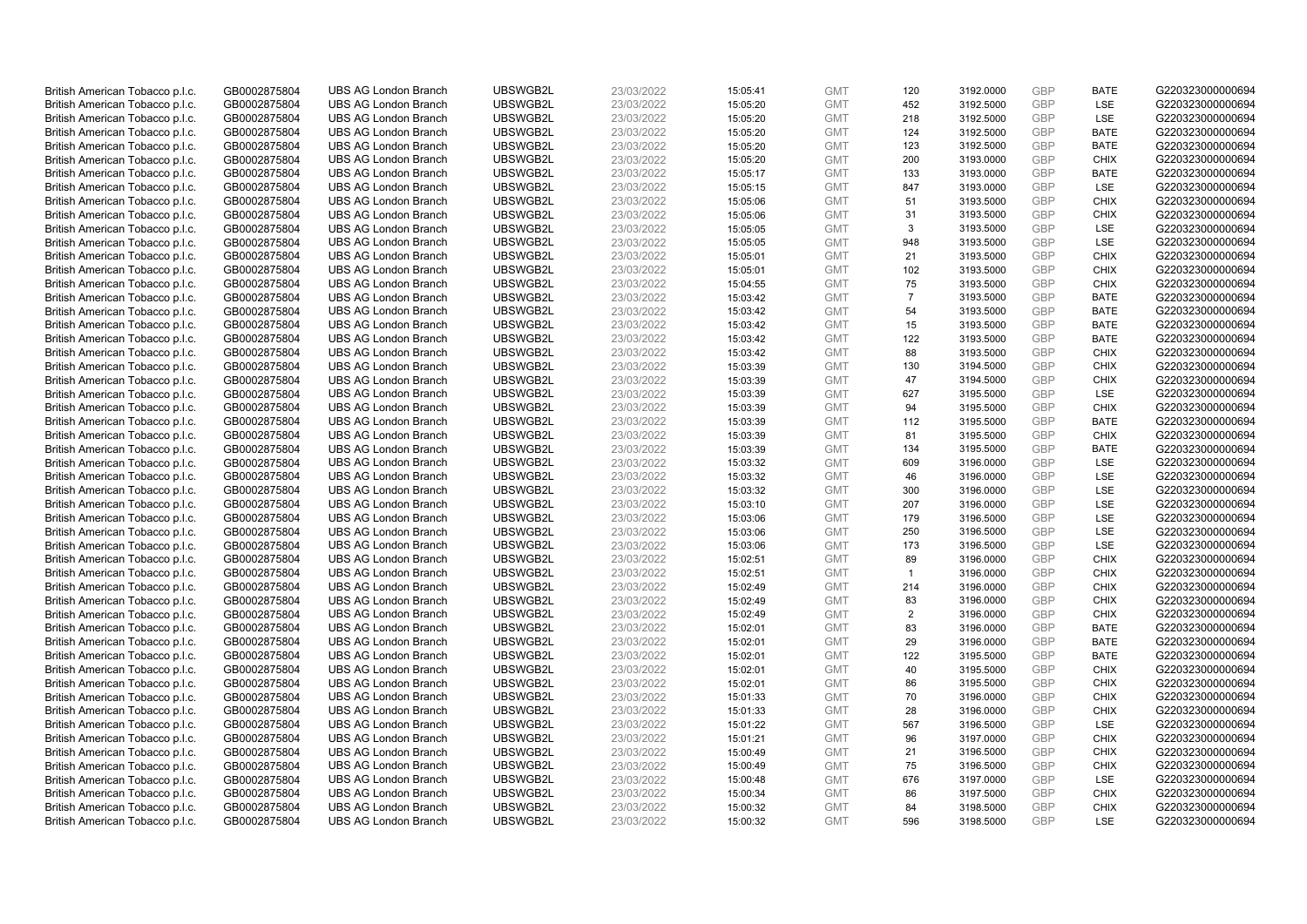| British American Tobacco p.l.c. | GB0002875804 | <b>UBS AG London Branch</b> | UBSWGB2L | 23/03/2022 | 15:00:32 | <b>GMT</b> | 123          | 3198.5000 | <b>GBP</b> | <b>BATE</b> | G220323000000694 |
|---------------------------------|--------------|-----------------------------|----------|------------|----------|------------|--------------|-----------|------------|-------------|------------------|
| British American Tobacco p.l.c. | GB0002875804 | <b>UBS AG London Branch</b> | UBSWGB2L | 23/03/2022 | 15:00:32 | <b>GMT</b> | 101          | 3199.0000 | <b>GBP</b> | <b>BATE</b> | G220323000000694 |
| British American Tobacco p.l.c. | GB0002875804 | <b>UBS AG London Branch</b> | UBSWGB2L | 23/03/2022 | 15:00:32 | <b>GMT</b> | 98           | 3199.0000 | <b>GBP</b> | <b>CHIX</b> | G220323000000694 |
| British American Tobacco p.l.c. | GB0002875804 | <b>UBS AG London Branch</b> | UBSWGB2L | 23/03/2022 | 15:00:32 | <b>GMT</b> | 269          | 3199.0000 | <b>GBP</b> | LSE         | G220323000000694 |
| British American Tobacco p.l.c. | GB0002875804 | <b>UBS AG London Branch</b> | UBSWGB2L | 23/03/2022 | 15:00:32 | <b>GMT</b> | 366          | 3199.0000 | <b>GBP</b> | LSE         | G220323000000694 |
| British American Tobacco p.l.c. | GB0002875804 | <b>UBS AG London Branch</b> | UBSWGB2L | 23/03/2022 | 15:00:15 | <b>GMT</b> | 113          | 3198.5000 | <b>GBP</b> | <b>CHIX</b> | G220323000000694 |
| British American Tobacco p.l.c. | GB0002875804 | <b>UBS AG London Branch</b> | UBSWGB2L | 23/03/2022 | 15:00:04 | <b>GMT</b> | 84           | 3199.0000 | <b>GBP</b> | <b>CHIX</b> | G220323000000694 |
| British American Tobacco p.l.c. | GB0002875804 | <b>UBS AG London Branch</b> | UBSWGB2L | 23/03/2022 | 15:00:04 | <b>GMT</b> | 683          | 3199.0000 | <b>GBP</b> | LSE         | G220323000000694 |
| British American Tobacco p.l.c. | GB0002875804 | <b>UBS AG London Branch</b> | UBSWGB2L | 23/03/2022 | 14:59:47 | <b>GMT</b> | 653          | 3198.5000 | GBP        | LSE         | G220323000000694 |
| British American Tobacco p.l.c. | GB0002875804 | <b>UBS AG London Branch</b> | UBSWGB2L | 23/03/2022 | 14:59:00 | <b>GMT</b> | 450          | 3198.0000 | <b>GBP</b> | LSE         | G220323000000694 |
| British American Tobacco p.l.c. | GB0002875804 | <b>UBS AG London Branch</b> | UBSWGB2L | 23/03/2022 | 14:59:00 | <b>GMT</b> | 111          | 3198.0000 | <b>GBP</b> | <b>BATE</b> | G220323000000694 |
| British American Tobacco p.l.c. | GB0002875804 | <b>UBS AG London Branch</b> | UBSWGB2L | 23/03/2022 | 14:59:00 | <b>GMT</b> | 100          | 3198.0000 | <b>GBP</b> | LSE         | G220323000000694 |
| British American Tobacco p.l.c. | GB0002875804 | <b>UBS AG London Branch</b> | UBSWGB2L | 23/03/2022 | 14:59:00 | <b>GMT</b> | 58           | 3198.0000 | <b>GBP</b> | LSE         | G220323000000694 |
| British American Tobacco p.l.c. | GB0002875804 | <b>UBS AG London Branch</b> | UBSWGB2L | 23/03/2022 | 14:58:57 | <b>GMT</b> | 121          | 3198.5000 | <b>GBP</b> | <b>CHIX</b> | G220323000000694 |
| British American Tobacco p.l.c. | GB0002875804 | <b>UBS AG London Branch</b> | UBSWGB2L | 23/03/2022 | 14:58:57 | <b>GMT</b> | 672          | 3198.5000 | GBP        | <b>LSE</b>  | G220323000000694 |
| British American Tobacco p.l.c. | GB0002875804 | <b>UBS AG London Branch</b> | UBSWGB2L | 23/03/2022 | 14:58:57 | <b>GMT</b> | 90           | 3198.5000 | <b>GBP</b> | <b>CHIX</b> | G220323000000694 |
| British American Tobacco p.l.c. | GB0002875804 | <b>UBS AG London Branch</b> | UBSWGB2L | 23/03/2022 | 14:58:57 | <b>GMT</b> | 134          | 3198.5000 | GBP        | <b>BATE</b> | G220323000000694 |
| British American Tobacco p.l.c. | GB0002875804 | <b>UBS AG London Branch</b> | UBSWGB2L | 23/03/2022 | 14:58:54 | <b>GMT</b> | 109          | 3199.0000 | <b>GBP</b> | <b>CHIX</b> | G220323000000694 |
| British American Tobacco p.l.c. | GB0002875804 | <b>UBS AG London Branch</b> | UBSWGB2L | 23/03/2022 | 14:58:54 | <b>GMT</b> | 10           | 3199.0000 | <b>GBP</b> | <b>BATE</b> | G220323000000694 |
| British American Tobacco p.l.c. | GB0002875804 | <b>UBS AG London Branch</b> | UBSWGB2L | 23/03/2022 | 14:58:54 | <b>GMT</b> | 137          | 3199.0000 | <b>GBP</b> | <b>BATE</b> | G220323000000694 |
| British American Tobacco p.l.c. | GB0002875804 | <b>UBS AG London Branch</b> | UBSWGB2L | 23/03/2022 | 14:58:54 | <b>GMT</b> | 57           | 3199.0000 | <b>GBP</b> | <b>BATE</b> | G220323000000694 |
| British American Tobacco p.l.c. | GB0002875804 | <b>UBS AG London Branch</b> | UBSWGB2L | 23/03/2022 | 14:58:54 | <b>GMT</b> | 43           | 3199.0000 | <b>GBP</b> | <b>BATE</b> | G220323000000694 |
| British American Tobacco p.l.c. | GB0002875804 | <b>UBS AG London Branch</b> | UBSWGB2L | 23/03/2022 | 14:58:54 | <b>GMT</b> | 133          | 3199.0000 | <b>GBP</b> | <b>CHIX</b> | G220323000000694 |
| British American Tobacco p.l.c. | GB0002875804 | <b>UBS AG London Branch</b> | UBSWGB2L | 23/03/2022 | 14:58:54 | <b>GMT</b> | 207          | 3199.0000 | <b>GBP</b> | <b>LSE</b>  | G220323000000694 |
| British American Tobacco p.l.c. | GB0002875804 | <b>UBS AG London Branch</b> | UBSWGB2L | 23/03/2022 | 14:58:54 | <b>GMT</b> | 32           | 3199.0000 | <b>GBP</b> | <b>CHIX</b> | G220323000000694 |
| British American Tobacco p.l.c. | GB0002875804 | <b>UBS AG London Branch</b> | UBSWGB2L | 23/03/2022 | 14:58:54 | <b>GMT</b> | 345          | 3199.0000 | <b>GBP</b> | LSE         | G220323000000694 |
| British American Tobacco p.l.c. | GB0002875804 | <b>UBS AG London Branch</b> | UBSWGB2L | 23/03/2022 | 14:58:54 | <b>GMT</b> | 154          | 3199.0000 | <b>GBP</b> | LSE         | G220323000000694 |
| British American Tobacco p.l.c. | GB0002875804 | <b>UBS AG London Branch</b> | UBSWGB2L | 23/03/2022 | 14:58:54 | <b>GMT</b> | 50           | 3199.0000 | GBP        | <b>CHIX</b> | G220323000000694 |
| British American Tobacco p.l.c. | GB0002875804 | <b>UBS AG London Branch</b> | UBSWGB2L | 23/03/2022 | 14:58:10 | <b>GMT</b> | 105          | 3198.5000 | <b>GBP</b> | <b>BATE</b> | G220323000000694 |
| British American Tobacco p.l.c. | GB0002875804 | <b>UBS AG London Branch</b> | UBSWGB2L | 23/03/2022 | 14:58:10 | <b>GMT</b> | 13           | 3198.5000 | GBP        | <b>BATE</b> | G220323000000694 |
| British American Tobacco p.l.c. | GB0002875804 | <b>UBS AG London Branch</b> | UBSWGB2L | 23/03/2022 | 14:58:05 | <b>GMT</b> | 603          | 3198.5000 | <b>GBP</b> | LSE         | G220323000000694 |
| British American Tobacco p.l.c. | GB0002875804 | <b>UBS AG London Branch</b> | UBSWGB2L | 23/03/2022 | 14:57:27 | <b>GMT</b> | 249          | 3198.0000 | GBP        | <b>CHIX</b> | G220323000000694 |
| British American Tobacco p.l.c. | GB0002875804 | <b>UBS AG London Branch</b> | UBSWGB2L | 23/03/2022 | 14:57:27 | <b>GMT</b> | $\mathbf{1}$ | 3198.0000 | <b>GBP</b> | <b>CHIX</b> | G220323000000694 |
| British American Tobacco p.l.c. | GB0002875804 | <b>UBS AG London Branch</b> | UBSWGB2L | 23/03/2022 | 14:57:20 | <b>GMT</b> | 126          | 3198.0000 | <b>GBP</b> | <b>CHIX</b> | G220323000000694 |
| British American Tobacco p.l.c. | GB0002875804 | <b>UBS AG London Branch</b> | UBSWGB2L | 23/03/2022 | 14:57:19 | <b>GMT</b> | 77           | 3198.0000 | GBP        | LSE         | G220323000000694 |
| British American Tobacco p.l.c. | GB0002875804 | <b>UBS AG London Branch</b> | UBSWGB2L | 23/03/2022 | 14:57:19 | <b>GMT</b> | 100          | 3198.0000 | <b>GBP</b> | LSE         | G220323000000694 |
| British American Tobacco p.l.c. | GB0002875804 | <b>UBS AG London Branch</b> | UBSWGB2L | 23/03/2022 | 14:57:19 | <b>GMT</b> | 100          | 3198.0000 | GBP        | <b>LSE</b>  | G220323000000694 |
| British American Tobacco p.l.c. | GB0002875804 | <b>UBS AG London Branch</b> | UBSWGB2L | 23/03/2022 | 14:57:19 | <b>GMT</b> | 100          | 3198.0000 | <b>GBP</b> | LSE         | G220323000000694 |
| British American Tobacco p.l.c. | GB0002875804 | <b>UBS AG London Branch</b> | UBSWGB2L | 23/03/2022 | 14:57:19 | <b>GMT</b> | 100          | 3198.0000 | GBP        | LSE         | G220323000000694 |
| British American Tobacco p.l.c. | GB0002875804 | <b>UBS AG London Branch</b> | UBSWGB2L | 23/03/2022 | 14:57:19 | <b>GMT</b> | 100          | 3198.0000 | <b>GBP</b> | LSE         | G220323000000694 |
| British American Tobacco p.l.c. | GB0002875804 | <b>UBS AG London Branch</b> | UBSWGB2L | 23/03/2022 | 14:57:11 | <b>GMT</b> | 100          | 3198.0000 | GBP        | LSE         | G220323000000694 |
| British American Tobacco p.l.c. | GB0002875804 | <b>UBS AG London Branch</b> | UBSWGB2L | 23/03/2022 | 14:56:41 | <b>GMT</b> | 82           | 3198.0000 | <b>GBP</b> | <b>CHIX</b> | G220323000000694 |
| British American Tobacco p.l.c. | GB0002875804 | <b>UBS AG London Branch</b> | UBSWGB2L | 23/03/2022 | 14:56:40 | <b>GMT</b> | 668          | 3198.0000 | GBP        | LSE         | G220323000000694 |
| British American Tobacco p.l.c. | GB0002875804 | <b>UBS AG London Branch</b> | UBSWGB2L | 23/03/2022 | 14:56:33 | <b>GMT</b> | 511          | 3198.0000 | <b>GBP</b> | LSE         | G220323000000694 |
| British American Tobacco p.l.c. | GB0002875804 | <b>UBS AG London Branch</b> | UBSWGB2L | 23/03/2022 | 14:56:33 | <b>GMT</b> | 51           | 3198.0000 | <b>GBP</b> | LSE         | G220323000000694 |
| British American Tobacco p.l.c. | GB0002875804 | <b>UBS AG London Branch</b> | UBSWGB2L | 23/03/2022 | 14:56:05 | <b>GMT</b> | 484          | 3198.5000 | <b>GBP</b> | LSE         | G220323000000694 |
| British American Tobacco p.l.c. | GB0002875804 | <b>UBS AG London Branch</b> | UBSWGB2L | 23/03/2022 | 14:56:05 | <b>GMT</b> | 100          | 3198.5000 | <b>GBP</b> | LSE         | G220323000000694 |
| British American Tobacco p.l.c. | GB0002875804 | <b>UBS AG London Branch</b> | UBSWGB2L | 23/03/2022 | 14:56:05 | <b>GMT</b> | 121          | 3198.5000 | <b>GBP</b> | <b>CHIX</b> | G220323000000694 |
| British American Tobacco p.l.c. | GB0002875804 | <b>UBS AG London Branch</b> | UBSWGB2L | 23/03/2022 | 14:56:00 | <b>GMT</b> | 13           | 3199.5000 | <b>GBP</b> | <b>BATE</b> | G220323000000694 |
| British American Tobacco p.l.c. | GB0002875804 | <b>UBS AG London Branch</b> | UBSWGB2L | 23/03/2022 | 14:56:00 | <b>GMT</b> | 117          | 3199.5000 | <b>GBP</b> | <b>BATE</b> | G220323000000694 |
| British American Tobacco p.l.c. | GB0002875804 | <b>UBS AG London Branch</b> | UBSWGB2L | 23/03/2022 | 14:55:42 | <b>GMT</b> | 107          | 3199.5000 | <b>GBP</b> | <b>BATE</b> | G220323000000694 |
| British American Tobacco p.l.c. | GB0002875804 | <b>UBS AG London Branch</b> | UBSWGB2L | 23/03/2022 | 14:55:42 | <b>GMT</b> | 135          | 3199.5000 | <b>GBP</b> | <b>BATE</b> | G220323000000694 |
| British American Tobacco p.l.c. | GB0002875804 | <b>UBS AG London Branch</b> | UBSWGB2L | 23/03/2022 | 14:55:42 | <b>GMT</b> | 69           | 3199.5000 | <b>GBP</b> | <b>CHIX</b> | G220323000000694 |
| British American Tobacco p.l.c. | GB0002875804 | <b>UBS AG London Branch</b> | UBSWGB2L | 23/03/2022 | 14:55:42 | <b>GMT</b> | 52           | 3199.5000 | GBP        | CHIX        | G220323000000694 |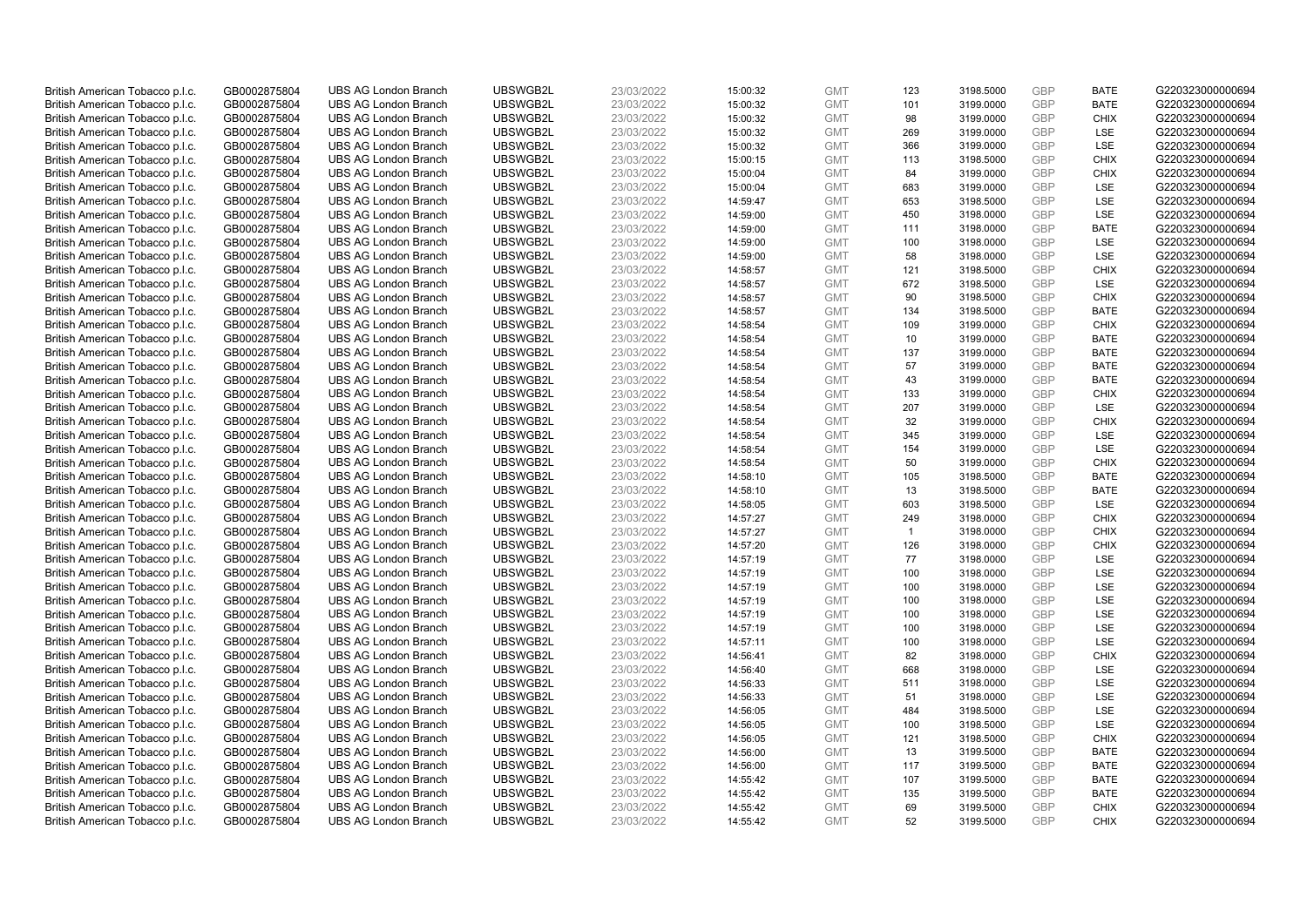| British American Tobacco p.l.c.                                    | GB0002875804                 | <b>UBS AG London Branch</b>                                | UBSWGB2L             | 23/03/2022               | 14:55:42             | <b>GMT</b>               | 93             | 3200.0000              | <b>GBP</b>               | <b>CHIX</b>                | G220323000000694                     |
|--------------------------------------------------------------------|------------------------------|------------------------------------------------------------|----------------------|--------------------------|----------------------|--------------------------|----------------|------------------------|--------------------------|----------------------------|--------------------------------------|
| British American Tobacco p.l.c.                                    | GB0002875804                 | <b>UBS AG London Branch</b>                                | UBSWGB2L             | 23/03/2022               | 14:55:42             | <b>GMT</b>               | 85             | 3200.0000              | <b>GBP</b>               | <b>CHIX</b>                | G220323000000694                     |
| British American Tobacco p.l.c.                                    | GB0002875804                 | <b>UBS AG London Branch</b>                                | UBSWGB2L             | 23/03/2022               | 14:55:30             | <b>GMT</b>               | 78             | 3200.5000              | <b>GBP</b>               | <b>CHIX</b>                | G220323000000694                     |
| British American Tobacco p.l.c.                                    | GB0002875804                 | <b>UBS AG London Branch</b>                                | UBSWGB2L             | 23/03/2022               | 14:55:30             | <b>GMT</b>               | 11             | 3200.5000              | <b>GBP</b>               | <b>CHIX</b>                | G220323000000694                     |
| British American Tobacco p.l.c.                                    | GB0002875804                 | <b>UBS AG London Branch</b>                                | UBSWGB2L             | 23/03/2022               | 14:55:30             | <b>GMT</b>               | 51             | 3200.5000              | <b>GBP</b>               | LSE                        | G220323000000694                     |
| British American Tobacco p.l.c.                                    | GB0002875804                 | <b>UBS AG London Branch</b>                                | UBSWGB2L             | 23/03/2022               | 14:55:30             | <b>GMT</b>               | 100            | 3200.5000              | <b>GBP</b>               | LSE                        | G220323000000694                     |
| British American Tobacco p.l.c.                                    | GB0002875804                 | <b>UBS AG London Branch</b>                                | UBSWGB2L             | 23/03/2022               | 14:55:30             | <b>GMT</b>               | 200            | 3200.5000              | <b>GBP</b>               | LSE                        | G220323000000694                     |
| British American Tobacco p.l.c.                                    | GB0002875804                 | <b>UBS AG London Branch</b>                                | UBSWGB2L             | 23/03/2022               | 14:55:30             | <b>GMT</b>               | 100            | 3200.5000              | <b>GBP</b>               | LSE                        | G220323000000694                     |
| British American Tobacco p.l.c.                                    | GB0002875804                 | <b>UBS AG London Branch</b>                                | UBSWGB2L             | 23/03/2022               | 14:55:30             | <b>GMT</b>               | 200            | 3200.5000              | <b>GBP</b>               | LSE                        | G220323000000694                     |
| British American Tobacco p.l.c.                                    | GB0002875804                 | <b>UBS AG London Branch</b>                                | UBSWGB2L             | 23/03/2022               | 14:55:22             | <b>GMT</b>               | 64             | 3200.5000              | <b>GBP</b>               | LSE                        | G220323000000694                     |
| British American Tobacco p.l.c.                                    | GB0002875804                 | <b>UBS AG London Branch</b>                                | UBSWGB2L             | 23/03/2022               | 14:55:22             | <b>GMT</b>               | 251            | 3200.5000              | <b>GBP</b>               | LSE                        | G220323000000694                     |
| British American Tobacco p.l.c.                                    | GB0002875804                 | <b>UBS AG London Branch</b>                                | UBSWGB2L             | 23/03/2022               | 14:55:22             | <b>GMT</b>               | 250            | 3200.5000              | <b>GBP</b>               | LSE                        | G220323000000694                     |
| British American Tobacco p.l.c.                                    | GB0002875804                 | <b>UBS AG London Branch</b>                                | UBSWGB2L             | 23/03/2022               | 14:55:22             | <b>GMT</b>               | 670            | 3200.5000              | <b>GBP</b>               | LSE                        | G220323000000694                     |
| British American Tobacco p.l.c.                                    | GB0002875804                 | <b>UBS AG London Branch</b>                                | UBSWGB2L             | 23/03/2022               | 14:55:01             | <b>GMT</b>               | 114            | 3200.5000              | <b>GBP</b>               | <b>BATE</b>                | G220323000000694                     |
| British American Tobacco p.l.c.                                    | GB0002875804                 | <b>UBS AG London Branch</b>                                | UBSWGB2L             | 23/03/2022               | 14:55:01             | <b>GMT</b>               | 86             | 3200.5000              | <b>GBP</b>               | <b>CHIX</b>                | G220323000000694                     |
| British American Tobacco p.l.c.                                    | GB0002875804                 | <b>UBS AG London Branch</b>                                | UBSWGB2L             | 23/03/2022               | 14:55:01             | <b>GMT</b>               | 639            | 3200.5000              | <b>GBP</b><br><b>GBP</b> | LSE                        | G220323000000694                     |
| British American Tobacco p.l.c.                                    | GB0002875804                 | <b>UBS AG London Branch</b>                                | UBSWGB2L             | 23/03/2022               | 14:55:00             | <b>GMT</b>               | 84             | 3201.0000              |                          | <b>CHIX</b>                | G220323000000694                     |
| British American Tobacco p.l.c.                                    | GB0002875804                 | <b>UBS AG London Branch</b>                                | UBSWGB2L             | 23/03/2022               | 14:55:00             | <b>GMT</b>               | $\overline{2}$ | 3201.0000              | <b>GBP</b>               | <b>CHIX</b>                | G220323000000694                     |
| British American Tobacco p.l.c.                                    | GB0002875804                 | <b>UBS AG London Branch</b>                                | UBSWGB2L             | 23/03/2022               | 14:54:50             | <b>GMT</b>               | 112            | 3201.0000              | <b>GBP</b><br><b>GBP</b> | <b>CHIX</b>                | G220323000000694                     |
| British American Tobacco p.l.c.                                    | GB0002875804                 | <b>UBS AG London Branch</b>                                | UBSWGB2L             | 23/03/2022               | 14:54:29             | <b>GMT</b>               | 594            | 3200.0000              |                          | LSE                        | G220323000000694                     |
| British American Tobacco p.l.c.                                    | GB0002875804                 | <b>UBS AG London Branch</b>                                | UBSWGB2L<br>UBSWGB2L | 23/03/2022               | 14:53:31<br>14:53:26 | <b>GMT</b>               | 81<br>24       | 3199.0000              | <b>GBP</b><br><b>GBP</b> | <b>BATE</b><br><b>BATE</b> | G220323000000694                     |
| British American Tobacco p.l.c.                                    | GB0002875804                 | <b>UBS AG London Branch</b>                                |                      | 23/03/2022               |                      | <b>GMT</b>               |                | 3199.0000              |                          |                            | G220323000000694                     |
| British American Tobacco p.l.c.<br>British American Tobacco p.l.c. | GB0002875804<br>GB0002875804 | <b>UBS AG London Branch</b><br><b>UBS AG London Branch</b> | UBSWGB2L<br>UBSWGB2L | 23/03/2022<br>23/03/2022 | 14:53:26             | <b>GMT</b><br><b>GMT</b> | 98<br>250      | 3200.0000              | <b>GBP</b><br><b>GBP</b> | <b>CHIX</b><br><b>LSE</b>  | G220323000000694<br>G220323000000694 |
|                                                                    | GB0002875804                 | <b>UBS AG London Branch</b>                                | UBSWGB2L             | 23/03/2022               | 14:53:26             | <b>GMT</b>               | 394            | 3200.0000<br>3200.0000 | <b>GBP</b>               | LSE                        | G220323000000694                     |
| British American Tobacco p.l.c.<br>British American Tobacco p.l.c. | GB0002875804                 | <b>UBS AG London Branch</b>                                | UBSWGB2L             | 23/03/2022               | 14:53:26<br>14:53:26 | <b>GMT</b>               | 119            | 3200.0000              | <b>GBP</b>               | <b>BATE</b>                | G220323000000694                     |
| British American Tobacco p.l.c.                                    | GB0002875804                 | <b>UBS AG London Branch</b>                                | UBSWGB2L             | 23/03/2022               | 14:53:26             | <b>GMT</b>               | 83             | 3200.0000              | <b>GBP</b>               | <b>CHIX</b>                | G220323000000694                     |
| British American Tobacco p.l.c.                                    | GB0002875804                 | <b>UBS AG London Branch</b>                                | UBSWGB2L             | 23/03/2022               | 14:53:26             | <b>GMT</b>               | 8              | 3200.0000              | <b>GBP</b>               | <b>BATE</b>                | G220323000000694                     |
| British American Tobacco p.l.c.                                    | GB0002875804                 | <b>UBS AG London Branch</b>                                | UBSWGB2L             | 23/03/2022               | 14:53:26             | <b>GMT</b>               | 24             | 3200.0000              | <b>GBP</b>               | <b>BATE</b>                | G220323000000694                     |
| British American Tobacco p.l.c.                                    | GB0002875804                 | <b>UBS AG London Branch</b>                                | UBSWGB2L             | 23/03/2022               | 14:53:26             | <b>GMT</b>               | 20             | 3200.0000              | <b>GBP</b>               | <b>BATE</b>                | G220323000000694                     |
| British American Tobacco p.l.c.                                    | GB0002875804                 | <b>UBS AG London Branch</b>                                | UBSWGB2L             | 23/03/2022               | 14:53:26             | <b>GMT</b>               | 72             | 3200.0000              | <b>GBP</b>               | <b>BATE</b>                | G220323000000694                     |
| British American Tobacco p.l.c.                                    | GB0002875804                 | <b>UBS AG London Branch</b>                                | UBSWGB2L             | 23/03/2022               | 14:53:26             | <b>GMT</b>               | 627            | 3200.5000              | <b>GBP</b>               | LSE                        | G220323000000694                     |
| British American Tobacco p.l.c.                                    | GB0002875804                 | <b>UBS AG London Branch</b>                                | UBSWGB2L             | 23/03/2022               | 14:53:00             | <b>GMT</b>               | 160            | 3200.0000              | <b>GBP</b>               | <b>CHIX</b>                | G220323000000694                     |
| British American Tobacco p.l.c.                                    | GB0002875804                 | <b>UBS AG London Branch</b>                                | UBSWGB2L             | 23/03/2022               | 14:53:00             | <b>GMT</b>               | 110            | 3200.0000              | <b>GBP</b>               | <b>CHIX</b>                | G220323000000694                     |
| British American Tobacco p.l.c.                                    | GB0002875804                 | <b>UBS AG London Branch</b>                                | UBSWGB2L             | 23/03/2022               | 14:53:00             | <b>GMT</b>               | 293            | 3200.0000              | <b>GBP</b>               | LSE                        | G220323000000694                     |
| British American Tobacco p.l.c.                                    | GB0002875804                 | <b>UBS AG London Branch</b>                                | UBSWGB2L             | 23/03/2022               | 14:53:00             | <b>GMT</b>               | 22             | 3200.0000              | <b>GBP</b>               | LSE                        | G220323000000694                     |
| British American Tobacco p.l.c.                                    | GB0002875804                 | <b>UBS AG London Branch</b>                                | UBSWGB2L             | 23/03/2022               | 14:52:59             | <b>GMT</b>               | 310            | 3200.0000              | <b>GBP</b>               | <b>LSE</b>                 | G220323000000694                     |
| British American Tobacco p.l.c.                                    | GB0002875804                 | <b>UBS AG London Branch</b>                                | UBSWGB2L             | 23/03/2022               | 14:52:52             | <b>GMT</b>               | 705            | 3200.5000              | <b>GBP</b>               | LSE                        | G220323000000694                     |
| British American Tobacco p.l.c.                                    | GB0002875804                 | <b>UBS AG London Branch</b>                                | UBSWGB2L             | 23/03/2022               | 14:52:10             | <b>GMT</b>               | 340            | 3198.5000              | <b>GBP</b>               | LSE                        | G220323000000694                     |
| British American Tobacco p.l.c.                                    | GB0002875804                 | <b>UBS AG London Branch</b>                                | UBSWGB2L             | 23/03/2022               | 14:52:10             | <b>GMT</b>               | 250            | 3198.5000              | <b>GBP</b>               | LSE                        | G220323000000694                     |
| British American Tobacco p.l.c.                                    | GB0002875804                 | <b>UBS AG London Branch</b>                                | UBSWGB2L             | 23/03/2022               | 14:52:10             | <b>GMT</b>               | 120            | 3198.5000              | <b>GBP</b>               | <b>CHIX</b>                | G220323000000694                     |
| British American Tobacco p.l.c.                                    | GB0002875804                 | <b>UBS AG London Branch</b>                                | UBSWGB2L             | 23/03/2022               | 14:51:59             | <b>GMT</b>               | 57             | 3197.5000              | <b>GBP</b>               | <b>CHIX</b>                | G220323000000694                     |
| British American Tobacco p.l.c.                                    | GB0002875804                 | <b>UBS AG London Branch</b>                                | UBSWGB2L             | 23/03/2022               | 14:51:59             | <b>GMT</b>               | 100            | 3197.5000              | <b>GBP</b>               | <b>CHIX</b>                | G220323000000694                     |
| British American Tobacco p.l.c.                                    | GB0002875804                 | <b>UBS AG London Branch</b>                                | UBSWGB2L             | 23/03/2022               | 14:51:23             | <b>GMT</b>               | 124            | 3198.0000              | GBP                      | <b>BATE</b>                | G220323000000694                     |
| British American Tobacco p.l.c.                                    | GB0002875804                 | <b>UBS AG London Branch</b>                                | UBSWGB2L             | 23/03/2022               | 14:51:22             | <b>GMT</b>               | $\mathbf{1}$   | 3198.5000              | <b>GBP</b>               | <b>LSE</b>                 | G220323000000694                     |
| British American Tobacco p.l.c.                                    | GB0002875804                 | <b>UBS AG London Branch</b>                                | UBSWGB2L             | 23/03/2022               | 14:51:22             | <b>GMT</b>               | 100            | 3198.5000              | <b>GBP</b>               | LSE                        | G220323000000694                     |
| British American Tobacco p.l.c.                                    | GB0002875804                 | <b>UBS AG London Branch</b>                                | UBSWGB2L             | 23/03/2022               | 14:51:21             | <b>GMT</b>               | 444            | 3198.5000              | <b>GBP</b>               | LSE                        | G220323000000694                     |
| British American Tobacco p.l.c.                                    | GB0002875804                 | <b>UBS AG London Branch</b>                                | UBSWGB2L             | 23/03/2022               | 14:51:21             | <b>GMT</b>               | 71             | 3198.5000              | <b>GBP</b>               | LSE                        | G220323000000694                     |
| British American Tobacco p.l.c.                                    | GB0002875804                 | <b>UBS AG London Branch</b>                                | UBSWGB2L             | 23/03/2022               | 14:51:21             | <b>GMT</b>               | 168            | 3198.5000              | <b>GBP</b>               | LSE                        | G220323000000694                     |
| British American Tobacco p.l.c.                                    | GB0002875804                 | <b>UBS AG London Branch</b>                                | UBSWGB2L             | 23/03/2022               | 14:51:19             | <b>GMT</b>               | 447            | 3198.5000              | <b>GBP</b>               | <b>LSE</b>                 | G220323000000694                     |
| British American Tobacco p.l.c.                                    | GB0002875804                 | <b>UBS AG London Branch</b>                                | UBSWGB2L             | 23/03/2022               | 14:51:13             | <b>GMT</b>               | 125            | 3199.0000              | <b>GBP</b>               | <b>CHIX</b>                | G220323000000694                     |
| British American Tobacco p.l.c.                                    | GB0002875804                 | <b>UBS AG London Branch</b>                                | UBSWGB2L             | 23/03/2022               | 14:51:11             | <b>GMT</b>               | 443            | 3198.5000              | <b>GBP</b>               | LSE                        | G220323000000694                     |
| British American Tobacco p.l.c.                                    | GB0002875804                 | <b>UBS AG London Branch</b>                                | UBSWGB2L             | 23/03/2022               | 14:51:11             | <b>GMT</b>               | 86             | 3198.5000              | <b>GBP</b>               | <b>CHIX</b>                | G220323000000694                     |
| British American Tobacco p.l.c.                                    | GB0002875804                 | <b>UBS AG London Branch</b>                                | UBSWGB2L             | 23/03/2022               | 14:51:11             | <b>GMT</b>               | 82             | 3198.5000              | GBP                      | <b>CHIX</b>                | G220323000000694                     |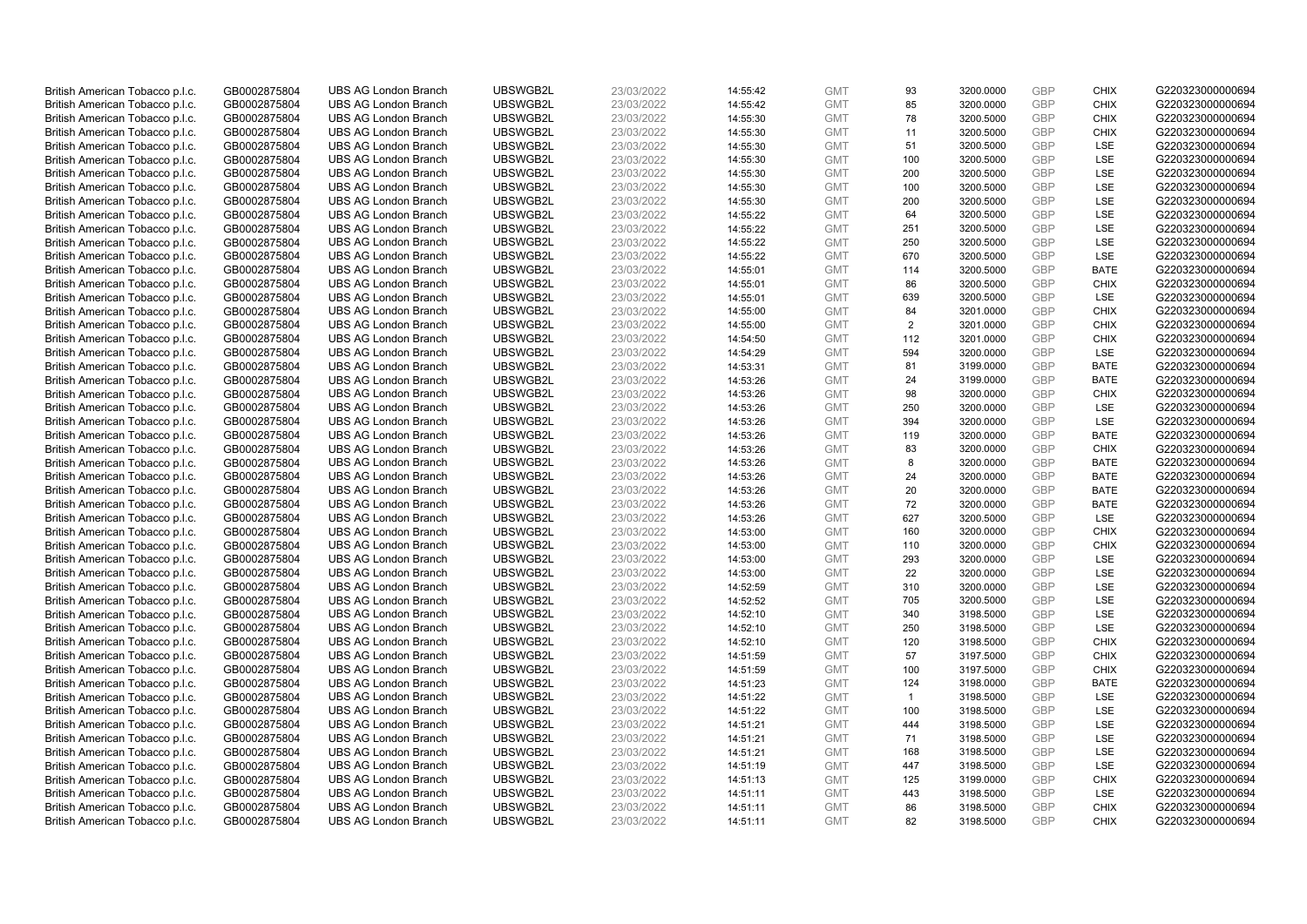| British American Tobacco p.l.c. | GB0002875804 | <b>UBS AG London Branch</b> | UBSWGB2L | 23/03/2022 | 14:51:11 | <b>GMT</b> | 180            | 3198.5000 | <b>GBP</b> | LSE         | G220323000000694 |
|---------------------------------|--------------|-----------------------------|----------|------------|----------|------------|----------------|-----------|------------|-------------|------------------|
|                                 |              |                             |          |            |          |            |                |           | <b>GBP</b> |             |                  |
| British American Tobacco p.l.c. | GB0002875804 | <b>UBS AG London Branch</b> | UBSWGB2L | 23/03/2022 | 14:51:03 | <b>GMT</b> | 109            | 3199.0000 |            | <b>BATE</b> | G220323000000694 |
| British American Tobacco p.l.c. | GB0002875804 | <b>UBS AG London Branch</b> | UBSWGB2L | 23/03/2022 | 14:50:25 | <b>GMT</b> | 102            | 3200.0000 | <b>GBP</b> | <b>CHIX</b> | G220323000000694 |
| British American Tobacco p.l.c. | GB0002875804 | <b>UBS AG London Branch</b> | UBSWGB2L | 23/03/2022 | 14:50:24 | <b>GMT</b> | 197            | 3200.5000 | <b>GBP</b> | LSE         | G220323000000694 |
| British American Tobacco p.l.c. | GB0002875804 | <b>UBS AG London Branch</b> | UBSWGB2L | 23/03/2022 | 14:50:24 | <b>GMT</b> | 250            | 3200.5000 | <b>GBP</b> | LSE         | G220323000000694 |
| British American Tobacco p.l.c. | GB0002875804 | <b>UBS AG London Branch</b> | UBSWGB2L | 23/03/2022 | 14:50:24 | <b>GMT</b> | 230            | 3200.5000 | <b>GBP</b> | LSE         | G220323000000694 |
| British American Tobacco p.l.c. | GB0002875804 | <b>UBS AG London Branch</b> | UBSWGB2L | 23/03/2022 | 14:50:24 | <b>GMT</b> | 116            | 3200.5000 | <b>GBP</b> | <b>BATE</b> | G220323000000694 |
| British American Tobacco p.l.c. | GB0002875804 | <b>UBS AG London Branch</b> | UBSWGB2L | 23/03/2022 | 14:50:08 | <b>GMT</b> | 100            | 3201.0000 | <b>GBP</b> | <b>BATE</b> | G220323000000694 |
| British American Tobacco p.l.c. | GB0002875804 | <b>UBS AG London Branch</b> | UBSWGB2L | 23/03/2022 | 14:50:08 | <b>GMT</b> | 80             | 3201.0000 | <b>GBP</b> | LSE         | G220323000000694 |
| British American Tobacco p.l.c. | GB0002875804 | <b>UBS AG London Branch</b> | UBSWGB2L | 23/03/2022 | 14:50:08 | <b>GMT</b> | 250            | 3201.0000 | <b>GBP</b> | LSE         | G220323000000694 |
| British American Tobacco p.l.c. | GB0002875804 | <b>UBS AG London Branch</b> | UBSWGB2L | 23/03/2022 | 14:50:08 | <b>GMT</b> | 290            | 3201.0000 | <b>GBP</b> | LSE         | G220323000000694 |
| British American Tobacco p.l.c. | GB0002875804 | <b>UBS AG London Branch</b> | UBSWGB2L | 23/03/2022 | 14:50:08 | <b>GMT</b> | 634            | 3201.0000 | <b>GBP</b> | LSE         | G220323000000694 |
| British American Tobacco p.l.c. | GB0002875804 | <b>UBS AG London Branch</b> | UBSWGB2L | 23/03/2022 | 14:50:01 | <b>GMT</b> | 50             | 3201.5000 | <b>GBP</b> | <b>CHIX</b> | G220323000000694 |
| British American Tobacco p.l.c. | GB0002875804 | <b>UBS AG London Branch</b> | UBSWGB2L | 23/03/2022 | 14:50:01 | <b>GMT</b> | 75             | 3201.5000 | <b>GBP</b> | <b>CHIX</b> | G220323000000694 |
| British American Tobacco p.l.c. | GB0002875804 | <b>UBS AG London Branch</b> | UBSWGB2L | 23/03/2022 | 14:50:01 | <b>GMT</b> | 150            | 3201.5000 | <b>GBP</b> | <b>CHIX</b> | G220323000000694 |
| British American Tobacco p.l.c. | GB0002875804 | <b>UBS AG London Branch</b> | UBSWGB2L | 23/03/2022 | 14:49:49 | <b>GMT</b> | 62             | 3201.5000 | <b>GBP</b> | <b>CHIX</b> | G220323000000694 |
| British American Tobacco p.l.c. | GB0002875804 | <b>UBS AG London Branch</b> | UBSWGB2L | 23/03/2022 | 14:49:49 | <b>GMT</b> | 33             | 3201.5000 | <b>GBP</b> | <b>CHIX</b> | G220323000000694 |
| British American Tobacco p.l.c. | GB0002875804 | <b>UBS AG London Branch</b> | UBSWGB2L | 23/03/2022 | 14:49:48 | <b>GMT</b> | 27             | 3201.5000 | <b>GBP</b> | <b>CHIX</b> | G220323000000694 |
| British American Tobacco p.l.c. | GB0002875804 | <b>UBS AG London Branch</b> | UBSWGB2L | 23/03/2022 | 14:49:46 | <b>GMT</b> | $\mathbf{1}$   | 3201.5000 | <b>GBP</b> | <b>CHIX</b> | G220323000000694 |
| British American Tobacco p.l.c. | GB0002875804 | <b>UBS AG London Branch</b> | UBSWGB2L | 23/03/2022 | 14:49:22 | <b>GMT</b> | 141            | 3200.5000 | <b>GBP</b> | LSE         | G220323000000694 |
| British American Tobacco p.l.c. | GB0002875804 | <b>UBS AG London Branch</b> | UBSWGB2L | 23/03/2022 | 14:49:22 | <b>GMT</b> | 5              | 3200.5000 | <b>GBP</b> | <b>BATE</b> | G220323000000694 |
| British American Tobacco p.l.c. | GB0002875804 | <b>UBS AG London Branch</b> | UBSWGB2L | 23/03/2022 | 14:49:22 | <b>GMT</b> | 100            | 3200.5000 | <b>GBP</b> | LSE         | G220323000000694 |
| British American Tobacco p.l.c. | GB0002875804 | <b>UBS AG London Branch</b> | UBSWGB2L | 23/03/2022 | 14:49:22 | <b>GMT</b> | 100            | 3200.5000 | <b>GBP</b> | <b>BATE</b> | G220323000000694 |
| British American Tobacco p.l.c. | GB0002875804 | <b>UBS AG London Branch</b> | UBSWGB2L | 23/03/2022 | 14:49:20 | <b>GMT</b> | 325            | 3200.5000 | <b>GBP</b> | LSE         | G220323000000694 |
| British American Tobacco p.l.c. | GB0002875804 | <b>UBS AG London Branch</b> | UBSWGB2L | 23/03/2022 | 14:49:07 | <b>GMT</b> | 69             | 3201.0000 | <b>GBP</b> | <b>BATE</b> | G220323000000694 |
| British American Tobacco p.l.c. | GB0002875804 | <b>UBS AG London Branch</b> | UBSWGB2L | 23/03/2022 | 14:49:07 | <b>GMT</b> | 69             | 3201.0000 | <b>GBP</b> | <b>BATE</b> | G220323000000694 |
| British American Tobacco p.l.c. | GB0002875804 | <b>UBS AG London Branch</b> | UBSWGB2L | 23/03/2022 | 14:49:01 | <b>GMT</b> | $\mathbf{1}$   | 3201.5000 | <b>GBP</b> | <b>BATE</b> | G220323000000694 |
| British American Tobacco p.l.c. | GB0002875804 | <b>UBS AG London Branch</b> | UBSWGB2L | 23/03/2022 | 14:49:00 | <b>GMT</b> | 22             | 3201.5000 | <b>GBP</b> | <b>CHIX</b> | G220323000000694 |
| British American Tobacco p.l.c. | GB0002875804 | <b>UBS AG London Branch</b> | UBSWGB2L | 23/03/2022 | 14:49:00 | <b>GMT</b> | 100            | 3201.5000 | <b>GBP</b> | <b>CHIX</b> | G220323000000694 |
| British American Tobacco p.l.c. | GB0002875804 | <b>UBS AG London Branch</b> | UBSWGB2L | 23/03/2022 | 14:49:00 | <b>GMT</b> | 59             | 3201.5000 | <b>GBP</b> | <b>CHIX</b> | G220323000000694 |
| British American Tobacco p.l.c. | GB0002875804 | <b>UBS AG London Branch</b> | UBSWGB2L | 23/03/2022 | 14:49:00 | <b>GMT</b> | 64             | 3201.5000 | <b>GBP</b> | <b>CHIX</b> | G220323000000694 |
| British American Tobacco p.l.c. | GB0002875804 | <b>UBS AG London Branch</b> | UBSWGB2L | 23/03/2022 | 14:48:54 | <b>GMT</b> | 620            | 3202.0000 | <b>GBP</b> | <b>LSE</b>  | G220323000000694 |
| British American Tobacco p.l.c. | GB0002875804 | <b>UBS AG London Branch</b> | UBSWGB2L | 23/03/2022 | 14:48:32 | <b>GMT</b> | 250            | 3201.5000 | <b>GBP</b> | LSE         | G220323000000694 |
| British American Tobacco p.l.c. | GB0002875804 | <b>UBS AG London Branch</b> | UBSWGB2L | 23/03/2022 | 14:48:32 | <b>GMT</b> | 22             | 3201.5000 | <b>GBP</b> | <b>BATE</b> | G220323000000694 |
| British American Tobacco p.l.c. | GB0002875804 | <b>UBS AG London Branch</b> | UBSWGB2L | 23/03/2022 | 14:48:32 | <b>GMT</b> | 23             | 3201.5000 | <b>GBP</b> | <b>BATE</b> | G220323000000694 |
| British American Tobacco p.l.c. | GB0002875804 | <b>UBS AG London Branch</b> | UBSWGB2L | 23/03/2022 | 14:48:32 | <b>GMT</b> | 9              | 3201.5000 | <b>GBP</b> | <b>BATE</b> | G220323000000694 |
| British American Tobacco p.l.c. | GB0002875804 | <b>UBS AG London Branch</b> | UBSWGB2L | 23/03/2022 | 14:48:32 | <b>GMT</b> | 22             | 3201.5000 | <b>GBP</b> | <b>BATE</b> | G220323000000694 |
| British American Tobacco p.l.c. | GB0002875804 | <b>UBS AG London Branch</b> | UBSWGB2L | 23/03/2022 | 14:48:32 | <b>GMT</b> | 91             | 3201.5000 | <b>GBP</b> | <b>CHIX</b> | G220323000000694 |
| British American Tobacco p.l.c. | GB0002875804 | <b>UBS AG London Branch</b> | UBSWGB2L | 23/03/2022 | 14:48:32 | <b>GMT</b> | 42             | 3201.5000 | <b>GBP</b> | <b>BATE</b> | G220323000000694 |
| British American Tobacco p.l.c. | GB0002875804 | <b>UBS AG London Branch</b> | UBSWGB2L | 23/03/2022 | 14:48:32 | <b>GMT</b> | 443            | 3201.5000 | <b>GBP</b> | LSE         | G220323000000694 |
| British American Tobacco p.l.c. | GB0002875804 | <b>UBS AG London Branch</b> | UBSWGB2L | 23/03/2022 | 14:48:32 | <b>GMT</b> | 262            | 3201.5000 | <b>GBP</b> | LSE         | G220323000000694 |
| British American Tobacco p.l.c. | GB0002875804 | <b>UBS AG London Branch</b> | UBSWGB2L | 23/03/2022 | 14:48:32 | <b>GMT</b> | 733            | 3202.0000 | <b>GBP</b> | LSE         | G220323000000694 |
| British American Tobacco p.l.c. | GB0002875804 | <b>UBS AG London Branch</b> | UBSWGB2L | 23/03/2022 | 14:48:27 | <b>GMT</b> | 142            | 3202.5000 | <b>GBP</b> | <b>CHIX</b> | G220323000000694 |
| British American Tobacco p.l.c. | GB0002875804 | <b>UBS AG London Branch</b> | UBSWGB2L | 23/03/2022 | 14:48:26 | <b>GMT</b> | 53             | 3202.0000 | <b>GBP</b> | <b>BATE</b> | G220323000000694 |
| British American Tobacco p.l.c. | GB0002875804 | <b>UBS AG London Branch</b> | UBSWGB2L | 23/03/2022 | 14:48:26 | <b>GMT</b> | 51             | 3202.0000 | <b>GBP</b> | <b>BATE</b> | G220323000000694 |
| British American Tobacco p.l.c. | GB0002875804 | <b>UBS AG London Branch</b> | UBSWGB2L | 23/03/2022 | 14:48:03 | <b>GMT</b> | $\overline{4}$ | 3201.0000 | <b>GBP</b> | <b>CHIX</b> | G220323000000694 |
| British American Tobacco p.l.c. | GB0002875804 | <b>UBS AG London Branch</b> | UBSWGB2L | 23/03/2022 | 14:48:01 | <b>GMT</b> | 80             | 3201.0000 | <b>GBP</b> | <b>CHIX</b> | G220323000000694 |
| British American Tobacco p.l.c. | GB0002875804 | <b>UBS AG London Branch</b> | UBSWGB2L | 23/03/2022 | 14:48:01 | <b>GMT</b> | 580            | 3201.0000 | GBP        | LSE         | G220323000000694 |
| British American Tobacco p.l.c. | GB0002875804 | <b>UBS AG London Branch</b> | UBSWGB2L | 23/03/2022 | 14:48:01 | <b>GMT</b> | 48             | 3201.0000 | <b>GBP</b> | <b>CHIX</b> | G220323000000694 |
| British American Tobacco p.l.c. |              | <b>UBS AG London Branch</b> | UBSWGB2L | 23/03/2022 |          | <b>GMT</b> | 43             | 3201.0000 | <b>GBP</b> | <b>CHIX</b> | G220323000000694 |
|                                 | GB0002875804 |                             |          |            | 14:48:01 | <b>GMT</b> | 20             | 3201.5000 | <b>GBP</b> | <b>CHIX</b> |                  |
| British American Tobacco p.l.c. | GB0002875804 | <b>UBS AG London Branch</b> | UBSWGB2L | 23/03/2022 | 14:47:52 |            | 60             |           | <b>GBP</b> | <b>CHIX</b> | G220323000000694 |
| British American Tobacco p.l.c. | GB0002875804 | <b>UBS AG London Branch</b> | UBSWGB2L | 23/03/2022 | 14:47:52 | <b>GMT</b> |                | 3201.5000 | <b>GBP</b> |             | G220323000000694 |
| British American Tobacco p.l.c. | GB0002875804 | <b>UBS AG London Branch</b> | UBSWGB2L | 23/03/2022 | 14:47:10 | <b>GMT</b> | 115<br>554     | 3201.0000 |            | <b>BATE</b> | G220323000000694 |
| British American Tobacco p.l.c. | GB0002875804 | <b>UBS AG London Branch</b> | UBSWGB2L | 23/03/2022 | 14:47:10 | <b>GMT</b> |                | 3201.0000 | <b>GBP</b> | LSE         | G220323000000694 |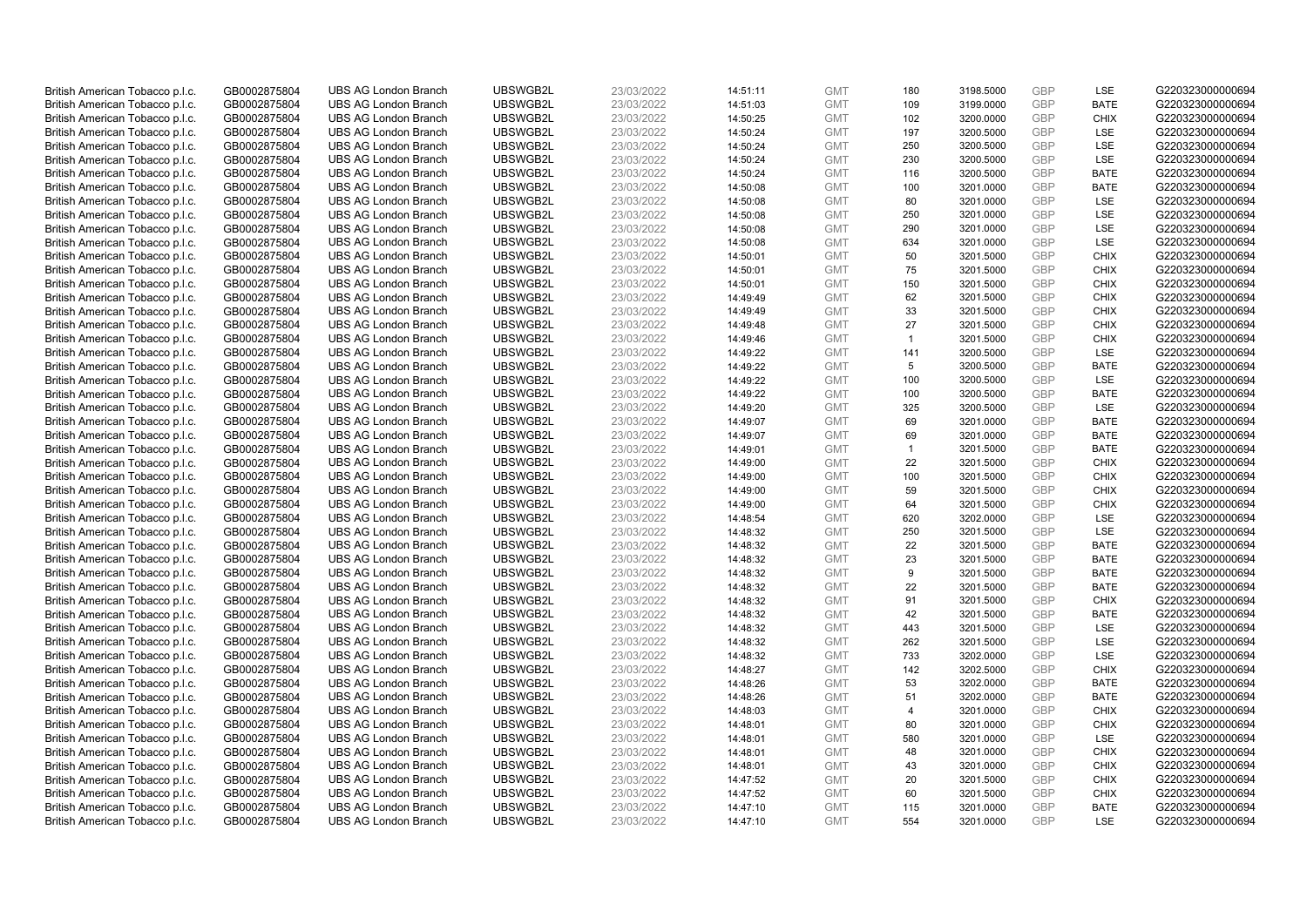| British American Tobacco p.l.c. | GB0002875804 | <b>UBS AG London Branch</b> | UBSWGB2L | 23/03/2022 | 14:47:01 | <b>GMT</b> | 98  | 3201.5000 | <b>GBP</b> | <b>CHIX</b> | G220323000000694 |
|---------------------------------|--------------|-----------------------------|----------|------------|----------|------------|-----|-----------|------------|-------------|------------------|
| British American Tobacco p.l.c. | GB0002875804 | <b>UBS AG London Branch</b> | UBSWGB2L | 23/03/2022 | 14:47:01 | <b>GMT</b> | 98  | 3201.5000 | <b>GBP</b> | <b>CHIX</b> | G220323000000694 |
| British American Tobacco p.l.c. | GB0002875804 | <b>UBS AG London Branch</b> | UBSWGB2L | 23/03/2022 | 14:47:01 | <b>GMT</b> | 57  | 3201.5000 | GBP        | <b>CHIX</b> | G220323000000694 |
| British American Tobacco p.l.c. | GB0002875804 | <b>UBS AG London Branch</b> | UBSWGB2L | 23/03/2022 | 14:47:01 | <b>GMT</b> | 118 | 3201.5000 | <b>GBP</b> | <b>BATE</b> | G220323000000694 |
| British American Tobacco p.l.c. | GB0002875804 | <b>UBS AG London Branch</b> | UBSWGB2L | 23/03/2022 | 14:46:44 | <b>GMT</b> | 26  | 3201.5000 | <b>GBP</b> | <b>CHIX</b> | G220323000000694 |
| British American Tobacco p.l.c. | GB0002875804 | <b>UBS AG London Branch</b> | UBSWGB2L | 23/03/2022 | 14:46:44 | <b>GMT</b> | 691 | 3201.5000 | <b>GBP</b> | <b>LSE</b>  | G220323000000694 |
| British American Tobacco p.l.c. | GB0002875804 | <b>UBS AG London Branch</b> | UBSWGB2L | 23/03/2022 | 14:46:44 | <b>GMT</b> | 100 | 3202.0000 | GBP        | <b>BATE</b> | G220323000000694 |
| British American Tobacco p.l.c. | GB0002875804 | <b>UBS AG London Branch</b> | UBSWGB2L | 23/03/2022 | 14:46:41 | <b>GMT</b> | 172 | 3202.0000 | <b>GBP</b> | <b>CHIX</b> | G220323000000694 |
| British American Tobacco p.l.c. | GB0002875804 | <b>UBS AG London Branch</b> | UBSWGB2L | 23/03/2022 | 14:46:41 | <b>GMT</b> | 131 | 3202.0000 | GBP        | <b>CHIX</b> | G220323000000694 |
| British American Tobacco p.l.c. | GB0002875804 | <b>UBS AG London Branch</b> | UBSWGB2L | 23/03/2022 | 14:46:41 | <b>GMT</b> | 695 | 3202.0000 | <b>GBP</b> | LSE         | G220323000000694 |
| British American Tobacco p.l.c. | GB0002875804 | <b>UBS AG London Branch</b> | UBSWGB2L | 23/03/2022 | 14:46:00 | <b>GMT</b> | 146 | 3202.0000 | GBP        | <b>CHIX</b> | G220323000000694 |
| British American Tobacco p.l.c. | GB0002875804 | <b>UBS AG London Branch</b> | UBSWGB2L | 23/03/2022 | 14:46:00 | <b>GMT</b> | 52  | 3202.0000 | <b>GBP</b> | <b>CHIX</b> | G220323000000694 |
| British American Tobacco p.l.c. | GB0002875804 | <b>UBS AG London Branch</b> | UBSWGB2L | 23/03/2022 | 14:45:49 | <b>GMT</b> | 75  | 3202.0000 | <b>GBP</b> | <b>CHIX</b> | G220323000000694 |
| British American Tobacco p.l.c. | GB0002875804 | <b>UBS AG London Branch</b> | UBSWGB2L | 23/03/2022 | 14:45:49 | <b>GMT</b> | 20  | 3202.0000 | <b>GBP</b> | <b>CHIX</b> | G220323000000694 |
| British American Tobacco p.l.c. | GB0002875804 | <b>UBS AG London Branch</b> | UBSWGB2L | 23/03/2022 | 14:45:49 | <b>GMT</b> | 668 | 3202.0000 | GBP        | LSE         | G220323000000694 |
| British American Tobacco p.l.c. | GB0002875804 | <b>UBS AG London Branch</b> | UBSWGB2L | 23/03/2022 | 14:45:49 | <b>GMT</b> | 23  | 3202.0000 | GBP        | <b>BATE</b> | G220323000000694 |
| British American Tobacco p.l.c. | GB0002875804 | <b>UBS AG London Branch</b> | UBSWGB2L | 23/03/2022 | 14:45:49 | <b>GMT</b> | 105 | 3202.0000 | <b>GBP</b> | <b>BATE</b> | G220323000000694 |
| British American Tobacco p.l.c. | GB0002875804 | <b>UBS AG London Branch</b> | UBSWGB2L | 23/03/2022 | 14:45:35 | <b>GMT</b> | 100 | 3202.0000 | <b>GBP</b> | <b>BATE</b> | G220323000000694 |
| British American Tobacco p.l.c. | GB0002875804 | <b>UBS AG London Branch</b> | UBSWGB2L | 23/03/2022 | 14:45:11 | <b>GMT</b> | 85  | 3202.5000 | GBP        | <b>CHIX</b> | G220323000000694 |
| British American Tobacco p.l.c. | GB0002875804 | <b>UBS AG London Branch</b> | UBSWGB2L | 23/03/2022 | 14:44:53 | <b>GMT</b> | 581 | 3203.0000 | GBP        | LSE         | G220323000000694 |
| British American Tobacco p.l.c. | GB0002875804 | <b>UBS AG London Branch</b> | UBSWGB2L | 23/03/2022 | 14:44:53 | <b>GMT</b> | 566 | 3203.5000 | <b>GBP</b> | LSE         | G220323000000694 |
| British American Tobacco p.l.c. | GB0002875804 | <b>UBS AG London Branch</b> | UBSWGB2L | 23/03/2022 | 14:44:30 | <b>GMT</b> | 573 | 3203.5000 | GBP        | <b>LSE</b>  | G220323000000694 |
| British American Tobacco p.l.c. | GB0002875804 | <b>UBS AG London Branch</b> | UBSWGB2L | 23/03/2022 | 14:44:21 | <b>GMT</b> | 96  | 3204.0000 | <b>GBP</b> | <b>CHIX</b> | G220323000000694 |
| British American Tobacco p.l.c. | GB0002875804 | <b>UBS AG London Branch</b> | UBSWGB2L | 23/03/2022 | 14:44:18 | <b>GMT</b> | 102 | 3204.0000 | <b>GBP</b> | <b>BATE</b> | G220323000000694 |
| British American Tobacco p.l.c. | GB0002875804 | <b>UBS AG London Branch</b> | UBSWGB2L | 23/03/2022 | 14:44:18 | <b>GMT</b> | 13  | 3204.0000 | GBP        | <b>BATE</b> | G220323000000694 |
| British American Tobacco p.l.c. | GB0002875804 | <b>UBS AG London Branch</b> | UBSWGB2L | 23/03/2022 | 14:44:11 | <b>GMT</b> | 154 | 3204.5000 | GBP        | LSE         | G220323000000694 |
| British American Tobacco p.l.c. | GB0002875804 | <b>UBS AG London Branch</b> | UBSWGB2L | 23/03/2022 | 14:44:11 | <b>GMT</b> | 448 | 3204.5000 | <b>GBP</b> | LSE         | G220323000000694 |
| British American Tobacco p.l.c. | GB0002875804 | <b>UBS AG London Branch</b> | UBSWGB2L | 23/03/2022 | 14:44:08 | <b>GMT</b> | 100 | 3205.0000 | GBP        | <b>BATE</b> | G220323000000694 |
| British American Tobacco p.l.c. | GB0002875804 | <b>UBS AG London Branch</b> | UBSWGB2L | 23/03/2022 | 14:44:08 | <b>GMT</b> | 116 | 3205.0000 | GBP        | <b>CHIX</b> | G220323000000694 |
| British American Tobacco p.l.c. | GB0002875804 | <b>UBS AG London Branch</b> | UBSWGB2L | 23/03/2022 | 14:44:08 | <b>GMT</b> | 59  | 3205.0000 | GBP        | <b>CHIX</b> | G220323000000694 |
| British American Tobacco p.l.c. | GB0002875804 | <b>UBS AG London Branch</b> | UBSWGB2L | 23/03/2022 | 14:44:08 | <b>GMT</b> | 100 | 3205.0000 | <b>GBP</b> | <b>CHIX</b> | G220323000000694 |
| British American Tobacco p.l.c. | GB0002875804 | <b>UBS AG London Branch</b> | UBSWGB2L | 23/03/2022 | 14:44:08 | <b>GMT</b> | 100 | 3205.0000 | GBP        | <b>BATE</b> | G220323000000694 |
| British American Tobacco p.l.c. | GB0002875804 | <b>UBS AG London Branch</b> | UBSWGB2L | 23/03/2022 | 14:44:08 | <b>GMT</b> | 200 | 3205.0000 | GBP        | <b>LSE</b>  | G220323000000694 |
| British American Tobacco p.l.c. | GB0002875804 | <b>UBS AG London Branch</b> | UBSWGB2L | 23/03/2022 | 14:44:08 | <b>GMT</b> | 400 | 3205.0000 | <b>GBP</b> | LSE         | G220323000000694 |
| British American Tobacco p.l.c. | GB0002875804 | <b>UBS AG London Branch</b> | UBSWGB2L | 23/03/2022 | 14:44:08 | <b>GMT</b> | 592 | 3205.0000 | GBP        | <b>LSE</b>  | G220323000000694 |
| British American Tobacco p.l.c. | GB0002875804 | <b>UBS AG London Branch</b> | UBSWGB2L | 23/03/2022 | 14:44:08 | <b>GMT</b> | 31  | 3205.0000 | GBP        | <b>LSE</b>  | G220323000000694 |
| British American Tobacco p.l.c. | GB0002875804 | <b>UBS AG London Branch</b> | UBSWGB2L | 23/03/2022 | 14:44:08 | <b>GMT</b> | 116 | 3205.5000 | <b>GBP</b> | <b>CHIX</b> | G220323000000694 |
| British American Tobacco p.l.c. | GB0002875804 | <b>UBS AG London Branch</b> | UBSWGB2L | 23/03/2022 | 14:44:07 | <b>GMT</b> | 460 | 3205.5000 | GBP        | LSE         | G220323000000694 |
| British American Tobacco p.l.c. | GB0002875804 | <b>UBS AG London Branch</b> | UBSWGB2L | 23/03/2022 | 14:44:07 | <b>GMT</b> | 200 | 3205.5000 | GBP        | LSE         | G220323000000694 |
| British American Tobacco p.l.c. | GB0002875804 | <b>UBS AG London Branch</b> | UBSWGB2L | 23/03/2022 | 14:44:07 | <b>GMT</b> | 121 | 3205.5000 | GBP        | <b>BATE</b> | G220323000000694 |
| British American Tobacco p.l.c. | GB0002875804 | <b>UBS AG London Branch</b> | UBSWGB2L | 23/03/2022 | 14:44:07 | <b>GMT</b> | 84  | 3205.5000 | GBP        | <b>CHIX</b> | G220323000000694 |
| British American Tobacco p.l.c. | GB0002875804 | <b>UBS AG London Branch</b> | UBSWGB2L | 23/03/2022 | 14:44:07 | <b>GMT</b> | 249 | 3205.5000 | GBP        | <b>BATE</b> | G220323000000694 |
| British American Tobacco p.l.c. | GB0002875804 | <b>UBS AG London Branch</b> | UBSWGB2L | 23/03/2022 | 14:43:25 | <b>GMT</b> | 3   | 3206.0000 | GBP        | <b>CHIX</b> | G220323000000694 |
| British American Tobacco p.l.c. | GB0002875804 | <b>UBS AG London Branch</b> | UBSWGB2L | 23/03/2022 | 14:43:25 | <b>GMT</b> | 3   | 3206.0000 | GBP        | <b>CHIX</b> | G220323000000694 |
| British American Tobacco p.l.c. | GB0002875804 | <b>UBS AG London Branch</b> | UBSWGB2L | 23/03/2022 | 14:43:25 | <b>GMT</b> | 92  | 3206.0000 | GBP        | <b>CHIX</b> | G220323000000694 |
| British American Tobacco p.l.c. | GB0002875804 | <b>UBS AG London Branch</b> | UBSWGB2L | 23/03/2022 | 14:42:52 | <b>GMT</b> | 120 | 3205.5000 | <b>GBP</b> | <b>BATE</b> | G220323000000694 |
| British American Tobacco p.l.c. | GB0002875804 | <b>UBS AG London Branch</b> | UBSWGB2L | 23/03/2022 | 14:42:41 | <b>GMT</b> | 100 | 3205.5000 | <b>GBP</b> | <b>CHIX</b> | G220323000000694 |
| British American Tobacco p.l.c. | GB0002875804 | <b>UBS AG London Branch</b> | UBSWGB2L | 23/03/2022 | 14:42:41 | <b>GMT</b> | 41  | 3205.5000 | GBP        | <b>CHIX</b> | G220323000000694 |
| British American Tobacco p.l.c. | GB0002875804 | <b>UBS AG London Branch</b> | UBSWGB2L | 23/03/2022 | 14:42:18 | <b>GMT</b> | 65  | 3204.5000 | GBP        | <b>CHIX</b> | G220323000000694 |
| British American Tobacco p.l.c. | GB0002875804 | <b>UBS AG London Branch</b> | UBSWGB2L | 23/03/2022 | 14:42:18 | <b>GMT</b> | 31  | 3204.5000 | <b>GBP</b> | <b>CHIX</b> | G220323000000694 |
| British American Tobacco p.l.c. | GB0002875804 | <b>UBS AG London Branch</b> | UBSWGB2L | 23/03/2022 | 14:42:18 | <b>GMT</b> | 75  | 3204.5000 | GBP        | <b>CHIX</b> | G220323000000694 |
| British American Tobacco p.l.c. | GB0002875804 | <b>UBS AG London Branch</b> | UBSWGB2L | 23/03/2022 | 14:42:18 | <b>GMT</b> | 150 | 3204.5000 | <b>GBP</b> | <b>CHIX</b> | G220323000000694 |
| British American Tobacco p.l.c. | GB0002875804 | <b>UBS AG London Branch</b> | UBSWGB2L | 23/03/2022 | 14:42:17 | <b>GMT</b> | 154 | 3204.5000 | GBP        | <b>LSE</b>  | G220323000000694 |
| British American Tobacco p.l.c. | GB0002875804 | <b>UBS AG London Branch</b> | UBSWGB2L | 23/03/2022 | 14:42:17 | <b>GMT</b> | 301 | 3204.5000 | GBP        | <b>LSE</b>  | G220323000000694 |
|                                 |              |                             |          |            |          |            |     |           |            |             |                  |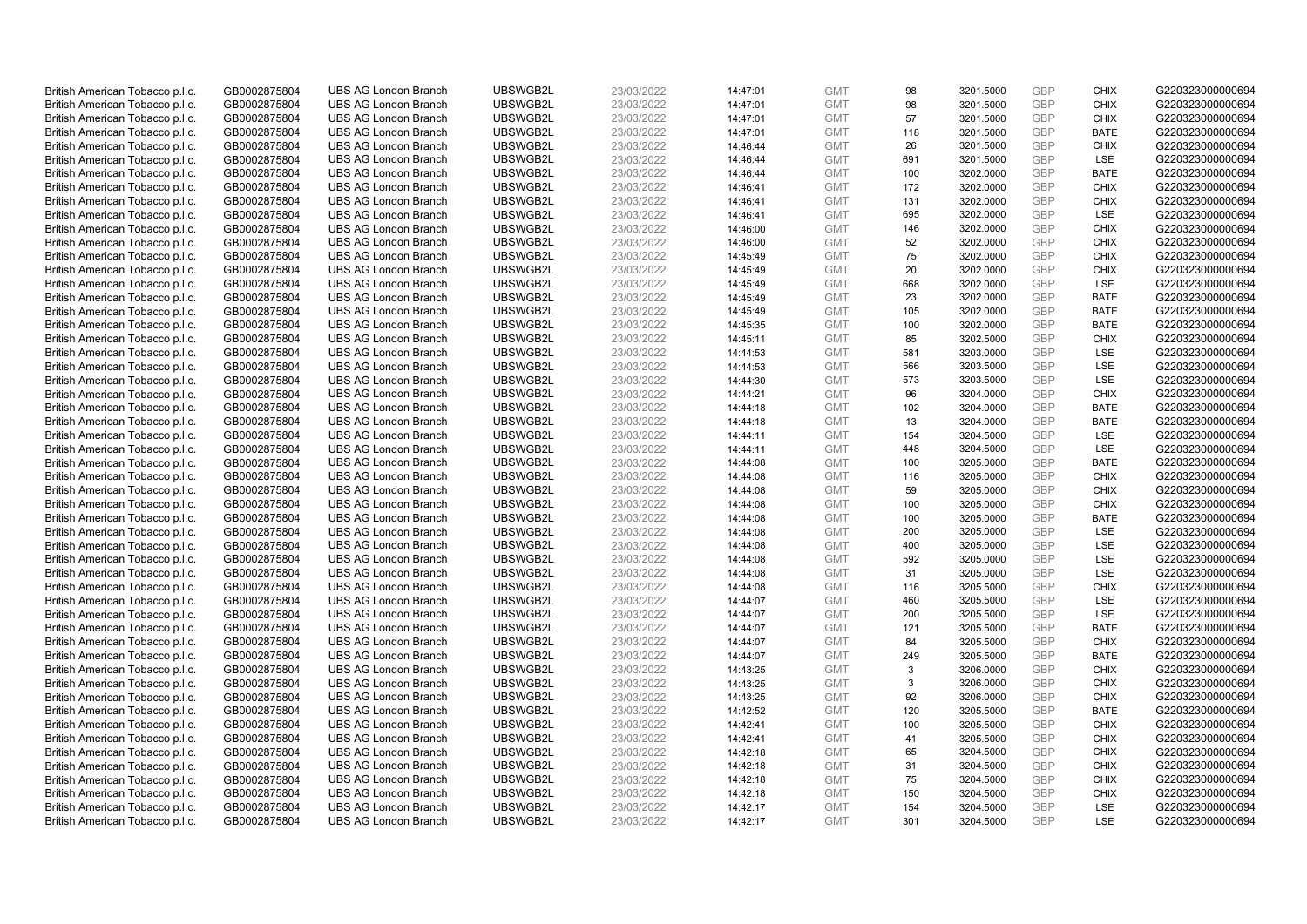| British American Tobacco p.l.c. | GB0002875804 | <b>UBS AG London Branch</b> | UBSWGB2L | 23/03/2022 | 14:42:17 | <b>GMT</b> | 380            | 3204.5000 | <b>GBP</b> | LSE         | G220323000000694 |
|---------------------------------|--------------|-----------------------------|----------|------------|----------|------------|----------------|-----------|------------|-------------|------------------|
| British American Tobacco p.l.c. | GB0002875804 | <b>UBS AG London Branch</b> | UBSWGB2L | 23/03/2022 | 14:42:17 | <b>GMT</b> | 132            | 3204.5000 | <b>GBP</b> | <b>BATE</b> | G220323000000694 |
| British American Tobacco p.l.c. | GB0002875804 | <b>UBS AG London Branch</b> | UBSWGB2L | 23/03/2022 | 14:42:17 | <b>GMT</b> | 631            | 3204.5000 | <b>GBP</b> | LSE         | G220323000000694 |
| British American Tobacco p.l.c. | GB0002875804 | <b>UBS AG London Branch</b> | UBSWGB2L | 23/03/2022 | 14:41:40 | <b>GMT</b> | 70             | 3205.0000 | <b>GBP</b> | <b>CHIX</b> | G220323000000694 |
| British American Tobacco p.l.c. | GB0002875804 | <b>UBS AG London Branch</b> | UBSWGB2L | 23/03/2022 | 14:41:40 | <b>GMT</b> | 140            | 3205.0000 | <b>GBP</b> | <b>CHIX</b> | G220323000000694 |
| British American Tobacco p.l.c. | GB0002875804 | <b>UBS AG London Branch</b> | UBSWGB2L | 23/03/2022 | 14:41:40 | <b>GMT</b> | 111            | 3205.0000 | <b>GBP</b> | <b>BATE</b> | G220323000000694 |
| British American Tobacco p.l.c. | GB0002875804 | <b>UBS AG London Branch</b> | UBSWGB2L | 23/03/2022 | 14:41:40 | <b>GMT</b> | 680            | 3205.0000 | <b>GBP</b> | LSE         | G220323000000694 |
| British American Tobacco p.l.c. | GB0002875804 | <b>UBS AG London Branch</b> | UBSWGB2L | 23/03/2022 | 14:41:40 | <b>GMT</b> | 97             | 3205.0000 | <b>GBP</b> | <b>CHIX</b> | G220323000000694 |
| British American Tobacco p.l.c. | GB0002875804 | <b>UBS AG London Branch</b> | UBSWGB2L | 23/03/2022 | 14:41:25 | <b>GMT</b> | 86             | 3205.5000 | <b>GBP</b> | <b>CHIX</b> | G220323000000694 |
| British American Tobacco p.l.c. | GB0002875804 | <b>UBS AG London Branch</b> | UBSWGB2L | 23/03/2022 | 14:41:25 | <b>GMT</b> | 92             | 3205.5000 | <b>GBP</b> | <b>CHIX</b> | G220323000000694 |
| British American Tobacco p.l.c. | GB0002875804 | <b>UBS AG London Branch</b> | UBSWGB2L | 23/03/2022 | 14:41:25 | <b>GMT</b> | 44             | 3205.5000 | <b>GBP</b> | <b>CHIX</b> | G220323000000694 |
| British American Tobacco p.l.c. | GB0002875804 | <b>UBS AG London Branch</b> | UBSWGB2L | 23/03/2022 | 14:41:25 | <b>GMT</b> | $\mathbf{1}$   | 3205.5000 | <b>GBP</b> | <b>CHIX</b> | G220323000000694 |
| British American Tobacco p.l.c. | GB0002875804 | <b>UBS AG London Branch</b> | UBSWGB2L | 23/03/2022 | 14:40:58 | <b>GMT</b> | 646            | 3203.5000 | <b>GBP</b> | LSE         | G220323000000694 |
| British American Tobacco p.l.c. | GB0002875804 | <b>UBS AG London Branch</b> | UBSWGB2L | 23/03/2022 | 14:40:58 | <b>GMT</b> | 53             | 3203.5000 | <b>GBP</b> | <b>BATE</b> | G220323000000694 |
| British American Tobacco p.l.c. | GB0002875804 | <b>UBS AG London Branch</b> | UBSWGB2L | 23/03/2022 | 14:40:58 | <b>GMT</b> | 58             | 3203.5000 | <b>GBP</b> | <b>BATE</b> | G220323000000694 |
| British American Tobacco p.l.c. | GB0002875804 | <b>UBS AG London Branch</b> | UBSWGB2L | 23/03/2022 | 14:40:41 | <b>GMT</b> | 115            | 3204.0000 | <b>GBP</b> | <b>CHIX</b> | G220323000000694 |
| British American Tobacco p.l.c. | GB0002875804 | <b>UBS AG London Branch</b> | UBSWGB2L | 23/03/2022 | 14:40:11 | <b>GMT</b> | 600            | 3204.0000 | <b>GBP</b> | LSE         | G220323000000694 |
| British American Tobacco p.l.c. | GB0002875804 | <b>UBS AG London Branch</b> | UBSWGB2L | 23/03/2022 | 14:40:11 | <b>GMT</b> | 147            | 3204.0000 | <b>GBP</b> | <b>CHIX</b> | G220323000000694 |
| British American Tobacco p.l.c. | GB0002875804 | <b>UBS AG London Branch</b> | UBSWGB2L | 23/03/2022 | 14:40:02 | <b>GMT</b> | 608            | 3204.5000 | <b>GBP</b> | <b>LSE</b>  | G220323000000694 |
| British American Tobacco p.l.c. | GB0002875804 | <b>UBS AG London Branch</b> | UBSWGB2L | 23/03/2022 | 14:40:02 | <b>GMT</b> | 93             | 3204.5000 | <b>GBP</b> | <b>CHIX</b> | G220323000000694 |
| British American Tobacco p.l.c. | GB0002875804 | <b>UBS AG London Branch</b> | UBSWGB2L | 23/03/2022 | 14:40:02 | <b>GMT</b> | 80             | 3204.5000 | <b>GBP</b> | <b>CHIX</b> | G220323000000694 |
| British American Tobacco p.l.c. | GB0002875804 | <b>UBS AG London Branch</b> | UBSWGB2L | 23/03/2022 | 14:39:12 | <b>GMT</b> | 116            | 3204.5000 | <b>GBP</b> | <b>BATE</b> | G220323000000694 |
| British American Tobacco p.l.c. | GB0002875804 | <b>UBS AG London Branch</b> | UBSWGB2L | 23/03/2022 | 14:39:10 | <b>GMT</b> | 81             | 3204.5000 | <b>GBP</b> | <b>CHIX</b> | G220323000000694 |
| British American Tobacco p.l.c. | GB0002875804 | <b>UBS AG London Branch</b> | UBSWGB2L | 23/03/2022 | 14:39:10 | <b>GMT</b> | 155            | 3204.5000 | <b>GBP</b> | <b>CHIX</b> | G220323000000694 |
| British American Tobacco p.l.c. | GB0002875804 | <b>UBS AG London Branch</b> | UBSWGB2L | 23/03/2022 | 14:39:10 | <b>GMT</b> | 636            | 3204.5000 | <b>GBP</b> | LSE         | G220323000000694 |
| British American Tobacco p.l.c. | GB0002875804 | <b>UBS AG London Branch</b> | UBSWGB2L | 23/03/2022 | 14:39:10 | <b>GMT</b> | 395            | 3205.0000 | <b>GBP</b> | LSE         | G220323000000694 |
| British American Tobacco p.l.c. | GB0002875804 | <b>UBS AG London Branch</b> | UBSWGB2L | 23/03/2022 | 14:39:10 | <b>GMT</b> | 204            | 3205.0000 | <b>GBP</b> | LSE         | G220323000000694 |
| British American Tobacco p.l.c. | GB0002875804 | <b>UBS AG London Branch</b> | UBSWGB2L | 23/03/2022 | 14:39:10 | <b>GMT</b> | 104            | 3205.0000 | <b>GBP</b> | <b>BATE</b> | G220323000000694 |
| British American Tobacco p.l.c. | GB0002875804 | <b>UBS AG London Branch</b> | UBSWGB2L | 23/03/2022 | 14:39:08 | <b>GMT</b> | 100            | 3205.5000 | <b>GBP</b> | <b>CHIX</b> | G220323000000694 |
| British American Tobacco p.l.c. | GB0002875804 | <b>UBS AG London Branch</b> | UBSWGB2L | 23/03/2022 | 14:39:08 | <b>GMT</b> | $\mathbf{1}$   | 3205.5000 | <b>GBP</b> | <b>CHIX</b> | G220323000000694 |
| British American Tobacco p.l.c. | GB0002875804 | <b>UBS AG London Branch</b> | UBSWGB2L | 23/03/2022 | 14:39:07 | <b>GMT</b> | 54             | 3205.5000 | <b>GBP</b> | <b>BATE</b> | G220323000000694 |
| British American Tobacco p.l.c. | GB0002875804 | <b>UBS AG London Branch</b> | UBSWGB2L | 23/03/2022 | 14:39:07 | <b>GMT</b> | 105            | 3206.0000 | <b>GBP</b> | BATE        | G220323000000694 |
| British American Tobacco p.l.c. | GB0002875804 | <b>UBS AG London Branch</b> | UBSWGB2L | 23/03/2022 | 14:39:07 | <b>GMT</b> | 86             | 3206.0000 | <b>GBP</b> | <b>CHIX</b> | G220323000000694 |
| British American Tobacco p.l.c. | GB0002875804 | <b>UBS AG London Branch</b> | UBSWGB2L | 23/03/2022 | 14:39:07 | <b>GMT</b> | 611            | 3206.0000 | GBP        | LSE         | G220323000000694 |
| British American Tobacco p.l.c. | GB0002875804 | <b>UBS AG London Branch</b> | UBSWGB2L | 23/03/2022 | 14:38:38 | <b>GMT</b> | $\overline{4}$ | 3206.5000 | <b>GBP</b> | <b>CHIX</b> | G220323000000694 |
| British American Tobacco p.l.c. | GB0002875804 | <b>UBS AG London Branch</b> | UBSWGB2L | 23/03/2022 | 14:38:37 | <b>GMT</b> | 36             | 3206.5000 | <b>GBP</b> | <b>CHIX</b> | G220323000000694 |
| British American Tobacco p.l.c. | GB0002875804 | <b>UBS AG London Branch</b> | UBSWGB2L | 23/03/2022 | 14:38:37 | <b>GMT</b> | $\overline{2}$ | 3206.5000 | <b>GBP</b> | <b>CHIX</b> | G220323000000694 |
| British American Tobacco p.l.c. | GB0002875804 | <b>UBS AG London Branch</b> | UBSWGB2L | 23/03/2022 | 14:38:37 | <b>GMT</b> | $\mathbf 1$    | 3206.5000 | <b>GBP</b> | <b>CHIX</b> | G220323000000694 |
| British American Tobacco p.l.c. | GB0002875804 | <b>UBS AG London Branch</b> | UBSWGB2L | 23/03/2022 | 14:38:10 | <b>GMT</b> | 68             | 3205.5000 | <b>GBP</b> | <b>BATE</b> | G220323000000694 |
| British American Tobacco p.l.c. | GB0002875804 | <b>UBS AG London Branch</b> | UBSWGB2L | 23/03/2022 | 14:38:10 | <b>GMT</b> | 14             | 3205.5000 | <b>GBP</b> | <b>CHIX</b> | G220323000000694 |
| British American Tobacco p.l.c. | GB0002875804 | <b>UBS AG London Branch</b> | UBSWGB2L | 23/03/2022 | 14:38:10 | <b>GMT</b> | 27             | 3205.5000 | <b>GBP</b> | <b>CHIX</b> | G220323000000694 |
| British American Tobacco p.l.c. | GB0002875804 | <b>UBS AG London Branch</b> | UBSWGB2L | 23/03/2022 | 14:38:10 | <b>GMT</b> | 44             | 3205.5000 | <b>GBP</b> | <b>CHIX</b> | G220323000000694 |
| British American Tobacco p.l.c. | GB0002875804 | <b>UBS AG London Branch</b> | UBSWGB2L | 23/03/2022 | 14:38:10 | <b>GMT</b> | 19             | 3205.5000 | <b>GBP</b> | <b>BATE</b> | G220323000000694 |
| British American Tobacco p.l.c. | GB0002875804 | <b>UBS AG London Branch</b> | UBSWGB2L | 23/03/2022 | 14:38:10 | <b>GMT</b> | 19             | 3205.5000 | <b>GBP</b> | <b>BATE</b> | G220323000000694 |
| British American Tobacco p.l.c. | GB0002875804 | <b>UBS AG London Branch</b> | UBSWGB2L | 23/03/2022 | 14:38:08 | <b>GMT</b> | 14             | 3206.0000 | <b>GBP</b> | <b>CHIX</b> | G220323000000694 |
| British American Tobacco p.l.c. | GB0002875804 | <b>UBS AG London Branch</b> | UBSWGB2L | 23/03/2022 | 14:38:08 | <b>GMT</b> | 603            | 3206.0000 | <b>GBP</b> | LSE         | G220323000000694 |
| British American Tobacco p.l.c. | GB0002875804 | <b>UBS AG London Branch</b> | UBSWGB2L | 23/03/2022 | 14:38:08 | <b>GMT</b> | 71             | 3206.0000 | <b>GBP</b> | <b>CHIX</b> | G220323000000694 |
| British American Tobacco p.l.c. | GB0002875804 | <b>UBS AG London Branch</b> | UBSWGB2L | 23/03/2022 | 14:38:07 | <b>GMT</b> | 21             | 3206.5000 | <b>GBP</b> | <b>BATE</b> | G220323000000694 |
| British American Tobacco p.l.c. | GB0002875804 | <b>UBS AG London Branch</b> | UBSWGB2L | 23/03/2022 | 14:38:07 | <b>GMT</b> | 85             | 3206.5000 | <b>GBP</b> | <b>BATE</b> | G220323000000694 |
| British American Tobacco p.l.c. | GB0002875804 | <b>UBS AG London Branch</b> | UBSWGB2L | 23/03/2022 | 14:38:07 | <b>GMT</b> | 100            | 3206.5000 | <b>GBP</b> | <b>BATE</b> | G220323000000694 |
| British American Tobacco p.l.c. | GB0002875804 | <b>UBS AG London Branch</b> | UBSWGB2L | 23/03/2022 | 14:38:07 | <b>GMT</b> | 22             | 3206.5000 | <b>GBP</b> | <b>BATE</b> | G220323000000694 |
| British American Tobacco p.l.c. | GB0002875804 | <b>UBS AG London Branch</b> | UBSWGB2L | 23/03/2022 | 14:38:07 | <b>GMT</b> | 676            | 3206.5000 | <b>GBP</b> | LSE         | G220323000000694 |
| British American Tobacco p.l.c. | GB0002875804 | <b>UBS AG London Branch</b> | UBSWGB2L | 23/03/2022 | 14:37:50 | <b>GMT</b> | 124            | 3207.0000 | <b>GBP</b> | <b>CHIX</b> | G220323000000694 |
| British American Tobacco p.l.c. | GB0002875804 | <b>UBS AG London Branch</b> | UBSWGB2L | 23/03/2022 | 14:37:48 | <b>GMT</b> | 590            | 3207.0000 | GBP        | <b>LSE</b>  | G220323000000694 |
|                                 |              |                             |          |            |          |            |                |           |            |             |                  |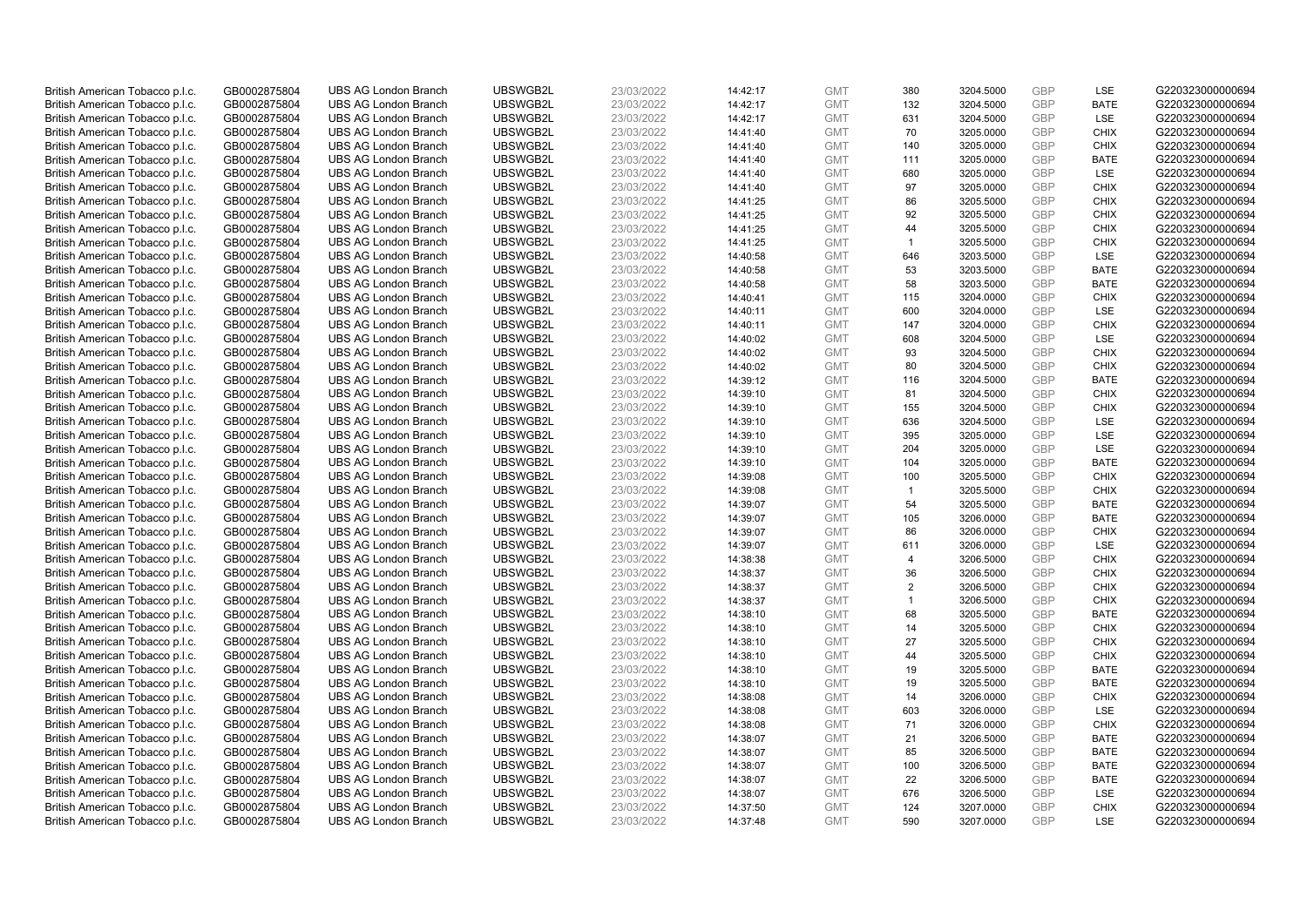| British American Tobacco p.l.c. | GB0002875804 | <b>UBS AG London Branch</b> | UBSWGB2L | 23/03/2022 | 14:37:48 | <b>GMT</b> | 102            | 3207.0000 | <b>GBP</b> | <b>BATE</b> | G220323000000694 |
|---------------------------------|--------------|-----------------------------|----------|------------|----------|------------|----------------|-----------|------------|-------------|------------------|
| British American Tobacco p.l.c. | GB0002875804 | <b>UBS AG London Branch</b> | UBSWGB2L | 23/03/2022 | 14:37:41 | <b>GMT</b> | 599            | 3207.0000 | <b>GBP</b> | <b>LSE</b>  | G220323000000694 |
| British American Tobacco p.l.c. | GB0002875804 | <b>UBS AG London Branch</b> | UBSWGB2L | 23/03/2022 | 14:37:30 | <b>GMT</b> | 130            | 3207.5000 | GBP        | <b>CHIX</b> | G220323000000694 |
| British American Tobacco p.l.c. | GB0002875804 | <b>UBS AG London Branch</b> | UBSWGB2L | 23/03/2022 | 14:37:30 | <b>GMT</b> | 201            | 3207.5000 | GBP        | <b>CHIX</b> | G220323000000694 |
| British American Tobacco p.l.c. | GB0002875804 | <b>UBS AG London Branch</b> | UBSWGB2L | 23/03/2022 | 14:36:52 | <b>GMT</b> | 21             | 3207.0000 | GBP        | <b>BATE</b> | G220323000000694 |
| British American Tobacco p.l.c. | GB0002875804 | <b>UBS AG London Branch</b> | UBSWGB2L | 23/03/2022 | 14:36:52 | <b>GMT</b> | 12             | 3207.0000 | <b>GBP</b> | <b>BATE</b> | G220323000000694 |
| British American Tobacco p.l.c. | GB0002875804 | <b>UBS AG London Branch</b> | UBSWGB2L | 23/03/2022 | 14:36:52 | <b>GMT</b> | 90             | 3207.0000 | GBP        | <b>BATE</b> | G220323000000694 |
| British American Tobacco p.l.c. | GB0002875804 | <b>UBS AG London Branch</b> | UBSWGB2L | 23/03/2022 | 14:36:52 | <b>GMT</b> | $\overline{7}$ | 3207.0000 | <b>GBP</b> | <b>BATE</b> | G220323000000694 |
| British American Tobacco p.l.c. | GB0002875804 | <b>UBS AG London Branch</b> | UBSWGB2L | 23/03/2022 | 14:36:52 | <b>GMT</b> | 113            | 3207.0000 | GBP        | <b>BATE</b> | G220323000000694 |
| British American Tobacco p.l.c. | GB0002875804 | <b>UBS AG London Branch</b> | UBSWGB2L | 23/03/2022 | 14:36:42 | <b>GMT</b> | 187            | 3207.5000 | <b>GBP</b> | <b>CHIX</b> | G220323000000694 |
| British American Tobacco p.l.c. | GB0002875804 | <b>UBS AG London Branch</b> | UBSWGB2L | 23/03/2022 | 14:36:42 | <b>GMT</b> | 221            | 3207.5000 | GBP        | <b>CHIX</b> | G220323000000694 |
| British American Tobacco p.l.c. | GB0002875804 | <b>UBS AG London Branch</b> | UBSWGB2L | 23/03/2022 | 14:36:42 | <b>GMT</b> | $\overline{2}$ | 3207.5000 | <b>GBP</b> | <b>CHIX</b> | G220323000000694 |
| British American Tobacco p.l.c. | GB0002875804 | <b>UBS AG London Branch</b> | UBSWGB2L | 23/03/2022 | 14:36:26 | <b>GMT</b> | 37             | 3207.0000 | <b>GBP</b> | LSE         | G220323000000694 |
| British American Tobacco p.l.c. | GB0002875804 | <b>UBS AG London Branch</b> | UBSWGB2L | 23/03/2022 | 14:36:26 | <b>GMT</b> | 100            | 3207.0000 | <b>GBP</b> | <b>LSE</b>  | G220323000000694 |
| British American Tobacco p.l.c. | GB0002875804 | <b>UBS AG London Branch</b> | UBSWGB2L | 23/03/2022 | 14:36:26 | <b>GMT</b> | 100            | 3207.0000 | <b>GBP</b> | <b>LSE</b>  | G220323000000694 |
| British American Tobacco p.l.c. | GB0002875804 | <b>UBS AG London Branch</b> | UBSWGB2L | 23/03/2022 | 14:36:26 | <b>GMT</b> | 232            | 3207.0000 | GBP        | LSE         | G220323000000694 |
| British American Tobacco p.l.c. | GB0002875804 | <b>UBS AG London Branch</b> | UBSWGB2L | 23/03/2022 | 14:36:26 | <b>GMT</b> | 100            | 3207.0000 | <b>GBP</b> | LSE         | G220323000000694 |
| British American Tobacco p.l.c. | GB0002875804 | <b>UBS AG London Branch</b> | UBSWGB2L | 23/03/2022 | 14:36:26 | <b>GMT</b> | 89             | 3207.0000 | GBP        | LSE         | G220323000000694 |
| British American Tobacco p.l.c. | GB0002875804 | <b>UBS AG London Branch</b> | UBSWGB2L | 23/03/2022 | 14:36:26 | <b>GMT</b> | 112            | 3207.0000 | <b>GBP</b> | <b>BATE</b> | G220323000000694 |
| British American Tobacco p.l.c. | GB0002875804 | <b>UBS AG London Branch</b> | UBSWGB2L | 23/03/2022 | 14:36:18 | <b>GMT</b> | 292            | 3207.5000 | GBP        | LSE         | G220323000000694 |
| British American Tobacco p.l.c. | GB0002875804 | <b>UBS AG London Branch</b> | UBSWGB2L | 23/03/2022 | 14:36:18 | <b>GMT</b> | 305            | 3207.5000 | <b>GBP</b> | LSE         | G220323000000694 |
| British American Tobacco p.l.c. | GB0002875804 | <b>UBS AG London Branch</b> | UBSWGB2L | 23/03/2022 | 14:36:18 | <b>GMT</b> | 95             | 3208.0000 | GBP        | <b>CHIX</b> | G220323000000694 |
| British American Tobacco p.l.c. | GB0002875804 | <b>UBS AG London Branch</b> | UBSWGB2L | 23/03/2022 | 14:36:18 | <b>GMT</b> | $\overline{2}$ | 3208.0000 | <b>GBP</b> | <b>CHIX</b> | G220323000000694 |
| British American Tobacco p.l.c. | GB0002875804 | <b>UBS AG London Branch</b> | UBSWGB2L | 23/03/2022 | 14:36:16 | <b>GMT</b> | 94             | 3208.0000 | GBP        | <b>CHIX</b> | G220323000000694 |
| British American Tobacco p.l.c. | GB0002875804 | <b>UBS AG London Branch</b> | UBSWGB2L | 23/03/2022 | 14:36:04 | <b>GMT</b> | 280            | 3207.5000 | <b>GBP</b> | LSE         | G220323000000694 |
| British American Tobacco p.l.c. | GB0002875804 | <b>UBS AG London Branch</b> | UBSWGB2L | 23/03/2022 | 14:36:04 | <b>GMT</b> | 96             | 3207.5000 | <b>GBP</b> | <b>LSE</b>  | G220323000000694 |
| British American Tobacco p.l.c. | GB0002875804 | <b>UBS AG London Branch</b> | UBSWGB2L | 23/03/2022 | 14:36:04 | <b>GMT</b> | 104            | 3207.5000 | <b>GBP</b> | <b>LSE</b>  | G220323000000694 |
| British American Tobacco p.l.c. | GB0002875804 | <b>UBS AG London Branch</b> | UBSWGB2L | 23/03/2022 | 14:36:04 | <b>GMT</b> | 100            | 3207.5000 | <b>GBP</b> | <b>LSE</b>  | G220323000000694 |
| British American Tobacco p.l.c. | GB0002875804 | <b>UBS AG London Branch</b> | UBSWGB2L | 23/03/2022 | 14:36:04 | <b>GMT</b> | 20             | 3207.5000 | GBP        | LSE         | G220323000000694 |
| British American Tobacco p.l.c. | GB0002875804 | <b>UBS AG London Branch</b> | UBSWGB2L | 23/03/2022 | 14:36:04 | <b>GMT</b> | 83             | 3207.5000 | <b>GBP</b> | LSE         | G220323000000694 |
| British American Tobacco p.l.c. | GB0002875804 | <b>UBS AG London Branch</b> | UBSWGB2L | 23/03/2022 | 14:36:04 | <b>GMT</b> | 100            | 3207.5000 | GBP        | LSE         | G220323000000694 |
| British American Tobacco p.l.c. | GB0002875804 | <b>UBS AG London Branch</b> | UBSWGB2L | 23/03/2022 | 14:36:04 | <b>GMT</b> | 100            | 3207.5000 | <b>GBP</b> | <b>LSE</b>  | G220323000000694 |
| British American Tobacco p.l.c. | GB0002875804 | <b>UBS AG London Branch</b> | UBSWGB2L | 23/03/2022 | 14:36:04 | <b>GMT</b> | 100            | 3207.5000 | GBP        | LSE         | G220323000000694 |
| British American Tobacco p.l.c. | GB0002875804 | <b>UBS AG London Branch</b> | UBSWGB2L | 23/03/2022 | 14:36:04 | <b>GMT</b> | 100            | 3207.5000 | GBP        | LSE         | G220323000000694 |
| British American Tobacco p.l.c. | GB0002875804 | <b>UBS AG London Branch</b> | UBSWGB2L | 23/03/2022 | 14:36:04 | <b>GMT</b> | 226            | 3207.5000 | <b>GBP</b> | LSE         | G220323000000694 |
| British American Tobacco p.l.c. | GB0002875804 | <b>UBS AG London Branch</b> | UBSWGB2L | 23/03/2022 | 14:36:04 | <b>GMT</b> | 40             | 3207.5000 | <b>GBP</b> | LSE         | G220323000000694 |
| British American Tobacco p.l.c. | GB0002875804 | <b>UBS AG London Branch</b> | UBSWGB2L | 23/03/2022 | 14:36:04 | <b>GMT</b> | 12             | 3207.5000 | GBP        | <b>BATE</b> | G220323000000694 |
| British American Tobacco p.l.c. | GB0002875804 | <b>UBS AG London Branch</b> | UBSWGB2L | 23/03/2022 | 14:36:04 | <b>GMT</b> | 9              | 3207.5000 | <b>GBP</b> | <b>BATE</b> | G220323000000694 |
| British American Tobacco p.l.c. | GB0002875804 | <b>UBS AG London Branch</b> | UBSWGB2L | 23/03/2022 | 14:36:04 | <b>GMT</b> | 44             | 3207.5000 | GBP        | <b>BATE</b> | G220323000000694 |
| British American Tobacco p.l.c. | GB0002875804 | <b>UBS AG London Branch</b> | UBSWGB2L | 23/03/2022 | 14:36:04 | <b>GMT</b> | 76             | 3207.5000 | GBP        | <b>BATE</b> | G220323000000694 |
| British American Tobacco p.l.c. | GB0002875804 | <b>UBS AG London Branch</b> | UBSWGB2L | 23/03/2022 | 14:36:04 | <b>GMT</b> | 1156           | 3207.5000 | <b>GBP</b> | LSE         | G220323000000694 |
| British American Tobacco p.l.c. | GB0002875804 | <b>UBS AG London Branch</b> | UBSWGB2L | 23/03/2022 | 14:36:02 | <b>GMT</b> | 123            | 3208.0000 | GBP        | <b>CHIX</b> | G220323000000694 |
| British American Tobacco p.l.c. | GB0002875804 | <b>UBS AG London Branch</b> | UBSWGB2L | 23/03/2022 | 14:36:02 | <b>GMT</b> | 89             | 3208.0000 | GBP        | <b>BATE</b> | G220323000000694 |
| British American Tobacco p.l.c. | GB0002875804 | <b>UBS AG London Branch</b> | UBSWGB2L | 23/03/2022 | 14:36:02 | <b>GMT</b> | 16             | 3208.0000 | GBP        | <b>BATE</b> | G220323000000694 |
| British American Tobacco p.l.c. | GB0002875804 | <b>UBS AG London Branch</b> | UBSWGB2L | 23/03/2022 | 14:36:02 | <b>GMT</b> | 31             | 3208.0000 | GBP        | <b>BATE</b> | G220323000000694 |
| British American Tobacco p.l.c. | GB0002875804 | <b>UBS AG London Branch</b> | UBSWGB2L | 23/03/2022 | 14:36:02 | <b>GMT</b> | 3              | 3208.0000 | <b>GBP</b> | <b>CHIX</b> | G220323000000694 |
| British American Tobacco p.l.c. | GB0002875804 | <b>UBS AG London Branch</b> | UBSWGB2L | 23/03/2022 | 14:35:38 | <b>GMT</b> | 357            | 3207.0000 | GBP        | <b>CHIX</b> | G220323000000694 |
| British American Tobacco p.l.c. | GB0002875804 | <b>UBS AG London Branch</b> | UBSWGB2L | 23/03/2022 | 14:35:38 | <b>GMT</b> | 77             | 3207.0000 | GBP        | <b>CHIX</b> | G220323000000694 |
| British American Tobacco p.l.c. | GB0002875804 | <b>UBS AG London Branch</b> | UBSWGB2L | 23/03/2022 | 14:35:38 | <b>GMT</b> | 97             | 3207.0000 | GBP        | <b>CHIX</b> | G220323000000694 |
| British American Tobacco p.l.c. | GB0002875804 | <b>UBS AG London Branch</b> | UBSWGB2L | 23/03/2022 | 14:34:47 | <b>GMT</b> | $\overline{1}$ | 3206.0000 | GBP        | <b>CHIX</b> | G220323000000694 |
| British American Tobacco p.l.c. | GB0002875804 | <b>UBS AG London Branch</b> | UBSWGB2L | 23/03/2022 | 14:34:47 | <b>GMT</b> | 26             | 3206.0000 | <b>GBP</b> | <b>CHIX</b> | G220323000000694 |
| British American Tobacco p.l.c. | GB0002875804 | <b>UBS AG London Branch</b> | UBSWGB2L | 23/03/2022 | 14:34:47 | <b>GMT</b> | 46             | 3206.0000 | <b>GBP</b> | <b>CHIX</b> | G220323000000694 |
| British American Tobacco p.l.c. | GB0002875804 | <b>UBS AG London Branch</b> | UBSWGB2L | 23/03/2022 | 14:34:47 | <b>GMT</b> | 70             | 3206.0000 | <b>GBP</b> | <b>BATE</b> | G220323000000694 |
| British American Tobacco p.l.c. | GB0002875804 | <b>UBS AG London Branch</b> | UBSWGB2L | 23/03/2022 | 14:34:47 | <b>GMT</b> | 30             | 3206.0000 | GBP        | <b>BATE</b> | G220323000000694 |
|                                 |              |                             |          |            |          |            |                |           |            |             |                  |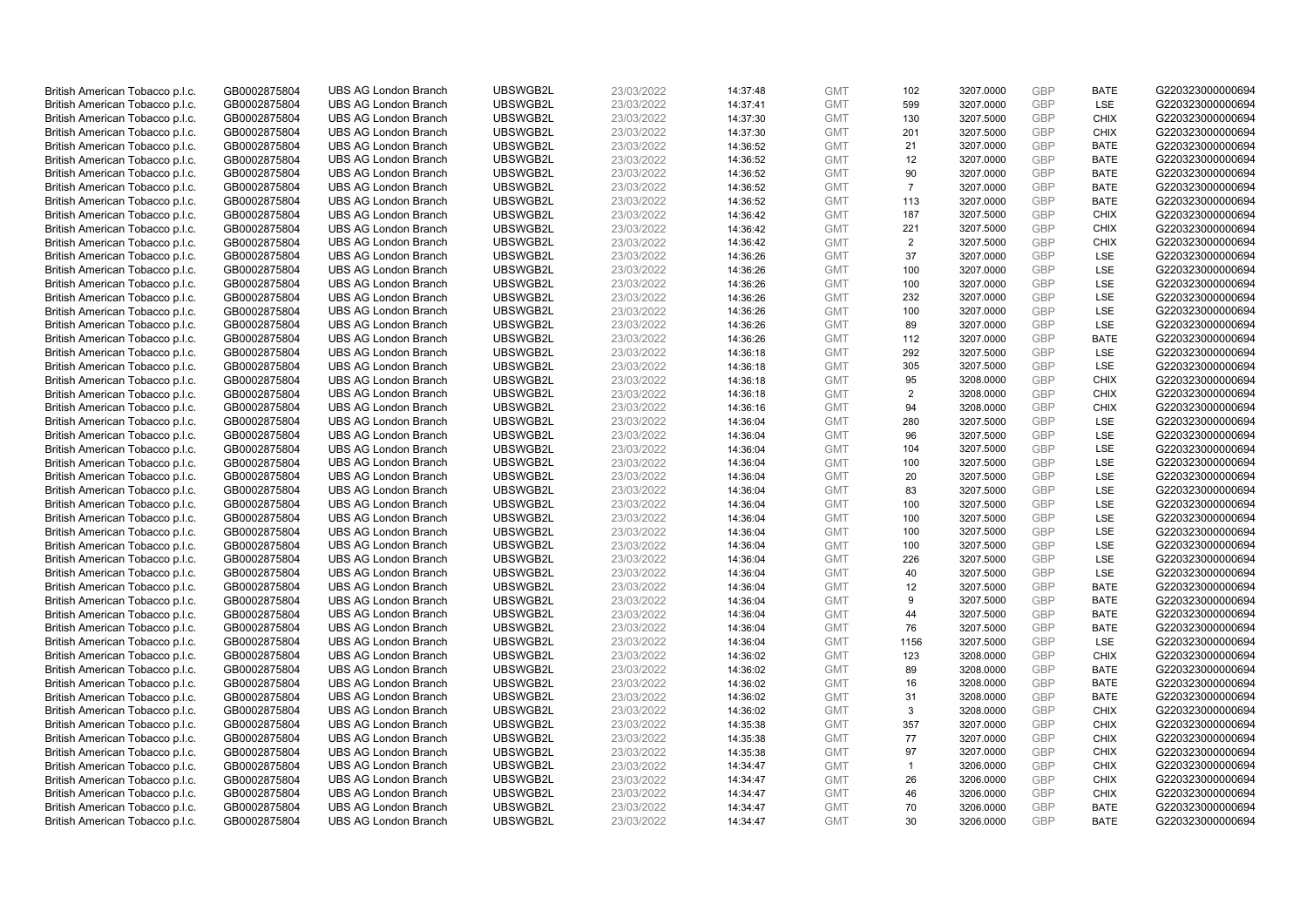| British American Tobacco p.l.c. | GB0002875804 | <b>UBS AG London Branch</b> | UBSWGB2L | 23/03/2022 | 14:34:47 | <b>GMT</b> | 54             | 3206.0000 | <b>GBP</b> | <b>BATE</b> | G220323000000694 |
|---------------------------------|--------------|-----------------------------|----------|------------|----------|------------|----------------|-----------|------------|-------------|------------------|
| British American Tobacco p.l.c. | GB0002875804 | <b>UBS AG London Branch</b> | UBSWGB2L | 23/03/2022 | 14:34:47 | <b>GMT</b> | 22             | 3206.0000 | <b>GBP</b> | <b>CHIX</b> | G220323000000694 |
| British American Tobacco p.l.c. | GB0002875804 | <b>UBS AG London Branch</b> | UBSWGB2L | 23/03/2022 | 14:34:47 | <b>GMT</b> | 99             | 3206.0000 | <b>GBP</b> | <b>BATE</b> | G220323000000694 |
| British American Tobacco p.l.c. | GB0002875804 | <b>UBS AG London Branch</b> | UBSWGB2L | 23/03/2022 | 14:34:33 | <b>GMT</b> | 82             | 3206.5000 | <b>GBP</b> | <b>CHIX</b> | G220323000000694 |
| British American Tobacco p.l.c. | GB0002875804 | <b>UBS AG London Branch</b> | UBSWGB2L | 23/03/2022 | 14:34:33 | <b>GMT</b> | $\mathbf{1}$   | 3207.0000 | <b>GBP</b> | <b>CHIX</b> | G220323000000694 |
| British American Tobacco p.l.c. | GB0002875804 | <b>UBS AG London Branch</b> | UBSWGB2L | 23/03/2022 | 14:34:22 | <b>GMT</b> | 644            | 3206.0000 | <b>GBP</b> | LSE         | G220323000000694 |
| British American Tobacco p.l.c. | GB0002875804 | <b>UBS AG London Branch</b> | UBSWGB2L | 23/03/2022 | 14:33:56 | <b>GMT</b> | 35             | 3206.5000 | <b>GBP</b> | <b>CHIX</b> | G220323000000694 |
| British American Tobacco p.l.c. | GB0002875804 | <b>UBS AG London Branch</b> | UBSWGB2L | 23/03/2022 | 14:33:56 | <b>GMT</b> | 55             | 3206.5000 | <b>GBP</b> | <b>CHIX</b> | G220323000000694 |
| British American Tobacco p.l.c. | GB0002875804 | <b>UBS AG London Branch</b> | UBSWGB2L | 23/03/2022 | 14:33:56 | <b>GMT</b> | 55             | 3206.5000 | <b>GBP</b> | <b>CHIX</b> | G220323000000694 |
| British American Tobacco p.l.c. | GB0002875804 | <b>UBS AG London Branch</b> | UBSWGB2L | 23/03/2022 | 14:33:56 | <b>GMT</b> | 55             | 3206.5000 | <b>GBP</b> | <b>CHIX</b> | G220323000000694 |
| British American Tobacco p.l.c. | GB0002875804 | <b>UBS AG London Branch</b> | UBSWGB2L | 23/03/2022 | 14:33:56 | <b>GMT</b> | 653            | 3206.5000 | <b>GBP</b> | LSE         | G220323000000694 |
| British American Tobacco p.l.c. | GB0002875804 | <b>UBS AG London Branch</b> | UBSWGB2L | 23/03/2022 | 14:33:56 | <b>GMT</b> | 130            | 3206.5000 | <b>GBP</b> | <b>BATE</b> | G220323000000694 |
| British American Tobacco p.l.c. | GB0002875804 | <b>UBS AG London Branch</b> | UBSWGB2L | 23/03/2022 | 14:33:56 | <b>GMT</b> | 6              | 3206.5000 | <b>GBP</b> | <b>BATE</b> | G220323000000694 |
| British American Tobacco p.l.c. | GB0002875804 | <b>UBS AG London Branch</b> | UBSWGB2L | 23/03/2022 | 14:33:56 | <b>GMT</b> | 100            | 3206.5000 | <b>GBP</b> | <b>BATE</b> | G220323000000694 |
| British American Tobacco p.l.c. | GB0002875804 | <b>UBS AG London Branch</b> | UBSWGB2L | 23/03/2022 | 14:33:54 | <b>GMT</b> | 100            | 3207.0000 | <b>GBP</b> | <b>CHIX</b> | G220323000000694 |
| British American Tobacco p.l.c. | GB0002875804 | <b>UBS AG London Branch</b> | UBSWGB2L | 23/03/2022 | 14:33:54 | <b>GMT</b> | 20             | 3207.0000 | <b>GBP</b> | <b>CHIX</b> | G220323000000694 |
| British American Tobacco p.l.c. | GB0002875804 | <b>UBS AG London Branch</b> | UBSWGB2L | 23/03/2022 | 14:33:50 | <b>GMT</b> | $\mathbf{1}$   | 3207.0000 | <b>GBP</b> | <b>CHIX</b> | G220323000000694 |
| British American Tobacco p.l.c. | GB0002875804 | <b>UBS AG London Branch</b> | UBSWGB2L | 23/03/2022 | 14:33:44 | <b>GMT</b> | 36             | 3207.0000 | <b>GBP</b> | <b>CHIX</b> | G220323000000694 |
| British American Tobacco p.l.c. | GB0002875804 | <b>UBS AG London Branch</b> | UBSWGB2L | 23/03/2022 | 14:33:44 | <b>GMT</b> | 100            | 3207.0000 | <b>GBP</b> | <b>CHIX</b> | G220323000000694 |
| British American Tobacco p.l.c. | GB0002875804 | <b>UBS AG London Branch</b> | UBSWGB2L | 23/03/2022 | 14:33:43 | <b>GMT</b> | 29             | 3207.0000 | <b>GBP</b> | <b>CHIX</b> | G220323000000694 |
| British American Tobacco p.l.c. | GB0002875804 | <b>UBS AG London Branch</b> | UBSWGB2L | 23/03/2022 | 14:33:38 | <b>GMT</b> | 87             | 3207.0000 | <b>GBP</b> | <b>CHIX</b> | G220323000000694 |
| British American Tobacco p.l.c. | GB0002875804 | <b>UBS AG London Branch</b> | UBSWGB2L | 23/03/2022 | 14:33:38 | <b>GMT</b> | 785            | 3207.0000 | <b>GBP</b> | LSE         | G220323000000694 |
| British American Tobacco p.l.c. | GB0002875804 | <b>UBS AG London Branch</b> | UBSWGB2L | 23/03/2022 | 14:33:38 | <b>GMT</b> | 96             | 3207.0000 | <b>GBP</b> | <b>CHIX</b> | G220323000000694 |
| British American Tobacco p.l.c. | GB0002875804 | <b>UBS AG London Branch</b> | UBSWGB2L | 23/03/2022 | 14:33:38 | <b>GMT</b> | 103            | 3207.0000 | <b>GBP</b> | <b>BATE</b> | G220323000000694 |
| British American Tobacco p.l.c. | GB0002875804 | <b>UBS AG London Branch</b> | UBSWGB2L | 23/03/2022 | 14:33:38 | <b>GMT</b> | 124            | 3207.0000 | <b>GBP</b> | <b>BATE</b> | G220323000000694 |
| British American Tobacco p.l.c. | GB0002875804 | <b>UBS AG London Branch</b> | UBSWGB2L | 23/03/2022 | 14:33:37 | <b>GMT</b> | 599            | 3207.5000 | <b>GBP</b> | LSE         | G220323000000694 |
| British American Tobacco p.l.c. | GB0002875804 | <b>UBS AG London Branch</b> | UBSWGB2L | 23/03/2022 | 14:33:25 | <b>GMT</b> | 105            | 3207.0000 | <b>GBP</b> | <b>BATE</b> | G220323000000694 |
| British American Tobacco p.l.c. | GB0002875804 | <b>UBS AG London Branch</b> | UBSWGB2L | 23/03/2022 | 14:33:25 | <b>GMT</b> | 91             | 3207.0000 | <b>GBP</b> | <b>CHIX</b> | G220323000000694 |
| British American Tobacco p.l.c. | GB0002875804 | <b>UBS AG London Branch</b> | UBSWGB2L | 23/03/2022 | 14:33:25 | <b>GMT</b> | 15             | 3207.0000 | <b>GBP</b> | <b>CHIX</b> | G220323000000694 |
| British American Tobacco p.l.c. | GB0002875804 | <b>UBS AG London Branch</b> | UBSWGB2L | 23/03/2022 | 14:33:25 | <b>GMT</b> | 32             | 3207.0000 | <b>GBP</b> | <b>CHIX</b> | G220323000000694 |
| British American Tobacco p.l.c. | GB0002875804 | <b>UBS AG London Branch</b> | UBSWGB2L | 23/03/2022 | 14:33:25 | <b>GMT</b> | 21             | 3207.0000 | <b>GBP</b> | <b>CHIX</b> | G220323000000694 |
| British American Tobacco p.l.c. | GB0002875804 | <b>UBS AG London Branch</b> | UBSWGB2L | 23/03/2022 | 14:33:25 | <b>GMT</b> | 47             | 3207.0000 | <b>GBP</b> | <b>BATE</b> | G220323000000694 |
| British American Tobacco p.l.c. | GB0002875804 | <b>UBS AG London Branch</b> | UBSWGB2L | 23/03/2022 | 14:33:25 | <b>GMT</b> | 51             | 3207.0000 | <b>GBP</b> | <b>CHIX</b> | G220323000000694 |
| British American Tobacco p.l.c. | GB0002875804 | <b>UBS AG London Branch</b> | UBSWGB2L | 23/03/2022 | 14:33:25 | <b>GMT</b> | 24             | 3207.0000 | <b>GBP</b> | <b>BATE</b> | G220323000000694 |
| British American Tobacco p.l.c. | GB0002875804 | <b>UBS AG London Branch</b> | UBSWGB2L | 23/03/2022 | 14:33:24 | <b>GMT</b> | 1041           | 3207.0000 | <b>GBP</b> | LSE         | G220323000000694 |
| British American Tobacco p.l.c. | GB0002875804 | <b>UBS AG London Branch</b> | UBSWGB2L | 23/03/2022 | 14:32:57 | <b>GMT</b> | 194            | 3206.0000 | <b>GBP</b> | LSE         | G220323000000694 |
| British American Tobacco p.l.c. | GB0002875804 | <b>UBS AG London Branch</b> | UBSWGB2L | 23/03/2022 | 14:32:52 | <b>GMT</b> | 456            | 3206.0000 | <b>GBP</b> | <b>BATE</b> | G220323000000694 |
| British American Tobacco p.l.c. | GB0002875804 | <b>UBS AG London Branch</b> | UBSWGB2L | 23/03/2022 | 14:32:49 | <b>GMT</b> | 2              | 3205.5000 | <b>GBP</b> | <b>CHIX</b> | G220323000000694 |
| British American Tobacco p.l.c. | GB0002875804 | <b>UBS AG London Branch</b> | UBSWGB2L | 23/03/2022 | 14:32:48 | <b>GMT</b> | $\overline{4}$ | 3205.5000 | <b>GBP</b> | <b>CHIX</b> | G220323000000694 |
| British American Tobacco p.l.c. | GB0002875804 | <b>UBS AG London Branch</b> | UBSWGB2L | 23/03/2022 | 14:32:47 | <b>GMT</b> | $\overline{1}$ | 3205.5000 | <b>GBP</b> | <b>CHIX</b> | G220323000000694 |
| British American Tobacco p.l.c. | GB0002875804 | <b>UBS AG London Branch</b> | UBSWGB2L | 23/03/2022 | 14:32:47 | <b>GMT</b> | $\overline{2}$ | 3205.5000 | <b>GBP</b> | <b>CHIX</b> | G220323000000694 |
| British American Tobacco p.l.c. | GB0002875804 | <b>UBS AG London Branch</b> | UBSWGB2L | 23/03/2022 | 14:32:46 | <b>GMT</b> | $\overline{1}$ | 3205.5000 | <b>GBP</b> | <b>CHIX</b> | G220323000000694 |
| British American Tobacco p.l.c. | GB0002875804 | <b>UBS AG London Branch</b> | UBSWGB2L | 23/03/2022 | 14:32:45 | <b>GMT</b> | 3              | 3205.5000 | <b>GBP</b> | <b>CHIX</b> | G220323000000694 |
| British American Tobacco p.l.c. | GB0002875804 | <b>UBS AG London Branch</b> | UBSWGB2L | 23/03/2022 | 14:32:44 | <b>GMT</b> | $\overline{2}$ | 3205.5000 | <b>GBP</b> | <b>CHIX</b> | G220323000000694 |
| British American Tobacco p.l.c. | GB0002875804 | <b>UBS AG London Branch</b> | UBSWGB2L | 23/03/2022 | 14:32:43 | <b>GMT</b> | 3              | 3205.5000 | <b>GBP</b> | <b>CHIX</b> | G220323000000694 |
| British American Tobacco p.l.c. | GB0002875804 | <b>UBS AG London Branch</b> | UBSWGB2L | 23/03/2022 | 14:32:43 | <b>GMT</b> | 31             | 3205.5000 | <b>GBP</b> | <b>CHIX</b> | G220323000000694 |
| British American Tobacco p.l.c. | GB0002875804 | <b>UBS AG London Branch</b> | UBSWGB2L | 23/03/2022 | 14:32:43 | <b>GMT</b> | $\mathbf{1}$   | 3205.5000 | <b>GBP</b> | <b>CHIX</b> | G220323000000694 |
| British American Tobacco p.l.c. | GB0002875804 | <b>UBS AG London Branch</b> | UBSWGB2L | 23/03/2022 | 14:32:42 | <b>GMT</b> | 200            | 3205.5000 | <b>GBP</b> | <b>CHIX</b> | G220323000000694 |
| British American Tobacco p.l.c. | GB0002875804 | <b>UBS AG London Branch</b> | UBSWGB2L | 23/03/2022 | 14:32:42 | <b>GMT</b> | 91             | 3205.5000 | <b>GBP</b> | <b>CHIX</b> | G220323000000694 |
| British American Tobacco p.l.c. | GB0002875804 | <b>UBS AG London Branch</b> | UBSWGB2L | 23/03/2022 | 14:32:42 | <b>GMT</b> | 96             | 3205.5000 | <b>GBP</b> | <b>CHIX</b> | G220323000000694 |
| British American Tobacco p.l.c. | GB0002875804 | <b>UBS AG London Branch</b> | UBSWGB2L | 23/03/2022 | 14:32:35 | <b>GMT</b> | 2              | 3205.5000 | <b>GBP</b> | <b>CHIX</b> | G220323000000694 |
| British American Tobacco p.l.c. | GB0002875804 | <b>UBS AG London Branch</b> | UBSWGB2L | 23/03/2022 | 14:32:35 | <b>GMT</b> | $\overline{2}$ | 3205.5000 | <b>GBP</b> | <b>CHIX</b> | G220323000000694 |
| British American Tobacco p.l.c. | GB0002875804 | <b>UBS AG London Branch</b> | UBSWGB2L | 23/03/2022 | 14:32:30 | <b>GMT</b> | 26             | 3205.5000 | <b>GBP</b> | <b>CHIX</b> | G220323000000694 |
| British American Tobacco p.l.c. | GB0002875804 | <b>UBS AG London Branch</b> | UBSWGB2L | 23/03/2022 | 14:32:19 | <b>GMT</b> | 27             | 3205.5000 | GBP        | <b>CHIX</b> | G220323000000694 |
|                                 |              |                             |          |            |          |            |                |           |            |             |                  |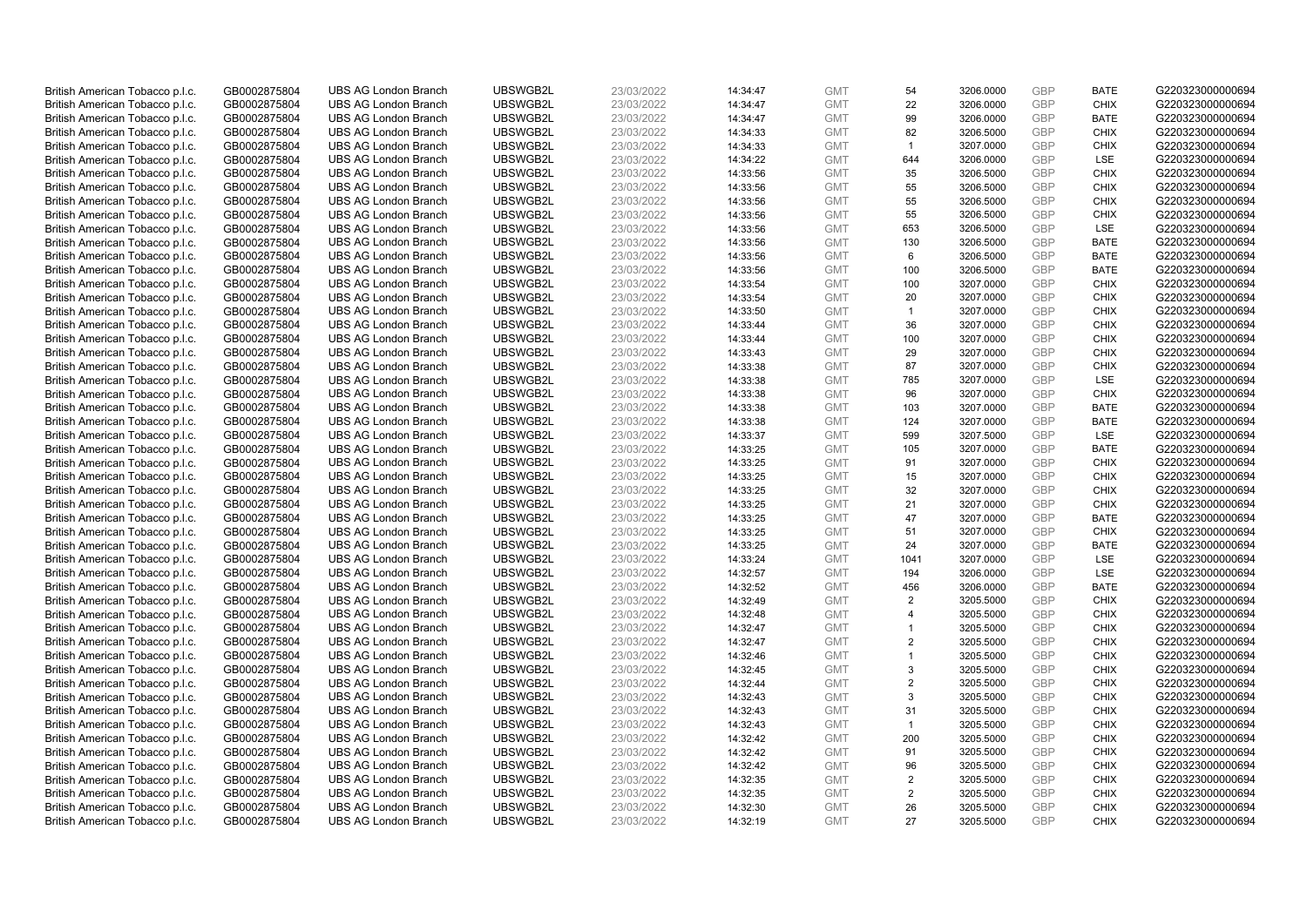| British American Tobacco p.l.c.                                    | GB0002875804                 | <b>UBS AG London Branch</b>                                | UBSWGB2L             | 23/03/2022               | 14:32:18             | <b>GMT</b>               | 31        | 3205.5000              | <b>GBP</b>               | <b>CHIX</b>                | G220323000000694                     |
|--------------------------------------------------------------------|------------------------------|------------------------------------------------------------|----------------------|--------------------------|----------------------|--------------------------|-----------|------------------------|--------------------------|----------------------------|--------------------------------------|
| British American Tobacco p.l.c.                                    | GB0002875804                 | <b>UBS AG London Branch</b>                                | UBSWGB2L             | 23/03/2022               | 14:32:16             | <b>GMT</b>               | 27        | 3205.5000              | <b>GBP</b>               | <b>CHIX</b>                | G220323000000694                     |
| British American Tobacco p.l.c.                                    | GB0002875804                 | <b>UBS AG London Branch</b>                                | UBSWGB2L             | 23/03/2022               | 14:32:15             | <b>GMT</b>               | 35        | 3205.5000              | <b>GBP</b>               | <b>CHIX</b>                | G220323000000694                     |
| British American Tobacco p.l.c.                                    | GB0002875804                 | <b>UBS AG London Branch</b>                                | UBSWGB2L             | 23/03/2022               | 14:32:05             | <b>GMT</b>               | 171       | 3205.5000              | <b>GBP</b>               | <b>CHIX</b>                | G220323000000694                     |
| British American Tobacco p.l.c.                                    | GB0002875804                 | <b>UBS AG London Branch</b>                                | UBSWGB2L             | 23/03/2022               | 14:32:05             | <b>GMT</b>               | 94        | 3205.5000              | <b>GBP</b>               | <b>CHIX</b>                | G220323000000694                     |
| British American Tobacco p.l.c.                                    | GB0002875804                 | <b>UBS AG London Branch</b>                                | UBSWGB2L             | 23/03/2022               | 14:32:05             | <b>GMT</b>               | 31        | 3205.5000              | <b>GBP</b>               | <b>CHIX</b>                | G220323000000694                     |
| British American Tobacco p.l.c.                                    | GB0002875804                 | <b>UBS AG London Branch</b>                                | UBSWGB2L             | 23/03/2022               | 14:31:49             | <b>GMT</b>               | 555       | 3204.0000              | <b>GBP</b>               | LSE                        | G220323000000694                     |
| British American Tobacco p.l.c.                                    | GB0002875804                 | <b>UBS AG London Branch</b>                                | UBSWGB2L             | 23/03/2022               | 14:31:49             | <b>GMT</b>               | 96        | 3204.0000              | <b>GBP</b>               | <b>BATE</b>                | G220323000000694                     |
| British American Tobacco p.l.c.                                    | GB0002875804                 | <b>UBS AG London Branch</b>                                | UBSWGB2L             | 23/03/2022               | 14:31:49             | <b>GMT</b>               | 6         | 3204.0000              | <b>GBP</b>               | <b>BATE</b>                | G220323000000694                     |
| British American Tobacco p.l.c.                                    | GB0002875804                 | <b>UBS AG London Branch</b>                                | UBSWGB2L             | 23/03/2022               | 14:31:49             | <b>GMT</b>               | 45        | 3204.0000              | <b>GBP</b>               | <b>CHIX</b>                | G220323000000694                     |
| British American Tobacco p.l.c.                                    | GB0002875804                 | <b>UBS AG London Branch</b>                                | UBSWGB2L             | 23/03/2022               | 14:31:49             | <b>GMT</b>               | 24        | 3204.0000              | <b>GBP</b>               | <b>BATE</b>                | G220323000000694                     |
| British American Tobacco p.l.c.                                    | GB0002875804                 | <b>UBS AG London Branch</b>                                | UBSWGB2L             | 23/03/2022               | 14:31:49             | <b>GMT</b>               | 99        | 3204.0000              | <b>GBP</b>               | <b>BATE</b>                | G220323000000694                     |
| British American Tobacco p.l.c.                                    | GB0002875804                 | <b>UBS AG London Branch</b>                                | UBSWGB2L             | 23/03/2022               | 14:31:29             | <b>GMT</b>               | 116       | 3204.5000              | <b>GBP</b>               | <b>CHIX</b>                | G220323000000694                     |
| British American Tobacco p.l.c.                                    | GB0002875804                 | <b>UBS AG London Branch</b>                                | UBSWGB2L             | 23/03/2022               | 14:31:29             | <b>GMT</b>               | 95        | 3204.5000              | <b>GBP</b>               | <b>CHIX</b>                | G220323000000694                     |
| British American Tobacco p.l.c.                                    | GB0002875804                 | <b>UBS AG London Branch</b>                                | UBSWGB2L             | 23/03/2022               | 14:31:29             | <b>GMT</b>               | 160       | 3204.5000              | <b>GBP</b>               | <b>CHIX</b>                | G220323000000694                     |
| British American Tobacco p.l.c.                                    | GB0002875804                 | <b>UBS AG London Branch</b>                                | UBSWGB2L             | 23/03/2022               | 14:31:29             | <b>GMT</b>               | 657       | 3204.5000              | <b>GBP</b>               | LSE                        | G220323000000694                     |
| British American Tobacco p.l.c.                                    | GB0002875804                 | <b>UBS AG London Branch</b>                                | UBSWGB2L             | 23/03/2022               | 14:31:29             | <b>GMT</b>               | 69        | 3204.5000              | <b>GBP</b>               | <b>CHIX</b>                | G220323000000694                     |
| British American Tobacco p.l.c.                                    | GB0002875804                 | <b>UBS AG London Branch</b>                                | UBSWGB2L             | 23/03/2022               | 14:31:29             | <b>GMT</b>               | 100       | 3204.5000              | <b>GBP</b>               | <b>CHIX</b>                | G220323000000694                     |
| British American Tobacco p.l.c.                                    | GB0002875804                 | <b>UBS AG London Branch</b>                                | UBSWGB2L             | 23/03/2022               | 14:31:29             | <b>GMT</b>               | 118       | 3204.5000              | <b>GBP</b>               | <b>BATE</b>                | G220323000000694                     |
| British American Tobacco p.l.c.                                    | GB0002875804                 | <b>UBS AG London Branch</b>                                | UBSWGB2L             | 23/03/2022               | 14:30:45             | <b>GMT</b>               | 24        | 3204.0000              | <b>GBP</b>               | <b>BATE</b>                | G220323000000694                     |
| British American Tobacco p.l.c.                                    | GB0002875804                 | <b>UBS AG London Branch</b>                                | UBSWGB2L             | 23/03/2022               | 14:30:43             | <b>GMT</b>               | 104       | 3204.0000              | <b>GBP</b>               | <b>BATE</b>                | G220323000000694                     |
| British American Tobacco p.l.c.                                    | GB0002875804                 | <b>UBS AG London Branch</b>                                | UBSWGB2L             | 23/03/2022               | 14:30:43             | <b>GMT</b>               | 388       | 3204.0000              | <b>GBP</b>               | <b>CHIX</b>                | G220323000000694                     |
| British American Tobacco p.l.c.                                    | GB0002875804                 | <b>UBS AG London Branch</b>                                | UBSWGB2L             | 23/03/2022               | 14:30:43             | <b>GMT</b>               | 644       | 3204.0000              | <b>GBP</b>               | LSE                        | G220323000000694                     |
| British American Tobacco p.l.c.                                    | GB0002875804                 | <b>UBS AG London Branch</b>                                | UBSWGB2L             | 23/03/2022               | 14:30:40             | <b>GMT</b>               | 652       | 3204.0000              | <b>GBP</b>               | LSE                        | G220323000000694                     |
| British American Tobacco p.l.c.                                    | GB0002875804                 | <b>UBS AG London Branch</b>                                | UBSWGB2L             | 23/03/2022               | 14:30:00             | <b>GMT</b>               | 553       | 3204.5000              | <b>GBP</b>               | LSE                        | G220323000000694                     |
| British American Tobacco p.l.c.                                    | GB0002875804                 | <b>UBS AG London Branch</b>                                | UBSWGB2L             | 23/03/2022               | 14:29:59             | <b>GMT</b>               | 214       | 3205.0000              | <b>GBP</b>               | <b>CHIX</b>                | G220323000000694                     |
| British American Tobacco p.l.c.                                    | GB0002875804                 | <b>UBS AG London Branch</b>                                | UBSWGB2L             | 23/03/2022               | 14:29:59             | <b>GMT</b>               | 597       | 3205.0000              | <b>GBP</b>               | LSE                        | G220323000000694                     |
| British American Tobacco p.l.c.                                    | GB0002875804                 | <b>UBS AG London Branch</b>                                | UBSWGB2L             | 23/03/2022               | 14:29:59             | <b>GMT</b>               | 171       | 3205.0000              | <b>GBP</b>               | <b>BATE</b>                | G220323000000694                     |
| British American Tobacco p.l.c.                                    | GB0002875804                 | <b>UBS AG London Branch</b>                                | UBSWGB2L             | 23/03/2022               | 14:29:50             | <b>GMT</b>               | 3         | 3206.0000              | <b>GBP</b>               | <b>CHIX</b>                | G220323000000694                     |
| British American Tobacco p.l.c.                                    | GB0002875804                 | <b>UBS AG London Branch</b>                                | UBSWGB2L             | 23/03/2022               | 14:29:50             | <b>GMT</b>               | 43        | 3206.5000              | <b>GBP</b>               | <b>CHIX</b>                | G220323000000694                     |
| British American Tobacco p.l.c.                                    | GB0002875804                 | <b>UBS AG London Branch</b>                                | UBSWGB2L             | 23/03/2022               | 14:29:50             | <b>GMT</b>               | 93        | 3206.5000              | <b>GBP</b>               | <b>CHIX</b>                | G220323000000694                     |
| British American Tobacco p.l.c.                                    | GB0002875804                 | <b>UBS AG London Branch</b>                                | UBSWGB2L             | 23/03/2022               | 14:29:50             | <b>GMT</b>               | 55        | 3206.5000              | <b>GBP</b>               | <b>CHIX</b>                | G220323000000694                     |
| British American Tobacco p.l.c.                                    | GB0002875804                 | <b>UBS AG London Branch</b>                                | UBSWGB2L             | 23/03/2022               | 14:29:50             | <b>GMT</b>               | 300       | 3205.5000              | <b>GBP</b>               | <b>BATE</b>                | G220323000000694                     |
| British American Tobacco p.l.c.                                    | GB0002875804                 | <b>UBS AG London Branch</b>                                | UBSWGB2L             | 23/03/2022               | 14:29:33             | <b>GMT</b>               | 618       | 3205.5000              | <b>GBP</b>               | LSE                        | G220323000000694                     |
| British American Tobacco p.l.c.                                    | GB0002875804                 | <b>UBS AG London Branch</b>                                | UBSWGB2L             | 23/03/2022               | 14:29:33             | <b>GMT</b>               | 1250      | 3205.5000              | <b>GBP</b>               | LSE                        | G220323000000694                     |
| British American Tobacco p.l.c.                                    | GB0002875804                 | <b>UBS AG London Branch</b>                                | UBSWGB2L             | 23/03/2022               | 14:29:05             | <b>GMT</b>               | 105       | 3202.5000              | <b>GBP</b>               | LSE                        | G220323000000694                     |
| British American Tobacco p.l.c.                                    | GB0002875804                 | <b>UBS AG London Branch</b>                                | UBSWGB2L             | 23/03/2022               | 14:29:05             | <b>GMT</b>               | 559       | 3202.5000              | <b>GBP</b>               | LSE                        | G220323000000694                     |
| British American Tobacco p.l.c.                                    | GB0002875804                 | <b>UBS AG London Branch</b>                                | UBSWGB2L             | 23/03/2022               | 14:28:53             | <b>GMT</b>               | 38        | 3202.0000              | <b>GBP</b>               | <b>CHIX</b>                | G220323000000694                     |
| British American Tobacco p.l.c.                                    | GB0002875804                 | <b>UBS AG London Branch</b>                                | UBSWGB2L             | 23/03/2022               | 14:28:53             | <b>GMT</b>               | 178       | 3202.0000              | <b>GBP</b>               | <b>CHIX</b>                | G220323000000694                     |
| British American Tobacco p.l.c.                                    | GB0002875804                 | <b>UBS AG London Branch</b>                                | UBSWGB2L             | 23/03/2022               | 14:28:00             | <b>GMT</b>               | 216       | 3201.5000              | <b>GBP</b>               | <b>BATE</b>                | G220323000000694                     |
| British American Tobacco p.l.c.                                    | GB0002875804                 | <b>UBS AG London Branch</b>                                | UBSWGB2L             | 23/03/2022               | 14:27:25             | <b>GMT</b>               | 695       | 3201.0000              | <b>GBP</b>               | LSE                        | G220323000000694                     |
| British American Tobacco p.l.c.                                    | GB0002875804                 | <b>UBS AG London Branch</b>                                | UBSWGB2L<br>UBSWGB2L | 23/03/2022               | 14:27:25             | <b>GMT</b>               | 49        | 3201.0000              | <b>GBP</b><br><b>GBP</b> | <b>CHIX</b>                | G220323000000694                     |
| British American Tobacco p.l.c.                                    | GB0002875804                 | <b>UBS AG London Branch</b>                                |                      | 23/03/2022               | 14:27:25             | <b>GMT</b>               | 63        | 3201.0000              | <b>GBP</b>               | <b>CHIX</b><br><b>CHIX</b> | G220323000000694                     |
| British American Tobacco p.l.c.                                    | GB0002875804                 | <b>UBS AG London Branch</b><br><b>UBS AG London Branch</b> | UBSWGB2L<br>UBSWGB2L | 23/03/2022               | 14:27:25<br>14:27:25 | <b>GMT</b>               | 128<br>99 | 3201.5000              | <b>GBP</b>               | <b>CHIX</b>                | G220323000000694                     |
| British American Tobacco p.l.c.                                    | GB0002875804<br>GB0002875804 | <b>UBS AG London Branch</b>                                | UBSWGB2L             | 23/03/2022<br>23/03/2022 | 14:26:39             | <b>GMT</b><br><b>GMT</b> | 201       | 3202.0000<br>3201.5000 | <b>GBP</b>               | <b>CHIX</b>                | G220323000000694<br>G220323000000694 |
| British American Tobacco p.l.c.<br>British American Tobacco p.l.c. | GB0002875804                 | <b>UBS AG London Branch</b>                                | UBSWGB2L             | 23/03/2022               | 14:26:01             | <b>GMT</b>               | 185       | 3200.5000              | <b>GBP</b>               | LSE                        | G220323000000694                     |
| British American Tobacco p.l.c.                                    | GB0002875804                 | <b>UBS AG London Branch</b>                                | UBSWGB2L             | 23/03/2022               | 14:26:01             | <b>GMT</b>               | 400       | 3200.5000              | <b>GBP</b>               | LSE                        | G220323000000694                     |
| British American Tobacco p.l.c.                                    | GB0002875804                 | <b>UBS AG London Branch</b>                                | UBSWGB2L             | 23/03/2022               | 14:25:10             | <b>GMT</b>               | 634       | 3201.0000              | <b>GBP</b>               | LSE                        | G220323000000694                     |
| British American Tobacco p.l.c.                                    | GB0002875804                 | <b>UBS AG London Branch</b>                                | UBSWGB2L             | 23/03/2022               | 14:25:10             | <b>GMT</b>               | 98        | 3201.0000              | <b>GBP</b>               | <b>CHIX</b>                | G220323000000694                     |
| British American Tobacco p.l.c.                                    | GB0002875804                 | <b>UBS AG London Branch</b>                                | UBSWGB2L             | 23/03/2022               | 14:25:10             | <b>GMT</b>               | 652       | 3201.5000              | <b>GBP</b>               | LSE                        | G220323000000694                     |
| British American Tobacco p.l.c.                                    | GB0002875804                 | <b>UBS AG London Branch</b>                                | UBSWGB2L             | 23/03/2022               | 14:24:12             | <b>GMT</b>               | 223       | 3201.0000              | <b>GBP</b>               | LSE                        | G220323000000694                     |
| British American Tobacco p.l.c.                                    | GB0002875804                 | <b>UBS AG London Branch</b>                                | UBSWGB2L             | 23/03/2022               | 14:24:12             | <b>GMT</b>               | 362       | 3201.0000              | <b>GBP</b>               | LSE                        | G220323000000694                     |
| British American Tobacco p.l.c.                                    | GB0002875804                 | <b>UBS AG London Branch</b>                                | UBSWGB2L             | 23/03/2022               | 14:24:07             | <b>GMT</b>               | 101       | 3201.5000              | GBP                      | <b>BATE</b>                | G220323000000694                     |
|                                                                    |                              |                                                            |                      |                          |                      |                          |           |                        |                          |                            |                                      |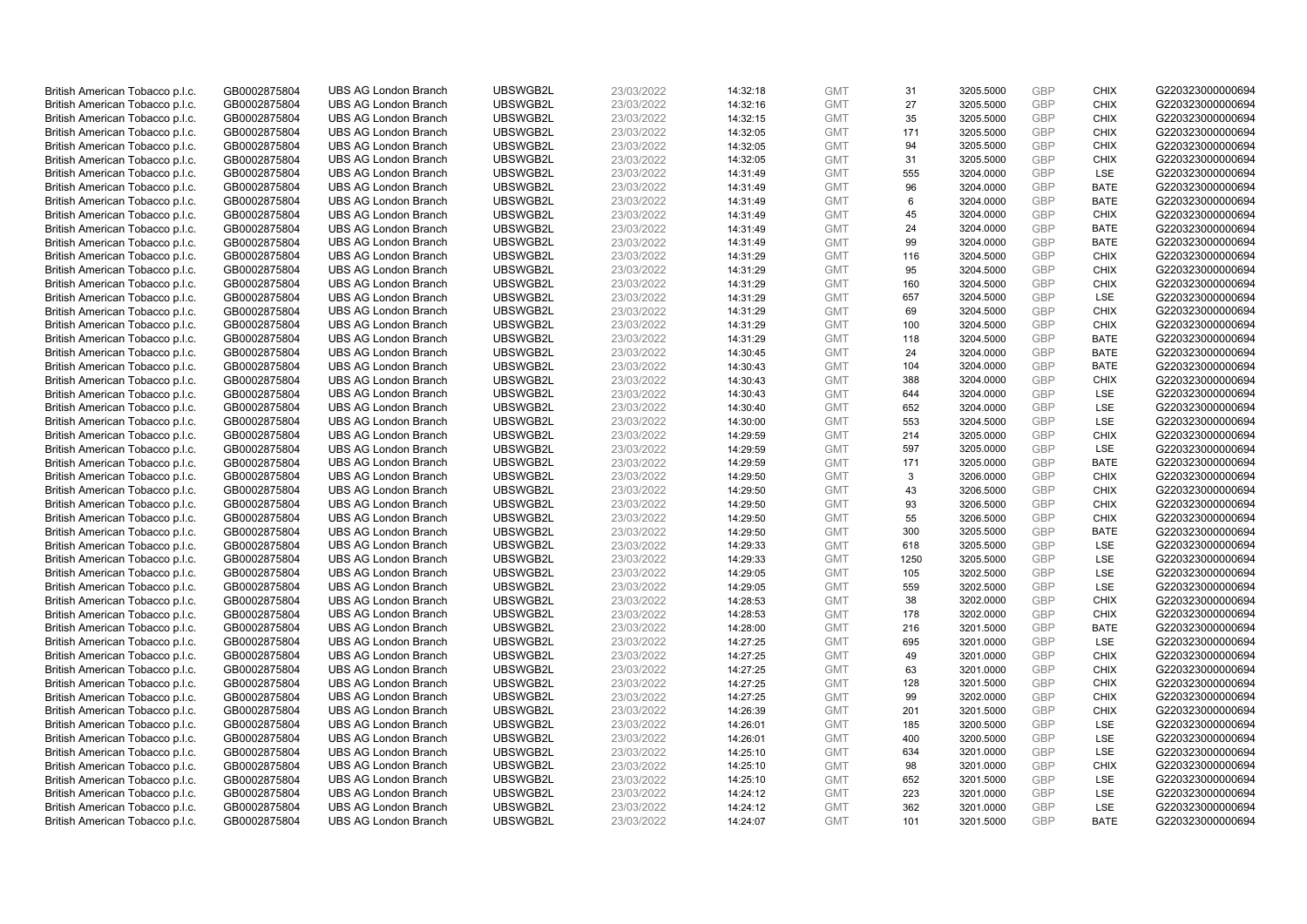| British American Tobacco p.l.c.                                    | GB0002875804                 | <b>UBS AG London Branch</b>                                | UBSWGB2L             | 23/03/2022               | 14:24:04             | <b>GMT</b>               | 80       | 3202.5000              | <b>GBP</b>        | <b>CHIX</b>                | G220323000000694                     |
|--------------------------------------------------------------------|------------------------------|------------------------------------------------------------|----------------------|--------------------------|----------------------|--------------------------|----------|------------------------|-------------------|----------------------------|--------------------------------------|
| British American Tobacco p.l.c.                                    | GB0002875804                 | <b>UBS AG London Branch</b>                                | UBSWGB2L             | 23/03/2022               | 14:24:04             | <b>GMT</b>               | 103      | 3202.5000              | GBP               | <b>BATE</b>                | G220323000000694                     |
| British American Tobacco p.l.c.                                    | GB0002875804                 | <b>UBS AG London Branch</b>                                | UBSWGB2L             | 23/03/2022               | 14:24:04             | <b>GMT</b>               | 120      | 3202.5000              | <b>GBP</b>        | <b>CHIX</b>                | G220323000000694                     |
| British American Tobacco p.l.c.                                    | GB0002875804                 | <b>UBS AG London Branch</b>                                | UBSWGB2L             | 23/03/2022               | 14:24:04             | <b>GMT</b>               | 131      | 3203.0000              | GBP               | <b>CHIX</b>                | G220323000000694                     |
| British American Tobacco p.l.c.                                    | GB0002875804                 | <b>UBS AG London Branch</b>                                | UBSWGB2L             | 23/03/2022               | 14:24:04             | <b>GMT</b>               | 201      | 3203.0000              | <b>GBP</b>        | <b>LSE</b>                 | G220323000000694                     |
| British American Tobacco p.l.c.                                    | GB0002875804                 | <b>UBS AG London Branch</b>                                | UBSWGB2L             | 23/03/2022               | 14:24:04             | <b>GMT</b>               | 348      | 3203.0000              | GBP               | LSE                        | G220323000000694                     |
| British American Tobacco p.l.c.                                    | GB0002875804                 | <b>UBS AG London Branch</b>                                | UBSWGB2L             | 23/03/2022               | 14:24:04             | <b>GMT</b>               | 100      | 3203.0000              | <b>GBP</b>        | LSE                        | G220323000000694                     |
| British American Tobacco p.l.c.                                    | GB0002875804                 | <b>UBS AG London Branch</b>                                | UBSWGB2L             | 23/03/2022               | 14:24:04             | <b>GMT</b>               | 400      | 3203.0000              | <b>GBP</b>        | LSE                        | G220323000000694                     |
| British American Tobacco p.l.c.                                    | GB0002875804                 | <b>UBS AG London Branch</b>                                | UBSWGB2L             | 23/03/2022               | 14:24:04             | <b>GMT</b>               | 21       | 3203.0000              | <b>GBP</b>        | LSE                        | G220323000000694                     |
| British American Tobacco p.l.c.                                    | GB0002875804                 | <b>UBS AG London Branch</b>                                | UBSWGB2L             | 23/03/2022               | 14:24:01             | <b>GMT</b>               | 10       | 3203.5000              | GBP               | <b>CHIX</b>                | G220323000000694                     |
| British American Tobacco p.l.c.                                    | GB0002875804                 | <b>UBS AG London Branch</b>                                | UBSWGB2L             | 23/03/2022               | 14:23:49             | <b>GMT</b>               | 594      | 3203.5000              | <b>GBP</b>        | LSE                        | G220323000000694                     |
| British American Tobacco p.l.c.                                    | GB0002875804                 | <b>UBS AG London Branch</b>                                | UBSWGB2L             | 23/03/2022               | 14:23:49             | <b>GMT</b>               | 430      | 3203.5000              | <b>GBP</b>        | <b>LSE</b>                 | G220323000000694                     |
| British American Tobacco p.l.c.                                    | GB0002875804                 | <b>UBS AG London Branch</b>                                | UBSWGB2L             | 23/03/2022               | 14:23:49             | <b>GMT</b>               | 101      | 3203.5000              | <b>GBP</b>        | <b>CHIX</b>                | G220323000000694                     |
| British American Tobacco p.l.c.                                    | GB0002875804                 | <b>UBS AG London Branch</b>                                | UBSWGB2L             | 23/03/2022               | 14:23:38             | <b>GMT</b>               | 100      | 3203.5000              | <b>GBP</b>        | <b>LSE</b>                 | G220323000000694                     |
| British American Tobacco p.l.c.                                    | GB0002875804                 | <b>UBS AG London Branch</b>                                | UBSWGB2L             | 23/03/2022               | 14:23:35             | <b>GMT</b>               | 100      | 3203.5000              | GBP               | LSE                        | G220323000000694                     |
| British American Tobacco p.l.c.                                    | GB0002875804                 | <b>UBS AG London Branch</b>                                | UBSWGB2L             | 23/03/2022               | 14:23:35             | <b>GMT</b>               | 625      | 3204.0000              | <b>GBP</b>        | LSE                        | G220323000000694                     |
| British American Tobacco p.l.c.                                    | GB0002875804                 | <b>UBS AG London Branch</b>                                | UBSWGB2L             | 23/03/2022               | 14:23:35             | <b>GMT</b>               | 618      | 3204.0000              | <b>GBP</b>        | <b>LSE</b>                 | G220323000000694                     |
| British American Tobacco p.l.c.                                    | GB0002875804                 | <b>UBS AG London Branch</b>                                | UBSWGB2L             | 23/03/2022               | 14:23:23             | <b>GMT</b>               | 200      | 3203.5000              | GBP               | LSE                        | G220323000000694                     |
| British American Tobacco p.l.c.                                    | GB0002875804                 | <b>UBS AG London Branch</b>                                | UBSWGB2L             | 23/03/2022               | 14:22:13             | <b>GMT</b>               | 137      | 3201.0000              | GBP               | <b>LSE</b>                 | G220323000000694                     |
| British American Tobacco p.l.c.                                    | GB0002875804                 | <b>UBS AG London Branch</b>                                | UBSWGB2L             | 23/03/2022               | 14:22:13             | <b>GMT</b>               | 115      | 3201.0000              | <b>GBP</b>        | <b>BATE</b>                | G220323000000694                     |
| British American Tobacco p.l.c.                                    | GB0002875804                 | <b>UBS AG London Branch</b>                                | UBSWGB2L             | 23/03/2022               | 14:22:13             | <b>GMT</b>               | 826      | 3201.0000              | GBP               | LSE                        | G220323000000694                     |
| British American Tobacco p.l.c.                                    | GB0002875804                 | <b>UBS AG London Branch</b>                                | UBSWGB2L             | 23/03/2022               | 14:22:13             | <b>GMT</b>               | 88       | 3201.0000              | GBP               | <b>CHIX</b>                | G220323000000694                     |
| British American Tobacco p.l.c.                                    | GB0002875804                 | <b>UBS AG London Branch</b>                                | UBSWGB2L             | 23/03/2022               | 14:22:13             | <b>GMT</b>               | 92       | 3201.0000              | GBP               | <b>CHIX</b>                | G220323000000694                     |
| British American Tobacco p.l.c.                                    | GB0002875804                 | <b>UBS AG London Branch</b>                                | UBSWGB2L             | 23/03/2022               | 14:21:51             | <b>GMT</b>               | 709      | 3201.5000              | <b>GBP</b>        | LSE                        | G220323000000694                     |
| British American Tobacco p.l.c.                                    | GB0002875804                 | <b>UBS AG London Branch</b>                                | UBSWGB2L             | 23/03/2022               | 14:21:51             | <b>GMT</b>               | 60       | 3202.0000              | <b>GBP</b>        | <b>BATE</b>                | G220323000000694                     |
| British American Tobacco p.l.c.                                    | GB0002875804                 | <b>UBS AG London Branch</b>                                | UBSWGB2L             | 23/03/2022               | 14:20:24             | <b>GMT</b>               | 108      | 3200.0000              | GBP               | <b>BATE</b>                | G220323000000694                     |
| British American Tobacco p.l.c.                                    | GB0002875804                 | <b>UBS AG London Branch</b>                                | UBSWGB2L             | 23/03/2022               | 14:20:12             | <b>GMT</b>               | 120      | 3201.0000              | <b>GBP</b>        | <b>BATE</b>                | G220323000000694                     |
| British American Tobacco p.l.c.                                    | GB0002875804                 | <b>UBS AG London Branch</b>                                | UBSWGB2L             | 23/03/2022               | 14:20:12             | <b>GMT</b>               | 647      | 3201.0000              | <b>GBP</b>        | LSE                        | G220323000000694                     |
| British American Tobacco p.l.c.                                    | GB0002875804                 | <b>UBS AG London Branch</b>                                | UBSWGB2L             | 23/03/2022               | 14:20:06             | <b>GMT</b>               | 2037     | 3201.5000              | GBP               | LSE                        | G220323000000694                     |
| British American Tobacco p.l.c.                                    | GB0002875804                 | <b>UBS AG London Branch</b>                                | UBSWGB2L             | 23/03/2022               | 14:20:06             | <b>GMT</b>               | 114      | 3201.5000              | GBP               | <b>BATE</b>                | G220323000000694                     |
| British American Tobacco p.l.c.                                    | GB0002875804                 | <b>UBS AG London Branch</b>                                | UBSWGB2L             | 23/03/2022               | 14:20:06             | <b>GMT</b>               | 207      | 3201.5000              | <b>GBP</b>        | <b>CHIX</b>                | G220323000000694                     |
| British American Tobacco p.l.c.                                    | GB0002875804                 | <b>UBS AG London Branch</b>                                | UBSWGB2L             | 23/03/2022               | 14:19:38             | <b>GMT</b>               | 225      | 3201.5000              | <b>GBP</b>        | <b>LSE</b>                 | G220323000000694                     |
| British American Tobacco p.l.c.                                    | GB0002875804                 | <b>UBS AG London Branch</b>                                | UBSWGB2L             | 23/03/2022               | 14:19:38             | <b>GMT</b>               | 300      | 3201.5000              | GBP               | LSE                        | G220323000000694                     |
| British American Tobacco p.l.c.                                    | GB0002875804                 | <b>UBS AG London Branch</b>                                | UBSWGB2L             | 23/03/2022               | 14:19:38             | <b>GMT</b>               | 93       | 3201.5000              | <b>GBP</b>        | <b>CHIX</b>                | G220323000000694                     |
| British American Tobacco p.l.c.                                    | GB0002875804                 | <b>UBS AG London Branch</b>                                | UBSWGB2L             | 23/03/2022               | 14:19:35             | <b>GMT</b>               | 126      | 3201.5000              | <b>GBP</b>        | <b>CHIX</b>                | G220323000000694                     |
| British American Tobacco p.l.c.                                    | GB0002875804                 | <b>UBS AG London Branch</b>                                | UBSWGB2L             | 23/03/2022               | 14:19:35             | <b>GMT</b>               | 71       | 3201.5000              | <b>GBP</b>        | <b>LSE</b>                 | G220323000000694                     |
| British American Tobacco p.l.c.                                    | GB0002875804                 | <b>UBS AG London Branch</b>                                | UBSWGB2L             | 23/03/2022               | 14:19:35             | <b>GMT</b>               | 553      | 3201.5000              | GBP               | LSE                        | G220323000000694                     |
| British American Tobacco p.l.c.                                    | GB0002875804                 | <b>UBS AG London Branch</b>                                | UBSWGB2L             | 23/03/2022               | 14:19:10             | <b>GMT</b>               | 20       | 3201.5000              | <b>GBP</b>        | <b>CHIX</b>                | G220323000000694                     |
| British American Tobacco p.l.c.                                    | GB0002875804                 | <b>UBS AG London Branch</b>                                | UBSWGB2L             | 23/03/2022               | 14:19:10             | <b>GMT</b>               | 87       | 3201.5000              | <b>GBP</b>        | <b>LSE</b>                 | G220323000000694                     |
| British American Tobacco p.l.c.                                    | GB0002875804                 | <b>UBS AG London Branch</b>                                | UBSWGB2L             | 23/03/2022               | 14:19:10             | <b>GMT</b>               | 238      | 3201.5000              | <b>GBP</b>        | LSE                        | G220323000000694                     |
| British American Tobacco p.l.c.                                    | GB0002875804                 | <b>UBS AG London Branch</b>                                | UBSWGB2L             | 23/03/2022               | 14:19:10             | <b>GMT</b>               | 238      | 3201.5000              | <b>GBP</b>        | <b>LSE</b>                 | G220323000000694                     |
| British American Tobacco p.l.c.                                    | GB0002875804                 | <b>UBS AG London Branch</b>                                | UBSWGB2L             | 23/03/2022               | 14:17:13             | <b>GMT</b>               | 200      | 3200.5000              | GBP<br><b>GBP</b> | <b>CHIX</b>                | G220323000000694                     |
| British American Tobacco p.l.c.                                    | GB0002875804                 | <b>UBS AG London Branch</b>                                | UBSWGB2L             | 23/03/2022               | 14:17:13             | <b>GMT</b>               | 701      | 3200.5000              | <b>GBP</b>        | LSE<br>LSE                 | G220323000000694                     |
| British American Tobacco p.l.c.                                    | GB0002875804                 | <b>UBS AG London Branch</b><br><b>UBS AG London Branch</b> | UBSWGB2L<br>UBSWGB2L | 23/03/2022               | 14:15:59             | <b>GMT</b>               | 656      | 3200.0000              |                   | <b>CHIX</b>                | G220323000000694                     |
| British American Tobacco p.l.c.                                    | GB0002875804<br>GB0002875804 | <b>UBS AG London Branch</b>                                | UBSWGB2L             | 23/03/2022<br>23/03/2022 | 14:15:59<br>14:15:59 | <b>GMT</b><br><b>GMT</b> | 75<br>94 | 3200.0000<br>3200.0000 | <b>GBP</b><br>GBP | <b>CHIX</b>                | G220323000000694<br>G220323000000694 |
| British American Tobacco p.l.c.                                    |                              |                                                            |                      |                          |                      |                          | 5        |                        |                   |                            |                                      |
| British American Tobacco p.l.c.<br>British American Tobacco p.l.c. | GB0002875804<br>GB0002875804 | <b>UBS AG London Branch</b><br><b>UBS AG London Branch</b> | UBSWGB2L<br>UBSWGB2L | 23/03/2022<br>23/03/2022 | 14:15:59<br>14:15:59 | <b>GMT</b><br><b>GMT</b> | 83       | 3200.0000<br>3200.5000 | <b>GBP</b><br>GBP | <b>CHIX</b><br><b>CHIX</b> | G220323000000694<br>G220323000000694 |
| British American Tobacco p.l.c.                                    | GB0002875804                 | <b>UBS AG London Branch</b>                                | UBSWGB2L             | 23/03/2022               | 14:15:59             | <b>GMT</b>               | 109      | 3200.5000              | <b>GBP</b>        | <b>BATE</b>                | G220323000000694                     |
| British American Tobacco p.l.c.                                    | GB0002875804                 | <b>UBS AG London Branch</b>                                | UBSWGB2L             | 23/03/2022               | 14:15:59             | <b>GMT</b>               | 3        | 3200.5000              | GBP               | <b>BATE</b>                | G220323000000694                     |
| British American Tobacco p.l.c.                                    | GB0002875804                 | <b>UBS AG London Branch</b>                                | UBSWGB2L             | 23/03/2022               | 14:15:59             | <b>GMT</b>               | 611      | 3200.5000              | <b>GBP</b>        | LSE                        | G220323000000694                     |
| British American Tobacco p.l.c.                                    | GB0002875804                 | <b>UBS AG London Branch</b>                                | UBSWGB2L             | 23/03/2022               | 14:15:59             | <b>GMT</b>               | 16       | 3200.5000              | GBP               | <b>BATE</b>                | G220323000000694                     |
| British American Tobacco p.l.c.                                    | GB0002875804                 | <b>UBS AG London Branch</b>                                | UBSWGB2L             | 23/03/2022               | 14:15:59             | <b>GMT</b>               | 37       | 3200.5000              | GBP               | <b>BATE</b>                | G220323000000694                     |
| British American Tobacco p.l.c.                                    | GB0002875804                 | <b>UBS AG London Branch</b>                                | UBSWGB2L             | 23/03/2022               | 14:15:59             | <b>GMT</b>               | 52       | 3200.5000              | GBP               | <b>BATE</b>                | G220323000000694                     |
|                                                                    |                              |                                                            |                      |                          |                      |                          |          |                        |                   |                            |                                      |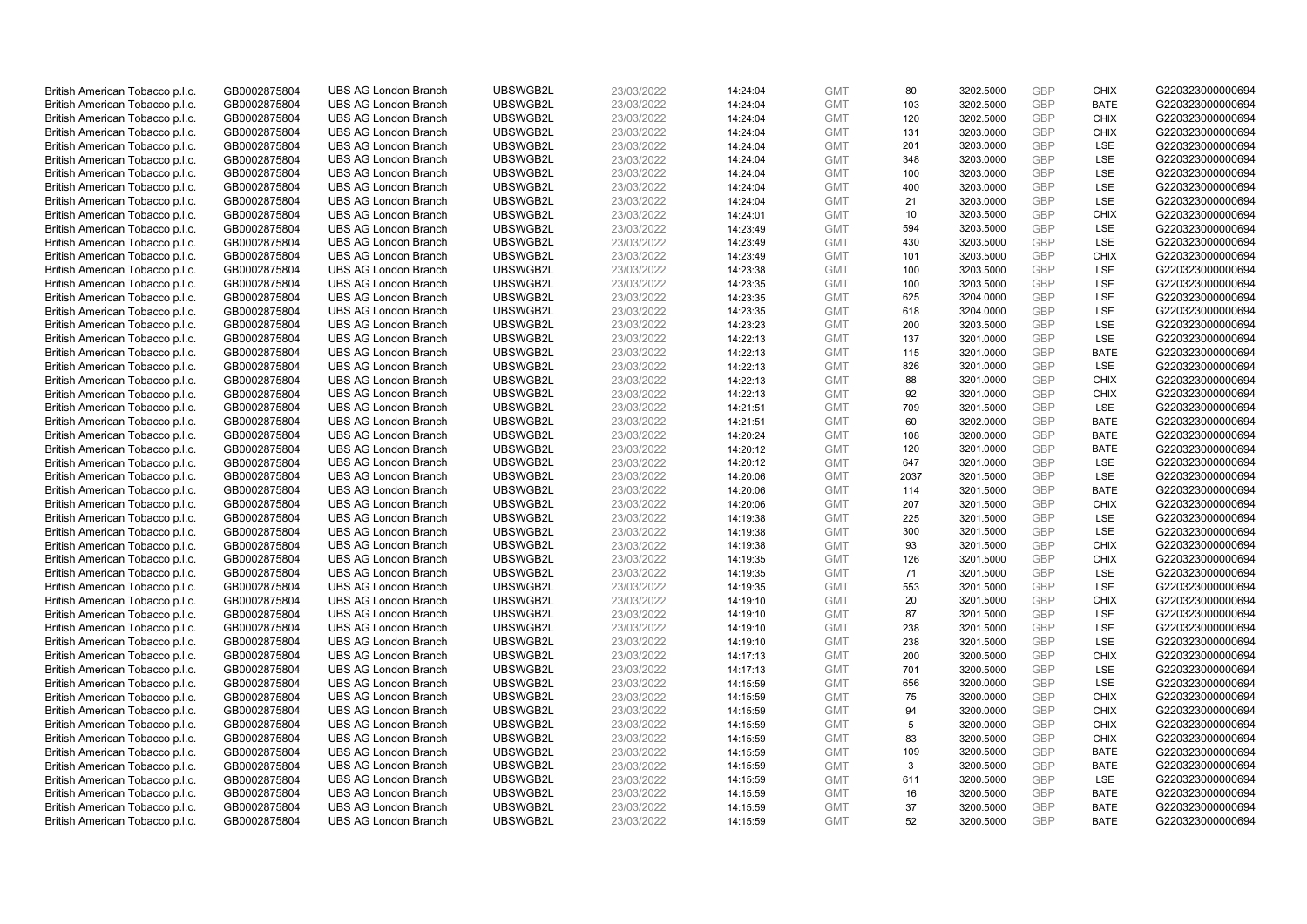| British American Tobacco p.l.c. | GB0002875804                 | <b>UBS AG London Branch</b> | UBSWGB2L | 23/03/2022 | 14:15:09 | <b>GMT</b> | 558            | 3200.5000 | <b>GBP</b> | LSE         | G220323000000694 |
|---------------------------------|------------------------------|-----------------------------|----------|------------|----------|------------|----------------|-----------|------------|-------------|------------------|
| British American Tobacco p.l.c. | GB0002875804                 | <b>UBS AG London Branch</b> | UBSWGB2L | 23/03/2022 | 14:15:05 | <b>GMT</b> | 25             | 3201.0000 | GBP        | LSE         | G220323000000694 |
| British American Tobacco p.l.c. | GB0002875804                 | <b>UBS AG London Branch</b> | UBSWGB2L | 23/03/2022 | 14:15:05 | <b>GMT</b> | 604            | 3201.0000 | GBP        | LSE         | G220323000000694 |
| British American Tobacco p.l.c. | GB0002875804                 | <b>UBS AG London Branch</b> | UBSWGB2L | 23/03/2022 | 14:14:51 | <b>GMT</b> | 5              | 3200.0000 | GBP        | <b>CHIX</b> | G220323000000694 |
| British American Tobacco p.l.c. | GB0002875804                 | <b>UBS AG London Branch</b> | UBSWGB2L | 23/03/2022 | 14:14:32 | <b>GMT</b> | 256            | 3200.0000 | <b>GBP</b> | LSE         | G220323000000694 |
| British American Tobacco p.l.c. | GB0002875804                 | <b>UBS AG London Branch</b> | UBSWGB2L | 23/03/2022 | 14:14:32 | <b>GMT</b> | 80             | 3200.0000 | <b>GBP</b> | LSE         | G220323000000694 |
| British American Tobacco p.l.c. | GB0002875804                 | <b>UBS AG London Branch</b> | UBSWGB2L | 23/03/2022 | 14:14:32 | <b>GMT</b> | 100            | 3200.0000 | GBP        | LSE         | G220323000000694 |
| British American Tobacco p.l.c. | GB0002875804                 | <b>UBS AG London Branch</b> | UBSWGB2L | 23/03/2022 | 14:14:32 | <b>GMT</b> | 100            | 3200.0000 | <b>GBP</b> | <b>LSE</b>  | G220323000000694 |
| British American Tobacco p.l.c. | GB0002875804                 | <b>UBS AG London Branch</b> | UBSWGB2L | 23/03/2022 | 14:14:32 | <b>GMT</b> | 20             | 3200.0000 | GBP        | LSE         | G220323000000694 |
| British American Tobacco p.l.c. | GB0002875804                 | <b>UBS AG London Branch</b> | UBSWGB2L | 23/03/2022 | 14:14:32 | <b>GMT</b> | 33             | 3200.0000 | <b>GBP</b> | <b>LSE</b>  | G220323000000694 |
| British American Tobacco p.l.c. | GB0002875804                 | <b>UBS AG London Branch</b> | UBSWGB2L | 23/03/2022 | 14:13:17 | <b>GMT</b> | 10             | 3200.0000 | GBP        | LSE         | G220323000000694 |
| British American Tobacco p.l.c. | GB0002875804                 | <b>UBS AG London Branch</b> | UBSWGB2L | 23/03/2022 | 14:13:17 | <b>GMT</b> | 609            | 3200.0000 | <b>GBP</b> | LSE         | G220323000000694 |
| British American Tobacco p.l.c. | GB0002875804                 | <b>UBS AG London Branch</b> | UBSWGB2L | 23/03/2022 | 14:13:15 | <b>GMT</b> | 78             | 3200.5000 | GBP        | <b>BATE</b> | G220323000000694 |
| British American Tobacco p.l.c. | GB0002875804                 | <b>UBS AG London Branch</b> | UBSWGB2L | 23/03/2022 | 14:13:14 | <b>GMT</b> | 33             | 3200.5000 | <b>GBP</b> | <b>BATE</b> | G220323000000694 |
| British American Tobacco p.l.c. | GB0002875804                 | <b>UBS AG London Branch</b> | UBSWGB2L | 23/03/2022 | 14:13:14 | <b>GMT</b> | 557            | 3201.0000 | <b>GBP</b> | <b>LSE</b>  | G220323000000694 |
| British American Tobacco p.l.c. | GB0002875804                 | <b>UBS AG London Branch</b> | UBSWGB2L | 23/03/2022 | 14:13:14 | <b>GMT</b> | $\overline{1}$ | 3201.0000 | GBP        | LSE         | G220323000000694 |
| British American Tobacco p.l.c. | GB0002875804                 | <b>UBS AG London Branch</b> | UBSWGB2L | 23/03/2022 | 14:13:03 | <b>GMT</b> | 99             | 3202.0000 | GBP        | <b>CHIX</b> | G220323000000694 |
| British American Tobacco p.l.c. | GB0002875804                 | <b>UBS AG London Branch</b> | UBSWGB2L | 23/03/2022 | 14:12:40 | <b>GMT</b> | 609            | 3202.5000 | GBP        | LSE         | G220323000000694 |
| British American Tobacco p.l.c. | GB0002875804                 | <b>UBS AG London Branch</b> | UBSWGB2L | 23/03/2022 | 14:12:00 | <b>GMT</b> | 127            | 3202.0000 | <b>GBP</b> | <b>BATE</b> | G220323000000694 |
| British American Tobacco p.l.c. | GB0002875804                 | <b>UBS AG London Branch</b> | UBSWGB2L | 23/03/2022 | 14:12:00 | <b>GMT</b> | 674            | 3202.0000 | GBP        | LSE         | G220323000000694 |
| British American Tobacco p.l.c. | GB0002875804                 | <b>UBS AG London Branch</b> | UBSWGB2L | 23/03/2022 | 14:12:00 | <b>GMT</b> | 645            | 3202.0000 | <b>GBP</b> | LSE         | G220323000000694 |
| British American Tobacco p.l.c. | GB0002875804                 | <b>UBS AG London Branch</b> | UBSWGB2L | 23/03/2022 | 14:12:00 | <b>GMT</b> | 83             | 3202.5000 | GBP        | <b>CHIX</b> | G220323000000694 |
| British American Tobacco p.l.c. | GB0002875804                 | <b>UBS AG London Branch</b> | UBSWGB2L | 23/03/2022 | 14:12:00 | <b>GMT</b> | $\overline{2}$ | 3202.5000 | <b>GBP</b> | <b>CHIX</b> | G220323000000694 |
| British American Tobacco p.l.c. | GB0002875804                 | <b>UBS AG London Branch</b> | UBSWGB2L | 23/03/2022 | 14:12:00 | <b>GMT</b> | 125            | 3202.5000 | GBP        | <b>CHIX</b> | G220323000000694 |
| British American Tobacco p.l.c. | GB0002875804                 | <b>UBS AG London Branch</b> | UBSWGB2L | 23/03/2022 | 14:12:00 | <b>GMT</b> | 993            | 3203.0000 | <b>GBP</b> | LSE         | G220323000000694 |
| British American Tobacco p.l.c. | GB0002875804                 | <b>UBS AG London Branch</b> | UBSWGB2L | 23/03/2022 | 14:12:00 | <b>GMT</b> | 112            | 3203.0000 | GBP        | <b>BATE</b> | G220323000000694 |
| British American Tobacco p.l.c. | GB0002875804                 | <b>UBS AG London Branch</b> | UBSWGB2L | 23/03/2022 | 14:12:00 | <b>GMT</b> | 905            | 3203.5000 | <b>GBP</b> | LSE         | G220323000000694 |
| British American Tobacco p.l.c. | GB0002875804                 | <b>UBS AG London Branch</b> | UBSWGB2L | 23/03/2022 | 14:12:00 | <b>GMT</b> | 93             | 3203.5000 | GBP        | <b>CHIX</b> | G220323000000694 |
| British American Tobacco p.l.c. | GB0002875804                 | <b>UBS AG London Branch</b> | UBSWGB2L | 23/03/2022 | 14:11:28 | <b>GMT</b> | 35             | 3204.0000 | GBP        | <b>LSE</b>  | G220323000000694 |
| British American Tobacco p.l.c. | GB0002875804                 | <b>UBS AG London Branch</b> | UBSWGB2L | 23/03/2022 | 14:10:16 | <b>GMT</b> | 659            | 3203.5000 | GBP        | LSE         | G220323000000694 |
| British American Tobacco p.l.c. | GB0002875804                 | <b>UBS AG London Branch</b> | UBSWGB2L | 23/03/2022 | 14:10:02 | <b>GMT</b> | 100            | 3204.0000 | GBP        | <b>CHIX</b> | G220323000000694 |
| British American Tobacco p.l.c. | GB0002875804                 | <b>UBS AG London Branch</b> | UBSWGB2L | 23/03/2022 | 14:10:02 | <b>GMT</b> | 90             | 3204.0000 | GBP        | <b>CHIX</b> | G220323000000694 |
| British American Tobacco p.l.c. | GB0002875804                 | <b>UBS AG London Branch</b> | UBSWGB2L | 23/03/2022 | 14:09:04 | <b>GMT</b> | 10             | 3203.0000 | GBP        | <b>CHIX</b> | G220323000000694 |
| British American Tobacco p.l.c. | GB0002875804                 | <b>UBS AG London Branch</b> | UBSWGB2L | 23/03/2022 | 14:09:04 | <b>GMT</b> | 118            | 3203.0000 | GBP        | <b>CHIX</b> | G220323000000694 |
| British American Tobacco p.l.c. | GB0002875804                 | <b>UBS AG London Branch</b> | UBSWGB2L | 23/03/2022 | 14:09:01 | <b>GMT</b> | 567            | 3203.0000 | GBP        | LSE         | G220323000000694 |
| British American Tobacco p.l.c. | GB0002875804                 | <b>UBS AG London Branch</b> | UBSWGB2L | 23/03/2022 | 14:09:01 | <b>GMT</b> | 620            | 3204.0000 | <b>GBP</b> | LSE         | G220323000000694 |
| British American Tobacco p.l.c. | GB0002875804                 | <b>UBS AG London Branch</b> | UBSWGB2L | 23/03/2022 | 14:09:01 | <b>GMT</b> | 588            | 3204.5000 | GBP        | LSE         | G220323000000694 |
| British American Tobacco p.l.c. | GB0002875804                 | <b>UBS AG London Branch</b> | UBSWGB2L | 23/03/2022 | 14:08:41 | <b>GMT</b> | 417            | 3203.5000 | <b>GBP</b> | LSE         | G220323000000694 |
| British American Tobacco p.l.c. | GB0002875804                 | <b>UBS AG London Branch</b> | UBSWGB2L | 23/03/2022 | 14:08:41 | <b>GMT</b> | 285            | 3203.5000 | GBP        | LSE         | G220323000000694 |
| British American Tobacco p.l.c. | GB0002875804                 | <b>UBS AG London Branch</b> | UBSWGB2L | 23/03/2022 | 14:07:34 | <b>GMT</b> | 119            | 3204.5000 | <b>GBP</b> | <b>BATE</b> | G220323000000694 |
| British American Tobacco p.l.c. | GB0002875804                 | <b>UBS AG London Branch</b> | UBSWGB2L | 23/03/2022 | 14:07:34 | <b>GMT</b> | 88             | 3204.5000 | <b>GBP</b> | <b>CHIX</b> | G220323000000694 |
| British American Tobacco p.l.c. | GB0002875804                 | <b>UBS AG London Branch</b> | UBSWGB2L | 23/03/2022 | 14:07:22 | <b>GMT</b> | 165            | 3205.0000 | GBP        | <b>LSE</b>  | G220323000000694 |
| British American Tobacco p.l.c. | GB0002875804                 | <b>UBS AG London Branch</b> | UBSWGB2L | 23/03/2022 | 14:07:22 | <b>GMT</b> | 403            | 3205.0000 | <b>GBP</b> | LSE         | G220323000000694 |
| British American Tobacco p.l.c. |                              | <b>UBS AG London Branch</b> | UBSWGB2L | 23/03/2022 | 14:07:22 | <b>GMT</b> | 330            | 3205.0000 | GBP        | LSE         | G220323000000694 |
| British American Tobacco p.l.c. | GB0002875804<br>GB0002875804 | <b>UBS AG London Branch</b> | UBSWGB2L | 23/03/2022 | 14:07:16 | <b>GMT</b> | 624            | 3205.5000 | GBP        | <b>LSE</b>  | G220323000000694 |
|                                 |                              | <b>UBS AG London Branch</b> | UBSWGB2L | 23/03/2022 |          | <b>GMT</b> |                |           | GBP        | <b>BATE</b> | G220323000000694 |
| British American Tobacco p.l.c. | GB0002875804                 |                             |          |            | 14:07:16 |            | 18             | 3205.5000 |            |             |                  |
| British American Tobacco p.l.c. | GB0002875804                 | <b>UBS AG London Branch</b> | UBSWGB2L | 23/03/2022 | 14:07:16 | <b>GMT</b> | 40             | 3205.5000 | GBP        | <b>BATE</b> | G220323000000694 |
| British American Tobacco p.l.c. | GB0002875804                 | <b>UBS AG London Branch</b> | UBSWGB2L | 23/03/2022 | 14:07:16 | <b>GMT</b> | 63             | 3205.5000 | GBP        | <b>BATE</b> | G220323000000694 |
| British American Tobacco p.l.c. | GB0002875804                 | <b>UBS AG London Branch</b> | UBSWGB2L | 23/03/2022 | 14:07:16 | <b>GMT</b> | 26             | 3205.5000 | GBP        | <b>BATE</b> | G220323000000694 |
| British American Tobacco p.l.c. | GB0002875804                 | <b>UBS AG London Branch</b> | UBSWGB2L | 23/03/2022 | 14:07:16 | <b>GMT</b> | 87             | 3205.5000 | GBP        | <b>CHIX</b> | G220323000000694 |
| British American Tobacco p.l.c. | GB0002875804                 | <b>UBS AG London Branch</b> | UBSWGB2L | 23/03/2022 | 14:07:16 | <b>GMT</b> | 18             | 3205.5000 | <b>GBP</b> | <b>BATE</b> | G220323000000694 |
| British American Tobacco p.l.c. | GB0002875804                 | <b>UBS AG London Branch</b> | UBSWGB2L | 23/03/2022 | 14:07:16 | <b>GMT</b> | 18             | 3205.5000 | <b>GBP</b> | <b>BATE</b> | G220323000000694 |
| British American Tobacco p.l.c. | GB0002875804                 | <b>UBS AG London Branch</b> | UBSWGB2L | 23/03/2022 | 14:06:49 | <b>GMT</b> | 96             | 3206.0000 | GBP        | <b>CHIX</b> | G220323000000694 |
| British American Tobacco p.l.c. | GB0002875804                 | <b>UBS AG London Branch</b> | UBSWGB2L | 23/03/2022 | 14:06:49 | <b>GMT</b> | 44             | 3206.0000 | GBP        | <b>CHIX</b> | G220323000000694 |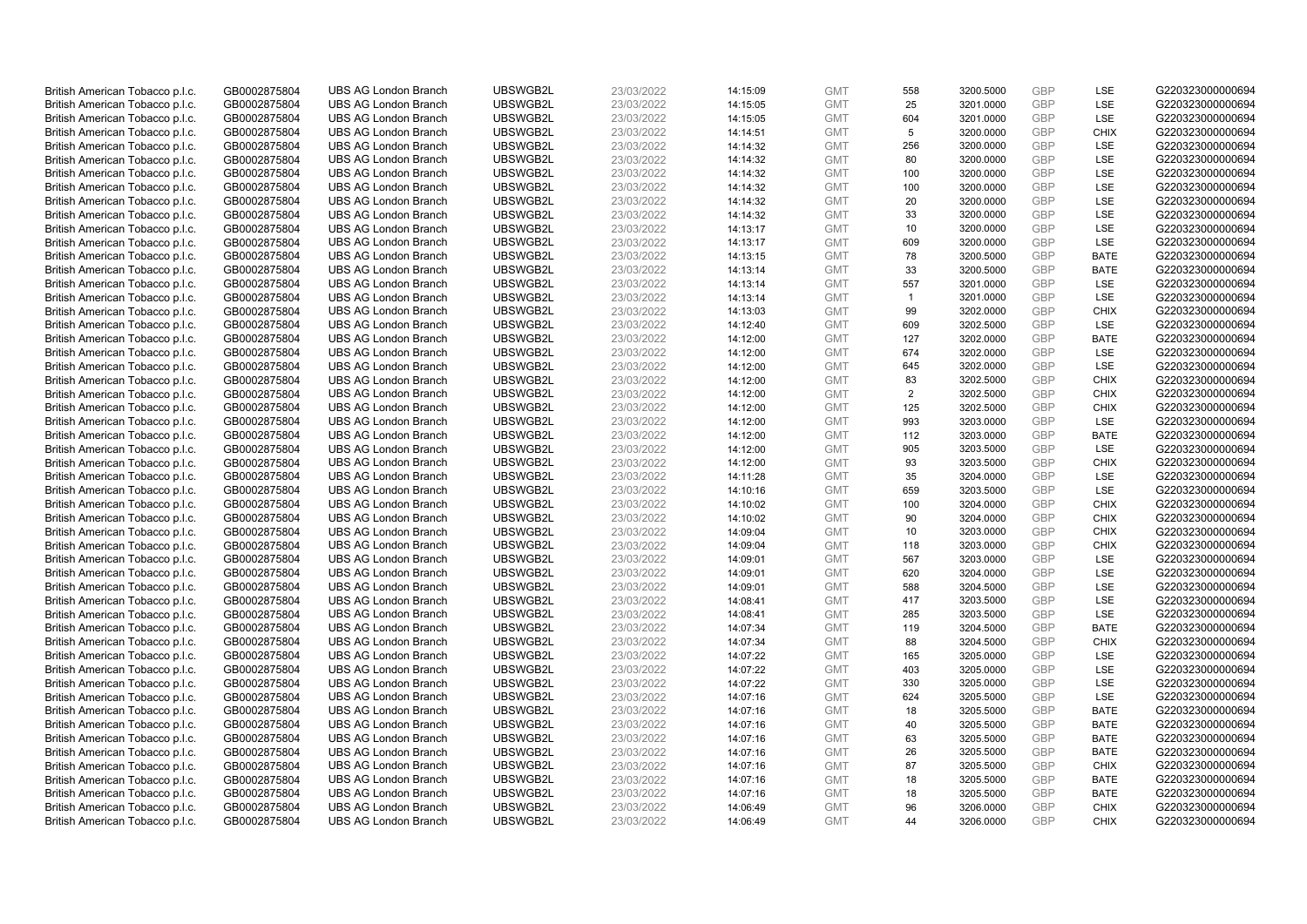| British American Tobacco p.l.c. | GB0002875804 | <b>UBS AG London Branch</b> | UBSWGB2L | 23/03/2022 | 14:06:43 | <b>GMT</b> | 379 | 3206.0000 | <b>GBP</b> | LSE         | G220323000000694 |
|---------------------------------|--------------|-----------------------------|----------|------------|----------|------------|-----|-----------|------------|-------------|------------------|
| British American Tobacco p.l.c. | GB0002875804 | <b>UBS AG London Branch</b> | UBSWGB2L | 23/03/2022 | 14:06:43 | <b>GMT</b> | 238 | 3206.0000 | <b>GBP</b> | LSE         | G220323000000694 |
| British American Tobacco p.l.c. | GB0002875804 | <b>UBS AG London Branch</b> | UBSWGB2L | 23/03/2022 | 14:06:34 | <b>GMT</b> | 97  | 3206.5000 | GBP        | <b>CHIX</b> | G220323000000694 |
| British American Tobacco p.l.c. | GB0002875804 | <b>UBS AG London Branch</b> | UBSWGB2L | 23/03/2022 | 14:05:51 | <b>GMT</b> | 28  | 3205.5000 | GBP        | LSE         | G220323000000694 |
| British American Tobacco p.l.c. | GB0002875804 | <b>UBS AG London Branch</b> | UBSWGB2L | 23/03/2022 | 14:05:33 | <b>GMT</b> | 187 | 3205.5000 | <b>GBP</b> | LSE         | G220323000000694 |
| British American Tobacco p.l.c. | GB0002875804 | <b>UBS AG London Branch</b> | UBSWGB2L | 23/03/2022 | 14:05:33 | <b>GMT</b> | 430 | 3205.5000 | <b>GBP</b> | <b>LSE</b>  | G220323000000694 |
| British American Tobacco p.l.c. | GB0002875804 | <b>UBS AG London Branch</b> | UBSWGB2L | 23/03/2022 | 14:05:33 | <b>GMT</b> | 44  | 3205.5000 | GBP        | <b>BATE</b> | G220323000000694 |
| British American Tobacco p.l.c. | GB0002875804 | <b>UBS AG London Branch</b> | UBSWGB2L | 23/03/2022 | 14:05:33 | <b>GMT</b> | 116 | 3205.5000 | <b>GBP</b> | <b>BATE</b> | G220323000000694 |
| British American Tobacco p.l.c. | GB0002875804 | <b>UBS AG London Branch</b> | UBSWGB2L | 23/03/2022 | 14:05:33 | <b>GMT</b> | 989 | 3206.0000 | GBP        | LSE         | G220323000000694 |
| British American Tobacco p.l.c. | GB0002875804 | <b>UBS AG London Branch</b> | UBSWGB2L | 23/03/2022 | 14:05:28 | <b>GMT</b> | 91  | 3206.5000 | <b>GBP</b> | <b>CHIX</b> | G220323000000694 |
| British American Tobacco p.l.c. | GB0002875804 | <b>UBS AG London Branch</b> | UBSWGB2L | 23/03/2022 | 14:05:27 | <b>GMT</b> | 700 | 3206.5000 | GBP        | <b>LSE</b>  | G220323000000694 |
| British American Tobacco p.l.c. | GB0002875804 | <b>UBS AG London Branch</b> | UBSWGB2L | 23/03/2022 | 14:05:27 | <b>GMT</b> | 216 | 3206.5000 | <b>GBP</b> | LSE         | G220323000000694 |
| British American Tobacco p.l.c. | GB0002875804 | <b>UBS AG London Branch</b> | UBSWGB2L | 23/03/2022 | 14:04:47 | <b>GMT</b> | 98  | 3206.0000 | <b>GBP</b> | <b>CHIX</b> | G220323000000694 |
| British American Tobacco p.l.c. | GB0002875804 | <b>UBS AG London Branch</b> | UBSWGB2L | 23/03/2022 | 14:04:47 | <b>GMT</b> | 826 | 3206.0000 | <b>GBP</b> | <b>LSE</b>  | G220323000000694 |
| British American Tobacco p.l.c. | GB0002875804 | <b>UBS AG London Branch</b> | UBSWGB2L | 23/03/2022 | 14:04:47 | <b>GMT</b> | 203 | 3206.0000 | <b>GBP</b> | <b>LSE</b>  | G220323000000694 |
| British American Tobacco p.l.c. | GB0002875804 | <b>UBS AG London Branch</b> | UBSWGB2L | 23/03/2022 | 14:04:47 | <b>GMT</b> | 574 | 3206.0000 | GBP        | LSE         | G220323000000694 |
| British American Tobacco p.l.c. | GB0002875804 | <b>UBS AG London Branch</b> | UBSWGB2L | 23/03/2022 | 14:02:40 | <b>GMT</b> | 57  | 3203.5000 | GBP        | <b>BATE</b> | G220323000000694 |
| British American Tobacco p.l.c. | GB0002875804 | <b>UBS AG London Branch</b> | UBSWGB2L | 23/03/2022 | 14:02:40 | <b>GMT</b> | 57  | 3203.5000 | GBP        | <b>BATE</b> | G220323000000694 |
| British American Tobacco p.l.c. | GB0002875804 | <b>UBS AG London Branch</b> | UBSWGB2L | 23/03/2022 | 14:02:39 | <b>GMT</b> | 86  | 3204.0000 | <b>GBP</b> | <b>CHIX</b> | G220323000000694 |
| British American Tobacco p.l.c. | GB0002875804 | <b>UBS AG London Branch</b> | UBSWGB2L | 23/03/2022 | 14:02:39 | <b>GMT</b> | 563 | 3203.5000 | GBP        | LSE         | G220323000000694 |
| British American Tobacco p.l.c. | GB0002875804 | <b>UBS AG London Branch</b> | UBSWGB2L | 23/03/2022 | 14:02:39 | <b>GMT</b> | 57  | 3204.0000 | <b>GBP</b> | <b>CHIX</b> | G220323000000694 |
| British American Tobacco p.l.c. | GB0002875804 | <b>UBS AG London Branch</b> | UBSWGB2L | 23/03/2022 | 14:02:39 | <b>GMT</b> | 15  | 3203.5000 | GBP        | <b>BATE</b> | G220323000000694 |
| British American Tobacco p.l.c. | GB0002875804 | <b>UBS AG London Branch</b> | UBSWGB2L | 23/03/2022 | 14:02:31 | <b>GMT</b> | 622 | 3204.0000 | <b>GBP</b> | LSE         | G220323000000694 |
| British American Tobacco p.l.c. | GB0002875804 | <b>UBS AG London Branch</b> | UBSWGB2L | 23/03/2022 | 14:02:31 | <b>GMT</b> | 30  | 3204.0000 | GBP        | <b>CHIX</b> | G220323000000694 |
| British American Tobacco p.l.c. | GB0002875804 | <b>UBS AG London Branch</b> | UBSWGB2L | 23/03/2022 | 14:02:25 | <b>GMT</b> | 94  | 3204.5000 | <b>GBP</b> | <b>CHIX</b> | G220323000000694 |
| British American Tobacco p.l.c. | GB0002875804 | <b>UBS AG London Branch</b> | UBSWGB2L | 23/03/2022 | 14:01:34 | <b>GMT</b> | 369 | 3204.5000 | <b>GBP</b> | <b>LSE</b>  | G220323000000694 |
| British American Tobacco p.l.c. | GB0002875804 | <b>UBS AG London Branch</b> | UBSWGB2L | 23/03/2022 | 14:01:33 | <b>GMT</b> | 624 | 3204.5000 | GBP        | <b>LSE</b>  | G220323000000694 |
| British American Tobacco p.l.c. | GB0002875804 | <b>UBS AG London Branch</b> | UBSWGB2L | 23/03/2022 | 14:01:09 | <b>GMT</b> | 575 | 3203.5000 | <b>GBP</b> | <b>LSE</b>  | G220323000000694 |
| British American Tobacco p.l.c. | GB0002875804 | <b>UBS AG London Branch</b> | UBSWGB2L | 23/03/2022 | 14:01:09 | <b>GMT</b> | 101 | 3203.5000 | GBP        | <b>BATE</b> | G220323000000694 |
| British American Tobacco p.l.c. | GB0002875804 | <b>UBS AG London Branch</b> | UBSWGB2L | 23/03/2022 | 14:01:09 | <b>GMT</b> | 99  | 3203.5000 | GBP        | <b>CHIX</b> | G220323000000694 |
| British American Tobacco p.l.c. | GB0002875804 | <b>UBS AG London Branch</b> | UBSWGB2L | 23/03/2022 | 14:01:09 | <b>GMT</b> | 462 | 3204.0000 | GBP        | LSE         | G220323000000694 |
| British American Tobacco p.l.c. | GB0002875804 | <b>UBS AG London Branch</b> | UBSWGB2L | 23/03/2022 | 14:01:09 | <b>GMT</b> | 159 | 3204.0000 | GBP        | <b>LSE</b>  | G220323000000694 |
| British American Tobacco p.l.c. | GB0002875804 | <b>UBS AG London Branch</b> | UBSWGB2L | 23/03/2022 | 14:00:44 | <b>GMT</b> | 412 | 3204.5000 | GBP        | LSE         | G220323000000694 |
| British American Tobacco p.l.c. | GB0002875804 | <b>UBS AG London Branch</b> | UBSWGB2L | 23/03/2022 | 14:00:44 | <b>GMT</b> | 325 | 3204.5000 | GBP        | LSE         | G220323000000694 |
| British American Tobacco p.l.c. | GB0002875804 | <b>UBS AG London Branch</b> | UBSWGB2L | 23/03/2022 | 14:00:44 | <b>GMT</b> | 89  | 3204.5000 | GBP        | <b>CHIX</b> | G220323000000694 |
| British American Tobacco p.l.c. | GB0002875804 | <b>UBS AG London Branch</b> | UBSWGB2L | 23/03/2022 | 14:00:44 | <b>GMT</b> | 107 | 3204.5000 | <b>GBP</b> | <b>BATE</b> | G220323000000694 |
| British American Tobacco p.l.c. | GB0002875804 | <b>UBS AG London Branch</b> | UBSWGB2L | 23/03/2022 | 14:00:43 | <b>GMT</b> | 591 | 3205.0000 | GBP        | <b>LSE</b>  | G220323000000694 |
| British American Tobacco p.l.c. | GB0002875804 | <b>UBS AG London Branch</b> | UBSWGB2L | 23/03/2022 | 14:00:43 | <b>GMT</b> | 229 | 3205.5000 | <b>GBP</b> | LSE         | G220323000000694 |
| British American Tobacco p.l.c. | GB0002875804 | <b>UBS AG London Branch</b> | UBSWGB2L | 23/03/2022 | 14:00:43 | <b>GMT</b> | 250 | 3205.5000 | GBP        | LSE         | G220323000000694 |
| British American Tobacco p.l.c. | GB0002875804 | <b>UBS AG London Branch</b> | UBSWGB2L | 23/03/2022 | 14:00:31 | <b>GMT</b> | 11  | 3205.5000 | <b>GBP</b> | <b>CHIX</b> | G220323000000694 |
| British American Tobacco p.l.c. | GB0002875804 | <b>UBS AG London Branch</b> | UBSWGB2L | 23/03/2022 | 14:00:19 | <b>GMT</b> | 110 | 3205.0000 | <b>GBP</b> | <b>CHIX</b> | G220323000000694 |
| British American Tobacco p.l.c. | GB0002875804 | <b>UBS AG London Branch</b> | UBSWGB2L | 23/03/2022 | 14:00:19 | <b>GMT</b> | 93  | 3205.0000 | GBP        | <b>CHIX</b> | G220323000000694 |
| British American Tobacco p.l.c. | GB0002875804 | <b>UBS AG London Branch</b> | UBSWGB2L | 23/03/2022 | 13:59:56 | <b>GMT</b> | 722 | 3204.5000 | GBP        | LSE         | G220323000000694 |
| British American Tobacco p.l.c. | GB0002875804 | <b>UBS AG London Branch</b> | UBSWGB2L | 23/03/2022 | 13:59:55 | <b>GMT</b> | 331 | 3205.0000 | GBP        | <b>LSE</b>  | G220323000000694 |
| British American Tobacco p.l.c. | GB0002875804 | <b>UBS AG London Branch</b> | UBSWGB2L | 23/03/2022 | 13:58:14 | <b>GMT</b> | 81  | 3203.5000 | GBP        | <b>LSE</b>  | G220323000000694 |
| British American Tobacco p.l.c. | GB0002875804 | <b>UBS AG London Branch</b> | UBSWGB2L | 23/03/2022 | 13:58:14 | <b>GMT</b> | 598 | 3203.5000 | <b>GBP</b> | LSE         | G220323000000694 |
| British American Tobacco p.l.c. | GB0002875804 | <b>UBS AG London Branch</b> | UBSWGB2L | 23/03/2022 | 13:58:14 | <b>GMT</b> | 66  | 3204.0000 | <b>GBP</b> | LSE         | G220323000000694 |
| British American Tobacco p.l.c. | GB0002875804 | <b>UBS AG London Branch</b> | UBSWGB2L | 23/03/2022 | 13:58:14 | <b>GMT</b> | 488 | 3204.0000 | <b>GBP</b> | LSE         | G220323000000694 |
| British American Tobacco p.l.c. | GB0002875804 | <b>UBS AG London Branch</b> | UBSWGB2L | 23/03/2022 | 13:57:28 | <b>GMT</b> | 568 | 3204.5000 | GBP        | LSE         | G220323000000694 |
| British American Tobacco p.l.c. | GB0002875804 | <b>UBS AG London Branch</b> | UBSWGB2L | 23/03/2022 | 13:57:28 | <b>GMT</b> | 94  | 3205.0000 | GBP        | <b>CHIX</b> | G220323000000694 |
| British American Tobacco p.l.c. | GB0002875804 | <b>UBS AG London Branch</b> | UBSWGB2L | 23/03/2022 | 13:57:23 | <b>GMT</b> | 597 | 3206.5000 | <b>GBP</b> | LSE         | G220323000000694 |
| British American Tobacco p.l.c. | GB0002875804 | <b>UBS AG London Branch</b> | UBSWGB2L | 23/03/2022 | 13:57:23 | <b>GMT</b> | 414 | 3207.0000 | <b>GBP</b> | LSE         | G220323000000694 |
| British American Tobacco p.l.c. | GB0002875804 | <b>UBS AG London Branch</b> | UBSWGB2L | 23/03/2022 | 13:57:23 | <b>GMT</b> | 163 | 3207.0000 | GBP        | LSE         | G220323000000694 |
| British American Tobacco p.l.c. | GB0002875804 | <b>UBS AG London Branch</b> | UBSWGB2L | 23/03/2022 | 13:57:23 | <b>GMT</b> | 99  | 3207.0000 | GBP        | <b>CHIX</b> | G220323000000694 |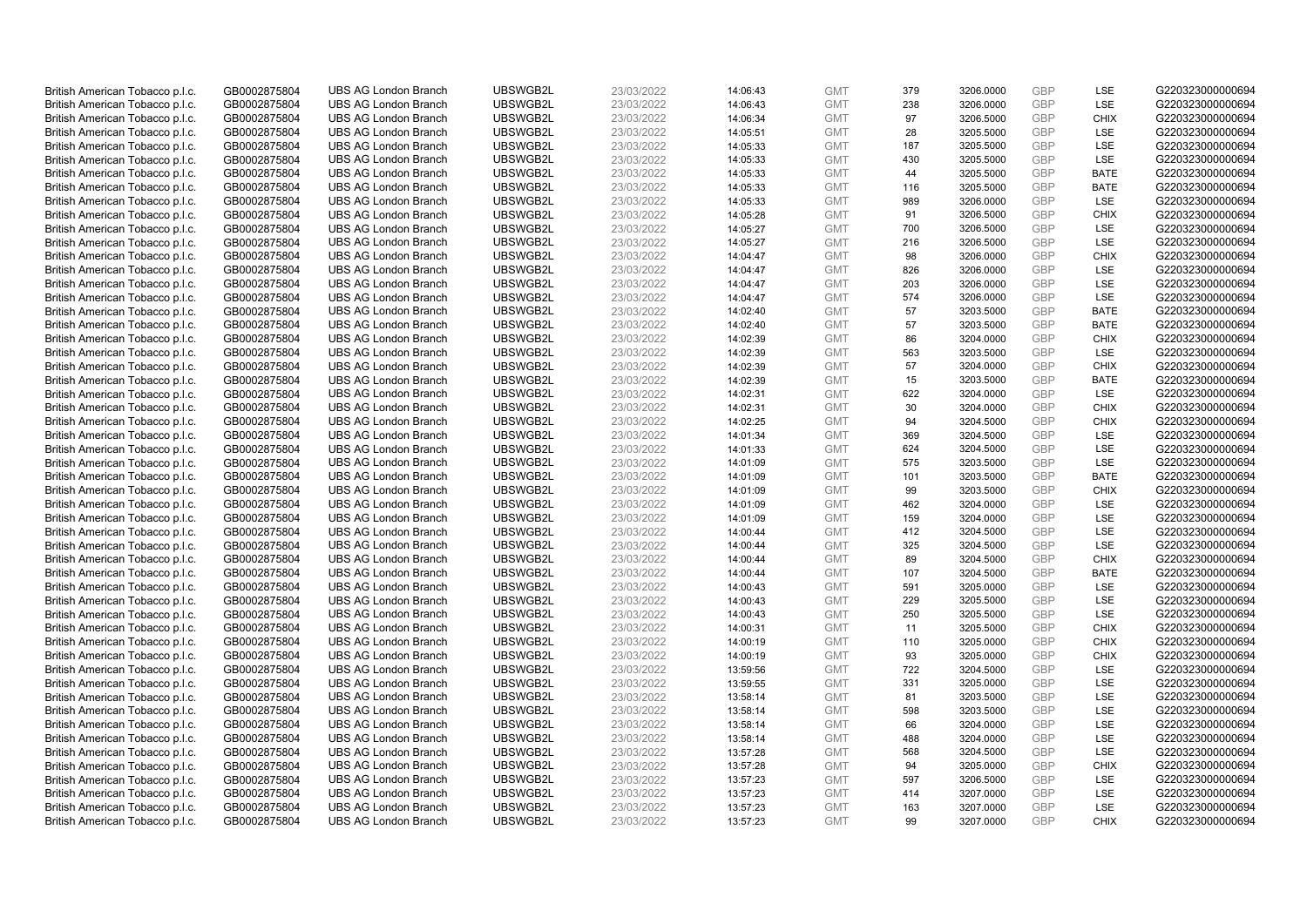| British American Tobacco p.l.c. | GB0002875804                 | <b>UBS AG London Branch</b> | UBSWGB2L             | 23/03/2022               | 13:57:23             | <b>GMT</b>               | 100       | 3207.5000              | <b>GBP</b> | <b>BATE</b>                | G220323000000694 |
|---------------------------------|------------------------------|-----------------------------|----------------------|--------------------------|----------------------|--------------------------|-----------|------------------------|------------|----------------------------|------------------|
| British American Tobacco p.l.c. | GB0002875804                 | <b>UBS AG London Branch</b> | UBSWGB2L             | 23/03/2022               | 13:57:22             | <b>GMT</b>               | 290       | 3208.0000              | <b>GBP</b> | LSE                        | G220323000000694 |
| British American Tobacco p.l.c. | GB0002875804                 | <b>UBS AG London Branch</b> | UBSWGB2L             | 23/03/2022               | 13:57:22             | <b>GMT</b>               | 100       | 3208.0000              | GBP        | <b>BATE</b>                | G220323000000694 |
| British American Tobacco p.l.c. | GB0002875804                 | <b>UBS AG London Branch</b> | UBSWGB2L             | 23/03/2022               | 13:57:22             | <b>GMT</b>               | 91        | 3208.5000              | GBP        | <b>CHIX</b>                | G220323000000694 |
| British American Tobacco p.l.c. | GB0002875804                 | <b>UBS AG London Branch</b> | UBSWGB2L             | 23/03/2022               | 13:57:22             | <b>GMT</b>               | 678       | 3208.5000              | <b>GBP</b> | LSE                        | G220323000000694 |
| British American Tobacco p.l.c. | GB0002875804                 | <b>UBS AG London Branch</b> | UBSWGB2L             | 23/03/2022               | 13:55:47             | <b>GMT</b>               | 552       | 3207.0000              | <b>GBP</b> | <b>LSE</b>                 | G220323000000694 |
| British American Tobacco p.l.c. | GB0002875804                 | <b>UBS AG London Branch</b> | UBSWGB2L             | 23/03/2022               | 13:55:47             | <b>GMT</b>               | 94        | 3207.0000              | GBP        | <b>CHIX</b>                | G220323000000694 |
| British American Tobacco p.l.c. | GB0002875804                 | <b>UBS AG London Branch</b> | UBSWGB2L             | 23/03/2022               | 13:55:47             | <b>GMT</b>               | 106       | 3207.0000              | <b>GBP</b> | <b>BATE</b>                | G220323000000694 |
| British American Tobacco p.l.c. | GB0002875804                 | <b>UBS AG London Branch</b> | UBSWGB2L             | 23/03/2022               | 13:55:41             | <b>GMT</b>               | 614       | 3207.5000              | GBP        | LSE                        | G220323000000694 |
| British American Tobacco p.l.c. | GB0002875804                 | <b>UBS AG London Branch</b> | UBSWGB2L             | 23/03/2022               | 13:54:57             | <b>GMT</b>               | 86        | 3207.5000              | <b>GBP</b> | <b>CHIX</b>                | G220323000000694 |
| British American Tobacco p.l.c. | GB0002875804                 | <b>UBS AG London Branch</b> | UBSWGB2L             | 23/03/2022               | 13:54:30             | <b>GMT</b>               | 382       | 3208.5000              | GBP        | <b>LSE</b>                 | G220323000000694 |
| British American Tobacco p.l.c. | GB0002875804                 | <b>UBS AG London Branch</b> | UBSWGB2L             | 23/03/2022               | 13:54:22             | <b>GMT</b>               | 207       | 3208.5000              | <b>GBP</b> | LSE                        | G220323000000694 |
| British American Tobacco p.l.c. | GB0002875804                 | <b>UBS AG London Branch</b> | UBSWGB2L             | 23/03/2022               | 13:54:17             | <b>GMT</b>               | 651       | 3209.5000              | <b>GBP</b> | LSE                        | G220323000000694 |
| British American Tobacco p.l.c. | GB0002875804                 | <b>UBS AG London Branch</b> | UBSWGB2L             | 23/03/2022               | 13:54:17             | <b>GMT</b>               | 115       | 3209.5000              | <b>GBP</b> | <b>BATE</b>                | G220323000000694 |
| British American Tobacco p.l.c. | GB0002875804                 | <b>UBS AG London Branch</b> | UBSWGB2L             | 23/03/2022               | 13:54:11             | <b>GMT</b>               | 133       | 3210.5000              | <b>GBP</b> | <b>CHIX</b>                | G220323000000694 |
| British American Tobacco p.l.c. | GB0002875804                 | <b>UBS AG London Branch</b> | UBSWGB2L             | 23/03/2022               | 13:54:11             | <b>GMT</b>               | 205       | 3210.5000              | GBP        | <b>LSE</b>                 | G220323000000694 |
| British American Tobacco p.l.c. | GB0002875804                 | <b>UBS AG London Branch</b> | UBSWGB2L             | 23/03/2022               | 13:53:18             | <b>GMT</b>               | 89        | 3210.5000              | GBP        | <b>CHIX</b>                | G220323000000694 |
| British American Tobacco p.l.c. | GB0002875804                 | <b>UBS AG London Branch</b> | UBSWGB2L             | 23/03/2022               | 13:53:18             | <b>GMT</b>               | 331       | 3210.5000              | <b>GBP</b> | LSE                        | G220323000000694 |
| British American Tobacco p.l.c. | GB0002875804                 | <b>UBS AG London Branch</b> | UBSWGB2L             | 23/03/2022               | 13:53:18             | <b>GMT</b>               | 286       | 3210.5000              | <b>GBP</b> | <b>LSE</b>                 | G220323000000694 |
| British American Tobacco p.l.c. | GB0002875804                 | <b>UBS AG London Branch</b> | UBSWGB2L             | 23/03/2022               | 13:53:13             | <b>GMT</b>               | 3         | 3211.0000              | GBP        | <b>CHIX</b>                | G220323000000694 |
| British American Tobacco p.l.c. | GB0002875804                 | <b>UBS AG London Branch</b> | UBSWGB2L             | 23/03/2022               | 13:53:07             | <b>GMT</b>               | 100       | 3211.0000              | <b>GBP</b> | <b>LSE</b>                 | G220323000000694 |
| British American Tobacco p.l.c. | GB0002875804                 | <b>UBS AG London Branch</b> | UBSWGB2L             | 23/03/2022               | 13:53:07             | <b>GMT</b>               | 77        | 3211.0000              | <b>GBP</b> | LSE                        | G220323000000694 |
| British American Tobacco p.l.c. | GB0002875804                 | <b>UBS AG London Branch</b> | UBSWGB2L             | 23/03/2022               | 13:53:07             | <b>GMT</b>               | 475       | 3211.0000              | <b>GBP</b> | <b>LSE</b>                 | G220323000000694 |
| British American Tobacco p.l.c. | GB0002875804                 | <b>UBS AG London Branch</b> | UBSWGB2L             | 23/03/2022               | 13:52:14             | <b>GMT</b>               | 97        | 3209.0000              | GBP        | <b>BATE</b>                | G220323000000694 |
| British American Tobacco p.l.c. | GB0002875804                 | <b>UBS AG London Branch</b> | UBSWGB2L             | 23/03/2022               | 13:52:14             | <b>GMT</b>               | 630       | 3209.0000              | <b>GBP</b> | LSE                        | G220323000000694 |
| British American Tobacco p.l.c. | GB0002875804                 | <b>UBS AG London Branch</b> | UBSWGB2L             | 23/03/2022               | 13:52:14             | <b>GMT</b>               | 9         | 3209.0000              | GBP        | <b>BATE</b>                | G220323000000694 |
| British American Tobacco p.l.c. | GB0002875804                 | <b>UBS AG London Branch</b> | UBSWGB2L             | 23/03/2022               | 13:51:58             | <b>GMT</b>               | 98        | 3209.5000              | <b>GBP</b> | <b>CHIX</b>                | G220323000000694 |
| British American Tobacco p.l.c. | GB0002875804                 | <b>UBS AG London Branch</b> | UBSWGB2L             | 23/03/2022               | 13:51:58             | <b>GMT</b>               | 109       | 3209.5000              | <b>GBP</b> | <b>BATE</b>                | G220323000000694 |
| British American Tobacco p.l.c. | GB0002875804                 | <b>UBS AG London Branch</b> | UBSWGB2L             | 23/03/2022               | 13:51:58             | <b>GMT</b>               | 114       | 3209.5000              | GBP        | <b>CHIX</b>                | G220323000000694 |
| British American Tobacco p.l.c. | GB0002875804                 | <b>UBS AG London Branch</b> | UBSWGB2L             | 23/03/2022               | 13:51:58             | <b>GMT</b>               | 656       | 3210.0000              | GBP        | LSE                        | G220323000000694 |
| British American Tobacco p.l.c. | GB0002875804                 | <b>UBS AG London Branch</b> | UBSWGB2L             | 23/03/2022               | 13:51:58             | <b>GMT</b>               | 97        | 3210.0000              | GBP        | <b>CHIX</b>                | G220323000000694 |
| British American Tobacco p.l.c. | GB0002875804                 | <b>UBS AG London Branch</b> | UBSWGB2L             | 23/03/2022               | 13:50:09             | <b>GMT</b>               | 3         | 3209.5000              | GBP        | <b>BATE</b>                | G220323000000694 |
| British American Tobacco p.l.c. | GB0002875804                 | <b>UBS AG London Branch</b> | UBSWGB2L             | 23/03/2022               | 13:50:02             | <b>GMT</b>               | 41        | 3209.5000              | GBP        | <b>BATE</b>                | G220323000000694 |
| British American Tobacco p.l.c. | GB0002875804                 | <b>UBS AG London Branch</b> | UBSWGB2L             | 23/03/2022               | 13:50:02             | <b>GMT</b>               | 16        | 3209.5000              | GBP        | <b>BATE</b>                | G220323000000694 |
| British American Tobacco p.l.c. | GB0002875804                 | <b>UBS AG London Branch</b> | UBSWGB2L             | 23/03/2022               | 13:50:02             | <b>GMT</b>               | 19        | 3209.5000              | GBP        | <b>BATE</b>                | G220323000000694 |
| British American Tobacco p.l.c. | GB0002875804                 | <b>UBS AG London Branch</b> | UBSWGB2L             | 23/03/2022               | 13:50:02             | <b>GMT</b>               | 18        | 3209.5000              | <b>GBP</b> | <b>BATE</b>                | G220323000000694 |
| British American Tobacco p.l.c. | GB0002875804                 | <b>UBS AG London Branch</b> | UBSWGB2L             | 23/03/2022               | 13:50:02             | <b>GMT</b>               | 9         | 3209.5000              | GBP        | <b>BATE</b>                | G220323000000694 |
| British American Tobacco p.l.c. | GB0002875804                 | <b>UBS AG London Branch</b> | UBSWGB2L             | 23/03/2022               | 13:50:01             | <b>GMT</b>               | 234       | 3210.0000              | <b>GBP</b> | LSE                        | G220323000000694 |
| British American Tobacco p.l.c. | GB0002875804                 | <b>UBS AG London Branch</b> | UBSWGB2L             | 23/03/2022               | 13:50:01             | <b>GMT</b>               | 380       | 3210.0000              | GBP        | LSE                        | G220323000000694 |
| British American Tobacco p.l.c. | GB0002875804                 | <b>UBS AG London Branch</b> | UBSWGB2L             | 23/03/2022               | 13:49:59             | <b>GMT</b>               | 156       | 3210.5000              | <b>GBP</b> | <b>CHIX</b>                | G220323000000694 |
| British American Tobacco p.l.c. | GB0002875804                 | <b>UBS AG London Branch</b> | UBSWGB2L             | 23/03/2022               | 13:49:59             | <b>GMT</b>               | 87        | 3210.5000              | <b>GBP</b> | <b>CHIX</b>                | G220323000000694 |
| British American Tobacco p.l.c. | GB0002875804                 | <b>UBS AG London Branch</b> | UBSWGB2L             | 23/03/2022               | 13:49:58             | <b>GMT</b>               | 76        | 3210.5000              | GBP        | <b>BATE</b>                | G220323000000694 |
| British American Tobacco p.l.c. | GB0002875804                 | <b>UBS AG London Branch</b> | UBSWGB2L             | 23/03/2022               | 13:49:54             | <b>GMT</b>               | 60        | 3210.5000              | <b>GBP</b> | LSE                        | G220323000000694 |
| British American Tobacco p.l.c. | GB0002875804                 | <b>UBS AG London Branch</b> | UBSWGB2L             | 23/03/2022               | 13:49:54             | <b>GMT</b>               | 576       | 3210.5000              | GBP        | <b>LSE</b>                 | G220323000000694 |
| British American Tobacco p.l.c. | GB0002875804                 | <b>UBS AG London Branch</b> | UBSWGB2L             | 23/03/2022               | 13:49:43             | <b>GMT</b>               | 131       | 3210.5000              | GBP        | <b>LSE</b>                 | G220323000000694 |
| British American Tobacco p.l.c. | GB0002875804                 | <b>UBS AG London Branch</b> | UBSWGB2L             | 23/03/2022               | 13:49:43             | <b>GMT</b>               | 586       | 3210.5000              | <b>GBP</b> | LSE                        | G220323000000694 |
| British American Tobacco p.l.c. | GB0002875804                 | <b>UBS AG London Branch</b> | UBSWGB2L             | 23/03/2022               | 13:49:43             | <b>GMT</b>               | 494       | 3210.5000              | <b>GBP</b> | LSE                        | G220323000000694 |
| British American Tobacco p.l.c. | GB0002875804                 | <b>UBS AG London Branch</b> | UBSWGB2L             | 23/03/2022               | 13:49:43             | <b>GMT</b>               | 144       | 3210.5000              | <b>GBP</b> | LSE                        | G220323000000694 |
| British American Tobacco p.l.c. | GB0002875804                 | <b>UBS AG London Branch</b> | UBSWGB2L             | 23/03/2022               | 13:49:02             | <b>GMT</b>               | 134       | 3209.5000              | GBP        | <b>CHIX</b>                | G220323000000694 |
| British American Tobacco p.l.c. | GB0002875804                 | <b>UBS AG London Branch</b> | UBSWGB2L             | 23/03/2022               | 13:48:59             | <b>GMT</b>               | 57        | 3210.0000              | GBP        | <b>BATE</b>                | G220323000000694 |
| British American Tobacco p.l.c. |                              | <b>UBS AG London Branch</b> | UBSWGB2L             |                          |                      | <b>GMT</b>               | 55        | 3210.0000              | GBP        | <b>BATE</b>                | G220323000000694 |
| British American Tobacco p.l.c. | GB0002875804                 | <b>UBS AG London Branch</b> | UBSWGB2L             | 23/03/2022<br>23/03/2022 | 13:48:59<br>13:48:59 | <b>GMT</b>               | 666       | 3210.0000              | <b>GBP</b> | LSE                        | G220323000000694 |
|                                 | GB0002875804                 |                             |                      |                          |                      |                          |           |                        | GBP        |                            | G220323000000694 |
| British American Tobacco p.l.c. | GB0002875804<br>GB0002875804 | <b>UBS AG London Branch</b> | UBSWGB2L<br>UBSWGB2L | 23/03/2022<br>23/03/2022 | 13:48:59             | <b>GMT</b><br><b>GMT</b> | 119<br>86 | 3210.0000<br>3210.5000 | GBP        | <b>BATE</b><br><b>CHIX</b> |                  |
| British American Tobacco p.l.c. |                              | <b>UBS AG London Branch</b> |                      |                          | 13:48:45             |                          |           |                        |            |                            | G220323000000694 |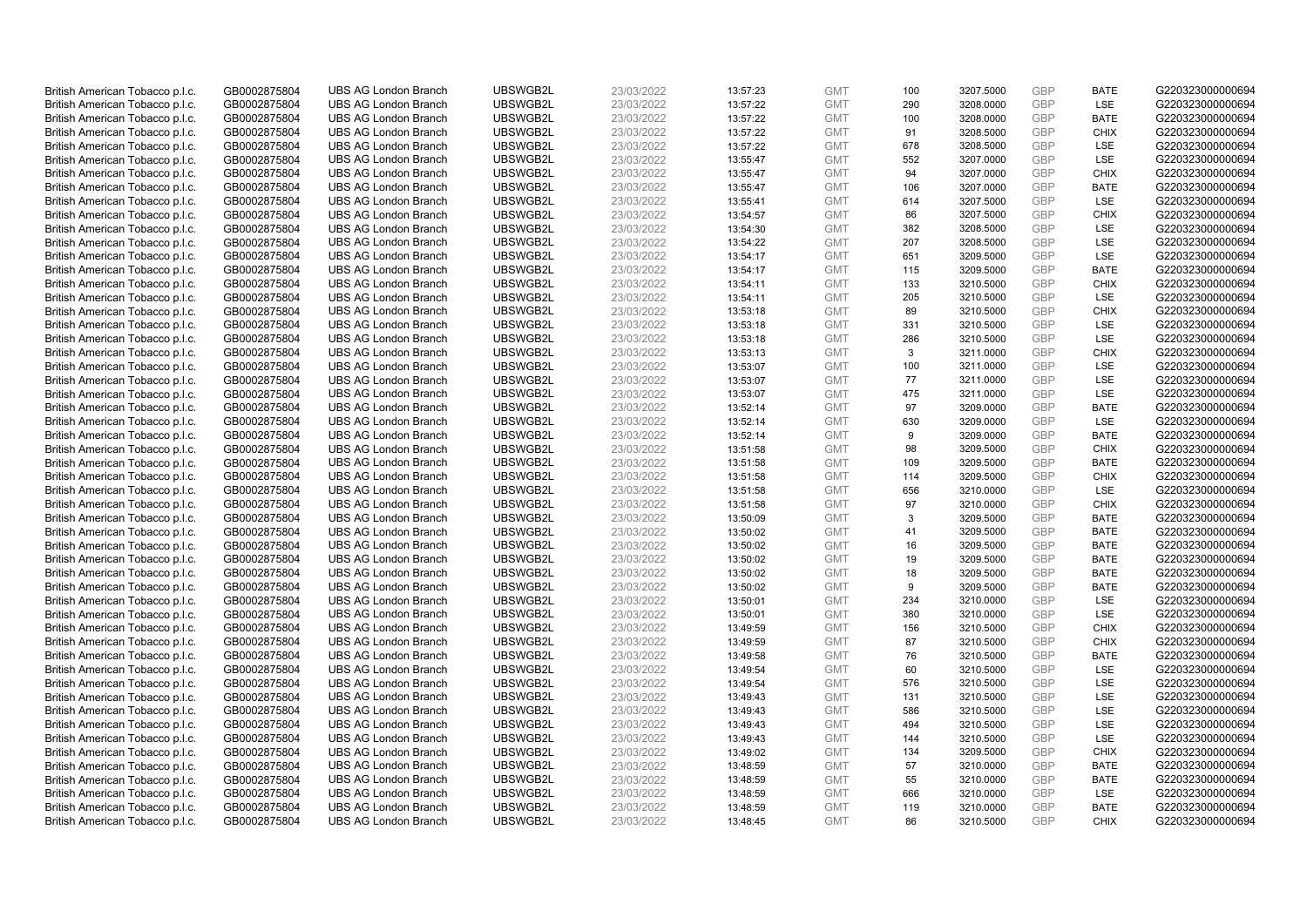| British American Tobacco p.l.c. | GB0002875804 | <b>UBS AG London Branch</b> | UBSWGB2L | 23/03/2022 | 13:48:45 | <b>GMT</b> | 21             | 3211.0000 | <b>GBP</b> | <b>CHIX</b> | G220323000000694 |
|---------------------------------|--------------|-----------------------------|----------|------------|----------|------------|----------------|-----------|------------|-------------|------------------|
| British American Tobacco p.l.c. | GB0002875804 | <b>UBS AG London Branch</b> | UBSWGB2L | 23/03/2022 | 13:48:23 | <b>GMT</b> | 362            | 3210.5000 | GBP        | LSE         | G220323000000694 |
| British American Tobacco p.l.c. | GB0002875804 | <b>UBS AG London Branch</b> | UBSWGB2L | 23/03/2022 | 13:48:23 | <b>GMT</b> | 360            | 3210.5000 | <b>GBP</b> | <b>LSE</b>  | G220323000000694 |
| British American Tobacco p.l.c. | GB0002875804 | <b>UBS AG London Branch</b> | UBSWGB2L | 23/03/2022 | 13:48:23 | <b>GMT</b> | 220            | 3210.5000 | GBP        | LSE         | G220323000000694 |
| British American Tobacco p.l.c. | GB0002875804 | <b>UBS AG London Branch</b> | UBSWGB2L | 23/03/2022 | 13:48:23 | <b>GMT</b> | 617            | 3210.5000 | <b>GBP</b> | <b>LSE</b>  | G220323000000694 |
| British American Tobacco p.l.c. | GB0002875804 | <b>UBS AG London Branch</b> | UBSWGB2L | 23/03/2022 | 13:48:23 | <b>GMT</b> | 85             | 3210.5000 | GBP        | <b>CHIX</b> | G220323000000694 |
| British American Tobacco p.l.c. | GB0002875804 | <b>UBS AG London Branch</b> | UBSWGB2L | 23/03/2022 | 13:48:23 | <b>GMT</b> | 661            | 3211.0000 | <b>GBP</b> | LSE         | G220323000000694 |
| British American Tobacco p.l.c. | GB0002875804 | <b>UBS AG London Branch</b> | UBSWGB2L | 23/03/2022 | 13:48:18 | <b>GMT</b> | 36             | 3210.5000 | <b>GBP</b> | LSE         | G220323000000694 |
| British American Tobacco p.l.c. | GB0002875804 | <b>UBS AG London Branch</b> | UBSWGB2L | 23/03/2022 | 13:47:50 | <b>GMT</b> | 91             | 3209.5000 | <b>GBP</b> | <b>CHIX</b> | G220323000000694 |
| British American Tobacco p.l.c. | GB0002875804 | <b>UBS AG London Branch</b> | UBSWGB2L | 23/03/2022 | 13:46:56 | <b>GMT</b> | 33             | 3208.5000 | GBP        | <b>CHIX</b> | G220323000000694 |
| British American Tobacco p.l.c. | GB0002875804 | <b>UBS AG London Branch</b> | UBSWGB2L | 23/03/2022 | 13:46:55 | <b>GMT</b> | 44             | 3208.5000 | <b>GBP</b> | <b>CHIX</b> | G220323000000694 |
| British American Tobacco p.l.c. | GB0002875804 | <b>UBS AG London Branch</b> | UBSWGB2L | 23/03/2022 | 13:46:21 | <b>GMT</b> | 250            | 3207.0000 | <b>GBP</b> | LSE         | G220323000000694 |
| British American Tobacco p.l.c. | GB0002875804 | <b>UBS AG London Branch</b> | UBSWGB2L | 23/03/2022 | 13:46:21 | <b>GMT</b> | 438            | 3207.0000 | <b>GBP</b> | LSE         | G220323000000694 |
| British American Tobacco p.l.c. | GB0002875804 | <b>UBS AG London Branch</b> | UBSWGB2L | 23/03/2022 | 13:45:14 | <b>GMT</b> | 603            | 3208.0000 | <b>GBP</b> | LSE         | G220323000000694 |
| British American Tobacco p.l.c. | GB0002875804 | <b>UBS AG London Branch</b> | UBSWGB2L | 23/03/2022 | 13:45:01 | <b>GMT</b> | 664            | 3208.5000 | GBP        | LSE         | G220323000000694 |
| British American Tobacco p.l.c. | GB0002875804 | <b>UBS AG London Branch</b> | UBSWGB2L | 23/03/2022 | 13:44:23 | <b>GMT</b> | 549            | 3206.5000 | <b>GBP</b> | LSE         | G220323000000694 |
| British American Tobacco p.l.c. | GB0002875804 | <b>UBS AG London Branch</b> | UBSWGB2L | 23/03/2022 | 13:44:00 | <b>GMT</b> | 87             | 3207.5000 | GBP        | <b>CHIX</b> | G220323000000694 |
| British American Tobacco p.l.c. | GB0002875804 | <b>UBS AG London Branch</b> | UBSWGB2L | 23/03/2022 | 13:43:46 | <b>GMT</b> | 621            | 3209.0000 | GBP        | LSE         | G220323000000694 |
| British American Tobacco p.l.c. | GB0002875804 | <b>UBS AG London Branch</b> | UBSWGB2L | 23/03/2022 | 13:43:43 | <b>GMT</b> | 97             | 3209.5000 | GBP        | <b>CHIX</b> | G220323000000694 |
| British American Tobacco p.l.c. | GB0002875804 | <b>UBS AG London Branch</b> | UBSWGB2L | 23/03/2022 | 13:43:43 | <b>GMT</b> | 113            | 3209.5000 | <b>GBP</b> | <b>BATE</b> | G220323000000694 |
| British American Tobacco p.l.c. | GB0002875804 | <b>UBS AG London Branch</b> | UBSWGB2L | 23/03/2022 | 13:43:43 | <b>GMT</b> | 144            | 3209.5000 | GBP        | <b>CHIX</b> | G220323000000694 |
| British American Tobacco p.l.c. | GB0002875804 | <b>UBS AG London Branch</b> | UBSWGB2L | 23/03/2022 | 13:43:40 | <b>GMT</b> | 637            | 3209.5000 | GBP        | <b>LSE</b>  | G220323000000694 |
| British American Tobacco p.l.c. | GB0002875804 | <b>UBS AG London Branch</b> | UBSWGB2L | 23/03/2022 | 13:43:40 | <b>GMT</b> | 663            | 3210.0000 | GBP        | LSE         | G220323000000694 |
| British American Tobacco p.l.c. | GB0002875804 | <b>UBS AG London Branch</b> | UBSWGB2L | 23/03/2022 | 13:43:40 | <b>GMT</b> | 108            | 3210.0000 | <b>GBP</b> | <b>BATE</b> | G220323000000694 |
| British American Tobacco p.l.c. | GB0002875804 | <b>UBS AG London Branch</b> | UBSWGB2L | 23/03/2022 | 13:43:38 | <b>GMT</b> | 346            | 3210.5000 | <b>GBP</b> | <b>LSE</b>  | G220323000000694 |
| British American Tobacco p.l.c. | GB0002875804 | <b>UBS AG London Branch</b> | UBSWGB2L | 23/03/2022 | 13:43:38 | <b>GMT</b> | 589            | 3210.5000 | <b>GBP</b> | LSE         | G220323000000694 |
| British American Tobacco p.l.c. | GB0002875804 | <b>UBS AG London Branch</b> | UBSWGB2L | 23/03/2022 | 13:43:38 | <b>GMT</b> | 143            | 3210.5000 | <b>GBP</b> | LSE         | G220323000000694 |
| British American Tobacco p.l.c. | GB0002875804 | <b>UBS AG London Branch</b> | UBSWGB2L | 23/03/2022 | 13:43:27 | <b>GMT</b> | 88             | 3210.5000 | <b>GBP</b> | <b>CHIX</b> | G220323000000694 |
| British American Tobacco p.l.c. | GB0002875804 | <b>UBS AG London Branch</b> | UBSWGB2L | 23/03/2022 | 13:43:25 | <b>GMT</b> | 556            | 3210.5000 | GBP        | LSE         | G220323000000694 |
| British American Tobacco p.l.c. | GB0002875804 | <b>UBS AG London Branch</b> | UBSWGB2L | 23/03/2022 | 13:41:00 | <b>GMT</b> | 339            | 3205.5000 | <b>GBP</b> | LSE         | G220323000000694 |
| British American Tobacco p.l.c. | GB0002875804 | <b>UBS AG London Branch</b> | UBSWGB2L | 23/03/2022 | 13:41:00 | <b>GMT</b> | 243            | 3205.5000 | <b>GBP</b> | LSE         | G220323000000694 |
| British American Tobacco p.l.c. | GB0002875804 | <b>UBS AG London Branch</b> | UBSWGB2L | 23/03/2022 | 13:41:00 | <b>GMT</b> | 98             | 3206.5000 | GBP        | <b>CHIX</b> | G220323000000694 |
| British American Tobacco p.l.c. | GB0002875804 | <b>UBS AG London Branch</b> | UBSWGB2L | 23/03/2022 | 13:40:37 | <b>GMT</b> | 35             | 3207.0000 | GBP        | <b>BATE</b> | G220323000000694 |
| British American Tobacco p.l.c. | GB0002875804 | <b>UBS AG London Branch</b> | UBSWGB2L | 23/03/2022 | 13:40:37 | <b>GMT</b> | 81             | 3207.0000 | <b>GBP</b> | <b>BATE</b> | G220323000000694 |
| British American Tobacco p.l.c. | GB0002875804 | <b>UBS AG London Branch</b> | UBSWGB2L | 23/03/2022 | 13:40:34 | <b>GMT</b> | 86             | 3207.5000 | <b>GBP</b> | <b>CHIX</b> | G220323000000694 |
| British American Tobacco p.l.c. | GB0002875804 | <b>UBS AG London Branch</b> | UBSWGB2L | 23/03/2022 | 13:40:33 | <b>GMT</b> | $\mathbf{1}$   | 3208.0000 | <b>GBP</b> | <b>BATE</b> | G220323000000694 |
| British American Tobacco p.l.c. | GB0002875804 | <b>UBS AG London Branch</b> | UBSWGB2L | 23/03/2022 | 13:40:33 | <b>GMT</b> | 30             | 3208.0000 | GBP        | <b>BATE</b> | G220323000000694 |
| British American Tobacco p.l.c. | GB0002875804 | <b>UBS AG London Branch</b> | UBSWGB2L | 23/03/2022 | 13:40:33 | <b>GMT</b> | 15             | 3208.0000 | <b>GBP</b> | <b>BATE</b> | G220323000000694 |
| British American Tobacco p.l.c. | GB0002875804 | <b>UBS AG London Branch</b> | UBSWGB2L | 23/03/2022 | 13:40:33 | <b>GMT</b> | 27             | 3208.0000 | GBP        | <b>BATE</b> | G220323000000694 |
| British American Tobacco p.l.c. | GB0002875804 | <b>UBS AG London Branch</b> | UBSWGB2L | 23/03/2022 | 13:40:33 | <b>GMT</b> | 28             | 3208.0000 | <b>GBP</b> | <b>BATE</b> | G220323000000694 |
| British American Tobacco p.l.c. | GB0002875804 | <b>UBS AG London Branch</b> | UBSWGB2L | 23/03/2022 | 13:40:31 | <b>GMT</b> | 667            | 3208.5000 | GBP        | <b>LSE</b>  | G220323000000694 |
| British American Tobacco p.l.c. | GB0002875804 | <b>UBS AG London Branch</b> | UBSWGB2L | 23/03/2022 | 13:40:28 | <b>GMT</b> | 609            | 3209.0000 | GBP        | LSE         | G220323000000694 |
| British American Tobacco p.l.c. | GB0002875804 | <b>UBS AG London Branch</b> | UBSWGB2L | 23/03/2022 | 13:39:56 | <b>GMT</b> | 132            | 3207.5000 | <b>GBP</b> | <b>CHIX</b> | G220323000000694 |
| British American Tobacco p.l.c. | GB0002875804 | <b>UBS AG London Branch</b> | UBSWGB2L | 23/03/2022 | 13:39:53 | <b>GMT</b> | 566            | 3208.5000 | <b>GBP</b> | LSE         | G220323000000694 |
| British American Tobacco p.l.c. | GB0002875804 | <b>UBS AG London Branch</b> | UBSWGB2L | 23/03/2022 | 13:39:45 | <b>GMT</b> | $\overline{1}$ | 3209.0000 | <b>GBP</b> | <b>CHIX</b> | G220323000000694 |
| British American Tobacco p.l.c. | GB0002875804 | <b>UBS AG London Branch</b> | UBSWGB2L | 23/03/2022 | 13:39:10 | <b>GMT</b> | 574            | 3208.0000 | GBP        | LSE         | G220323000000694 |
| British American Tobacco p.l.c. | GB0002875804 | <b>UBS AG London Branch</b> | UBSWGB2L | 23/03/2022 | 13:39:10 | <b>GMT</b> | 634            | 3208.0000 | <b>GBP</b> | LSE         | G220323000000694 |
| British American Tobacco p.l.c. | GB0002875804 | <b>UBS AG London Branch</b> | UBSWGB2L | 23/03/2022 | 13:39:02 | <b>GMT</b> | 25             | 3208.5000 | <b>GBP</b> | <b>CHIX</b> | G220323000000694 |
| British American Tobacco p.l.c. | GB0002875804 | <b>UBS AG London Branch</b> | UBSWGB2L | 23/03/2022 | 13:37:47 | <b>GMT</b> | 109            | 3206.5000 | <b>GBP</b> | LSE         | G220323000000694 |
| British American Tobacco p.l.c. | GB0002875804 | <b>UBS AG London Branch</b> | UBSWGB2L | 23/03/2022 | 13:37:47 | <b>GMT</b> | 260            | 3206.5000 | GBP        | LSE         | G220323000000694 |
| British American Tobacco p.l.c. | GB0002875804 | <b>UBS AG London Branch</b> | UBSWGB2L | 23/03/2022 | 13:37:47 | <b>GMT</b> | 280            | 3206.0000 | <b>GBP</b> | LSE         | G220323000000694 |
| British American Tobacco p.l.c. | GB0002875804 | <b>UBS AG London Branch</b> | UBSWGB2L | 23/03/2022 | 13:37:47 | <b>GMT</b> | 24             | 3206.0000 | <b>GBP</b> | <b>CHIX</b> | G220323000000694 |
| British American Tobacco p.l.c. | GB0002875804 | <b>UBS AG London Branch</b> | UBSWGB2L | 23/03/2022 | 13:37:47 | <b>GMT</b> | 70             | 3206.0000 | GBP        | <b>CHIX</b> | G220323000000694 |
| British American Tobacco p.l.c. | GB0002875804 | <b>UBS AG London Branch</b> | UBSWGB2L | 23/03/2022 | 13:37:11 | <b>GMT</b> | 129            | 3207.0000 | GBP        | <b>LSE</b>  | G220323000000694 |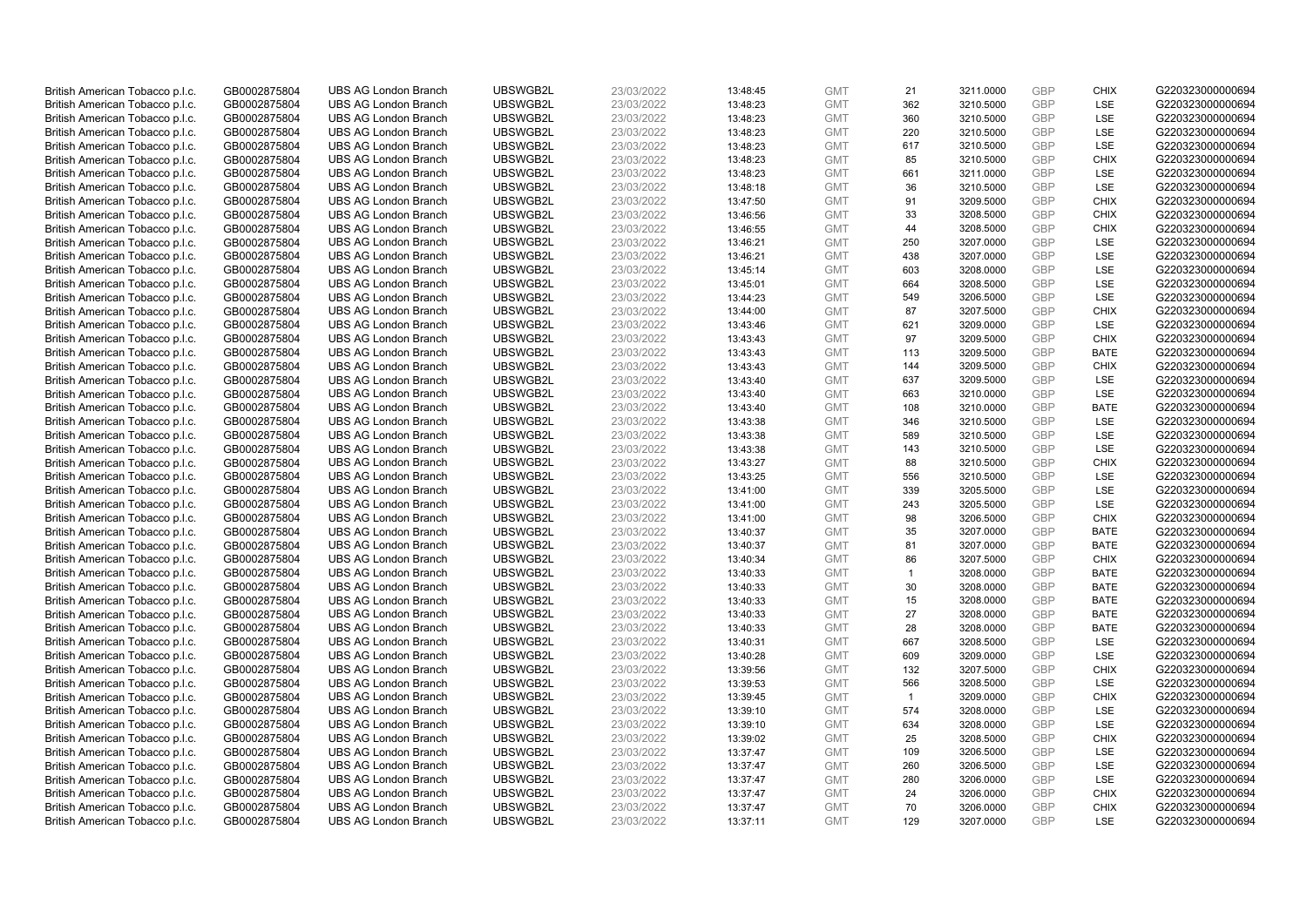| British American Tobacco p.l.c.                                    | GB0002875804 | <b>UBS AG London Branch</b> | UBSWGB2L | 23/03/2022 | 13:37:11 | <b>GMT</b> | 191 | 3207.0000 | <b>GBP</b>        | LSE         | G220323000000694 |
|--------------------------------------------------------------------|--------------|-----------------------------|----------|------------|----------|------------|-----|-----------|-------------------|-------------|------------------|
| British American Tobacco p.l.c.                                    | GB0002875804 | <b>UBS AG London Branch</b> | UBSWGB2L | 23/03/2022 | 13:37:11 | <b>GMT</b> | 247 | 3207.0000 | GBP               | LSE         | G220323000000694 |
| British American Tobacco p.l.c.                                    | GB0002875804 | <b>UBS AG London Branch</b> | UBSWGB2L | 23/03/2022 | 13:37:11 | <b>GMT</b> | 103 | 3207.0000 | GBP               | <b>BATE</b> | G220323000000694 |
| British American Tobacco p.l.c.                                    | GB0002875804 | <b>UBS AG London Branch</b> | UBSWGB2L | 23/03/2022 | 13:37:11 | <b>GMT</b> | 8   | 3207.0000 | <b>GBP</b>        | <b>BATE</b> | G220323000000694 |
| British American Tobacco p.l.c.                                    | GB0002875804 | <b>UBS AG London Branch</b> | UBSWGB2L | 23/03/2022 | 13:37:11 | <b>GMT</b> | 95  | 3207.0000 | <b>GBP</b>        | <b>CHIX</b> | G220323000000694 |
| British American Tobacco p.l.c.                                    | GB0002875804 | <b>UBS AG London Branch</b> | UBSWGB2L | 23/03/2022 | 13:37:11 | <b>GMT</b> | 174 | 3207.5000 | <b>GBP</b>        | <b>LSE</b>  | G220323000000694 |
| British American Tobacco p.l.c.                                    | GB0002875804 | <b>UBS AG London Branch</b> | UBSWGB2L | 23/03/2022 | 13:37:11 | <b>GMT</b> | 332 | 3207.5000 | GBP               | LSE         | G220323000000694 |
| British American Tobacco p.l.c.                                    | GB0002875804 | <b>UBS AG London Branch</b> | UBSWGB2L | 23/03/2022 | 13:37:11 | <b>GMT</b> | 91  | 3207.5000 | <b>GBP</b>        | LSE         | G220323000000694 |
| British American Tobacco p.l.c.                                    | GB0002875804 | <b>UBS AG London Branch</b> | UBSWGB2L | 23/03/2022 | 13:36:58 | <b>GMT</b> | 115 | 3208.5000 | GBP               | <b>CHIX</b> | G220323000000694 |
| British American Tobacco p.l.c.                                    | GB0002875804 | <b>UBS AG London Branch</b> | UBSWGB2L | 23/03/2022 | 13:36:58 | <b>GMT</b> | 733 | 3208.5000 | <b>GBP</b>        | LSE         | G220323000000694 |
| British American Tobacco p.l.c.                                    | GB0002875804 | <b>UBS AG London Branch</b> | UBSWGB2L | 23/03/2022 | 13:36:58 | <b>GMT</b> | 118 | 3208.5000 | GBP               | <b>BATE</b> | G220323000000694 |
| British American Tobacco p.l.c.                                    | GB0002875804 | <b>UBS AG London Branch</b> | UBSWGB2L | 23/03/2022 | 13:36:58 | <b>GMT</b> | 88  | 3209.0000 | <b>GBP</b>        | <b>CHIX</b> | G220323000000694 |
| British American Tobacco p.l.c.                                    | GB0002875804 | <b>UBS AG London Branch</b> | UBSWGB2L | 23/03/2022 | 13:36:58 | <b>GMT</b> | 625 | 3209.0000 | <b>GBP</b>        | LSE         | G220323000000694 |
| British American Tobacco p.l.c.                                    | GB0002875804 | <b>UBS AG London Branch</b> | UBSWGB2L | 23/03/2022 | 13:36:58 | <b>GMT</b> | 592 | 3209.0000 | <b>GBP</b>        | LSE         | G220323000000694 |
| British American Tobacco p.l.c.                                    | GB0002875804 | <b>UBS AG London Branch</b> | UBSWGB2L | 23/03/2022 | 13:36:58 | <b>GMT</b> | 109 | 3209.0000 | GBP               | <b>BATE</b> | G220323000000694 |
| British American Tobacco p.l.c.                                    | GB0002875804 | <b>UBS AG London Branch</b> | UBSWGB2L | 23/03/2022 | 13:36:58 | <b>GMT</b> | 83  | 3209.0000 | GBP               | <b>CHIX</b> | G220323000000694 |
| British American Tobacco p.l.c.                                    | GB0002875804 | <b>UBS AG London Branch</b> | UBSWGB2L | 23/03/2022 | 13:36:08 | <b>GMT</b> | 625 | 3207.5000 | <b>GBP</b>        | LSE         | G220323000000694 |
| British American Tobacco p.l.c.                                    | GB0002875804 | <b>UBS AG London Branch</b> | UBSWGB2L | 23/03/2022 | 13:35:02 | <b>GMT</b> | 728 | 3208.0000 | <b>GBP</b>        | LSE         | G220323000000694 |
| British American Tobacco p.l.c.                                    | GB0002875804 | <b>UBS AG London Branch</b> | UBSWGB2L | 23/03/2022 | 13:34:50 | <b>GMT</b> | 21  | 3208.5000 | GBP               | LSE         | G220323000000694 |
| British American Tobacco p.l.c.                                    | GB0002875804 | <b>UBS AG London Branch</b> | UBSWGB2L | 23/03/2022 | 13:34:50 | <b>GMT</b> | 99  | 3208.0000 | GBP               | <b>CHIX</b> | G220323000000694 |
| British American Tobacco p.l.c.                                    | GB0002875804 | <b>UBS AG London Branch</b> | UBSWGB2L | 23/03/2022 | 13:34:50 | <b>GMT</b> | 305 | 3208.5000 | <b>GBP</b>        | LSE         | G220323000000694 |
| British American Tobacco p.l.c.                                    | GB0002875804 | <b>UBS AG London Branch</b> | UBSWGB2L | 23/03/2022 | 13:34:50 | <b>GMT</b> | 455 | 3208.5000 | GBP               | <b>LSE</b>  | G220323000000694 |
| British American Tobacco p.l.c.                                    | GB0002875804 | <b>UBS AG London Branch</b> | UBSWGB2L | 23/03/2022 | 13:34:50 | <b>GMT</b> | 78  | 3208.5000 | <b>GBP</b>        | LSE         | G220323000000694 |
| British American Tobacco p.l.c.                                    | GB0002875804 | <b>UBS AG London Branch</b> | UBSWGB2L | 23/03/2022 | 13:34:50 | <b>GMT</b> | 45  | 3208.5000 | <b>GBP</b>        | <b>BATE</b> | G220323000000694 |
| British American Tobacco p.l.c.                                    | GB0002875804 | <b>UBS AG London Branch</b> | UBSWGB2L | 23/03/2022 | 13:34:50 | <b>GMT</b> | 73  | 3208.5000 | GBP               | <b>BATE</b> | G220323000000694 |
| British American Tobacco p.l.c.                                    | GB0002875804 | <b>UBS AG London Branch</b> | UBSWGB2L | 23/03/2022 | 13:34:32 | <b>GMT</b> | 49  | 3209.0000 | GBP               | <b>CHIX</b> | G220323000000694 |
| British American Tobacco p.l.c.                                    | GB0002875804 | <b>UBS AG London Branch</b> | UBSWGB2L | 23/03/2022 | 13:34:31 | <b>GMT</b> | 2   | 3209.0000 | <b>GBP</b>        | <b>BATE</b> | G220323000000694 |
| British American Tobacco p.l.c.                                    | GB0002875804 | <b>UBS AG London Branch</b> | UBSWGB2L | 23/03/2022 | 13:34:31 | <b>GMT</b> | 129 | 3209.0000 | GBP               | <b>CHIX</b> | G220323000000694 |
| British American Tobacco p.l.c.                                    | GB0002875804 | <b>UBS AG London Branch</b> | UBSWGB2L | 23/03/2022 | 13:34:31 | <b>GMT</b> | 755 | 3209.0000 | GBP               | LSE         | G220323000000694 |
| British American Tobacco p.l.c.                                    | GB0002875804 | <b>UBS AG London Branch</b> | UBSWGB2L | 23/03/2022 | 13:33:54 | <b>GMT</b> | 106 | 3209.5000 | GBP               | <b>BATE</b> | G220323000000694 |
| British American Tobacco p.l.c.                                    | GB0002875804 | <b>UBS AG London Branch</b> | UBSWGB2L | 23/03/2022 | 13:33:54 | <b>GMT</b> | 149 | 3209.5000 | <b>GBP</b>        | <b>CHIX</b> | G220323000000694 |
| British American Tobacco p.l.c.                                    | GB0002875804 | <b>UBS AG London Branch</b> | UBSWGB2L | 23/03/2022 | 13:33:51 | <b>GMT</b> | 119 | 3210.0000 | GBP               | <b>BATE</b> | G220323000000694 |
| British American Tobacco p.l.c.                                    | GB0002875804 | <b>UBS AG London Branch</b> | UBSWGB2L | 23/03/2022 | 13:33:50 | <b>GMT</b> | 683 | 3210.5000 | GBP               | <b>LSE</b>  | G220323000000694 |
| British American Tobacco p.l.c.                                    | GB0002875804 | <b>UBS AG London Branch</b> | UBSWGB2L | 23/03/2022 | 13:33:24 | <b>GMT</b> | 674 | 3210.0000 | <b>GBP</b>        | LSE         | G220323000000694 |
| British American Tobacco p.l.c.                                    | GB0002875804 | <b>UBS AG London Branch</b> | UBSWGB2L | 23/03/2022 | 13:33:23 | <b>GMT</b> | 613 | 3210.5000 | GBP               | <b>LSE</b>  | G220323000000694 |
| British American Tobacco p.l.c.                                    | GB0002875804 | <b>UBS AG London Branch</b> | UBSWGB2L | 23/03/2022 | 13:33:05 | <b>GMT</b> | 515 | 3206.5000 | <b>GBP</b>        | <b>LSE</b>  | G220323000000694 |
| British American Tobacco p.l.c.                                    | GB0002875804 | <b>UBS AG London Branch</b> | UBSWGB2L | 23/03/2022 | 13:33:05 | <b>GMT</b> | 238 | 3206.5000 | <b>GBP</b>        | LSE         | G220323000000694 |
| British American Tobacco p.l.c.                                    | GB0002875804 | <b>UBS AG London Branch</b> | UBSWGB2L | 23/03/2022 | 13:31:59 | <b>GMT</b> | 92  | 3204.5000 | GBP               | <b>CHIX</b> | G220323000000694 |
| British American Tobacco p.l.c.                                    | GB0002875804 | <b>UBS AG London Branch</b> | UBSWGB2L | 23/03/2022 | 13:31:49 | <b>GMT</b> | 29  | 3205.5000 | GBP               | LSE         | G220323000000694 |
| British American Tobacco p.l.c.                                    | GB0002875804 | <b>UBS AG London Branch</b> | UBSWGB2L | 23/03/2022 | 13:31:49 | <b>GMT</b> | 355 | 3205.5000 | GBP               | <b>LSE</b>  | G220323000000694 |
| British American Tobacco p.l.c.                                    | GB0002875804 | <b>UBS AG London Branch</b> | UBSWGB2L | 23/03/2022 | 13:31:49 | <b>GMT</b> | 29  | 3205.5000 | GBP               | LSE         | G220323000000694 |
| British American Tobacco p.l.c.                                    | GB0002875804 | <b>UBS AG London Branch</b> | UBSWGB2L | 23/03/2022 | 13:31:49 | <b>GMT</b> | 198 | 3205.5000 | GBP               | <b>LSE</b>  | G220323000000694 |
| British American Tobacco p.l.c.                                    | GB0002875804 | <b>UBS AG London Branch</b> | UBSWGB2L | 23/03/2022 | 13:31:40 | <b>GMT</b> | 57  | 3206.0000 | <b>GBP</b>        | LSE         | G220323000000694 |
| British American Tobacco p.l.c.                                    | GB0002875804 | <b>UBS AG London Branch</b> | UBSWGB2L | 23/03/2022 | 13:31:40 | <b>GMT</b> | 287 | 3206.0000 | GBP               | LSE         | G220323000000694 |
| British American Tobacco p.l.c.                                    | GB0002875804 | <b>UBS AG London Branch</b> | UBSWGB2L | 23/03/2022 | 13:31:40 | <b>GMT</b> | 252 | 3206.0000 | GBP               | LSE         | G220323000000694 |
| British American Tobacco p.l.c.                                    | GB0002875804 | <b>UBS AG London Branch</b> | UBSWGB2L | 23/03/2022 | 13:31:37 | <b>GMT</b> | 115 | 3206.0000 | <b>GBP</b>        | <b>CHIX</b> | G220323000000694 |
| British American Tobacco p.l.c.                                    | GB0002875804 | <b>UBS AG London Branch</b> | UBSWGB2L | 23/03/2022 | 13:31:37 | <b>GMT</b> | 11  | 3206.0000 | <b>GBP</b>        | <b>CHIX</b> | G220323000000694 |
|                                                                    | GB0002875804 | <b>UBS AG London Branch</b> | UBSWGB2L | 23/03/2022 | 13:31:37 | <b>GMT</b> | 86  | 3206.0000 | GBP               | <b>CHIX</b> | G220323000000694 |
| British American Tobacco p.l.c.<br>British American Tobacco p.l.c. |              | <b>UBS AG London Branch</b> | UBSWGB2L |            |          | <b>GMT</b> | 583 |           | <b>GBP</b>        | <b>LSE</b>  | G220323000000694 |
|                                                                    | GB0002875804 |                             |          | 23/03/2022 | 13:31:28 |            |     | 3207.0000 |                   |             |                  |
| British American Tobacco p.l.c.                                    | GB0002875804 | <b>UBS AG London Branch</b> | UBSWGB2L | 23/03/2022 | 13:31:03 | <b>GMT</b> | 582 | 3207.5000 | <b>GBP</b><br>GBP | LSE<br>LSE  | G220323000000694 |
| British American Tobacco p.l.c.                                    | GB0002875804 | <b>UBS AG London Branch</b> | UBSWGB2L | 23/03/2022 | 13:30:32 | <b>GMT</b> | 118 | 3208.0000 |                   |             | G220323000000694 |
| British American Tobacco p.l.c.                                    | GB0002875804 | <b>UBS AG London Branch</b> | UBSWGB2L | 23/03/2022 | 13:30:32 | <b>GMT</b> | 333 | 3208.0000 | <b>GBP</b>        | LSE         | G220323000000694 |
| British American Tobacco p.l.c.                                    | GB0002875804 | <b>UBS AG London Branch</b> | UBSWGB2L | 23/03/2022 | 13:30:32 | <b>GMT</b> | 217 | 3208.0000 | GBP               | LSE         | G220323000000694 |
| British American Tobacco p.l.c.                                    | GB0002875804 | <b>UBS AG London Branch</b> | UBSWGB2L | 23/03/2022 | 13:30:19 | <b>GMT</b> | 619 | 3212.0000 | GBP               | <b>LSE</b>  | G220323000000694 |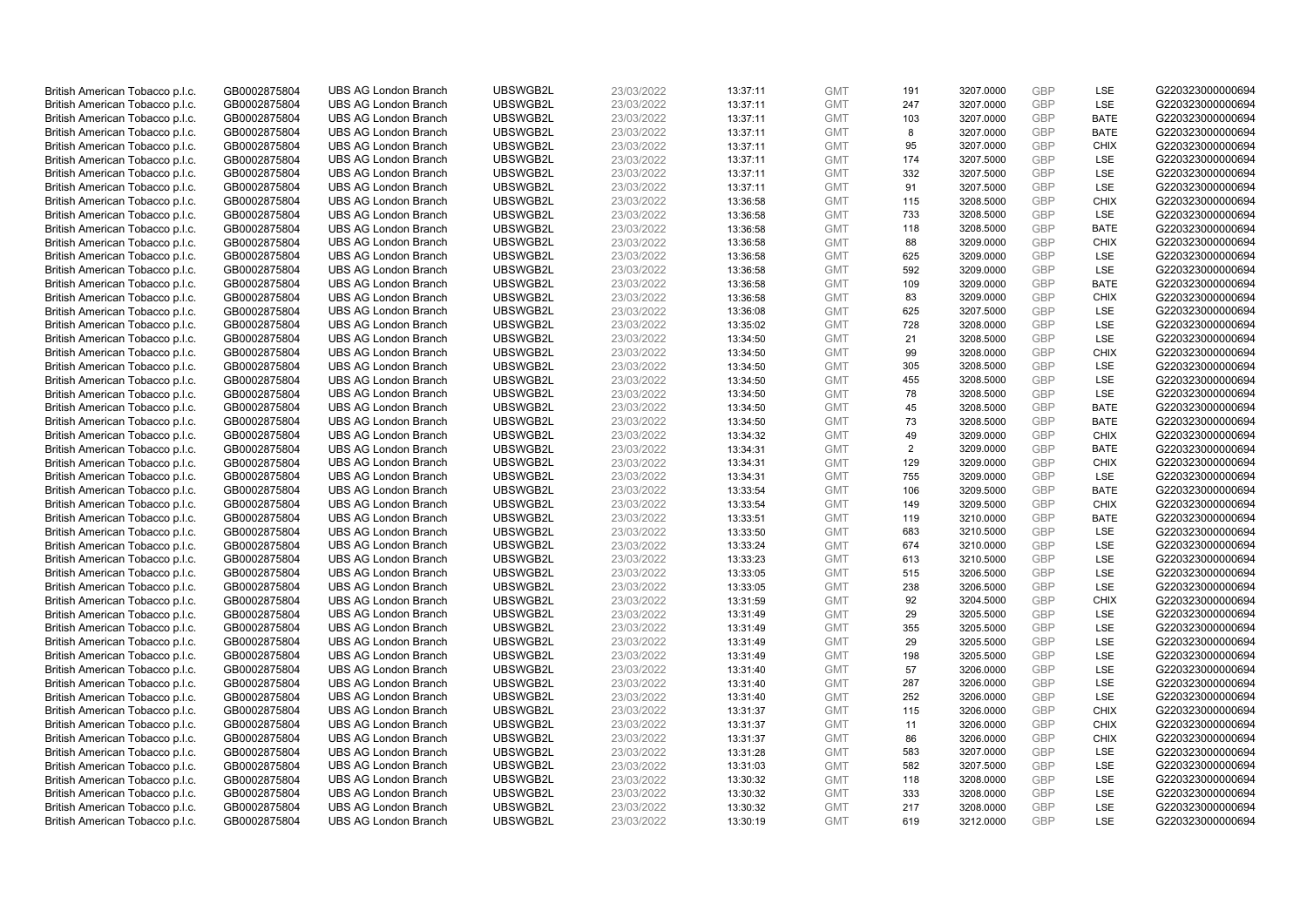| British American Tobacco p.l.c. | GB0002875804                 | <b>UBS AG London Branch</b> | UBSWGB2L             | 23/03/2022               | 13:30:19 | <b>GMT</b>               | 636                  | 3212.0000              | <b>GBP</b> | LSE                        | G220323000000694 |
|---------------------------------|------------------------------|-----------------------------|----------------------|--------------------------|----------|--------------------------|----------------------|------------------------|------------|----------------------------|------------------|
| British American Tobacco p.l.c. | GB0002875804                 | <b>UBS AG London Branch</b> | UBSWGB2L             | 23/03/2022               | 13:30:19 | <b>GMT</b>               | 979                  | 3212.0000              | GBP        | LSE                        | G220323000000694 |
| British American Tobacco p.l.c. | GB0002875804                 | <b>UBS AG London Branch</b> | UBSWGB2L             | 23/03/2022               | 13:30:17 | <b>GMT</b>               | 552                  | 3213.0000              | <b>GBP</b> | <b>LSE</b>                 | G220323000000694 |
| British American Tobacco p.l.c. | GB0002875804                 | <b>UBS AG London Branch</b> | UBSWGB2L             | 23/03/2022               | 13:30:17 | <b>GMT</b>               | 669                  | 3213.0000              | <b>GBP</b> | LSE                        | G220323000000694 |
| British American Tobacco p.l.c. | GB0002875804                 | <b>UBS AG London Branch</b> | UBSWGB2L             | 23/03/2022               | 13:29:38 | <b>GMT</b>               | 635                  | 3209.0000              | <b>GBP</b> | <b>LSE</b>                 | G220323000000694 |
| British American Tobacco p.l.c. | GB0002875804                 | <b>UBS AG London Branch</b> | UBSWGB2L             | 23/03/2022               | 13:29:38 | <b>GMT</b>               | 85                   | 3209.0000              | <b>GBP</b> | <b>CHIX</b>                | G220323000000694 |
| British American Tobacco p.l.c. | GB0002875804                 | <b>UBS AG London Branch</b> | UBSWGB2L             | 23/03/2022               | 13:29:38 | <b>GMT</b>               | 104                  | 3209.0000              | <b>GBP</b> | <b>BATE</b>                | G220323000000694 |
| British American Tobacco p.l.c. | GB0002875804                 | <b>UBS AG London Branch</b> | UBSWGB2L             | 23/03/2022               | 13:29:38 | <b>GMT</b>               | 103                  | 3209.0000              | <b>GBP</b> | <b>CHIX</b>                | G220323000000694 |
| British American Tobacco p.l.c. | GB0002875804                 | <b>UBS AG London Branch</b> | UBSWGB2L             | 23/03/2022               | 13:29:38 | <b>GMT</b>               | 578                  | 3209.0000              | <b>GBP</b> | <b>LSE</b>                 | G220323000000694 |
| British American Tobacco p.l.c. | GB0002875804                 | <b>UBS AG London Branch</b> | UBSWGB2L             | 23/03/2022               | 13:29:06 | <b>GMT</b>               | 119                  | 3209.5000              | <b>GBP</b> | <b>BATE</b>                | G220323000000694 |
| British American Tobacco p.l.c. | GB0002875804                 | <b>UBS AG London Branch</b> | UBSWGB2L             | 23/03/2022               | 13:29:06 | <b>GMT</b>               | 127                  | 3209.5000              | GBP        | <b>CHIX</b>                | G220323000000694 |
| British American Tobacco p.l.c. | GB0002875804                 | <b>UBS AG London Branch</b> | UBSWGB2L             | 23/03/2022               | 13:29:06 | <b>GMT</b>               | 3                    | 3209.5000              | <b>GBP</b> | <b>BATE</b>                | G220323000000694 |
| British American Tobacco p.l.c. | GB0002875804                 | <b>UBS AG London Branch</b> | UBSWGB2L             | 23/03/2022               | 13:28:48 | <b>GMT</b>               | 3                    | 3210.0000              | <b>GBP</b> | <b>CHIX</b>                | G220323000000694 |
| British American Tobacco p.l.c. | GB0002875804                 | <b>UBS AG London Branch</b> | UBSWGB2L             | 23/03/2022               | 13:28:48 | <b>GMT</b>               | $\blacktriangleleft$ | 3210.0000              | <b>GBP</b> | <b>CHIX</b>                | G220323000000694 |
| British American Tobacco p.l.c. | GB0002875804                 | <b>UBS AG London Branch</b> | UBSWGB2L             | 23/03/2022               | 13:27:21 | <b>GMT</b>               | 122                  | 3209.5000              | <b>GBP</b> | <b>BATE</b>                | G220323000000694 |
| British American Tobacco p.l.c. | GB0002875804                 | <b>UBS AG London Branch</b> | UBSWGB2L             | 23/03/2022               | 13:27:21 | <b>GMT</b>               | 84                   | 3209.5000              | <b>GBP</b> | <b>CHIX</b>                | G220323000000694 |
| British American Tobacco p.l.c. | GB0002875804                 | <b>UBS AG London Branch</b> | UBSWGB2L             | 23/03/2022               | 13:27:21 | <b>GMT</b>               | 102                  | 3209.5000              | <b>GBP</b> | <b>BATE</b>                | G220323000000694 |
| British American Tobacco p.l.c. | GB0002875804                 | <b>UBS AG London Branch</b> | UBSWGB2L             | 23/03/2022               | 13:27:21 | <b>GMT</b>               | 97                   | 3209.5000              | GBP        | <b>CHIX</b>                | G220323000000694 |
| British American Tobacco p.l.c. | GB0002875804                 | <b>UBS AG London Branch</b> | UBSWGB2L             | 23/03/2022               | 13:26:51 | <b>GMT</b>               | 84                   | 3210.0000              | <b>GBP</b> | <b>CHIX</b>                | G220323000000694 |
| British American Tobacco p.l.c. | GB0002875804                 | <b>UBS AG London Branch</b> | UBSWGB2L             | 23/03/2022               | 13:24:50 | <b>GMT</b>               | 11                   | 3210.0000              | <b>GBP</b> | <b>CHIX</b>                | G220323000000694 |
| British American Tobacco p.l.c. | GB0002875804                 | <b>UBS AG London Branch</b> | UBSWGB2L             | 23/03/2022               | 13:24:50 | <b>GMT</b>               | 57                   | 3209.5000              | <b>GBP</b> | <b>CHIX</b>                | G220323000000694 |
| British American Tobacco p.l.c. | GB0002875804                 | <b>UBS AG London Branch</b> | UBSWGB2L             | 23/03/2022               | 13:23:50 | <b>GMT</b>               | 644                  | 3210.0000              | GBP        | <b>LSE</b>                 | G220323000000694 |
| British American Tobacco p.l.c. | GB0002875804                 | <b>UBS AG London Branch</b> | UBSWGB2L             | 23/03/2022               | 13:23:50 | <b>GMT</b>               | 29                   | 3210.0000              | <b>GBP</b> | <b>CHIX</b>                | G220323000000694 |
| British American Tobacco p.l.c. | GB0002875804                 | <b>UBS AG London Branch</b> | UBSWGB2L             | 23/03/2022               | 13:23:50 | <b>GMT</b>               | 135                  | 3210.0000              | <b>GBP</b> | <b>CHIX</b>                | G220323000000694 |
| British American Tobacco p.l.c. | GB0002875804                 | <b>UBS AG London Branch</b> | UBSWGB2L             | 23/03/2022               | 13:23:50 | <b>GMT</b>               | 106                  | 3210.0000              | <b>GBP</b> | <b>BATE</b>                | G220323000000694 |
| British American Tobacco p.l.c. | GB0002875804                 | <b>UBS AG London Branch</b> | UBSWGB2L             | 23/03/2022               | 13:23:50 | <b>GMT</b>               | 122                  | 3210.0000              | GBP        | <b>BATE</b>                | G220323000000694 |
| British American Tobacco p.l.c. | GB0002875804                 | <b>UBS AG London Branch</b> | UBSWGB2L             | 23/03/2022               | 13:23:35 | <b>GMT</b>               | 100                  | 3211.0000              | <b>GBP</b> | <b>CHIX</b>                | G220323000000694 |
| British American Tobacco p.l.c. | GB0002875804                 | <b>UBS AG London Branch</b> | UBSWGB2L             | 23/03/2022               | 13:23:35 | <b>GMT</b>               | $\overline{1}$       | 3211.0000              | <b>GBP</b> | <b>CHIX</b>                | G220323000000694 |
| British American Tobacco p.l.c. | GB0002875804                 | <b>UBS AG London Branch</b> | UBSWGB2L             | 23/03/2022               | 13:23:31 | <b>GMT</b>               | $\mathbf{1}$         | 3211.0000              | <b>GBP</b> | <b>CHIX</b>                | G220323000000694 |
| British American Tobacco p.l.c. | GB0002875804                 | <b>UBS AG London Branch</b> | UBSWGB2L             | 23/03/2022               | 13:23:25 | <b>GMT</b>               | 3                    | 3211.0000              | <b>GBP</b> | <b>CHIX</b>                | G220323000000694 |
| British American Tobacco p.l.c. | GB0002875804                 | <b>UBS AG London Branch</b> | UBSWGB2L             | 23/03/2022               | 13:23:17 | <b>GMT</b>               | 589                  | 3210.5000              | <b>GBP</b> | LSE                        | G220323000000694 |
| British American Tobacco p.l.c. | GB0002875804                 | <b>UBS AG London Branch</b> | UBSWGB2L             | 23/03/2022               | 13:22:33 | <b>GMT</b>               | 111                  | 3211.0000              | <b>GBP</b> | <b>CHIX</b>                | G220323000000694 |
| British American Tobacco p.l.c. | GB0002875804                 | <b>UBS AG London Branch</b> | UBSWGB2L             | 23/03/2022               | 13:21:34 | <b>GMT</b>               | $\overline{1}$       | 3211.0000              | <b>GBP</b> | <b>CHIX</b>                | G220323000000694 |
| British American Tobacco p.l.c. | GB0002875804                 | <b>UBS AG London Branch</b> | UBSWGB2L             | 23/03/2022               | 13:21:34 | <b>GMT</b>               | 100                  | 3211.0000              | <b>GBP</b> | <b>CHIX</b>                | G220323000000694 |
| British American Tobacco p.l.c. | GB0002875804                 | <b>UBS AG London Branch</b> | UBSWGB2L             | 23/03/2022               | 13:20:17 | <b>GMT</b>               | 169                  | 3210.5000              | <b>GBP</b> | LSE                        | G220323000000694 |
| British American Tobacco p.l.c. | GB0002875804                 | <b>UBS AG London Branch</b> | UBSWGB2L             | 23/03/2022               | 13:20:17 | <b>GMT</b>               | 436                  | 3210.5000              | <b>GBP</b> | <b>LSE</b>                 | G220323000000694 |
| British American Tobacco p.l.c. | GB0002875804                 | <b>UBS AG London Branch</b> | UBSWGB2L             | 23/03/2022               | 13:19:01 | <b>GMT</b>               | 5                    | 3210.0000              | GBP        | <b>BATE</b>                | G220323000000694 |
| British American Tobacco p.l.c. | GB0002875804                 | <b>UBS AG London Branch</b> | UBSWGB2L             | 23/03/2022               | 13:19:01 | <b>GMT</b>               | 27                   | 3210.0000              | <b>GBP</b> | <b>BATE</b>                | G220323000000694 |
| British American Tobacco p.l.c. | GB0002875804                 | <b>UBS AG London Branch</b> | UBSWGB2L             | 23/03/2022               | 13:19:01 | <b>GMT</b>               | 31                   | 3210.0000              | GBP        | <b>BATE</b>                | G220323000000694 |
| British American Tobacco p.l.c. | GB0002875804                 | <b>UBS AG London Branch</b> | UBSWGB2L             | 23/03/2022               | 13:19:01 | <b>GMT</b>               | 12                   | 3210.0000              | <b>GBP</b> | <b>BATE</b>                | G220323000000694 |
| British American Tobacco p.l.c. | GB0002875804                 | <b>UBS AG London Branch</b> | UBSWGB2L             | 23/03/2022               | 13:19:01 | <b>GMT</b>               | 29                   | 3210.0000              | <b>GBP</b> | <b>BATE</b>                | G220323000000694 |
| British American Tobacco p.l.c. | GB0002875804                 | <b>UBS AG London Branch</b> | UBSWGB2L             | 23/03/2022               | 13:19:01 | <b>GMT</b>               | 666                  | 3210.0000              | GBP        | LSE                        | G220323000000694 |
| British American Tobacco p.l.c. | GB0002875804                 | <b>UBS AG London Branch</b> | UBSWGB2L             | 23/03/2022               | 13:19:01 | <b>GMT</b>               | 92                   | 3210.0000              | <b>GBP</b> | <b>CHIX</b>                | G220323000000694 |
| British American Tobacco p.l.c. | GB0002875804                 | <b>UBS AG London Branch</b> | UBSWGB2L             | 23/03/2022               | 13:18:56 | <b>GMT</b>               | 49                   | 3210.5000              | GBP        | <b>CHIX</b>                | G220323000000694 |
| British American Tobacco p.l.c. | GB0002875804                 | <b>UBS AG London Branch</b> | UBSWGB2L             | 23/03/2022               | 13:18:56 | <b>GMT</b>               | 48                   | 3210.5000              | <b>GBP</b> | <b>CHIX</b>                | G220323000000694 |
| British American Tobacco p.l.c. | GB0002875804                 | <b>UBS AG London Branch</b> | UBSWGB2L             | 23/03/2022               | 13:17:11 | <b>GMT</b>               | 33                   | 3210.0000              | GBP        | <b>CHIX</b>                | G220323000000694 |
| British American Tobacco p.l.c. | GB0002875804                 | <b>UBS AG London Branch</b> | UBSWGB2L             | 23/03/2022               | 13:17:10 | <b>GMT</b>               | $\mathbf{1}$         | 3210.0000              | <b>GBP</b> | <b>CHIX</b>                | G220323000000694 |
| British American Tobacco p.l.c. | GB0002875804                 | <b>UBS AG London Branch</b> | UBSWGB2L             | 23/03/2022               | 13:17:06 | <b>GMT</b>               | 59                   | 3210.0000              | GBP        | <b>BATE</b>                | G220323000000694 |
| British American Tobacco p.l.c. | GB0002875804                 | <b>UBS AG London Branch</b> | UBSWGB2L             | 23/03/2022               | 13:17:06 | <b>GMT</b>               | 59                   | 3210.0000              | <b>GBP</b> | <b>BATE</b>                | G220323000000694 |
| British American Tobacco p.l.c. | GB0002875804                 | <b>UBS AG London Branch</b> | UBSWGB2L             | 23/03/2022               | 13:17:06 | <b>GMT</b>               | 107                  | 3210.0000              | GBP        | <b>BATE</b>                | G220323000000694 |
| British American Tobacco p.l.c. | GB0002875804                 | <b>UBS AG London Branch</b> | UBSWGB2L             | 23/03/2022               | 13:17:06 | <b>GMT</b>               | 22                   | 3210.5000              | GBP        | <b>CHIX</b>                | G220323000000694 |
| British American Tobacco p.l.c. | GB0002875804                 | <b>UBS AG London Branch</b> | UBSWGB2L             | 23/03/2022               | 13:17:06 | <b>GMT</b>               | 549                  | 3210.5000              | <b>GBP</b> | LSE                        | G220323000000694 |
| British American Tobacco p.l.c. | GB0002875804<br>GB0002875804 | <b>UBS AG London Branch</b> | UBSWGB2L<br>UBSWGB2L | 23/03/2022<br>23/03/2022 | 13:17:06 | <b>GMT</b><br><b>GMT</b> | 74<br>96             | 3210.5000<br>3210.5000 | GBP<br>GBP | <b>CHIX</b><br><b>CHIX</b> | G220323000000694 |
| British American Tobacco p.l.c. |                              | <b>UBS AG London Branch</b> |                      |                          | 13:17:06 |                          |                      |                        |            |                            | G220323000000694 |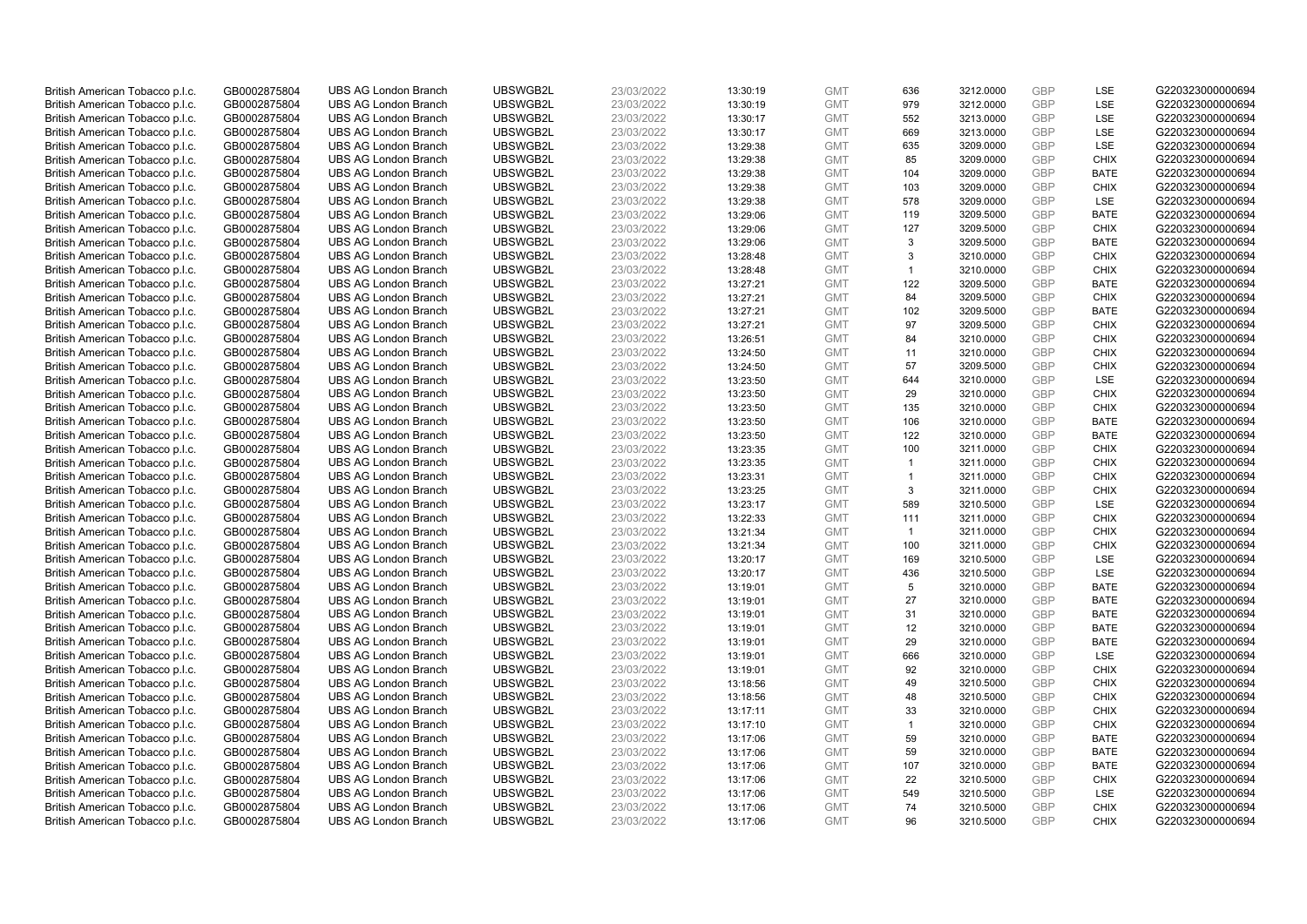| British American Tobacco p.l.c.                                    | GB0002875804                 | <b>UBS AG London Branch</b> | UBSWGB2L             | 23/03/2022               | 13:15:26 | <b>GMT</b> | 9            | 3210.5000 | <b>GBP</b> | <b>CHIX</b> | G220323000000694                     |
|--------------------------------------------------------------------|------------------------------|-----------------------------|----------------------|--------------------------|----------|------------|--------------|-----------|------------|-------------|--------------------------------------|
|                                                                    |                              |                             |                      |                          |          |            |              |           | <b>GBP</b> | <b>CHIX</b> |                                      |
| British American Tobacco p.l.c.                                    | GB0002875804                 | <b>UBS AG London Branch</b> | UBSWGB2L             | 23/03/2022               | 13:15:26 | <b>GMT</b> | 81           | 3210.5000 |            |             | G220323000000694                     |
| British American Tobacco p.l.c.                                    | GB0002875804                 | <b>UBS AG London Branch</b> | UBSWGB2L             | 23/03/2022               | 13:14:13 | <b>GMT</b> | $\mathbf{1}$ | 3210.5000 | <b>GBP</b> | <b>CHIX</b> | G220323000000694                     |
| British American Tobacco p.l.c.                                    | GB0002875804                 | <b>UBS AG London Branch</b> | UBSWGB2L             | 23/03/2022               | 13:14:13 | <b>GMT</b> | 25           | 3210.5000 | <b>GBP</b> | <b>CHIX</b> | G220323000000694                     |
| British American Tobacco p.l.c.                                    | GB0002875804                 | <b>UBS AG London Branch</b> | UBSWGB2L             | 23/03/2022               | 13:14:09 | <b>GMT</b> | 588          | 3209.5000 | <b>GBP</b> | LSE         | G220323000000694                     |
| British American Tobacco p.l.c.                                    | GB0002875804                 | <b>UBS AG London Branch</b> | UBSWGB2L             | 23/03/2022               | 13:12:41 | <b>GMT</b> | 111          | 3209.5000 | <b>GBP</b> | <b>BATE</b> | G220323000000694                     |
| British American Tobacco p.l.c.                                    | GB0002875804                 | <b>UBS AG London Branch</b> | UBSWGB2L             | 23/03/2022               | 13:11:58 | <b>GMT</b> | 88           | 3209.5000 | <b>GBP</b> | <b>CHIX</b> | G220323000000694                     |
| British American Tobacco p.l.c.                                    | GB0002875804                 | <b>UBS AG London Branch</b> | UBSWGB2L             | 23/03/2022               | 13:11:51 | <b>GMT</b> | 100          | 3210.5000 | <b>GBP</b> | <b>CHIX</b> | G220323000000694                     |
| British American Tobacco p.l.c.                                    | GB0002875804                 | <b>UBS AG London Branch</b> | UBSWGB2L             | 23/03/2022               | 13:11:50 | <b>GMT</b> | 78           | 3211.0000 | <b>GBP</b> | LSE         | G220323000000694                     |
| British American Tobacco p.l.c.                                    | GB0002875804                 | <b>UBS AG London Branch</b> | UBSWGB2L             | 23/03/2022               | 13:11:50 | <b>GMT</b> | 560          | 3211.0000 | <b>GBP</b> | LSE         | G220323000000694                     |
| British American Tobacco p.l.c.                                    | GB0002875804                 | <b>UBS AG London Branch</b> | UBSWGB2L             | 23/03/2022               | 13:10:13 | <b>GMT</b> | 79           | 3209.5000 | <b>GBP</b> | <b>CHIX</b> | G220323000000694                     |
| British American Tobacco p.l.c.                                    | GB0002875804                 | <b>UBS AG London Branch</b> | UBSWGB2L             | 23/03/2022               | 13:10:13 | <b>GMT</b> | 26           | 3209.5000 | <b>GBP</b> | <b>CHIX</b> | G220323000000694                     |
| British American Tobacco p.l.c.                                    | GB0002875804                 | <b>UBS AG London Branch</b> | UBSWGB2L             | 23/03/2022               | 13:10:13 | <b>GMT</b> | 88           | 3209.5000 | <b>GBP</b> | <b>CHIX</b> | G220323000000694                     |
| British American Tobacco p.l.c.                                    | GB0002875804                 | <b>UBS AG London Branch</b> | UBSWGB2L             | 23/03/2022               | 13:10:13 | <b>GMT</b> | 100          | 3209.5000 | <b>GBP</b> | <b>BATE</b> | G220323000000694                     |
| British American Tobacco p.l.c.                                    | GB0002875804                 | <b>UBS AG London Branch</b> | UBSWGB2L             | 23/03/2022               | 13:10:13 | <b>GMT</b> | 667          | 3209.5000 | <b>GBP</b> | LSE         | G220323000000694                     |
| British American Tobacco p.l.c.                                    | GB0002875804                 | <b>UBS AG London Branch</b> | UBSWGB2L             | 23/03/2022               | 13:10:13 | <b>GMT</b> | 120          | 3209.5000 | <b>GBP</b> | <b>BATE</b> | G220323000000694                     |
|                                                                    |                              |                             | UBSWGB2L             | 23/03/2022               |          | <b>GMT</b> |              |           | <b>GBP</b> |             |                                      |
| British American Tobacco p.l.c.                                    | GB0002875804                 | <b>UBS AG London Branch</b> |                      |                          | 13:10:13 |            | 86           | 3209.5000 |            | <b>CHIX</b> | G220323000000694                     |
| British American Tobacco p.l.c.                                    | GB0002875804                 | <b>UBS AG London Branch</b> | UBSWGB2L             | 23/03/2022               | 13:07:43 | <b>GMT</b> | 115          | 3209.5000 | <b>GBP</b> | <b>BATE</b> | G220323000000694                     |
| British American Tobacco p.l.c.                                    | GB0002875804                 | <b>UBS AG London Branch</b> | UBSWGB2L             | 23/03/2022               | 13:07:43 | <b>GMT</b> | 124          | 3209.5000 | <b>GBP</b> | <b>BATE</b> | G220323000000694                     |
| British American Tobacco p.l.c.                                    | GB0002875804                 | <b>UBS AG London Branch</b> | UBSWGB2L             | 23/03/2022               | 13:07:43 | <b>GMT</b> | 87           | 3209.5000 | <b>GBP</b> | <b>CHIX</b> | G220323000000694                     |
| British American Tobacco p.l.c.                                    | GB0002875804                 | <b>UBS AG London Branch</b> | UBSWGB2L             | 23/03/2022               | 13:06:22 | <b>GMT</b> | 301          | 3210.0000 | <b>GBP</b> | LSE         | G220323000000694                     |
| British American Tobacco p.l.c.                                    | GB0002875804                 | <b>UBS AG London Branch</b> | UBSWGB2L             | 23/03/2022               | 13:06:22 | <b>GMT</b> | 287          | 3210.0000 | GBP        | LSE         | G220323000000694                     |
| British American Tobacco p.l.c.                                    | GB0002875804                 | <b>UBS AG London Branch</b> | UBSWGB2L             | 23/03/2022               | 13:06:22 | <b>GMT</b> | 116          | 3210.0000 | <b>GBP</b> | <b>CHIX</b> | G220323000000694                     |
| British American Tobacco p.l.c.                                    | GB0002875804                 | <b>UBS AG London Branch</b> | UBSWGB2L             | 23/03/2022               | 13:06:19 | <b>GMT</b> | 73           | 3210.5000 | <b>GBP</b> | <b>CHIX</b> | G220323000000694                     |
| British American Tobacco p.l.c.                                    | GB0002875804                 | <b>UBS AG London Branch</b> | UBSWGB2L             | 23/03/2022               | 13:06:11 | <b>GMT</b> | 81           | 3210.5000 | <b>GBP</b> | <b>CHIX</b> | G220323000000694                     |
| British American Tobacco p.l.c.                                    | GB0002875804                 | <b>UBS AG London Branch</b> | UBSWGB2L             | 23/03/2022               | 13:06:09 | <b>GMT</b> | $\mathbf{1}$ | 3210.5000 | <b>GBP</b> | <b>CHIX</b> | G220323000000694                     |
| British American Tobacco p.l.c.                                    | GB0002875804                 | <b>UBS AG London Branch</b> | UBSWGB2L             | 23/03/2022               | 13:03:20 | <b>GMT</b> | 150          | 3210.5000 | <b>GBP</b> | <b>CHIX</b> | G220323000000694                     |
| British American Tobacco p.l.c.                                    | GB0002875804                 | <b>UBS AG London Branch</b> | UBSWGB2L             | 23/03/2022               | 13:03:20 | <b>GMT</b> | 602          | 3210.5000 | <b>GBP</b> | LSE         | G220323000000694                     |
| British American Tobacco p.l.c.                                    | GB0002875804                 | <b>UBS AG London Branch</b> | UBSWGB2L             | 23/03/2022               | 13:03:20 | <b>GMT</b> | 67           | 3210.5000 | <b>GBP</b> | LSE         | G220323000000694                     |
| British American Tobacco p.l.c.                                    | GB0002875804                 | <b>UBS AG London Branch</b> | UBSWGB2L             | 23/03/2022               | 13:03:18 | <b>GMT</b> | 119          | 3211.0000 | <b>GBP</b> | LSE         | G220323000000694                     |
| British American Tobacco p.l.c.                                    | GB0002875804                 | <b>UBS AG London Branch</b> | UBSWGB2L             | 23/03/2022               | 13:03:18 | <b>GMT</b> | 331          | 3211.0000 | <b>GBP</b> | LSE         | G220323000000694                     |
| British American Tobacco p.l.c.                                    | GB0002875804                 | <b>UBS AG London Branch</b> | UBSWGB2L             | 23/03/2022               | 13:03:18 | <b>GMT</b> | 19           | 3211.0000 | <b>GBP</b> | LSE         | G220323000000694                     |
| British American Tobacco p.l.c.                                    | GB0002875804                 | <b>UBS AG London Branch</b> | UBSWGB2L             | 23/03/2022               | 13:03:18 | <b>GMT</b> | 91           | 3211.0000 | <b>GBP</b> | LSE         | G220323000000694                     |
| British American Tobacco p.l.c.                                    | GB0002875804                 | <b>UBS AG London Branch</b> | UBSWGB2L             | 23/03/2022               | 13:03:18 | <b>GMT</b> | 42           | 3211.0000 | <b>GBP</b> | LSE         | G220323000000694                     |
| British American Tobacco p.l.c.                                    | GB0002875804                 | <b>UBS AG London Branch</b> | UBSWGB2L             | 23/03/2022               | 13:01:32 | <b>GMT</b> | 116          | 3209.5000 | <b>GBP</b> | <b>BATE</b> | G220323000000694                     |
| British American Tobacco p.l.c.                                    | GB0002875804                 | <b>UBS AG London Branch</b> | UBSWGB2L             | 23/03/2022               | 13:01:32 | <b>GMT</b> | 80           | 3209.5000 | <b>GBP</b> | <b>CHIX</b> | G220323000000694                     |
| British American Tobacco p.l.c.                                    | GB0002875804                 | <b>UBS AG London Branch</b> | UBSWGB2L             | 23/03/2022               | 13:01:32 | <b>GMT</b> | 33           | 3210.0000 | <b>GBP</b> | <b>BATE</b> | G220323000000694                     |
| British American Tobacco p.l.c.                                    | GB0002875804                 | <b>UBS AG London Branch</b> | UBSWGB2L             | 23/03/2022               | 13:01:32 | <b>GMT</b> | 94           | 3210.0000 | <b>GBP</b> | <b>BATE</b> | G220323000000694                     |
| British American Tobacco p.l.c.                                    | GB0002875804                 | <b>UBS AG London Branch</b> | UBSWGB2L             | 23/03/2022               | 13:01:32 | <b>GMT</b> | 132          | 3210.0000 | <b>GBP</b> | LSE         | G220323000000694                     |
| British American Tobacco p.l.c.                                    | GB0002875804                 | <b>UBS AG London Branch</b> | UBSWGB2L             | 23/03/2022               | 13:01:32 | <b>GMT</b> | 344          | 3210.0000 | <b>GBP</b> | LSE         | G220323000000694                     |
| British American Tobacco p.l.c.                                    | GB0002875804                 | <b>UBS AG London Branch</b> | UBSWGB2L             | 23/03/2022               | 13:01:32 | <b>GMT</b> | 117          | 3210.0000 | <b>GBP</b> | LSE         | G220323000000694                     |
|                                                                    |                              | <b>UBS AG London Branch</b> | UBSWGB2L             |                          | 13:01:32 | <b>GMT</b> | 91           | 3210.0000 | <b>GBP</b> | <b>CHIX</b> | G220323000000694                     |
| British American Tobacco p.l.c.<br>British American Tobacco p.l.c. | GB0002875804<br>GB0002875804 | <b>UBS AG London Branch</b> | UBSWGB2L             | 23/03/2022<br>23/03/2022 | 13:01:32 | <b>GMT</b> | 595          | 3210.0000 | <b>GBP</b> | LSE         | G220323000000694                     |
|                                                                    |                              |                             |                      |                          |          |            | 84           |           | <b>GBP</b> | <b>CHIX</b> |                                      |
| British American Tobacco p.l.c.                                    | GB0002875804                 | <b>UBS AG London Branch</b> | UBSWGB2L<br>UBSWGB2L | 23/03/2022               | 13:01:32 | <b>GMT</b> |              | 3210.0000 | <b>GBP</b> | <b>CHIX</b> | G220323000000694<br>G220323000000694 |
| British American Tobacco p.l.c.                                    | GB0002875804                 | <b>UBS AG London Branch</b> |                      | 23/03/2022               | 13:00:02 | <b>GMT</b> | 43           | 3208.0000 |            |             |                                      |
| British American Tobacco p.l.c.                                    | GB0002875804                 | <b>UBS AG London Branch</b> | UBSWGB2L             | 23/03/2022               | 13:00:02 | <b>GMT</b> | 26           | 3208.0000 | <b>GBP</b> | <b>CHIX</b> | G220323000000694                     |
| British American Tobacco p.l.c.                                    | GB0002875804                 | <b>UBS AG London Branch</b> | UBSWGB2L             | 23/03/2022               | 13:00:02 | <b>GMT</b> | 642          | 3208.5000 | <b>GBP</b> | LSE         | G220323000000694                     |
| British American Tobacco p.l.c.                                    | GB0002875804                 | <b>UBS AG London Branch</b> | UBSWGB2L             | 23/03/2022               | 12:59:26 | <b>GMT</b> | 144          | 3208.0000 | <b>GBP</b> | <b>BATE</b> | G220323000000694                     |
| British American Tobacco p.l.c.                                    | GB0002875804                 | <b>UBS AG London Branch</b> | UBSWGB2L             | 23/03/2022               | 12:59:26 | <b>GMT</b> | 55           | 3208.0000 | <b>GBP</b> | <b>BATE</b> | G220323000000694                     |
| British American Tobacco p.l.c.                                    | GB0002875804                 | <b>UBS AG London Branch</b> | UBSWGB2L             | 23/03/2022               | 12:59:26 | <b>GMT</b> | 27           | 3208.0000 | <b>GBP</b> | <b>BATE</b> | G220323000000694                     |
| British American Tobacco p.l.c.                                    | GB0002875804                 | <b>UBS AG London Branch</b> | UBSWGB2L             | 23/03/2022               | 12:59:26 | <b>GMT</b> | 667          | 3208.0000 | <b>GBP</b> | LSE         | G220323000000694                     |
| British American Tobacco p.l.c.                                    | GB0002875804                 | <b>UBS AG London Branch</b> | UBSWGB2L             | 23/03/2022               | 12:59:26 | <b>GMT</b> | 110          | 3208.0000 | <b>GBP</b> | <b>BATE</b> | G220323000000694                     |
| British American Tobacco p.l.c.                                    | GB0002875804                 | <b>UBS AG London Branch</b> | UBSWGB2L             | 23/03/2022               | 12:59:26 | <b>GMT</b> | 97           | 3208.0000 | <b>GBP</b> | <b>CHIX</b> | G220323000000694                     |
| British American Tobacco p.l.c.                                    | GB0002875804                 | <b>UBS AG London Branch</b> | UBSWGB2L             | 23/03/2022               | 12:57:32 | <b>GMT</b> | 282          | 3207.0000 | <b>GBP</b> | LSE         | G220323000000694                     |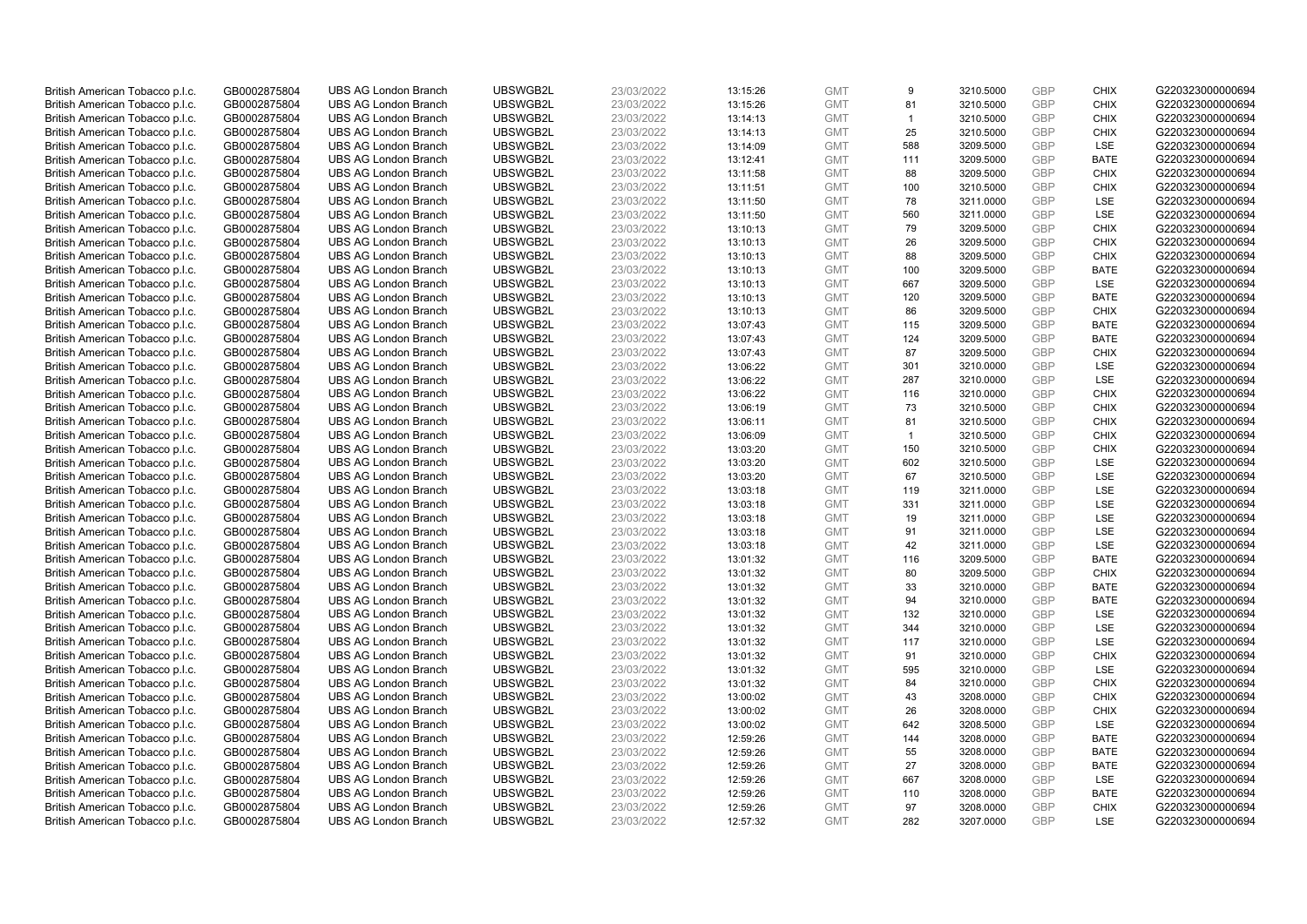| British American Tobacco p.l.c. | GB0002875804                 | <b>UBS AG London Branch</b> | UBSWGB2L             | 23/03/2022               | 12:57:32 | <b>GMT</b>               | 355            | 3207.0000              | <b>GBP</b> | LSE                | G220323000000694 |
|---------------------------------|------------------------------|-----------------------------|----------------------|--------------------------|----------|--------------------------|----------------|------------------------|------------|--------------------|------------------|
| British American Tobacco p.l.c. | GB0002875804                 | <b>UBS AG London Branch</b> | UBSWGB2L             | 23/03/2022               | 12:56:55 | <b>GMT</b>               | 73             | 3208.0000              | <b>GBP</b> | <b>CHIX</b>        | G220323000000694 |
| British American Tobacco p.l.c. | GB0002875804                 | <b>UBS AG London Branch</b> | UBSWGB2L             | 23/03/2022               | 12:56:45 | <b>GMT</b>               | 73             | 3208.0000              | <b>GBP</b> | <b>CHIX</b>        | G220323000000694 |
| British American Tobacco p.l.c. | GB0002875804                 | <b>UBS AG London Branch</b> | UBSWGB2L             | 23/03/2022               | 12:56:35 | <b>GMT</b>               | 73             | 3208.0000              | <b>GBP</b> | <b>CHIX</b>        | G220323000000694 |
| British American Tobacco p.l.c. | GB0002875804                 | <b>UBS AG London Branch</b> | UBSWGB2L             | 23/03/2022               | 12:56:11 | <b>GMT</b>               | 73             | 3208.0000              | <b>GBP</b> | <b>CHIX</b>        | G220323000000694 |
| British American Tobacco p.l.c. | GB0002875804                 | <b>UBS AG London Branch</b> | UBSWGB2L             | 23/03/2022               | 12:55:55 | <b>GMT</b>               | 54             | 3208.0000              | <b>GBP</b> | <b>CHIX</b>        | G220323000000694 |
| British American Tobacco p.l.c. | GB0002875804                 | <b>UBS AG London Branch</b> | UBSWGB2L             | 23/03/2022               | 12:55:55 | <b>GMT</b>               | 2              | 3208.0000              | <b>GBP</b> | <b>CHIX</b>        | G220323000000694 |
| British American Tobacco p.l.c. | GB0002875804                 | <b>UBS AG London Branch</b> | UBSWGB2L             | 23/03/2022               | 12:55:15 | <b>GMT</b>               | 624            | 3204.5000              | <b>GBP</b> | LSE                | G220323000000694 |
| British American Tobacco p.l.c. | GB0002875804                 | <b>UBS AG London Branch</b> | UBSWGB2L             | 23/03/2022               | 12:55:15 | <b>GMT</b>               | 96             | 3204.5000              | <b>GBP</b> | <b>CHIX</b>        | G220323000000694 |
| British American Tobacco p.l.c. | GB0002875804                 | <b>UBS AG London Branch</b> | UBSWGB2L             | 23/03/2022               | 12:51:54 | <b>GMT</b>               | 91             | 3202.0000              | <b>GBP</b> | <b>CHIX</b>        | G220323000000694 |
| British American Tobacco p.l.c. | GB0002875804                 | <b>UBS AG London Branch</b> | UBSWGB2L             | 23/03/2022               | 12:51:04 | <b>GMT</b>               | 683            | 3203.5000              | <b>GBP</b> | LSE                | G220323000000694 |
| British American Tobacco p.l.c. | GB0002875804                 | <b>UBS AG London Branch</b> | UBSWGB2L             | 23/03/2022               | 12:50:41 | <b>GMT</b>               | 92             | 3204.5000              | <b>GBP</b> | <b>CHIX</b>        | G220323000000694 |
| British American Tobacco p.l.c. | GB0002875804                 | <b>UBS AG London Branch</b> | UBSWGB2L             | 23/03/2022               | 12:50:21 | <b>GMT</b>               | 102            | 3205.5000              | GBP        | <b>BATE</b>        | G220323000000694 |
| British American Tobacco p.l.c. | GB0002875804                 | <b>UBS AG London Branch</b> | UBSWGB2L             | 23/03/2022               | 12:50:04 | <b>GMT</b>               | 100            | 3207.0000              | <b>GBP</b> | <b>CHIX</b>        | G220323000000694 |
| British American Tobacco p.l.c. | GB0002875804                 | <b>UBS AG London Branch</b> | UBSWGB2L             | 23/03/2022               | 12:50:04 | <b>GMT</b>               | 128            | 3207.0000              | GBP        | LSE                | G220323000000694 |
| British American Tobacco p.l.c. | GB0002875804                 | <b>UBS AG London Branch</b> | UBSWGB2L             | 23/03/2022               | 12:50:04 | <b>GMT</b>               | 493            | 3207.0000              | <b>GBP</b> | LSE                | G220323000000694 |
| British American Tobacco p.l.c. | GB0002875804                 | <b>UBS AG London Branch</b> | UBSWGB2L             | 23/03/2022               | 12:48:34 | <b>GMT</b>               | 80             | 3206.0000              | GBP        | <b>CHIX</b>        | G220323000000694 |
| British American Tobacco p.l.c. | GB0002875804                 | <b>UBS AG London Branch</b> | UBSWGB2L             | 23/03/2022               | 12:48:34 | <b>GMT</b>               | 95             | 3206.0000              | GBP        | <b>CHIX</b>        | G220323000000694 |
| British American Tobacco p.l.c. | GB0002875804                 | <b>UBS AG London Branch</b> | UBSWGB2L             | 23/03/2022               | 12:48:20 | <b>GMT</b>               | 577            | 3207.0000              | GBP        | <b>LSE</b>         | G220323000000694 |
| British American Tobacco p.l.c. | GB0002875804                 | <b>UBS AG London Branch</b> | UBSWGB2L             | 23/03/2022               | 12:48:20 | <b>GMT</b>               | 83             | 3207.0000              | <b>GBP</b> | <b>CHIX</b>        | G220323000000694 |
| British American Tobacco p.l.c. | GB0002875804                 | <b>UBS AG London Branch</b> | UBSWGB2L             | 23/03/2022               | 12:48:20 | <b>GMT</b>               | 103            | 3207.0000              | GBP        | <b>BATE</b>        | G220323000000694 |
| British American Tobacco p.l.c. | GB0002875804                 | <b>UBS AG London Branch</b> | UBSWGB2L             | 23/03/2022               | 12:47:27 | <b>GMT</b>               | 18             | 3207.0000              | GBP        | <b>BATE</b>        | G220323000000694 |
| British American Tobacco p.l.c. | GB0002875804                 | <b>UBS AG London Branch</b> | UBSWGB2L             | 23/03/2022               | 12:47:27 | <b>GMT</b>               | 6              | 3207.0000              | GBP        | <b>BATE</b>        | G220323000000694 |
| British American Tobacco p.l.c. | GB0002875804                 | <b>UBS AG London Branch</b> | UBSWGB2L             | 23/03/2022               | 12:47:27 | <b>GMT</b>               | 118            | 3207.0000              | <b>GBP</b> | <b>BATE</b>        | G220323000000694 |
| British American Tobacco p.l.c. | GB0002875804                 | <b>UBS AG London Branch</b> | UBSWGB2L             | 23/03/2022               | 12:47:27 | <b>GMT</b>               | 53             | 3207.0000              | <b>GBP</b> | <b>BATE</b>        | G220323000000694 |
| British American Tobacco p.l.c. | GB0002875804                 | <b>UBS AG London Branch</b> | UBSWGB2L             | 23/03/2022               | 12:47:27 | <b>GMT</b>               | 48             | 3207.0000              | GBP        | <b>BATE</b>        | G220323000000694 |
| British American Tobacco p.l.c. | GB0002875804                 | <b>UBS AG London Branch</b> | UBSWGB2L             | 23/03/2022               | 12:46:37 | <b>GMT</b>               | 88             | 3207.5000              | <b>GBP</b> | <b>CHIX</b>        | G220323000000694 |
| British American Tobacco p.l.c. | GB0002875804                 | <b>UBS AG London Branch</b> | UBSWGB2L             | 23/03/2022               | 12:46:37 | <b>GMT</b>               | 10             | 3207.5000              | <b>GBP</b> | <b>CHIX</b>        | G220323000000694 |
| British American Tobacco p.l.c. | GB0002875804                 | <b>UBS AG London Branch</b> | UBSWGB2L             | 23/03/2022               | 12:46:37 | <b>GMT</b>               | 84             | 3207.5000              | GBP        | <b>CHIX</b>        | G220323000000694 |
| British American Tobacco p.l.c. | GB0002875804                 | <b>UBS AG London Branch</b> | UBSWGB2L             | 23/03/2022               | 12:45:13 | <b>GMT</b>               | 88             | 3208.5000              | GBP        | <b>CHIX</b>        | G220323000000694 |
| British American Tobacco p.l.c. | GB0002875804                 | <b>UBS AG London Branch</b> | UBSWGB2L             | 23/03/2022               | 12:45:13 | <b>GMT</b>               | 85             | 3208.5000              | <b>GBP</b> | <b>CHIX</b>        | G220323000000694 |
| British American Tobacco p.l.c. | GB0002875804                 | <b>UBS AG London Branch</b> | UBSWGB2L             | 23/03/2022               | 12:45:13 | <b>GMT</b>               | 592            | 3209.0000              | <b>GBP</b> | <b>LSE</b>         | G220323000000694 |
| British American Tobacco p.l.c. | GB0002875804                 | <b>UBS AG London Branch</b> | UBSWGB2L             | 23/03/2022               | 12:42:34 | <b>GMT</b>               | 99             | 3209.5000              | GBP        | <b>CHIX</b>        | G220323000000694 |
| British American Tobacco p.l.c. | GB0002875804                 | <b>UBS AG London Branch</b> | UBSWGB2L             | 23/03/2022               | 12:42:26 | <b>GMT</b>               | 649            | 3210.5000              | <b>GBP</b> | <b>LSE</b>         | G220323000000694 |
| British American Tobacco p.l.c. | GB0002875804                 | <b>UBS AG London Branch</b> | UBSWGB2L             | 23/03/2022               | 12:42:10 | <b>GMT</b>               | 164            | 3211.5000              | <b>GBP</b> | <b>LSE</b>         | G220323000000694 |
| British American Tobacco p.l.c. | GB0002875804                 | <b>UBS AG London Branch</b> | UBSWGB2L             | 23/03/2022               | 12:42:10 | <b>GMT</b>               | 103            | 3211.0000              | <b>GBP</b> | <b>BATE</b>        | G220323000000694 |
| British American Tobacco p.l.c. | GB0002875804                 | <b>UBS AG London Branch</b> | UBSWGB2L             | 23/03/2022               | 12:42:10 | <b>GMT</b>               | 500            | 3211.5000              | GBP        | <b>LSE</b>         | G220323000000694 |
| British American Tobacco p.l.c. | GB0002875804                 | <b>UBS AG London Branch</b> | UBSWGB2L             | 23/03/2022               | 12:42:10 | <b>GMT</b>               | 129            | 3211.5000              | <b>GBP</b> | <b>CHIX</b>        | G220323000000694 |
| British American Tobacco p.l.c. | GB0002875804                 | <b>UBS AG London Branch</b> | UBSWGB2L             | 23/03/2022               | 12:42:08 | <b>GMT</b>               | 952            | 3213.0000              | <b>GBP</b> | LSE                | G220323000000694 |
| British American Tobacco p.l.c. | GB0002875804                 | <b>UBS AG London Branch</b> | UBSWGB2L             | 23/03/2022               | 12:42:08 | <b>GMT</b>               | 227            | 3213.0000              | <b>GBP</b> | LSE                | G220323000000694 |
| British American Tobacco p.l.c. | GB0002875804                 | <b>UBS AG London Branch</b> | UBSWGB2L             | 23/03/2022               | 12:42:08 | <b>GMT</b>               | 97             | 3213.0000              | <b>GBP</b> | <b>CHIX</b>        | G220323000000694 |
| British American Tobacco p.l.c. | GB0002875804                 | <b>UBS AG London Branch</b> | UBSWGB2L             | 23/03/2022               | 12:42:08 | <b>GMT</b>               | 127            | 3213.0000              | GBP        | <b>BATE</b>        | G220323000000694 |
| British American Tobacco p.l.c. | GB0002875804                 | <b>UBS AG London Branch</b> | UBSWGB2L             | 23/03/2022               | 12:42:04 | <b>GMT</b>               | 276            | 3213.5000              | <b>GBP</b> | <b>LSE</b>         | G220323000000694 |
| British American Tobacco p.l.c. | GB0002875804                 | <b>UBS AG London Branch</b> | UBSWGB2L             | 23/03/2022               | 12:41:55 | <b>GMT</b>               | 106            | 3213.5000              | GBP        | <b>BATE</b>        | G220323000000694 |
| British American Tobacco p.l.c. | GB0002875804                 | <b>UBS AG London Branch</b> | UBSWGB2L             | 23/03/2022               | 12:41:55 | <b>GMT</b>               | 138            | 3213.5000              | <b>GBP</b> | <b>BATE</b>        | G220323000000694 |
| British American Tobacco p.l.c. | GB0002875804                 | <b>UBS AG London Branch</b> | UBSWGB2L             | 23/03/2022               | 12:39:14 | <b>GMT</b>               | $\overline{1}$ | 3212.0000              | GBP        | <b>BATE</b>        | G220323000000694 |
| British American Tobacco p.l.c. | GB0002875804                 | <b>UBS AG London Branch</b> | UBSWGB2L             | 23/03/2022               | 12:39:14 | <b>GMT</b>               | 133            | 3212.0000              | <b>GBP</b> | <b>CHIX</b>        | G220323000000694 |
| British American Tobacco p.l.c. | GB0002875804                 | <b>UBS AG London Branch</b> | UBSWGB2L             | 23/03/2022               | 12:39:14 | <b>GMT</b>               | 72             | 3212.0000              | GBP        | <b>CHIX</b>        | G220323000000694 |
| British American Tobacco p.l.c. | GB0002875804                 | <b>UBS AG London Branch</b> | UBSWGB2L             | 23/03/2022               | 12:39:14 | <b>GMT</b>               | 72             | 3212.0000              | <b>GBP</b> | <b>CHIX</b>        | G220323000000694 |
| British American Tobacco p.l.c. | GB0002875804                 | <b>UBS AG London Branch</b> | UBSWGB2L             | 23/03/2022               | 12:39:14 | <b>GMT</b>               | 609            | 3212.0000              | GBP        | <b>LSE</b>         | G220323000000694 |
| British American Tobacco p.l.c. | GB0002875804                 | <b>UBS AG London Branch</b> | UBSWGB2L             | 23/03/2022               | 12:39:14 | <b>GMT</b>               | 90             | 3212.0000              | <b>GBP</b> | <b>CHIX</b>        | G220323000000694 |
| British American Tobacco p.l.c. | GB0002875804                 | <b>UBS AG London Branch</b> | UBSWGB2L             | 23/03/2022               | 12:36:14 | <b>GMT</b>               | 33             | 3211.5000              | <b>GBP</b> | <b>CHIX</b>        | G220323000000694 |
| British American Tobacco p.l.c. | GB0002875804<br>GB0002875804 | <b>UBS AG London Branch</b> | UBSWGB2L<br>UBSWGB2L | 23/03/2022<br>23/03/2022 | 12:36:14 | <b>GMT</b><br><b>GMT</b> | 143<br>111     | 3211.5000<br>3211.5000 | GBP<br>GBP | LSE<br><b>CHIX</b> | G220323000000694 |
| British American Tobacco p.l.c. |                              | <b>UBS AG London Branch</b> |                      |                          | 12:36:14 |                          |                |                        |            |                    | G220323000000694 |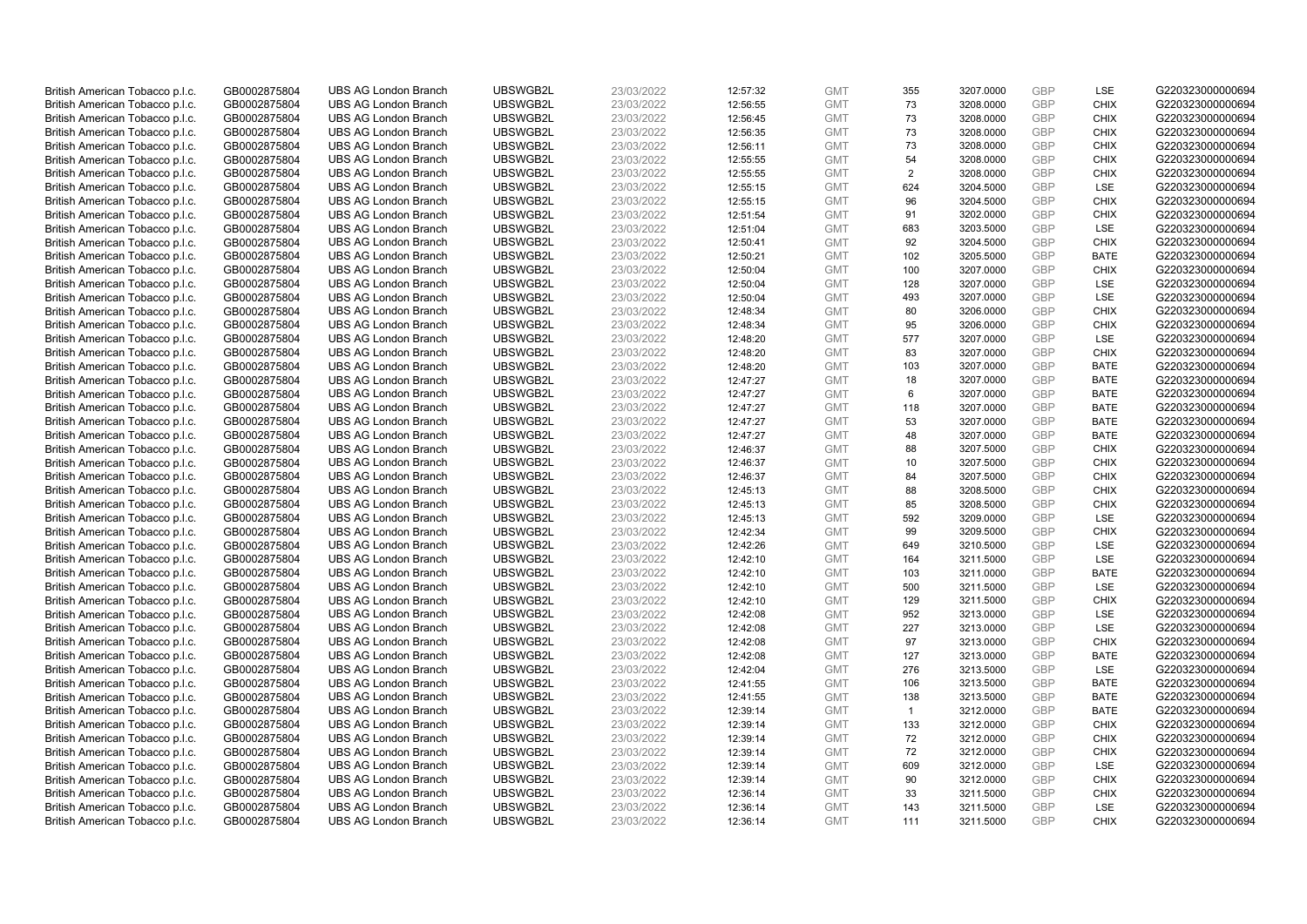| British American Tobacco p.l.c. | GB0002875804 | <b>UBS AG London Branch</b> | UBSWGB2L             | 23/03/2022 | 12:36:14 | <b>GMT</b> | 119 | 3211.5000 | <b>GBP</b> | LSE         | G220323000000694                     |
|---------------------------------|--------------|-----------------------------|----------------------|------------|----------|------------|-----|-----------|------------|-------------|--------------------------------------|
| British American Tobacco p.l.c. | GB0002875804 | <b>UBS AG London Branch</b> | UBSWGB2L             | 23/03/2022 | 12:36:14 | <b>GMT</b> | 380 | 3211.5000 | <b>GBP</b> | LSE         | G220323000000694                     |
| British American Tobacco p.l.c. | GB0002875804 | <b>UBS AG London Branch</b> | UBSWGB2L             | 23/03/2022 | 12:36:14 | <b>GMT</b> | 70  | 3211.5000 | <b>GBP</b> | <b>CHIX</b> | G220323000000694                     |
| British American Tobacco p.l.c. | GB0002875804 | <b>UBS AG London Branch</b> | UBSWGB2L             | 23/03/2022 | 12:33:43 | <b>GMT</b> | 30  | 3211.5000 | <b>GBP</b> | <b>CHIX</b> | G220323000000694                     |
| British American Tobacco p.l.c. | GB0002875804 | <b>UBS AG London Branch</b> | UBSWGB2L             | 23/03/2022 | 12:33:16 | <b>GMT</b> | 15  | 3211.5000 | <b>GBP</b> | <b>BATE</b> | G220323000000694                     |
| British American Tobacco p.l.c. | GB0002875804 | <b>UBS AG London Branch</b> | UBSWGB2L             | 23/03/2022 | 12:33:16 | <b>GMT</b> | 90  | 3211.5000 | <b>GBP</b> | BATE        | G220323000000694                     |
| British American Tobacco p.l.c. | GB0002875804 | <b>UBS AG London Branch</b> | UBSWGB2L             | 23/03/2022 | 12:33:16 | <b>GMT</b> | 95  | 3211.5000 | <b>GBP</b> | <b>CHIX</b> | G220323000000694                     |
| British American Tobacco p.l.c. | GB0002875804 | <b>UBS AG London Branch</b> | UBSWGB2L             | 23/03/2022 | 12:33:16 | <b>GMT</b> | 102 | 3211.5000 | <b>GBP</b> | <b>BATE</b> | G220323000000694                     |
| British American Tobacco p.l.c. | GB0002875804 | <b>UBS AG London Branch</b> | UBSWGB2L             | 23/03/2022 | 12:33:16 | <b>GMT</b> | 104 | 3211.5000 | <b>GBP</b> | <b>CHIX</b> | G220323000000694                     |
| British American Tobacco p.l.c. | GB0002875804 | <b>UBS AG London Branch</b> | UBSWGB2L             | 23/03/2022 | 12:33:04 | <b>GMT</b> | 120 | 3212.0000 | <b>GBP</b> | <b>CHIX</b> | G220323000000694                     |
| British American Tobacco p.l.c. | GB0002875804 | <b>UBS AG London Branch</b> | UBSWGB2L             | 23/03/2022 | 12:32:44 | <b>GMT</b> | 610 | 3212.0000 | <b>GBP</b> | LSE         | G220323000000694                     |
| British American Tobacco p.l.c. | GB0002875804 | <b>UBS AG London Branch</b> | UBSWGB2L             | 23/03/2022 | 12:32:44 | <b>GMT</b> | 625 | 3212.0000 | <b>GBP</b> | LSE         | G220323000000694                     |
| British American Tobacco p.l.c. | GB0002875804 | <b>UBS AG London Branch</b> | UBSWGB2L             | 23/03/2022 | 12:30:10 | <b>GMT</b> | 123 | 3213.0000 | <b>GBP</b> | <b>BATE</b> | G220323000000694                     |
| British American Tobacco p.l.c. | GB0002875804 | <b>UBS AG London Branch</b> | UBSWGB2L             | 23/03/2022 | 12:30:10 | <b>GMT</b> | 121 | 3213.0000 | <b>GBP</b> | <b>BATE</b> | G220323000000694                     |
| British American Tobacco p.l.c. | GB0002875804 | <b>UBS AG London Branch</b> | UBSWGB2L             | 23/03/2022 | 12:30:10 | <b>GMT</b> | 97  | 3214.0000 | <b>GBP</b> | <b>CHIX</b> | G220323000000694                     |
|                                 |              |                             | UBSWGB2L             |            |          |            |     |           |            |             |                                      |
| British American Tobacco p.l.c. | GB0002875804 | <b>UBS AG London Branch</b> |                      | 23/03/2022 | 12:30:10 | <b>GMT</b> | 661 | 3214.0000 | <b>GBP</b> | LSE         | G220323000000694                     |
| British American Tobacco p.l.c. | GB0002875804 | <b>UBS AG London Branch</b> | UBSWGB2L             | 23/03/2022 | 12:29:57 | <b>GMT</b> | 63  | 3214.5000 | <b>GBP</b> | <b>CHIX</b> | G220323000000694                     |
| British American Tobacco p.l.c. | GB0002875804 | <b>UBS AG London Branch</b> | UBSWGB2L             | 23/03/2022 | 12:29:57 | <b>GMT</b> | 89  | 3214.5000 | <b>GBP</b> | <b>CHIX</b> | G220323000000694                     |
| British American Tobacco p.l.c. | GB0002875804 | <b>UBS AG London Branch</b> | UBSWGB2L             | 23/03/2022 | 12:29:01 | <b>GMT</b> | 486 | 3213.5000 | <b>GBP</b> | <b>LSE</b>  | G220323000000694                     |
| British American Tobacco p.l.c. | GB0002875804 | <b>UBS AG London Branch</b> | UBSWGB2L             | 23/03/2022 | 12:29:01 | <b>GMT</b> | 100 | 3213.5000 | <b>GBP</b> | LSE         | G220323000000694                     |
| British American Tobacco p.l.c. | GB0002875804 | <b>UBS AG London Branch</b> | UBSWGB2L             | 23/03/2022 | 12:27:24 | <b>GMT</b> | 82  | 3213.0000 | <b>GBP</b> | <b>CHIX</b> | G220323000000694                     |
| British American Tobacco p.l.c. | GB0002875804 | <b>UBS AG London Branch</b> | UBSWGB2L             | 23/03/2022 | 12:26:48 | <b>GMT</b> | 88  | 3214.0000 | <b>GBP</b> | <b>CHIX</b> | G220323000000694                     |
| British American Tobacco p.l.c. | GB0002875804 | <b>UBS AG London Branch</b> | UBSWGB2L             | 23/03/2022 | 12:26:38 | <b>GMT</b> | 592 | 3214.5000 | <b>GBP</b> | LSE         | G220323000000694                     |
| British American Tobacco p.l.c. | GB0002875804 | <b>UBS AG London Branch</b> | UBSWGB2L             | 23/03/2022 | 12:25:31 | <b>GMT</b> | 108 | 3215.0000 | <b>GBP</b> | <b>BATE</b> | G220323000000694                     |
| British American Tobacco p.l.c. | GB0002875804 | <b>UBS AG London Branch</b> | UBSWGB2L             | 23/03/2022 | 12:25:31 | <b>GMT</b> | 595 | 3215.5000 | <b>GBP</b> | LSE         | G220323000000694                     |
| British American Tobacco p.l.c. | GB0002875804 | <b>UBS AG London Branch</b> | UBSWGB2L             | 23/03/2022 | 12:25:31 | <b>GMT</b> | 88  | 3215.5000 | <b>GBP</b> | <b>CHIX</b> | G220323000000694                     |
| British American Tobacco p.l.c. | GB0002875804 | <b>UBS AG London Branch</b> | UBSWGB2L             | 23/03/2022 | 12:24:12 | <b>GMT</b> | 95  | 3216.0000 | <b>GBP</b> | <b>CHIX</b> | G220323000000694                     |
| British American Tobacco p.l.c. | GB0002875804 | <b>UBS AG London Branch</b> | UBSWGB2L             | 23/03/2022 | 12:23:13 | <b>GMT</b> | 89  | 3217.0000 | <b>GBP</b> | <b>CHIX</b> | G220323000000694                     |
| British American Tobacco p.l.c. | GB0002875804 | <b>UBS AG London Branch</b> | UBSWGB2L             | 23/03/2022 | 12:23:13 | <b>GMT</b> | 477 | 3217.5000 | <b>GBP</b> | LSE         | G220323000000694                     |
| British American Tobacco p.l.c. | GB0002875804 | <b>UBS AG London Branch</b> | UBSWGB2L             | 23/03/2022 | 12:23:13 | <b>GMT</b> | 111 | 3217.5000 | <b>GBP</b> | <b>BATE</b> | G220323000000694                     |
| British American Tobacco p.l.c. | GB0002875804 | <b>UBS AG London Branch</b> | UBSWGB2L             | 23/03/2022 | 12:23:13 | <b>GMT</b> | 165 | 3217.5000 | <b>GBP</b> | LSE         | G220323000000694                     |
| British American Tobacco p.l.c. | GB0002875804 | <b>UBS AG London Branch</b> | UBSWGB2L             | 23/03/2022 | 12:22:07 | <b>GMT</b> | 9   | 3218.5000 | <b>GBP</b> | BATE        | G220323000000694                     |
| British American Tobacco p.l.c. | GB0002875804 | <b>UBS AG London Branch</b> | UBSWGB2L             | 23/03/2022 | 12:22:07 | <b>GMT</b> | 100 | 3218.0000 | <b>GBP</b> | <b>BATE</b> | G220323000000694                     |
| British American Tobacco p.l.c. | GB0002875804 | <b>UBS AG London Branch</b> | UBSWGB2L             | 23/03/2022 | 12:22:07 | <b>GMT</b> | 87  | 3218.0000 | GBP        | <b>CHIX</b> | G220323000000694                     |
| British American Tobacco p.l.c. | GB0002875804 | <b>UBS AG London Branch</b> | UBSWGB2L             | 23/03/2022 | 12:22:07 | <b>GMT</b> | 100 | 3218.5000 | <b>GBP</b> | <b>BATE</b> | G220323000000694                     |
| British American Tobacco p.l.c. | GB0002875804 | <b>UBS AG London Branch</b> | UBSWGB2L             | 23/03/2022 | 12:21:51 | <b>GMT</b> | 95  | 3219.0000 | <b>GBP</b> | <b>CHIX</b> | G220323000000694                     |
| British American Tobacco p.l.c. | GB0002875804 | <b>UBS AG London Branch</b> | UBSWGB2L             | 23/03/2022 | 12:21:20 | <b>GMT</b> | 633 | 3219.5000 | <b>GBP</b> | <b>LSE</b>  | G220323000000694                     |
| British American Tobacco p.l.c. | GB0002875804 | <b>UBS AG London Branch</b> | UBSWGB2L             | 23/03/2022 | 12:21:20 | <b>GMT</b> | 111 | 3219.5000 | <b>GBP</b> | <b>BATE</b> | G220323000000694                     |
| British American Tobacco p.l.c. | GB0002875804 | <b>UBS AG London Branch</b> | UBSWGB2L             | 23/03/2022 | 12:21:20 | <b>GMT</b> | 39  | 3220.0000 | <b>GBP</b> | <b>BATE</b> | G220323000000694                     |
| British American Tobacco p.l.c. | GB0002875804 | <b>UBS AG London Branch</b> | UBSWGB2L             | 23/03/2022 | 12:21:20 | <b>GMT</b> | 26  | 3220.0000 | <b>GBP</b> | <b>BATE</b> | G220323000000694                     |
| British American Tobacco p.l.c. | GB0002875804 | <b>UBS AG London Branch</b> | UBSWGB2L             | 23/03/2022 | 12:21:20 | <b>GMT</b> | 54  | 3220.0000 | <b>GBP</b> | <b>BATE</b> | G220323000000694                     |
| British American Tobacco p.l.c. | GB0002875804 | <b>UBS AG London Branch</b> | UBSWGB2L             | 23/03/2022 | 12:19:55 | <b>GMT</b> | 99  | 3218.5000 | <b>GBP</b> | <b>CHIX</b> | G220323000000694                     |
| British American Tobacco p.l.c. | GB0002875804 | <b>UBS AG London Branch</b> | UBSWGB2L             | 23/03/2022 | 12:19:46 | <b>GMT</b> | 103 | 3219.0000 | <b>GBP</b> | <b>CHIX</b> | G220323000000694                     |
| British American Tobacco p.l.c. | GB0002875804 | <b>UBS AG London Branch</b> | UBSWGB2L             | 23/03/2022 | 12:19:46 | <b>GMT</b> | 605 | 3219.0000 | GBP        | LSE         | G220323000000694                     |
| British American Tobacco p.l.c. | GB0002875804 | <b>UBS AG London Branch</b> | UBSWGB2L             | 23/03/2022 | 12:19:46 | <b>GMT</b> | 92  | 3219.0000 | <b>GBP</b> | <b>CHIX</b> | G220323000000694                     |
| British American Tobacco p.l.c. | GB0002875804 | <b>UBS AG London Branch</b> | UBSWGB2L             | 23/03/2022 | 12:18:35 | <b>GMT</b> | 97  | 3218.5000 | <b>GBP</b> | <b>CHIX</b> | G220323000000694                     |
| British American Tobacco p.l.c. | GB0002875804 | <b>UBS AG London Branch</b> | UBSWGB2L             | 23/03/2022 | 12:17:35 | <b>GMT</b> | 24  | 3219.0000 | <b>GBP</b> | <b>CHIX</b> | G220323000000694                     |
| British American Tobacco p.l.c. | GB0002875804 | <b>UBS AG London Branch</b> | UBSWGB2L             | 23/03/2022 | 12:17:35 | <b>GMT</b> | 140 | 3219.0000 | <b>GBP</b> | <b>CHIX</b> | G220323000000694                     |
| British American Tobacco p.l.c. | GB0002875804 | <b>UBS AG London Branch</b> | UBSWGB2L             | 23/03/2022 | 12:16:02 | <b>GMT</b> | 84  | 3217.5000 | <b>GBP</b> | <b>BATE</b> | G220323000000694                     |
| British American Tobacco p.l.c. | GB0002875804 | <b>UBS AG London Branch</b> | UBSWGB2L             | 23/03/2022 | 12:16:02 | <b>GMT</b> | 253 | 3217.5000 | <b>GBP</b> | <b>LSE</b>  | G220323000000694                     |
|                                 |              |                             |                      |            |          |            | 23  | 3217.5000 | <b>GBP</b> | <b>BATE</b> |                                      |
| British American Tobacco p.l.c. | GB0002875804 | <b>UBS AG London Branch</b> | UBSWGB2L<br>UBSWGB2L | 23/03/2022 | 12:16:02 | <b>GMT</b> |     |           |            | <b>BATE</b> | G220323000000694<br>G220323000000694 |
| British American Tobacco p.l.c. | GB0002875804 | <b>UBS AG London Branch</b> |                      | 23/03/2022 | 12:16:02 | <b>GMT</b> | 110 | 3217.5000 | <b>GBP</b> |             |                                      |
| British American Tobacco p.l.c. | GB0002875804 | <b>UBS AG London Branch</b> | UBSWGB2L             | 23/03/2022 | 12:16:02 | <b>GMT</b> | 298 | 3217.5000 | <b>GBP</b> | LSE         | G220323000000694                     |
| British American Tobacco p.l.c. | GB0002875804 | <b>UBS AG London Branch</b> | UBSWGB2L             | 23/03/2022 | 12:15:42 | <b>GMT</b> | 148 | 3217.5000 | GBP        | <b>LSE</b>  | G220323000000694                     |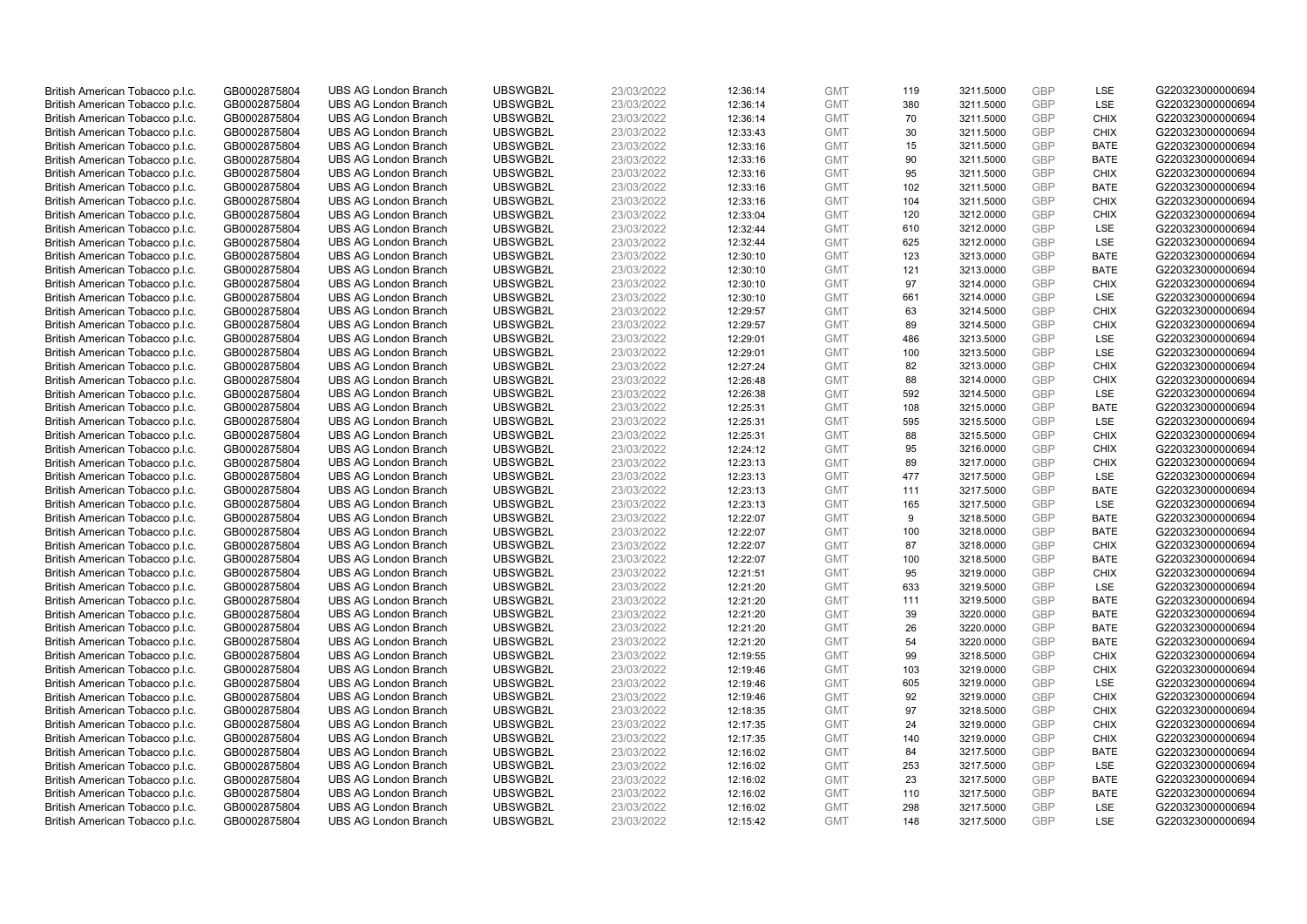| British American Tobacco p.l.c. | GB0002875804 | <b>UBS AG London Branch</b> | UBSWGB2L             | 23/03/2022               | 12:15:42             | <b>GMT</b> | 499 | 3217.5000 | <b>GBP</b> | LSE         | G220323000000694                     |
|---------------------------------|--------------|-----------------------------|----------------------|--------------------------|----------------------|------------|-----|-----------|------------|-------------|--------------------------------------|
| British American Tobacco p.l.c. | GB0002875804 | <b>UBS AG London Branch</b> | UBSWGB2L             | 23/03/2022               | 12:14:53             | <b>GMT</b> | 53  | 3217.0000 | <b>GBP</b> | <b>CHIX</b> | G220323000000694                     |
| British American Tobacco p.l.c. | GB0002875804 | <b>UBS AG London Branch</b> | UBSWGB2L             | 23/03/2022               | 12:14:53             | <b>GMT</b> | 43  | 3217.0000 | <b>GBP</b> | <b>CHIX</b> | G220323000000694                     |
| British American Tobacco p.l.c. | GB0002875804 | <b>UBS AG London Branch</b> | UBSWGB2L             | 23/03/2022               | 12:14:52             | <b>GMT</b> | 575 | 3217.0000 | <b>GBP</b> | LSE         | G220323000000694                     |
| British American Tobacco p.l.c. | GB0002875804 | <b>UBS AG London Branch</b> | UBSWGB2L             | 23/03/2022               | 12:14:52             | <b>GMT</b> | 59  | 3217.0000 | <b>GBP</b> | LSE         | G220323000000694                     |
| British American Tobacco p.l.c. | GB0002875804 | <b>UBS AG London Branch</b> | UBSWGB2L             | 23/03/2022               | 12:14:52             | <b>GMT</b> | 16  | 3217.5000 | <b>GBP</b> | <b>BATE</b> | G220323000000694                     |
| British American Tobacco p.l.c. | GB0002875804 | <b>UBS AG London Branch</b> | UBSWGB2L             | 23/03/2022               | 12:14:52             | <b>GMT</b> | 10  | 3217.5000 | <b>GBP</b> | <b>BATE</b> | G220323000000694                     |
| British American Tobacco p.l.c. | GB0002875804 | <b>UBS AG London Branch</b> | UBSWGB2L             | 23/03/2022               | 12:14:52             | <b>GMT</b> | 71  | 3217.5000 | <b>GBP</b> | <b>BATE</b> | G220323000000694                     |
| British American Tobacco p.l.c. | GB0002875804 | <b>UBS AG London Branch</b> | UBSWGB2L             | 23/03/2022               | 12:14:52             | <b>GMT</b> | 71  | 3217.5000 | <b>GBP</b> | <b>BATE</b> | G220323000000694                     |
| British American Tobacco p.l.c. | GB0002875804 | <b>UBS AG London Branch</b> | UBSWGB2L             | 23/03/2022               | 12:14:52             | <b>GMT</b> | 130 | 3217.5000 | <b>GBP</b> | <b>CHIX</b> | G220323000000694                     |
| British American Tobacco p.l.c. | GB0002875804 | <b>UBS AG London Branch</b> | UBSWGB2L             | 23/03/2022               | 12:14:12             | <b>GMT</b> | 185 | 3216.0000 | <b>GBP</b> | <b>LSE</b>  | G220323000000694                     |
| British American Tobacco p.l.c. | GB0002875804 | <b>UBS AG London Branch</b> | UBSWGB2L             | 23/03/2022               | 12:13:52             | <b>GMT</b> | 39  | 3217.0000 | <b>GBP</b> | <b>CHIX</b> | G220323000000694                     |
| British American Tobacco p.l.c. | GB0002875804 | <b>UBS AG London Branch</b> | UBSWGB2L             | 23/03/2022               | 12:13:52             | <b>GMT</b> | 26  | 3217.0000 | <b>GBP</b> | <b>CHIX</b> | G220323000000694                     |
| British American Tobacco p.l.c. | GB0002875804 | <b>UBS AG London Branch</b> | UBSWGB2L             | 23/03/2022               | 12:12:52             | <b>GMT</b> | 91  | 3217.0000 | <b>GBP</b> | <b>CHIX</b> | G220323000000694                     |
| British American Tobacco p.l.c. | GB0002875804 | <b>UBS AG London Branch</b> | UBSWGB2L             | 23/03/2022               | 12:12:21             | <b>GMT</b> | 51  | 3216.5000 | <b>GBP</b> | <b>CHIX</b> | G220323000000694                     |
| British American Tobacco p.l.c. | GB0002875804 | <b>UBS AG London Branch</b> | UBSWGB2L             | 23/03/2022               | 12:12:21             | <b>GMT</b> | 30  | 3216.5000 | <b>GBP</b> | <b>CHIX</b> | G220323000000694                     |
| British American Tobacco p.l.c. | GB0002875804 | <b>UBS AG London Branch</b> | UBSWGB2L             | 23/03/2022               | 12:11:44             | <b>GMT</b> | 47  | 3216.5000 | <b>GBP</b> | <b>CHIX</b> | G220323000000694                     |
| British American Tobacco p.l.c. | GB0002875804 | <b>UBS AG London Branch</b> | UBSWGB2L             | 23/03/2022               | 12:08:03             | <b>GMT</b> | 84  | 3215.5000 | <b>GBP</b> | <b>CHIX</b> | G220323000000694                     |
| British American Tobacco p.l.c. | GB0002875804 | <b>UBS AG London Branch</b> | UBSWGB2L             | 23/03/2022               | 12:08:03             | <b>GMT</b> | 89  | 3215.5000 | <b>GBP</b> | <b>CHIX</b> | G220323000000694                     |
| British American Tobacco p.l.c. | GB0002875804 | <b>UBS AG London Branch</b> | UBSWGB2L             | 23/03/2022               | 12:07:59             | <b>GMT</b> | 269 | 3216.0000 | <b>GBP</b> | LSE         | G220323000000694                     |
| British American Tobacco p.l.c. | GB0002875804 | <b>UBS AG London Branch</b> | UBSWGB2L             | 23/03/2022               | 12:07:59             | <b>GMT</b> | 320 | 3216.0000 | <b>GBP</b> | LSE         | G220323000000694                     |
| British American Tobacco p.l.c. | GB0002875804 | <b>UBS AG London Branch</b> | UBSWGB2L             | 23/03/2022               | 12:07:46             | <b>GMT</b> | 100 | 3216.5000 | <b>GBP</b> | <b>BATE</b> | G220323000000694                     |
| British American Tobacco p.l.c. | GB0002875804 | <b>UBS AG London Branch</b> | UBSWGB2L             | 23/03/2022               | 12:07:26             | <b>GMT</b> | 94  | 3216.5000 | <b>GBP</b> | <b>CHIX</b> | G220323000000694                     |
| British American Tobacco p.l.c. | GB0002875804 | <b>UBS AG London Branch</b> | UBSWGB2L             | 23/03/2022               | 12:05:56             | <b>GMT</b> | 94  | 3217.0000 | <b>GBP</b> | <b>CHIX</b> | G220323000000694                     |
| British American Tobacco p.l.c. | GB0002875804 | <b>UBS AG London Branch</b> | UBSWGB2L             | 23/03/2022               | 12:05:56             | <b>GMT</b> | 411 | 3217.5000 | <b>GBP</b> | LSE         | G220323000000694                     |
| British American Tobacco p.l.c. | GB0002875804 | <b>UBS AG London Branch</b> | UBSWGB2L             | 23/03/2022               | 12:05:56             | <b>GMT</b> | 154 | 3217.5000 | <b>GBP</b> | LSE         | G220323000000694                     |
| British American Tobacco p.l.c. | GB0002875804 | <b>UBS AG London Branch</b> | UBSWGB2L             | 23/03/2022               | 12:04:22             | <b>GMT</b> | 107 | 3216.5000 | <b>GBP</b> | <b>BATE</b> | G220323000000694                     |
| British American Tobacco p.l.c. | GB0002875804 | <b>UBS AG London Branch</b> | UBSWGB2L             | 23/03/2022               | 12:04:22             | <b>GMT</b> | 9   | 3216.5000 | <b>GBP</b> | <b>BATE</b> | G220323000000694                     |
| British American Tobacco p.l.c. | GB0002875804 | <b>UBS AG London Branch</b> | UBSWGB2L             | 23/03/2022               | 12:04:22             | <b>GMT</b> | 92  | 3216.5000 | <b>GBP</b> | <b>CHIX</b> | G220323000000694                     |
| British American Tobacco p.l.c. | GB0002875804 | <b>UBS AG London Branch</b> | UBSWGB2L             | 23/03/2022               | 12:04:21             | <b>GMT</b> | 116 | 3217.0000 | <b>GBP</b> | <b>CHIX</b> | G220323000000694                     |
| British American Tobacco p.l.c. | GB0002875804 | <b>UBS AG London Branch</b> | UBSWGB2L             | 23/03/2022               | 12:04:01             | <b>GMT</b> | 154 | 3218.0000 | GBP        | LSE         | G220323000000694                     |
| British American Tobacco p.l.c. | GB0002875804 | <b>UBS AG London Branch</b> | UBSWGB2L             | 23/03/2022               | 12:04:01             | <b>GMT</b> | 252 | 3218.0000 | <b>GBP</b> | <b>LSE</b>  | G220323000000694                     |
| British American Tobacco p.l.c. | GB0002875804 | <b>UBS AG London Branch</b> | UBSWGB2L             | 23/03/2022               | 12:04:01             | <b>GMT</b> | 250 | 3218.0000 | <b>GBP</b> | LSE         | G220323000000694                     |
| British American Tobacco p.l.c. | GB0002875804 | <b>UBS AG London Branch</b> | UBSWGB2L             | 23/03/2022               | 12:04:01             | <b>GMT</b> | 117 | 3218.0000 | GBP        | <b>BATE</b> | G220323000000694                     |
| British American Tobacco p.l.c. | GB0002875804 | <b>UBS AG London Branch</b> | UBSWGB2L             | 23/03/2022               | 12:04:01             | <b>GMT</b> | 113 | 3218.0000 | <b>GBP</b> | <b>CHIX</b> | G220323000000694                     |
| British American Tobacco p.l.c. | GB0002875804 | <b>UBS AG London Branch</b> | UBSWGB2L             | 23/03/2022               | 12:03:17             | <b>GMT</b> | 619 | 3218.0000 | <b>GBP</b> | LSE         | G220323000000694                     |
| British American Tobacco p.l.c. | GB0002875804 | <b>UBS AG London Branch</b> | UBSWGB2L             | 23/03/2022               | 12:02:11             | <b>GMT</b> | 663 | 3218.0000 | <b>GBP</b> | <b>LSE</b>  | G220323000000694                     |
| British American Tobacco p.l.c. | GB0002875804 | <b>UBS AG London Branch</b> | UBSWGB2L             | 23/03/2022               | 12:01:55             | <b>GMT</b> | 44  | 3218.5000 | <b>GBP</b> | <b>BATE</b> | G220323000000694                     |
| British American Tobacco p.l.c. | GB0002875804 | <b>UBS AG London Branch</b> | UBSWGB2L             | 23/03/2022               | 12:01:55             | <b>GMT</b> | 66  | 3218.5000 | <b>GBP</b> | <b>BATE</b> | G220323000000694                     |
| British American Tobacco p.l.c. | GB0002875804 | <b>UBS AG London Branch</b> | UBSWGB2L             | 23/03/2022               | 12:01:54             | <b>GMT</b> | 226 | 3219.0000 | <b>GBP</b> | <b>CHIX</b> | G220323000000694                     |
| British American Tobacco p.l.c. |              | <b>UBS AG London Branch</b> | UBSWGB2L             | 23/03/2022               |                      | <b>GMT</b> | 93  | 3220.0000 | <b>GBP</b> | <b>CHIX</b> | G220323000000694                     |
|                                 | GB0002875804 |                             |                      |                          | 12:00:38             | <b>GMT</b> | 120 |           | <b>GBP</b> | <b>BATE</b> |                                      |
| British American Tobacco p.l.c. | GB0002875804 | <b>UBS AG London Branch</b> | UBSWGB2L<br>UBSWGB2L | 23/03/2022<br>23/03/2022 | 12:00:38<br>12:00:37 | <b>GMT</b> | 618 | 3220.0000 | <b>GBP</b> | LSE         | G220323000000694<br>G220323000000694 |
| British American Tobacco p.l.c. | GB0002875804 | <b>UBS AG London Branch</b> |                      |                          |                      |            |     | 3220.5000 | <b>GBP</b> |             |                                      |
| British American Tobacco p.l.c. | GB0002875804 | <b>UBS AG London Branch</b> | UBSWGB2L             | 23/03/2022               | 12:00:28             | <b>GMT</b> | 86  | 3221.0000 |            | <b>CHIX</b> | G220323000000694                     |
| British American Tobacco p.l.c. | GB0002875804 | <b>UBS AG London Branch</b> | UBSWGB2L             | 23/03/2022               | 12:00:28             | <b>GMT</b> | 92  | 3221.0000 | <b>GBP</b> | <b>BATE</b> | G220323000000694                     |
| British American Tobacco p.l.c. | GB0002875804 | <b>UBS AG London Branch</b> | UBSWGB2L             | 23/03/2022               | 12:00:28             | <b>GMT</b> | 17  | 3221.0000 | <b>GBP</b> | <b>BATE</b> | G220323000000694                     |
| British American Tobacco p.l.c. | GB0002875804 | <b>UBS AG London Branch</b> | UBSWGB2L             | 23/03/2022               | 12:00:28             | <b>GMT</b> | 365 | 3222.0000 | <b>GBP</b> | LSE         | G220323000000694                     |
| British American Tobacco p.l.c. | GB0002875804 | <b>UBS AG London Branch</b> | UBSWGB2L             | 23/03/2022               | 12:00:28             | <b>GMT</b> | 117 | 3222.0000 | <b>GBP</b> | LSE         | G220323000000694                     |
| British American Tobacco p.l.c. | GB0002875804 | <b>UBS AG London Branch</b> | UBSWGB2L             | 23/03/2022               | 12:00:28             | <b>GMT</b> | 200 | 3222.0000 | <b>GBP</b> | LSE         | G220323000000694                     |
| British American Tobacco p.l.c. | GB0002875804 | <b>UBS AG London Branch</b> | UBSWGB2L             | 23/03/2022               | 12:00:28             | <b>GMT</b> | 705 | 3222.0000 | <b>GBP</b> | <b>LSE</b>  | G220323000000694                     |
| British American Tobacco p.l.c. | GB0002875804 | <b>UBS AG London Branch</b> | UBSWGB2L             | 23/03/2022               | 12:00:28             | <b>GMT</b> | 87  | 3222.0000 | <b>GBP</b> | <b>CHIX</b> | G220323000000694                     |
| British American Tobacco p.l.c. | GB0002875804 | <b>UBS AG London Branch</b> | UBSWGB2L             | 23/03/2022               | 12:00:01             | <b>GMT</b> | 211 | 3222.0000 | <b>GBP</b> | <b>CHIX</b> | G220323000000694                     |
| British American Tobacco p.l.c. | GB0002875804 | <b>UBS AG London Branch</b> | UBSWGB2L             | 23/03/2022               | 12:00:01             | <b>GMT</b> | 866 | 3222.0000 | <b>GBP</b> | <b>LSE</b>  | G220323000000694                     |
| British American Tobacco p.l.c. | GB0002875804 | <b>UBS AG London Branch</b> | UBSWGB2L             | 23/03/2022               | 12:00:01             | <b>GMT</b> | 139 | 3222.0000 | GBP        | <b>BATE</b> | G220323000000694                     |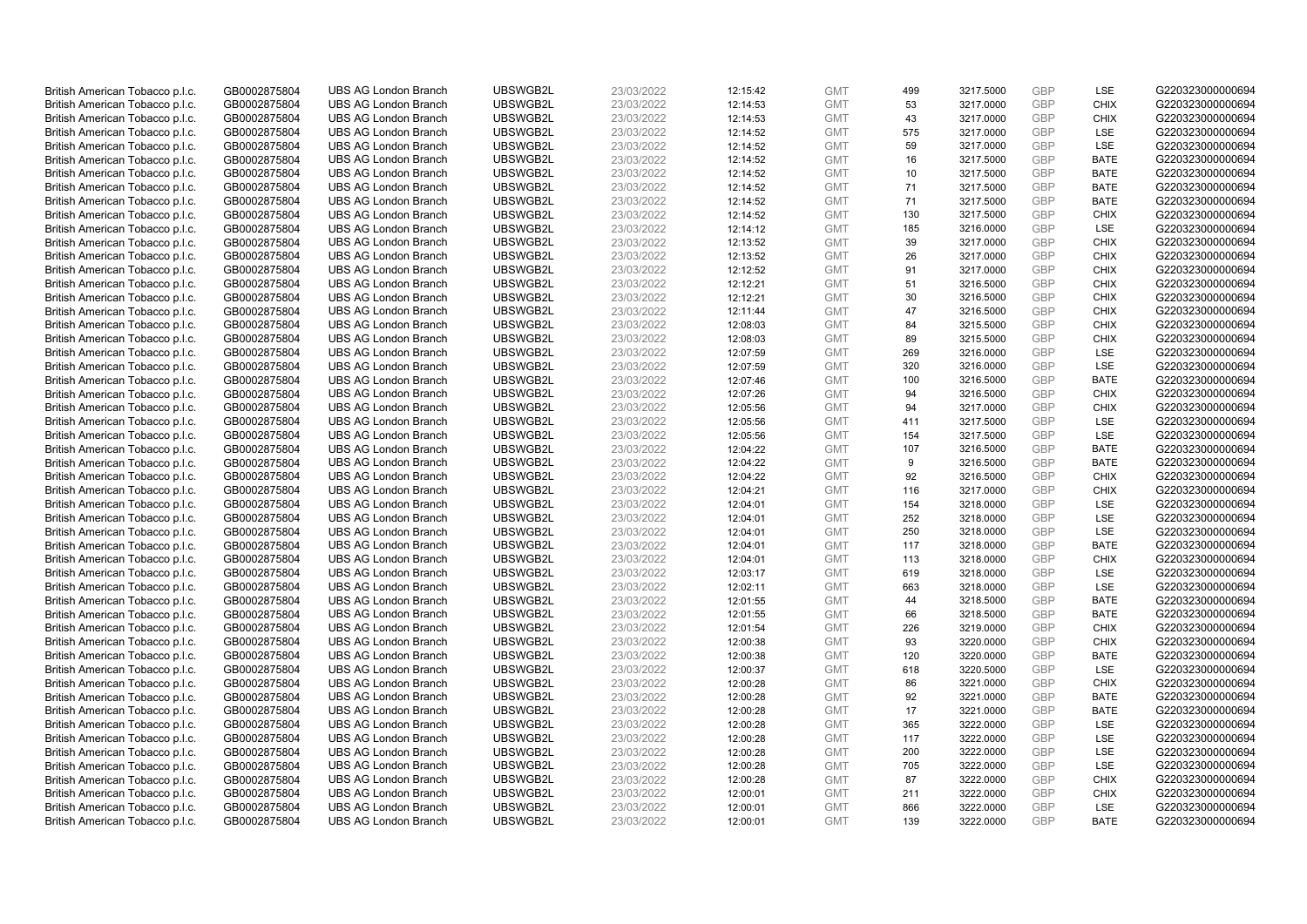| British American Tobacco p.l.c. | GB0002875804 | <b>UBS AG London Branch</b> | UBSWGB2L | 23/03/2022 | 11:59:07 | <b>GMT</b> | 998            | 3219.5000 | <b>GBP</b> | LSE         | G220323000000694 |
|---------------------------------|--------------|-----------------------------|----------|------------|----------|------------|----------------|-----------|------------|-------------|------------------|
| British American Tobacco p.l.c. | GB0002875804 | <b>UBS AG London Branch</b> | UBSWGB2L | 23/03/2022 | 11:58:27 | <b>GMT</b> | 23             | 3220.0000 | <b>GBP</b> | <b>CHIX</b> | G220323000000694 |
| British American Tobacco p.l.c. | GB0002875804 | <b>UBS AG London Branch</b> | UBSWGB2L | 23/03/2022 | 11:57:46 | <b>GMT</b> | 6              | 3219.5000 | <b>GBP</b> | <b>CHIX</b> | G220323000000694 |
| British American Tobacco p.l.c. | GB0002875804 | <b>UBS AG London Branch</b> | UBSWGB2L | 23/03/2022 | 11:56:56 | <b>GMT</b> | 56             | 3217.0000 | <b>GBP</b> | <b>BATE</b> | G220323000000694 |
| British American Tobacco p.l.c. | GB0002875804 | <b>UBS AG London Branch</b> | UBSWGB2L | 23/03/2022 | 11:56:56 | <b>GMT</b> | 100            | 3217.0000 | <b>GBP</b> | <b>BATE</b> | G220323000000694 |
| British American Tobacco p.l.c. | GB0002875804 | <b>UBS AG London Branch</b> | UBSWGB2L | 23/03/2022 | 11:56:56 | <b>GMT</b> | 684            | 3217.0000 | <b>GBP</b> | LSE         | G220323000000694 |
| British American Tobacco p.l.c. | GB0002875804 | <b>UBS AG London Branch</b> | UBSWGB2L | 23/03/2022 | 11:56:56 | <b>GMT</b> | 157            | 3217.0000 | <b>GBP</b> | LSE         | G220323000000694 |
| British American Tobacco p.l.c. | GB0002875804 | <b>UBS AG London Branch</b> | UBSWGB2L | 23/03/2022 | 11:56:56 | <b>GMT</b> | 95             | 3217.0000 | <b>GBP</b> | <b>CHIX</b> | G220323000000694 |
| British American Tobacco p.l.c. | GB0002875804 | <b>UBS AG London Branch</b> | UBSWGB2L | 23/03/2022 | 11:56:55 | <b>GMT</b> | 25             | 3217.5000 | <b>GBP</b> | <b>CHIX</b> | G220323000000694 |
| British American Tobacco p.l.c. | GB0002875804 | <b>UBS AG London Branch</b> | UBSWGB2L | 23/03/2022 | 11:56:47 | <b>GMT</b> | 107            | 3217.0000 | <b>GBP</b> | <b>CHIX</b> | G220323000000694 |
| British American Tobacco p.l.c. | GB0002875804 | <b>UBS AG London Branch</b> | UBSWGB2L | 23/03/2022 | 11:56:47 | <b>GMT</b> | 71             | 3217.0000 | <b>GBP</b> | <b>BATE</b> | G220323000000694 |
| British American Tobacco p.l.c. | GB0002875804 | <b>UBS AG London Branch</b> | UBSWGB2L | 23/03/2022 | 11:56:47 | <b>GMT</b> | 1279           | 3217.0000 | <b>GBP</b> | LSE         | G220323000000694 |
| British American Tobacco p.l.c. | GB0002875804 | <b>UBS AG London Branch</b> | UBSWGB2L | 23/03/2022 | 11:56:35 | <b>GMT</b> | 83             | 3217.5000 | <b>GBP</b> | <b>CHIX</b> | G220323000000694 |
| British American Tobacco p.l.c. | GB0002875804 | <b>UBS AG London Branch</b> | UBSWGB2L | 23/03/2022 | 11:55:16 | <b>GMT</b> | 211            | 3214.5000 | <b>GBP</b> | <b>CHIX</b> | G220323000000694 |
| British American Tobacco p.l.c. | GB0002875804 | <b>UBS AG London Branch</b> | UBSWGB2L | 23/03/2022 | 11:55:16 | <b>GMT</b> | $\overline{4}$ | 3214.5000 | <b>GBP</b> | <b>CHIX</b> | G220323000000694 |
|                                 |              |                             | UBSWGB2L |            |          |            |                |           |            |             |                  |
| British American Tobacco p.l.c. | GB0002875804 | <b>UBS AG London Branch</b> |          | 23/03/2022 | 11:50:16 | <b>GMT</b> | 89             | 3212.0000 | <b>GBP</b> | <b>CHIX</b> | G220323000000694 |
| British American Tobacco p.l.c. | GB0002875804 | <b>UBS AG London Branch</b> | UBSWGB2L | 23/03/2022 | 11:50:16 | <b>GMT</b> | 124            | 3212.0000 | <b>GBP</b> | <b>BATE</b> | G220323000000694 |
| British American Tobacco p.l.c. | GB0002875804 | <b>UBS AG London Branch</b> | UBSWGB2L | 23/03/2022 | 11:50:16 | <b>GMT</b> | 82             | 3212.0000 | <b>GBP</b> | <b>CHIX</b> | G220323000000694 |
| British American Tobacco p.l.c. | GB0002875804 | <b>UBS AG London Branch</b> | UBSWGB2L | 23/03/2022 | 11:49:33 | <b>GMT</b> | 528            | 3214.0000 | <b>GBP</b> | <b>LSE</b>  | G220323000000694 |
| British American Tobacco p.l.c. | GB0002875804 | <b>UBS AG London Branch</b> | UBSWGB2L | 23/03/2022 | 11:49:33 | <b>GMT</b> | 150            | 3214.0000 | <b>GBP</b> | LSE         | G220323000000694 |
| British American Tobacco p.l.c. | GB0002875804 | <b>UBS AG London Branch</b> | UBSWGB2L | 23/03/2022 | 11:49:33 | <b>GMT</b> | 47             | 3214.0000 | <b>GBP</b> | <b>CHIX</b> | G220323000000694 |
| British American Tobacco p.l.c. | GB0002875804 | <b>UBS AG London Branch</b> | UBSWGB2L | 23/03/2022 | 11:49:33 | <b>GMT</b> | 40             | 3214.0000 | <b>GBP</b> | <b>CHIX</b> | G220323000000694 |
| British American Tobacco p.l.c. | GB0002875804 | <b>UBS AG London Branch</b> | UBSWGB2L | 23/03/2022 | 11:48:52 | <b>GMT</b> | 103            | 3215.5000 | <b>GBP</b> | <b>BATE</b> | G220323000000694 |
| British American Tobacco p.l.c. | GB0002875804 | <b>UBS AG London Branch</b> | UBSWGB2L | 23/03/2022 | 11:48:52 | <b>GMT</b> | 99             | 3215.5000 | <b>GBP</b> | <b>CHIX</b> | G220323000000694 |
| British American Tobacco p.l.c. | GB0002875804 | <b>UBS AG London Branch</b> | UBSWGB2L | 23/03/2022 | 11:48:16 | <b>GMT</b> | 683            | 3216.0000 | <b>GBP</b> | LSE         | G220323000000694 |
| British American Tobacco p.l.c. | GB0002875804 | <b>UBS AG London Branch</b> | UBSWGB2L | 23/03/2022 | 11:48:16 | <b>GMT</b> | 169            | 3216.0000 | <b>GBP</b> | <b>CHIX</b> | G220323000000694 |
| British American Tobacco p.l.c. | GB0002875804 | <b>UBS AG London Branch</b> | UBSWGB2L | 23/03/2022 | 11:45:33 | <b>GMT</b> | 80             | 3215.5000 | <b>GBP</b> | <b>CHIX</b> | G220323000000694 |
| British American Tobacco p.l.c. | GB0002875804 | <b>UBS AG London Branch</b> | UBSWGB2L | 23/03/2022 | 11:45:33 | <b>GMT</b> | 105            | 3215.5000 | <b>GBP</b> | <b>BATE</b> | G220323000000694 |
| British American Tobacco p.l.c. | GB0002875804 | <b>UBS AG London Branch</b> | UBSWGB2L | 23/03/2022 | 11:45:33 | <b>GMT</b> | 12             | 3215.5000 | <b>GBP</b> | <b>CHIX</b> | G220323000000694 |
| British American Tobacco p.l.c. | GB0002875804 | <b>UBS AG London Branch</b> | UBSWGB2L | 23/03/2022 | 11:44:05 | <b>GMT</b> | 568            | 3215.5000 | <b>GBP</b> | LSE         | G220323000000694 |
| British American Tobacco p.l.c. | GB0002875804 | <b>UBS AG London Branch</b> | UBSWGB2L | 23/03/2022 | 11:44:05 | <b>GMT</b> | 17             | 3216.0000 | <b>GBP</b> | <b>BATE</b> | G220323000000694 |
| British American Tobacco p.l.c. | GB0002875804 | <b>UBS AG London Branch</b> | UBSWGB2L | 23/03/2022 | 11:44:05 | <b>GMT</b> | 99             | 3216.0000 | <b>GBP</b> | <b>CHIX</b> | G220323000000694 |
| British American Tobacco p.l.c. | GB0002875804 | <b>UBS AG London Branch</b> | UBSWGB2L | 23/03/2022 | 11:44:05 | <b>GMT</b> | 89             | 3216.0000 | <b>GBP</b> | <b>CHIX</b> | G220323000000694 |
| British American Tobacco p.l.c. | GB0002875804 | <b>UBS AG London Branch</b> | UBSWGB2L | 23/03/2022 | 11:44:05 | <b>GMT</b> | 87             | 3216.0000 | GBP        | <b>BATE</b> | G220323000000694 |
| British American Tobacco p.l.c. | GB0002875804 | <b>UBS AG London Branch</b> | UBSWGB2L | 23/03/2022 | 11:43:41 | <b>GMT</b> | 557            | 3216.5000 | <b>GBP</b> | LSE         | G220323000000694 |
| British American Tobacco p.l.c. | GB0002875804 | <b>UBS AG London Branch</b> | UBSWGB2L | 23/03/2022 | 11:42:34 | <b>GMT</b> | 89             | 3216.5000 | <b>GBP</b> | <b>CHIX</b> | G220323000000694 |
| British American Tobacco p.l.c. | GB0002875804 | <b>UBS AG London Branch</b> | UBSWGB2L | 23/03/2022 | 11:41:36 | <b>GMT</b> | 104            | 3217.0000 | <b>GBP</b> | <b>BATE</b> | G220323000000694 |
| British American Tobacco p.l.c. | GB0002875804 | <b>UBS AG London Branch</b> | UBSWGB2L | 23/03/2022 | 11:41:25 | <b>GMT</b> | 614            | 3217.5000 | <b>GBP</b> | LSE         | G220323000000694 |
| British American Tobacco p.l.c. | GB0002875804 | <b>UBS AG London Branch</b> | UBSWGB2L | 23/03/2022 | 11:40:27 | <b>GMT</b> | 106            | 3218.0000 | <b>GBP</b> | <b>BATE</b> | G220323000000694 |
| British American Tobacco p.l.c. | GB0002875804 | <b>UBS AG London Branch</b> | UBSWGB2L | 23/03/2022 | 11:40:27 | <b>GMT</b> | 99             | 3218.0000 | <b>GBP</b> | <b>CHIX</b> | G220323000000694 |
| British American Tobacco p.l.c. | GB0002875804 | <b>UBS AG London Branch</b> | UBSWGB2L | 23/03/2022 | 11:40:27 | <b>GMT</b> | 548            | 3218.0000 | <b>GBP</b> | LSE         | G220323000000694 |
| British American Tobacco p.l.c. | GB0002875804 | <b>UBS AG London Branch</b> | UBSWGB2L | 23/03/2022 | 11:40:27 | <b>GMT</b> | 120            | 3218.0000 | <b>GBP</b> | <b>BATE</b> | G220323000000694 |
| British American Tobacco p.l.c. | GB0002875804 | <b>UBS AG London Branch</b> | UBSWGB2L | 23/03/2022 | 11:40:27 | <b>GMT</b> | 87             | 3218.0000 | <b>GBP</b> | <b>CHIX</b> | G220323000000694 |
| British American Tobacco p.l.c. | GB0002875804 | <b>UBS AG London Branch</b> | UBSWGB2L | 23/03/2022 | 11:40:15 | <b>GMT</b> | 86             | 3218.5000 | GBP        | <b>CHIX</b> | G220323000000694 |
| British American Tobacco p.l.c. | GB0002875804 | <b>UBS AG London Branch</b> | UBSWGB2L | 23/03/2022 | 11:38:13 | <b>GMT</b> | 87             | 3218.5000 | <b>GBP</b> | <b>CHIX</b> | G220323000000694 |
|                                 |              |                             |          |            |          |            |                |           |            |             |                  |
| British American Tobacco p.l.c. | GB0002875804 | <b>UBS AG London Branch</b> | UBSWGB2L | 23/03/2022 | 11:38:13 | <b>GMT</b> | 681<br>16      | 3219.0000 | <b>GBP</b> | LSE<br>LSE  | G220323000000694 |
| British American Tobacco p.l.c. | GB0002875804 | <b>UBS AG London Branch</b> | UBSWGB2L | 23/03/2022 | 11:37:41 | <b>GMT</b> |                | 3218.5000 | <b>GBP</b> |             | G220323000000694 |
| British American Tobacco p.l.c. | GB0002875804 | <b>UBS AG London Branch</b> | UBSWGB2L | 23/03/2022 | 11:37:23 | <b>GMT</b> | 103            | 3219.0000 | <b>GBP</b> | <b>CHIX</b> | G220323000000694 |
| British American Tobacco p.l.c. | GB0002875804 | <b>UBS AG London Branch</b> | UBSWGB2L | 23/03/2022 | 11:37:23 | <b>GMT</b> | 108            | 3219.0000 | <b>GBP</b> | <b>BATE</b> | G220323000000694 |
| British American Tobacco p.l.c. | GB0002875804 | <b>UBS AG London Branch</b> | UBSWGB2L | 23/03/2022 | 11:36:05 | <b>GMT</b> | 90             | 3219.0000 | <b>GBP</b> | <b>CHIX</b> | G220323000000694 |
| British American Tobacco p.l.c. | GB0002875804 | <b>UBS AG London Branch</b> | UBSWGB2L | 23/03/2022 | 11:36:05 | <b>GMT</b> | 76             | 3219.0000 | <b>GBP</b> | <b>CHIX</b> | G220323000000694 |
| British American Tobacco p.l.c. | GB0002875804 | <b>UBS AG London Branch</b> | UBSWGB2L | 23/03/2022 | 11:35:45 | <b>GMT</b> | 304            | 3219.5000 | <b>GBP</b> | LSE         | G220323000000694 |
| British American Tobacco p.l.c. | GB0002875804 | <b>UBS AG London Branch</b> | UBSWGB2L | 23/03/2022 | 11:35:45 | <b>GMT</b> | 344            | 3219.5000 | <b>GBP</b> | LSE         | G220323000000694 |
| British American Tobacco p.l.c. | GB0002875804 | <b>UBS AG London Branch</b> | UBSWGB2L | 23/03/2022 | 11:35:44 | <b>GMT</b> | 16             | 3219.5000 | GBP        | LSE         | G220323000000694 |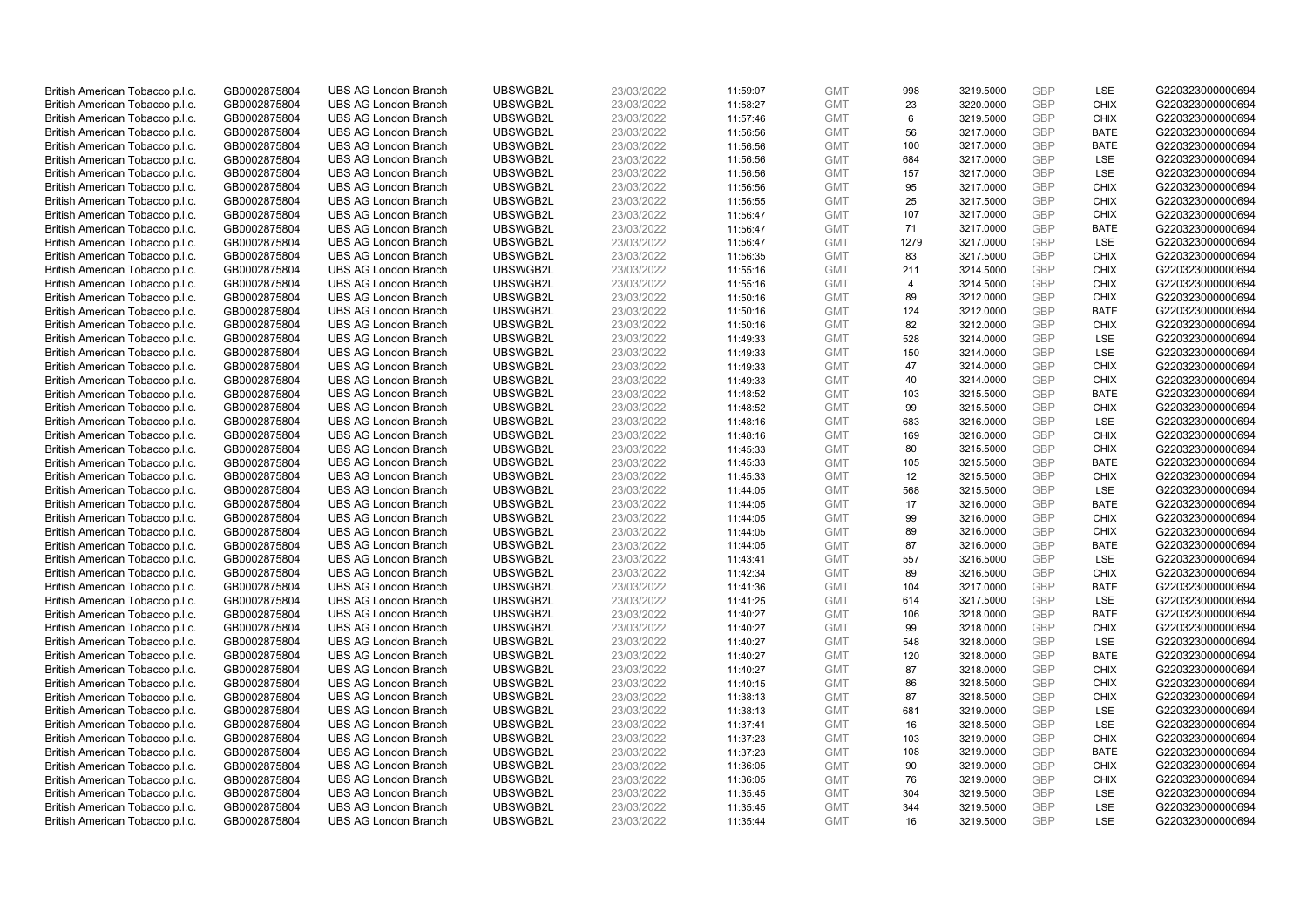| British American Tobacco p.l.c. | GB0002875804 | <b>UBS AG London Branch</b> | UBSWGB2L | 23/03/2022 | 11:34:03 | <b>GMT</b> | 16                   | 3219.0000 | <b>GBP</b> | <b>CHIX</b> | G220323000000694 |
|---------------------------------|--------------|-----------------------------|----------|------------|----------|------------|----------------------|-----------|------------|-------------|------------------|
| British American Tobacco p.l.c. | GB0002875804 | <b>UBS AG London Branch</b> | UBSWGB2L | 23/03/2022 | 11:33:40 | <b>GMT</b> | 103                  | 3219.5000 | <b>GBP</b> | <b>BATE</b> | G220323000000694 |
| British American Tobacco p.l.c. | GB0002875804 | <b>UBS AG London Branch</b> | UBSWGB2L | 23/03/2022 | 11:33:39 | <b>GMT</b> | 82                   | 3220.0000 | GBP        | <b>CHIX</b> | G220323000000694 |
| British American Tobacco p.l.c. | GB0002875804 | <b>UBS AG London Branch</b> | UBSWGB2L | 23/03/2022 | 11:33:39 | <b>GMT</b> | 349                  | 3220.0000 | GBP        | <b>LSE</b>  | G220323000000694 |
| British American Tobacco p.l.c. | GB0002875804 | <b>UBS AG London Branch</b> | UBSWGB2L | 23/03/2022 | 11:33:39 | <b>GMT</b> | 311                  | 3220.0000 | <b>GBP</b> | LSE         | G220323000000694 |
| British American Tobacco p.l.c. | GB0002875804 | <b>UBS AG London Branch</b> | UBSWGB2L | 23/03/2022 | 11:33:39 | <b>GMT</b> | 16                   | 3220.0000 | <b>GBP</b> | <b>CHIX</b> | G220323000000694 |
| British American Tobacco p.l.c. | GB0002875804 | <b>UBS AG London Branch</b> | UBSWGB2L | 23/03/2022 | 11:31:33 | <b>GMT</b> | 96                   | 3220.5000 | GBP        | <b>CHIX</b> | G220323000000694 |
| British American Tobacco p.l.c. | GB0002875804 | <b>UBS AG London Branch</b> | UBSWGB2L | 23/03/2022 | 11:31:33 | <b>GMT</b> | $\blacktriangleleft$ | 3220.5000 | <b>GBP</b> | <b>CHIX</b> | G220323000000694 |
| British American Tobacco p.l.c. | GB0002875804 | <b>UBS AG London Branch</b> | UBSWGB2L | 23/03/2022 | 11:31:28 | <b>GMT</b> | 125                  | 3221.0000 | GBP        | <b>CHIX</b> | G220323000000694 |
| British American Tobacco p.l.c. | GB0002875804 | <b>UBS AG London Branch</b> | UBSWGB2L | 23/03/2022 | 11:31:27 | <b>GMT</b> | 123                  | 3222.5000 | <b>GBP</b> | <b>BATE</b> | G220323000000694 |
| British American Tobacco p.l.c. | GB0002875804 | <b>UBS AG London Branch</b> | UBSWGB2L | 23/03/2022 | 11:31:27 | <b>GMT</b> | 587                  | 3222.5000 | GBP        | <b>LSE</b>  | G220323000000694 |
| British American Tobacco p.l.c. | GB0002875804 | <b>UBS AG London Branch</b> | UBSWGB2L | 23/03/2022 | 11:31:27 | <b>GMT</b> | 92                   | 3222.5000 | <b>GBP</b> | <b>CHIX</b> | G220323000000694 |
| British American Tobacco p.l.c. | GB0002875804 | <b>UBS AG London Branch</b> | UBSWGB2L | 23/03/2022 | 11:29:14 | <b>GMT</b> | 27                   | 3222.0000 | GBP        | <b>BATE</b> | G220323000000694 |
| British American Tobacco p.l.c. | GB0002875804 | <b>UBS AG London Branch</b> | UBSWGB2L | 23/03/2022 | 11:29:14 | <b>GMT</b> | 75                   | 3222.0000 | <b>GBP</b> | <b>BATE</b> | G220323000000694 |
| British American Tobacco p.l.c. | GB0002875804 | <b>UBS AG London Branch</b> | UBSWGB2L | 23/03/2022 | 11:29:14 | <b>GMT</b> | 558                  | 3222.0000 | <b>GBP</b> | <b>LSE</b>  | G220323000000694 |
| British American Tobacco p.l.c. | GB0002875804 | <b>UBS AG London Branch</b> | UBSWGB2L | 23/03/2022 | 11:29:14 | <b>GMT</b> | 93                   | 3222.0000 | GBP        | <b>CHIX</b> | G220323000000694 |
| British American Tobacco p.l.c. | GB0002875804 | <b>UBS AG London Branch</b> | UBSWGB2L | 23/03/2022 | 11:29:14 | <b>GMT</b> | 90                   | 3222.0000 | GBP        | <b>CHIX</b> | G220323000000694 |
| British American Tobacco p.l.c. | GB0002875804 | <b>UBS AG London Branch</b> | UBSWGB2L | 23/03/2022 | 11:29:14 | <b>GMT</b> | 112                  | 3222.0000 | GBP        | <b>BATE</b> | G220323000000694 |
| British American Tobacco p.l.c. | GB0002875804 | <b>UBS AG London Branch</b> | UBSWGB2L | 23/03/2022 | 11:27:00 | <b>GMT</b> | 109                  | 3222.0000 | <b>GBP</b> | <b>BATE</b> | G220323000000694 |
| British American Tobacco p.l.c. | GB0002875804 | <b>UBS AG London Branch</b> | UBSWGB2L | 23/03/2022 | 11:27:00 | <b>GMT</b> | 119                  | 3222.0000 | GBP        | <b>BATE</b> | G220323000000694 |
| British American Tobacco p.l.c. | GB0002875804 | <b>UBS AG London Branch</b> | UBSWGB2L | 23/03/2022 | 11:27:00 | <b>GMT</b> | 88                   | 3222.0000 | <b>GBP</b> | <b>CHIX</b> | G220323000000694 |
| British American Tobacco p.l.c. | GB0002875804 | <b>UBS AG London Branch</b> | UBSWGB2L | 23/03/2022 | 11:27:00 | <b>GMT</b> | 118                  | 3222.0000 | GBP        | <b>BATE</b> | G220323000000694 |
| British American Tobacco p.l.c. | GB0002875804 | <b>UBS AG London Branch</b> | UBSWGB2L | 23/03/2022 | 11:27:00 | <b>GMT</b> | 556                  | 3222.0000 | <b>GBP</b> | LSE         | G220323000000694 |
| British American Tobacco p.l.c. | GB0002875804 | <b>UBS AG London Branch</b> | UBSWGB2L | 23/03/2022 | 11:26:33 | <b>GMT</b> | 93                   | 3222.5000 | GBP        | <b>CHIX</b> | G220323000000694 |
| British American Tobacco p.l.c. | GB0002875804 | <b>UBS AG London Branch</b> | UBSWGB2L | 23/03/2022 | 11:26:33 | <b>GMT</b> | 674                  | 3222.5000 | <b>GBP</b> | LSE         | G220323000000694 |
| British American Tobacco p.l.c. | GB0002875804 | <b>UBS AG London Branch</b> | UBSWGB2L | 23/03/2022 | 11:26:33 | <b>GMT</b> | 93                   | 3222.5000 | GBP        | <b>CHIX</b> | G220323000000694 |
| British American Tobacco p.l.c. | GB0002875804 | <b>UBS AG London Branch</b> | UBSWGB2L | 23/03/2022 | 11:26:33 | <b>GMT</b> | 89                   | 3222.5000 | <b>GBP</b> | <b>CHIX</b> | G220323000000694 |
| British American Tobacco p.l.c. | GB0002875804 | <b>UBS AG London Branch</b> | UBSWGB2L | 23/03/2022 | 11:25:24 | <b>GMT</b> | 200                  | 3222.5000 | GBP        | <b>CHIX</b> | G220323000000694 |
| British American Tobacco p.l.c. | GB0002875804 | <b>UBS AG London Branch</b> | UBSWGB2L | 23/03/2022 | 11:24:01 | <b>GMT</b> | 85                   | 3220.5000 | GBP        | <b>LSE</b>  | G220323000000694 |
| British American Tobacco p.l.c. | GB0002875804 | <b>UBS AG London Branch</b> | UBSWGB2L | 23/03/2022 | 11:24:01 | <b>GMT</b> | 495                  | 3220.5000 | <b>GBP</b> | LSE         | G220323000000694 |
| British American Tobacco p.l.c. | GB0002875804 | <b>UBS AG London Branch</b> | UBSWGB2L | 23/03/2022 | 11:23:37 | <b>GMT</b> | $\overline{1}$       | 3220.5000 | GBP        | <b>CHIX</b> | G220323000000694 |
| British American Tobacco p.l.c. | GB0002875804 | <b>UBS AG London Branch</b> | UBSWGB2L | 23/03/2022 | 11:22:27 | <b>GMT</b> | 44                   | 3220.0000 | GBP        | <b>CHIX</b> | G220323000000694 |
| British American Tobacco p.l.c. | GB0002875804 | <b>UBS AG London Branch</b> | UBSWGB2L | 23/03/2022 | 11:21:43 | <b>GMT</b> | $\overline{1}$       | 3219.0000 | <b>GBP</b> | <b>CHIX</b> | G220323000000694 |
| British American Tobacco p.l.c. | GB0002875804 | <b>UBS AG London Branch</b> | UBSWGB2L | 23/03/2022 | 11:21:26 | <b>GMT</b> | 157                  | 3218.0000 | GBP        | LSE         | G220323000000694 |
| British American Tobacco p.l.c. | GB0002875804 | <b>UBS AG London Branch</b> | UBSWGB2L | 23/03/2022 | 11:21:25 | <b>GMT</b> | 519                  | 3218.0000 | GBP        | LSE         | G220323000000694 |
| British American Tobacco p.l.c. | GB0002875804 | <b>UBS AG London Branch</b> | UBSWGB2L | 23/03/2022 | 11:21:25 | <b>GMT</b> | 149                  | 3218.0000 | <b>GBP</b> | <b>CHIX</b> | G220323000000694 |
| British American Tobacco p.l.c. | GB0002875804 | <b>UBS AG London Branch</b> | UBSWGB2L | 23/03/2022 | 11:21:25 | <b>GMT</b> | 118                  | 3218.0000 | GBP        | <b>BATE</b> | G220323000000694 |
| British American Tobacco p.l.c. | GB0002875804 | <b>UBS AG London Branch</b> | UBSWGB2L | 23/03/2022 | 11:21:25 | <b>GMT</b> | 654                  | 3218.0000 | <b>GBP</b> | LSE         | G220323000000694 |
| British American Tobacco p.l.c. | GB0002875804 | <b>UBS AG London Branch</b> | UBSWGB2L | 23/03/2022 | 11:21:02 | <b>GMT</b> | 100                  | 3218.5000 | GBP        | <b>CHIX</b> | G220323000000694 |
| British American Tobacco p.l.c. | GB0002875804 | <b>UBS AG London Branch</b> | UBSWGB2L | 23/03/2022 | 11:20:02 | <b>GMT</b> | 70                   | 3218.5000 | <b>GBP</b> | <b>BATE</b> | G220323000000694 |
| British American Tobacco p.l.c. | GB0002875804 | <b>UBS AG London Branch</b> | UBSWGB2L | 23/03/2022 | 11:20:02 | <b>GMT</b> | 96                   | 3218.5000 | <b>GBP</b> | <b>CHIX</b> | G220323000000694 |
| British American Tobacco p.l.c. | GB0002875804 | <b>UBS AG London Branch</b> | UBSWGB2L | 23/03/2022 | 11:20:02 | <b>GMT</b> | 31                   | 3218.5000 | GBP        | <b>BATE</b> | G220323000000694 |
| British American Tobacco p.l.c. | GB0002875804 | <b>UBS AG London Branch</b> | UBSWGB2L | 23/03/2022 | 11:20:02 | <b>GMT</b> | 557                  | 3218.5000 | GBP        | LSE         | G220323000000694 |
| British American Tobacco p.l.c. | GB0002875804 | <b>UBS AG London Branch</b> | UBSWGB2L | 23/03/2022 | 11:19:02 | <b>GMT</b> | 128                  | 3219.0000 | GBP        | <b>CHIX</b> | G220323000000694 |
| British American Tobacco p.l.c. | GB0002875804 | <b>UBS AG London Branch</b> | UBSWGB2L | 23/03/2022 | 11:18:02 | <b>GMT</b> | 335                  | 3219.0000 | GBP        | <b>LSE</b>  | G220323000000694 |
| British American Tobacco p.l.c. | GB0002875804 | <b>UBS AG London Branch</b> | UBSWGB2L | 23/03/2022 | 11:18:02 | <b>GMT</b> | 312                  | 3219.0000 | <b>GBP</b> | LSE         | G220323000000694 |
| British American Tobacco p.l.c. | GB0002875804 | <b>UBS AG London Branch</b> | UBSWGB2L | 23/03/2022 | 11:17:55 | <b>GMT</b> | 106                  | 3219.5000 | GBP        | <b>CHIX</b> | G220323000000694 |
| British American Tobacco p.l.c. | GB0002875804 | <b>UBS AG London Branch</b> | UBSWGB2L | 23/03/2022 | 11:15:28 | <b>GMT</b> | 118                  | 3218.5000 | GBP        | <b>BATE</b> | G220323000000694 |
| British American Tobacco p.l.c. | GB0002875804 | <b>UBS AG London Branch</b> | UBSWGB2L | 23/03/2022 | 11:15:10 | <b>GMT</b> | 99                   | 3219.0000 | GBP        | <b>CHIX</b> | G220323000000694 |
| British American Tobacco p.l.c. | GB0002875804 | <b>UBS AG London Branch</b> | UBSWGB2L | 23/03/2022 | 11:15:10 | <b>GMT</b> | 150                  | 3219.0000 | GBP        | <b>CHIX</b> | G220323000000694 |
| British American Tobacco p.l.c. | GB0002875804 | <b>UBS AG London Branch</b> | UBSWGB2L | 23/03/2022 | 11:15:10 | <b>GMT</b> | 22                   | 3219.0000 | <b>GBP</b> | <b>BATE</b> | G220323000000694 |
| British American Tobacco p.l.c. | GB0002875804 | <b>UBS AG London Branch</b> | UBSWGB2L | 23/03/2022 | 11:15:10 | <b>GMT</b> | 87                   | 3219.0000 | <b>GBP</b> | <b>BATE</b> | G220323000000694 |
| British American Tobacco p.l.c. | GB0002875804 | <b>UBS AG London Branch</b> | UBSWGB2L | 23/03/2022 | 11:15:10 | <b>GMT</b> | 131                  | 3219.0000 | GBP        | <b>BATE</b> | G220323000000694 |
| British American Tobacco p.l.c. | GB0002875804 | <b>UBS AG London Branch</b> | UBSWGB2L | 23/03/2022 | 11:15:10 | <b>GMT</b> | 634                  | 3219.0000 | GBP        | <b>LSE</b>  | G220323000000694 |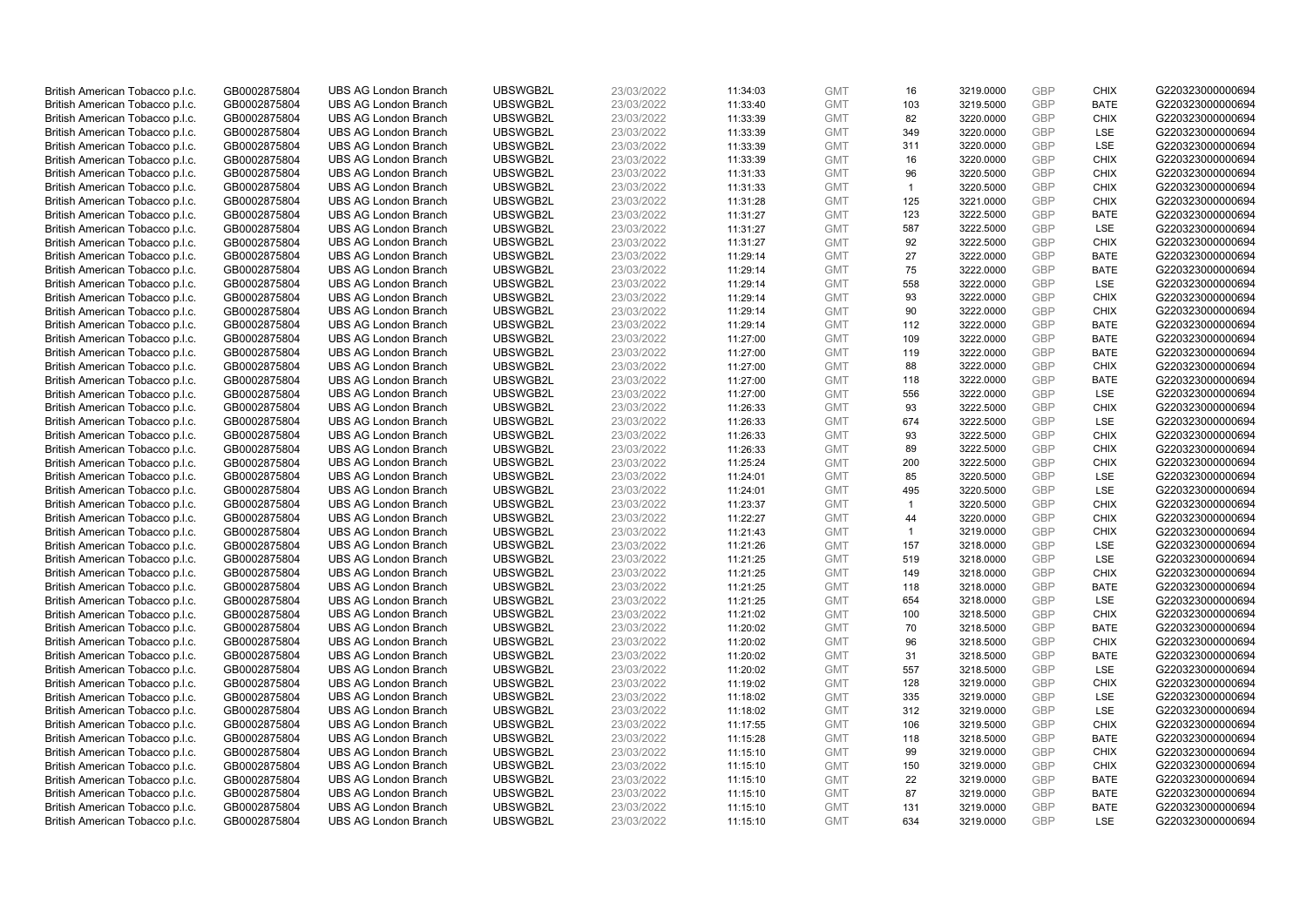| British American Tobacco p.l.c.                                    | GB0002875804                 | <b>UBS AG London Branch</b>                                | UBSWGB2L             | 23/03/2022               | 11:14:00             | <b>GMT</b>               | 81             | 3218.5000              | <b>GBP</b>               | <b>CHIX</b>        | G220323000000694                     |
|--------------------------------------------------------------------|------------------------------|------------------------------------------------------------|----------------------|--------------------------|----------------------|--------------------------|----------------|------------------------|--------------------------|--------------------|--------------------------------------|
| British American Tobacco p.l.c.                                    | GB0002875804                 | <b>UBS AG London Branch</b>                                | UBSWGB2L             | 23/03/2022               | 11:14:00             | <b>GMT</b>               | 598            | 3218.5000              | <b>GBP</b>               | LSE                | G220323000000694                     |
| British American Tobacco p.l.c.                                    | GB0002875804                 | <b>UBS AG London Branch</b>                                | UBSWGB2L             | 23/03/2022               | 11:14:00             | <b>GMT</b>               | 150            | 3218.5000              | <b>GBP</b>               | <b>CHIX</b>        | G220323000000694                     |
| British American Tobacco p.l.c.                                    | GB0002875804                 | <b>UBS AG London Branch</b>                                | UBSWGB2L             | 23/03/2022               | 11:12:50             | <b>GMT</b>               | $\mathbf{1}$   | 3218.5000              | <b>GBP</b>               | <b>CHIX</b>        | G220323000000694                     |
| British American Tobacco p.l.c.                                    | GB0002875804                 | <b>UBS AG London Branch</b>                                | UBSWGB2L             | 23/03/2022               | 11:11:16             | <b>GMT</b>               | 119            | 3217.0000              | <b>GBP</b>               | <b>BATE</b>        | G220323000000694                     |
| British American Tobacco p.l.c.                                    | GB0002875804                 | <b>UBS AG London Branch</b>                                | UBSWGB2L             | 23/03/2022               | 11:11:16             | <b>GMT</b>               | 98             | 3217.0000              | <b>GBP</b>               | <b>CHIX</b>        | G220323000000694                     |
| British American Tobacco p.l.c.                                    | GB0002875804                 | <b>UBS AG London Branch</b>                                | UBSWGB2L             | 23/03/2022               | 11:11:16             | <b>GMT</b>               | 581            | 3217.0000              | <b>GBP</b>               | LSE                | G220323000000694                     |
| British American Tobacco p.l.c.                                    | GB0002875804                 | <b>UBS AG London Branch</b>                                | UBSWGB2L             | 23/03/2022               | 11:09:51             | <b>GMT</b>               | 81             | 3217.5000              | <b>GBP</b>               | <b>CHIX</b>        | G220323000000694                     |
| British American Tobacco p.l.c.                                    | GB0002875804                 | <b>UBS AG London Branch</b>                                | UBSWGB2L             | 23/03/2022               | 11:09:51             | <b>GMT</b>               | 87             | 3217.5000              | <b>GBP</b>               | <b>CHIX</b>        | G220323000000694                     |
| British American Tobacco p.l.c.                                    | GB0002875804                 | <b>UBS AG London Branch</b>                                | UBSWGB2L             | 23/03/2022               | 11:09:51             | <b>GMT</b>               | 94             | 3217.5000              | <b>GBP</b>               | <b>CHIX</b>        | G220323000000694                     |
| British American Tobacco p.l.c.                                    | GB0002875804                 | <b>UBS AG London Branch</b>                                | UBSWGB2L             | 23/03/2022               | 11:09:31             | <b>GMT</b>               | 123            | 3218.0000              | <b>GBP</b>               | <b>BATE</b>        | G220323000000694                     |
| British American Tobacco p.l.c.                                    | GB0002875804                 | <b>UBS AG London Branch</b>                                | UBSWGB2L             | 23/03/2022               | 11:09:31             | <b>GMT</b>               | 125            | 3218.0000              | <b>GBP</b>               | <b>BATE</b>        | G220323000000694                     |
| British American Tobacco p.l.c.                                    | GB0002875804                 | <b>UBS AG London Branch</b>                                | UBSWGB2L             | 23/03/2022               | 11:09:31             | <b>GMT</b>               | 620            | 3218.0000              | <b>GBP</b>               | LSE                | G220323000000694                     |
| British American Tobacco p.l.c.                                    | GB0002875804                 | <b>UBS AG London Branch</b>                                | UBSWGB2L             | 23/03/2022               | 11:08:08             | <b>GMT</b>               | 453            | 3218.5000              | <b>GBP</b>               | LSE                | G220323000000694                     |
| British American Tobacco p.l.c.                                    | GB0002875804                 | <b>UBS AG London Branch</b>                                | UBSWGB2L             | 23/03/2022               | 11:08:08             | <b>GMT</b>               | 102            | 3218.5000              | <b>GBP</b>               | LSE                | G220323000000694                     |
| British American Tobacco p.l.c.                                    | GB0002875804                 | <b>UBS AG London Branch</b>                                | UBSWGB2L             | 23/03/2022               | 11:08:08             | <b>GMT</b>               | 158            | 3218.5000              | <b>GBP</b>               | <b>CHIX</b>        | G220323000000694                     |
| British American Tobacco p.l.c.                                    | GB0002875804                 | <b>UBS AG London Branch</b>                                | UBSWGB2L             | 23/03/2022               | 11:08:06             | <b>GMT</b>               | $\mathbf{1}$   | 3219.0000              | <b>GBP</b>               | <b>CHIX</b>        | G220323000000694                     |
| British American Tobacco p.l.c.                                    | GB0002875804                 | <b>UBS AG London Branch</b>                                | UBSWGB2L             | 23/03/2022               | 11:07:29             | <b>GMT</b>               | 99             | 3219.0000              | <b>GBP</b>               | <b>CHIX</b>        | G220323000000694                     |
| British American Tobacco p.l.c.                                    | GB0002875804                 | <b>UBS AG London Branch</b>                                | UBSWGB2L             | 23/03/2022               | 11:07:25             | <b>GMT</b>               | $\overline{2}$ | 3219.0000              | <b>GBP</b>               | <b>BATE</b>        | G220323000000694                     |
| British American Tobacco p.l.c.                                    | GB0002875804                 | <b>UBS AG London Branch</b>                                | UBSWGB2L             | 23/03/2022               | 11:07:23             | <b>GMT</b>               | $\mathbf{1}$   | 3219.0000              | <b>GBP</b>               | <b>CHIX</b>        | G220323000000694                     |
| British American Tobacco p.l.c.                                    | GB0002875804                 | <b>UBS AG London Branch</b>                                | UBSWGB2L             | 23/03/2022               | 11:07:14             | <b>GMT</b>               | 555            | 3219.0000              | <b>GBP</b>               | LSE                | G220323000000694                     |
| British American Tobacco p.l.c.                                    | GB0002875804                 | <b>UBS AG London Branch</b>                                | UBSWGB2L             | 23/03/2022               | 11:06:39             | <b>GMT</b>               | 80             | 3219.5000              | <b>GBP</b>               | <b>CHIX</b>        | G220323000000694                     |
| British American Tobacco p.l.c.                                    | GB0002875804                 | <b>UBS AG London Branch</b>                                | UBSWGB2L             | 23/03/2022               | 11:06:39             | <b>GMT</b>               | 80             | 3219.5000              | <b>GBP</b>               | <b>CHIX</b>        | G220323000000694                     |
| British American Tobacco p.l.c.                                    | GB0002875804                 | <b>UBS AG London Branch</b>                                | UBSWGB2L             | 23/03/2022               | 11:05:39             | <b>GMT</b>               | 9              | 3219.0000              | <b>GBP</b>               | <b>CHIX</b>        | G220323000000694                     |
| British American Tobacco p.l.c.                                    | GB0002875804                 | <b>UBS AG London Branch</b>                                | UBSWGB2L             | 23/03/2022               | 11:04:45             | <b>GMT</b>               | 114            | 3217.5000              | <b>GBP</b>               | <b>BATE</b>        | G220323000000694                     |
| British American Tobacco p.l.c.                                    | GB0002875804                 | <b>UBS AG London Branch</b>                                | UBSWGB2L             | 23/03/2022               | 11:03:49             | <b>GMT</b>               | 109            | 3218.5000              | <b>GBP</b>               | <b>BATE</b>        | G220323000000694                     |
| British American Tobacco p.l.c.                                    | GB0002875804                 | <b>UBS AG London Branch</b>                                | UBSWGB2L             | 23/03/2022               | 11:03:49             | <b>GMT</b>               | 107            | 3218.5000              | <b>GBP</b>               | <b>CHIX</b>        | G220323000000694                     |
| British American Tobacco p.l.c.                                    | GB0002875804                 | <b>UBS AG London Branch</b>                                | UBSWGB2L             | 23/03/2022               | 11:03:49             | <b>GMT</b>               | 63             | 3218.5000              | <b>GBP</b>               | <b>CHIX</b>        | G220323000000694                     |
| British American Tobacco p.l.c.                                    | GB0002875804                 | <b>UBS AG London Branch</b>                                | UBSWGB2L             | 23/03/2022               | 11:02:46             | <b>GMT</b>               | 22             | 3218.5000              | <b>GBP</b>               | <b>CHIX</b>        | G220323000000694                     |
| British American Tobacco p.l.c.                                    | GB0002875804                 | <b>UBS AG London Branch</b>                                | UBSWGB2L             | 23/03/2022               | 11:02:25             | <b>GMT</b>               | 224            | 3219.5000              | <b>GBP</b>               | LSE                | G220323000000694                     |
| British American Tobacco p.l.c.                                    | GB0002875804                 | <b>UBS AG London Branch</b>                                | UBSWGB2L             | 23/03/2022               | 11:02:25             | <b>GMT</b>               | 369            | 3219.5000              | <b>GBP</b>               | LSE                | G220323000000694                     |
| British American Tobacco p.l.c.                                    | GB0002875804                 | <b>UBS AG London Branch</b>                                | UBSWGB2L             | 23/03/2022               | 11:02:09             | <b>GMT</b>               | 78             | 3219.5000              | <b>GBP</b>               | LSE                | G220323000000694                     |
| British American Tobacco p.l.c.                                    | GB0002875804                 | <b>UBS AG London Branch</b>                                | UBSWGB2L             | 23/03/2022               | 11:02:04             | <b>GMT</b>               | 80             | 3220.0000              | <b>GBP</b>               | <b>CHIX</b>        | G220323000000694                     |
| British American Tobacco p.l.c.                                    | GB0002875804                 | <b>UBS AG London Branch</b>                                | UBSWGB2L             | 23/03/2022               | 11:02:04             | <b>GMT</b>               | 38             | 3220.0000              | <b>GBP</b>               | <b>BATE</b>        | G220323000000694                     |
| British American Tobacco p.l.c.                                    | GB0002875804                 | <b>UBS AG London Branch</b>                                | UBSWGB2L             | 23/03/2022               | 11:02:04             | <b>GMT</b>               | 16             | 3220.0000              | <b>GBP</b>               | <b>BATE</b>        | G220323000000694                     |
| British American Tobacco p.l.c.                                    | GB0002875804                 | <b>UBS AG London Branch</b>                                | UBSWGB2L             | 23/03/2022               | 11:02:02             | <b>GMT</b>               | 51             | 3220.0000              | <b>GBP</b>               | <b>BATE</b>        | G220323000000694                     |
| British American Tobacco p.l.c.                                    | GB0002875804                 | <b>UBS AG London Branch</b>                                | UBSWGB2L             | 23/03/2022               | 11:01:16             | <b>GMT</b>               | 88             | 3221.0000              | <b>GBP</b>               | <b>CHIX</b>        | G220323000000694                     |
| British American Tobacco p.l.c.                                    | GB0002875804                 | <b>UBS AG London Branch</b>                                | UBSWGB2L             | 23/03/2022               | 11:01:16             | <b>GMT</b>               | 36             | 3221.0000              | <b>GBP</b>               | <b>CHIX</b>        | G220323000000694                     |
| British American Tobacco p.l.c.                                    | GB0002875804                 | <b>UBS AG London Branch</b>                                | UBSWGB2L             | 23/03/2022               | 11:01:16             | <b>GMT</b>               | 45             | 3221.0000              | <b>GBP</b>               | <b>CHIX</b>        | G220323000000694                     |
| British American Tobacco p.l.c.                                    | GB0002875804                 | <b>UBS AG London Branch</b>                                | UBSWGB2L             | 23/03/2022               | 11:00:58             | <b>GMT</b>               | 548            | 3221.5000              | <b>GBP</b>               | LSE                | G220323000000694                     |
| British American Tobacco p.l.c.                                    | GB0002875804                 | <b>UBS AG London Branch</b>                                | UBSWGB2L             | 23/03/2022               | 11:00:58             | <b>GMT</b>               | 560            | 3221.5000              | <b>GBP</b>               | <b>LSE</b>         | G220323000000694                     |
| British American Tobacco p.l.c.                                    | GB0002875804                 | <b>UBS AG London Branch</b>                                | UBSWGB2L             | 23/03/2022               | 10:59:53             | <b>GMT</b>               | 33             | 3221.5000              | <b>GBP</b>               | <b>CHIX</b>        | G220323000000694                     |
| British American Tobacco p.l.c.                                    | GB0002875804                 | <b>UBS AG London Branch</b>                                | UBSWGB2L             | 23/03/2022               | 10:58:09             | <b>GMT</b>               | 93             | 3221.0000              | <b>GBP</b>               | <b>CHIX</b>        | G220323000000694                     |
| British American Tobacco p.l.c.                                    | GB0002875804                 | <b>UBS AG London Branch</b>                                | UBSWGB2L             | 23/03/2022               | 10:58:09             | <b>GMT</b>               | 121            | 3221.5000              | <b>GBP</b>               | <b>BATE</b>        | G220323000000694                     |
| British American Tobacco p.l.c.                                    | GB0002875804                 | <b>UBS AG London Branch</b>                                | UBSWGB2L             | 23/03/2022               | 10:58:09             | <b>GMT</b>               | 98             | 3221.0000              | <b>GBP</b>               | <b>CHIX</b>        | G220323000000694                     |
| British American Tobacco p.l.c.                                    | GB0002875804                 | <b>UBS AG London Branch</b>                                | UBSWGB2L             | 23/03/2022               | 10:57:26             | <b>GMT</b>               | 83             | 3222.5000              | <b>GBP</b>               | <b>CHIX</b>        | G220323000000694                     |
| British American Tobacco p.l.c.                                    | GB0002875804                 | <b>UBS AG London Branch</b>                                | UBSWGB2L             | 23/03/2022               | 10:57:26             | <b>GMT</b>               | 116            | 3222.5000              | <b>GBP</b>               | <b>BATE</b>        | G220323000000694                     |
| British American Tobacco p.l.c.                                    | GB0002875804                 | <b>UBS AG London Branch</b>                                | UBSWGB2L             | 23/03/2022               | 10:57:26             | <b>GMT</b>               | 573            | 3222.5000              | <b>GBP</b>               | LSE                | G220323000000694                     |
| British American Tobacco p.l.c.                                    | GB0002875804                 | <b>UBS AG London Branch</b>                                | UBSWGB2L             | 23/03/2022               | 10:57:26             | <b>GMT</b>               | 102            | 3222.5000              | <b>GBP</b>               | <b>CHIX</b>        | G220323000000694                     |
| British American Tobacco p.l.c.                                    | GB0002875804                 | <b>UBS AG London Branch</b>                                | UBSWGB2L             | 23/03/2022               | 10:56:17             | <b>GMT</b>               | 101            | 3223.0000              | <b>GBP</b>               | <b>BATE</b>        | G220323000000694                     |
| British American Tobacco p.l.c.                                    | GB0002875804                 | <b>UBS AG London Branch</b>                                | UBSWGB2L<br>UBSWGB2L | 23/03/2022               | 10:55:46             | <b>GMT</b>               | 592<br>86      | 3224.0000              | <b>GBP</b>               | LSE<br><b>CHIX</b> | G220323000000694<br>G220323000000694 |
| British American Tobacco p.l.c.                                    | GB0002875804<br>GB0002875804 | <b>UBS AG London Branch</b><br><b>UBS AG London Branch</b> | UBSWGB2L             | 23/03/2022<br>23/03/2022 | 10:55:46             | <b>GMT</b><br><b>GMT</b> | 88             | 3224.0000              | <b>GBP</b><br><b>GBP</b> | <b>CHIX</b>        | G220323000000694                     |
| British American Tobacco p.l.c.<br>British American Tobacco p.l.c. | GB0002875804                 | <b>UBS AG London Branch</b>                                | UBSWGB2L             | 23/03/2022               | 10:55:46<br>10:55:46 | <b>GMT</b>               | 119            | 3224.0000<br>3224.0000 | GBP                      | <b>BATE</b>        | G220323000000694                     |
|                                                                    |                              |                                                            |                      |                          |                      |                          |                |                        |                          |                    |                                      |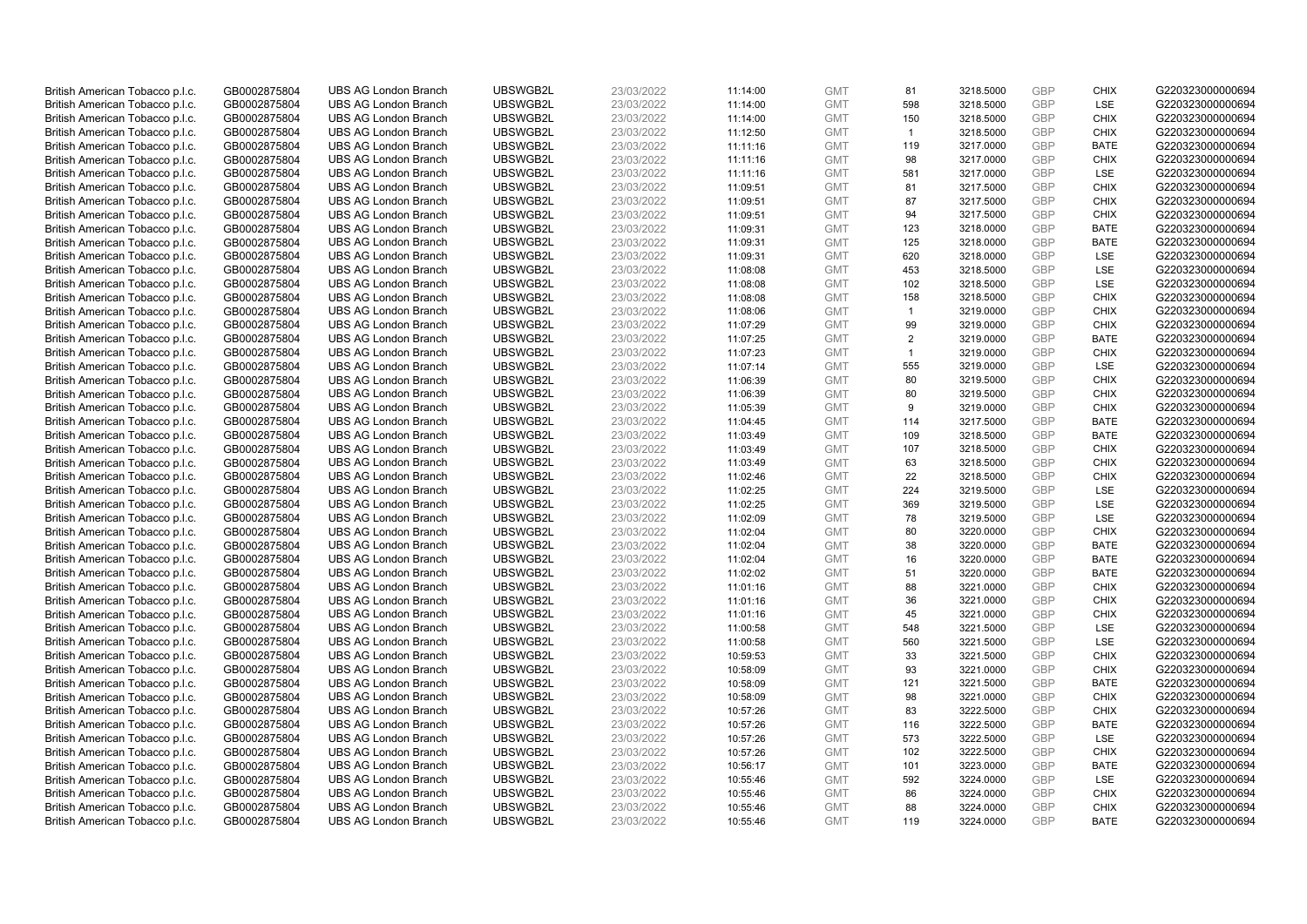| UBSWGB2L<br>120<br>GBP<br><b>BATE</b><br>G220323000000694<br>British American Tobacco p.l.c.<br>GB0002875804<br><b>UBS AG London Branch</b><br>23/03/2022<br><b>GMT</b><br>3224.5000<br>10:54:06<br>British American Tobacco p.l.c.<br>GB0002875804<br><b>UBS AG London Branch</b><br>UBSWGB2L<br>23/03/2022<br>10:54:06<br>117<br>3224.5000<br><b>GBP</b><br><b>CHIX</b><br>G220323000000694<br><b>GMT</b><br>UBSWGB2L<br>23/03/2022<br>GBP<br>G220323000000694<br>British American Tobacco p.l.c.<br>GB0002875804<br><b>UBS AG London Branch</b><br>10:53:55<br><b>GMT</b><br>64<br>3225.5000<br><b>CHIX</b><br>British American Tobacco p.l.c.<br><b>UBS AG London Branch</b><br>UBSWGB2L<br>23/03/2022<br><b>GMT</b><br>596<br>3223.0000<br><b>GBP</b><br><b>LSE</b><br>G220323000000694<br>GB0002875804<br>10:53:34<br>GBP<br><b>UBS AG London Branch</b><br>UBSWGB2L<br>561<br><b>LSE</b><br>G220323000000694<br>British American Tobacco p.l.c.<br>GB0002875804<br>23/03/2022<br>10:53:34<br><b>GMT</b><br>3223.0000<br>GB0002875804<br><b>UBS AG London Branch</b><br>UBSWGB2L<br>23/03/2022<br>10:53:34<br><b>GMT</b><br><b>GBP</b><br><b>BATE</b><br>G220323000000694<br>British American Tobacco p.l.c.<br>215<br>3223.0000<br>LSE<br>23/03/2022<br>39<br>GBP<br>G220323000000694<br>British American Tobacco p.l.c.<br>GB0002875804<br><b>UBS AG London Branch</b><br>UBSWGB2L<br><b>GMT</b><br>3223.5000<br>10:53:31<br>UBSWGB2L<br>10:52:34<br><b>GBP</b><br>G220323000000694<br>British American Tobacco p.l.c.<br>GB0002875804<br><b>UBS AG London Branch</b><br>23/03/2022<br><b>GMT</b><br>46<br>3223.5000<br><b>CHIX</b><br>GBP<br>British American Tobacco p.l.c.<br><b>UBS AG London Branch</b><br>UBSWGB2L<br>23/03/2022<br><b>GMT</b><br>47<br><b>CHIX</b><br>G220323000000694<br>GB0002875804<br>10:52:34<br>3223.5000<br><b>GBP</b><br>British American Tobacco p.l.c.<br>GB0002875804<br><b>UBS AG London Branch</b><br>UBSWGB2L<br>23/03/2022<br><b>GMT</b><br>122<br>G220323000000694<br>10:51:34<br>3223.5000<br><b>CHIX</b><br>82<br>3222.0000<br><b>GBP</b><br>British American Tobacco p.l.c.<br>GB0002875804<br><b>UBS AG London Branch</b><br>UBSWGB2L<br>23/03/2022<br>10:49:57<br><b>GMT</b><br><b>CHIX</b><br>G220323000000694<br><b>UBS AG London Branch</b><br>UBSWGB2L<br>23/03/2022<br>101<br>3222.0000<br>GBP<br><b>CHIX</b><br>G220323000000694<br>British American Tobacco p.l.c.<br>GB0002875804<br>10:49:56<br><b>GMT</b><br><b>GBP</b><br>British American Tobacco p.l.c.<br>GB0002875804<br><b>UBS AG London Branch</b><br>UBSWGB2L<br>23/03/2022<br>10:47:10<br><b>GMT</b><br>648<br>3222.5000<br>LSE<br>G220323000000694<br>109<br>GBP<br><b>BATE</b><br>British American Tobacco p.l.c.<br>GB0002875804<br><b>UBS AG London Branch</b><br>UBSWGB2L<br>23/03/2022<br><b>GMT</b><br>3222.5000<br>G220323000000694<br>10:47:10<br>British American Tobacco p.l.c.<br><b>UBS AG London Branch</b><br>UBSWGB2L<br>10:47:10<br>3222.5000<br><b>GBP</b><br><b>BATE</b><br>G220323000000694<br>GB0002875804<br>23/03/2022<br><b>GMT</b><br>9<br>UBSWGB2L<br>GBP<br>G220323000000694<br>GB0002875804<br><b>UBS AG London Branch</b><br>23/03/2022<br>10:47:10<br><b>GMT</b><br><b>CHIX</b><br>British American Tobacco p.l.c.<br>84<br>3222.5000<br><b>UBS AG London Branch</b><br>245<br>3222.5000<br><b>GBP</b><br><b>BATE</b><br>G220323000000694<br>British American Tobacco p.l.c.<br>GB0002875804<br>UBSWGB2L<br>23/03/2022<br>10:47:10<br><b>GMT</b><br>UBSWGB2L<br>95<br>GBP<br>G220323000000694<br>British American Tobacco p.l.c.<br><b>UBS AG London Branch</b><br>23/03/2022<br>10:47:10<br>3222.5000<br><b>CHIX</b><br>GB0002875804<br><b>GMT</b><br>UBSWGB2L<br><b>GBP</b><br>G220323000000694<br>British American Tobacco p.l.c.<br>GB0002875804<br><b>UBS AG London Branch</b><br>23/03/2022<br>10:46:37<br><b>GMT</b><br>82<br>3223.0000<br><b>CHIX</b><br>37<br>GBP<br>British American Tobacco p.l.c.<br>GB0002875804<br><b>UBS AG London Branch</b><br>UBSWGB2L<br>23/03/2022<br><b>GMT</b><br>3221.0000<br><b>CHIX</b><br>G220323000000694<br>10:45:35<br>G220323000000694<br>GB0002875804<br><b>UBS AG London Branch</b><br>UBSWGB2L<br>23/03/2022<br>10:45:35<br>9<br>3221.0000<br><b>GBP</b><br><b>CHIX</b><br>British American Tobacco p.l.c.<br><b>GMT</b><br>GBP<br><b>UBS AG London Branch</b><br>UBSWGB2L<br>G220323000000694<br>British American Tobacco p.l.c.<br>GB0002875804<br>23/03/2022<br>10:42:47<br><b>GMT</b><br>665<br>3220.5000<br><b>LSE</b><br><b>UBS AG London Branch</b><br>UBSWGB2L<br>90<br><b>GBP</b><br>G220323000000694<br>British American Tobacco p.l.c.<br>GB0002875804<br>23/03/2022<br>10:42:46<br><b>GMT</b><br><b>CHIX</b><br>3220.5000<br>98<br>GBP<br>British American Tobacco p.l.c.<br>GB0002875804<br><b>UBS AG London Branch</b><br>UBSWGB2L<br>23/03/2022<br>10:42:46<br><b>GMT</b><br>3220.5000<br><b>CHIX</b><br>G220323000000694<br>UBSWGB2L<br>685<br>GBP<br>LSE<br>G220323000000694<br>British American Tobacco p.l.c.<br>GB0002875804<br><b>UBS AG London Branch</b><br>23/03/2022<br>10:42:46<br><b>GMT</b><br>3220.5000<br>British American Tobacco p.l.c.<br>GB0002875804<br><b>UBS AG London Branch</b><br>UBSWGB2L<br>23/03/2022<br>10:42:46<br><b>GMT</b><br>95<br><b>GBP</b><br><b>CHIX</b><br>G220323000000694<br>3220.5000<br>GBP<br>British American Tobacco p.l.c.<br><b>UBS AG London Branch</b><br>UBSWGB2L<br>99<br><b>CHIX</b><br>G220323000000694<br>GB0002875804<br>23/03/2022<br>10:41:34<br><b>GMT</b><br>3220.0000<br><b>UBS AG London Branch</b><br>UBSWGB2L<br>88<br><b>GBP</b><br><b>CHIX</b><br>G220323000000694<br>British American Tobacco p.l.c.<br>GB0002875804<br>23/03/2022<br>10:40:25<br><b>GMT</b><br>3219.5000<br>UBSWGB2L<br>23/03/2022<br>82<br><b>GBP</b><br>G220323000000694<br>British American Tobacco p.l.c.<br>GB0002875804<br><b>UBS AG London Branch</b><br>10:40:25<br><b>GMT</b><br>3219.5000<br><b>LSE</b><br>639<br><b>GBP</b><br>LSE<br>G220323000000694<br>British American Tobacco p.l.c.<br>GB0002875804<br><b>UBS AG London Branch</b><br>UBSWGB2L<br>23/03/2022<br>10:40:25<br><b>GMT</b><br>3219.5000<br>471<br><b>GBP</b><br>LSE<br>British American Tobacco p.l.c.<br><b>UBS AG London Branch</b><br>UBSWGB2L<br>10:38:04<br>G220323000000694<br>GB0002875804<br>23/03/2022<br><b>GMT</b><br>3218.0000<br><b>GBP</b><br>British American Tobacco p.l.c.<br>GB0002875804<br><b>UBS AG London Branch</b><br>UBSWGB2L<br>23/03/2022<br>10:38:04<br><b>GMT</b><br>208<br>3218.0000<br>LSE<br>G220323000000694<br>British American Tobacco p.l.c.<br><b>UBS AG London Branch</b><br>23/03/2022<br>102<br><b>GBP</b><br><b>CHIX</b><br>G220323000000694<br>GB0002875804<br>UBSWGB2L<br>10:38:04<br><b>GMT</b><br>3218.0000<br><b>UBS AG London Branch</b><br>UBSWGB2L<br>23/03/2022<br>10:38:04<br>100<br>3218.0000<br><b>GBP</b><br><b>BATE</b><br>G220323000000694<br>British American Tobacco p.l.c.<br>GB0002875804<br><b>GMT</b><br><b>GBP</b><br>British American Tobacco p.l.c.<br>GB0002875804<br><b>UBS AG London Branch</b><br>UBSWGB2L<br>23/03/2022<br>10:38:04<br><b>GMT</b><br>591<br>3218.0000<br>LSE<br>G220323000000694<br>UBSWGB2L<br><b>GBP</b><br>G220323000000694<br>British American Tobacco p.l.c.<br>GB0002875804<br><b>UBS AG London Branch</b><br>23/03/2022<br><b>GMT</b><br>111<br><b>BATE</b><br>10:38:04<br>3218.0000<br>British American Tobacco p.l.c.<br>GB0002875804<br><b>UBS AG London Branch</b><br>UBSWGB2L<br>23/03/2022<br>10:38:04<br><b>GMT</b><br>95<br>3218.0000<br><b>GBP</b><br><b>CHIX</b><br>G220323000000694<br>G220323000000694<br><b>UBS AG London Branch</b><br>UBSWGB2L<br>23/03/2022<br>111<br><b>GBP</b><br><b>BATE</b><br>British American Tobacco p.l.c.<br>GB0002875804<br>10:38:04<br><b>GMT</b><br>3218.0000<br>British American Tobacco p.l.c.<br>GB0002875804<br><b>UBS AG London Branch</b><br>UBSWGB2L<br>23/03/2022<br>62<br><b>GBP</b><br>G220323000000694<br>10:37:24<br><b>GMT</b><br>3218.5000<br><b>CHIX</b><br>British American Tobacco p.l.c.<br>25<br><b>GBP</b><br><b>BATE</b><br>GB0002875804<br><b>UBS AG London Branch</b><br>UBSWGB2L<br>23/03/2022<br><b>GMT</b><br>3218.5000<br>G220323000000694<br>10:37:24<br><b>UBS AG London Branch</b><br>UBSWGB2L<br><b>GBP</b><br>G220323000000694<br>British American Tobacco p.l.c.<br>GB0002875804<br>23/03/2022<br>10:37:24<br><b>GMT</b><br>105<br>3218.5000<br><b>BATE</b><br>UBSWGB2L<br><b>GBP</b><br>G220323000000694<br>GB0002875804<br><b>UBS AG London Branch</b><br>23/03/2022<br>10:37:24<br><b>GMT</b><br>29<br><b>CHIX</b><br>British American Tobacco p.l.c.<br>3218.5000<br>GBP<br>British American Tobacco p.l.c.<br>GB0002875804<br><b>UBS AG London Branch</b><br>UBSWGB2L<br>23/03/2022<br>10:37:24<br><b>GMT</b><br>91<br>3219.0000<br><b>CHIX</b><br>G220323000000694<br><b>UBS AG London Branch</b><br>UBSWGB2L<br>94<br><b>GBP</b><br>G220323000000694<br>British American Tobacco p.l.c.<br>GB0002875804<br>23/03/2022<br>10:34:34<br><b>GMT</b><br>3218.5000<br><b>CHIX</b><br><b>GBP</b><br>British American Tobacco p.l.c.<br>GB0002875804<br><b>UBS AG London Branch</b><br>UBSWGB2L<br>23/03/2022<br><b>GMT</b><br>2<br><b>CHIX</b><br>G220323000000694<br>10:34:34<br>3218.5000<br>98<br><b>GBP</b><br><b>CHIX</b><br>British American Tobacco p.l.c.<br>GB0002875804<br><b>UBS AG London Branch</b><br>UBSWGB2L<br>23/03/2022<br>10:34:34<br><b>GMT</b><br>3218.5000<br>G220323000000694<br>UBSWGB2L<br>636<br><b>GBP</b><br>LSE<br>G220323000000694<br>British American Tobacco p.l.c.<br>GB0002875804<br><b>UBS AG London Branch</b><br>23/03/2022<br>10:34:24<br><b>GMT</b><br>3219.0000<br><b>GBP</b><br>British American Tobacco p.l.c.<br>GB0002875804<br><b>UBS AG London Branch</b><br>UBSWGB2L<br>23/03/2022<br>10:34:22<br><b>GMT</b><br>115<br>3219.5000<br><b>CHIX</b><br>G220323000000694<br><b>GBP</b><br>British American Tobacco p.l.c.<br><b>UBS AG London Branch</b><br>UBSWGB2L<br>23/03/2022<br><b>GMT</b><br>26<br>G220323000000694<br>GB0002875804<br>10:33:22<br><b>CHIX</b><br>3219.5000<br>British American Tobacco p.l.c.<br><b>UBS AG London Branch</b><br>UBSWGB2L<br>23/03/2022<br>3219.5000<br><b>GBP</b><br><b>CHIX</b><br>G220323000000694<br>GB0002875804<br>10:33:22<br><b>GMT</b><br>$\mathbf{1}$<br>G220323000000694<br>UBSWGB2L<br>17<br><b>GBP</b><br><b>CHIX</b><br>British American Tobacco p.l.c.<br>GB0002875804<br><b>UBS AG London Branch</b><br>23/03/2022<br>10:33:22<br>3219.5000<br><b>GMT</b><br><b>GBP</b><br>G220323000000694<br>British American Tobacco p.l.c.<br>GB0002875804<br><b>UBS AG London Branch</b><br>UBSWGB2L<br>23/03/2022<br>10:33:22<br><b>GMT</b><br>41<br>3219.5000<br><b>CHIX</b><br>37<br>GBP<br>CHIX<br>British American Tobacco p.l.c.<br>GB0002875804<br><b>UBS AG London Branch</b><br>UBSWGB2L<br>23/03/2022<br>10:30:27<br><b>GMT</b><br>3218.5000<br>G220323000000694 | British American Tobacco p.l.c. | GB0002875804 | <b>UBS AG London Branch</b> | UBSWGB2L | 23/03/2022 | 10:54:06 | <b>GMT</b> | 662 | 3224.5000 | <b>GBP</b> | <b>LSE</b> | G220323000000694 |
|-----------------------------------------------------------------------------------------------------------------------------------------------------------------------------------------------------------------------------------------------------------------------------------------------------------------------------------------------------------------------------------------------------------------------------------------------------------------------------------------------------------------------------------------------------------------------------------------------------------------------------------------------------------------------------------------------------------------------------------------------------------------------------------------------------------------------------------------------------------------------------------------------------------------------------------------------------------------------------------------------------------------------------------------------------------------------------------------------------------------------------------------------------------------------------------------------------------------------------------------------------------------------------------------------------------------------------------------------------------------------------------------------------------------------------------------------------------------------------------------------------------------------------------------------------------------------------------------------------------------------------------------------------------------------------------------------------------------------------------------------------------------------------------------------------------------------------------------------------------------------------------------------------------------------------------------------------------------------------------------------------------------------------------------------------------------------------------------------------------------------------------------------------------------------------------------------------------------------------------------------------------------------------------------------------------------------------------------------------------------------------------------------------------------------------------------------------------------------------------------------------------------------------------------------------------------------------------------------------------------------------------------------------------------------------------------------------------------------------------------------------------------------------------------------------------------------------------------------------------------------------------------------------------------------------------------------------------------------------------------------------------------------------------------------------------------------------------------------------------------------------------------------------------------------------------------------------------------------------------------------------------------------------------------------------------------------------------------------------------------------------------------------------------------------------------------------------------------------------------------------------------------------------------------------------------------------------------------------------------------------------------------------------------------------------------------------------------------------------------------------------------------------------------------------------------------------------------------------------------------------------------------------------------------------------------------------------------------------------------------------------------------------------------------------------------------------------------------------------------------------------------------------------------------------------------------------------------------------------------------------------------------------------------------------------------------------------------------------------------------------------------------------------------------------------------------------------------------------------------------------------------------------------------------------------------------------------------------------------------------------------------------------------------------------------------------------------------------------------------------------------------------------------------------------------------------------------------------------------------------------------------------------------------------------------------------------------------------------------------------------------------------------------------------------------------------------------------------------------------------------------------------------------------------------------------------------------------------------------------------------------------------------------------------------------------------------------------------------------------------------------------------------------------------------------------------------------------------------------------------------------------------------------------------------------------------------------------------------------------------------------------------------------------------------------------------------------------------------------------------------------------------------------------------------------------------------------------------------------------------------------------------------------------------------------------------------------------------------------------------------------------------------------------------------------------------------------------------------------------------------------------------------------------------------------------------------------------------------------------------------------------------------------------------------------------------------------------------------------------------------------------------------------------------------------------------------------------------------------------------------------------------------------------------------------------------------------------------------------------------------------------------------------------------------------------------------------------------------------------------------------------------------------------------------------------------------------------------------------------------------------------------------------------------------------------------------------------------------------------------------------------------------------------------------------------------------------------------------------------------------------------------------------------------------------------------------------------------------------------------------------------------------------------------------------------------------------------------------------------------------------------------------------------------------------------------------------------------------------------------------------------------------------------------------------------------------------------------------------------------------------------------------------------------------------------------------------------------------------------------------------------------------------------------------------------------------------------------------------------------------------------------------------------------------------------------------------------------------------------------------------------------------------------------------------------------------------------------------------------------------------------------------------------------------------------------------------------------------------------------------------------------------------------------------------------------------------------------------------------------------------------------------------------------------------------------------------------------------------------------------------------------------------------------------------------------------------------------------------------------------------------------------------------------------------------------------------------------------------------------------------------------------------------------------------------------------------------------------------------------------------------------------------------------------------------------------------------------------------------------------------------------------------------------------------------------------------------------------------------------------------------------------------------------------------------------------------------------------------------------------------------------------------------------------------------------------------------------------------------------------------------------------------------------------------------------------------------------------------------------------------------------------------------------------------------------------------------------------------------------------------------------------------------------------------------------------------------------------------------------------------------------------------------------------------------------------------------------------------------------------------------------------------------------------------------------------------------------------------------------------------------------------------------------------------------------------------------------------------------------------------------------------------------------------------------------------------------------------------------------------------------------------------------------------------------------------------------------------------------------------------------------------------------------------------------------------------------------------------------------------------------------------------------------------------------------------------------------------------------------------------------------------------------------------------------------------------------------------------------------------------------------------------------------------------------------------------------------------------------------------------------------------------------------------------------------------------------------------------------|---------------------------------|--------------|-----------------------------|----------|------------|----------|------------|-----|-----------|------------|------------|------------------|
|                                                                                                                                                                                                                                                                                                                                                                                                                                                                                                                                                                                                                                                                                                                                                                                                                                                                                                                                                                                                                                                                                                                                                                                                                                                                                                                                                                                                                                                                                                                                                                                                                                                                                                                                                                                                                                                                                                                                                                                                                                                                                                                                                                                                                                                                                                                                                                                                                                                                                                                                                                                                                                                                                                                                                                                                                                                                                                                                                                                                                                                                                                                                                                                                                                                                                                                                                                                                                                                                                                                                                                                                                                                                                                                                                                                                                                                                                                                                                                                                                                                                                                                                                                                                                                                                                                                                                                                                                                                                                                                                                                                                                                                                                                                                                                                                                                                                                                                                                                                                                                                                                                                                                                                                                                                                                                                                                                                                                                                                                                                                                                                                                                                                                                                                                                                                                                                                                                                                                                                                                                                                                                                                                                                                                                                                                                                                                                                                                                                                                                                                                                                                                                                                                                                                                                                                                                                                                                                                                                                                                                                                                                                                                                                                                                                                                                                                                                                                                                                                                                                                                                                                                                                                                                                                                                                                                                                                                                                                                                                                                                                                                                                                                                                                                                                                                                                                                                                                                                                                                                                                                                                                                                                                                                                                                                                                                                                                                                                                                                                                                                                                                                                                                                                                                                                                                                                                                                                                                                                                                                                                                                                                                                                                                                                                                                                                                                                                                                                                                                                                                                                                                                                                                                                                                                                                                                                                                                                                                                                                                                                                                                                                                                                                                                                                                                                                                                                                                                                                                                                   |                                 |              |                             |          |            |          |            |     |           |            |            |                  |
|                                                                                                                                                                                                                                                                                                                                                                                                                                                                                                                                                                                                                                                                                                                                                                                                                                                                                                                                                                                                                                                                                                                                                                                                                                                                                                                                                                                                                                                                                                                                                                                                                                                                                                                                                                                                                                                                                                                                                                                                                                                                                                                                                                                                                                                                                                                                                                                                                                                                                                                                                                                                                                                                                                                                                                                                                                                                                                                                                                                                                                                                                                                                                                                                                                                                                                                                                                                                                                                                                                                                                                                                                                                                                                                                                                                                                                                                                                                                                                                                                                                                                                                                                                                                                                                                                                                                                                                                                                                                                                                                                                                                                                                                                                                                                                                                                                                                                                                                                                                                                                                                                                                                                                                                                                                                                                                                                                                                                                                                                                                                                                                                                                                                                                                                                                                                                                                                                                                                                                                                                                                                                                                                                                                                                                                                                                                                                                                                                                                                                                                                                                                                                                                                                                                                                                                                                                                                                                                                                                                                                                                                                                                                                                                                                                                                                                                                                                                                                                                                                                                                                                                                                                                                                                                                                                                                                                                                                                                                                                                                                                                                                                                                                                                                                                                                                                                                                                                                                                                                                                                                                                                                                                                                                                                                                                                                                                                                                                                                                                                                                                                                                                                                                                                                                                                                                                                                                                                                                                                                                                                                                                                                                                                                                                                                                                                                                                                                                                                                                                                                                                                                                                                                                                                                                                                                                                                                                                                                                                                                                                                                                                                                                                                                                                                                                                                                                                                                                                                                                                                   |                                 |              |                             |          |            |          |            |     |           |            |            |                  |
|                                                                                                                                                                                                                                                                                                                                                                                                                                                                                                                                                                                                                                                                                                                                                                                                                                                                                                                                                                                                                                                                                                                                                                                                                                                                                                                                                                                                                                                                                                                                                                                                                                                                                                                                                                                                                                                                                                                                                                                                                                                                                                                                                                                                                                                                                                                                                                                                                                                                                                                                                                                                                                                                                                                                                                                                                                                                                                                                                                                                                                                                                                                                                                                                                                                                                                                                                                                                                                                                                                                                                                                                                                                                                                                                                                                                                                                                                                                                                                                                                                                                                                                                                                                                                                                                                                                                                                                                                                                                                                                                                                                                                                                                                                                                                                                                                                                                                                                                                                                                                                                                                                                                                                                                                                                                                                                                                                                                                                                                                                                                                                                                                                                                                                                                                                                                                                                                                                                                                                                                                                                                                                                                                                                                                                                                                                                                                                                                                                                                                                                                                                                                                                                                                                                                                                                                                                                                                                                                                                                                                                                                                                                                                                                                                                                                                                                                                                                                                                                                                                                                                                                                                                                                                                                                                                                                                                                                                                                                                                                                                                                                                                                                                                                                                                                                                                                                                                                                                                                                                                                                                                                                                                                                                                                                                                                                                                                                                                                                                                                                                                                                                                                                                                                                                                                                                                                                                                                                                                                                                                                                                                                                                                                                                                                                                                                                                                                                                                                                                                                                                                                                                                                                                                                                                                                                                                                                                                                                                                                                                                                                                                                                                                                                                                                                                                                                                                                                                                                                                                                   |                                 |              |                             |          |            |          |            |     |           |            |            |                  |
|                                                                                                                                                                                                                                                                                                                                                                                                                                                                                                                                                                                                                                                                                                                                                                                                                                                                                                                                                                                                                                                                                                                                                                                                                                                                                                                                                                                                                                                                                                                                                                                                                                                                                                                                                                                                                                                                                                                                                                                                                                                                                                                                                                                                                                                                                                                                                                                                                                                                                                                                                                                                                                                                                                                                                                                                                                                                                                                                                                                                                                                                                                                                                                                                                                                                                                                                                                                                                                                                                                                                                                                                                                                                                                                                                                                                                                                                                                                                                                                                                                                                                                                                                                                                                                                                                                                                                                                                                                                                                                                                                                                                                                                                                                                                                                                                                                                                                                                                                                                                                                                                                                                                                                                                                                                                                                                                                                                                                                                                                                                                                                                                                                                                                                                                                                                                                                                                                                                                                                                                                                                                                                                                                                                                                                                                                                                                                                                                                                                                                                                                                                                                                                                                                                                                                                                                                                                                                                                                                                                                                                                                                                                                                                                                                                                                                                                                                                                                                                                                                                                                                                                                                                                                                                                                                                                                                                                                                                                                                                                                                                                                                                                                                                                                                                                                                                                                                                                                                                                                                                                                                                                                                                                                                                                                                                                                                                                                                                                                                                                                                                                                                                                                                                                                                                                                                                                                                                                                                                                                                                                                                                                                                                                                                                                                                                                                                                                                                                                                                                                                                                                                                                                                                                                                                                                                                                                                                                                                                                                                                                                                                                                                                                                                                                                                                                                                                                                                                                                                                                                   |                                 |              |                             |          |            |          |            |     |           |            |            |                  |
|                                                                                                                                                                                                                                                                                                                                                                                                                                                                                                                                                                                                                                                                                                                                                                                                                                                                                                                                                                                                                                                                                                                                                                                                                                                                                                                                                                                                                                                                                                                                                                                                                                                                                                                                                                                                                                                                                                                                                                                                                                                                                                                                                                                                                                                                                                                                                                                                                                                                                                                                                                                                                                                                                                                                                                                                                                                                                                                                                                                                                                                                                                                                                                                                                                                                                                                                                                                                                                                                                                                                                                                                                                                                                                                                                                                                                                                                                                                                                                                                                                                                                                                                                                                                                                                                                                                                                                                                                                                                                                                                                                                                                                                                                                                                                                                                                                                                                                                                                                                                                                                                                                                                                                                                                                                                                                                                                                                                                                                                                                                                                                                                                                                                                                                                                                                                                                                                                                                                                                                                                                                                                                                                                                                                                                                                                                                                                                                                                                                                                                                                                                                                                                                                                                                                                                                                                                                                                                                                                                                                                                                                                                                                                                                                                                                                                                                                                                                                                                                                                                                                                                                                                                                                                                                                                                                                                                                                                                                                                                                                                                                                                                                                                                                                                                                                                                                                                                                                                                                                                                                                                                                                                                                                                                                                                                                                                                                                                                                                                                                                                                                                                                                                                                                                                                                                                                                                                                                                                                                                                                                                                                                                                                                                                                                                                                                                                                                                                                                                                                                                                                                                                                                                                                                                                                                                                                                                                                                                                                                                                                                                                                                                                                                                                                                                                                                                                                                                                                                                                                                   |                                 |              |                             |          |            |          |            |     |           |            |            |                  |
|                                                                                                                                                                                                                                                                                                                                                                                                                                                                                                                                                                                                                                                                                                                                                                                                                                                                                                                                                                                                                                                                                                                                                                                                                                                                                                                                                                                                                                                                                                                                                                                                                                                                                                                                                                                                                                                                                                                                                                                                                                                                                                                                                                                                                                                                                                                                                                                                                                                                                                                                                                                                                                                                                                                                                                                                                                                                                                                                                                                                                                                                                                                                                                                                                                                                                                                                                                                                                                                                                                                                                                                                                                                                                                                                                                                                                                                                                                                                                                                                                                                                                                                                                                                                                                                                                                                                                                                                                                                                                                                                                                                                                                                                                                                                                                                                                                                                                                                                                                                                                                                                                                                                                                                                                                                                                                                                                                                                                                                                                                                                                                                                                                                                                                                                                                                                                                                                                                                                                                                                                                                                                                                                                                                                                                                                                                                                                                                                                                                                                                                                                                                                                                                                                                                                                                                                                                                                                                                                                                                                                                                                                                                                                                                                                                                                                                                                                                                                                                                                                                                                                                                                                                                                                                                                                                                                                                                                                                                                                                                                                                                                                                                                                                                                                                                                                                                                                                                                                                                                                                                                                                                                                                                                                                                                                                                                                                                                                                                                                                                                                                                                                                                                                                                                                                                                                                                                                                                                                                                                                                                                                                                                                                                                                                                                                                                                                                                                                                                                                                                                                                                                                                                                                                                                                                                                                                                                                                                                                                                                                                                                                                                                                                                                                                                                                                                                                                                                                                                                                                                   |                                 |              |                             |          |            |          |            |     |           |            |            |                  |
|                                                                                                                                                                                                                                                                                                                                                                                                                                                                                                                                                                                                                                                                                                                                                                                                                                                                                                                                                                                                                                                                                                                                                                                                                                                                                                                                                                                                                                                                                                                                                                                                                                                                                                                                                                                                                                                                                                                                                                                                                                                                                                                                                                                                                                                                                                                                                                                                                                                                                                                                                                                                                                                                                                                                                                                                                                                                                                                                                                                                                                                                                                                                                                                                                                                                                                                                                                                                                                                                                                                                                                                                                                                                                                                                                                                                                                                                                                                                                                                                                                                                                                                                                                                                                                                                                                                                                                                                                                                                                                                                                                                                                                                                                                                                                                                                                                                                                                                                                                                                                                                                                                                                                                                                                                                                                                                                                                                                                                                                                                                                                                                                                                                                                                                                                                                                                                                                                                                                                                                                                                                                                                                                                                                                                                                                                                                                                                                                                                                                                                                                                                                                                                                                                                                                                                                                                                                                                                                                                                                                                                                                                                                                                                                                                                                                                                                                                                                                                                                                                                                                                                                                                                                                                                                                                                                                                                                                                                                                                                                                                                                                                                                                                                                                                                                                                                                                                                                                                                                                                                                                                                                                                                                                                                                                                                                                                                                                                                                                                                                                                                                                                                                                                                                                                                                                                                                                                                                                                                                                                                                                                                                                                                                                                                                                                                                                                                                                                                                                                                                                                                                                                                                                                                                                                                                                                                                                                                                                                                                                                                                                                                                                                                                                                                                                                                                                                                                                                                                                                                                   |                                 |              |                             |          |            |          |            |     |           |            |            |                  |
|                                                                                                                                                                                                                                                                                                                                                                                                                                                                                                                                                                                                                                                                                                                                                                                                                                                                                                                                                                                                                                                                                                                                                                                                                                                                                                                                                                                                                                                                                                                                                                                                                                                                                                                                                                                                                                                                                                                                                                                                                                                                                                                                                                                                                                                                                                                                                                                                                                                                                                                                                                                                                                                                                                                                                                                                                                                                                                                                                                                                                                                                                                                                                                                                                                                                                                                                                                                                                                                                                                                                                                                                                                                                                                                                                                                                                                                                                                                                                                                                                                                                                                                                                                                                                                                                                                                                                                                                                                                                                                                                                                                                                                                                                                                                                                                                                                                                                                                                                                                                                                                                                                                                                                                                                                                                                                                                                                                                                                                                                                                                                                                                                                                                                                                                                                                                                                                                                                                                                                                                                                                                                                                                                                                                                                                                                                                                                                                                                                                                                                                                                                                                                                                                                                                                                                                                                                                                                                                                                                                                                                                                                                                                                                                                                                                                                                                                                                                                                                                                                                                                                                                                                                                                                                                                                                                                                                                                                                                                                                                                                                                                                                                                                                                                                                                                                                                                                                                                                                                                                                                                                                                                                                                                                                                                                                                                                                                                                                                                                                                                                                                                                                                                                                                                                                                                                                                                                                                                                                                                                                                                                                                                                                                                                                                                                                                                                                                                                                                                                                                                                                                                                                                                                                                                                                                                                                                                                                                                                                                                                                                                                                                                                                                                                                                                                                                                                                                                                                                                                                                   |                                 |              |                             |          |            |          |            |     |           |            |            |                  |
|                                                                                                                                                                                                                                                                                                                                                                                                                                                                                                                                                                                                                                                                                                                                                                                                                                                                                                                                                                                                                                                                                                                                                                                                                                                                                                                                                                                                                                                                                                                                                                                                                                                                                                                                                                                                                                                                                                                                                                                                                                                                                                                                                                                                                                                                                                                                                                                                                                                                                                                                                                                                                                                                                                                                                                                                                                                                                                                                                                                                                                                                                                                                                                                                                                                                                                                                                                                                                                                                                                                                                                                                                                                                                                                                                                                                                                                                                                                                                                                                                                                                                                                                                                                                                                                                                                                                                                                                                                                                                                                                                                                                                                                                                                                                                                                                                                                                                                                                                                                                                                                                                                                                                                                                                                                                                                                                                                                                                                                                                                                                                                                                                                                                                                                                                                                                                                                                                                                                                                                                                                                                                                                                                                                                                                                                                                                                                                                                                                                                                                                                                                                                                                                                                                                                                                                                                                                                                                                                                                                                                                                                                                                                                                                                                                                                                                                                                                                                                                                                                                                                                                                                                                                                                                                                                                                                                                                                                                                                                                                                                                                                                                                                                                                                                                                                                                                                                                                                                                                                                                                                                                                                                                                                                                                                                                                                                                                                                                                                                                                                                                                                                                                                                                                                                                                                                                                                                                                                                                                                                                                                                                                                                                                                                                                                                                                                                                                                                                                                                                                                                                                                                                                                                                                                                                                                                                                                                                                                                                                                                                                                                                                                                                                                                                                                                                                                                                                                                                                                                                                   |                                 |              |                             |          |            |          |            |     |           |            |            |                  |
|                                                                                                                                                                                                                                                                                                                                                                                                                                                                                                                                                                                                                                                                                                                                                                                                                                                                                                                                                                                                                                                                                                                                                                                                                                                                                                                                                                                                                                                                                                                                                                                                                                                                                                                                                                                                                                                                                                                                                                                                                                                                                                                                                                                                                                                                                                                                                                                                                                                                                                                                                                                                                                                                                                                                                                                                                                                                                                                                                                                                                                                                                                                                                                                                                                                                                                                                                                                                                                                                                                                                                                                                                                                                                                                                                                                                                                                                                                                                                                                                                                                                                                                                                                                                                                                                                                                                                                                                                                                                                                                                                                                                                                                                                                                                                                                                                                                                                                                                                                                                                                                                                                                                                                                                                                                                                                                                                                                                                                                                                                                                                                                                                                                                                                                                                                                                                                                                                                                                                                                                                                                                                                                                                                                                                                                                                                                                                                                                                                                                                                                                                                                                                                                                                                                                                                                                                                                                                                                                                                                                                                                                                                                                                                                                                                                                                                                                                                                                                                                                                                                                                                                                                                                                                                                                                                                                                                                                                                                                                                                                                                                                                                                                                                                                                                                                                                                                                                                                                                                                                                                                                                                                                                                                                                                                                                                                                                                                                                                                                                                                                                                                                                                                                                                                                                                                                                                                                                                                                                                                                                                                                                                                                                                                                                                                                                                                                                                                                                                                                                                                                                                                                                                                                                                                                                                                                                                                                                                                                                                                                                                                                                                                                                                                                                                                                                                                                                                                                                                                                                                   |                                 |              |                             |          |            |          |            |     |           |            |            |                  |
|                                                                                                                                                                                                                                                                                                                                                                                                                                                                                                                                                                                                                                                                                                                                                                                                                                                                                                                                                                                                                                                                                                                                                                                                                                                                                                                                                                                                                                                                                                                                                                                                                                                                                                                                                                                                                                                                                                                                                                                                                                                                                                                                                                                                                                                                                                                                                                                                                                                                                                                                                                                                                                                                                                                                                                                                                                                                                                                                                                                                                                                                                                                                                                                                                                                                                                                                                                                                                                                                                                                                                                                                                                                                                                                                                                                                                                                                                                                                                                                                                                                                                                                                                                                                                                                                                                                                                                                                                                                                                                                                                                                                                                                                                                                                                                                                                                                                                                                                                                                                                                                                                                                                                                                                                                                                                                                                                                                                                                                                                                                                                                                                                                                                                                                                                                                                                                                                                                                                                                                                                                                                                                                                                                                                                                                                                                                                                                                                                                                                                                                                                                                                                                                                                                                                                                                                                                                                                                                                                                                                                                                                                                                                                                                                                                                                                                                                                                                                                                                                                                                                                                                                                                                                                                                                                                                                                                                                                                                                                                                                                                                                                                                                                                                                                                                                                                                                                                                                                                                                                                                                                                                                                                                                                                                                                                                                                                                                                                                                                                                                                                                                                                                                                                                                                                                                                                                                                                                                                                                                                                                                                                                                                                                                                                                                                                                                                                                                                                                                                                                                                                                                                                                                                                                                                                                                                                                                                                                                                                                                                                                                                                                                                                                                                                                                                                                                                                                                                                                                                                                   |                                 |              |                             |          |            |          |            |     |           |            |            |                  |
|                                                                                                                                                                                                                                                                                                                                                                                                                                                                                                                                                                                                                                                                                                                                                                                                                                                                                                                                                                                                                                                                                                                                                                                                                                                                                                                                                                                                                                                                                                                                                                                                                                                                                                                                                                                                                                                                                                                                                                                                                                                                                                                                                                                                                                                                                                                                                                                                                                                                                                                                                                                                                                                                                                                                                                                                                                                                                                                                                                                                                                                                                                                                                                                                                                                                                                                                                                                                                                                                                                                                                                                                                                                                                                                                                                                                                                                                                                                                                                                                                                                                                                                                                                                                                                                                                                                                                                                                                                                                                                                                                                                                                                                                                                                                                                                                                                                                                                                                                                                                                                                                                                                                                                                                                                                                                                                                                                                                                                                                                                                                                                                                                                                                                                                                                                                                                                                                                                                                                                                                                                                                                                                                                                                                                                                                                                                                                                                                                                                                                                                                                                                                                                                                                                                                                                                                                                                                                                                                                                                                                                                                                                                                                                                                                                                                                                                                                                                                                                                                                                                                                                                                                                                                                                                                                                                                                                                                                                                                                                                                                                                                                                                                                                                                                                                                                                                                                                                                                                                                                                                                                                                                                                                                                                                                                                                                                                                                                                                                                                                                                                                                                                                                                                                                                                                                                                                                                                                                                                                                                                                                                                                                                                                                                                                                                                                                                                                                                                                                                                                                                                                                                                                                                                                                                                                                                                                                                                                                                                                                                                                                                                                                                                                                                                                                                                                                                                                                                                                                                                                   |                                 |              |                             |          |            |          |            |     |           |            |            |                  |
|                                                                                                                                                                                                                                                                                                                                                                                                                                                                                                                                                                                                                                                                                                                                                                                                                                                                                                                                                                                                                                                                                                                                                                                                                                                                                                                                                                                                                                                                                                                                                                                                                                                                                                                                                                                                                                                                                                                                                                                                                                                                                                                                                                                                                                                                                                                                                                                                                                                                                                                                                                                                                                                                                                                                                                                                                                                                                                                                                                                                                                                                                                                                                                                                                                                                                                                                                                                                                                                                                                                                                                                                                                                                                                                                                                                                                                                                                                                                                                                                                                                                                                                                                                                                                                                                                                                                                                                                                                                                                                                                                                                                                                                                                                                                                                                                                                                                                                                                                                                                                                                                                                                                                                                                                                                                                                                                                                                                                                                                                                                                                                                                                                                                                                                                                                                                                                                                                                                                                                                                                                                                                                                                                                                                                                                                                                                                                                                                                                                                                                                                                                                                                                                                                                                                                                                                                                                                                                                                                                                                                                                                                                                                                                                                                                                                                                                                                                                                                                                                                                                                                                                                                                                                                                                                                                                                                                                                                                                                                                                                                                                                                                                                                                                                                                                                                                                                                                                                                                                                                                                                                                                                                                                                                                                                                                                                                                                                                                                                                                                                                                                                                                                                                                                                                                                                                                                                                                                                                                                                                                                                                                                                                                                                                                                                                                                                                                                                                                                                                                                                                                                                                                                                                                                                                                                                                                                                                                                                                                                                                                                                                                                                                                                                                                                                                                                                                                                                                                                                                                                   |                                 |              |                             |          |            |          |            |     |           |            |            |                  |
|                                                                                                                                                                                                                                                                                                                                                                                                                                                                                                                                                                                                                                                                                                                                                                                                                                                                                                                                                                                                                                                                                                                                                                                                                                                                                                                                                                                                                                                                                                                                                                                                                                                                                                                                                                                                                                                                                                                                                                                                                                                                                                                                                                                                                                                                                                                                                                                                                                                                                                                                                                                                                                                                                                                                                                                                                                                                                                                                                                                                                                                                                                                                                                                                                                                                                                                                                                                                                                                                                                                                                                                                                                                                                                                                                                                                                                                                                                                                                                                                                                                                                                                                                                                                                                                                                                                                                                                                                                                                                                                                                                                                                                                                                                                                                                                                                                                                                                                                                                                                                                                                                                                                                                                                                                                                                                                                                                                                                                                                                                                                                                                                                                                                                                                                                                                                                                                                                                                                                                                                                                                                                                                                                                                                                                                                                                                                                                                                                                                                                                                                                                                                                                                                                                                                                                                                                                                                                                                                                                                                                                                                                                                                                                                                                                                                                                                                                                                                                                                                                                                                                                                                                                                                                                                                                                                                                                                                                                                                                                                                                                                                                                                                                                                                                                                                                                                                                                                                                                                                                                                                                                                                                                                                                                                                                                                                                                                                                                                                                                                                                                                                                                                                                                                                                                                                                                                                                                                                                                                                                                                                                                                                                                                                                                                                                                                                                                                                                                                                                                                                                                                                                                                                                                                                                                                                                                                                                                                                                                                                                                                                                                                                                                                                                                                                                                                                                                                                                                                                                                                   |                                 |              |                             |          |            |          |            |     |           |            |            |                  |
|                                                                                                                                                                                                                                                                                                                                                                                                                                                                                                                                                                                                                                                                                                                                                                                                                                                                                                                                                                                                                                                                                                                                                                                                                                                                                                                                                                                                                                                                                                                                                                                                                                                                                                                                                                                                                                                                                                                                                                                                                                                                                                                                                                                                                                                                                                                                                                                                                                                                                                                                                                                                                                                                                                                                                                                                                                                                                                                                                                                                                                                                                                                                                                                                                                                                                                                                                                                                                                                                                                                                                                                                                                                                                                                                                                                                                                                                                                                                                                                                                                                                                                                                                                                                                                                                                                                                                                                                                                                                                                                                                                                                                                                                                                                                                                                                                                                                                                                                                                                                                                                                                                                                                                                                                                                                                                                                                                                                                                                                                                                                                                                                                                                                                                                                                                                                                                                                                                                                                                                                                                                                                                                                                                                                                                                                                                                                                                                                                                                                                                                                                                                                                                                                                                                                                                                                                                                                                                                                                                                                                                                                                                                                                                                                                                                                                                                                                                                                                                                                                                                                                                                                                                                                                                                                                                                                                                                                                                                                                                                                                                                                                                                                                                                                                                                                                                                                                                                                                                                                                                                                                                                                                                                                                                                                                                                                                                                                                                                                                                                                                                                                                                                                                                                                                                                                                                                                                                                                                                                                                                                                                                                                                                                                                                                                                                                                                                                                                                                                                                                                                                                                                                                                                                                                                                                                                                                                                                                                                                                                                                                                                                                                                                                                                                                                                                                                                                                                                                                                                                                   |                                 |              |                             |          |            |          |            |     |           |            |            |                  |
|                                                                                                                                                                                                                                                                                                                                                                                                                                                                                                                                                                                                                                                                                                                                                                                                                                                                                                                                                                                                                                                                                                                                                                                                                                                                                                                                                                                                                                                                                                                                                                                                                                                                                                                                                                                                                                                                                                                                                                                                                                                                                                                                                                                                                                                                                                                                                                                                                                                                                                                                                                                                                                                                                                                                                                                                                                                                                                                                                                                                                                                                                                                                                                                                                                                                                                                                                                                                                                                                                                                                                                                                                                                                                                                                                                                                                                                                                                                                                                                                                                                                                                                                                                                                                                                                                                                                                                                                                                                                                                                                                                                                                                                                                                                                                                                                                                                                                                                                                                                                                                                                                                                                                                                                                                                                                                                                                                                                                                                                                                                                                                                                                                                                                                                                                                                                                                                                                                                                                                                                                                                                                                                                                                                                                                                                                                                                                                                                                                                                                                                                                                                                                                                                                                                                                                                                                                                                                                                                                                                                                                                                                                                                                                                                                                                                                                                                                                                                                                                                                                                                                                                                                                                                                                                                                                                                                                                                                                                                                                                                                                                                                                                                                                                                                                                                                                                                                                                                                                                                                                                                                                                                                                                                                                                                                                                                                                                                                                                                                                                                                                                                                                                                                                                                                                                                                                                                                                                                                                                                                                                                                                                                                                                                                                                                                                                                                                                                                                                                                                                                                                                                                                                                                                                                                                                                                                                                                                                                                                                                                                                                                                                                                                                                                                                                                                                                                                                                                                                                                                                   |                                 |              |                             |          |            |          |            |     |           |            |            |                  |
|                                                                                                                                                                                                                                                                                                                                                                                                                                                                                                                                                                                                                                                                                                                                                                                                                                                                                                                                                                                                                                                                                                                                                                                                                                                                                                                                                                                                                                                                                                                                                                                                                                                                                                                                                                                                                                                                                                                                                                                                                                                                                                                                                                                                                                                                                                                                                                                                                                                                                                                                                                                                                                                                                                                                                                                                                                                                                                                                                                                                                                                                                                                                                                                                                                                                                                                                                                                                                                                                                                                                                                                                                                                                                                                                                                                                                                                                                                                                                                                                                                                                                                                                                                                                                                                                                                                                                                                                                                                                                                                                                                                                                                                                                                                                                                                                                                                                                                                                                                                                                                                                                                                                                                                                                                                                                                                                                                                                                                                                                                                                                                                                                                                                                                                                                                                                                                                                                                                                                                                                                                                                                                                                                                                                                                                                                                                                                                                                                                                                                                                                                                                                                                                                                                                                                                                                                                                                                                                                                                                                                                                                                                                                                                                                                                                                                                                                                                                                                                                                                                                                                                                                                                                                                                                                                                                                                                                                                                                                                                                                                                                                                                                                                                                                                                                                                                                                                                                                                                                                                                                                                                                                                                                                                                                                                                                                                                                                                                                                                                                                                                                                                                                                                                                                                                                                                                                                                                                                                                                                                                                                                                                                                                                                                                                                                                                                                                                                                                                                                                                                                                                                                                                                                                                                                                                                                                                                                                                                                                                                                                                                                                                                                                                                                                                                                                                                                                                                                                                                                                                   |                                 |              |                             |          |            |          |            |     |           |            |            |                  |
|                                                                                                                                                                                                                                                                                                                                                                                                                                                                                                                                                                                                                                                                                                                                                                                                                                                                                                                                                                                                                                                                                                                                                                                                                                                                                                                                                                                                                                                                                                                                                                                                                                                                                                                                                                                                                                                                                                                                                                                                                                                                                                                                                                                                                                                                                                                                                                                                                                                                                                                                                                                                                                                                                                                                                                                                                                                                                                                                                                                                                                                                                                                                                                                                                                                                                                                                                                                                                                                                                                                                                                                                                                                                                                                                                                                                                                                                                                                                                                                                                                                                                                                                                                                                                                                                                                                                                                                                                                                                                                                                                                                                                                                                                                                                                                                                                                                                                                                                                                                                                                                                                                                                                                                                                                                                                                                                                                                                                                                                                                                                                                                                                                                                                                                                                                                                                                                                                                                                                                                                                                                                                                                                                                                                                                                                                                                                                                                                                                                                                                                                                                                                                                                                                                                                                                                                                                                                                                                                                                                                                                                                                                                                                                                                                                                                                                                                                                                                                                                                                                                                                                                                                                                                                                                                                                                                                                                                                                                                                                                                                                                                                                                                                                                                                                                                                                                                                                                                                                                                                                                                                                                                                                                                                                                                                                                                                                                                                                                                                                                                                                                                                                                                                                                                                                                                                                                                                                                                                                                                                                                                                                                                                                                                                                                                                                                                                                                                                                                                                                                                                                                                                                                                                                                                                                                                                                                                                                                                                                                                                                                                                                                                                                                                                                                                                                                                                                                                                                                                                                                   |                                 |              |                             |          |            |          |            |     |           |            |            |                  |
|                                                                                                                                                                                                                                                                                                                                                                                                                                                                                                                                                                                                                                                                                                                                                                                                                                                                                                                                                                                                                                                                                                                                                                                                                                                                                                                                                                                                                                                                                                                                                                                                                                                                                                                                                                                                                                                                                                                                                                                                                                                                                                                                                                                                                                                                                                                                                                                                                                                                                                                                                                                                                                                                                                                                                                                                                                                                                                                                                                                                                                                                                                                                                                                                                                                                                                                                                                                                                                                                                                                                                                                                                                                                                                                                                                                                                                                                                                                                                                                                                                                                                                                                                                                                                                                                                                                                                                                                                                                                                                                                                                                                                                                                                                                                                                                                                                                                                                                                                                                                                                                                                                                                                                                                                                                                                                                                                                                                                                                                                                                                                                                                                                                                                                                                                                                                                                                                                                                                                                                                                                                                                                                                                                                                                                                                                                                                                                                                                                                                                                                                                                                                                                                                                                                                                                                                                                                                                                                                                                                                                                                                                                                                                                                                                                                                                                                                                                                                                                                                                                                                                                                                                                                                                                                                                                                                                                                                                                                                                                                                                                                                                                                                                                                                                                                                                                                                                                                                                                                                                                                                                                                                                                                                                                                                                                                                                                                                                                                                                                                                                                                                                                                                                                                                                                                                                                                                                                                                                                                                                                                                                                                                                                                                                                                                                                                                                                                                                                                                                                                                                                                                                                                                                                                                                                                                                                                                                                                                                                                                                                                                                                                                                                                                                                                                                                                                                                                                                                                                                                                   |                                 |              |                             |          |            |          |            |     |           |            |            |                  |
|                                                                                                                                                                                                                                                                                                                                                                                                                                                                                                                                                                                                                                                                                                                                                                                                                                                                                                                                                                                                                                                                                                                                                                                                                                                                                                                                                                                                                                                                                                                                                                                                                                                                                                                                                                                                                                                                                                                                                                                                                                                                                                                                                                                                                                                                                                                                                                                                                                                                                                                                                                                                                                                                                                                                                                                                                                                                                                                                                                                                                                                                                                                                                                                                                                                                                                                                                                                                                                                                                                                                                                                                                                                                                                                                                                                                                                                                                                                                                                                                                                                                                                                                                                                                                                                                                                                                                                                                                                                                                                                                                                                                                                                                                                                                                                                                                                                                                                                                                                                                                                                                                                                                                                                                                                                                                                                                                                                                                                                                                                                                                                                                                                                                                                                                                                                                                                                                                                                                                                                                                                                                                                                                                                                                                                                                                                                                                                                                                                                                                                                                                                                                                                                                                                                                                                                                                                                                                                                                                                                                                                                                                                                                                                                                                                                                                                                                                                                                                                                                                                                                                                                                                                                                                                                                                                                                                                                                                                                                                                                                                                                                                                                                                                                                                                                                                                                                                                                                                                                                                                                                                                                                                                                                                                                                                                                                                                                                                                                                                                                                                                                                                                                                                                                                                                                                                                                                                                                                                                                                                                                                                                                                                                                                                                                                                                                                                                                                                                                                                                                                                                                                                                                                                                                                                                                                                                                                                                                                                                                                                                                                                                                                                                                                                                                                                                                                                                                                                                                                                                                   |                                 |              |                             |          |            |          |            |     |           |            |            |                  |
|                                                                                                                                                                                                                                                                                                                                                                                                                                                                                                                                                                                                                                                                                                                                                                                                                                                                                                                                                                                                                                                                                                                                                                                                                                                                                                                                                                                                                                                                                                                                                                                                                                                                                                                                                                                                                                                                                                                                                                                                                                                                                                                                                                                                                                                                                                                                                                                                                                                                                                                                                                                                                                                                                                                                                                                                                                                                                                                                                                                                                                                                                                                                                                                                                                                                                                                                                                                                                                                                                                                                                                                                                                                                                                                                                                                                                                                                                                                                                                                                                                                                                                                                                                                                                                                                                                                                                                                                                                                                                                                                                                                                                                                                                                                                                                                                                                                                                                                                                                                                                                                                                                                                                                                                                                                                                                                                                                                                                                                                                                                                                                                                                                                                                                                                                                                                                                                                                                                                                                                                                                                                                                                                                                                                                                                                                                                                                                                                                                                                                                                                                                                                                                                                                                                                                                                                                                                                                                                                                                                                                                                                                                                                                                                                                                                                                                                                                                                                                                                                                                                                                                                                                                                                                                                                                                                                                                                                                                                                                                                                                                                                                                                                                                                                                                                                                                                                                                                                                                                                                                                                                                                                                                                                                                                                                                                                                                                                                                                                                                                                                                                                                                                                                                                                                                                                                                                                                                                                                                                                                                                                                                                                                                                                                                                                                                                                                                                                                                                                                                                                                                                                                                                                                                                                                                                                                                                                                                                                                                                                                                                                                                                                                                                                                                                                                                                                                                                                                                                                                                                   |                                 |              |                             |          |            |          |            |     |           |            |            |                  |
|                                                                                                                                                                                                                                                                                                                                                                                                                                                                                                                                                                                                                                                                                                                                                                                                                                                                                                                                                                                                                                                                                                                                                                                                                                                                                                                                                                                                                                                                                                                                                                                                                                                                                                                                                                                                                                                                                                                                                                                                                                                                                                                                                                                                                                                                                                                                                                                                                                                                                                                                                                                                                                                                                                                                                                                                                                                                                                                                                                                                                                                                                                                                                                                                                                                                                                                                                                                                                                                                                                                                                                                                                                                                                                                                                                                                                                                                                                                                                                                                                                                                                                                                                                                                                                                                                                                                                                                                                                                                                                                                                                                                                                                                                                                                                                                                                                                                                                                                                                                                                                                                                                                                                                                                                                                                                                                                                                                                                                                                                                                                                                                                                                                                                                                                                                                                                                                                                                                                                                                                                                                                                                                                                                                                                                                                                                                                                                                                                                                                                                                                                                                                                                                                                                                                                                                                                                                                                                                                                                                                                                                                                                                                                                                                                                                                                                                                                                                                                                                                                                                                                                                                                                                                                                                                                                                                                                                                                                                                                                                                                                                                                                                                                                                                                                                                                                                                                                                                                                                                                                                                                                                                                                                                                                                                                                                                                                                                                                                                                                                                                                                                                                                                                                                                                                                                                                                                                                                                                                                                                                                                                                                                                                                                                                                                                                                                                                                                                                                                                                                                                                                                                                                                                                                                                                                                                                                                                                                                                                                                                                                                                                                                                                                                                                                                                                                                                                                                                                                                                                                   |                                 |              |                             |          |            |          |            |     |           |            |            |                  |
|                                                                                                                                                                                                                                                                                                                                                                                                                                                                                                                                                                                                                                                                                                                                                                                                                                                                                                                                                                                                                                                                                                                                                                                                                                                                                                                                                                                                                                                                                                                                                                                                                                                                                                                                                                                                                                                                                                                                                                                                                                                                                                                                                                                                                                                                                                                                                                                                                                                                                                                                                                                                                                                                                                                                                                                                                                                                                                                                                                                                                                                                                                                                                                                                                                                                                                                                                                                                                                                                                                                                                                                                                                                                                                                                                                                                                                                                                                                                                                                                                                                                                                                                                                                                                                                                                                                                                                                                                                                                                                                                                                                                                                                                                                                                                                                                                                                                                                                                                                                                                                                                                                                                                                                                                                                                                                                                                                                                                                                                                                                                                                                                                                                                                                                                                                                                                                                                                                                                                                                                                                                                                                                                                                                                                                                                                                                                                                                                                                                                                                                                                                                                                                                                                                                                                                                                                                                                                                                                                                                                                                                                                                                                                                                                                                                                                                                                                                                                                                                                                                                                                                                                                                                                                                                                                                                                                                                                                                                                                                                                                                                                                                                                                                                                                                                                                                                                                                                                                                                                                                                                                                                                                                                                                                                                                                                                                                                                                                                                                                                                                                                                                                                                                                                                                                                                                                                                                                                                                                                                                                                                                                                                                                                                                                                                                                                                                                                                                                                                                                                                                                                                                                                                                                                                                                                                                                                                                                                                                                                                                                                                                                                                                                                                                                                                                                                                                                                                                                                                                                                   |                                 |              |                             |          |            |          |            |     |           |            |            |                  |
|                                                                                                                                                                                                                                                                                                                                                                                                                                                                                                                                                                                                                                                                                                                                                                                                                                                                                                                                                                                                                                                                                                                                                                                                                                                                                                                                                                                                                                                                                                                                                                                                                                                                                                                                                                                                                                                                                                                                                                                                                                                                                                                                                                                                                                                                                                                                                                                                                                                                                                                                                                                                                                                                                                                                                                                                                                                                                                                                                                                                                                                                                                                                                                                                                                                                                                                                                                                                                                                                                                                                                                                                                                                                                                                                                                                                                                                                                                                                                                                                                                                                                                                                                                                                                                                                                                                                                                                                                                                                                                                                                                                                                                                                                                                                                                                                                                                                                                                                                                                                                                                                                                                                                                                                                                                                                                                                                                                                                                                                                                                                                                                                                                                                                                                                                                                                                                                                                                                                                                                                                                                                                                                                                                                                                                                                                                                                                                                                                                                                                                                                                                                                                                                                                                                                                                                                                                                                                                                                                                                                                                                                                                                                                                                                                                                                                                                                                                                                                                                                                                                                                                                                                                                                                                                                                                                                                                                                                                                                                                                                                                                                                                                                                                                                                                                                                                                                                                                                                                                                                                                                                                                                                                                                                                                                                                                                                                                                                                                                                                                                                                                                                                                                                                                                                                                                                                                                                                                                                                                                                                                                                                                                                                                                                                                                                                                                                                                                                                                                                                                                                                                                                                                                                                                                                                                                                                                                                                                                                                                                                                                                                                                                                                                                                                                                                                                                                                                                                                                                                                                   |                                 |              |                             |          |            |          |            |     |           |            |            |                  |
|                                                                                                                                                                                                                                                                                                                                                                                                                                                                                                                                                                                                                                                                                                                                                                                                                                                                                                                                                                                                                                                                                                                                                                                                                                                                                                                                                                                                                                                                                                                                                                                                                                                                                                                                                                                                                                                                                                                                                                                                                                                                                                                                                                                                                                                                                                                                                                                                                                                                                                                                                                                                                                                                                                                                                                                                                                                                                                                                                                                                                                                                                                                                                                                                                                                                                                                                                                                                                                                                                                                                                                                                                                                                                                                                                                                                                                                                                                                                                                                                                                                                                                                                                                                                                                                                                                                                                                                                                                                                                                                                                                                                                                                                                                                                                                                                                                                                                                                                                                                                                                                                                                                                                                                                                                                                                                                                                                                                                                                                                                                                                                                                                                                                                                                                                                                                                                                                                                                                                                                                                                                                                                                                                                                                                                                                                                                                                                                                                                                                                                                                                                                                                                                                                                                                                                                                                                                                                                                                                                                                                                                                                                                                                                                                                                                                                                                                                                                                                                                                                                                                                                                                                                                                                                                                                                                                                                                                                                                                                                                                                                                                                                                                                                                                                                                                                                                                                                                                                                                                                                                                                                                                                                                                                                                                                                                                                                                                                                                                                                                                                                                                                                                                                                                                                                                                                                                                                                                                                                                                                                                                                                                                                                                                                                                                                                                                                                                                                                                                                                                                                                                                                                                                                                                                                                                                                                                                                                                                                                                                                                                                                                                                                                                                                                                                                                                                                                                                                                                                                                                   |                                 |              |                             |          |            |          |            |     |           |            |            |                  |
|                                                                                                                                                                                                                                                                                                                                                                                                                                                                                                                                                                                                                                                                                                                                                                                                                                                                                                                                                                                                                                                                                                                                                                                                                                                                                                                                                                                                                                                                                                                                                                                                                                                                                                                                                                                                                                                                                                                                                                                                                                                                                                                                                                                                                                                                                                                                                                                                                                                                                                                                                                                                                                                                                                                                                                                                                                                                                                                                                                                                                                                                                                                                                                                                                                                                                                                                                                                                                                                                                                                                                                                                                                                                                                                                                                                                                                                                                                                                                                                                                                                                                                                                                                                                                                                                                                                                                                                                                                                                                                                                                                                                                                                                                                                                                                                                                                                                                                                                                                                                                                                                                                                                                                                                                                                                                                                                                                                                                                                                                                                                                                                                                                                                                                                                                                                                                                                                                                                                                                                                                                                                                                                                                                                                                                                                                                                                                                                                                                                                                                                                                                                                                                                                                                                                                                                                                                                                                                                                                                                                                                                                                                                                                                                                                                                                                                                                                                                                                                                                                                                                                                                                                                                                                                                                                                                                                                                                                                                                                                                                                                                                                                                                                                                                                                                                                                                                                                                                                                                                                                                                                                                                                                                                                                                                                                                                                                                                                                                                                                                                                                                                                                                                                                                                                                                                                                                                                                                                                                                                                                                                                                                                                                                                                                                                                                                                                                                                                                                                                                                                                                                                                                                                                                                                                                                                                                                                                                                                                                                                                                                                                                                                                                                                                                                                                                                                                                                                                                                                                                                   |                                 |              |                             |          |            |          |            |     |           |            |            |                  |
|                                                                                                                                                                                                                                                                                                                                                                                                                                                                                                                                                                                                                                                                                                                                                                                                                                                                                                                                                                                                                                                                                                                                                                                                                                                                                                                                                                                                                                                                                                                                                                                                                                                                                                                                                                                                                                                                                                                                                                                                                                                                                                                                                                                                                                                                                                                                                                                                                                                                                                                                                                                                                                                                                                                                                                                                                                                                                                                                                                                                                                                                                                                                                                                                                                                                                                                                                                                                                                                                                                                                                                                                                                                                                                                                                                                                                                                                                                                                                                                                                                                                                                                                                                                                                                                                                                                                                                                                                                                                                                                                                                                                                                                                                                                                                                                                                                                                                                                                                                                                                                                                                                                                                                                                                                                                                                                                                                                                                                                                                                                                                                                                                                                                                                                                                                                                                                                                                                                                                                                                                                                                                                                                                                                                                                                                                                                                                                                                                                                                                                                                                                                                                                                                                                                                                                                                                                                                                                                                                                                                                                                                                                                                                                                                                                                                                                                                                                                                                                                                                                                                                                                                                                                                                                                                                                                                                                                                                                                                                                                                                                                                                                                                                                                                                                                                                                                                                                                                                                                                                                                                                                                                                                                                                                                                                                                                                                                                                                                                                                                                                                                                                                                                                                                                                                                                                                                                                                                                                                                                                                                                                                                                                                                                                                                                                                                                                                                                                                                                                                                                                                                                                                                                                                                                                                                                                                                                                                                                                                                                                                                                                                                                                                                                                                                                                                                                                                                                                                                                                                                   |                                 |              |                             |          |            |          |            |     |           |            |            |                  |
|                                                                                                                                                                                                                                                                                                                                                                                                                                                                                                                                                                                                                                                                                                                                                                                                                                                                                                                                                                                                                                                                                                                                                                                                                                                                                                                                                                                                                                                                                                                                                                                                                                                                                                                                                                                                                                                                                                                                                                                                                                                                                                                                                                                                                                                                                                                                                                                                                                                                                                                                                                                                                                                                                                                                                                                                                                                                                                                                                                                                                                                                                                                                                                                                                                                                                                                                                                                                                                                                                                                                                                                                                                                                                                                                                                                                                                                                                                                                                                                                                                                                                                                                                                                                                                                                                                                                                                                                                                                                                                                                                                                                                                                                                                                                                                                                                                                                                                                                                                                                                                                                                                                                                                                                                                                                                                                                                                                                                                                                                                                                                                                                                                                                                                                                                                                                                                                                                                                                                                                                                                                                                                                                                                                                                                                                                                                                                                                                                                                                                                                                                                                                                                                                                                                                                                                                                                                                                                                                                                                                                                                                                                                                                                                                                                                                                                                                                                                                                                                                                                                                                                                                                                                                                                                                                                                                                                                                                                                                                                                                                                                                                                                                                                                                                                                                                                                                                                                                                                                                                                                                                                                                                                                                                                                                                                                                                                                                                                                                                                                                                                                                                                                                                                                                                                                                                                                                                                                                                                                                                                                                                                                                                                                                                                                                                                                                                                                                                                                                                                                                                                                                                                                                                                                                                                                                                                                                                                                                                                                                                                                                                                                                                                                                                                                                                                                                                                                                                                                                                                                   |                                 |              |                             |          |            |          |            |     |           |            |            |                  |
|                                                                                                                                                                                                                                                                                                                                                                                                                                                                                                                                                                                                                                                                                                                                                                                                                                                                                                                                                                                                                                                                                                                                                                                                                                                                                                                                                                                                                                                                                                                                                                                                                                                                                                                                                                                                                                                                                                                                                                                                                                                                                                                                                                                                                                                                                                                                                                                                                                                                                                                                                                                                                                                                                                                                                                                                                                                                                                                                                                                                                                                                                                                                                                                                                                                                                                                                                                                                                                                                                                                                                                                                                                                                                                                                                                                                                                                                                                                                                                                                                                                                                                                                                                                                                                                                                                                                                                                                                                                                                                                                                                                                                                                                                                                                                                                                                                                                                                                                                                                                                                                                                                                                                                                                                                                                                                                                                                                                                                                                                                                                                                                                                                                                                                                                                                                                                                                                                                                                                                                                                                                                                                                                                                                                                                                                                                                                                                                                                                                                                                                                                                                                                                                                                                                                                                                                                                                                                                                                                                                                                                                                                                                                                                                                                                                                                                                                                                                                                                                                                                                                                                                                                                                                                                                                                                                                                                                                                                                                                                                                                                                                                                                                                                                                                                                                                                                                                                                                                                                                                                                                                                                                                                                                                                                                                                                                                                                                                                                                                                                                                                                                                                                                                                                                                                                                                                                                                                                                                                                                                                                                                                                                                                                                                                                                                                                                                                                                                                                                                                                                                                                                                                                                                                                                                                                                                                                                                                                                                                                                                                                                                                                                                                                                                                                                                                                                                                                                                                                                                                                   |                                 |              |                             |          |            |          |            |     |           |            |            |                  |
|                                                                                                                                                                                                                                                                                                                                                                                                                                                                                                                                                                                                                                                                                                                                                                                                                                                                                                                                                                                                                                                                                                                                                                                                                                                                                                                                                                                                                                                                                                                                                                                                                                                                                                                                                                                                                                                                                                                                                                                                                                                                                                                                                                                                                                                                                                                                                                                                                                                                                                                                                                                                                                                                                                                                                                                                                                                                                                                                                                                                                                                                                                                                                                                                                                                                                                                                                                                                                                                                                                                                                                                                                                                                                                                                                                                                                                                                                                                                                                                                                                                                                                                                                                                                                                                                                                                                                                                                                                                                                                                                                                                                                                                                                                                                                                                                                                                                                                                                                                                                                                                                                                                                                                                                                                                                                                                                                                                                                                                                                                                                                                                                                                                                                                                                                                                                                                                                                                                                                                                                                                                                                                                                                                                                                                                                                                                                                                                                                                                                                                                                                                                                                                                                                                                                                                                                                                                                                                                                                                                                                                                                                                                                                                                                                                                                                                                                                                                                                                                                                                                                                                                                                                                                                                                                                                                                                                                                                                                                                                                                                                                                                                                                                                                                                                                                                                                                                                                                                                                                                                                                                                                                                                                                                                                                                                                                                                                                                                                                                                                                                                                                                                                                                                                                                                                                                                                                                                                                                                                                                                                                                                                                                                                                                                                                                                                                                                                                                                                                                                                                                                                                                                                                                                                                                                                                                                                                                                                                                                                                                                                                                                                                                                                                                                                                                                                                                                                                                                                                                                                   |                                 |              |                             |          |            |          |            |     |           |            |            |                  |
|                                                                                                                                                                                                                                                                                                                                                                                                                                                                                                                                                                                                                                                                                                                                                                                                                                                                                                                                                                                                                                                                                                                                                                                                                                                                                                                                                                                                                                                                                                                                                                                                                                                                                                                                                                                                                                                                                                                                                                                                                                                                                                                                                                                                                                                                                                                                                                                                                                                                                                                                                                                                                                                                                                                                                                                                                                                                                                                                                                                                                                                                                                                                                                                                                                                                                                                                                                                                                                                                                                                                                                                                                                                                                                                                                                                                                                                                                                                                                                                                                                                                                                                                                                                                                                                                                                                                                                                                                                                                                                                                                                                                                                                                                                                                                                                                                                                                                                                                                                                                                                                                                                                                                                                                                                                                                                                                                                                                                                                                                                                                                                                                                                                                                                                                                                                                                                                                                                                                                                                                                                                                                                                                                                                                                                                                                                                                                                                                                                                                                                                                                                                                                                                                                                                                                                                                                                                                                                                                                                                                                                                                                                                                                                                                                                                                                                                                                                                                                                                                                                                                                                                                                                                                                                                                                                                                                                                                                                                                                                                                                                                                                                                                                                                                                                                                                                                                                                                                                                                                                                                                                                                                                                                                                                                                                                                                                                                                                                                                                                                                                                                                                                                                                                                                                                                                                                                                                                                                                                                                                                                                                                                                                                                                                                                                                                                                                                                                                                                                                                                                                                                                                                                                                                                                                                                                                                                                                                                                                                                                                                                                                                                                                                                                                                                                                                                                                                                                                                                                                                                   |                                 |              |                             |          |            |          |            |     |           |            |            |                  |
|                                                                                                                                                                                                                                                                                                                                                                                                                                                                                                                                                                                                                                                                                                                                                                                                                                                                                                                                                                                                                                                                                                                                                                                                                                                                                                                                                                                                                                                                                                                                                                                                                                                                                                                                                                                                                                                                                                                                                                                                                                                                                                                                                                                                                                                                                                                                                                                                                                                                                                                                                                                                                                                                                                                                                                                                                                                                                                                                                                                                                                                                                                                                                                                                                                                                                                                                                                                                                                                                                                                                                                                                                                                                                                                                                                                                                                                                                                                                                                                                                                                                                                                                                                                                                                                                                                                                                                                                                                                                                                                                                                                                                                                                                                                                                                                                                                                                                                                                                                                                                                                                                                                                                                                                                                                                                                                                                                                                                                                                                                                                                                                                                                                                                                                                                                                                                                                                                                                                                                                                                                                                                                                                                                                                                                                                                                                                                                                                                                                                                                                                                                                                                                                                                                                                                                                                                                                                                                                                                                                                                                                                                                                                                                                                                                                                                                                                                                                                                                                                                                                                                                                                                                                                                                                                                                                                                                                                                                                                                                                                                                                                                                                                                                                                                                                                                                                                                                                                                                                                                                                                                                                                                                                                                                                                                                                                                                                                                                                                                                                                                                                                                                                                                                                                                                                                                                                                                                                                                                                                                                                                                                                                                                                                                                                                                                                                                                                                                                                                                                                                                                                                                                                                                                                                                                                                                                                                                                                                                                                                                                                                                                                                                                                                                                                                                                                                                                                                                                                                                                                   |                                 |              |                             |          |            |          |            |     |           |            |            |                  |
|                                                                                                                                                                                                                                                                                                                                                                                                                                                                                                                                                                                                                                                                                                                                                                                                                                                                                                                                                                                                                                                                                                                                                                                                                                                                                                                                                                                                                                                                                                                                                                                                                                                                                                                                                                                                                                                                                                                                                                                                                                                                                                                                                                                                                                                                                                                                                                                                                                                                                                                                                                                                                                                                                                                                                                                                                                                                                                                                                                                                                                                                                                                                                                                                                                                                                                                                                                                                                                                                                                                                                                                                                                                                                                                                                                                                                                                                                                                                                                                                                                                                                                                                                                                                                                                                                                                                                                                                                                                                                                                                                                                                                                                                                                                                                                                                                                                                                                                                                                                                                                                                                                                                                                                                                                                                                                                                                                                                                                                                                                                                                                                                                                                                                                                                                                                                                                                                                                                                                                                                                                                                                                                                                                                                                                                                                                                                                                                                                                                                                                                                                                                                                                                                                                                                                                                                                                                                                                                                                                                                                                                                                                                                                                                                                                                                                                                                                                                                                                                                                                                                                                                                                                                                                                                                                                                                                                                                                                                                                                                                                                                                                                                                                                                                                                                                                                                                                                                                                                                                                                                                                                                                                                                                                                                                                                                                                                                                                                                                                                                                                                                                                                                                                                                                                                                                                                                                                                                                                                                                                                                                                                                                                                                                                                                                                                                                                                                                                                                                                                                                                                                                                                                                                                                                                                                                                                                                                                                                                                                                                                                                                                                                                                                                                                                                                                                                                                                                                                                                                                                   |                                 |              |                             |          |            |          |            |     |           |            |            |                  |
|                                                                                                                                                                                                                                                                                                                                                                                                                                                                                                                                                                                                                                                                                                                                                                                                                                                                                                                                                                                                                                                                                                                                                                                                                                                                                                                                                                                                                                                                                                                                                                                                                                                                                                                                                                                                                                                                                                                                                                                                                                                                                                                                                                                                                                                                                                                                                                                                                                                                                                                                                                                                                                                                                                                                                                                                                                                                                                                                                                                                                                                                                                                                                                                                                                                                                                                                                                                                                                                                                                                                                                                                                                                                                                                                                                                                                                                                                                                                                                                                                                                                                                                                                                                                                                                                                                                                                                                                                                                                                                                                                                                                                                                                                                                                                                                                                                                                                                                                                                                                                                                                                                                                                                                                                                                                                                                                                                                                                                                                                                                                                                                                                                                                                                                                                                                                                                                                                                                                                                                                                                                                                                                                                                                                                                                                                                                                                                                                                                                                                                                                                                                                                                                                                                                                                                                                                                                                                                                                                                                                                                                                                                                                                                                                                                                                                                                                                                                                                                                                                                                                                                                                                                                                                                                                                                                                                                                                                                                                                                                                                                                                                                                                                                                                                                                                                                                                                                                                                                                                                                                                                                                                                                                                                                                                                                                                                                                                                                                                                                                                                                                                                                                                                                                                                                                                                                                                                                                                                                                                                                                                                                                                                                                                                                                                                                                                                                                                                                                                                                                                                                                                                                                                                                                                                                                                                                                                                                                                                                                                                                                                                                                                                                                                                                                                                                                                                                                                                                                                                                                   |                                 |              |                             |          |            |          |            |     |           |            |            |                  |
|                                                                                                                                                                                                                                                                                                                                                                                                                                                                                                                                                                                                                                                                                                                                                                                                                                                                                                                                                                                                                                                                                                                                                                                                                                                                                                                                                                                                                                                                                                                                                                                                                                                                                                                                                                                                                                                                                                                                                                                                                                                                                                                                                                                                                                                                                                                                                                                                                                                                                                                                                                                                                                                                                                                                                                                                                                                                                                                                                                                                                                                                                                                                                                                                                                                                                                                                                                                                                                                                                                                                                                                                                                                                                                                                                                                                                                                                                                                                                                                                                                                                                                                                                                                                                                                                                                                                                                                                                                                                                                                                                                                                                                                                                                                                                                                                                                                                                                                                                                                                                                                                                                                                                                                                                                                                                                                                                                                                                                                                                                                                                                                                                                                                                                                                                                                                                                                                                                                                                                                                                                                                                                                                                                                                                                                                                                                                                                                                                                                                                                                                                                                                                                                                                                                                                                                                                                                                                                                                                                                                                                                                                                                                                                                                                                                                                                                                                                                                                                                                                                                                                                                                                                                                                                                                                                                                                                                                                                                                                                                                                                                                                                                                                                                                                                                                                                                                                                                                                                                                                                                                                                                                                                                                                                                                                                                                                                                                                                                                                                                                                                                                                                                                                                                                                                                                                                                                                                                                                                                                                                                                                                                                                                                                                                                                                                                                                                                                                                                                                                                                                                                                                                                                                                                                                                                                                                                                                                                                                                                                                                                                                                                                                                                                                                                                                                                                                                                                                                                                                                                   |                                 |              |                             |          |            |          |            |     |           |            |            |                  |
|                                                                                                                                                                                                                                                                                                                                                                                                                                                                                                                                                                                                                                                                                                                                                                                                                                                                                                                                                                                                                                                                                                                                                                                                                                                                                                                                                                                                                                                                                                                                                                                                                                                                                                                                                                                                                                                                                                                                                                                                                                                                                                                                                                                                                                                                                                                                                                                                                                                                                                                                                                                                                                                                                                                                                                                                                                                                                                                                                                                                                                                                                                                                                                                                                                                                                                                                                                                                                                                                                                                                                                                                                                                                                                                                                                                                                                                                                                                                                                                                                                                                                                                                                                                                                                                                                                                                                                                                                                                                                                                                                                                                                                                                                                                                                                                                                                                                                                                                                                                                                                                                                                                                                                                                                                                                                                                                                                                                                                                                                                                                                                                                                                                                                                                                                                                                                                                                                                                                                                                                                                                                                                                                                                                                                                                                                                                                                                                                                                                                                                                                                                                                                                                                                                                                                                                                                                                                                                                                                                                                                                                                                                                                                                                                                                                                                                                                                                                                                                                                                                                                                                                                                                                                                                                                                                                                                                                                                                                                                                                                                                                                                                                                                                                                                                                                                                                                                                                                                                                                                                                                                                                                                                                                                                                                                                                                                                                                                                                                                                                                                                                                                                                                                                                                                                                                                                                                                                                                                                                                                                                                                                                                                                                                                                                                                                                                                                                                                                                                                                                                                                                                                                                                                                                                                                                                                                                                                                                                                                                                                                                                                                                                                                                                                                                                                                                                                                                                                                                                                                                   |                                 |              |                             |          |            |          |            |     |           |            |            |                  |
|                                                                                                                                                                                                                                                                                                                                                                                                                                                                                                                                                                                                                                                                                                                                                                                                                                                                                                                                                                                                                                                                                                                                                                                                                                                                                                                                                                                                                                                                                                                                                                                                                                                                                                                                                                                                                                                                                                                                                                                                                                                                                                                                                                                                                                                                                                                                                                                                                                                                                                                                                                                                                                                                                                                                                                                                                                                                                                                                                                                                                                                                                                                                                                                                                                                                                                                                                                                                                                                                                                                                                                                                                                                                                                                                                                                                                                                                                                                                                                                                                                                                                                                                                                                                                                                                                                                                                                                                                                                                                                                                                                                                                                                                                                                                                                                                                                                                                                                                                                                                                                                                                                                                                                                                                                                                                                                                                                                                                                                                                                                                                                                                                                                                                                                                                                                                                                                                                                                                                                                                                                                                                                                                                                                                                                                                                                                                                                                                                                                                                                                                                                                                                                                                                                                                                                                                                                                                                                                                                                                                                                                                                                                                                                                                                                                                                                                                                                                                                                                                                                                                                                                                                                                                                                                                                                                                                                                                                                                                                                                                                                                                                                                                                                                                                                                                                                                                                                                                                                                                                                                                                                                                                                                                                                                                                                                                                                                                                                                                                                                                                                                                                                                                                                                                                                                                                                                                                                                                                                                                                                                                                                                                                                                                                                                                                                                                                                                                                                                                                                                                                                                                                                                                                                                                                                                                                                                                                                                                                                                                                                                                                                                                                                                                                                                                                                                                                                                                                                                                                                                   |                                 |              |                             |          |            |          |            |     |           |            |            |                  |
|                                                                                                                                                                                                                                                                                                                                                                                                                                                                                                                                                                                                                                                                                                                                                                                                                                                                                                                                                                                                                                                                                                                                                                                                                                                                                                                                                                                                                                                                                                                                                                                                                                                                                                                                                                                                                                                                                                                                                                                                                                                                                                                                                                                                                                                                                                                                                                                                                                                                                                                                                                                                                                                                                                                                                                                                                                                                                                                                                                                                                                                                                                                                                                                                                                                                                                                                                                                                                                                                                                                                                                                                                                                                                                                                                                                                                                                                                                                                                                                                                                                                                                                                                                                                                                                                                                                                                                                                                                                                                                                                                                                                                                                                                                                                                                                                                                                                                                                                                                                                                                                                                                                                                                                                                                                                                                                                                                                                                                                                                                                                                                                                                                                                                                                                                                                                                                                                                                                                                                                                                                                                                                                                                                                                                                                                                                                                                                                                                                                                                                                                                                                                                                                                                                                                                                                                                                                                                                                                                                                                                                                                                                                                                                                                                                                                                                                                                                                                                                                                                                                                                                                                                                                                                                                                                                                                                                                                                                                                                                                                                                                                                                                                                                                                                                                                                                                                                                                                                                                                                                                                                                                                                                                                                                                                                                                                                                                                                                                                                                                                                                                                                                                                                                                                                                                                                                                                                                                                                                                                                                                                                                                                                                                                                                                                                                                                                                                                                                                                                                                                                                                                                                                                                                                                                                                                                                                                                                                                                                                                                                                                                                                                                                                                                                                                                                                                                                                                                                                                                                                   |                                 |              |                             |          |            |          |            |     |           |            |            |                  |
|                                                                                                                                                                                                                                                                                                                                                                                                                                                                                                                                                                                                                                                                                                                                                                                                                                                                                                                                                                                                                                                                                                                                                                                                                                                                                                                                                                                                                                                                                                                                                                                                                                                                                                                                                                                                                                                                                                                                                                                                                                                                                                                                                                                                                                                                                                                                                                                                                                                                                                                                                                                                                                                                                                                                                                                                                                                                                                                                                                                                                                                                                                                                                                                                                                                                                                                                                                                                                                                                                                                                                                                                                                                                                                                                                                                                                                                                                                                                                                                                                                                                                                                                                                                                                                                                                                                                                                                                                                                                                                                                                                                                                                                                                                                                                                                                                                                                                                                                                                                                                                                                                                                                                                                                                                                                                                                                                                                                                                                                                                                                                                                                                                                                                                                                                                                                                                                                                                                                                                                                                                                                                                                                                                                                                                                                                                                                                                                                                                                                                                                                                                                                                                                                                                                                                                                                                                                                                                                                                                                                                                                                                                                                                                                                                                                                                                                                                                                                                                                                                                                                                                                                                                                                                                                                                                                                                                                                                                                                                                                                                                                                                                                                                                                                                                                                                                                                                                                                                                                                                                                                                                                                                                                                                                                                                                                                                                                                                                                                                                                                                                                                                                                                                                                                                                                                                                                                                                                                                                                                                                                                                                                                                                                                                                                                                                                                                                                                                                                                                                                                                                                                                                                                                                                                                                                                                                                                                                                                                                                                                                                                                                                                                                                                                                                                                                                                                                                                                                                                                                                   |                                 |              |                             |          |            |          |            |     |           |            |            |                  |
|                                                                                                                                                                                                                                                                                                                                                                                                                                                                                                                                                                                                                                                                                                                                                                                                                                                                                                                                                                                                                                                                                                                                                                                                                                                                                                                                                                                                                                                                                                                                                                                                                                                                                                                                                                                                                                                                                                                                                                                                                                                                                                                                                                                                                                                                                                                                                                                                                                                                                                                                                                                                                                                                                                                                                                                                                                                                                                                                                                                                                                                                                                                                                                                                                                                                                                                                                                                                                                                                                                                                                                                                                                                                                                                                                                                                                                                                                                                                                                                                                                                                                                                                                                                                                                                                                                                                                                                                                                                                                                                                                                                                                                                                                                                                                                                                                                                                                                                                                                                                                                                                                                                                                                                                                                                                                                                                                                                                                                                                                                                                                                                                                                                                                                                                                                                                                                                                                                                                                                                                                                                                                                                                                                                                                                                                                                                                                                                                                                                                                                                                                                                                                                                                                                                                                                                                                                                                                                                                                                                                                                                                                                                                                                                                                                                                                                                                                                                                                                                                                                                                                                                                                                                                                                                                                                                                                                                                                                                                                                                                                                                                                                                                                                                                                                                                                                                                                                                                                                                                                                                                                                                                                                                                                                                                                                                                                                                                                                                                                                                                                                                                                                                                                                                                                                                                                                                                                                                                                                                                                                                                                                                                                                                                                                                                                                                                                                                                                                                                                                                                                                                                                                                                                                                                                                                                                                                                                                                                                                                                                                                                                                                                                                                                                                                                                                                                                                                                                                                                                                                   |                                 |              |                             |          |            |          |            |     |           |            |            |                  |
|                                                                                                                                                                                                                                                                                                                                                                                                                                                                                                                                                                                                                                                                                                                                                                                                                                                                                                                                                                                                                                                                                                                                                                                                                                                                                                                                                                                                                                                                                                                                                                                                                                                                                                                                                                                                                                                                                                                                                                                                                                                                                                                                                                                                                                                                                                                                                                                                                                                                                                                                                                                                                                                                                                                                                                                                                                                                                                                                                                                                                                                                                                                                                                                                                                                                                                                                                                                                                                                                                                                                                                                                                                                                                                                                                                                                                                                                                                                                                                                                                                                                                                                                                                                                                                                                                                                                                                                                                                                                                                                                                                                                                                                                                                                                                                                                                                                                                                                                                                                                                                                                                                                                                                                                                                                                                                                                                                                                                                                                                                                                                                                                                                                                                                                                                                                                                                                                                                                                                                                                                                                                                                                                                                                                                                                                                                                                                                                                                                                                                                                                                                                                                                                                                                                                                                                                                                                                                                                                                                                                                                                                                                                                                                                                                                                                                                                                                                                                                                                                                                                                                                                                                                                                                                                                                                                                                                                                                                                                                                                                                                                                                                                                                                                                                                                                                                                                                                                                                                                                                                                                                                                                                                                                                                                                                                                                                                                                                                                                                                                                                                                                                                                                                                                                                                                                                                                                                                                                                                                                                                                                                                                                                                                                                                                                                                                                                                                                                                                                                                                                                                                                                                                                                                                                                                                                                                                                                                                                                                                                                                                                                                                                                                                                                                                                                                                                                                                                                                                                                                                   |                                 |              |                             |          |            |          |            |     |           |            |            |                  |
|                                                                                                                                                                                                                                                                                                                                                                                                                                                                                                                                                                                                                                                                                                                                                                                                                                                                                                                                                                                                                                                                                                                                                                                                                                                                                                                                                                                                                                                                                                                                                                                                                                                                                                                                                                                                                                                                                                                                                                                                                                                                                                                                                                                                                                                                                                                                                                                                                                                                                                                                                                                                                                                                                                                                                                                                                                                                                                                                                                                                                                                                                                                                                                                                                                                                                                                                                                                                                                                                                                                                                                                                                                                                                                                                                                                                                                                                                                                                                                                                                                                                                                                                                                                                                                                                                                                                                                                                                                                                                                                                                                                                                                                                                                                                                                                                                                                                                                                                                                                                                                                                                                                                                                                                                                                                                                                                                                                                                                                                                                                                                                                                                                                                                                                                                                                                                                                                                                                                                                                                                                                                                                                                                                                                                                                                                                                                                                                                                                                                                                                                                                                                                                                                                                                                                                                                                                                                                                                                                                                                                                                                                                                                                                                                                                                                                                                                                                                                                                                                                                                                                                                                                                                                                                                                                                                                                                                                                                                                                                                                                                                                                                                                                                                                                                                                                                                                                                                                                                                                                                                                                                                                                                                                                                                                                                                                                                                                                                                                                                                                                                                                                                                                                                                                                                                                                                                                                                                                                                                                                                                                                                                                                                                                                                                                                                                                                                                                                                                                                                                                                                                                                                                                                                                                                                                                                                                                                                                                                                                                                                                                                                                                                                                                                                                                                                                                                                                                                                                                                                                   |                                 |              |                             |          |            |          |            |     |           |            |            |                  |
|                                                                                                                                                                                                                                                                                                                                                                                                                                                                                                                                                                                                                                                                                                                                                                                                                                                                                                                                                                                                                                                                                                                                                                                                                                                                                                                                                                                                                                                                                                                                                                                                                                                                                                                                                                                                                                                                                                                                                                                                                                                                                                                                                                                                                                                                                                                                                                                                                                                                                                                                                                                                                                                                                                                                                                                                                                                                                                                                                                                                                                                                                                                                                                                                                                                                                                                                                                                                                                                                                                                                                                                                                                                                                                                                                                                                                                                                                                                                                                                                                                                                                                                                                                                                                                                                                                                                                                                                                                                                                                                                                                                                                                                                                                                                                                                                                                                                                                                                                                                                                                                                                                                                                                                                                                                                                                                                                                                                                                                                                                                                                                                                                                                                                                                                                                                                                                                                                                                                                                                                                                                                                                                                                                                                                                                                                                                                                                                                                                                                                                                                                                                                                                                                                                                                                                                                                                                                                                                                                                                                                                                                                                                                                                                                                                                                                                                                                                                                                                                                                                                                                                                                                                                                                                                                                                                                                                                                                                                                                                                                                                                                                                                                                                                                                                                                                                                                                                                                                                                                                                                                                                                                                                                                                                                                                                                                                                                                                                                                                                                                                                                                                                                                                                                                                                                                                                                                                                                                                                                                                                                                                                                                                                                                                                                                                                                                                                                                                                                                                                                                                                                                                                                                                                                                                                                                                                                                                                                                                                                                                                                                                                                                                                                                                                                                                                                                                                                                                                                                                                                   |                                 |              |                             |          |            |          |            |     |           |            |            |                  |
|                                                                                                                                                                                                                                                                                                                                                                                                                                                                                                                                                                                                                                                                                                                                                                                                                                                                                                                                                                                                                                                                                                                                                                                                                                                                                                                                                                                                                                                                                                                                                                                                                                                                                                                                                                                                                                                                                                                                                                                                                                                                                                                                                                                                                                                                                                                                                                                                                                                                                                                                                                                                                                                                                                                                                                                                                                                                                                                                                                                                                                                                                                                                                                                                                                                                                                                                                                                                                                                                                                                                                                                                                                                                                                                                                                                                                                                                                                                                                                                                                                                                                                                                                                                                                                                                                                                                                                                                                                                                                                                                                                                                                                                                                                                                                                                                                                                                                                                                                                                                                                                                                                                                                                                                                                                                                                                                                                                                                                                                                                                                                                                                                                                                                                                                                                                                                                                                                                                                                                                                                                                                                                                                                                                                                                                                                                                                                                                                                                                                                                                                                                                                                                                                                                                                                                                                                                                                                                                                                                                                                                                                                                                                                                                                                                                                                                                                                                                                                                                                                                                                                                                                                                                                                                                                                                                                                                                                                                                                                                                                                                                                                                                                                                                                                                                                                                                                                                                                                                                                                                                                                                                                                                                                                                                                                                                                                                                                                                                                                                                                                                                                                                                                                                                                                                                                                                                                                                                                                                                                                                                                                                                                                                                                                                                                                                                                                                                                                                                                                                                                                                                                                                                                                                                                                                                                                                                                                                                                                                                                                                                                                                                                                                                                                                                                                                                                                                                                                                                                                                                   |                                 |              |                             |          |            |          |            |     |           |            |            |                  |
|                                                                                                                                                                                                                                                                                                                                                                                                                                                                                                                                                                                                                                                                                                                                                                                                                                                                                                                                                                                                                                                                                                                                                                                                                                                                                                                                                                                                                                                                                                                                                                                                                                                                                                                                                                                                                                                                                                                                                                                                                                                                                                                                                                                                                                                                                                                                                                                                                                                                                                                                                                                                                                                                                                                                                                                                                                                                                                                                                                                                                                                                                                                                                                                                                                                                                                                                                                                                                                                                                                                                                                                                                                                                                                                                                                                                                                                                                                                                                                                                                                                                                                                                                                                                                                                                                                                                                                                                                                                                                                                                                                                                                                                                                                                                                                                                                                                                                                                                                                                                                                                                                                                                                                                                                                                                                                                                                                                                                                                                                                                                                                                                                                                                                                                                                                                                                                                                                                                                                                                                                                                                                                                                                                                                                                                                                                                                                                                                                                                                                                                                                                                                                                                                                                                                                                                                                                                                                                                                                                                                                                                                                                                                                                                                                                                                                                                                                                                                                                                                                                                                                                                                                                                                                                                                                                                                                                                                                                                                                                                                                                                                                                                                                                                                                                                                                                                                                                                                                                                                                                                                                                                                                                                                                                                                                                                                                                                                                                                                                                                                                                                                                                                                                                                                                                                                                                                                                                                                                                                                                                                                                                                                                                                                                                                                                                                                                                                                                                                                                                                                                                                                                                                                                                                                                                                                                                                                                                                                                                                                                                                                                                                                                                                                                                                                                                                                                                                                                                                                                                                   |                                 |              |                             |          |            |          |            |     |           |            |            |                  |
|                                                                                                                                                                                                                                                                                                                                                                                                                                                                                                                                                                                                                                                                                                                                                                                                                                                                                                                                                                                                                                                                                                                                                                                                                                                                                                                                                                                                                                                                                                                                                                                                                                                                                                                                                                                                                                                                                                                                                                                                                                                                                                                                                                                                                                                                                                                                                                                                                                                                                                                                                                                                                                                                                                                                                                                                                                                                                                                                                                                                                                                                                                                                                                                                                                                                                                                                                                                                                                                                                                                                                                                                                                                                                                                                                                                                                                                                                                                                                                                                                                                                                                                                                                                                                                                                                                                                                                                                                                                                                                                                                                                                                                                                                                                                                                                                                                                                                                                                                                                                                                                                                                                                                                                                                                                                                                                                                                                                                                                                                                                                                                                                                                                                                                                                                                                                                                                                                                                                                                                                                                                                                                                                                                                                                                                                                                                                                                                                                                                                                                                                                                                                                                                                                                                                                                                                                                                                                                                                                                                                                                                                                                                                                                                                                                                                                                                                                                                                                                                                                                                                                                                                                                                                                                                                                                                                                                                                                                                                                                                                                                                                                                                                                                                                                                                                                                                                                                                                                                                                                                                                                                                                                                                                                                                                                                                                                                                                                                                                                                                                                                                                                                                                                                                                                                                                                                                                                                                                                                                                                                                                                                                                                                                                                                                                                                                                                                                                                                                                                                                                                                                                                                                                                                                                                                                                                                                                                                                                                                                                                                                                                                                                                                                                                                                                                                                                                                                                                                                                                                                   |                                 |              |                             |          |            |          |            |     |           |            |            |                  |
|                                                                                                                                                                                                                                                                                                                                                                                                                                                                                                                                                                                                                                                                                                                                                                                                                                                                                                                                                                                                                                                                                                                                                                                                                                                                                                                                                                                                                                                                                                                                                                                                                                                                                                                                                                                                                                                                                                                                                                                                                                                                                                                                                                                                                                                                                                                                                                                                                                                                                                                                                                                                                                                                                                                                                                                                                                                                                                                                                                                                                                                                                                                                                                                                                                                                                                                                                                                                                                                                                                                                                                                                                                                                                                                                                                                                                                                                                                                                                                                                                                                                                                                                                                                                                                                                                                                                                                                                                                                                                                                                                                                                                                                                                                                                                                                                                                                                                                                                                                                                                                                                                                                                                                                                                                                                                                                                                                                                                                                                                                                                                                                                                                                                                                                                                                                                                                                                                                                                                                                                                                                                                                                                                                                                                                                                                                                                                                                                                                                                                                                                                                                                                                                                                                                                                                                                                                                                                                                                                                                                                                                                                                                                                                                                                                                                                                                                                                                                                                                                                                                                                                                                                                                                                                                                                                                                                                                                                                                                                                                                                                                                                                                                                                                                                                                                                                                                                                                                                                                                                                                                                                                                                                                                                                                                                                                                                                                                                                                                                                                                                                                                                                                                                                                                                                                                                                                                                                                                                                                                                                                                                                                                                                                                                                                                                                                                                                                                                                                                                                                                                                                                                                                                                                                                                                                                                                                                                                                                                                                                                                                                                                                                                                                                                                                                                                                                                                                                                                                                                                                   |                                 |              |                             |          |            |          |            |     |           |            |            |                  |
|                                                                                                                                                                                                                                                                                                                                                                                                                                                                                                                                                                                                                                                                                                                                                                                                                                                                                                                                                                                                                                                                                                                                                                                                                                                                                                                                                                                                                                                                                                                                                                                                                                                                                                                                                                                                                                                                                                                                                                                                                                                                                                                                                                                                                                                                                                                                                                                                                                                                                                                                                                                                                                                                                                                                                                                                                                                                                                                                                                                                                                                                                                                                                                                                                                                                                                                                                                                                                                                                                                                                                                                                                                                                                                                                                                                                                                                                                                                                                                                                                                                                                                                                                                                                                                                                                                                                                                                                                                                                                                                                                                                                                                                                                                                                                                                                                                                                                                                                                                                                                                                                                                                                                                                                                                                                                                                                                                                                                                                                                                                                                                                                                                                                                                                                                                                                                                                                                                                                                                                                                                                                                                                                                                                                                                                                                                                                                                                                                                                                                                                                                                                                                                                                                                                                                                                                                                                                                                                                                                                                                                                                                                                                                                                                                                                                                                                                                                                                                                                                                                                                                                                                                                                                                                                                                                                                                                                                                                                                                                                                                                                                                                                                                                                                                                                                                                                                                                                                                                                                                                                                                                                                                                                                                                                                                                                                                                                                                                                                                                                                                                                                                                                                                                                                                                                                                                                                                                                                                                                                                                                                                                                                                                                                                                                                                                                                                                                                                                                                                                                                                                                                                                                                                                                                                                                                                                                                                                                                                                                                                                                                                                                                                                                                                                                                                                                                                                                                                                                                                                                   |                                 |              |                             |          |            |          |            |     |           |            |            |                  |
|                                                                                                                                                                                                                                                                                                                                                                                                                                                                                                                                                                                                                                                                                                                                                                                                                                                                                                                                                                                                                                                                                                                                                                                                                                                                                                                                                                                                                                                                                                                                                                                                                                                                                                                                                                                                                                                                                                                                                                                                                                                                                                                                                                                                                                                                                                                                                                                                                                                                                                                                                                                                                                                                                                                                                                                                                                                                                                                                                                                                                                                                                                                                                                                                                                                                                                                                                                                                                                                                                                                                                                                                                                                                                                                                                                                                                                                                                                                                                                                                                                                                                                                                                                                                                                                                                                                                                                                                                                                                                                                                                                                                                                                                                                                                                                                                                                                                                                                                                                                                                                                                                                                                                                                                                                                                                                                                                                                                                                                                                                                                                                                                                                                                                                                                                                                                                                                                                                                                                                                                                                                                                                                                                                                                                                                                                                                                                                                                                                                                                                                                                                                                                                                                                                                                                                                                                                                                                                                                                                                                                                                                                                                                                                                                                                                                                                                                                                                                                                                                                                                                                                                                                                                                                                                                                                                                                                                                                                                                                                                                                                                                                                                                                                                                                                                                                                                                                                                                                                                                                                                                                                                                                                                                                                                                                                                                                                                                                                                                                                                                                                                                                                                                                                                                                                                                                                                                                                                                                                                                                                                                                                                                                                                                                                                                                                                                                                                                                                                                                                                                                                                                                                                                                                                                                                                                                                                                                                                                                                                                                                                                                                                                                                                                                                                                                                                                                                                                                                                                                                                   |                                 |              |                             |          |            |          |            |     |           |            |            |                  |
|                                                                                                                                                                                                                                                                                                                                                                                                                                                                                                                                                                                                                                                                                                                                                                                                                                                                                                                                                                                                                                                                                                                                                                                                                                                                                                                                                                                                                                                                                                                                                                                                                                                                                                                                                                                                                                                                                                                                                                                                                                                                                                                                                                                                                                                                                                                                                                                                                                                                                                                                                                                                                                                                                                                                                                                                                                                                                                                                                                                                                                                                                                                                                                                                                                                                                                                                                                                                                                                                                                                                                                                                                                                                                                                                                                                                                                                                                                                                                                                                                                                                                                                                                                                                                                                                                                                                                                                                                                                                                                                                                                                                                                                                                                                                                                                                                                                                                                                                                                                                                                                                                                                                                                                                                                                                                                                                                                                                                                                                                                                                                                                                                                                                                                                                                                                                                                                                                                                                                                                                                                                                                                                                                                                                                                                                                                                                                                                                                                                                                                                                                                                                                                                                                                                                                                                                                                                                                                                                                                                                                                                                                                                                                                                                                                                                                                                                                                                                                                                                                                                                                                                                                                                                                                                                                                                                                                                                                                                                                                                                                                                                                                                                                                                                                                                                                                                                                                                                                                                                                                                                                                                                                                                                                                                                                                                                                                                                                                                                                                                                                                                                                                                                                                                                                                                                                                                                                                                                                                                                                                                                                                                                                                                                                                                                                                                                                                                                                                                                                                                                                                                                                                                                                                                                                                                                                                                                                                                                                                                                                                                                                                                                                                                                                                                                                                                                                                                                                                                                                                                   |                                 |              |                             |          |            |          |            |     |           |            |            |                  |
|                                                                                                                                                                                                                                                                                                                                                                                                                                                                                                                                                                                                                                                                                                                                                                                                                                                                                                                                                                                                                                                                                                                                                                                                                                                                                                                                                                                                                                                                                                                                                                                                                                                                                                                                                                                                                                                                                                                                                                                                                                                                                                                                                                                                                                                                                                                                                                                                                                                                                                                                                                                                                                                                                                                                                                                                                                                                                                                                                                                                                                                                                                                                                                                                                                                                                                                                                                                                                                                                                                                                                                                                                                                                                                                                                                                                                                                                                                                                                                                                                                                                                                                                                                                                                                                                                                                                                                                                                                                                                                                                                                                                                                                                                                                                                                                                                                                                                                                                                                                                                                                                                                                                                                                                                                                                                                                                                                                                                                                                                                                                                                                                                                                                                                                                                                                                                                                                                                                                                                                                                                                                                                                                                                                                                                                                                                                                                                                                                                                                                                                                                                                                                                                                                                                                                                                                                                                                                                                                                                                                                                                                                                                                                                                                                                                                                                                                                                                                                                                                                                                                                                                                                                                                                                                                                                                                                                                                                                                                                                                                                                                                                                                                                                                                                                                                                                                                                                                                                                                                                                                                                                                                                                                                                                                                                                                                                                                                                                                                                                                                                                                                                                                                                                                                                                                                                                                                                                                                                                                                                                                                                                                                                                                                                                                                                                                                                                                                                                                                                                                                                                                                                                                                                                                                                                                                                                                                                                                                                                                                                                                                                                                                                                                                                                                                                                                                                                                                                                                                                                                   |                                 |              |                             |          |            |          |            |     |           |            |            |                  |
|                                                                                                                                                                                                                                                                                                                                                                                                                                                                                                                                                                                                                                                                                                                                                                                                                                                                                                                                                                                                                                                                                                                                                                                                                                                                                                                                                                                                                                                                                                                                                                                                                                                                                                                                                                                                                                                                                                                                                                                                                                                                                                                                                                                                                                                                                                                                                                                                                                                                                                                                                                                                                                                                                                                                                                                                                                                                                                                                                                                                                                                                                                                                                                                                                                                                                                                                                                                                                                                                                                                                                                                                                                                                                                                                                                                                                                                                                                                                                                                                                                                                                                                                                                                                                                                                                                                                                                                                                                                                                                                                                                                                                                                                                                                                                                                                                                                                                                                                                                                                                                                                                                                                                                                                                                                                                                                                                                                                                                                                                                                                                                                                                                                                                                                                                                                                                                                                                                                                                                                                                                                                                                                                                                                                                                                                                                                                                                                                                                                                                                                                                                                                                                                                                                                                                                                                                                                                                                                                                                                                                                                                                                                                                                                                                                                                                                                                                                                                                                                                                                                                                                                                                                                                                                                                                                                                                                                                                                                                                                                                                                                                                                                                                                                                                                                                                                                                                                                                                                                                                                                                                                                                                                                                                                                                                                                                                                                                                                                                                                                                                                                                                                                                                                                                                                                                                                                                                                                                                                                                                                                                                                                                                                                                                                                                                                                                                                                                                                                                                                                                                                                                                                                                                                                                                                                                                                                                                                                                                                                                                                                                                                                                                                                                                                                                                                                                                                                                                                                                                                                   |                                 |              |                             |          |            |          |            |     |           |            |            |                  |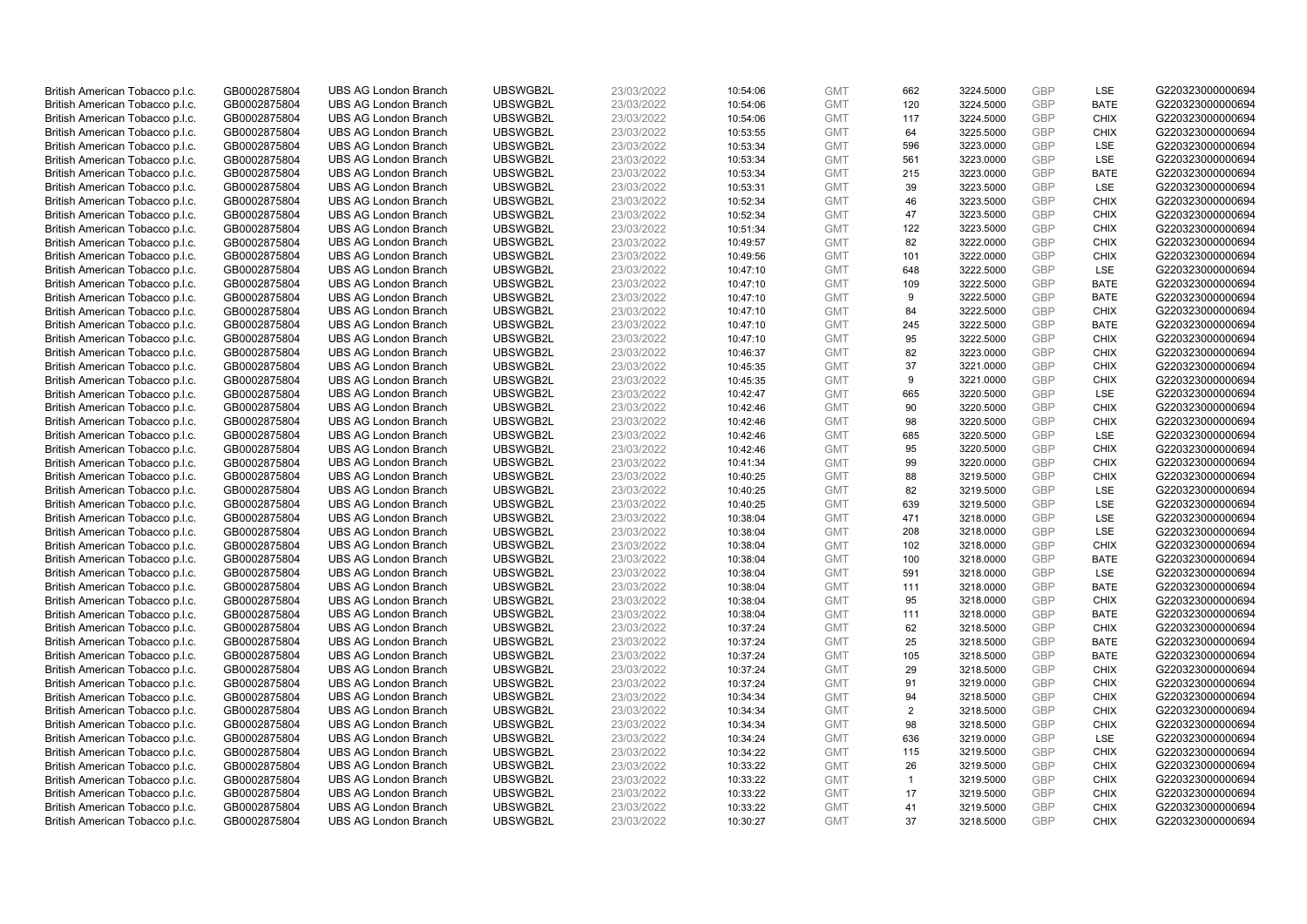| British American Tobacco p.l.c. | GB0002875804 | <b>UBS AG London Branch</b> | UBSWGB2L             | 23/03/2022               | 10:30:27 | <b>GMT</b> | 601 | 3218.5000 | <b>GBP</b> | LSE         | G220323000000694                     |
|---------------------------------|--------------|-----------------------------|----------------------|--------------------------|----------|------------|-----|-----------|------------|-------------|--------------------------------------|
| British American Tobacco p.l.c. | GB0002875804 | <b>UBS AG London Branch</b> | UBSWGB2L             | 23/03/2022               | 10:30:27 | <b>GMT</b> | 44  | 3218.5000 | GBP        | LSE         | G220323000000694                     |
| British American Tobacco p.l.c. | GB0002875804 | <b>UBS AG London Branch</b> | UBSWGB2L             | 23/03/2022               | 10:30:27 | <b>GMT</b> | 57  | 3218.5000 | <b>GBP</b> | <b>CHIX</b> | G220323000000694                     |
| British American Tobacco p.l.c. | GB0002875804 | <b>UBS AG London Branch</b> | UBSWGB2L             | 23/03/2022               | 10:29:10 | <b>GMT</b> | 68  | 3219.5000 | <b>GBP</b> | <b>CHIX</b> | G220323000000694                     |
| British American Tobacco p.l.c. | GB0002875804 | <b>UBS AG London Branch</b> | UBSWGB2L             | 23/03/2022               | 10:29:10 | <b>GMT</b> | 31  | 3219.5000 | <b>GBP</b> | <b>CHIX</b> | G220323000000694                     |
| British American Tobacco p.l.c. | GB0002875804 | <b>UBS AG London Branch</b> | UBSWGB2L             | 23/03/2022               | 10:29:10 | <b>GMT</b> | 120 | 3219.5000 | <b>GBP</b> | <b>BATE</b> | G220323000000694                     |
| British American Tobacco p.l.c. | GB0002875804 | <b>UBS AG London Branch</b> | UBSWGB2L             | 23/03/2022               | 10:29:10 | <b>GMT</b> | 61  | 3220.0000 | <b>GBP</b> | LSE         | G220323000000694                     |
| British American Tobacco p.l.c. | GB0002875804 | <b>UBS AG London Branch</b> | UBSWGB2L             | 23/03/2022               | 10:29:10 | <b>GMT</b> | 616 | 3220.0000 | <b>GBP</b> | LSE         | G220323000000694                     |
| British American Tobacco p.l.c. | GB0002875804 | <b>UBS AG London Branch</b> | UBSWGB2L             | 23/03/2022               | 10:28:54 | <b>GMT</b> | 999 | 3221.0000 | <b>GBP</b> | LSE         | G220323000000694                     |
| British American Tobacco p.l.c. | GB0002875804 | <b>UBS AG London Branch</b> | UBSWGB2L             | 23/03/2022               | 10:28:54 | <b>GMT</b> | 130 | 3221.0000 | <b>GBP</b> | <b>BATE</b> | G220323000000694                     |
| British American Tobacco p.l.c. | GB0002875804 | <b>UBS AG London Branch</b> | UBSWGB2L             | 23/03/2022               | 10:28:54 | <b>GMT</b> | 107 | 3221.0000 | <b>GBP</b> | CHIX        | G220323000000694                     |
| British American Tobacco p.l.c. | GB0002875804 | <b>UBS AG London Branch</b> | UBSWGB2L             | 23/03/2022               | 10:28:52 | <b>GMT</b> | 119 | 3221.5000 | <b>GBP</b> | <b>CHIX</b> | G220323000000694                     |
| British American Tobacco p.l.c. | GB0002875804 | <b>UBS AG London Branch</b> | UBSWGB2L             | 23/03/2022               | 10:27:46 | <b>GMT</b> | 72  | 3219.5000 | <b>GBP</b> | <b>CHIX</b> | G220323000000694                     |
| British American Tobacco p.l.c. | GB0002875804 | <b>UBS AG London Branch</b> | UBSWGB2L             | 23/03/2022               | 10:25:01 | <b>GMT</b> | 449 | 3220.0000 | <b>GBP</b> | <b>LSE</b>  | G220323000000694                     |
| British American Tobacco p.l.c. | GB0002875804 | <b>UBS AG London Branch</b> | UBSWGB2L             | 23/03/2022               | 10:25:01 | <b>GMT</b> | 42  | 3220.0000 | GBP        | LSE         | G220323000000694                     |
| British American Tobacco p.l.c. | GB0002875804 | <b>UBS AG London Branch</b> | UBSWGB2L             | 23/03/2022               | 10:25:01 | <b>GMT</b> | 64  | 3220.0000 | <b>GBP</b> | LSE         | G220323000000694                     |
| British American Tobacco p.l.c. | GB0002875804 | <b>UBS AG London Branch</b> | UBSWGB2L             | 23/03/2022               | 10:25:01 | <b>GMT</b> | 88  | 3220.0000 | GBP        | LSE         | G220323000000694                     |
| British American Tobacco p.l.c. | GB0002875804 | <b>UBS AG London Branch</b> | UBSWGB2L             | 23/03/2022               | 10:25:01 | <b>GMT</b> | 106 | 3220.0000 | <b>GBP</b> | <b>BATE</b> | G220323000000694                     |
| British American Tobacco p.l.c. | GB0002875804 | <b>UBS AG London Branch</b> | UBSWGB2L             | 23/03/2022               | 10:24:46 | <b>GMT</b> | 133 | 3221.0000 | <b>GBP</b> | <b>CHIX</b> | G220323000000694                     |
| British American Tobacco p.l.c. | GB0002875804 | <b>UBS AG London Branch</b> | UBSWGB2L             | 23/03/2022               | 10:24:46 | <b>GMT</b> | 97  | 3221.0000 | <b>GBP</b> | <b>CHIX</b> | G220323000000694                     |
|                                 |              | <b>UBS AG London Branch</b> |                      |                          |          | <b>GMT</b> | 116 | 3221.0000 | <b>GBP</b> | <b>BATE</b> |                                      |
| British American Tobacco p.l.c. | GB0002875804 | <b>UBS AG London Branch</b> | UBSWGB2L<br>UBSWGB2L | 23/03/2022<br>23/03/2022 | 10:24:46 | <b>GMT</b> | 98  | 3221.0000 | GBP        | <b>CHIX</b> | G220323000000694<br>G220323000000694 |
| British American Tobacco p.l.c. | GB0002875804 |                             |                      |                          | 10:24:46 |            |     |           | <b>GBP</b> |             |                                      |
| British American Tobacco p.l.c. | GB0002875804 | <b>UBS AG London Branch</b> | UBSWGB2L             | 23/03/2022               | 10:24:46 | <b>GMT</b> | 122 | 3221.0000 |            | <b>BATE</b> | G220323000000694                     |
| British American Tobacco p.l.c. | GB0002875804 | <b>UBS AG London Branch</b> | UBSWGB2L             | 23/03/2022               | 10:24:46 | <b>GMT</b> | 644 | 3221.0000 | GBP        | <b>LSE</b>  | G220323000000694                     |
| British American Tobacco p.l.c. | GB0002875804 | <b>UBS AG London Branch</b> | UBSWGB2L             | 23/03/2022               | 10:24:46 | <b>GMT</b> | 104 | 3221.0000 | <b>GBP</b> | <b>CHIX</b> | G220323000000694                     |
| British American Tobacco p.l.c. | GB0002875804 | <b>UBS AG London Branch</b> | UBSWGB2L             | 23/03/2022               | 10:20:38 | <b>GMT</b> | 564 | 3221.0000 | GBP        | LSE         | G220323000000694                     |
| British American Tobacco p.l.c. | GB0002875804 | <b>UBS AG London Branch</b> | UBSWGB2L             | 23/03/2022               | 10:20:38 | <b>GMT</b> | 45  | 3221.0000 | <b>GBP</b> | LSE         | G220323000000694                     |
| British American Tobacco p.l.c. | GB0002875804 | <b>UBS AG London Branch</b> | UBSWGB2L             | 23/03/2022               | 10:20:38 | <b>GMT</b> | 383 | 3221.0000 | GBP        | LSE         | G220323000000694                     |
| British American Tobacco p.l.c. | GB0002875804 | <b>UBS AG London Branch</b> | UBSWGB2L             | 23/03/2022               | 10:20:38 | <b>GMT</b> | 329 | 3221.0000 | <b>GBP</b> | LSE         | G220323000000694                     |
| British American Tobacco p.l.c. | GB0002875804 | <b>UBS AG London Branch</b> | UBSWGB2L             | 23/03/2022               | 10:20:38 | <b>GMT</b> | 93  | 3221.0000 | GBP        | <b>CHIX</b> | G220323000000694                     |
| British American Tobacco p.l.c. | GB0002875804 | <b>UBS AG London Branch</b> | UBSWGB2L             | 23/03/2022               | 10:20:38 | <b>GMT</b> | 111 | 3221.0000 | <b>GBP</b> | <b>BATE</b> | G220323000000694                     |
| British American Tobacco p.l.c. | GB0002875804 | <b>UBS AG London Branch</b> | UBSWGB2L             | 23/03/2022               | 10:20:38 | <b>GMT</b> | 144 | 3221.0000 | GBP        | <b>CHIX</b> | G220323000000694                     |
| British American Tobacco p.l.c. | GB0002875804 | <b>UBS AG London Branch</b> | UBSWGB2L             | 23/03/2022               | 10:20:38 | <b>GMT</b> | 121 | 3221.0000 | <b>GBP</b> | <b>BATE</b> | G220323000000694                     |
| British American Tobacco p.l.c. | GB0002875804 | <b>UBS AG London Branch</b> | UBSWGB2L             | 23/03/2022               | 10:20:38 | <b>GMT</b> | 90  | 3221.0000 | <b>GBP</b> | <b>CHIX</b> | G220323000000694                     |
| British American Tobacco p.l.c. | GB0002875804 | <b>UBS AG London Branch</b> | UBSWGB2L             | 23/03/2022               | 10:20:38 | <b>GMT</b> | 952 | 3221.0000 | GBP        | LSE         | G220323000000694                     |
| British American Tobacco p.l.c. | GB0002875804 | <b>UBS AG London Branch</b> | UBSWGB2L             | 23/03/2022               | 10:20:38 | <b>GMT</b> | 117 | 3221.0000 | <b>GBP</b> | <b>BATE</b> | G220323000000694                     |
| British American Tobacco p.l.c. | GB0002875804 | <b>UBS AG London Branch</b> | UBSWGB2L             | 23/03/2022               | 10:19:44 | <b>GMT</b> | 84  | 3221.5000 | GBP        | <b>CHIX</b> | G220323000000694                     |
| British American Tobacco p.l.c. | GB0002875804 | <b>UBS AG London Branch</b> | UBSWGB2L             | 23/03/2022               | 10:19:44 | <b>GMT</b> | 29  | 3221.5000 | <b>GBP</b> | <b>CHIX</b> | G220323000000694                     |
| British American Tobacco p.l.c. | GB0002875804 | <b>UBS AG London Branch</b> | UBSWGB2L             | 23/03/2022               | 10:18:44 | <b>GMT</b> | 126 | 3221.0000 | GBP        | <b>CHIX</b> | G220323000000694                     |
| British American Tobacco p.l.c. | GB0002875804 | <b>UBS AG London Branch</b> | UBSWGB2L             | 23/03/2022               | 10:18:00 | <b>GMT</b> | 50  | 3220.5000 | <b>GBP</b> | <b>CHIX</b> | G220323000000694                     |
| British American Tobacco p.l.c. | GB0002875804 | <b>UBS AG London Branch</b> | UBSWGB2L             | 23/03/2022               | 10:17:30 | <b>GMT</b> | 82  | 3220.0000 | GBP        | <b>CHIX</b> | G220323000000694                     |
| British American Tobacco p.l.c. | GB0002875804 | <b>UBS AG London Branch</b> | UBSWGB2L             | 23/03/2022               | 10:17:30 | <b>GMT</b> | 97  | 3220.0000 | <b>GBP</b> | <b>CHIX</b> | G220323000000694                     |
| British American Tobacco p.l.c. | GB0002875804 | <b>UBS AG London Branch</b> | UBSWGB2L             | 23/03/2022               | 10:15:34 | <b>GMT</b> | 24  | 3218.5000 | GBP        | <b>BATE</b> | G220323000000694                     |
| British American Tobacco p.l.c. | GB0002875804 | <b>UBS AG London Branch</b> | UBSWGB2L             | 23/03/2022               | 10:15:34 | <b>GMT</b> | 108 | 3218.5000 | <b>GBP</b> | <b>CHIX</b> | G220323000000694                     |
| British American Tobacco p.l.c. | GB0002875804 | <b>UBS AG London Branch</b> | UBSWGB2L             | 23/03/2022               | 10:15:34 | <b>GMT</b> | 114 | 3218.5000 | <b>GBP</b> | <b>BATE</b> | G220323000000694                     |
| British American Tobacco p.l.c. | GB0002875804 | <b>UBS AG London Branch</b> | UBSWGB2L             | 23/03/2022               | 10:15:34 | <b>GMT</b> | 583 | 3218.5000 | <b>GBP</b> | LSE         | G220323000000694                     |
| British American Tobacco p.l.c. | GB0002875804 | <b>UBS AG London Branch</b> | UBSWGB2L             | 23/03/2022               | 10:15:34 | <b>GMT</b> | 9   | 3218.5000 | <b>GBP</b> | <b>CHIX</b> | G220323000000694                     |
| British American Tobacco p.l.c. | GB0002875804 | <b>UBS AG London Branch</b> | UBSWGB2L             | 23/03/2022               | 10:15:34 | <b>GMT</b> | 24  | 3218.5000 | <b>GBP</b> | <b>CHIX</b> | G220323000000694                     |
| British American Tobacco p.l.c. | GB0002875804 | <b>UBS AG London Branch</b> | UBSWGB2L             | 23/03/2022               | 10:15:34 | <b>GMT</b> | 79  | 3218.5000 | <b>GBP</b> | <b>BATE</b> | G220323000000694                     |
| British American Tobacco p.l.c. | GB0002875804 | <b>UBS AG London Branch</b> | UBSWGB2L             | 23/03/2022               | 10:15:34 | <b>GMT</b> | 74  | 3218.5000 | <b>GBP</b> | <b>BATE</b> | G220323000000694                     |
| British American Tobacco p.l.c. | GB0002875804 | <b>UBS AG London Branch</b> | UBSWGB2L             | 23/03/2022               | 10:15:34 | <b>GMT</b> | 33  | 3218.5000 | <b>GBP</b> | <b>BATE</b> | G220323000000694                     |
| British American Tobacco p.l.c. | GB0002875804 | <b>UBS AG London Branch</b> | UBSWGB2L             | 23/03/2022               | 10:15:34 | <b>GMT</b> | 106 | 3219.0000 | <b>GBP</b> | <b>BATE</b> | G220323000000694                     |
| British American Tobacco p.l.c. | GB0002875804 | <b>UBS AG London Branch</b> | UBSWGB2L             | 23/03/2022               | 10:15:26 | <b>GMT</b> | 120 | 3219.0000 | <b>GBP</b> | <b>CHIX</b> | G220323000000694                     |
| British American Tobacco p.l.c. | GB0002875804 | <b>UBS AG London Branch</b> | UBSWGB2L             | 23/03/2022               | 10:14:26 | <b>GMT</b> | 139 | 3219.0000 | GBP        | CHIX        | G220323000000694                     |
|                                 |              |                             |                      |                          |          |            |     |           |            |             |                                      |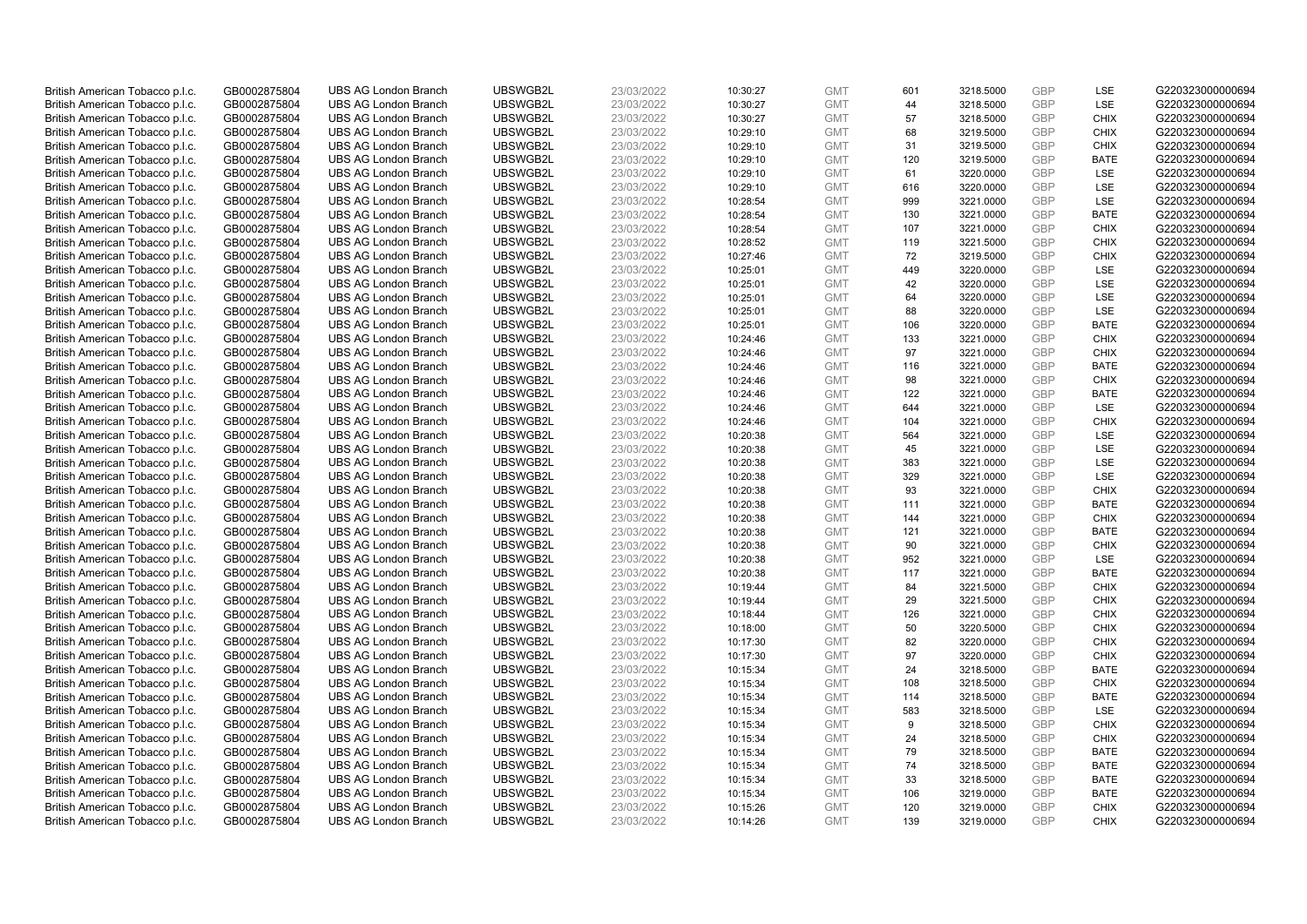| British American Tobacco p.l.c. | GB0002875804 | <b>UBS AG London Branch</b> | UBSWGB2L | 23/03/2022 | 10:14:26 | <b>GMT</b> | 13           | 3219.0000 | <b>GBP</b> | <b>CHIX</b> | G220323000000694 |
|---------------------------------|--------------|-----------------------------|----------|------------|----------|------------|--------------|-----------|------------|-------------|------------------|
| British American Tobacco p.l.c. | GB0002875804 | <b>UBS AG London Branch</b> | UBSWGB2L | 23/03/2022 | 10:14:26 | <b>GMT</b> | 98           | 3219.0000 | <b>GBP</b> | <b>CHIX</b> | G220323000000694 |
| British American Tobacco p.l.c. | GB0002875804 | <b>UBS AG London Branch</b> | UBSWGB2L | 23/03/2022 | 10:14:26 | <b>GMT</b> | 603          | 3219.0000 | <b>GBP</b> | LSE         | G220323000000694 |
| British American Tobacco p.l.c. | GB0002875804 | <b>UBS AG London Branch</b> | UBSWGB2L | 23/03/2022 | 10:09:55 | <b>GMT</b> | 8            | 3220.5000 | <b>GBP</b> | <b>BATE</b> | G220323000000694 |
| British American Tobacco p.l.c. | GB0002875804 | <b>UBS AG London Branch</b> | UBSWGB2L | 23/03/2022 | 10:09:55 | <b>GMT</b> | 644          | 3220.5000 | <b>GBP</b> | LSE         | G220323000000694 |
| British American Tobacco p.l.c. | GB0002875804 | <b>UBS AG London Branch</b> | UBSWGB2L | 23/03/2022 | 10:09:55 | <b>GMT</b> | 99           | 3220.5000 | <b>GBP</b> | <b>CHIX</b> | G220323000000694 |
| British American Tobacco p.l.c. | GB0002875804 | <b>UBS AG London Branch</b> | UBSWGB2L | 23/03/2022 | 10:09:55 | <b>GMT</b> | 100          | 3220.5000 | <b>GBP</b> | <b>BATE</b> | G220323000000694 |
| British American Tobacco p.l.c. | GB0002875804 | <b>UBS AG London Branch</b> | UBSWGB2L | 23/03/2022 | 10:09:55 | <b>GMT</b> | 153          | 3220.5000 | <b>GBP</b> | <b>CHIX</b> | G220323000000694 |
| British American Tobacco p.l.c. | GB0002875804 | <b>UBS AG London Branch</b> | UBSWGB2L | 23/03/2022 | 10:09:55 | <b>GMT</b> | 122          | 3220.5000 | <b>GBP</b> | <b>BATE</b> | G220323000000694 |
| British American Tobacco p.l.c. | GB0002875804 | <b>UBS AG London Branch</b> | UBSWGB2L | 23/03/2022 | 10:09:55 | <b>GMT</b> | 589          | 3220.5000 | <b>GBP</b> | LSE         | G220323000000694 |
| British American Tobacco p.l.c. | GB0002875804 | <b>UBS AG London Branch</b> | UBSWGB2L | 23/03/2022 | 10:09:55 | <b>GMT</b> | 231          | 3220.5000 | <b>GBP</b> | <b>CHIX</b> | G220323000000694 |
| British American Tobacco p.l.c. | GB0002875804 | <b>UBS AG London Branch</b> | UBSWGB2L | 23/03/2022 | 10:09:55 | <b>GMT</b> | 98           | 3220.5000 | <b>GBP</b> | <b>CHIX</b> | G220323000000694 |
| British American Tobacco p.l.c. | GB0002875804 | <b>UBS AG London Branch</b> | UBSWGB2L | 23/03/2022 | 10:09:55 | <b>GMT</b> | 90           | 3220.5000 | <b>GBP</b> | <b>CHIX</b> | G220323000000694 |
| British American Tobacco p.l.c. | GB0002875804 | <b>UBS AG London Branch</b> | UBSWGB2L | 23/03/2022 | 10:09:55 | <b>GMT</b> | 111          | 3220.5000 | <b>GBP</b> | <b>BATE</b> | G220323000000694 |
| British American Tobacco p.l.c. | GB0002875804 | <b>UBS AG London Branch</b> | UBSWGB2L | 23/03/2022 | 10:05:41 | <b>GMT</b> | 658          | 3220.0000 | <b>GBP</b> | <b>LSE</b>  | G220323000000694 |
| British American Tobacco p.l.c. | GB0002875804 | <b>UBS AG London Branch</b> | UBSWGB2L | 23/03/2022 | 10:04:49 | <b>GMT</b> | 73           | 3220.0000 | <b>GBP</b> | <b>BATE</b> | G220323000000694 |
| British American Tobacco p.l.c. | GB0002875804 | <b>UBS AG London Branch</b> | UBSWGB2L | 23/03/2022 | 10:04:49 | <b>GMT</b> | 30           | 3220.0000 | <b>GBP</b> | <b>BATE</b> | G220323000000694 |
| British American Tobacco p.l.c. | GB0002875804 | <b>UBS AG London Branch</b> | UBSWGB2L | 23/03/2022 | 10:04:49 | <b>GMT</b> | 33           | 3220.0000 | <b>GBP</b> | <b>BATE</b> | G220323000000694 |
| British American Tobacco p.l.c. | GB0002875804 | <b>UBS AG London Branch</b> | UBSWGB2L | 23/03/2022 | 10:04:49 | <b>GMT</b> | 142          | 3220.0000 | <b>GBP</b> | <b>CHIX</b> | G220323000000694 |
| British American Tobacco p.l.c. | GB0002875804 | <b>UBS AG London Branch</b> | UBSWGB2L | 23/03/2022 | 10:04:49 | <b>GMT</b> | 108          | 3220.5000 | <b>GBP</b> | <b>BATE</b> | G220323000000694 |
| British American Tobacco p.l.c. | GB0002875804 | <b>UBS AG London Branch</b> | UBSWGB2L | 23/03/2022 | 10:04:49 | <b>GMT</b> | 122          | 3220.5000 | <b>GBP</b> | <b>BATE</b> | G220323000000694 |
| British American Tobacco p.l.c. | GB0002875804 | <b>UBS AG London Branch</b> | UBSWGB2L | 23/03/2022 | 10:04:49 | <b>GMT</b> | 94           | 3220.5000 | <b>GBP</b> | <b>CHIX</b> | G220323000000694 |
| British American Tobacco p.l.c. | GB0002875804 | <b>UBS AG London Branch</b> | UBSWGB2L | 23/03/2022 | 10:04:49 | <b>GMT</b> | 396          | 3221.0000 | <b>GBP</b> | LSE         | G220323000000694 |
| British American Tobacco p.l.c. | GB0002875804 | <b>UBS AG London Branch</b> | UBSWGB2L | 23/03/2022 | 10:04:49 | <b>GMT</b> | 231          | 3221.0000 | <b>GBP</b> | <b>LSE</b>  | G220323000000694 |
| British American Tobacco p.l.c. | GB0002875804 | <b>UBS AG London Branch</b> | UBSWGB2L | 23/03/2022 | 10:04:49 | <b>GMT</b> | 163          | 3221.0000 | <b>GBP</b> | <b>CHIX</b> | G220323000000694 |
| British American Tobacco p.l.c. | GB0002875804 | <b>UBS AG London Branch</b> | UBSWGB2L | 23/03/2022 | 10:04:49 | <b>GMT</b> | 118          | 3221.0000 | <b>GBP</b> | <b>BATE</b> | G220323000000694 |
| British American Tobacco p.l.c. | GB0002875804 | <b>UBS AG London Branch</b> | UBSWGB2L | 23/03/2022 | 10:02:14 | <b>GMT</b> | 358          | 3220.5000 | <b>GBP</b> | <b>CHIX</b> | G220323000000694 |
| British American Tobacco p.l.c. | GB0002875804 | <b>UBS AG London Branch</b> | UBSWGB2L | 23/03/2022 | 09:59:44 | <b>GMT</b> | 598          | 3219.5000 | <b>GBP</b> | LSE         | G220323000000694 |
| British American Tobacco p.l.c. | GB0002875804 | <b>UBS AG London Branch</b> | UBSWGB2L | 23/03/2022 | 09:58:40 | <b>GMT</b> | 83           | 3219.5000 | <b>GBP</b> | <b>CHIX</b> | G220323000000694 |
| British American Tobacco p.l.c. | GB0002875804 | <b>UBS AG London Branch</b> | UBSWGB2L | 23/03/2022 | 09:58:40 | <b>GMT</b> | 122          | 3219.5000 | <b>GBP</b> | <b>BATE</b> | G220323000000694 |
| British American Tobacco p.l.c. | GB0002875804 | <b>UBS AG London Branch</b> | UBSWGB2L | 23/03/2022 | 09:57:08 | <b>GMT</b> | 75           | 3220.5000 | <b>GBP</b> | <b>CHIX</b> | G220323000000694 |
| British American Tobacco p.l.c. | GB0002875804 | <b>UBS AG London Branch</b> | UBSWGB2L | 23/03/2022 | 09:57:08 | <b>GMT</b> | 29           | 3220.5000 | <b>GBP</b> | <b>CHIX</b> | G220323000000694 |
| British American Tobacco p.l.c. | GB0002875804 | <b>UBS AG London Branch</b> | UBSWGB2L | 23/03/2022 | 09:57:07 | <b>GMT</b> | 73           | 3220.5000 | <b>GBP</b> | <b>BATE</b> | G220323000000694 |
| British American Tobacco p.l.c. | GB0002875804 | <b>UBS AG London Branch</b> | UBSWGB2L | 23/03/2022 | 09:57:07 | <b>GMT</b> | 50           | 3220.5000 | GBP        | <b>BATE</b> | G220323000000694 |
| British American Tobacco p.l.c. | GB0002875804 | <b>UBS AG London Branch</b> | UBSWGB2L | 23/03/2022 | 09:57:07 | <b>GMT</b> | 111          | 3220.5000 | <b>GBP</b> | <b>BATE</b> | G220323000000694 |
| British American Tobacco p.l.c. | GB0002875804 | <b>UBS AG London Branch</b> | UBSWGB2L | 23/03/2022 | 09:57:06 | <b>GMT</b> | 91           | 3221.0000 | <b>GBP</b> | <b>CHIX</b> | G220323000000694 |
| British American Tobacco p.l.c. | GB0002875804 | <b>UBS AG London Branch</b> | UBSWGB2L | 23/03/2022 | 09:57:06 | <b>GMT</b> | 122          | 3221.0000 | <b>GBP</b> | <b>CHIX</b> | G220323000000694 |
| British American Tobacco p.l.c. | GB0002875804 | <b>UBS AG London Branch</b> | UBSWGB2L | 23/03/2022 | 09:57:06 | <b>GMT</b> | 621          | 3221.5000 | <b>GBP</b> | LSE         | G220323000000694 |
| British American Tobacco p.l.c. | GB0002875804 | <b>UBS AG London Branch</b> | UBSWGB2L | 23/03/2022 | 09:56:14 | <b>GMT</b> | 16           | 3220.0000 | <b>GBP</b> | <b>CHIX</b> | G220323000000694 |
| British American Tobacco p.l.c. | GB0002875804 | <b>UBS AG London Branch</b> | UBSWGB2L | 23/03/2022 | 09:56:12 | <b>GMT</b> | 56           | 3220.0000 | <b>GBP</b> | <b>CHIX</b> | G220323000000694 |
| British American Tobacco p.l.c. | GB0002875804 | <b>UBS AG London Branch</b> | UBSWGB2L | 23/03/2022 | 09:55:32 | <b>GMT</b> | 192          | 3220.0000 | <b>GBP</b> | <b>BATE</b> | G220323000000694 |
| British American Tobacco p.l.c. | GB0002875804 | <b>UBS AG London Branch</b> | UBSWGB2L | 23/03/2022 | 09:55:32 | <b>GMT</b> | 44           | 3220.0000 | <b>GBP</b> | <b>BATE</b> | G220323000000694 |
| British American Tobacco p.l.c. | GB0002875804 | <b>UBS AG London Branch</b> | UBSWGB2L | 23/03/2022 | 09:54:31 | <b>GMT</b> | 649          | 3219.0000 | <b>GBP</b> | LSE         | G220323000000694 |
| British American Tobacco p.l.c. | GB0002875804 | <b>UBS AG London Branch</b> | UBSWGB2L | 23/03/2022 | 09:52:59 | <b>GMT</b> | $\mathbf{1}$ | 3219.0000 | <b>GBP</b> | <b>BATE</b> | G220323000000694 |
| British American Tobacco p.l.c. | GB0002875804 | <b>UBS AG London Branch</b> | UBSWGB2L | 23/03/2022 | 09:52:57 | <b>GMT</b> | 109          | 3219.0000 | <b>GBP</b> | <b>CHIX</b> | G220323000000694 |
| British American Tobacco p.l.c. | GB0002875804 | <b>UBS AG London Branch</b> | UBSWGB2L | 23/03/2022 | 09:52:57 | <b>GMT</b> | 100          | 3219.0000 | <b>GBP</b> | <b>CHIX</b> | G220323000000694 |
| British American Tobacco p.l.c. | GB0002875804 | <b>UBS AG London Branch</b> | UBSWGB2L | 23/03/2022 | 09:52:57 | <b>GMT</b> | 89           | 3218.5000 | <b>GBP</b> | <b>CHIX</b> | G220323000000694 |
| British American Tobacco p.l.c. | GB0002875804 | <b>UBS AG London Branch</b> | UBSWGB2L | 23/03/2022 | 09:52:57 | <b>GMT</b> | 611          | 3219.0000 | <b>GBP</b> | LSE         | G220323000000694 |
| British American Tobacco p.l.c. | GB0002875804 | <b>UBS AG London Branch</b> | UBSWGB2L | 23/03/2022 | 09:51:06 | <b>GMT</b> | 30           | 3219.0000 | <b>GBP</b> | <b>CHIX</b> | G220323000000694 |
| British American Tobacco p.l.c. | GB0002875804 | <b>UBS AG London Branch</b> | UBSWGB2L | 23/03/2022 | 09:51:06 | <b>GMT</b> | 59           | 3219.0000 | <b>GBP</b> | <b>CHIX</b> | G220323000000694 |
| British American Tobacco p.l.c. | GB0002875804 | <b>UBS AG London Branch</b> | UBSWGB2L | 23/03/2022 | 09:50:36 | <b>GMT</b> | 588          | 3219.5000 | <b>GBP</b> | LSE         | G220323000000694 |
| British American Tobacco p.l.c. | GB0002875804 | <b>UBS AG London Branch</b> | UBSWGB2L | 23/03/2022 | 09:50:36 | <b>GMT</b> | 108          | 3219.5000 | <b>GBP</b> | <b>BATE</b> | G220323000000694 |
| British American Tobacco p.l.c. | GB0002875804 | <b>UBS AG London Branch</b> | UBSWGB2L | 23/03/2022 | 09:49:42 | <b>GMT</b> | 70           | 3218.5000 | <b>GBP</b> | <b>CHIX</b> | G220323000000694 |
| British American Tobacco p.l.c. | GB0002875804 | <b>UBS AG London Branch</b> | UBSWGB2L | 23/03/2022 | 09:49:21 | <b>GMT</b> | 613          | 3218.5000 | GBP        | <b>LSE</b>  | G220323000000694 |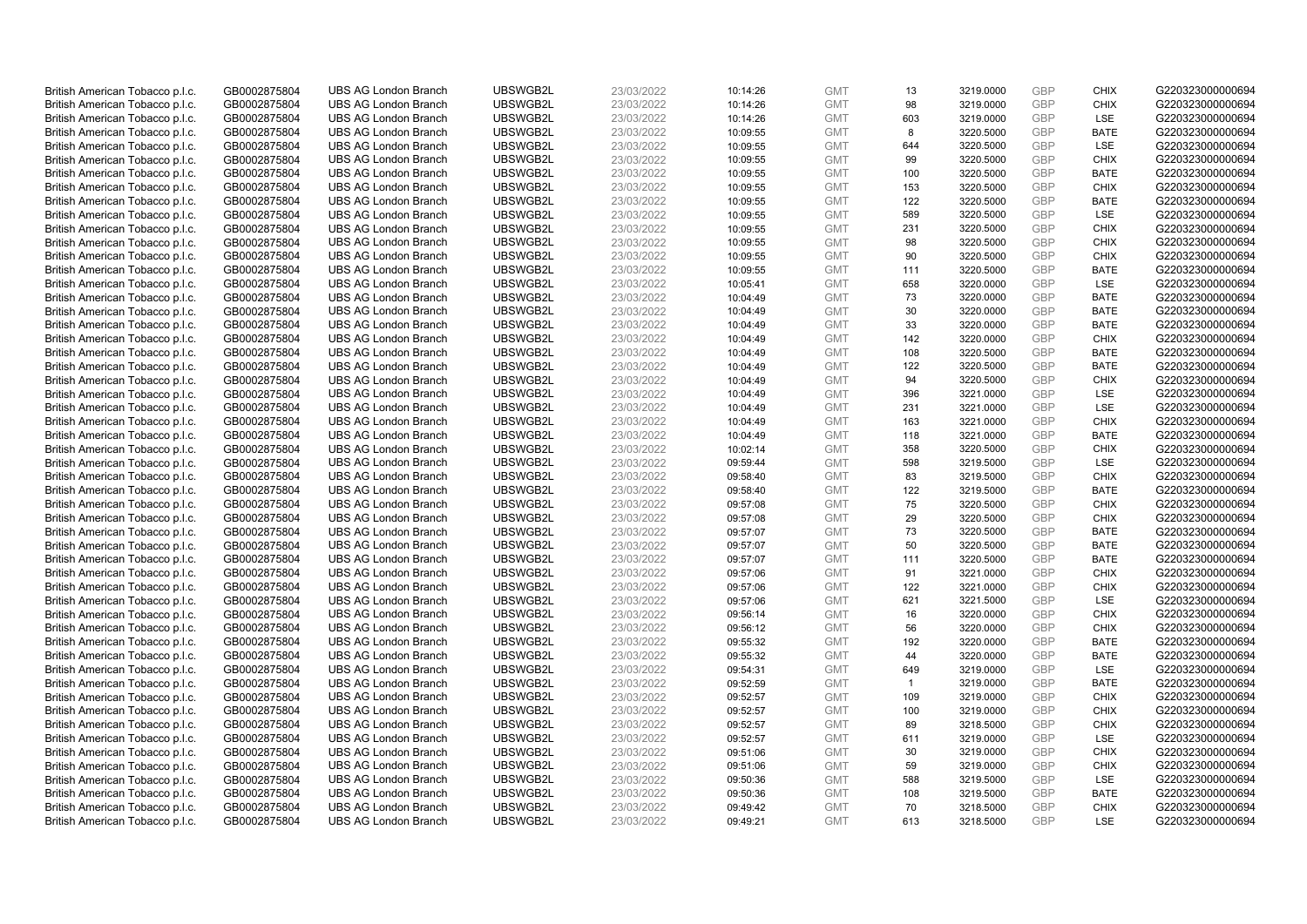| British American Tobacco p.l.c. | GB0002875804 | <b>UBS AG London Branch</b> | UBSWGB2L | 23/03/2022 | 09:48:16 | <b>GMT</b> | $\overline{1}$ | 3217.5000 | <b>GBP</b> | <b>CHIX</b> | G220323000000694 |
|---------------------------------|--------------|-----------------------------|----------|------------|----------|------------|----------------|-----------|------------|-------------|------------------|
| British American Tobacco p.l.c. | GB0002875804 | <b>UBS AG London Branch</b> | UBSWGB2L | 23/03/2022 | 09:48:16 | <b>GMT</b> | 157            | 3217.5000 | GBP        | <b>CHIX</b> | G220323000000694 |
| British American Tobacco p.l.c. | GB0002875804 | <b>UBS AG London Branch</b> | UBSWGB2L | 23/03/2022 | 09:48:15 | <b>GMT</b> | 570            | 3217.5000 | GBP        | LSE         | G220323000000694 |
| British American Tobacco p.l.c. | GB0002875804 | <b>UBS AG London Branch</b> | UBSWGB2L | 23/03/2022 | 09:48:15 | <b>GMT</b> | 669            | 3217.5000 | GBP        | LSE         | G220323000000694 |
| British American Tobacco p.l.c. | GB0002875804 | <b>UBS AG London Branch</b> | UBSWGB2L | 23/03/2022 | 09:47:33 | <b>GMT</b> | 15             | 3217.0000 | <b>GBP</b> | <b>CHIX</b> | G220323000000694 |
| British American Tobacco p.l.c. | GB0002875804 | <b>UBS AG London Branch</b> | UBSWGB2L | 23/03/2022 | 09:47:21 | <b>GMT</b> | 80             | 3217.5000 | <b>GBP</b> | <b>CHIX</b> | G220323000000694 |
| British American Tobacco p.l.c. | GB0002875804 | <b>UBS AG London Branch</b> | UBSWGB2L | 23/03/2022 | 09:47:20 | <b>GMT</b> | 556            | 3217.0000 | GBP        | LSE         | G220323000000694 |
| British American Tobacco p.l.c. | GB0002875804 | <b>UBS AG London Branch</b> | UBSWGB2L | 23/03/2022 | 09:46:37 | <b>GMT</b> | 638            | 3218.0000 | <b>GBP</b> | LSE         | G220323000000694 |
| British American Tobacco p.l.c. | GB0002875804 | <b>UBS AG London Branch</b> | UBSWGB2L | 23/03/2022 | 09:46:01 | <b>GMT</b> | 583            | 3218.5000 | GBP        | LSE         | G220323000000694 |
| British American Tobacco p.l.c. | GB0002875804 | <b>UBS AG London Branch</b> | UBSWGB2L | 23/03/2022 | 09:46:01 | <b>GMT</b> | 16             | 3218.5000 | <b>GBP</b> | <b>LSE</b>  | G220323000000694 |
| British American Tobacco p.l.c. | GB0002875804 | <b>UBS AG London Branch</b> | UBSWGB2L | 23/03/2022 | 09:45:45 | <b>GMT</b> | 81             | 3218.5000 | GBP        | <b>CHIX</b> | G220323000000694 |
| British American Tobacco p.l.c. | GB0002875804 | <b>UBS AG London Branch</b> | UBSWGB2L | 23/03/2022 | 09:45:45 | <b>GMT</b> | 112            | 3218.5000 | <b>GBP</b> | <b>BATE</b> | G220323000000694 |
| British American Tobacco p.l.c. | GB0002875804 | <b>UBS AG London Branch</b> | UBSWGB2L | 23/03/2022 | 09:45:32 | <b>GMT</b> | 112            | 3219.0000 | <b>GBP</b> | <b>BATE</b> | G220323000000694 |
| British American Tobacco p.l.c. | GB0002875804 | <b>UBS AG London Branch</b> | UBSWGB2L | 23/03/2022 | 09:45:32 | <b>GMT</b> | 682            | 3219.0000 | <b>GBP</b> | <b>LSE</b>  | G220323000000694 |
| British American Tobacco p.l.c. | GB0002875804 | <b>UBS AG London Branch</b> | UBSWGB2L | 23/03/2022 | 09:45:25 | <b>GMT</b> | 38             | 3219.5000 | <b>GBP</b> | <b>CHIX</b> | G220323000000694 |
| British American Tobacco p.l.c. | GB0002875804 | <b>UBS AG London Branch</b> | UBSWGB2L | 23/03/2022 | 09:45:24 | <b>GMT</b> | 128            | 3219.5000 | GBP        | <b>CHIX</b> | G220323000000694 |
| British American Tobacco p.l.c. | GB0002875804 | <b>UBS AG London Branch</b> | UBSWGB2L | 23/03/2022 | 09:45:24 | <b>GMT</b> | 26             | 3219.5000 | GBP        | <b>CHIX</b> | G220323000000694 |
| British American Tobacco p.l.c. | GB0002875804 | <b>UBS AG London Branch</b> | UBSWGB2L | 23/03/2022 | 09:45:18 | <b>GMT</b> | 13             | 3219.5000 | GBP        | <b>CHIX</b> | G220323000000694 |
| British American Tobacco p.l.c. | GB0002875804 | <b>UBS AG London Branch</b> | UBSWGB2L | 23/03/2022 | 09:45:18 | <b>GMT</b> | 170            | 3219.5000 | <b>GBP</b> | <b>CHIX</b> | G220323000000694 |
| British American Tobacco p.l.c. | GB0002875804 | <b>UBS AG London Branch</b> | UBSWGB2L | 23/03/2022 | 09:44:12 | <b>GMT</b> | 33             | 3218.5000 | GBP        | <b>CHIX</b> | G220323000000694 |
| British American Tobacco p.l.c. | GB0002875804 | <b>UBS AG London Branch</b> | UBSWGB2L | 23/03/2022 | 09:44:12 | <b>GMT</b> | 41             | 3218.5000 | <b>GBP</b> | <b>CHIX</b> | G220323000000694 |
| British American Tobacco p.l.c. | GB0002875804 | <b>UBS AG London Branch</b> | UBSWGB2L | 23/03/2022 | 09:40:54 | <b>GMT</b> | 121            | 3217.0000 | GBP        | <b>BATE</b> | G220323000000694 |
| British American Tobacco p.l.c. | GB0002875804 | <b>UBS AG London Branch</b> | UBSWGB2L | 23/03/2022 | 09:40:52 | <b>GMT</b> | 3              | 3217.0000 | <b>GBP</b> | <b>BATE</b> | G220323000000694 |
| British American Tobacco p.l.c. | GB0002875804 | <b>UBS AG London Branch</b> | UBSWGB2L | 23/03/2022 | 09:40:52 | <b>GMT</b> | 24             | 3217.5000 | GBP        | <b>CHIX</b> | G220323000000694 |
| British American Tobacco p.l.c. | GB0002875804 | <b>UBS AG London Branch</b> | UBSWGB2L | 23/03/2022 | 09:40:52 | <b>GMT</b> | 70             | 3217.5000 | <b>GBP</b> | <b>CHIX</b> | G220323000000694 |
| British American Tobacco p.l.c. | GB0002875804 | <b>UBS AG London Branch</b> | UBSWGB2L | 23/03/2022 | 09:40:52 | <b>GMT</b> | 636            | 3217.5000 | <b>GBP</b> | LSE         | G220323000000694 |
| British American Tobacco p.l.c. | GB0002875804 | <b>UBS AG London Branch</b> | UBSWGB2L | 23/03/2022 | 09:40:52 | <b>GMT</b> | 93             | 3217.5000 | <b>GBP</b> | <b>CHIX</b> | G220323000000694 |
| British American Tobacco p.l.c. | GB0002875804 | <b>UBS AG London Branch</b> | UBSWGB2L | 23/03/2022 | 09:40:52 | <b>GMT</b> | 112            | 3217.5000 | <b>GBP</b> | <b>BATE</b> | G220323000000694 |
| British American Tobacco p.l.c. | GB0002875804 | <b>UBS AG London Branch</b> | UBSWGB2L | 23/03/2022 | 09:39:20 | <b>GMT</b> | 122            | 3217.0000 | GBP        | <b>BATE</b> | G220323000000694 |
| British American Tobacco p.l.c. | GB0002875804 | <b>UBS AG London Branch</b> | UBSWGB2L | 23/03/2022 | 09:39:07 | <b>GMT</b> | 81             | 3217.5000 | GBP        | <b>CHIX</b> | G220323000000694 |
| British American Tobacco p.l.c. | GB0002875804 | <b>UBS AG London Branch</b> | UBSWGB2L | 23/03/2022 | 09:39:07 | <b>GMT</b> | 645            | 3217.5000 | GBP        | <b>LSE</b>  | G220323000000694 |
| British American Tobacco p.l.c. | GB0002875804 | <b>UBS AG London Branch</b> | UBSWGB2L | 23/03/2022 | 09:38:00 | <b>GMT</b> | 43             | 3218.0000 | GBP        | <b>LSE</b>  | G220323000000694 |
| British American Tobacco p.l.c. | GB0002875804 | <b>UBS AG London Branch</b> | UBSWGB2L | 23/03/2022 | 09:38:00 | <b>GMT</b> | 85             | 3218.0000 | GBP        | <b>CHIX</b> | G220323000000694 |
| British American Tobacco p.l.c. | GB0002875804 | <b>UBS AG London Branch</b> | UBSWGB2L | 23/03/2022 | 09:38:00 | <b>GMT</b> | 105            | 3218.0000 | GBP        | <b>CHIX</b> | G220323000000694 |
| British American Tobacco p.l.c. | GB0002875804 | <b>UBS AG London Branch</b> | UBSWGB2L | 23/03/2022 | 09:38:00 | <b>GMT</b> | 89             | 3218.0000 | GBP        | <b>CHIX</b> | G220323000000694 |
| British American Tobacco p.l.c. | GB0002875804 | <b>UBS AG London Branch</b> | UBSWGB2L | 23/03/2022 | 09:37:12 | <b>GMT</b> | 583            | 3218.5000 | <b>GBP</b> | LSE         | G220323000000694 |
| British American Tobacco p.l.c. | GB0002875804 | <b>UBS AG London Branch</b> | UBSWGB2L | 23/03/2022 | 09:35:42 | <b>GMT</b> | 553            | 3217.5000 | GBP        | <b>LSE</b>  | G220323000000694 |
| British American Tobacco p.l.c. | GB0002875804 | <b>UBS AG London Branch</b> | UBSWGB2L | 23/03/2022 | 09:35:28 | <b>GMT</b> | 33             | 3218.5000 | <b>GBP</b> | <b>BATE</b> | G220323000000694 |
| British American Tobacco p.l.c. | GB0002875804 | <b>UBS AG London Branch</b> | UBSWGB2L | 23/03/2022 | 09:35:28 | <b>GMT</b> | 80             | 3218.5000 | GBP        | <b>BATE</b> | G220323000000694 |
| British American Tobacco p.l.c. | GB0002875804 | <b>UBS AG London Branch</b> | UBSWGB2L | 23/03/2022 | 09:35:28 | <b>GMT</b> | 2              | 3218.5000 | GBP        | <b>CHIX</b> | G220323000000694 |
| British American Tobacco p.l.c. | GB0002875804 | <b>UBS AG London Branch</b> | UBSWGB2L | 23/03/2022 | 09:35:28 | <b>GMT</b> | 90             | 3218.5000 | <b>GBP</b> | <b>CHIX</b> | G220323000000694 |
| British American Tobacco p.l.c. | GB0002875804 | <b>UBS AG London Branch</b> | UBSWGB2L | 23/03/2022 | 09:35:28 | <b>GMT</b> | 104            | 3218.5000 | GBP        | <b>BATE</b> | G220323000000694 |
| British American Tobacco p.l.c. | GB0002875804 | <b>UBS AG London Branch</b> | UBSWGB2L | 23/03/2022 | 09:35:28 | <b>GMT</b> | 69             | 3218.5000 | GBP        | <b>CHIX</b> | G220323000000694 |
| British American Tobacco p.l.c. | GB0002875804 | <b>UBS AG London Branch</b> | UBSWGB2L | 23/03/2022 | 09:35:08 | <b>GMT</b> | 9              | 3219.0000 | GBP        | <b>BATE</b> | G220323000000694 |
| British American Tobacco p.l.c. | GB0002875804 | <b>UBS AG London Branch</b> | UBSWGB2L | 23/03/2022 | 09:35:08 | <b>GMT</b> | 91             | 3219.0000 | GBP        | <b>BATE</b> | G220323000000694 |
| British American Tobacco p.l.c. | GB0002875804 | <b>UBS AG London Branch</b> | UBSWGB2L | 23/03/2022 | 09:35:08 | <b>GMT</b> | 39             | 3219.0000 | <b>GBP</b> | <b>BATE</b> | G220323000000694 |
| British American Tobacco p.l.c. | GB0002875804 | <b>UBS AG London Branch</b> | UBSWGB2L | 23/03/2022 | 09:34:54 | <b>GMT</b> | 23             | 3218.5000 | <b>GBP</b> | <b>CHIX</b> | G220323000000694 |
| British American Tobacco p.l.c. | GB0002875804 | <b>UBS AG London Branch</b> | UBSWGB2L | 23/03/2022 | 09:34:53 | <b>GMT</b> | 97             | 3219.0000 | GBP        | <b>CHIX</b> | G220323000000694 |
| British American Tobacco p.l.c. | GB0002875804 | <b>UBS AG London Branch</b> | UBSWGB2L | 23/03/2022 | 09:34:15 | <b>GMT</b> | 21             | 3218.5000 | <b>GBP</b> | LSE         | G220323000000694 |
| British American Tobacco p.l.c. | GB0002875804 | <b>UBS AG London Branch</b> | UBSWGB2L | 23/03/2022 | 09:34:15 | <b>GMT</b> | 569            | 3218.5000 | GBP        | LSE         | G220323000000694 |
| British American Tobacco p.l.c. | GB0002875804 | <b>UBS AG London Branch</b> | UBSWGB2L | 23/03/2022 | 09:34:15 | <b>GMT</b> | 57             | 3218.5000 | GBP        | <b>CHIX</b> | G220323000000694 |
| British American Tobacco p.l.c. | GB0002875804 | <b>UBS AG London Branch</b> | UBSWGB2L | 23/03/2022 | 09:34:08 | <b>GMT</b> | 89             | 3219.0000 | <b>GBP</b> | <b>CHIX</b> | G220323000000694 |
| British American Tobacco p.l.c. | GB0002875804 | <b>UBS AG London Branch</b> | UBSWGB2L | 23/03/2022 | 09:33:08 | <b>GMT</b> | 95             | 3219.0000 | GBP        | <b>BATE</b> | G220323000000694 |
| British American Tobacco p.l.c. | GB0002875804 | <b>UBS AG London Branch</b> | UBSWGB2L | 23/03/2022 | 09:33:08 | <b>GMT</b> | 46             | 3219.0000 | GBP        | <b>CHIX</b> | G220323000000694 |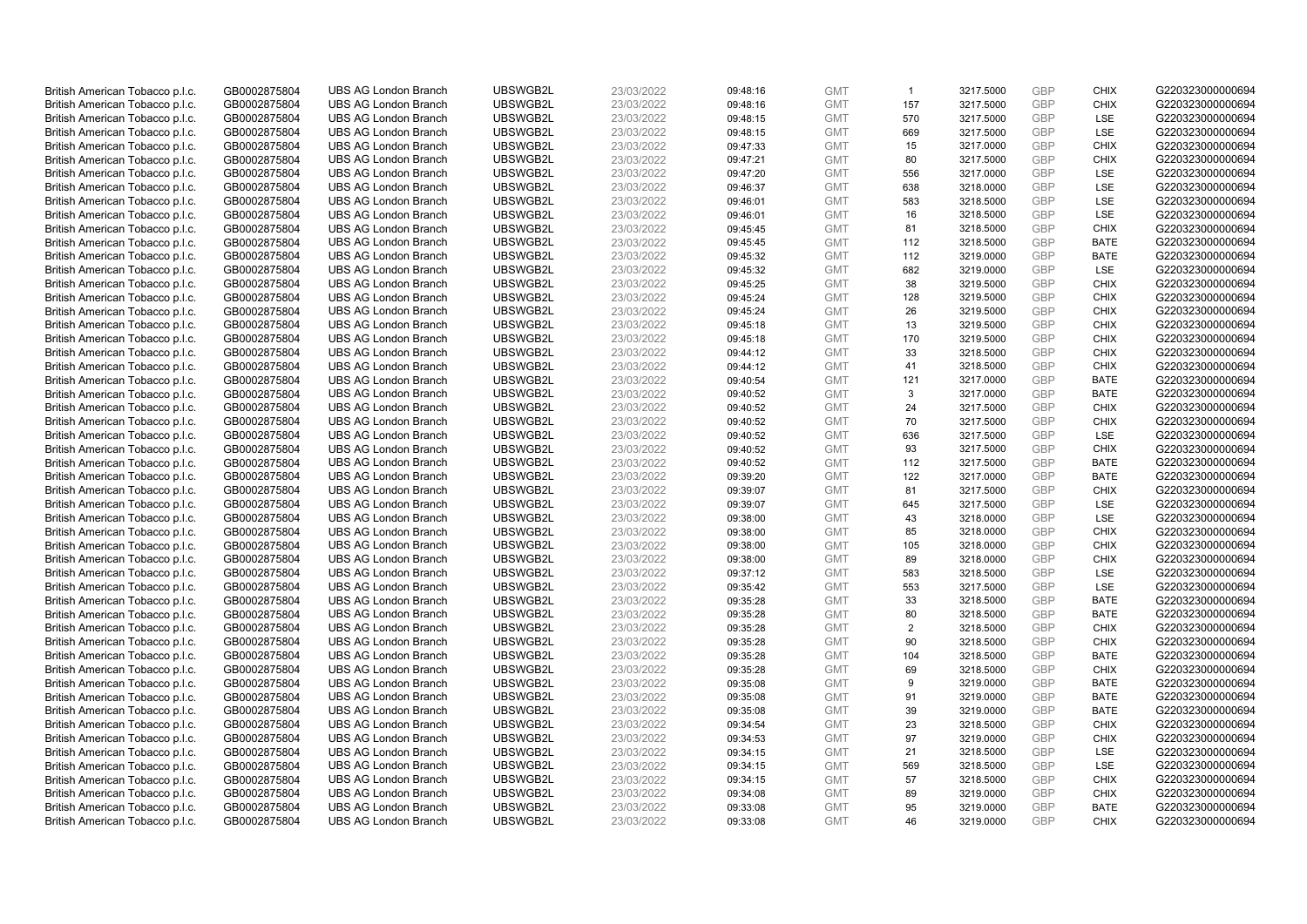| British American Tobacco p.l.c. | GB0002875804 | <b>UBS AG London Branch</b> | UBSWGB2L | 23/03/2022 | 09:33:08 | <b>GMT</b> | 27             | 3219.0000 | <b>GBP</b> | <b>BATE</b> | G220323000000694 |
|---------------------------------|--------------|-----------------------------|----------|------------|----------|------------|----------------|-----------|------------|-------------|------------------|
| British American Tobacco p.l.c. | GB0002875804 | <b>UBS AG London Branch</b> | UBSWGB2L | 23/03/2022 | 09:33:08 | <b>GMT</b> | 101            | 3219.0000 | GBP        | <b>LSE</b>  | G220323000000694 |
| British American Tobacco p.l.c. | GB0002875804 | <b>UBS AG London Branch</b> | UBSWGB2L | 23/03/2022 | 09:33:08 | <b>GMT</b> | 537            | 3219.0000 | GBP        | LSE         | G220323000000694 |
| British American Tobacco p.l.c. | GB0002875804 | <b>UBS AG London Branch</b> | UBSWGB2L | 23/03/2022 | 09:33:08 | <b>GMT</b> | 45             | 3219.0000 | GBP        | <b>CHIX</b> | G220323000000694 |
| British American Tobacco p.l.c. | GB0002875804 | <b>UBS AG London Branch</b> | UBSWGB2L | 23/03/2022 | 09:32:40 | <b>GMT</b> | 89             | 3220.0000 | <b>GBP</b> | <b>CHIX</b> | G220323000000694 |
| British American Tobacco p.l.c. | GB0002875804 | <b>UBS AG London Branch</b> | UBSWGB2L | 23/03/2022 | 09:32:40 | <b>GMT</b> | 31             | 3220.0000 | <b>GBP</b> | <b>CHIX</b> | G220323000000694 |
| British American Tobacco p.l.c. | GB0002875804 | <b>UBS AG London Branch</b> | UBSWGB2L | 23/03/2022 | 09:32:23 | <b>GMT</b> | 450            | 3220.0000 | GBP        | LSE         | G220323000000694 |
| British American Tobacco p.l.c. | GB0002875804 | <b>UBS AG London Branch</b> | UBSWGB2L | 23/03/2022 | 09:32:23 | <b>GMT</b> | 234            | 3220.0000 | <b>GBP</b> | LSE         | G220323000000694 |
| British American Tobacco p.l.c. | GB0002875804 | <b>UBS AG London Branch</b> | UBSWGB2L | 23/03/2022 | 09:32:23 | <b>GMT</b> | 86             | 3220.0000 | GBP        | LSE         | G220323000000694 |
| British American Tobacco p.l.c. | GB0002875804 | <b>UBS AG London Branch</b> | UBSWGB2L | 23/03/2022 | 09:32:01 | <b>GMT</b> | 9              | 3220.0000 | <b>GBP</b> | <b>CHIX</b> | G220323000000694 |
| British American Tobacco p.l.c. | GB0002875804 | <b>UBS AG London Branch</b> | UBSWGB2L | 23/03/2022 | 09:31:35 | <b>GMT</b> | 111            | 3219.0000 | GBP        | <b>CHIX</b> | G220323000000694 |
| British American Tobacco p.l.c. | GB0002875804 | <b>UBS AG London Branch</b> | UBSWGB2L | 23/03/2022 | 09:31:34 | <b>GMT</b> | 89             | 3219.0000 | <b>GBP</b> | <b>CHIX</b> | G220323000000694 |
| British American Tobacco p.l.c. | GB0002875804 | <b>UBS AG London Branch</b> | UBSWGB2L | 23/03/2022 | 09:30:10 | <b>GMT</b> | 104            | 3216.0000 | <b>GBP</b> | <b>CHIX</b> | G220323000000694 |
| British American Tobacco p.l.c. | GB0002875804 | <b>UBS AG London Branch</b> | UBSWGB2L | 23/03/2022 | 09:30:10 | <b>GMT</b> | 598            | 3216.0000 | <b>GBP</b> | <b>LSE</b>  | G220323000000694 |
| British American Tobacco p.l.c. | GB0002875804 | <b>UBS AG London Branch</b> | UBSWGB2L | 23/03/2022 | 09:28:58 | <b>GMT</b> | 607            | 3216.0000 | <b>GBP</b> | <b>LSE</b>  | G220323000000694 |
| British American Tobacco p.l.c. | GB0002875804 | <b>UBS AG London Branch</b> | UBSWGB2L | 23/03/2022 | 09:28:44 | <b>GMT</b> | 29             | 3217.0000 | GBP        | <b>BATE</b> | G220323000000694 |
| British American Tobacco p.l.c. | GB0002875804 | <b>UBS AG London Branch</b> | UBSWGB2L | 23/03/2022 | 09:28:44 | <b>GMT</b> | 53             | 3217.0000 | GBP        | <b>BATE</b> | G220323000000694 |
| British American Tobacco p.l.c. | GB0002875804 | <b>UBS AG London Branch</b> | UBSWGB2L | 23/03/2022 | 09:28:44 | <b>GMT</b> | 22             | 3217.0000 | GBP        | <b>BATE</b> | G220323000000694 |
| British American Tobacco p.l.c. | GB0002875804 | <b>UBS AG London Branch</b> | UBSWGB2L | 23/03/2022 | 09:28:44 | <b>GMT</b> | 36             | 3217.0000 | <b>GBP</b> | <b>BATE</b> | G220323000000694 |
| British American Tobacco p.l.c. | GB0002875804 | <b>UBS AG London Branch</b> | UBSWGB2L | 23/03/2022 | 09:28:44 | <b>GMT</b> | 81             | 3217.0000 | GBP        | <b>BATE</b> | G220323000000694 |
| British American Tobacco p.l.c. | GB0002875804 | <b>UBS AG London Branch</b> | UBSWGB2L | 23/03/2022 | 09:28:44 | <b>GMT</b> | 63             | 3217.0000 | <b>GBP</b> | <b>BATE</b> | G220323000000694 |
| British American Tobacco p.l.c. | GB0002875804 | <b>UBS AG London Branch</b> | UBSWGB2L | 23/03/2022 | 09:28:44 | <b>GMT</b> | 830            | 3217.0000 | GBP        | LSE         | G220323000000694 |
| British American Tobacco p.l.c. | GB0002875804 | <b>UBS AG London Branch</b> | UBSWGB2L | 23/03/2022 | 09:28:44 | <b>GMT</b> | 93             | 3217.0000 | <b>GBP</b> | <b>CHIX</b> | G220323000000694 |
| British American Tobacco p.l.c. | GB0002875804 | <b>UBS AG London Branch</b> | UBSWGB2L | 23/03/2022 | 09:27:31 | <b>GMT</b> | 92             | 3215.5000 | GBP        | <b>CHIX</b> | G220323000000694 |
| British American Tobacco p.l.c. | GB0002875804 | <b>UBS AG London Branch</b> | UBSWGB2L | 23/03/2022 | 09:27:31 | <b>GMT</b> | 114            | 3215.5000 | <b>GBP</b> | <b>BATE</b> | G220323000000694 |
| British American Tobacco p.l.c. | GB0002875804 | <b>UBS AG London Branch</b> | UBSWGB2L | 23/03/2022 | 09:27:31 | <b>GMT</b> | 84             | 3215.5000 | <b>GBP</b> | <b>CHIX</b> | G220323000000694 |
| British American Tobacco p.l.c. | GB0002875804 | <b>UBS AG London Branch</b> | UBSWGB2L | 23/03/2022 | 09:27:31 | <b>GMT</b> | 744            | 3215.5000 | <b>GBP</b> | <b>LSE</b>  | G220323000000694 |
| British American Tobacco p.l.c. | GB0002875804 | <b>UBS AG London Branch</b> | UBSWGB2L | 23/03/2022 | 09:27:31 | <b>GMT</b> | 25             | 3215.5000 | <b>GBP</b> | <b>BATE</b> | G220323000000694 |
| British American Tobacco p.l.c. | GB0002875804 | <b>UBS AG London Branch</b> | UBSWGB2L | 23/03/2022 | 09:27:04 | <b>GMT</b> | 134            | 3216.0000 | GBP        | <b>BATE</b> | G220323000000694 |
| British American Tobacco p.l.c. | GB0002875804 | <b>UBS AG London Branch</b> | UBSWGB2L | 23/03/2022 | 09:27:02 | <b>GMT</b> | 81             | 3217.0000 | GBP        | <b>CHIX</b> | G220323000000694 |
| British American Tobacco p.l.c. | GB0002875804 | <b>UBS AG London Branch</b> | UBSWGB2L | 23/03/2022 | 09:27:02 | <b>GMT</b> | 3              | 3217.0000 | GBP        | <b>CHIX</b> | G220323000000694 |
| British American Tobacco p.l.c. | GB0002875804 | <b>UBS AG London Branch</b> | UBSWGB2L | 23/03/2022 | 09:25:58 | <b>GMT</b> | 399            | 3215.5000 | GBP        | <b>LSE</b>  | G220323000000694 |
| British American Tobacco p.l.c. | GB0002875804 | <b>UBS AG London Branch</b> | UBSWGB2L | 23/03/2022 | 09:25:58 | <b>GMT</b> | 94             | 3215.5000 | <b>GBP</b> | <b>CHIX</b> | G220323000000694 |
| British American Tobacco p.l.c. | GB0002875804 | <b>UBS AG London Branch</b> | UBSWGB2L | 23/03/2022 | 09:25:58 | <b>GMT</b> | 226            | 3215.5000 | GBP        | LSE         | G220323000000694 |
| British American Tobacco p.l.c. | GB0002875804 | <b>UBS AG London Branch</b> | UBSWGB2L | 23/03/2022 | 09:25:58 | <b>GMT</b> | 31             | 3215.5000 | GBP        | <b>CHIX</b> | G220323000000694 |
| British American Tobacco p.l.c. | GB0002875804 | <b>UBS AG London Branch</b> | UBSWGB2L | 23/03/2022 | 09:25:58 | <b>GMT</b> | 61             | 3215.5000 | <b>GBP</b> | <b>CHIX</b> | G220323000000694 |
| British American Tobacco p.l.c. | GB0002875804 | <b>UBS AG London Branch</b> | UBSWGB2L | 23/03/2022 | 09:24:33 | <b>GMT</b> | 59             | 3212.0000 | GBP        | <b>LSE</b>  | G220323000000694 |
| British American Tobacco p.l.c. | GB0002875804 | <b>UBS AG London Branch</b> | UBSWGB2L | 23/03/2022 | 09:24:33 | <b>GMT</b> | 622            | 3212.0000 | <b>GBP</b> | LSE         | G220323000000694 |
| British American Tobacco p.l.c. | GB0002875804 | <b>UBS AG London Branch</b> | UBSWGB2L | 23/03/2022 | 09:23:06 | <b>GMT</b> | 72             | 3212.0000 | GBP        | <b>CHIX</b> | G220323000000694 |
| British American Tobacco p.l.c. | GB0002875804 | <b>UBS AG London Branch</b> | UBSWGB2L | 23/03/2022 | 09:23:06 | <b>GMT</b> | 135            | 3212.0000 | <b>GBP</b> | <b>CHIX</b> | G220323000000694 |
| British American Tobacco p.l.c. | GB0002875804 | <b>UBS AG London Branch</b> | UBSWGB2L | 23/03/2022 | 09:23:02 | <b>GMT</b> | 13             | 3212.0000 | GBP        | <b>CHIX</b> | G220323000000694 |
| British American Tobacco p.l.c. | GB0002875804 | <b>UBS AG London Branch</b> | UBSWGB2L | 23/03/2022 | 09:21:14 | <b>GMT</b> | 90             | 3212.0000 | GBP        | <b>CHIX</b> | G220323000000694 |
| British American Tobacco p.l.c. | GB0002875804 | <b>UBS AG London Branch</b> | UBSWGB2L | 23/03/2022 | 09:21:04 | <b>GMT</b> | 17             | 3213.0000 | GBP        | <b>CHIX</b> | G220323000000694 |
| British American Tobacco p.l.c. | GB0002875804 | <b>UBS AG London Branch</b> | UBSWGB2L | 23/03/2022 | 09:21:04 | <b>GMT</b> | 100            | 3213.0000 | GBP        | <b>CHIX</b> | G220323000000694 |
| British American Tobacco p.l.c. | GB0002875804 | <b>UBS AG London Branch</b> | UBSWGB2L | 23/03/2022 | 09:21:04 | <b>GMT</b> | 110            | 3213.0000 | GBP        | <b>CHIX</b> | G220323000000694 |
| British American Tobacco p.l.c. | GB0002875804 | <b>UBS AG London Branch</b> | UBSWGB2L | 23/03/2022 | 09:20:50 | <b>GMT</b> | 120            | 3212.5000 | <b>GBP</b> | <b>BATE</b> | G220323000000694 |
| British American Tobacco p.l.c. | GB0002875804 | <b>UBS AG London Branch</b> | UBSWGB2L | 23/03/2022 | 09:20:39 | <b>GMT</b> | 500            | 3213.0000 | <b>GBP</b> | LSE         | G220323000000694 |
| British American Tobacco p.l.c. | GB0002875804 | <b>UBS AG London Branch</b> | UBSWGB2L | 23/03/2022 | 09:20:39 | <b>GMT</b> | 150            | 3213.0000 | <b>GBP</b> | LSE         | G220323000000694 |
| British American Tobacco p.l.c. | GB0002875804 | <b>UBS AG London Branch</b> | UBSWGB2L | 23/03/2022 | 09:19:00 | <b>GMT</b> | $\overline{2}$ | 3211.5000 | <b>GBP</b> | <b>CHIX</b> | G220323000000694 |
| British American Tobacco p.l.c. | GB0002875804 | <b>UBS AG London Branch</b> | UBSWGB2L | 23/03/2022 | 09:18:57 | <b>GMT</b> | 99             | 3212.0000 | GBP        | <b>CHIX</b> | G220323000000694 |
| British American Tobacco p.l.c. | GB0002875804 | <b>UBS AG London Branch</b> | UBSWGB2L | 23/03/2022 | 09:18:53 | <b>GMT</b> | 605            | 3213.5000 | <b>GBP</b> | LSE         | G220323000000694 |
| British American Tobacco p.l.c. | GB0002875804 | <b>UBS AG London Branch</b> | UBSWGB2L | 23/03/2022 | 09:18:53 | <b>GMT</b> | 118            | 3213.5000 | <b>GBP</b> | <b>BATE</b> | G220323000000694 |
| British American Tobacco p.l.c. | GB0002875804 | <b>UBS AG London Branch</b> | UBSWGB2L | 23/03/2022 | 09:18:53 | <b>GMT</b> | 132            | 3213.5000 | GBP        | <b>CHIX</b> | G220323000000694 |
| British American Tobacco p.l.c. | GB0002875804 | <b>UBS AG London Branch</b> | UBSWGB2L | 23/03/2022 | 09:18:18 | <b>GMT</b> | 158            | 3214.5000 | GBP        | <b>CHIX</b> | G220323000000694 |
|                                 |              |                             |          |            |          |            |                |           |            |             |                  |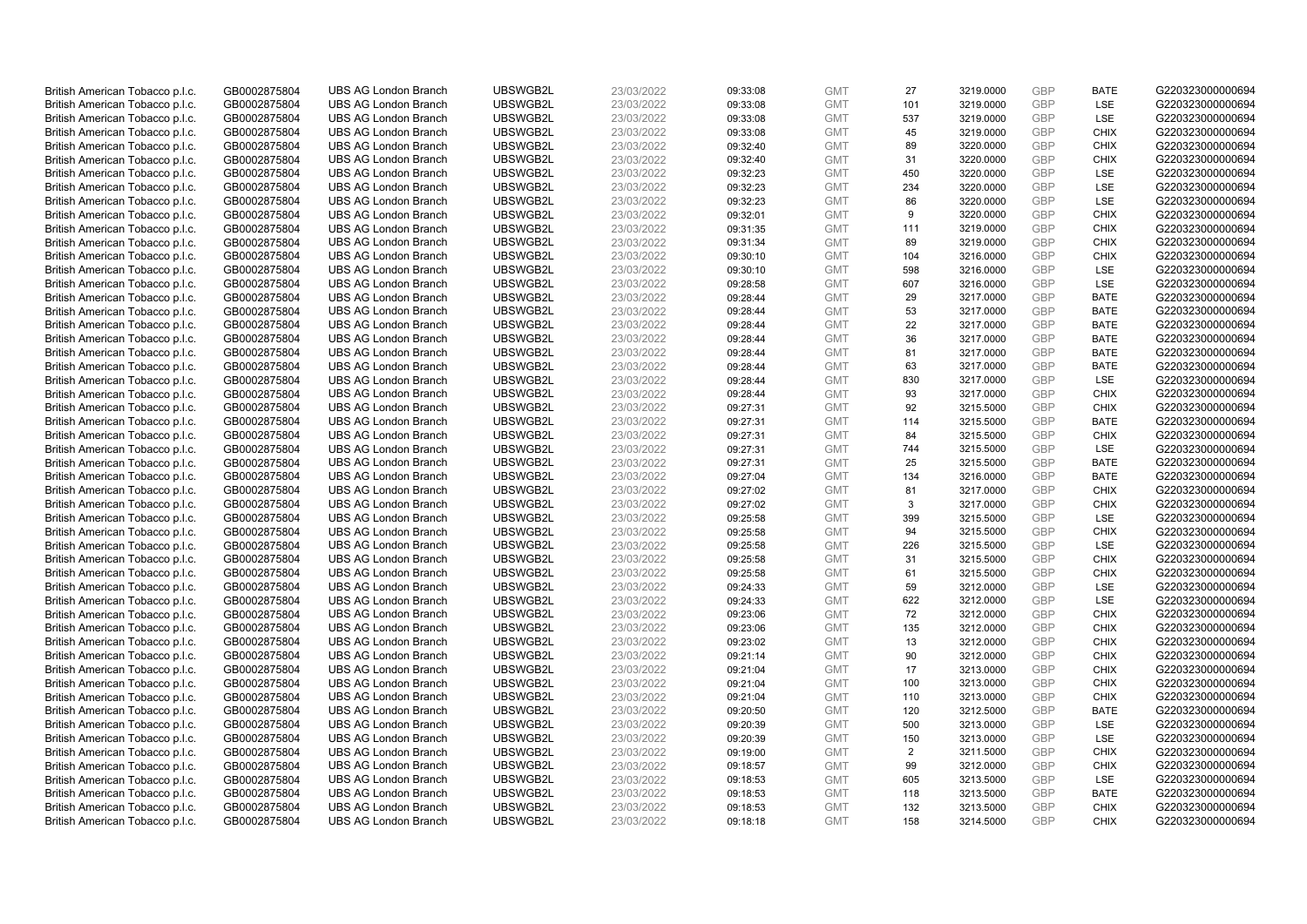| British American Tobacco p.l.c. | GB0002875804 | <b>UBS AG London Branch</b> | UBSWGB2L | 23/03/2022 | 09:18:18 | <b>GMT</b> | 139 | 3214.5000 | <b>GBP</b> | <b>BATE</b> | G220323000000694 |
|---------------------------------|--------------|-----------------------------|----------|------------|----------|------------|-----|-----------|------------|-------------|------------------|
| British American Tobacco p.l.c. | GB0002875804 | <b>UBS AG London Branch</b> | UBSWGB2L | 23/03/2022 | 09:18:12 | <b>GMT</b> | 551 | 3215.0000 | GBP        | <b>LSE</b>  | G220323000000694 |
| British American Tobacco p.l.c. | GB0002875804 | <b>UBS AG London Branch</b> | UBSWGB2L | 23/03/2022 | 09:18:12 | <b>GMT</b> | 100 | 3215.0000 | <b>GBP</b> | LSE         | G220323000000694 |
| British American Tobacco p.l.c. | GB0002875804 | <b>UBS AG London Branch</b> | UBSWGB2L | 23/03/2022 | 09:18:12 | <b>GMT</b> | 156 | 3215.0000 | GBP        | <b>BATE</b> | G220323000000694 |
| British American Tobacco p.l.c. | GB0002875804 | <b>UBS AG London Branch</b> | UBSWGB2L | 23/03/2022 | 09:17:23 | <b>GMT</b> | 107 | 3215.5000 | GBP        | <b>CHIX</b> | G220323000000694 |
| British American Tobacco p.l.c. | GB0002875804 | <b>UBS AG London Branch</b> | UBSWGB2L | 23/03/2022 | 09:17:20 | <b>GMT</b> | 120 | 3216.0000 | <b>GBP</b> | <b>BATE</b> | G220323000000694 |
| British American Tobacco p.l.c. | GB0002875804 | <b>UBS AG London Branch</b> | UBSWGB2L | 23/03/2022 | 09:17:20 | <b>GMT</b> | 122 | 3215.5000 | <b>GBP</b> | <b>BATE</b> | G220323000000694 |
| British American Tobacco p.l.c. | GB0002875804 | <b>UBS AG London Branch</b> | UBSWGB2L | 23/03/2022 | 09:17:08 | <b>GMT</b> | 16  | 3215.5000 | <b>GBP</b> | <b>CHIX</b> | G220323000000694 |
| British American Tobacco p.l.c. | GB0002875804 | <b>UBS AG London Branch</b> | UBSWGB2L | 23/03/2022 | 09:15:19 | <b>GMT</b> | 99  | 3213.5000 | <b>GBP</b> | <b>CHIX</b> | G220323000000694 |
| British American Tobacco p.l.c. | GB0002875804 | <b>UBS AG London Branch</b> | UBSWGB2L | 23/03/2022 | 09:15:19 | <b>GMT</b> | 584 | 3213.5000 | <b>GBP</b> | <b>LSE</b>  | G220323000000694 |
| British American Tobacco p.l.c. | GB0002875804 | <b>UBS AG London Branch</b> | UBSWGB2L | 23/03/2022 | 09:15:19 | <b>GMT</b> | 77  | 3213.5000 | <b>GBP</b> | <b>CHIX</b> | G220323000000694 |
| British American Tobacco p.l.c. | GB0002875804 | <b>UBS AG London Branch</b> | UBSWGB2L | 23/03/2022 | 09:15:19 | <b>GMT</b> | 16  | 3213.5000 | <b>GBP</b> | <b>CHIX</b> | G220323000000694 |
| British American Tobacco p.l.c. | GB0002875804 | <b>UBS AG London Branch</b> | UBSWGB2L | 23/03/2022 | 09:15:09 | <b>GMT</b> | 82  | 3214.0000 | <b>GBP</b> | <b>CHIX</b> | G220323000000694 |
| British American Tobacco p.l.c. | GB0002875804 | <b>UBS AG London Branch</b> | UBSWGB2L | 23/03/2022 | 09:13:46 | <b>GMT</b> | 24  | 3214.0000 | <b>GBP</b> | <b>CHIX</b> | G220323000000694 |
| British American Tobacco p.l.c. | GB0002875804 | <b>UBS AG London Branch</b> | UBSWGB2L | 23/03/2022 | 09:13:46 | <b>GMT</b> | 101 | 3214.0000 | <b>GBP</b> | <b>CHIX</b> | G220323000000694 |
| British American Tobacco p.l.c. | GB0002875804 | <b>UBS AG London Branch</b> | UBSWGB2L | 23/03/2022 | 09:13:46 | <b>GMT</b> | 36  | 3214.0000 | GBP        | <b>CHIX</b> | G220323000000694 |
| British American Tobacco p.l.c. | GB0002875804 | <b>UBS AG London Branch</b> | UBSWGB2L | 23/03/2022 | 09:13:46 | <b>GMT</b> | 58  | 3214.0000 | <b>GBP</b> | <b>CHIX</b> | G220323000000694 |
| British American Tobacco p.l.c. | GB0002875804 | <b>UBS AG London Branch</b> | UBSWGB2L | 23/03/2022 | 09:12:46 | <b>GMT</b> | 72  | 3214.0000 | GBP        | <b>CHIX</b> | G220323000000694 |
| British American Tobacco p.l.c. | GB0002875804 | <b>UBS AG London Branch</b> | UBSWGB2L | 23/03/2022 | 09:12:46 | <b>GMT</b> | 37  | 3213.5000 | <b>GBP</b> | <b>CHIX</b> | G220323000000694 |
| British American Tobacco p.l.c. | GB0002875804 | <b>UBS AG London Branch</b> | UBSWGB2L | 23/03/2022 | 09:11:16 | <b>GMT</b> | 103 | 3213.0000 | <b>GBP</b> | <b>BATE</b> | G220323000000694 |
| British American Tobacco p.l.c. | GB0002875804 | <b>UBS AG London Branch</b> | UBSWGB2L | 23/03/2022 | 09:09:59 | <b>GMT</b> | 90  | 3213.5000 | <b>GBP</b> | <b>CHIX</b> | G220323000000694 |
| British American Tobacco p.l.c. | GB0002875804 | <b>UBS AG London Branch</b> | UBSWGB2L | 23/03/2022 | 09:09:59 | <b>GMT</b> | 305 | 3213.5000 | <b>GBP</b> | LSE         | G220323000000694 |
| British American Tobacco p.l.c. | GB0002875804 | <b>UBS AG London Branch</b> | UBSWGB2L | 23/03/2022 | 09:09:59 | <b>GMT</b> | 321 | 3213.5000 | <b>GBP</b> | LSE         | G220323000000694 |
| British American Tobacco p.l.c. | GB0002875804 | <b>UBS AG London Branch</b> | UBSWGB2L | 23/03/2022 | 09:09:33 | <b>GMT</b> | 92  | 3214.5000 | <b>GBP</b> | <b>CHIX</b> | G220323000000694 |
| British American Tobacco p.l.c. | GB0002875804 | <b>UBS AG London Branch</b> | UBSWGB2L | 23/03/2022 | 09:09:33 | <b>GMT</b> | 114 | 3214.5000 | <b>GBP</b> | <b>BATE</b> | G220323000000694 |
| British American Tobacco p.l.c. | GB0002875804 | <b>UBS AG London Branch</b> | UBSWGB2L | 23/03/2022 | 09:08:55 | <b>GMT</b> | 123 | 3215.5000 | <b>GBP</b> | <b>BATE</b> | G220323000000694 |
| British American Tobacco p.l.c. | GB0002875804 | <b>UBS AG London Branch</b> | UBSWGB2L | 23/03/2022 | 09:08:55 | <b>GMT</b> | 110 | 3215.5000 | <b>GBP</b> | <b>CHIX</b> | G220323000000694 |
| British American Tobacco p.l.c. | GB0002875804 | <b>UBS AG London Branch</b> | UBSWGB2L | 23/03/2022 | 09:08:55 | <b>GMT</b> | 100 | 3216.0000 | <b>GBP</b> | <b>BATE</b> | G220323000000694 |
| British American Tobacco p.l.c. | GB0002875804 | <b>UBS AG London Branch</b> | UBSWGB2L | 23/03/2022 | 09:08:55 | <b>GMT</b> | 593 | 3216.0000 | <b>GBP</b> | <b>LSE</b>  | G220323000000694 |
| British American Tobacco p.l.c. | GB0002875804 | <b>UBS AG London Branch</b> | UBSWGB2L | 23/03/2022 | 09:08:55 | <b>GMT</b> | 132 | 3216.0000 | <b>GBP</b> | <b>CHIX</b> | G220323000000694 |
| British American Tobacco p.l.c. | GB0002875804 | <b>UBS AG London Branch</b> | UBSWGB2L | 23/03/2022 | 09:08:54 | <b>GMT</b> | 89  | 3216.0000 | GBP        | <b>LSE</b>  | G220323000000694 |
| British American Tobacco p.l.c. | GB0002875804 | <b>UBS AG London Branch</b> | UBSWGB2L | 23/03/2022 | 09:06:55 | <b>GMT</b> | 58  | 3213.5000 | GBP        | <b>CHIX</b> | G220323000000694 |
| British American Tobacco p.l.c. | GB0002875804 | <b>UBS AG London Branch</b> | UBSWGB2L | 23/03/2022 | 09:06:54 | <b>GMT</b> | 34  | 3213.5000 | <b>GBP</b> | <b>CHIX</b> | G220323000000694 |
| British American Tobacco p.l.c. | GB0002875804 | <b>UBS AG London Branch</b> | UBSWGB2L | 23/03/2022 | 09:06:54 | <b>GMT</b> | 670 | 3214.0000 | GBP        | LSE         | G220323000000694 |
| British American Tobacco p.l.c. | GB0002875804 | <b>UBS AG London Branch</b> | UBSWGB2L | 23/03/2022 | 09:06:34 | <b>GMT</b> | 127 | 3214.5000 | GBP        | <b>BATE</b> | G220323000000694 |
| British American Tobacco p.l.c. | GB0002875804 | <b>UBS AG London Branch</b> | UBSWGB2L | 23/03/2022 | 09:06:34 | <b>GMT</b> | 10  | 3214.5000 | <b>GBP</b> | <b>BATE</b> | G220323000000694 |
| British American Tobacco p.l.c. | GB0002875804 | <b>UBS AG London Branch</b> | UBSWGB2L | 23/03/2022 | 09:06:12 | <b>GMT</b> | 92  | 3215.0000 | GBP        | <b>CHIX</b> | G220323000000694 |
| British American Tobacco p.l.c. | GB0002875804 | <b>UBS AG London Branch</b> | UBSWGB2L | 23/03/2022 | 09:05:41 | <b>GMT</b> | 71  | 3216.5000 | <b>GBP</b> | <b>CHIX</b> | G220323000000694 |
| British American Tobacco p.l.c. | GB0002875804 | <b>UBS AG London Branch</b> | UBSWGB2L | 23/03/2022 | 09:05:30 | <b>GMT</b> | 28  | 3216.5000 | GBP        | <b>CHIX</b> | G220323000000694 |
| British American Tobacco p.l.c. | GB0002875804 | <b>UBS AG London Branch</b> | UBSWGB2L | 23/03/2022 | 09:05:27 | <b>GMT</b> | 87  | 3218.0000 | <b>GBP</b> | <b>CHIX</b> | G220323000000694 |
| British American Tobacco p.l.c. | GB0002875804 | <b>UBS AG London Branch</b> | UBSWGB2L | 23/03/2022 | 09:05:27 | <b>GMT</b> | 583 | 3218.5000 | <b>GBP</b> | <b>LSE</b>  | G220323000000694 |
| British American Tobacco p.l.c. | GB0002875804 | <b>UBS AG London Branch</b> | UBSWGB2L | 23/03/2022 | 09:05:27 | <b>GMT</b> | 93  | 3218.5000 | GBP        | <b>CHIX</b> | G220323000000694 |
| British American Tobacco p.l.c. | GB0002875804 | <b>UBS AG London Branch</b> | UBSWGB2L | 23/03/2022 | 09:05:27 | <b>GMT</b> | 82  | 3218.5000 | GBP        | <b>CHIX</b> | G220323000000694 |
| British American Tobacco p.l.c. | GB0002875804 | <b>UBS AG London Branch</b> | UBSWGB2L | 23/03/2022 | 09:05:27 | <b>GMT</b> | 140 | 3218.5000 | GBP        | <b>BATE</b> | G220323000000694 |
| British American Tobacco p.l.c. | GB0002875804 | <b>UBS AG London Branch</b> | UBSWGB2L | 23/03/2022 | 09:04:00 | <b>GMT</b> | 62  | 3218.0000 | GBP        | <b>CHIX</b> | G220323000000694 |
| British American Tobacco p.l.c. | GB0002875804 | <b>UBS AG London Branch</b> | UBSWGB2L | 23/03/2022 | 09:03:13 | <b>GMT</b> | 127 | 3217.5000 | <b>GBP</b> | <b>CHIX</b> | G220323000000694 |
| British American Tobacco p.l.c. | GB0002875804 | <b>UBS AG London Branch</b> | UBSWGB2L | 23/03/2022 | 09:03:13 | <b>GMT</b> | 83  | 3217.0000 | <b>GBP</b> | <b>CHIX</b> | G220323000000694 |
| British American Tobacco p.l.c. | GB0002875804 | <b>UBS AG London Branch</b> | UBSWGB2L | 23/03/2022 | 09:03:13 | <b>GMT</b> | 121 | 3217.0000 | GBP        | <b>BATE</b> | G220323000000694 |
| British American Tobacco p.l.c. | GB0002875804 | <b>UBS AG London Branch</b> | UBSWGB2L | 23/03/2022 | 09:02:55 | <b>GMT</b> | 565 | 3217.5000 | GBP        | LSE         | G220323000000694 |
| British American Tobacco p.l.c. | GB0002875804 | <b>UBS AG London Branch</b> | UBSWGB2L | 23/03/2022 | 09:02:03 | <b>GMT</b> | 118 | 3218.5000 | GBP        | <b>BATE</b> | G220323000000694 |
| British American Tobacco p.l.c. | GB0002875804 | <b>UBS AG London Branch</b> | UBSWGB2L | 23/03/2022 | 09:02:03 | <b>GMT</b> | 621 | 3219.0000 | <b>GBP</b> | LSE         | G220323000000694 |
| British American Tobacco p.l.c. | GB0002875804 | <b>UBS AG London Branch</b> | UBSWGB2L | 23/03/2022 | 09:02:03 | <b>GMT</b> | 114 | 3219.0000 | <b>GBP</b> | <b>CHIX</b> | G220323000000694 |
| British American Tobacco p.l.c. | GB0002875804 | <b>UBS AG London Branch</b> | UBSWGB2L | 23/03/2022 | 09:02:03 | <b>GMT</b> | 98  | 3219.0000 | GBP        | <b>CHIX</b> | G220323000000694 |
| British American Tobacco p.l.c. | GB0002875804 | <b>UBS AG London Branch</b> | UBSWGB2L | 23/03/2022 | 09:00:03 | <b>GMT</b> | 571 | 3219.5000 | GBP        | <b>LSE</b>  | G220323000000694 |
|                                 |              |                             |          |            |          |            |     |           |            |             |                  |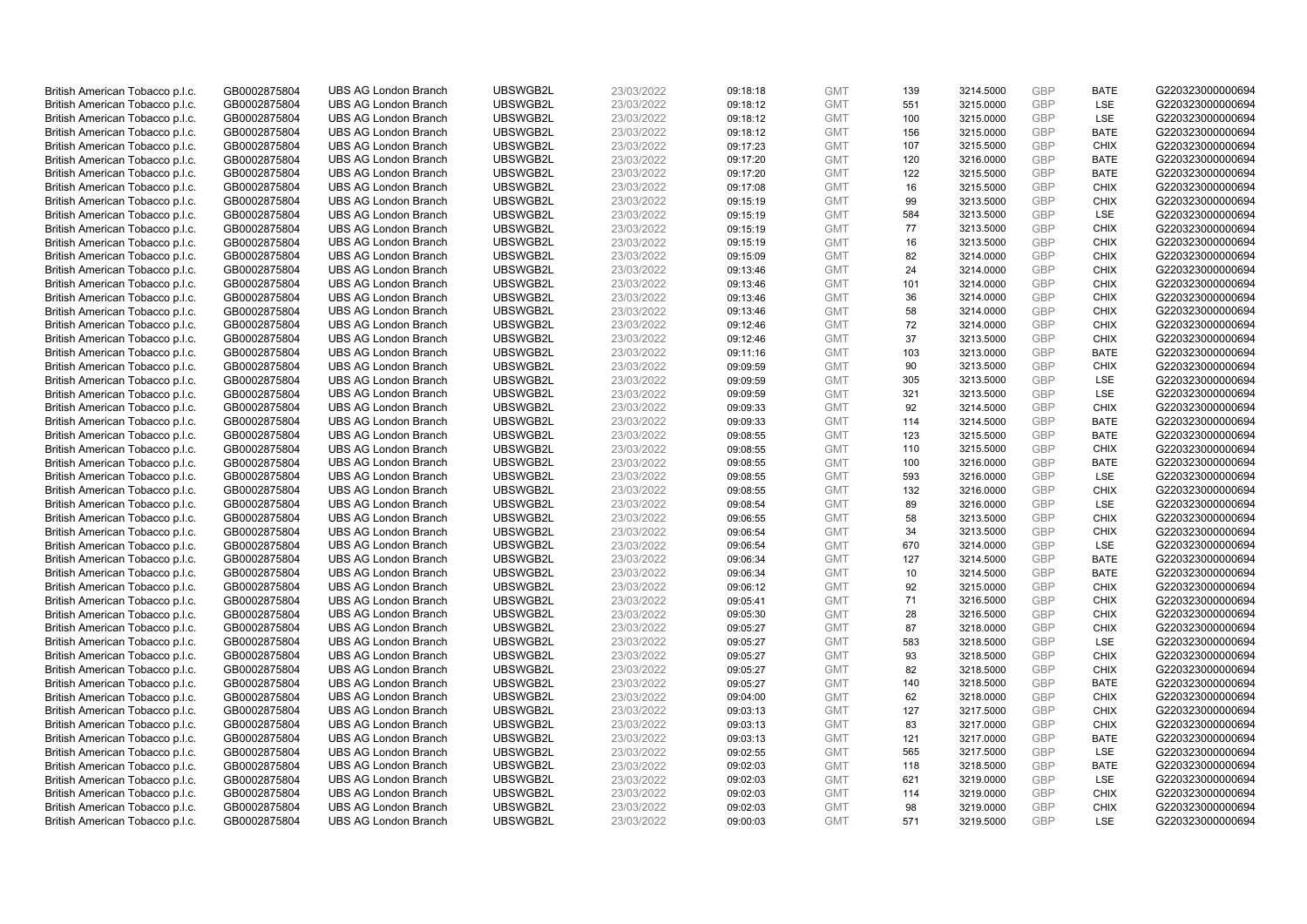| British American Tobacco p.l.c.                                    | GB0002875804                 | <b>UBS AG London Branch</b>                                | UBSWGB2L             | 23/03/2022               | 09:00:03             | <b>GMT</b>               | 111       | 3220.0000              | <b>GBP</b>               | <b>BATE</b>                | G220323000000694                     |
|--------------------------------------------------------------------|------------------------------|------------------------------------------------------------|----------------------|--------------------------|----------------------|--------------------------|-----------|------------------------|--------------------------|----------------------------|--------------------------------------|
| British American Tobacco p.l.c.                                    | GB0002875804                 | <b>UBS AG London Branch</b>                                | UBSWGB2L             | 23/03/2022               | 09:00:03             | <b>GMT</b>               | 116       | 3220.0000              | <b>GBP</b>               | <b>BATE</b>                | G220323000000694                     |
| British American Tobacco p.l.c.                                    | GB0002875804                 | <b>UBS AG London Branch</b>                                | UBSWGB2L             | 23/03/2022               | 09:00:03             | <b>GMT</b>               | 112       | 3220.0000              | <b>GBP</b>               | <b>CHIX</b>                | G220323000000694                     |
| British American Tobacco p.l.c.                                    | GB0002875804                 | <b>UBS AG London Branch</b>                                | UBSWGB2L             | 23/03/2022               | 09:00:02             | <b>GMT</b>               | 91        | 3222.5000              | <b>GBP</b>               | <b>CHIX</b>                | G220323000000694                     |
| British American Tobacco p.l.c.                                    | GB0002875804                 | <b>UBS AG London Branch</b>                                | UBSWGB2L             | 23/03/2022               | 09:00:02             | <b>GMT</b>               | 96        | 3222.5000              | <b>GBP</b>               | <b>CHIX</b>                | G220323000000694                     |
| British American Tobacco p.l.c.                                    | GB0002875804                 | <b>UBS AG London Branch</b>                                | UBSWGB2L             | 23/03/2022               | 08:58:41             | <b>GMT</b>               | 80        | 3221.5000              | <b>GBP</b>               | <b>CHIX</b>                | G220323000000694                     |
| British American Tobacco p.l.c.                                    | GB0002875804                 | <b>UBS AG London Branch</b>                                | UBSWGB2L             | 23/03/2022               | 08:58:41             | <b>GMT</b>               | 682       | 3222.0000              | <b>GBP</b>               | LSE                        | G220323000000694                     |
| British American Tobacco p.l.c.                                    | GB0002875804                 | <b>UBS AG London Branch</b>                                | UBSWGB2L             | 23/03/2022               | 08:58:41             | <b>GMT</b>               | 10        | 3222.0000              | <b>GBP</b>               | <b>BATE</b>                | G220323000000694                     |
| British American Tobacco p.l.c.                                    | GB0002875804                 | <b>UBS AG London Branch</b>                                | UBSWGB2L             | 23/03/2022               | 08:58:41             | <b>GMT</b>               | 189       | 3222.0000              | <b>GBP</b>               | <b>BATE</b>                | G220323000000694                     |
| British American Tobacco p.l.c.                                    | GB0002875804                 | <b>UBS AG London Branch</b>                                | UBSWGB2L             | 23/03/2022               | 08:58:15             | <b>GMT</b>               | 89        | 3222.0000              | <b>GBP</b>               | <b>CHIX</b>                | G220323000000694                     |
| British American Tobacco p.l.c.                                    | GB0002875804                 | <b>UBS AG London Branch</b>                                | UBSWGB2L             | 23/03/2022               | 08:58:15             | <b>GMT</b>               | 532       | 3222.0000              | <b>GBP</b>               | LSE                        | G220323000000694                     |
| British American Tobacco p.l.c.                                    | GB0002875804                 | <b>UBS AG London Branch</b>                                | UBSWGB2L             | 23/03/2022               | 08:58:15             | <b>GMT</b>               | 137       | 3222.0000              | <b>GBP</b>               | LSE                        | G220323000000694                     |
| British American Tobacco p.l.c.                                    | GB0002875804                 | <b>UBS AG London Branch</b>                                | UBSWGB2L             | 23/03/2022               | 08:58:14             | <b>GMT</b>               | 99        | 3222.5000              | <b>GBP</b>               | <b>CHIX</b>                | G220323000000694                     |
| British American Tobacco p.l.c.                                    | GB0002875804                 | <b>UBS AG London Branch</b>                                | UBSWGB2L             | 23/03/2022               | 08:57:23             | <b>GMT</b>               | 597       | 3219.0000              | <b>GBP</b>               | LSE                        | G220323000000694                     |
| British American Tobacco p.l.c.                                    | GB0002875804                 | <b>UBS AG London Branch</b>                                | UBSWGB2L             | 23/03/2022               | 08:56:30             | <b>GMT</b>               | 207       | 3217.0000              | <b>GBP</b>               | <b>CHIX</b>                | G220323000000694                     |
| British American Tobacco p.l.c.                                    | GB0002875804                 | <b>UBS AG London Branch</b>                                | UBSWGB2L             | 23/03/2022               | 08:54:14             | <b>GMT</b>               | 92        | 3215.5000              | <b>GBP</b>               | <b>CHIX</b>                | G220323000000694                     |
| British American Tobacco p.l.c.                                    | GB0002875804                 | <b>UBS AG London Branch</b>                                | UBSWGB2L             | 23/03/2022               | 08:53:27             | <b>GMT</b>               | 627       | 3217.0000              | <b>GBP</b>               | LSE                        | G220323000000694                     |
| British American Tobacco p.l.c.                                    | GB0002875804                 | <b>UBS AG London Branch</b>                                | UBSWGB2L             | 23/03/2022               | 08:53:27             | <b>GMT</b>               | 85        | 3217.0000              | <b>GBP</b>               | <b>CHIX</b>                | G220323000000694                     |
| British American Tobacco p.l.c.                                    | GB0002875804                 | <b>UBS AG London Branch</b>                                | UBSWGB2L             | 23/03/2022               | 08:53:27             | <b>GMT</b>               | 117       | 3217.0000              | <b>GBP</b>               | <b>BATE</b>                | G220323000000694                     |
| British American Tobacco p.l.c.                                    | GB0002875804                 | <b>UBS AG London Branch</b>                                | UBSWGB2L             | 23/03/2022               | 08:53:27             | <b>GMT</b>               | 105       | 3218.5000              | <b>GBP</b>               | <b>BATE</b>                | G220323000000694                     |
| British American Tobacco p.l.c.                                    | GB0002875804                 | <b>UBS AG London Branch</b>                                | UBSWGB2L             | 23/03/2022               | 08:53:27             | <b>GMT</b>               | 892       | 3218.5000              | <b>GBP</b>               | LSE                        | G220323000000694                     |
| British American Tobacco p.l.c.                                    | GB0002875804                 | <b>UBS AG London Branch</b>                                | UBSWGB2L             | 23/03/2022               | 08:53:27             | <b>GMT</b>               | 113       | 3218.5000              | <b>GBP</b>               | <b>BATE</b>                | G220323000000694                     |
| British American Tobacco p.l.c.                                    | GB0002875804                 | <b>UBS AG London Branch</b>                                | UBSWGB2L             | 23/03/2022               | 08:53:27             | <b>GMT</b>               | 82        | 3218.5000              | <b>GBP</b>               | <b>CHIX</b>                | G220323000000694                     |
| British American Tobacco p.l.c.                                    | GB0002875804                 | <b>UBS AG London Branch</b>                                | UBSWGB2L             | 23/03/2022               | 08:53:27             | <b>GMT</b>               | 152       | 3218.5000              | <b>GBP</b>               | <b>BATE</b>                | G220323000000694                     |
| British American Tobacco p.l.c.                                    | GB0002875804                 | <b>UBS AG London Branch</b>                                | UBSWGB2L             | 23/03/2022               | 08:52:48             | <b>GMT</b>               | 93        | 3219.0000              | <b>GBP</b>               | <b>CHIX</b>                | G220323000000694                     |
| British American Tobacco p.l.c.                                    | GB0002875804                 | <b>UBS AG London Branch</b>                                | UBSWGB2L             | 23/03/2022               | 08:52:48             | <b>GMT</b>               | 1140      | 3219.0000              | <b>GBP</b>               | LSE                        | G220323000000694                     |
| British American Tobacco p.l.c.                                    | GB0002875804                 | <b>UBS AG London Branch</b>                                | UBSWGB2L             | 23/03/2022               | 08:52:48             | <b>GMT</b>               | 74        | 3220.0000              | <b>GBP</b>               | <b>CHIX</b>                | G220323000000694                     |
| British American Tobacco p.l.c.                                    | GB0002875804                 | <b>UBS AG London Branch</b>                                | UBSWGB2L             | 23/03/2022               | 08:52:48             | <b>GMT</b>               | 11        | 3220.0000              | <b>GBP</b>               | <b>CHIX</b>                | G220323000000694                     |
| British American Tobacco p.l.c.                                    | GB0002875804                 | <b>UBS AG London Branch</b>                                | UBSWGB2L             | 23/03/2022               | 08:52:48             | <b>GMT</b>               | 100       | 3219.0000              | <b>GBP</b>               | LSE                        | G220323000000694                     |
| British American Tobacco p.l.c.                                    | GB0002875804                 | <b>UBS AG London Branch</b>                                | UBSWGB2L             | 23/03/2022               | 08:52:42             | <b>GMT</b>               | 186       | 3220.5000              | <b>GBP</b>               | <b>CHIX</b>                | G220323000000694                     |
| British American Tobacco p.l.c.                                    | GB0002875804                 | <b>UBS AG London Branch</b>                                | UBSWGB2L             | 23/03/2022               | 08:50:41             | <b>GMT</b>               | 100       | 3214.0000              | <b>GBP</b>               | <b>CHIX</b>                | G220323000000694                     |
| British American Tobacco p.l.c.                                    | GB0002875804                 | <b>UBS AG London Branch</b>                                | UBSWGB2L             | 23/03/2022               | 08:50:16             | <b>GMT</b>               | 966       | 3212.5000              | <b>GBP</b>               | LSE                        | G220323000000694                     |
| British American Tobacco p.l.c.                                    | GB0002875804                 | <b>UBS AG London Branch</b>                                | UBSWGB2L             | 23/03/2022               | 08:50:16             | <b>GMT</b>               | 171       | 3212.5000              | <b>GBP</b>               | <b>BATE</b>                | G220323000000694                     |
| British American Tobacco p.l.c.                                    | GB0002875804                 | <b>UBS AG London Branch</b>                                | UBSWGB2L             | 23/03/2022               | 08:50:16             | <b>GMT</b>               | 98        | 3213.0000              | <b>GBP</b>               | <b>CHIX</b>                | G220323000000694                     |
| British American Tobacco p.l.c.                                    | GB0002875804                 | <b>UBS AG London Branch</b>                                | UBSWGB2L             | 23/03/2022               | 08:49:38             | <b>GMT</b>               | 58        | 3213.0000              | <b>GBP</b>               | <b>CHIX</b>                | G220323000000694                     |
| British American Tobacco p.l.c.                                    | GB0002875804                 | <b>UBS AG London Branch</b>                                | UBSWGB2L             | 23/03/2022               | 08:49:38             | <b>GMT</b>               | 14        | 3213.0000              | <b>GBP</b>               | <b>CHIX</b>                | G220323000000694                     |
| British American Tobacco p.l.c.                                    | GB0002875804                 | <b>UBS AG London Branch</b>                                | UBSWGB2L             | 23/03/2022               | 08:49:38             | <b>GMT</b>               | 8         | 3213.0000              | <b>GBP</b>               | <b>CHIX</b>                | G220323000000694                     |
| British American Tobacco p.l.c.                                    | GB0002875804                 | <b>UBS AG London Branch</b>                                | UBSWGB2L             | 23/03/2022               | 08:48:07             | <b>GMT</b>               | 149       | 3211.5000              | <b>GBP</b>               | <b>CHIX</b>                | G220323000000694                     |
| British American Tobacco p.l.c.                                    | GB0002875804                 | <b>UBS AG London Branch</b>                                | UBSWGB2L             | 23/03/2022               | 08:48:02             | <b>GMT</b>               | 146       | 3212.0000              | <b>GBP</b>               | <b>BATE</b>                | G220323000000694                     |
| British American Tobacco p.l.c.                                    | GB0002875804                 | <b>UBS AG London Branch</b>                                | UBSWGB2L             | 23/03/2022               | 08:48:02             | <b>GMT</b>               | 106       | 3212.0000              | <b>GBP</b>               | <b>BATE</b>                | G220323000000694                     |
| British American Tobacco p.l.c.                                    | GB0002875804                 | <b>UBS AG London Branch</b>                                | UBSWGB2L             | 23/03/2022               | 08:47:56             | <b>GMT</b>               | 99        | 3212.5000              | <b>GBP</b>               | <b>CHIX</b>                | G220323000000694                     |
| British American Tobacco p.l.c.                                    | GB0002875804                 | <b>UBS AG London Branch</b>                                | UBSWGB2L<br>UBSWGB2L | 23/03/2022               | 08:47:56             | <b>GMT</b>               | 15        | 3212.5000              | <b>GBP</b><br><b>GBP</b> | <b>CHIX</b>                | G220323000000694                     |
| British American Tobacco p.l.c.                                    | GB0002875804                 | <b>UBS AG London Branch</b>                                |                      | 23/03/2022               | 08:46:07             | <b>GMT</b>               | 90        | 3211.0000              | <b>GBP</b>               | <b>CHIX</b><br><b>CHIX</b> | G220323000000694                     |
| British American Tobacco p.l.c.                                    | GB0002875804                 | <b>UBS AG London Branch</b><br><b>UBS AG London Branch</b> | UBSWGB2L             | 23/03/2022               | 08:46:07             | <b>GMT</b>               | 151<br>97 | 3211.0000              |                          | <b>CHIX</b>                | G220323000000694                     |
| British American Tobacco p.l.c.                                    | GB0002875804<br>GB0002875804 | <b>UBS AG London Branch</b>                                | UBSWGB2L<br>UBSWGB2L | 23/03/2022<br>23/03/2022 | 08:44:06<br>08:43:24 | <b>GMT</b><br><b>GMT</b> | 662       | 3211.0000<br>3211.0000 | <b>GBP</b><br><b>GBP</b> | LSE                        | G220323000000694<br>G220323000000694 |
| British American Tobacco p.l.c.                                    |                              |                                                            |                      |                          |                      | <b>GMT</b>               | 84        | 3211.0000              | <b>GBP</b>               | <b>CHIX</b>                |                                      |
| British American Tobacco p.l.c.<br>British American Tobacco p.l.c. | GB0002875804<br>GB0002875804 | <b>UBS AG London Branch</b><br><b>UBS AG London Branch</b> | UBSWGB2L<br>UBSWGB2L | 23/03/2022<br>23/03/2022 | 08:43:24<br>08:41:54 | <b>GMT</b>               | 95        | 3212.0000              | <b>GBP</b>               | <b>CHIX</b>                | G220323000000694<br>G220323000000694 |
| British American Tobacco p.l.c.                                    | GB0002875804                 | <b>UBS AG London Branch</b>                                | UBSWGB2L             | 23/03/2022               | 08:41:36             | <b>GMT</b>               | 101       | 3213.5000              | <b>GBP</b>               | <b>BATE</b>                | G220323000000694                     |
| British American Tobacco p.l.c.                                    | GB0002875804                 | <b>UBS AG London Branch</b>                                | UBSWGB2L             | 23/03/2022               | 08:41:36             | <b>GMT</b>               | 602       | 3213.5000              | <b>GBP</b>               | <b>LSE</b>                 | G220323000000694                     |
| British American Tobacco p.l.c.                                    | GB0002875804                 | <b>UBS AG London Branch</b>                                | UBSWGB2L             | 23/03/2022               | 08:41:36             | <b>GMT</b>               | 80        | 3214.0000              | <b>GBP</b>               | <b>CHIX</b>                | G220323000000694                     |
| British American Tobacco p.l.c.                                    | GB0002875804                 | <b>UBS AG London Branch</b>                                | UBSWGB2L             | 23/03/2022               | 08:41:36             | <b>GMT</b>               | 34        | 3214.0000              | <b>GBP</b>               | <b>CHIX</b>                | G220323000000694                     |
| British American Tobacco p.l.c.                                    | GB0002875804                 | <b>UBS AG London Branch</b>                                | UBSWGB2L             | 23/03/2022               | 08:41:36             | <b>GMT</b>               | 83        | 3214.0000              | <b>GBP</b>               | <b>CHIX</b>                | G220323000000694                     |
| British American Tobacco p.l.c.                                    | GB0002875804                 | <b>UBS AG London Branch</b>                                | UBSWGB2L             | 23/03/2022               | 08:41:36             | <b>GMT</b>               | 100       | 3214.0000              | GBP                      | <b>CHIX</b>                | G220323000000694                     |
|                                                                    |                              |                                                            |                      |                          |                      |                          |           |                        |                          |                            |                                      |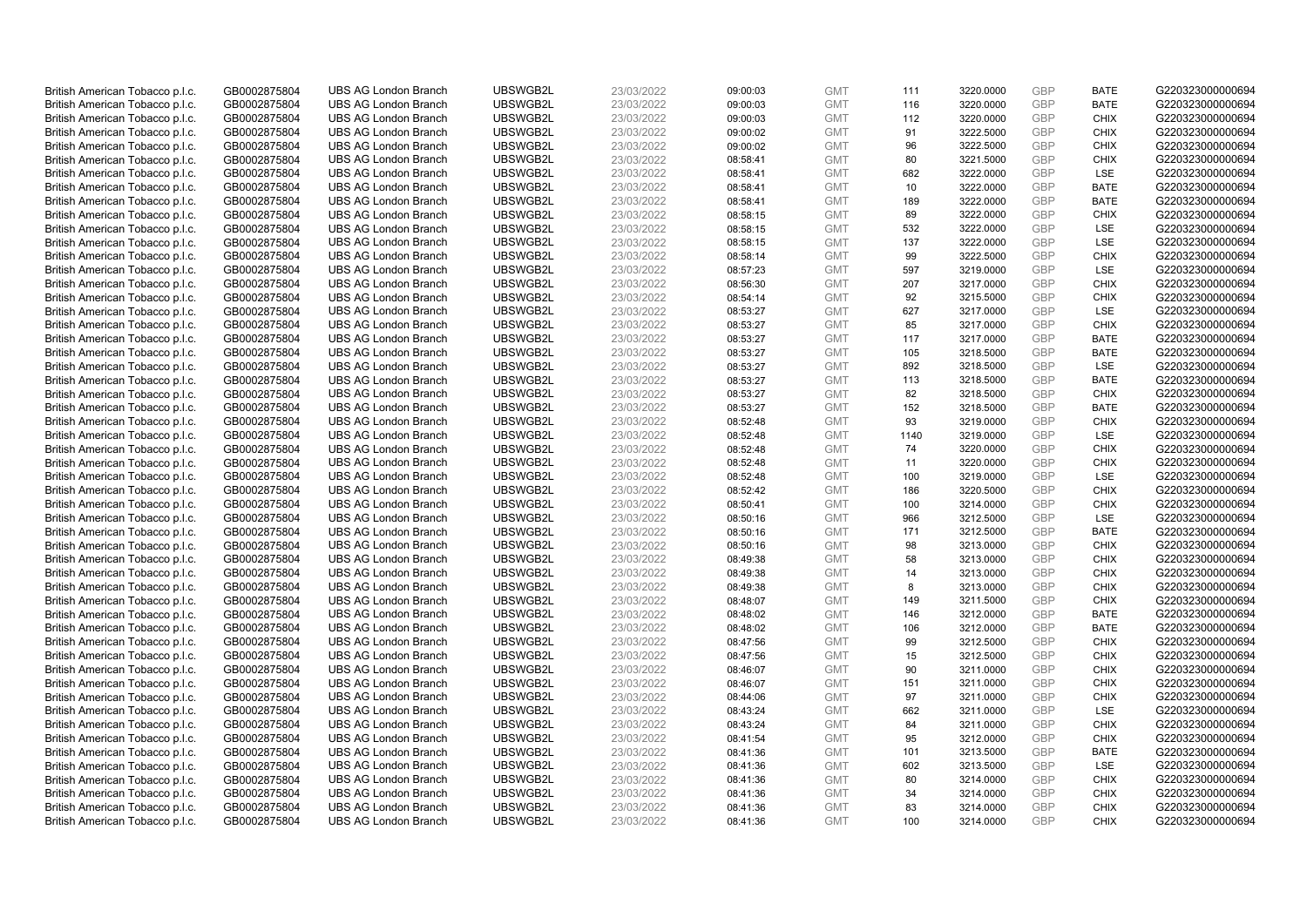| British American Tobacco p.l.c. | GB0002875804 | <b>UBS AG London Branch</b> | UBSWGB2L | 23/03/2022 | 08:41:13 | <b>GMT</b> | 557            | 3214.5000 | <b>GBP</b> | LSE         | G220323000000694 |
|---------------------------------|--------------|-----------------------------|----------|------------|----------|------------|----------------|-----------|------------|-------------|------------------|
| British American Tobacco p.l.c. | GB0002875804 | <b>UBS AG London Branch</b> | UBSWGB2L | 23/03/2022 | 08:41:13 | <b>GMT</b> | 108            | 3214.5000 | <b>GBP</b> | <b>BATE</b> | G220323000000694 |
| British American Tobacco p.l.c. | GB0002875804 | <b>UBS AG London Branch</b> | UBSWGB2L | 23/03/2022 | 08:40:52 | <b>GMT</b> | 86             | 3215.0000 | GBP        | <b>CHIX</b> | G220323000000694 |
| British American Tobacco p.l.c. | GB0002875804 | <b>UBS AG London Branch</b> | UBSWGB2L | 23/03/2022 | 08:40:52 | <b>GMT</b> | 150            | 3215.0000 | GBP        | <b>BATE</b> | G220323000000694 |
| British American Tobacco p.l.c. | GB0002875804 | <b>UBS AG London Branch</b> | UBSWGB2L | 23/03/2022 | 08:40:51 | <b>GMT</b> | 76             | 3215.5000 | <b>GBP</b> | LSE         | G220323000000694 |
| British American Tobacco p.l.c. | GB0002875804 | <b>UBS AG London Branch</b> | UBSWGB2L | 23/03/2022 | 08:40:51 | <b>GMT</b> | 604            | 3215.5000 | <b>GBP</b> | <b>LSE</b>  | G220323000000694 |
| British American Tobacco p.l.c. | GB0002875804 | <b>UBS AG London Branch</b> | UBSWGB2L | 23/03/2022 | 08:40:44 | <b>GMT</b> | 146            | 3216.0000 | GBP        | <b>CHIX</b> | G220323000000694 |
| British American Tobacco p.l.c. | GB0002875804 | <b>UBS AG London Branch</b> | UBSWGB2L | 23/03/2022 | 08:39:29 | <b>GMT</b> | 23             | 3214.0000 | <b>GBP</b> | <b>LSE</b>  | G220323000000694 |
| British American Tobacco p.l.c. | GB0002875804 | <b>UBS AG London Branch</b> | UBSWGB2L | 23/03/2022 | 08:39:25 | <b>GMT</b> | 94             | 3214.5000 | GBP        | <b>CHIX</b> | G220323000000694 |
| British American Tobacco p.l.c. | GB0002875804 | <b>UBS AG London Branch</b> | UBSWGB2L | 23/03/2022 | 08:38:07 | <b>GMT</b> | 103            | 3212.5000 | <b>GBP</b> | <b>BATE</b> | G220323000000694 |
| British American Tobacco p.l.c. | GB0002875804 | <b>UBS AG London Branch</b> | UBSWGB2L | 23/03/2022 | 08:38:07 | <b>GMT</b> | 432            | 3212.5000 | GBP        | <b>LSE</b>  | G220323000000694 |
| British American Tobacco p.l.c. | GB0002875804 | <b>UBS AG London Branch</b> | UBSWGB2L | 23/03/2022 | 08:38:07 | <b>GMT</b> | 220            | 3212.5000 | <b>GBP</b> | LSE         | G220323000000694 |
| British American Tobacco p.l.c. | GB0002875804 | <b>UBS AG London Branch</b> | UBSWGB2L | 23/03/2022 | 08:38:07 | <b>GMT</b> | 119            | 3212.5000 | <b>GBP</b> | <b>BATE</b> | G220323000000694 |
| British American Tobacco p.l.c. | GB0002875804 | <b>UBS AG London Branch</b> | UBSWGB2L | 23/03/2022 | 08:38:07 | <b>GMT</b> | 108            | 3212.5000 | <b>GBP</b> | <b>CHIX</b> | G220323000000694 |
| British American Tobacco p.l.c. | GB0002875804 | <b>UBS AG London Branch</b> | UBSWGB2L | 23/03/2022 | 08:37:56 | <b>GMT</b> | 110            | 3213.0000 | <b>GBP</b> | <b>CHIX</b> | G220323000000694 |
| British American Tobacco p.l.c. | GB0002875804 | <b>UBS AG London Branch</b> | UBSWGB2L | 23/03/2022 | 08:37:56 | <b>GMT</b> | 39             | 3213.0000 | GBP        | <b>CHIX</b> | G220323000000694 |
| British American Tobacco p.l.c. | GB0002875804 | <b>UBS AG London Branch</b> | UBSWGB2L | 23/03/2022 | 08:36:14 | <b>GMT</b> | 146            | 3209.5000 | GBP        | <b>CHIX</b> | G220323000000694 |
| British American Tobacco p.l.c. | GB0002875804 | <b>UBS AG London Branch</b> | UBSWGB2L | 23/03/2022 | 08:36:12 | <b>GMT</b> | 109            | 3210.0000 | GBP        | <b>BATE</b> | G220323000000694 |
| British American Tobacco p.l.c. | GB0002875804 | <b>UBS AG London Branch</b> | UBSWGB2L | 23/03/2022 | 08:36:12 | <b>GMT</b> | 64             | 3210.0000 | <b>GBP</b> | <b>BATE</b> | G220323000000694 |
| British American Tobacco p.l.c. | GB0002875804 | <b>UBS AG London Branch</b> | UBSWGB2L | 23/03/2022 | 08:36:12 | <b>GMT</b> | 75             | 3210.0000 | GBP        | <b>BATE</b> | G220323000000694 |
| British American Tobacco p.l.c. | GB0002875804 | <b>UBS AG London Branch</b> | UBSWGB2L | 23/03/2022 | 08:35:58 | <b>GMT</b> | $\overline{7}$ | 3211.0000 | <b>GBP</b> | <b>CHIX</b> | G220323000000694 |
| British American Tobacco p.l.c. | GB0002875804 | <b>UBS AG London Branch</b> | UBSWGB2L | 23/03/2022 | 08:35:58 | <b>GMT</b> | 100            | 3211.0000 | GBP        | <b>BATE</b> | G220323000000694 |
| British American Tobacco p.l.c. | GB0002875804 | <b>UBS AG London Branch</b> | UBSWGB2L | 23/03/2022 | 08:35:58 | <b>GMT</b> | 620            | 3211.5000 | <b>GBP</b> | LSE         | G220323000000694 |
| British American Tobacco p.l.c. | GB0002875804 | <b>UBS AG London Branch</b> | UBSWGB2L | 23/03/2022 | 08:35:58 | <b>GMT</b> | 50             | 3211.5000 | GBP        | <b>CHIX</b> | G220323000000694 |
| British American Tobacco p.l.c. | GB0002875804 | <b>UBS AG London Branch</b> | UBSWGB2L | 23/03/2022 | 08:35:58 | <b>GMT</b> | 56             | 3211.5000 | <b>GBP</b> | <b>CHIX</b> | G220323000000694 |
| British American Tobacco p.l.c. | GB0002875804 | <b>UBS AG London Branch</b> | UBSWGB2L | 23/03/2022 | 08:35:58 | <b>GMT</b> | 123            | 3211.5000 | GBP        | <b>CHIX</b> | G220323000000694 |
| British American Tobacco p.l.c. | GB0002875804 | <b>UBS AG London Branch</b> | UBSWGB2L | 23/03/2022 | 08:32:51 | <b>GMT</b> | 89             | 3211.0000 | <b>GBP</b> | <b>CHIX</b> | G220323000000694 |
| British American Tobacco p.l.c. | GB0002875804 | <b>UBS AG London Branch</b> | UBSWGB2L | 23/03/2022 | 08:32:51 | <b>GMT</b> | 17             | 3211.0000 | GBP        | <b>CHIX</b> | G220323000000694 |
| British American Tobacco p.l.c. | GB0002875804 | <b>UBS AG London Branch</b> | UBSWGB2L | 23/03/2022 | 08:32:49 | <b>GMT</b> | 95             | 3211.0000 | GBP        | <b>CHIX</b> | G220323000000694 |
| British American Tobacco p.l.c. | GB0002875804 | <b>UBS AG London Branch</b> | UBSWGB2L | 23/03/2022 | 08:32:49 | <b>GMT</b> | 39             | 3211.0000 | GBP        | <b>CHIX</b> | G220323000000694 |
| British American Tobacco p.l.c. | GB0002875804 | <b>UBS AG London Branch</b> | UBSWGB2L | 23/03/2022 | 08:32:42 | <b>GMT</b> | 22             | 3210.5000 | GBP        | <b>BATE</b> | G220323000000694 |
| British American Tobacco p.l.c. | GB0002875804 | <b>UBS AG London Branch</b> | UBSWGB2L | 23/03/2022 | 08:32:42 | <b>GMT</b> | 78             | 3210.5000 | GBP        | <b>BATE</b> | G220323000000694 |
| British American Tobacco p.l.c. | GB0002875804 | <b>UBS AG London Branch</b> | UBSWGB2L | 23/03/2022 | 08:31:59 | <b>GMT</b> | 648            | 3212.0000 | GBP        | LSE         | G220323000000694 |
| British American Tobacco p.l.c. | GB0002875804 | <b>UBS AG London Branch</b> | UBSWGB2L | 23/03/2022 | 08:31:12 | <b>GMT</b> | 56             | 3210.0000 | GBP        | <b>CHIX</b> | G220323000000694 |
| British American Tobacco p.l.c. | GB0002875804 | <b>UBS AG London Branch</b> | UBSWGB2L | 23/03/2022 | 08:31:12 | <b>GMT</b> | 38             | 3210.0000 | GBP        | <b>CHIX</b> | G220323000000694 |
| British American Tobacco p.l.c. | GB0002875804 | <b>UBS AG London Branch</b> | UBSWGB2L | 23/03/2022 | 08:31:12 | <b>GMT</b> | 3              | 3210.0000 | <b>GBP</b> | <b>CHIX</b> | G220323000000694 |
| British American Tobacco p.l.c. | GB0002875804 | <b>UBS AG London Branch</b> | UBSWGB2L | 23/03/2022 | 08:31:12 | <b>GMT</b> | 90             | 3210.0000 | GBP        | <b>CHIX</b> | G220323000000694 |
| British American Tobacco p.l.c. | GB0002875804 | <b>UBS AG London Branch</b> | UBSWGB2L | 23/03/2022 | 08:30:33 | <b>GMT</b> | 116            | 3211.5000 | <b>GBP</b> | <b>BATE</b> | G220323000000694 |
| British American Tobacco p.l.c. | GB0002875804 | <b>UBS AG London Branch</b> | UBSWGB2L | 23/03/2022 | 08:30:33 | <b>GMT</b> | 91             | 3211.5000 | GBP        | <b>CHIX</b> | G220323000000694 |
| British American Tobacco p.l.c. | GB0002875804 | <b>UBS AG London Branch</b> | UBSWGB2L | 23/03/2022 | 08:30:26 | <b>GMT</b> | 14             | 3212.0000 | <b>GBP</b> | <b>CHIX</b> | G220323000000694 |
| British American Tobacco p.l.c. | GB0002875804 | <b>UBS AG London Branch</b> | UBSWGB2L | 23/03/2022 | 08:30:26 | <b>GMT</b> | 81             | 3212.0000 | <b>GBP</b> | <b>CHIX</b> | G220323000000694 |
| British American Tobacco p.l.c. | GB0002875804 | <b>UBS AG London Branch</b> | UBSWGB2L | 23/03/2022 | 08:30:26 | <b>GMT</b> | 96             | 3212.0000 | GBP        | <b>CHIX</b> | G220323000000694 |
| British American Tobacco p.l.c. | GB0002875804 | <b>UBS AG London Branch</b> | UBSWGB2L | 23/03/2022 | 08:30:24 | <b>GMT</b> | 647            | 3213.0000 | GBP        | LSE         | G220323000000694 |
| British American Tobacco p.l.c. | GB0002875804 | <b>UBS AG London Branch</b> | UBSWGB2L | 23/03/2022 | 08:30:24 | <b>GMT</b> | 97             | 3213.0000 | GBP        | <b>BATE</b> | G220323000000694 |
| British American Tobacco p.l.c. | GB0002875804 | <b>UBS AG London Branch</b> | UBSWGB2L | 23/03/2022 | 08:30:17 | <b>GMT</b> | 25             | 3213.0000 | GBP        | <b>BATE</b> | G220323000000694 |
| British American Tobacco p.l.c. | GB0002875804 | <b>UBS AG London Branch</b> | UBSWGB2L | 23/03/2022 | 08:30:17 | <b>GMT</b> | 123            | 3213.0000 | <b>GBP</b> | <b>BATE</b> | G220323000000694 |
| British American Tobacco p.l.c. | GB0002875804 | <b>UBS AG London Branch</b> | UBSWGB2L | 23/03/2022 | 08:30:00 | <b>GMT</b> | 90             | 3213.5000 | <b>GBP</b> | <b>CHIX</b> | G220323000000694 |
| British American Tobacco p.l.c. | GB0002875804 | <b>UBS AG London Branch</b> | UBSWGB2L | 23/03/2022 | 08:30:00 | <b>GMT</b> | 637            | 3213.5000 | GBP        | LSE         | G220323000000694 |
| British American Tobacco p.l.c. | GB0002875804 | <b>UBS AG London Branch</b> | UBSWGB2L | 23/03/2022 | 08:30:00 | <b>GMT</b> | 96             | 3213.5000 | GBP        | <b>CHIX</b> | G220323000000694 |
| British American Tobacco p.l.c. | GB0002875804 | <b>UBS AG London Branch</b> | UBSWGB2L | 23/03/2022 | 08:29:40 | <b>GMT</b> | 42             | 3213.5000 | GBP        | <b>CHIX</b> | G220323000000694 |
| British American Tobacco p.l.c. | GB0002875804 | <b>UBS AG London Branch</b> | UBSWGB2L | 23/03/2022 | 08:29:14 | <b>GMT</b> | 99             | 3213.5000 | <b>GBP</b> | <b>CHIX</b> | G220323000000694 |
| British American Tobacco p.l.c. | GB0002875804 | <b>UBS AG London Branch</b> | UBSWGB2L | 23/03/2022 | 08:29:14 | <b>GMT</b> | $\mathbf{1}$   | 3214.0000 | <b>GBP</b> | <b>CHIX</b> | G220323000000694 |
| British American Tobacco p.l.c. | GB0002875804 | <b>UBS AG London Branch</b> | UBSWGB2L | 23/03/2022 | 08:28:53 | <b>GMT</b> | 140            | 3213.5000 | GBP        | <b>BATE</b> | G220323000000694 |
| British American Tobacco p.l.c. | GB0002875804 | <b>UBS AG London Branch</b> | UBSWGB2L | 23/03/2022 | 08:27:42 | <b>GMT</b> | 90             | 3213.0000 | GBP        | <b>CHIX</b> | G220323000000694 |
|                                 |              |                             |          |            |          |            |                |           |            |             |                  |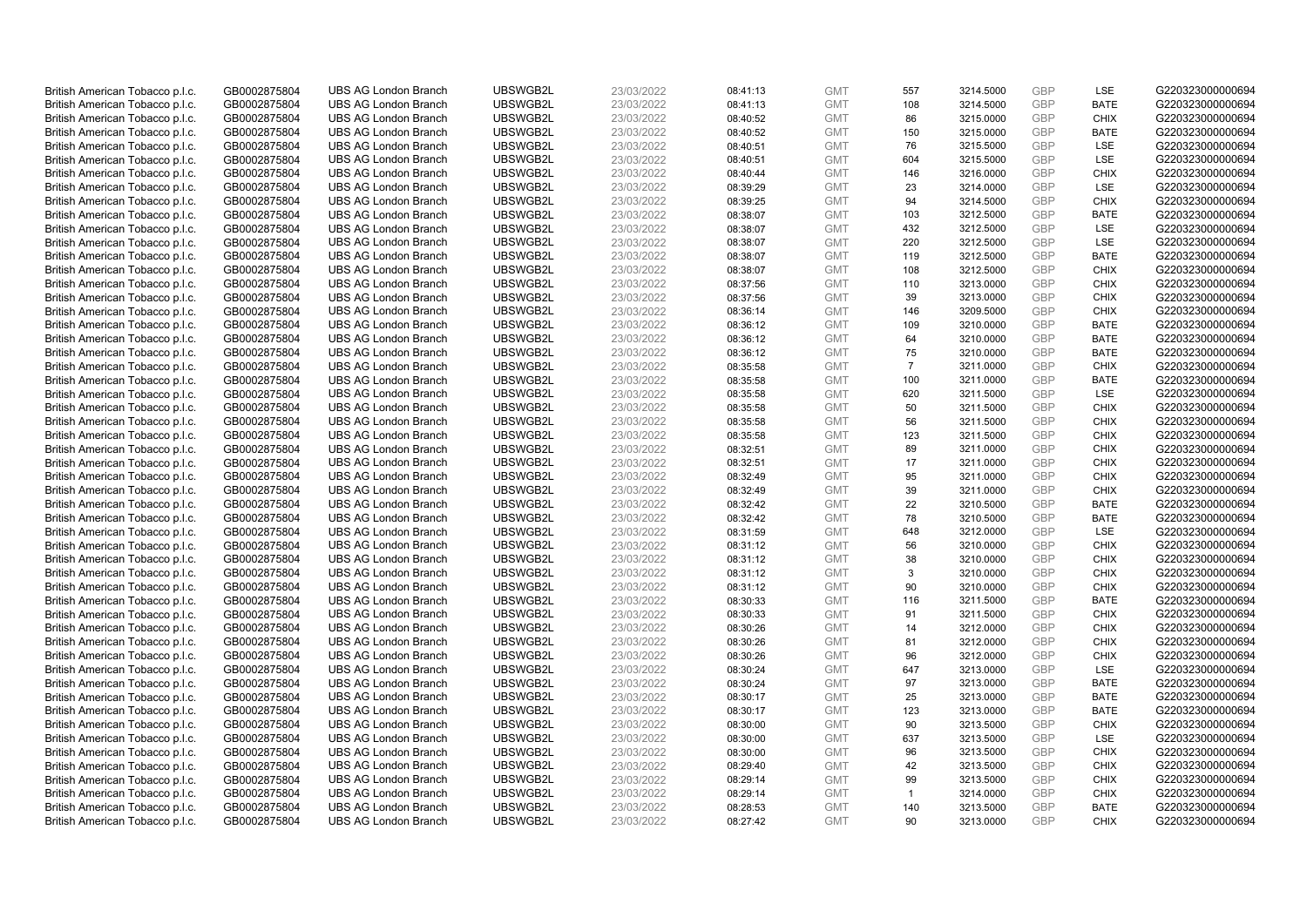| British American Tobacco p.l.c.                                    | GB0002875804                 | <b>UBS AG London Branch</b> | UBSWGB2L | 23/03/2022 | 08:27:17 | <b>GMT</b> | 92  | 3213.5000 | <b>GBP</b> | <b>CHIX</b> | G220323000000694 |
|--------------------------------------------------------------------|------------------------------|-----------------------------|----------|------------|----------|------------|-----|-----------|------------|-------------|------------------|
| British American Tobacco p.l.c.                                    | GB0002875804                 | <b>UBS AG London Branch</b> | UBSWGB2L | 23/03/2022 | 08:27:08 | <b>GMT</b> | 135 | 3215.0000 | <b>GBP</b> | <b>CHIX</b> | G220323000000694 |
| British American Tobacco p.l.c.                                    | GB0002875804                 | <b>UBS AG London Branch</b> | UBSWGB2L | 23/03/2022 | 08:27:08 | <b>GMT</b> | 93  | 3215.0000 | GBP        | <b>CHIX</b> | G220323000000694 |
| British American Tobacco p.l.c.                                    | GB0002875804                 | <b>UBS AG London Branch</b> | UBSWGB2L | 23/03/2022 | 08:27:08 | <b>GMT</b> | 682 | 3215.0000 | GBP        | <b>LSE</b>  | G220323000000694 |
| British American Tobacco p.l.c.                                    | GB0002875804                 | <b>UBS AG London Branch</b> | UBSWGB2L | 23/03/2022 | 08:25:07 | <b>GMT</b> | 110 | 3210.0000 | <b>GBP</b> | <b>BATE</b> | G220323000000694 |
| British American Tobacco p.l.c.                                    | GB0002875804                 | <b>UBS AG London Branch</b> | UBSWGB2L | 23/03/2022 | 08:24:37 | <b>GMT</b> | 125 | 3211.0000 | <b>GBP</b> | <b>BATE</b> | G220323000000694 |
| British American Tobacco p.l.c.                                    | GB0002875804                 | <b>UBS AG London Branch</b> | UBSWGB2L | 23/03/2022 | 08:24:37 | <b>GMT</b> | 139 | 3211.5000 | GBP        | <b>CHIX</b> | G220323000000694 |
| British American Tobacco p.l.c.                                    | GB0002875804                 | <b>UBS AG London Branch</b> | UBSWGB2L | 23/03/2022 | 08:24:37 | <b>GMT</b> | 637 | 3211.5000 | <b>GBP</b> | LSE         | G220323000000694 |
| British American Tobacco p.l.c.                                    | GB0002875804                 | <b>UBS AG London Branch</b> | UBSWGB2L | 23/03/2022 | 08:24:37 | <b>GMT</b> | 101 | 3211.5000 | GBP        | <b>BATE</b> | G220323000000694 |
| British American Tobacco p.l.c.                                    | GB0002875804                 | <b>UBS AG London Branch</b> | UBSWGB2L | 23/03/2022 | 08:24:37 | <b>GMT</b> | 135 | 3211.5000 | <b>GBP</b> | <b>CHIX</b> | G220323000000694 |
| British American Tobacco p.l.c.                                    | GB0002875804                 | <b>UBS AG London Branch</b> | UBSWGB2L | 23/03/2022 | 08:22:52 | <b>GMT</b> | 82  | 3212.5000 | GBP        | <b>CHIX</b> | G220323000000694 |
| British American Tobacco p.l.c.                                    | GB0002875804                 | <b>UBS AG London Branch</b> | UBSWGB2L | 23/03/2022 | 08:22:52 | <b>GMT</b> | 195 | 3212.5000 | <b>GBP</b> | <b>BATE</b> | G220323000000694 |
| British American Tobacco p.l.c.                                    | GB0002875804                 | <b>UBS AG London Branch</b> | UBSWGB2L | 23/03/2022 | 08:22:45 | <b>GMT</b> | 140 | 3213.0000 | <b>GBP</b> | <b>CHIX</b> | G220323000000694 |
| British American Tobacco p.l.c.                                    | GB0002875804                 | <b>UBS AG London Branch</b> | UBSWGB2L | 23/03/2022 | 08:22:45 | <b>GMT</b> | 165 | 3213.0000 | <b>GBP</b> | <b>BATE</b> | G220323000000694 |
| British American Tobacco p.l.c.                                    | GB0002875804                 | <b>UBS AG London Branch</b> | UBSWGB2L | 23/03/2022 | 08:22:45 | <b>GMT</b> | 27  | 3213.0000 | <b>GBP</b> | <b>BATE</b> | G220323000000694 |
| British American Tobacco p.l.c.                                    | GB0002875804                 | <b>UBS AG London Branch</b> | UBSWGB2L | 23/03/2022 | 08:22:45 | <b>GMT</b> | 75  | 3213.0000 | GBP        | <b>BATE</b> | G220323000000694 |
| British American Tobacco p.l.c.                                    | GB0002875804                 | <b>UBS AG London Branch</b> | UBSWGB2L | 23/03/2022 | 08:22:45 | <b>GMT</b> | 104 | 3213.0000 | GBP        | <b>BATE</b> | G220323000000694 |
| British American Tobacco p.l.c.                                    | GB0002875804                 | <b>UBS AG London Branch</b> | UBSWGB2L | 23/03/2022 | 08:22:45 | <b>GMT</b> | 188 | 3213.5000 | <b>GBP</b> | LSE         | G220323000000694 |
| British American Tobacco p.l.c.                                    | GB0002875804                 | <b>UBS AG London Branch</b> | UBSWGB2L | 23/03/2022 | 08:22:45 | <b>GMT</b> | 487 | 3213.5000 | <b>GBP</b> | <b>LSE</b>  | G220323000000694 |
| British American Tobacco p.l.c.                                    | GB0002875804                 | <b>UBS AG London Branch</b> | UBSWGB2L | 23/03/2022 | 08:22:45 | <b>GMT</b> | 92  | 3213.5000 | GBP        | <b>CHIX</b> | G220323000000694 |
| British American Tobacco p.l.c.                                    | GB0002875804                 | <b>UBS AG London Branch</b> | UBSWGB2L | 23/03/2022 | 08:21:39 | <b>GMT</b> | 141 | 3211.5000 | <b>GBP</b> | <b>CHIX</b> | G220323000000694 |
| British American Tobacco p.l.c.                                    | GB0002875804                 | <b>UBS AG London Branch</b> | UBSWGB2L | 23/03/2022 | 08:21:39 | <b>GMT</b> | 488 | 3211.5000 | GBP        | <b>CHIX</b> | G220323000000694 |
| British American Tobacco p.l.c.                                    | GB0002875804                 | <b>UBS AG London Branch</b> | UBSWGB2L | 23/03/2022 | 08:21:39 | <b>GMT</b> | 624 | 3212.0000 | <b>GBP</b> | LSE         | G220323000000694 |
| British American Tobacco p.l.c.                                    | GB0002875804                 | <b>UBS AG London Branch</b> | UBSWGB2L | 23/03/2022 | 08:18:38 | <b>GMT</b> | 680 | 3208.5000 | GBP        | <b>LSE</b>  | G220323000000694 |
| British American Tobacco p.l.c.                                    | GB0002875804                 | <b>UBS AG London Branch</b> | UBSWGB2L | 23/03/2022 | 08:18:09 | <b>GMT</b> | 94  | 3208.5000 | <b>GBP</b> | <b>CHIX</b> | G220323000000694 |
| British American Tobacco p.l.c.                                    | GB0002875804                 | <b>UBS AG London Branch</b> | UBSWGB2L | 23/03/2022 | 08:18:09 | <b>GMT</b> | 119 | 3209.5000 | GBP        | <b>BATE</b> | G220323000000694 |
| British American Tobacco p.l.c.                                    | GB0002875804                 | <b>UBS AG London Branch</b> | UBSWGB2L | 23/03/2022 | 08:18:09 | <b>GMT</b> | 66  | 3209.5000 | <b>GBP</b> | <b>BATE</b> | G220323000000694 |
| British American Tobacco p.l.c.                                    | GB0002875804                 | <b>UBS AG London Branch</b> | UBSWGB2L | 23/03/2022 | 08:18:09 | <b>GMT</b> | 87  | 3209.5000 | <b>GBP</b> | <b>CHIX</b> | G220323000000694 |
| British American Tobacco p.l.c.                                    | GB0002875804                 | <b>UBS AG London Branch</b> | UBSWGB2L | 23/03/2022 | 08:18:09 | <b>GMT</b> | 8   | 3209.5000 | GBP        | <b>CHIX</b> | G220323000000694 |
| British American Tobacco p.l.c.                                    | GB0002875804                 | <b>UBS AG London Branch</b> | UBSWGB2L | 23/03/2022 | 08:18:09 | <b>GMT</b> | 129 | 3209.5000 | GBP        | <b>CHIX</b> | G220323000000694 |
| British American Tobacco p.l.c.                                    | GB0002875804                 | <b>UBS AG London Branch</b> | UBSWGB2L | 23/03/2022 | 08:18:09 | <b>GMT</b> | 48  | 3209.5000 | GBP        | <b>BATE</b> | G220323000000694 |
| British American Tobacco p.l.c.                                    | GB0002875804                 | <b>UBS AG London Branch</b> | UBSWGB2L | 23/03/2022 | 08:18:09 | <b>GMT</b> | 256 | 3209.5000 | GBP        | <b>LSE</b>  | G220323000000694 |
| British American Tobacco p.l.c.                                    | GB0002875804                 | <b>UBS AG London Branch</b> | UBSWGB2L | 23/03/2022 | 08:18:09 | <b>GMT</b> | 410 | 3209.5000 | GBP        | LSE         | G220323000000694 |
| British American Tobacco p.l.c.                                    | GB0002875804                 | <b>UBS AG London Branch</b> | UBSWGB2L | 23/03/2022 | 08:18:09 | <b>GMT</b> | 87  | 3209.5000 | GBP        | <b>CHIX</b> | G220323000000694 |
| British American Tobacco p.l.c.                                    | GB0002875804                 | <b>UBS AG London Branch</b> | UBSWGB2L | 23/03/2022 | 08:18:01 | <b>GMT</b> | 100 | 3210.0000 | GBP        | <b>BATE</b> | G220323000000694 |
| British American Tobacco p.l.c.                                    | GB0002875804                 | <b>UBS AG London Branch</b> | UBSWGB2L | 23/03/2022 | 08:18:01 | <b>GMT</b> | 4   | 3210.0000 | <b>GBP</b> | <b>BATE</b> | G220323000000694 |
| British American Tobacco p.l.c.                                    | GB0002875804                 | <b>UBS AG London Branch</b> | UBSWGB2L | 23/03/2022 | 08:18:01 | <b>GMT</b> | 22  | 3210.0000 | GBP        | <b>BATE</b> | G220323000000694 |
| British American Tobacco p.l.c.                                    | GB0002875804                 | <b>UBS AG London Branch</b> | UBSWGB2L | 23/03/2022 | 08:18:01 | <b>GMT</b> | 11  | 3210.0000 | <b>GBP</b> | <b>BATE</b> | G220323000000694 |
| British American Tobacco p.l.c.                                    | GB0002875804                 | <b>UBS AG London Branch</b> | UBSWGB2L | 23/03/2022 | 08:18:01 | <b>GMT</b> | 86  | 3210.0000 | GBP        | <b>BATE</b> | G220323000000694 |
| British American Tobacco p.l.c.                                    | GB0002875804                 | <b>UBS AG London Branch</b> | UBSWGB2L | 23/03/2022 | 08:17:14 | <b>GMT</b> | 9   | 3210.0000 | GBP        | <b>CHIX</b> | G220323000000694 |
| British American Tobacco p.l.c.                                    | GB0002875804                 | <b>UBS AG London Branch</b> | UBSWGB2L | 23/03/2022 | 08:17:14 | <b>GMT</b> | 100 | 3210.0000 | <b>GBP</b> | <b>CHIX</b> | G220323000000694 |
| British American Tobacco p.l.c.                                    | GB0002875804                 | <b>UBS AG London Branch</b> | UBSWGB2L | 23/03/2022 | 08:17:09 | <b>GMT</b> | 58  | 3210.0000 | GBP        | <b>BATE</b> | G220323000000694 |
| British American Tobacco p.l.c.                                    | GB0002875804                 | <b>UBS AG London Branch</b> | UBSWGB2L | 23/03/2022 | 08:17:05 | <b>GMT</b> | 141 | 3210.5000 | GBP        | LSE         | G220323000000694 |
| British American Tobacco p.l.c.                                    | GB0002875804                 | <b>UBS AG London Branch</b> | UBSWGB2L | 23/03/2022 | 08:17:05 | <b>GMT</b> | 282 | 3210.5000 | GBP        | <b>LSE</b>  | G220323000000694 |
| British American Tobacco p.l.c.                                    | GB0002875804                 | <b>UBS AG London Branch</b> | UBSWGB2L | 23/03/2022 | 08:17:05 | <b>GMT</b> | 223 | 3210.5000 | GBP        | <b>LSE</b>  | G220323000000694 |
|                                                                    |                              | <b>UBS AG London Branch</b> | UBSWGB2L | 23/03/2022 | 08:17:05 | <b>GMT</b> | 182 | 3211.0000 | <b>GBP</b> | <b>CHIX</b> | G220323000000694 |
| British American Tobacco p.l.c.<br>British American Tobacco p.l.c. | GB0002875804<br>GB0002875804 | <b>UBS AG London Branch</b> | UBSWGB2L | 23/03/2022 | 08:15:02 | <b>GMT</b> | 225 | 3204.5000 | <b>GBP</b> | LSE         | G220323000000694 |
|                                                                    |                              | <b>UBS AG London Branch</b> | UBSWGB2L |            |          | <b>GMT</b> | 452 | 3204.5000 | GBP        | LSE         | G220323000000694 |
| British American Tobacco p.l.c.                                    | GB0002875804                 |                             |          | 23/03/2022 | 08:15:02 | <b>GMT</b> |     |           | GBP        |             |                  |
| British American Tobacco p.l.c.                                    | GB0002875804                 | <b>UBS AG London Branch</b> | UBSWGB2L | 23/03/2022 | 08:15:02 |            | 104 | 3204.5000 | GBP        | <b>CHIX</b> | G220323000000694 |
| British American Tobacco p.l.c.                                    | GB0002875804                 | <b>UBS AG London Branch</b> | UBSWGB2L | 23/03/2022 | 08:15:02 | <b>GMT</b> | 84  | 3204.5000 |            | <b>CHIX</b> | G220323000000694 |
| British American Tobacco p.l.c.                                    | GB0002875804                 | <b>UBS AG London Branch</b> | UBSWGB2L | 23/03/2022 | 08:14:15 | <b>GMT</b> | 632 | 3204.0000 | <b>GBP</b> | LSE         | G220323000000694 |
| British American Tobacco p.l.c.                                    | GB0002875804                 | <b>UBS AG London Branch</b> | UBSWGB2L | 23/03/2022 | 08:14:11 | <b>GMT</b> | 49  | 3204.0000 | <b>GBP</b> | <b>BATE</b> | G220323000000694 |
| British American Tobacco p.l.c.                                    | GB0002875804                 | <b>UBS AG London Branch</b> | UBSWGB2L | 23/03/2022 | 08:14:11 | <b>GMT</b> | 61  | 3204.0000 | GBP        | <b>BATE</b> | G220323000000694 |
| British American Tobacco p.l.c.                                    | GB0002875804                 | <b>UBS AG London Branch</b> | UBSWGB2L | 23/03/2022 | 08:14:11 | <b>GMT</b> | 82  | 3205.0000 | GBP        | <b>CHIX</b> | G220323000000694 |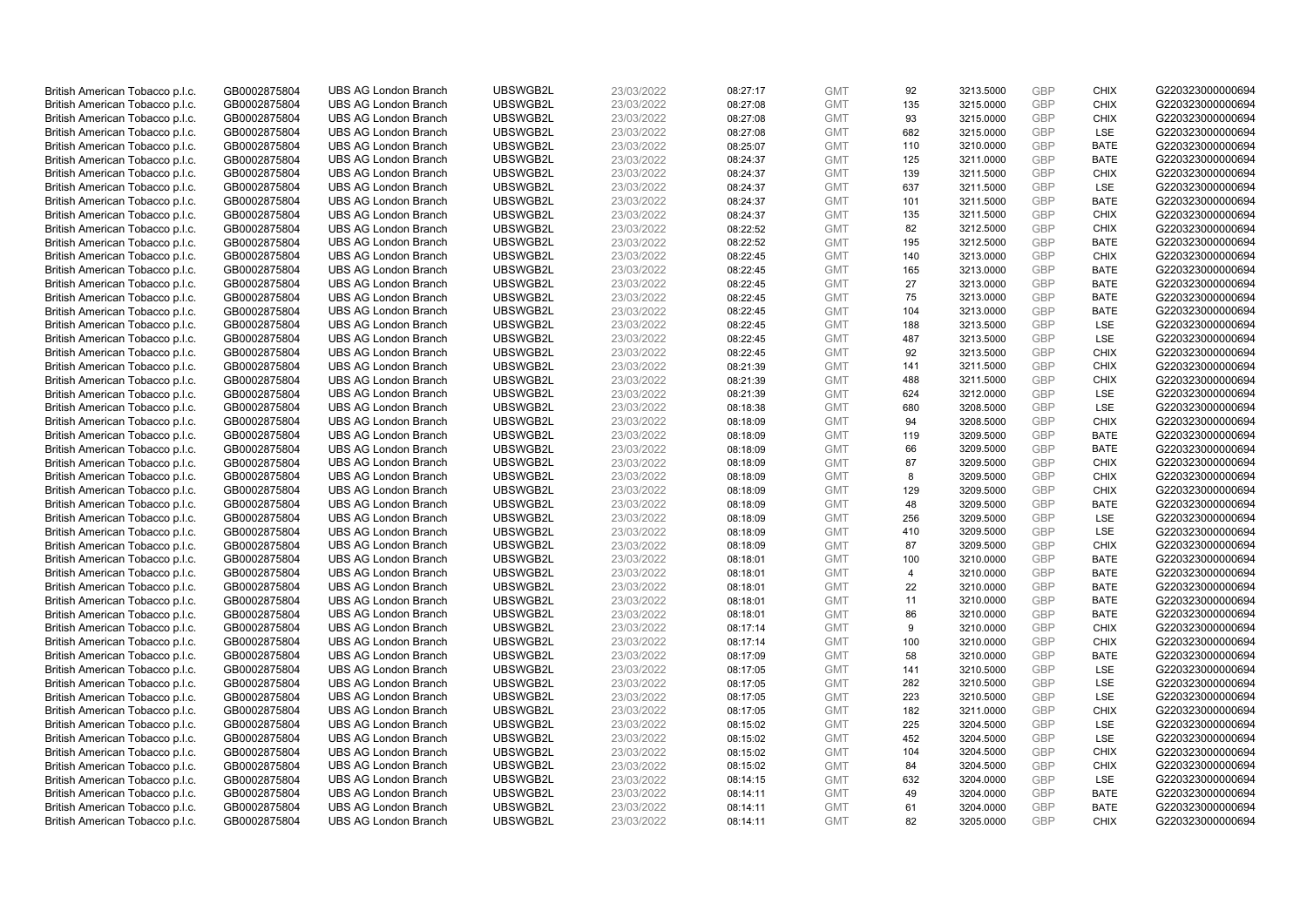| British American Tobacco p.l.c. | GB0002875804 | <b>UBS AG London Branch</b> | UBSWGB2L | 23/03/2022 | 08:14:11 | <b>GMT</b> | 80  | 3205.0000 | <b>GBP</b> | <b>CHIX</b> | G220323000000694 |
|---------------------------------|--------------|-----------------------------|----------|------------|----------|------------|-----|-----------|------------|-------------|------------------|
| British American Tobacco p.l.c. | GB0002875804 | <b>UBS AG London Branch</b> | UBSWGB2L | 23/03/2022 | 08:14:09 | <b>GMT</b> | 607 | 3205.0000 | GBP        | LSE         | G220323000000694 |
| British American Tobacco p.l.c. | GB0002875804 | <b>UBS AG London Branch</b> | UBSWGB2L | 23/03/2022 | 08:13:29 | <b>GMT</b> | 116 | 3205.0000 | <b>GBP</b> | <b>CHIX</b> | G220323000000694 |
| British American Tobacco p.l.c. | GB0002875804 | <b>UBS AG London Branch</b> | UBSWGB2L | 23/03/2022 | 08:13:29 | <b>GMT</b> | 637 | 3205.0000 | GBP        | LSE         | G220323000000694 |
| British American Tobacco p.l.c. | GB0002875804 | <b>UBS AG London Branch</b> | UBSWGB2L | 23/03/2022 | 08:13:29 | <b>GMT</b> | 22  | 3205.5000 | <b>GBP</b> | <b>BATE</b> | G220323000000694 |
| British American Tobacco p.l.c. | GB0002875804 | <b>UBS AG London Branch</b> | UBSWGB2L | 23/03/2022 | 08:13:29 | <b>GMT</b> | 80  | 3205.5000 | GBP        | <b>BATE</b> | G220323000000694 |
| British American Tobacco p.l.c. | GB0002875804 | <b>UBS AG London Branch</b> | UBSWGB2L | 23/03/2022 | 08:13:29 | <b>GMT</b> | 89  | 3206.0000 | <b>GBP</b> | <b>CHIX</b> | G220323000000694 |
| British American Tobacco p.l.c. | GB0002875804 | <b>UBS AG London Branch</b> | UBSWGB2L | 23/03/2022 | 08:13:29 | <b>GMT</b> | 626 | 3206.5000 | <b>GBP</b> | LSE         | G220323000000694 |
| British American Tobacco p.l.c. | GB0002875804 | <b>UBS AG London Branch</b> | UBSWGB2L | 23/03/2022 | 08:12:30 | <b>GMT</b> | 12  | 3207.5000 | <b>GBP</b> | <b>BATE</b> | G220323000000694 |
| British American Tobacco p.l.c. | GB0002875804 | <b>UBS AG London Branch</b> | UBSWGB2L | 23/03/2022 | 08:12:30 | <b>GMT</b> | 16  | 3207.5000 | GBP        | <b>BATE</b> | G220323000000694 |
| British American Tobacco p.l.c. | GB0002875804 | <b>UBS AG London Branch</b> | UBSWGB2L | 23/03/2022 | 08:12:30 | <b>GMT</b> | 33  | 3207.5000 | <b>GBP</b> | <b>BATE</b> | G220323000000694 |
| British American Tobacco p.l.c. | GB0002875804 | <b>UBS AG London Branch</b> | UBSWGB2L | 23/03/2022 | 08:12:30 | <b>GMT</b> | 597 | 3207.5000 | <b>GBP</b> | LSE         | G220323000000694 |
| British American Tobacco p.l.c. | GB0002875804 | <b>UBS AG London Branch</b> | UBSWGB2L | 23/03/2022 | 08:12:30 | <b>GMT</b> | 94  | 3207.5000 | <b>GBP</b> | <b>CHIX</b> | G220323000000694 |
| British American Tobacco p.l.c. | GB0002875804 | <b>UBS AG London Branch</b> | UBSWGB2L | 23/03/2022 | 08:12:30 | <b>GMT</b> | 82  | 3207.5000 | <b>GBP</b> | <b>CHIX</b> | G220323000000694 |
| British American Tobacco p.l.c. | GB0002875804 | <b>UBS AG London Branch</b> | UBSWGB2L | 23/03/2022 | 08:12:30 | <b>GMT</b> | 25  | 3207.5000 | <b>GBP</b> | <b>BATE</b> | G220323000000694 |
| British American Tobacco p.l.c. | GB0002875804 | <b>UBS AG London Branch</b> | UBSWGB2L | 23/03/2022 | 08:12:30 | <b>GMT</b> | 14  | 3207.5000 | <b>GBP</b> | <b>BATE</b> | G220323000000694 |
| British American Tobacco p.l.c. | GB0002875804 | <b>UBS AG London Branch</b> | UBSWGB2L | 23/03/2022 | 08:12:24 | <b>GMT</b> | 102 | 3208.0000 | <b>GBP</b> | <b>CHIX</b> | G220323000000694 |
| British American Tobacco p.l.c. | GB0002875804 | <b>UBS AG London Branch</b> | UBSWGB2L | 23/03/2022 | 08:12:07 | <b>GMT</b> | 210 | 3208.0000 | GBP        | LSE         | G220323000000694 |
| British American Tobacco p.l.c. | GB0002875804 | <b>UBS AG London Branch</b> | UBSWGB2L | 23/03/2022 | 08:12:05 | <b>GMT</b> | 10  | 3208.5000 | <b>GBP</b> | <b>CHIX</b> | G220323000000694 |
| British American Tobacco p.l.c. | GB0002875804 | <b>UBS AG London Branch</b> | UBSWGB2L | 23/03/2022 | 08:11:01 | <b>GMT</b> | 109 | 3208.5000 | <b>GBP</b> | <b>BATE</b> | G220323000000694 |
| British American Tobacco p.l.c. | GB0002875804 | <b>UBS AG London Branch</b> | UBSWGB2L | 23/03/2022 | 08:11:01 | <b>GMT</b> | 432 | 3208.5000 | <b>GBP</b> | LSE         | G220323000000694 |
| British American Tobacco p.l.c. | GB0002875804 | <b>UBS AG London Branch</b> | UBSWGB2L | 23/03/2022 | 08:11:01 | <b>GMT</b> | 14  | 3208.5000 | GBP        | <b>BATE</b> | G220323000000694 |
| British American Tobacco p.l.c. | GB0002875804 | <b>UBS AG London Branch</b> | UBSWGB2L | 23/03/2022 | 08:11:01 | <b>GMT</b> | 117 | 3208.5000 | <b>GBP</b> | LSE         | G220323000000694 |
| British American Tobacco p.l.c. | GB0002875804 | <b>UBS AG London Branch</b> | UBSWGB2L | 23/03/2022 | 08:10:53 | <b>GMT</b> | 90  | 3209.5000 | <b>GBP</b> | <b>CHIX</b> | G220323000000694 |
| British American Tobacco p.l.c. | GB0002875804 | <b>UBS AG London Branch</b> | UBSWGB2L | 23/03/2022 | 08:10:53 | <b>GMT</b> | 14  | 3209.5000 | <b>GBP</b> | <b>CHIX</b> | G220323000000694 |
| British American Tobacco p.l.c. | GB0002875804 | <b>UBS AG London Branch</b> | UBSWGB2L | 23/03/2022 | 08:10:44 | <b>GMT</b> | 191 | 3209.0000 | <b>GBP</b> | LSE         | G220323000000694 |
| British American Tobacco p.l.c. | GB0002875804 | <b>UBS AG London Branch</b> | UBSWGB2L | 23/03/2022 | 08:10:43 | <b>GMT</b> | 391 | 3209.0000 | <b>GBP</b> | LSE         | G220323000000694 |
| British American Tobacco p.l.c. | GB0002875804 | <b>UBS AG London Branch</b> | UBSWGB2L | 23/03/2022 | 08:10:28 | <b>GMT</b> | 158 | 3209.5000 | <b>GBP</b> | <b>BATE</b> | G220323000000694 |
| British American Tobacco p.l.c. | GB0002875804 | <b>UBS AG London Branch</b> | UBSWGB2L | 23/03/2022 | 08:10:27 | <b>GMT</b> | 75  | 3209.5000 | <b>GBP</b> | <b>CHIX</b> | G220323000000694 |
| British American Tobacco p.l.c. | GB0002875804 | <b>UBS AG London Branch</b> | UBSWGB2L | 23/03/2022 | 08:10:27 | <b>GMT</b> | 99  | 3210.0000 | GBP        | <b>CHIX</b> | G220323000000694 |
| British American Tobacco p.l.c. | GB0002875804 | <b>UBS AG London Branch</b> | UBSWGB2L | 23/03/2022 | 08:10:24 | <b>GMT</b> | 679 | 3211.0000 | <b>GBP</b> | LSE         | G220323000000694 |
| British American Tobacco p.l.c. | GB0002875804 | <b>UBS AG London Branch</b> | UBSWGB2L | 23/03/2022 | 08:10:24 | <b>GMT</b> | 88  | 3211.0000 | <b>GBP</b> | <b>CHIX</b> | G220323000000694 |
| British American Tobacco p.l.c. | GB0002875804 | <b>UBS AG London Branch</b> | UBSWGB2L | 23/03/2022 | 08:10:24 | <b>GMT</b> | 74  | 3211.5000 | <b>GBP</b> | <b>BATE</b> | G220323000000694 |
| British American Tobacco p.l.c. | GB0002875804 | <b>UBS AG London Branch</b> | UBSWGB2L | 23/03/2022 | 08:10:24 | <b>GMT</b> | 290 | 3211.5000 | <b>GBP</b> | <b>BATE</b> | G220323000000694 |
| British American Tobacco p.l.c. | GB0002875804 | <b>UBS AG London Branch</b> | UBSWGB2L | 23/03/2022 | 08:10:24 | <b>GMT</b> | 119 | 3211.5000 | <b>GBP</b> | <b>BATE</b> | G220323000000694 |
| British American Tobacco p.l.c. | GB0002875804 | <b>UBS AG London Branch</b> | UBSWGB2L | 23/03/2022 | 08:10:03 | <b>GMT</b> | 129 | 3211.5000 | <b>GBP</b> | <b>CHIX</b> | G220323000000694 |
| British American Tobacco p.l.c. | GB0002875804 | <b>UBS AG London Branch</b> | UBSWGB2L | 23/03/2022 | 08:10:03 | <b>GMT</b> | 133 | 3211.5000 | <b>GBP</b> | <b>CHIX</b> | G220323000000694 |
| British American Tobacco p.l.c. | GB0002875804 | <b>UBS AG London Branch</b> | UBSWGB2L | 23/03/2022 | 08:10:03 | <b>GMT</b> | 105 | 3211.5000 | <b>GBP</b> | <b>CHIX</b> | G220323000000694 |
| British American Tobacco p.l.c. | GB0002875804 | <b>UBS AG London Branch</b> | UBSWGB2L | 23/03/2022 | 08:09:16 | <b>GMT</b> | 122 | 3210.0000 | <b>GBP</b> | <b>CHIX</b> | G220323000000694 |
| British American Tobacco p.l.c. | GB0002875804 | <b>UBS AG London Branch</b> | UBSWGB2L | 23/03/2022 | 08:08:38 | <b>GMT</b> | 572 | 3207.0000 | <b>GBP</b> | LSE         | G220323000000694 |
| British American Tobacco p.l.c. | GB0002875804 | <b>UBS AG London Branch</b> | UBSWGB2L | 23/03/2022 | 08:08:36 | <b>GMT</b> | 89  | 3207.5000 | GBP        | <b>CHIX</b> | G220323000000694 |
| British American Tobacco p.l.c. | GB0002875804 | <b>UBS AG London Branch</b> | UBSWGB2L | 23/03/2022 | 08:08:27 | <b>GMT</b> | 550 | 3207.5000 | <b>GBP</b> | LSE         | G220323000000694 |
| British American Tobacco p.l.c. | GB0002875804 | <b>UBS AG London Branch</b> | UBSWGB2L | 23/03/2022 | 08:08:20 | <b>GMT</b> | 75  | 3207.5000 | <b>GBP</b> | <b>CHIX</b> | G220323000000694 |
| British American Tobacco p.l.c. | GB0002875804 | <b>UBS AG London Branch</b> | UBSWGB2L | 23/03/2022 | 08:08:16 | <b>GMT</b> | 559 | 3206.0000 | GBP        | LSE         | G220323000000694 |
| British American Tobacco p.l.c. | GB0002875804 | <b>UBS AG London Branch</b> | UBSWGB2L | 23/03/2022 | 08:07:23 | <b>GMT</b> | 115 | 3207.0000 | <b>GBP</b> | <b>BATE</b> | G220323000000694 |
| British American Tobacco p.l.c. | GB0002875804 | <b>UBS AG London Branch</b> | UBSWGB2L | 23/03/2022 | 08:07:23 | <b>GMT</b> | 119 | 3207.0000 | <b>GBP</b> | <b>CHIX</b> | G220323000000694 |
| British American Tobacco p.l.c. | GB0002875804 | <b>UBS AG London Branch</b> | UBSWGB2L | 23/03/2022 | 08:07:20 | <b>GMT</b> | 230 | 3208.0000 | <b>GBP</b> | <b>CHIX</b> | G220323000000694 |
| British American Tobacco p.l.c. | GB0002875804 | <b>UBS AG London Branch</b> | UBSWGB2L | 23/03/2022 | 08:06:29 | <b>GMT</b> | 128 | 3207.0000 | <b>GBP</b> | <b>CHIX</b> | G220323000000694 |
| British American Tobacco p.l.c. | GB0002875804 | <b>UBS AG London Branch</b> | UBSWGB2L | 23/03/2022 | 08:06:28 | <b>GMT</b> | 115 | 3207.0000 | <b>GBP</b> | <b>BATE</b> | G220323000000694 |
| British American Tobacco p.l.c. | GB0002875804 | <b>UBS AG London Branch</b> | UBSWGB2L | 23/03/2022 | 08:06:28 | <b>GMT</b> | 104 | 3207.0000 | <b>GBP</b> | <b>BATE</b> | G220323000000694 |
| British American Tobacco p.l.c. | GB0002875804 | <b>UBS AG London Branch</b> | UBSWGB2L | 23/03/2022 | 08:06:28 | <b>GMT</b> | 119 | 3207.5000 | <b>GBP</b> | <b>BATE</b> | G220323000000694 |
| British American Tobacco p.l.c. | GB0002875804 | <b>UBS AG London Branch</b> | UBSWGB2L | 23/03/2022 | 08:05:22 | <b>GMT</b> | 99  | 3204.5000 | <b>GBP</b> | <b>CHIX</b> | G220323000000694 |
| British American Tobacco p.l.c. | GB0002875804 | <b>UBS AG London Branch</b> | UBSWGB2L | 23/03/2022 | 08:05:14 | <b>GMT</b> | 349 | 3206.0000 | GBP        | <b>CHIX</b> | G220323000000694 |
| British American Tobacco p.l.c. | GB0002875804 | <b>UBS AG London Branch</b> | UBSWGB2L | 23/03/2022 | 08:05:14 | <b>GMT</b> | 636 | 3206.0000 | GBP        | <b>LSE</b>  | G220323000000694 |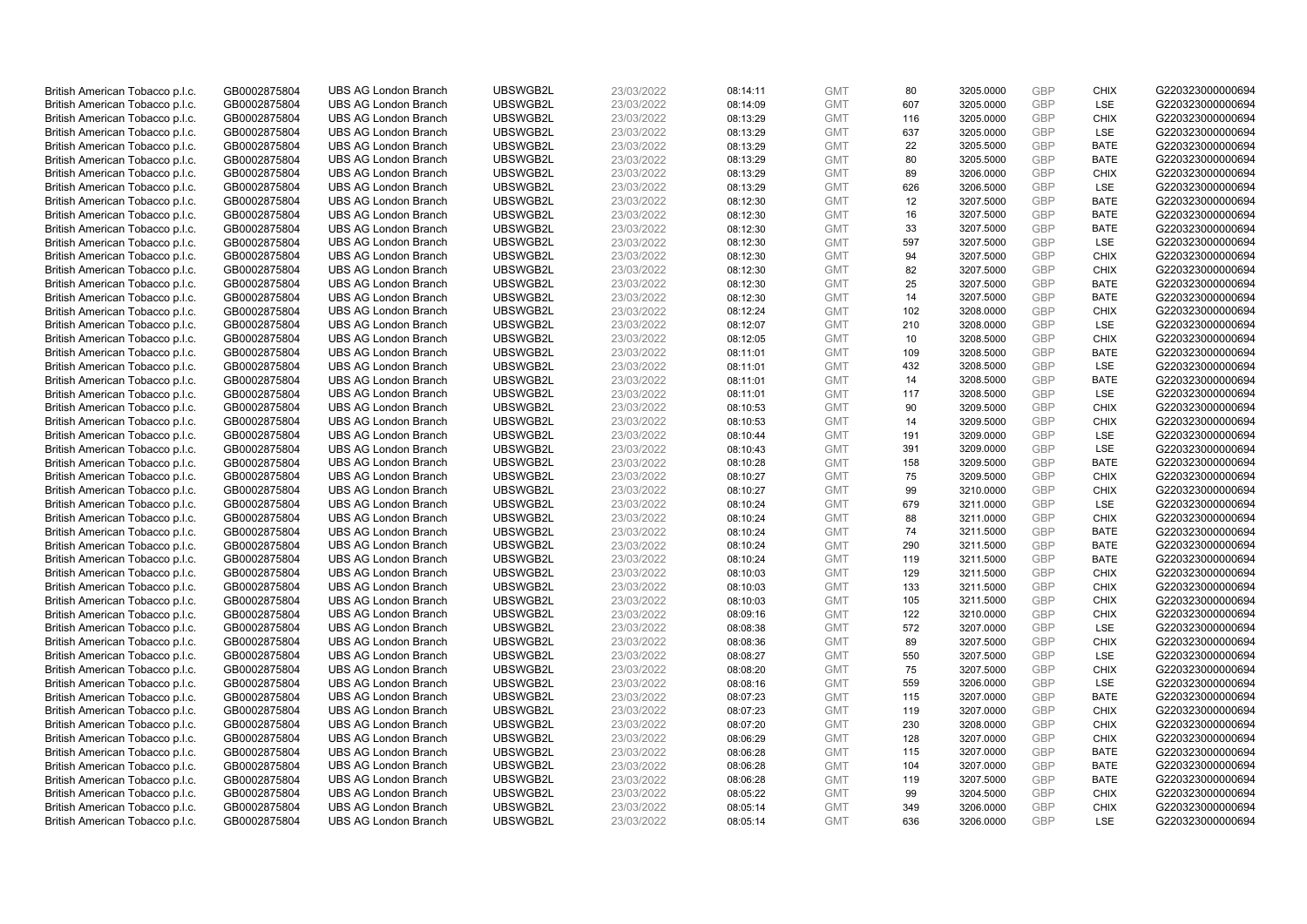| British American Tobacco p.l.c. | GB0002875804 | <b>UBS AG London Branch</b> | UBSWGB2L | 23/03/2022 | 08:05:14 | <b>GMT</b> | 108 | 3205.5000 | <b>GBP</b> | <b>BATE</b> | G220323000000694 |
|---------------------------------|--------------|-----------------------------|----------|------------|----------|------------|-----|-----------|------------|-------------|------------------|
| British American Tobacco p.l.c. | GB0002875804 | <b>UBS AG London Branch</b> | UBSWGB2L | 23/03/2022 | 08:05:14 | <b>GMT</b> | 179 | 3205.5000 | <b>GBP</b> | <b>BATE</b> | G220323000000694 |
| British American Tobacco p.l.c. | GB0002875804 | <b>UBS AG London Branch</b> | UBSWGB2L | 23/03/2022 | 08:05:14 | <b>GMT</b> | 108 | 3206.5000 | <b>GBP</b> | <b>BATE</b> | G220323000000694 |
| British American Tobacco p.l.c. | GB0002875804 | <b>UBS AG London Branch</b> | UBSWGB2L | 23/03/2022 | 08:04:51 | <b>GMT</b> | 649 | 3207.0000 | GBP        | <b>LSE</b>  | G220323000000694 |
| British American Tobacco p.l.c. | GB0002875804 | <b>UBS AG London Branch</b> | UBSWGB2L | 23/03/2022 | 08:04:51 | <b>GMT</b> | 34  | 3207.0000 | <b>GBP</b> | LSE         | G220323000000694 |
| British American Tobacco p.l.c. | GB0002875804 | <b>UBS AG London Branch</b> | UBSWGB2L | 23/03/2022 | 08:04:25 | <b>GMT</b> | 87  | 3207.0000 | <b>GBP</b> | <b>CHIX</b> | G220323000000694 |
| British American Tobacco p.l.c. | GB0002875804 | <b>UBS AG London Branch</b> | UBSWGB2L | 23/03/2022 | 08:04:25 | <b>GMT</b> | 96  | 3207.0000 | <b>GBP</b> | <b>CHIX</b> | G220323000000694 |
| British American Tobacco p.l.c. | GB0002875804 | <b>UBS AG London Branch</b> | UBSWGB2L | 23/03/2022 | 08:04:25 | <b>GMT</b> | 555 | 3207.5000 | <b>GBP</b> | <b>LSE</b>  | G220323000000694 |
| British American Tobacco p.l.c. | GB0002875804 | <b>UBS AG London Branch</b> | UBSWGB2L | 23/03/2022 | 08:04:07 | <b>GMT</b> | 593 | 3206.5000 | <b>GBP</b> | LSE         | G220323000000694 |
| British American Tobacco p.l.c. | GB0002875804 | <b>UBS AG London Branch</b> | UBSWGB2L | 23/03/2022 | 08:04:07 | <b>GMT</b> | 499 | 3207.0000 | <b>GBP</b> | <b>CHIX</b> | G220323000000694 |
| British American Tobacco p.l.c. | GB0002875804 | <b>UBS AG London Branch</b> | UBSWGB2L | 23/03/2022 | 08:02:53 | <b>GMT</b> | 92  | 3207.0000 | <b>GBP</b> | <b>CHIX</b> | G220323000000694 |
| British American Tobacco p.l.c. | GB0002875804 | <b>UBS AG London Branch</b> | UBSWGB2L | 23/03/2022 | 08:02:11 | <b>GMT</b> | 10  | 3206.0000 | <b>GBP</b> | <b>CHIX</b> | G220323000000694 |
| British American Tobacco p.l.c. | GB0002875804 | <b>UBS AG London Branch</b> | UBSWGB2L | 23/03/2022 | 08:02:08 | <b>GMT</b> | 73  | 3206.0000 | <b>GBP</b> | <b>CHIX</b> | G220323000000694 |
| British American Tobacco p.l.c. | GB0002875804 | <b>UBS AG London Branch</b> | UBSWGB2L | 23/03/2022 | 08:02:08 | <b>GMT</b> | 20  | 3206.5000 | <b>GBP</b> | <b>BATE</b> | G220323000000694 |
| British American Tobacco p.l.c. | GB0002875804 | <b>UBS AG London Branch</b> | UBSWGB2L | 23/03/2022 | 08:02:08 | <b>GMT</b> | 106 | 3206.5000 | <b>GBP</b> | <b>BATE</b> | G220323000000694 |
| British American Tobacco p.l.c. | GB0002875804 | <b>UBS AG London Branch</b> | UBSWGB2L | 23/03/2022 | 08:02:08 | <b>GMT</b> | 9   | 3207.0000 | GBP        | LSE         | G220323000000694 |
| British American Tobacco p.l.c. | GB0002875804 | <b>UBS AG London Branch</b> | UBSWGB2L | 23/03/2022 | 08:02:08 | <b>GMT</b> | 44  | 3206.5000 | GBP        | <b>BATE</b> | G220323000000694 |
| British American Tobacco p.l.c. | GB0002875804 | <b>UBS AG London Branch</b> | UBSWGB2L | 23/03/2022 | 08:02:08 | <b>GMT</b> | 656 | 3207.0000 | GBP        | LSE         | G220323000000694 |
| British American Tobacco p.l.c. | GB0002875804 | <b>UBS AG London Branch</b> | UBSWGB2L | 23/03/2022 | 08:02:08 | <b>GMT</b> | 97  | 3207.0000 | <b>GBP</b> | <b>CHIX</b> | G220323000000694 |
| British American Tobacco p.l.c. | GB0002875804 | <b>UBS AG London Branch</b> | UBSWGB2L | 23/03/2022 | 08:02:08 | <b>GMT</b> | 110 | 3207.0000 | GBP        | <b>BATE</b> | G220323000000694 |
| British American Tobacco p.l.c. | GB0002875804 | <b>UBS AG London Branch</b> | UBSWGB2L | 23/03/2022 | 08:02:08 | <b>GMT</b> | 111 | 3207.0000 | <b>GBP</b> | <b>BATE</b> | G220323000000694 |
| British American Tobacco p.l.c. | GB0002875804 | <b>UBS AG London Branch</b> | UBSWGB2L | 23/03/2022 | 08:01:56 | <b>GMT</b> | 306 | 3209.0000 | GBP        | <b>CHIX</b> | G220323000000694 |
| British American Tobacco p.l.c. | GB0002875804 | <b>UBS AG London Branch</b> | UBSWGB2L | 23/03/2022 | 08:01:53 | <b>GMT</b> | 8   | 3207.0000 | <b>GBP</b> | <b>BATE</b> | G220323000000694 |
| British American Tobacco p.l.c. | GB0002875804 | <b>UBS AG London Branch</b> | UBSWGB2L | 23/03/2022 | 08:01:05 | <b>GMT</b> | 633 | 3208.0000 | GBP        | <b>LSE</b>  | G220323000000694 |
| British American Tobacco p.l.c. | GB0002875804 | <b>UBS AG London Branch</b> | UBSWGB2L | 23/03/2022 | 08:00:56 | <b>GMT</b> | 151 | 3209.5000 | <b>GBP</b> | <b>CHIX</b> | G220323000000694 |
| British American Tobacco p.l.c. | GB0002875804 | <b>UBS AG London Branch</b> | UBSWGB2L | 23/03/2022 | 08:00:56 | <b>GMT</b> | 864 | 3209.0000 | GBP        | <b>LSE</b>  | G220323000000694 |
| British American Tobacco p.l.c. | GB0002875804 | <b>UBS AG London Branch</b> | UBSWGB2L | 23/03/2022 | 08:00:56 | <b>GMT</b> | 97  | 3209.5000 | <b>GBP</b> | <b>CHIX</b> | G220323000000694 |
| British American Tobacco p.l.c. | GB0002875804 | <b>UBS AG London Branch</b> | UBSWGB2L | 24/03/2022 | 16:24:21 | <b>GMT</b> | 275 | 3,256.50  | GBP        | <b>LSE</b>  | G220324000000611 |
| British American Tobacco p.l.c. | GB0002875804 | <b>UBS AG London Branch</b> | UBSWGB2L | 24/03/2022 | 16:24:21 | <b>GMT</b> | 54  | 3,256.50  | <b>GBP</b> | LSE         | G220324000000611 |
| British American Tobacco p.l.c. | GB0002875804 | <b>UBS AG London Branch</b> | UBSWGB2L | 24/03/2022 | 16:24:21 | <b>GMT</b> | 90  | 3,256.50  | GBP        | <b>CHIX</b> | G220324000000611 |
| British American Tobacco p.l.c. | GB0002875804 | <b>UBS AG London Branch</b> | UBSWGB2L | 24/03/2022 | 16:24:06 | <b>GMT</b> | 250 | 3,256.50  | GBP        | <b>LSE</b>  | G220324000000611 |
| British American Tobacco p.l.c. | GB0002875804 | <b>UBS AG London Branch</b> | UBSWGB2L | 24/03/2022 | 16:24:06 | <b>GMT</b> | 44  | 3,256.50  | <b>GBP</b> | <b>BATE</b> | G220324000000611 |
| British American Tobacco p.l.c. | GB0002875804 | <b>UBS AG London Branch</b> | UBSWGB2L | 24/03/2022 | 16:24:06 | <b>GMT</b> | 82  | 3,256.50  | <b>GBP</b> | <b>CHIX</b> | G220324000000611 |
| British American Tobacco p.l.c. | GB0002875804 | <b>UBS AG London Branch</b> | UBSWGB2L | 24/03/2022 | 16:24:06 | <b>GMT</b> | 609 | 3,256.50  | GBP        | LSE         | G220324000000611 |
| British American Tobacco p.l.c. | GB0002875804 | <b>UBS AG London Branch</b> | UBSWGB2L | 24/03/2022 | 16:24:06 | <b>GMT</b> | 80  | 3,256.50  | GBP        | <b>CHIX</b> | G220324000000611 |
| British American Tobacco p.l.c. | GB0002875804 | <b>UBS AG London Branch</b> | UBSWGB2L | 24/03/2022 | 16:24:06 | <b>GMT</b> | 90  | 3,256.50  | <b>GBP</b> | <b>CHIX</b> | G220324000000611 |
| British American Tobacco p.l.c. | GB0002875804 | <b>UBS AG London Branch</b> | UBSWGB2L | 24/03/2022 | 16:24:06 | <b>GMT</b> | 97  | 3,256.50  | GBP        | <b>BATE</b> | G220324000000611 |
| British American Tobacco p.l.c. | GB0002875804 | <b>UBS AG London Branch</b> | UBSWGB2L | 24/03/2022 | 16:24:06 | <b>GMT</b> | 85  | 3,256.50  | <b>GBP</b> | <b>CHIX</b> | G220324000000611 |
| British American Tobacco p.l.c. | GB0002875804 | <b>UBS AG London Branch</b> | UBSWGB2L | 24/03/2022 | 16:24:06 | <b>GMT</b> | 668 | 3,256.50  | <b>GBP</b> | LSE         | G220324000000611 |
| British American Tobacco p.l.c. | GB0002875804 | <b>UBS AG London Branch</b> | UBSWGB2L | 24/03/2022 | 16:24:06 | <b>GMT</b> | 103 | 3,256.50  | <b>GBP</b> | <b>BATE</b> | G220324000000611 |
| British American Tobacco p.l.c. | GB0002875804 | <b>UBS AG London Branch</b> | UBSWGB2L | 24/03/2022 | 16:23:01 | <b>GMT</b> | 97  | 3,256.50  | GBP        | <b>CHIX</b> | G220324000000611 |
| British American Tobacco p.l.c. | GB0002875804 | <b>UBS AG London Branch</b> | UBSWGB2L | 24/03/2022 | 16:22:53 | <b>GMT</b> | 320 | 3,256.50  | <b>GBP</b> | <b>LSE</b>  | G220324000000611 |
| British American Tobacco p.l.c. | GB0002875804 | <b>UBS AG London Branch</b> | UBSWGB2L | 24/03/2022 | 16:22:53 | <b>GMT</b> | 291 | 3,256.50  | GBP        | LSE         | G220324000000611 |
| British American Tobacco p.l.c. | GB0002875804 | <b>UBS AG London Branch</b> | UBSWGB2L | 24/03/2022 | 16:22:53 | <b>GMT</b> | 129 | 3,256.50  | GBP        | <b>CHIX</b> | G220324000000611 |
| British American Tobacco p.l.c. | GB0002875804 | <b>UBS AG London Branch</b> | UBSWGB2L | 24/03/2022 | 16:22:53 | <b>GMT</b> | 111 | 3,256.50  | <b>GBP</b> | <b>BATE</b> | G220324000000611 |
| British American Tobacco p.l.c. | GB0002875804 | <b>UBS AG London Branch</b> | UBSWGB2L | 24/03/2022 | 16:22:53 | <b>GMT</b> | 467 | 3,256.50  | <b>GBP</b> | LSE         | G220324000000611 |
| British American Tobacco p.l.c. | GB0002875804 | <b>UBS AG London Branch</b> | UBSWGB2L | 24/03/2022 | 16:22:53 | <b>GMT</b> | 48  | 3,256.50  | <b>GBP</b> | <b>CHIX</b> | G220324000000611 |
| British American Tobacco p.l.c. | GB0002875804 | <b>UBS AG London Branch</b> | UBSWGB2L | 24/03/2022 | 16:22:53 | <b>GMT</b> | 35  | 3,256.50  | GBP        | <b>BATE</b> | G220324000000611 |
| British American Tobacco p.l.c. | GB0002875804 | <b>UBS AG London Branch</b> | UBSWGB2L | 24/03/2022 | 16:22:39 | <b>GMT</b> | 130 | 3,256.50  | <b>GBP</b> | <b>CHIX</b> | G220324000000611 |
| British American Tobacco p.l.c. | GB0002875804 | <b>UBS AG London Branch</b> | UBSWGB2L | 24/03/2022 | 16:22:39 | <b>GMT</b> | 14  | 3,256.50  | GBP        | <b>BATE</b> | G220324000000611 |
| British American Tobacco p.l.c. | GB0002875804 | <b>UBS AG London Branch</b> | UBSWGB2L | 24/03/2022 | 16:22:39 | <b>GMT</b> | 11  | 3,256.50  | <b>GBP</b> | <b>BATE</b> | G220324000000611 |
| British American Tobacco p.l.c. | GB0002875804 | <b>UBS AG London Branch</b> | UBSWGB2L | 24/03/2022 | 16:22:39 | <b>GMT</b> | 31  | 3,256.50  | <b>GBP</b> | <b>CHIX</b> | G220324000000611 |
| British American Tobacco p.l.c. | GB0002875804 | <b>UBS AG London Branch</b> | UBSWGB2L | 24/03/2022 | 16:22:39 | <b>GMT</b> | 50  | 3,256.50  | GBP        | <b>BATE</b> | G220324000000611 |
| British American Tobacco p.l.c. | GB0002875804 | <b>UBS AG London Branch</b> | UBSWGB2L | 24/03/2022 | 16:22:39 | <b>GMT</b> | 99  | 3.256.50  | GBP        | <b>CHIX</b> | G220324000000611 |
|                                 |              |                             |          |            |          |            |     |           |            |             |                  |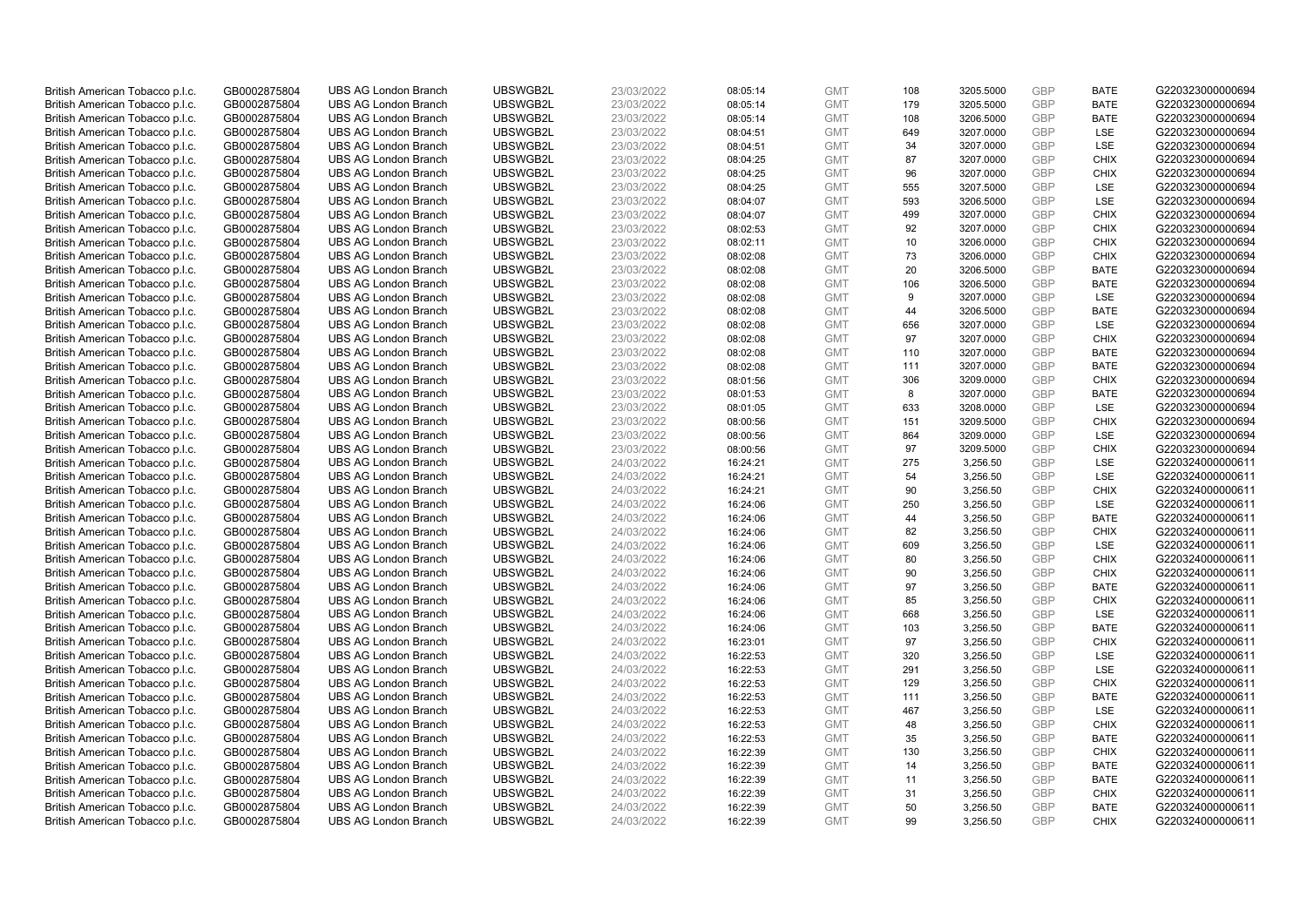| British American Tobacco p.l.c. | GB0002875804 | <b>UBS AG London Branch</b> | UBSWGB2L | 24/03/2022 | 16:22:39 | <b>GMT</b> | 27             | 3,256.50  | <b>GBP</b> | <b>CHIX</b> | G220324000000611 |
|---------------------------------|--------------|-----------------------------|----------|------------|----------|------------|----------------|-----------|------------|-------------|------------------|
| British American Tobacco p.l.c. | GB0002875804 | <b>UBS AG London Branch</b> | UBSWGB2L | 24/03/2022 | 16:22:39 | <b>GMT</b> | 116            | 3,256.50  | <b>GBP</b> | <b>BATE</b> | G220324000000611 |
| British American Tobacco p.l.c. | GB0002875804 | <b>UBS AG London Branch</b> | UBSWGB2L | 24/03/2022 | 16:22:39 | <b>GMT</b> | 108            | 3,256.50  | GBP        | <b>BATE</b> | G220324000000611 |
| British American Tobacco p.l.c. | GB0002875804 | <b>UBS AG London Branch</b> | UBSWGB2L | 24/03/2022 | 16:22:36 | <b>GMT</b> | 126            | 3,256.50  | GBP        | <b>LSE</b>  | G220324000000611 |
| British American Tobacco p.l.c. | GB0002875804 | <b>UBS AG London Branch</b> | UBSWGB2L | 24/03/2022 | 16:22:27 | <b>GMT</b> | 36             | 3,256.00  | <b>GBP</b> | <b>CHIX</b> | G220324000000611 |
| British American Tobacco p.l.c. | GB0002875804 | <b>UBS AG London Branch</b> | UBSWGB2L | 24/03/2022 | 16:22:14 | <b>GMT</b> | 330            | 3,256.50  | <b>GBP</b> | <b>LSE</b>  | G220324000000611 |
| British American Tobacco p.l.c. | GB0002875804 | <b>UBS AG London Branch</b> | UBSWGB2L | 24/03/2022 | 16:22:14 | <b>GMT</b> | 236            | 3,256.50  | GBP        | LSE         | G220324000000611 |
| British American Tobacco p.l.c. | GB0002875804 | <b>UBS AG London Branch</b> | UBSWGB2L | 24/03/2022 | 16:21:52 | <b>GMT</b> | 582            | 3,256.00  | <b>GBP</b> | LSE         | G220324000000611 |
| British American Tobacco p.l.c. | GB0002875804 | <b>UBS AG London Branch</b> | UBSWGB2L | 24/03/2022 | 16:21:52 | <b>GMT</b> | 2              | 3,256.00  | GBP        | <b>CHIX</b> | G220324000000611 |
| British American Tobacco p.l.c. | GB0002875804 | <b>UBS AG London Branch</b> | UBSWGB2L | 24/03/2022 | 16:21:52 | <b>GMT</b> | 163            | 3,256.00  | <b>GBP</b> | <b>CHIX</b> | G220324000000611 |
| British American Tobacco p.l.c. | GB0002875804 | <b>UBS AG London Branch</b> | UBSWGB2L | 24/03/2022 | 16:21:41 | <b>GMT</b> | 133            | 3,255.50  | GBP        | <b>BATE</b> | G220324000000611 |
| British American Tobacco p.l.c. | GB0002875804 | <b>UBS AG London Branch</b> | UBSWGB2L | 24/03/2022 | 16:21:39 | <b>GMT</b> | 615            | 3,255.50  | <b>GBP</b> | LSE         | G220324000000611 |
| British American Tobacco p.l.c. | GB0002875804 | <b>UBS AG London Branch</b> | UBSWGB2L | 24/03/2022 | 16:21:39 | <b>GMT</b> | 52             | 3,255.50  | <b>GBP</b> | <b>CHIX</b> | G220324000000611 |
| British American Tobacco p.l.c. | GB0002875804 | <b>UBS AG London Branch</b> | UBSWGB2L | 24/03/2022 | 16:21:39 | <b>GMT</b> | 75             | 3,255.50  | <b>GBP</b> | <b>CHIX</b> | G220324000000611 |
| British American Tobacco p.l.c. | GB0002875804 | <b>UBS AG London Branch</b> | UBSWGB2L | 24/03/2022 | 16:20:58 | <b>GMT</b> | $\overline{1}$ | 3,256.00  | <b>GBP</b> | <b>CHIX</b> | G220324000000611 |
| British American Tobacco p.l.c. | GB0002875804 | <b>UBS AG London Branch</b> | UBSWGB2L | 24/03/2022 | 16:20:58 | <b>GMT</b> | 96             | 3,256.00  | <b>GBP</b> | <b>CHIX</b> | G220324000000611 |
| British American Tobacco p.l.c. | GB0002875804 | <b>UBS AG London Branch</b> | UBSWGB2L | 24/03/2022 | 16:20:58 | <b>GMT</b> | 372            | 3,256.00  | <b>GBP</b> | <b>LSE</b>  | G220324000000611 |
| British American Tobacco p.l.c. | GB0002875804 | <b>UBS AG London Branch</b> | UBSWGB2L | 24/03/2022 | 16:20:57 | <b>GMT</b> | 302            | 3,256.00  | GBP        | LSE         | G220324000000611 |
| British American Tobacco p.l.c. | GB0002875804 | <b>UBS AG London Branch</b> | UBSWGB2L | 24/03/2022 | 16:20:56 | <b>GMT</b> | 18             | 3,256.00  | <b>GBP</b> | <b>BATE</b> | G220324000000611 |
| British American Tobacco p.l.c. | GB0002875804 | <b>UBS AG London Branch</b> | UBSWGB2L | 24/03/2022 | 16:20:56 | <b>GMT</b> | 181            | 3,256.00  | GBP        | <b>BATE</b> | G220324000000611 |
| British American Tobacco p.l.c. | GB0002875804 | <b>UBS AG London Branch</b> | UBSWGB2L | 24/03/2022 | 16:20:37 | <b>GMT</b> | 97             | 3,256.00  | <b>GBP</b> | <b>CHIX</b> | G220324000000611 |
| British American Tobacco p.l.c. | GB0002875804 | <b>UBS AG London Branch</b> | UBSWGB2L | 24/03/2022 | 16:20:37 | <b>GMT</b> | 110            | 3,256.00  | <b>GBP</b> | <b>CHIX</b> | G220324000000611 |
| British American Tobacco p.l.c. | GB0002875804 | <b>UBS AG London Branch</b> | UBSWGB2L | 24/03/2022 | 16:20:37 | <b>GMT</b> | 651            | 3,256.00  | <b>GBP</b> | LSE         | G220324000000611 |
| British American Tobacco p.l.c. | GB0002875804 | <b>UBS AG London Branch</b> | UBSWGB2L | 24/03/2022 | 16:20:37 | <b>GMT</b> | 9              | 3256.0000 | GBP        | <b>LSE</b>  | G220324000000611 |
| British American Tobacco p.l.c. | GB0002875804 | <b>UBS AG London Branch</b> | UBSWGB2L | 24/03/2022 | 16:20:08 | <b>GMT</b> | 97             | 3256.0000 | <b>GBP</b> | <b>CHIX</b> | G220324000000611 |
| British American Tobacco p.l.c. | GB0002875804 | <b>UBS AG London Branch</b> | UBSWGB2L | 24/03/2022 | 16:20:08 | <b>GMT</b> | 250            | 3256.0000 | <b>GBP</b> | LSE         | G220324000000611 |
| British American Tobacco p.l.c. | GB0002875804 | <b>UBS AG London Branch</b> | UBSWGB2L | 24/03/2022 | 16:20:08 | <b>GMT</b> | 91             | 3256.0000 | <b>GBP</b> | <b>CHIX</b> | G220324000000611 |
| British American Tobacco p.l.c. | GB0002875804 | <b>UBS AG London Branch</b> | UBSWGB2L | 24/03/2022 | 16:20:08 | <b>GMT</b> | 1254           | 3256.0000 | <b>GBP</b> | <b>LSE</b>  | G220324000000611 |
| British American Tobacco p.l.c. | GB0002875804 | <b>UBS AG London Branch</b> | UBSWGB2L | 24/03/2022 | 16:19:53 | <b>GMT</b> | 27             | 3256.0000 | GBP        | <b>BATE</b> | G220324000000611 |
| British American Tobacco p.l.c. | GB0002875804 | <b>UBS AG London Branch</b> | UBSWGB2L | 24/03/2022 | 16:19:53 | <b>GMT</b> | 30             | 3256.0000 | <b>GBP</b> | <b>BATE</b> | G220324000000611 |
| British American Tobacco p.l.c. | GB0002875804 | <b>UBS AG London Branch</b> | UBSWGB2L | 24/03/2022 | 16:19:53 | <b>GMT</b> | 30             | 3256.0000 | GBP        | <b>BATE</b> | G220324000000611 |
| British American Tobacco p.l.c. | GB0002875804 | <b>UBS AG London Branch</b> | UBSWGB2L | 24/03/2022 | 16:19:53 | <b>GMT</b> | 30             | 3256.0000 | GBP        | <b>BATE</b> | G220324000000611 |
| British American Tobacco p.l.c. | GB0002875804 | <b>UBS AG London Branch</b> | UBSWGB2L | 24/03/2022 | 16:19:46 | <b>GMT</b> | 47             | 3256.0000 | GBP        | <b>CHIX</b> | G220324000000611 |
| British American Tobacco p.l.c. | GB0002875804 | <b>UBS AG London Branch</b> | UBSWGB2L | 24/03/2022 | 16:19:46 | <b>GMT</b> | 74             | 3256.0000 | GBP        | <b>CHIX</b> | G220324000000611 |
| British American Tobacco p.l.c. | GB0002875804 | <b>UBS AG London Branch</b> | UBSWGB2L | 24/03/2022 | 16:19:46 | <b>GMT</b> | 74             | 3256.0000 | <b>GBP</b> | <b>CHIX</b> | G220324000000611 |
| British American Tobacco p.l.c. | GB0002875804 | <b>UBS AG London Branch</b> | UBSWGB2L | 24/03/2022 | 16:19:42 | <b>GMT</b> | 119            | 3255.5000 | <b>GBP</b> | <b>BATE</b> | G220324000000611 |
| British American Tobacco p.l.c. | GB0002875804 | <b>UBS AG London Branch</b> | UBSWGB2L | 24/03/2022 | 16:18:51 | <b>GMT</b> | 270            | 3255.5000 | <b>GBP</b> | <b>LSE</b>  | G220324000000611 |
| British American Tobacco p.l.c. | GB0002875804 | <b>UBS AG London Branch</b> | UBSWGB2L | 24/03/2022 | 16:18:51 | <b>GMT</b> | 325            | 3255.5000 | <b>GBP</b> | LSE         | G220324000000611 |
| British American Tobacco p.l.c. | GB0002875804 | <b>UBS AG London Branch</b> | UBSWGB2L | 24/03/2022 | 16:18:42 | <b>GMT</b> | 90             | 3255.5000 | <b>GBP</b> | <b>CHIX</b> | G220324000000611 |
| British American Tobacco p.l.c. | GB0002875804 | <b>UBS AG London Branch</b> | UBSWGB2L | 24/03/2022 | 16:18:42 | <b>GMT</b> | 27             | 3255.5000 | <b>GBP</b> | <b>BATE</b> | G220324000000611 |
| British American Tobacco p.l.c. | GB0002875804 | <b>UBS AG London Branch</b> | UBSWGB2L | 24/03/2022 | 16:18:42 | <b>GMT</b> | 26             | 3255.5000 | <b>GBP</b> | <b>BATE</b> | G220324000000611 |
| British American Tobacco p.l.c. | GB0002875804 | <b>UBS AG London Branch</b> | UBSWGB2L | 24/03/2022 | 16:18:42 | <b>GMT</b> | 27             | 3255.5000 | GBP        | <b>BATE</b> | G220324000000611 |
| British American Tobacco p.l.c. | GB0002875804 | <b>UBS AG London Branch</b> | UBSWGB2L | 24/03/2022 | 16:18:42 | <b>GMT</b> | 27             | 3255.5000 | <b>GBP</b> | <b>BATE</b> | G220324000000611 |
| British American Tobacco p.l.c. | GB0002875804 | <b>UBS AG London Branch</b> | UBSWGB2L | 24/03/2022 | 16:18:42 | <b>GMT</b> | 19             | 3255.5000 | GBP        | <b>BATE</b> | G220324000000611 |
| British American Tobacco p.l.c. | GB0002875804 | <b>UBS AG London Branch</b> | UBSWGB2L | 24/03/2022 | 16:18:42 | <b>GMT</b> | 27             | 3255.5000 | GBP        | <b>BATE</b> | G220324000000611 |
| British American Tobacco p.l.c. | GB0002875804 | <b>UBS AG London Branch</b> | UBSWGB2L | 24/03/2022 | 16:18:42 | <b>GMT</b> | 69             | 3255.5000 | GBP        | <b>CHIX</b> | G220324000000611 |
| British American Tobacco p.l.c. | GB0002875804 | <b>UBS AG London Branch</b> | UBSWGB2L | 24/03/2022 | 16:18:42 | <b>GMT</b> | 27             | 3255.5000 | GBP        | <b>BATE</b> | G220324000000611 |
| British American Tobacco p.l.c. | GB0002875804 | <b>UBS AG London Branch</b> | UBSWGB2L | 24/03/2022 | 16:18:42 | <b>GMT</b> | 59             | 3255.5000 | <b>GBP</b> | <b>CHIX</b> | G220324000000611 |
| British American Tobacco p.l.c. | GB0002875804 | <b>UBS AG London Branch</b> | UBSWGB2L | 24/03/2022 | 16:18:13 | <b>GMT</b> | 637            | 3255.0000 | GBP        | LSE         | G220324000000611 |
| British American Tobacco p.l.c. | GB0002875804 | <b>UBS AG London Branch</b> | UBSWGB2L | 24/03/2022 | 16:18:13 | <b>GMT</b> | 14             | 3255.0000 | <b>GBP</b> | <b>LSE</b>  | G220324000000611 |
| British American Tobacco p.l.c. | GB0002875804 | <b>UBS AG London Branch</b> | UBSWGB2L | 24/03/2022 | 16:18:13 | <b>GMT</b> | 100            | 3255.0000 | <b>GBP</b> | <b>CHIX</b> | G220324000000611 |
| British American Tobacco p.l.c. | GB0002875804 | <b>UBS AG London Branch</b> | UBSWGB2L | 24/03/2022 | 16:18:13 | <b>GMT</b> | $\overline{4}$ | 3255.0000 | GBP        | <b>CHIX</b> | G220324000000611 |
| British American Tobacco p.l.c. | GB0002875804 | <b>UBS AG London Branch</b> | UBSWGB2L | 24/03/2022 | 16:17:56 | <b>GMT</b> | 3              | 3254.5000 | <b>GBP</b> | <b>CHIX</b> | G220324000000611 |
| British American Tobacco p.l.c. | GB0002875804 | <b>UBS AG London Branch</b> | UBSWGB2L | 24/03/2022 | 16:17:54 | <b>GMT</b> | 112            | 3254.5000 | GBP        | <b>CHIX</b> | G220324000000611 |
|                                 |              |                             |          |            |          |            |                |           |            |             |                  |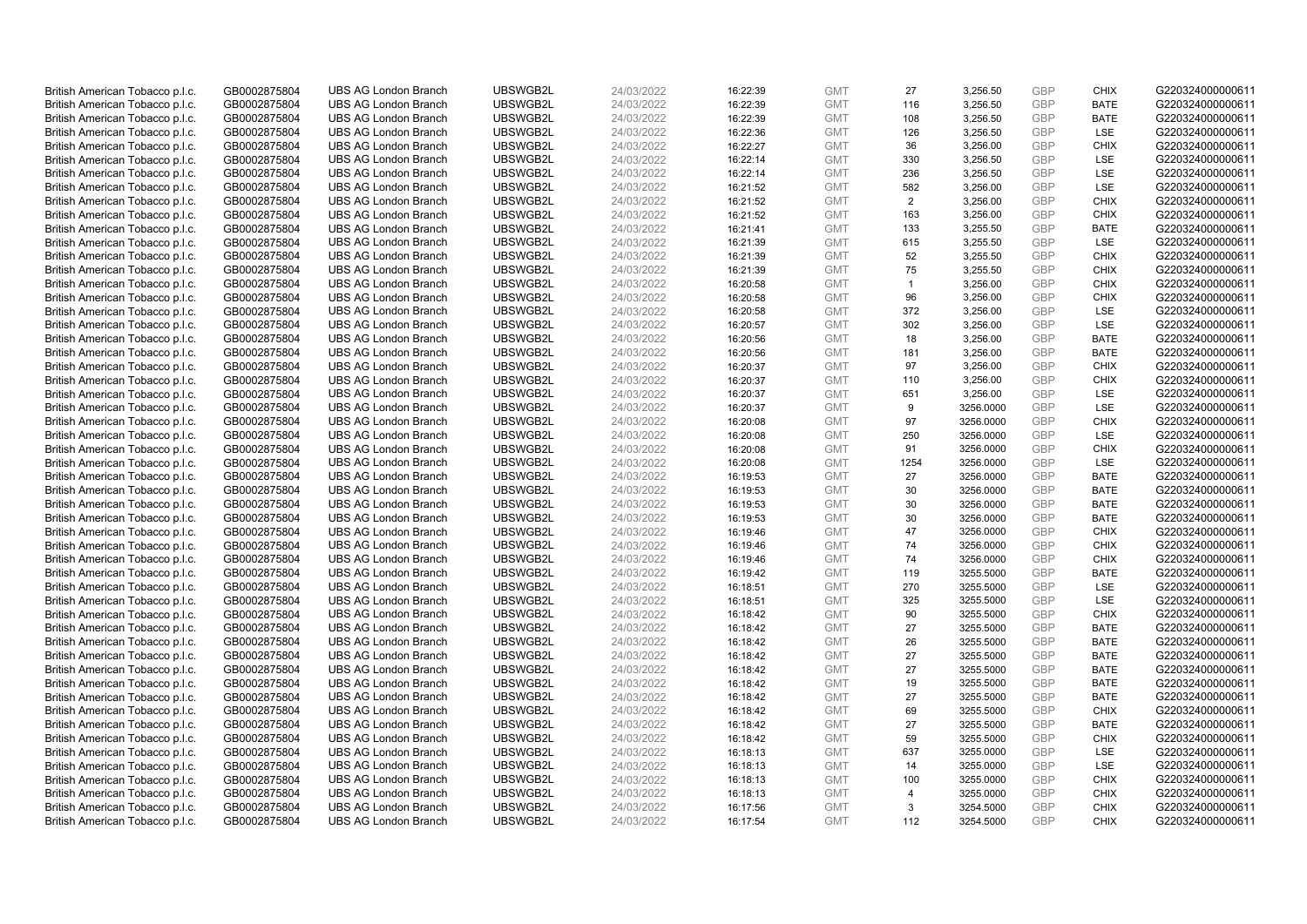| British American Tobacco p.l.c. | GB0002875804 | <b>UBS AG London Branch</b> | UBSWGB2L | 24/03/2022 | 16:17:54 | <b>GMT</b> | 116            | 3254.5000 | GBP        | <b>BATE</b> | G220324000000611 |
|---------------------------------|--------------|-----------------------------|----------|------------|----------|------------|----------------|-----------|------------|-------------|------------------|
| British American Tobacco p.l.c. | GB0002875804 | <b>UBS AG London Branch</b> | UBSWGB2L | 24/03/2022 | 16:17:37 | <b>GMT</b> | 6              | 3255.0000 | GBP        | <b>CHIX</b> | G220324000000611 |
| British American Tobacco p.l.c. | GB0002875804 | <b>UBS AG London Branch</b> | UBSWGB2L | 24/03/2022 | 16:17:37 | <b>GMT</b> | 3              | 3255.0000 | GBP        | <b>CHIX</b> | G220324000000611 |
| British American Tobacco p.l.c. | GB0002875804 | <b>UBS AG London Branch</b> | UBSWGB2L | 24/03/2022 | 16:17:32 | <b>GMT</b> | 596            | 3255.0000 | GBP        | LSE         | G220324000000611 |
| British American Tobacco p.l.c. | GB0002875804 | <b>UBS AG London Branch</b> | UBSWGB2L | 24/03/2022 | 16:17:32 | <b>GMT</b> | 95             | 3254.5000 | GBP        | <b>CHIX</b> | G220324000000611 |
| British American Tobacco p.l.c. | GB0002875804 | <b>UBS AG London Branch</b> | UBSWGB2L | 24/03/2022 | 16:17:14 | <b>GMT</b> | 140            | 3254.5000 | GBP        | <b>CHIX</b> | G220324000000611 |
| British American Tobacco p.l.c. | GB0002875804 | <b>UBS AG London Branch</b> | UBSWGB2L | 24/03/2022 | 16:17:05 | <b>GMT</b> | 558            | 3254.5000 | GBP        | LSE         | G220324000000611 |
| British American Tobacco p.l.c. | GB0002875804 | <b>UBS AG London Branch</b> | UBSWGB2L | 24/03/2022 | 16:16:52 | <b>GMT</b> | 118            | 3255.0000 | GBP        | <b>BATE</b> | G220324000000611 |
| British American Tobacco p.l.c. | GB0002875804 | <b>UBS AG London Branch</b> | UBSWGB2L | 24/03/2022 | 16:16:52 | <b>GMT</b> | 103            | 3255.0000 | GBP        | <b>BATE</b> | G220324000000611 |
| British American Tobacco p.l.c. | GB0002875804 | <b>UBS AG London Branch</b> | UBSWGB2L | 24/03/2022 | 16:16:52 | <b>GMT</b> | 63             | 3255.0000 | <b>GBP</b> | <b>BATE</b> | G220324000000611 |
| British American Tobacco p.l.c. | GB0002875804 | <b>UBS AG London Branch</b> | UBSWGB2L | 24/03/2022 | 16:16:50 | <b>GMT</b> | 283            | 3255.0000 | GBP        | LSE         | G220324000000611 |
| British American Tobacco p.l.c. | GB0002875804 | <b>UBS AG London Branch</b> | UBSWGB2L | 24/03/2022 | 16:16:46 | <b>GMT</b> | 79             | 3255.5000 | GBP        | <b>CHIX</b> | G220324000000611 |
| British American Tobacco p.l.c. | GB0002875804 | <b>UBS AG London Branch</b> | UBSWGB2L | 24/03/2022 | 16:16:46 | <b>GMT</b> | 8              | 3255.5000 | GBP        | <b>CHIX</b> | G220324000000611 |
| British American Tobacco p.l.c. | GB0002875804 | <b>UBS AG London Branch</b> | UBSWGB2L | 24/03/2022 | 16:16:26 | <b>GMT</b> | 91             | 3256.0000 | GBP        | <b>CHIX</b> | G220324000000611 |
| British American Tobacco p.l.c. | GB0002875804 | <b>UBS AG London Branch</b> | UBSWGB2L | 24/03/2022 | 16:16:13 | <b>GMT</b> | 96             | 3255.5000 | GBP        | LSE         | G220324000000611 |
| British American Tobacco p.l.c. | GB0002875804 | <b>UBS AG London Branch</b> | UBSWGB2L | 24/03/2022 | 16:16:13 | <b>GMT</b> | 260            | 3255.5000 | GBP        | LSE         | G220324000000611 |
| British American Tobacco p.l.c. | GB0002875804 | <b>UBS AG London Branch</b> | UBSWGB2L | 24/03/2022 | 16:16:13 | <b>GMT</b> | 210            | 3255.5000 | GBP        | LSE         | G220324000000611 |
| British American Tobacco p.l.c. | GB0002875804 | <b>UBS AG London Branch</b> | UBSWGB2L | 24/03/2022 | 16:16:08 | <b>GMT</b> | 98             | 3256.0000 | GBP        | <b>CHIX</b> | G220324000000611 |
| British American Tobacco p.l.c. | GB0002875804 | <b>UBS AG London Branch</b> | UBSWGB2L | 24/03/2022 | 16:16:02 | <b>GMT</b> | 62             | 3256.5000 | GBP        | <b>CHIX</b> | G220324000000611 |
| British American Tobacco p.l.c. | GB0002875804 | <b>UBS AG London Branch</b> | UBSWGB2L | 24/03/2022 | 16:16:02 | <b>GMT</b> | 36             | 3256.5000 | GBP        | <b>CHIX</b> | G220324000000611 |
| British American Tobacco p.l.c. | GB0002875804 | <b>UBS AG London Branch</b> | UBSWGB2L | 24/03/2022 | 16:15:51 | <b>GMT</b> | 179            | 3256.0000 | GBP        | LSE         | G220324000000611 |
| British American Tobacco p.l.c. | GB0002875804 | <b>UBS AG London Branch</b> | UBSWGB2L | 24/03/2022 | 16:15:51 | <b>GMT</b> | 368            | 3256.0000 | GBP        | LSE         | G220324000000611 |
| British American Tobacco p.l.c. | GB0002875804 | <b>UBS AG London Branch</b> | UBSWGB2L | 24/03/2022 | 16:15:40 | <b>GMT</b> | 97             | 3255.5000 | GBP        | <b>CHIX</b> | G220324000000611 |
| British American Tobacco p.l.c. | GB0002875804 | <b>UBS AG London Branch</b> | UBSWGB2L | 24/03/2022 | 16:15:40 | <b>GMT</b> | $\overline{4}$ | 3255.5000 | GBP        | <b>CHIX</b> | G220324000000611 |
| British American Tobacco p.l.c. | GB0002875804 | <b>UBS AG London Branch</b> | UBSWGB2L | 24/03/2022 | 16:15:31 | <b>GMT</b> | 141            | 3255.5000 | <b>GBP</b> | LSE         | G220324000000611 |
| British American Tobacco p.l.c. | GB0002875804 | <b>UBS AG London Branch</b> | UBSWGB2L | 24/03/2022 | 16:15:31 | <b>GMT</b> | 230            | 3255.5000 | GBP        | LSE         | G220324000000611 |
| British American Tobacco p.l.c. | GB0002875804 | <b>UBS AG London Branch</b> | UBSWGB2L | 24/03/2022 | 16:15:31 | <b>GMT</b> | 124            | 3255.5000 | GBP        | LSE         | G220324000000611 |
| British American Tobacco p.l.c. | GB0002875804 | <b>UBS AG London Branch</b> | UBSWGB2L | 24/03/2022 | 16:15:31 | <b>GMT</b> | 250            | 3255.5000 | GBP        | LSE         | G220324000000611 |
| British American Tobacco p.l.c. | GB0002875804 | <b>UBS AG London Branch</b> | UBSWGB2L | 24/03/2022 | 16:15:31 | <b>GMT</b> | 116            | 3255.0000 | GBP        | <b>BATE</b> | G220324000000611 |
| British American Tobacco p.l.c. | GB0002875804 | <b>UBS AG London Branch</b> | UBSWGB2L | 24/03/2022 | 16:15:31 | <b>GMT</b> | 41             | 3255.5000 | GBP        | <b>CHIX</b> | G220324000000611 |
| British American Tobacco p.l.c. | GB0002875804 | <b>UBS AG London Branch</b> | UBSWGB2L | 24/03/2022 | 16:15:31 | <b>GMT</b> | 174            | 3255.5000 | GBP        | <b>CHIX</b> | G220324000000611 |
| British American Tobacco p.l.c. | GB0002875804 | <b>UBS AG London Branch</b> | UBSWGB2L | 24/03/2022 | 16:15:31 | <b>GMT</b> | 80             | 3255.5000 | GBP        | <b>CHIX</b> | G220324000000611 |
| British American Tobacco p.l.c. | GB0002875804 | <b>UBS AG London Branch</b> | UBSWGB2L | 24/03/2022 | 16:15:15 | <b>GMT</b> | 59             | 3256.0000 | GBP        | <b>BATE</b> | G220324000000611 |
| British American Tobacco p.l.c. | GB0002875804 | <b>UBS AG London Branch</b> | UBSWGB2L | 24/03/2022 | 16:15:15 | <b>GMT</b> | 171            | 3256.0000 | GBP        | <b>BATE</b> | G220324000000611 |
| British American Tobacco p.l.c. | GB0002875804 | <b>UBS AG London Branch</b> | UBSWGB2L | 24/03/2022 | 16:14:59 | <b>GMT</b> | 525            | 3255.5000 | GBP        | LSE         | G220324000000611 |
| British American Tobacco p.l.c. | GB0002875804 | <b>UBS AG London Branch</b> | UBSWGB2L | 24/03/2022 | 16:14:59 | <b>GMT</b> | 105            | 3255.5000 | <b>GBP</b> | LSE         | G220324000000611 |
| British American Tobacco p.l.c. | GB0002875804 | <b>UBS AG London Branch</b> | UBSWGB2L | 24/03/2022 | 16:14:18 | <b>GMT</b> | 250            | 3255.5000 | GBP        | LSE         | G220324000000611 |
| British American Tobacco p.l.c. | GB0002875804 | <b>UBS AG London Branch</b> | UBSWGB2L | 24/03/2022 | 16:14:06 | <b>GMT</b> | 84             | 3256.5000 | GBP        | <b>CHIX</b> | G220324000000611 |
| British American Tobacco p.l.c. | GB0002875804 | <b>UBS AG London Branch</b> | UBSWGB2L | 24/03/2022 | 16:14:00 | <b>GMT</b> | 171            | 3256.5000 | GBP        | <b>LSE</b>  | G220324000000611 |
| British American Tobacco p.l.c. | GB0002875804 | <b>UBS AG London Branch</b> | UBSWGB2L | 24/03/2022 | 16:14:00 | <b>GMT</b> | 308            | 3256.5000 | GBP        | LSE         | G220324000000611 |
| British American Tobacco p.l.c. | GB0002875804 | <b>UBS AG London Branch</b> | UBSWGB2L | 24/03/2022 | 16:14:00 | <b>GMT</b> | 228            | 3256.5000 | GBP        | LSE         | G220324000000611 |
| British American Tobacco p.l.c. | GB0002875804 | <b>UBS AG London Branch</b> | UBSWGB2L | 24/03/2022 | 16:14:00 | <b>GMT</b> | 195            | 3256.5000 | GBP        | LSE         | G220324000000611 |
| British American Tobacco p.l.c. | GB0002875804 | <b>UBS AG London Branch</b> | UBSWGB2L | 24/03/2022 | 16:13:55 | <b>GMT</b> | 100            | 3256.0000 | GBP        | <b>BATE</b> | G220324000000611 |
| British American Tobacco p.l.c. | GB0002875804 | <b>UBS AG London Branch</b> | UBSWGB2L | 24/03/2022 | 16:13:55 | <b>GMT</b> | 104            | 3256.0000 | GBP        | <b>CHIX</b> | G220324000000611 |
| British American Tobacco p.l.c. | GB0002875804 | <b>UBS AG London Branch</b> | UBSWGB2L | 24/03/2022 | 16:13:55 | <b>GMT</b> | 13             | 3256.0000 | GBP        | <b>CHIX</b> | G220324000000611 |
| British American Tobacco p.l.c. | GB0002875804 | <b>UBS AG London Branch</b> | UBSWGB2L | 24/03/2022 | 16:13:55 | <b>GMT</b> | 64             | 3256.0000 | <b>GBP</b> | <b>CHIX</b> | G220324000000611 |
| British American Tobacco p.l.c. | GB0002875804 | <b>UBS AG London Branch</b> | UBSWGB2L | 24/03/2022 | 16:13:55 | <b>GMT</b> | 64             | 3256.0000 | GBP        | <b>CHIX</b> | G220324000000611 |
| British American Tobacco p.l.c. | GB0002875804 | <b>UBS AG London Branch</b> | UBSWGB2L | 24/03/2022 | 16:13:24 | <b>GMT</b> | 355            | 3255.5000 | GBP        | LSE         | G220324000000611 |
| British American Tobacco p.l.c. | GB0002875804 | <b>UBS AG London Branch</b> | UBSWGB2L | 24/03/2022 | 16:13:24 | <b>GMT</b> | 224            | 3255.5000 | GBP        | LSE         | G220324000000611 |
| British American Tobacco p.l.c. | GB0002875804 | <b>UBS AG London Branch</b> | UBSWGB2L | 24/03/2022 | 16:13:02 | <b>GMT</b> | 90             | 3256.0000 | GBP        | <b>CHIX</b> | G220324000000611 |
| British American Tobacco p.l.c. | GB0002875804 | <b>UBS AG London Branch</b> | UBSWGB2L | 24/03/2022 | 16:13:02 | <b>GMT</b> | 120            | 3256.0000 | GBP        | <b>BATE</b> | G220324000000611 |
| British American Tobacco p.l.c. | GB0002875804 | <b>UBS AG London Branch</b> | UBSWGB2L | 24/03/2022 | 16:12:42 | <b>GMT</b> | 59             | 3256.5000 | GBP        | <b>BATE</b> | G220324000000611 |
| British American Tobacco p.l.c. | GB0002875804 | <b>UBS AG London Branch</b> | UBSWGB2L | 24/03/2022 | 16:12:42 | <b>GMT</b> | 113            | 3256.5000 | GBP        | <b>CHIX</b> | G220324000000611 |
| British American Tobacco p.l.c. | GB0002875804 | <b>UBS AG London Branch</b> | UBSWGB2L | 24/03/2022 | 16:12:42 | <b>GMT</b> | $\overline{4}$ | 3256.5000 | GBP        | <b>CHIX</b> | G220324000000611 |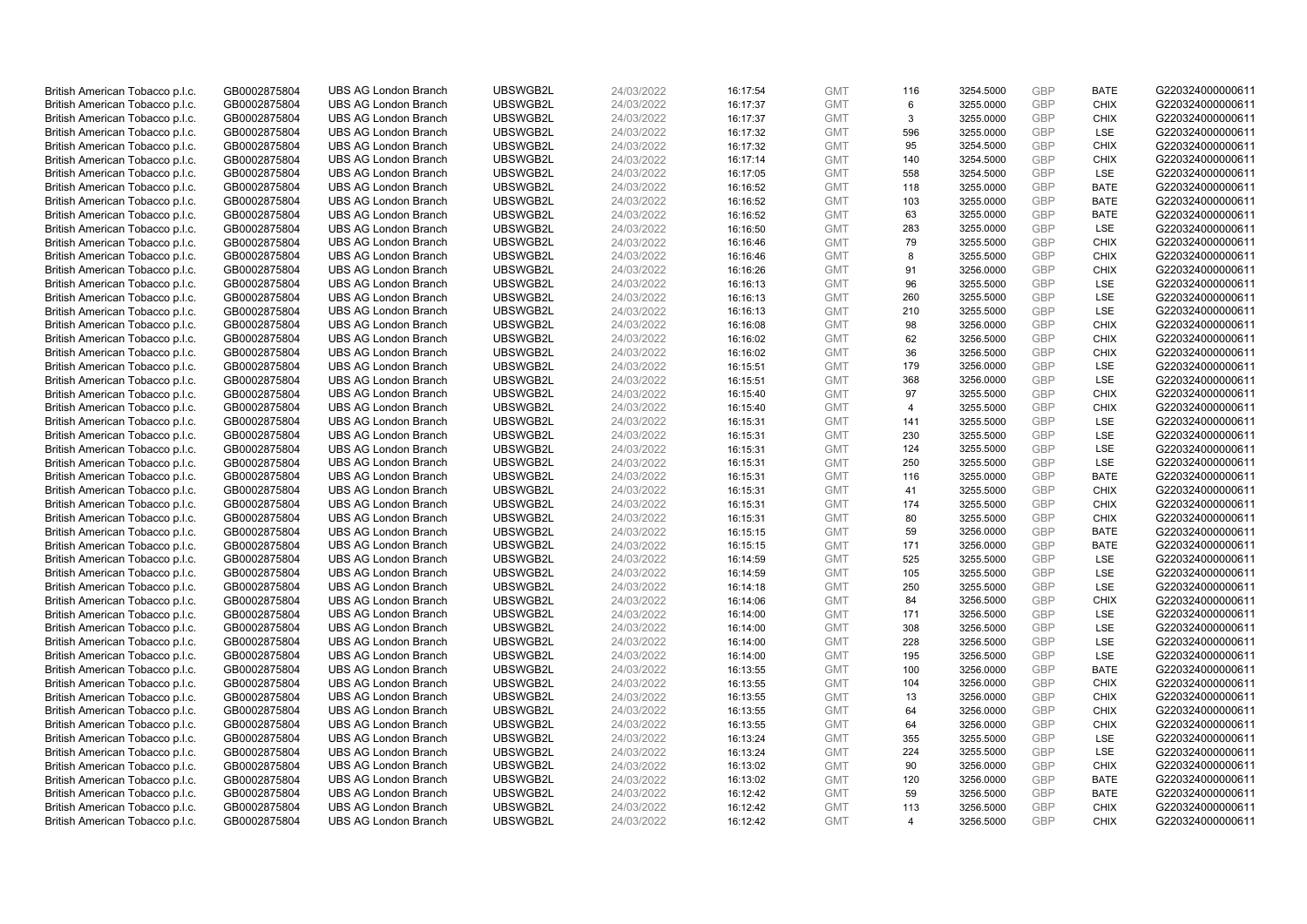| British American Tobacco p.l.c. | GB0002875804 | <b>UBS AG London Branch</b> | UBSWGB2L | 24/03/2022 |          | <b>GMT</b> |                |           | GBP               |                    | G220324000000611 |
|---------------------------------|--------------|-----------------------------|----------|------------|----------|------------|----------------|-----------|-------------------|--------------------|------------------|
|                                 |              |                             |          |            | 16:12:41 |            | 80<br>675      | 3256.5000 | GBP               | <b>CHIX</b><br>LSE |                  |
| British American Tobacco p.l.c. | GB0002875804 | <b>UBS AG London Branch</b> | UBSWGB2L | 24/03/2022 | 16:12:41 | <b>GMT</b> |                | 3256.5000 |                   |                    | G220324000000611 |
| British American Tobacco p.l.c. | GB0002875804 | <b>UBS AG London Branch</b> | UBSWGB2L | 24/03/2022 | 16:12:16 | <b>GMT</b> | 6              | 3256.0000 | GBP               | <b>CHIX</b>        | G220324000000611 |
| British American Tobacco p.l.c. | GB0002875804 | <b>UBS AG London Branch</b> | UBSWGB2L | 24/03/2022 | 16:12:16 | <b>GMT</b> | 6              | 3256.0000 | GBP               | <b>CHIX</b>        | G220324000000611 |
| British American Tobacco p.l.c. | GB0002875804 | <b>UBS AG London Branch</b> | UBSWGB2L | 24/03/2022 | 16:12:16 | <b>GMT</b> | 6              | 3256.0000 | GBP               | <b>CHIX</b>        | G220324000000611 |
| British American Tobacco p.l.c. | GB0002875804 | <b>UBS AG London Branch</b> | UBSWGB2L | 24/03/2022 | 16:12:16 | <b>GMT</b> | $\overline{4}$ | 3256.0000 | GBP               | <b>CHIX</b>        | G220324000000611 |
| British American Tobacco p.l.c. | GB0002875804 | <b>UBS AG London Branch</b> | UBSWGB2L | 24/03/2022 | 16:12:16 | <b>GMT</b> | 6              | 3256.0000 | GBP               | <b>CHIX</b>        | G220324000000611 |
| British American Tobacco p.l.c. | GB0002875804 | <b>UBS AG London Branch</b> | UBSWGB2L | 24/03/2022 | 16:12:16 | <b>GMT</b> | 6              | 3256.0000 | GBP               | <b>CHIX</b>        | G220324000000611 |
| British American Tobacco p.l.c. | GB0002875804 | <b>UBS AG London Branch</b> | UBSWGB2L | 24/03/2022 | 16:12:16 | <b>GMT</b> | 6              | 3256.0000 | GBP               | <b>CHIX</b>        | G220324000000611 |
| British American Tobacco p.l.c. | GB0002875804 | <b>UBS AG London Branch</b> | UBSWGB2L | 24/03/2022 | 16:12:16 | <b>GMT</b> | 6              | 3256.0000 | GBP               | <b>CHIX</b>        | G220324000000611 |
| British American Tobacco p.l.c. | GB0002875804 | <b>UBS AG London Branch</b> | UBSWGB2L | 24/03/2022 | 16:12:16 | <b>GMT</b> | 6              | 3256.0000 | GBP               | <b>CHIX</b>        | G220324000000611 |
| British American Tobacco p.l.c. | GB0002875804 | <b>UBS AG London Branch</b> | UBSWGB2L | 24/03/2022 | 16:12:16 | <b>GMT</b> | 6              | 3256.0000 | GBP               | <b>CHIX</b>        | G220324000000611 |
| British American Tobacco p.l.c. | GB0002875804 | <b>UBS AG London Branch</b> | UBSWGB2L | 24/03/2022 | 16:12:16 | <b>GMT</b> | 6              | 3256.0000 | GBP               | <b>CHIX</b>        | G220324000000611 |
| British American Tobacco p.l.c. | GB0002875804 | <b>UBS AG London Branch</b> | UBSWGB2L | 24/03/2022 | 16:12:16 | <b>GMT</b> | 6              | 3256.0000 | GBP               | <b>CHIX</b>        | G220324000000611 |
| British American Tobacco p.l.c. | GB0002875804 | <b>UBS AG London Branch</b> | UBSWGB2L | 24/03/2022 | 16:12:16 | <b>GMT</b> | 6              | 3256.0000 | GBP               | <b>CHIX</b>        | G220324000000611 |
| British American Tobacco p.l.c. | GB0002875804 | <b>UBS AG London Branch</b> | UBSWGB2L | 24/03/2022 | 16:12:16 | <b>GMT</b> | 6              | 3256.0000 | GBP               | <b>CHIX</b>        | G220324000000611 |
| British American Tobacco p.l.c. | GB0002875804 | <b>UBS AG London Branch</b> | UBSWGB2L | 24/03/2022 | 16:12:16 | <b>GMT</b> | 6              | 3256.0000 | GBP               | <b>CHIX</b>        | G220324000000611 |
| British American Tobacco p.l.c. | GB0002875804 | <b>UBS AG London Branch</b> | UBSWGB2L | 24/03/2022 | 16:12:16 | <b>GMT</b> | 6              | 3256.0000 | GBP               | <b>CHIX</b>        | G220324000000611 |
| British American Tobacco p.l.c. | GB0002875804 | <b>UBS AG London Branch</b> | UBSWGB2L | 24/03/2022 | 16:12:14 | <b>GMT</b> | 72             | 3255.5000 | GBP               | <b>CHIX</b>        | G220324000000611 |
| British American Tobacco p.l.c. | GB0002875804 | <b>UBS AG London Branch</b> | UBSWGB2L | 24/03/2022 | 16:12:14 | <b>GMT</b> | 11             | 3255.5000 | GBP               | <b>CHIX</b>        | G220324000000611 |
| British American Tobacco p.l.c. | GB0002875804 | <b>UBS AG London Branch</b> | UBSWGB2L | 24/03/2022 | 16:11:53 | <b>GMT</b> | 333            | 3256.0000 | GBP               | LSE                | G220324000000611 |
| British American Tobacco p.l.c. | GB0002875804 | <b>UBS AG London Branch</b> | UBSWGB2L | 24/03/2022 | 16:11:53 | <b>GMT</b> | 285            | 3256.0000 | GBP               | LSE                | G220324000000611 |
| British American Tobacco p.l.c. | GB0002875804 | <b>UBS AG London Branch</b> | UBSWGB2L | 24/03/2022 | 16:11:53 | <b>GMT</b> | 491            | 3256.0000 | GBP               | LSE                | G220324000000611 |
| British American Tobacco p.l.c. | GB0002875804 | <b>UBS AG London Branch</b> | UBSWGB2L | 24/03/2022 | 16:11:53 | <b>GMT</b> | 35             | 3256.0000 | GBP               | LSE                | G220324000000611 |
| British American Tobacco p.l.c. | GB0002875804 | <b>UBS AG London Branch</b> | UBSWGB2L | 24/03/2022 | 16:11:53 | <b>GMT</b> | 250            | 3256.0000 | GBP               | LSE                | G220324000000611 |
| British American Tobacco p.l.c. | GB0002875804 | <b>UBS AG London Branch</b> | UBSWGB2L | 24/03/2022 | 16:11:53 | <b>GMT</b> | 107            | 3255.5000 | GBP               | <b>BATE</b>        | G220324000000611 |
| British American Tobacco p.l.c. | GB0002875804 | <b>UBS AG London Branch</b> | UBSWGB2L | 24/03/2022 | 16:11:53 | <b>GMT</b> | 142            | 3256.0000 | GBP               | <b>BATE</b>        | G220324000000611 |
| British American Tobacco p.l.c. | GB0002875804 | <b>UBS AG London Branch</b> | UBSWGB2L | 24/03/2022 | 16:11:53 | <b>GMT</b> | 153            | 3256.0000 | <b>GBP</b>        | <b>CHIX</b>        | G220324000000611 |
| British American Tobacco p.l.c. | GB0002875804 | <b>UBS AG London Branch</b> | UBSWGB2L | 24/03/2022 | 16:10:49 | <b>GMT</b> | 17             | 3256.0000 | GBP               | <b>CHIX</b>        | G220324000000611 |
| British American Tobacco p.l.c. | GB0002875804 | <b>UBS AG London Branch</b> | UBSWGB2L | 24/03/2022 | 16:10:49 | <b>GMT</b> | 17             | 3256.0000 | GBP               | <b>CHIX</b>        | G220324000000611 |
| British American Tobacco p.l.c. | GB0002875804 | <b>UBS AG London Branch</b> | UBSWGB2L | 24/03/2022 | 16:10:49 | <b>GMT</b> | 17             | 3256.0000 | GBP               | <b>CHIX</b>        | G220324000000611 |
| British American Tobacco p.l.c. | GB0002875804 | <b>UBS AG London Branch</b> | UBSWGB2L | 24/03/2022 | 16:10:49 | <b>GMT</b> | 17             | 3256.0000 | GBP               | <b>CHIX</b>        | G220324000000611 |
| British American Tobacco p.l.c. | GB0002875804 | <b>UBS AG London Branch</b> | UBSWGB2L | 24/03/2022 | 16:10:49 | <b>GMT</b> | 17             | 3256.0000 | GBP               | <b>CHIX</b>        | G220324000000611 |
| British American Tobacco p.l.c. | GB0002875804 | <b>UBS AG London Branch</b> | UBSWGB2L | 24/03/2022 | 16:10:49 | <b>GMT</b> | 17             | 3256.0000 | GBP               | <b>CHIX</b>        | G220324000000611 |
| British American Tobacco p.l.c. | GB0002875804 | <b>UBS AG London Branch</b> | UBSWGB2L | 24/03/2022 | 16:10:49 | <b>GMT</b> | 17             | 3256.0000 | GBP               | <b>CHIX</b>        | G220324000000611 |
| British American Tobacco p.l.c. | GB0002875804 | <b>UBS AG London Branch</b> | UBSWGB2L | 24/03/2022 | 16:10:49 | <b>GMT</b> | 17             | 3256.0000 | GBP               | <b>CHIX</b>        | G220324000000611 |
| British American Tobacco p.l.c. | GB0002875804 | <b>UBS AG London Branch</b> | UBSWGB2L | 24/03/2022 | 16:10:49 | <b>GMT</b> | 13             | 3256.0000 | GBP               | <b>CHIX</b>        | G220324000000611 |
| British American Tobacco p.l.c. | GB0002875804 | <b>UBS AG London Branch</b> | UBSWGB2L | 24/03/2022 | 16:10:49 | <b>GMT</b> | 17             | 3256.0000 | GBP               | <b>CHIX</b>        | G220324000000611 |
|                                 |              | <b>UBS AG London Branch</b> | UBSWGB2L |            |          | <b>GMT</b> | 17             | 3256.0000 | GBP               | <b>CHIX</b>        | G220324000000611 |
| British American Tobacco p.l.c. | GB0002875804 |                             |          | 24/03/2022 | 16:10:49 |            |                |           |                   |                    |                  |
| British American Tobacco p.l.c. | GB0002875804 | <b>UBS AG London Branch</b> | UBSWGB2L | 24/03/2022 | 16:10:49 | <b>GMT</b> | 17<br>17       | 3256.0000 | GBP<br><b>GBP</b> | <b>CHIX</b>        | G220324000000611 |
| British American Tobacco p.l.c. | GB0002875804 | <b>UBS AG London Branch</b> | UBSWGB2L | 24/03/2022 | 16:10:49 | <b>GMT</b> |                | 3256.0000 |                   | <b>CHIX</b>        | G220324000000611 |
| British American Tobacco p.l.c. | GB0002875804 | <b>UBS AG London Branch</b> | UBSWGB2L | 24/03/2022 | 16:10:19 | <b>GMT</b> | 160            | 3255.5000 | GBP               | <b>BATE</b>        | G220324000000611 |
| British American Tobacco p.l.c. | GB0002875804 | <b>UBS AG London Branch</b> | UBSWGB2L | 24/03/2022 | 16:10:19 | <b>GMT</b> | 649            | 3255.5000 | GBP               | LSE                | G220324000000611 |
| British American Tobacco p.l.c. | GB0002875804 | <b>UBS AG London Branch</b> | UBSWGB2L | 24/03/2022 | 16:10:03 | <b>GMT</b> | 131            | 3256.5000 | GBP               | <b>CHIX</b>        | G220324000000611 |
| British American Tobacco p.l.c. | GB0002875804 | <b>UBS AG London Branch</b> | UBSWGB2L | 24/03/2022 | 16:10:03 | <b>GMT</b> | 2              | 3256.5000 | GBP               | <b>CHIX</b>        | G220324000000611 |
| British American Tobacco p.l.c. | GB0002875804 | <b>UBS AG London Branch</b> | UBSWGB2L | 24/03/2022 | 16:10:02 | <b>GMT</b> | 113            | 3256.5000 | GBP               | <b>CHIX</b>        | G220324000000611 |
| British American Tobacco p.l.c. | GB0002875804 | <b>UBS AG London Branch</b> | UBSWGB2L | 24/03/2022 | 16:10:02 | <b>GMT</b> | 5              | 3256.5000 | <b>GBP</b>        | <b>CHIX</b>        | G220324000000611 |
| British American Tobacco p.l.c. | GB0002875804 | <b>UBS AG London Branch</b> | UBSWGB2L | 24/03/2022 | 16:09:50 | <b>GMT</b> | 610            | 3256.0000 | GBP               | LSE                | G220324000000611 |
| British American Tobacco p.l.c. | GB0002875804 | <b>UBS AG London Branch</b> | UBSWGB2L | 24/03/2022 | 16:09:24 | <b>GMT</b> | 58             | 3255.5000 | GBP               | <b>BATE</b>        | G220324000000611 |
| British American Tobacco p.l.c. | GB0002875804 | <b>UBS AG London Branch</b> | UBSWGB2L | 24/03/2022 | 16:09:22 | <b>GMT</b> | 108            | 3256.0000 | GBP               | <b>BATE</b>        | G220324000000611 |
| British American Tobacco p.l.c. | GB0002875804 | <b>UBS AG London Branch</b> | UBSWGB2L | 24/03/2022 | 16:09:22 | <b>GMT</b> | 240            | 3256.5000 | GBP               | LSE                | G220324000000611 |
| British American Tobacco p.l.c. | GB0002875804 | <b>UBS AG London Branch</b> | UBSWGB2L | 24/03/2022 | 16:09:22 | <b>GMT</b> | 250            | 3256.5000 | <b>GBP</b>        | LSE                | G220324000000611 |
| British American Tobacco p.l.c. | GB0002875804 | <b>UBS AG London Branch</b> | UBSWGB2L | 24/03/2022 | 16:09:22 | <b>GMT</b> | 151            | 3256.5000 | GBP               | LSE                | G220324000000611 |
| British American Tobacco p.l.c. | GB0002875804 | <b>UBS AG London Branch</b> | UBSWGB2L | 24/03/2022 | 16:09:22 | <b>GMT</b> | 586            | 3256.5000 | GBP               | <b>LSE</b>         | G220324000000611 |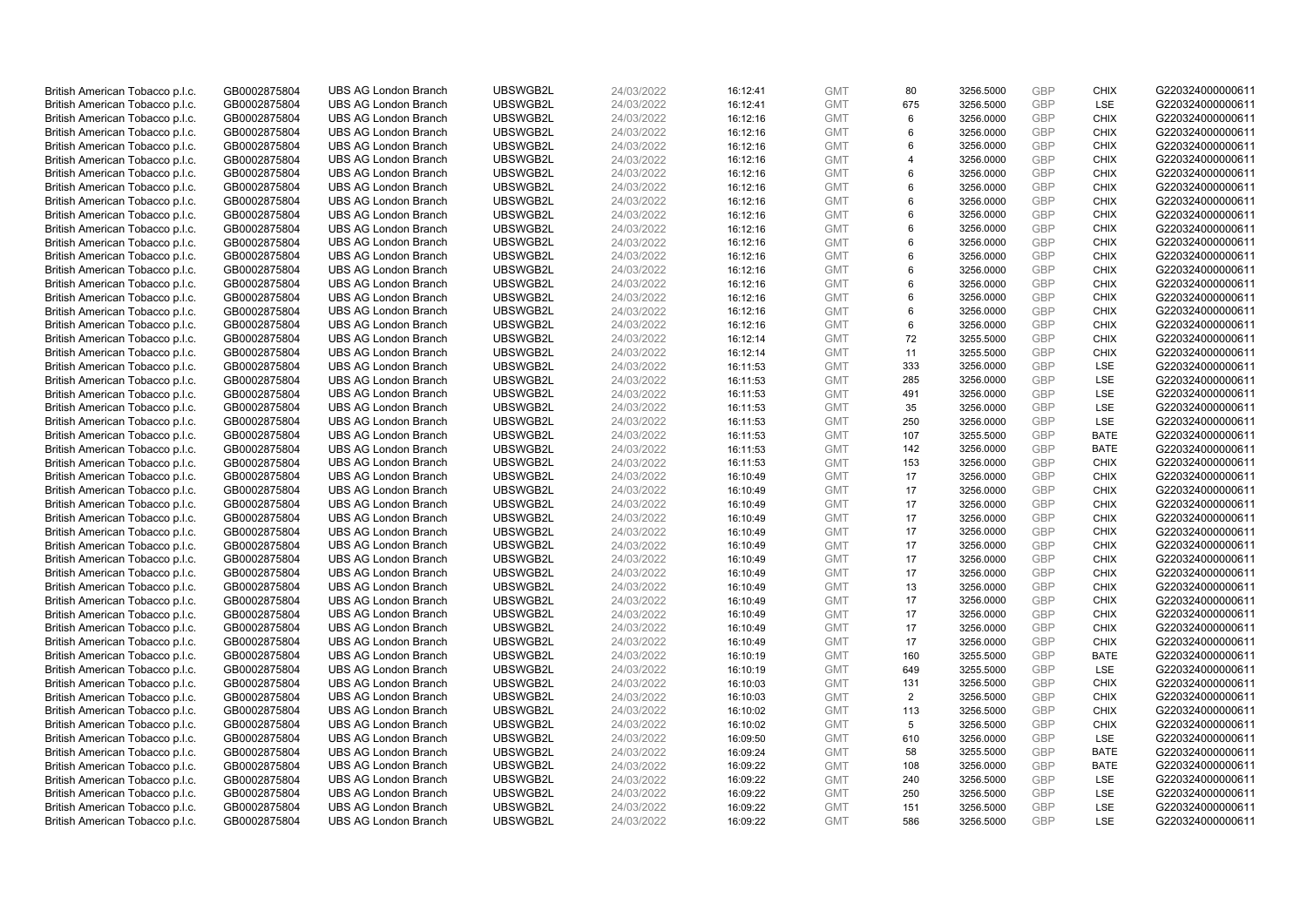| British American Tobacco p.l.c. | GB0002875804 | <b>UBS AG London Branch</b> | UBSWGB2L             | 24/03/2022 | 16:09:12 | <b>GMT</b>               | 121            | 3257.0000              | GBP        | <b>CHIX</b> | G220324000000611                     |
|---------------------------------|--------------|-----------------------------|----------------------|------------|----------|--------------------------|----------------|------------------------|------------|-------------|--------------------------------------|
| British American Tobacco p.l.c. | GB0002875804 | <b>UBS AG London Branch</b> | UBSWGB2L             | 24/03/2022 | 16:09:12 | <b>GMT</b>               | 90             | 3257.0000              | GBP        | <b>CHIX</b> | G220324000000611                     |
| British American Tobacco p.l.c. | GB0002875804 | <b>UBS AG London Branch</b> | UBSWGB2L             | 24/03/2022 | 16:09:12 | <b>GMT</b>               | 29             | 3257.0000              | GBP        | <b>CHIX</b> | G220324000000611                     |
| British American Tobacco p.l.c. | GB0002875804 | <b>UBS AG London Branch</b> | UBSWGB2L             | 24/03/2022 | 16:09:12 | <b>GMT</b>               | 153            | 3257.0000              | GBP        | <b>CHIX</b> | G220324000000611                     |
| British American Tobacco p.l.c. | GB0002875804 | <b>UBS AG London Branch</b> | UBSWGB2L             | 24/03/2022 | 16:08:30 | <b>GMT</b>               | 557            | 3257.0000              | GBP        | LSE         | G220324000000611                     |
| British American Tobacco p.l.c. | GB0002875804 | <b>UBS AG London Branch</b> | UBSWGB2L             | 24/03/2022 | 16:07:54 | <b>GMT</b>               | 88             | 3255.5000              | GBP        | <b>CHIX</b> | G220324000000611                     |
| British American Tobacco p.l.c. | GB0002875804 | <b>UBS AG London Branch</b> | UBSWGB2L             | 24/03/2022 | 16:07:50 | <b>GMT</b>               | 127            | 3256.0000              | GBP        | <b>LSE</b>  | G220324000000611                     |
| British American Tobacco p.l.c. | GB0002875804 | <b>UBS AG London Branch</b> | UBSWGB2L             | 24/03/2022 | 16:07:50 | <b>GMT</b>               | 250            | 3256.0000              | GBP        | LSE         | G220324000000611                     |
| British American Tobacco p.l.c. | GB0002875804 | <b>UBS AG London Branch</b> | UBSWGB2L             | 24/03/2022 | 16:07:41 | <b>GMT</b>               | 100            | 3256.5000              | GBP        | <b>CHIX</b> | G220324000000611                     |
| British American Tobacco p.l.c. | GB0002875804 | <b>UBS AG London Branch</b> | UBSWGB2L             | 24/03/2022 | 16:07:41 | <b>GMT</b>               | 5              | 3256.5000              | GBP        | <b>CHIX</b> | G220324000000611                     |
| British American Tobacco p.l.c. | GB0002875804 | <b>UBS AG London Branch</b> | UBSWGB2L             | 24/03/2022 | 16:07:40 | <b>GMT</b>               | 6              | 3256.5000              | GBP        | <b>CHIX</b> | G220324000000611                     |
| British American Tobacco p.l.c. | GB0002875804 | <b>UBS AG London Branch</b> | UBSWGB2L             | 24/03/2022 | 16:07:40 | <b>GMT</b>               | 68             | 3257.0000              | GBP        | <b>BATE</b> | G220324000000611                     |
| British American Tobacco p.l.c. | GB0002875804 | <b>UBS AG London Branch</b> | UBSWGB2L             | 24/03/2022 | 16:07:40 | <b>GMT</b>               | 99             | 3257.0000              | GBP        | <b>BATE</b> | G220324000000611                     |
| British American Tobacco p.l.c. | GB0002875804 | <b>UBS AG London Branch</b> | UBSWGB2L             | 24/03/2022 | 16:07:40 | <b>GMT</b>               | 117            | 3256.5000              | GBP        | <b>BATE</b> | G220324000000611                     |
| British American Tobacco p.l.c. | GB0002875804 | <b>UBS AG London Branch</b> | UBSWGB2L             | 24/03/2022 | 16:07:37 | <b>GMT</b>               | 124            | 3257.0000              | GBP        | <b>BATE</b> | G220324000000611                     |
| British American Tobacco p.l.c. | GB0002875804 | <b>UBS AG London Branch</b> | UBSWGB2L             | 24/03/2022 | 16:07:37 | <b>GMT</b>               | 182            | 3257.0000              | GBP        | <b>CHIX</b> | G220324000000611                     |
| British American Tobacco p.l.c. | GB0002875804 | <b>UBS AG London Branch</b> | UBSWGB2L             | 24/03/2022 | 16:07:37 | <b>GMT</b>               | 646            | 3257.0000              | GBP        | <b>LSE</b>  | G220324000000611                     |
| British American Tobacco p.l.c. | GB0002875804 | <b>UBS AG London Branch</b> | UBSWGB2L             | 24/03/2022 | 16:07:33 | <b>GMT</b>               | 38             | 3257.0000              | GBP        | <b>CHIX</b> | G220324000000611                     |
| British American Tobacco p.l.c. | GB0002875804 | <b>UBS AG London Branch</b> | UBSWGB2L             | 24/03/2022 | 16:07:06 | <b>GMT</b>               | 250            | 3256.5000              | GBP        | <b>LSE</b>  | G220324000000611                     |
| British American Tobacco p.l.c. | GB0002875804 | <b>UBS AG London Branch</b> | UBSWGB2L             | 24/03/2022 | 16:06:36 | <b>GMT</b>               | 280            | 3257.0000              | GBP        | <b>LSE</b>  | G220324000000611                     |
| British American Tobacco p.l.c. | GB0002875804 | <b>UBS AG London Branch</b> | UBSWGB2L             | 24/03/2022 | 16:06:36 | <b>GMT</b>               | 250            | 3257.0000              | GBP        | LSE         | G220324000000611                     |
| British American Tobacco p.l.c. | GB0002875804 | <b>UBS AG London Branch</b> | UBSWGB2L             | 24/03/2022 | 16:06:36 | <b>GMT</b>               | 77             | 3257.0000              | GBP        | <b>CHIX</b> | G220324000000611                     |
| British American Tobacco p.l.c. | GB0002875804 | <b>UBS AG London Branch</b> | UBSWGB2L             | 24/03/2022 | 16:06:36 | <b>GMT</b>               | 100            | 3257.0000              | GBP        | <b>CHIX</b> | G220324000000611                     |
| British American Tobacco p.l.c. | GB0002875804 | <b>UBS AG London Branch</b> | UBSWGB2L             | 24/03/2022 | 16:06:31 | <b>GMT</b>               | 316            | 3257.0000              | GBP        | <b>LSE</b>  | G220324000000611                     |
| British American Tobacco p.l.c. | GB0002875804 | <b>UBS AG London Branch</b> | UBSWGB2L             | 24/03/2022 | 16:06:12 | <b>GMT</b>               | $\overline{2}$ | 3256.0000              | GBP        | <b>CHIX</b> | G220324000000611                     |
| British American Tobacco p.l.c. | GB0002875804 | <b>UBS AG London Branch</b> | UBSWGB2L             | 24/03/2022 | 16:06:09 | <b>GMT</b>               | 36             | 3255.5000              | GBP        | <b>BATE</b> | G220324000000611                     |
| British American Tobacco p.l.c. | GB0002875804 | <b>UBS AG London Branch</b> | UBSWGB2L             | 24/03/2022 | 16:06:09 | <b>GMT</b>               | 88             | 3255.5000              | GBP        | <b>BATE</b> | G220324000000611                     |
| British American Tobacco p.l.c. | GB0002875804 | <b>UBS AG London Branch</b> | UBSWGB2L             | 24/03/2022 | 16:06:09 | <b>GMT</b>               | 489            | 3256.0000              | <b>GBP</b> | <b>LSE</b>  | G220324000000611                     |
| British American Tobacco p.l.c. | GB0002875804 | <b>UBS AG London Branch</b> | UBSWGB2L             | 24/03/2022 | 16:06:09 | <b>GMT</b>               | 250            | 3256.0000              | GBP        | LSE         | G220324000000611                     |
| British American Tobacco p.l.c. | GB0002875804 | <b>UBS AG London Branch</b> | UBSWGB2L             | 24/03/2022 | 16:06:09 | <b>GMT</b>               | 250            | 3256.0000              | GBP        | <b>LSE</b>  | G220324000000611                     |
| British American Tobacco p.l.c. | GB0002875804 | <b>UBS AG London Branch</b> | UBSWGB2L             | 24/03/2022 | 16:06:09 | <b>GMT</b>               | 87             | 3256.0000              | GBP        | <b>CHIX</b> | G220324000000611                     |
| British American Tobacco p.l.c. | GB0002875804 | <b>UBS AG London Branch</b> | UBSWGB2L             | 24/03/2022 | 16:06:01 | <b>GMT</b>               | 113            | 3256.5000              | GBP        | <b>BATE</b> | G220324000000611                     |
| British American Tobacco p.l.c. | GB0002875804 | <b>UBS AG London Branch</b> | UBSWGB2L             | 24/03/2022 | 16:06:01 | <b>GMT</b>               | 84             | 3256.5000              | GBP        | <b>BATE</b> | G220324000000611                     |
| British American Tobacco p.l.c. | GB0002875804 | <b>UBS AG London Branch</b> | UBSWGB2L             | 24/03/2022 | 16:06:00 | <b>GMT</b>               | 87             | 3256.5000              | GBP        | <b>CHIX</b> | G220324000000611                     |
| British American Tobacco p.l.c. | GB0002875804 | <b>UBS AG London Branch</b> | UBSWGB2L             | 24/03/2022 | 16:06:00 | <b>GMT</b>               | 26             | 3256.5000              | GBP        | <b>CHIX</b> | G220324000000611                     |
| British American Tobacco p.l.c. | GB0002875804 | <b>UBS AG London Branch</b> | UBSWGB2L             | 24/03/2022 | 16:06:00 | <b>GMT</b>               | 5              | 3256.5000              | GBP        | <b>CHIX</b> | G220324000000611                     |
| British American Tobacco p.l.c. | GB0002875804 | <b>UBS AG London Branch</b> | UBSWGB2L             | 24/03/2022 | 16:06:00 | <b>GMT</b>               | 250            | 3256.5000              | GBP        | <b>CHIX</b> | G220324000000611                     |
| British American Tobacco p.l.c. | GB0002875804 | <b>UBS AG London Branch</b> | UBSWGB2L             | 24/03/2022 | 16:05:01 | <b>GMT</b>               | 595            | 3256.0000              | GBP        | LSE         | G220324000000611                     |
| British American Tobacco p.l.c. | GB0002875804 | <b>UBS AG London Branch</b> | UBSWGB2L             | 24/03/2022 | 16:04:32 | <b>GMT</b>               | 115            | 3256.0000              | GBP        | <b>CHIX</b> | G220324000000611                     |
| British American Tobacco p.l.c. | GB0002875804 | <b>UBS AG London Branch</b> | UBSWGB2L             | 24/03/2022 | 16:04:26 | <b>GMT</b>               | 303            | 3256.0000              | GBP        | LSE         | G220324000000611                     |
| British American Tobacco p.l.c. | GB0002875804 | <b>UBS AG London Branch</b> | UBSWGB2L             | 24/03/2022 | 16:04:26 | <b>GMT</b>               | 250            | 3256.0000              | <b>GBP</b> | <b>LSE</b>  | G220324000000611                     |
| British American Tobacco p.l.c. | GB0002875804 | <b>UBS AG London Branch</b> | UBSWGB2L             | 24/03/2022 | 16:04:26 | <b>GMT</b>               | 116            | 3256.0000              | GBP        | <b>BATE</b> | G220324000000611                     |
| British American Tobacco p.l.c. | GB0002875804 | <b>UBS AG London Branch</b> | UBSWGB2L             | 24/03/2022 | 16:04:26 | <b>GMT</b>               | 109            | 3255.5000              | GBP        | <b>BATE</b> | G220324000000611                     |
| British American Tobacco p.l.c. | GB0002875804 | <b>UBS AG London Branch</b> | UBSWGB2L             | 24/03/2022 | 16:04:26 | <b>GMT</b>               | 98             | 3256.0000              | GBP        | <b>CHIX</b> | G220324000000611                     |
| British American Tobacco p.l.c. | GB0002875804 | <b>UBS AG London Branch</b> | UBSWGB2L             | 24/03/2022 | 16:04:20 | <b>GMT</b>               | 95             | 3256.0000              | GBP        | <b>CHIX</b> | G220324000000611                     |
| British American Tobacco p.l.c. | GB0002875804 | <b>UBS AG London Branch</b> | UBSWGB2L             | 24/03/2022 | 16:04:20 | <b>GMT</b>               | 128            | 3256.0000              | <b>GBP</b> | LSE         | G220324000000611                     |
| British American Tobacco p.l.c. | GB0002875804 | <b>UBS AG London Branch</b> | UBSWGB2L             | 24/03/2022 | 16:04:20 | <b>GMT</b>               | 472            | 3256.0000              | <b>GBP</b> | <b>LSE</b>  | G220324000000611                     |
| British American Tobacco p.l.c. | GB0002875804 | <b>UBS AG London Branch</b> | UBSWGB2L             | 24/03/2022 | 16:03:46 | <b>GMT</b>               | 18             | 3255.0000              | GBP        | <b>CHIX</b> | G220324000000611                     |
| British American Tobacco p.l.c. | GB0002875804 | <b>UBS AG London Branch</b> | UBSWGB2L             | 24/03/2022 | 16:03:45 | <b>GMT</b>               |                | 3255.5000              | GBP        | <b>CHIX</b> | G220324000000611                     |
| British American Tobacco p.l.c. | GB0002875804 | <b>UBS AG London Branch</b> | UBSWGB2L             | 24/03/2022 |          | <b>GMT</b>               | 4<br>557       |                        | GBP        | LSE         | G220324000000611                     |
|                                 |              | <b>UBS AG London Branch</b> |                      | 24/03/2022 | 16:03:41 |                          | 124            | 3255.5000<br>3255.5000 | GBP        | <b>BATE</b> |                                      |
| British American Tobacco p.l.c. | GB0002875804 | <b>UBS AG London Branch</b> | UBSWGB2L<br>UBSWGB2L |            | 16:03:41 | <b>GMT</b>               | 96             |                        | <b>GBP</b> | <b>CHIX</b> | G220324000000611<br>G220324000000611 |
| British American Tobacco p.l.c. | GB0002875804 |                             |                      | 24/03/2022 | 16:03:18 | <b>GMT</b>               |                | 3256.5000              | GBP        | LSE         | G220324000000611                     |
| British American Tobacco p.l.c. | GB0002875804 | <b>UBS AG London Branch</b> | UBSWGB2L             | 24/03/2022 | 16:03:12 | <b>GMT</b><br><b>GMT</b> | 250<br>117     | 3257.0000              | GBP        | <b>CHIX</b> |                                      |
| British American Tobacco p.l.c. | GB0002875804 | <b>UBS AG London Branch</b> | UBSWGB2L             | 24/03/2022 | 16:03:03 |                          |                | 3257.0000              |            |             | G220324000000611                     |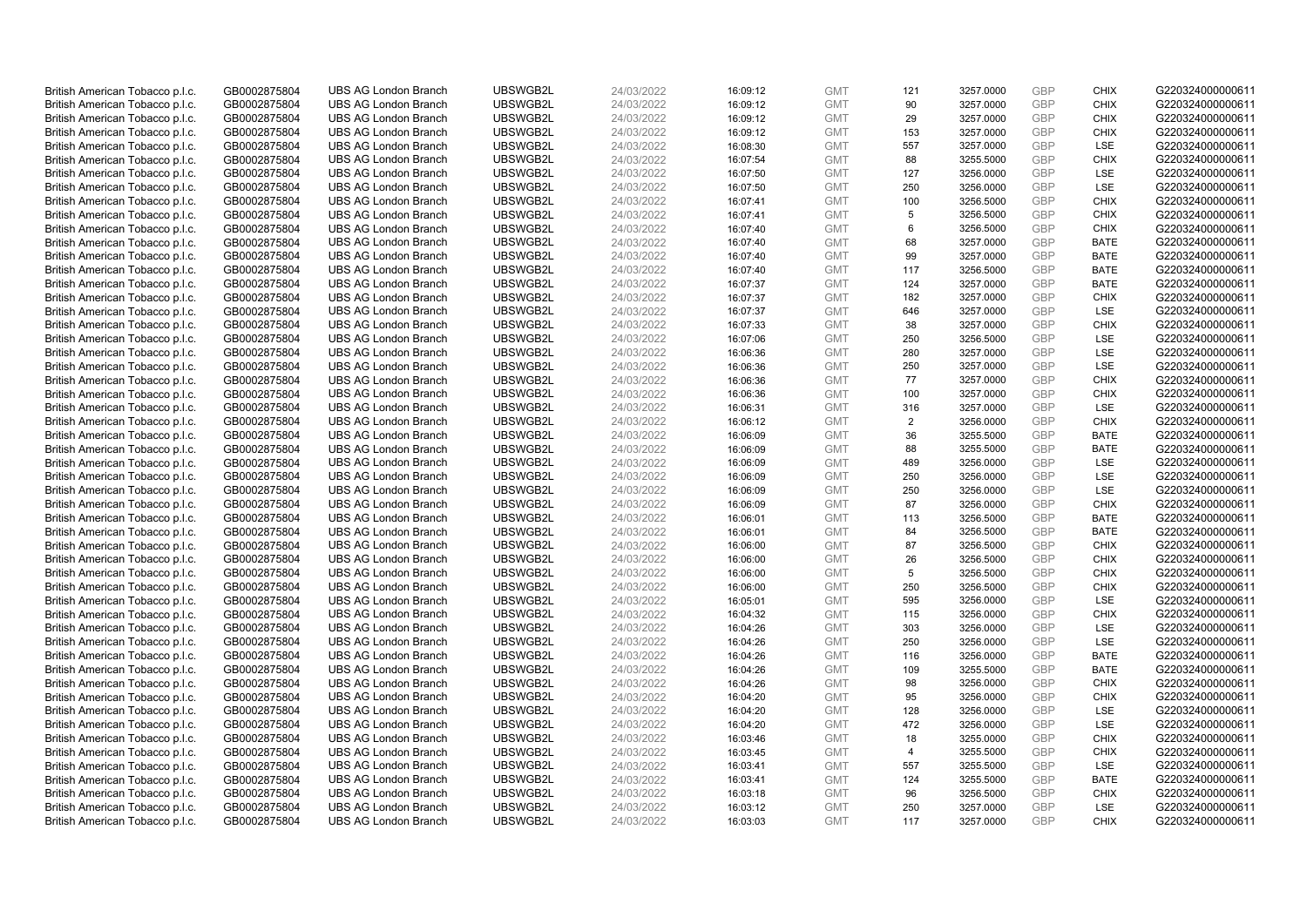| British American Tobacco p.l.c. | GB0002875804 | <b>UBS AG London Branch</b> | UBSWGB2L             | 24/03/2022 |          | <b>GMT</b> |          | 3257.0000              | GBP        | LSE                        | G220324000000611                     |
|---------------------------------|--------------|-----------------------------|----------------------|------------|----------|------------|----------|------------------------|------------|----------------------------|--------------------------------------|
|                                 |              |                             |                      |            | 16:03:01 |            | 554<br>3 |                        | GBP        | LSE                        |                                      |
| British American Tobacco p.l.c. | GB0002875804 | <b>UBS AG London Branch</b> | UBSWGB2L             | 24/03/2022 | 16:03:01 | <b>GMT</b> |          | 3257.0000              |            |                            | G220324000000611                     |
| British American Tobacco p.l.c. | GB0002875804 | <b>UBS AG London Branch</b> | UBSWGB2L             | 24/03/2022 | 16:02:43 | <b>GMT</b> | 173      | 3257.0000              | GBP        | <b>CHIX</b>                | G220324000000611                     |
| British American Tobacco p.l.c. | GB0002875804 | <b>UBS AG London Branch</b> | UBSWGB2L             | 24/03/2022 | 16:02:43 | <b>GMT</b> | 15       | 3257.0000              | GBP        | <b>BATE</b>                | G220324000000611                     |
| British American Tobacco p.l.c. | GB0002875804 | <b>UBS AG London Branch</b> | UBSWGB2L             | 24/03/2022 | 16:02:43 | <b>GMT</b> | 106      | 3257.0000              | GBP        | <b>BATE</b>                | G220324000000611                     |
| British American Tobacco p.l.c. | GB0002875804 | <b>UBS AG London Branch</b> | UBSWGB2L             | 24/03/2022 | 16:02:42 | <b>GMT</b> | 110      | 3257.0000              | GBP        | <b>BATE</b>                | G220324000000611                     |
| British American Tobacco p.l.c. | GB0002875804 | <b>UBS AG London Branch</b> | UBSWGB2L             | 24/03/2022 | 16:02:27 | <b>GMT</b> | 250      | 3256.5000              | GBP        | LSE                        | G220324000000611                     |
| British American Tobacco p.l.c. | GB0002875804 | <b>UBS AG London Branch</b> | UBSWGB2L             | 24/03/2022 | 16:02:27 | <b>GMT</b> | 250      | 3256.5000              | GBP        | LSE                        | G220324000000611                     |
| British American Tobacco p.l.c. | GB0002875804 | <b>UBS AG London Branch</b> | UBSWGB2L             | 24/03/2022 | 16:02:09 | <b>GMT</b> | 47       | 3257.0000              | GBP        | <b>CHIX</b>                | G220324000000611                     |
| British American Tobacco p.l.c. | GB0002875804 | <b>UBS AG London Branch</b> | UBSWGB2L             | 24/03/2022 | 16:02:09 | <b>GMT</b> | 88       | 3257.0000              | GBP        | <b>CHIX</b>                | G220324000000611                     |
| British American Tobacco p.l.c. | GB0002875804 | <b>UBS AG London Branch</b> | UBSWGB2L             | 24/03/2022 | 16:02:03 | <b>GMT</b> | 220      | 3256.5000              | GBP        | LSE                        | G220324000000611                     |
| British American Tobacco p.l.c. | GB0002875804 | <b>UBS AG London Branch</b> | UBSWGB2L             | 24/03/2022 | 16:02:03 | <b>GMT</b> | 97       | 3256.5000              | GBP        | LSE                        | G220324000000611                     |
| British American Tobacco p.l.c. | GB0002875804 | <b>UBS AG London Branch</b> | UBSWGB2L             | 24/03/2022 | 16:02:03 | <b>GMT</b> | 250      | 3256.5000              | GBP        | LSE                        | G220324000000611                     |
| British American Tobacco p.l.c. | GB0002875804 | <b>UBS AG London Branch</b> | UBSWGB2L             | 24/03/2022 | 16:01:49 | <b>GMT</b> | 250      | 3256.0000              | GBP        | LSE                        | G220324000000611                     |
| British American Tobacco p.l.c. | GB0002875804 | <b>UBS AG London Branch</b> | UBSWGB2L             | 24/03/2022 | 16:01:39 | <b>GMT</b> | 98       | 3256.0000              | GBP        | <b>CHIX</b>                | G220324000000611                     |
| British American Tobacco p.l.c. | GB0002875804 | <b>UBS AG London Branch</b> | UBSWGB2L             | 24/03/2022 | 16:01:34 | <b>GMT</b> | 85       | 3256.0000              | GBP        | <b>CHIX</b>                | G220324000000611                     |
| British American Tobacco p.l.c. | GB0002875804 | <b>UBS AG London Branch</b> | UBSWGB2L             | 24/03/2022 | 16:01:30 | <b>GMT</b> | 3        | 3256.0000              | GBP        | <b>CHIX</b>                | G220324000000611                     |
| British American Tobacco p.l.c. | GB0002875804 | <b>UBS AG London Branch</b> | UBSWGB2L             | 24/03/2022 | 16:01:20 | <b>GMT</b> | 111      | 3255.5000              | GBP        | <b>BATE</b>                | G220324000000611                     |
| British American Tobacco p.l.c. | GB0002875804 | <b>UBS AG London Branch</b> | UBSWGB2L             | 24/03/2022 | 16:01:18 | <b>GMT</b> | 122      | 3256.5000              | GBP        | <b>LSE</b>                 | G220324000000611                     |
| British American Tobacco p.l.c. | GB0002875804 | <b>UBS AG London Branch</b> | UBSWGB2L             | 24/03/2022 | 16:01:18 | <b>GMT</b> | 238      | 3256.5000              | GBP        | LSE                        | G220324000000611                     |
| British American Tobacco p.l.c. | GB0002875804 | <b>UBS AG London Branch</b> | UBSWGB2L             | 24/03/2022 | 16:01:18 | <b>GMT</b> | 131      | 3256.5000              | GBP        | LSE                        | G220324000000611                     |
| British American Tobacco p.l.c. | GB0002875804 | <b>UBS AG London Branch</b> | UBSWGB2L             | 24/03/2022 | 16:01:18 | <b>GMT</b> | 180      | 3256.5000              | GBP        | LSE                        | G220324000000611                     |
| British American Tobacco p.l.c. | GB0002875804 | <b>UBS AG London Branch</b> | UBSWGB2L             | 24/03/2022 | 16:01:13 | <b>GMT</b> | 108      | 3256.5000              | GBP        | <b>BATE</b>                | G220324000000611                     |
| British American Tobacco p.l.c. | GB0002875804 | <b>UBS AG London Branch</b> | UBSWGB2L             | 24/03/2022 | 16:01:12 | <b>GMT</b> | 118      | 3256.5000              | GBP        | <b>CHIX</b>                | G220324000000611                     |
| British American Tobacco p.l.c. | GB0002875804 | <b>UBS AG London Branch</b> | UBSWGB2L             | 24/03/2022 | 16:01:12 | <b>GMT</b> | 3        | 3256.5000              | GBP        | <b>CHIX</b>                | G220324000000611                     |
| British American Tobacco p.l.c. | GB0002875804 | <b>UBS AG London Branch</b> | UBSWGB2L             | 24/03/2022 | 16:01:04 | <b>GMT</b> | 3        | 3256.5000              | GBP        | <b>CHIX</b>                | G220324000000611                     |
| British American Tobacco p.l.c. | GB0002875804 | <b>UBS AG London Branch</b> | UBSWGB2L             | 24/03/2022 | 16:01:04 | <b>GMT</b> | 6        | 3256.5000              | GBP        | <b>CHIX</b>                | G220324000000611                     |
| British American Tobacco p.l.c. | GB0002875804 | <b>UBS AG London Branch</b> | UBSWGB2L             | 24/03/2022 | 16:01:04 | <b>GMT</b> | 6        | 3256.5000              | GBP        | <b>CHIX</b>                | G220324000000611                     |
| British American Tobacco p.l.c. | GB0002875804 | <b>UBS AG London Branch</b> | UBSWGB2L             | 24/03/2022 | 16:01:04 | <b>GMT</b> | 6        | 3256.5000              | GBP        | <b>CHIX</b>                | G220324000000611                     |
| British American Tobacco p.l.c. | GB0002875804 | <b>UBS AG London Branch</b> | UBSWGB2L             | 24/03/2022 | 16:01:04 | <b>GMT</b> | 6        | 3256.5000              | GBP        | <b>CHIX</b>                | G220324000000611                     |
| British American Tobacco p.l.c. | GB0002875804 | <b>UBS AG London Branch</b> | UBSWGB2L             | 24/03/2022 | 16:01:04 | <b>GMT</b> | 6        | 3256.5000              | GBP        | <b>CHIX</b>                | G220324000000611                     |
| British American Tobacco p.l.c. | GB0002875804 | <b>UBS AG London Branch</b> | UBSWGB2L             | 24/03/2022 | 16:01:04 | <b>GMT</b> | 6        | 3256.5000              | GBP        | <b>CHIX</b>                | G220324000000611                     |
| British American Tobacco p.l.c. | GB0002875804 | <b>UBS AG London Branch</b> | UBSWGB2L             | 24/03/2022 | 16:01:04 | <b>GMT</b> | 5        | 3256.5000              | GBP        | <b>CHIX</b>                | G220324000000611                     |
| British American Tobacco p.l.c. | GB0002875804 | <b>UBS AG London Branch</b> | UBSWGB2L             | 24/03/2022 | 16:01:04 | <b>GMT</b> | 6        | 3256.5000              | GBP        | <b>CHIX</b>                | G220324000000611                     |
| British American Tobacco p.l.c. | GB0002875804 | <b>UBS AG London Branch</b> | UBSWGB2L             | 24/03/2022 | 16:01:04 | <b>GMT</b> | 6        | 3256.5000              | GBP        | <b>CHIX</b>                | G220324000000611                     |
| British American Tobacco p.l.c. | GB0002875804 | <b>UBS AG London Branch</b> | UBSWGB2L             | 24/03/2022 | 16:01:04 | <b>GMT</b> | 6        | 3256.5000              | GBP        | <b>CHIX</b>                | G220324000000611                     |
| British American Tobacco p.l.c. | GB0002875804 | <b>UBS AG London Branch</b> | UBSWGB2L             | 24/03/2022 | 16:01:04 | <b>GMT</b> | 6        | 3256.5000              | GBP        | <b>CHIX</b>                | G220324000000611                     |
| British American Tobacco p.l.c. | GB0002875804 | <b>UBS AG London Branch</b> | UBSWGB2L             | 24/03/2022 | 16:01:04 | <b>GMT</b> | 6        | 3256.5000              | GBP        | <b>CHIX</b>                | G220324000000611                     |
| British American Tobacco p.l.c. | GB0002875804 | <b>UBS AG London Branch</b> | UBSWGB2L             | 24/03/2022 | 16:01:04 | <b>GMT</b> | 6        | 3256.5000              | GBP        | <b>CHIX</b>                | G220324000000611                     |
| British American Tobacco p.l.c. | GB0002875804 | <b>UBS AG London Branch</b> | UBSWGB2L             | 24/03/2022 | 16:01:04 | <b>GMT</b> | 6        | 3256.5000              | GBP        | <b>CHIX</b>                | G220324000000611                     |
| British American Tobacco p.l.c. | GB0002875804 | <b>UBS AG London Branch</b> | UBSWGB2L             | 24/03/2022 | 16:01:04 | <b>GMT</b> | 6        | 3256.5000              | GBP        | <b>CHIX</b>                | G220324000000611                     |
| British American Tobacco p.l.c. | GB0002875804 | <b>UBS AG London Branch</b> | UBSWGB2L             | 24/03/2022 | 16:01:04 | <b>GMT</b> | 6        | 3256.5000              | GBP        | <b>CHIX</b>                | G220324000000611                     |
| British American Tobacco p.l.c. | GB0002875804 | <b>UBS AG London Branch</b> | UBSWGB2L             | 24/03/2022 | 16:01:04 | <b>GMT</b> | 6        | 3256.5000              | GBP        | <b>CHIX</b>                | G220324000000611                     |
| British American Tobacco p.l.c. | GB0002875804 | <b>UBS AG London Branch</b> | UBSWGB2L             | 24/03/2022 | 16:01:04 | <b>GMT</b> | 6        | 3256.5000              | GBP        | <b>CHIX</b>                | G220324000000611                     |
| British American Tobacco p.l.c. | GB0002875804 | <b>UBS AG London Branch</b> | UBSWGB2L             | 24/03/2022 | 16:01:04 | <b>GMT</b> | 6        | 3256.5000              | GBP        | <b>CHIX</b>                | G220324000000611                     |
|                                 |              | <b>UBS AG London Branch</b> | UBSWGB2L             | 24/03/2022 |          | <b>GMT</b> | 6        |                        | GBP        |                            | G220324000000611                     |
| British American Tobacco p.l.c. | GB0002875804 |                             |                      |            | 16:01:04 | <b>GMT</b> | 6        | 3256.5000<br>3256.5000 |            | <b>CHIX</b><br><b>CHIX</b> |                                      |
| British American Tobacco p.l.c. | GB0002875804 | <b>UBS AG London Branch</b> | UBSWGB2L<br>UBSWGB2L | 24/03/2022 | 16:01:04 |            | 6        |                        | GBP<br>GBP |                            | G220324000000611<br>G220324000000611 |
| British American Tobacco p.l.c. | GB0002875804 | <b>UBS AG London Branch</b> |                      | 24/03/2022 | 16:01:04 | <b>GMT</b> |          | 3256.5000              | GBP        | <b>CHIX</b>                |                                      |
| British American Tobacco p.l.c. | GB0002875804 | <b>UBS AG London Branch</b> | UBSWGB2L             | 24/03/2022 | 16:01:04 | <b>GMT</b> | 6        | 3256.5000              |            | <b>CHIX</b>                | G220324000000611                     |
| British American Tobacco p.l.c. | GB0002875804 | <b>UBS AG London Branch</b> | UBSWGB2L             | 24/03/2022 | 16:01:04 | <b>GMT</b> | 6        | 3256.5000              | GBP        | <b>CHIX</b>                | G220324000000611                     |
| British American Tobacco p.l.c. | GB0002875804 | <b>UBS AG London Branch</b> | UBSWGB2L             | 24/03/2022 | 16:01:04 | <b>GMT</b> | 6        | 3256.5000              | GBP        | <b>CHIX</b>                | G220324000000611                     |
| British American Tobacco p.l.c. | GB0002875804 | <b>UBS AG London Branch</b> | UBSWGB2L             | 24/03/2022 | 16:01:04 | <b>GMT</b> | 6        | 3256.5000              | <b>GBP</b> | <b>CHIX</b>                | G220324000000611                     |
| British American Tobacco p.l.c. | GB0002875804 | <b>UBS AG London Branch</b> | UBSWGB2L             | 24/03/2022 | 16:01:04 | <b>GMT</b> | 6        | 3256.5000              | GBP        | <b>CHIX</b>                | G220324000000611                     |
| British American Tobacco p.l.c. | GB0002875804 | <b>UBS AG London Branch</b> | UBSWGB2L             | 24/03/2022 | 16:01:04 | <b>GMT</b> | 6        | 3256.5000              | GBP        | <b>CHIX</b>                | G220324000000611                     |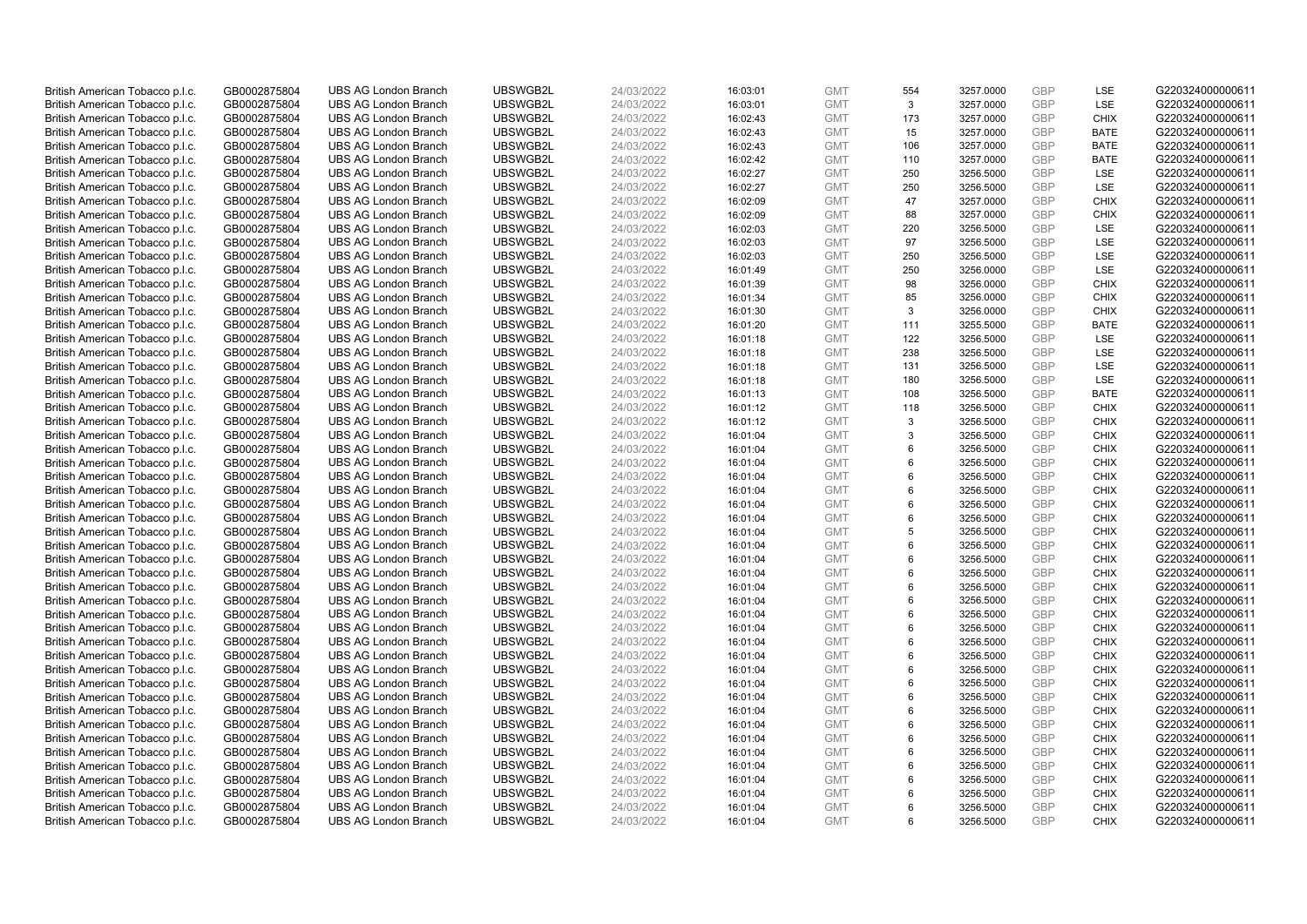| British American Tobacco p.l.c. | GB0002875804                 | <b>UBS AG London Branch</b> | UBSWGB2L             | 24/03/2022               | 16:01:04 | <b>GMT</b>               | 6              | 3256.5000              | GBP        | <b>CHIX</b>        | G220324000000611 |
|---------------------------------|------------------------------|-----------------------------|----------------------|--------------------------|----------|--------------------------|----------------|------------------------|------------|--------------------|------------------|
| British American Tobacco p.l.c. | GB0002875804                 | <b>UBS AG London Branch</b> | UBSWGB2L             | 24/03/2022               | 16:01:04 | <b>GMT</b>               | 6              | 3256.5000              | GBP        | <b>CHIX</b>        | G220324000000611 |
| British American Tobacco p.l.c. | GB0002875804                 | <b>UBS AG London Branch</b> | UBSWGB2L             | 24/03/2022               | 16:01:04 | <b>GMT</b>               | 6              | 3256.5000              | GBP        | <b>CHIX</b>        | G220324000000611 |
| British American Tobacco p.l.c. | GB0002875804                 | <b>UBS AG London Branch</b> | UBSWGB2L             | 24/03/2022               | 16:01:04 | <b>GMT</b>               | 6              | 3256.5000              | GBP        | <b>CHIX</b>        | G220324000000611 |
| British American Tobacco p.l.c. | GB0002875804                 | <b>UBS AG London Branch</b> | UBSWGB2L             | 24/03/2022               | 16:01:04 | <b>GMT</b>               | 6              | 3256.5000              | GBP        | <b>CHIX</b>        | G220324000000611 |
| British American Tobacco p.l.c. | GB0002875804                 | <b>UBS AG London Branch</b> | UBSWGB2L             | 24/03/2022               | 16:01:04 | <b>GMT</b>               | 6              | 3256.5000              | GBP        | <b>CHIX</b>        | G220324000000611 |
| British American Tobacco p.l.c. | GB0002875804                 | <b>UBS AG London Branch</b> | UBSWGB2L             | 24/03/2022               | 16:01:04 | <b>GMT</b>               | 6              | 3256.5000              | GBP        | <b>CHIX</b>        | G220324000000611 |
| British American Tobacco p.l.c. | GB0002875804                 | <b>UBS AG London Branch</b> | UBSWGB2L             | 24/03/2022               | 16:01:04 | <b>GMT</b>               | 6              | 3256.5000              | GBP        | <b>CHIX</b>        | G220324000000611 |
| British American Tobacco p.l.c. | GB0002875804                 | <b>UBS AG London Branch</b> | UBSWGB2L             | 24/03/2022               | 16:01:04 | <b>GMT</b>               | 5              | 3256.5000              | GBP        | <b>CHIX</b>        | G220324000000611 |
| British American Tobacco p.l.c. | GB0002875804                 | <b>UBS AG London Branch</b> | UBSWGB2L             | 24/03/2022               | 16:01:04 | <b>GMT</b>               | $\overline{7}$ | 3256.5000              | <b>GBP</b> | <b>CHIX</b>        | G220324000000611 |
| British American Tobacco p.l.c. | GB0002875804                 | <b>UBS AG London Branch</b> | UBSWGB2L             | 24/03/2022               | 16:01:04 | <b>GMT</b>               | 6              | 3256.5000              | GBP        | <b>CHIX</b>        | G220324000000611 |
| British American Tobacco p.l.c. | GB0002875804                 | <b>UBS AG London Branch</b> | UBSWGB2L             | 24/03/2022               | 16:01:04 | <b>GMT</b>               | 6              | 3256.5000              | GBP        | <b>CHIX</b>        | G220324000000611 |
| British American Tobacco p.l.c. | GB0002875804                 | <b>UBS AG London Branch</b> | UBSWGB2L             | 24/03/2022               | 16:01:04 | <b>GMT</b>               | 6              | 3256.5000              | GBP        | <b>CHIX</b>        | G220324000000611 |
| British American Tobacco p.l.c. | GB0002875804                 | <b>UBS AG London Branch</b> | UBSWGB2L             | 24/03/2022               | 16:01:04 | <b>GMT</b>               | 6              | 3256.5000              | GBP        | <b>CHIX</b>        | G220324000000611 |
| British American Tobacco p.l.c. | GB0002875804                 | <b>UBS AG London Branch</b> | UBSWGB2L             | 24/03/2022               | 16:01:04 | <b>GMT</b>               | 6              | 3256.5000              | GBP        | <b>CHIX</b>        | G220324000000611 |
| British American Tobacco p.l.c. | GB0002875804                 | <b>UBS AG London Branch</b> | UBSWGB2L             | 24/03/2022               | 16:01:04 | <b>GMT</b>               | 6              | 3256.5000              | GBP        | <b>CHIX</b>        | G220324000000611 |
| British American Tobacco p.l.c. | GB0002875804                 | <b>UBS AG London Branch</b> | UBSWGB2L             | 24/03/2022               | 16:01:04 | <b>GMT</b>               | 6              | 3256.5000              | GBP        | <b>CHIX</b>        | G220324000000611 |
| British American Tobacco p.l.c. | GB0002875804                 | <b>UBS AG London Branch</b> | UBSWGB2L             | 24/03/2022               | 16:01:04 | <b>GMT</b>               | 6              | 3256.5000              | GBP        | <b>CHIX</b>        | G220324000000611 |
| British American Tobacco p.l.c. | GB0002875804                 | <b>UBS AG London Branch</b> | UBSWGB2L             | 24/03/2022               | 16:00:53 | <b>GMT</b>               | 473            | 3256.0000              | GBP        | LSE                | G220324000000611 |
| British American Tobacco p.l.c. | GB0002875804                 | <b>UBS AG London Branch</b> | UBSWGB2L             | 24/03/2022               | 16:00:31 | <b>GMT</b>               | 6              | 3255.5000              | GBP        | LSE                | G220324000000611 |
| British American Tobacco p.l.c. | GB0002875804                 | <b>UBS AG London Branch</b> | UBSWGB2L             | 24/03/2022               | 16:00:31 | <b>GMT</b>               | 590            | 3255.5000              | GBP        | LSE                | G220324000000611 |
| British American Tobacco p.l.c. | GB0002875804                 | <b>UBS AG London Branch</b> | UBSWGB2L             | 24/03/2022               | 16:00:25 | <b>GMT</b>               | $\overline{4}$ | 3256.5000              | GBP        | <b>CHIX</b>        | G220324000000611 |
| British American Tobacco p.l.c. | GB0002875804                 | <b>UBS AG London Branch</b> | UBSWGB2L             | 24/03/2022               | 16:00:01 | <b>GMT</b>               | 250            | 3255.5000              | GBP        | <b>LSE</b>         | G220324000000611 |
| British American Tobacco p.l.c. | GB0002875804                 | <b>UBS AG London Branch</b> | UBSWGB2L             | 24/03/2022               | 15:59:53 | <b>GMT</b>               | 102            | 3255.0000              | GBP        | <b>BATE</b>        | G220324000000611 |
| British American Tobacco p.l.c. | GB0002875804                 | <b>UBS AG London Branch</b> | UBSWGB2L             | 24/03/2022               | 15:59:46 | <b>GMT</b>               | 87             | 3255.0000              | GBP        | <b>CHIX</b>        | G220324000000611 |
| British American Tobacco p.l.c. | GB0002875804                 | <b>UBS AG London Branch</b> | UBSWGB2L             | 24/03/2022               | 15:59:46 | <b>GMT</b>               | 122            | 3255.5000              | GBP        | <b>BATE</b>        | G220324000000611 |
| British American Tobacco p.l.c. | GB0002875804                 | <b>UBS AG London Branch</b> | UBSWGB2L             | 24/03/2022               | 15:59:45 | <b>GMT</b>               | 53             | 3256.0000              | GBP        | <b>CHIX</b>        | G220324000000611 |
| British American Tobacco p.l.c. | GB0002875804                 | <b>UBS AG London Branch</b> | UBSWGB2L             | 24/03/2022               | 15:59:45 | <b>GMT</b>               | 42             | 3256.0000              | GBP        | <b>CHIX</b>        | G220324000000611 |
| British American Tobacco p.l.c. | GB0002875804                 | <b>UBS AG London Branch</b> | UBSWGB2L             | 24/03/2022               | 15:59:45 | <b>GMT</b>               | 662            | 3256.0000              | GBP        | LSE                | G220324000000611 |
| British American Tobacco p.l.c. | GB0002875804                 | <b>UBS AG London Branch</b> | UBSWGB2L             | 24/03/2022               | 15:59:30 | <b>GMT</b>               | 69             | 3256.5000              | GBP        | <b>CHIX</b>        | G220324000000611 |
| British American Tobacco p.l.c. | GB0002875804                 | <b>UBS AG London Branch</b> | UBSWGB2L             | 24/03/2022               | 15:59:30 | <b>GMT</b>               | 11             | 3256.5000              | GBP        | <b>CHIX</b>        | G220324000000611 |
| British American Tobacco p.l.c. | GB0002875804                 | <b>UBS AG London Branch</b> | UBSWGB2L             | 24/03/2022               | 15:59:30 | <b>GMT</b>               | 250            | 3256.0000              | GBP        | <b>LSE</b>         | G220324000000611 |
| British American Tobacco p.l.c. | GB0002875804                 | <b>UBS AG London Branch</b> | UBSWGB2L             | 24/03/2022               | 15:58:58 | <b>GMT</b>               | 2              | 3256.5000              | GBP        | <b>CHIX</b>        | G220324000000611 |
| British American Tobacco p.l.c. | GB0002875804                 | <b>UBS AG London Branch</b> | UBSWGB2L             | 24/03/2022               | 15:58:58 | <b>GMT</b>               | 114            | 3256.5000              | GBP        | <b>CHIX</b>        | G220324000000611 |
| British American Tobacco p.l.c. | GB0002875804                 | <b>UBS AG London Branch</b> | UBSWGB2L             | 24/03/2022               | 15:58:54 | <b>GMT</b>               | 83             | 3257.0000              | GBP        | <b>CHIX</b>        | G220324000000611 |
| British American Tobacco p.l.c. | GB0002875804                 | <b>UBS AG London Branch</b> | UBSWGB2L             | 24/03/2022               | 15:58:48 | <b>GMT</b>               | 643            | 3257.0000              | GBP        | LSE                | G220324000000611 |
| British American Tobacco p.l.c. | GB0002875804                 | <b>UBS AG London Branch</b> | UBSWGB2L             | 24/03/2022               | 15:58:36 | <b>GMT</b>               | $\overline{4}$ | 3257.5000              | GBP        | <b>CHIX</b>        | G220324000000611 |
| British American Tobacco p.l.c. | GB0002875804                 | <b>UBS AG London Branch</b> | UBSWGB2L             | 24/03/2022               | 15:58:29 | <b>GMT</b>               | 122            | 3257.5000              | GBP        | <b>BATE</b>        | G220324000000611 |
| British American Tobacco p.l.c. | GB0002875804                 | <b>UBS AG London Branch</b> | UBSWGB2L             | 24/03/2022               | 15:58:27 | <b>GMT</b>               | 250            | 3258.5000              | GBP        | <b>LSE</b>         | G220324000000611 |
| British American Tobacco p.l.c. | GB0002875804                 | <b>UBS AG London Branch</b> | UBSWGB2L             | 24/03/2022               | 15:58:21 | <b>GMT</b>               | 82             | 3258.5000              | GBP        | <b>CHIX</b>        | G220324000000611 |
| British American Tobacco p.l.c. | GB0002875804                 | <b>UBS AG London Branch</b> | UBSWGB2L             | 24/03/2022               | 15:58:21 | <b>GMT</b>               | 8              | 3258.5000              | GBP        | <b>CHIX</b>        | G220324000000611 |
| British American Tobacco p.l.c. | GB0002875804                 | <b>UBS AG London Branch</b> | UBSWGB2L             | 24/03/2022               | 15:58:20 | <b>GMT</b>               | 103            | 3258.5000              | GBP        | <b>BATE</b>        | G220324000000611 |
| British American Tobacco p.l.c. | GB0002875804                 | <b>UBS AG London Branch</b> | UBSWGB2L             | 24/03/2022               | 15:58:20 | <b>GMT</b>               | 122            | 3258.5000              | GBP        | <b>BATE</b>        | G220324000000611 |
| British American Tobacco p.l.c. | GB0002875804                 | <b>UBS AG London Branch</b> | UBSWGB2L             | 24/03/2022               | 15:58:09 | <b>GMT</b>               | 6              | 3259.5000              | GBP        | <b>BATE</b>        | G220324000000611 |
| British American Tobacco p.l.c. | GB0002875804                 | <b>UBS AG London Branch</b> | UBSWGB2L             | 24/03/2022               | 15:58:08 | <b>GMT</b>               | 85             | 3259.5000              | GBP        | <b>CHIX</b>        | G220324000000611 |
| British American Tobacco p.l.c. | GB0002875804                 | <b>UBS AG London Branch</b> | UBSWGB2L             | 24/03/2022               | 15:58:08 | <b>GMT</b>               | 89             | 3259.5000              | GBP        | <b>CHIX</b>        | G220324000000611 |
| British American Tobacco p.l.c. | GB0002875804                 | <b>UBS AG London Branch</b> | UBSWGB2L             | 24/03/2022               | 15:58:08 | <b>GMT</b>               | 23             | 3259.5000              | GBP        | <b>LSE</b>         | G220324000000611 |
| British American Tobacco p.l.c. | GB0002875804                 | <b>UBS AG London Branch</b> | UBSWGB2L             | 24/03/2022               | 15:58:08 | <b>GMT</b>               | 118            | 3259.5000              | GBP        | <b>BATE</b>        | G220324000000611 |
| British American Tobacco p.l.c. | GB0002875804                 | <b>UBS AG London Branch</b> | UBSWGB2L             | 24/03/2022               | 15:58:08 | <b>GMT</b>               | 657            | 3259.5000              | GBP        | LSE                | G220324000000611 |
| British American Tobacco p.l.c. | GB0002875804                 | <b>UBS AG London Branch</b> | UBSWGB2L             | 24/03/2022               | 15:58:01 | <b>GMT</b>               | 913            | 3260.0000              | GBP        | LSE                | G220324000000611 |
| British American Tobacco p.l.c. | GB0002875804                 | <b>UBS AG London Branch</b> | UBSWGB2L             | 24/03/2022               | 15:58:01 | <b>GMT</b>               | 165            | 3260.0000              | GBP        | <b>CHIX</b>        | G220324000000611 |
| British American Tobacco p.l.c. | GB0002875804                 | <b>UBS AG London Branch</b> | UBSWGB2L             | 24/03/2022               | 15:57:02 | <b>GMT</b>               | 118            | 3260.0000              | GBP        | <b>BATE</b>        | G220324000000611 |
| British American Tobacco p.l.c. | GB0002875804<br>GB0002875804 | <b>UBS AG London Branch</b> | UBSWGB2L<br>UBSWGB2L | 24/03/2022<br>24/03/2022 | 15:57:02 | <b>GMT</b><br><b>GMT</b> | 96<br>610      | 3260.0000<br>3260.0000 | GBP<br>GBP | <b>CHIX</b><br>LSE | G220324000000611 |
| British American Tobacco p.l.c. |                              | <b>UBS AG London Branch</b> |                      |                          | 15:57:02 |                          |                |                        |            |                    | G220324000000611 |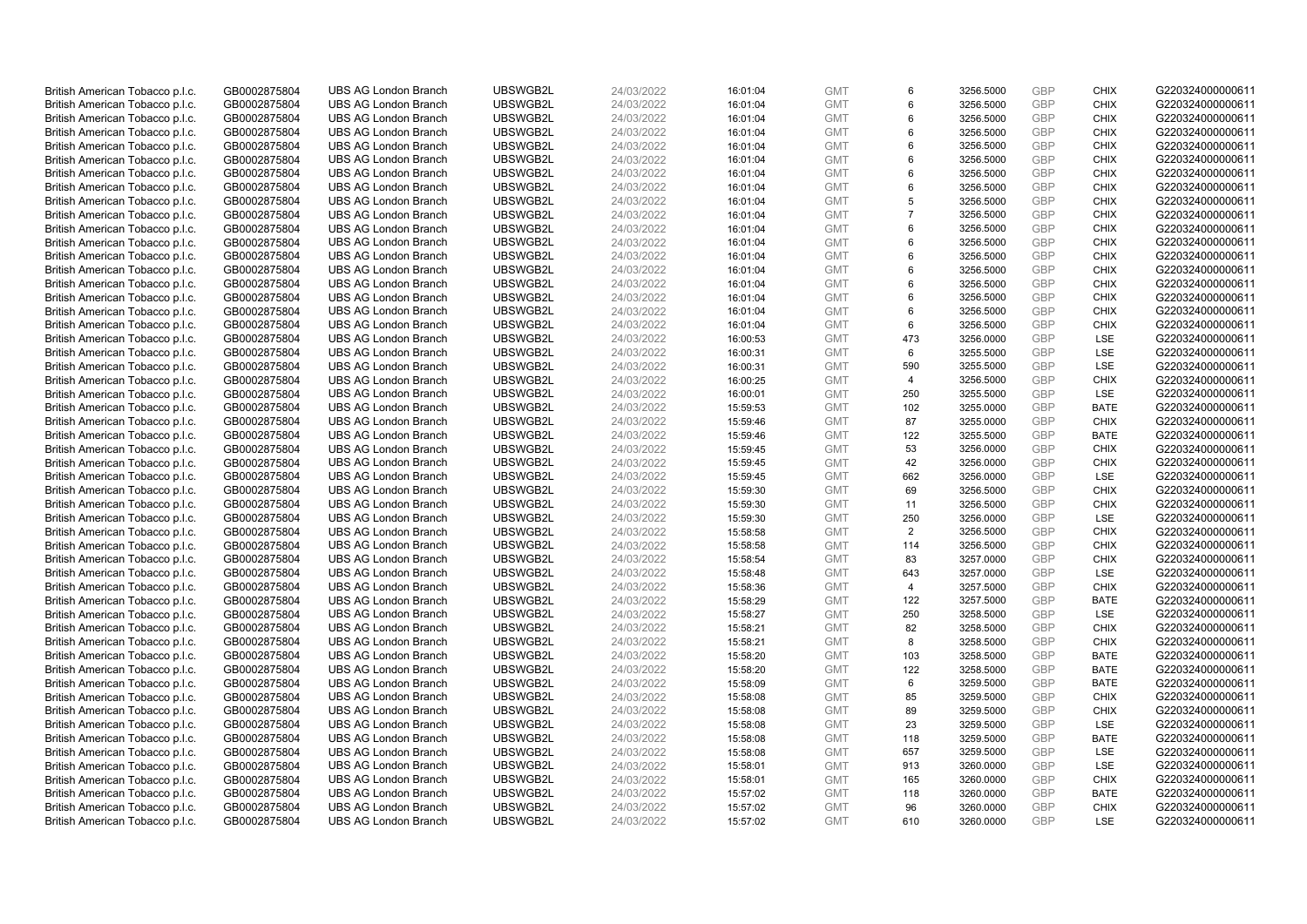| British American Tobacco p.l.c. | GB0002875804 | <b>UBS AG London Branch</b> | UBSWGB2L | 24/03/2022 | 15:57:02 | <b>GMT</b> | 83             | 3260.0000 | <b>GBP</b> | <b>CHIX</b> | G220324000000611 |
|---------------------------------|--------------|-----------------------------|----------|------------|----------|------------|----------------|-----------|------------|-------------|------------------|
| British American Tobacco p.l.c. | GB0002875804 | <b>UBS AG London Branch</b> | UBSWGB2L | 24/03/2022 | 15:56:28 | <b>GMT</b> | 116            | 3260.0000 | <b>GBP</b> | <b>BATE</b> | G220324000000611 |
| British American Tobacco p.l.c. | GB0002875804 | <b>UBS AG London Branch</b> | UBSWGB2L | 24/03/2022 | 15:56:28 | <b>GMT</b> | 127            | 3260.0000 | GBP        | <b>CHIX</b> | G220324000000611 |
| British American Tobacco p.l.c. | GB0002875804 | <b>UBS AG London Branch</b> | UBSWGB2L | 24/03/2022 | 15:56:27 | <b>GMT</b> | 23             | 3260.5000 | GBP        | <b>CHIX</b> | G220324000000611 |
| British American Tobacco p.l.c. | GB0002875804 | <b>UBS AG London Branch</b> | UBSWGB2L | 24/03/2022 | 15:56:27 | <b>GMT</b> | 223            | 3260.5000 | <b>GBP</b> | LSE         | G220324000000611 |
| British American Tobacco p.l.c. | GB0002875804 | <b>UBS AG London Branch</b> | UBSWGB2L | 24/03/2022 | 15:56:27 | <b>GMT</b> | 250            | 3260.5000 | GBP        | LSE         | G220324000000611 |
| British American Tobacco p.l.c. | GB0002875804 | <b>UBS AG London Branch</b> | UBSWGB2L | 24/03/2022 | 15:56:21 | <b>GMT</b> | 145            | 3260.5000 | GBP        | LSE         | G220324000000611 |
| British American Tobacco p.l.c. | GB0002875804 | <b>UBS AG London Branch</b> | UBSWGB2L | 24/03/2022 | 15:56:21 | <b>GMT</b> | 203            | 3260.5000 | <b>GBP</b> | LSE         | G220324000000611 |
| British American Tobacco p.l.c. | GB0002875804 | <b>UBS AG London Branch</b> | UBSWGB2L | 24/03/2022 | 15:56:08 | <b>GMT</b> | 5              | 3260.5000 | <b>GBP</b> | <b>CHIX</b> | G220324000000611 |
| British American Tobacco p.l.c. | GB0002875804 | <b>UBS AG London Branch</b> | UBSWGB2L | 24/03/2022 | 15:56:08 | <b>GMT</b> | $\overline{2}$ | 3260.5000 | <b>GBP</b> | <b>CHIX</b> | G220324000000611 |
| British American Tobacco p.l.c. | GB0002875804 | <b>UBS AG London Branch</b> | UBSWGB2L | 24/03/2022 | 15:56:08 | <b>GMT</b> | 92             | 3260.5000 | GBP        | <b>CHIX</b> | G220324000000611 |
| British American Tobacco p.l.c. | GB0002875804 | <b>UBS AG London Branch</b> | UBSWGB2L | 24/03/2022 | 15:55:58 | <b>GMT</b> | 250            | 3260.5000 | <b>GBP</b> | LSE         | G220324000000611 |
| British American Tobacco p.l.c. | GB0002875804 | <b>UBS AG London Branch</b> | UBSWGB2L | 24/03/2022 | 15:55:48 | <b>GMT</b> | 26             | 3260.5000 | <b>GBP</b> | <b>BATE</b> | G220324000000611 |
| British American Tobacco p.l.c. | GB0002875804 | <b>UBS AG London Branch</b> | UBSWGB2L | 24/03/2022 | 15:55:34 | <b>GMT</b> | 80             | 3260.5000 | <b>GBP</b> | <b>CHIX</b> | G220324000000611 |
| British American Tobacco p.l.c. | GB0002875804 | <b>UBS AG London Branch</b> | UBSWGB2L | 24/03/2022 | 15:55:34 | <b>GMT</b> | 105            | 3260.5000 | <b>GBP</b> | <b>CHIX</b> | G220324000000611 |
| British American Tobacco p.l.c. | GB0002875804 | <b>UBS AG London Branch</b> | UBSWGB2L | 24/03/2022 | 15:55:34 | <b>GMT</b> | 3              | 3260.5000 | GBP        | <b>CHIX</b> | G220324000000611 |
| British American Tobacco p.l.c. | GB0002875804 | <b>UBS AG London Branch</b> | UBSWGB2L | 24/03/2022 | 15:55:34 | <b>GMT</b> | 91             | 3260.5000 | <b>GBP</b> | <b>LSE</b>  | G220324000000611 |
| British American Tobacco p.l.c. | GB0002875804 | <b>UBS AG London Branch</b> | UBSWGB2L | 24/03/2022 | 15:55:34 | <b>GMT</b> | 250            | 3260.5000 | GBP        | LSE         | G220324000000611 |
| British American Tobacco p.l.c. | GB0002875804 | <b>UBS AG London Branch</b> | UBSWGB2L | 24/03/2022 | 15:55:34 | <b>GMT</b> | 10             | 3260.5000 | <b>GBP</b> | <b>CHIX</b> | G220324000000611 |
| British American Tobacco p.l.c. | GB0002875804 | <b>UBS AG London Branch</b> | UBSWGB2L | 24/03/2022 | 15:55:33 | <b>GMT</b> | 114            | 3260.5000 | GBP        | <b>CHIX</b> | G220324000000611 |
| British American Tobacco p.l.c. | GB0002875804 | <b>UBS AG London Branch</b> | UBSWGB2L | 24/03/2022 | 15:55:33 | <b>GMT</b> | 5              | 3260.5000 | <b>GBP</b> | <b>CHIX</b> | G220324000000611 |
| British American Tobacco p.l.c. | GB0002875804 | <b>UBS AG London Branch</b> | UBSWGB2L | 24/03/2022 | 15:55:18 | <b>GMT</b> | 100            | 3260.5000 | <b>GBP</b> | <b>BATE</b> | G220324000000611 |
| British American Tobacco p.l.c. | GB0002875804 | <b>UBS AG London Branch</b> | UBSWGB2L | 24/03/2022 | 15:55:18 | <b>GMT</b> | $\overline{2}$ | 3260.5000 | <b>GBP</b> | <b>BATE</b> | G220324000000611 |
| British American Tobacco p.l.c. | GB0002875804 | <b>UBS AG London Branch</b> | UBSWGB2L | 24/03/2022 | 15:55:17 | <b>GMT</b> | 100            | 3260.5000 | GBP        | <b>BATE</b> | G220324000000611 |
| British American Tobacco p.l.c. | GB0002875804 | <b>UBS AG London Branch</b> | UBSWGB2L | 24/03/2022 | 15:55:17 | <b>GMT</b> | $\overline{2}$ | 3260.5000 | <b>GBP</b> | <b>BATE</b> | G220324000000611 |
| British American Tobacco p.l.c. | GB0002875804 | <b>UBS AG London Branch</b> | UBSWGB2L | 24/03/2022 | 15:55:15 | <b>GMT</b> | $\overline{2}$ | 3260.5000 | <b>GBP</b> | <b>BATE</b> | G220324000000611 |
| British American Tobacco p.l.c. | GB0002875804 | <b>UBS AG London Branch</b> | UBSWGB2L | 24/03/2022 | 15:55:13 | <b>GMT</b> | 2              | 3260.5000 | <b>GBP</b> | <b>BATE</b> | G220324000000611 |
| British American Tobacco p.l.c. | GB0002875804 | <b>UBS AG London Branch</b> | UBSWGB2L | 24/03/2022 | 15:55:07 | <b>GMT</b> | 621            | 3260.0000 | <b>GBP</b> | LSE         | G220324000000611 |
| British American Tobacco p.l.c. | GB0002875804 | <b>UBS AG London Branch</b> | UBSWGB2L | 24/03/2022 | 15:54:58 | <b>GMT</b> | 102            | 3260.5000 | GBP        | <b>CHIX</b> | G220324000000611 |
| British American Tobacco p.l.c. | GB0002875804 | <b>UBS AG London Branch</b> | UBSWGB2L | 24/03/2022 | 15:54:46 | <b>GMT</b> | 642            | 3260.0000 | <b>GBP</b> | <b>LSE</b>  | G220324000000611 |
| British American Tobacco p.l.c. | GB0002875804 | <b>UBS AG London Branch</b> | UBSWGB2L | 24/03/2022 | 15:54:46 | <b>GMT</b> | 85             | 3260.0000 | GBP        | <b>CHIX</b> | G220324000000611 |
| British American Tobacco p.l.c. | GB0002875804 | <b>UBS AG London Branch</b> | UBSWGB2L | 24/03/2022 | 15:54:34 | <b>GMT</b> | 5              | 3260.5000 | GBP        | <b>CHIX</b> | G220324000000611 |
| British American Tobacco p.l.c. | GB0002875804 | <b>UBS AG London Branch</b> | UBSWGB2L | 24/03/2022 | 15:54:25 | <b>GMT</b> | 250            | 3260.5000 | GBP        | LSE         | G220324000000611 |
| British American Tobacco p.l.c. | GB0002875804 | <b>UBS AG London Branch</b> | UBSWGB2L | 24/03/2022 | 15:54:25 | <b>GMT</b> | 643            | 3261.0000 | GBP        | LSE         | G220324000000611 |
| British American Tobacco p.l.c. | GB0002875804 | <b>UBS AG London Branch</b> | UBSWGB2L | 24/03/2022 | 15:54:25 | <b>GMT</b> | 99             | 3261.0000 | <b>GBP</b> | <b>CHIX</b> | G220324000000611 |
| British American Tobacco p.l.c. | GB0002875804 | <b>UBS AG London Branch</b> | UBSWGB2L | 24/03/2022 | 15:54:25 | <b>GMT</b> | 82             | 3261.0000 | <b>GBP</b> | <b>CHIX</b> | G220324000000611 |
| British American Tobacco p.l.c. | GB0002875804 | <b>UBS AG London Branch</b> | UBSWGB2L | 24/03/2022 | 15:54:25 | <b>GMT</b> | 63             | 3261.0000 | GBP        | <b>BATE</b> | G220324000000611 |
| British American Tobacco p.l.c. | GB0002875804 | <b>UBS AG London Branch</b> | UBSWGB2L | 24/03/2022 | 15:53:56 | <b>GMT</b> | 59             | 3261.0000 | <b>GBP</b> | <b>BATE</b> | G220324000000611 |
| British American Tobacco p.l.c. | GB0002875804 | <b>UBS AG London Branch</b> | UBSWGB2L | 24/03/2022 | 15:53:45 | <b>GMT</b> | 116            | 3261.5000 | <b>GBP</b> | <b>BATE</b> | G220324000000611 |
| British American Tobacco p.l.c. | GB0002875804 | <b>UBS AG London Branch</b> | UBSWGB2L | 24/03/2022 | 15:53:45 | <b>GMT</b> | 402            | 3261.5000 | <b>GBP</b> | <b>CHIX</b> | G220324000000611 |
| British American Tobacco p.l.c. | GB0002875804 | <b>UBS AG London Branch</b> | UBSWGB2L | 24/03/2022 | 15:53:45 | <b>GMT</b> | 76             | 3261.5000 | <b>GBP</b> | <b>BATE</b> | G220324000000611 |
| British American Tobacco p.l.c. | GB0002875804 | <b>UBS AG London Branch</b> | UBSWGB2L | 24/03/2022 | 15:53:36 | <b>GMT</b> | 943            | 3261.5000 | GBP        | LSE         | G220324000000611 |
| British American Tobacco p.l.c. | GB0002875804 | <b>UBS AG London Branch</b> | UBSWGB2L | 24/03/2022 | 15:52:51 | <b>GMT</b> | 77             | 3261.5000 | <b>GBP</b> | LSE         | G220324000000611 |
| British American Tobacco p.l.c. | GB0002875804 | <b>UBS AG London Branch</b> | UBSWGB2L | 24/03/2022 | 15:52:23 | <b>GMT</b> | 618            | 3260.5000 | GBP        | LSE         | G220324000000611 |
| British American Tobacco p.l.c. | GB0002875804 | <b>UBS AG London Branch</b> | UBSWGB2L | 24/03/2022 | 15:51:21 | <b>GMT</b> | 95             | 3260.0000 | GBP        | <b>CHIX</b> | G220324000000611 |
| British American Tobacco p.l.c. | GB0002875804 | <b>UBS AG London Branch</b> | UBSWGB2L | 24/03/2022 | 15:51:21 | <b>GMT</b> | 103            | 3260.0000 | GBP        | <b>BATE</b> | G220324000000611 |
| British American Tobacco p.l.c. | GB0002875804 | <b>UBS AG London Branch</b> | UBSWGB2L | 24/03/2022 | 15:51:21 | <b>GMT</b> | 13             | 3260.0000 | GBP        | <b>CHIX</b> | G220324000000611 |
| British American Tobacco p.l.c. | GB0002875804 | <b>UBS AG London Branch</b> | UBSWGB2L | 24/03/2022 | 15:51:21 | <b>GMT</b> | $\overline{7}$ | 3260.0000 | <b>GBP</b> | <b>BATE</b> | G220324000000611 |
| British American Tobacco p.l.c. | GB0002875804 | <b>UBS AG London Branch</b> | UBSWGB2L | 24/03/2022 | 15:51:21 | <b>GMT</b> | 77             | 3260.0000 | GBP        | <b>CHIX</b> | G220324000000611 |
| British American Tobacco p.l.c. | GB0002875804 | <b>UBS AG London Branch</b> | UBSWGB2L | 24/03/2022 | 15:51:20 | <b>GMT</b> | 639            | 3260.5000 | GBP        | <b>LSE</b>  | G220324000000611 |
| British American Tobacco p.l.c. | GB0002875804 | <b>UBS AG London Branch</b> | UBSWGB2L | 24/03/2022 | 15:51:20 | <b>GMT</b> | 87             | 3260.5000 | <b>GBP</b> | <b>CHIX</b> | G220324000000611 |
| British American Tobacco p.l.c. | GB0002875804 | <b>UBS AG London Branch</b> | UBSWGB2L | 24/03/2022 | 15:51:20 | <b>GMT</b> | 113            | 3260.5000 | GBP        | LSE         | G220324000000611 |
| British American Tobacco p.l.c. | GB0002875804 | <b>UBS AG London Branch</b> | UBSWGB2L | 24/03/2022 | 15:50:55 | <b>GMT</b> | 100            | 3260.0000 | GBP        | <b>BATE</b> | G220324000000611 |
| British American Tobacco p.l.c. | GB0002875804 | <b>UBS AG London Branch</b> | UBSWGB2L | 24/03/2022 | 15:50:55 | <b>GMT</b> | 113            | 3260.0000 | GBP        | <b>LSE</b>  | G220324000000611 |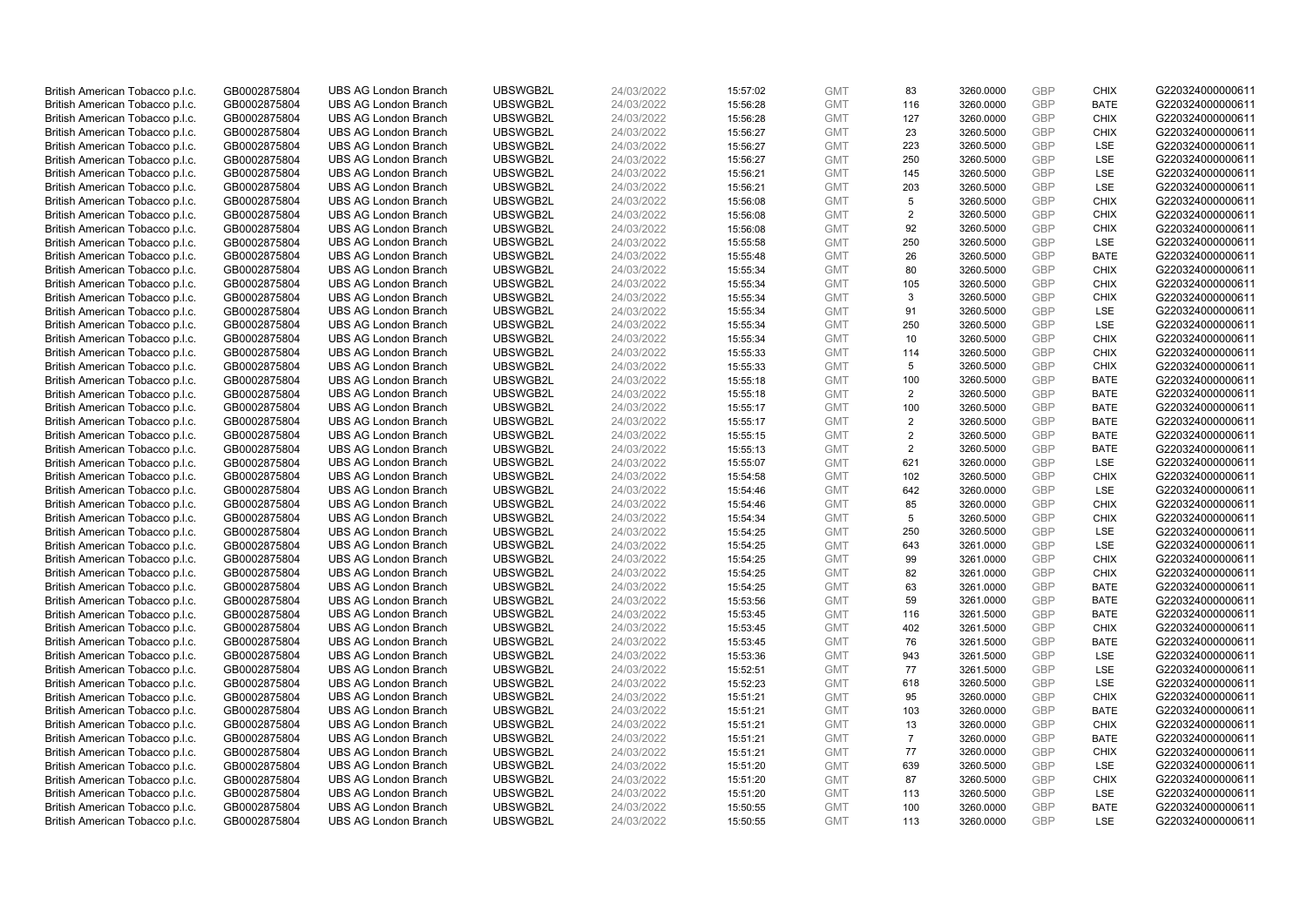| British American Tobacco p.l.c. | GB0002875804 | <b>UBS AG London Branch</b>                                | UBSWGB2L             | 24/03/2022 | 15:50:55 | <b>GMT</b>               | 92             | 3260.0000 | GBP               | <b>CHIX</b>       | G220324000000611                     |
|---------------------------------|--------------|------------------------------------------------------------|----------------------|------------|----------|--------------------------|----------------|-----------|-------------------|-------------------|--------------------------------------|
| British American Tobacco p.l.c. | GB0002875804 | <b>UBS AG London Branch</b>                                | UBSWGB2L             | 24/03/2022 | 15:50:43 | <b>GMT</b>               | 250            | 3260.5000 | GBP               | LSE               | G220324000000611                     |
| British American Tobacco p.l.c. | GB0002875804 | <b>UBS AG London Branch</b>                                | UBSWGB2L             | 24/03/2022 | 15:50:37 | <b>GMT</b>               | 194            | 3260.0000 | GBP               | LSE               | G220324000000611                     |
| British American Tobacco p.l.c. | GB0002875804 | <b>UBS AG London Branch</b>                                | UBSWGB2L             | 24/03/2022 | 15:50:37 | <b>GMT</b>               | 142            | 3260.0000 | GBP               | LSE               | G220324000000611                     |
| British American Tobacco p.l.c. | GB0002875804 | <b>UBS AG London Branch</b>                                | UBSWGB2L             | 24/03/2022 | 15:50:30 | <b>GMT</b>               | 22             | 3260.0000 | GBP               | LSE               | G220324000000611                     |
| British American Tobacco p.l.c. | GB0002875804 | <b>UBS AG London Branch</b>                                | UBSWGB2L             | 24/03/2022 | 15:50:24 | <b>GMT</b>               | 200            | 3260.0000 | GBP               | LSE               | G220324000000611                     |
| British American Tobacco p.l.c. | GB0002875804 | <b>UBS AG London Branch</b>                                | UBSWGB2L             | 24/03/2022 | 15:50:24 | <b>GMT</b>               | 111            | 3260.0000 | GBP               | <b>BATE</b>       | G220324000000611                     |
| British American Tobacco p.l.c. | GB0002875804 | <b>UBS AG London Branch</b>                                | UBSWGB2L             | 24/03/2022 | 15:50:24 | <b>GMT</b>               | 86             | 3260.0000 | GBP               | <b>CHIX</b>       | G220324000000611                     |
| British American Tobacco p.l.c. | GB0002875804 | <b>UBS AG London Branch</b>                                | UBSWGB2L             | 24/03/2022 | 15:50:05 | <b>GMT</b>               | 104            | 3260.5000 | GBP               | <b>BATE</b>       | G220324000000611                     |
| British American Tobacco p.l.c. | GB0002875804 | <b>UBS AG London Branch</b>                                | UBSWGB2L             | 24/03/2022 | 15:49:56 | <b>GMT</b>               | 108            | 3261.5000 | GBP               | <b>BATE</b>       | G220324000000611                     |
| British American Tobacco p.l.c. | GB0002875804 | <b>UBS AG London Branch</b>                                | UBSWGB2L             | 24/03/2022 | 15:49:47 | <b>GMT</b>               | 171            | 3261.0000 | GBP               | <b>CHIX</b>       | G220324000000611                     |
| British American Tobacco p.l.c. | GB0002875804 | <b>UBS AG London Branch</b>                                | UBSWGB2L             | 24/03/2022 | 15:49:47 | <b>GMT</b>               | 24             | 3261.0000 | GBP               | <b>CHIX</b>       | G220324000000611                     |
| British American Tobacco p.l.c. | GB0002875804 | <b>UBS AG London Branch</b>                                | UBSWGB2L             | 24/03/2022 | 15:49:40 | <b>GMT</b>               | 98             | 3261.0000 | GBP               | <b>CHIX</b>       | G220324000000611                     |
| British American Tobacco p.l.c. | GB0002875804 | <b>UBS AG London Branch</b>                                | UBSWGB2L             | 24/03/2022 | 15:49:40 | <b>GMT</b>               | 560            | 3261.0000 | GBP               | LSE               | G220324000000611                     |
| British American Tobacco p.l.c. | GB0002875804 | <b>UBS AG London Branch</b>                                | UBSWGB2L             | 24/03/2022 | 15:49:39 | <b>GMT</b>               | 34             | 3261.5000 | GBP               | <b>BATE</b>       | G220324000000611                     |
| British American Tobacco p.l.c. | GB0002875804 | <b>UBS AG London Branch</b>                                | UBSWGB2L             | 24/03/2022 | 15:49:39 | <b>GMT</b>               | 70             | 3261.5000 | GBP               | <b>BATE</b>       | G220324000000611                     |
| British American Tobacco p.l.c. | GB0002875804 | <b>UBS AG London Branch</b>                                | UBSWGB2L             | 24/03/2022 | 15:49:39 | <b>GMT</b>               | 250            | 3261.5000 | GBP               | LSE               | G220324000000611                     |
| British American Tobacco p.l.c. | GB0002875804 | <b>UBS AG London Branch</b>                                | UBSWGB2L             | 24/03/2022 | 15:49:25 | <b>GMT</b>               | $\overline{4}$ | 3261.5000 | GBP               | <b>CHIX</b>       | G220324000000611                     |
| British American Tobacco p.l.c. | GB0002875804 | <b>UBS AG London Branch</b>                                | UBSWGB2L             | 24/03/2022 | 15:49:22 | <b>GMT</b>               | 163            | 3261.0000 | GBP               | <b>CHIX</b>       | G220324000000611                     |
| British American Tobacco p.l.c. | GB0002875804 | <b>UBS AG London Branch</b>                                | UBSWGB2L             | 24/03/2022 | 15:49:02 | <b>GMT</b>               | 236            | 3259.5000 | GBP               | LSE               | G220324000000611                     |
| British American Tobacco p.l.c. | GB0002875804 | <b>UBS AG London Branch</b>                                | UBSWGB2L             | 24/03/2022 | 15:49:02 | <b>GMT</b>               | 323            | 3259.5000 | GBP               | LSE               | G220324000000611                     |
| British American Tobacco p.l.c. | GB0002875804 | <b>UBS AG London Branch</b>                                | UBSWGB2L             | 24/03/2022 | 15:48:25 | <b>GMT</b>               | 88             | 3259.5000 | GBP               | <b>CHIX</b>       | G220324000000611                     |
| British American Tobacco p.l.c. | GB0002875804 | <b>UBS AG London Branch</b>                                | UBSWGB2L             | 24/03/2022 | 15:48:21 | <b>GMT</b>               | 298            | 3259.5000 | GBP               | LSE               | G220324000000611                     |
| British American Tobacco p.l.c. | GB0002875804 | <b>UBS AG London Branch</b>                                | UBSWGB2L             | 24/03/2022 | 15:48:21 | <b>GMT</b>               | 250            | 3259.5000 | GBP               | LSE               | G220324000000611                     |
| British American Tobacco p.l.c. | GB0002875804 | <b>UBS AG London Branch</b>                                | UBSWGB2L             | 24/03/2022 | 15:48:21 | <b>GMT</b>               | 123            | 3259.0000 | GBP               | <b>BATE</b>       | G220324000000611                     |
| British American Tobacco p.l.c. | GB0002875804 | <b>UBS AG London Branch</b>                                | UBSWGB2L             | 24/03/2022 | 15:48:00 | <b>GMT</b>               | 250            | 3259.5000 | GBP               | LSE               | G220324000000611                     |
| British American Tobacco p.l.c. | GB0002875804 | <b>UBS AG London Branch</b>                                | UBSWGB2L             | 24/03/2022 | 15:47:42 | <b>GMT</b>               | 238            | 3259.0000 | GBP               | LSE               | G220324000000611                     |
| British American Tobacco p.l.c. | GB0002875804 | <b>UBS AG London Branch</b>                                | UBSWGB2L             | 24/03/2022 | 15:47:42 | <b>GMT</b>               | 174            | 3259.0000 | <b>GBP</b>        | <b>CHIX</b>       | G220324000000611                     |
| British American Tobacco p.l.c. | GB0002875804 | <b>UBS AG London Branch</b>                                | UBSWGB2L             | 24/03/2022 | 15:47:42 | <b>GMT</b>               | $\overline{7}$ | 3259.0000 | GBP               | <b>CHIX</b>       | G220324000000611                     |
| British American Tobacco p.l.c. | GB0002875804 | <b>UBS AG London Branch</b>                                | UBSWGB2L             | 24/03/2022 | 15:47:42 | <b>GMT</b>               | 100            | 3259.0000 | GBP               | <b>CHIX</b>       | G220324000000611                     |
| British American Tobacco p.l.c. | GB0002875804 | <b>UBS AG London Branch</b>                                | UBSWGB2L             | 24/03/2022 | 15:47:14 | <b>GMT</b>               | 567            | 3259.0000 | GBP               | LSE               | G220324000000611                     |
| British American Tobacco p.l.c. | GB0002875804 | <b>UBS AG London Branch</b>                                | UBSWGB2L             | 24/03/2022 | 15:46:43 | <b>GMT</b>               | 103            | 3260.0000 | GBP               | <b>BATE</b>       | G220324000000611                     |
| British American Tobacco p.l.c. | GB0002875804 | <b>UBS AG London Branch</b>                                | UBSWGB2L             | 24/03/2022 | 15:46:43 | <b>GMT</b>               | 104            | 3260.0000 | GBP               | <b>CHIX</b>       | G220324000000611                     |
| British American Tobacco p.l.c. | GB0002875804 | <b>UBS AG London Branch</b>                                | UBSWGB2L             | 24/03/2022 | 15:46:43 | <b>GMT</b>               | 119            | 3260.0000 | GBP               | <b>BATE</b>       | G220324000000611                     |
| British American Tobacco p.l.c. | GB0002875804 | <b>UBS AG London Branch</b>                                | UBSWGB2L             | 24/03/2022 | 15:46:43 | <b>GMT</b>               | 88             | 3260.0000 | GBP               | <b>CHIX</b>       | G220324000000611                     |
| British American Tobacco p.l.c. | GB0002875804 | <b>UBS AG London Branch</b>                                | UBSWGB2L             | 24/03/2022 | 15:46:43 | <b>GMT</b>               | 81             | 3260.0000 | GBP               | <b>CHIX</b>       | G220324000000611                     |
| British American Tobacco p.l.c. | GB0002875804 | <b>UBS AG London Branch</b>                                | UBSWGB2L             | 24/03/2022 | 15:46:41 | <b>GMT</b>               | 422            | 3260.5000 | GBP               | LSE               | G220324000000611                     |
| British American Tobacco p.l.c. | GB0002875804 | <b>UBS AG London Branch</b>                                | UBSWGB2L             | 24/03/2022 | 15:46:41 | <b>GMT</b>               | 142            | 3260.5000 | GBP               | LSE               | G220324000000611                     |
| British American Tobacco p.l.c. | GB0002875804 | <b>UBS AG London Branch</b>                                | UBSWGB2L             | 24/03/2022 | 15:46:39 | <b>GMT</b>               | 250            | 3261.0000 | GBP               | LSE               | G220324000000611                     |
| British American Tobacco p.l.c. | GB0002875804 | <b>UBS AG London Branch</b>                                | UBSWGB2L             | 24/03/2022 | 15:46:39 | <b>GMT</b>               | 106            | 3261.0000 | GBP               | LSE               | G220324000000611                     |
| British American Tobacco p.l.c. | GB0002875804 | <b>UBS AG London Branch</b>                                | UBSWGB2L             | 24/03/2022 | 15:46:26 | <b>GMT</b>               | 2              | 3260.5000 | <b>GBP</b>        | LSE               | G220324000000611                     |
| British American Tobacco p.l.c. | GB0002875804 | <b>UBS AG London Branch</b>                                | UBSWGB2L             | 24/03/2022 | 15:46:25 | <b>GMT</b>               | $\overline{2}$ | 3260.5000 | GBP               | LSE               | G220324000000611                     |
| British American Tobacco p.l.c. | GB0002875804 | <b>UBS AG London Branch</b>                                | UBSWGB2L             | 24/03/2022 | 15:46:06 | <b>GMT</b>               | 99             | 3260.0000 | GBP               | <b>CHIX</b>       | G220324000000611                     |
| British American Tobacco p.l.c. | GB0002875804 | <b>UBS AG London Branch</b>                                | UBSWGB2L             | 24/03/2022 | 15:46:06 | <b>GMT</b>               | 139            | 3260.0000 | GBP               | <b>BATE</b>       | G220324000000611                     |
| British American Tobacco p.l.c. | GB0002875804 | <b>UBS AG London Branch</b>                                | UBSWGB2L             | 24/03/2022 | 15:45:51 | <b>GMT</b>               | 250            | 3261.0000 | GBP               | LSE               | G220324000000611                     |
| British American Tobacco p.l.c. | GB0002875804 | <b>UBS AG London Branch</b>                                | UBSWGB2L             | 24/03/2022 | 15:45:49 | <b>GMT</b>               | $\overline{4}$ | 3261.0000 | GBP               | <b>BATE</b>       | G220324000000611                     |
| British American Tobacco p.l.c. | GB0002875804 | <b>UBS AG London Branch</b>                                | UBSWGB2L             | 24/03/2022 | 15:45:17 | <b>GMT</b>               | 179            | 3260.5000 | GBP               | <b>CHIX</b>       | G220324000000611                     |
| British American Tobacco p.l.c. | GB0002875804 | <b>UBS AG London Branch</b>                                | UBSWGB2L             | 24/03/2022 | 15:45:17 | <b>GMT</b>               | 3              | 3261.0000 | GBP               | <b>BATE</b>       | G220324000000611                     |
| British American Tobacco p.l.c. | GB0002875804 | <b>UBS AG London Branch</b>                                | UBSWGB2L             | 24/03/2022 |          | <b>GMT</b>               | 100            | 3261.0000 | GBP               | <b>BATE</b>       | G220324000000611                     |
| British American Tobacco p.l.c. |              | <b>UBS AG London Branch</b>                                | UBSWGB2L             | 24/03/2022 | 15:45:17 | <b>GMT</b>               | 644            |           | GBP               | <b>LSE</b>        | G220324000000611                     |
|                                 | GB0002875804 |                                                            |                      |            | 15:45:17 |                          |                | 3260.5000 |                   |                   |                                      |
| British American Tobacco p.l.c. | GB0002875804 | <b>UBS AG London Branch</b><br><b>UBS AG London Branch</b> | UBSWGB2L<br>UBSWGB2L | 24/03/2022 | 15:44:42 | <b>GMT</b>               | 301<br>110     | 3261.0000 | GBP<br><b>GBP</b> | LSE<br><b>LSE</b> | G220324000000611<br>G220324000000611 |
| British American Tobacco p.l.c. | GB0002875804 |                                                            |                      | 24/03/2022 | 15:44:42 | <b>GMT</b>               |                | 3261.0000 | GBP               | LSE               | G220324000000611                     |
| British American Tobacco p.l.c. | GB0002875804 | <b>UBS AG London Branch</b>                                | UBSWGB2L             | 24/03/2022 | 15:44:42 | <b>GMT</b><br><b>GMT</b> | 176<br>185     | 3261.0000 | GBP               | <b>CHIX</b>       |                                      |
| British American Tobacco p.l.c. | GB0002875804 | <b>UBS AG London Branch</b>                                | UBSWGB2L             | 24/03/2022 | 15:44:42 |                          |                | 3261.0000 |                   |                   | G220324000000611                     |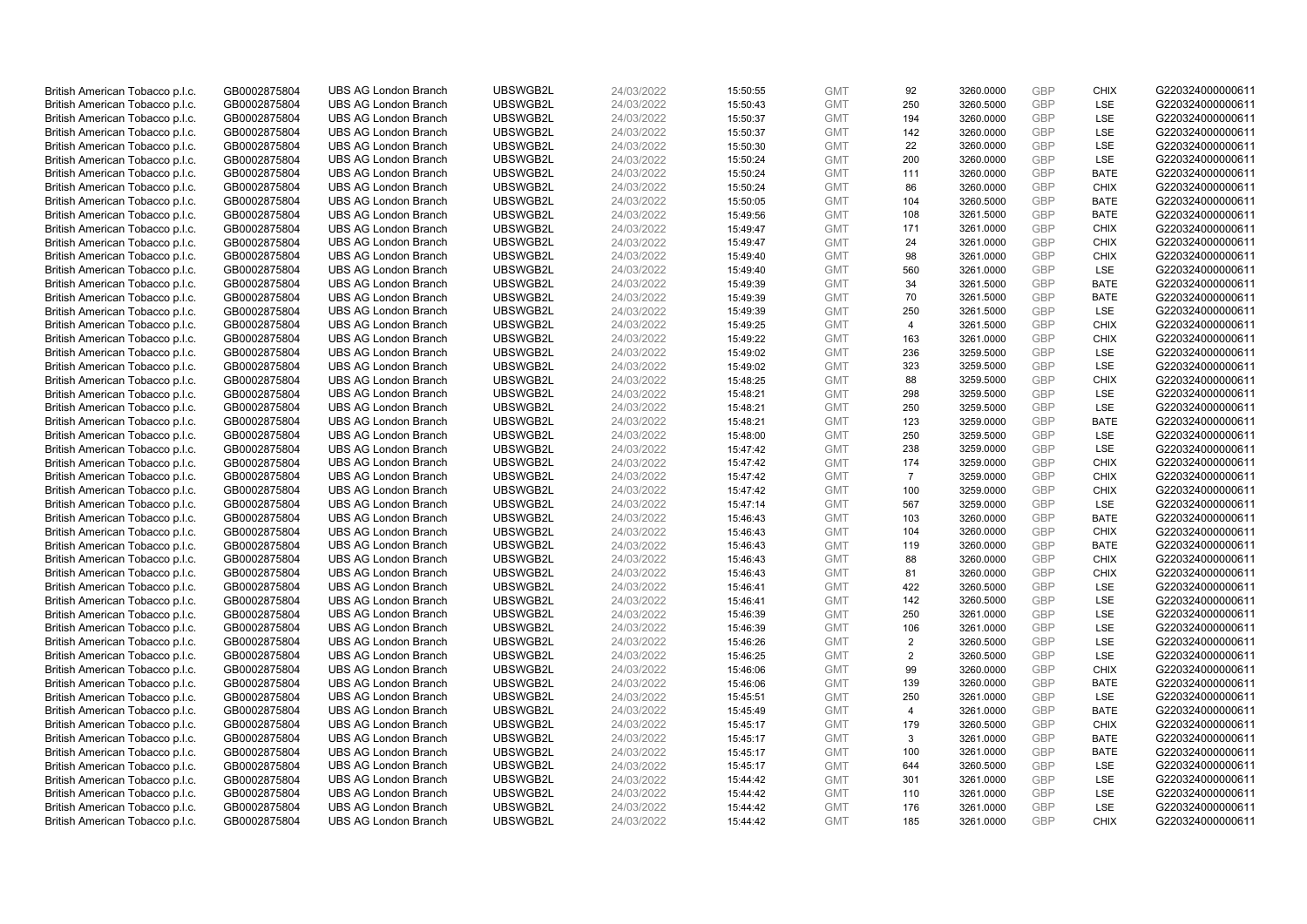| British American Tobacco p.l.c. | GB0002875804 | <b>UBS AG London Branch</b> | UBSWGB2L | 24/03/2022 | 15:44:34 | <b>GMT</b> | 78             | 3260.5000 | GBP        | LSE         | G220324000000611 |
|---------------------------------|--------------|-----------------------------|----------|------------|----------|------------|----------------|-----------|------------|-------------|------------------|
| British American Tobacco p.l.c. | GB0002875804 | <b>UBS AG London Branch</b> | UBSWGB2L | 24/03/2022 | 15:44:20 | <b>GMT</b> | 100            | 3260.5000 | GBP        | <b>BATE</b> | G220324000000611 |
| British American Tobacco p.l.c. | GB0002875804 | <b>UBS AG London Branch</b> | UBSWGB2L | 24/03/2022 | 15:44:10 | <b>GMT</b> | 100            | 3260.5000 | GBP        | <b>BATE</b> | G220324000000611 |
| British American Tobacco p.l.c. | GB0002875804 | <b>UBS AG London Branch</b> | UBSWGB2L | 24/03/2022 | 15:44:10 | <b>GMT</b> | 81             | 3260.5000 | GBP        | <b>CHIX</b> | G220324000000611 |
| British American Tobacco p.l.c. | GB0002875804 | <b>UBS AG London Branch</b> | UBSWGB2L | 24/03/2022 | 15:44:10 | <b>GMT</b> | 85             | 3260.5000 | GBP        | <b>CHIX</b> | G220324000000611 |
| British American Tobacco p.l.c. | GB0002875804 | <b>UBS AG London Branch</b> | UBSWGB2L | 24/03/2022 | 15:44:10 | <b>GMT</b> | $\overline{2}$ | 3260.5000 | GBP        | <b>CHIX</b> | G220324000000611 |
| British American Tobacco p.l.c. | GB0002875804 | <b>UBS AG London Branch</b> | UBSWGB2L | 24/03/2022 | 15:44:09 | <b>GMT</b> | 120            | 3261.0000 | GBP        | <b>LSE</b>  | G220324000000611 |
| British American Tobacco p.l.c. | GB0002875804 | <b>UBS AG London Branch</b> | UBSWGB2L | 24/03/2022 | 15:44:09 | <b>GMT</b> | 199            | 3261.0000 | GBP        | LSE         | G220324000000611 |
| British American Tobacco p.l.c. | GB0002875804 | <b>UBS AG London Branch</b> | UBSWGB2L | 24/03/2022 | 15:44:09 | <b>GMT</b> | 150            | 3261.0000 | GBP        | LSE         | G220324000000611 |
| British American Tobacco p.l.c. | GB0002875804 | <b>UBS AG London Branch</b> | UBSWGB2L | 24/03/2022 | 15:43:52 | <b>GMT</b> | 250            | 3261.5000 | GBP        | LSE         | G220324000000611 |
| British American Tobacco p.l.c. | GB0002875804 | <b>UBS AG London Branch</b> | UBSWGB2L | 24/03/2022 | 15:43:40 | <b>GMT</b> | 121            | 3261.5000 | GBP        | <b>CHIX</b> | G220324000000611 |
| British American Tobacco p.l.c. | GB0002875804 | <b>UBS AG London Branch</b> | UBSWGB2L | 24/03/2022 | 15:43:34 | <b>GMT</b> | 99             | 3262.0000 | GBP        | <b>CHIX</b> | G220324000000611 |
| British American Tobacco p.l.c. | GB0002875804 | <b>UBS AG London Branch</b> | UBSWGB2L | 24/03/2022 | 15:43:32 | <b>GMT</b> | 76             | 3262.5000 | GBP        | LSE         | G220324000000611 |
| British American Tobacco p.l.c. | GB0002875804 | <b>UBS AG London Branch</b> | UBSWGB2L | 24/03/2022 | 15:43:32 | <b>GMT</b> | 250            | 3262.5000 | GBP        | LSE         | G220324000000611 |
| British American Tobacco p.l.c. | GB0002875804 | <b>UBS AG London Branch</b> | UBSWGB2L | 24/03/2022 | 15:43:32 | <b>GMT</b> | 230            | 3262.5000 | GBP        | <b>LSE</b>  | G220324000000611 |
|                                 |              |                             | UBSWGB2L |            |          |            |                |           |            | LSE         | G220324000000611 |
| British American Tobacco p.l.c. | GB0002875804 | <b>UBS AG London Branch</b> |          | 24/03/2022 | 15:43:29 | <b>GMT</b> | 9              | 3262.0000 | GBP        |             |                  |
| British American Tobacco p.l.c. | GB0002875804 | <b>UBS AG London Branch</b> | UBSWGB2L | 24/03/2022 | 15:42:56 | <b>GMT</b> | 117            | 3260.0000 | GBP        | <b>CHIX</b> | G220324000000611 |
| British American Tobacco p.l.c. | GB0002875804 | <b>UBS AG London Branch</b> | UBSWGB2L | 24/03/2022 | 15:42:56 | <b>GMT</b> | 105            | 3260.0000 | GBP        | <b>BATE</b> | G220324000000611 |
| British American Tobacco p.l.c. | GB0002875804 | <b>UBS AG London Branch</b> | UBSWGB2L | 24/03/2022 | 15:42:56 | <b>GMT</b> | 116            | 3260.5000 | GBP        | <b>BATE</b> | G220324000000611 |
| British American Tobacco p.l.c. | GB0002875804 | <b>UBS AG London Branch</b> | UBSWGB2L | 24/03/2022 | 15:42:56 | <b>GMT</b> | 619            | 3260.5000 | GBP        | LSE         | G220324000000611 |
| British American Tobacco p.l.c. | GB0002875804 | <b>UBS AG London Branch</b> | UBSWGB2L | 24/03/2022 | 15:42:51 | <b>GMT</b> | 127            | 3261.0000 | GBP        | LSE         | G220324000000611 |
| British American Tobacco p.l.c. | GB0002875804 | <b>UBS AG London Branch</b> | UBSWGB2L | 24/03/2022 | 15:42:40 | <b>GMT</b> | 9              | 3261.0000 | GBP        | <b>CHIX</b> | G220324000000611 |
| British American Tobacco p.l.c. | GB0002875804 | <b>UBS AG London Branch</b> | UBSWGB2L | 24/03/2022 | 15:42:40 | <b>GMT</b> | 133            | 3261.0000 | GBP        | <b>CHIX</b> | G220324000000611 |
| British American Tobacco p.l.c. | GB0002875804 | <b>UBS AG London Branch</b> | UBSWGB2L | 24/03/2022 | 15:42:05 | <b>GMT</b> | 130            | 3260.5000 | GBP        | <b>BATE</b> | G220324000000611 |
| British American Tobacco p.l.c. | GB0002875804 | <b>UBS AG London Branch</b> | UBSWGB2L | 24/03/2022 | 15:42:05 | <b>GMT</b> | $\mathbf{1}$   | 3260.5000 | GBP        | LSE         | G220324000000611 |
| British American Tobacco p.l.c. | GB0002875804 | <b>UBS AG London Branch</b> | UBSWGB2L | 24/03/2022 | 15:42:05 | <b>GMT</b> | 634            | 3260.5000 | GBP        | LSE         | G220324000000611 |
| British American Tobacco p.l.c. | GB0002875804 | <b>UBS AG London Branch</b> | UBSWGB2L | 24/03/2022 | 15:42:02 | <b>GMT</b> | 155            | 3261.0000 | GBP        | <b>CHIX</b> | G220324000000611 |
| British American Tobacco p.l.c. | GB0002875804 | <b>UBS AG London Branch</b> | UBSWGB2L | 24/03/2022 | 15:42:02 | <b>GMT</b> | 94             | 3261.0000 | <b>GBP</b> | <b>CHIX</b> | G220324000000611 |
| British American Tobacco p.l.c. | GB0002875804 | <b>UBS AG London Branch</b> | UBSWGB2L | 24/03/2022 | 15:41:50 | <b>GMT</b> | 230            | 3261.0000 | GBP        | LSE         | G220324000000611 |
| British American Tobacco p.l.c. | GB0002875804 | <b>UBS AG London Branch</b> | UBSWGB2L | 24/03/2022 | 15:41:50 | <b>GMT</b> | 128            | 3261.0000 | GBP        | LSE         | G220324000000611 |
| British American Tobacco p.l.c. | GB0002875804 | <b>UBS AG London Branch</b> | UBSWGB2L | 24/03/2022 | 15:41:50 | <b>GMT</b> | 86             | 3261.0000 | GBP        | LSE         | G220324000000611 |
| British American Tobacco p.l.c. | GB0002875804 | <b>UBS AG London Branch</b> | UBSWGB2L | 24/03/2022 | 15:41:18 | <b>GMT</b> | 94             | 3260.5000 | GBP        | <b>CHIX</b> | G220324000000611 |
| British American Tobacco p.l.c. | GB0002875804 | <b>UBS AG London Branch</b> | UBSWGB2L | 24/03/2022 | 15:41:18 | <b>GMT</b> | 589            | 3260.5000 | GBP        | LSE         | G220324000000611 |
| British American Tobacco p.l.c. | GB0002875804 | <b>UBS AG London Branch</b> | UBSWGB2L | 24/03/2022 | 15:40:58 | <b>GMT</b> | $\overline{4}$ | 3259.5000 | GBP        | <b>CHIX</b> | G220324000000611 |
| British American Tobacco p.l.c. | GB0002875804 | <b>UBS AG London Branch</b> | UBSWGB2L | 24/03/2022 | 15:40:58 | <b>GMT</b> | 6              | 3259.5000 | GBP        | <b>CHIX</b> | G220324000000611 |
| British American Tobacco p.l.c. | GB0002875804 | <b>UBS AG London Branch</b> | UBSWGB2L | 24/03/2022 | 15:40:55 | <b>GMT</b> | 100            | 3259.5000 | GBP        | <b>BATE</b> | G220324000000611 |
| British American Tobacco p.l.c. | GB0002875804 | <b>UBS AG London Branch</b> | UBSWGB2L | 24/03/2022 | 15:40:37 | <b>GMT</b> | 250            | 3259.5000 | GBP        | <b>LSE</b>  | G220324000000611 |
| British American Tobacco p.l.c. | GB0002875804 | <b>UBS AG London Branch</b> | UBSWGB2L | 24/03/2022 | 15:40:37 | <b>GMT</b> | 10             | 3259.5000 | GBP        | <b>BATE</b> | G220324000000611 |
| British American Tobacco p.l.c. | GB0002875804 | <b>UBS AG London Branch</b> | UBSWGB2L | 24/03/2022 | 15:40:37 | <b>GMT</b> | 199            | 3259.5000 | GBP        | <b>BATE</b> | G220324000000611 |
| British American Tobacco p.l.c. | GB0002875804 | <b>UBS AG London Branch</b> | UBSWGB2L | 24/03/2022 | 15:40:37 | <b>GMT</b> | 125            | 3259.5000 | GBP        | <b>CHIX</b> | G220324000000611 |
| British American Tobacco p.l.c. | GB0002875804 | <b>UBS AG London Branch</b> | UBSWGB2L | 24/03/2022 | 15:40:22 | <b>GMT</b> | 523            | 3260.0000 | <b>GBP</b> | <b>LSE</b>  | G220324000000611 |
| British American Tobacco p.l.c. | GB0002875804 | <b>UBS AG London Branch</b> | UBSWGB2L | 24/03/2022 | 15:40:22 | <b>GMT</b> | 32             | 3260.0000 | GBP        | <b>CHIX</b> | G220324000000611 |
|                                 | GB0002875804 | <b>UBS AG London Branch</b> | UBSWGB2L | 24/03/2022 | 15:40:22 | <b>GMT</b> | 130            |           | GBP        | <b>CHIX</b> | G220324000000611 |
| British American Tobacco p.l.c. |              |                             |          |            |          |            |                | 3260.0000 |            |             |                  |
| British American Tobacco p.l.c. | GB0002875804 | <b>UBS AG London Branch</b> | UBSWGB2L | 24/03/2022 | 15:40:22 | <b>GMT</b> | 652            | 3260.0000 | GBP        | LSE         | G220324000000611 |
| British American Tobacco p.l.c. | GB0002875804 | <b>UBS AG London Branch</b> | UBSWGB2L | 24/03/2022 | 15:40:22 | <b>GMT</b> | 91             | 3260.0000 | GBP        | <b>CHIX</b> | G220324000000611 |
| British American Tobacco p.l.c. | GB0002875804 | <b>UBS AG London Branch</b> | UBSWGB2L | 24/03/2022 | 15:40:02 | <b>GMT</b> | 24             | 3260.0000 | GBP        | LSE         | G220324000000611 |
| British American Tobacco p.l.c. | GB0002875804 | <b>UBS AG London Branch</b> | UBSWGB2L | 24/03/2022 | 15:39:25 | <b>GMT</b> | 117            | 3259.0000 | <b>GBP</b> | <b>CHIX</b> | G220324000000611 |
| British American Tobacco p.l.c. | GB0002875804 | <b>UBS AG London Branch</b> | UBSWGB2L | 24/03/2022 | 15:39:24 | <b>GMT</b> | 3              | 3259.0000 | GBP        | <b>CHIX</b> | G220324000000611 |
| British American Tobacco p.l.c. | GB0002875804 | <b>UBS AG London Branch</b> | UBSWGB2L | 24/03/2022 | 15:39:07 | <b>GMT</b> | 250            | 3259.0000 | GBP        | LSE         | G220324000000611 |
| British American Tobacco p.l.c. | GB0002875804 | <b>UBS AG London Branch</b> | UBSWGB2L | 24/03/2022 | 15:39:07 | <b>GMT</b> | 97             | 3259.0000 | GBP        | <b>CHIX</b> | G220324000000611 |
| British American Tobacco p.l.c. | GB0002875804 | <b>UBS AG London Branch</b> | UBSWGB2L | 24/03/2022 | 15:39:00 | <b>GMT</b> | 260            | 3259.0000 | GBP        | LSE         | G220324000000611 |
| British American Tobacco p.l.c. | GB0002875804 | <b>UBS AG London Branch</b> | UBSWGB2L | 24/03/2022 | 15:39:00 | <b>GMT</b> | 77             | 3259.0000 | <b>GBP</b> | LSE         | G220324000000611 |
| British American Tobacco p.l.c. | GB0002875804 | <b>UBS AG London Branch</b> | UBSWGB2L | 24/03/2022 | 15:38:43 | <b>GMT</b> | 250            | 3259.0000 | GBP        | LSE         | G220324000000611 |
| British American Tobacco p.l.c. | GB0002875804 | <b>UBS AG London Branch</b> | UBSWGB2L | 24/03/2022 | 15:38:01 | <b>GMT</b> | 93             | 3258.5000 | GBP        | <b>CHIX</b> | G220324000000611 |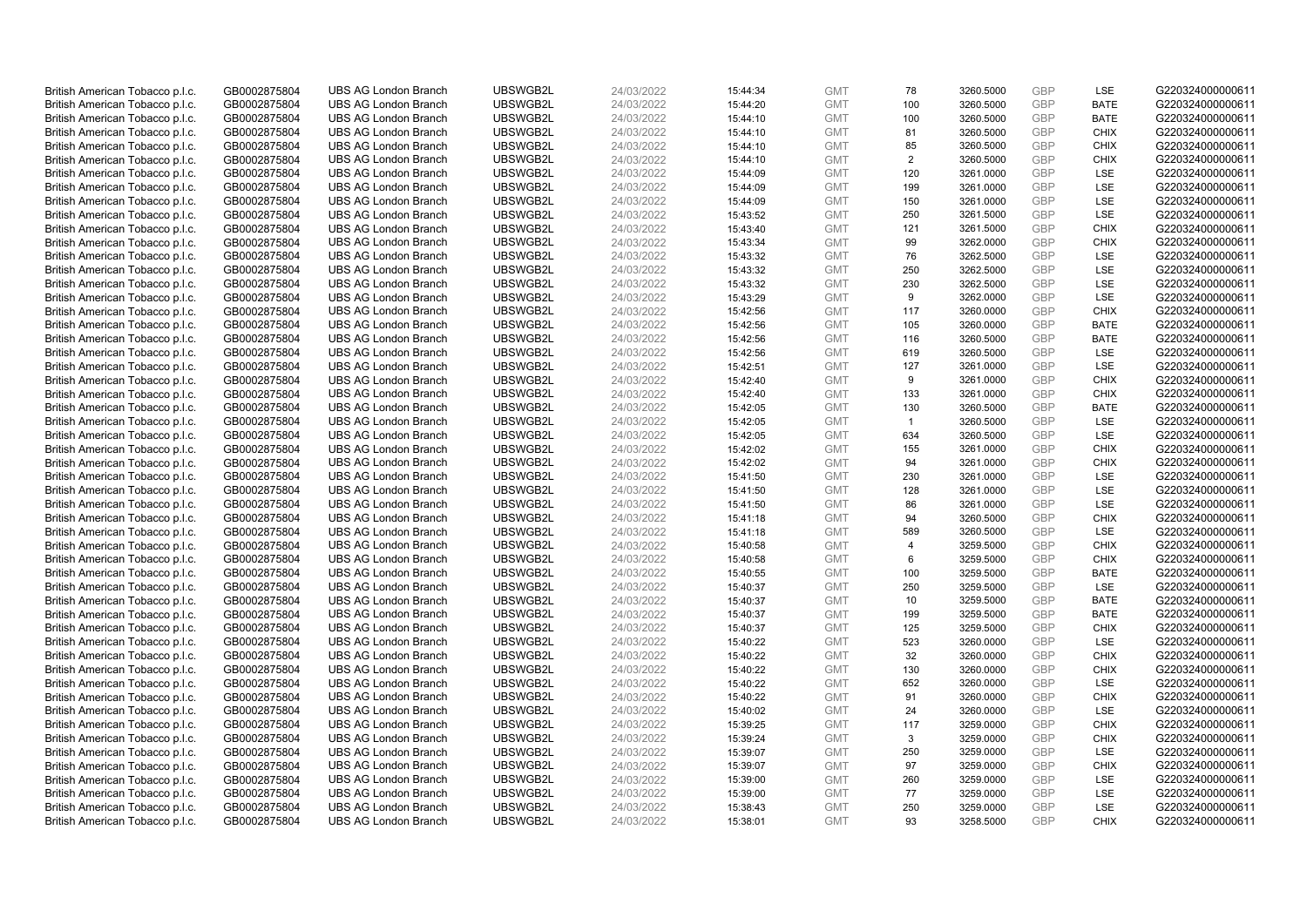| British American Tobacco p.l.c. | GB0002875804 | <b>UBS AG London Branch</b> | UBSWGB2L | 24/03/2022 | 15:38:01 | <b>GMT</b> | 100 | 3258.5000 | <b>GBP</b> | <b>CHIX</b> | G220324000000611 |
|---------------------------------|--------------|-----------------------------|----------|------------|----------|------------|-----|-----------|------------|-------------|------------------|
| British American Tobacco p.l.c. | GB0002875804 | <b>UBS AG London Branch</b> | UBSWGB2L | 24/03/2022 | 15:38:00 | <b>GMT</b> | 119 | 3259.0000 | GBP        | <b>BATE</b> | G220324000000611 |
| British American Tobacco p.l.c. | GB0002875804 | <b>UBS AG London Branch</b> | UBSWGB2L | 24/03/2022 | 15:37:56 | <b>GMT</b> | 97  | 3259.0000 | <b>GBP</b> | LSE         | G220324000000611 |
| British American Tobacco p.l.c. | GB0002875804 | <b>UBS AG London Branch</b> | UBSWGB2L | 24/03/2022 | 15:37:56 | <b>GMT</b> | 230 | 3259.0000 | <b>GBP</b> | LSE         | G220324000000611 |
| British American Tobacco p.l.c. | GB0002875804 | <b>UBS AG London Branch</b> | UBSWGB2L | 24/03/2022 | 15:37:56 | <b>GMT</b> | 250 | 3259.0000 | <b>GBP</b> | <b>LSE</b>  | G220324000000611 |
| British American Tobacco p.l.c. | GB0002875804 | <b>UBS AG London Branch</b> | UBSWGB2L | 24/03/2022 | 15:37:42 | <b>GMT</b> | 80  | 3259.5000 | <b>GBP</b> | <b>CHIX</b> | G220324000000611 |
| British American Tobacco p.l.c. | GB0002875804 | <b>UBS AG London Branch</b> | UBSWGB2L | 24/03/2022 | 15:37:42 | <b>GMT</b> | 26  | 3259.5000 | <b>GBP</b> | <b>CHIX</b> | G220324000000611 |
| British American Tobacco p.l.c. | GB0002875804 | <b>UBS AG London Branch</b> | UBSWGB2L | 24/03/2022 | 15:37:42 | <b>GMT</b> | 2   | 3259.5000 | <b>GBP</b> | <b>CHIX</b> | G220324000000611 |
| British American Tobacco p.l.c. | GB0002875804 | <b>UBS AG London Branch</b> | UBSWGB2L | 24/03/2022 | 15:37:30 | <b>GMT</b> | 90  | 3259.0000 | <b>GBP</b> | <b>BATE</b> | G220324000000611 |
| British American Tobacco p.l.c. | GB0002875804 | <b>UBS AG London Branch</b> | UBSWGB2L | 24/03/2022 | 15:37:30 | <b>GMT</b> | 572 | 3259.5000 | <b>GBP</b> | <b>LSE</b>  | G220324000000611 |
| British American Tobacco p.l.c. | GB0002875804 | <b>UBS AG London Branch</b> | UBSWGB2L | 24/03/2022 | 15:37:20 | <b>GMT</b> | 100 | 3260.0000 | GBP        | <b>BATE</b> | G220324000000611 |
| British American Tobacco p.l.c. | GB0002875804 | <b>UBS AG London Branch</b> | UBSWGB2L | 24/03/2022 | 15:37:20 | <b>GMT</b> | 3   | 3260.0000 | <b>GBP</b> | <b>BATE</b> | G220324000000611 |
| British American Tobacco p.l.c. | GB0002875804 | <b>UBS AG London Branch</b> | UBSWGB2L | 24/03/2022 | 15:37:15 | <b>GMT</b> | 110 | 3260.0000 | <b>GBP</b> | <b>CHIX</b> | G220324000000611 |
| British American Tobacco p.l.c. | GB0002875804 | <b>UBS AG London Branch</b> | UBSWGB2L | 24/03/2022 | 15:37:11 | <b>GMT</b> | 89  | 3260.5000 | <b>GBP</b> | <b>CHIX</b> | G220324000000611 |
| British American Tobacco p.l.c. | GB0002875804 | <b>UBS AG London Branch</b> | UBSWGB2L | 24/03/2022 | 15:37:11 | <b>GMT</b> | 84  | 3260.5000 | <b>GBP</b> | <b>CHIX</b> | G220324000000611 |
| British American Tobacco p.l.c. | GB0002875804 | <b>UBS AG London Branch</b> | UBSWGB2L | 24/03/2022 | 15:37:11 | <b>GMT</b> | 599 | 3260.5000 | <b>GBP</b> | LSE         | G220324000000611 |
| British American Tobacco p.l.c. | GB0002875804 | <b>UBS AG London Branch</b> | UBSWGB2L | 24/03/2022 | 15:37:11 | <b>GMT</b> | 142 | 3260.5000 | <b>GBP</b> | <b>CHIX</b> | G220324000000611 |
| British American Tobacco p.l.c. | GB0002875804 | <b>UBS AG London Branch</b> | UBSWGB2L | 24/03/2022 | 15:36:27 | <b>GMT</b> | 305 | 3259.5000 | GBP        | LSE         | G220324000000611 |
| British American Tobacco p.l.c. | GB0002875804 | <b>UBS AG London Branch</b> | UBSWGB2L | 24/03/2022 | 15:36:12 | <b>GMT</b> | 80  | 3259.5000 | <b>GBP</b> | <b>BATE</b> | G220324000000611 |
| British American Tobacco p.l.c. | GB0002875804 | <b>UBS AG London Branch</b> | UBSWGB2L | 24/03/2022 | 15:36:12 | <b>GMT</b> | 21  | 3259.5000 | <b>GBP</b> | <b>BATE</b> | G220324000000611 |
| British American Tobacco p.l.c. | GB0002875804 | <b>UBS AG London Branch</b> | UBSWGB2L | 24/03/2022 | 15:36:05 | <b>GMT</b> | 11  | 3260.0000 | <b>GBP</b> | <b>CHIX</b> | G220324000000611 |
| British American Tobacco p.l.c. | GB0002875804 | <b>UBS AG London Branch</b> | UBSWGB2L | 24/03/2022 | 15:36:05 | <b>GMT</b> | 36  | 3260.0000 | GBP        | <b>CHIX</b> | G220324000000611 |
| British American Tobacco p.l.c. | GB0002875804 | <b>UBS AG London Branch</b> | UBSWGB2L | 24/03/2022 | 15:36:05 | <b>GMT</b> | 214 | 3260.0000 | <b>GBP</b> | <b>LSE</b>  | G220324000000611 |
| British American Tobacco p.l.c. | GB0002875804 | <b>UBS AG London Branch</b> | UBSWGB2L | 24/03/2022 | 15:36:05 | <b>GMT</b> | 398 | 3260.0000 | <b>GBP</b> | LSE         | G220324000000611 |
| British American Tobacco p.l.c. | GB0002875804 | <b>UBS AG London Branch</b> | UBSWGB2L | 24/03/2022 | 15:36:05 | <b>GMT</b> | 51  | 3260.0000 | <b>GBP</b> | <b>CHIX</b> | G220324000000611 |
| British American Tobacco p.l.c. | GB0002875804 | <b>UBS AG London Branch</b> | UBSWGB2L | 24/03/2022 | 15:35:53 | <b>GMT</b> | 119 | 3260.5000 | GBP        | <b>BATE</b> | G220324000000611 |
| British American Tobacco p.l.c. | GB0002875804 | <b>UBS AG London Branch</b> | UBSWGB2L | 24/03/2022 | 15:35:53 | <b>GMT</b> | 101 | 3260.0000 | GBP        | <b>BATE</b> | G220324000000611 |
| British American Tobacco p.l.c. | GB0002875804 | <b>UBS AG London Branch</b> | UBSWGB2L | 24/03/2022 | 15:35:53 | <b>GMT</b> | 81  | 3260.5000 | <b>GBP</b> | <b>CHIX</b> | G220324000000611 |
| British American Tobacco p.l.c. | GB0002875804 | <b>UBS AG London Branch</b> | UBSWGB2L | 24/03/2022 | 15:35:53 | <b>GMT</b> | 37  | 3260.5000 | <b>GBP</b> | <b>BATE</b> | G220324000000611 |
| British American Tobacco p.l.c. | GB0002875804 | <b>UBS AG London Branch</b> | UBSWGB2L | 24/03/2022 | 15:35:53 | <b>GMT</b> | 74  | 3260.5000 | GBP        | <b>BATE</b> | G220324000000611 |
| British American Tobacco p.l.c. | GB0002875804 | <b>UBS AG London Branch</b> | UBSWGB2L | 24/03/2022 | 15:35:53 | <b>GMT</b> | 81  | 3260.5000 | <b>GBP</b> | <b>BATE</b> | G220324000000611 |
| British American Tobacco p.l.c. | GB0002875804 | <b>UBS AG London Branch</b> | UBSWGB2L | 24/03/2022 | 15:35:49 | <b>GMT</b> | 4   | 3260.5000 | GBP        | <b>BATE</b> | G220324000000611 |
| British American Tobacco p.l.c. | GB0002875804 | <b>UBS AG London Branch</b> | UBSWGB2L | 24/03/2022 | 15:35:49 | <b>GMT</b> | 2   | 3260.5000 | <b>GBP</b> | <b>CHIX</b> | G220324000000611 |
| British American Tobacco p.l.c. | GB0002875804 | <b>UBS AG London Branch</b> | UBSWGB2L | 24/03/2022 | 15:35:47 | <b>GMT</b> | 3   | 3260.5000 | <b>GBP</b> | <b>CHIX</b> | G220324000000611 |
| British American Tobacco p.l.c. | GB0002875804 | <b>UBS AG London Branch</b> | UBSWGB2L | 24/03/2022 | 15:35:46 | <b>GMT</b> | 93  | 3260.0000 | <b>GBP</b> | <b>CHIX</b> | G220324000000611 |
| British American Tobacco p.l.c. | GB0002875804 | <b>UBS AG London Branch</b> | UBSWGB2L | 24/03/2022 | 15:35:22 | <b>GMT</b> | 81  | 3260.0000 | <b>GBP</b> | LSE         | G220324000000611 |
| British American Tobacco p.l.c. | GB0002875804 | <b>UBS AG London Branch</b> | UBSWGB2L | 24/03/2022 | 15:35:22 | <b>GMT</b> | 587 | 3260.0000 | <b>GBP</b> | LSE         | G220324000000611 |
| British American Tobacco p.l.c. | GB0002875804 | <b>UBS AG London Branch</b> | UBSWGB2L | 24/03/2022 | 15:34:58 | <b>GMT</b> | 250 | 3259.0000 | <b>GBP</b> | LSE         | G220324000000611 |
| British American Tobacco p.l.c. | GB0002875804 | <b>UBS AG London Branch</b> | UBSWGB2L | 24/03/2022 | 15:34:58 | <b>GMT</b> | 86  | 3259.0000 | <b>GBP</b> | LSE         | G220324000000611 |
| British American Tobacco p.l.c. | GB0002875804 | <b>UBS AG London Branch</b> | UBSWGB2L | 24/03/2022 | 15:34:58 | <b>GMT</b> | 335 | 3259.0000 | <b>GBP</b> | <b>CHIX</b> | G220324000000611 |
| British American Tobacco p.l.c. | GB0002875804 | <b>UBS AG London Branch</b> | UBSWGB2L | 24/03/2022 | 15:34:57 | <b>GMT</b> | 171 | 3259.0000 | <b>GBP</b> | <b>LSE</b>  | G220324000000611 |
| British American Tobacco p.l.c. | GB0002875804 | <b>UBS AG London Branch</b> | UBSWGB2L | 24/03/2022 | 15:34:10 | <b>GMT</b> | 5   | 3257.5000 | <b>GBP</b> | <b>CHIX</b> | G220324000000611 |
| British American Tobacco p.l.c. | GB0002875804 | <b>UBS AG London Branch</b> | UBSWGB2L | 24/03/2022 | 15:34:05 | <b>GMT</b> | 305 | 3257.5000 | <b>GBP</b> | LSE         | G220324000000611 |
| British American Tobacco p.l.c. | GB0002875804 | <b>UBS AG London Branch</b> | UBSWGB2L | 24/03/2022 | 15:34:05 | <b>GMT</b> | 250 | 3257.5000 | <b>GBP</b> | LSE         | G220324000000611 |
| British American Tobacco p.l.c. | GB0002875804 | <b>UBS AG London Branch</b> | UBSWGB2L | 24/03/2022 | 15:34:05 | <b>GMT</b> | 630 | 3257.5000 | <b>GBP</b> | <b>LSE</b>  | G220324000000611 |
| British American Tobacco p.l.c. | GB0002875804 | <b>UBS AG London Branch</b> | UBSWGB2L | 24/03/2022 | 15:33:03 | <b>GMT</b> | 84  | 3259.5000 | <b>GBP</b> | <b>CHIX</b> | G220324000000611 |
| British American Tobacco p.l.c. | GB0002875804 | <b>UBS AG London Branch</b> | UBSWGB2L | 24/03/2022 | 15:33:03 | <b>GMT</b> | 3   | 3259.5000 | <b>GBP</b> | <b>CHIX</b> | G220324000000611 |
| British American Tobacco p.l.c. | GB0002875804 | <b>UBS AG London Branch</b> | UBSWGB2L | 24/03/2022 | 15:33:03 | <b>GMT</b> | 104 | 3259.0000 | <b>GBP</b> | <b>BATE</b> | G220324000000611 |
| British American Tobacco p.l.c. | GB0002875804 | <b>UBS AG London Branch</b> | UBSWGB2L | 24/03/2022 | 15:33:03 | <b>GMT</b> | 352 | 3259.5000 | <b>GBP</b> | LSE         | G220324000000611 |
| British American Tobacco p.l.c. | GB0002875804 | <b>UBS AG London Branch</b> | UBSWGB2L | 24/03/2022 | 15:33:03 | <b>GMT</b> | 200 | 3259.5000 | <b>GBP</b> | <b>LSE</b>  | G220324000000611 |
| British American Tobacco p.l.c. | GB0002875804 | <b>UBS AG London Branch</b> | UBSWGB2L | 24/03/2022 | 15:33:03 | <b>GMT</b> | 82  | 3259.5000 | <b>GBP</b> | <b>CHIX</b> | G220324000000611 |
| British American Tobacco p.l.c. | GB0002875804 | <b>UBS AG London Branch</b> | UBSWGB2L | 24/03/2022 | 15:33:03 | <b>GMT</b> | 87  | 3259.5000 | <b>GBP</b> | <b>CHIX</b> | G220324000000611 |
| British American Tobacco p.l.c. | GB0002875804 | <b>UBS AG London Branch</b> | UBSWGB2L | 24/03/2022 | 15:32:56 | <b>GMT</b> | 119 | 3260.5000 | <b>GBP</b> | <b>BATE</b> | G220324000000611 |
| British American Tobacco p.l.c. | GB0002875804 | <b>UBS AG London Branch</b> | UBSWGB2L | 24/03/2022 | 15:32:56 | <b>GMT</b> | 130 | 3261.0000 | GBP        | <b>BATE</b> | G220324000000611 |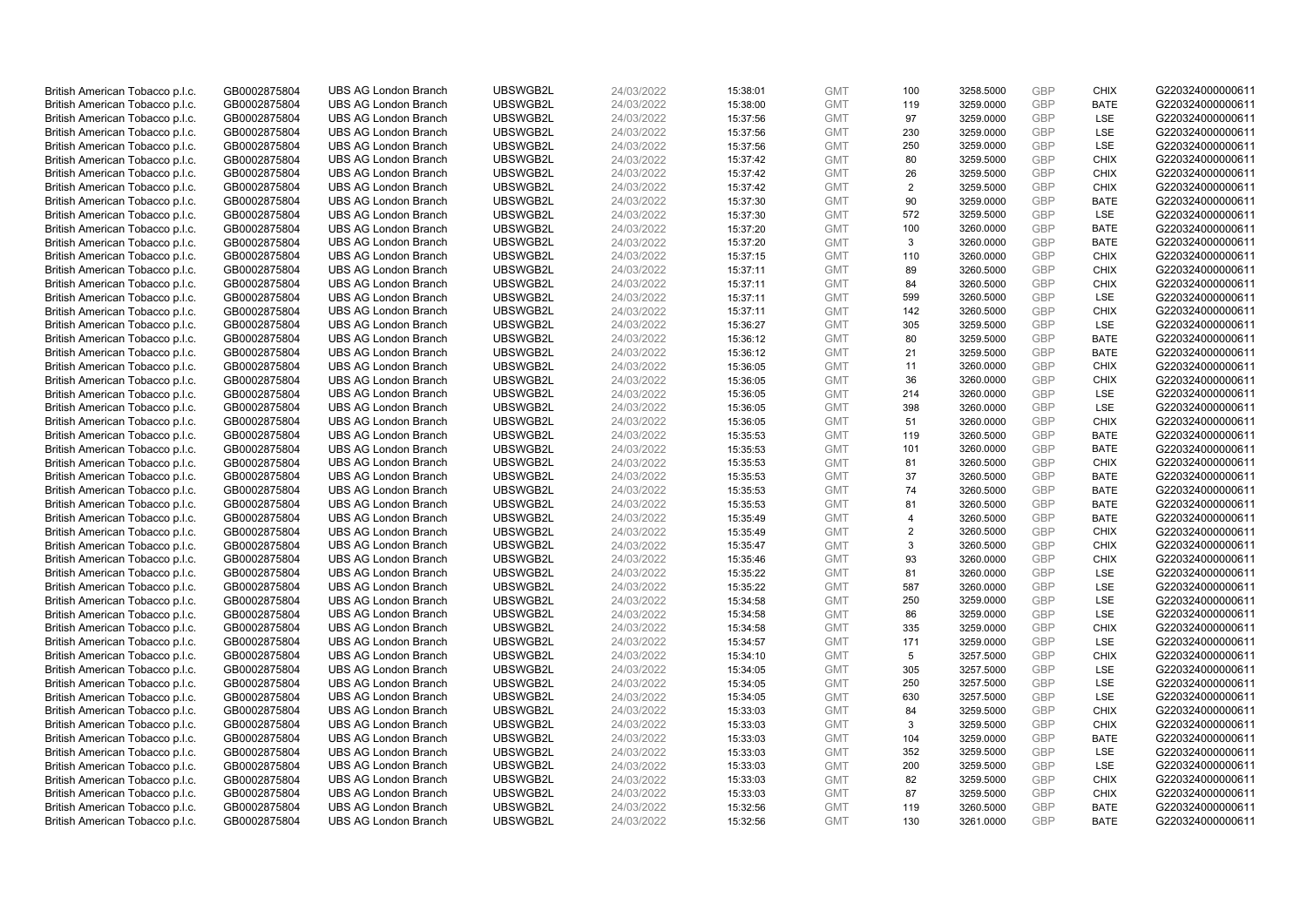| British American Tobacco p.l.c. | GB0002875804 | <b>UBS AG London Branch</b> | UBSWGB2L | 24/03/2022 | 15:32:56 | <b>GMT</b>               | 279            | 3261.0000              | <b>GBP</b>        | <b>CHIX</b>        | G220324000000611 |
|---------------------------------|--------------|-----------------------------|----------|------------|----------|--------------------------|----------------|------------------------|-------------------|--------------------|------------------|
| British American Tobacco p.l.c. | GB0002875804 | <b>UBS AG London Branch</b> | UBSWGB2L | 24/03/2022 | 15:32:46 | <b>GMT</b>               | 3              | 3261.0000              | <b>GBP</b>        | <b>CHIX</b>        | G220324000000611 |
| British American Tobacco p.l.c. | GB0002875804 | <b>UBS AG London Branch</b> | UBSWGB2L | 24/03/2022 | 15:32:46 | <b>GMT</b>               | 654            | 3261.0000              | <b>GBP</b>        | LSE                | G220324000000611 |
| British American Tobacco p.l.c. | GB0002875804 | <b>UBS AG London Branch</b> | UBSWGB2L | 24/03/2022 | 15:32:46 | <b>GMT</b>               | 85             | 3261.0000              | <b>GBP</b>        | LSE                | G220324000000611 |
| British American Tobacco p.l.c. | GB0002875804 | <b>UBS AG London Branch</b> | UBSWGB2L | 24/03/2022 | 15:32:46 | <b>GMT</b>               | 228            | 3261.0000              | <b>GBP</b>        | <b>LSE</b>         | G220324000000611 |
| British American Tobacco p.l.c. | GB0002875804 | <b>UBS AG London Branch</b> | UBSWGB2L | 24/03/2022 | 15:32:35 | <b>GMT</b>               | 108            | 3260.5000              | <b>GBP</b>        | <b>CHIX</b>        | G220324000000611 |
| British American Tobacco p.l.c. | GB0002875804 | <b>UBS AG London Branch</b> | UBSWGB2L | 24/03/2022 | 15:32:35 | <b>GMT</b>               | 11             | 3260.5000              | <b>GBP</b>        | <b>CHIX</b>        | G220324000000611 |
| British American Tobacco p.l.c. | GB0002875804 | <b>UBS AG London Branch</b> | UBSWGB2L | 24/03/2022 | 15:31:47 | <b>GMT</b>               | 662            | 3260.0000              | <b>GBP</b>        | LSE                | G220324000000611 |
| British American Tobacco p.l.c. | GB0002875804 | <b>UBS AG London Branch</b> | UBSWGB2L | 24/03/2022 | 15:31:24 | <b>GMT</b>               | 250            | 3257.5000              | <b>GBP</b>        | LSE                | G220324000000611 |
| British American Tobacco p.l.c. | GB0002875804 | <b>UBS AG London Branch</b> | UBSWGB2L | 24/03/2022 | 15:30:39 | <b>GMT</b>               | 100            | 3258.0000              | <b>GBP</b>        | <b>BATE</b>        | G220324000000611 |
| British American Tobacco p.l.c. | GB0002875804 | <b>UBS AG London Branch</b> | UBSWGB2L | 24/03/2022 | 15:30:39 | <b>GMT</b>               | 104            | 3257.5000              | GBP               | <b>CHIX</b>        | G220324000000611 |
| British American Tobacco p.l.c. | GB0002875804 | <b>UBS AG London Branch</b> | UBSWGB2L | 24/03/2022 | 15:30:39 | <b>GMT</b>               | 250            | 3258.0000              | <b>GBP</b>        | LSE                | G220324000000611 |
| British American Tobacco p.l.c. | GB0002875804 | <b>UBS AG London Branch</b> | UBSWGB2L | 24/03/2022 | 15:30:39 | <b>GMT</b>               | 298            | 3258.0000              | <b>GBP</b>        | LSE                | G220324000000611 |
| British American Tobacco p.l.c. | GB0002875804 | <b>UBS AG London Branch</b> | UBSWGB2L | 24/03/2022 | 15:30:39 | <b>GMT</b>               | 250            | 3258.0000              | <b>GBP</b>        | LSE                | G220324000000611 |
| British American Tobacco p.l.c. | GB0002875804 | <b>UBS AG London Branch</b> | UBSWGB2L | 24/03/2022 | 15:30:39 | <b>GMT</b>               | 170            | 3258.0000              | <b>GBP</b>        | <b>BATE</b>        | G220324000000611 |
| British American Tobacco p.l.c. | GB0002875804 | <b>UBS AG London Branch</b> | UBSWGB2L | 24/03/2022 | 15:30:39 | <b>GMT</b>               | 100            | 3258.0000              | <b>GBP</b>        | <b>CHIX</b>        | G220324000000611 |
| British American Tobacco p.l.c. | GB0002875804 | <b>UBS AG London Branch</b> | UBSWGB2L | 24/03/2022 | 15:30:39 | <b>GMT</b>               | 110            | 3258.0000              | <b>GBP</b>        | <b>CHIX</b>        | G220324000000611 |
| British American Tobacco p.l.c. | GB0002875804 | <b>UBS AG London Branch</b> | UBSWGB2L | 24/03/2022 | 15:29:52 | <b>GMT</b>               | 250            | 3258.5000              | GBP               | LSE                | G220324000000611 |
| British American Tobacco p.l.c. | GB0002875804 | <b>UBS AG London Branch</b> | UBSWGB2L | 24/03/2022 | 15:29:52 | <b>GMT</b>               | 270            | 3258.5000              | <b>GBP</b>        | <b>LSE</b>         | G220324000000611 |
| British American Tobacco p.l.c. | GB0002875804 | <b>UBS AG London Branch</b> | UBSWGB2L | 24/03/2022 | 15:29:52 | <b>GMT</b>               | 547            | 3258.5000              | <b>GBP</b>        | LSE                | G220324000000611 |
| British American Tobacco p.l.c. | GB0002875804 | <b>UBS AG London Branch</b> | UBSWGB2L | 24/03/2022 | 15:29:51 | <b>GMT</b>               | 59             | 3259.0000              | <b>GBP</b>        | <b>CHIX</b>        | G220324000000611 |
| British American Tobacco p.l.c. | GB0002875804 | <b>UBS AG London Branch</b> | UBSWGB2L | 24/03/2022 | 15:29:51 | <b>GMT</b>               | 24             | 3259.0000              | GBP               | <b>CHIX</b>        | G220324000000611 |
| British American Tobacco p.l.c. | GB0002875804 | <b>UBS AG London Branch</b> | UBSWGB2L | 24/03/2022 | 15:29:29 | <b>GMT</b>               | 89             | 3259.0000              | GBP               | <b>CHIX</b>        | G220324000000611 |
| British American Tobacco p.l.c. | GB0002875804 | <b>UBS AG London Branch</b> | UBSWGB2L | 24/03/2022 | 15:29:29 | <b>GMT</b>               | 5              | 3259.0000              | <b>GBP</b>        | <b>CHIX</b>        | G220324000000611 |
| British American Tobacco p.l.c. | GB0002875804 | <b>UBS AG London Branch</b> | UBSWGB2L | 24/03/2022 | 15:29:28 | <b>GMT</b>               | 80             | 3259.0000              | GBP               | <b>CHIX</b>        | G220324000000611 |
| British American Tobacco p.l.c. | GB0002875804 | <b>UBS AG London Branch</b> | UBSWGB2L | 24/03/2022 | 15:29:28 | <b>GMT</b>               | $\overline{4}$ | 3259.0000              | GBP               | <b>CHIX</b>        | G220324000000611 |
| British American Tobacco p.l.c. | GB0002875804 | <b>UBS AG London Branch</b> | UBSWGB2L | 24/03/2022 | 15:29:14 | <b>GMT</b>               | 101            | 3259.0000              | GBP               | <b>BATE</b>        | G220324000000611 |
| British American Tobacco p.l.c. | GB0002875804 | <b>UBS AG London Branch</b> | UBSWGB2L | 24/03/2022 | 15:29:12 | <b>GMT</b>               | 112            | 3259.5000              | <b>GBP</b>        | <b>BATE</b>        | G220324000000611 |
| British American Tobacco p.l.c. | GB0002875804 | <b>UBS AG London Branch</b> | UBSWGB2L | 24/03/2022 | 15:29:12 | <b>GMT</b>               | 653            | 3260.0000              | GBP               | LSE                | G220324000000611 |
| British American Tobacco p.l.c. | GB0002875804 | <b>UBS AG London Branch</b> | UBSWGB2L | 24/03/2022 | 15:29:12 | <b>GMT</b>               | 91             | 3260.0000              | <b>GBP</b>        | <b>CHIX</b>        | G220324000000611 |
| British American Tobacco p.l.c. | GB0002875804 | <b>UBS AG London Branch</b> | UBSWGB2L | 24/03/2022 | 15:29:12 | <b>GMT</b>               | 48             | 3260.0000              | <b>GBP</b>        | <b>CHIX</b>        | G220324000000611 |
| British American Tobacco p.l.c. | GB0002875804 | <b>UBS AG London Branch</b> | UBSWGB2L | 24/03/2022 | 15:29:12 | <b>GMT</b>               | 181            | 3260.0000              | GBP               | <b>CHIX</b>        | G220324000000611 |
| British American Tobacco p.l.c. | GB0002875804 | <b>UBS AG London Branch</b> | UBSWGB2L | 24/03/2022 | 15:29:12 | <b>GMT</b>               | 198            | 3260.0000              | GBP               | <b>BATE</b>        | G220324000000611 |
| British American Tobacco p.l.c. | GB0002875804 | <b>UBS AG London Branch</b> | UBSWGB2L | 24/03/2022 | 15:28:55 | <b>GMT</b>               | 578            | 3260.5000              | GBP               | LSE                | G220324000000611 |
| British American Tobacco p.l.c. | GB0002875804 | <b>UBS AG London Branch</b> | UBSWGB2L | 24/03/2022 | 15:28:55 | <b>GMT</b>               | 250            | 3260.5000              | <b>GBP</b>        | LSE                | G220324000000611 |
| British American Tobacco p.l.c. | GB0002875804 | <b>UBS AG London Branch</b> | UBSWGB2L | 24/03/2022 | 15:28:55 | <b>GMT</b>               | 14             | 3260.5000              | GBP               | LSE                | G220324000000611 |
| British American Tobacco p.l.c. | GB0002875804 | <b>UBS AG London Branch</b> | UBSWGB2L | 24/03/2022 | 15:28:55 | <b>GMT</b>               | 250            | 3260.5000              | <b>GBP</b>        | LSE                | G220324000000611 |
| British American Tobacco p.l.c. | GB0002875804 | <b>UBS AG London Branch</b> | UBSWGB2L | 24/03/2022 | 15:28:55 | <b>GMT</b>               | 8              | 3260.0000              | <b>GBP</b>        | LSE                | G220324000000611 |
| British American Tobacco p.l.c. | GB0002875804 | <b>UBS AG London Branch</b> | UBSWGB2L | 24/03/2022 | 15:28:55 | <b>GMT</b>               | 11             | 3260.0000              | <b>GBP</b>        | LSE                | G220324000000611 |
| British American Tobacco p.l.c. | GB0002875804 | <b>UBS AG London Branch</b> | UBSWGB2L | 24/03/2022 | 15:28:26 | <b>GMT</b>               | 34             | 3258.5000              | <b>GBP</b>        | <b>CHIX</b>        | G220324000000611 |
| British American Tobacco p.l.c. | GB0002875804 | <b>UBS AG London Branch</b> | UBSWGB2L | 24/03/2022 | 15:28:26 | <b>GMT</b>               | 2              | 3258.5000              | <b>GBP</b>        | <b>LSE</b>         | G220324000000611 |
| British American Tobacco p.l.c. | GB0002875804 | <b>UBS AG London Branch</b> | UBSWGB2L | 24/03/2022 | 15:28:26 | <b>GMT</b>               | 22             | 3258.5000              | GBP               | LSE                | G220324000000611 |
| British American Tobacco p.l.c. | GB0002875804 | <b>UBS AG London Branch</b> | UBSWGB2L | 24/03/2022 | 15:27:44 | <b>GMT</b>               | 295            | 3257.5000              | <b>GBP</b>        | <b>BATE</b>        | G220324000000611 |
| British American Tobacco p.l.c. | GB0002875804 | <b>UBS AG London Branch</b> | UBSWGB2L | 24/03/2022 | 15:27:41 | <b>GMT</b>               | 86             | 3258.0000              | GBP               | <b>CHIX</b>        | G220324000000611 |
| British American Tobacco p.l.c. | GB0002875804 | <b>UBS AG London Branch</b> | UBSWGB2L | 24/03/2022 | 15:27:41 | <b>GMT</b>               | $\overline{4}$ | 3258.0000              | <b>GBP</b>        | <b>CHIX</b>        | G220324000000611 |
| British American Tobacco p.l.c. | GB0002875804 | <b>UBS AG London Branch</b> | UBSWGB2L | 24/03/2022 | 15:27:40 | <b>GMT</b>               | 90             | 3258.0000              | GBP               | <b>CHIX</b>        | G220324000000611 |
| British American Tobacco p.l.c. | GB0002875804 | <b>UBS AG London Branch</b> | UBSWGB2L | 24/03/2022 | 15:27:40 | <b>GMT</b>               | $\overline{7}$ | 3258.0000              | <b>GBP</b>        | <b>CHIX</b>        | G220324000000611 |
| British American Tobacco p.l.c. | GB0002875804 | <b>UBS AG London Branch</b> | UBSWGB2L | 24/03/2022 | 15:27:39 | <b>GMT</b>               | 2              | 3258.0000              | <b>GBP</b>        | <b>CHIX</b>        | G220324000000611 |
| British American Tobacco p.l.c. | GB0002875804 | <b>UBS AG London Branch</b> | UBSWGB2L | 24/03/2022 | 15:27:06 | <b>GMT</b>               | 25             | 3256.5000              | <b>GBP</b>        | LSE                | G220324000000611 |
| British American Tobacco p.l.c. | GB0002875804 | <b>UBS AG London Branch</b> | UBSWGB2L | 24/03/2022 | 15:27:06 | <b>GMT</b>               | 578            | 3256.5000              | <b>GBP</b>        | <b>LSE</b>         | G220324000000611 |
| British American Tobacco p.l.c. | GB0002875804 | <b>UBS AG London Branch</b> | UBSWGB2L | 24/03/2022 | 15:27:06 | <b>GMT</b>               | 90             | 3256.5000              | <b>GBP</b>        | <b>CHIX</b>        | G220324000000611 |
| British American Tobacco p.l.c. | GB0002875804 | <b>UBS AG London Branch</b> | UBSWGB2L | 24/03/2022 | 15:26:43 | <b>GMT</b>               | 108            | 3256.0000              | GBP               | <b>CHIX</b>        | G220324000000611 |
| British American Tobacco p.l.c. | GB0002875804 | <b>UBS AG London Branch</b> | UBSWGB2L | 24/03/2022 | 15:26:43 | <b>GMT</b><br><b>GMT</b> | 613<br>5       | 3256.0000<br>3256.5000 | <b>GBP</b><br>GBP | LSE<br><b>CHIX</b> | G220324000000611 |
| British American Tobacco p.l.c. | GB0002875804 | <b>UBS AG London Branch</b> | UBSWGB2L | 24/03/2022 | 15:26:30 |                          |                |                        |                   |                    | G220324000000611 |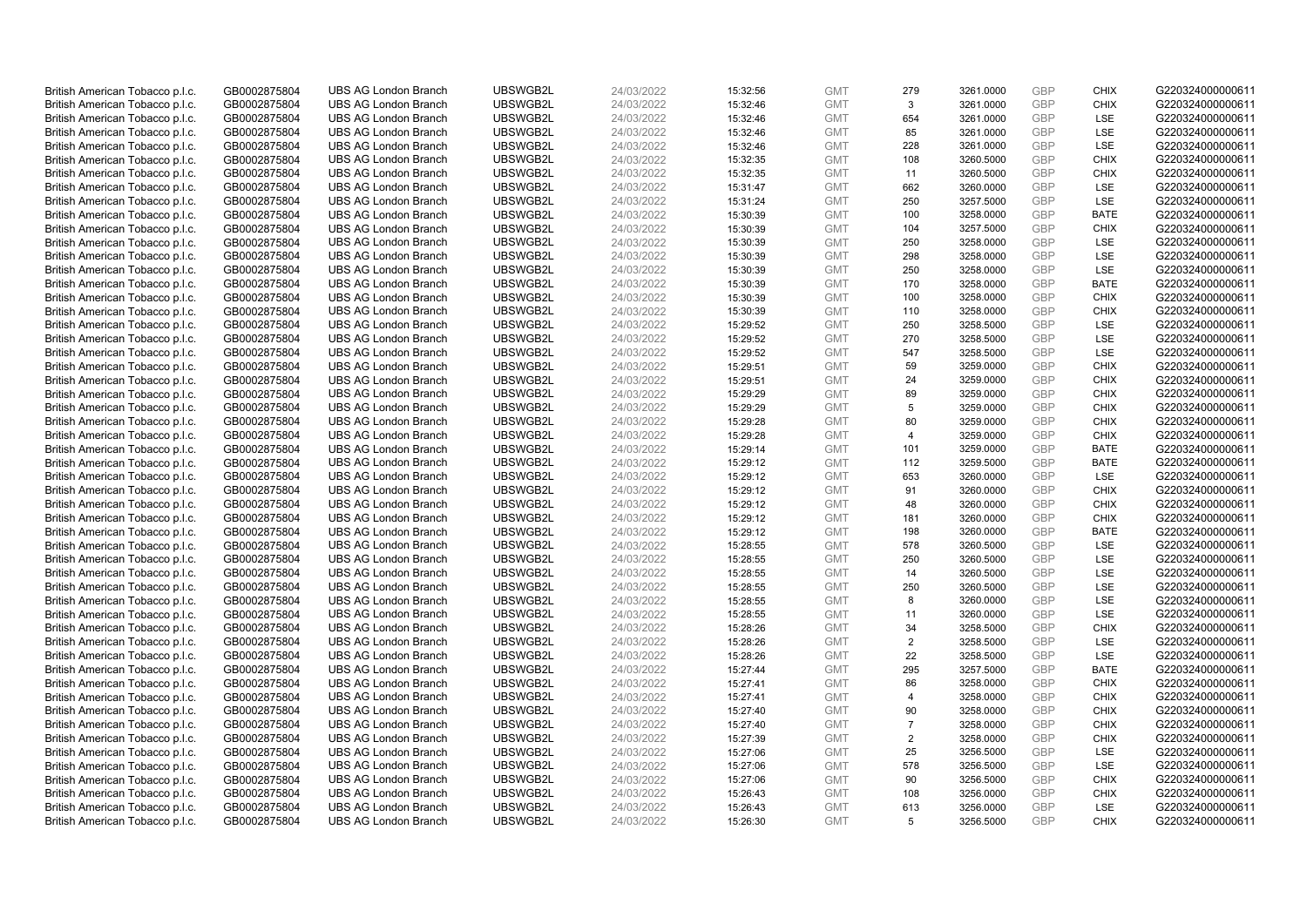| British American Tobacco p.l.c. | GB0002875804 | <b>UBS AG London Branch</b> | UBSWGB2L | 24/03/2022 | 15:26:30 | <b>GMT</b> | $\mathbf{1}$   | 3256.5000 | GBP        | <b>CHIX</b> | G220324000000611 |
|---------------------------------|--------------|-----------------------------|----------|------------|----------|------------|----------------|-----------|------------|-------------|------------------|
| British American Tobacco p.l.c. | GB0002875804 | <b>UBS AG London Branch</b> | UBSWGB2L | 24/03/2022 | 15:26:16 | <b>GMT</b> | 250            | 3256.0000 | GBP        | LSE         | G220324000000611 |
| British American Tobacco p.l.c. | GB0002875804 | <b>UBS AG London Branch</b> | UBSWGB2L | 24/03/2022 | 15:26:16 | <b>GMT</b> | 605            | 3256.0000 | GBP        | LSE         | G220324000000611 |
| British American Tobacco p.l.c. | GB0002875804 | <b>UBS AG London Branch</b> | UBSWGB2L | 24/03/2022 | 15:25:47 | <b>GMT</b> | 57             | 3255.5000 | GBP        | <b>CHIX</b> | G220324000000611 |
| British American Tobacco p.l.c. | GB0002875804 | <b>UBS AG London Branch</b> | UBSWGB2L | 24/03/2022 | 15:25:20 | <b>GMT</b> | 90             | 3255.5000 | GBP        | <b>CHIX</b> | G220324000000611 |
| British American Tobacco p.l.c. | GB0002875804 | <b>UBS AG London Branch</b> | UBSWGB2L | 24/03/2022 | 15:25:20 | <b>GMT</b> | 87             | 3255.5000 | GBP        | <b>CHIX</b> | G220324000000611 |
| British American Tobacco p.l.c. | GB0002875804 | <b>UBS AG London Branch</b> | UBSWGB2L | 24/03/2022 | 15:25:20 | <b>GMT</b> | 637            | 3255.5000 | GBP        | LSE         | G220324000000611 |
| British American Tobacco p.l.c. | GB0002875804 | <b>UBS AG London Branch</b> | UBSWGB2L | 24/03/2022 | 15:25:20 | <b>GMT</b> | 14             | 3255.5000 | GBP        | <b>CHIX</b> | G220324000000611 |
| British American Tobacco p.l.c. | GB0002875804 | <b>UBS AG London Branch</b> | UBSWGB2L | 24/03/2022 | 15:25:20 | <b>GMT</b> | 64             | 3255.5000 | GBP        | <b>CHIX</b> | G220324000000611 |
| British American Tobacco p.l.c. | GB0002875804 | <b>UBS AG London Branch</b> | UBSWGB2L | 24/03/2022 | 15:25:20 | <b>GMT</b> | 13             | 3255.5000 | GBP        | <b>CHIX</b> | G220324000000611 |
| British American Tobacco p.l.c. | GB0002875804 | <b>UBS AG London Branch</b> | UBSWGB2L | 24/03/2022 | 15:25:02 | <b>GMT</b> | 260            | 3256.0000 | <b>GBP</b> | LSE         | G220324000000611 |
| British American Tobacco p.l.c. | GB0002875804 | <b>UBS AG London Branch</b> | UBSWGB2L | 24/03/2022 | 15:25:02 | <b>GMT</b> | 116            | 3256.0000 | GBP        | <b>CHIX</b> | G220324000000611 |
| British American Tobacco p.l.c. | GB0002875804 | <b>UBS AG London Branch</b> | UBSWGB2L | 24/03/2022 | 15:25:01 | <b>GMT</b> | 173            | 3256.0000 | GBP        | LSE         | G220324000000611 |
| British American Tobacco p.l.c. | GB0002875804 | <b>UBS AG London Branch</b> | UBSWGB2L | 24/03/2022 | 15:25:01 | <b>GMT</b> | 228            | 3256.0000 | GBP        | LSE         | G220324000000611 |
| British American Tobacco p.l.c. | GB0002875804 | <b>UBS AG London Branch</b> | UBSWGB2L | 24/03/2022 | 15:24:42 | <b>GMT</b> | 3              | 3256.0000 | GBP        | <b>CHIX</b> | G220324000000611 |
| British American Tobacco p.l.c. | GB0002875804 | <b>UBS AG London Branch</b> | UBSWGB2L | 24/03/2022 | 15:24:27 | <b>GMT</b> | 86             | 3256.0000 | GBP        | <b>CHIX</b> | G220324000000611 |
| British American Tobacco p.l.c. | GB0002875804 | <b>UBS AG London Branch</b> | UBSWGB2L | 24/03/2022 | 15:24:27 | <b>GMT</b> | 3              | 3256.0000 | GBP        | <b>CHIX</b> | G220324000000611 |
| British American Tobacco p.l.c. | GB0002875804 | <b>UBS AG London Branch</b> | UBSWGB2L | 24/03/2022 | 15:24:15 | <b>GMT</b> | 100            | 3256.0000 | GBP        | <b>BATE</b> | G220324000000611 |
| British American Tobacco p.l.c. | GB0002875804 | <b>UBS AG London Branch</b> | UBSWGB2L | 24/03/2022 | 15:24:15 | <b>GMT</b> | 178            | 3256.0000 | GBP        | <b>BATE</b> | G220324000000611 |
| British American Tobacco p.l.c. | GB0002875804 | <b>UBS AG London Branch</b> | UBSWGB2L | 24/03/2022 | 15:24:15 | <b>GMT</b> | 47             | 3256.0000 | GBP        | <b>BATE</b> | G220324000000611 |
| British American Tobacco p.l.c. | GB0002875804 | <b>UBS AG London Branch</b> | UBSWGB2L | 24/03/2022 | 15:24:04 | <b>GMT</b> | 555            | 3256.5000 | GBP        | LSE         | G220324000000611 |
| British American Tobacco p.l.c. | GB0002875804 | <b>UBS AG London Branch</b> | UBSWGB2L | 24/03/2022 | 15:24:04 | <b>GMT</b> | 94             | 3256.5000 | GBP        | <b>CHIX</b> | G220324000000611 |
| British American Tobacco p.l.c. | GB0002875804 | <b>UBS AG London Branch</b> | UBSWGB2L | 24/03/2022 | 15:24:03 | <b>GMT</b> | 596            | 3257.0000 | GBP        | <b>LSE</b>  | G220324000000611 |
| British American Tobacco p.l.c. | GB0002875804 | <b>UBS AG London Branch</b> | UBSWGB2L | 24/03/2022 | 15:24:03 | <b>GMT</b> | 39             | 3257.0000 | GBP        | LSE         | G220324000000611 |
| British American Tobacco p.l.c. | GB0002875804 | <b>UBS AG London Branch</b> | UBSWGB2L | 24/03/2022 | 15:23:42 | <b>GMT</b> | 97             | 3256.5000 | <b>GBP</b> | <b>CHIX</b> | G220324000000611 |
| British American Tobacco p.l.c. | GB0002875804 | <b>UBS AG London Branch</b> | UBSWGB2L | 24/03/2022 | 15:23:42 | <b>GMT</b> | 153            | 3256.5000 | GBP        | <b>CHIX</b> | G220324000000611 |
| British American Tobacco p.l.c. | GB0002875804 | <b>UBS AG London Branch</b> | UBSWGB2L | 24/03/2022 | 15:23:39 | <b>GMT</b> | 113            | 3256.5000 | GBP        | <b>BATE</b> | G220324000000611 |
| British American Tobacco p.l.c. | GB0002875804 | <b>UBS AG London Branch</b> | UBSWGB2L | 24/03/2022 | 15:23:39 | <b>GMT</b> | 43             | 3256.5000 | GBP        | <b>BATE</b> | G220324000000611 |
| British American Tobacco p.l.c. | GB0002875804 | <b>UBS AG London Branch</b> | UBSWGB2L | 24/03/2022 | 15:23:39 | <b>GMT</b> | 22             | 3256.5000 | GBP        | <b>BATE</b> | G220324000000611 |
| British American Tobacco p.l.c. | GB0002875804 | <b>UBS AG London Branch</b> | UBSWGB2L | 24/03/2022 | 15:23:39 | <b>GMT</b> | 16             | 3256.5000 | GBP        | <b>BATE</b> | G220324000000611 |
| British American Tobacco p.l.c. | GB0002875804 | <b>UBS AG London Branch</b> | UBSWGB2L | 24/03/2022 | 15:23:39 | <b>GMT</b> | 43             | 3256.5000 | GBP        | <b>BATE</b> | G220324000000611 |
| British American Tobacco p.l.c. | GB0002875804 | <b>UBS AG London Branch</b> | UBSWGB2L | 24/03/2022 | 15:23:32 | <b>GMT</b> | 216            | 3256.0000 | GBP        | <b>LSE</b>  | G220324000000611 |
| British American Tobacco p.l.c. | GB0002875804 | <b>UBS AG London Branch</b> | UBSWGB2L | 24/03/2022 | 15:23:29 | <b>GMT</b> | $\overline{1}$ | 3256.5000 | GBP        | <b>CHIX</b> | G220324000000611 |
| British American Tobacco p.l.c. | GB0002875804 | <b>UBS AG London Branch</b> | UBSWGB2L | 24/03/2022 | 15:23:24 | <b>GMT</b> | 200            | 3256.0000 | GBP        | LSE         | G220324000000611 |
| British American Tobacco p.l.c. | GB0002875804 | <b>UBS AG London Branch</b> | UBSWGB2L | 24/03/2022 | 15:23:20 | <b>GMT</b> | 200            | 3256.0000 | GBP        | LSE         | G220324000000611 |
| British American Tobacco p.l.c. | GB0002875804 | <b>UBS AG London Branch</b> | UBSWGB2L | 24/03/2022 | 15:23:12 | <b>GMT</b> | 3              | 3256.5000 | GBP        | <b>CHIX</b> | G220324000000611 |
| British American Tobacco p.l.c. | GB0002875804 | <b>UBS AG London Branch</b> | UBSWGB2L | 24/03/2022 | 15:23:01 | <b>GMT</b> | 93             | 3256.5000 | GBP        | <b>CHIX</b> | G220324000000611 |
| British American Tobacco p.l.c. | GB0002875804 | <b>UBS AG London Branch</b> | UBSWGB2L | 24/03/2022 | 15:22:53 | <b>GMT</b> | $\overline{4}$ | 3256.5000 | GBP        | <b>BATE</b> | G220324000000611 |
| British American Tobacco p.l.c. | GB0002875804 | <b>UBS AG London Branch</b> | UBSWGB2L | 24/03/2022 | 15:22:35 | <b>GMT</b> | 97             | 3257.0000 | GBP        | <b>CHIX</b> | G220324000000611 |
| British American Tobacco p.l.c. | GB0002875804 | <b>UBS AG London Branch</b> | UBSWGB2L | 24/03/2022 | 15:22:35 | <b>GMT</b> | $\overline{2}$ | 3257.0000 | GBP        | <b>CHIX</b> | G220324000000611 |
| British American Tobacco p.l.c. | GB0002875804 | <b>UBS AG London Branch</b> | UBSWGB2L | 24/03/2022 | 15:22:33 | <b>GMT</b> | 566            | 3257.0000 | GBP        | LSE         | G220324000000611 |
| British American Tobacco p.l.c. | GB0002875804 | <b>UBS AG London Branch</b> | UBSWGB2L | 24/03/2022 | 15:22:32 | <b>GMT</b> | 98             | 3257.0000 | GBP        | <b>CHIX</b> | G220324000000611 |
| British American Tobacco p.l.c. | GB0002875804 | <b>UBS AG London Branch</b> | UBSWGB2L | 24/03/2022 | 15:22:19 | <b>GMT</b> | 104            | 3255.5000 | GBP        | <b>LSE</b>  | G220324000000611 |
| British American Tobacco p.l.c. | GB0002875804 | <b>UBS AG London Branch</b> | UBSWGB2L | 24/03/2022 | 15:21:48 | <b>GMT</b> | 81             | 3256.0000 | GBP        | <b>CHIX</b> | G220324000000611 |
| British American Tobacco p.l.c. | GB0002875804 | <b>UBS AG London Branch</b> | UBSWGB2L | 24/03/2022 | 15:21:48 | <b>GMT</b> | 28             | 3256.0000 | GBP        | <b>LSE</b>  | G220324000000611 |
| British American Tobacco p.l.c. | GB0002875804 | <b>UBS AG London Branch</b> | UBSWGB2L | 24/03/2022 | 15:21:48 | <b>GMT</b> | 345            | 3256.0000 | <b>GBP</b> | LSE         | G220324000000611 |
| British American Tobacco p.l.c. | GB0002875804 | <b>UBS AG London Branch</b> | UBSWGB2L | 24/03/2022 | 15:21:48 | <b>GMT</b> | 89             | 3256.0000 | GBP        | <b>CHIX</b> | G220324000000611 |
| British American Tobacco p.l.c. | GB0002875804 | <b>UBS AG London Branch</b> | UBSWGB2L | 24/03/2022 | 15:21:48 | <b>GMT</b> | 80             | 3256.0000 | GBP        | <b>CHIX</b> | G220324000000611 |
| British American Tobacco p.l.c. | GB0002875804 | <b>UBS AG London Branch</b> | UBSWGB2L | 24/03/2022 | 15:21:48 | <b>GMT</b> | 54             | 3256.0000 | GBP        | <b>CHIX</b> | G220324000000611 |
| British American Tobacco p.l.c. | GB0002875804 | <b>UBS AG London Branch</b> | UBSWGB2L | 24/03/2022 | 15:21:48 | <b>GMT</b> | 116            | 3256.0000 | GBP        | <b>BATE</b> | G220324000000611 |
| British American Tobacco p.l.c. | GB0002875804 | <b>UBS AG London Branch</b> | UBSWGB2L | 24/03/2022 | 15:21:43 | <b>GMT</b> | 181            | 3256.0000 | GBP        | LSE         | G220324000000611 |
| British American Tobacco p.l.c. | GB0002875804 | <b>UBS AG London Branch</b> | UBSWGB2L | 24/03/2022 | 15:21:43 | <b>GMT</b> | 538            | 3256.5000 | <b>GBP</b> | LSE         | G220324000000611 |
| British American Tobacco p.l.c. | GB0002875804 | <b>UBS AG London Branch</b> | UBSWGB2L | 24/03/2022 | 15:21:43 | <b>GMT</b> | 199            | 3256.5000 | GBP        | LSE         | G220324000000611 |
| British American Tobacco p.l.c. | GB0002875804 | <b>UBS AG London Branch</b> | UBSWGB2L | 24/03/2022 | 15:21:00 | <b>GMT</b> | 661            | 3256.5000 | GBP        | LSE         | G220324000000611 |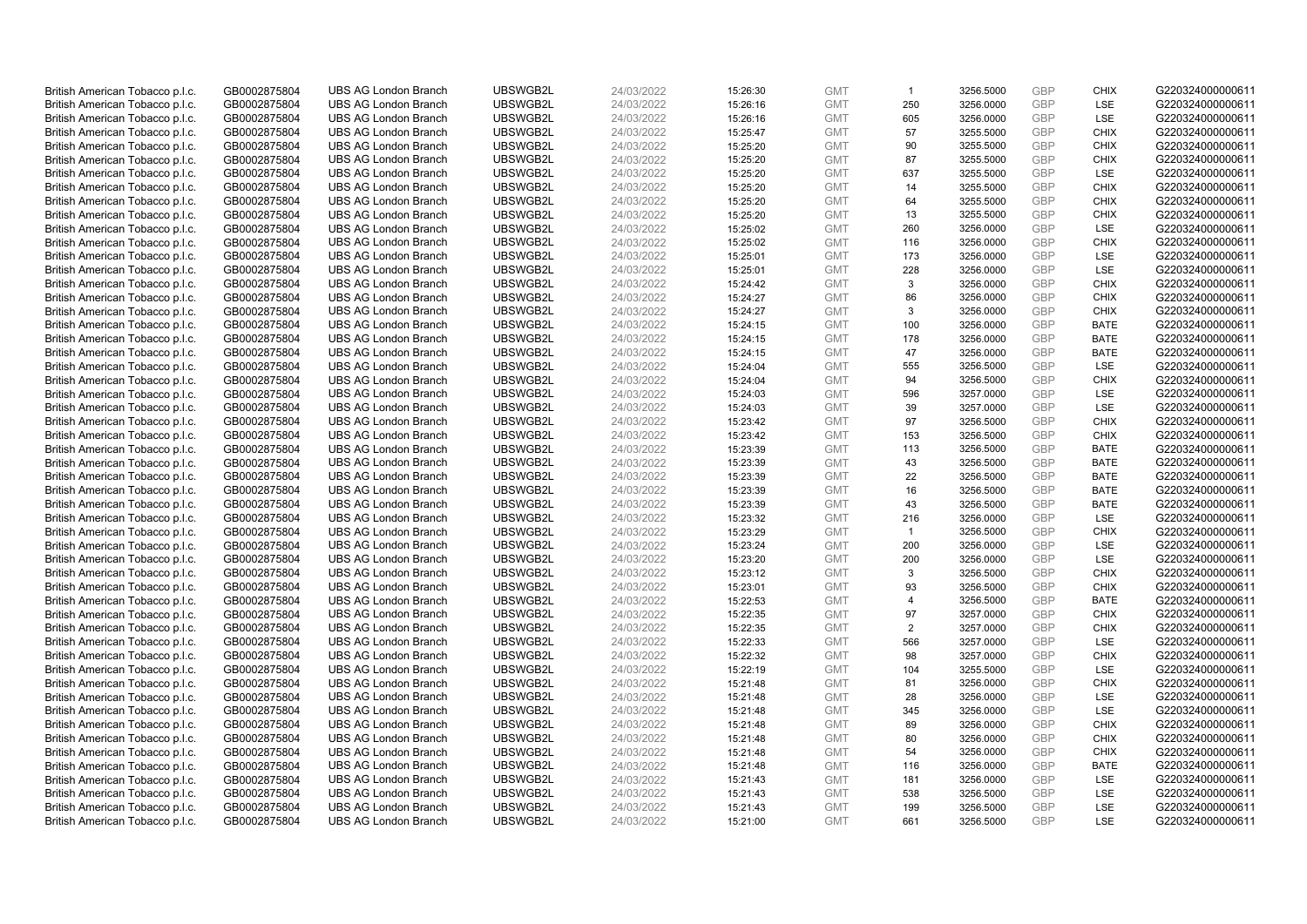| British American Tobacco p.l.c. | GB0002875804 | <b>UBS AG London Branch</b> | UBSWGB2L | 24/03/2022 | 15:20:56 | <b>GMT</b> | 3   | 3256.5000 | GBP        | LSE         | G220324000000611 |
|---------------------------------|--------------|-----------------------------|----------|------------|----------|------------|-----|-----------|------------|-------------|------------------|
| British American Tobacco p.l.c. | GB0002875804 | <b>UBS AG London Branch</b> | UBSWGB2L | 24/03/2022 | 15:20:32 | <b>GMT</b> | 89  | 3256.0000 | GBP        | <b>CHIX</b> | G220324000000611 |
| British American Tobacco p.l.c. | GB0002875804 | <b>UBS AG London Branch</b> | UBSWGB2L | 24/03/2022 | 15:20:01 | <b>GMT</b> | 113 | 3255.5000 | GBP        | <b>BATE</b> | G220324000000611 |
| British American Tobacco p.l.c. | GB0002875804 | <b>UBS AG London Branch</b> | UBSWGB2L | 24/03/2022 | 15:19:49 | <b>GMT</b> | 82  | 3256.5000 | GBP        | <b>CHIX</b> | G220324000000611 |
| British American Tobacco p.l.c. | GB0002875804 | <b>UBS AG London Branch</b> | UBSWGB2L | 24/03/2022 | 15:19:46 | <b>GMT</b> | 108 | 3257.0000 | GBP        | <b>CHIX</b> | G220324000000611 |
| British American Tobacco p.l.c. | GB0002875804 | <b>UBS AG London Branch</b> | UBSWGB2L | 24/03/2022 | 15:19:46 | <b>GMT</b> | 110 | 3257.5000 | GBP        | LSE         | G220324000000611 |
| British American Tobacco p.l.c. | GB0002875804 | <b>UBS AG London Branch</b> | UBSWGB2L | 24/03/2022 | 15:19:46 | <b>GMT</b> | 250 | 3257.5000 | GBP        | LSE         | G220324000000611 |
| British American Tobacco p.l.c. | GB0002875804 | <b>UBS AG London Branch</b> | UBSWGB2L | 24/03/2022 | 15:19:46 | <b>GMT</b> | 675 | 3257.5000 | GBP        | LSE         | G220324000000611 |
| British American Tobacco p.l.c. | GB0002875804 | <b>UBS AG London Branch</b> | UBSWGB2L | 24/03/2022 | 15:19:00 | <b>GMT</b> | 74  | 3256.0000 | GBP        | <b>BATE</b> | G220324000000611 |
| British American Tobacco p.l.c. | GB0002875804 | <b>UBS AG London Branch</b> | UBSWGB2L | 24/03/2022 | 15:19:00 | <b>GMT</b> | 32  | 3256.0000 | GBP        | <b>BATE</b> | G220324000000611 |
| British American Tobacco p.l.c. | GB0002875804 | <b>UBS AG London Branch</b> | UBSWGB2L | 24/03/2022 | 15:18:59 | <b>GMT</b> | 92  | 3256.5000 | GBP        | <b>CHIX</b> | G220324000000611 |
| British American Tobacco p.l.c. | GB0002875804 | <b>UBS AG London Branch</b> | UBSWGB2L | 24/03/2022 | 15:18:59 | <b>GMT</b> | 121 | 3256.5000 | GBP        | <b>CHIX</b> | G220324000000611 |
| British American Tobacco p.l.c. | GB0002875804 | <b>UBS AG London Branch</b> | UBSWGB2L | 24/03/2022 | 15:18:59 | <b>GMT</b> | 572 | 3257.0000 | GBP        | LSE         | G220324000000611 |
| British American Tobacco p.l.c. | GB0002875804 | <b>UBS AG London Branch</b> | UBSWGB2L | 24/03/2022 | 15:18:59 | <b>GMT</b> | 105 | 3257.0000 | GBP        | <b>BATE</b> | G220324000000611 |
| British American Tobacco p.l.c. | GB0002875804 | <b>UBS AG London Branch</b> | UBSWGB2L | 24/03/2022 | 15:18:45 | <b>GMT</b> | 250 | 3257.5000 | GBP        | LSE         | G220324000000611 |
| British American Tobacco p.l.c. | GB0002875804 | <b>UBS AG London Branch</b> | UBSWGB2L | 24/03/2022 | 15:18:45 | <b>GMT</b> | 97  | 3257.5000 | GBP        | LSE         | G220324000000611 |
| British American Tobacco p.l.c. | GB0002875804 | <b>UBS AG London Branch</b> | UBSWGB2L | 24/03/2022 | 15:18:45 | <b>GMT</b> | 97  | 3257.5000 | GBP        | <b>CHIX</b> | G220324000000611 |
| British American Tobacco p.l.c. | GB0002875804 | <b>UBS AG London Branch</b> | UBSWGB2L | 24/03/2022 | 15:18:36 | <b>GMT</b> | 5   | 3257.5000 | GBP        | <b>BATE</b> | G220324000000611 |
| British American Tobacco p.l.c. | GB0002875804 | <b>UBS AG London Branch</b> | UBSWGB2L | 24/03/2022 | 15:18:32 | <b>GMT</b> | 41  | 3257.5000 | GBP        | <b>BATE</b> | G220324000000611 |
| British American Tobacco p.l.c. | GB0002875804 | <b>UBS AG London Branch</b> | UBSWGB2L | 24/03/2022 | 15:18:32 | <b>GMT</b> | 114 | 3257.5000 | GBP        | <b>BATE</b> | G220324000000611 |
| British American Tobacco p.l.c. | GB0002875804 | <b>UBS AG London Branch</b> | UBSWGB2L | 24/03/2022 | 15:18:32 | <b>GMT</b> | 14  | 3257.5000 | GBP        | LSE         | G220324000000611 |
| British American Tobacco p.l.c. | GB0002875804 | <b>UBS AG London Branch</b> | UBSWGB2L | 24/03/2022 | 15:18:32 | <b>GMT</b> | 603 | 3257.5000 | GBP        | LSE         | G220324000000611 |
| British American Tobacco p.l.c. | GB0002875804 | <b>UBS AG London Branch</b> | UBSWGB2L | 24/03/2022 | 15:18:32 | <b>GMT</b> | 114 | 3257.5000 | GBP        | <b>CHIX</b> | G220324000000611 |
| British American Tobacco p.l.c. | GB0002875804 | <b>UBS AG London Branch</b> | UBSWGB2L | 24/03/2022 | 15:17:25 | <b>GMT</b> | 100 | 3257.0000 | GBP        | <b>CHIX</b> | G220324000000611 |
| British American Tobacco p.l.c. | GB0002875804 | <b>UBS AG London Branch</b> | UBSWGB2L | 24/03/2022 | 15:17:20 | <b>GMT</b> | 120 | 3257.5000 | <b>GBP</b> | LSE         | G220324000000611 |
| British American Tobacco p.l.c. | GB0002875804 | <b>UBS AG London Branch</b> | UBSWGB2L | 24/03/2022 | 15:17:20 | <b>GMT</b> | 250 | 3257.5000 | GBP        | LSE         | G220324000000611 |
| British American Tobacco p.l.c. | GB0002875804 | <b>UBS AG London Branch</b> | UBSWGB2L | 24/03/2022 | 15:17:20 | <b>GMT</b> | 230 | 3257.5000 | GBP        | LSE         | G220324000000611 |
| British American Tobacco p.l.c. | GB0002875804 | <b>UBS AG London Branch</b> | UBSWGB2L | 24/03/2022 | 15:17:20 | <b>GMT</b> | 117 | 3257.5000 | GBP        | <b>BATE</b> | G220324000000611 |
| British American Tobacco p.l.c. | GB0002875804 | <b>UBS AG London Branch</b> | UBSWGB2L | 24/03/2022 | 15:17:06 | <b>GMT</b> | 130 | 3258.0000 | GBP        | <b>CHIX</b> | G220324000000611 |
| British American Tobacco p.l.c. | GB0002875804 | <b>UBS AG London Branch</b> | UBSWGB2L | 24/03/2022 | 15:17:04 | <b>GMT</b> | 508 | 3259.0000 | GBP        | LSE         | G220324000000611 |
| British American Tobacco p.l.c. | GB0002875804 | <b>UBS AG London Branch</b> | UBSWGB2L | 24/03/2022 | 15:17:04 | <b>GMT</b> | 216 | 3259.0000 | GBP        | LSE         | G220324000000611 |
| British American Tobacco p.l.c. | GB0002875804 | <b>UBS AG London Branch</b> | UBSWGB2L | 24/03/2022 | 15:17:00 | <b>GMT</b> | 249 | 3259.0000 | GBP        | <b>BATE</b> | G220324000000611 |
| British American Tobacco p.l.c. | GB0002875804 | <b>UBS AG London Branch</b> | UBSWGB2L | 24/03/2022 | 15:17:00 | <b>GMT</b> | 146 | 3259.0000 | GBP        | <b>CHIX</b> | G220324000000611 |
| British American Tobacco p.l.c. | GB0002875804 | <b>UBS AG London Branch</b> | UBSWGB2L | 24/03/2022 | 15:17:00 | <b>GMT</b> | 61  | 3259.0000 | GBP        | LSE         | G220324000000611 |
| British American Tobacco p.l.c. | GB0002875804 | <b>UBS AG London Branch</b> | UBSWGB2L | 24/03/2022 | 15:17:00 | <b>GMT</b> | 600 | 3259.0000 | GBP        | LSE         | G220324000000611 |
| British American Tobacco p.l.c. | GB0002875804 | <b>UBS AG London Branch</b> | UBSWGB2L | 24/03/2022 | 15:17:00 | <b>GMT</b> | 69  | 3259.0000 | GBP        | LSE         | G220324000000611 |
| British American Tobacco p.l.c. | GB0002875804 | <b>UBS AG London Branch</b> | UBSWGB2L | 24/03/2022 | 15:17:00 | <b>GMT</b> | 210 | 3259.0000 | GBP        | <b>BATE</b> | G220324000000611 |
| British American Tobacco p.l.c. | GB0002875804 | <b>UBS AG London Branch</b> | UBSWGB2L | 24/03/2022 | 15:17:00 | <b>GMT</b> | 99  | 3259.0000 | GBP        | <b>CHIX</b> | G220324000000611 |
| British American Tobacco p.l.c. | GB0002875804 | <b>UBS AG London Branch</b> | UBSWGB2L | 24/03/2022 | 15:16:20 | <b>GMT</b> | 44  | 3258.5000 | GBP        | <b>CHIX</b> | G220324000000611 |
| British American Tobacco p.l.c. | GB0002875804 | <b>UBS AG London Branch</b> | UBSWGB2L | 24/03/2022 | 15:16:20 | <b>GMT</b> | 55  | 3258.5000 | GBP        | <b>CHIX</b> | G220324000000611 |
| British American Tobacco p.l.c. | GB0002875804 | <b>UBS AG London Branch</b> | UBSWGB2L | 24/03/2022 | 15:16:20 | <b>GMT</b> | 50  | 3258.5000 | GBP        | <b>CHIX</b> | G220324000000611 |
| British American Tobacco p.l.c. | GB0002875804 | <b>UBS AG London Branch</b> | UBSWGB2L | 24/03/2022 | 15:16:20 | <b>GMT</b> | 42  | 3258.5000 | GBP        | <b>CHIX</b> | G220324000000611 |
| British American Tobacco p.l.c. | GB0002875804 | <b>UBS AG London Branch</b> | UBSWGB2L | 24/03/2022 | 15:16:10 | <b>GMT</b> | 3   | 3258.5000 | GBP        | <b>CHIX</b> | G220324000000611 |
| British American Tobacco p.l.c. | GB0002875804 | <b>UBS AG London Branch</b> | UBSWGB2L | 24/03/2022 | 15:16:07 | <b>GMT</b> | 250 | 3258.5000 | GBP        | LSE         | G220324000000611 |
| British American Tobacco p.l.c. | GB0002875804 | <b>UBS AG London Branch</b> | UBSWGB2L | 24/03/2022 | 15:16:07 | <b>GMT</b> | 124 | 3258.5000 | GBP        | <b>LSE</b>  | G220324000000611 |
| British American Tobacco p.l.c. | GB0002875804 | <b>UBS AG London Branch</b> | UBSWGB2L | 24/03/2022 | 15:15:50 | <b>GMT</b> | 165 | 3258.0000 | GBP        | <b>CHIX</b> | G220324000000611 |
| British American Tobacco p.l.c. | GB0002875804 | <b>UBS AG London Branch</b> | UBSWGB2L | 24/03/2022 | 15:15:15 | <b>GMT</b> | 99  | 3257.5000 | GBP        | <b>CHIX</b> | G220324000000611 |
| British American Tobacco p.l.c. | GB0002875804 | <b>UBS AG London Branch</b> | UBSWGB2L | 24/03/2022 | 15:15:15 | <b>GMT</b> | 666 | 3258.0000 | GBP        | LSE         | G220324000000611 |
| British American Tobacco p.l.c. | GB0002875804 | <b>UBS AG London Branch</b> | UBSWGB2L | 24/03/2022 | 15:15:03 | <b>GMT</b> | 86  | 3258.0000 | GBP        | <b>CHIX</b> | G220324000000611 |
| British American Tobacco p.l.c. | GB0002875804 | <b>UBS AG London Branch</b> | UBSWGB2L | 24/03/2022 | 15:14:20 | <b>GMT</b> | 96  | 3255.5000 | GBP        | <b>CHIX</b> | G220324000000611 |
| British American Tobacco p.l.c. | GB0002875804 | <b>UBS AG London Branch</b> | UBSWGB2L | 24/03/2022 | 15:14:20 | <b>GMT</b> | 550 | 3255.5000 | GBP        | LSE         | G220324000000611 |
| British American Tobacco p.l.c. | GB0002875804 | <b>UBS AG London Branch</b> | UBSWGB2L | 24/03/2022 | 15:14:19 | <b>GMT</b> | 674 | 3256.0000 | <b>GBP</b> | LSE         | G220324000000611 |
| British American Tobacco p.l.c. | GB0002875804 | <b>UBS AG London Branch</b> | UBSWGB2L | 24/03/2022 | 15:14:19 | <b>GMT</b> | 80  | 3256.0000 | GBP        | <b>CHIX</b> | G220324000000611 |
| British American Tobacco p.l.c. | GB0002875804 | <b>UBS AG London Branch</b> | UBSWGB2L | 24/03/2022 | 15:13:28 | <b>GMT</b> | 603 | 3254.5000 | GBP        | LSE         | G220324000000611 |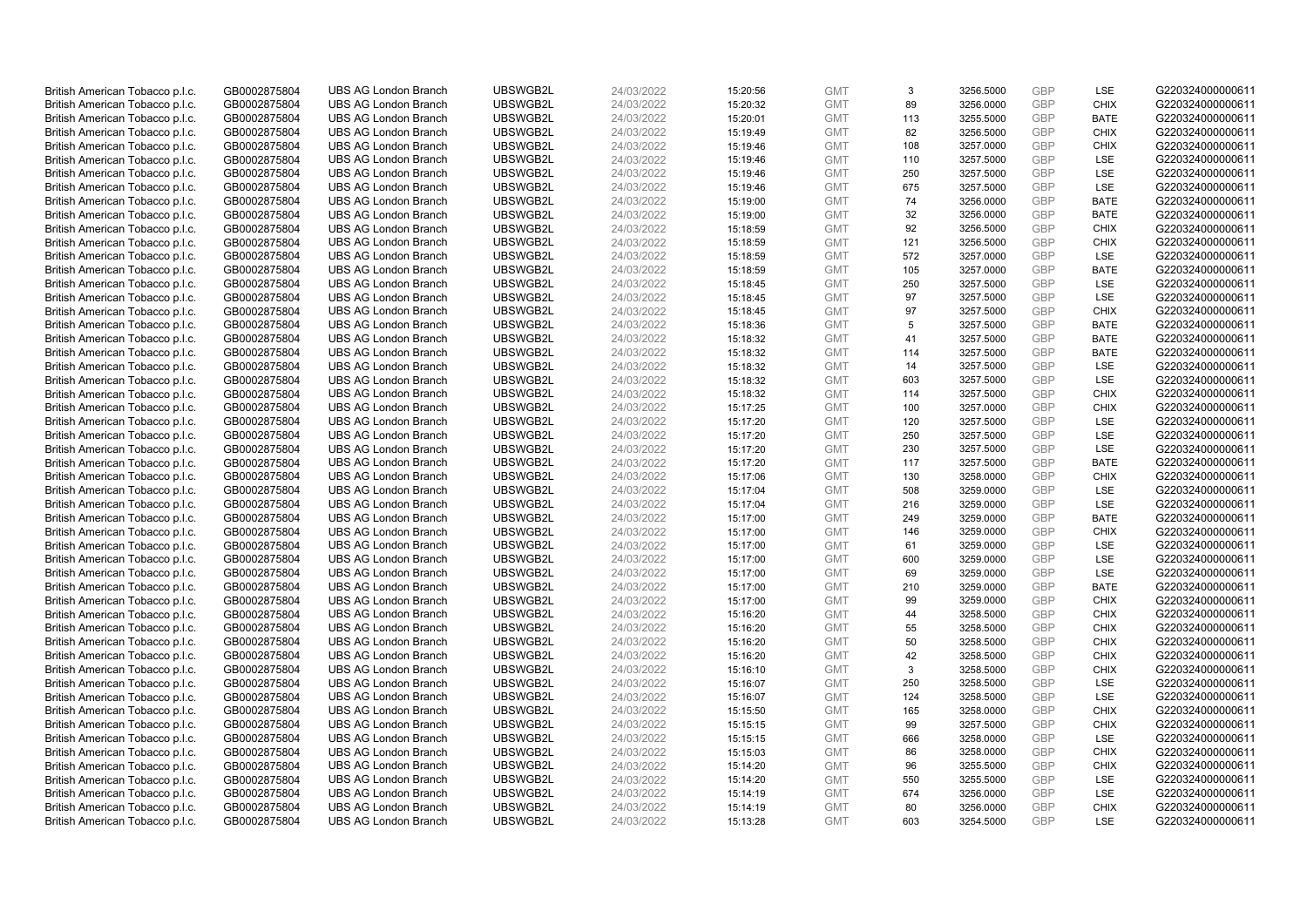| British American Tobacco p.l.c. | GB0002875804 | <b>UBS AG London Branch</b> | UBSWGB2L             | 24/03/2022 | 15:13:05 | <b>GMT</b> | 58             | 3255.0000              | GBP        | <b>CHIX</b>                | G220324000000611                     |
|---------------------------------|--------------|-----------------------------|----------------------|------------|----------|------------|----------------|------------------------|------------|----------------------------|--------------------------------------|
| British American Tobacco p.l.c. | GB0002875804 | <b>UBS AG London Branch</b> | UBSWGB2L             | 24/03/2022 | 15:13:05 | <b>GMT</b> | 37             | 3255.0000              | GBP        | <b>CHIX</b>                | G220324000000611                     |
| British American Tobacco p.l.c. | GB0002875804 | <b>UBS AG London Branch</b> | UBSWGB2L             | 24/03/2022 | 15:13:05 | <b>GMT</b> | 121            | 3255.0000              | GBP        | <b>BATE</b>                | G220324000000611                     |
| British American Tobacco p.l.c. | GB0002875804 | <b>UBS AG London Branch</b> | UBSWGB2L             | 24/03/2022 | 15:13:03 | <b>GMT</b> | 61             | 3255.5000              | GBP        | <b>CHIX</b>                | G220324000000611                     |
| British American Tobacco p.l.c. | GB0002875804 | <b>UBS AG London Branch</b> | UBSWGB2L             | 24/03/2022 | 15:13:03 | <b>GMT</b> | 72             | 3255.5000              | GBP        | <b>BATE</b>                | G220324000000611                     |
| British American Tobacco p.l.c. | GB0002875804 | <b>UBS AG London Branch</b> | UBSWGB2L             | 24/03/2022 | 15:13:03 | <b>GMT</b> | 45             | 3255.5000              | GBP        | <b>BATE</b>                | G220324000000611                     |
| British American Tobacco p.l.c. | GB0002875804 | <b>UBS AG London Branch</b> | UBSWGB2L             | 24/03/2022 | 15:13:03 | <b>GMT</b> | 83             | 3255.5000              | GBP        | <b>CHIX</b>                | G220324000000611                     |
| British American Tobacco p.l.c. | GB0002875804 | <b>UBS AG London Branch</b> | UBSWGB2L             | 24/03/2022 | 15:13:03 | <b>GMT</b> | 8              | 3255.5000              | GBP        | <b>BATE</b>                | G220324000000611                     |
| British American Tobacco p.l.c. | GB0002875804 | <b>UBS AG London Branch</b> | UBSWGB2L             | 24/03/2022 | 15:13:03 | <b>GMT</b> | 105            | 3256.0000              | GBP        | <b>BATE</b>                | G220324000000611                     |
| British American Tobacco p.l.c. | GB0002875804 | <b>UBS AG London Branch</b> | UBSWGB2L             | 24/03/2022 | 15:13:03 | <b>GMT</b> | 105            | 3256.0000              | GBP        | <b>CHIX</b>                | G220324000000611                     |
| British American Tobacco p.l.c. | GB0002875804 | <b>UBS AG London Branch</b> | UBSWGB2L             | 24/03/2022 | 15:13:03 | <b>GMT</b> | 139            | 3256.0000              | GBP        | <b>BATE</b>                | G220324000000611                     |
| British American Tobacco p.l.c. | GB0002875804 | <b>UBS AG London Branch</b> | UBSWGB2L             | 24/03/2022 | 15:13:03 | <b>GMT</b> | 89             | 3256.0000              | GBP        | <b>CHIX</b>                | G220324000000611                     |
| British American Tobacco p.l.c. | GB0002875804 | <b>UBS AG London Branch</b> | UBSWGB2L             | 24/03/2022 | 15:13:02 | <b>GMT</b> | 250            | 3256.5000              | GBP        | <b>LSE</b>                 | G220324000000611                     |
| British American Tobacco p.l.c. | GB0002875804 | <b>UBS AG London Branch</b> | UBSWGB2L             | 24/03/2022 | 15:12:39 | <b>GMT</b> | 198            | 3256.0000              | GBP        | LSE                        | G220324000000611                     |
| British American Tobacco p.l.c. | GB0002875804 | <b>UBS AG London Branch</b> | UBSWGB2L             | 24/03/2022 | 15:12:39 | <b>GMT</b> | 220            | 3256.0000              | GBP        | LSE                        | G220324000000611                     |
| British American Tobacco p.l.c. | GB0002875804 | <b>UBS AG London Branch</b> | UBSWGB2L             | 24/03/2022 | 15:12:13 | <b>GMT</b> | $\overline{7}$ | 3255.0000              | GBP        | <b>CHIX</b>                | G220324000000611                     |
| British American Tobacco p.l.c. | GB0002875804 | <b>UBS AG London Branch</b> | UBSWGB2L             | 24/03/2022 | 15:12:13 | <b>GMT</b> | 100            | 3255.0000              | GBP        | <b>CHIX</b>                | G220324000000611                     |
| British American Tobacco p.l.c. | GB0002875804 | <b>UBS AG London Branch</b> | UBSWGB2L             | 24/03/2022 | 15:12:08 | <b>GMT</b> | 545            | 3255.0000              | GBP        | LSE                        | G220324000000611                     |
| British American Tobacco p.l.c. | GB0002875804 | <b>UBS AG London Branch</b> | UBSWGB2L             | 24/03/2022 | 15:12:08 | <b>GMT</b> | 47             | 3255.0000              | GBP        | <b>LSE</b>                 | G220324000000611                     |
| British American Tobacco p.l.c. | GB0002875804 | <b>UBS AG London Branch</b> | UBSWGB2L             | 24/03/2022 | 15:12:08 | <b>GMT</b> | 99             | 3255.0000              | GBP        | <b>CHIX</b>                | G220324000000611                     |
| British American Tobacco p.l.c. | GB0002875804 | <b>UBS AG London Branch</b> | UBSWGB2L             | 24/03/2022 | 15:12:08 | <b>GMT</b> | 553            | 3255.0000              | GBP        | LSE                        | G220324000000611                     |
| British American Tobacco p.l.c. | GB0002875804 | <b>UBS AG London Branch</b> | UBSWGB2L             | 24/03/2022 | 15:12:03 | <b>GMT</b> | 117            | 3254.5000              | GBP        | LSE                        | G220324000000611                     |
| British American Tobacco p.l.c. | GB0002875804 | <b>UBS AG London Branch</b> | UBSWGB2L             | 24/03/2022 | 15:12:03 | <b>GMT</b> | 39             | 3254.5000              | GBP        | LSE                        | G220324000000611                     |
| British American Tobacco p.l.c. | GB0002875804 | <b>UBS AG London Branch</b> | UBSWGB2L             | 24/03/2022 | 15:10:40 | <b>GMT</b> | 82             | 3253.5000              | GBP        | <b>CHIX</b>                | G220324000000611                     |
| British American Tobacco p.l.c. | GB0002875804 | <b>UBS AG London Branch</b> | UBSWGB2L             | 24/03/2022 | 15:10:40 | <b>GMT</b> | 632            | 3253.5000              | GBP        | LSE                        | G220324000000611                     |
| British American Tobacco p.l.c. | GB0002875804 | <b>UBS AG London Branch</b> | UBSWGB2L             | 24/03/2022 | 15:10:40 | <b>GMT</b> | 89             | 3253.5000              | GBP        | <b>CHIX</b>                | G220324000000611                     |
| British American Tobacco p.l.c. | GB0002875804 | <b>UBS AG London Branch</b> | UBSWGB2L             | 24/03/2022 | 15:10:40 | <b>GMT</b> | 123            | 3253.5000              | GBP        | <b>BATE</b>                | G220324000000611                     |
| British American Tobacco p.l.c. | GB0002875804 | <b>UBS AG London Branch</b> | UBSWGB2L             | 24/03/2022 | 15:10:40 | <b>GMT</b> | 86             | 3253.5000              | GBP        | <b>CHIX</b>                | G220324000000611                     |
| British American Tobacco p.l.c. | GB0002875804 | <b>UBS AG London Branch</b> | UBSWGB2L             | 24/03/2022 | 15:10:40 | <b>GMT</b> | 413            | 3253.5000              | GBP        | LSE                        | G220324000000611                     |
| British American Tobacco p.l.c. | GB0002875804 | <b>UBS AG London Branch</b> | UBSWGB2L             | 24/03/2022 | 15:10:40 | <b>GMT</b> | 138            | 3253.5000              | GBP        | LSE                        | G220324000000611                     |
| British American Tobacco p.l.c. | GB0002875804 | <b>UBS AG London Branch</b> | UBSWGB2L             | 24/03/2022 | 15:10:40 | <b>GMT</b> | 124            | 3253.5000              | GBP        | <b>BATE</b>                | G220324000000611                     |
| British American Tobacco p.l.c. | GB0002875804 | <b>UBS AG London Branch</b> | UBSWGB2L             | 24/03/2022 | 15:10:36 | <b>GMT</b> | 250            | 3254.0000              | GBP        | LSE                        | G220324000000611                     |
| British American Tobacco p.l.c. | GB0002875804 | <b>UBS AG London Branch</b> | UBSWGB2L             | 24/03/2022 | 15:10:34 | <b>GMT</b> | 182            | 3254.0000              | GBP        | <b>CHIX</b>                | G220324000000611                     |
| British American Tobacco p.l.c. | GB0002875804 | <b>UBS AG London Branch</b> | UBSWGB2L             | 24/03/2022 | 15:10:11 | <b>GMT</b> | $\overline{2}$ | 3254.0000              | GBP        | <b>CHIX</b>                | G220324000000611                     |
| British American Tobacco p.l.c. | GB0002875804 | <b>UBS AG London Branch</b> | UBSWGB2L             | 24/03/2022 | 15:09:42 | <b>GMT</b> | 121            | 3253.5000              | GBP        | <b>CHIX</b>                | G220324000000611                     |
| British American Tobacco p.l.c. | GB0002875804 | <b>UBS AG London Branch</b> | UBSWGB2L             | 24/03/2022 | 15:09:40 | <b>GMT</b> | 89             | 3254.0000              | GBP        | <b>CHIX</b>                | G220324000000611                     |
| British American Tobacco p.l.c. | GB0002875804 | <b>UBS AG London Branch</b> | UBSWGB2L             | 24/03/2022 | 15:09:40 | <b>GMT</b> | 3              | 3254.0000              | GBP        | <b>CHIX</b>                | G220324000000611                     |
| British American Tobacco p.l.c. | GB0002875804 | <b>UBS AG London Branch</b> | UBSWGB2L             | 24/03/2022 | 15:09:39 | <b>GMT</b> | 422            | 3254.0000              | GBP        | LSE                        | G220324000000611                     |
| British American Tobacco p.l.c. | GB0002875804 | <b>UBS AG London Branch</b> | UBSWGB2L             | 24/03/2022 | 15:09:30 | <b>GMT</b> | $\mathbf{1}$   | 3254.0000              | GBP        | <b>CHIX</b>                | G220324000000611                     |
| British American Tobacco p.l.c. | GB0002875804 | <b>UBS AG London Branch</b> | UBSWGB2L             | 24/03/2022 | 15:09:30 | <b>GMT</b> | 6              | 3254.0000              | GBP        | LSE                        | G220324000000611                     |
| British American Tobacco p.l.c. | GB0002875804 | <b>UBS AG London Branch</b> | UBSWGB2L             | 24/03/2022 | 15:09:30 | <b>GMT</b> | 73             | 3254.0000              | GBP        | LSE                        | G220324000000611                     |
| British American Tobacco p.l.c. | GB0002875804 | <b>UBS AG London Branch</b> | UBSWGB2L             | 24/03/2022 | 15:09:30 | <b>GMT</b> | 250            | 3254.0000              | GBP        | LSE                        | G220324000000611                     |
| British American Tobacco p.l.c. | GB0002875804 | <b>UBS AG London Branch</b> | UBSWGB2L             | 24/03/2022 | 15:09:29 | <b>GMT</b> | 40             | 3254.0000              | GBP        | LSE                        | G220324000000611                     |
| British American Tobacco p.l.c. | GB0002875804 | <b>UBS AG London Branch</b> | UBSWGB2L             | 24/03/2022 | 15:09:29 | <b>GMT</b> | 250            | 3254.0000              | GBP        | LSE                        | G220324000000611                     |
| British American Tobacco p.l.c. | GB0002875804 | <b>UBS AG London Branch</b> | UBSWGB2L             | 24/03/2022 | 15:09:29 | <b>GMT</b> | 3              | 3254.0000              | GBP        | <b>CHIX</b>                | G220324000000611                     |
|                                 |              | <b>UBS AG London Branch</b> | UBSWGB2L             | 24/03/2022 |          | <b>GMT</b> | 2              |                        | GBP        |                            | G220324000000611                     |
| British American Tobacco p.l.c. | GB0002875804 |                             |                      |            | 15:09:27 | <b>GMT</b> | $\overline{2}$ | 3254.0000<br>3254.0000 | <b>GBP</b> | <b>CHIX</b><br><b>CHIX</b> |                                      |
| British American Tobacco p.l.c. | GB0002875804 | <b>UBS AG London Branch</b> | UBSWGB2L<br>UBSWGB2L | 24/03/2022 | 15:09:26 |            | 156            |                        | GBP        |                            | G220324000000611<br>G220324000000611 |
| British American Tobacco p.l.c. | GB0002875804 | <b>UBS AG London Branch</b> |                      | 24/03/2022 | 15:09:02 | <b>GMT</b> |                | 3252.5000              | GBP        | <b>CHIX</b>                |                                      |
| British American Tobacco p.l.c. | GB0002875804 | <b>UBS AG London Branch</b> | UBSWGB2L             | 24/03/2022 | 15:08:34 | <b>GMT</b> | 566            | 3253.0000              |            | LSE                        | G220324000000611                     |
| British American Tobacco p.l.c. | GB0002875804 | <b>UBS AG London Branch</b> | UBSWGB2L             | 24/03/2022 | 15:08:34 | <b>GMT</b> | 121            | 3253.0000              | GBP        | <b>BATE</b>                | G220324000000611                     |
| British American Tobacco p.l.c. | GB0002875804 | <b>UBS AG London Branch</b> | UBSWGB2L             | 24/03/2022 | 15:08:34 | <b>GMT</b> | 107            | 3253.0000              | GBP        | <b>BATE</b>                | G220324000000611                     |
| British American Tobacco p.l.c. | GB0002875804 | <b>UBS AG London Branch</b> | UBSWGB2L             | 24/03/2022 | 15:08:24 | <b>GMT</b> | 73             | 3253.5000              | <b>GBP</b> | <b>CHIX</b>                | G220324000000611                     |
| British American Tobacco p.l.c. | GB0002875804 | <b>UBS AG London Branch</b> | UBSWGB2L             | 24/03/2022 | 15:08:24 | <b>GMT</b> | 94             | 3253.5000              | GBP        | <b>CHIX</b>                | G220324000000611                     |
| British American Tobacco p.l.c. | GB0002875804 | <b>UBS AG London Branch</b> | UBSWGB2L             | 24/03/2022 | 15:08:15 | <b>GMT</b> | 250            | 3254.0000              | <b>GBP</b> | LSE                        | G220324000000611                     |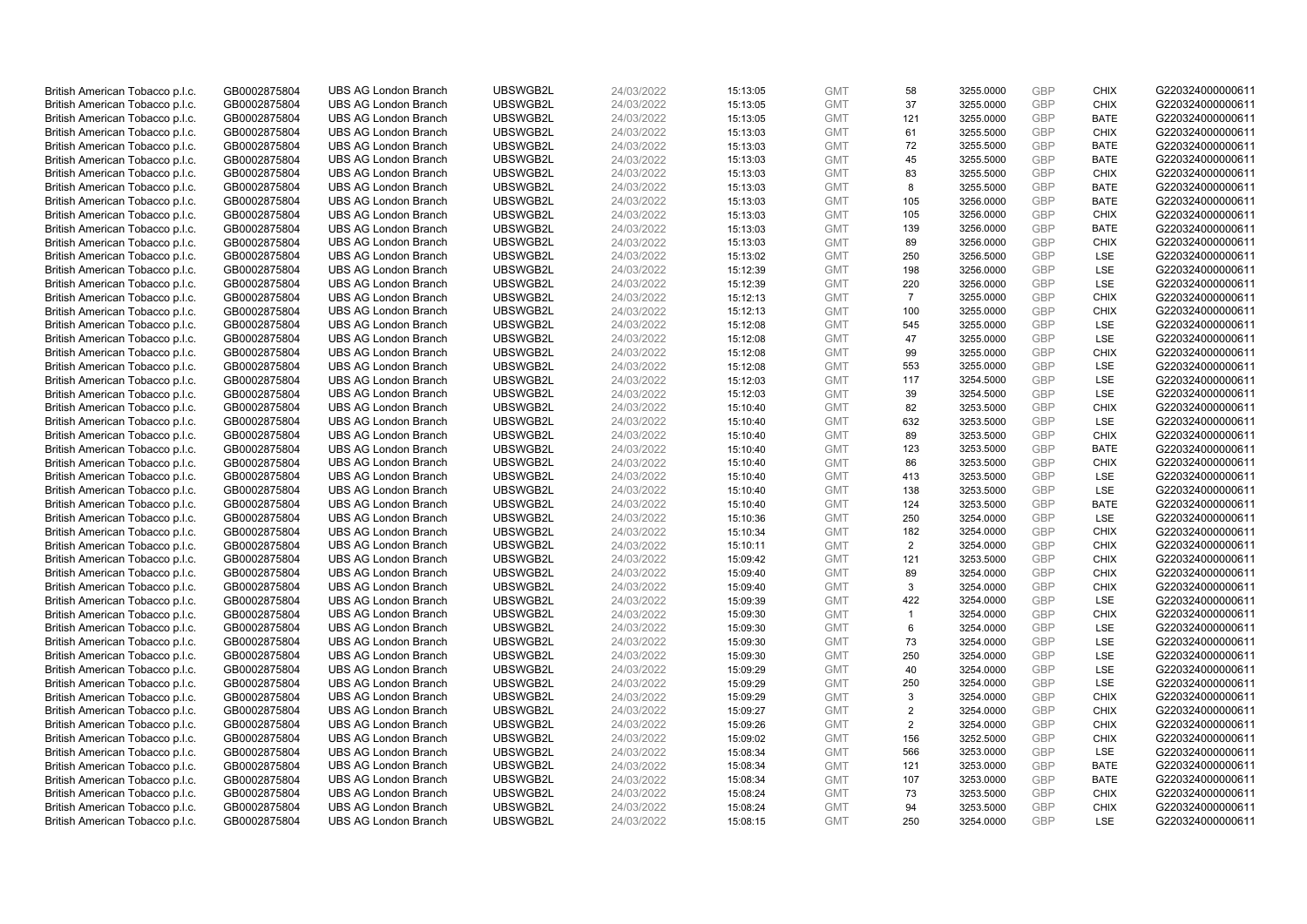| British American Tobacco p.l.c. | GB0002875804 | <b>UBS AG London Branch</b> | UBSWGB2L | 24/03/2022 | 15:08:09             | <b>GMT</b> | 11             | 3253.5000 | GBP        | <b>CHIX</b>               | G220324000000611 |
|---------------------------------|--------------|-----------------------------|----------|------------|----------------------|------------|----------------|-----------|------------|---------------------------|------------------|
| British American Tobacco p.l.c. | GB0002875804 | <b>UBS AG London Branch</b> | UBSWGB2L | 24/03/2022 | 15:08:09             | <b>GMT</b> | 123            | 3253.5000 | GBP        | <b>BATE</b>               | G220324000000611 |
| British American Tobacco p.l.c. | GB0002875804 | <b>UBS AG London Branch</b> | UBSWGB2L | 24/03/2022 | 15:08:08             | <b>GMT</b> | 2              | 3254.5000 | GBP        | <b>CHIX</b>               | G220324000000611 |
| British American Tobacco p.l.c. | GB0002875804 | <b>UBS AG London Branch</b> | UBSWGB2L | 24/03/2022 | 15:07:59             | <b>GMT</b> | 92             | 3254.5000 | GBP        | <b>CHIX</b>               | G220324000000611 |
| British American Tobacco p.l.c. | GB0002875804 | <b>UBS AG London Branch</b> | UBSWGB2L | 24/03/2022 | 15:07:59             | <b>GMT</b> | $\overline{4}$ | 3254.5000 | GBP        | <b>CHIX</b>               | G220324000000611 |
| British American Tobacco p.l.c. | GB0002875804 | <b>UBS AG London Branch</b> | UBSWGB2L | 24/03/2022 | 15:07:53             | <b>GMT</b> | 597            | 3254.5000 | GBP        | LSE                       | G220324000000611 |
| British American Tobacco p.l.c. | GB0002875804 | <b>UBS AG London Branch</b> | UBSWGB2L | 24/03/2022 | 15:07:07             | <b>GMT</b> | 112            | 3253.0000 | GBP        | <b>BATE</b>               | G220324000000611 |
| British American Tobacco p.l.c. | GB0002875804 | <b>UBS AG London Branch</b> | UBSWGB2L | 24/03/2022 | 15:07:07             | <b>GMT</b> | 84             | 3253.0000 | GBP        | <b>CHIX</b>               | G220324000000611 |
| British American Tobacco p.l.c. | GB0002875804 | <b>UBS AG London Branch</b> | UBSWGB2L | 24/03/2022 | 15:06:59             | <b>GMT</b> | 202            | 3253.5000 | GBP        | <b>BATE</b>               | G220324000000611 |
| British American Tobacco p.l.c. | GB0002875804 | <b>UBS AG London Branch</b> | UBSWGB2L | 24/03/2022 | 15:06:59             | <b>GMT</b> | 657            | 3253.5000 | GBP        | LSE                       | G220324000000611 |
| British American Tobacco p.l.c. | GB0002875804 | <b>UBS AG London Branch</b> | UBSWGB2L | 24/03/2022 | 15:06:59             | <b>GMT</b> | 82             | 3254.0000 | GBP        | <b>CHIX</b>               | G220324000000611 |
| British American Tobacco p.l.c. | GB0002875804 | <b>UBS AG London Branch</b> | UBSWGB2L | 24/03/2022 | 15:06:59             | <b>GMT</b> | 96             | 3254.0000 | GBP        | <b>CHIX</b>               | G220324000000611 |
| British American Tobacco p.l.c. | GB0002875804 | <b>UBS AG London Branch</b> | UBSWGB2L | 24/03/2022 | 15:06:59             | <b>GMT</b> | $\mathbf{1}$   | 3254.0000 | GBP        | <b>CHIX</b>               | G220324000000611 |
| British American Tobacco p.l.c. | GB0002875804 | <b>UBS AG London Branch</b> | UBSWGB2L | 24/03/2022 | 15:06:56             | <b>GMT</b> | 95             | 3254.0000 | GBP        | <b>CHIX</b>               | G220324000000611 |
| British American Tobacco p.l.c. | GB0002875804 | <b>UBS AG London Branch</b> | UBSWGB2L | 24/03/2022 |                      | <b>GMT</b> | 122            | 3254.0000 | GBP        | <b>CHIX</b>               | G220324000000611 |
|                                 |              |                             | UBSWGB2L |            | 15:06:39             |            |                |           | GBP        | LSE                       | G220324000000611 |
| British American Tobacco p.l.c. | GB0002875804 | <b>UBS AG London Branch</b> |          | 24/03/2022 | 15:06:39             | <b>GMT</b> | 599            | 3254.0000 |            |                           |                  |
| British American Tobacco p.l.c. | GB0002875804 | <b>UBS AG London Branch</b> | UBSWGB2L | 24/03/2022 | 15:06:39             | <b>GMT</b> | 49             | 3254.0000 | GBP        | LSE                       | G220324000000611 |
| British American Tobacco p.l.c. | GB0002875804 | <b>UBS AG London Branch</b> | UBSWGB2L | 24/03/2022 | 15:06:22             | <b>GMT</b> | 250            | 3253.5000 | GBP        | LSE                       | G220324000000611 |
| British American Tobacco p.l.c. | GB0002875804 | <b>UBS AG London Branch</b> | UBSWGB2L | 24/03/2022 | 15:06:22             | <b>GMT</b> | 250            | 3253.5000 | GBP        | <b>LSE</b>                | G220324000000611 |
| British American Tobacco p.l.c. | GB0002875804 | <b>UBS AG London Branch</b> | UBSWGB2L | 24/03/2022 | 15:05:53             | <b>GMT</b> | 105            | 3252.5000 | GBP        | <b>BATE</b>               | G220324000000611 |
| British American Tobacco p.l.c. | GB0002875804 | <b>UBS AG London Branch</b> | UBSWGB2L | 24/03/2022 | 15:05:53             | <b>GMT</b> | 75             | 3252.5000 | GBP        | <b>BATE</b>               | G220324000000611 |
| British American Tobacco p.l.c. | GB0002875804 | <b>UBS AG London Branch</b> | UBSWGB2L | 24/03/2022 | 15:05:53             | <b>GMT</b> | 29             | 3252.5000 | GBP        | <b>BATE</b>               | G220324000000611 |
| British American Tobacco p.l.c. | GB0002875804 | <b>UBS AG London Branch</b> | UBSWGB2L | 24/03/2022 | 15:05:47             | <b>GMT</b> | 99             | 3252.5000 | GBP        | <b>CHIX</b>               | G220324000000611 |
| British American Tobacco p.l.c. | GB0002875804 | <b>UBS AG London Branch</b> | UBSWGB2L | 24/03/2022 | 15:05:34             | <b>GMT</b> | 91             | 3253.5000 | GBP        | <b>CHIX</b>               | G220324000000611 |
| British American Tobacco p.l.c. | GB0002875804 | <b>UBS AG London Branch</b> | UBSWGB2L | 24/03/2022 | 15:05:34             | <b>GMT</b> | 3              | 3253.5000 | GBP        | <b>CHIX</b>               | G220324000000611 |
| British American Tobacco p.l.c. | GB0002875804 | <b>UBS AG London Branch</b> | UBSWGB2L | 24/03/2022 | 15:05:18             | <b>GMT</b> | 604            | 3253.5000 | GBP        | <b>LSE</b>                | G220324000000611 |
| British American Tobacco p.l.c. | GB0002875804 | <b>UBS AG London Branch</b> | UBSWGB2L | 24/03/2022 | 15:05:03             | <b>GMT</b> | 29             | 3252.0000 | GBP        | <b>BATE</b>               | G220324000000611 |
| British American Tobacco p.l.c. | GB0002875804 | <b>UBS AG London Branch</b> | UBSWGB2L | 24/03/2022 | 15:04:56             | <b>GMT</b> | 47             | 3252.5000 | GBP        | <b>LSE</b>                | G220324000000611 |
| British American Tobacco p.l.c. | GB0002875804 | <b>UBS AG London Branch</b> | UBSWGB2L | 24/03/2022 | 15:04:56             | <b>GMT</b> | 248            | 3252.5000 | GBP        | LSE                       | G220324000000611 |
| British American Tobacco p.l.c. | GB0002875804 | <b>UBS AG London Branch</b> | UBSWGB2L | 24/03/2022 | 15:04:56             | <b>GMT</b> | 120            | 3252.5000 | GBP        | <b>BATE</b>               | G220324000000611 |
| British American Tobacco p.l.c. | GB0002875804 | <b>UBS AG London Branch</b> | UBSWGB2L | 24/03/2022 | 15:04:56             | <b>GMT</b> | 147            | 3252.5000 | GBP        | <b>BATE</b>               | G220324000000611 |
| British American Tobacco p.l.c. | GB0002875804 | <b>UBS AG London Branch</b> | UBSWGB2L | 24/03/2022 | 15:04:46             | <b>GMT</b> | 23             | 3253.5000 | GBP        | <b>CHIX</b>               | G220324000000611 |
| British American Tobacco p.l.c. | GB0002875804 | <b>UBS AG London Branch</b> | UBSWGB2L | 24/03/2022 | 15:04:46             | <b>GMT</b> | 39             | 3253.5000 | GBP        | <b>CHIX</b>               | G220324000000611 |
| British American Tobacco p.l.c. | GB0002875804 | <b>UBS AG London Branch</b> | UBSWGB2L | 24/03/2022 | 15:04:46             | <b>GMT</b> | 29             | 3253.5000 | GBP        | <b>CHIX</b>               | G220324000000611 |
| British American Tobacco p.l.c. | GB0002875804 | <b>UBS AG London Branch</b> | UBSWGB2L | 24/03/2022 | 15:04:46             | <b>GMT</b> | 33             | 3253.5000 | GBP        | <b>CHIX</b>               | G220324000000611 |
| British American Tobacco p.l.c. | GB0002875804 | <b>UBS AG London Branch</b> | UBSWGB2L | 24/03/2022 | 15:04:46             | <b>GMT</b> | 36             | 3253.5000 | GBP        | <b>CHIX</b>               | G220324000000611 |
| British American Tobacco p.l.c. | GB0002875804 | <b>UBS AG London Branch</b> | UBSWGB2L | 24/03/2022 | 15:04:46             | <b>GMT</b> | 163            | 3253.5000 | GBP        | <b>LSE</b>                | G220324000000611 |
| British American Tobacco p.l.c. | GB0002875804 | <b>UBS AG London Branch</b> | UBSWGB2L | 24/03/2022 | 15:04:46             | <b>GMT</b> | 609            | 3253.5000 | GBP        | LSE                       | G220324000000611 |
| British American Tobacco p.l.c. | GB0002875804 | <b>UBS AG London Branch</b> | UBSWGB2L | 24/03/2022 | 15:04:46             | <b>GMT</b> | 40             | 3253.5000 | GBP        | <b>CHIX</b>               | G220324000000611 |
| British American Tobacco p.l.c. | GB0002875804 | <b>UBS AG London Branch</b> | UBSWGB2L | 24/03/2022 | 15:04:46             | <b>GMT</b> | 26             | 3253.5000 | GBP        | <b>CHIX</b>               | G220324000000611 |
| British American Tobacco p.l.c. | GB0002875804 | <b>UBS AG London Branch</b> | UBSWGB2L | 24/03/2022 | 15:04:39             | <b>GMT</b> | 21             | 3253.5000 | GBP        | <b>LSE</b>                | G220324000000611 |
| British American Tobacco p.l.c. | GB0002875804 | <b>UBS AG London Branch</b> | UBSWGB2L | 24/03/2022 | 15:04:39             | <b>GMT</b> | 52             | 3253.5000 | GBP        | LSE                       | G220324000000611 |
| British American Tobacco p.l.c. | GB0002875804 | <b>UBS AG London Branch</b> | UBSWGB2L | 24/03/2022 | 15:04:39             | <b>GMT</b> | 23             | 3253.5000 | GBP        | LSE                       | G220324000000611 |
| British American Tobacco p.l.c. | GB0002875804 | <b>UBS AG London Branch</b> | UBSWGB2L | 24/03/2022 |                      | <b>GMT</b> | 79             | 3253.5000 | GBP        | <b>CHIX</b>               | G220324000000611 |
| British American Tobacco p.l.c. | GB0002875804 | <b>UBS AG London Branch</b> | UBSWGB2L | 24/03/2022 | 15:04:39<br>15:04:39 | <b>GMT</b> | 60             | 3253.5000 | GBP        | <b>CHIX</b>               | G220324000000611 |
|                                 |              |                             |          |            |                      |            |                |           |            |                           |                  |
| British American Tobacco p.l.c. | GB0002875804 | <b>UBS AG London Branch</b> | UBSWGB2L | 24/03/2022 | 15:04:39             | <b>GMT</b> | 161            | 3253.5000 | GBP        | <b>CHIX</b><br><b>LSE</b> | G220324000000611 |
| British American Tobacco p.l.c. | GB0002875804 | <b>UBS AG London Branch</b> | UBSWGB2L | 24/03/2022 | 15:04:06             | <b>GMT</b> | 250            | 3251.0000 | <b>GBP</b> |                           | G220324000000611 |
| British American Tobacco p.l.c. | GB0002875804 | <b>UBS AG London Branch</b> | UBSWGB2L | 24/03/2022 | 15:03:44             | <b>GMT</b> | 21             | 3251.0000 | GBP        | <b>CHIX</b>               | G220324000000611 |
| British American Tobacco p.l.c. | GB0002875804 | <b>UBS AG London Branch</b> | UBSWGB2L | 24/03/2022 | 15:03:44             | <b>GMT</b> | 124            | 3251.0000 | GBP        | <b>CHIX</b>               | G220324000000611 |
| British American Tobacco p.l.c. | GB0002875804 | <b>UBS AG London Branch</b> | UBSWGB2L | 24/03/2022 | 15:03:44             | <b>GMT</b> | 568            | 3251.0000 | GBP        | <b>LSE</b>                | G220324000000611 |
| British American Tobacco p.l.c. | GB0002875804 | <b>UBS AG London Branch</b> | UBSWGB2L | 24/03/2022 | 15:03:43             | <b>GMT</b> | 2              | 3251.0000 | GBP        | LSE                       | G220324000000611 |
| British American Tobacco p.l.c. | GB0002875804 | <b>UBS AG London Branch</b> | UBSWGB2L | 24/03/2022 | 15:03:40             | <b>GMT</b> | $\overline{1}$ | 3251.0000 | <b>GBP</b> | <b>LSE</b>                | G220324000000611 |
| British American Tobacco p.l.c. | GB0002875804 | <b>UBS AG London Branch</b> | UBSWGB2L | 24/03/2022 | 15:03:40             | <b>GMT</b> | $\overline{1}$ | 3251.0000 | GBP        | LSE                       | G220324000000611 |
| British American Tobacco p.l.c. | GB0002875804 | <b>UBS AG London Branch</b> | UBSWGB2L | 24/03/2022 | 15:03:40             | <b>GMT</b> | $\mathbf{1}$   | 3251.0000 | GBP        | <b>LSE</b>                | G220324000000611 |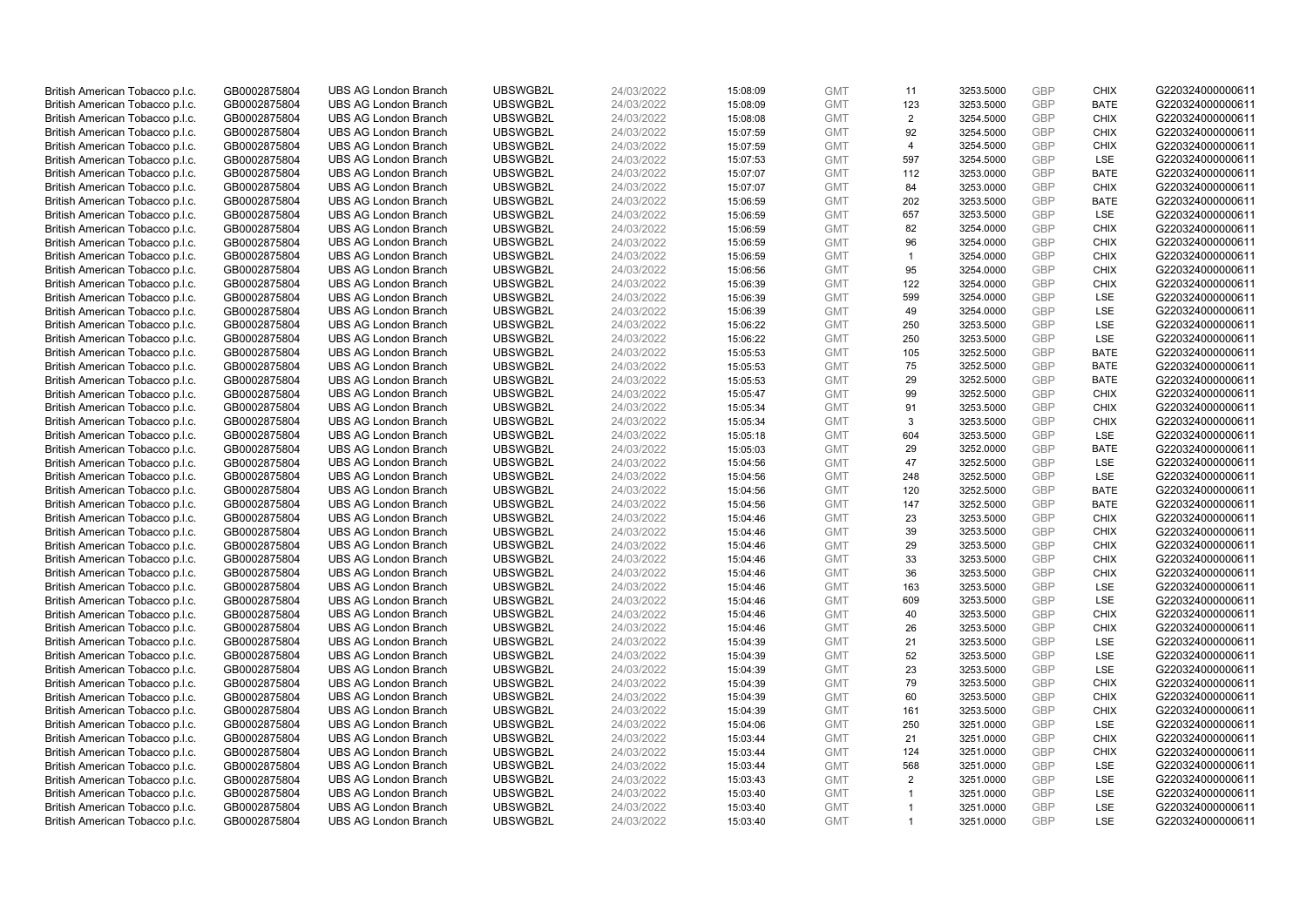| British American Tobacco p.l.c. | GB0002875804 | <b>UBS AG London Branch</b> | UBSWGB2L | 24/03/2022 | 15:02:58 | <b>GMT</b>               | 183            | 3248.0000 | GBP        | <b>CHIX</b> | G220324000000611 |
|---------------------------------|--------------|-----------------------------|----------|------------|----------|--------------------------|----------------|-----------|------------|-------------|------------------|
| British American Tobacco p.l.c. | GB0002875804 | <b>UBS AG London Branch</b> | UBSWGB2L | 24/03/2022 | 15:02:58 | <b>GMT</b>               | 63             | 3248.0000 | GBP        | <b>CHIX</b> | G220324000000611 |
| British American Tobacco p.l.c. | GB0002875804 | <b>UBS AG London Branch</b> | UBSWGB2L | 24/03/2022 | 15:02:58 | <b>GMT</b>               | 37             | 3248.0000 | GBP        | <b>CHIX</b> | G220324000000611 |
| British American Tobacco p.l.c. | GB0002875804 | <b>UBS AG London Branch</b> | UBSWGB2L | 24/03/2022 | 15:02:58 | <b>GMT</b>               | 100            | 3248.0000 | GBP        | <b>CHIX</b> | G220324000000611 |
| British American Tobacco p.l.c. | GB0002875804 | <b>UBS AG London Branch</b> | UBSWGB2L | 24/03/2022 | 15:02:58 | <b>GMT</b>               | 117            | 3248.0000 | GBP        | <b>BATE</b> | G220324000000611 |
| British American Tobacco p.l.c. | GB0002875804 | <b>UBS AG London Branch</b> | UBSWGB2L | 24/03/2022 | 15:02:58 | <b>GMT</b>               | 586            | 3248.0000 | GBP        | LSE         | G220324000000611 |
| British American Tobacco p.l.c. | GB0002875804 | <b>UBS AG London Branch</b> | UBSWGB2L | 24/03/2022 | 15:02:21 | <b>GMT</b>               | 115            | 3248.5000 | GBP        | <b>BATE</b> | G220324000000611 |
| British American Tobacco p.l.c. | GB0002875804 | <b>UBS AG London Branch</b> | UBSWGB2L | 24/03/2022 | 15:02:21 | <b>GMT</b>               | 658            | 3248.5000 | GBP        | LSE         | G220324000000611 |
| British American Tobacco p.l.c. | GB0002875804 | <b>UBS AG London Branch</b> | UBSWGB2L | 24/03/2022 | 15:02:21 | <b>GMT</b>               | 105            | 3248.5000 | GBP        | <b>BATE</b> | G220324000000611 |
| British American Tobacco p.l.c. | GB0002875804 | <b>UBS AG London Branch</b> | UBSWGB2L | 24/03/2022 | 15:02:21 | <b>GMT</b>               | 84             | 3248.5000 | GBP        | <b>BATE</b> | G220324000000611 |
| British American Tobacco p.l.c. | GB0002875804 | <b>UBS AG London Branch</b> | UBSWGB2L | 24/03/2022 | 15:02:04 | <b>GMT</b>               | 200            | 3249.0000 | GBP        | <b>CHIX</b> | G220324000000611 |
| British American Tobacco p.l.c. | GB0002875804 | <b>UBS AG London Branch</b> | UBSWGB2L | 24/03/2022 | 15:02:04 | <b>GMT</b>               | 100            | 3249.0000 | GBP        | <b>CHIX</b> | G220324000000611 |
| British American Tobacco p.l.c. | GB0002875804 | <b>UBS AG London Branch</b> | UBSWGB2L | 24/03/2022 | 15:02:04 | <b>GMT</b>               | 121            | 3249.0000 | GBP        | <b>BATE</b> | G220324000000611 |
| British American Tobacco p.l.c. | GB0002875804 | <b>UBS AG London Branch</b> | UBSWGB2L | 24/03/2022 | 15:01:58 | <b>GMT</b>               | 250            | 3249.5000 | GBP        | LSE         | G220324000000611 |
| British American Tobacco p.l.c. | GB0002875804 | <b>UBS AG London Branch</b> | UBSWGB2L | 24/03/2022 | 15:01:58 | <b>GMT</b>               | 250            | 3249.5000 | GBP        | <b>LSE</b>  | G220324000000611 |
| British American Tobacco p.l.c. | GB0002875804 | <b>UBS AG London Branch</b> | UBSWGB2L | 24/03/2022 | 15:01:56 | <b>GMT</b>               | 82             | 3249.5000 | GBP        | <b>CHIX</b> | G220324000000611 |
| British American Tobacco p.l.c. | GB0002875804 | <b>UBS AG London Branch</b> | UBSWGB2L | 24/03/2022 | 15:01:56 | <b>GMT</b>               | 123            | 3249.5000 | GBP        | <b>BATE</b> | G220324000000611 |
| British American Tobacco p.l.c. | GB0002875804 | <b>UBS AG London Branch</b> | UBSWGB2L | 24/03/2022 | 15:01:49 | <b>GMT</b>               | 89             | 3249.5000 | GBP        | <b>CHIX</b> | G220324000000611 |
| British American Tobacco p.l.c. | GB0002875804 | <b>UBS AG London Branch</b> | UBSWGB2L | 24/03/2022 | 15:01:31 | <b>GMT</b>               | 109            | 3248.5000 | GBP        | <b>CHIX</b> | G220324000000611 |
| British American Tobacco p.l.c. | GB0002875804 | <b>UBS AG London Branch</b> | UBSWGB2L | 24/03/2022 | 15:01:29 | <b>GMT</b>               | $\overline{4}$ | 3249.0000 | GBP        | <b>CHIX</b> | G220324000000611 |
| British American Tobacco p.l.c. | GB0002875804 | <b>UBS AG London Branch</b> | UBSWGB2L | 24/03/2022 | 15:01:15 | <b>GMT</b>               | 654            | 3250.5000 | GBP        | LSE         | G220324000000611 |
| British American Tobacco p.l.c. | GB0002875804 | <b>UBS AG London Branch</b> | UBSWGB2L | 24/03/2022 | 15:01:01 | <b>GMT</b>               | 105            | 3248.0000 | GBP        | <b>BATE</b> | G220324000000611 |
| British American Tobacco p.l.c. | GB0002875804 | <b>UBS AG London Branch</b> | UBSWGB2L | 24/03/2022 | 15:00:58 | <b>GMT</b>               | 86             | 3248.0000 | GBP        | <b>CHIX</b> | G220324000000611 |
| British American Tobacco p.l.c. | GB0002875804 | <b>UBS AG London Branch</b> | UBSWGB2L | 24/03/2022 | 15:00:56 | <b>GMT</b>               | 101            | 3248.5000 | GBP        | <b>CHIX</b> | G220324000000611 |
| British American Tobacco p.l.c. | GB0002875804 | <b>UBS AG London Branch</b> | UBSWGB2L | 24/03/2022 | 15:00:29 | <b>GMT</b>               | 240            | 3248.0000 | GBP        | LSE         | G220324000000611 |
| British American Tobacco p.l.c. | GB0002875804 | <b>UBS AG London Branch</b> | UBSWGB2L | 24/03/2022 | 15:00:29 | <b>GMT</b>               | 250            | 3248.0000 | GBP        | LSE         | G220324000000611 |
| British American Tobacco p.l.c. | GB0002875804 | <b>UBS AG London Branch</b> | UBSWGB2L | 24/03/2022 | 15:00:29 | <b>GMT</b>               | 260            | 3248.5000 | GBP        | LSE         | G220324000000611 |
| British American Tobacco p.l.c. | GB0002875804 | <b>UBS AG London Branch</b> | UBSWGB2L | 24/03/2022 | 15:00:29 | <b>GMT</b>               | 250            | 3248.5000 | GBP        | <b>LSE</b>  | G220324000000611 |
| British American Tobacco p.l.c. | GB0002875804 | <b>UBS AG London Branch</b> | UBSWGB2L | 24/03/2022 | 15:00:26 | <b>GMT</b>               | 3              | 3248.5000 | GBP        | LSE         | G220324000000611 |
| British American Tobacco p.l.c. | GB0002875804 | <b>UBS AG London Branch</b> | UBSWGB2L | 24/03/2022 | 15:00:00 | <b>GMT</b>               | 615            | 3247.5000 | GBP        | LSE         | G220324000000611 |
| British American Tobacco p.l.c. | GB0002875804 | <b>UBS AG London Branch</b> | UBSWGB2L | 24/03/2022 | 14:59:59 | <b>GMT</b>               | 100            | 3248.0000 | GBP        | <b>CHIX</b> | G220324000000611 |
| British American Tobacco p.l.c. | GB0002875804 | <b>UBS AG London Branch</b> | UBSWGB2L | 24/03/2022 | 14:59:59 | <b>GMT</b>               | 5              | 3248.0000 | GBP        | <b>CHIX</b> | G220324000000611 |
| British American Tobacco p.l.c. | GB0002875804 | <b>UBS AG London Branch</b> | UBSWGB2L | 24/03/2022 | 14:59:32 | <b>GMT</b>               | $\overline{7}$ | 3247.0000 | GBP        | <b>CHIX</b> | G220324000000611 |
| British American Tobacco p.l.c. | GB0002875804 | <b>UBS AG London Branch</b> | UBSWGB2L | 24/03/2022 | 14:59:32 | <b>GMT</b>               | 100            | 3247.0000 | GBP        | <b>CHIX</b> | G220324000000611 |
| British American Tobacco p.l.c. | GB0002875804 | <b>UBS AG London Branch</b> | UBSWGB2L | 24/03/2022 | 14:59:32 | <b>GMT</b>               | 100            | 3247.0000 | GBP        | <b>CHIX</b> | G220324000000611 |
| British American Tobacco p.l.c. | GB0002875804 | <b>UBS AG London Branch</b> | UBSWGB2L | 24/03/2022 | 14:59:32 | <b>GMT</b>               | 115            | 3247.0000 | GBP        | <b>BATE</b> | G220324000000611 |
| British American Tobacco p.l.c. | GB0002875804 | <b>UBS AG London Branch</b> | UBSWGB2L | 24/03/2022 | 14:59:25 | <b>GMT</b>               | 90             | 3247.5000 | GBP        | <b>CHIX</b> | G220324000000611 |
| British American Tobacco p.l.c. | GB0002875804 | <b>UBS AG London Branch</b> | UBSWGB2L | 24/03/2022 | 14:59:25 | <b>GMT</b>               | 88             | 3247.5000 | GBP        | <b>CHIX</b> | G220324000000611 |
| British American Tobacco p.l.c. | GB0002875804 | <b>UBS AG London Branch</b> | UBSWGB2L | 24/03/2022 | 14:59:04 | <b>GMT</b>               | 111            | 3248.0000 | GBP        | <b>BATE</b> | G220324000000611 |
| British American Tobacco p.l.c. | GB0002875804 | <b>UBS AG London Branch</b> | UBSWGB2L | 24/03/2022 | 14:59:04 | <b>GMT</b>               | 290            | 3248.5000 | GBP        | LSE         | G220324000000611 |
| British American Tobacco p.l.c. |              | <b>UBS AG London Branch</b> | UBSWGB2L | 24/03/2022 |          | <b>GMT</b>               | 191            | 3248.5000 | GBP        | <b>LSE</b>  | G220324000000611 |
|                                 | GB0002875804 |                             | UBSWGB2L |            | 14:59:04 |                          | 98             |           | GBP        | LSE         | G220324000000611 |
| British American Tobacco p.l.c. | GB0002875804 | <b>UBS AG London Branch</b> |          | 24/03/2022 | 14:59:04 | <b>GMT</b><br><b>GMT</b> |                | 3248.5000 | GBP        |             |                  |
| British American Tobacco p.l.c. | GB0002875804 | <b>UBS AG London Branch</b> | UBSWGB2L | 24/03/2022 | 14:58:36 |                          | 122            | 3248.5000 |            | <b>BATE</b> | G220324000000611 |
| British American Tobacco p.l.c. | GB0002875804 | <b>UBS AG London Branch</b> | UBSWGB2L | 24/03/2022 | 14:58:36 | <b>GMT</b>               | $\overline{7}$ | 3248.5000 | GBP        | <b>BATE</b> | G220324000000611 |
| British American Tobacco p.l.c. | GB0002875804 | <b>UBS AG London Branch</b> | UBSWGB2L | 24/03/2022 | 14:58:36 | <b>GMT</b>               | 13             | 3248.5000 | GBP        | <b>BATE</b> | G220324000000611 |
| British American Tobacco p.l.c. | GB0002875804 | <b>UBS AG London Branch</b> | UBSWGB2L | 24/03/2022 | 14:58:36 | <b>GMT</b>               | 18             | 3248.5000 | GBP        | <b>BATE</b> | G220324000000611 |
| British American Tobacco p.l.c. | GB0002875804 | <b>UBS AG London Branch</b> | UBSWGB2L | 24/03/2022 | 14:58:36 | <b>GMT</b>               | 59             | 3248.5000 | GBP        | <b>BATE</b> | G220324000000611 |
| British American Tobacco p.l.c. | GB0002875804 | <b>UBS AG London Branch</b> | UBSWGB2L | 24/03/2022 | 14:58:36 | <b>GMT</b>               | 16             | 3248.5000 | GBP        | <b>BATE</b> | G220324000000611 |
| British American Tobacco p.l.c. | GB0002875804 | <b>UBS AG London Branch</b> | UBSWGB2L | 24/03/2022 | 14:58:35 | <b>GMT</b>               | 132            | 3248.5000 | GBP        | <b>CHIX</b> | G220324000000611 |
| British American Tobacco p.l.c. | GB0002875804 | <b>UBS AG London Branch</b> | UBSWGB2L | 24/03/2022 | 14:58:35 | <b>GMT</b>               | 100            | 3249.5000 | GBP        | <b>CHIX</b> | G220324000000611 |
| British American Tobacco p.l.c. | GB0002875804 | <b>UBS AG London Branch</b> | UBSWGB2L | 24/03/2022 | 14:58:35 | <b>GMT</b>               | 85             | 3249.5000 | GBP        | <b>CHIX</b> | G220324000000611 |
| British American Tobacco p.l.c. | GB0002875804 | <b>UBS AG London Branch</b> | UBSWGB2L | 24/03/2022 | 14:58:35 | <b>GMT</b>               | 666            | 3250.0000 | <b>GBP</b> | LSE         | G220324000000611 |
| British American Tobacco p.l.c. | GB0002875804 | <b>UBS AG London Branch</b> | UBSWGB2L | 24/03/2022 | 14:58:21 | <b>GMT</b>               | 626            | 3249.5000 | GBP        | LSE         | G220324000000611 |
| British American Tobacco p.l.c. | GB0002875804 | <b>UBS AG London Branch</b> | UBSWGB2L | 24/03/2022 | 14:58:21 | <b>GMT</b>               | 158            | 3249.5000 | GBP        | <b>CHIX</b> | G220324000000611 |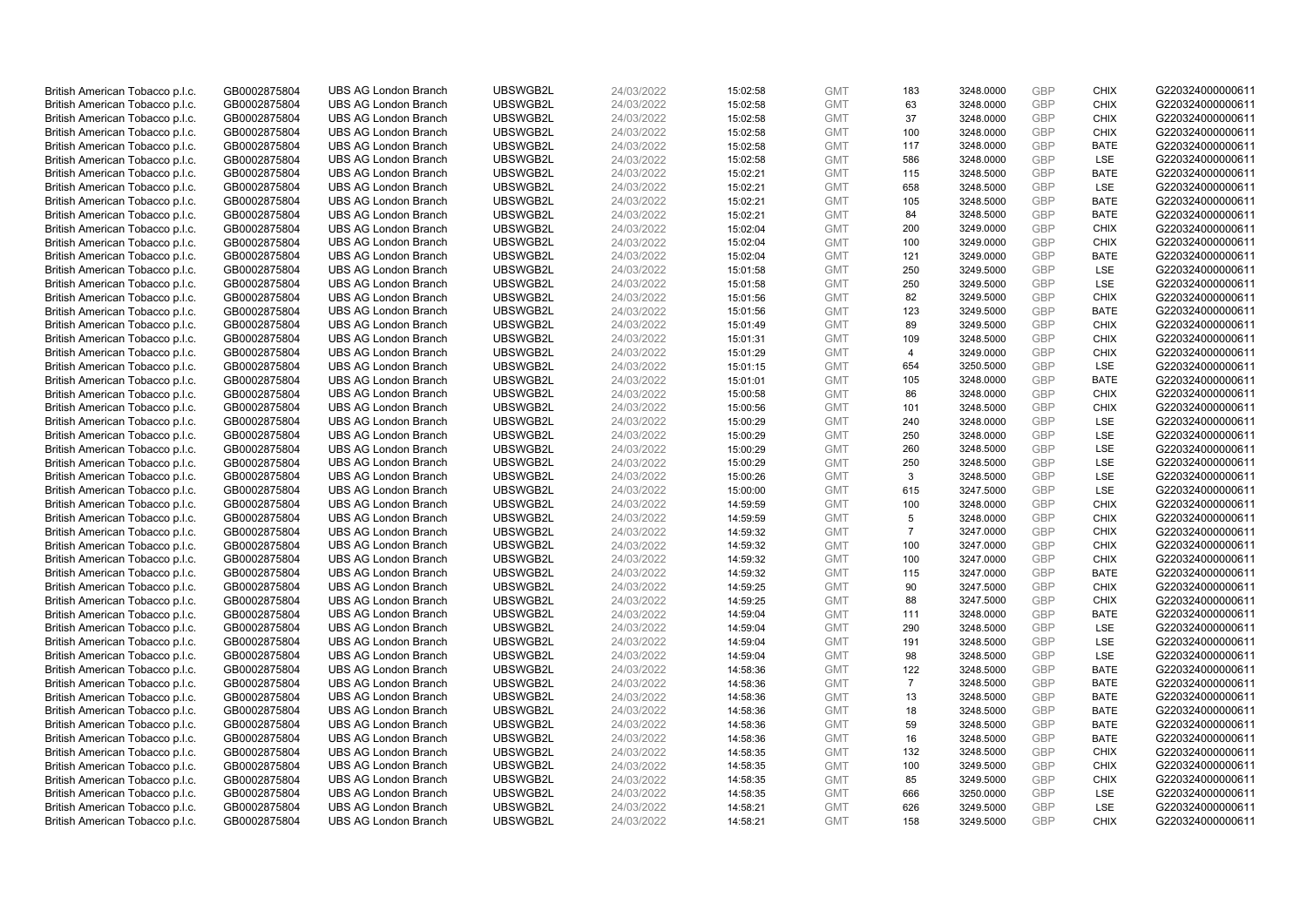| British American Tobacco p.l.c. | GB0002875804                 | <b>UBS AG London Branch</b>                                | UBSWGB2L             | 24/03/2022               | 14:57:46             | <b>GMT</b>               | 53             | 3248.5000              | GBP        | <b>CHIX</b> | G220324000000611 |
|---------------------------------|------------------------------|------------------------------------------------------------|----------------------|--------------------------|----------------------|--------------------------|----------------|------------------------|------------|-------------|------------------|
| British American Tobacco p.l.c. | GB0002875804                 | <b>UBS AG London Branch</b>                                | UBSWGB2L             | 24/03/2022               | 14:57:46             | <b>GMT</b>               | 178            | 3248.5000              | GBP        | <b>LSE</b>  | G220324000000611 |
| British American Tobacco p.l.c. | GB0002875804                 | <b>UBS AG London Branch</b>                                | UBSWGB2L             | 24/03/2022               | 14:57:46             | <b>GMT</b>               | 250            | 3248.5000              | GBP        | LSE         | G220324000000611 |
| British American Tobacco p.l.c. | GB0002875804                 | <b>UBS AG London Branch</b>                                | UBSWGB2L             | 24/03/2022               | 14:57:46             | <b>GMT</b>               | 129            | 3248.5000              | GBP        | LSE         | G220324000000611 |
| British American Tobacco p.l.c. | GB0002875804                 | <b>UBS AG London Branch</b>                                | UBSWGB2L             | 24/03/2022               | 14:57:41             | <b>GMT</b>               | 96             | 3248.0000              | GBP        | <b>CHIX</b> | G220324000000611 |
| British American Tobacco p.l.c. | GB0002875804                 | <b>UBS AG London Branch</b>                                | UBSWGB2L             | 24/03/2022               | 14:57:41             | <b>GMT</b>               | 18             | 3248.0000              | GBP        | <b>CHIX</b> | G220324000000611 |
| British American Tobacco p.l.c. | GB0002875804                 | <b>UBS AG London Branch</b>                                | UBSWGB2L             | 24/03/2022               | 14:57:06             | <b>GMT</b>               | 117            | 3246.5000              | GBP        | <b>BATE</b> | G220324000000611 |
| British American Tobacco p.l.c. | GB0002875804                 | <b>UBS AG London Branch</b>                                | UBSWGB2L             | 24/03/2022               | 14:56:54             | <b>GMT</b>               | 210            | 3247.5000              | GBP        | LSE         | G220324000000611 |
| British American Tobacco p.l.c. | GB0002875804                 | <b>UBS AG London Branch</b>                                | UBSWGB2L             | 24/03/2022               | 14:56:54             | <b>GMT</b>               | 250            | 3247.5000              | GBP        | LSE         | G220324000000611 |
| British American Tobacco p.l.c. | GB0002875804                 | <b>UBS AG London Branch</b>                                | UBSWGB2L             | 24/03/2022               | 14:56:54             | <b>GMT</b>               | 80             | 3247.0000              | GBP        | <b>CHIX</b> | G220324000000611 |
| British American Tobacco p.l.c. | GB0002875804                 | <b>UBS AG London Branch</b>                                | UBSWGB2L             | 24/03/2022               | 14:56:35             | <b>GMT</b>               | 92             | 3247.0000              | GBP        | <b>CHIX</b> | G220324000000611 |
| British American Tobacco p.l.c. | GB0002875804                 | <b>UBS AG London Branch</b>                                | UBSWGB2L             | 24/03/2022               | 14:56:18             | <b>GMT</b>               | 96             | 3247.0000              | GBP        | <b>CHIX</b> | G220324000000611 |
| British American Tobacco p.l.c. | GB0002875804                 | <b>UBS AG London Branch</b>                                | UBSWGB2L             | 24/03/2022               | 14:56:18             | <b>GMT</b>               | 126            | 3247.0000              | GBP        | <b>BATE</b> | G220324000000611 |
| British American Tobacco p.l.c. | GB0002875804                 | <b>UBS AG London Branch</b>                                | UBSWGB2L             | 24/03/2022               | 14:56:18             | <b>GMT</b>               | 154            | 3248.5000              | GBP        | LSE         | G220324000000611 |
| British American Tobacco p.l.c. | GB0002875804                 | <b>UBS AG London Branch</b>                                | UBSWGB2L             | 24/03/2022               | 14:56:18             | <b>GMT</b>               | 457            | 3248.5000              | GBP        | <b>LSE</b>  | G220324000000611 |
| British American Tobacco p.l.c. | GB0002875804                 | <b>UBS AG London Branch</b>                                | UBSWGB2L             | 24/03/2022               | 14:56:18             | <b>GMT</b>               | 124            | 3248.5000              | GBP        | <b>BATE</b> | G220324000000611 |
| British American Tobacco p.l.c. | GB0002875804                 | <b>UBS AG London Branch</b>                                | UBSWGB2L             | 24/03/2022               | 14:56:18             | <b>GMT</b>               | 95             | 3248.5000              | GBP        | <b>CHIX</b> | G220324000000611 |
| British American Tobacco p.l.c. | GB0002875804                 | <b>UBS AG London Branch</b>                                | UBSWGB2L             | 24/03/2022               | 14:55:44             | <b>GMT</b>               | 581            | 3248.0000              | GBP        | LSE         | G220324000000611 |
| British American Tobacco p.l.c. | GB0002875804                 | <b>UBS AG London Branch</b>                                | UBSWGB2L             | 24/03/2022               | 14:55:35             | <b>GMT</b>               | 31             | 3248.5000              | GBP        | <b>CHIX</b> | G220324000000611 |
| British American Tobacco p.l.c. | GB0002875804                 | <b>UBS AG London Branch</b>                                | UBSWGB2L             | 24/03/2022               | 14:55:35             | <b>GMT</b>               | 54             | 3248.5000              | GBP        | <b>CHIX</b> | G220324000000611 |
| British American Tobacco p.l.c. | GB0002875804                 | <b>UBS AG London Branch</b>                                | UBSWGB2L             | 24/03/2022               | 14:55:35             | <b>GMT</b>               | 93             | 3248.5000              | GBP        | <b>CHIX</b> | G220324000000611 |
| British American Tobacco p.l.c. | GB0002875804                 | <b>UBS AG London Branch</b>                                | UBSWGB2L             | 24/03/2022               | 14:55:17             | <b>GMT</b>               | 183            | 3248.5000              | GBP        | <b>BATE</b> | G220324000000611 |
| British American Tobacco p.l.c. | GB0002875804                 | <b>UBS AG London Branch</b>                                | UBSWGB2L             | 24/03/2022               | 14:55:17             | <b>GMT</b>               | 119            | 3250.0000              | GBP        | LSE         | G220324000000611 |
| British American Tobacco p.l.c. | GB0002875804                 | <b>UBS AG London Branch</b>                                | UBSWGB2L             | 24/03/2022               | 14:55:17             | <b>GMT</b>               | 290            | 3250.0000              | GBP        | LSE         | G220324000000611 |
| British American Tobacco p.l.c. | GB0002875804                 | <b>UBS AG London Branch</b>                                | UBSWGB2L             | 24/03/2022               | 14:55:17             | <b>GMT</b>               | 250            | 3250.0000              | GBP        | LSE         | G220324000000611 |
| British American Tobacco p.l.c. | GB0002875804                 | <b>UBS AG London Branch</b>                                | UBSWGB2L             | 24/03/2022               | 14:55:17             | <b>GMT</b>               | 89             | 3249.5000              | GBP        | <b>CHIX</b> | G220324000000611 |
| British American Tobacco p.l.c. | GB0002875804                 | <b>UBS AG London Branch</b>                                | UBSWGB2L             | 24/03/2022               | 14:55:17             | <b>GMT</b>               | 80             | 3250.0000              | GBP        | <b>CHIX</b> | G220324000000611 |
| British American Tobacco p.l.c. | GB0002875804                 | <b>UBS AG London Branch</b>                                | UBSWGB2L             | 24/03/2022               | 14:55:16             | <b>GMT</b>               | 81             | 3250.0000              | GBP        | <b>CHIX</b> | G220324000000611 |
| British American Tobacco p.l.c. | GB0002875804                 | <b>UBS AG London Branch</b>                                | UBSWGB2L             | 24/03/2022               | 14:55:09             | <b>GMT</b>               | 54             | 3250.0000              | GBP        | LSE         | G220324000000611 |
| British American Tobacco p.l.c. | GB0002875804                 | <b>UBS AG London Branch</b>                                | UBSWGB2L             | 24/03/2022               | 14:55:09             | <b>GMT</b>               | 120            | 3250.0000              | GBP        | LSE         | G220324000000611 |
| British American Tobacco p.l.c. | GB0002875804                 | <b>UBS AG London Branch</b>                                | UBSWGB2L             | 24/03/2022               | 14:55:09             | <b>GMT</b>               | 643            | 3250.0000              | GBP        | LSE         | G220324000000611 |
| British American Tobacco p.l.c. | GB0002875804                 | <b>UBS AG London Branch</b>                                | UBSWGB2L             | 24/03/2022               | 14:54:58             | <b>GMT</b>               | 95             | 3249.5000              | GBP        | <b>CHIX</b> | G220324000000611 |
| British American Tobacco p.l.c. | GB0002875804                 | <b>UBS AG London Branch</b>                                | UBSWGB2L             | 24/03/2022               | 14:54:58             | <b>GMT</b>               | 107            | 3249.5000              | GBP        | <b>BATE</b> | G220324000000611 |
| British American Tobacco p.l.c. | GB0002875804                 | <b>UBS AG London Branch</b>                                | UBSWGB2L             | 24/03/2022               | 14:54:58             | <b>GMT</b>               | 593            | 3249.5000              | GBP        | <b>LSE</b>  | G220324000000611 |
| British American Tobacco p.l.c. | GB0002875804                 | <b>UBS AG London Branch</b>                                | UBSWGB2L             | 24/03/2022               | 14:54:58             | <b>GMT</b>               | 82             | 3249.5000              | GBP        | <b>CHIX</b> | G220324000000611 |
| British American Tobacco p.l.c. | GB0002875804                 | <b>UBS AG London Branch</b>                                | UBSWGB2L             | 24/03/2022               | 14:54:58             | <b>GMT</b>               | 82             | 3249.5000              | GBP        | <b>CHIX</b> | G220324000000611 |
| British American Tobacco p.l.c. | GB0002875804                 | <b>UBS AG London Branch</b>                                | UBSWGB2L             | 24/03/2022               | 14:54:14             | <b>GMT</b>               | 143            | 3249.0000              | GBP        | <b>CHIX</b> | G220324000000611 |
| British American Tobacco p.l.c. | GB0002875804                 | <b>UBS AG London Branch</b>                                | UBSWGB2L             | 24/03/2022               | 14:54:14             | <b>GMT</b>               | 641            | 3249.0000              | GBP        | LSE         | G220324000000611 |
| British American Tobacco p.l.c. | GB0002875804                 | <b>UBS AG London Branch</b>                                | UBSWGB2L             | 24/03/2022               | 14:53:30             | <b>GMT</b>               | 81             | 3248.5000              | GBP        | <b>CHIX</b> | G220324000000611 |
| British American Tobacco p.l.c. | GB0002875804                 | <b>UBS AG London Branch</b>                                | UBSWGB2L             | 24/03/2022               | 14:53:19             | <b>GMT</b>               | 24             | 3248.5000              | GBP        | <b>CHIX</b> | G220324000000611 |
| British American Tobacco p.l.c. |                              | <b>UBS AG London Branch</b>                                | UBSWGB2L             | 24/03/2022               |                      | <b>GMT</b>               | 64             | 3248.5000              | GBP        | <b>CHIX</b> | G220324000000611 |
|                                 | GB0002875804                 |                                                            |                      |                          | 14:53:19             |                          | 57             |                        | GBP        | <b>BATE</b> | G220324000000611 |
| British American Tobacco p.l.c. | GB0002875804<br>GB0002875804 | <b>UBS AG London Branch</b><br><b>UBS AG London Branch</b> | UBSWGB2L<br>UBSWGB2L | 24/03/2022<br>24/03/2022 | 14:53:16<br>14:53:16 | <b>GMT</b><br><b>GMT</b> | 33             | 3249.0000<br>3249.5000 | GBP        | <b>BATE</b> | G220324000000611 |
| British American Tobacco p.l.c. |                              |                                                            |                      |                          |                      |                          | 100            |                        | GBP        | <b>BATE</b> |                  |
| British American Tobacco p.l.c. | GB0002875804                 | <b>UBS AG London Branch</b>                                | UBSWGB2L             | 24/03/2022               | 14:53:16             | <b>GMT</b>               |                | 3249.0000              |            |             | G220324000000611 |
| British American Tobacco p.l.c. | GB0002875804                 | <b>UBS AG London Branch</b>                                | UBSWGB2L             | 24/03/2022               | 14:53:16             | <b>GMT</b>               | 107            | 3249.0000              | GBP        | <b>BATE</b> | G220324000000611 |
| British American Tobacco p.l.c. | GB0002875804                 | <b>UBS AG London Branch</b>                                | UBSWGB2L             | 24/03/2022               | 14:53:09             | <b>GMT</b>               | 624            | 3249.5000              | GBP        | LSE         | G220324000000611 |
| British American Tobacco p.l.c. | GB0002875804                 | <b>UBS AG London Branch</b>                                | UBSWGB2L             | 24/03/2022               | 14:52:23             | <b>GMT</b>               | 200            | 3249.0000              | GBP        | <b>CHIX</b> | G220324000000611 |
| British American Tobacco p.l.c. | GB0002875804                 | <b>UBS AG London Branch</b>                                | UBSWGB2L             | 24/03/2022               | 14:52:23             | <b>GMT</b>               | 27             | 3249.0000              | GBP        | <b>CHIX</b> | G220324000000611 |
| British American Tobacco p.l.c. | GB0002875804                 | <b>UBS AG London Branch</b>                                | UBSWGB2L             | 24/03/2022               | 14:52:23             | <b>GMT</b>               | $\overline{2}$ | 3249.0000              | GBP        | <b>CHIX</b> | G220324000000611 |
| British American Tobacco p.l.c. | GB0002875804                 | <b>UBS AG London Branch</b>                                | UBSWGB2L             | 24/03/2022               | 14:52:22             | <b>GMT</b>               | 565            | 3249.0000              | GBP        | LSE         | G220324000000611 |
| British American Tobacco p.l.c. | GB0002875804                 | <b>UBS AG London Branch</b>                                | UBSWGB2L             | 24/03/2022               | 14:52:20             | <b>GMT</b>               | 123            | 3249.0000              | GBP        | <b>BATE</b> | G220324000000611 |
| British American Tobacco p.l.c. | GB0002875804                 | <b>UBS AG London Branch</b>                                | UBSWGB2L             | 24/03/2022               | 14:52:20             | <b>GMT</b>               | 98             | 3249.0000              | <b>GBP</b> | <b>BATE</b> | G220324000000611 |
| British American Tobacco p.l.c. | GB0002875804                 | <b>UBS AG London Branch</b>                                | UBSWGB2L             | 24/03/2022               | 14:52:15             | <b>GMT</b>               | 88             | 3249.5000              | GBP        | <b>CHIX</b> | G220324000000611 |
| British American Tobacco p.l.c. | GB0002875804                 | <b>UBS AG London Branch</b>                                | UBSWGB2L             | 24/03/2022               | 14:52:14             | <b>GMT</b>               | 85             | 3250.0000              | GBP        | <b>CHIX</b> | G220324000000611 |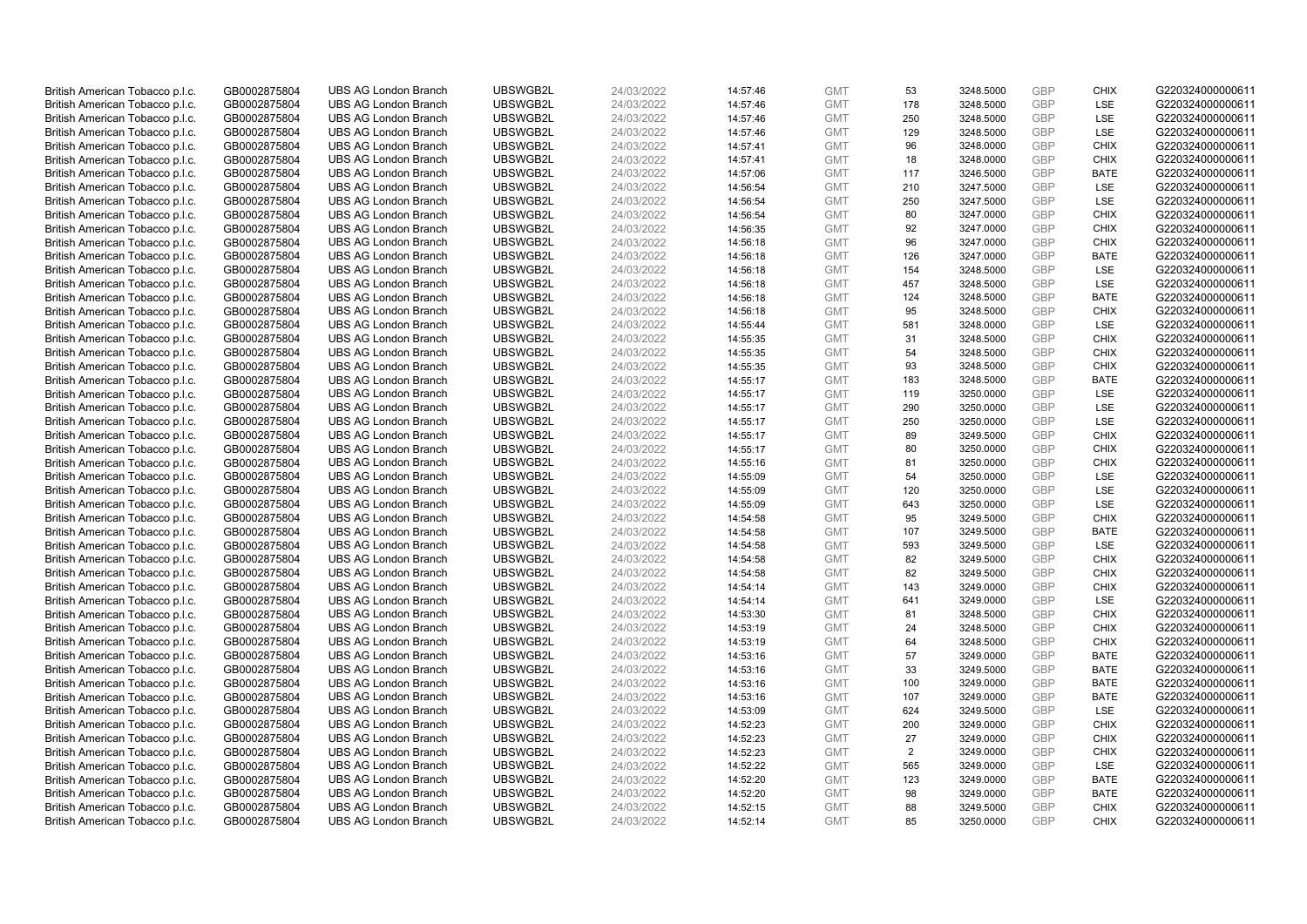| British American Tobacco p.l.c. | GB0002875804 | <b>UBS AG London Branch</b> | UBSWGB2L | 24/03/2022 | 14:52:14 | <b>GMT</b>               | 100            | 3250.0000 | GBP        | <b>BATE</b> | G220324000000611 |
|---------------------------------|--------------|-----------------------------|----------|------------|----------|--------------------------|----------------|-----------|------------|-------------|------------------|
|                                 | GB0002875804 | <b>UBS AG London Branch</b> | UBSWGB2L | 24/03/2022 |          | <b>GMT</b>               | 89             | 3250.0000 | GBP        | <b>CHIX</b> | G220324000000611 |
| British American Tobacco p.l.c. |              |                             |          |            | 14:52:14 |                          |                |           |            |             |                  |
| British American Tobacco p.l.c. | GB0002875804 | <b>UBS AG London Branch</b> | UBSWGB2L | 24/03/2022 | 14:51:48 | <b>GMT</b>               | 573            | 3250.0000 | GBP        | LSE         | G220324000000611 |
| British American Tobacco p.l.c. | GB0002875804 | <b>UBS AG London Branch</b> | UBSWGB2L | 24/03/2022 | 14:51:48 | <b>GMT</b>               | 3              | 3250.0000 | GBP        | LSE         | G220324000000611 |
| British American Tobacco p.l.c. | GB0002875804 | <b>UBS AG London Branch</b> | UBSWGB2L | 24/03/2022 | 14:51:47 | <b>GMT</b>               | 3              | 3250.0000 | GBP        | <b>CHIX</b> | G220324000000611 |
| British American Tobacco p.l.c. | GB0002875804 | <b>UBS AG London Branch</b> | UBSWGB2L | 24/03/2022 | 14:51:27 | <b>GMT</b>               | 23             | 3250.0000 | GBP        | <b>CHIX</b> | G220324000000611 |
| British American Tobacco p.l.c. | GB0002875804 | <b>UBS AG London Branch</b> | UBSWGB2L | 24/03/2022 | 14:51:27 | <b>GMT</b>               | $\overline{4}$ | 3250.0000 | GBP        | <b>CHIX</b> | G220324000000611 |
| British American Tobacco p.l.c. | GB0002875804 | <b>UBS AG London Branch</b> | UBSWGB2L | 24/03/2022 | 14:51:26 | <b>GMT</b>               | 6              | 3250.0000 | GBP        | <b>CHIX</b> | G220324000000611 |
| British American Tobacco p.l.c. | GB0002875804 | <b>UBS AG London Branch</b> | UBSWGB2L | 24/03/2022 | 14:51:26 | <b>GMT</b>               | $\overline{7}$ | 3250.0000 | GBP        | <b>CHIX</b> | G220324000000611 |
| British American Tobacco p.l.c. | GB0002875804 | <b>UBS AG London Branch</b> | UBSWGB2L | 24/03/2022 | 14:51:24 | <b>GMT</b>               | 681            | 3249.5000 | GBP        | LSE         | G220324000000611 |
| British American Tobacco p.l.c. | GB0002875804 | <b>UBS AG London Branch</b> | UBSWGB2L | 24/03/2022 | 14:51:24 | <b>GMT</b>               | 98             | 3249.5000 | GBP        | <b>CHIX</b> | G220324000000611 |
| British American Tobacco p.l.c. | GB0002875804 | <b>UBS AG London Branch</b> | UBSWGB2L | 24/03/2022 | 14:50:53 | <b>GMT</b>               | 32             | 3249.5000 | GBP        | <b>CHIX</b> | G220324000000611 |
| British American Tobacco p.l.c. | GB0002875804 | <b>UBS AG London Branch</b> | UBSWGB2L | 24/03/2022 | 14:50:38 | <b>GMT</b>               | 8              | 3249.0000 | GBP        | <b>BATE</b> | G220324000000611 |
| British American Tobacco p.l.c. | GB0002875804 | <b>UBS AG London Branch</b> | UBSWGB2L | 24/03/2022 | 14:50:38 | <b>GMT</b>               | 120            | 3250.0000 | GBP        | <b>BATE</b> | G220324000000611 |
| British American Tobacco p.l.c. | GB0002875804 | <b>UBS AG London Branch</b> | UBSWGB2L | 24/03/2022 | 14:50:37 | <b>GMT</b>               | 568            | 3250.0000 | GBP        | LSE         | G220324000000611 |
| British American Tobacco p.l.c. | GB0002875804 | <b>UBS AG London Branch</b> | UBSWGB2L | 24/03/2022 | 14:50:24 | <b>GMT</b>               | 116            | 3250.5000 | GBP        | <b>BATE</b> | G220324000000611 |
| British American Tobacco p.l.c. | GB0002875804 | <b>UBS AG London Branch</b> | UBSWGB2L | 24/03/2022 | 14:50:24 | <b>GMT</b>               | 99             | 3250.5000 | GBP        | <b>CHIX</b> | G220324000000611 |
| British American Tobacco p.l.c. | GB0002875804 | <b>UBS AG London Branch</b> | UBSWGB2L | 24/03/2022 | 14:50:24 | <b>GMT</b>               | 116            | 3250.5000 | GBP        | <b>CHIX</b> | G220324000000611 |
|                                 |              | <b>UBS AG London Branch</b> | UBSWGB2L |            |          |                          |                |           |            | <b>BATE</b> |                  |
| British American Tobacco p.l.c. | GB0002875804 |                             |          | 24/03/2022 | 14:50:13 | <b>GMT</b>               | 129            | 3251.0000 | GBP        |             | G220324000000611 |
| British American Tobacco p.l.c. | GB0002875804 | <b>UBS AG London Branch</b> | UBSWGB2L | 24/03/2022 | 14:50:12 | <b>GMT</b>               | 621            | 3251.0000 | GBP        | LSE         | G220324000000611 |
| British American Tobacco p.l.c. | GB0002875804 | <b>UBS AG London Branch</b> | UBSWGB2L | 24/03/2022 | 14:50:12 | <b>GMT</b>               | 118            | 3251.0000 | GBP        | <b>BATE</b> | G220324000000611 |
| British American Tobacco p.l.c. | GB0002875804 | <b>UBS AG London Branch</b> | UBSWGB2L | 24/03/2022 | 14:50:12 | <b>GMT</b>               | 224            | 3251.0000 | GBP        | <b>CHIX</b> | G220324000000611 |
| British American Tobacco p.l.c. | GB0002875804 | <b>UBS AG London Branch</b> | UBSWGB2L | 24/03/2022 | 14:50:12 | <b>GMT</b>               | 294            | 3251.0000 | GBP        | LSE         | G220324000000611 |
| British American Tobacco p.l.c. | GB0002875804 | <b>UBS AG London Branch</b> | UBSWGB2L | 24/03/2022 | 14:50:12 | <b>GMT</b>               | 281            | 3251.0000 | GBP        | LSE         | G220324000000611 |
| British American Tobacco p.l.c. | GB0002875804 | <b>UBS AG London Branch</b> | UBSWGB2L | 24/03/2022 | 14:49:54 | <b>GMT</b>               | 89             | 3251.5000 | GBP        | <b>CHIX</b> | G220324000000611 |
| British American Tobacco p.l.c. | GB0002875804 | <b>UBS AG London Branch</b> | UBSWGB2L | 24/03/2022 | 14:49:36 | <b>GMT</b>               | 257            | 3251.5000 | GBP        | <b>CHIX</b> | G220324000000611 |
| British American Tobacco p.l.c. | GB0002875804 | <b>UBS AG London Branch</b> | UBSWGB2L | 24/03/2022 | 14:49:36 | <b>GMT</b>               | 600            | 3251.5000 | GBP        | LSE         | G220324000000611 |
| British American Tobacco p.l.c. | GB0002875804 | <b>UBS AG London Branch</b> | UBSWGB2L | 24/03/2022 | 14:48:53 | <b>GMT</b>               | 5              | 3247.5000 | GBP        | LSE         | G220324000000611 |
| British American Tobacco p.l.c. | GB0002875804 | <b>UBS AG London Branch</b> | UBSWGB2L | 24/03/2022 | 14:48:30 | <b>GMT</b>               | 12             | 3246.0000 | GBP        | <b>BATE</b> | G220324000000611 |
| British American Tobacco p.l.c. | GB0002875804 | <b>UBS AG London Branch</b> | UBSWGB2L | 24/03/2022 | 14:48:30 | <b>GMT</b>               | 55             | 3246.5000 | GBP        | <b>BATE</b> | G220324000000611 |
| British American Tobacco p.l.c. | GB0002875804 | <b>UBS AG London Branch</b> | UBSWGB2L | 24/03/2022 | 14:48:30 | <b>GMT</b>               | 100            | 3246.0000 | GBP        | <b>BATE</b> | G220324000000611 |
| British American Tobacco p.l.c. | GB0002875804 | <b>UBS AG London Branch</b> | UBSWGB2L | 24/03/2022 | 14:48:30 | <b>GMT</b>               | 13             | 3246.0000 | GBP        | <b>BATE</b> | G220324000000611 |
| British American Tobacco p.l.c. | GB0002875804 | <b>UBS AG London Branch</b> | UBSWGB2L | 24/03/2022 | 14:48:29 | <b>GMT</b>               | 613            | 3246.0000 | GBP        | LSE         | G220324000000611 |
| British American Tobacco p.l.c. | GB0002875804 | <b>UBS AG London Branch</b> | UBSWGB2L | 24/03/2022 | 14:48:29 | <b>GMT</b>               | 119            | 3246.0000 | GBP        | <b>CHIX</b> | G220324000000611 |
| British American Tobacco p.l.c. | GB0002875804 | <b>UBS AG London Branch</b> | UBSWGB2L | 24/03/2022 | 14:47:57 | <b>GMT</b>               | 101            | 3247.0000 | GBP        | <b>BATE</b> | G220324000000611 |
| British American Tobacco p.l.c. | GB0002875804 | <b>UBS AG London Branch</b> | UBSWGB2L | 24/03/2022 | 14:47:57 | <b>GMT</b>               | 31             | 3247.0000 | GBP        | <b>CHIX</b> | G220324000000611 |
| British American Tobacco p.l.c. | GB0002875804 | <b>UBS AG London Branch</b> | UBSWGB2L | 24/03/2022 | 14:47:57 | <b>GMT</b>               | 108            | 3247.0000 | GBP        | <b>BATE</b> | G220324000000611 |
| British American Tobacco p.l.c. | GB0002875804 | <b>UBS AG London Branch</b> | UBSWGB2L | 24/03/2022 | 14:47:57 | <b>GMT</b>               | 85             | 3247.0000 | GBP        | <b>CHIX</b> | G220324000000611 |
| British American Tobacco p.l.c. | GB0002875804 | <b>UBS AG London Branch</b> | UBSWGB2L | 24/03/2022 | 14:47:43 | <b>GMT</b>               | 58             | 3247.0000 | GBP        | <b>CHIX</b> | G220324000000611 |
| British American Tobacco p.l.c. | GB0002875804 | <b>UBS AG London Branch</b> | UBSWGB2L | 24/03/2022 | 14:47:43 | <b>GMT</b>               | 68             | 3247.0000 | GBP        | <b>CHIX</b> | G220324000000611 |
| British American Tobacco p.l.c. | GB0002875804 | <b>UBS AG London Branch</b> | UBSWGB2L | 24/03/2022 | 14:47:42 | <b>GMT</b>               | 22             | 3247.0000 | <b>GBP</b> | <b>CHIX</b> | G220324000000611 |
|                                 |              |                             |          |            |          |                          | 91             |           | GBP        | <b>CHIX</b> | G220324000000611 |
| British American Tobacco p.l.c. | GB0002875804 | <b>UBS AG London Branch</b> | UBSWGB2L | 24/03/2022 | 14:47:42 | <b>GMT</b><br><b>GMT</b> |                | 3247.0000 | GBP        | <b>LSE</b>  |                  |
| British American Tobacco p.l.c. | GB0002875804 | <b>UBS AG London Branch</b> | UBSWGB2L | 24/03/2022 | 14:47:41 |                          | 605            | 3247.5000 |            |             | G220324000000611 |
| British American Tobacco p.l.c. | GB0002875804 | <b>UBS AG London Branch</b> | UBSWGB2L | 24/03/2022 | 14:47:23 | <b>GMT</b>               | 89             | 3247.5000 | GBP        | <b>CHIX</b> | G220324000000611 |
| British American Tobacco p.l.c. | GB0002875804 | <b>UBS AG London Branch</b> | UBSWGB2L | 24/03/2022 | 14:47:10 | <b>GMT</b>               | 98             | 3248.0000 | GBP        | <b>CHIX</b> | G220324000000611 |
| British American Tobacco p.l.c. | GB0002875804 | <b>UBS AG London Branch</b> | UBSWGB2L | 24/03/2022 | 14:47:10 | <b>GMT</b>               | 98             | 3248.0000 | GBP        | <b>CHIX</b> | G220324000000611 |
| British American Tobacco p.l.c. | GB0002875804 | <b>UBS AG London Branch</b> | UBSWGB2L | 24/03/2022 | 14:47:10 | <b>GMT</b>               | 636            | 3248.0000 | <b>GBP</b> | <b>LSE</b>  | G220324000000611 |
| British American Tobacco p.l.c. | GB0002875804 | <b>UBS AG London Branch</b> | UBSWGB2L | 24/03/2022 | 14:46:55 | <b>GMT</b>               | 14             | 3248.5000 | GBP        | <b>CHIX</b> | G220324000000611 |
| British American Tobacco p.l.c. | GB0002875804 | <b>UBS AG London Branch</b> | UBSWGB2L | 24/03/2022 | 14:46:55 | <b>GMT</b>               | 66             | 3248.5000 | GBP        | <b>CHIX</b> | G220324000000611 |
| British American Tobacco p.l.c. | GB0002875804 | <b>UBS AG London Branch</b> | UBSWGB2L | 24/03/2022 | 14:46:55 | <b>GMT</b>               | 14             | 3248.5000 | GBP        | <b>CHIX</b> | G220324000000611 |
| British American Tobacco p.l.c. | GB0002875804 | <b>UBS AG London Branch</b> | UBSWGB2L | 24/03/2022 | 14:46:28 | <b>GMT</b>               | 58             | 3247.0000 | GBP        | <b>BATE</b> | G220324000000611 |
| British American Tobacco p.l.c. | GB0002875804 | <b>UBS AG London Branch</b> | UBSWGB2L | 24/03/2022 | 14:46:28 | <b>GMT</b>               | 44             | 3247.0000 | <b>GBP</b> | <b>BATE</b> | G220324000000611 |
| British American Tobacco p.l.c. | GB0002875804 | <b>UBS AG London Branch</b> | UBSWGB2L | 24/03/2022 | 14:46:23 | <b>GMT</b>               | 148            | 3247.5000 | GBP        | <b>CHIX</b> | G220324000000611 |
| British American Tobacco p.l.c. | GB0002875804 | <b>UBS AG London Branch</b> | UBSWGB2L | 24/03/2022 | 14:46:23 | <b>GMT</b>               | 405            | 3247.5000 | GBP        | LSE         | G220324000000611 |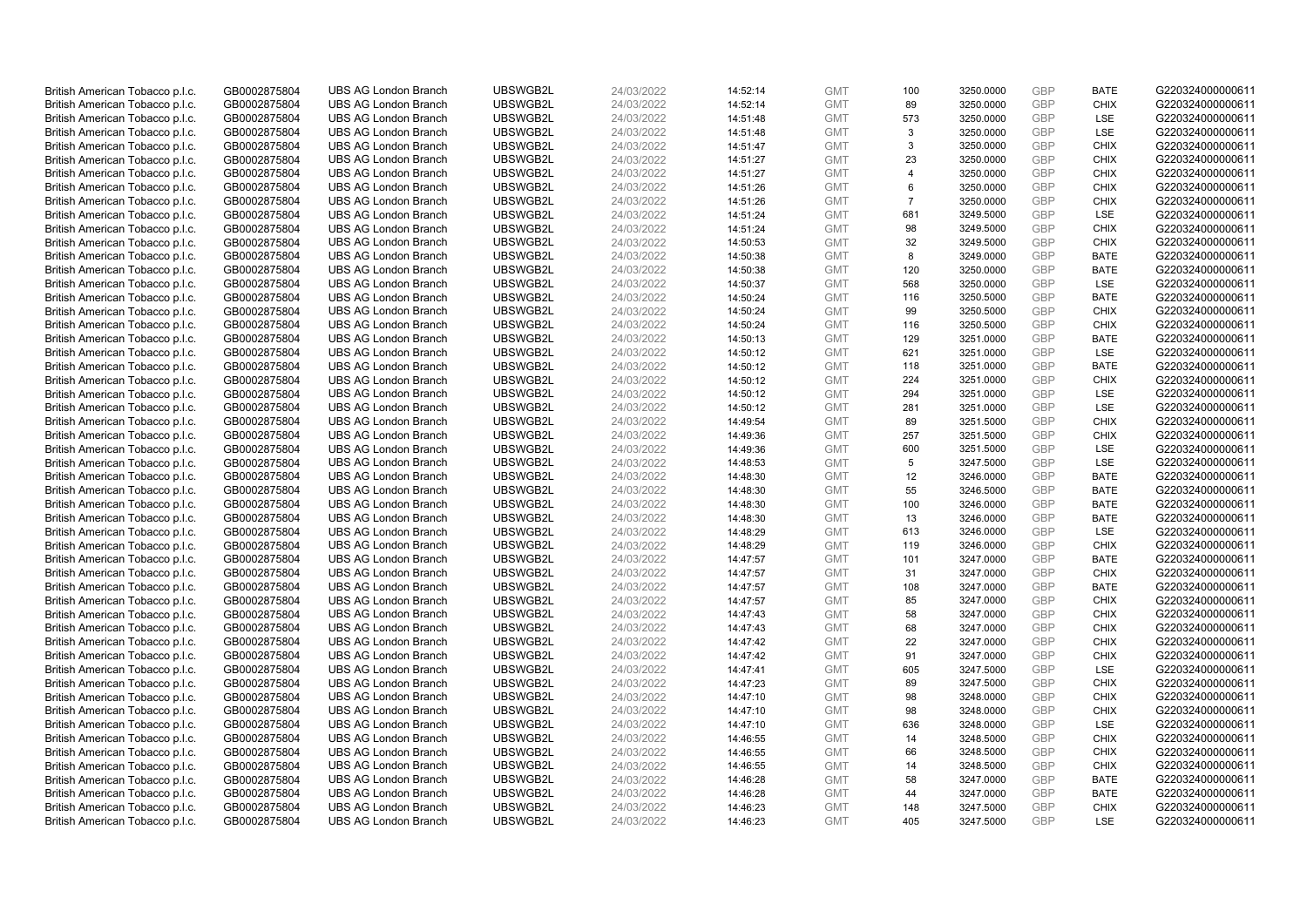| British American Tobacco p.l.c. | GB0002875804 | <b>UBS AG London Branch</b> | UBSWGB2L | 24/03/2022 | 14:46:23 | <b>GMT</b> | 223 | 3247.5000 | <b>GBP</b> | LSE         | G220324000000611 |
|---------------------------------|--------------|-----------------------------|----------|------------|----------|------------|-----|-----------|------------|-------------|------------------|
| British American Tobacco p.l.c. | GB0002875804 | <b>UBS AG London Branch</b> | UBSWGB2L | 24/03/2022 | 14:46:01 | <b>GMT</b> | 156 | 3248.0000 | <b>GBP</b> | <b>CHIX</b> | G220324000000611 |
| British American Tobacco p.l.c. | GB0002875804 | <b>UBS AG London Branch</b> | UBSWGB2L | 24/03/2022 | 14:46:01 | <b>GMT</b> | 632 | 3248.0000 | GBP        | LSE         | G220324000000611 |
| British American Tobacco p.l.c. | GB0002875804 | <b>UBS AG London Branch</b> | UBSWGB2L | 24/03/2022 | 14:45:27 | <b>GMT</b> | 69  | 3247.5000 | <b>GBP</b> | <b>BATE</b> | G220324000000611 |
| British American Tobacco p.l.c. | GB0002875804 | <b>UBS AG London Branch</b> | UBSWGB2L | 24/03/2022 | 14:45:27 | <b>GMT</b> | 18  | 3247.5000 | GBP        | <b>BATE</b> | G220324000000611 |
| British American Tobacco p.l.c. | GB0002875804 | <b>UBS AG London Branch</b> | UBSWGB2L | 24/03/2022 | 14:45:27 | <b>GMT</b> | 16  | 3247.5000 | GBP        | <b>BATE</b> | G220324000000611 |
| British American Tobacco p.l.c. | GB0002875804 | <b>UBS AG London Branch</b> | UBSWGB2L | 24/03/2022 | 14:45:25 | <b>GMT</b> | 60  | 3248.5000 | GBP        | <b>CHIX</b> | G220324000000611 |
| British American Tobacco p.l.c. | GB0002875804 | <b>UBS AG London Branch</b> | UBSWGB2L | 24/03/2022 | 14:45:25 | <b>GMT</b> | 25  | 3248.5000 | <b>GBP</b> | <b>CHIX</b> | G220324000000611 |
| British American Tobacco p.l.c. | GB0002875804 | <b>UBS AG London Branch</b> | UBSWGB2L | 24/03/2022 | 14:45:25 | <b>GMT</b> | 113 | 3248.5000 | <b>GBP</b> | <b>BATE</b> | G220324000000611 |
| British American Tobacco p.l.c. | GB0002875804 | <b>UBS AG London Branch</b> | UBSWGB2L | 24/03/2022 | 14:45:25 | <b>GMT</b> | 166 | 3248.5000 | <b>GBP</b> | <b>BATE</b> | G220324000000611 |
| British American Tobacco p.l.c. | GB0002875804 | <b>UBS AG London Branch</b> | UBSWGB2L | 24/03/2022 | 14:45:09 | <b>GMT</b> | 126 | 3249.0000 | GBP        | <b>CHIX</b> | G220324000000611 |
| British American Tobacco p.l.c. | GB0002875804 | <b>UBS AG London Branch</b> | UBSWGB2L | 24/03/2022 | 14:45:08 | <b>GMT</b> | 99  | 3250.0000 | <b>GBP</b> | <b>CHIX</b> | G220324000000611 |
| British American Tobacco p.l.c. | GB0002875804 | <b>UBS AG London Branch</b> | UBSWGB2L | 24/03/2022 | 14:45:08 | <b>GMT</b> | 100 | 3249.5000 | <b>GBP</b> | <b>BATE</b> | G220324000000611 |
| British American Tobacco p.l.c. | GB0002875804 | <b>UBS AG London Branch</b> | UBSWGB2L | 24/03/2022 | 14:45:00 | <b>GMT</b> | 654 | 3251.0000 | <b>GBP</b> | LSE         | G220324000000611 |
| British American Tobacco p.l.c. | GB0002875804 | <b>UBS AG London Branch</b> | UBSWGB2L | 24/03/2022 | 14:45:00 | <b>GMT</b> | 115 | 3251.5000 | <b>GBP</b> | <b>CHIX</b> | G220324000000611 |
| British American Tobacco p.l.c. | GB0002875804 | <b>UBS AG London Branch</b> | UBSWGB2L | 24/03/2022 | 14:45:00 | <b>GMT</b> | 711 | 3251.5000 | GBP        | LSE         | G220324000000611 |
| British American Tobacco p.l.c. | GB0002875804 | <b>UBS AG London Branch</b> | UBSWGB2L | 24/03/2022 | 14:44:37 | <b>GMT</b> | 46  | 3249.5000 | <b>GBP</b> | <b>CHIX</b> | G220324000000611 |
| British American Tobacco p.l.c. | GB0002875804 | <b>UBS AG London Branch</b> | UBSWGB2L | 24/03/2022 | 14:44:37 | <b>GMT</b> | 100 | 3249.5000 | GBP        | <b>CHIX</b> | G220324000000611 |
| British American Tobacco p.l.c. | GB0002875804 | <b>UBS AG London Branch</b> | UBSWGB2L | 24/03/2022 | 14:44:37 | <b>GMT</b> | 188 | 3249.5000 | <b>GBP</b> | <b>BATE</b> | G220324000000611 |
| British American Tobacco p.l.c. | GB0002875804 | <b>UBS AG London Branch</b> | UBSWGB2L | 24/03/2022 | 14:44:37 | <b>GMT</b> | 101 | 3249.0000 | GBP        | <b>BATE</b> | G220324000000611 |
| British American Tobacco p.l.c. | GB0002875804 | <b>UBS AG London Branch</b> | UBSWGB2L | 24/03/2022 | 14:44:23 | <b>GMT</b> | 625 | 3249.0000 | <b>GBP</b> | LSE         | G220324000000611 |
| British American Tobacco p.l.c. | GB0002875804 | <b>UBS AG London Branch</b> | UBSWGB2L | 24/03/2022 | 14:44:23 | <b>GMT</b> | 108 | 3249.0000 | <b>GBP</b> | <b>BATE</b> | G220324000000611 |
| British American Tobacco p.l.c. | GB0002875804 | <b>UBS AG London Branch</b> | UBSWGB2L | 24/03/2022 | 14:43:37 | <b>GMT</b> | 107 | 3245.5000 | <b>GBP</b> | <b>CHIX</b> | G220324000000611 |
| British American Tobacco p.l.c. | GB0002875804 | <b>UBS AG London Branch</b> | UBSWGB2L | 24/03/2022 | 14:43:37 | <b>GMT</b> | 92  | 3245.5000 | GBP        | <b>CHIX</b> | G220324000000611 |
| British American Tobacco p.l.c. | GB0002875804 | <b>UBS AG London Branch</b> | UBSWGB2L | 24/03/2022 | 14:43:36 | <b>GMT</b> | 119 | 3246.0000 | <b>GBP</b> | <b>CHIX</b> | G220324000000611 |
| British American Tobacco p.l.c. | GB0002875804 | <b>UBS AG London Branch</b> | UBSWGB2L | 24/03/2022 | 14:43:36 | <b>GMT</b> | 120 | 3246.5000 | <b>GBP</b> | <b>BATE</b> | G220324000000611 |
| British American Tobacco p.l.c. | GB0002875804 | <b>UBS AG London Branch</b> | UBSWGB2L | 24/03/2022 | 14:43:26 | <b>GMT</b> | 577 | 3246.0000 | <b>GBP</b> | LSE         | G220324000000611 |
| British American Tobacco p.l.c. | GB0002875804 | <b>UBS AG London Branch</b> | UBSWGB2L | 24/03/2022 | 14:43:04 | <b>GMT</b> | 93  | 3247.5000 | <b>GBP</b> | <b>CHIX</b> | G220324000000611 |
| British American Tobacco p.l.c. | GB0002875804 | <b>UBS AG London Branch</b> | UBSWGB2L | 24/03/2022 | 14:43:04 | <b>GMT</b> | 392 | 3247.5000 | GBP        | <b>CHIX</b> | G220324000000611 |
| British American Tobacco p.l.c. | GB0002875804 | <b>UBS AG London Branch</b> | UBSWGB2L | 24/03/2022 | 14:43:04 | <b>GMT</b> | 559 | 3246.5000 | <b>GBP</b> | <b>LSE</b>  | G220324000000611 |
| British American Tobacco p.l.c. | GB0002875804 | <b>UBS AG London Branch</b> | UBSWGB2L | 24/03/2022 | 14:43:04 | <b>GMT</b> | 873 | 3247.5000 | GBP        | LSE         | G220324000000611 |
| British American Tobacco p.l.c. | GB0002875804 | <b>UBS AG London Branch</b> | UBSWGB2L | 24/03/2022 | 14:42:18 | <b>GMT</b> | 179 | 3244.5000 | GBP        | <b>LSE</b>  | G220324000000611 |
| British American Tobacco p.l.c. | GB0002875804 | <b>UBS AG London Branch</b> | UBSWGB2L | 24/03/2022 | 14:42:18 | <b>GMT</b> | 77  | 3244.0000 | GBP        | <b>BATE</b> | G220324000000611 |
| British American Tobacco p.l.c. | GB0002875804 | <b>UBS AG London Branch</b> | UBSWGB2L | 24/03/2022 | 14:42:18 | <b>GMT</b> | 36  | 3244.0000 | GBP        | <b>BATE</b> | G220324000000611 |
| British American Tobacco p.l.c. | GB0002875804 | <b>UBS AG London Branch</b> | UBSWGB2L | 24/03/2022 | 14:41:23 | <b>GMT</b> | 63  | 3243.5000 | <b>GBP</b> | <b>CHIX</b> | G220324000000611 |
| British American Tobacco p.l.c. | GB0002875804 | <b>UBS AG London Branch</b> | UBSWGB2L | 24/03/2022 | 14:41:23 | <b>GMT</b> | 17  | 3243.5000 | <b>GBP</b> | <b>CHIX</b> | G220324000000611 |
| British American Tobacco p.l.c. | GB0002875804 | <b>UBS AG London Branch</b> | UBSWGB2L | 24/03/2022 | 14:41:10 | <b>GMT</b> | 143 | 3245.0000 | GBP        | <b>CHIX</b> | G220324000000611 |
| British American Tobacco p.l.c. | GB0002875804 | <b>UBS AG London Branch</b> | UBSWGB2L | 24/03/2022 | 14:41:10 | <b>GMT</b> | 108 | 3245.0000 | <b>GBP</b> | <b>CHIX</b> | G220324000000611 |
| British American Tobacco p.l.c. | GB0002875804 | <b>UBS AG London Branch</b> | UBSWGB2L | 24/03/2022 | 14:41:10 | <b>GMT</b> | 3   | 3245.0000 | <b>GBP</b> | <b>CHIX</b> | G220324000000611 |
| British American Tobacco p.l.c. | GB0002875804 | <b>UBS AG London Branch</b> | UBSWGB2L | 24/03/2022 | 14:41:10 | <b>GMT</b> | 117 | 3245.0000 | <b>GBP</b> | <b>BATE</b> | G220324000000611 |
| British American Tobacco p.l.c. | GB0002875804 | <b>UBS AG London Branch</b> | UBSWGB2L | 24/03/2022 | 14:41:10 | <b>GMT</b> | 76  | 3245.0000 | <b>GBP</b> | <b>BATE</b> | G220324000000611 |
| British American Tobacco p.l.c. | GB0002875804 | <b>UBS AG London Branch</b> | UBSWGB2L | 24/03/2022 | 14:41:10 | <b>GMT</b> | 58  | 3245.0000 | GBP        | <b>BATE</b> | G220324000000611 |
| British American Tobacco p.l.c. | GB0002875804 | <b>UBS AG London Branch</b> | UBSWGB2L | 24/03/2022 | 14:41:09 | <b>GMT</b> | 103 | 3245.5000 | <b>GBP</b> | <b>CHIX</b> | G220324000000611 |
| British American Tobacco p.l.c. | GB0002875804 | <b>UBS AG London Branch</b> | UBSWGB2L | 24/03/2022 | 14:41:09 | <b>GMT</b> | 613 | 3245.5000 | GBP        | LSE         | G220324000000611 |
| British American Tobacco p.l.c. | GB0002875804 | <b>UBS AG London Branch</b> | UBSWGB2L | 24/03/2022 | 14:41:09 | <b>GMT</b> | 6   | 3246.0000 | GBP        | <b>BATE</b> | G220324000000611 |
| British American Tobacco p.l.c. | GB0002875804 | <b>UBS AG London Branch</b> | UBSWGB2L | 24/03/2022 | 14:41:09 | <b>GMT</b> | 70  | 3246.0000 | GBP        | <b>CHIX</b> | G220324000000611 |
| British American Tobacco p.l.c. | GB0002875804 | <b>UBS AG London Branch</b> | UBSWGB2L | 24/03/2022 | 14:41:06 | <b>GMT</b> | 38  | 3245.5000 | GBP        | <b>BATE</b> | G220324000000611 |
| British American Tobacco p.l.c. | GB0002875804 | <b>UBS AG London Branch</b> | UBSWGB2L | 24/03/2022 | 14:41:06 | <b>GMT</b> | 11  | 3245.5000 | <b>GBP</b> | <b>BATE</b> | G220324000000611 |
| British American Tobacco p.l.c. | GB0002875804 | <b>UBS AG London Branch</b> | UBSWGB2L | 24/03/2022 | 14:41:06 | <b>GMT</b> | 72  | 3245.5000 | GBP        | <b>BATE</b> | G220324000000611 |
| British American Tobacco p.l.c. | GB0002875804 | <b>UBS AG London Branch</b> | UBSWGB2L | 24/03/2022 | 14:40:48 | <b>GMT</b> | 5   | 3245.5000 | GBP        | <b>CHIX</b> | G220324000000611 |
| British American Tobacco p.l.c. | GB0002875804 | <b>UBS AG London Branch</b> | UBSWGB2L | 24/03/2022 | 14:40:48 | <b>GMT</b> | 128 | 3245.5000 | <b>GBP</b> | <b>CHIX</b> | G220324000000611 |
| British American Tobacco p.l.c. | GB0002875804 | <b>UBS AG London Branch</b> | UBSWGB2L | 24/03/2022 | 14:40:48 | <b>GMT</b> | 165 | 3245.5000 | GBP        | <b>BATE</b> | G220324000000611 |
| British American Tobacco p.l.c. | GB0002875804 | <b>UBS AG London Branch</b> | UBSWGB2L | 24/03/2022 | 14:40:48 | <b>GMT</b> | 614 | 3245.0000 | <b>GBP</b> | LSE         | G220324000000611 |
| British American Tobacco p.l.c. | GB0002875804 | <b>UBS AG London Branch</b> | UBSWGB2L | 24/03/2022 | 14:40:48 | <b>GMT</b> | 71  | 3245.0000 | GBP        | <b>CHIX</b> | G220324000000611 |
|                                 |              |                             |          |            |          |            |     |           |            |             |                  |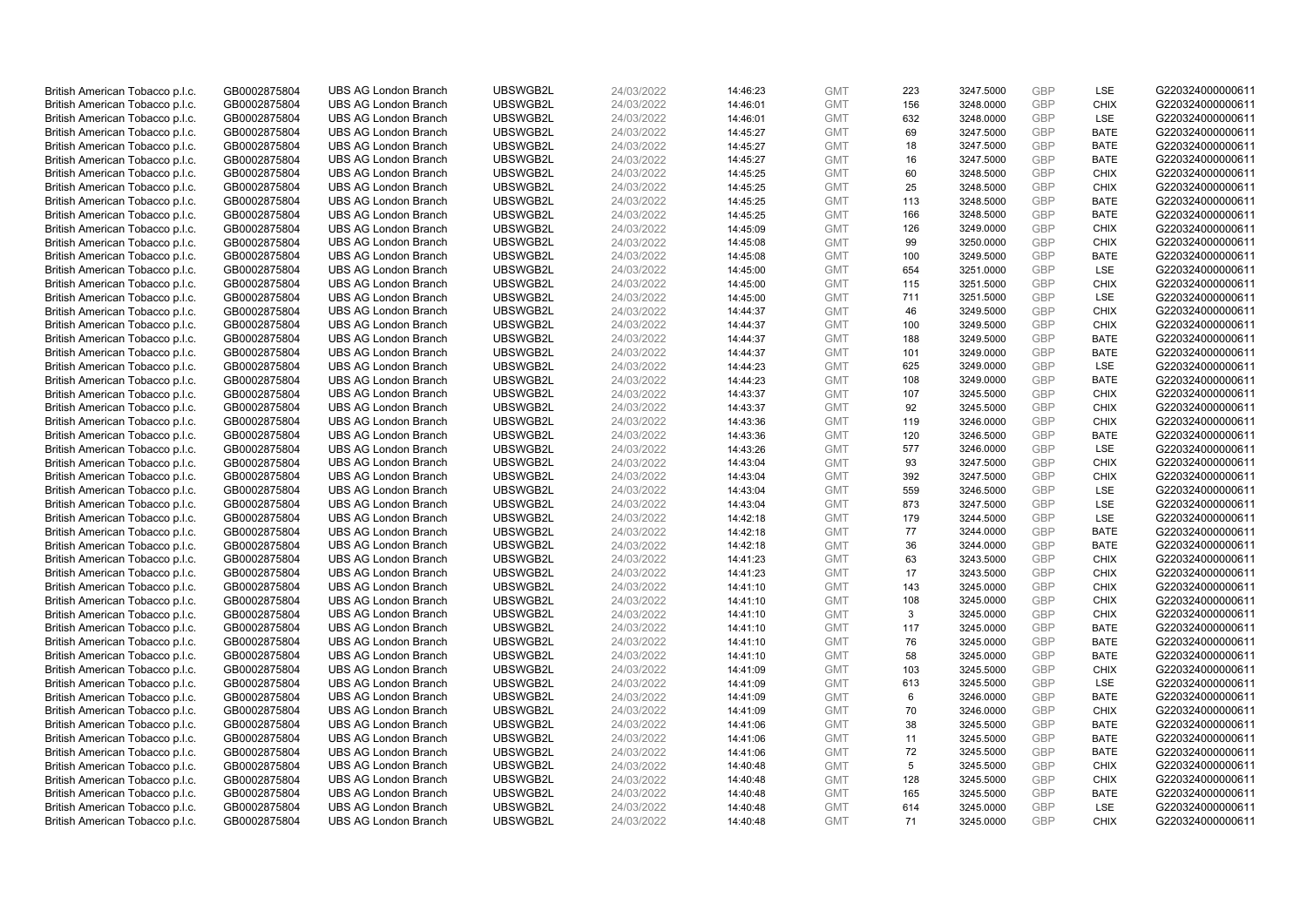| British American Tobacco p.l.c. | GB0002875804 | <b>UBS AG London Branch</b> | UBSWGB2L | 24/03/2022 | 14:40:10 | <b>GMT</b> | 74             | 3244.5000 | GBP        | <b>CHIX</b> | G220324000000611 |
|---------------------------------|--------------|-----------------------------|----------|------------|----------|------------|----------------|-----------|------------|-------------|------------------|
| British American Tobacco p.l.c. | GB0002875804 | <b>UBS AG London Branch</b> | UBSWGB2L | 24/03/2022 | 14:40:10 | <b>GMT</b> | 95             | 3244.5000 | GBP        | <b>CHIX</b> | G220324000000611 |
| British American Tobacco p.l.c. | GB0002875804 | <b>UBS AG London Branch</b> | UBSWGB2L | 24/03/2022 | 14:40:10 | <b>GMT</b> | 251            | 3244.5000 | GBP        | LSE         | G220324000000611 |
| British American Tobacco p.l.c. | GB0002875804 | <b>UBS AG London Branch</b> | UBSWGB2L | 24/03/2022 | 14:40:10 | <b>GMT</b> | 309            | 3244.5000 | GBP        | LSE         | G220324000000611 |
| British American Tobacco p.l.c. | GB0002875804 | <b>UBS AG London Branch</b> | UBSWGB2L | 24/03/2022 | 14:40:10 | <b>GMT</b> | 14             | 3244.5000 | GBP        | <b>CHIX</b> | G220324000000611 |
| British American Tobacco p.l.c. | GB0002875804 | <b>UBS AG London Branch</b> | UBSWGB2L | 24/03/2022 | 14:40:10 | <b>GMT</b> | 113            | 3244.5000 | GBP        | <b>BATE</b> | G220324000000611 |
| British American Tobacco p.l.c. | GB0002875804 | <b>UBS AG London Branch</b> | UBSWGB2L | 24/03/2022 | 14:40:08 | <b>GMT</b> | 569            | 3245.0000 | GBP        | LSE         | G220324000000611 |
| British American Tobacco p.l.c. | GB0002875804 | <b>UBS AG London Branch</b> | UBSWGB2L | 24/03/2022 | 14:40:06 | <b>GMT</b> | $\mathbf{1}$   | 3245.5000 | GBP        | <b>CHIX</b> | G220324000000611 |
| British American Tobacco p.l.c. | GB0002875804 | <b>UBS AG London Branch</b> | UBSWGB2L | 24/03/2022 | 14:40:06 | <b>GMT</b> | 60             | 3245.5000 | GBP        | <b>CHIX</b> | G220324000000611 |
| British American Tobacco p.l.c. | GB0002875804 | <b>UBS AG London Branch</b> | UBSWGB2L | 24/03/2022 | 14:40:06 | <b>GMT</b> | 28             | 3245.5000 | GBP        | <b>CHIX</b> | G220324000000611 |
| British American Tobacco p.l.c. | GB0002875804 | <b>UBS AG London Branch</b> | UBSWGB2L | 24/03/2022 | 14:40:06 | <b>GMT</b> | $\overline{1}$ | 3245.5000 | GBP        | <b>CHIX</b> | G220324000000611 |
| British American Tobacco p.l.c. | GB0002875804 | <b>UBS AG London Branch</b> | UBSWGB2L | 24/03/2022 | 14:40:00 | <b>GMT</b> | 61             | 3245.0000 | GBP        | <b>BATE</b> | G220324000000611 |
| British American Tobacco p.l.c. | GB0002875804 | <b>UBS AG London Branch</b> | UBSWGB2L | 24/03/2022 | 14:39:46 | <b>GMT</b> | 100            | 3243.5000 | GBP        | <b>CHIX</b> | G220324000000611 |
| British American Tobacco p.l.c. | GB0002875804 | <b>UBS AG London Branch</b> | UBSWGB2L | 24/03/2022 | 14:39:46 | <b>GMT</b> | $\overline{4}$ | 3243.5000 | GBP        | <b>CHIX</b> | G220324000000611 |
| British American Tobacco p.l.c. | GB0002875804 | <b>UBS AG London Branch</b> | UBSWGB2L | 24/03/2022 | 14:39:31 | <b>GMT</b> | 660            | 3243.0000 | GBP        | LSE         | G220324000000611 |
| British American Tobacco p.l.c. | GB0002875804 | <b>UBS AG London Branch</b> | UBSWGB2L | 24/03/2022 | 14:39:31 | <b>GMT</b> | 13             | 3243.0000 | GBP        | <b>CHIX</b> | G220324000000611 |
| British American Tobacco p.l.c. | GB0002875804 | <b>UBS AG London Branch</b> | UBSWGB2L | 24/03/2022 | 14:39:31 | <b>GMT</b> | 177            | 3243.0000 | GBP        | <b>CHIX</b> | G220324000000611 |
| British American Tobacco p.l.c. | GB0002875804 | <b>UBS AG London Branch</b> | UBSWGB2L | 24/03/2022 | 14:39:24 | <b>GMT</b> | 148            | 3243.0000 | GBP        | <b>CHIX</b> | G220324000000611 |
| British American Tobacco p.l.c. | GB0002875804 | <b>UBS AG London Branch</b> | UBSWGB2L | 24/03/2022 | 14:39:20 | <b>GMT</b> | 35             | 3243.0000 | GBP        | <b>CHIX</b> | G220324000000611 |
| British American Tobacco p.l.c. | GB0002875804 | <b>UBS AG London Branch</b> | UBSWGB2L | 24/03/2022 | 14:39:14 | <b>GMT</b> | 586            | 3242.5000 | GBP        | LSE         | G220324000000611 |
| British American Tobacco p.l.c. | GB0002875804 | <b>UBS AG London Branch</b> | UBSWGB2L | 24/03/2022 | 14:37:58 | <b>GMT</b> | 3              | 3242.0000 | GBP        | <b>BATE</b> | G220324000000611 |
| British American Tobacco p.l.c. | GB0002875804 | <b>UBS AG London Branch</b> | UBSWGB2L | 24/03/2022 | 14:37:58 | <b>GMT</b> | 23             | 3242.0000 | GBP        | <b>BATE</b> | G220324000000611 |
| British American Tobacco p.l.c. | GB0002875804 | <b>UBS AG London Branch</b> | UBSWGB2L | 24/03/2022 | 14:37:58 | <b>GMT</b> | 24             | 3242.0000 | GBP        | <b>BATE</b> | G220324000000611 |
| British American Tobacco p.l.c. | GB0002875804 | <b>UBS AG London Branch</b> | UBSWGB2L | 24/03/2022 | 14:37:58 | <b>GMT</b> | 60             | 3242.0000 | GBP        | <b>BATE</b> | G220324000000611 |
| British American Tobacco p.l.c. | GB0002875804 | <b>UBS AG London Branch</b> | UBSWGB2L | 24/03/2022 | 14:37:58 | <b>GMT</b> | 99             | 3242.0000 | GBP        | <b>CHIX</b> | G220324000000611 |
| British American Tobacco p.l.c. | GB0002875804 | <b>UBS AG London Branch</b> | UBSWGB2L | 24/03/2022 | 14:37:58 | <b>GMT</b> | 18             | 3242.0000 | GBP        | <b>CHIX</b> | G220324000000611 |
| British American Tobacco p.l.c. | GB0002875804 | <b>UBS AG London Branch</b> | UBSWGB2L | 24/03/2022 | 14:37:58 | <b>GMT</b> | 28             | 3242.0000 | GBP        | <b>BATE</b> | G220324000000611 |
| British American Tobacco p.l.c. | GB0002875804 | <b>UBS AG London Branch</b> | UBSWGB2L | 24/03/2022 | 14:37:58 | <b>GMT</b> | 230            | 3242.0000 | <b>GBP</b> | <b>BATE</b> | G220324000000611 |
| British American Tobacco p.l.c. | GB0002875804 | <b>UBS AG London Branch</b> | UBSWGB2L | 24/03/2022 | 14:37:58 | <b>GMT</b> | 129            | 3242.0000 | GBP        | <b>CHIX</b> | G220324000000611 |
| British American Tobacco p.l.c. | GB0002875804 | <b>UBS AG London Branch</b> | UBSWGB2L | 24/03/2022 | 14:37:58 | <b>GMT</b> | 9              | 3242.0000 | GBP        | <b>CHIX</b> | G220324000000611 |
| British American Tobacco p.l.c. | GB0002875804 | <b>UBS AG London Branch</b> | UBSWGB2L | 24/03/2022 | 14:37:56 | <b>GMT</b> | 88             | 3242.0000 | GBP        | <b>CHIX</b> | G220324000000611 |
| British American Tobacco p.l.c. | GB0002875804 | <b>UBS AG London Branch</b> | UBSWGB2L | 24/03/2022 | 14:37:56 | <b>GMT</b> | 95             | 3242.0000 | GBP        | <b>CHIX</b> | G220324000000611 |
| British American Tobacco p.l.c. | GB0002875804 | <b>UBS AG London Branch</b> | UBSWGB2L | 24/03/2022 | 14:37:50 | <b>GMT</b> | 89             | 3244.0000 | GBP        | LSE         | G220324000000611 |
| British American Tobacco p.l.c. | GB0002875804 | <b>UBS AG London Branch</b> | UBSWGB2L | 24/03/2022 | 14:37:50 | <b>GMT</b> | 106            | 3244.0000 | GBP        | <b>BATE</b> | G220324000000611 |
| British American Tobacco p.l.c. | GB0002875804 | <b>UBS AG London Branch</b> | UBSWGB2L | 24/03/2022 | 14:37:50 | <b>GMT</b> | 125            | 3244.0000 | GBP        | LSE         | G220324000000611 |
| British American Tobacco p.l.c. | GB0002875804 | <b>UBS AG London Branch</b> | UBSWGB2L | 24/03/2022 | 14:37:50 | <b>GMT</b> | 250            | 3244.0000 | GBP        | LSE         | G220324000000611 |
| British American Tobacco p.l.c. | GB0002875804 | <b>UBS AG London Branch</b> | UBSWGB2L | 24/03/2022 | 14:37:50 | <b>GMT</b> | 313            | 3244.0000 | GBP        | <b>LSE</b>  | G220324000000611 |
| British American Tobacco p.l.c. | GB0002875804 | <b>UBS AG London Branch</b> | UBSWGB2L | 24/03/2022 | 14:37:50 | <b>GMT</b> | 110            | 3243.5000 | GBP        | <b>BATE</b> | G220324000000611 |
| British American Tobacco p.l.c. | GB0002875804 | <b>UBS AG London Branch</b> | UBSWGB2L | 24/03/2022 | 14:37:50 | <b>GMT</b> | 702            | 3243.5000 | GBP        | <b>LSE</b>  | G220324000000611 |
| British American Tobacco p.l.c. | GB0002875804 | <b>UBS AG London Branch</b> | UBSWGB2L | 24/03/2022 | 14:36:59 | <b>GMT</b> | 300            | 3241.5000 | GBP        | <b>CHIX</b> | G220324000000611 |
| British American Tobacco p.l.c. | GB0002875804 | <b>UBS AG London Branch</b> | UBSWGB2L | 24/03/2022 | 14:36:59 | <b>GMT</b> | $\overline{4}$ | 3241.5000 | <b>GBP</b> | <b>CHIX</b> | G220324000000611 |
| British American Tobacco p.l.c. | GB0002875804 | <b>UBS AG London Branch</b> | UBSWGB2L | 24/03/2022 | 14:36:23 | <b>GMT</b> | 102            | 3240.0000 | GBP        | <b>CHIX</b> | G220324000000611 |
| British American Tobacco p.l.c. | GB0002875804 | <b>UBS AG London Branch</b> | UBSWGB2L | 24/03/2022 | 14:36:15 | <b>GMT</b> | 169            | 3241.0000 | GBP        | <b>CHIX</b> | G220324000000611 |
| British American Tobacco p.l.c. | GB0002875804 | <b>UBS AG London Branch</b> | UBSWGB2L | 24/03/2022 | 14:36:15 | <b>GMT</b> | 223            | 3240.5000 | GBP        | <b>CHIX</b> | G220324000000611 |
| British American Tobacco p.l.c. | GB0002875804 | <b>UBS AG London Branch</b> | UBSWGB2L | 24/03/2022 | 14:36:14 | <b>GMT</b> | 95             | 3240.5000 | GBP        | <b>LSE</b>  | G220324000000611 |
| British American Tobacco p.l.c. | GB0002875804 | <b>UBS AG London Branch</b> | UBSWGB2L | 24/03/2022 | 14:36:14 | <b>GMT</b> | 474            | 3240.5000 | GBP        | LSE         | G220324000000611 |
| British American Tobacco p.l.c. | GB0002875804 | <b>UBS AG London Branch</b> | UBSWGB2L | 24/03/2022 | 14:36:14 | <b>GMT</b> | 616            | 3240.5000 | GBP        | <b>LSE</b>  | G220324000000611 |
| British American Tobacco p.l.c. | GB0002875804 | <b>UBS AG London Branch</b> | UBSWGB2L | 24/03/2022 | 14:35:40 | <b>GMT</b> | 121            | 3240.0000 | GBP        | <b>BATE</b> | G220324000000611 |
| British American Tobacco p.l.c. | GB0002875804 | <b>UBS AG London Branch</b> | UBSWGB2L | 24/03/2022 | 14:35:36 | <b>GMT</b> | 134            | 3242.0000 | GBP        | <b>CHIX</b> | G220324000000611 |
| British American Tobacco p.l.c. | GB0002875804 | <b>UBS AG London Branch</b> | UBSWGB2L | 24/03/2022 | 14:35:36 | <b>GMT</b> | 100            | 3242.0000 | GBP        | <b>CHIX</b> | G220324000000611 |
| British American Tobacco p.l.c. | GB0002875804 | <b>UBS AG London Branch</b> | UBSWGB2L | 24/03/2022 | 14:35:36 | <b>GMT</b> | 101            | 3242.0000 | GBP        | <b>BATE</b> | G220324000000611 |
| British American Tobacco p.l.c. | GB0002875804 | <b>UBS AG London Branch</b> | UBSWGB2L | 24/03/2022 | 14:35:36 | <b>GMT</b> | 114            | 3241.0000 | <b>GBP</b> | <b>BATE</b> | G220324000000611 |
| British American Tobacco p.l.c. | GB0002875804 | <b>UBS AG London Branch</b> | UBSWGB2L | 24/03/2022 | 14:35:36 | <b>GMT</b> | 114            | 3241.0000 | GBP        | <b>BATE</b> | G220324000000611 |
| British American Tobacco p.l.c. | GB0002875804 | <b>UBS AG London Branch</b> | UBSWGB2L | 24/03/2022 | 14:35:36 | <b>GMT</b> | 24             | 3241.5000 | GBP        | <b>CHIX</b> | G220324000000611 |
|                                 |              |                             |          |            |          |            |                |           |            |             |                  |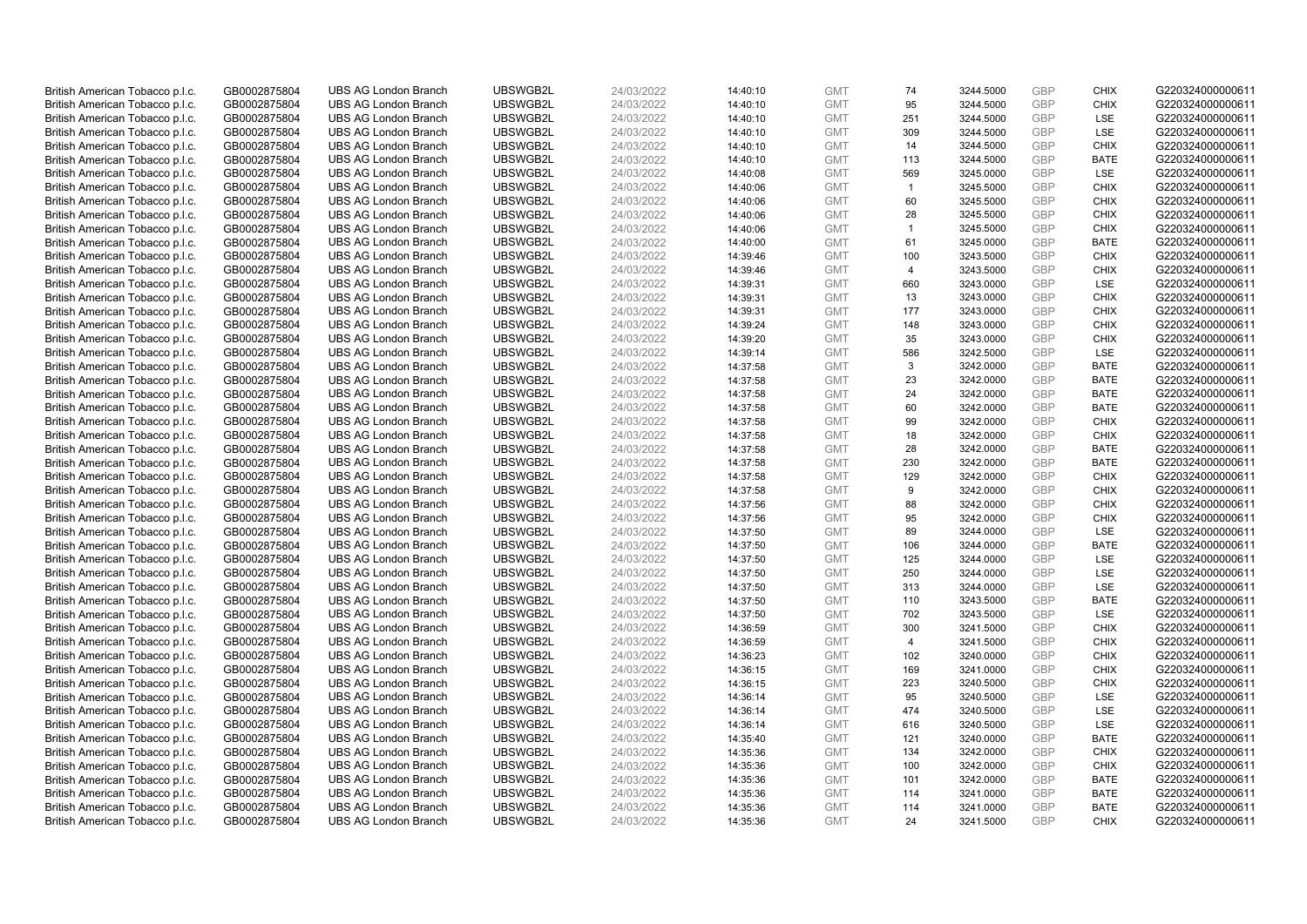| British American Tobacco p.l.c. | GB0002875804 | <b>UBS AG London Branch</b> | UBSWGB2L | 24/03/2022 | 14:35:36 | <b>GMT</b> | 23             | 3241.5000 | GBP        | <b>BATE</b> | G220324000000611 |
|---------------------------------|--------------|-----------------------------|----------|------------|----------|------------|----------------|-----------|------------|-------------|------------------|
| British American Tobacco p.l.c. | GB0002875804 | <b>UBS AG London Branch</b> | UBSWGB2L | 24/03/2022 | 14:35:36 | <b>GMT</b> | 514            | 3241.5000 | GBP        | <b>CHIX</b> | G220324000000611 |
| British American Tobacco p.l.c. | GB0002875804 | <b>UBS AG London Branch</b> | UBSWGB2L | 24/03/2022 | 14:35:36 | <b>GMT</b> | 101            | 3241.5000 | GBP        | <b>BATE</b> | G220324000000611 |
| British American Tobacco p.l.c. | GB0002875804 | <b>UBS AG London Branch</b> | UBSWGB2L | 24/03/2022 | 14:35:36 | <b>GMT</b> | 652            | 3241.5000 | GBP        | LSE         | G220324000000611 |
| British American Tobacco p.l.c. | GB0002875804 | <b>UBS AG London Branch</b> | UBSWGB2L | 24/03/2022 | 14:34:54 | <b>GMT</b> | 130            | 3241.0000 | GBP        | <b>CHIX</b> | G220324000000611 |
| British American Tobacco p.l.c. | GB0002875804 | <b>UBS AG London Branch</b> | UBSWGB2L | 24/03/2022 | 14:34:54 | <b>GMT</b> | 581            | 3241.0000 | GBP        | <b>LSE</b>  | G220324000000611 |
| British American Tobacco p.l.c. | GB0002875804 | <b>UBS AG London Branch</b> | UBSWGB2L | 24/03/2022 | 14:34:54 | <b>GMT</b> | 18             | 3241.0000 | GBP        | <b>CHIX</b> | G220324000000611 |
| British American Tobacco p.l.c. | GB0002875804 | <b>UBS AG London Branch</b> | UBSWGB2L | 24/03/2022 | 14:34:54 | <b>GMT</b> | 71             | 3241.0000 | GBP        | <b>CHIX</b> | G220324000000611 |
| British American Tobacco p.l.c. | GB0002875804 | <b>UBS AG London Branch</b> | UBSWGB2L | 24/03/2022 | 14:34:47 | <b>GMT</b> | 179            | 3241.5000 | GBP        | LSE         | G220324000000611 |
| British American Tobacco p.l.c. | GB0002875804 | <b>UBS AG London Branch</b> | UBSWGB2L | 24/03/2022 | 14:34:45 | <b>GMT</b> | 9              | 3241.5000 | <b>GBP</b> | <b>LSE</b>  | G220324000000611 |
| British American Tobacco p.l.c. | GB0002875804 | <b>UBS AG London Branch</b> | UBSWGB2L | 24/03/2022 | 14:34:01 | <b>GMT</b> | 149            | 3240.0000 | GBP        | <b>BATE</b> | G220324000000611 |
| British American Tobacco p.l.c. | GB0002875804 | <b>UBS AG London Branch</b> | UBSWGB2L | 24/03/2022 | 14:34:00 | <b>GMT</b> | 62             | 3240.5000 | GBP        | <b>CHIX</b> | G220324000000611 |
| British American Tobacco p.l.c. | GB0002875804 | <b>UBS AG London Branch</b> | UBSWGB2L | 24/03/2022 | 14:34:00 | <b>GMT</b> | 96             | 3240.5000 | GBP        | <b>CHIX</b> | G220324000000611 |
| British American Tobacco p.l.c. | GB0002875804 | <b>UBS AG London Branch</b> | UBSWGB2L | 24/03/2022 | 14:34:00 | <b>GMT</b> | 75             | 3240.5000 | GBP        | <b>CHIX</b> | G220324000000611 |
| British American Tobacco p.l.c. | GB0002875804 | <b>UBS AG London Branch</b> | UBSWGB2L | 24/03/2022 | 14:34:00 | <b>GMT</b> | 585            | 3240.5000 | GBP        | LSE         | G220324000000611 |
| British American Tobacco p.l.c. | GB0002875804 | <b>UBS AG London Branch</b> | UBSWGB2L | 24/03/2022 | 14:34:00 | <b>GMT</b> | 52             | 3240.5000 | GBP        | <b>CHIX</b> | G220324000000611 |
| British American Tobacco p.l.c. | GB0002875804 | <b>UBS AG London Branch</b> | UBSWGB2L | 24/03/2022 | 14:34:00 | <b>GMT</b> | 47             | 3240.5000 | GBP        | <b>CHIX</b> | G220324000000611 |
| British American Tobacco p.l.c. | GB0002875804 | <b>UBS AG London Branch</b> | UBSWGB2L | 24/03/2022 | 14:33:15 | <b>GMT</b> | 109            | 3241.0000 | GBP        | <b>BATE</b> | G220324000000611 |
| British American Tobacco p.l.c. | GB0002875804 | <b>UBS AG London Branch</b> | UBSWGB2L | 24/03/2022 | 14:33:14 | <b>GMT</b> | 128            | 3241.5000 | GBP        | <b>BATE</b> | G220324000000611 |
| British American Tobacco p.l.c. | GB0002875804 | <b>UBS AG London Branch</b> | UBSWGB2L | 24/03/2022 | 14:33:14 | <b>GMT</b> | 658            | 3241.5000 | GBP        | LSE         | G220324000000611 |
| British American Tobacco p.l.c. | GB0002875804 | <b>UBS AG London Branch</b> | UBSWGB2L | 24/03/2022 | 14:33:13 | <b>GMT</b> | 10             | 3242.0000 | GBP        | <b>CHIX</b> | G220324000000611 |
| British American Tobacco p.l.c. | GB0002875804 | <b>UBS AG London Branch</b> | UBSWGB2L | 24/03/2022 | 14:33:13 | <b>GMT</b> | 49             | 3242.0000 | GBP        | <b>CHIX</b> | G220324000000611 |
| British American Tobacco p.l.c. | GB0002875804 | <b>UBS AG London Branch</b> | UBSWGB2L | 24/03/2022 | 14:33:13 | <b>GMT</b> | 175            | 3242.0000 | GBP        | <b>BATE</b> | G220324000000611 |
| British American Tobacco p.l.c. | GB0002875804 | <b>UBS AG London Branch</b> | UBSWGB2L | 24/03/2022 | 14:33:13 | <b>GMT</b> | 81             | 3242.0000 | GBP        | <b>CHIX</b> | G220324000000611 |
| British American Tobacco p.l.c. | GB0002875804 | <b>UBS AG London Branch</b> | UBSWGB2L | 24/03/2022 | 14:33:12 | <b>GMT</b> | 63             | 3242.0000 | <b>GBP</b> | <b>CHIX</b> | G220324000000611 |
| British American Tobacco p.l.c. | GB0002875804 | <b>UBS AG London Branch</b> | UBSWGB2L | 24/03/2022 | 14:33:11 | <b>GMT</b> | 113            | 3242.5000 | GBP        | <b>CHIX</b> | G220324000000611 |
| British American Tobacco p.l.c. | GB0002875804 | <b>UBS AG London Branch</b> | UBSWGB2L | 24/03/2022 | 14:33:11 | <b>GMT</b> | 139            | 3242.5000 | GBP        | <b>BATE</b> | G220324000000611 |
| British American Tobacco p.l.c. | GB0002875804 | <b>UBS AG London Branch</b> | UBSWGB2L | 24/03/2022 | 14:32:49 | <b>GMT</b> | $\overline{7}$ | 3243.5000 | GBP        | <b>CHIX</b> | G220324000000611 |
| British American Tobacco p.l.c. | GB0002875804 | <b>UBS AG London Branch</b> | UBSWGB2L | 24/03/2022 | 14:32:49 | <b>GMT</b> | 8              | 3243.0000 | GBP        | <b>CHIX</b> | G220324000000611 |
| British American Tobacco p.l.c. | GB0002875804 | <b>UBS AG London Branch</b> | UBSWGB2L | 24/03/2022 | 14:32:40 | <b>GMT</b> | 92             | 3243.0000 | GBP        | <b>CHIX</b> | G220324000000611 |
| British American Tobacco p.l.c. | GB0002875804 | <b>UBS AG London Branch</b> | UBSWGB2L | 24/03/2022 | 14:32:40 | <b>GMT</b> | 89             | 3243.0000 | GBP        | <b>CHIX</b> | G220324000000611 |
| British American Tobacco p.l.c. | GB0002875804 | <b>UBS AG London Branch</b> | UBSWGB2L | 24/03/2022 | 14:32:40 | <b>GMT</b> | 110            | 3243.5000 | GBP        | <b>BATE</b> | G220324000000611 |
| British American Tobacco p.l.c. | GB0002875804 | <b>UBS AG London Branch</b> | UBSWGB2L | 24/03/2022 | 14:32:40 | <b>GMT</b> | 268            | 3244.0000 | GBP        | <b>CHIX</b> | G220324000000611 |
| British American Tobacco p.l.c. | GB0002875804 | <b>UBS AG London Branch</b> | UBSWGB2L | 24/03/2022 | 14:32:38 | <b>GMT</b> | 400            | 3244.0000 | GBP        | LSE         | G220324000000611 |
| British American Tobacco p.l.c. | GB0002875804 | <b>UBS AG London Branch</b> | UBSWGB2L | 24/03/2022 | 14:32:38 | <b>GMT</b> | 565            | 3244.0000 | GBP        | LSE         | G220324000000611 |
| British American Tobacco p.l.c. | GB0002875804 | <b>UBS AG London Branch</b> | UBSWGB2L | 24/03/2022 | 14:32:32 | <b>GMT</b> | $\overline{7}$ | 3244.0000 | GBP        | LSE         | G220324000000611 |
| British American Tobacco p.l.c. | GB0002875804 | <b>UBS AG London Branch</b> | UBSWGB2L | 24/03/2022 | 14:32:22 | <b>GMT</b> | 41             | 3244.5000 | GBP        | <b>CHIX</b> | G220324000000611 |
| British American Tobacco p.l.c. | GB0002875804 | <b>UBS AG London Branch</b> | UBSWGB2L | 24/03/2022 | 14:32:22 | <b>GMT</b> | 6              | 3244.5000 | GBP        | <b>CHIX</b> | G220324000000611 |
| British American Tobacco p.l.c. | GB0002875804 | <b>UBS AG London Branch</b> | UBSWGB2L | 24/03/2022 | 14:31:59 | <b>GMT</b> | 176            | 3244.5000 | GBP        | <b>CHIX</b> | G220324000000611 |
| British American Tobacco p.l.c. | GB0002875804 | <b>UBS AG London Branch</b> | UBSWGB2L | 24/03/2022 | 14:31:59 | <b>GMT</b> | 36             | 3244.5000 | GBP        | <b>CHIX</b> | G220324000000611 |
| British American Tobacco p.l.c. | GB0002875804 | <b>UBS AG London Branch</b> | UBSWGB2L | 24/03/2022 | 14:31:59 | <b>GMT</b> | 131            | 3244.5000 | GBP        | <b>BATE</b> | G220324000000611 |
| British American Tobacco p.l.c. | GB0002875804 | <b>UBS AG London Branch</b> | UBSWGB2L | 24/03/2022 | 14:31:59 | <b>GMT</b> | 184            | 3244.5000 | GBP        | <b>CHIX</b> | G220324000000611 |
| British American Tobacco p.l.c. | GB0002875804 | <b>UBS AG London Branch</b> | UBSWGB2L | 24/03/2022 | 14:31:46 | <b>GMT</b> | 111            | 3245.0000 | GBP        | <b>BATE</b> | G220324000000611 |
| British American Tobacco p.l.c. | GB0002875804 | <b>UBS AG London Branch</b> | UBSWGB2L | 24/03/2022 | 14:31:46 | <b>GMT</b> | 71             | 3245.0000 | GBP        | <b>BATE</b> | G220324000000611 |
| British American Tobacco p.l.c. | GB0002875804 | <b>UBS AG London Branch</b> | UBSWGB2L | 24/03/2022 | 14:31:43 | <b>GMT</b> | 100            | 3246.0000 | GBP        | <b>BATE</b> | G220324000000611 |
| British American Tobacco p.l.c. | GB0002875804 | <b>UBS AG London Branch</b> | UBSWGB2L | 24/03/2022 | 14:31:43 | <b>GMT</b> | $\overline{4}$ | 3246.0000 | GBP        | <b>BATE</b> | G220324000000611 |
| British American Tobacco p.l.c. | GB0002875804 | <b>UBS AG London Branch</b> | UBSWGB2L | 24/03/2022 | 14:31:43 | <b>GMT</b> | $\overline{4}$ | 3246.0000 | GBP        | <b>BATE</b> | G220324000000611 |
| British American Tobacco p.l.c. | GB0002875804 | <b>UBS AG London Branch</b> | UBSWGB2L | 24/03/2022 | 14:31:41 | <b>GMT</b> | 545            | 3246.0000 | GBP        | LSE         | G220324000000611 |
| British American Tobacco p.l.c. | GB0002875804 | <b>UBS AG London Branch</b> | UBSWGB2L | 24/03/2022 | 14:31:41 | <b>GMT</b> | 129            | 3246.0000 | GBP        | LSE         | G220324000000611 |
| British American Tobacco p.l.c. | GB0002875804 | <b>UBS AG London Branch</b> | UBSWGB2L | 24/03/2022 | 14:31:37 | <b>GMT</b> | 270            | 3246.5000 | GBP        | <b>LSE</b>  | G220324000000611 |
| British American Tobacco p.l.c. | GB0002875804 | <b>UBS AG London Branch</b> | UBSWGB2L | 24/03/2022 | 14:31:37 | <b>GMT</b> | 182            | 3246.5000 | GBP        | <b>BATE</b> | G220324000000611 |
| British American Tobacco p.l.c. | GB0002875804 | <b>UBS AG London Branch</b> | UBSWGB2L | 24/03/2022 | 14:31:37 | <b>GMT</b> | 34             | 3246.5000 | <b>GBP</b> | LSE         | G220324000000611 |
| British American Tobacco p.l.c. | GB0002875804 | <b>UBS AG London Branch</b> | UBSWGB2L | 24/03/2022 | 14:31:37 | <b>GMT</b> | 252            | 3246.5000 | GBP        | <b>CHIX</b> | G220324000000611 |
| British American Tobacco p.l.c. | GB0002875804 | <b>UBS AG London Branch</b> | UBSWGB2L | 24/03/2022 | 14:31:37 | <b>GMT</b> | 254            | 3246.5000 | GBP        | <b>LSE</b>  | G220324000000611 |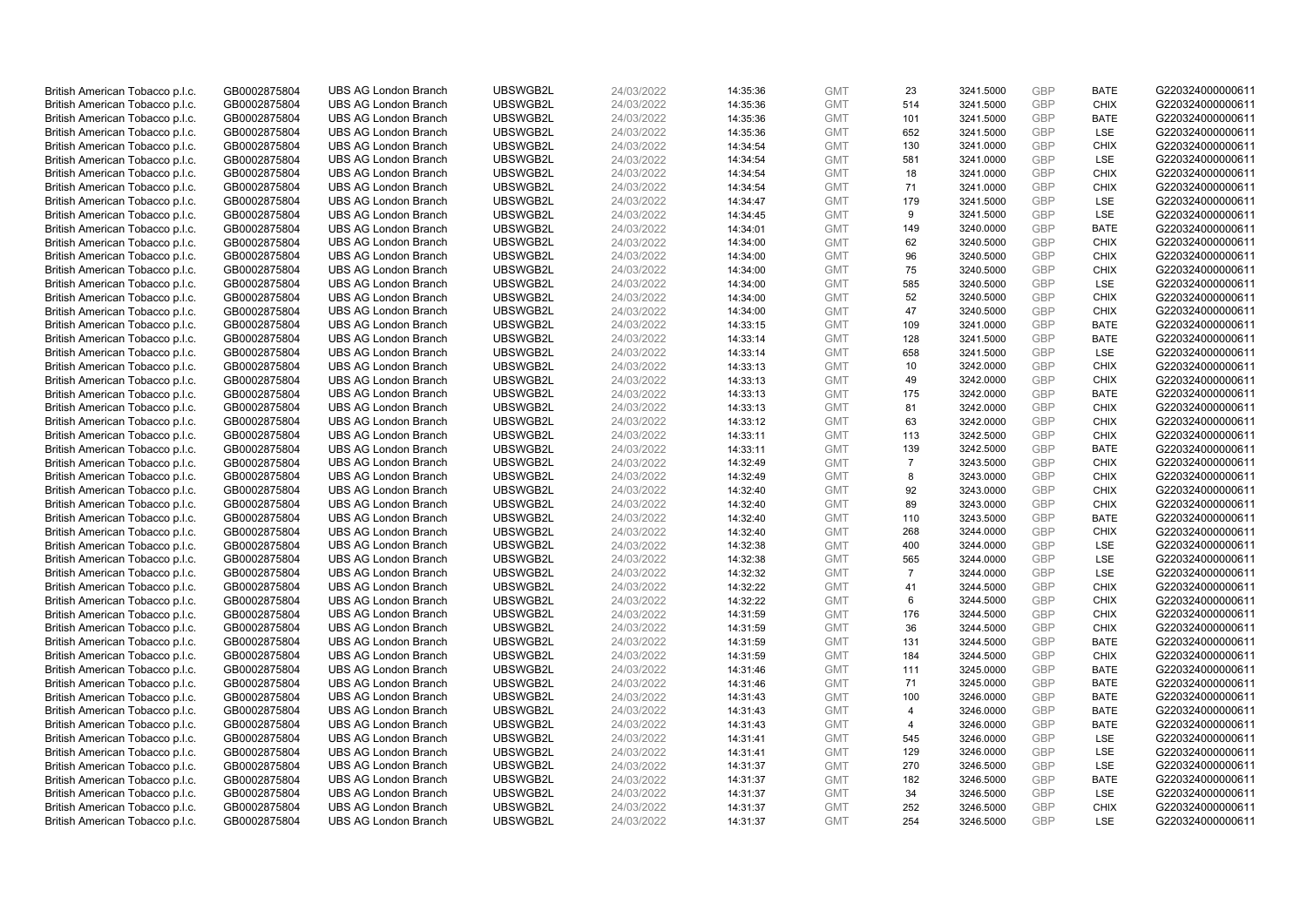| British American Tobacco p.l.c. | GB0002875804 | <b>UBS AG London Branch</b> | UBSWGB2L | 24/03/2022 | 14:31:37 | <b>GMT</b> | $\overline{1}$ | 3246.5000 | GBP        | LSE         | G220324000000611 |
|---------------------------------|--------------|-----------------------------|----------|------------|----------|------------|----------------|-----------|------------|-------------|------------------|
| British American Tobacco p.l.c. | GB0002875804 | <b>UBS AG London Branch</b> | UBSWGB2L | 24/03/2022 | 14:31:37 | <b>GMT</b> | 5              | 3246.5000 | GBP        | <b>CHIX</b> | G220324000000611 |
| British American Tobacco p.l.c. | GB0002875804 | <b>UBS AG London Branch</b> | UBSWGB2L | 24/03/2022 | 14:31:26 | <b>GMT</b> | 22             | 3246.0000 | GBP        | <b>BATE</b> | G220324000000611 |
| British American Tobacco p.l.c. | GB0002875804 | <b>UBS AG London Branch</b> | UBSWGB2L | 24/03/2022 | 14:31:06 | <b>GMT</b> | 99             | 3245.5000 | GBP        | <b>CHIX</b> | G220324000000611 |
| British American Tobacco p.l.c. | GB0002875804 | <b>UBS AG London Branch</b> | UBSWGB2L | 24/03/2022 | 14:31:06 | <b>GMT</b> | 120            | 3245.5000 | GBP        | <b>CHIX</b> | G220324000000611 |
| British American Tobacco p.l.c. | GB0002875804 | <b>UBS AG London Branch</b> | UBSWGB2L | 24/03/2022 | 14:31:06 | <b>GMT</b> | 673            | 3245.5000 | GBP        | <b>LSE</b>  | G220324000000611 |
| British American Tobacco p.l.c. | GB0002875804 | <b>UBS AG London Branch</b> | UBSWGB2L | 24/03/2022 | 14:30:56 | <b>GMT</b> | 81             | 3245.5000 | GBP        | <b>CHIX</b> | G220324000000611 |
| British American Tobacco p.l.c. | GB0002875804 | <b>UBS AG London Branch</b> | UBSWGB2L | 24/03/2022 | 14:30:23 | <b>GMT</b> | 819            | 3244.5000 | GBP        | LSE         | G220324000000611 |
| British American Tobacco p.l.c. | GB0002875804 | <b>UBS AG London Branch</b> | UBSWGB2L | 24/03/2022 | 14:30:23 | <b>GMT</b> | 123            | 3244.5000 | GBP        | <b>BATE</b> | G220324000000611 |
| British American Tobacco p.l.c. | GB0002875804 | <b>UBS AG London Branch</b> | UBSWGB2L | 24/03/2022 | 14:30:22 | <b>GMT</b> | 100            | 3245.0000 | <b>GBP</b> | <b>BATE</b> | G220324000000611 |
| British American Tobacco p.l.c. | GB0002875804 | <b>UBS AG London Branch</b> | UBSWGB2L | 24/03/2022 | 14:30:22 | <b>GMT</b> | 104            | 3245.0000 | GBP        | <b>BATE</b> | G220324000000611 |
| British American Tobacco p.l.c. | GB0002875804 | <b>UBS AG London Branch</b> | UBSWGB2L | 24/03/2022 | 14:30:22 | <b>GMT</b> | 115            | 3245.0000 | GBP        | <b>BATE</b> | G220324000000611 |
| British American Tobacco p.l.c. | GB0002875804 | <b>UBS AG London Branch</b> | UBSWGB2L | 24/03/2022 | 14:30:22 | <b>GMT</b> | 100            | 3245.0000 | GBP        | <b>CHIX</b> | G220324000000611 |
| British American Tobacco p.l.c. | GB0002875804 | <b>UBS AG London Branch</b> | UBSWGB2L | 24/03/2022 | 14:30:22 | <b>GMT</b> | 100            | 3245.0000 | GBP        | <b>CHIX</b> | G220324000000611 |
| British American Tobacco p.l.c. | GB0002875804 | <b>UBS AG London Branch</b> | UBSWGB2L | 24/03/2022 | 14:30:22 | <b>GMT</b> | 194            | 3245.0000 | GBP        | <b>CHIX</b> | G220324000000611 |
| British American Tobacco p.l.c. | GB0002875804 | <b>UBS AG London Branch</b> | UBSWGB2L | 24/03/2022 | 14:30:22 | <b>GMT</b> | 98             | 3245.0000 | GBP        | <b>CHIX</b> | G220324000000611 |
| British American Tobacco p.l.c. | GB0002875804 | <b>UBS AG London Branch</b> | UBSWGB2L | 24/03/2022 | 14:30:07 | <b>GMT</b> | 21             | 3245.0000 | GBP        | <b>BATE</b> | G220324000000611 |
| British American Tobacco p.l.c. | GB0002875804 | <b>UBS AG London Branch</b> | UBSWGB2L | 24/03/2022 | 14:30:07 | <b>GMT</b> | 26             | 3245.0000 | GBP        | <b>BATE</b> | G220324000000611 |
| British American Tobacco p.l.c. | GB0002875804 | <b>UBS AG London Branch</b> | UBSWGB2L | 24/03/2022 | 14:30:07 | <b>GMT</b> | 68             | 3245.0000 | GBP        | <b>BATE</b> | G220324000000611 |
| British American Tobacco p.l.c. | GB0002875804 | <b>UBS AG London Branch</b> | UBSWGB2L | 24/03/2022 | 14:30:06 | <b>GMT</b> | 206            | 3245.5000 | GBP        | <b>CHIX</b> | G220324000000611 |
| British American Tobacco p.l.c. | GB0002875804 | <b>UBS AG London Branch</b> | UBSWGB2L | 24/03/2022 | 14:29:52 | <b>GMT</b> | 572            | 3244.0000 | GBP        | <b>LSE</b>  | G220324000000611 |
| British American Tobacco p.l.c. | GB0002875804 | <b>UBS AG London Branch</b> | UBSWGB2L | 24/03/2022 | 14:29:51 | <b>GMT</b> | 3              | 3244.0000 | GBP        | LSE         | G220324000000611 |
| British American Tobacco p.l.c. | GB0002875804 | <b>UBS AG London Branch</b> | UBSWGB2L | 24/03/2022 | 14:29:51 | <b>GMT</b> | $\overline{2}$ | 3244.0000 | GBP        | <b>LSE</b>  | G220324000000611 |
| British American Tobacco p.l.c. | GB0002875804 | <b>UBS AG London Branch</b> | UBSWGB2L | 24/03/2022 | 14:29:51 | <b>GMT</b> | 104            | 3243.5000 | GBP        | <b>BATE</b> | G220324000000611 |
| British American Tobacco p.l.c. | GB0002875804 | <b>UBS AG London Branch</b> | UBSWGB2L | 24/03/2022 | 14:29:31 | <b>GMT</b> | 140            | 3243.5000 | <b>GBP</b> | LSE         | G220324000000611 |
| British American Tobacco p.l.c. | GB0002875804 | <b>UBS AG London Branch</b> | UBSWGB2L | 24/03/2022 | 14:29:31 | <b>GMT</b> | 5              | 3243.5000 | GBP        | LSE         | G220324000000611 |
| British American Tobacco p.l.c. | GB0002875804 | <b>UBS AG London Branch</b> | UBSWGB2L | 24/03/2022 | 14:29:31 | <b>GMT</b> | 108            | 3243.5000 | GBP        | LSE         | G220324000000611 |
| British American Tobacco p.l.c. | GB0002875804 | <b>UBS AG London Branch</b> | UBSWGB2L | 24/03/2022 | 14:29:04 | <b>GMT</b> | 166            | 3242.5000 | GBP        | <b>CHIX</b> | G220324000000611 |
| British American Tobacco p.l.c. | GB0002875804 | <b>UBS AG London Branch</b> | UBSWGB2L | 24/03/2022 | 14:29:04 | <b>GMT</b> | 68             | 3242.5000 | GBP        | <b>CHIX</b> | G220324000000611 |
| British American Tobacco p.l.c. | GB0002875804 | <b>UBS AG London Branch</b> | UBSWGB2L | 24/03/2022 | 14:29:04 | <b>GMT</b> | 127            | 3242.0000 | GBP        | <b>BATE</b> | G220324000000611 |
| British American Tobacco p.l.c. | GB0002875804 | <b>UBS AG London Branch</b> | UBSWGB2L | 24/03/2022 | 14:29:04 | <b>GMT</b> | 80             | 3242.0000 | GBP        | <b>CHIX</b> | G220324000000611 |
| British American Tobacco p.l.c. | GB0002875804 | <b>UBS AG London Branch</b> | UBSWGB2L | 24/03/2022 | 14:29:04 | <b>GMT</b> | 619            | 3242.5000 | GBP        | <b>LSE</b>  | G220324000000611 |
| British American Tobacco p.l.c. | GB0002875804 | <b>UBS AG London Branch</b> | UBSWGB2L | 24/03/2022 | 14:29:02 | <b>GMT</b> | 3              | 3242.0000 | GBP        | <b>CHIX</b> | G220324000000611 |
| British American Tobacco p.l.c. | GB0002875804 | <b>UBS AG London Branch</b> | UBSWGB2L | 24/03/2022 | 14:28:02 | <b>GMT</b> | 370            | 3240.5000 | GBP        | LSE         | G220324000000611 |
| British American Tobacco p.l.c. | GB0002875804 | <b>UBS AG London Branch</b> | UBSWGB2L | 24/03/2022 | 14:28:02 | <b>GMT</b> | 274            | 3240.5000 | GBP        | LSE         | G220324000000611 |
| British American Tobacco p.l.c. | GB0002875804 | <b>UBS AG London Branch</b> | UBSWGB2L | 24/03/2022 | 14:28:02 | <b>GMT</b> | 98             | 3240.5000 | GBP        | <b>CHIX</b> | G220324000000611 |
| British American Tobacco p.l.c. | GB0002875804 | <b>UBS AG London Branch</b> | UBSWGB2L | 24/03/2022 | 14:28:02 | <b>GMT</b> | 95             | 3240.5000 | GBP        | <b>CHIX</b> | G220324000000611 |
| British American Tobacco p.l.c. | GB0002875804 | <b>UBS AG London Branch</b> | UBSWGB2L | 24/03/2022 | 14:27:31 | <b>GMT</b> | 573            | 3239.5000 | GBP        | LSE         | G220324000000611 |
| British American Tobacco p.l.c. | GB0002875804 | <b>UBS AG London Branch</b> | UBSWGB2L | 24/03/2022 | 14:27:27 | <b>GMT</b> | 158            | 3239.5000 | GBP        | <b>CHIX</b> | G220324000000611 |
| British American Tobacco p.l.c. | GB0002875804 | <b>UBS AG London Branch</b> | UBSWGB2L | 24/03/2022 | 14:26:25 | <b>GMT</b> | 589            | 3236.5000 | GBP        | LSE         | G220324000000611 |
| British American Tobacco p.l.c. | GB0002875804 | <b>UBS AG London Branch</b> | UBSWGB2L | 24/03/2022 | 14:26:25 | <b>GMT</b> | 96             | 3236.5000 | GBP        | <b>CHIX</b> | G220324000000611 |
| British American Tobacco p.l.c. | GB0002875804 | <b>UBS AG London Branch</b> | UBSWGB2L | 24/03/2022 | 14:26:25 | <b>GMT</b> | 88             | 3236.5000 | GBP        | <b>CHIX</b> | G220324000000611 |
| British American Tobacco p.l.c. | GB0002875804 | <b>UBS AG London Branch</b> | UBSWGB2L | 24/03/2022 | 14:26:13 | <b>GMT</b> | 670            | 3237.0000 | GBP        | <b>LSE</b>  | G220324000000611 |
| British American Tobacco p.l.c. | GB0002875804 | <b>UBS AG London Branch</b> | UBSWGB2L | 24/03/2022 | 14:25:16 | <b>GMT</b> | 55             | 3236.5000 | GBP        | <b>CHIX</b> | G220324000000611 |
| British American Tobacco p.l.c. | GB0002875804 | <b>UBS AG London Branch</b> | UBSWGB2L | 24/03/2022 | 14:25:16 | <b>GMT</b> | 32             | 3236.5000 | GBP        | <b>CHIX</b> | G220324000000611 |
| British American Tobacco p.l.c. | GB0002875804 | <b>UBS AG London Branch</b> | UBSWGB2L | 24/03/2022 | 14:25:16 | <b>GMT</b> | 30             | 3236.5000 | GBP        | <b>CHIX</b> | G220324000000611 |
| British American Tobacco p.l.c. | GB0002875804 | <b>UBS AG London Branch</b> | UBSWGB2L | 24/03/2022 | 14:25:16 | <b>GMT</b> | 5              | 3236.0000 | GBP        | <b>CHIX</b> | G220324000000611 |
| British American Tobacco p.l.c. | GB0002875804 | <b>UBS AG London Branch</b> | UBSWGB2L | 24/03/2022 | 14:25:15 | <b>GMT</b> | 596            | 3236.5000 | GBP        | LSE         | G220324000000611 |
| British American Tobacco p.l.c. | GB0002875804 | <b>UBS AG London Branch</b> | UBSWGB2L | 24/03/2022 | 14:25:15 | <b>GMT</b> | 8              | 3236.5000 | GBP        | LSE         | G220324000000611 |
| British American Tobacco p.l.c. | GB0002875804 | <b>UBS AG London Branch</b> | UBSWGB2L | 24/03/2022 | 14:25:15 | <b>GMT</b> | 116            | 3236.5000 | GBP        | <b>BATE</b> | G220324000000611 |
| British American Tobacco p.l.c. | GB0002875804 | <b>UBS AG London Branch</b> | UBSWGB2L | 24/03/2022 | 14:25:15 | <b>GMT</b> | 41             | 3236.5000 | GBP        | <b>BATE</b> | G220324000000611 |
| British American Tobacco p.l.c. | GB0002875804 | <b>UBS AG London Branch</b> | UBSWGB2L | 24/03/2022 | 14:25:12 | <b>GMT</b> | 74             | 3236.5000 | GBP        | <b>BATE</b> | G220324000000611 |
| British American Tobacco p.l.c. | GB0002875804 | <b>UBS AG London Branch</b> | UBSWGB2L | 24/03/2022 | 14:25:12 | <b>GMT</b> | 68             | 3236.5000 | GBP        | <b>BATE</b> | G220324000000611 |
| British American Tobacco p.l.c. | GB0002875804 | <b>UBS AG London Branch</b> | UBSWGB2L | 24/03/2022 | 14:25:12 | <b>GMT</b> | 36             | 3236.5000 | GBP        | <b>BATE</b> | G220324000000611 |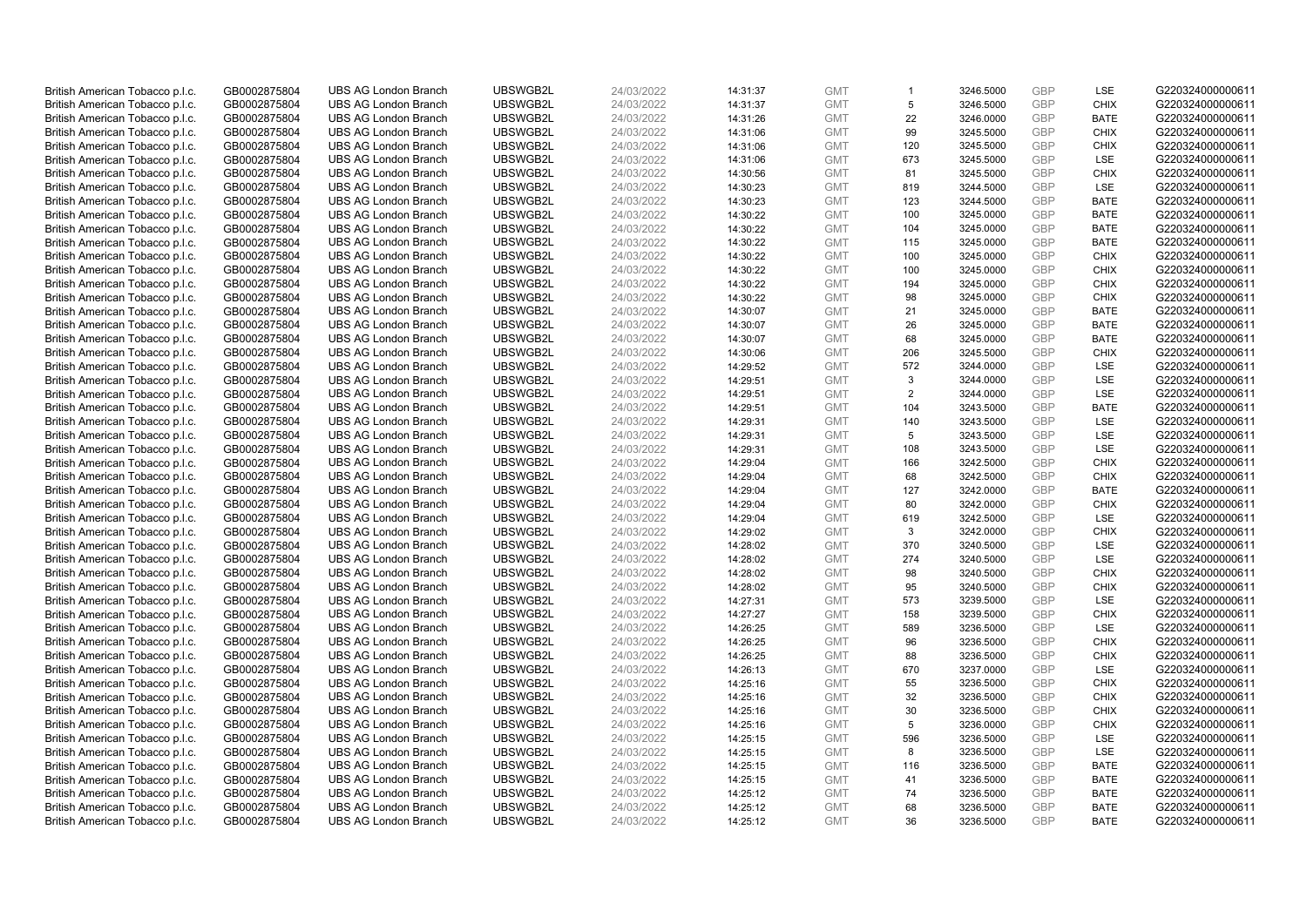| British American Tobacco p.l.c. | GB0002875804 | <b>UBS AG London Branch</b> | UBSWGB2L | 24/03/2022 | 14:25:06             | <b>GMT</b> | 623            | 3237.0000 | GBP        | LSE         | G220324000000611 |
|---------------------------------|--------------|-----------------------------|----------|------------|----------------------|------------|----------------|-----------|------------|-------------|------------------|
| British American Tobacco p.l.c. | GB0002875804 | <b>UBS AG London Branch</b> | UBSWGB2L | 24/03/2022 | 14:25:06             | <b>GMT</b> | 3              | 3237.0000 | GBP        | <b>CHIX</b> | G220324000000611 |
| British American Tobacco p.l.c. | GB0002875804 | <b>UBS AG London Branch</b> | UBSWGB2L | 24/03/2022 | 14:25:06             | <b>GMT</b> | 96             | 3237.0000 | GBP        | <b>CHIX</b> | G220324000000611 |
| British American Tobacco p.l.c. | GB0002875804 | <b>UBS AG London Branch</b> | UBSWGB2L | 24/03/2022 | 14:25:06             | <b>GMT</b> | 90             | 3237.0000 | GBP        | <b>CHIX</b> | G220324000000611 |
| British American Tobacco p.l.c. | GB0002875804 | <b>UBS AG London Branch</b> | UBSWGB2L | 24/03/2022 | 14:23:53             | <b>GMT</b> | 91             | 3238.0000 | GBP        | LSE         | G220324000000611 |
| British American Tobacco p.l.c. | GB0002875804 | <b>UBS AG London Branch</b> | UBSWGB2L | 24/03/2022 | 14:23:53             | <b>GMT</b> | 466            | 3238.0000 | GBP        | LSE         | G220324000000611 |
| British American Tobacco p.l.c. | GB0002875804 | <b>UBS AG London Branch</b> | UBSWGB2L | 24/03/2022 | 14:23:53             | <b>GMT</b> | 95             | 3237.5000 | GBP        | <b>CHIX</b> | G220324000000611 |
| British American Tobacco p.l.c. | GB0002875804 | <b>UBS AG London Branch</b> | UBSWGB2L | 24/03/2022 | 14:23:26             | <b>GMT</b> | 654            | 3239.0000 | GBP        | LSE         | G220324000000611 |
| British American Tobacco p.l.c. | GB0002875804 | <b>UBS AG London Branch</b> | UBSWGB2L | 24/03/2022 | 14:23:01             | <b>GMT</b> | 109            | 3237.0000 | GBP        | <b>BATE</b> | G220324000000611 |
| British American Tobacco p.l.c. | GB0002875804 | <b>UBS AG London Branch</b> | UBSWGB2L | 24/03/2022 | 14:23:01             | <b>GMT</b> | 78             | 3237.5000 | GBP        | <b>CHIX</b> | G220324000000611 |
| British American Tobacco p.l.c. | GB0002875804 | <b>UBS AG London Branch</b> | UBSWGB2L | 24/03/2022 | 14:23:01             | <b>GMT</b> | 49             | 3237.5000 | GBP        | <b>CHIX</b> | G220324000000611 |
| British American Tobacco p.l.c. | GB0002875804 | <b>UBS AG London Branch</b> | UBSWGB2L | 24/03/2022 | 14:23:00             | <b>GMT</b> | 668            | 3238.5000 | GBP        | LSE         | G220324000000611 |
| British American Tobacco p.l.c. | GB0002875804 | <b>UBS AG London Branch</b> | UBSWGB2L | 24/03/2022 | 14:22:10             | <b>GMT</b> | 597            | 3238.0000 | GBP        | LSE         | G220324000000611 |
| British American Tobacco p.l.c. | GB0002875804 | <b>UBS AG London Branch</b> | UBSWGB2L | 24/03/2022 | 14:21:29             | <b>GMT</b> | 582            | 3237.0000 | GBP        | LSE         | G220324000000611 |
| British American Tobacco p.l.c. | GB0002875804 | <b>UBS AG London Branch</b> | UBSWGB2L | 24/03/2022 | 14:21:29             | <b>GMT</b> | 95             | 3237.5000 | GBP        | <b>CHIX</b> | G220324000000611 |
| British American Tobacco p.l.c. | GB0002875804 | <b>UBS AG London Branch</b> | UBSWGB2L | 24/03/2022 | 14:20:54             | <b>GMT</b> | 93             | 3239.5000 | GBP        | <b>CHIX</b> | G220324000000611 |
| British American Tobacco p.l.c. | GB0002875804 | <b>UBS AG London Branch</b> | UBSWGB2L | 24/03/2022 | 14:20:54             | <b>GMT</b> | 116            | 3240.0000 | GBP        | <b>BATE</b> | G220324000000611 |
| British American Tobacco p.l.c. | GB0002875804 | <b>UBS AG London Branch</b> | UBSWGB2L | 24/03/2022 | 14:20:41             | <b>GMT</b> | 92             | 3240.5000 | GBP        | <b>CHIX</b> | G220324000000611 |
| British American Tobacco p.l.c. | GB0002875804 | <b>UBS AG London Branch</b> | UBSWGB2L | 24/03/2022 | 14:20:41             | <b>GMT</b> | 104            | 3241.0000 | GBP        | <b>BATE</b> | G220324000000611 |
| British American Tobacco p.l.c. | GB0002875804 | <b>UBS AG London Branch</b> | UBSWGB2L | 24/03/2022 | 14:20:41             | <b>GMT</b> | 73             | 3241.0000 | GBP        | <b>BATE</b> | G220324000000611 |
| British American Tobacco p.l.c. | GB0002875804 | <b>UBS AG London Branch</b> | UBSWGB2L | 24/03/2022 | 14:20:41             | <b>GMT</b> | 86             | 3241.0000 | GBP        | <b>BATE</b> | G220324000000611 |
| British American Tobacco p.l.c. | GB0002875804 | <b>UBS AG London Branch</b> | UBSWGB2L | 24/03/2022 | 14:20:41             | <b>GMT</b> | 671            | 3241.0000 | GBP        | LSE         | G220324000000611 |
| British American Tobacco p.l.c. | GB0002875804 | <b>UBS AG London Branch</b> | UBSWGB2L | 24/03/2022 | 14:20:41             | <b>GMT</b> | 93             | 3241.0000 | GBP        | <b>CHIX</b> | G220324000000611 |
| British American Tobacco p.l.c. | GB0002875804 | <b>UBS AG London Branch</b> | UBSWGB2L | 24/03/2022 | 14:20:06             | <b>GMT</b> | 638            | 3241.5000 | GBP        | <b>LSE</b>  | G220324000000611 |
| British American Tobacco p.l.c. | GB0002875804 | <b>UBS AG London Branch</b> | UBSWGB2L | 24/03/2022 | 14:20:06             | <b>GMT</b> | 35             | 3241.5000 | GBP        | LSE         | G220324000000611 |
| British American Tobacco p.l.c. | GB0002875804 | <b>UBS AG London Branch</b> | UBSWGB2L | 24/03/2022 | 14:19:39             | <b>GMT</b> | 554            | 3240.5000 | GBP        | <b>LSE</b>  | G220324000000611 |
| British American Tobacco p.l.c. | GB0002875804 | <b>UBS AG London Branch</b> | UBSWGB2L | 24/03/2022 | 14:19:39             | <b>GMT</b> | 95             | 3240.5000 | GBP        | <b>CHIX</b> | G220324000000611 |
| British American Tobacco p.l.c. | GB0002875804 | <b>UBS AG London Branch</b> | UBSWGB2L | 24/03/2022 | 14:18:41             | <b>GMT</b> | 250            | 3240.0000 | <b>GBP</b> | <b>LSE</b>  | G220324000000611 |
| British American Tobacco p.l.c. | GB0002875804 | <b>UBS AG London Branch</b> | UBSWGB2L | 24/03/2022 | 14:18:41             | <b>GMT</b> | 72             | 3240.0000 | GBP        | LSE         | G220324000000611 |
| British American Tobacco p.l.c. | GB0002875804 | <b>UBS AG London Branch</b> | UBSWGB2L | 24/03/2022 | 14:18:41             | <b>GMT</b> | 610            | 3239.5000 | GBP        | <b>LSE</b>  | G220324000000611 |
| British American Tobacco p.l.c. | GB0002875804 | <b>UBS AG London Branch</b> | UBSWGB2L | 24/03/2022 | 14:17:51             | <b>GMT</b> | 85             | 3237.0000 | GBP        | <b>CHIX</b> | G220324000000611 |
| British American Tobacco p.l.c. | GB0002875804 | <b>UBS AG London Branch</b> | UBSWGB2L | 24/03/2022 | 14:17:51             | <b>GMT</b> | 17             | 3237.5000 | GBP        | <b>LSE</b>  | G220324000000611 |
| British American Tobacco p.l.c. | GB0002875804 | <b>UBS AG London Branch</b> | UBSWGB2L | 24/03/2022 | 14:17:51             | <b>GMT</b> | 38             | 3237.5000 | GBP        | LSE         | G220324000000611 |
| British American Tobacco p.l.c. | GB0002875804 | <b>UBS AG London Branch</b> | UBSWGB2L | 24/03/2022 | 14:17:51             | <b>GMT</b> | 581            | 3237.5000 | GBP        | <b>LSE</b>  | G220324000000611 |
| British American Tobacco p.l.c. | GB0002875804 | <b>UBS AG London Branch</b> | UBSWGB2L | 24/03/2022 | 14:17:51             | <b>GMT</b> | 30             | 3237.5000 | GBP        | <b>CHIX</b> | G220324000000611 |
| British American Tobacco p.l.c. | GB0002875804 | <b>UBS AG London Branch</b> | UBSWGB2L | 24/03/2022 | 14:17:51             | <b>GMT</b> | 51             | 3237.5000 | GBP        | <b>CHIX</b> | G220324000000611 |
| British American Tobacco p.l.c. | GB0002875804 | <b>UBS AG London Branch</b> | UBSWGB2L | 24/03/2022 | 14:17:51             | <b>GMT</b> | 561            | 3237.5000 | GBP        | <b>LSE</b>  | G220324000000611 |
| British American Tobacco p.l.c. | GB0002875804 | <b>UBS AG London Branch</b> | UBSWGB2L | 24/03/2022 | 14:17:51             | <b>GMT</b> | 94             | 3237.5000 | GBP        | <b>CHIX</b> | G220324000000611 |
| British American Tobacco p.l.c. | GB0002875804 | <b>UBS AG London Branch</b> | UBSWGB2L | 24/03/2022 | 14:17:33             | <b>GMT</b> | 654            | 3238.0000 | GBP        | <b>LSE</b>  | G220324000000611 |
| British American Tobacco p.l.c. | GB0002875804 | <b>UBS AG London Branch</b> | UBSWGB2L | 24/03/2022 | 14:16:55             | <b>GMT</b> | 250            | 3237.5000 | GBP        | LSE         | G220324000000611 |
| British American Tobacco p.l.c. | GB0002875804 | <b>UBS AG London Branch</b> | UBSWGB2L | 24/03/2022 | 14:16:33             | <b>GMT</b> | 90             | 3237.0000 | <b>GBP</b> | <b>BATE</b> | G220324000000611 |
| British American Tobacco p.l.c. | GB0002875804 | <b>UBS AG London Branch</b> | UBSWGB2L | 24/03/2022 | 14:16:33             | <b>GMT</b> | 44             | 3237.0000 | GBP        | <b>BATE</b> | G220324000000611 |
| British American Tobacco p.l.c. | GB0002875804 | <b>UBS AG London Branch</b> | UBSWGB2L | 24/03/2022 | 14:16:33             | <b>GMT</b> | $\overline{7}$ | 3237.0000 | GBP        | <b>BATE</b> | G220324000000611 |
| British American Tobacco p.l.c. | GB0002875804 | <b>UBS AG London Branch</b> | UBSWGB2L | 24/03/2022 |                      | <b>GMT</b> | 99             | 3237.0000 | GBP        | <b>BATE</b> | G220324000000611 |
| British American Tobacco p.l.c. | GB0002875804 | <b>UBS AG London Branch</b> | UBSWGB2L | 24/03/2022 | 14:16:33<br>14:16:33 | <b>GMT</b> | 95             | 3237.0000 | GBP        | <b>CHIX</b> | G220324000000611 |
|                                 |              | <b>UBS AG London Branch</b> | UBSWGB2L | 24/03/2022 |                      | <b>GMT</b> | 579            |           | GBP        | LSE         | G220324000000611 |
| British American Tobacco p.l.c. | GB0002875804 |                             |          |            | 14:16:16             |            | 99             | 3237.5000 |            |             |                  |
| British American Tobacco p.l.c. | GB0002875804 | <b>UBS AG London Branch</b> | UBSWGB2L | 24/03/2022 | 14:15:35             | <b>GMT</b> |                | 3237.0000 | <b>GBP</b> | <b>CHIX</b> | G220324000000611 |
| British American Tobacco p.l.c. | GB0002875804 | <b>UBS AG London Branch</b> | UBSWGB2L | 24/03/2022 | 14:15:27             | <b>GMT</b> | 636            | 3237.5000 | GBP        | LSE         | G220324000000611 |
| British American Tobacco p.l.c. | GB0002875804 | <b>UBS AG London Branch</b> | UBSWGB2L | 24/03/2022 | 14:15:27             | <b>GMT</b> | 127            | 3237.5000 | GBP        | <b>CHIX</b> | G220324000000611 |
| British American Tobacco p.l.c. | GB0002875804 | <b>UBS AG London Branch</b> | UBSWGB2L | 24/03/2022 | 14:15:24             | <b>GMT</b> | 94             | 3238.0000 | GBP        | <b>CHIX</b> | G220324000000611 |
| British American Tobacco p.l.c. | GB0002875804 | <b>UBS AG London Branch</b> | UBSWGB2L | 24/03/2022 | 14:15:06             | <b>GMT</b> | 550            | 3237.0000 | GBP        | LSE         | G220324000000611 |
| British American Tobacco p.l.c. | GB0002875804 | <b>UBS AG London Branch</b> | UBSWGB2L | 24/03/2022 | 14:15:05             | <b>GMT</b> | $\overline{4}$ | 3237.5000 | <b>GBP</b> | <b>CHIX</b> | G220324000000611 |
| British American Tobacco p.l.c. | GB0002875804 | <b>UBS AG London Branch</b> | UBSWGB2L | 24/03/2022 | 14:14:41             | <b>GMT</b> | 4              | 3237.0000 | GBP        | LSE         | G220324000000611 |
| British American Tobacco p.l.c. | GB0002875804 | <b>UBS AG London Branch</b> | UBSWGB2L | 24/03/2022 | 14:14:32             | <b>GMT</b> | 230            | 3237.0000 | GBP        | <b>LSE</b>  | G220324000000611 |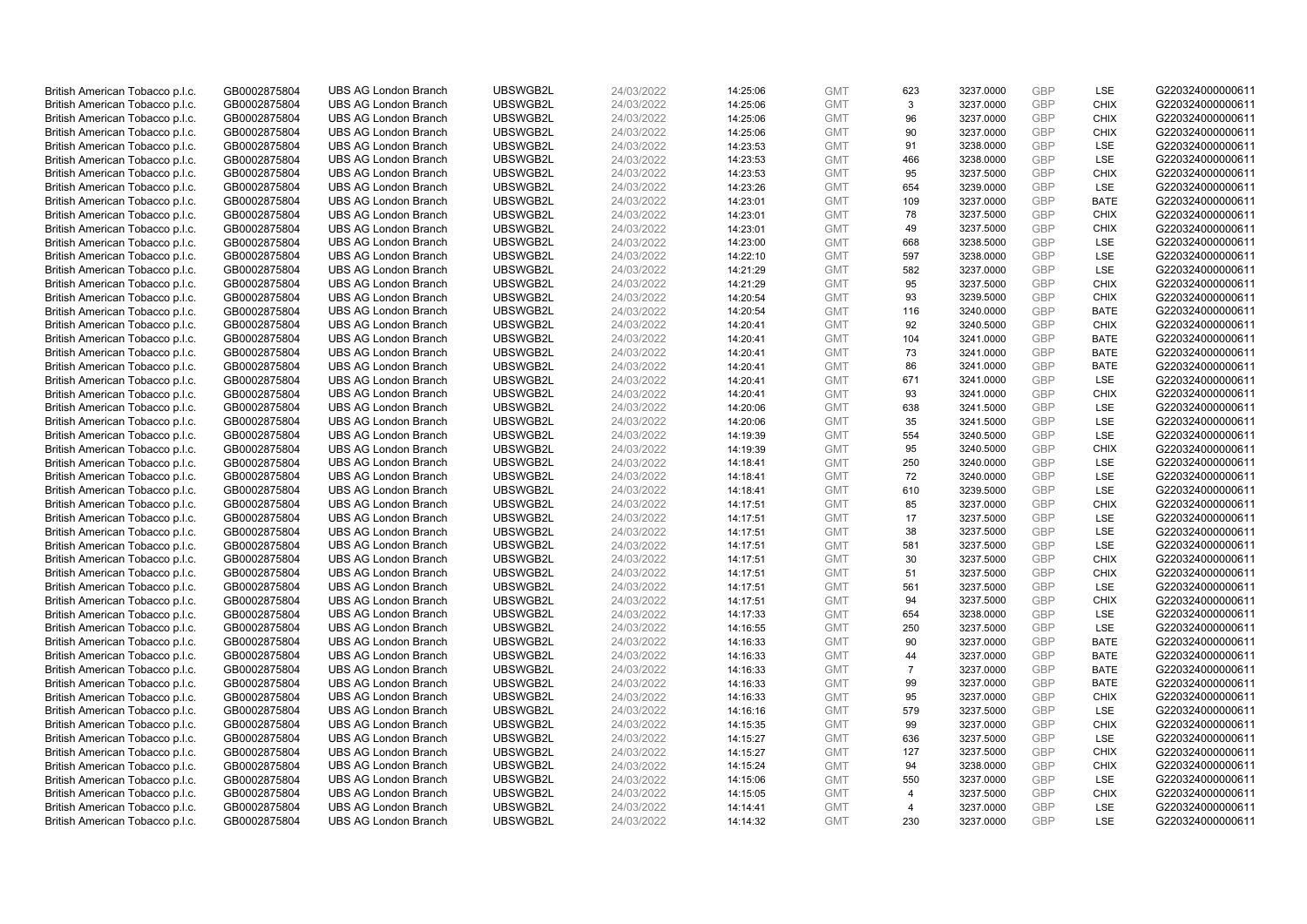| British American Tobacco p.l.c. | GB0002875804 | <b>UBS AG London Branch</b> | UBSWGB2L | 24/03/2022 | 14:14:32 | <b>GMT</b> | 584          | 3237.5000 | GBP        | LSE         | G220324000000611 |
|---------------------------------|--------------|-----------------------------|----------|------------|----------|------------|--------------|-----------|------------|-------------|------------------|
| British American Tobacco p.l.c. | GB0002875804 | <b>UBS AG London Branch</b> | UBSWGB2L | 24/03/2022 | 14:13:36 | <b>GMT</b> | 122          | 3237.5000 | GBP        | <b>BATE</b> | G220324000000611 |
| British American Tobacco p.l.c. | GB0002875804 | <b>UBS AG London Branch</b> | UBSWGB2L | 24/03/2022 | 14:13:25 | <b>GMT</b> | 21           | 3238.0000 | GBP        | <b>CHIX</b> | G220324000000611 |
| British American Tobacco p.l.c. | GB0002875804 | <b>UBS AG London Branch</b> | UBSWGB2L | 24/03/2022 | 14:13:25 | <b>GMT</b> | 16           | 3238.0000 | GBP        | <b>CHIX</b> | G220324000000611 |
| British American Tobacco p.l.c. | GB0002875804 | <b>UBS AG London Branch</b> | UBSWGB2L | 24/03/2022 | 14:13:25 | <b>GMT</b> | 88           | 3238.0000 | GBP        | <b>CHIX</b> | G220324000000611 |
| British American Tobacco p.l.c. | GB0002875804 | <b>UBS AG London Branch</b> | UBSWGB2L | 24/03/2022 | 14:13:25 | <b>GMT</b> | 667          | 3238.5000 | GBP        | <b>LSE</b>  | G220324000000611 |
| British American Tobacco p.l.c. | GB0002875804 | <b>UBS AG London Branch</b> | UBSWGB2L | 24/03/2022 | 14:13:25 | <b>GMT</b> | 255          | 3239.0000 | GBP        | LSE         | G220324000000611 |
| British American Tobacco p.l.c. | GB0002875804 | <b>UBS AG London Branch</b> | UBSWGB2L | 24/03/2022 | 14:13:25 | <b>GMT</b> | 331          | 3239.0000 | GBP        | LSE         | G220324000000611 |
| British American Tobacco p.l.c. | GB0002875804 | <b>UBS AG London Branch</b> | UBSWGB2L | 24/03/2022 | 14:12:23 | <b>GMT</b> | 559          | 3237.5000 | GBP        | LSE         | G220324000000611 |
| British American Tobacco p.l.c. | GB0002875804 | <b>UBS AG London Branch</b> | UBSWGB2L | 24/03/2022 | 14:11:31 | <b>GMT</b> | 124          | 3235.5000 | <b>GBP</b> | <b>BATE</b> | G220324000000611 |
| British American Tobacco p.l.c. | GB0002875804 | <b>UBS AG London Branch</b> | UBSWGB2L | 24/03/2022 | 14:11:31 | <b>GMT</b> | 88           | 3235.5000 | GBP        | <b>CHIX</b> | G220324000000611 |
| British American Tobacco p.l.c. | GB0002875804 | <b>UBS AG London Branch</b> | UBSWGB2L | 24/03/2022 | 14:11:31 | <b>GMT</b> | 614          | 3236.5000 | GBP        | <b>LSE</b>  | G220324000000611 |
| British American Tobacco p.l.c. | GB0002875804 | <b>UBS AG London Branch</b> | UBSWGB2L | 24/03/2022 | 14:11:31 | <b>GMT</b> | 115          | 3236.5000 | GBP        | <b>BATE</b> | G220324000000611 |
| British American Tobacco p.l.c. | GB0002875804 | <b>UBS AG London Branch</b> | UBSWGB2L | 24/03/2022 | 14:11:31 | <b>GMT</b> | 111          | 3236.5000 | GBP        | <b>CHIX</b> | G220324000000611 |
| British American Tobacco p.l.c. | GB0002875804 | <b>UBS AG London Branch</b> | UBSWGB2L | 24/03/2022 | 14:11:15 | <b>GMT</b> | 92           | 3237.5000 | GBP        | <b>CHIX</b> | G220324000000611 |
| British American Tobacco p.l.c. | GB0002875804 | <b>UBS AG London Branch</b> | UBSWGB2L | 24/03/2022 | 14:11:15 | <b>GMT</b> | 98           | 3237.5000 | GBP        | <b>CHIX</b> | G220324000000611 |
| British American Tobacco p.l.c. | GB0002875804 | <b>UBS AG London Branch</b> | UBSWGB2L | 24/03/2022 | 14:11:14 | <b>GMT</b> | 605          | 3238.0000 | GBP        | <b>LSE</b>  | G220324000000611 |
| British American Tobacco p.l.c. | GB0002875804 | <b>UBS AG London Branch</b> | UBSWGB2L | 24/03/2022 | 14:11:12 | <b>GMT</b> | 566          | 3238.5000 | GBP        | LSE         | G220324000000611 |
| British American Tobacco p.l.c. | GB0002875804 | <b>UBS AG London Branch</b> | UBSWGB2L | 24/03/2022 | 14:10:29 | <b>GMT</b> | 115          | 3237.5000 | GBP        | <b>BATE</b> | G220324000000611 |
| British American Tobacco p.l.c. | GB0002875804 | <b>UBS AG London Branch</b> | UBSWGB2L | 24/03/2022 | 14:10:08 | <b>GMT</b> | 323          | 3238.0000 | GBP        | LSE         | G220324000000611 |
| British American Tobacco p.l.c. | GB0002875804 | <b>UBS AG London Branch</b> | UBSWGB2L | 24/03/2022 | 14:10:08 | <b>GMT</b> | 275          | 3238.0000 | <b>GBP</b> | LSE         | G220324000000611 |
| British American Tobacco p.l.c. | GB0002875804 | <b>UBS AG London Branch</b> | UBSWGB2L | 24/03/2022 | 14:09:34 | <b>GMT</b> | 583          | 3237.5000 | GBP        | LSE         | G220324000000611 |
| British American Tobacco p.l.c. | GB0002875804 | <b>UBS AG London Branch</b> | UBSWGB2L | 24/03/2022 | 14:09:34 | <b>GMT</b> | 128          | 3237.5000 | GBP        | <b>BATE</b> | G220324000000611 |
| British American Tobacco p.l.c. | GB0002875804 | <b>UBS AG London Branch</b> | UBSWGB2L | 24/03/2022 | 14:09:34 | <b>GMT</b> | 72           | 3238.0000 | GBP        | <b>CHIX</b> | G220324000000611 |
| British American Tobacco p.l.c. | GB0002875804 | <b>UBS AG London Branch</b> | UBSWGB2L | 24/03/2022 | 14:09:34 | <b>GMT</b> | 29           | 3238.0000 | <b>GBP</b> | <b>CHIX</b> | G220324000000611 |
| British American Tobacco p.l.c. | GB0002875804 | <b>UBS AG London Branch</b> | UBSWGB2L | 24/03/2022 | 14:09:00 | <b>GMT</b> | 662          | 3238.0000 | GBP        | LSE         | G220324000000611 |
| British American Tobacco p.l.c. | GB0002875804 | <b>UBS AG London Branch</b> | UBSWGB2L | 24/03/2022 | 14:09:00 | <b>GMT</b> | 94           | 3238.0000 | GBP        | <b>CHIX</b> | G220324000000611 |
| British American Tobacco p.l.c. | GB0002875804 | <b>UBS AG London Branch</b> | UBSWGB2L | 24/03/2022 | 14:08:53 | <b>GMT</b> | 94           | 3238.5000 | GBP        | <b>CHIX</b> | G220324000000611 |
| British American Tobacco p.l.c. | GB0002875804 | <b>UBS AG London Branch</b> | UBSWGB2L | 24/03/2022 | 14:08:53 | <b>GMT</b> | 85           | 3238.5000 | GBP        | <b>CHIX</b> | G220324000000611 |
| British American Tobacco p.l.c. | GB0002875804 | <b>UBS AG London Branch</b> | UBSWGB2L | 24/03/2022 | 14:08:32 | <b>GMT</b> | 76           | 3238.5000 | GBP        | LSE         | G220324000000611 |
| British American Tobacco p.l.c. | GB0002875804 | <b>UBS AG London Branch</b> | UBSWGB2L | 24/03/2022 | 14:08:32 | <b>GMT</b> | 250          | 3238.5000 | GBP        | LSE         | G220324000000611 |
| British American Tobacco p.l.c. | GB0002875804 | <b>UBS AG London Branch</b> | UBSWGB2L | 24/03/2022 | 14:08:32 | <b>GMT</b> | 250          | 3238.5000 | GBP        | <b>LSE</b>  | G220324000000611 |
| British American Tobacco p.l.c. | GB0002875804 | <b>UBS AG London Branch</b> | UBSWGB2L | 24/03/2022 | 14:08:32 | <b>GMT</b> | 230          | 3238.0000 | GBP        | <b>LSE</b>  | G220324000000611 |
| British American Tobacco p.l.c. | GB0002875804 | <b>UBS AG London Branch</b> | UBSWGB2L | 24/03/2022 | 14:08:32 | <b>GMT</b> | 83           | 3238.5000 | GBP        | <b>CHIX</b> | G220324000000611 |
| British American Tobacco p.l.c. | GB0002875804 | <b>UBS AG London Branch</b> | UBSWGB2L | 24/03/2022 | 14:08:17 | <b>GMT</b> | 71           | 3237.5000 | GBP        | <b>LSE</b>  | G220324000000611 |
| British American Tobacco p.l.c. | GB0002875804 | <b>UBS AG London Branch</b> | UBSWGB2L | 24/03/2022 | 14:08:11 | <b>GMT</b> | 636          | 3237.0000 | <b>GBP</b> | LSE         | G220324000000611 |
| British American Tobacco p.l.c. | GB0002875804 | <b>UBS AG London Branch</b> | UBSWGB2L | 24/03/2022 | 14:08:11 | <b>GMT</b> | 50           | 3237.0000 | GBP        | LSE         | G220324000000611 |
| British American Tobacco p.l.c. | GB0002875804 | <b>UBS AG London Branch</b> | UBSWGB2L | 24/03/2022 | 14:07:21 | <b>GMT</b> | 24           | 3237.0000 | GBP        | LSE         | G220324000000611 |
| British American Tobacco p.l.c. | GB0002875804 | <b>UBS AG London Branch</b> | UBSWGB2L | 24/03/2022 | 14:07:21 | <b>GMT</b> | 656          | 3237.0000 | GBP        | LSE         | G220324000000611 |
| British American Tobacco p.l.c. | GB0002875804 | <b>UBS AG London Branch</b> | UBSWGB2L | 24/03/2022 | 14:07:10 | <b>GMT</b> | 250          | 3235.0000 | GBP        | LSE         | G220324000000611 |
| British American Tobacco p.l.c. | GB0002875804 | <b>UBS AG London Branch</b> | UBSWGB2L | 24/03/2022 | 14:06:02 | <b>GMT</b> | 569          | 3231.0000 | GBP        | <b>LSE</b>  | G220324000000611 |
| British American Tobacco p.l.c. | GB0002875804 | <b>UBS AG London Branch</b> | UBSWGB2L | 24/03/2022 | 14:05:48 | <b>GMT</b> | 10           | 3231.5000 | GBP        | <b>CHIX</b> | G220324000000611 |
| British American Tobacco p.l.c. | GB0002875804 | <b>UBS AG London Branch</b> | UBSWGB2L | 24/03/2022 | 14:05:23 | <b>GMT</b> | 624          | 3230.5000 | GBP        | <b>LSE</b>  | G220324000000611 |
| British American Tobacco p.l.c. | GB0002875804 | <b>UBS AG London Branch</b> | UBSWGB2L | 24/03/2022 | 14:05:23 | <b>GMT</b> | 83           | 3230.5000 | GBP        | <b>CHIX</b> | G220324000000611 |
| British American Tobacco p.l.c. | GB0002875804 | <b>UBS AG London Branch</b> | UBSWGB2L | 24/03/2022 | 14:05:23 | <b>GMT</b> | 99           | 3230.5000 | GBP        | <b>CHIX</b> | G220324000000611 |
| British American Tobacco p.l.c. | GB0002875804 | <b>UBS AG London Branch</b> | UBSWGB2L | 24/03/2022 | 14:05:23 | <b>GMT</b> | 110          | 3230.5000 | GBP        | <b>BATE</b> | G220324000000611 |
| British American Tobacco p.l.c. | GB0002875804 | <b>UBS AG London Branch</b> | UBSWGB2L | 24/03/2022 | 14:05:07 | <b>GMT</b> | 657          | 3231.0000 | GBP        | <b>LSE</b>  | G220324000000611 |
| British American Tobacco p.l.c. | GB0002875804 | <b>UBS AG London Branch</b> | UBSWGB2L | 24/03/2022 | 14:05:02 | <b>GMT</b> | 884          | 3231.5000 | GBP        | LSE         | G220324000000611 |
| British American Tobacco p.l.c. | GB0002875804 | <b>UBS AG London Branch</b> | UBSWGB2L | 24/03/2022 | 14:05:02 | <b>GMT</b> | 131          | 3231.5000 | GBP        | <b>CHIX</b> | G220324000000611 |
| British American Tobacco p.l.c. | GB0002875804 | <b>UBS AG London Branch</b> | UBSWGB2L | 24/03/2022 | 14:05:02 | <b>GMT</b> | 83           | 3231.5000 | GBP        | <b>CHIX</b> | G220324000000611 |
| British American Tobacco p.l.c. | GB0002875804 | <b>UBS AG London Branch</b> | UBSWGB2L | 24/03/2022 | 14:05:00 | <b>GMT</b> | $\mathbf{1}$ | 3231.5000 | GBP        | LSE         | G220324000000611 |
| British American Tobacco p.l.c. | GB0002875804 | <b>UBS AG London Branch</b> | UBSWGB2L | 24/03/2022 | 14:04:53 | <b>GMT</b> | 29           | 3231.5000 | GBP        | <b>BATE</b> | G220324000000611 |
| British American Tobacco p.l.c. | GB0002875804 | <b>UBS AG London Branch</b> | UBSWGB2L | 24/03/2022 | 14:04:53 | <b>GMT</b> | 33           | 3231.5000 | GBP        | <b>BATE</b> | G220324000000611 |
| British American Tobacco p.l.c. | GB0002875804 | <b>UBS AG London Branch</b> | UBSWGB2L | 24/03/2022 | 14:04:53 | <b>GMT</b> | 32           | 3231.5000 | GBP        | <b>BATE</b> | G220324000000611 |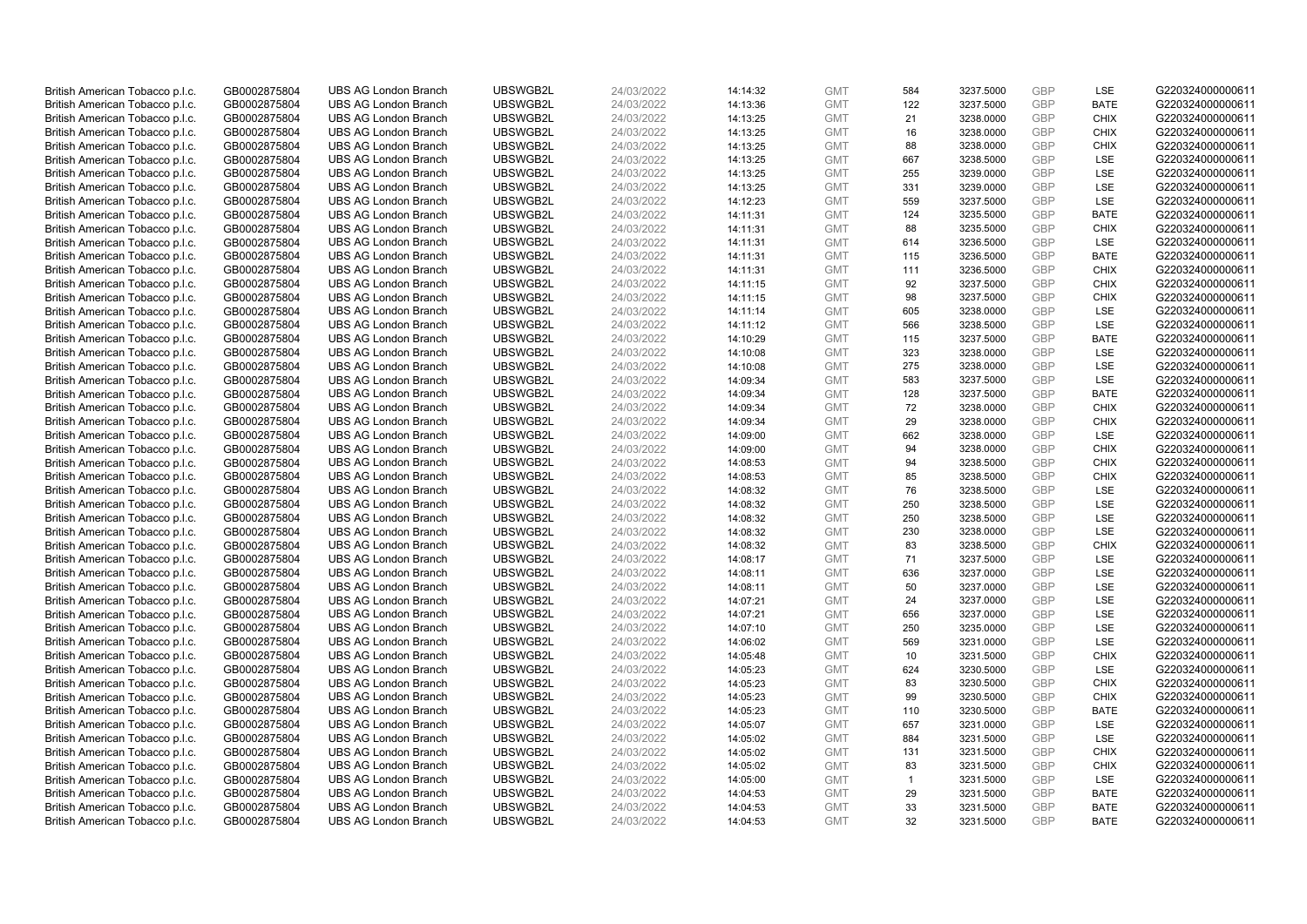| British American Tobacco p.l.c. | GB0002875804 | <b>UBS AG London Branch</b> | UBSWGB2L | 24/03/2022 | 14:04:53 | <b>GMT</b> | 37             | 3231.5000 | GBP        | <b>BATE</b> | G220324000000611 |
|---------------------------------|--------------|-----------------------------|----------|------------|----------|------------|----------------|-----------|------------|-------------|------------------|
| British American Tobacco p.l.c. | GB0002875804 | <b>UBS AG London Branch</b> | UBSWGB2L | 24/03/2022 | 14:04:53 | <b>GMT</b> | 42             | 3231.5000 | GBP        | <b>BATE</b> | G220324000000611 |
| British American Tobacco p.l.c. | GB0002875804 | <b>UBS AG London Branch</b> | UBSWGB2L | 24/03/2022 | 14:04:53 | <b>GMT</b> | 47             | 3231.5000 | GBP        | <b>BATE</b> | G220324000000611 |
| British American Tobacco p.l.c. | GB0002875804 | <b>UBS AG London Branch</b> | UBSWGB2L | 24/03/2022 | 14:04:53 | <b>GMT</b> | 53             | 3231.5000 | GBP        | <b>BATE</b> | G220324000000611 |
| British American Tobacco p.l.c. | GB0002875804 | <b>UBS AG London Branch</b> | UBSWGB2L | 24/03/2022 | 14:04:23 | <b>GMT</b> | 619            | 3231.0000 | GBP        | LSE         | G220324000000611 |
| British American Tobacco p.l.c. | GB0002875804 | <b>UBS AG London Branch</b> | UBSWGB2L | 24/03/2022 | 14:04:21 | <b>GMT</b> | 5              | 3231.0000 | GBP        | <b>CHIX</b> | G220324000000611 |
| British American Tobacco p.l.c. | GB0002875804 | <b>UBS AG London Branch</b> | UBSWGB2L | 24/03/2022 | 14:04:21 | <b>GMT</b> | 5              | 3231.0000 | GBP        | <b>LSE</b>  | G220324000000611 |
| British American Tobacco p.l.c. | GB0002875804 | <b>UBS AG London Branch</b> | UBSWGB2L | 24/03/2022 | 14:03:16 | <b>GMT</b> | 89             | 3230.0000 | GBP        | <b>BATE</b> | G220324000000611 |
| British American Tobacco p.l.c. | GB0002875804 | <b>UBS AG London Branch</b> | UBSWGB2L | 24/03/2022 | 14:03:16 | <b>GMT</b> | 681            | 3230.0000 | GBP        | LSE         | G220324000000611 |
| British American Tobacco p.l.c. | GB0002875804 | <b>UBS AG London Branch</b> | UBSWGB2L | 24/03/2022 | 14:03:16 | <b>GMT</b> | 94             | 3230.5000 | GBP        | <b>CHIX</b> | G220324000000611 |
| British American Tobacco p.l.c. | GB0002875804 | <b>UBS AG London Branch</b> | UBSWGB2L | 24/03/2022 | 14:03:16 | <b>GMT</b> | 18             | 3230.5000 | GBP        | <b>CHIX</b> | G220324000000611 |
| British American Tobacco p.l.c. | GB0002875804 | <b>UBS AG London Branch</b> | UBSWGB2L | 24/03/2022 | 14:03:16 | <b>GMT</b> | 78             | 3230.5000 | GBP        | <b>CHIX</b> | G220324000000611 |
| British American Tobacco p.l.c. | GB0002875804 | <b>UBS AG London Branch</b> | UBSWGB2L | 24/03/2022 | 14:02:50 | <b>GMT</b> | 129            | 3231.0000 | GBP        | LSE         | G220324000000611 |
| British American Tobacco p.l.c. | GB0002875804 | <b>UBS AG London Branch</b> | UBSWGB2L | 24/03/2022 | 14:02:50 | <b>GMT</b> | 418            | 3231.0000 | GBP        | LSE         | G220324000000611 |
| British American Tobacco p.l.c. | GB0002875804 | <b>UBS AG London Branch</b> | UBSWGB2L | 24/03/2022 | 14:02:46 | <b>GMT</b> | 504            | 3231.5000 | GBP        | <b>LSE</b>  | G220324000000611 |
| British American Tobacco p.l.c. | GB0002875804 | <b>UBS AG London Branch</b> | UBSWGB2L | 24/03/2022 | 14:02:30 | <b>GMT</b> | 240            | 3230.5000 | GBP        | LSE         | G220324000000611 |
| British American Tobacco p.l.c. | GB0002875804 | <b>UBS AG London Branch</b> | UBSWGB2L | 24/03/2022 | 14:02:22 | <b>GMT</b> | 88             | 3230.5000 | GBP        | <b>CHIX</b> | G220324000000611 |
| British American Tobacco p.l.c. | GB0002875804 | <b>UBS AG London Branch</b> | UBSWGB2L | 24/03/2022 | 14:02:17 | <b>GMT</b> | 280            | 3230.5000 | GBP        | LSE         | G220324000000611 |
| British American Tobacco p.l.c. | GB0002875804 | <b>UBS AG London Branch</b> | UBSWGB2L | 24/03/2022 | 14:02:17 | <b>GMT</b> | 856            | 3230.5000 | GBP        | <b>LSE</b>  | G220324000000611 |
| British American Tobacco p.l.c. | GB0002875804 | <b>UBS AG London Branch</b> | UBSWGB2L | 24/03/2022 | 14:01:15 | <b>GMT</b> | 122            | 3230.0000 | GBP        | <b>BATE</b> | G220324000000611 |
| British American Tobacco p.l.c. | GB0002875804 | <b>UBS AG London Branch</b> | UBSWGB2L | 24/03/2022 | 14:01:14 | <b>GMT</b> | 91             | 3230.5000 | GBP        | <b>CHIX</b> | G220324000000611 |
| British American Tobacco p.l.c. | GB0002875804 | <b>UBS AG London Branch</b> | UBSWGB2L | 24/03/2022 | 14:01:11 | <b>GMT</b> | 191            | 3231.0000 | GBP        | LSE         | G220324000000611 |
| British American Tobacco p.l.c. | GB0002875804 | <b>UBS AG London Branch</b> | UBSWGB2L | 24/03/2022 | 14:01:11 | <b>GMT</b> | 401            | 3231.0000 | GBP        | LSE         | G220324000000611 |
| British American Tobacco p.l.c. | GB0002875804 | <b>UBS AG London Branch</b> | UBSWGB2L | 24/03/2022 | 14:01:10 | <b>GMT</b> | 611            | 3231.5000 | GBP        | LSE         | G220324000000611 |
| British American Tobacco p.l.c. | GB0002875804 | <b>UBS AG London Branch</b> | UBSWGB2L | 24/03/2022 | 14:00:58 | <b>GMT</b> | 200            | 3232.0000 | GBP        | LSE         | G220324000000611 |
| British American Tobacco p.l.c. | GB0002875804 | <b>UBS AG London Branch</b> | UBSWGB2L | 24/03/2022 | 14:00:58 | <b>GMT</b> | 100            | 3231.5000 | GBP        | LSE         | G220324000000611 |
| British American Tobacco p.l.c. | GB0002875804 | <b>UBS AG London Branch</b> | UBSWGB2L | 24/03/2022 | 14:00:58 | <b>GMT</b> | 283            | 3232.0000 | GBP        | LSE         | G220324000000611 |
| British American Tobacco p.l.c. | GB0002875804 | <b>UBS AG London Branch</b> | UBSWGB2L | 24/03/2022 | 13:59:57 | <b>GMT</b> | 83             | 3230.0000 | <b>GBP</b> | <b>CHIX</b> | G220324000000611 |
| British American Tobacco p.l.c. | GB0002875804 | <b>UBS AG London Branch</b> | UBSWGB2L | 24/03/2022 | 13:59:39 | <b>GMT</b> | 461            | 3230.5000 | GBP        | LSE         | G220324000000611 |
| British American Tobacco p.l.c. | GB0002875804 | <b>UBS AG London Branch</b> | UBSWGB2L | 24/03/2022 | 13:59:39 | <b>GMT</b> | 200            | 3230.5000 | GBP        | <b>LSE</b>  | G220324000000611 |
| British American Tobacco p.l.c. | GB0002875804 | <b>UBS AG London Branch</b> | UBSWGB2L | 24/03/2022 | 13:59:22 | <b>GMT</b> | 103            | 3231.5000 | GBP        | <b>CHIX</b> | G220324000000611 |
| British American Tobacco p.l.c. | GB0002875804 | <b>UBS AG London Branch</b> | UBSWGB2L | 24/03/2022 | 13:59:21 | <b>GMT</b> | 528            | 3232.0000 | GBP        | <b>LSE</b>  | G220324000000611 |
| British American Tobacco p.l.c. | GB0002875804 | <b>UBS AG London Branch</b> | UBSWGB2L | 24/03/2022 | 13:59:21 | <b>GMT</b> | 134            | 3232.0000 | GBP        | LSE         | G220324000000611 |
| British American Tobacco p.l.c. | GB0002875804 | <b>UBS AG London Branch</b> | UBSWGB2L | 24/03/2022 | 13:58:46 | <b>GMT</b> | 557            | 3230.0000 | GBP        | <b>LSE</b>  | G220324000000611 |
| British American Tobacco p.l.c. | GB0002875804 | <b>UBS AG London Branch</b> | UBSWGB2L | 24/03/2022 | 13:58:29 | <b>GMT</b> | 602            | 3229.0000 | GBP        | LSE         | G220324000000611 |
| British American Tobacco p.l.c. | GB0002875804 | <b>UBS AG London Branch</b> | UBSWGB2L | 24/03/2022 | 13:58:01 | <b>GMT</b> | 72             | 3227.0000 | GBP        | LSE         | G220324000000611 |
| British American Tobacco p.l.c. | GB0002875804 | <b>UBS AG London Branch</b> | UBSWGB2L | 24/03/2022 | 13:58:01 | <b>GMT</b> | 203            | 3227.0000 | GBP        | <b>LSE</b>  | G220324000000611 |
| British American Tobacco p.l.c. | GB0002875804 | <b>UBS AG London Branch</b> | UBSWGB2L | 24/03/2022 | 13:58:01 | <b>GMT</b> | 286            | 3227.0000 | GBP        | LSE         | G220324000000611 |
| British American Tobacco p.l.c. | GB0002875804 | <b>UBS AG London Branch</b> | UBSWGB2L | 24/03/2022 | 13:58:01 | <b>GMT</b> | 57             | 3227.0000 | GBP        | <b>LSE</b>  | G220324000000611 |
| British American Tobacco p.l.c. | GB0002875804 | <b>UBS AG London Branch</b> | UBSWGB2L | 24/03/2022 | 13:57:31 | <b>GMT</b> | 44             | 3227.5000 | GBP        | <b>BATE</b> | G220324000000611 |
| British American Tobacco p.l.c. | GB0002875804 | <b>UBS AG London Branch</b> | UBSWGB2L | 24/03/2022 | 13:57:31 | <b>GMT</b> | 59             | 3227.5000 | <b>GBP</b> | <b>BATE</b> | G220324000000611 |
| British American Tobacco p.l.c. | GB0002875804 | <b>UBS AG London Branch</b> | UBSWGB2L | 24/03/2022 | 13:57:31 | <b>GMT</b> | 99             | 3228.0000 | GBP        | <b>CHIX</b> | G220324000000611 |
| British American Tobacco p.l.c. | GB0002875804 | <b>UBS AG London Branch</b> | UBSWGB2L | 24/03/2022 | 13:57:31 | <b>GMT</b> | 230            | 3228.0000 | GBP        | LSE         | G220324000000611 |
| British American Tobacco p.l.c. | GB0002875804 | <b>UBS AG London Branch</b> | UBSWGB2L | 24/03/2022 | 13:57:31 | <b>GMT</b> | $\overline{1}$ | 3228.5000 | GBP        | <b>CHIX</b> | G220324000000611 |
| British American Tobacco p.l.c. | GB0002875804 | <b>UBS AG London Branch</b> | UBSWGB2L | 24/03/2022 | 13:57:31 | <b>GMT</b> | 100            | 3228.0000 | GBP        | <b>CHIX</b> | G220324000000611 |
| British American Tobacco p.l.c. | GB0002875804 | <b>UBS AG London Branch</b> | UBSWGB2L | 24/03/2022 | 13:57:31 | <b>GMT</b> | 205            | 3228.5000 | <b>GBP</b> | LSE         | G220324000000611 |
| British American Tobacco p.l.c. | GB0002875804 | <b>UBS AG London Branch</b> | UBSWGB2L | 24/03/2022 | 13:57:31 | <b>GMT</b> | 106            | 3228.5000 | <b>GBP</b> | <b>LSE</b>  | G220324000000611 |
| British American Tobacco p.l.c. | GB0002875804 | <b>UBS AG London Branch</b> | UBSWGB2L | 24/03/2022 | 13:57:31 | <b>GMT</b> | 156            | 3228.5000 | GBP        | LSE         | G220324000000611 |
| British American Tobacco p.l.c. | GB0002875804 | <b>UBS AG London Branch</b> | UBSWGB2L | 24/03/2022 | 13:57:31 | <b>GMT</b> | 100            | 3228.0000 | GBP        | <b>CHIX</b> | G220324000000611 |
| British American Tobacco p.l.c. | GB0002875804 | <b>UBS AG London Branch</b> | UBSWGB2L | 24/03/2022 | 13:57:31 | <b>GMT</b> | 89             | 3228.0000 | GBP        | <b>CHIX</b> | G220324000000611 |
| British American Tobacco p.l.c. | GB0002875804 | <b>UBS AG London Branch</b> | UBSWGB2L | 24/03/2022 | 13:57:31 | <b>GMT</b> | 880            | 3228.5000 | GBP        | LSE         | G220324000000611 |
| British American Tobacco p.l.c. | GB0002875804 | <b>UBS AG London Branch</b> | UBSWGB2L | 24/03/2022 | 13:57:31 | <b>GMT</b> | 550            | 3228.5000 | <b>GBP</b> | LSE         | G220324000000611 |
| British American Tobacco p.l.c. | GB0002875804 | <b>UBS AG London Branch</b> | UBSWGB2L | 24/03/2022 | 13:56:07 | <b>GMT</b> | 240            | 3225.5000 | GBP        | LSE         | G220324000000611 |
| British American Tobacco p.l.c. | GB0002875804 | <b>UBS AG London Branch</b> | UBSWGB2L | 24/03/2022 | 13:55:15 | <b>GMT</b> | 589            | 3225.5000 | GBP        | <b>LSE</b>  | G220324000000611 |
|                                 |              |                             |          |            |          |            |                |           |            |             |                  |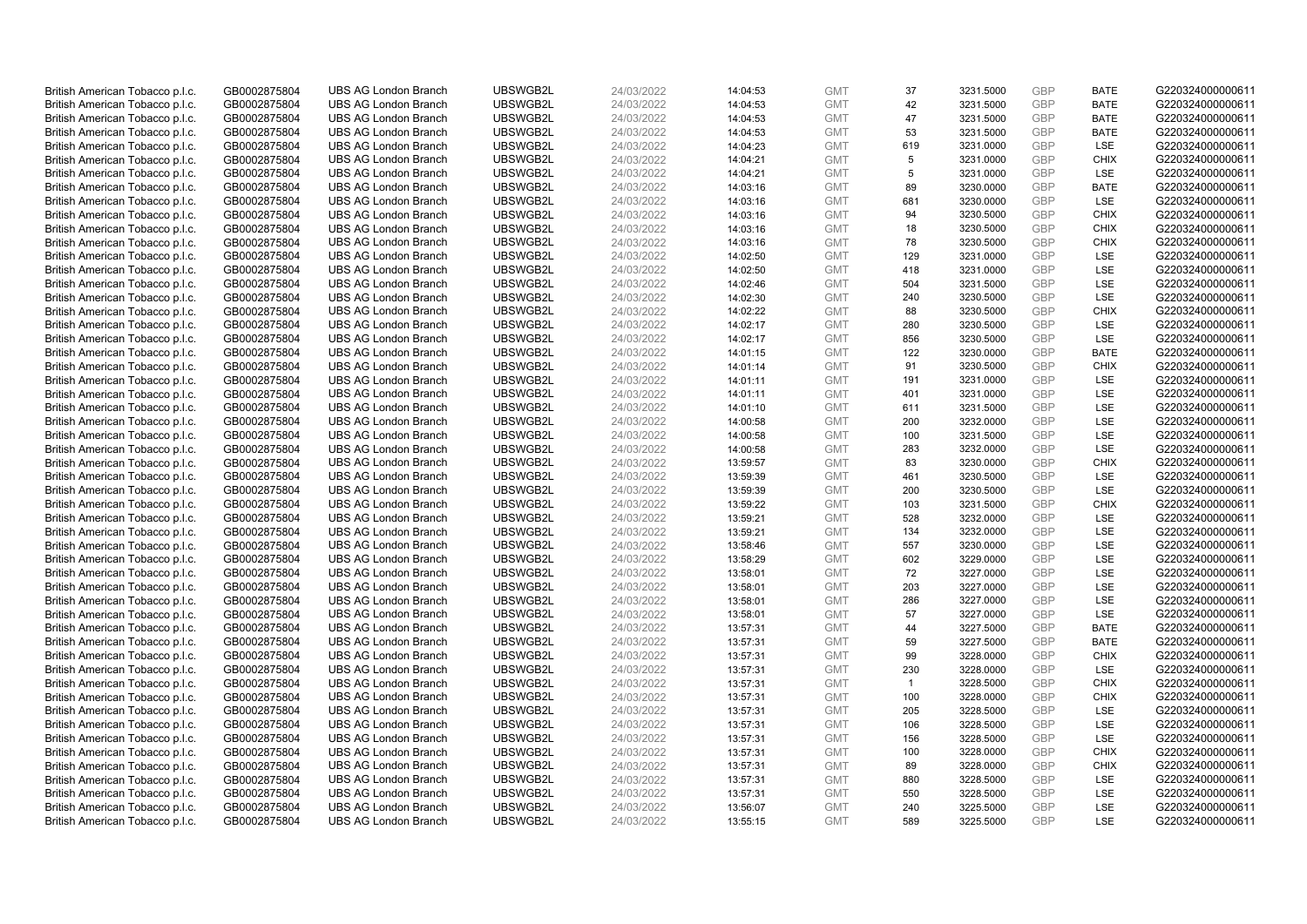| British American Tobacco p.l.c.                                    | GB0002875804                 | <b>UBS AG London Branch</b>                                | UBSWGB2L             | 24/03/2022               | 13:55:15             | <b>GMT</b>               | 106            | 3226.0000              | GBP               | <b>BATE</b>        | G220324000000611                     |
|--------------------------------------------------------------------|------------------------------|------------------------------------------------------------|----------------------|--------------------------|----------------------|--------------------------|----------------|------------------------|-------------------|--------------------|--------------------------------------|
| British American Tobacco p.l.c.                                    | GB0002875804                 | <b>UBS AG London Branch</b>                                | UBSWGB2L             | 24/03/2022               | 13:55:15             | <b>GMT</b>               | $\mathbf{1}$   | 3226.0000              | GBP               | <b>BATE</b>        | G220324000000611                     |
| British American Tobacco p.l.c.                                    | GB0002875804                 | <b>UBS AG London Branch</b>                                | UBSWGB2L             | 24/03/2022               | 13:55:03             | <b>GMT</b>               | 100            | 3226.5000              | GBP               | LSE                | G220324000000611                     |
| British American Tobacco p.l.c.                                    | GB0002875804                 | <b>UBS AG London Branch</b>                                | UBSWGB2L             | 24/03/2022               | 13:55:03             | <b>GMT</b>               | 385            | 3226.5000              | GBP               | LSE                | G220324000000611                     |
| British American Tobacco p.l.c.                                    | GB0002875804                 | <b>UBS AG London Branch</b>                                | UBSWGB2L             | 24/03/2022               | 13:55:03             | <b>GMT</b>               | 100            | 3226.5000              | GBP               | LSE                | G220324000000611                     |
| British American Tobacco p.l.c.                                    | GB0002875804                 | <b>UBS AG London Branch</b>                                | UBSWGB2L             | 24/03/2022               | 13:55:03             | <b>GMT</b>               | 100            | 3227.0000              | GBP               | <b>BATE</b>        | G220324000000611                     |
| British American Tobacco p.l.c.                                    | GB0002875804                 | <b>UBS AG London Branch</b>                                | UBSWGB2L             | 24/03/2022               | 13:55:03             | <b>GMT</b>               | 91             | 3227.0000              | GBP               | <b>CHIX</b>        | G220324000000611                     |
| British American Tobacco p.l.c.                                    | GB0002875804                 | <b>UBS AG London Branch</b>                                | UBSWGB2L             | 24/03/2022               | 13:54:47             | <b>GMT</b>               | 103            | 3227.5000              | GBP               | <b>BATE</b>        | G220324000000611                     |
| British American Tobacco p.l.c.                                    | GB0002875804                 | <b>UBS AG London Branch</b>                                | UBSWGB2L             | 24/03/2022               | 13:54:41             | <b>GMT</b>               | 752            | 3228.5000              | GBP               | LSE                | G220324000000611                     |
| British American Tobacco p.l.c.                                    | GB0002875804                 | <b>UBS AG London Branch</b>                                | UBSWGB2L             | 24/03/2022               | 13:54:41             | <b>GMT</b>               | 83             | 3228.5000              | <b>GBP</b>        | <b>CHIX</b>        | G220324000000611                     |
| British American Tobacco p.l.c.                                    | GB0002875804                 | <b>UBS AG London Branch</b>                                | UBSWGB2L             | 24/03/2022               | 13:54:41             | <b>GMT</b>               | 109            | 3228.5000              | GBP               | <b>CHIX</b>        | G220324000000611                     |
| British American Tobacco p.l.c.                                    | GB0002875804                 | <b>UBS AG London Branch</b>                                | UBSWGB2L             | 24/03/2022               | 13:54:38             | <b>GMT</b>               | 3              | 3229.0000              | GBP               | <b>LSE</b>         | G220324000000611                     |
| British American Tobacco p.l.c.                                    | GB0002875804                 | <b>UBS AG London Branch</b>                                | UBSWGB2L             | 24/03/2022               | 13:54:37             | <b>GMT</b>               | 419            | 3229.0000              | GBP               | LSE                | G220324000000611                     |
| British American Tobacco p.l.c.                                    | GB0002875804                 | <b>UBS AG London Branch</b>                                | UBSWGB2L             | 24/03/2022               | 13:54:37             | <b>GMT</b>               | 96             | 3229.0000              | GBP               | <b>CHIX</b>        | G220324000000611                     |
| British American Tobacco p.l.c.                                    | GB0002875804                 | <b>UBS AG London Branch</b>                                | UBSWGB2L             | 24/03/2022               | 13:54:37             | <b>GMT</b>               | 202            | 3229.0000              | GBP               | LSE                | G220324000000611                     |
| British American Tobacco p.l.c.                                    | GB0002875804                 | <b>UBS AG London Branch</b>                                | UBSWGB2L             | 24/03/2022               | 13:54:11             | <b>GMT</b>               | 3              | 3228.0000              | GBP               | LSE                | G220324000000611                     |
| British American Tobacco p.l.c.                                    | GB0002875804                 | <b>UBS AG London Branch</b>                                | UBSWGB2L             | 24/03/2022               | 13:54:05             | <b>GMT</b>               | 290            | 3227.5000              | GBP               | <b>LSE</b>         | G220324000000611                     |
| British American Tobacco p.l.c.                                    | GB0002875804                 | <b>UBS AG London Branch</b>                                | UBSWGB2L             | 24/03/2022               | 13:53:46             | <b>GMT</b>               | 559            | 3225.5000              | GBP               | LSE                | G220324000000611                     |
| British American Tobacco p.l.c.                                    | GB0002875804                 | <b>UBS AG London Branch</b>                                | UBSWGB2L             | 24/03/2022               | 13:52:31             | <b>GMT</b>               | 108            | 3224.5000              | GBP               | <b>BATE</b>        | G220324000000611                     |
| British American Tobacco p.l.c.                                    | GB0002875804                 | <b>UBS AG London Branch</b>                                | UBSWGB2L             | 24/03/2022               | 13:52:31             | <b>GMT</b>               | $\overline{4}$ | 3225.5000              | GBP               | LSE                | G220324000000611                     |
| British American Tobacco p.l.c.                                    | GB0002875804                 | <b>UBS AG London Branch</b>                                | UBSWGB2L             | 24/03/2022               | 13:52:31             | <b>GMT</b>               | 547            | 3225.5000              | GBP               | LSE                | G220324000000611                     |
| British American Tobacco p.l.c.                                    | GB0002875804                 | <b>UBS AG London Branch</b>                                | UBSWGB2L             | 24/03/2022               | 13:52:18             | <b>GMT</b>               | 61             | 3225.5000              | GBP               | <b>CHIX</b>        | G220324000000611                     |
| British American Tobacco p.l.c.                                    | GB0002875804                 | <b>UBS AG London Branch</b>                                | UBSWGB2L             | 24/03/2022               | 13:52:18             | <b>GMT</b>               | 39             | 3225.5000              | GBP               | <b>CHIX</b>        | G220324000000611                     |
| British American Tobacco p.l.c.                                    | GB0002875804                 | <b>UBS AG London Branch</b>                                | UBSWGB2L             | 24/03/2022               | 13:52:02             | <b>GMT</b>               | 681            | 3226.0000              | GBP               | LSE                | G220324000000611                     |
| British American Tobacco p.l.c.                                    | GB0002875804                 | <b>UBS AG London Branch</b>                                | UBSWGB2L             | 24/03/2022               | 13:52:02             | <b>GMT</b>               | 661            | 3226.5000              | <b>GBP</b>        | LSE                | G220324000000611                     |
| British American Tobacco p.l.c.                                    | GB0002875804                 | <b>UBS AG London Branch</b>                                | UBSWGB2L             | 24/03/2022               | 13:51:11             | <b>GMT</b>               | 290            | 3226.5000              | GBP               | LSE                | G220324000000611                     |
| British American Tobacco p.l.c.                                    | GB0002875804                 | <b>UBS AG London Branch</b>                                | UBSWGB2L             | 24/03/2022               | 13:51:11             | <b>GMT</b>               | 293            | 3226.5000              | GBP               | LSE                | G220324000000611                     |
| British American Tobacco p.l.c.                                    | GB0002875804                 | <b>UBS AG London Branch</b>                                | UBSWGB2L             | 24/03/2022               | 13:50:49             | <b>GMT</b>               | 34             | 3225.5000              | GBP               | LSE                | G220324000000611                     |
| British American Tobacco p.l.c.                                    | GB0002875804                 | <b>UBS AG London Branch</b>                                | UBSWGB2L             | 24/03/2022               | 13:50:48             | <b>GMT</b>               | 38             | 3225.5000              | GBP               | <b>BATE</b>        | G220324000000611                     |
| British American Tobacco p.l.c.                                    | GB0002875804                 | <b>UBS AG London Branch</b>                                | UBSWGB2L             | 24/03/2022               | 13:50:48             | <b>GMT</b>               | 77             | 3225.5000              | GBP               | <b>BATE</b>        | G220324000000611                     |
| British American Tobacco p.l.c.                                    | GB0002875804                 | <b>UBS AG London Branch</b>                                | UBSWGB2L             | 24/03/2022               | 13:50:45             | <b>GMT</b>               | 56             | 3226.5000              | GBP               | <b>BATE</b>        | G220324000000611                     |
| British American Tobacco p.l.c.                                    | GB0002875804                 | <b>UBS AG London Branch</b>                                | UBSWGB2L             | 24/03/2022               | 13:50:45             | <b>GMT</b>               | 100            | 3226.5000              | GBP               | <b>BATE</b>        | G220324000000611                     |
| British American Tobacco p.l.c.                                    | GB0002875804                 | <b>UBS AG London Branch</b>                                | UBSWGB2L             | 24/03/2022               | 13:50:45             | <b>GMT</b>               | 76             | 3226.5000              | GBP               | <b>LSE</b>         | G220324000000611                     |
| British American Tobacco p.l.c.                                    | GB0002875804                 | <b>UBS AG London Branch</b>                                | UBSWGB2L             | 24/03/2022               | 13:50:45             | <b>GMT</b>               | 98             | 3227.0000              | GBP               | <b>CHIX</b>        | G220324000000611                     |
| British American Tobacco p.l.c.                                    | GB0002875804                 | <b>UBS AG London Branch</b>                                | UBSWGB2L             | 24/03/2022               | 13:50:39             | <b>GMT</b>               | 292            | 3228.0000              | GBP               | LSE                | G220324000000611                     |
| British American Tobacco p.l.c.                                    | GB0002875804                 | <b>UBS AG London Branch</b>                                | UBSWGB2L             | 24/03/2022               | 13:50:25             | <b>GMT</b>               | 90             | 3228.0000              | GBP               | <b>CHIX</b>        | G220324000000611                     |
| British American Tobacco p.l.c.                                    | GB0002875804                 | <b>UBS AG London Branch</b>                                | UBSWGB2L             | 24/03/2022               | 13:50:06             | <b>GMT</b>               | 89             | 3229.0000              | GBP               | <b>CHIX</b>        | G220324000000611                     |
| British American Tobacco p.l.c.                                    | GB0002875804                 | <b>UBS AG London Branch</b>                                | UBSWGB2L             | 24/03/2022               | 13:50:06             | <b>GMT</b>               | 94             | 3229.0000              | GBP               | <b>CHIX</b>        | G220324000000611                     |
| British American Tobacco p.l.c.                                    | GB0002875804                 | <b>UBS AG London Branch</b>                                | UBSWGB2L             | 24/03/2022               | 13:50:06             | <b>GMT</b>               | 40             | 3229.5000              | GBP               | <b>LSE</b>         | G220324000000611                     |
| British American Tobacco p.l.c.                                    | GB0002875804                 | <b>UBS AG London Branch</b>                                | UBSWGB2L             | 24/03/2022               | 13:50:04             | <b>GMT</b>               | 610            | 3230.5000              | GBP               | LSE                | G220324000000611                     |
| British American Tobacco p.l.c.                                    | GB0002875804                 | <b>UBS AG London Branch</b>                                | UBSWGB2L             | 24/03/2022               | 13:49:36             | <b>GMT</b>               | 10             | 3229.5000              | GBP               | <b>LSE</b>         | G220324000000611                     |
| British American Tobacco p.l.c.                                    | GB0002875804                 | <b>UBS AG London Branch</b>                                | UBSWGB2L             | 24/03/2022               | 13:49:36             | <b>GMT</b>               | 500            | 3229.5000              | GBP               | LSE                | G220324000000611                     |
| British American Tobacco p.l.c.                                    | GB0002875804                 | <b>UBS AG London Branch</b>                                | UBSWGB2L             | 24/03/2022               | 13:49:36             | <b>GMT</b>               | $\overline{4}$ | 3229.5000              | GBP               | <b>LSE</b>         | G220324000000611                     |
| British American Tobacco p.l.c.                                    | GB0002875804                 | <b>UBS AG London Branch</b>                                | UBSWGB2L             | 24/03/2022               | 13:49:25             | <b>GMT</b>               | 20             | 3229.0000              | GBP               | <b>CHIX</b>        | G220324000000611                     |
| British American Tobacco p.l.c.                                    | GB0002875804                 | <b>UBS AG London Branch</b>                                | UBSWGB2L             | 24/03/2022               | 13:49:25             | <b>GMT</b>               | 78             | 3229.0000              | GBP               | <b>CHIX</b>        | G220324000000611                     |
| British American Tobacco p.l.c.                                    | GB0002875804                 | <b>UBS AG London Branch</b>                                | UBSWGB2L             | 24/03/2022               | 13:49:25             | <b>GMT</b>               | 661            | 3230.0000              | <b>GBP</b>        | LSE                | G220324000000611                     |
| British American Tobacco p.l.c.                                    | GB0002875804                 | <b>UBS AG London Branch</b>                                | UBSWGB2L             | 24/03/2022               | 13:49:24             | <b>GMT</b>               | 547            | 3230.5000              | GBP               | <b>LSE</b>         | G220324000000611                     |
| British American Tobacco p.l.c.                                    | GB0002875804                 | <b>UBS AG London Branch</b>                                | UBSWGB2L             | 24/03/2022               | 13:49:02             | <b>GMT</b>               | 568            | 3229.5000              | GBP               | LSE                | G220324000000611                     |
| British American Tobacco p.l.c.                                    | GB0002875804                 | <b>UBS AG London Branch</b>                                | UBSWGB2L             | 24/03/2022               | 13:49:01             | <b>GMT</b>               | 10             | 3229.5000              | GBP               | LSE                | G220324000000611                     |
| British American Tobacco p.l.c.                                    | GB0002875804                 | <b>UBS AG London Branch</b>                                | UBSWGB2L             | 24/03/2022               | 13:48:56             | <b>GMT</b>               | 303            | 3229.5000              | GBP               | LSE                | G220324000000611                     |
| British American Tobacco p.l.c.                                    | GB0002875804                 | <b>UBS AG London Branch</b><br><b>UBS AG London Branch</b> | UBSWGB2L<br>UBSWGB2L | 24/03/2022               | 13:48:56             | <b>GMT</b><br><b>GMT</b> | 85<br>300      | 3229.5000              | GBP<br><b>GBP</b> | <b>CHIX</b><br>LSE | G220324000000611<br>G220324000000611 |
| British American Tobacco p.l.c.                                    | GB0002875804<br>GB0002875804 | <b>UBS AG London Branch</b>                                | UBSWGB2L             | 24/03/2022<br>24/03/2022 | 13:48:56             | <b>GMT</b>               | 100            | 3229.5000              | GBP               | <b>BATE</b>        | G220324000000611                     |
| British American Tobacco p.l.c.<br>British American Tobacco p.l.c. | GB0002875804                 | <b>UBS AG London Branch</b>                                | UBSWGB2L             | 24/03/2022               | 13:48:21<br>13:48:21 | <b>GMT</b>               | 6              | 3228.5000<br>3228.5000 | GBP               | <b>BATE</b>        | G220324000000611                     |
|                                                                    |                              |                                                            |                      |                          |                      |                          |                |                        |                   |                    |                                      |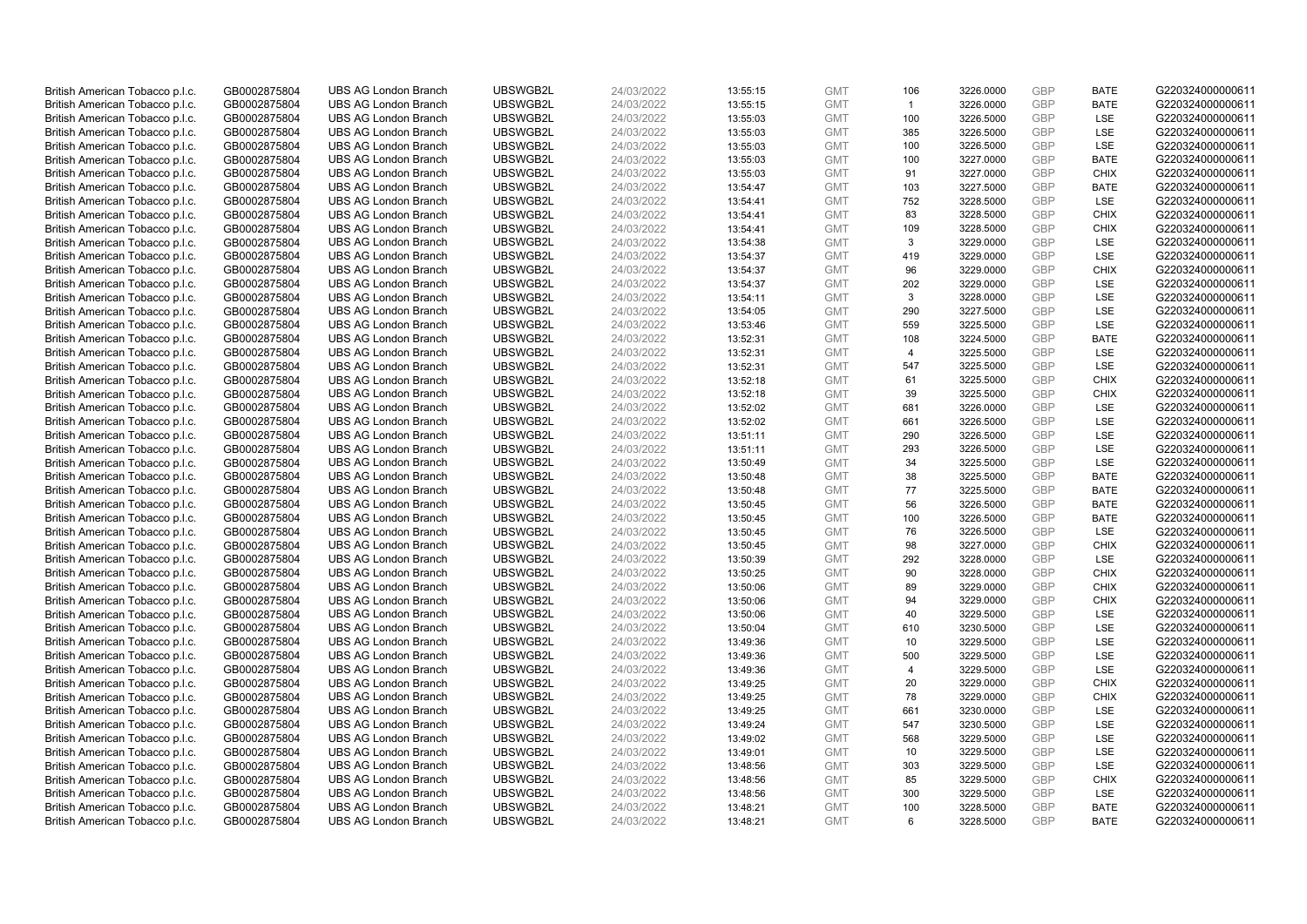| British American Tobacco p.l.c. | GB0002875804 | <b>UBS AG London Branch</b> | UBSWGB2L | 24/03/2022 | 13:48:21 | <b>GMT</b> | 124            | 3228.5000 | GBP        | <b>BATE</b> | G220324000000611 |
|---------------------------------|--------------|-----------------------------|----------|------------|----------|------------|----------------|-----------|------------|-------------|------------------|
|                                 |              |                             |          |            |          |            |                |           | GBP        | LSE         |                  |
| British American Tobacco p.l.c. | GB0002875804 | <b>UBS AG London Branch</b> | UBSWGB2L | 24/03/2022 | 13:47:33 | <b>GMT</b> | 300            | 3230.0000 |            |             | G220324000000611 |
| British American Tobacco p.l.c. | GB0002875804 | <b>UBS AG London Branch</b> | UBSWGB2L | 24/03/2022 | 13:47:33 | <b>GMT</b> | 277            | 3230.0000 | GBP        | LSE         | G220324000000611 |
| British American Tobacco p.l.c. | GB0002875804 | <b>UBS AG London Branch</b> | UBSWGB2L | 24/03/2022 | 13:47:29 | <b>GMT</b> | 122            | 3231.0000 | GBP        | LSE         | G220324000000611 |
| British American Tobacco p.l.c. | GB0002875804 | <b>UBS AG London Branch</b> | UBSWGB2L | 24/03/2022 | 13:47:29 | <b>GMT</b> | 250            | 3231.0000 | GBP        | LSE         | G220324000000611 |
| British American Tobacco p.l.c. | GB0002875804 | <b>UBS AG London Branch</b> | UBSWGB2L | 24/03/2022 | 13:47:29 | <b>GMT</b> | 479            | 3231.0000 | GBP        | LSE         | G220324000000611 |
| British American Tobacco p.l.c. | GB0002875804 | <b>UBS AG London Branch</b> | UBSWGB2L | 24/03/2022 | 13:47:16 | <b>GMT</b> | 101            | 3230.0000 | GBP        | <b>CHIX</b> | G220324000000611 |
| British American Tobacco p.l.c. | GB0002875804 | <b>UBS AG London Branch</b> | UBSWGB2L | 24/03/2022 | 13:47:05 | <b>GMT</b> | $\overline{2}$ | 3230.0000 | GBP        | <b>CHIX</b> | G220324000000611 |
| British American Tobacco p.l.c. | GB0002875804 | <b>UBS AG London Branch</b> | UBSWGB2L | 24/03/2022 | 13:47:04 | <b>GMT</b> | 10             | 3230.0000 | GBP        | <b>CHIX</b> | G220324000000611 |
| British American Tobacco p.l.c. | GB0002875804 | <b>UBS AG London Branch</b> | UBSWGB2L | 24/03/2022 | 13:47:04 | <b>GMT</b> | 10             | 3230.0000 | GBP        | <b>CHIX</b> | G220324000000611 |
| British American Tobacco p.l.c. | GB0002875804 | <b>UBS AG London Branch</b> | UBSWGB2L | 24/03/2022 | 13:46:46 | <b>GMT</b> | 90             | 3230.5000 | GBP        | <b>CHIX</b> | G220324000000611 |
| British American Tobacco p.l.c. | GB0002875804 | <b>UBS AG London Branch</b> | UBSWGB2L | 24/03/2022 | 13:46:46 | <b>GMT</b> | 307            | 3231.0000 | GBP        | LSE         | G220324000000611 |
| British American Tobacco p.l.c. | GB0002875804 | <b>UBS AG London Branch</b> | UBSWGB2L | 24/03/2022 | 13:46:46 | <b>GMT</b> | 300            | 3231.0000 | GBP        | <b>LSE</b>  | G220324000000611 |
| British American Tobacco p.l.c. | GB0002875804 | <b>UBS AG London Branch</b> | UBSWGB2L | 24/03/2022 | 13:46:46 | <b>GMT</b> | 10             | 3231.0000 | GBP        | LSE         | G220324000000611 |
| British American Tobacco p.l.c. | GB0002875804 | <b>UBS AG London Branch</b> | UBSWGB2L | 24/03/2022 | 13:46:40 | <b>GMT</b> | 577            | 3231.5000 | GBP        | LSE         | G220324000000611 |
| British American Tobacco p.l.c. | GB0002875804 | <b>UBS AG London Branch</b> | UBSWGB2L | 24/03/2022 | 13:46:40 | <b>GMT</b> | 151            | 3231.5000 | GBP        | LSE         | G220324000000611 |
|                                 |              |                             | UBSWGB2L |            |          | <b>GMT</b> | 250            |           | GBP        | <b>LSE</b>  |                  |
| British American Tobacco p.l.c. | GB0002875804 | <b>UBS AG London Branch</b> |          | 24/03/2022 | 13:46:40 |            |                | 3231.5000 |            |             | G220324000000611 |
| British American Tobacco p.l.c. | GB0002875804 | <b>UBS AG London Branch</b> | UBSWGB2L | 24/03/2022 | 13:45:31 | <b>GMT</b> | 19             | 3225.5000 | GBP        | LSE         | G220324000000611 |
| British American Tobacco p.l.c. | GB0002875804 | <b>UBS AG London Branch</b> | UBSWGB2L | 24/03/2022 | 13:45:31 | <b>GMT</b> | 134            | 3225.5000 | GBP        | <b>CHIX</b> | G220324000000611 |
| British American Tobacco p.l.c. | GB0002875804 | <b>UBS AG London Branch</b> | UBSWGB2L | 24/03/2022 | 13:45:31 | <b>GMT</b> | 114            | 3226.0000 | GBP        | <b>BATE</b> | G220324000000611 |
| British American Tobacco p.l.c. | GB0002875804 | <b>UBS AG London Branch</b> | UBSWGB2L | 24/03/2022 | 13:45:31 | <b>GMT</b> | 14             | 3226.0000 | GBP        | <b>BATE</b> | G220324000000611 |
| British American Tobacco p.l.c. | GB0002875804 | <b>UBS AG London Branch</b> | UBSWGB2L | 24/03/2022 | 13:45:31 | <b>GMT</b> | $\overline{2}$ | 3225.5000 | GBP        | <b>CHIX</b> | G220324000000611 |
| British American Tobacco p.l.c. | GB0002875804 | <b>UBS AG London Branch</b> | UBSWGB2L | 24/03/2022 | 13:45:31 | <b>GMT</b> | 32             | 3225.5000 | GBP        | LSE         | G220324000000611 |
| British American Tobacco p.l.c. | GB0002875804 | <b>UBS AG London Branch</b> | UBSWGB2L | 24/03/2022 | 13:45:31 | <b>GMT</b> | 386            | 3225.5000 | GBP        | <b>LSE</b>  | G220324000000611 |
| British American Tobacco p.l.c. | GB0002875804 | <b>UBS AG London Branch</b> | UBSWGB2L | 24/03/2022 | 13:45:31 | <b>GMT</b> | 57             | 3225.5000 | GBP        | LSE         | G220324000000611 |
| British American Tobacco p.l.c. | GB0002875804 | <b>UBS AG London Branch</b> | UBSWGB2L | 24/03/2022 | 13:45:31 | <b>GMT</b> | 106            | 3226.0000 | GBP        | <b>BATE</b> | G220324000000611 |
| British American Tobacco p.l.c. | GB0002875804 | <b>UBS AG London Branch</b> | UBSWGB2L | 24/03/2022 | 13:45:31 | <b>GMT</b> | 57             | 3225.5000 | GBP        | LSE         | G220324000000611 |
| British American Tobacco p.l.c. | GB0002875804 | <b>UBS AG London Branch</b> | UBSWGB2L | 24/03/2022 | 13:45:30 | <b>GMT</b> | 645            | 3226.0000 | <b>GBP</b> | LSE         | G220324000000611 |
| British American Tobacco p.l.c. | GB0002875804 | <b>UBS AG London Branch</b> | UBSWGB2L | 24/03/2022 | 13:45:20 | <b>GMT</b> | 1355           | 3227.0000 | GBP        | LSE         | G220324000000611 |
| British American Tobacco p.l.c. | GB0002875804 | <b>UBS AG London Branch</b> | UBSWGB2L | 24/03/2022 | 13:45:20 | <b>GMT</b> | 83             | 3227.0000 | GBP        | <b>CHIX</b> | G220324000000611 |
| British American Tobacco p.l.c. | GB0002875804 | <b>UBS AG London Branch</b> | UBSWGB2L | 24/03/2022 | 13:45:00 | <b>GMT</b> | 10             | 3226.5000 | GBP        | LSE         | G220324000000611 |
| British American Tobacco p.l.c. | GB0002875804 | <b>UBS AG London Branch</b> | UBSWGB2L | 24/03/2022 | 13:44:26 | <b>GMT</b> | 74             | 3226.5000 | GBP        | <b>LSE</b>  | G220324000000611 |
| British American Tobacco p.l.c. | GB0002875804 | <b>UBS AG London Branch</b> | UBSWGB2L | 24/03/2022 | 13:44:26 | <b>GMT</b> | 22             | 3227.0000 | GBP        | <b>CHIX</b> | G220324000000611 |
|                                 |              |                             |          |            |          |            | 81             |           |            |             |                  |
| British American Tobacco p.l.c. | GB0002875804 | <b>UBS AG London Branch</b> | UBSWGB2L | 24/03/2022 | 13:44:26 | <b>GMT</b> |                | 3227.0000 | GBP        | <b>CHIX</b> | G220324000000611 |
| British American Tobacco p.l.c. | GB0002875804 | <b>UBS AG London Branch</b> | UBSWGB2L | 24/03/2022 | 13:44:26 | <b>GMT</b> | 100            | 3227.0000 | GBP        | <b>CHIX</b> | G220324000000611 |
| British American Tobacco p.l.c. | GB0002875804 | <b>UBS AG London Branch</b> | UBSWGB2L | 24/03/2022 | 13:44:15 | <b>GMT</b> | 165            | 3227.0000 | GBP        | LSE         | G220324000000611 |
| British American Tobacco p.l.c. | GB0002875804 | <b>UBS AG London Branch</b> | UBSWGB2L | 24/03/2022 | 13:44:15 | <b>GMT</b> | 41             | 3227.0000 | GBP        | <b>LSE</b>  | G220324000000611 |
| British American Tobacco p.l.c. | GB0002875804 | <b>UBS AG London Branch</b> | UBSWGB2L | 24/03/2022 | 13:44:13 | <b>GMT</b> | 400            | 3227.0000 | GBP        | LSE         | G220324000000611 |
| British American Tobacco p.l.c. | GB0002875804 | <b>UBS AG London Branch</b> | UBSWGB2L | 24/03/2022 | 13:44:11 | <b>GMT</b> | 478            | 3227.0000 | GBP        | <b>LSE</b>  | G220324000000611 |
| British American Tobacco p.l.c. | GB0002875804 | <b>UBS AG London Branch</b> | UBSWGB2L | 24/03/2022 | 13:44:11 | <b>GMT</b> | 161            | 3227.0000 | GBP        | LSE         | G220324000000611 |
| British American Tobacco p.l.c. | GB0002875804 | <b>UBS AG London Branch</b> | UBSWGB2L | 24/03/2022 | 13:43:52 | <b>GMT</b> | 40             | 3227.0000 | <b>GBP</b> | <b>CHIX</b> | G220324000000611 |
| British American Tobacco p.l.c. | GB0002875804 | <b>UBS AG London Branch</b> | UBSWGB2L | 24/03/2022 | 13:43:51 | <b>GMT</b> | 110            | 3227.0000 | GBP        | <b>BATE</b> | G220324000000611 |
| British American Tobacco p.l.c. | GB0002875804 | <b>UBS AG London Branch</b> | UBSWGB2L | 24/03/2022 | 13:43:51 | <b>GMT</b> | 12             | 3227.0000 | GBP        | <b>BATE</b> | G220324000000611 |
| British American Tobacco p.l.c. | GB0002875804 | <b>UBS AG London Branch</b> | UBSWGB2L | 24/03/2022 | 13:43:51 | <b>GMT</b> | 97             | 3227.0000 | GBP        | <b>BATE</b> | G220324000000611 |
| British American Tobacco p.l.c. | GB0002875804 | <b>UBS AG London Branch</b> | UBSWGB2L | 24/03/2022 | 13:43:30 | <b>GMT</b> | 130            | 3227.0000 | GBP        | <b>LSE</b>  | G220324000000611 |
| British American Tobacco p.l.c. | GB0002875804 | <b>UBS AG London Branch</b> | UBSWGB2L | 24/03/2022 | 13:43:30 | <b>GMT</b> | 542            | 3227.0000 | GBP        | LSE         | G220324000000611 |
| British American Tobacco p.l.c. | GB0002875804 | <b>UBS AG London Branch</b> | UBSWGB2L | 24/03/2022 | 13:43:11 | <b>GMT</b> | 25             | 3226.5000 | <b>GBP</b> | <b>CHIX</b> | G220324000000611 |
| British American Tobacco p.l.c. | GB0002875804 | <b>UBS AG London Branch</b> | UBSWGB2L | 24/03/2022 | 13:43:11 | <b>GMT</b> | 50             | 3226.5000 | GBP        | <b>CHIX</b> | G220324000000611 |
| British American Tobacco p.l.c. | GB0002875804 | <b>UBS AG London Branch</b> | UBSWGB2L | 24/03/2022 | 13:43:11 | <b>GMT</b> | 50             | 3226.5000 | GBP        | <b>CHIX</b> | G220324000000611 |
| British American Tobacco p.l.c. | GB0002875804 | <b>UBS AG London Branch</b> | UBSWGB2L | 24/03/2022 | 13:42:36 | <b>GMT</b> | 240            | 3225.0000 | GBP        | <b>LSE</b>  | G220324000000611 |
| British American Tobacco p.l.c. | GB0002875804 | <b>UBS AG London Branch</b> | UBSWGB2L | 24/03/2022 | 13:42:36 | <b>GMT</b> | 10             | 3225.0000 | GBP        | LSE         | G220324000000611 |
| British American Tobacco p.l.c. | GB0002875804 | <b>UBS AG London Branch</b> | UBSWGB2L | 24/03/2022 | 13:42:36 | <b>GMT</b> | 300            | 3225.0000 | <b>GBP</b> | <b>LSE</b>  | G220324000000611 |
|                                 |              |                             |          |            |          |            |                |           | GBP        | LSE         | G220324000000611 |
| British American Tobacco p.l.c. | GB0002875804 | <b>UBS AG London Branch</b> | UBSWGB2L | 24/03/2022 | 13:42:36 | <b>GMT</b> | 616            | 3225.5000 |            |             |                  |
| British American Tobacco p.l.c. | GB0002875804 | <b>UBS AG London Branch</b> | UBSWGB2L | 24/03/2022 | 13:42:32 | <b>GMT</b> | 18             | 3225.5000 | GBP        | <b>LSE</b>  | G220324000000611 |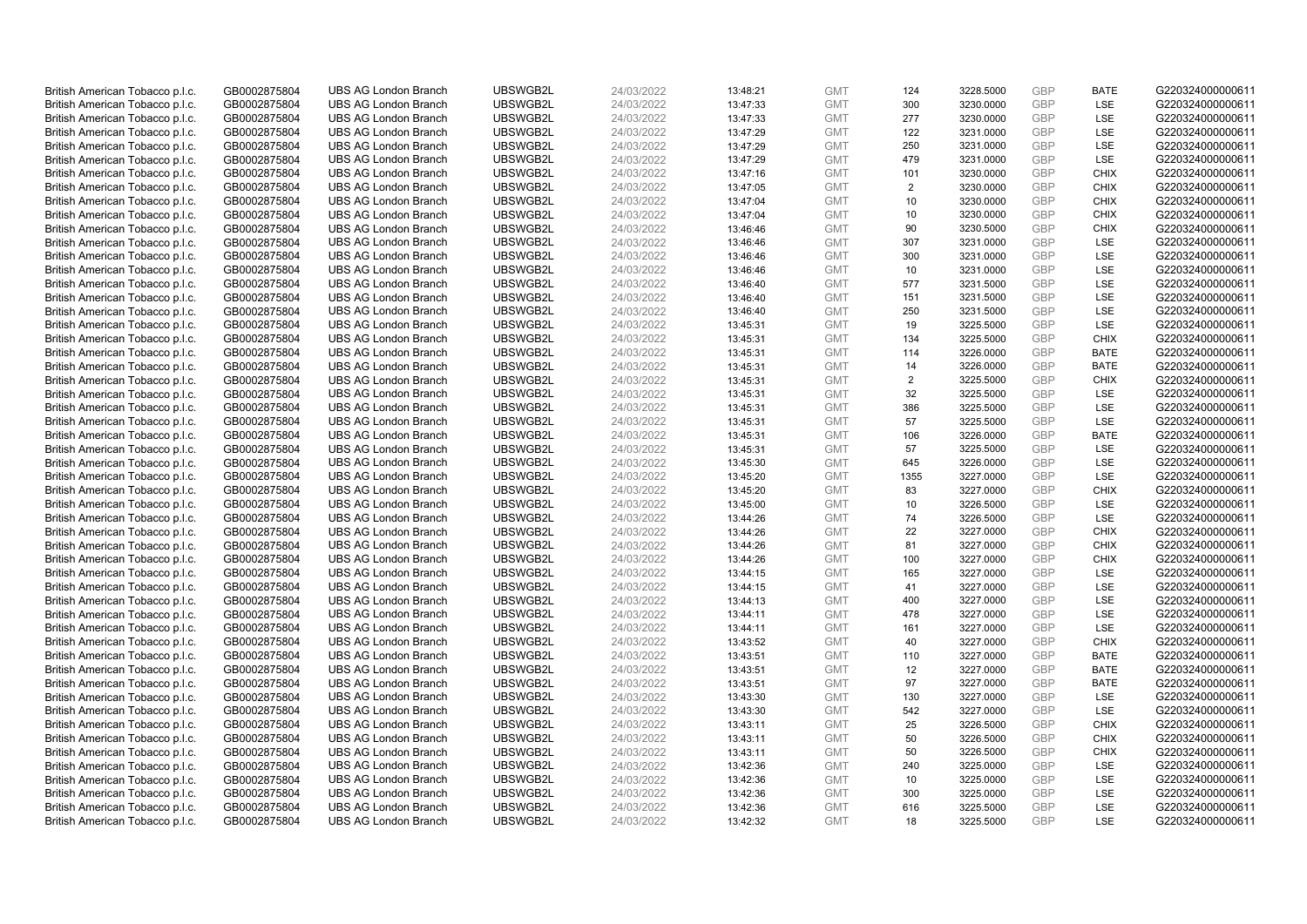| British American Tobacco p.l.c. | GB0002875804 | <b>UBS AG London Branch</b> | UBSWGB2L | 24/03/2022 | 13:42:15 | <b>GMT</b> | 10             | 3224.0000 | GBP        | <b>BATE</b>       | G220324000000611 |
|---------------------------------|--------------|-----------------------------|----------|------------|----------|------------|----------------|-----------|------------|-------------------|------------------|
|                                 |              |                             |          |            |          |            |                |           |            |                   |                  |
| British American Tobacco p.l.c. | GB0002875804 | <b>UBS AG London Branch</b> | UBSWGB2L | 24/03/2022 | 13:42:14 | <b>GMT</b> | 382            | 3224.5000 | GBP        | <b>LSE</b>        | G220324000000611 |
| British American Tobacco p.l.c. | GB0002875804 | <b>UBS AG London Branch</b> | UBSWGB2L | 24/03/2022 | 13:42:14 | <b>GMT</b> | 69             | 3224.5000 | GBP        | LSE               | G220324000000611 |
| British American Tobacco p.l.c. | GB0002875804 | <b>UBS AG London Branch</b> | UBSWGB2L | 24/03/2022 | 13:42:14 | <b>GMT</b> | 178            | 3224.5000 | GBP        | LSE               | G220324000000611 |
| British American Tobacco p.l.c. | GB0002875804 | <b>UBS AG London Branch</b> | UBSWGB2L | 24/03/2022 | 13:42:02 | <b>GMT</b> | 568            | 3224.5000 | GBP        | LSE               | G220324000000611 |
| British American Tobacco p.l.c. | GB0002875804 | <b>UBS AG London Branch</b> | UBSWGB2L | 24/03/2022 | 13:41:31 | <b>GMT</b> | 84             | 3222.5000 | GBP        | <b>CHIX</b>       | G220324000000611 |
| British American Tobacco p.l.c. | GB0002875804 | <b>UBS AG London Branch</b> | UBSWGB2L | 24/03/2022 | 13:41:31 | <b>GMT</b> | 611            | 3223.0000 | GBP        | <b>LSE</b>        | G220324000000611 |
| British American Tobacco p.l.c. | GB0002875804 | <b>UBS AG London Branch</b> | UBSWGB2L | 24/03/2022 | 13:40:51 | <b>GMT</b> | 4              | 3220.5000 | GBP        | <b>CHIX</b>       | G220324000000611 |
| British American Tobacco p.l.c. | GB0002875804 | <b>UBS AG London Branch</b> | UBSWGB2L | 24/03/2022 | 13:40:41 | <b>GMT</b> | 386            | 3220.5000 | GBP        | LSE               | G220324000000611 |
| British American Tobacco p.l.c. | GB0002875804 | <b>UBS AG London Branch</b> | UBSWGB2L | 24/03/2022 | 13:40:39 | <b>GMT</b> | 109            | 3220.5000 | GBP        | LSE               | G220324000000611 |
| British American Tobacco p.l.c. | GB0002875804 | <b>UBS AG London Branch</b> | UBSWGB2L | 24/03/2022 | 13:40:39 | <b>GMT</b> | 134            | 3220.5000 | GBP        | LSE               | G220324000000611 |
| British American Tobacco p.l.c. | GB0002875804 | <b>UBS AG London Branch</b> | UBSWGB2L | 24/03/2022 | 13:40:00 | <b>GMT</b> | 87             | 3219.0000 | GBP        | <b>CHIX</b>       | G220324000000611 |
| British American Tobacco p.l.c. | GB0002875804 | <b>UBS AG London Branch</b> | UBSWGB2L | 24/03/2022 | 13:40:00 | <b>GMT</b> | 630            | 3220.0000 | GBP        | LSE               | G220324000000611 |
| British American Tobacco p.l.c. | GB0002875804 | <b>UBS AG London Branch</b> | UBSWGB2L | 24/03/2022 | 13:40:00 | <b>GMT</b> | 138            | 3220.0000 | GBP        | LSE               | G220324000000611 |
| British American Tobacco p.l.c. | GB0002875804 | <b>UBS AG London Branch</b> | UBSWGB2L | 24/03/2022 | 13:40:00 | <b>GMT</b> | 409            | 3220.0000 | GBP        | <b>LSE</b>        | G220324000000611 |
| British American Tobacco p.l.c. | GB0002875804 | <b>UBS AG London Branch</b> | UBSWGB2L | 24/03/2022 | 13:39:28 | <b>GMT</b> | 568            | 3221.0000 | GBP        | LSE               | G220324000000611 |
|                                 |              |                             | UBSWGB2L |            |          | <b>GMT</b> |                |           | GBP        |                   |                  |
| British American Tobacco p.l.c. | GB0002875804 | <b>UBS AG London Branch</b> |          | 24/03/2022 | 13:39:23 |            | 97             | 3220.0000 |            | <b>CHIX</b>       | G220324000000611 |
| British American Tobacco p.l.c. | GB0002875804 | <b>UBS AG London Branch</b> | UBSWGB2L | 24/03/2022 | 13:39:13 | <b>GMT</b> | 98             | 3221.5000 | GBP        | <b>CHIX</b>       | G220324000000611 |
| British American Tobacco p.l.c. | GB0002875804 | <b>UBS AG London Branch</b> | UBSWGB2L | 24/03/2022 | 13:39:12 | <b>GMT</b> | 351            | 3222.0000 | GBP        | <b>LSE</b>        | G220324000000611 |
| British American Tobacco p.l.c. | GB0002875804 | <b>UBS AG London Branch</b> | UBSWGB2L | 24/03/2022 | 13:39:12 | <b>GMT</b> | 212            | 3222.0000 | GBP        | <b>LSE</b>        | G220324000000611 |
| British American Tobacco p.l.c. | GB0002875804 | <b>UBS AG London Branch</b> | UBSWGB2L | 24/03/2022 | 13:39:08 | <b>GMT</b> | 660            | 3222.5000 | GBP        | LSE               | G220324000000611 |
| British American Tobacco p.l.c. | GB0002875804 | <b>UBS AG London Branch</b> | UBSWGB2L | 24/03/2022 | 13:39:05 | <b>GMT</b> | 126            | 3221.5000 | GBP        | LSE               | G220324000000611 |
| British American Tobacco p.l.c. | GB0002875804 | <b>UBS AG London Branch</b> | UBSWGB2L | 24/03/2022 | 13:39:05 | <b>GMT</b> | 474            | 3221.5000 | GBP        | LSE               | G220324000000611 |
| British American Tobacco p.l.c. | GB0002875804 | <b>UBS AG London Branch</b> | UBSWGB2L | 24/03/2022 | 13:38:39 | <b>GMT</b> | 589            | 3220.0000 | GBP        | LSE               | G220324000000611 |
| British American Tobacco p.l.c. | GB0002875804 | <b>UBS AG London Branch</b> | UBSWGB2L | 24/03/2022 | 13:38:26 | <b>GMT</b> | 40             | 3219.5000 | GBP        | LSE               | G220324000000611 |
| British American Tobacco p.l.c. | GB0002875804 | <b>UBS AG London Branch</b> | UBSWGB2L | 24/03/2022 | 13:37:58 | <b>GMT</b> | 597            | 3215.5000 | GBP        | <b>LSE</b>        | G220324000000611 |
| British American Tobacco p.l.c. | GB0002875804 | <b>UBS AG London Branch</b> | UBSWGB2L | 24/03/2022 | 13:37:34 | <b>GMT</b> | 86             | 3217.0000 | GBP        | <b>CHIX</b>       | G220324000000611 |
| British American Tobacco p.l.c. | GB0002875804 | <b>UBS AG London Branch</b> | UBSWGB2L | 24/03/2022 | 13:37:29 | <b>GMT</b> | 300            | 3217.5000 | <b>GBP</b> | <b>LSE</b>        | G220324000000611 |
| British American Tobacco p.l.c. | GB0002875804 | <b>UBS AG London Branch</b> | UBSWGB2L | 24/03/2022 | 13:37:29 | <b>GMT</b> | 283            | 3217.5000 | GBP        | LSE               | G220324000000611 |
| British American Tobacco p.l.c. | GB0002875804 | <b>UBS AG London Branch</b> | UBSWGB2L | 24/03/2022 | 13:37:13 | <b>GMT</b> | 121            | 3218.5000 | GBP        | <b>CHIX</b>       | G220324000000611 |
| British American Tobacco p.l.c. | GB0002875804 | <b>UBS AG London Branch</b> | UBSWGB2L | 24/03/2022 | 13:37:12 | <b>GMT</b> | 106            | 3219.0000 | GBP        | <b>BATE</b>       | G220324000000611 |
| British American Tobacco p.l.c. | GB0002875804 | <b>UBS AG London Branch</b> | UBSWGB2L | 24/03/2022 | 13:37:04 | <b>GMT</b> | 400            | 3219.0000 | GBP        | <b>LSE</b>        | G220324000000611 |
| British American Tobacco p.l.c. | GB0002875804 | <b>UBS AG London Branch</b> | UBSWGB2L | 24/03/2022 | 13:37:04 | <b>GMT</b> | 196            | 3219.0000 | <b>GBP</b> | LSE               | G220324000000611 |
| British American Tobacco p.l.c. | GB0002875804 | <b>UBS AG London Branch</b> | UBSWGB2L | 24/03/2022 | 13:36:59 | <b>GMT</b> | 44             | 3220.0000 | GBP        | <b>CHIX</b>       | G220324000000611 |
| British American Tobacco p.l.c. | GB0002875804 | <b>UBS AG London Branch</b> | UBSWGB2L | 24/03/2022 | 13:36:59 | <b>GMT</b> | $\mathbf{1}$   | 3220.5000 | GBP        | LSE               | G220324000000611 |
| British American Tobacco p.l.c. | GB0002875804 | <b>UBS AG London Branch</b> | UBSWGB2L | 24/03/2022 | 13:36:59 | <b>GMT</b> | 266            | 3220.5000 | GBP        | LSE               | G220324000000611 |
| British American Tobacco p.l.c. | GB0002875804 | <b>UBS AG London Branch</b> | UBSWGB2L | 24/03/2022 | 13:36:59 | <b>GMT</b> | 400            | 3220.5000 | GBP        | <b>LSE</b>        | G220324000000611 |
| British American Tobacco p.l.c. | GB0002875804 | <b>UBS AG London Branch</b> | UBSWGB2L | 24/03/2022 | 13:36:51 | <b>GMT</b> | 100            | 3221.5000 | GBP        | LSE               | G220324000000611 |
| British American Tobacco p.l.c. | GB0002875804 | <b>UBS AG London Branch</b> | UBSWGB2L | 24/03/2022 | 13:36:32 | <b>GMT</b> | 24             | 3220.5000 | GBP        | <b>CHIX</b>       | G220324000000611 |
|                                 |              |                             |          |            |          |            |                |           | GBP        |                   |                  |
| British American Tobacco p.l.c. | GB0002875804 | <b>UBS AG London Branch</b> | UBSWGB2L | 24/03/2022 | 13:36:23 | <b>GMT</b> | 654            | 3220.5000 |            | LSE<br><b>LSE</b> | G220324000000611 |
| British American Tobacco p.l.c. | GB0002875804 | <b>UBS AG London Branch</b> | UBSWGB2L | 24/03/2022 | 13:36:07 | <b>GMT</b> | 100            | 3218.5000 | <b>GBP</b> |                   | G220324000000611 |
| British American Tobacco p.l.c. | GB0002875804 | <b>UBS AG London Branch</b> | UBSWGB2L | 24/03/2022 | 13:36:07 | <b>GMT</b> | 100            | 3218.5000 | GBP        | LSE               | G220324000000611 |
| British American Tobacco p.l.c. | GB0002875804 | <b>UBS AG London Branch</b> | UBSWGB2L | 24/03/2022 | 13:36:07 | <b>GMT</b> | 65             | 3218.5000 | GBP        | LSE               | G220324000000611 |
| British American Tobacco p.l.c. | GB0002875804 | <b>UBS AG London Branch</b> | UBSWGB2L | 24/03/2022 | 13:36:07 | <b>GMT</b> | 400            | 3218.5000 | GBP        | LSE               | G220324000000611 |
| British American Tobacco p.l.c. | GB0002875804 | <b>UBS AG London Branch</b> | UBSWGB2L | 24/03/2022 | 13:35:48 | <b>GMT</b> | 87             | 3217.0000 | GBP        | <b>CHIX</b>       | G220324000000611 |
| British American Tobacco p.l.c. | GB0002875804 | <b>UBS AG London Branch</b> | UBSWGB2L | 24/03/2022 | 13:35:34 | <b>GMT</b> | 117            | 3217.5000 | GBP        | <b>BATE</b>       | G220324000000611 |
| British American Tobacco p.l.c. | GB0002875804 | <b>UBS AG London Branch</b> | UBSWGB2L | 24/03/2022 | 13:35:33 | <b>GMT</b> | 156            | 3217.5000 | <b>GBP</b> | <b>LSE</b>        | G220324000000611 |
| British American Tobacco p.l.c. | GB0002875804 | <b>UBS AG London Branch</b> | UBSWGB2L | 24/03/2022 | 13:35:33 | <b>GMT</b> | $\overline{7}$ | 3217.5000 | GBP        | <b>BATE</b>       | G220324000000611 |
| British American Tobacco p.l.c. | GB0002875804 | <b>UBS AG London Branch</b> | UBSWGB2L | 24/03/2022 | 13:35:33 | <b>GMT</b> | 200            | 3217.5000 | GBP        | LSE               | G220324000000611 |
| British American Tobacco p.l.c. | GB0002875804 | <b>UBS AG London Branch</b> | UBSWGB2L | 24/03/2022 | 13:35:33 | <b>GMT</b> | 100            | 3217.5000 | GBP        | <b>LSE</b>        | G220324000000611 |
| British American Tobacco p.l.c. | GB0002875804 | <b>UBS AG London Branch</b> | UBSWGB2L | 24/03/2022 | 13:35:33 | <b>GMT</b> | 100            | 3217.5000 | GBP        | LSE               | G220324000000611 |
| British American Tobacco p.l.c. | GB0002875804 | <b>UBS AG London Branch</b> | UBSWGB2L | 24/03/2022 | 13:35:24 | <b>GMT</b> | 33             | 3218.5000 | <b>GBP</b> | <b>CHIX</b>       | G220324000000611 |
| British American Tobacco p.l.c. | GB0002875804 | <b>UBS AG London Branch</b> | UBSWGB2L | 24/03/2022 | 13:35:18 | <b>GMT</b> | 54             | 3219.0000 | GBP        | <b>CHIX</b>       | G220324000000611 |
| British American Tobacco p.l.c. | GB0002875804 | <b>UBS AG London Branch</b> | UBSWGB2L | 24/03/2022 | 13:35:18 | <b>GMT</b> | 44             | 3219.0000 | GBP        | <b>CHIX</b>       | G220324000000611 |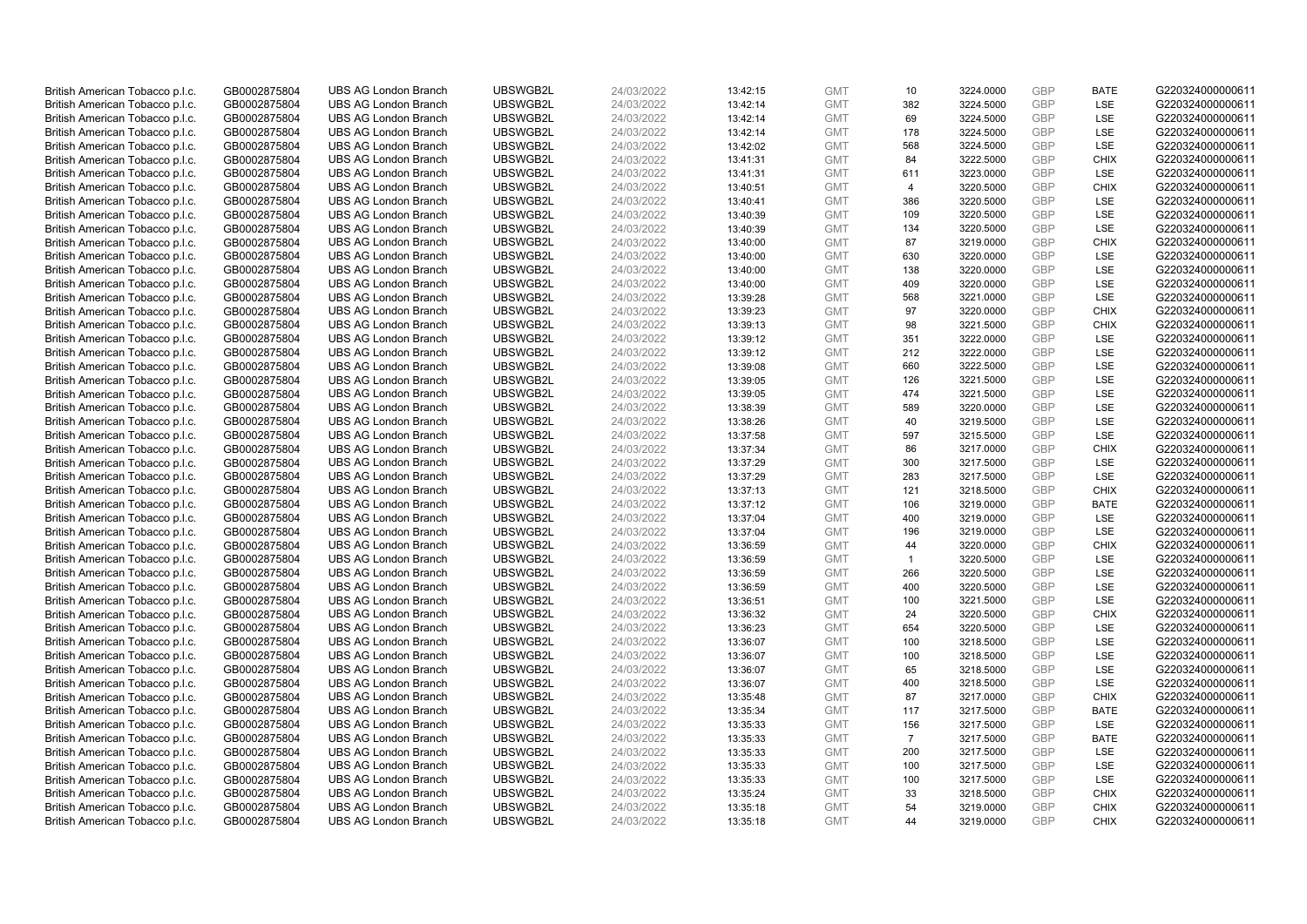| British American Tobacco p.l.c. | GB0002875804 | <b>UBS AG London Branch</b> | UBSWGB2L | 24/03/2022 | 13:35:18 | <b>GMT</b> | 382            | 3219.5000 | <b>GBP</b> | LSE         | G220324000000611 |
|---------------------------------|--------------|-----------------------------|----------|------------|----------|------------|----------------|-----------|------------|-------------|------------------|
| British American Tobacco p.l.c. | GB0002875804 | <b>UBS AG London Branch</b> | UBSWGB2L | 24/03/2022 | 13:35:18 | <b>GMT</b> | 100            | 3219.5000 | GBP        | LSE         | G220324000000611 |
| British American Tobacco p.l.c. | GB0002875804 | <b>UBS AG London Branch</b> | UBSWGB2L | 24/03/2022 | 13:35:18 | <b>GMT</b> | 99             | 3219.5000 | <b>GBP</b> | LSE         | G220324000000611 |
| British American Tobacco p.l.c. | GB0002875804 | <b>UBS AG London Branch</b> | UBSWGB2L | 24/03/2022 | 13:35:06 | <b>GMT</b> | 210            | 3220.0000 | <b>GBP</b> | LSE         | G220324000000611 |
| British American Tobacco p.l.c. | GB0002875804 | <b>UBS AG London Branch</b> | UBSWGB2L | 24/03/2022 | 13:35:00 | <b>GMT</b> | 589            | 3221.0000 | <b>GBP</b> | <b>LSE</b>  | G220324000000611 |
| British American Tobacco p.l.c. | GB0002875804 | <b>UBS AG London Branch</b> | UBSWGB2L | 24/03/2022 | 13:34:39 | <b>GMT</b> | 212            | 3218.5000 | <b>GBP</b> | LSE         | G220324000000611 |
| British American Tobacco p.l.c. | GB0002875804 | <b>UBS AG London Branch</b> | UBSWGB2L | 24/03/2022 | 13:34:39 | <b>GMT</b> | 155            | 3218.5000 | <b>GBP</b> | LSE         | G220324000000611 |
| British American Tobacco p.l.c. | GB0002875804 | <b>UBS AG London Branch</b> | UBSWGB2L | 24/03/2022 | 13:34:39 | <b>GMT</b> | 72             | 3218.5000 | <b>GBP</b> | LSE         | G220324000000611 |
| British American Tobacco p.l.c. | GB0002875804 | <b>UBS AG London Branch</b> | UBSWGB2L | 24/03/2022 | 13:34:39 | <b>GMT</b> | 225            | 3218.5000 | <b>GBP</b> | LSE         | G220324000000611 |
| British American Tobacco p.l.c. | GB0002875804 | <b>UBS AG London Branch</b> | UBSWGB2L | 24/03/2022 | 13:34:39 | <b>GMT</b> | 598            | 3219.0000 | <b>GBP</b> | <b>LSE</b>  | G220324000000611 |
| British American Tobacco p.l.c. | GB0002875804 | <b>UBS AG London Branch</b> | UBSWGB2L | 24/03/2022 | 13:34:06 | <b>GMT</b> | 240            | 3216.0000 | <b>GBP</b> | LSE         | G220324000000611 |
| British American Tobacco p.l.c. | GB0002875804 | <b>UBS AG London Branch</b> | UBSWGB2L | 24/03/2022 | 13:34:06 | <b>GMT</b> | 323            | 3216.0000 | <b>GBP</b> | LSE         | G220324000000611 |
| British American Tobacco p.l.c. | GB0002875804 | <b>UBS AG London Branch</b> | UBSWGB2L | 24/03/2022 | 13:33:56 | <b>GMT</b> | 294            | 3217.0000 | <b>GBP</b> | LSE         | G220324000000611 |
| British American Tobacco p.l.c. | GB0002875804 | <b>UBS AG London Branch</b> | UBSWGB2L | 24/03/2022 | 13:33:56 | <b>GMT</b> | 328            | 3217.0000 | <b>GBP</b> | LSE         | G220324000000611 |
| British American Tobacco p.l.c. | GB0002875804 | <b>UBS AG London Branch</b> | UBSWGB2L | 24/03/2022 | 13:33:45 | <b>GMT</b> | 100            | 3218.0000 | <b>GBP</b> | <b>BATE</b> | G220324000000611 |
| British American Tobacco p.l.c. | GB0002875804 | <b>UBS AG London Branch</b> | UBSWGB2L | 24/03/2022 | 13:33:45 | <b>GMT</b> | 58             | 3218.0000 | <b>GBP</b> | <b>CHIX</b> | G220324000000611 |
| British American Tobacco p.l.c. | GB0002875804 | <b>UBS AG London Branch</b> | UBSWGB2L | 24/03/2022 | 13:33:45 | <b>GMT</b> | 41             | 3218.0000 | <b>GBP</b> | <b>CHIX</b> | G220324000000611 |
| British American Tobacco p.l.c. | GB0002875804 | <b>UBS AG London Branch</b> | UBSWGB2L | 24/03/2022 | 13:33:45 | <b>GMT</b> | 40             | 3218.0000 | GBP        | <b>CHIX</b> | G220324000000611 |
| British American Tobacco p.l.c. | GB0002875804 | <b>UBS AG London Branch</b> | UBSWGB2L | 24/03/2022 | 13:33:45 | <b>GMT</b> | 40             | 3218.0000 | GBP        | <b>CHIX</b> | G220324000000611 |
| British American Tobacco p.l.c. | GB0002875804 | <b>UBS AG London Branch</b> | UBSWGB2L | 24/03/2022 | 13:33:34 | <b>GMT</b> | 245            | 3218.5000 | <b>GBP</b> | <b>LSE</b>  | G220324000000611 |
| British American Tobacco p.l.c. | GB0002875804 | <b>UBS AG London Branch</b> | UBSWGB2L | 24/03/2022 | 13:33:34 | <b>GMT</b> | 346            | 3218.5000 | <b>GBP</b> | LSE         | G220324000000611 |
| British American Tobacco p.l.c. | GB0002875804 | <b>UBS AG London Branch</b> | UBSWGB2L | 24/03/2022 | 13:33:23 | <b>GMT</b> | 85             | 3218.5000 | GBP        | LSE         | G220324000000611 |
| British American Tobacco p.l.c. | GB0002875804 | <b>UBS AG London Branch</b> | UBSWGB2L | 24/03/2022 | 13:33:23 | <b>GMT</b> | 400            | 3218.5000 | <b>GBP</b> | LSE         | G220324000000611 |
| British American Tobacco p.l.c. | GB0002875804 | <b>UBS AG London Branch</b> | UBSWGB2L | 24/03/2022 | 13:33:23 | <b>GMT</b> | 100            | 3218.5000 | GBP        | LSE         | G220324000000611 |
| British American Tobacco p.l.c. | GB0002875804 | <b>UBS AG London Branch</b> | UBSWGB2L | 24/03/2022 | 13:33:23 | <b>GMT</b> | 22             | 3218.5000 | GBP        | LSE         | G220324000000611 |
| British American Tobacco p.l.c. | GB0002875804 | <b>UBS AG London Branch</b> | UBSWGB2L | 24/03/2022 | 13:33:17 | <b>GMT</b> | 607            | 3220.0000 | <b>GBP</b> | LSE         | G220324000000611 |
| British American Tobacco p.l.c. | GB0002875804 | <b>UBS AG London Branch</b> | UBSWGB2L | 24/03/2022 | 13:32:50 | <b>GMT</b> | 510            | 3221.0000 | GBP        | LSE         | G220324000000611 |
| British American Tobacco p.l.c. | GB0002875804 | <b>UBS AG London Branch</b> | UBSWGB2L | 24/03/2022 | 13:32:50 | <b>GMT</b> | 217            | 3220.5000 | <b>GBP</b> | LSE         | G220324000000611 |
| British American Tobacco p.l.c. | GB0002875804 | <b>UBS AG London Branch</b> | UBSWGB2L | 24/03/2022 | 13:32:50 | <b>GMT</b> | 400            | 3220.5000 | GBP        | LSE         | G220324000000611 |
| British American Tobacco p.l.c. | GB0002875804 | <b>UBS AG London Branch</b> | UBSWGB2L | 24/03/2022 | 13:32:31 | <b>GMT</b> | 82             | 3221.5000 | <b>GBP</b> | <b>CHIX</b> | G220324000000611 |
| British American Tobacco p.l.c. | GB0002875804 | <b>UBS AG London Branch</b> | UBSWGB2L | 24/03/2022 | 13:32:31 | <b>GMT</b> | 250            | 3223.0000 | <b>GBP</b> | LSE         | G220324000000611 |
| British American Tobacco p.l.c. | GB0002875804 | <b>UBS AG London Branch</b> | UBSWGB2L | 24/03/2022 | 13:32:31 | <b>GMT</b> | 69             | 3223.0000 | GBP        | <b>LSE</b>  | G220324000000611 |
| British American Tobacco p.l.c. | GB0002875804 | <b>UBS AG London Branch</b> | UBSWGB2L | 24/03/2022 | 13:32:31 | <b>GMT</b> | 300            | 3223.0000 | GBP        | LSE         | G220324000000611 |
| British American Tobacco p.l.c. | GB0002875804 | <b>UBS AG London Branch</b> | UBSWGB2L | 24/03/2022 | 13:32:31 | <b>GMT</b> | 657            | 3222.5000 | <b>GBP</b> | LSE         | G220324000000611 |
| British American Tobacco p.l.c. | GB0002875804 | <b>UBS AG London Branch</b> | UBSWGB2L | 24/03/2022 | 13:32:04 | <b>GMT</b> | 36             | 3223.5000 | <b>GBP</b> | <b>BATE</b> | G220324000000611 |
| British American Tobacco p.l.c. | GB0002875804 | <b>UBS AG London Branch</b> | UBSWGB2L | 24/03/2022 | 13:32:03 | <b>GMT</b> | 30             | 3223.5000 | GBP        | <b>BATE</b> | G220324000000611 |
| British American Tobacco p.l.c. | GB0002875804 | <b>UBS AG London Branch</b> | UBSWGB2L | 24/03/2022 | 13:32:03 | <b>GMT</b> | 13             | 3223.5000 | GBP        | <b>BATE</b> | G220324000000611 |
| British American Tobacco p.l.c. | GB0002875804 | <b>UBS AG London Branch</b> | UBSWGB2L | 24/03/2022 | 13:32:03 | <b>GMT</b> | 13             | 3223.5000 | <b>GBP</b> | <b>BATE</b> | G220324000000611 |
| British American Tobacco p.l.c. | GB0002875804 | <b>UBS AG London Branch</b> | UBSWGB2L | 24/03/2022 | 13:32:03 | <b>GMT</b> | 30             | 3223.5000 | <b>GBP</b> | <b>BATE</b> | G220324000000611 |
| British American Tobacco p.l.c. | GB0002875804 | <b>UBS AG London Branch</b> | UBSWGB2L | 24/03/2022 | 13:32:03 | <b>GMT</b> | $\mathbf{1}$   | 3223.5000 | <b>GBP</b> | <b>BATE</b> | G220324000000611 |
| British American Tobacco p.l.c. | GB0002875804 | <b>UBS AG London Branch</b> | UBSWGB2L | 24/03/2022 | 13:32:03 | <b>GMT</b> | 90             | 3223.5000 | <b>GBP</b> | <b>BATE</b> | G220324000000611 |
| British American Tobacco p.l.c. | GB0002875804 | <b>UBS AG London Branch</b> | UBSWGB2L | 24/03/2022 | 13:32:03 | <b>GMT</b> | 27             | 3223.5000 | GBP        | <b>BATE</b> | G220324000000611 |
| British American Tobacco p.l.c. | GB0002875804 | <b>UBS AG London Branch</b> | UBSWGB2L | 24/03/2022 | 13:32:03 | <b>GMT</b> | 97             | 3223.5000 | <b>GBP</b> | <b>CHIX</b> | G220324000000611 |
| British American Tobacco p.l.c. | GB0002875804 | <b>UBS AG London Branch</b> | UBSWGB2L | 24/03/2022 | 13:32:01 | <b>GMT</b> | 80             | 3223.5000 | <b>GBP</b> | <b>CHIX</b> | G220324000000611 |
| British American Tobacco p.l.c. | GB0002875804 | <b>UBS AG London Branch</b> | UBSWGB2L | 24/03/2022 | 13:31:57 | <b>GMT</b> | 563            | 3224.0000 | <b>GBP</b> | <b>LSE</b>  | G220324000000611 |
| British American Tobacco p.l.c. | GB0002875804 | <b>UBS AG London Branch</b> | UBSWGB2L | 24/03/2022 | 13:31:55 | <b>GMT</b> | 100            | 3224.0000 | GBP        | LSE         | G220324000000611 |
| British American Tobacco p.l.c. | GB0002875804 | <b>UBS AG London Branch</b> | UBSWGB2L | 24/03/2022 | 13:31:52 | <b>GMT</b> | $\overline{1}$ | 3224.0000 | <b>GBP</b> | LSE         | G220324000000611 |
| British American Tobacco p.l.c. | GB0002875804 | <b>UBS AG London Branch</b> | UBSWGB2L | 24/03/2022 | 13:31:52 | <b>GMT</b> | 675            | 3225.5000 | <b>GBP</b> | LSE         | G220324000000611 |
| British American Tobacco p.l.c. | GB0002875804 | <b>UBS AG London Branch</b> | UBSWGB2L | 24/03/2022 | 13:31:33 | <b>GMT</b> | 600            | 3224.0000 | <b>GBP</b> | LSE         | G220324000000611 |
| British American Tobacco p.l.c. | GB0002875804 | <b>UBS AG London Branch</b> | UBSWGB2L | 24/03/2022 | 13:31:18 | <b>GMT</b> | 98             | 3224.0000 | <b>GBP</b> | <b>CHIX</b> | G220324000000611 |
| British American Tobacco p.l.c. | GB0002875804 | <b>UBS AG London Branch</b> | UBSWGB2L | 24/03/2022 | 13:31:17 | <b>GMT</b> | 96             | 3224.0000 | <b>GBP</b> | LSE         | G220324000000611 |
| British American Tobacco p.l.c. | GB0002875804 | <b>UBS AG London Branch</b> | UBSWGB2L | 24/03/2022 | 13:31:17 | <b>GMT</b> | 562            | 3224.0000 | GBP        | LSE         | G220324000000611 |
| British American Tobacco p.l.c. | GB0002875804 | <b>UBS AG London Branch</b> | UBSWGB2L | 24/03/2022 | 13:31:16 | <b>GMT</b> | 3              | 3224.5000 | <b>GBP</b> | <b>BATE</b> | G220324000000611 |
| British American Tobacco p.l.c. | GB0002875804 | <b>UBS AG London Branch</b> | UBSWGB2L | 24/03/2022 | 13:31:14 | <b>GMT</b> | 24             | 3224.5000 | GBP        | <b>CHIX</b> | G220324000000611 |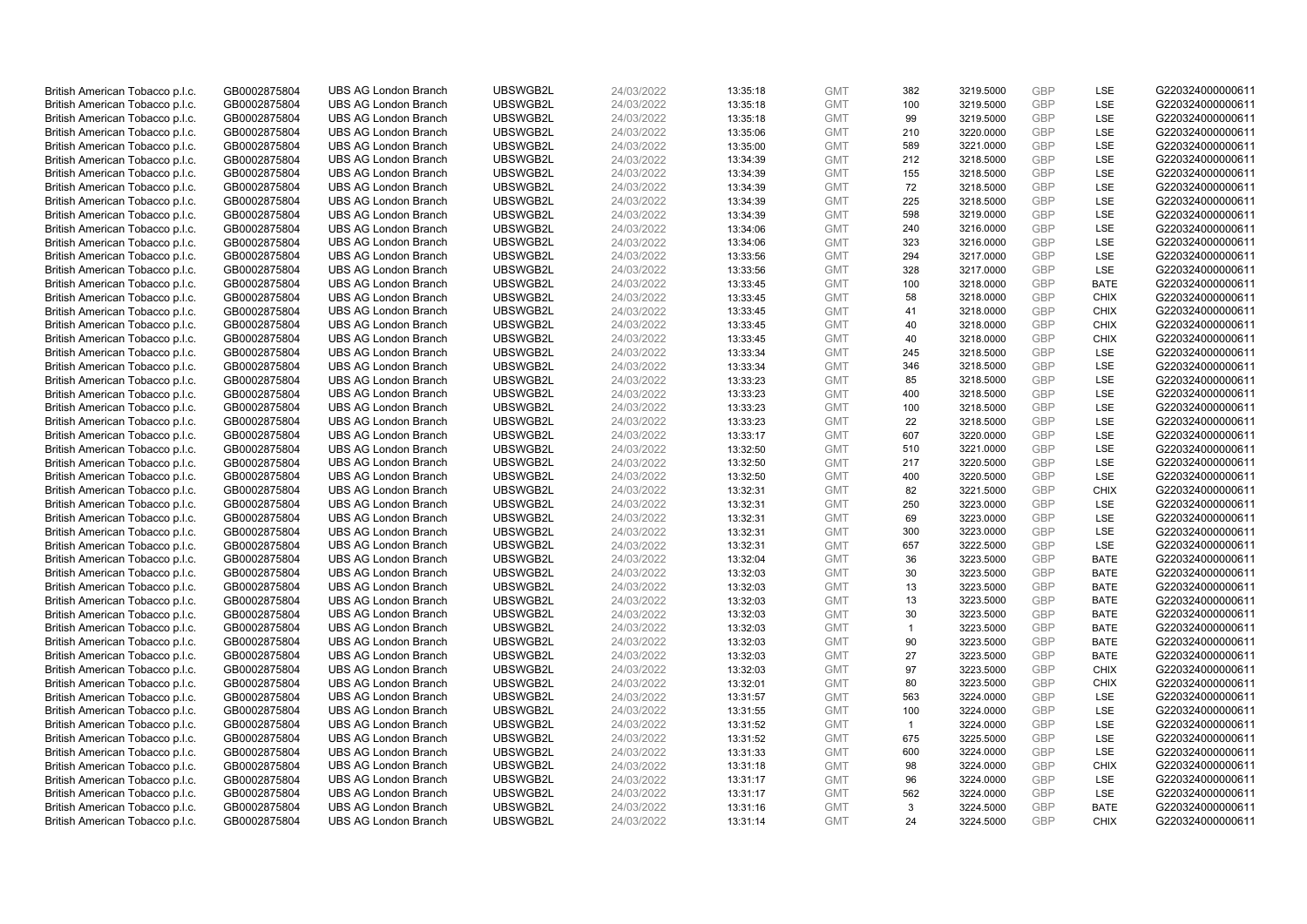| British American Tobacco p.l.c. | GB0002875804 | <b>UBS AG London Branch</b> | UBSWGB2L | 24/03/2022 | 13:31:14 | <b>GMT</b> | 84             | 3224.5000 | GBP        | LSE         | G220324000000611 |
|---------------------------------|--------------|-----------------------------|----------|------------|----------|------------|----------------|-----------|------------|-------------|------------------|
| British American Tobacco p.l.c. | GB0002875804 | <b>UBS AG London Branch</b> | UBSWGB2L | 24/03/2022 | 13:31:14 | <b>GMT</b> | 337            | 3224.5000 | GBP        | LSE         | G220324000000611 |
| British American Tobacco p.l.c. | GB0002875804 | <b>UBS AG London Branch</b> | UBSWGB2L | 24/03/2022 | 13:31:14 | <b>GMT</b> | 84             | 3224.5000 | GBP        | LSE         | G220324000000611 |
| British American Tobacco p.l.c. | GB0002875804 | <b>UBS AG London Branch</b> | UBSWGB2L | 24/03/2022 | 13:31:14 | <b>GMT</b> | 100            | 3224.5000 | GBP        | LSE         | G220324000000611 |
| British American Tobacco p.l.c. | GB0002875804 | <b>UBS AG London Branch</b> | UBSWGB2L | 24/03/2022 | 13:31:14 | <b>GMT</b> | 65             | 3224.5000 | GBP        | LSE         | G220324000000611 |
| British American Tobacco p.l.c. | GB0002875804 | <b>UBS AG London Branch</b> | UBSWGB2L | 24/03/2022 | 13:30:38 | <b>GMT</b> | 23             | 3226.5000 | GBP        | LSE         | G220324000000611 |
| British American Tobacco p.l.c. | GB0002875804 | <b>UBS AG London Branch</b> | UBSWGB2L | 24/03/2022 | 13:30:38 | <b>GMT</b> | 15             | 3226.5000 | GBP        | LSE         | G220324000000611 |
| British American Tobacco p.l.c. | GB0002875804 | <b>UBS AG London Branch</b> | UBSWGB2L | 24/03/2022 | 13:30:38 | <b>GMT</b> | 579            | 3226.5000 | GBP        | LSE         | G220324000000611 |
| British American Tobacco p.l.c. | GB0002875804 | <b>UBS AG London Branch</b> | UBSWGB2L | 24/03/2022 | 13:30:26 | <b>GMT</b> | 567            | 3226.5000 | GBP        | LSE         | G220324000000611 |
| British American Tobacco p.l.c. | GB0002875804 | <b>UBS AG London Branch</b> | UBSWGB2L | 24/03/2022 | 13:30:07 | <b>GMT</b> | 626            | 3224.0000 | GBP        | LSE         | G220324000000611 |
| British American Tobacco p.l.c. | GB0002875804 | <b>UBS AG London Branch</b> | UBSWGB2L | 24/03/2022 | 13:29:59 | <b>GMT</b> | 27             | 3229.0000 | GBP        | <b>CHIX</b> | G220324000000611 |
| British American Tobacco p.l.c. | GB0002875804 | <b>UBS AG London Branch</b> | UBSWGB2L | 24/03/2022 | 13:29:59 | <b>GMT</b> | 23             | 3229.0000 | GBP        | <b>CHIX</b> | G220324000000611 |
| British American Tobacco p.l.c. | GB0002875804 | <b>UBS AG London Branch</b> | UBSWGB2L | 24/03/2022 | 13:29:58 | <b>GMT</b> | 117            | 3230.5000 | GBP        | <b>BATE</b> | G220324000000611 |
| British American Tobacco p.l.c. | GB0002875804 | <b>UBS AG London Branch</b> | UBSWGB2L | 24/03/2022 | 13:29:55 | <b>GMT</b> | 213            | 3231.5000 | GBP        | LSE         | G220324000000611 |
| British American Tobacco p.l.c. | GB0002875804 | <b>UBS AG London Branch</b> | UBSWGB2L | 24/03/2022 | 13:29:55 | <b>GMT</b> | 636            | 3231.5000 | <b>GBP</b> | LSE         | G220324000000611 |
| British American Tobacco p.l.c. | GB0002875804 | <b>UBS AG London Branch</b> | UBSWGB2L | 24/03/2022 | 13:29:55 | <b>GMT</b> | 593            | 3232.0000 | GBP        | LSE         | G220324000000611 |
| British American Tobacco p.l.c. | GB0002875804 | <b>UBS AG London Branch</b> | UBSWGB2L | 24/03/2022 | 13:29:24 | <b>GMT</b> | 19             | 3233.0000 | GBP        | <b>CHIX</b> | G220324000000611 |
| British American Tobacco p.l.c. | GB0002875804 | <b>UBS AG London Branch</b> | UBSWGB2L | 24/03/2022 | 13:29:24 | <b>GMT</b> | 100            | 3232.5000 | GBP        | <b>CHIX</b> | G220324000000611 |
| British American Tobacco p.l.c. | GB0002875804 | <b>UBS AG London Branch</b> | UBSWGB2L | 24/03/2022 | 13:29:24 | <b>GMT</b> | 3              | 3232.5000 | GBP        | <b>CHIX</b> | G220324000000611 |
| British American Tobacco p.l.c. | GB0002875804 | <b>UBS AG London Branch</b> | UBSWGB2L | 24/03/2022 | 13:29:20 | <b>GMT</b> | 89             | 3233.0000 | GBP        | <b>CHIX</b> | G220324000000611 |
| British American Tobacco p.l.c. | GB0002875804 | <b>UBS AG London Branch</b> | UBSWGB2L | 24/03/2022 | 13:28:30 | <b>GMT</b> | 115            | 3233.5000 | GBP        | <b>BATE</b> | G220324000000611 |
| British American Tobacco p.l.c. | GB0002875804 | <b>UBS AG London Branch</b> | UBSWGB2L | 24/03/2022 | 13:28:06 | <b>GMT</b> | 86             | 3235.5000 | GBP        | <b>CHIX</b> | G220324000000611 |
| British American Tobacco p.l.c. | GB0002875804 | <b>UBS AG London Branch</b> | UBSWGB2L | 24/03/2022 | 13:28:06 | <b>GMT</b> | 102            | 3235.5000 | GBP        | <b>BATE</b> | G220324000000611 |
| British American Tobacco p.l.c. | GB0002875804 | <b>UBS AG London Branch</b> | UBSWGB2L | 24/03/2022 | 13:28:06 | <b>GMT</b> | 159            | 3235.5000 | GBP        | <b>BATE</b> | G220324000000611 |
| British American Tobacco p.l.c. | GB0002875804 | <b>UBS AG London Branch</b> | UBSWGB2L | 24/03/2022 | 13:28:06 | <b>GMT</b> | 130            | 3235.5000 | GBP        | <b>CHIX</b> | G220324000000611 |
| British American Tobacco p.l.c. | GB0002875804 | <b>UBS AG London Branch</b> | UBSWGB2L | 24/03/2022 | 13:28:06 | <b>GMT</b> | 628            | 3236.0000 | GBP        | LSE         | G220324000000611 |
| British American Tobacco p.l.c. | GB0002875804 | <b>UBS AG London Branch</b> | UBSWGB2L | 24/03/2022 | 13:28:06 | <b>GMT</b> | 3              | 3236.0000 | GBP        | <b>CHIX</b> | G220324000000611 |
| British American Tobacco p.l.c. | GB0002875804 | <b>UBS AG London Branch</b> | UBSWGB2L | 24/03/2022 | 13:27:53 | <b>GMT</b> | 94             | 3236.0000 | <b>GBP</b> | <b>CHIX</b> | G220324000000611 |
| British American Tobacco p.l.c. | GB0002875804 | <b>UBS AG London Branch</b> | UBSWGB2L | 24/03/2022 | 13:26:28 | <b>GMT</b> | 42             | 3236.0000 | GBP        | <b>BATE</b> | G220324000000611 |
| British American Tobacco p.l.c. | GB0002875804 | <b>UBS AG London Branch</b> | UBSWGB2L | 24/03/2022 | 13:26:28 | <b>GMT</b> | 80             | 3236.0000 | GBP        | <b>BATE</b> | G220324000000611 |
| British American Tobacco p.l.c. | GB0002875804 | <b>UBS AG London Branch</b> | UBSWGB2L | 24/03/2022 | 13:26:28 | <b>GMT</b> | 97             | 3236.0000 | GBP        | <b>CHIX</b> | G220324000000611 |
| British American Tobacco p.l.c. | GB0002875804 | <b>UBS AG London Branch</b> | UBSWGB2L | 24/03/2022 | 13:26:28 | <b>GMT</b> | 106            | 3236.0000 | GBP        | <b>BATE</b> | G220324000000611 |
| British American Tobacco p.l.c. | GB0002875804 | <b>UBS AG London Branch</b> | UBSWGB2L | 24/03/2022 | 13:26:07 | <b>GMT</b> | 244            | 3236.0000 | GBP        | LSE         | G220324000000611 |
| British American Tobacco p.l.c. | GB0002875804 | <b>UBS AG London Branch</b> | UBSWGB2L | 24/03/2022 | 13:26:06 | <b>GMT</b> | 416            | 3236.0000 | GBP        | LSE         | G220324000000611 |
| British American Tobacco p.l.c. | GB0002875804 | <b>UBS AG London Branch</b> | UBSWGB2L | 24/03/2022 | 13:26:06 | <b>GMT</b> | 3              | 3237.0000 | GBP        | <b>CHIX</b> | G220324000000611 |
| British American Tobacco p.l.c. | GB0002875804 | <b>UBS AG London Branch</b> | UBSWGB2L | 24/03/2022 | 13:25:58 | <b>GMT</b> | 164            | 3236.5000 | GBP        | <b>CHIX</b> | G220324000000611 |
| British American Tobacco p.l.c. | GB0002875804 | <b>UBS AG London Branch</b> | UBSWGB2L | 24/03/2022 | 13:24:12 | <b>GMT</b> | 104            | 3233.0000 | GBP        | LSE         | G220324000000611 |
| British American Tobacco p.l.c. | GB0002875804 | <b>UBS AG London Branch</b> | UBSWGB2L | 24/03/2022 | 13:24:12 | <b>GMT</b> | 142            | 3233.0000 | GBP        | LSE         | G220324000000611 |
| British American Tobacco p.l.c. | GB0002875804 | <b>UBS AG London Branch</b> | UBSWGB2L | 24/03/2022 | 13:24:12 | <b>GMT</b> | 62             | 3233.0000 | GBP        | LSE         | G220324000000611 |
| British American Tobacco p.l.c. | GB0002875804 | <b>UBS AG London Branch</b> | UBSWGB2L | 24/03/2022 | 13:24:12 | <b>GMT</b> | 172            | 3233.0000 | GBP        | LSE         | G220324000000611 |
| British American Tobacco p.l.c. | GB0002875804 | <b>UBS AG London Branch</b> | UBSWGB2L | 24/03/2022 | 13:24:12 | <b>GMT</b> | 203            | 3233.0000 | <b>GBP</b> | LSE         | G220324000000611 |
| British American Tobacco p.l.c. | GB0002875804 | <b>UBS AG London Branch</b> | UBSWGB2L | 24/03/2022 | 13:24:12 | <b>GMT</b> | 75             | 3234.0000 | GBP        | <b>CHIX</b> | G220324000000611 |
| British American Tobacco p.l.c. | GB0002875804 | <b>UBS AG London Branch</b> | UBSWGB2L | 24/03/2022 | 13:24:12 | <b>GMT</b> | 80             | 3234.0000 | GBP        | <b>CHIX</b> | G220324000000611 |
| British American Tobacco p.l.c. | GB0002875804 | <b>UBS AG London Branch</b> | UBSWGB2L | 24/03/2022 | 13:24:12 | <b>GMT</b> | $\overline{7}$ | 3234.0000 | GBP        | <b>CHIX</b> | G220324000000611 |
| British American Tobacco p.l.c. | GB0002875804 | <b>UBS AG London Branch</b> | UBSWGB2L | 24/03/2022 | 13:23:54 | <b>GMT</b> | 603            | 3233.5000 | GBP        | <b>LSE</b>  | G220324000000611 |
| British American Tobacco p.l.c. | GB0002875804 | <b>UBS AG London Branch</b> | UBSWGB2L | 24/03/2022 | 13:22:56 | <b>GMT</b> | 315            | 3229.0000 | <b>GBP</b> | LSE         | G220324000000611 |
| British American Tobacco p.l.c. | GB0002875804 | <b>UBS AG London Branch</b> | UBSWGB2L | 24/03/2022 | 13:22:32 | <b>GMT</b> | 49             | 3229.0000 | <b>GBP</b> | LSE         | G220324000000611 |
| British American Tobacco p.l.c. | GB0002875804 | <b>UBS AG London Branch</b> | UBSWGB2L | 24/03/2022 | 13:20:24 | <b>GMT</b> | 97             | 3228.5000 | GBP        | <b>CHIX</b> | G220324000000611 |
| British American Tobacco p.l.c. | GB0002875804 | <b>UBS AG London Branch</b> | UBSWGB2L | 24/03/2022 | 13:20:15 | <b>GMT</b> | 666            | 3229.5000 | GBP        | LSE         | G220324000000611 |
| British American Tobacco p.l.c. | GB0002875804 | <b>UBS AG London Branch</b> | UBSWGB2L | 24/03/2022 | 13:19:15 | <b>GMT</b> | 122            | 3228.5000 | GBP        | <b>CHIX</b> | G220324000000611 |
| British American Tobacco p.l.c. | GB0002875804 | <b>UBS AG London Branch</b> | UBSWGB2L | 24/03/2022 | 13:17:46 | <b>GMT</b> | 106            | 3230.0000 | GBP        | <b>CHIX</b> | G220324000000611 |
| British American Tobacco p.l.c. | GB0002875804 | <b>UBS AG London Branch</b> | UBSWGB2L | 24/03/2022 | 13:17:42 | <b>GMT</b> | 600            | 3231.5000 | <b>GBP</b> | LSE         | G220324000000611 |
| British American Tobacco p.l.c. | GB0002875804 | <b>UBS AG London Branch</b> | UBSWGB2L | 24/03/2022 | 13:17:42 | <b>GMT</b> | 95             | 3231.5000 | GBP        | <b>CHIX</b> | G220324000000611 |
| British American Tobacco p.l.c. | GB0002875804 | <b>UBS AG London Branch</b> | UBSWGB2L | 24/03/2022 | 13:17:42 | <b>GMT</b> | 114            | 3231.5000 | GBP        | <b>BATE</b> | G220324000000611 |
|                                 |              |                             |          |            |          |            |                |           |            |             |                  |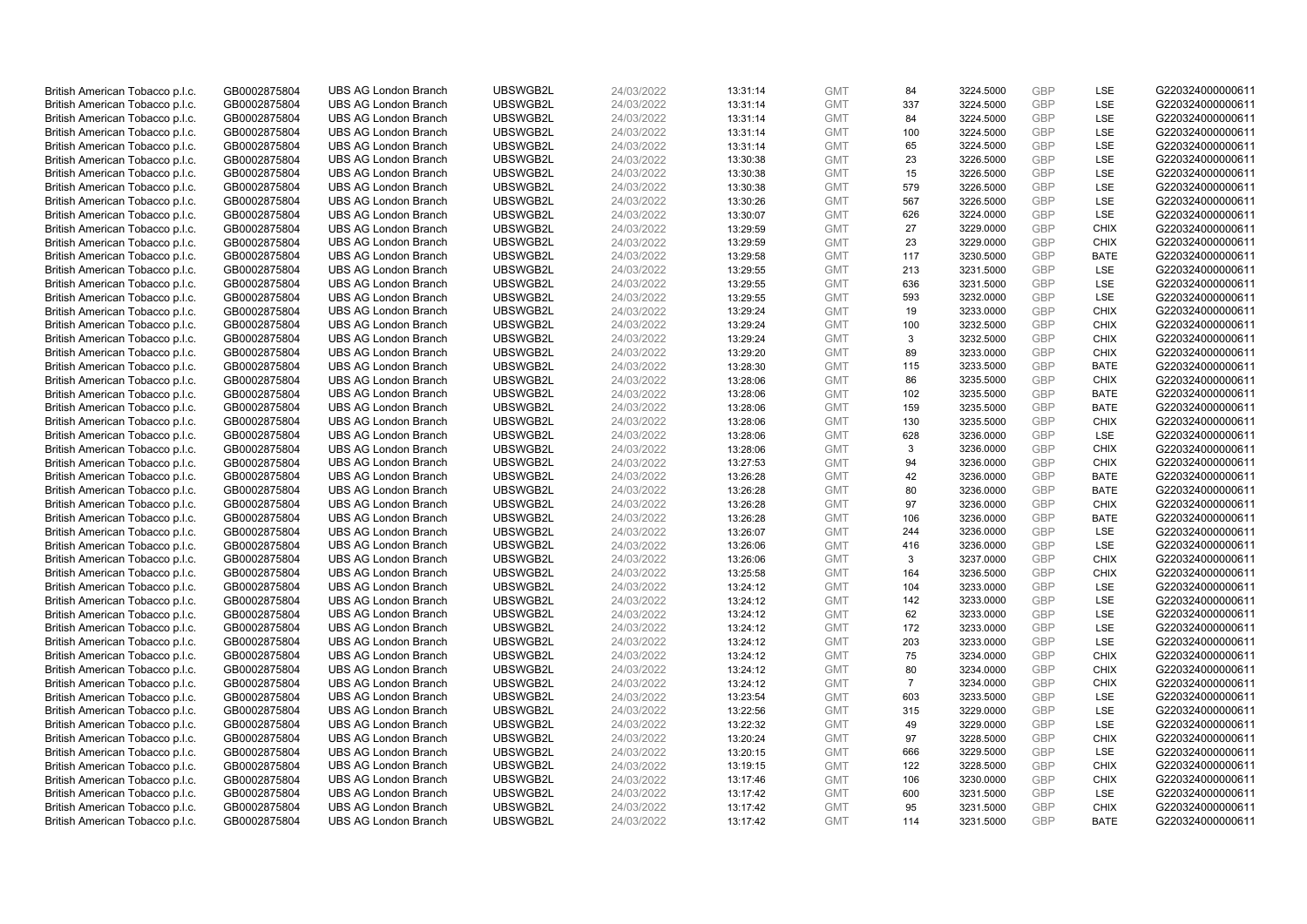| British American Tobacco p.l.c. | GB0002875804                 | <b>UBS AG London Branch</b> | UBSWGB2L             | 24/03/2022               | 13:17:18 | <b>GMT</b>               | 104            | 3232.0000              | GBP        | <b>BATE</b>        | G220324000000611 |
|---------------------------------|------------------------------|-----------------------------|----------------------|--------------------------|----------|--------------------------|----------------|------------------------|------------|--------------------|------------------|
| British American Tobacco p.l.c. | GB0002875804                 | <b>UBS AG London Branch</b> | UBSWGB2L             | 24/03/2022               | 13:15:59 | <b>GMT</b>               | 66             | 3233.5000              | GBP        | <b>CHIX</b>        | G220324000000611 |
| British American Tobacco p.l.c. | GB0002875804                 | <b>UBS AG London Branch</b> | UBSWGB2L             | 24/03/2022               | 13:15:59 | <b>GMT</b>               | 34             | 3233.5000              | GBP        | <b>CHIX</b>        | G220324000000611 |
| British American Tobacco p.l.c. | GB0002875804                 | <b>UBS AG London Branch</b> | UBSWGB2L             | 24/03/2022               | 13:15:55 | <b>GMT</b>               | 589            | 3234.0000              | GBP        | <b>LSE</b>         | G220324000000611 |
| British American Tobacco p.l.c. | GB0002875804                 | <b>UBS AG London Branch</b> | UBSWGB2L             | 24/03/2022               | 13:15:27 | <b>GMT</b>               | 100            | 3234.5000              | GBP        | <b>CHIX</b>        | G220324000000611 |
| British American Tobacco p.l.c. | GB0002875804                 | <b>UBS AG London Branch</b> | UBSWGB2L             | 24/03/2022               | 13:13:45 | <b>GMT</b>               | 95             | 3232.0000              | GBP        | <b>CHIX</b>        | G220324000000611 |
| British American Tobacco p.l.c. | GB0002875804                 | <b>UBS AG London Branch</b> | UBSWGB2L             | 24/03/2022               | 13:13:45 | <b>GMT</b>               | 570            | 3233.0000              | GBP        | LSE                | G220324000000611 |
| British American Tobacco p.l.c. | GB0002875804                 | <b>UBS AG London Branch</b> | UBSWGB2L             | 24/03/2022               | 13:13:45 | <b>GMT</b>               | 108            | 3231.5000              | GBP        | <b>BATE</b>        | G220324000000611 |
| British American Tobacco p.l.c. | GB0002875804                 | <b>UBS AG London Branch</b> | UBSWGB2L             | 24/03/2022               | 13:13:35 | <b>GMT</b>               | 166            | 3233.5000              | GBP        | LSE                | G220324000000611 |
| British American Tobacco p.l.c. | GB0002875804                 | <b>UBS AG London Branch</b> | UBSWGB2L             | 24/03/2022               | 13:13:35 | <b>GMT</b>               | 142            | 3233.5000              | <b>GBP</b> | <b>LSE</b>         | G220324000000611 |
| British American Tobacco p.l.c. | GB0002875804                 | <b>UBS AG London Branch</b> | UBSWGB2L             | 24/03/2022               | 13:12:06 | <b>GMT</b>               | 581            | 3233.5000              | GBP        | LSE                | G220324000000611 |
| British American Tobacco p.l.c. | GB0002875804                 | <b>UBS AG London Branch</b> | UBSWGB2L             | 24/03/2022               | 13:12:06 | <b>GMT</b>               | 110            | 3233.5000              | GBP        | <b>BATE</b>        | G220324000000611 |
| British American Tobacco p.l.c. | GB0002875804                 | <b>UBS AG London Branch</b> | UBSWGB2L             | 24/03/2022               | 13:12:06 | <b>GMT</b>               | 30             | 3233.5000              | GBP        | <b>BATE</b>        | G220324000000611 |
| British American Tobacco p.l.c. | GB0002875804                 | <b>UBS AG London Branch</b> | UBSWGB2L             | 24/03/2022               | 13:12:06 | <b>GMT</b>               | 71             | 3233.5000              | GBP        | <b>BATE</b>        | G220324000000611 |
| British American Tobacco p.l.c. | GB0002875804                 | <b>UBS AG London Branch</b> | UBSWGB2L             | 24/03/2022               | 13:12:03 | <b>GMT</b>               | 9              | 3234.5000              | GBP        | <b>CHIX</b>        | G220324000000611 |
| British American Tobacco p.l.c. | GB0002875804                 | <b>UBS AG London Branch</b> | UBSWGB2L             | 24/03/2022               | 13:12:03 | <b>GMT</b>               | 100            | 3234.5000              | GBP        | <b>CHIX</b>        | G220324000000611 |
| British American Tobacco p.l.c. | GB0002875804                 | <b>UBS AG London Branch</b> | UBSWGB2L             | 24/03/2022               | 13:12:03 | <b>GMT</b>               | 55             | 3234.5000              | GBP        | <b>CHIX</b>        | G220324000000611 |
| British American Tobacco p.l.c. | GB0002875804                 | <b>UBS AG London Branch</b> | UBSWGB2L             | 24/03/2022               | 13:11:36 | <b>GMT</b>               | 26             | 3234.5000              | GBP        | <b>CHIX</b>        | G220324000000611 |
| British American Tobacco p.l.c. | GB0002875804                 | <b>UBS AG London Branch</b> | UBSWGB2L             | 24/03/2022               | 13:11:05 | <b>GMT</b>               | 90             | 3234.0000              | GBP        | <b>CHIX</b>        | G220324000000611 |
| British American Tobacco p.l.c. | GB0002875804                 | <b>UBS AG London Branch</b> | UBSWGB2L             | 24/03/2022               | 13:10:19 | <b>GMT</b>               | 280            | 3235.0000              | GBP        | LSE                | G220324000000611 |
| British American Tobacco p.l.c. | GB0002875804                 | <b>UBS AG London Branch</b> | UBSWGB2L             | 24/03/2022               | 13:10:19 | <b>GMT</b>               | 100            | 3235.0000              | GBP        | <b>CHIX</b>        | G220324000000611 |
| British American Tobacco p.l.c. | GB0002875804                 | <b>UBS AG London Branch</b> | UBSWGB2L             | 24/03/2022               | 13:10:19 | <b>GMT</b>               | 32             | 3235.0000              | GBP        | <b>CHIX</b>        | G220324000000611 |
| British American Tobacco p.l.c. | GB0002875804                 | <b>UBS AG London Branch</b> | UBSWGB2L             | 24/03/2022               | 13:09:41 | <b>GMT</b>               | 100            | 3234.5000              | GBP        | <b>LSE</b>         | G220324000000611 |
| British American Tobacco p.l.c. | GB0002875804                 | <b>UBS AG London Branch</b> | UBSWGB2L             | 24/03/2022               | 13:09:41 | <b>GMT</b>               | 105            | 3234.5000              | GBP        | LSE                | G220324000000611 |
| British American Tobacco p.l.c. | GB0002875804                 | <b>UBS AG London Branch</b> | UBSWGB2L             | 24/03/2022               | 13:07:48 | <b>GMT</b>               | 11             | 3234.0000              | GBP        | <b>BATE</b>        | G220324000000611 |
| British American Tobacco p.l.c. | GB0002875804                 | <b>UBS AG London Branch</b> | UBSWGB2L             | 24/03/2022               | 13:07:48 | <b>GMT</b>               | 96             | 3234.0000              | GBP        | <b>BATE</b>        | G220324000000611 |
| British American Tobacco p.l.c. | GB0002875804                 | <b>UBS AG London Branch</b> | UBSWGB2L             | 24/03/2022               | 13:07:48 | <b>GMT</b>               | 84             | 3234.0000              | GBP        | <b>CHIX</b>        | G220324000000611 |
| British American Tobacco p.l.c. | GB0002875804                 | <b>UBS AG London Branch</b> | UBSWGB2L             | 24/03/2022               | 13:07:48 | <b>GMT</b>               | 671            | 3234.0000              | GBP        | LSE                | G220324000000611 |
| British American Tobacco p.l.c. | GB0002875804                 | <b>UBS AG London Branch</b> | UBSWGB2L             | 24/03/2022               | 13:07:48 | <b>GMT</b>               | 130            | 3234.0000              | GBP        | <b>BATE</b>        | G220324000000611 |
| British American Tobacco p.l.c. | GB0002875804                 | <b>UBS AG London Branch</b> | UBSWGB2L             | 24/03/2022               | 13:07:48 | <b>GMT</b>               | 116            | 3234.0000              | GBP        | <b>BATE</b>        | G220324000000611 |
| British American Tobacco p.l.c. | GB0002875804                 | <b>UBS AG London Branch</b> | UBSWGB2L             | 24/03/2022               | 13:07:17 | <b>GMT</b>               | 98             | 3234.5000              | GBP        | <b>CHIX</b>        | G220324000000611 |
| British American Tobacco p.l.c. | GB0002875804                 | <b>UBS AG London Branch</b> | UBSWGB2L             | 24/03/2022               | 13:06:09 | <b>GMT</b>               | 42             | 3233.5000              | GBP        | <b>CHIX</b>        | G220324000000611 |
| British American Tobacco p.l.c. | GB0002875804                 | <b>UBS AG London Branch</b> | UBSWGB2L             | 24/03/2022               | 13:06:09 | <b>GMT</b>               | $\overline{4}$ | 3233.5000              | GBP        | <b>CHIX</b>        | G220324000000611 |
| British American Tobacco p.l.c. | GB0002875804                 | <b>UBS AG London Branch</b> | UBSWGB2L             | 24/03/2022               | 13:06:06 | <b>GMT</b>               | 57             | 3234.0000              | GBP        | <b>CHIX</b>        | G220324000000611 |
| British American Tobacco p.l.c. | GB0002875804                 | <b>UBS AG London Branch</b> | UBSWGB2L             | 24/03/2022               | 13:06:06 | <b>GMT</b>               | 80             | 3234.0000              | GBP        | <b>CHIX</b>        | G220324000000611 |
| British American Tobacco p.l.c. | GB0002875804                 | <b>UBS AG London Branch</b> | UBSWGB2L             | 24/03/2022               | 13:05:39 | <b>GMT</b>               | 189            | 3233.5000              | <b>GBP</b> | LSE                | G220324000000611 |
| British American Tobacco p.l.c. | GB0002875804                 | <b>UBS AG London Branch</b> | UBSWGB2L             | 24/03/2022               | 13:05:39 | <b>GMT</b>               | 200            | 3233.5000              | GBP        | LSE                | G220324000000611 |
| British American Tobacco p.l.c. | GB0002875804                 | <b>UBS AG London Branch</b> | UBSWGB2L             | 24/03/2022               | 13:05:39 | <b>GMT</b>               | 282            | 3233.5000              | GBP        | LSE                | G220324000000611 |
| British American Tobacco p.l.c. | GB0002875804                 | <b>UBS AG London Branch</b> | UBSWGB2L             | 24/03/2022               | 13:05:39 | <b>GMT</b>               | 89             | 3233.5000              | GBP        | <b>CHIX</b>        | G220324000000611 |
| British American Tobacco p.l.c. | GB0002875804                 | <b>UBS AG London Branch</b> | UBSWGB2L             | 24/03/2022               | 13:05:39 | <b>GMT</b>               | $\overline{2}$ | 3234.0000              | GBP        | <b>CHIX</b>        | G220324000000611 |
| British American Tobacco p.l.c. | GB0002875804                 | <b>UBS AG London Branch</b> | UBSWGB2L             | 24/03/2022               | 13:05:39 | <b>GMT</b>               | 87             | 3234.0000              | GBP        | <b>CHIX</b>        | G220324000000611 |
| British American Tobacco p.l.c. | GB0002875804                 | <b>UBS AG London Branch</b> | UBSWGB2L             | 24/03/2022               | 13:04:57 | <b>GMT</b>               | 200            | 3233.0000              | GBP        | LSE                | G220324000000611 |
| British American Tobacco p.l.c. | GB0002875804                 | <b>UBS AG London Branch</b> | UBSWGB2L             | 24/03/2022               | 13:04:01 | <b>GMT</b>               | 92             | 3230.0000              | GBP        | <b>CHIX</b>        | G220324000000611 |
| British American Tobacco p.l.c. | GB0002875804                 | <b>UBS AG London Branch</b> | UBSWGB2L             | 24/03/2022               | 13:03:47 | <b>GMT</b>               | 262            | 3231.0000              | GBP        | LSE                | G220324000000611 |
| British American Tobacco p.l.c. | GB0002875804                 | <b>UBS AG London Branch</b> | UBSWGB2L             | 24/03/2022               | 13:03:04 | <b>GMT</b>               | 85             | 3230.5000              | GBP        | <b>CHIX</b>        | G220324000000611 |
| British American Tobacco p.l.c. | GB0002875804                 | <b>UBS AG London Branch</b> | UBSWGB2L             | 24/03/2022               | 13:03:03 | <b>GMT</b>               | 105            | 3230.5000              | GBP        | <b>BATE</b>        | G220324000000611 |
| British American Tobacco p.l.c. | GB0002875804                 | <b>UBS AG London Branch</b> | UBSWGB2L             | 24/03/2022               | 13:03:03 | <b>GMT</b>               | 663            | 3230.5000              | GBP        | <b>LSE</b>         | G220324000000611 |
| British American Tobacco p.l.c. | GB0002875804                 | <b>UBS AG London Branch</b> | UBSWGB2L             | 24/03/2022               | 13:02:21 | <b>GMT</b>               | 46             | 3231.0000              | GBP        | <b>CHIX</b>        | G220324000000611 |
| British American Tobacco p.l.c. | GB0002875804                 | <b>UBS AG London Branch</b> | UBSWGB2L             | 24/03/2022               | 13:01:02 | <b>GMT</b>               | 111            | 3230.5000              | GBP        | <b>BATE</b>        | G220324000000611 |
| British American Tobacco p.l.c. | GB0002875804                 | <b>UBS AG London Branch</b> | UBSWGB2L             | 24/03/2022               | 13:01:02 | <b>GMT</b>               | 88             | 3230.5000              | GBP        | <b>CHIX</b>        | G220324000000611 |
| British American Tobacco p.l.c. | GB0002875804                 | <b>UBS AG London Branch</b> | UBSWGB2L             | 24/03/2022               | 13:01:02 | <b>GMT</b>               | 598            | 3231.0000              | GBP        | LSE                | G220324000000611 |
| British American Tobacco p.l.c. | GB0002875804                 | <b>UBS AG London Branch</b> | UBSWGB2L             | 24/03/2022               | 13:00:24 | <b>GMT</b>               | 41             | 3231.5000              | <b>GBP</b> | LSE                | G220324000000611 |
| British American Tobacco p.l.c. | GB0002875804<br>GB0002875804 | <b>UBS AG London Branch</b> | UBSWGB2L<br>UBSWGB2L | 24/03/2022<br>24/03/2022 | 12:59:11 | <b>GMT</b><br><b>GMT</b> | 682<br>106     | 3231.5000<br>3231.5000 | GBP<br>GBP | LSE<br><b>BATE</b> | G220324000000611 |
| British American Tobacco p.l.c. |                              | <b>UBS AG London Branch</b> |                      |                          | 12:59:11 |                          |                |                        |            |                    | G220324000000611 |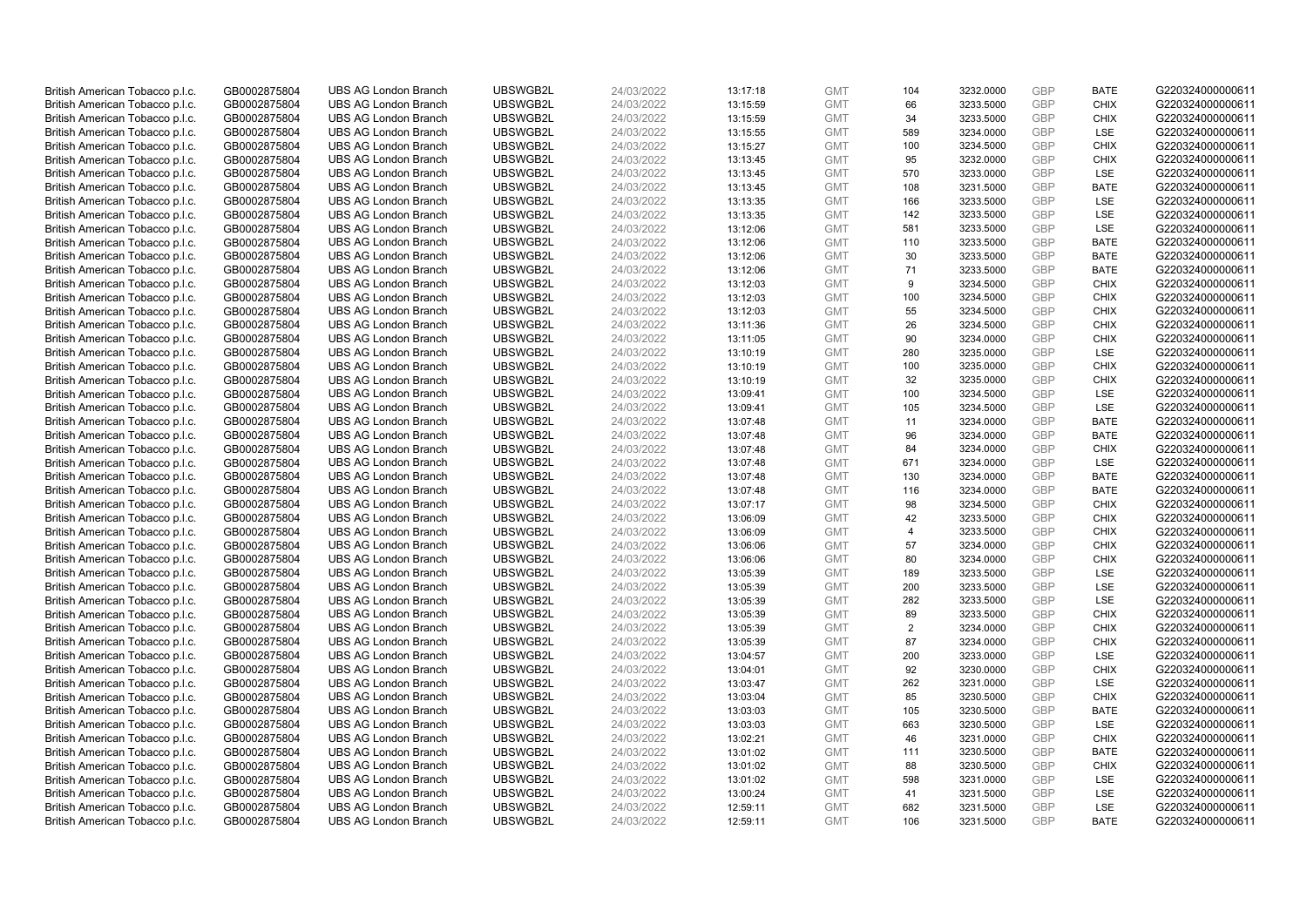| British American Tobacco p.l.c. | GB0002875804 | <b>UBS AG London Branch</b> | UBSWGB2L | 24/03/2022 | 12:59:11 | <b>GMT</b> | 154            | 3231.5000 | GBP        | <b>BATE</b> | G220324000000611 |
|---------------------------------|--------------|-----------------------------|----------|------------|----------|------------|----------------|-----------|------------|-------------|------------------|
| British American Tobacco p.l.c. | GB0002875804 | <b>UBS AG London Branch</b> | UBSWGB2L | 24/03/2022 | 12:58:44 | <b>GMT</b> | 250            | 3232.5000 | GBP        | LSE         | G220324000000611 |
| British American Tobacco p.l.c. | GB0002875804 | <b>UBS AG London Branch</b> | UBSWGB2L | 24/03/2022 | 12:57:48 | <b>GMT</b> | 88             | 3232.5000 | GBP        | <b>CHIX</b> | G220324000000611 |
| British American Tobacco p.l.c. | GB0002875804 | <b>UBS AG London Branch</b> | UBSWGB2L | 24/03/2022 | 12:57:48 | <b>GMT</b> | $\overline{7}$ | 3232.5000 | GBP        | <b>CHIX</b> | G220324000000611 |
| British American Tobacco p.l.c. | GB0002875804 | <b>UBS AG London Branch</b> | UBSWGB2L | 24/03/2022 | 12:57:48 | <b>GMT</b> | 92             | 3232.5000 | GBP        | <b>CHIX</b> | G220324000000611 |
| British American Tobacco p.l.c. | GB0002875804 | <b>UBS AG London Branch</b> | UBSWGB2L | 24/03/2022 | 12:57:48 | <b>GMT</b> | 45             | 3232.5000 | GBP        | <b>CHIX</b> | G220324000000611 |
| British American Tobacco p.l.c. | GB0002875804 | <b>UBS AG London Branch</b> | UBSWGB2L | 24/03/2022 | 12:57:26 | <b>GMT</b> | 190            | 3232.0000 | GBP        | LSE         | G220324000000611 |
| British American Tobacco p.l.c. | GB0002875804 | <b>UBS AG London Branch</b> | UBSWGB2L | 24/03/2022 | 12:57:26 | <b>GMT</b> | 363            | 3232.0000 | GBP        | LSE         | G220324000000611 |
| British American Tobacco p.l.c. | GB0002875804 | <b>UBS AG London Branch</b> | UBSWGB2L | 24/03/2022 | 12:57:14 | <b>GMT</b> | 97             | 3231.5000 | GBP        | <b>CHIX</b> | G220324000000611 |
| British American Tobacco p.l.c. | GB0002875804 | <b>UBS AG London Branch</b> | UBSWGB2L | 24/03/2022 | 12:57:14 | <b>GMT</b> | 130            | 3231.5000 | GBP        | <b>CHIX</b> | G220324000000611 |
| British American Tobacco p.l.c. | GB0002875804 | <b>UBS AG London Branch</b> | UBSWGB2L | 24/03/2022 | 12:55:21 | <b>GMT</b> | 435            | 3230.5000 | GBP        | LSE         | G220324000000611 |
| British American Tobacco p.l.c. | GB0002875804 | <b>UBS AG London Branch</b> | UBSWGB2L | 24/03/2022 | 12:55:13 | <b>GMT</b> | 179            | 3230.5000 | GBP        | LSE         | G220324000000611 |
| British American Tobacco p.l.c. | GB0002875804 | <b>UBS AG London Branch</b> | UBSWGB2L | 24/03/2022 | 12:55:13 | <b>GMT</b> | 90             | 3230.5000 | GBP        | <b>CHIX</b> | G220324000000611 |
| British American Tobacco p.l.c. | GB0002875804 | <b>UBS AG London Branch</b> | UBSWGB2L | 24/03/2022 | 12:53:47 | <b>GMT</b> | 120            | 3230.0000 | GBP        | <b>BATE</b> | G220324000000611 |
| British American Tobacco p.l.c. | GB0002875804 | <b>UBS AG London Branch</b> | UBSWGB2L | 24/03/2022 | 12:53:17 | <b>GMT</b> | 145            | 3230.0000 | GBP        | <b>CHIX</b> | G220324000000611 |
| British American Tobacco p.l.c. | GB0002875804 | <b>UBS AG London Branch</b> | UBSWGB2L | 24/03/2022 | 12:53:17 | <b>GMT</b> | 74             | 3230.5000 | GBP        | <b>BATE</b> | G220324000000611 |
|                                 |              |                             | UBSWGB2L |            |          | <b>GMT</b> |                |           | GBP        |             |                  |
| British American Tobacco p.l.c. | GB0002875804 | <b>UBS AG London Branch</b> |          | 24/03/2022 | 12:53:17 |            | 61             | 3230.5000 |            | <b>BATE</b> | G220324000000611 |
| British American Tobacco p.l.c. | GB0002875804 | <b>UBS AG London Branch</b> | UBSWGB2L | 24/03/2022 | 12:53:11 | <b>GMT</b> | $\overline{2}$ | 3231.0000 | GBP        | <b>CHIX</b> | G220324000000611 |
| British American Tobacco p.l.c. | GB0002875804 | <b>UBS AG London Branch</b> | UBSWGB2L | 24/03/2022 | 12:53:03 | <b>GMT</b> | 200            | 3231.0000 | GBP        | <b>LSE</b>  | G220324000000611 |
| British American Tobacco p.l.c. | GB0002875804 | <b>UBS AG London Branch</b> | UBSWGB2L | 24/03/2022 | 12:53:03 | <b>GMT</b> | 23             | 3230.5000 | GBP        | LSE         | G220324000000611 |
| British American Tobacco p.l.c. | GB0002875804 | <b>UBS AG London Branch</b> | UBSWGB2L | 24/03/2022 | 12:53:02 | <b>GMT</b> | 222            | 3231.0000 | GBP        | LSE         | G220324000000611 |
| British American Tobacco p.l.c. | GB0002875804 | <b>UBS AG London Branch</b> | UBSWGB2L | 24/03/2022 | 12:53:02 | <b>GMT</b> | 429            | 3231.0000 | GBP        | LSE         | G220324000000611 |
| British American Tobacco p.l.c. | GB0002875804 | <b>UBS AG London Branch</b> | UBSWGB2L | 24/03/2022 | 12:53:01 | <b>GMT</b> | 48             | 3231.0000 | GBP        | <b>CHIX</b> | G220324000000611 |
| British American Tobacco p.l.c. | GB0002875804 | <b>UBS AG London Branch</b> | UBSWGB2L | 24/03/2022 | 12:52:27 | <b>GMT</b> | 81             | 3230.0000 | GBP        | <b>CHIX</b> | G220324000000611 |
| British American Tobacco p.l.c. | GB0002875804 | <b>UBS AG London Branch</b> | UBSWGB2L | 24/03/2022 | 12:52:27 | <b>GMT</b> | 115            | 3230.0000 | GBP        | <b>BATE</b> | G220324000000611 |
| British American Tobacco p.l.c. | GB0002875804 | <b>UBS AG London Branch</b> | UBSWGB2L | 24/03/2022 | 12:49:56 | <b>GMT</b> | 81             | 3226.5000 | GBP        | <b>CHIX</b> | G220324000000611 |
| British American Tobacco p.l.c. | GB0002875804 | <b>UBS AG London Branch</b> | UBSWGB2L | 24/03/2022 | 12:49:56 | <b>GMT</b> | 87             | 3226.5000 | GBP        | <b>CHIX</b> | G220324000000611 |
| British American Tobacco p.l.c. | GB0002875804 | <b>UBS AG London Branch</b> | UBSWGB2L | 24/03/2022 | 12:49:56 | <b>GMT</b> | 58             | 3227.0000 | GBP        | <b>CHIX</b> | G220324000000611 |
| British American Tobacco p.l.c. | GB0002875804 | <b>UBS AG London Branch</b> | UBSWGB2L | 24/03/2022 | 12:49:56 | <b>GMT</b> | 557            | 3227.0000 | GBP        | LSE         | G220324000000611 |
| British American Tobacco p.l.c. | GB0002875804 | <b>UBS AG London Branch</b> | UBSWGB2L | 24/03/2022 | 12:49:56 | <b>GMT</b> | 81             | 3227.0000 | GBP        | <b>CHIX</b> | G220324000000611 |
| British American Tobacco p.l.c. | GB0002875804 | <b>UBS AG London Branch</b> | UBSWGB2L | 24/03/2022 | 12:49:05 | <b>GMT</b> | 45             | 3226.5000 | GBP        | <b>CHIX</b> | G220324000000611 |
| British American Tobacco p.l.c. | GB0002875804 | <b>UBS AG London Branch</b> | UBSWGB2L | 24/03/2022 | 12:48:27 | <b>GMT</b> | 625            | 3226.5000 | GBP        | LSE         | G220324000000611 |
| British American Tobacco p.l.c. | GB0002875804 | <b>UBS AG London Branch</b> | UBSWGB2L | 24/03/2022 | 12:48:22 | <b>GMT</b> | 83             | 3227.0000 | GBP        | <b>CHIX</b> | G220324000000611 |
| British American Tobacco p.l.c. | GB0002875804 | <b>UBS AG London Branch</b> | UBSWGB2L | 24/03/2022 | 12:47:19 | <b>GMT</b> | 374            | 3225.0000 | GBP        | LSE         | G220324000000611 |
| British American Tobacco p.l.c. | GB0002875804 | <b>UBS AG London Branch</b> | UBSWGB2L | 24/03/2022 | 12:47:19 | <b>GMT</b> | 230            | 3225.0000 | GBP        | LSE         | G220324000000611 |
| British American Tobacco p.l.c. | GB0002875804 | <b>UBS AG London Branch</b> | UBSWGB2L | 24/03/2022 | 12:45:13 | <b>GMT</b> | 82             | 3220.5000 | GBP        | <b>CHIX</b> | G220324000000611 |
| British American Tobacco p.l.c. | GB0002875804 | <b>UBS AG London Branch</b> | UBSWGB2L | 24/03/2022 | 12:45:01 | <b>GMT</b> | 112            | 3221.0000 | GBP        | <b>BATE</b> | G220324000000611 |
| British American Tobacco p.l.c. | GB0002875804 | <b>UBS AG London Branch</b> | UBSWGB2L | 24/03/2022 | 12:44:15 | <b>GMT</b> | 95             | 3221.5000 | GBP        | <b>CHIX</b> | G220324000000611 |
| British American Tobacco p.l.c. | GB0002875804 | <b>UBS AG London Branch</b> | UBSWGB2L | 24/03/2022 | 12:44:15 | <b>GMT</b> | 3              | 3221.5000 | GBP        | <b>CHIX</b> | G220324000000611 |
| British American Tobacco p.l.c. | GB0002875804 | <b>UBS AG London Branch</b> | UBSWGB2L | 24/03/2022 | 12:44:03 | <b>GMT</b> | 445            | 3221.0000 | GBP        | LSE         | G220324000000611 |
| British American Tobacco p.l.c. | GB0002875804 | <b>UBS AG London Branch</b> | UBSWGB2L | 24/03/2022 | 12:44:02 | <b>GMT</b> | 122            | 3222.0000 | <b>GBP</b> | <b>BATE</b> | G220324000000611 |
| British American Tobacco p.l.c. | GB0002875804 | <b>UBS AG London Branch</b> | UBSWGB2L | 24/03/2022 | 12:43:09 | <b>GMT</b> | 18             | 3224.0000 | GBP        | <b>CHIX</b> | G220324000000611 |
| British American Tobacco p.l.c. | GB0002875804 | <b>UBS AG London Branch</b> | UBSWGB2L | 24/03/2022 | 12:43:09 | <b>GMT</b> | 69             | 3224.0000 | GBP        | <b>CHIX</b> | G220324000000611 |
| British American Tobacco p.l.c. |              | <b>UBS AG London Branch</b> | UBSWGB2L | 24/03/2022 |          | <b>GMT</b> | 105            | 3224.0000 | GBP        | <b>BATE</b> | G220324000000611 |
|                                 | GB0002875804 | <b>UBS AG London Branch</b> | UBSWGB2L |            | 12:43:09 |            | 174            |           | GBP        | <b>BATE</b> | G220324000000611 |
| British American Tobacco p.l.c. | GB0002875804 |                             |          | 24/03/2022 | 12:43:09 | <b>GMT</b> |                | 3224.0000 |            |             |                  |
| British American Tobacco p.l.c. | GB0002875804 | <b>UBS AG London Branch</b> | UBSWGB2L | 24/03/2022 | 12:43:09 | <b>GMT</b> | 557            | 3224.5000 | GBP        | LSE         | G220324000000611 |
| British American Tobacco p.l.c. | GB0002875804 | <b>UBS AG London Branch</b> | UBSWGB2L | 24/03/2022 | 12:43:02 | <b>GMT</b> | 29             | 3224.5000 | <b>GBP</b> | LSE         | G220324000000611 |
| British American Tobacco p.l.c. | GB0002875804 | <b>UBS AG London Branch</b> | UBSWGB2L | 24/03/2022 | 12:42:10 | <b>GMT</b> | 218            | 3224.0000 | GBP        | LSE         | G220324000000611 |
| British American Tobacco p.l.c. | GB0002875804 | <b>UBS AG London Branch</b> | UBSWGB2L | 24/03/2022 | 12:42:10 | <b>GMT</b> | 91             | 3224.5000 | GBP        | <b>CHIX</b> | G220324000000611 |
| British American Tobacco p.l.c. | GB0002875804 | <b>UBS AG London Branch</b> | UBSWGB2L | 24/03/2022 | 12:42:10 | <b>GMT</b> | 348            | 3224.0000 | GBP        | <b>LSE</b>  | G220324000000611 |
| British American Tobacco p.l.c. | GB0002875804 | <b>UBS AG London Branch</b> | UBSWGB2L | 24/03/2022 | 12:42:10 | <b>GMT</b> | 94             | 3224.0000 | GBP        | <b>CHIX</b> | G220324000000611 |
| British American Tobacco p.l.c. | GB0002875804 | <b>UBS AG London Branch</b> | UBSWGB2L | 24/03/2022 | 12:42:10 | <b>GMT</b> | 62             | 3224.0000 | <b>GBP</b> | LSE         | G220324000000611 |
| British American Tobacco p.l.c. | GB0002875804 | <b>UBS AG London Branch</b> | UBSWGB2L | 24/03/2022 | 12:42:10 | <b>GMT</b> | 46             | 3224.5000 | GBP        | <b>CHIX</b> | G220324000000611 |
| British American Tobacco p.l.c. | GB0002875804 | <b>UBS AG London Branch</b> | UBSWGB2L | 24/03/2022 | 12:42:10 | <b>GMT</b> | 198            | 3224.5000 | GBP        | <b>CHIX</b> | G220324000000611 |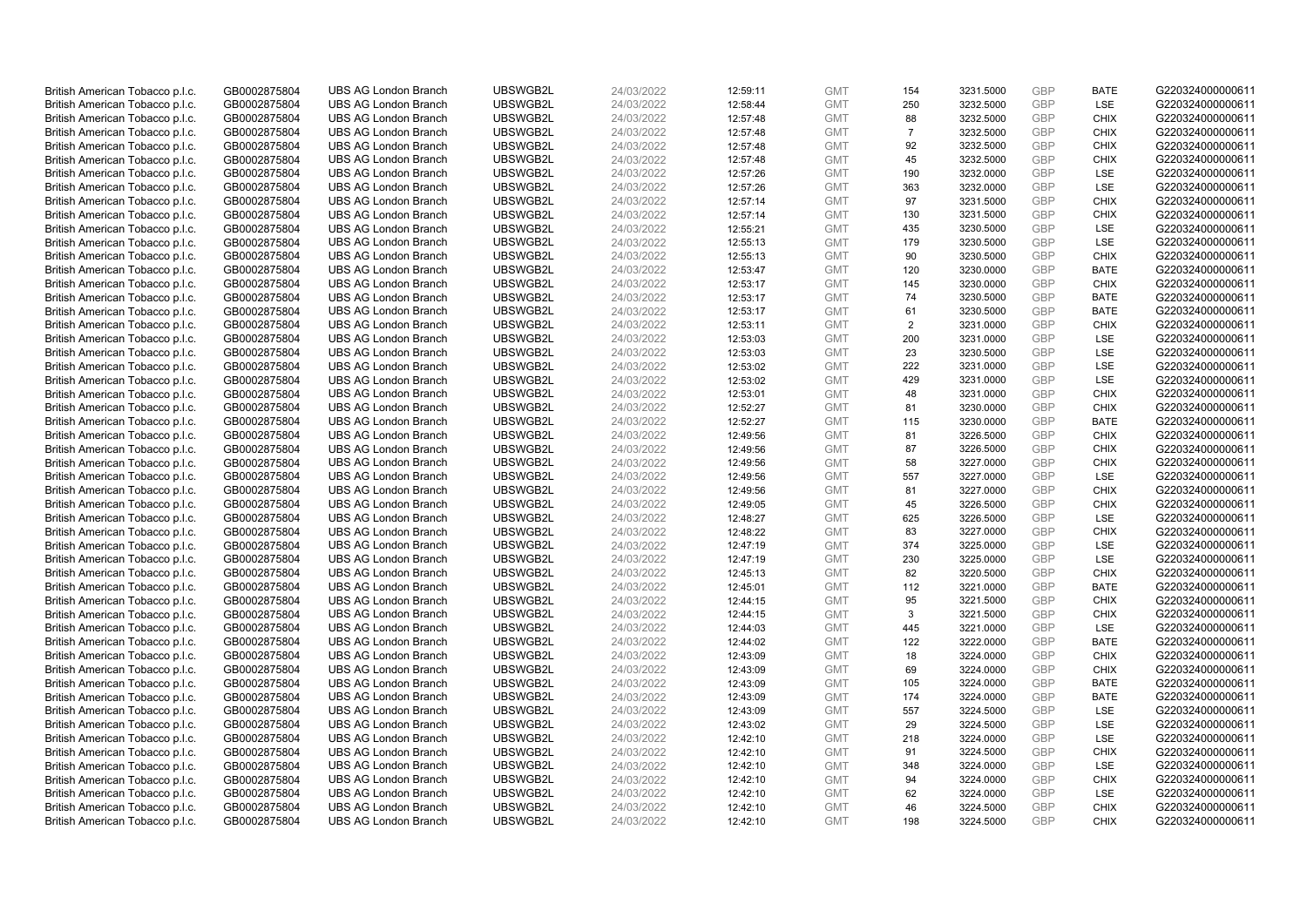| British American Tobacco p.l.c. | GB0002875804 | <b>UBS AG London Branch</b> | UBSWGB2L | 24/03/2022 | 12:39:41 | <b>GMT</b>               | 19             | 3223.0000 | <b>GBP</b> | <b>BATE</b>       | G220324000000611 |
|---------------------------------|--------------|-----------------------------|----------|------------|----------|--------------------------|----------------|-----------|------------|-------------------|------------------|
| British American Tobacco p.l.c. | GB0002875804 | <b>UBS AG London Branch</b> | UBSWGB2L | 24/03/2022 | 12:39:41 | <b>GMT</b>               | 6              | 3223.5000 | GBP        | LSE               | G220324000000611 |
| British American Tobacco p.l.c. | GB0002875804 | <b>UBS AG London Branch</b> | UBSWGB2L | 24/03/2022 | 12:39:41 | <b>GMT</b>               | 23             | 3223.5000 | <b>GBP</b> | LSE               | G220324000000611 |
| British American Tobacco p.l.c. | GB0002875804 | <b>UBS AG London Branch</b> | UBSWGB2L | 24/03/2022 | 12:39:33 | <b>GMT</b>               | 239            | 3223.5000 | <b>GBP</b> | LSE               | G220324000000611 |
| British American Tobacco p.l.c. | GB0002875804 | <b>UBS AG London Branch</b> | UBSWGB2L | 24/03/2022 | 12:39:33 | <b>GMT</b>               | 373            | 3223.5000 | <b>GBP</b> | <b>LSE</b>        | G220324000000611 |
| British American Tobacco p.l.c. | GB0002875804 | <b>UBS AG London Branch</b> | UBSWGB2L | 24/03/2022 | 12:39:32 | <b>GMT</b>               | 109            | 3223.5000 | <b>GBP</b> | <b>CHIX</b>       | G220324000000611 |
| British American Tobacco p.l.c. | GB0002875804 | <b>UBS AG London Branch</b> | UBSWGB2L | 24/03/2022 | 12:39:32 | <b>GMT</b>               | 438            | 3224.0000 | <b>GBP</b> | LSE               | G220324000000611 |
| British American Tobacco p.l.c. | GB0002875804 | <b>UBS AG London Branch</b> | UBSWGB2L | 24/03/2022 | 12:39:32 | <b>GMT</b>               | 147            | 3224.0000 | <b>GBP</b> | LSE               | G220324000000611 |
| British American Tobacco p.l.c. | GB0002875804 | <b>UBS AG London Branch</b> | UBSWGB2L | 24/03/2022 | 12:39:16 | <b>GMT</b>               | 6              | 3223.5000 | <b>GBP</b> | <b>BATE</b>       | G220324000000611 |
| British American Tobacco p.l.c. | GB0002875804 | <b>UBS AG London Branch</b> | UBSWGB2L | 24/03/2022 | 12:39:15 | <b>GMT</b>               | 3              | 3223.5000 | <b>GBP</b> | <b>BATE</b>       | G220324000000611 |
| British American Tobacco p.l.c. | GB0002875804 | <b>UBS AG London Branch</b> | UBSWGB2L | 24/03/2022 | 12:38:15 | <b>GMT</b>               | 253            | 3223.0000 | GBP        | LSE               | G220324000000611 |
| British American Tobacco p.l.c. | GB0002875804 | <b>UBS AG London Branch</b> | UBSWGB2L | 24/03/2022 | 12:36:40 | <b>GMT</b>               | 50             | 3221.0000 | <b>GBP</b> | <b>CHIX</b>       | G220324000000611 |
| British American Tobacco p.l.c. | GB0002875804 | <b>UBS AG London Branch</b> | UBSWGB2L | 24/03/2022 | 12:36:38 | <b>GMT</b>               | 30             | 3221.0000 | <b>GBP</b> | <b>CHIX</b>       | G220324000000611 |
| British American Tobacco p.l.c. | GB0002875804 | <b>UBS AG London Branch</b> | UBSWGB2L | 24/03/2022 | 12:36:02 | <b>GMT</b>               | 15             | 3221.0000 | <b>GBP</b> | <b>CHIX</b>       | G220324000000611 |
| British American Tobacco p.l.c. | GB0002875804 | <b>UBS AG London Branch</b> | UBSWGB2L | 24/03/2022 | 12:36:01 | <b>GMT</b>               | 79             | 3221.0000 | <b>GBP</b> | <b>CHIX</b>       | G220324000000611 |
| British American Tobacco p.l.c. | GB0002875804 | <b>UBS AG London Branch</b> | UBSWGB2L | 24/03/2022 | 12:36:01 | <b>GMT</b>               | 100            | 3221.5000 | <b>GBP</b> | <b>BATE</b>       | G220324000000611 |
| British American Tobacco p.l.c. | GB0002875804 | <b>UBS AG London Branch</b> | UBSWGB2L | 24/03/2022 | 12:35:51 | <b>GMT</b>               | 19             | 3223.5000 | <b>GBP</b> | <b>BATE</b>       | G220324000000611 |
| British American Tobacco p.l.c. | GB0002875804 | <b>UBS AG London Branch</b> | UBSWGB2L | 24/03/2022 | 12:35:51 | <b>GMT</b>               | 100            | 3223.5000 | GBP        | <b>BATE</b>       | G220324000000611 |
| British American Tobacco p.l.c. | GB0002875804 | <b>UBS AG London Branch</b> | UBSWGB2L | 24/03/2022 | 12:35:51 | <b>GMT</b>               | $\overline{1}$ | 3223.0000 | GBP        | <b>BATE</b>       | G220324000000611 |
| British American Tobacco p.l.c. | GB0002875804 | <b>UBS AG London Branch</b> | UBSWGB2L | 24/03/2022 | 12:35:51 | <b>GMT</b>               | 103            | 3223.0000 | <b>GBP</b> | <b>BATE</b>       | G220324000000611 |
| British American Tobacco p.l.c. | GB0002875804 | <b>UBS AG London Branch</b> | UBSWGB2L | 24/03/2022 | 12:35:51 | <b>GMT</b>               | 80             | 3223.0000 | <b>GBP</b> | <b>CHIX</b>       | G220324000000611 |
| British American Tobacco p.l.c. | GB0002875804 | <b>UBS AG London Branch</b> | UBSWGB2L | 24/03/2022 | 12:35:51 | <b>GMT</b>               | 118            | 3223.0000 | GBP        | <b>BATE</b>       | G220324000000611 |
| British American Tobacco p.l.c. | GB0002875804 | <b>UBS AG London Branch</b> | UBSWGB2L | 24/03/2022 | 12:35:51 | <b>GMT</b>               | 94             | 3223.0000 | GBP        | <b>CHIX</b>       | G220324000000611 |
| British American Tobacco p.l.c. | GB0002875804 | <b>UBS AG London Branch</b> | UBSWGB2L | 24/03/2022 | 12:35:51 | <b>GMT</b>               | 257            | 3223.5000 | <b>GBP</b> | LSE               | G220324000000611 |
| British American Tobacco p.l.c. | GB0002875804 | <b>UBS AG London Branch</b> | UBSWGB2L | 24/03/2022 | 12:35:51 | <b>GMT</b>               | 377            | 3223.5000 | GBP        | LSE               | G220324000000611 |
| British American Tobacco p.l.c. | GB0002875804 | <b>UBS AG London Branch</b> | UBSWGB2L | 24/03/2022 | 12:35:05 | <b>GMT</b>               | 108            | 3224.0000 | <b>GBP</b> | <b>CHIX</b>       | G220324000000611 |
| British American Tobacco p.l.c. | GB0002875804 | <b>UBS AG London Branch</b> | UBSWGB2L | 24/03/2022 | 12:35:05 | <b>GMT</b>               | 682            | 3224.0000 | GBP        | LSE               | G220324000000611 |
| British American Tobacco p.l.c. | GB0002875804 | <b>UBS AG London Branch</b> | UBSWGB2L | 24/03/2022 | 12:33:53 | <b>GMT</b>               | 173            | 3224.0000 | <b>GBP</b> | LSE               | G220324000000611 |
| British American Tobacco p.l.c. | GB0002875804 | <b>UBS AG London Branch</b> | UBSWGB2L | 24/03/2022 | 12:33:53 | <b>GMT</b>               | $\overline{7}$ | 3224.0000 | GBP        | <b>CHIX</b>       | G220324000000611 |
| British American Tobacco p.l.c. | GB0002875804 | <b>UBS AG London Branch</b> | UBSWGB2L | 24/03/2022 | 12:33:53 | <b>GMT</b>               | 16             | 3224.0000 | GBP        | <b>CHIX</b>       | G220324000000611 |
| British American Tobacco p.l.c. | GB0002875804 | <b>UBS AG London Branch</b> | UBSWGB2L | 24/03/2022 | 12:33:53 | <b>GMT</b>               | 43             | 3224.0000 | <b>GBP</b> | <b>CHIX</b>       | G220324000000611 |
| British American Tobacco p.l.c. | GB0002875804 | <b>UBS AG London Branch</b> | UBSWGB2L | 24/03/2022 | 12:33:53 | <b>GMT</b>               | 31             | 3224.0000 | GBP        | <b>CHIX</b>       | G220324000000611 |
| British American Tobacco p.l.c. | GB0002875804 | <b>UBS AG London Branch</b> | UBSWGB2L | 24/03/2022 | 12:33:53 | <b>GMT</b>               | 86             | 3224.5000 | GBP        | <b>CHIX</b>       | G220324000000611 |
| British American Tobacco p.l.c. | GB0002875804 | <b>UBS AG London Branch</b> | UBSWGB2L | 24/03/2022 | 12:33:53 | <b>GMT</b>               | 396            | 3224.5000 | <b>GBP</b> | <b>LSE</b>        | G220324000000611 |
| British American Tobacco p.l.c. | GB0002875804 | <b>UBS AG London Branch</b> | UBSWGB2L | 24/03/2022 | 12:33:53 | <b>GMT</b>               | 418            | 3224.5000 | <b>GBP</b> | LSE               | G220324000000611 |
| British American Tobacco p.l.c. | GB0002875804 | <b>UBS AG London Branch</b> | UBSWGB2L | 24/03/2022 | 12:33:53 | <b>GMT</b>               | 32             | 3224.5000 | GBP        | LSE               | G220324000000611 |
| British American Tobacco p.l.c. | GB0002875804 | <b>UBS AG London Branch</b> | UBSWGB2L | 24/03/2022 | 12:32:15 | <b>GMT</b>               | 631            | 3222.0000 | GBP        | LSE               | G220324000000611 |
| British American Tobacco p.l.c. | GB0002875804 | <b>UBS AG London Branch</b> | UBSWGB2L | 24/03/2022 | 12:32:15 | <b>GMT</b>               | 99             | 3222.0000 | <b>GBP</b> | <b>CHIX</b>       | G220324000000611 |
| British American Tobacco p.l.c. | GB0002875804 | <b>UBS AG London Branch</b> | UBSWGB2L | 24/03/2022 | 12:32:11 | <b>GMT</b>               | 9              | 3222.5000 | <b>GBP</b> | <b>LSE</b>        | G220324000000611 |
| British American Tobacco p.l.c. | GB0002875804 | <b>UBS AG London Branch</b> | UBSWGB2L | 24/03/2022 | 12:32:11 | <b>GMT</b>               | 8              | 3222.0000 | <b>GBP</b> | LSE               | G220324000000611 |
| British American Tobacco p.l.c. | GB0002875804 | <b>UBS AG London Branch</b> | UBSWGB2L | 24/03/2022 | 12:29:59 | <b>GMT</b>               | 601            | 3221.0000 | <b>GBP</b> | LSE               | G220324000000611 |
| British American Tobacco p.l.c. | GB0002875804 | <b>UBS AG London Branch</b> | UBSWGB2L | 24/03/2022 | 12:29:59 | <b>GMT</b>               | 95             | 3221.0000 | GBP        | <b>CHIX</b>       | G220324000000611 |
| British American Tobacco p.l.c. | GB0002875804 | <b>UBS AG London Branch</b> | UBSWGB2L | 24/03/2022 | 12:29:59 | <b>GMT</b>               | 68             | 3221.0000 | <b>GBP</b> | <b>BATE</b>       | G220324000000611 |
| British American Tobacco p.l.c. | GB0002875804 | <b>UBS AG London Branch</b> | UBSWGB2L | 24/03/2022 | 12:29:59 | <b>GMT</b>               | 49             | 3221.0000 | GBP        | <b>BATE</b>       | G220324000000611 |
| British American Tobacco p.l.c. | GB0002875804 | <b>UBS AG London Branch</b> | UBSWGB2L | 24/03/2022 | 12:29:59 | <b>GMT</b>               | 164            | 3221.0000 | <b>GBP</b> | <b>BATE</b>       | G220324000000611 |
| British American Tobacco p.l.c. | GB0002875804 | <b>UBS AG London Branch</b> | UBSWGB2L | 24/03/2022 | 12:29:59 | <b>GMT</b>               | 576            | 3221.5000 | GBP        | LSE               | G220324000000611 |
| British American Tobacco p.l.c. | GB0002875804 | <b>UBS AG London Branch</b> | UBSWGB2L | 24/03/2022 | 12:29:59 | <b>GMT</b>               | 153            | 3221.5000 | <b>GBP</b> | <b>CHIX</b>       | G220324000000611 |
| British American Tobacco p.l.c. | GB0002875804 | <b>UBS AG London Branch</b> | UBSWGB2L | 24/03/2022 | 12:28:36 | <b>GMT</b>               | 137            | 3220.5000 | <b>GBP</b> | <b>CHIX</b>       | G220324000000611 |
| British American Tobacco p.l.c. | GB0002875804 | <b>UBS AG London Branch</b> | UBSWGB2L | 24/03/2022 | 12:28:36 | <b>GMT</b>               | 295            | 3220.5000 | <b>GBP</b> | LSE               | G220324000000611 |
| British American Tobacco p.l.c. | GB0002875804 | <b>UBS AG London Branch</b> | UBSWGB2L | 24/03/2022 | 12:28:36 | <b>GMT</b>               | 9              | 3220.5000 | <b>GBP</b> | LSE               | G220324000000611 |
| British American Tobacco p.l.c. | GB0002875804 | <b>UBS AG London Branch</b> | UBSWGB2L | 24/03/2022 | 12:28:36 | <b>GMT</b>               | 288            | 3220.5000 | <b>GBP</b> | LSE               | G220324000000611 |
| British American Tobacco p.l.c. | GB0002875804 | <b>UBS AG London Branch</b> | UBSWGB2L | 24/03/2022 | 12:28:26 | <b>GMT</b>               | 9              | 3220.0000 | <b>GBP</b> | LSE               | G220324000000611 |
| British American Tobacco p.l.c. | GB0002875804 | <b>UBS AG London Branch</b> | UBSWGB2L | 24/03/2022 | 12:28:26 | <b>GMT</b><br><b>GMT</b> | 63<br>682      | 3220.0000 | GBP<br>GBP | LSE<br><b>LSE</b> | G220324000000611 |
| British American Tobacco p.l.c. | GB0002875804 | <b>UBS AG London Branch</b> | UBSWGB2L | 24/03/2022 | 12:26:26 |                          |                | 3220.5000 |            |                   | G220324000000611 |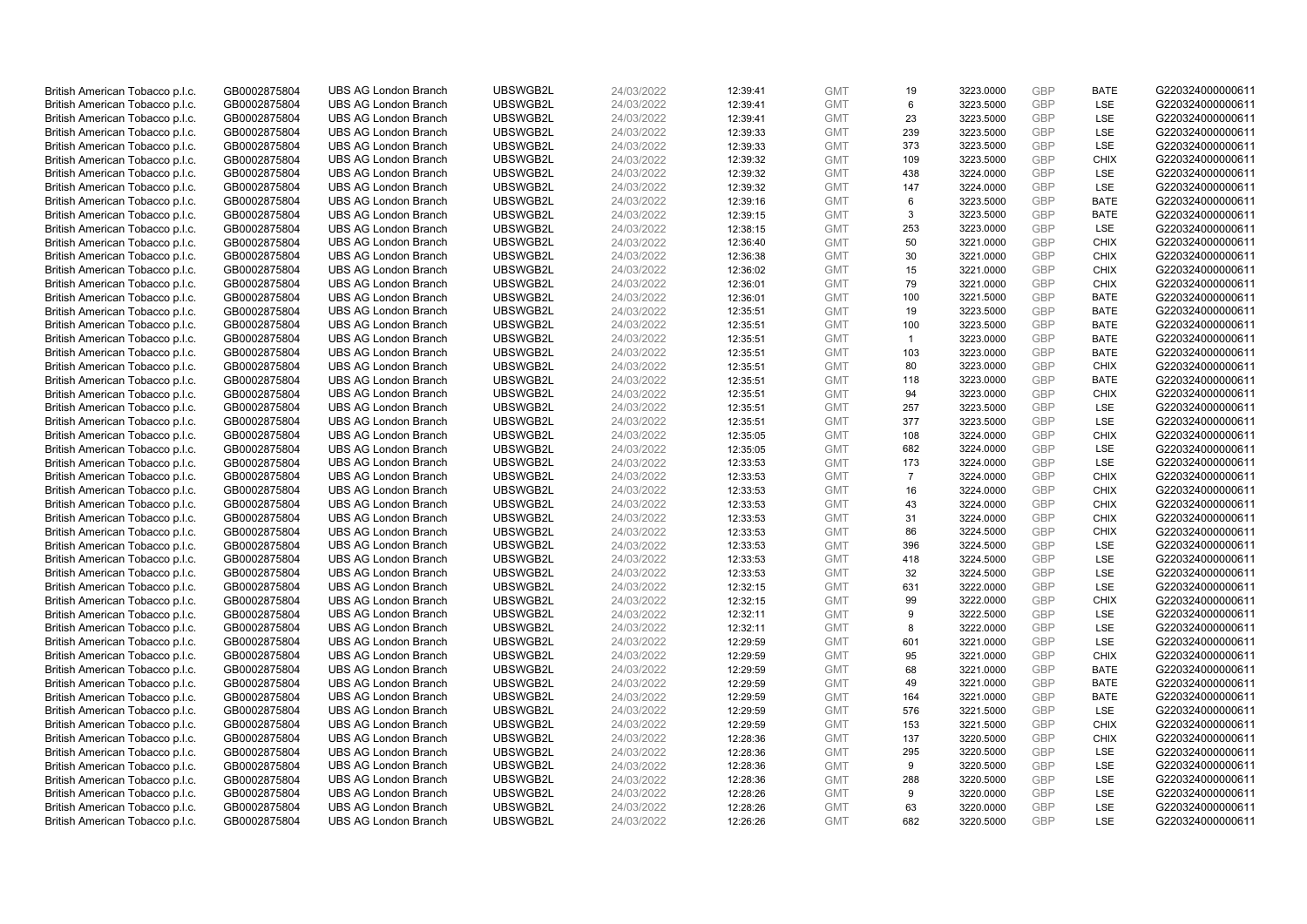| British American Tobacco p.l.c. | GB0002875804 | <b>UBS AG London Branch</b> | UBSWGB2L | 24/03/2022 | 12:26:26 | <b>GMT</b> | 243 | 3220.5000 | GBP        | <b>CHIX</b> | G220324000000611 |
|---------------------------------|--------------|-----------------------------|----------|------------|----------|------------|-----|-----------|------------|-------------|------------------|
| British American Tobacco p.l.c. | GB0002875804 | <b>UBS AG London Branch</b> | UBSWGB2L | 24/03/2022 | 12:23:33 | <b>GMT</b> | 121 | 3219.5000 | GBP        | <b>BATE</b> | G220324000000611 |
| British American Tobacco p.l.c. | GB0002875804 | <b>UBS AG London Branch</b> | UBSWGB2L | 24/03/2022 | 12:22:39 | <b>GMT</b> | 648 | 3219.5000 | GBP        | LSE         | G220324000000611 |
| British American Tobacco p.l.c. | GB0002875804 | <b>UBS AG London Branch</b> | UBSWGB2L | 24/03/2022 | 12:21:24 | <b>GMT</b> | 86  | 3219.0000 | GBP        | <b>CHIX</b> | G220324000000611 |
| British American Tobacco p.l.c. | GB0002875804 | <b>UBS AG London Branch</b> | UBSWGB2L | 24/03/2022 | 12:21:24 | <b>GMT</b> | 147 | 3219.0000 | GBP        | <b>CHIX</b> | G220324000000611 |
| British American Tobacco p.l.c. | GB0002875804 | <b>UBS AG London Branch</b> | UBSWGB2L | 24/03/2022 | 12:21:24 | <b>GMT</b> | 117 | 3220.0000 | GBP        | <b>CHIX</b> | G220324000000611 |
| British American Tobacco p.l.c. | GB0002875804 | <b>UBS AG London Branch</b> | UBSWGB2L | 24/03/2022 | 12:21:24 | <b>GMT</b> | 671 | 3219.5000 | GBP        | LSE         | G220324000000611 |
| British American Tobacco p.l.c. | GB0002875804 | <b>UBS AG London Branch</b> | UBSWGB2L | 24/03/2022 | 12:20:29 | <b>GMT</b> | 100 | 3219.5000 | GBP        | <b>BATE</b> | G220324000000611 |
| British American Tobacco p.l.c. | GB0002875804 | <b>UBS AG London Branch</b> | UBSWGB2L | 24/03/2022 | 12:20:29 | <b>GMT</b> | 102 | 3219.5000 | GBP        | <b>BATE</b> | G220324000000611 |
| British American Tobacco p.l.c. | GB0002875804 | <b>UBS AG London Branch</b> | UBSWGB2L | 24/03/2022 | 12:20:29 | <b>GMT</b> | 17  | 3219.5000 | <b>GBP</b> | <b>BATE</b> | G220324000000611 |
| British American Tobacco p.l.c. | GB0002875804 | <b>UBS AG London Branch</b> | UBSWGB2L | 24/03/2022 | 12:19:15 | <b>GMT</b> | 337 | 3220.5000 | GBP        | LSE         | G220324000000611 |
| British American Tobacco p.l.c. | GB0002875804 | <b>UBS AG London Branch</b> | UBSWGB2L | 24/03/2022 | 12:18:30 | <b>GMT</b> | 136 | 3220.0000 | GBP        | <b>BATE</b> | G220324000000611 |
| British American Tobacco p.l.c. | GB0002875804 | <b>UBS AG London Branch</b> | UBSWGB2L | 24/03/2022 | 12:18:30 | <b>GMT</b> | 125 | 3220.0000 | GBP        | <b>CHIX</b> | G220324000000611 |
| British American Tobacco p.l.c. | GB0002875804 | <b>UBS AG London Branch</b> | UBSWGB2L | 24/03/2022 | 12:18:30 | <b>GMT</b> | 534 | 3220.0000 | GBP        | LSE         | G220324000000611 |
| British American Tobacco p.l.c. | GB0002875804 | <b>UBS AG London Branch</b> | UBSWGB2L | 24/03/2022 | 12:18:30 | <b>GMT</b> | 105 | 3220.0000 | GBP        | <b>BATE</b> | G220324000000611 |
| British American Tobacco p.l.c. | GB0002875804 | <b>UBS AG London Branch</b> | UBSWGB2L | 24/03/2022 | 12:18:08 | <b>GMT</b> | 82  | 3220.5000 | GBP        | <b>CHIX</b> | G220324000000611 |
| British American Tobacco p.l.c. | GB0002875804 | <b>UBS AG London Branch</b> | UBSWGB2L | 24/03/2022 | 12:18:08 | <b>GMT</b> | 76  | 3221.0000 | GBP        | <b>CHIX</b> | G220324000000611 |
| British American Tobacco p.l.c. | GB0002875804 | <b>UBS AG London Branch</b> | UBSWGB2L | 24/03/2022 | 12:18:08 | <b>GMT</b> | 6   | 3221.0000 | GBP        | <b>CHIX</b> | G220324000000611 |
| British American Tobacco p.l.c. | GB0002875804 | <b>UBS AG London Branch</b> | UBSWGB2L | 24/03/2022 | 12:17:38 | <b>GMT</b> | 113 | 3220.5000 | GBP        | <b>BATE</b> | G220324000000611 |
| British American Tobacco p.l.c. | GB0002875804 | <b>UBS AG London Branch</b> | UBSWGB2L | 24/03/2022 | 12:17:09 | <b>GMT</b> | 63  | 3220.0000 | GBP        | LSE         | G220324000000611 |
| British American Tobacco p.l.c. | GB0002875804 | <b>UBS AG London Branch</b> | UBSWGB2L | 24/03/2022 | 12:16:41 | <b>GMT</b> | 634 | 3220.5000 | GBP        | LSE         | G220324000000611 |
| British American Tobacco p.l.c. | GB0002875804 | <b>UBS AG London Branch</b> | UBSWGB2L | 24/03/2022 | 12:15:24 | <b>GMT</b> | 94  | 3220.0000 | GBP        | <b>CHIX</b> | G220324000000611 |
| British American Tobacco p.l.c. | GB0002875804 | <b>UBS AG London Branch</b> | UBSWGB2L | 24/03/2022 | 12:15:24 | <b>GMT</b> | 107 | 3220.0000 | GBP        | <b>CHIX</b> | G220324000000611 |
| British American Tobacco p.l.c. | GB0002875804 | <b>UBS AG London Branch</b> | UBSWGB2L | 24/03/2022 | 12:14:37 | <b>GMT</b> | 113 | 3220.0000 | GBP        | LSE         | G220324000000611 |
| British American Tobacco p.l.c. | GB0002875804 | <b>UBS AG London Branch</b> | UBSWGB2L | 24/03/2022 | 12:14:37 | <b>GMT</b> | 142 | 3220.0000 | <b>GBP</b> | <b>LSE</b>  | G220324000000611 |
| British American Tobacco p.l.c. | GB0002875804 | <b>UBS AG London Branch</b> | UBSWGB2L | 24/03/2022 | 12:14:36 | <b>GMT</b> | 88  | 3220.5000 | GBP        | <b>CHIX</b> | G220324000000611 |
| British American Tobacco p.l.c. | GB0002875804 | <b>UBS AG London Branch</b> | UBSWGB2L | 24/03/2022 | 12:14:36 | <b>GMT</b> | 134 | 3220.0000 | GBP        | <b>LSE</b>  | G220324000000611 |
| British American Tobacco p.l.c. | GB0002875804 | <b>UBS AG London Branch</b> | UBSWGB2L | 24/03/2022 | 12:14:36 | <b>GMT</b> | 189 | 3220.0000 | GBP        | LSE         | G220324000000611 |
| British American Tobacco p.l.c. | GB0002875804 | <b>UBS AG London Branch</b> | UBSWGB2L | 24/03/2022 | 12:14:31 | <b>GMT</b> | 9   | 3220.5000 | GBP        | <b>CHIX</b> | G220324000000611 |
| British American Tobacco p.l.c. | GB0002875804 | <b>UBS AG London Branch</b> | UBSWGB2L | 24/03/2022 | 12:13:31 | <b>GMT</b> | 130 | 3220.5000 | GBP        | <b>CHIX</b> | G220324000000611 |
| British American Tobacco p.l.c. | GB0002875804 | <b>UBS AG London Branch</b> | UBSWGB2L | 24/03/2022 | 12:11:26 | <b>GMT</b> | 627 | 3220.0000 | GBP        | LSE         | G220324000000611 |
| British American Tobacco p.l.c. | GB0002875804 | <b>UBS AG London Branch</b> | UBSWGB2L | 24/03/2022 | 12:11:26 | <b>GMT</b> | 38  | 3220.0000 | GBP        | <b>LSE</b>  | G220324000000611 |
| British American Tobacco p.l.c. | GB0002875804 | <b>UBS AG London Branch</b> | UBSWGB2L | 24/03/2022 | 12:10:34 | <b>GMT</b> | 200 | 3220.0000 | GBP        | <b>LSE</b>  | G220324000000611 |
| British American Tobacco p.l.c. | GB0002875804 | <b>UBS AG London Branch</b> | UBSWGB2L | 24/03/2022 | 12:09:44 | <b>GMT</b> | 49  | 3219.5000 | GBP        | <b>CHIX</b> | G220324000000611 |
| British American Tobacco p.l.c. | GB0002875804 | <b>UBS AG London Branch</b> | UBSWGB2L | 24/03/2022 | 12:09:44 | <b>GMT</b> | 40  | 3219.5000 | GBP        | <b>CHIX</b> | G220324000000611 |
| British American Tobacco p.l.c. | GB0002875804 | <b>UBS AG London Branch</b> | UBSWGB2L | 24/03/2022 | 12:09:30 | <b>GMT</b> | 119 | 3220.0000 | GBP        | <b>BATE</b> | G220324000000611 |
| British American Tobacco p.l.c. | GB0002875804 | <b>UBS AG London Branch</b> | UBSWGB2L | 24/03/2022 | 12:09:02 | <b>GMT</b> | 95  | 3220.5000 | GBP        | <b>CHIX</b> | G220324000000611 |
| British American Tobacco p.l.c. | GB0002875804 | <b>UBS AG London Branch</b> | UBSWGB2L | 24/03/2022 | 12:09:02 | <b>GMT</b> | 81  | 3221.5000 | GBP        | <b>CHIX</b> | G220324000000611 |
| British American Tobacco p.l.c. | GB0002875804 | <b>UBS AG London Branch</b> | UBSWGB2L | 24/03/2022 | 12:09:02 | <b>GMT</b> | 12  | 3221.5000 | GBP        | <b>CHIX</b> | G220324000000611 |
| British American Tobacco p.l.c. | GB0002875804 | <b>UBS AG London Branch</b> | UBSWGB2L | 24/03/2022 | 12:09:02 | <b>GMT</b> | 11  | 3221.5000 | GBP        | <b>BATE</b> | G220324000000611 |
| British American Tobacco p.l.c. | GB0002875804 | <b>UBS AG London Branch</b> | UBSWGB2L | 24/03/2022 | 12:09:02 | <b>GMT</b> | 10  | 3221.5000 | GBP        | <b>CHIX</b> | G220324000000611 |
| British American Tobacco p.l.c. | GB0002875804 | <b>UBS AG London Branch</b> | UBSWGB2L | 24/03/2022 | 12:09:02 | <b>GMT</b> | 30  | 3221.5000 | GBP        | <b>BATE</b> | G220324000000611 |
| British American Tobacco p.l.c. | GB0002875804 | <b>UBS AG London Branch</b> | UBSWGB2L | 24/03/2022 | 12:09:02 | <b>GMT</b> | 28  | 3221.5000 | GBP        | <b>BATE</b> | G220324000000611 |
| British American Tobacco p.l.c. | GB0002875804 | <b>UBS AG London Branch</b> | UBSWGB2L | 24/03/2022 | 12:09:02 | <b>GMT</b> | 24  | 3221.5000 | GBP        | <b>CHIX</b> | G220324000000611 |
| British American Tobacco p.l.c. | GB0002875804 | <b>UBS AG London Branch</b> | UBSWGB2L | 24/03/2022 | 12:09:02 | <b>GMT</b> | 11  | 3221.5000 | GBP        | <b>BATE</b> | G220324000000611 |
| British American Tobacco p.l.c. | GB0002875804 | <b>UBS AG London Branch</b> | UBSWGB2L | 24/03/2022 | 12:09:02 | <b>GMT</b> | 40  | 3221.5000 | GBP        | <b>BATE</b> | G220324000000611 |
| British American Tobacco p.l.c. | GB0002875804 | <b>UBS AG London Branch</b> | UBSWGB2L | 24/03/2022 | 12:09:02 | <b>GMT</b> | 61  | 3221.5000 | GBP        | <b>CHIX</b> | G220324000000611 |
| British American Tobacco p.l.c. | GB0002875804 | <b>UBS AG London Branch</b> | UBSWGB2L | 24/03/2022 | 12:09:00 | <b>GMT</b> | 406 | 3221.5000 | GBP        | LSE         | G220324000000611 |
| British American Tobacco p.l.c. | GB0002875804 | <b>UBS AG London Branch</b> | UBSWGB2L | 24/03/2022 | 12:08:00 | <b>GMT</b> | 683 | 3220.5000 | GBP        | LSE         | G220324000000611 |
| British American Tobacco p.l.c. | GB0002875804 | <b>UBS AG London Branch</b> | UBSWGB2L | 24/03/2022 | 12:08:00 | <b>GMT</b> | 127 | 3220.5000 | GBP        | <b>CHIX</b> | G220324000000611 |
| British American Tobacco p.l.c. | GB0002875804 | <b>UBS AG London Branch</b> | UBSWGB2L | 24/03/2022 | 12:05:48 | <b>GMT</b> | 335 | 3220.0000 | GBP        | LSE         | G220324000000611 |
| British American Tobacco p.l.c. | GB0002875804 | <b>UBS AG London Branch</b> | UBSWGB2L | 24/03/2022 | 12:05:48 | <b>GMT</b> | 291 | 3220.0000 | GBP        | LSE         | G220324000000611 |
| British American Tobacco p.l.c. | GB0002875804 | <b>UBS AG London Branch</b> | UBSWGB2L | 24/03/2022 | 12:05:48 | <b>GMT</b> | 109 | 3220.0000 | GBP        | <b>BATE</b> | G220324000000611 |
| British American Tobacco p.l.c. | GB0002875804 | <b>UBS AG London Branch</b> | UBSWGB2L | 24/03/2022 | 12:05:48 | <b>GMT</b> | 113 | 3220.5000 | GBP        | <b>CHIX</b> | G220324000000611 |